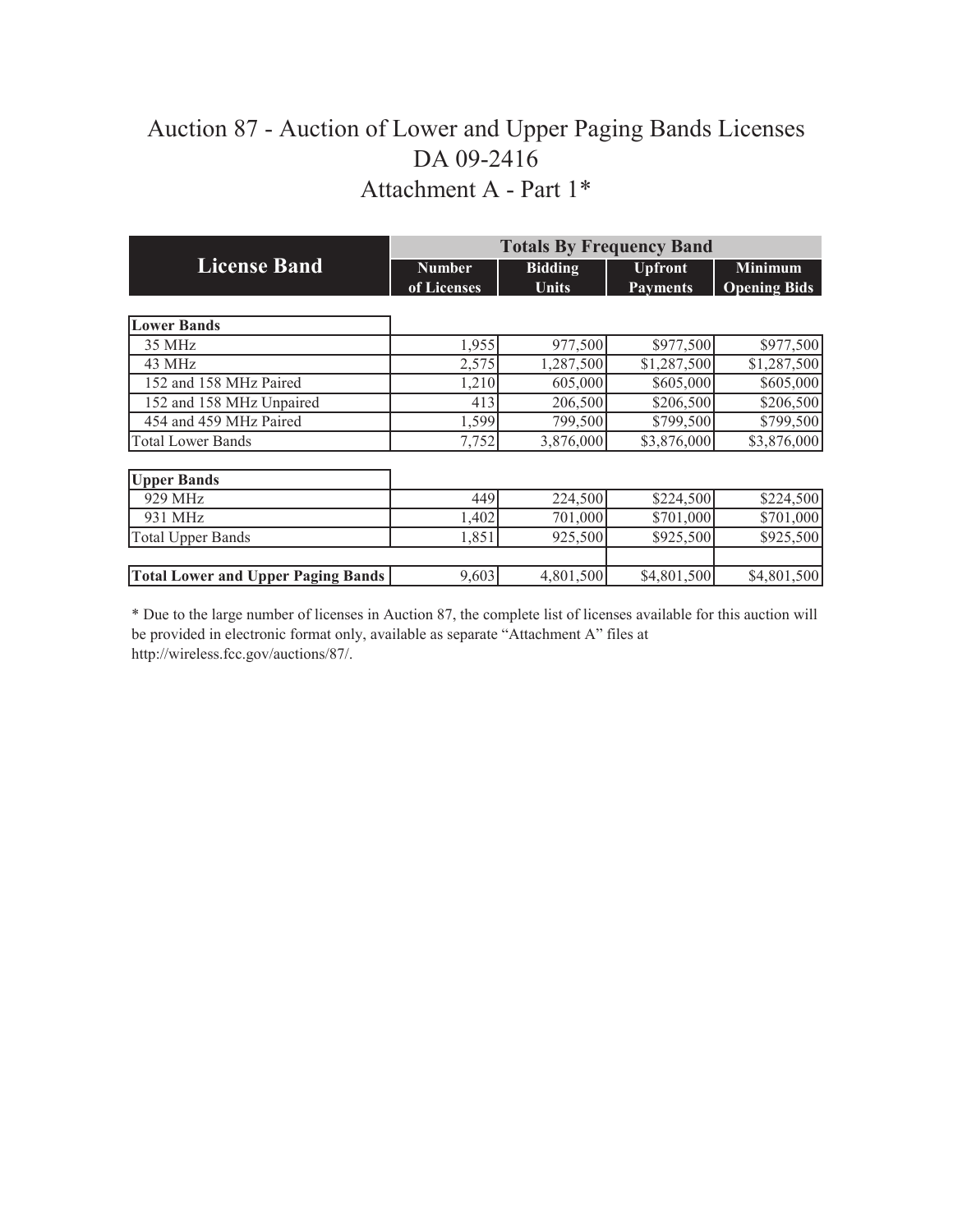## Auction 87 - Auction of Lower and Upper Paging Bands Licenses Attachment A - Part 1 DA 09-2416

| Market<br>Number               | <b>Market Name</b>                          | <b>License Number</b>        | Channel<br><b>Block</b> | Frequency<br>Band (MHz)            | Population<br>(2000)            | <b>Bidding</b><br>Units | Upfront<br>Payment | <b>Minimum</b><br><b>Opening Bid</b> |
|--------------------------------|---------------------------------------------|------------------------------|-------------------------|------------------------------------|---------------------------------|-------------------------|--------------------|--------------------------------------|
| <b>BEA001</b>                  | 35 MHz Band Licenses                        |                              |                         |                                    | 526,106                         |                         |                    |                                      |
| <b>BEA001</b>                  | <b>Bangor ME</b><br><b>Bangor ME</b>        | CP-BEA001-CA<br>CP-BEA001-CB | CA<br>$\overline{CB}$   | 35<br>35                           | 526,106                         | 500<br>500              | \$500<br>\$500     | \$500<br>\$500                       |
| <b>BEA001</b>                  | <b>Bangor ME</b>                            | CP-BEA001-CD                 | CD                      | $\overline{35}$                    | 526,106                         | 500                     | \$500              | \$500                                |
| <b>BEA001</b>                  | <b>Bangor ME</b>                            | CP-BEA001-CE                 | <b>CE</b>               | 35                                 | 526,106                         | 500                     | \$500              | \$500                                |
| <b>BEA001</b>                  | <b>Bangor ME</b>                            | CP-BEA001-CF                 | <b>CF</b>               | $\overline{35}$                    | 526,106                         | 500                     | \$500              | \$500                                |
| <b>BEA001</b>                  | <b>Bangor ME</b>                            | CP-BEA001-CG                 | $\overline{\text{CG}}$  | $\overline{35}$                    | 526,106                         | 500                     | \$500              | \$500                                |
| <b>BEA001</b>                  | <b>Bangor ME</b>                            | CP-BEA001-CI                 | $\overline{c}$          | 35                                 | 526,106                         | 500                     | \$500              | \$500                                |
| <b>BEA001</b>                  | <b>Bangor ME</b>                            | CP-BEA001-CK                 | $\overline{\text{CK}}$  | $\overline{35}$                    | 526,106                         | 500                     | \$500              | \$500                                |
| <b>BEA001</b>                  | <b>Bangor ME</b>                            | CP-BEA001-CL                 | CL                      | $\overline{35}$                    | 526.106                         | 500                     | \$500              | \$500                                |
| <b>BEA001</b>                  | <b>Bangor ME</b>                            | CP-BEA001-CM                 | CM                      | $\overline{35}$                    | 526,106                         | 500                     | \$500              | \$500                                |
| <b>BEA001</b>                  | <b>Bangor ME</b>                            | CP-BEA001-CN                 | <b>CN</b>               | $\overline{35}$                    | 526,106                         | 500                     | \$500              | \$500                                |
| <b>BEA001</b>                  | <b>Bangor ME</b>                            | CP-BEA001-CO                 | $\overline{CO}$         | $\overline{35}$                    | 526,106                         | 500                     | \$500              | \$500                                |
| <b>BEA001</b>                  | <b>Bangor ME</b>                            | CP-BEA001-CP                 | CP                      | $\overline{35}$                    | 526,106                         | 500                     | \$500              | \$500                                |
| <b>BEA002</b>                  | Portland ME                                 | CP-BEA002-CA                 | $\overline{CA}$         | 35                                 | 748,817                         | 500                     | \$500              | \$500                                |
| <b>BEA002</b>                  | Portland ME                                 | CP-BEA002-CB                 | $\overline{CB}$         | $\overline{35}$                    | 748,817                         | 500                     | \$500              | \$500                                |
| <b>BEA002</b>                  | Portland ME                                 | CP-BEA002-CC                 | CC                      | 35                                 | 748,817                         | 500                     | \$500              | \$500                                |
| <b>BEA002</b>                  | Portland ME                                 | CP-BEA002-CD                 | CD                      | $\overline{35}$                    | 748,817                         | 500                     | \$500              | \$500                                |
| <b>BEA002</b>                  | <b>Portland ME</b>                          | CP-BEA002-CF                 | $\overline{CF}$         | $\overline{35}$                    | 748,817                         | 500                     | \$500              | \$500                                |
| <b>BEA002</b><br><b>BEA002</b> | Portland ME<br>Portland ME                  | CP-BEA002-CG<br>CP-BEA002-CH | CG<br>$\overline{CH}$   | $\overline{35}$<br>$\overline{35}$ | 748,817                         | 500<br>500              | \$500<br>\$500     | \$500<br>\$500                       |
|                                |                                             |                              | $\overline{CI}$         |                                    | 748,817<br>$\overline{748,817}$ | 500                     | \$500              | \$500                                |
| <b>BEA002</b><br><b>BEA002</b> | Portland ME<br>Portland ME                  | CP-BEA002-CI<br>CP-BEA002-CJ | $\overline{CJ}$         | 35<br>35                           | 748,817                         | 500                     | \$500              | \$500                                |
| <b>BEA002</b>                  | Portland ME                                 | CP-BEA002-CK                 | $\overline{CK}$         | 35                                 | 748,817                         | 500                     | \$500              | \$500                                |
| <b>BEA002</b>                  | Portland ME                                 | CP-BEA002-CL                 | <b>CL</b>               | $\overline{35}$                    | 748,817                         | 500                     | \$500              | \$500                                |
| <b>BEA002</b>                  | Portland ME                                 | CP-BEA002-CM                 | CM                      | 35                                 | 748,817                         | 500                     | \$500              | \$500                                |
| <b>BEA002</b>                  | <b>Portland ME</b>                          | CP-BEA002-CO                 | $\overline{CO}$         | $\overline{35}$                    | 748,817                         | 500                     | \$500              | \$500                                |
| <b>BEA002</b>                  | Portland ME                                 | CP-BEA002-CP                 | CP                      | $\overline{35}$                    | 748,817                         | 500                     | \$500              | \$500                                |
| <b>BEA003</b>                  | Boston-Worcester MA-NH-RI-VT                | CP-BEA003-CB                 | $\overline{CB}$         | $\overline{35}$                    | 7,954,554                       | 500                     | \$500              | \$500                                |
| <b>BEA003</b>                  | Boston-Worcester MA-NH-RI-VT                | CP-BEA003-CE                 | СE                      | 35                                 | 7,954,554                       | 500                     | \$500              | \$500                                |
| <b>BEA003</b>                  | Boston-Worcester MA-NH-RI-VT                | CP-BEA003-CH                 | CH                      | 35                                 | 7,954,554                       | 500                     | \$500              | \$500                                |
| <b>BEA003</b>                  | Boston-Worcester MA-NH-RI-VT                | CP-BEA003-CJ                 | CJ                      | $\overline{35}$                    | 7,954,554                       | 500                     | \$500              | \$500                                |
| <b>BEA003</b>                  | Boston-Worcester MA-NH-RI-VT                | CP-BEA003-CM                 | <b>CM</b>               | 35                                 | 7,954,554                       | 500                     | \$500              | \$500                                |
| <b>BEA003</b>                  | Boston-Worcester MA-NH-RI-VT                | CP-BEA003-CO                 | $\overline{CO}$         | $\overline{35}$                    | 7,954,554                       | 500                     | \$500              | \$500                                |
| <b>BEA004</b>                  | <b>Burlington VT-NY</b>                     | CP-BEA004-CA                 | CA                      | $\overline{35}$                    | 605,393                         | 500                     | \$500              | \$500                                |
| <b>BEA004</b>                  | <b>Burlington VT-NY</b>                     | CP-BEA004-CB                 | $\overline{CB}$         | $\overline{35}$                    | 605,393                         | 500                     | \$500              | \$500                                |
| <b>BEA004</b>                  | <b>Burlington VT-NY</b>                     | CP-BEA004-CC                 | $\overline{CC}$         | $\overline{35}$                    | 605,393                         | 500                     | \$500              | \$500                                |
| <b>BEA004</b>                  | <b>Burlington VT-NY</b>                     | CP-BEA004-CE                 | <b>CE</b>               | $\overline{35}$                    | 605,393                         | 500                     | \$500              | \$500                                |
| <b>BEA004</b>                  | <b>Burlington VT-NY</b>                     | CP-BEA004-CF                 | CF                      | 35                                 | 605,393                         | 500                     | \$500              | \$500                                |
| <b>BEA004</b>                  | <b>Burlington VT-NY</b>                     | CP-BEA004-CG                 | CG                      | 35                                 | 605,393                         | 500                     | \$500              | \$500                                |
| <b>BEA004</b>                  | <b>Burlington VT-NY</b>                     | CP-BEA004-CH                 | <b>CH</b>               | 35                                 | 605,393                         | 500                     | \$500              | \$500                                |
| <b>BEA004</b>                  | <b>Burlington VT-NY</b>                     | CP-BEA004-CI<br>CP-BEA004-CJ | <b>CI</b>               | 35                                 | 605,393                         | 500                     | \$500              | \$500                                |
| <b>BEA004</b>                  | <b>Burlington VT-NY</b>                     |                              | $\overline{CJ}$<br>CK   | $\overline{35}$<br>35              | 605,393<br>605.393              | 500                     | \$500              | \$500                                |
| BEA004<br><b>BEA004</b>        | Burlington VT-NY<br><b>Burlington VT-NY</b> | CP-BEA004-CK<br>CP-BEA004-CL | СL                      | 35                                 | 605,393                         | 500<br>500              | \$500<br>\$500     | \$500<br>\$500                       |
| <b>BEA004</b>                  | <b>Burlington VT-NY</b>                     | CP-BEA004-CM                 | <b>CM</b>               | 35                                 | 605,393                         | 500                     | \$500              | \$500                                |
| <b>BEA004</b>                  | <b>Burlington VT-NY</b>                     | CP-BEA004-CN                 | <b>CN</b>               | 35                                 | 605,393                         | 500                     | \$500              | \$500                                |
| <b>BEA004</b>                  | <b>Burlington VT-NY</b>                     | CP-BEA004-CO                 | CO                      | 35                                 | 605,393                         | 500                     | \$500              | \$500                                |
| <b>BEA005</b>                  | Albany-Schenectady-Troy NY                  | CP-BEA005-CB                 | <b>CB</b>               | 35                                 | 1,171,669                       | 500                     | \$500              | \$500                                |
| <b>BEA005</b>                  | Albany-Schenectady-Troy NY                  | CP-BEA005-CD                 | CD                      | 35                                 | 1,171,669                       | 500                     | \$500              | \$500                                |
| <b>BEA005</b>                  | Albany-Schenectady-Troy NY                  | CP-BEA005-CE                 | <b>CE</b>               | 35                                 | 1,171,669                       | 500                     | \$500              | \$500                                |
| <b>BEA005</b>                  | Albany-Schenectady-Troy NY                  | CP-BEA005-CF                 | CF                      | 35                                 | 1,171,669                       | 500                     | \$500              | \$500                                |
| <b>BEA005</b>                  | Albany-Schenectady-Troy NY                  | CP-BEA005-CG                 | CG                      | 35                                 | 1,171,669                       | 500                     | \$500              | \$500                                |
| <b>BEA005</b>                  | Albany-Schenectady-Troy NY                  | CP-BEA005-CH                 | <b>CH</b>               | 35                                 | 1,171,669                       | 500                     | \$500              | \$500                                |
| <b>BEA005</b>                  | Albany-Schenectady-Troy NY                  | CP-BEA005-CJ                 | CJ                      | $\overline{35}$                    | 1,171,669                       | 500                     | \$500              | \$500                                |
| <b>BEA005</b>                  | Albany-Schenectady-Troy NY                  | CP-BEA005-CK                 | CK                      | 35                                 | 1,171,669                       | 500                     | \$500              | \$500                                |
| <b>BEA005</b>                  | Albany-Schenectady-Troy NY                  | CP-BEA005-CL                 | CL                      | 35                                 | 1,171,669                       | 500                     | \$500              | \$500                                |
| <b>BEA005</b>                  | Albany-Schenectady-Troy NY                  | CP-BEA005-CM                 | <b>CM</b>               | 35                                 | 1,171,669                       | 500                     | \$500              | \$500                                |
| <b>BEA005</b>                  | Albany-Schenectady-Troy NY                  | CP-BEA005-CN                 | <b>CN</b>               | 35                                 | 1,171,669                       | 500                     | \$500              | \$500                                |
| <b>BEA005</b>                  | Albany-Schenectady-Troy NY                  | CP-BEA005-CO                 | CO                      | 35                                 | 1,171,669                       | 500                     | \$500              | \$500                                |
| <b>BEA005</b>                  | Albany-Schenectady-Troy NY                  | CP-BEA005-CP                 | <b>CP</b>               | 35                                 | 1,171,669                       | 500                     | \$500              | \$500                                |
| <b>BEA006</b>                  | Syracuse NY-PA                              | CP-BEA006-CA                 | СA                      | 35                                 | 1,902,640                       | 500                     | \$500              | \$500                                |
| <b>BEA006</b>                  | Syracuse NY-PA                              | CP-BEA006-CB                 | CВ                      | 35                                 | 1,902,640                       | 500                     | \$500              | \$500                                |
| <b>BEA006</b>                  | Syracuse NY-PA                              | CP-BEA006-CD                 | CD                      | 35                                 | 1,902,640                       | 500                     | \$500              | \$500                                |
| <b>BEA006</b>                  | Syracuse NY-PA                              | CP-BEA006-CE                 | СE                      | 35                                 | 1,902,640                       | 500                     | \$500              | \$500                                |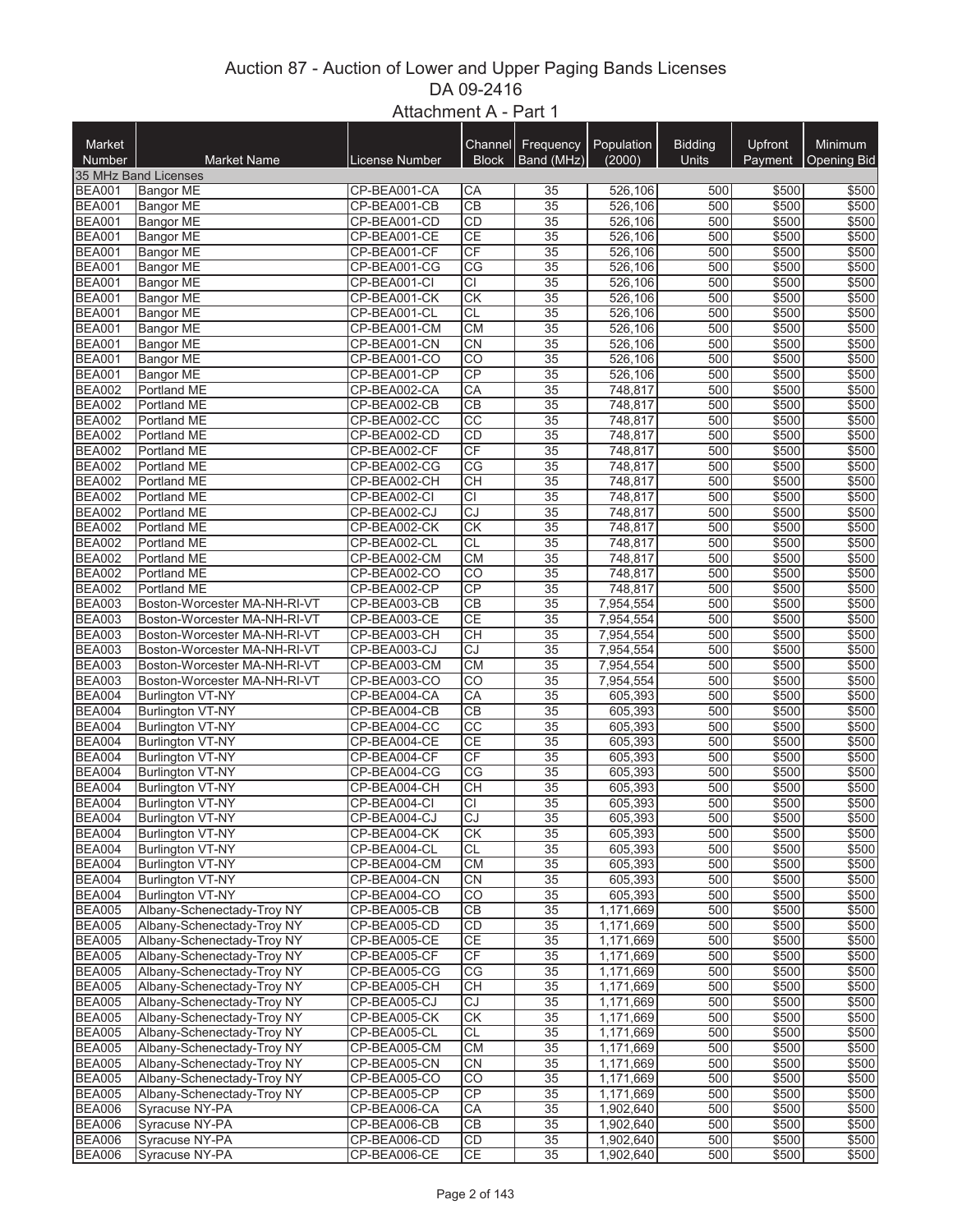| Market<br><b>Number</b>        | <b>Market Name</b>                                               | License Number               | Channel<br><b>Block</b> | Frequency<br>Band (MHz) | Population<br>(2000)   | <b>Bidding</b><br><b>Units</b> | Upfront<br>Payment | Minimum<br><b>Opening Bid</b> |
|--------------------------------|------------------------------------------------------------------|------------------------------|-------------------------|-------------------------|------------------------|--------------------------------|--------------------|-------------------------------|
|                                | 35 MHz Band Licenses                                             |                              |                         |                         |                        |                                |                    |                               |
| <b>BEA006</b>                  | Syracuse NY-PA                                                   | CP-BEA006-CF                 | СF                      | 35                      | 1,902,640              | 500                            | \$500              | \$500                         |
| <b>BEA006</b>                  | Syracuse NY-PA                                                   | CP-BEA006-CG                 | CG                      | 35                      | 1,902,640              | 500                            | \$500              | \$500                         |
| <b>BEA006</b>                  | Syracuse NY-PA                                                   | CP-BEA006-CH                 | <b>CH</b>               | 35                      | 1,902,640              | 500                            | \$500              | \$500                         |
| <b>BEA006</b>                  | Syracuse NY-PA                                                   | CP-BEA006-CI                 | <b>CI</b><br>CJ         | 35                      | 1,902,640              | 500                            | \$500              | \$500                         |
| <b>BEA006</b><br><b>BEA006</b> | Syracuse NY-PA<br>Syracuse NY-PA                                 | CP-BEA006-CJ<br>CP-BEA006-CK | CK                      | 35<br>$\overline{35}$   | 1,902,640<br>1,902,640 | 500<br>500                     | \$500<br>\$500     | \$500<br>\$500                |
| <b>BEA006</b>                  | Syracuse NY-PA                                                   | CP-BEA006-CM                 | <b>CM</b>               | $\overline{35}$         | 1,902,640              | 500                            | \$500              | \$500                         |
| <b>BEA006</b>                  | Syracuse NY-PA                                                   | CP-BEA006-CO                 | CO                      | 35                      | 1,902,640              | 500                            | \$500              | \$500                         |
| <b>BEA007</b>                  | Rochester NY-PA                                                  | CP-BEA007-CB                 | CB                      | $\overline{35}$         | 1,493,518              | 500                            | \$500              | \$500                         |
| <b>BEA007</b>                  | Rochester NY-PA                                                  | CP-BEA007-CC                 | $\overline{CC}$         | 35                      | 1,493,518              | 500                            | \$500              | \$500                         |
| <b>BEA007</b>                  | Rochester NY-PA                                                  | CP-BEA007-CE                 | <b>CE</b>               | 35                      | 1,493,518              | 500                            | \$500              | \$500                         |
| <b>BEA007</b>                  | Rochester NY-PA                                                  | CP-BEA007-CF                 | CF                      | 35                      | 1,493,518              | 500                            | \$500              | \$500                         |
| <b>BEA007</b>                  | Rochester NY-PA                                                  | CP-BEA007-CG                 | CG                      | 35                      | 1,493,518              | 500                            | \$500<br>\$500     | \$500                         |
| <b>BEA007</b><br><b>BEA007</b> | Rochester NY-PA<br>Rochester NY-PA                               | CP-BEA007-CH<br>CP-BEA007-CI | CH<br>$\overline{CI}$   | 35<br>$\overline{35}$   | 1,493,518<br>1,493,518 | 500<br>500                     | \$500              | \$500<br>\$500                |
| <b>BEA007</b>                  | Rochester NY-PA                                                  | CP-BEA007-CM                 | <b>CM</b>               | 35                      | 1,493,518              | 500                            | \$500              | \$500                         |
| <b>BEA007</b>                  | Rochester NY-PA                                                  | CP-BEA007-CN                 | CN                      | $\overline{35}$         | 1,493,518              | 500                            | \$500              | \$500                         |
| <b>BEA008</b>                  | Buffalo-Niagara Falls NY-PA                                      | CP-BEA008-CC                 | $\overline{cc}$         | $\overline{35}$         | 1,507,759              | 500                            | \$500              | \$500                         |
| <b>BEA008</b>                  | Buffalo-Niagara Falls NY-PA                                      | CP-BEA008-CF                 | CF                      | 35                      | 1,507,759              | 500                            | \$500              | \$500                         |
| <b>BEA008</b>                  | Buffalo-Niagara Falls NY-PA                                      | CP-BEA008-CH                 | CH                      | $\overline{35}$         | 1,507,759              | 500                            | \$500              | \$500                         |
| <b>BEA008</b>                  | Buffalo-Niagara Falls NY-PA                                      | CP-BEA008-CI                 | <b>CI</b>               | 35                      | 1,507,759              | 500                            | \$500              | \$500                         |
| <b>BEA008</b>                  | Buffalo-Niagara Falls NY-PA                                      | CP-BEA008-CL                 | $\overline{CL}$         | $\overline{35}$         | 1,507,759              | 500                            | \$500              | \$500                         |
| <b>BEA008</b>                  | Buffalo-Niagara Falls NY-PA                                      | CP-BEA008-CM                 | <b>CM</b>               | $\overline{35}$         | 1,507,759              | 500                            | \$500              | \$500                         |
| <b>BEA008</b><br><b>BEA008</b> | Buffalo-Niagara Falls NY-PA<br>Buffalo-Niagara Falls NY-PA       | CP-BEA008-CN<br>CP-BEA008-CO | CN<br>CO                | 35<br>$\overline{35}$   | 1,507,759<br>1,507,759 | 500<br>500                     | \$500<br>\$500     | \$500<br>\$500                |
| <b>BEA009</b>                  | State College PA                                                 | CP-BEA009-CB                 | CB                      | $\overline{35}$         | 809,979                | 500                            | \$500              | \$500                         |
| <b>BEA009</b>                  | State College PA                                                 | CP-BEA009-CD                 | CD                      | 35                      | 809,979                | 500                            | \$500              | \$500                         |
| <b>BEA009</b>                  | State College PA                                                 | CP-BEA009-CE                 | <b>CE</b>               | 35                      | 809,979                | 500                            | \$500              | \$500                         |
| <b>BEA009</b>                  | State College PA                                                 | CP-BEA009-CF                 | CF                      | 35                      | 809,979                | 500                            | \$500              | \$500                         |
| <b>BEA009</b>                  | State College PA                                                 | CP-BEA009-CG                 | CG                      | 35                      | 809,979                | 500                            | \$500              | \$500                         |
| <b>BEA009</b>                  | State College PA                                                 | CP-BEA009-CH                 | CH                      | $\overline{35}$         | 809,979                | 500                            | \$500              | \$500                         |
| <b>BEA009</b>                  | State College PA                                                 | CP-BEA009-CI                 | $\overline{CI}$         | $\overline{35}$         | 809,979                | 500                            | \$500              | \$500                         |
| <b>BEA009</b>                  | State College PA                                                 | CP-BEA009-CJ                 | CJ<br>$\overline{CK}$   | 35<br>$\overline{35}$   | 809,979                | 500                            | \$500              | \$500                         |
| <b>BEA009</b><br><b>BEA009</b> | State College PA<br>State College PA                             | CP-BEA009-CK<br>CP-BEA009-CL | <b>CL</b>               | 35                      | 809,979<br>809,979     | 500<br>500                     | \$500<br>\$500     | \$500<br>\$500                |
| <b>BEA009</b>                  | State College PA                                                 | CP-BEA009-CM                 | <b>CM</b>               | 35                      | 809,979                | 500                            | \$500              | \$500                         |
| <b>BEA009</b>                  | State College PA                                                 | CP-BEA009-CO                 | CO                      | 35                      | 809,979                | 500                            | \$500              | \$500                         |
| <b>BEA009</b>                  | State College PA                                                 | CP-BEA009-CP                 | CP                      | 35                      | 809,979                | 500                            | \$500              | \$500                         |
| <b>BEA011</b>                  | Harrisburg-Lebanon-Carlisle PA                                   | CP-BEA011-CA                 | CA                      | 35                      | 1,125,265              | 500                            | \$500              | \$500                         |
| <b>BEA011</b>                  | Harrisburg-Lebanon-Carlisle PA                                   | CP-BEA011-CB                 | $\overline{CB}$         | $\overline{35}$         | 1,125,265              | 500                            | \$500              | \$500                         |
| <b>BEA011</b>                  | Harrisburg-Lebanon-Carlisle PA                                   | CP-BEA011-CC                 | CC                      | 35                      | 1,125,265              | 500                            | \$500              | \$500                         |
| <b>BEA011</b>                  | Harrisburg-Lebanon-Carlisle PA                                   | CP-BEA011-CF                 | CF                      | $\overline{35}$         | 1,125,265              | 500                            | \$500              | \$500                         |
| <b>BEA011</b><br><b>BEA011</b> | Harrisburg-Lebanon-Carlisle PA<br>Harrisburg-Lebanon-Carlisle PA | CP-BEA011-CG<br>CP-BEA011-CI | CG                      | 35                      | 1,125,265<br>1,125,265 | 500<br>500                     | \$500<br>\$500     | \$500<br>\$500                |
| <b>BEA011</b>                  | Harrisburg-Lebanon-Carlisle PA                                   | CP-BEA011-CJ                 | СI<br>CJ                | 35<br>35                | 1,125,265              | 500                            | \$500              | \$500                         |
| <b>BEA011</b>                  | Harrisburg-Lebanon-Carlisle PA                                   | CP-BEA011-CM                 | СM                      | 35                      | 1,125,265              | 500                            | \$500              | \$500                         |
| <b>BEA011</b>                  | Harrisburg-Lebanon-Carlisle PA                                   | CP-BEA011-CN                 | <b>CN</b>               | 35                      | 1,125,265              | 500                            | \$500              | \$500                         |
| <b>BEA011</b>                  | Harrisburg-Lebanon-Carlisle PA                                   | CP-BEA011-CO                 | $\overline{CO}$         | 35                      | 1,125,265              | 500                            | \$500              | \$500                         |
| <b>BEA011</b>                  | Harrisburg-Lebanon-Carlisle PA                                   | CP-BEA011-CP                 | <b>CP</b>               | 35                      | 1,125,265              | 500                            | \$500              | \$500                         |
| <b>BEA012</b>                  | Phil.-Atl. City PA-NJ-DE-MD                                      | CP-BEA012-CB                 | CВ                      | 35                      | 7,309,792              | 500                            | \$500              | \$500                         |
| <b>BEA012</b>                  | Phil.-Atl. City PA-NJ-DE-MD                                      | CP-BEA012-CF                 | CF                      | $\overline{35}$         | 7,309,792              | 500                            | \$500              | \$500                         |
| <b>BEA012</b>                  | Phil.-Atl. City PA-NJ-DE-MD                                      | CP-BEA012-CH                 | CH                      | 35                      | 7,309,792              | 500                            | \$500              | \$500                         |
| <b>BEA012</b><br><b>BEA012</b> | Phil.-Atl. City PA-NJ-DE-MD<br>Phil.-Atl. City PA-NJ-DE-MD       | CP-BEA012-CK<br>CP-BEA012-CM | <b>CK</b><br>СM         | 35<br>35                | 7,309,792<br>7,309,792 | 500<br>500                     | \$500<br>\$500     | \$500<br>\$500                |
| <b>BEA012</b>                  | Phil.-Atl. City PA-NJ-DE-MD                                      | CP-BEA012-CO                 | CO                      | 35                      | 7,309,792              | 500                            | \$500              | \$500                         |
| <b>BEA013</b>                  | Wash.-Balt. DC-MD-VA-WV-PA                                       | CP-BEA013-CL                 | CL                      | $\overline{35}$         | 8,403,130              | 500                            | \$500              | \$500                         |
| <b>BEA013</b>                  | Wash - Balt. DC-MD-VA-WV-PA                                      | CP-BEA013-CM                 | <b>CM</b>               | 35                      | 8,403,130              | 500                            | \$500              | \$500                         |
| <b>BEA013</b>                  | Wash.-Balt. DC-MD-VA-WV-PA                                       | CP-BEA013-CN                 | <b>CN</b>               | 35                      | 8,403,130              | 500                            | \$500              | \$500                         |
| <b>BEA013</b>                  | Wash.-Balt. DC-MD-VA-WV-PA                                       | CP-BEA013-CO                 | $\overline{CO}$         | 35                      | 8,403,130              | 500                            | \$500              | \$500                         |
| <b>BEA014</b>                  | Salisbury MD-DE-VA                                               | CP-BEA014-CA                 | СA                      | 35                      | 363,970                | 500                            | \$500              | \$500                         |
| <b>BEA014</b>                  | Salisbury MD-DE-VA                                               | CP-BEA014-CB                 | <b>CB</b>               | 35                      | 363,970                | 500                            | \$500              | \$500                         |
| <b>BEA014</b><br><b>BEA014</b> | Salisbury MD-DE-VA                                               | CP-BEA014-CD                 | CD                      | 35                      | 363,970                | 500                            | \$500              | \$500                         |
| <b>BEA014</b>                  | Salisbury MD-DE-VA<br>Salisbury MD-DE-VA                         | CP-BEA014-CG<br>CP-BEA014-CH | CG<br>CН                | 35<br>35                | 363,970<br>363,970     | 500<br>500                     | \$500<br>\$500     | \$500<br>\$500                |
| <b>BEA014</b>                  | Salisbury MD-DE-VA                                               | CP-BEA014-CI                 | lCI.                    | 35                      | 363,970                | 500                            | \$500              | \$500                         |
| <b>BEA014</b>                  | Salisbury MD-DE-VA                                               | CP-BEA014-CJ                 | CJ                      | 35                      | 363,970                | 500                            | \$500              | \$500                         |
| <b>BEA014</b>                  | Salisbury MD-DE-VA                                               | CP-BEA014-CK                 | <b>CK</b>               | 35                      | 363,970                | 500                            | \$500              | \$500                         |
| <b>BEA014</b>                  | Salisbury MD-DE-VA                                               | CP-BEA014-CM                 | СM                      | 35                      | 363,970                | 500                            | \$500              | \$500                         |
| <b>BEA014</b>                  | Salisbury MD-DE-VA                                               | CP-BEA014-CN                 | <b>CN</b>               | 35                      | 363,970                | 500                            | \$500              | \$500                         |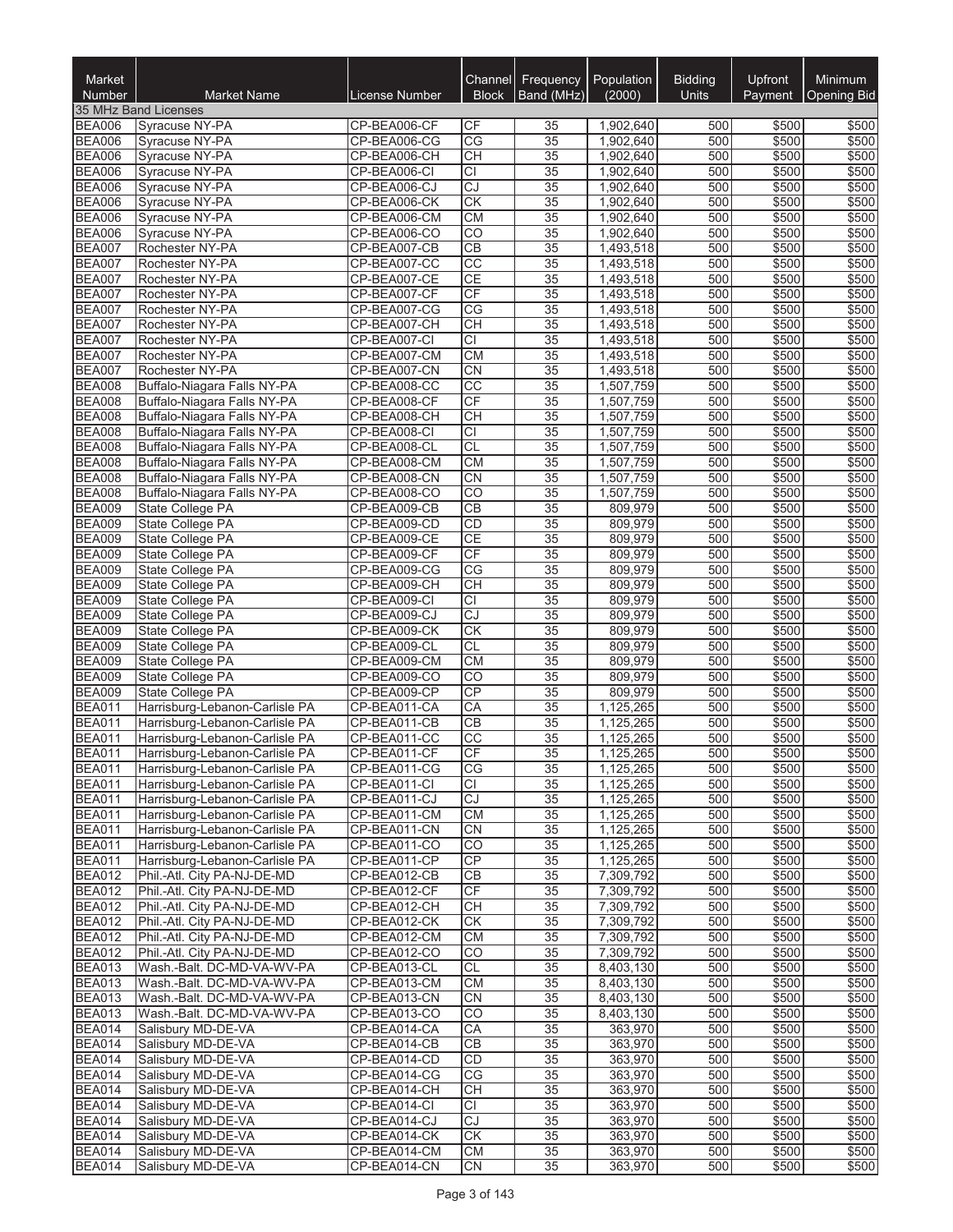| Market<br><b>Number</b>        | <b>Market Name</b>                                             | License Number               | Channel<br><b>Block</b>      | Frequency<br>Band (MHz)            | Population<br>(2000)   | <b>Bidding</b><br><b>Units</b> | Upfront<br>Payment | Minimum<br><b>Opening Bid</b> |
|--------------------------------|----------------------------------------------------------------|------------------------------|------------------------------|------------------------------------|------------------------|--------------------------------|--------------------|-------------------------------|
|                                | 35 MHz Band Licenses                                           |                              |                              |                                    |                        |                                |                    |                               |
| <b>BEA014</b>                  | Salisbury MD-DE-VA                                             | CP-BEA014-CO                 | CO                           | 35                                 | 363,970                | 500                            | \$500              | \$500                         |
| <b>BEA014</b>                  | Salisbury MD-DE-VA                                             | CP-BEA014-CP                 | CP                           | $\overline{35}$                    | 363,970                | 500                            | \$500              | \$500                         |
| <b>BEA015</b>                  | Richmond-Petersburg VA                                         | CP-BEA015-CC                 | CC                           | $\overline{35}$                    | 1,446,123              | 500                            | \$500              | \$500                         |
| <b>BEA015</b>                  | Richmond-Petersburg VA                                         | CP-BEA015-CE                 | <b>CE</b>                    | $\overline{35}$                    | 1,446,123              | 500                            | \$500              | \$500                         |
| <b>BEA015</b>                  | Richmond-Petersburg VA                                         | CP-BEA015-CG                 | CG                           | 35                                 | 1,446,123              | 500                            | \$500              | \$500                         |
| <b>BEA015</b><br><b>BEA015</b> | Richmond-Petersburg VA<br>Richmond-Petersburg VA               | CP-BEA015-CI<br>CP-BEA015-CK | <b>CI</b><br>CK              | 35<br>35                           | 1,446,123<br>1,446,123 | 500<br>500                     | \$500<br>\$500     | \$500<br>\$500                |
| <b>BEA015</b>                  | Richmond-Petersburg VA                                         | CP-BEA015-CL                 | <b>CL</b>                    | 35                                 | 1,446,123              | 500                            | \$500              | \$500                         |
| <b>BEA015</b>                  | Richmond-Petersburg VA                                         | CP-BEA015-CM                 | <b>CM</b>                    | 35                                 | 1,446,123              | 500                            | \$500              | \$500                         |
| <b>BEA015</b>                  | Richmond-Petersburg VA                                         | CP-BEA015-CN                 | CN                           | $\overline{35}$                    | 1,446,123              | 500                            | \$500              | \$500                         |
| <b>BEA016</b>                  | Staunton VA-WV                                                 | CP-BEA016-CA                 | CA                           | 35                                 | 334,087                | 500                            | \$500              | \$500                         |
| <b>BEA016</b>                  | Staunton VA-WV                                                 | CP-BEA016-CB                 | CB                           | $\overline{35}$                    | 334,087                | 500                            | \$500              | \$500                         |
| <b>BEA016</b>                  | Staunton VA-WV                                                 | CP-BEA016-CC                 | $\overline{CC}$              | 35                                 | 334,087                | 500                            | \$500              | \$500                         |
| <b>BEA016</b>                  | Staunton VA-WV                                                 | CP-BEA016-CD                 | <b>CD</b>                    | 35                                 | 334,087                | 500                            | \$500              | \$500                         |
| <b>BEA016</b>                  | Staunton VA-WV                                                 | CP-BEA016-CG                 | CG                           | 35                                 | 334,087                | 500                            | \$500              | \$500                         |
| <b>BEA016</b>                  | Staunton VA-WV                                                 | CP-BEA016-CH                 | <b>CH</b>                    | 35                                 | 334,087                | 500                            | \$500              | \$500                         |
| <b>BEA016</b>                  | Staunton VA-WV                                                 | CP-BEA016-CI                 | <b>CI</b>                    | 35                                 | 334,087                | 500                            | \$500              | \$500                         |
| <b>BEA016</b>                  | Staunton VA-WV                                                 | CP-BEA016-CJ                 | CJ                           | 35                                 | 334,087                | 500                            | \$500              | \$500                         |
| <b>BEA016</b>                  | <b>Staunton VA-WV</b>                                          | CP-BEA016-CK                 | CK<br><b>CL</b>              | $\overline{35}$<br>$\overline{35}$ | 334,087                | 500<br>500                     | \$500              | \$500                         |
| <b>BEA016</b><br><b>BEA016</b> | <b>Staunton VA-WV</b><br>Staunton VA-WV                        | CP-BEA016-CL<br>CP-BEA016-CM | CM                           | $\overline{35}$                    | 334,087<br>334,087     | 500                            | \$500<br>\$500     | \$500<br>\$500                |
| <b>BEA016</b>                  | Staunton VA-WV                                                 | CP-BEA016-CN                 | CN                           | 35                                 | 334,087                | 500                            | \$500              | \$500                         |
| <b>BEA017</b>                  | Roanoke VA-NC-WV                                               | CP-BEA017-CA                 | CA                           | $\overline{35}$                    | 826,284                | 500                            | \$500              | \$500                         |
| <b>BEA017</b>                  | Roanoke VA-NC-WV                                               | CP-BEA017-CB                 | CB                           | 35                                 | 826,284                | 500                            | \$500              | \$500                         |
| <b>BEA017</b>                  | Roanoke VA-NC-WV                                               | CP-BEA017-CE                 | <b>CE</b>                    | 35                                 | 826,284                | 500                            | \$500              | \$500                         |
| <b>BEA017</b>                  | Roanoke VA-NC-WV                                               | CP-BEA017-CG                 | CG                           | 35                                 | 826,284                | 500                            | \$500              | \$500                         |
| <b>BEA017</b>                  | Roanoke VA-NC-WV                                               | CP-BEA017-CH                 | CH                           | $\overline{35}$                    | 826,284                | 500                            | \$500              | \$500                         |
| <b>BEA017</b>                  | Roanoke VA-NC-WV                                               | CP-BEA017-CI                 | <b>CI</b>                    | $\overline{35}$                    | 826,284                | 500                            | \$500              | \$500                         |
| <b>BEA017</b>                  | Roanoke VA-NC-WV                                               | CP-BEA017-CJ                 | CJ                           | $\overline{35}$                    | 826,284                | 500                            | \$500              | \$500                         |
| <b>BEA017</b>                  | Roanoke VA-NC-WV                                               | CP-BEA017-CK                 | <b>CK</b>                    | 35                                 | 826,284                | 500                            | \$500              | \$500                         |
| <b>BEA017</b>                  | Roanoke VA-NC-WV                                               | CP-BEA017-CL                 | <b>CL</b>                    | $\overline{35}$                    | 826,284                | 500                            | \$500              | \$500                         |
| <b>BEA017</b>                  | Roanoke VA-NC-WV                                               | CP-BEA017-CM                 | <b>CM</b>                    | 35                                 | 826,284                | 500                            | \$500              | \$500                         |
| <b>BEA017</b>                  | Roanoke VA-NC-WV                                               | CP-BEA017-CN                 | CN<br>CO                     | 35                                 | 826,284                | 500                            | \$500              | \$500<br>\$500                |
| <b>BEA017</b><br>BEA017        | Roanoke VA-NC-WV<br>Roanoke VA-NC-WV                           | CP-BEA017-CO<br>CP-BEA017-CP | CP                           | 35<br>$\overline{35}$              | 826,284<br>826,284     | 500<br>500                     | \$500<br>\$500     | \$500                         |
| <b>BEA018</b>                  | Greensboro-Winston-Salem NC-VA                                 | CP-BEA018-CB                 | <b>CB</b>                    | 35                                 | 1,854,853              | 500                            | \$500              | \$500                         |
| <b>BEA018</b>                  | Greensboro-Winston-Salem NC-VA                                 | CP-BEA018-CC                 | CC                           | $\overline{35}$                    | 1.854.853              | 500                            | \$500              | \$500                         |
| <b>BEA018</b>                  | Greensboro-Winston-Salem NC-VA                                 | CP-BEA018-CE                 | <b>CE</b>                    | $\overline{35}$                    | 1,854,853              | 500                            | \$500              | \$500                         |
| <b>BEA018</b>                  | Greensboro-Winston-Salem NC-VA                                 | CP-BEA018-CF                 | CF                           | 35                                 | 1,854,853              | 500                            | \$500              | \$500                         |
| <b>BEA018</b>                  | Greensboro-Winston-Salem NC-VA                                 | CP-BEA018-CH                 | CH                           | 35                                 | 1,854,853              | 500                            | \$500              | \$500                         |
| <b>BEA018</b>                  | Greensboro-Winston-Salem NC-VA                                 | CP-BEA018-CI                 | <b>CI</b>                    | 35                                 | 1,854,853              | 500                            | \$500              | \$500                         |
| <b>BEA018</b>                  | Greensboro-Winston-Salem NC-VA                                 | CP-BEA018-CL                 | CL                           | $\overline{35}$                    | 1,854,853              | 500                            | \$500              | \$500                         |
| <b>BEA018</b>                  | Greensboro-Winston-Salem NC-VA                                 | CP-BEA018-CM                 | CM                           | $\overline{35}$                    | 1,854,853              | 500                            | \$500              | \$500                         |
| <b>BEA018</b>                  | Greensboro-Winston-Salem NC-VA                                 | CP-BEA018-CO                 | CO                           | 35                                 | 1,854,853              | 500                            | \$500              | \$500                         |
| <b>BEA018</b>                  | Greensboro-Winston-Salem NC-VA                                 | CP-BEA018-CP                 | CP                           | 35                                 | 1,854,853              | 500                            | \$500              | \$500                         |
| <b>BEA019</b>                  | Raleigh-Durham-Chapel Hill NC                                  | CP-BEA019-CA                 | CA                           | 35                                 | 1,831,510              | 500                            | \$500              | \$500                         |
| <b>BEA019</b>                  | Raleigh-Durham-Chapel Hill NC                                  | CP-BEA019-CB                 | CB                           | 35                                 | 1,831,510              | 500                            | \$500              | \$500                         |
| <b>BEA019</b><br><b>BEA019</b> | Raleigh-Durham-Chapel Hill NC<br>Raleigh-Durham-Chapel Hill NC | CP-BEA019-CC<br>CP-BEA019-CD | $\overline{CC}$<br><b>CD</b> | 35<br>35                           | 1,831,510<br>1,831,510 | 500<br>500                     | \$500<br>\$500     | \$500<br>\$500                |
| <b>BEA019</b>                  | Raleigh-Durham-Chapel Hill NC                                  | CP-BEA019-CE                 | <b>CE</b>                    | 35                                 | 1,831,510              | 500                            | \$500              | \$500                         |
| <b>BEA019</b>                  | Raleigh-Durham-Chapel Hill NC                                  | CP-BEA019-CF                 | CF                           | 35                                 | 1,831,510              | 500                            | \$500              | \$500                         |
| <b>BEA019</b>                  | Raleigh-Durham-Chapel Hill NC                                  | CP-BEA019-CH                 | <b>CH</b>                    | 35                                 | 1,831,510              | 500                            | \$500              | \$500                         |
| <b>BEA019</b>                  | Raleigh-Durham-Chapel Hill NC                                  | CP-BEA019-CJ                 | CJ                           | 35                                 | 1,831,510              | 500                            | \$500              | \$500                         |
| <b>BEA019</b>                  | Raleigh-Durham-Chapel Hill NC                                  | CP-BEA019-CK                 | CK                           | 35                                 | 1,831,510              | 500                            | \$500              | \$500                         |
| <b>BEA019</b>                  | Raleigh-Durham-Chapel Hill NC                                  | CP-BEA019-CL                 | <b>CL</b>                    | 35                                 | 1,831,510              | 500                            | \$500              | \$500                         |
| <b>BEA019</b>                  | Raleigh-Durham-Chapel Hill NC                                  | CP-BEA019-CM                 | <b>CM</b>                    | 35                                 | 1,831,510              | 500                            | \$500              | \$500                         |
| <b>BEA019</b>                  | Raleigh-Durham-Chapel Hill NC                                  | CP-BEA019-CO                 | CO                           | 35                                 | 1,831,510              | 500                            | \$500              | \$500                         |
| <b>BEA020</b>                  | Norfolk-Virginia Beach VA-NC                                   | CP-BEA020-CA                 | CA                           | 35                                 | 1,722,764              | 500                            | \$500              | \$500                         |
| <b>BEA020</b>                  | Norfolk-Virginia Beach VA-NC                                   | CP-BEA020-CB                 | <b>CB</b>                    | 35                                 | 1,722,764              | 500                            | \$500              | \$500                         |
| <b>BEA020</b>                  | Norfolk-Virginia Beach VA-NC                                   | CP-BEA020-CC                 | CC                           | 35                                 | 1,722,764              | 500                            | \$500              | \$500                         |
| <b>BEA020</b>                  | Norfolk-Virginia Beach VA-NC                                   | CP-BEA020-CD                 | CD                           | 35                                 | 1,722,764              | 500                            | \$500              | \$500                         |
| <b>BEA020</b>                  | Norfolk-Virginia Beach VA-NC                                   | CP-BEA020-CG                 | CG                           | 35                                 | 1,722,764              | 500                            | \$500              | \$500                         |
| <b>BEA020</b><br><b>BEA020</b> | Norfolk-Virginia Beach VA-NC                                   | CP-BEA020-CI<br>CP-BEA020-CL | <b>CI</b><br><b>CL</b>       | 35<br>$\overline{35}$              | 1,722,764              | 500<br>500                     | \$500<br>\$500     | \$500<br>\$500                |
| <b>BEA020</b>                  | Norfolk-Virginia Beach VA-NC<br>Norfolk-Virginia Beach VA-NC   | CP-BEA020-CM                 | <b>CM</b>                    | 35                                 | 1,722,764<br>1,722,764 | 500                            | \$500              | \$500                         |
| <b>BEA020</b>                  | Norfolk-Virginia Beach VA-NC                                   | CP-BEA020-CN                 | <b>CN</b>                    | 35                                 | 1,722,764              | 500                            | \$500              | \$500                         |
| <b>BEA020</b>                  | Norfolk-Virginia Beach VA-NC                                   | CP-BEA020-CO                 | CO                           | 35                                 | 1,722,764              | 500                            | \$500              | \$500                         |
| <b>BEA021</b>                  | Greenville NC                                                  | CP-BEA021-CA                 | СA                           | 35                                 | 823,517                | 500                            | \$500              | \$500                         |
| <b>BEA021</b>                  | Greenville NC                                                  | CP-BEA021-CB                 | СB                           | 35                                 | 823,517                | 500                            | \$500              | \$500                         |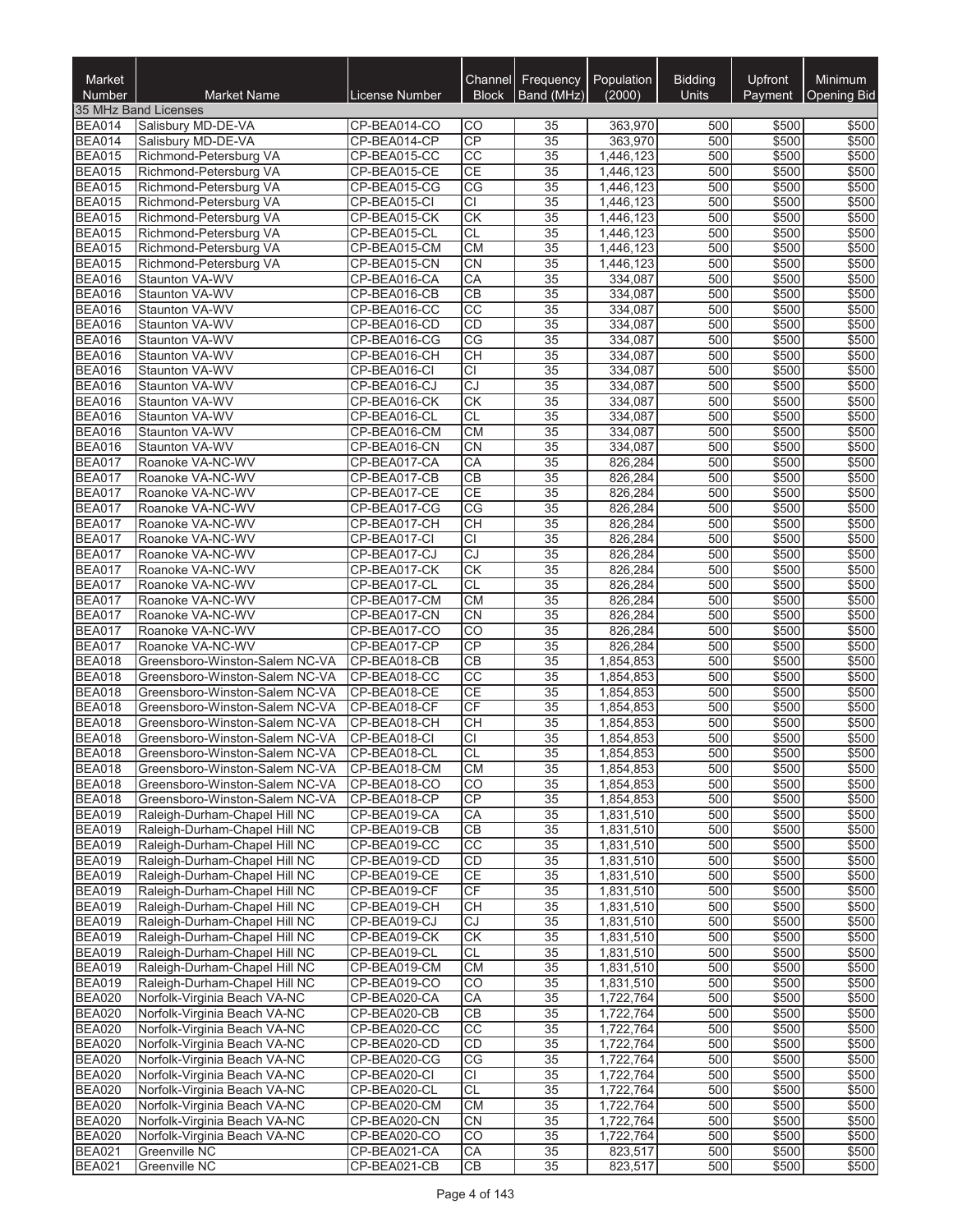| Market                         | <b>Market Name</b>                                   | License Number               | Channel<br><b>Block</b>      | Frequency<br>Band (MHz) | Population<br>(2000)   | <b>Bidding</b><br><b>Units</b> | <b>Upfront</b> | Minimum<br><b>Opening Bid</b> |
|--------------------------------|------------------------------------------------------|------------------------------|------------------------------|-------------------------|------------------------|--------------------------------|----------------|-------------------------------|
| <b>Number</b>                  | 35 MHz Band Licenses                                 |                              |                              |                         |                        |                                | Payment        |                               |
| <b>BEA021</b>                  | <b>Greenville NC</b>                                 | CP-BEA021-CC                 | CС                           | 35                      | 823,517                | 500                            | \$500          | \$500                         |
| <b>BEA021</b>                  | Greenville NC                                        | CP-BEA021-CD                 | CD                           | $\overline{35}$         | 823,517                | 500                            | \$500          | \$500                         |
| <b>BEA021</b>                  | Greenville NC                                        | CP-BEA021-CF                 | CF                           | 35                      | 823,517                | 500                            | \$500          | \$500                         |
| <b>BEA021</b>                  | Greenville NC                                        | CP-BEA021-CG                 | CG                           | 35                      | 823,517                | 500                            | \$500          | \$500                         |
| <b>BEA021</b>                  | Greenville NC                                        | CP-BEA021-CH                 | <b>CH</b>                    | 35                      | 823,517                | 500                            | \$500          | \$500                         |
| <b>BEA021</b>                  | Greenville NC                                        | CP-BEA021-CJ                 | CJ                           | $\overline{35}$         | 823,517                | 500                            | \$500          | \$500                         |
| <b>BEA021</b>                  | Greenville NC                                        | CP-BEA021-CL                 | <b>CL</b>                    | $\overline{35}$         | 823,517                | 500                            | \$500          | \$500                         |
| <b>BEA021</b><br><b>BEA021</b> | Greenville NC<br>Greenville NC                       | CP-BEA021-CN<br>CP-BEA021-CO | <b>CN</b><br>$\overline{CO}$ | 35<br>$\overline{35}$   | 823,517<br>823,517     | 500<br>500                     | \$500<br>\$500 | \$500<br>\$500                |
| <b>BEA021</b>                  | Greenville NC                                        | CP-BEA021-CP                 | CP                           | 35                      | 823,517                | 500                            | \$500          | \$500                         |
| <b>BEA022</b>                  | <b>Fayetteville NC</b>                               | CP-BEA022-CB                 | <b>CB</b>                    | 35                      | 528.224                | 500                            | \$500          | \$500                         |
| <b>BEA022</b>                  | <b>Fayetteville NC</b>                               | CP-BEA022-CC                 | CC                           | 35                      | 528,224                | 500                            | \$500          | \$500                         |
| <b>BEA022</b>                  | <b>Fayetteville NC</b>                               | CP-BEA022-CD                 | <b>CD</b>                    | 35                      | 528,224                | 500                            | \$500          | \$500                         |
| <b>BEA022</b>                  | <b>Fayetteville NC</b>                               | CP-BEA022-CE                 | <b>CE</b>                    | 35                      | 528,224                | 500                            | \$500          | \$500                         |
| <b>BEA022</b>                  | Fayetteville NC                                      | CP-BEA022-CF                 | CF                           | $\overline{35}$         | 528,224                | 500                            | \$500          | \$500                         |
| <b>BEA022</b>                  | <b>Favetteville NC</b>                               | CP-BEA022-CH                 | <b>CH</b>                    | $\overline{35}$         | 528,224                | 500                            | \$500          | \$500                         |
| <b>BEA022</b>                  | Fayetteville NC                                      | CP-BEA022-CI                 | <b>CI</b>                    | $\overline{35}$         | 528,224                | 500                            | \$500          | \$500                         |
| <b>BEA022</b>                  | <b>Fayetteville NC</b>                               | CP-BEA022-CJ                 | CJ                           | 35                      | 528,224                | 500                            | \$500          | \$500                         |
| <b>BEA022</b><br><b>BEA022</b> | <b>Favetteville NC</b><br><b>Fayetteville NC</b>     | CP-BEA022-CK<br>CP-BEA022-CL | <b>CK</b><br><b>CL</b>       | 35<br>$\overline{35}$   | 528,224<br>528,224     | 500<br>500                     | \$500<br>\$500 | \$500<br>\$500                |
| <b>BEA022</b>                  | Fayetteville NC                                      | CP-BEA022-CM                 | <b>CM</b>                    | 35                      | 528,224                | 500                            | \$500          | \$500                         |
| <b>BEA022</b>                  | <b>Fayetteville NC</b>                               | CP-BEA022-CN                 | <b>CN</b>                    | $\overline{35}$         | 528,224                | 500                            | \$500          | \$500                         |
| <b>BEA022</b>                  | Fayetteville NC                                      | CP-BEA022-CO                 | $\overline{CO}$              | $\overline{35}$         | 528,224                | 500                            | \$500          | \$500                         |
| <b>BEA022</b>                  | Fayetteville NC                                      | CP-BEA022-CP                 | CP                           | 35                      | 528,224                | 500                            | \$500          | \$500                         |
| <b>BEA023</b>                  | Charlotte-Gastonia NC-SC                             | CP-BEA023-CB                 | <b>CB</b>                    | $\overline{35}$         | 2,031,519              | 500                            | \$500          | \$500                         |
| <b>BEA023</b>                  | Charlotte-Gastonia NC-SC                             | CP-BEA023-CC                 | $\overline{cc}$              | $\overline{35}$         | 2,031,519              | 500                            | \$500          | \$500                         |
| <b>BEA023</b>                  | Charlotte-Gastonia NC-SC                             | CP-BEA023-CD                 | CD                           | 35                      | 2,031,519              | 500                            | \$500          | \$500                         |
| <b>BEA023</b>                  | Charlotte-Gastonia NC-SC                             | CP-BEA023-CE                 | <b>CE</b>                    | 35                      | 2,031,519              | 500                            | \$500          | \$500                         |
| <b>BEA023</b>                  | Charlotte-Gastonia NC-SC                             | CP-BEA023-CF                 | CF                           | 35                      | 2,031,519              | 500                            | \$500          | \$500                         |
| <b>BEA023</b>                  | Charlotte-Gastonia NC-SC                             | CP-BEA023-CG                 | CG                           | 35                      | 2,031,519              | 500                            | \$500          | \$500                         |
| <b>BEA023</b>                  | Charlotte-Gastonia NC-SC                             | CP-BEA023-CH                 | CH                           | $\overline{35}$         | 2,031,519              | 500                            | \$500          | \$500                         |
| <b>BEA023</b>                  | Charlotte-Gastonia NC-SC                             | CP-BEA023-CI                 | $\overline{CI}$              | $\overline{35}$         | 2,031,519              | 500                            | \$500          | \$500                         |
| <b>BEA023</b><br><b>BEA023</b> | Charlotte-Gastonia NC-SC<br>Charlotte-Gastonia NC-SC | CP-BEA023-CK<br>CP-BEA023-CL | CK<br><b>CL</b>              | 35<br>$\overline{35}$   | 2,031,519<br>2,031,519 | 500<br>500                     | \$500<br>\$500 | \$500<br>\$500                |
| <b>BEA023</b>                  | Charlotte-Gastonia NC-SC                             | CP-BEA023-CN                 | CN                           | 35                      | 2,031,519              | 500                            | \$500          | \$500                         |
| <b>BEA023</b>                  | Charlotte-Gastonia NC-SC                             | CP-BEA023-CO                 | CO                           | 35                      | 2,031,519              | 500                            | \$500          | \$500                         |
| <b>BEA024</b>                  | Columbia SC                                          | CP-BEA024-CA                 | CA                           | 35                      | 932,115                | 500                            | \$500          | \$500                         |
| <b>BEA024</b>                  | Columbia SC                                          | CP-BEA024-CB                 | CB                           | 35                      | 932,115                | 500                            | \$500          | \$500                         |
| <b>BEA024</b>                  | Columbia SC                                          | CP-BEA024-CD                 | CD                           | 35                      | 932,115                | 500                            | \$500          | \$500                         |
| <b>BEA024</b>                  | Columbia SC                                          | CP-BEA024-CE                 | CE                           | $\overline{35}$         | 932,115                | 500                            | \$500          | \$500                         |
| <b>BEA024</b>                  | Columbia SC                                          | CP-BEA024-CG                 | CG                           | $\overline{35}$         | 932,115                | 500                            | \$500          | \$500                         |
| <b>BEA024</b>                  | Columbia SC                                          | CP-BEA024-CH                 | CH                           | $\overline{35}$         | 932,115                | 500                            | \$500          | \$500                         |
| <b>BEA024</b>                  | Columbia SC                                          | CP-BEA024-CI                 | <b>CI</b>                    | 35                      | 932,115                | 500                            | \$500          | \$500                         |
| <b>BEA024</b>                  | Columbia SC                                          | CP-BEA024-CJ                 | CJ                           | 35                      | 932,115                | 500                            | \$500          | \$500                         |
| <b>BEA024</b><br><b>BEA024</b> | Columbia SC<br>Columbia SC                           | CP-BEA024-CK<br>CP-BEA024-CM | CK<br><b>CM</b>              | 35<br>35                | 932,115<br>932,115     | 500<br>500                     | \$500<br>\$500 | \$500<br>\$500                |
| <b>BEA024</b>                  | Columbia SC                                          | CP-BEA024-CN                 | CN                           | 35                      | 932,115                | 500                            | \$500          | \$500                         |
| <b>BEA024</b>                  | Columbia SC                                          | CP-BEA024-CO                 | CO                           | $\overline{35}$         | 932,115                | 500                            | \$500          | \$500                         |
| <b>BEA024</b>                  | Columbia SC                                          | CP-BEA024-CP                 | CP                           | 35                      | 932,115                | 500                            | \$500          | \$500                         |
| <b>BEA025</b>                  | Wilmington NC-SC                                     | CP-BEA025-CA                 | СA                           | 35                      | 878,267                | 500                            | \$500          | \$500                         |
| <b>BEA025</b>                  | Wilmington NC-SC                                     | CP-BEA025-CB                 | CB                           | 35                      | 878,267                | 500                            | \$500          | \$500                         |
| <b>BEA025</b>                  | Wilmington NC-SC                                     | CP-BEA025-CC                 | CC                           | 35                      | 878,267                | 500                            | \$500          | \$500                         |
| BEA025                         | Wilmington NC-SC                                     | CP-BEA025-CD                 | <b>CD</b>                    | 35                      | 878,267                | 500                            | \$500          | \$500                         |
| <b>BEA025</b>                  | Wilmington NC-SC                                     | CP-BEA025-CE                 | <b>CE</b>                    | 35                      | 878,267                | 500                            | \$500          | \$500                         |
| <b>BEA025</b>                  | Wilmington NC-SC                                     | CP-BEA025-CF                 | CF                           | 35                      | 878,267                | 500                            | \$500          | \$500                         |
| <b>BEA025</b>                  | Wilmington NC-SC                                     | CP-BEA025-CG                 | CG                           | $\overline{35}$         | 878,267                | 500                            | \$500          | \$500                         |
| <b>BEA025</b><br><b>BEA025</b> | Wilmington NC-SC<br><b>Wilmington NC-SC</b>          | CP-BEA025-CH<br>CP-BEA025-CI | <b>CH</b><br>CI              | 35<br>35                | 878,267<br>878,267     | 500<br>500                     | \$500<br>\$500 | \$500<br>\$500                |
| <b>BEA025</b>                  | <b>Wilmington NC-SC</b>                              | CP-BEA025-CJ                 | CJ                           | 35                      | 878,267                | 500                            | \$500          | \$500                         |
| <b>BEA025</b>                  | Wilmington NC-SC                                     | CP-BEA025-CK                 | <b>CK</b>                    | 35                      | 878,267                | 500                            | \$500          | \$500                         |
| <b>BEA025</b>                  | Wilmington NC-SC                                     | CP-BEA025-CN                 | <b>CN</b>                    | 35                      | 878,267                | 500                            | \$500          | \$500                         |
| <b>BEA025</b>                  | Wilmington NC-SC                                     | CP-BEA025-CP                 | CP                           | 35                      | 878,267                | 500                            | \$500          | \$500                         |
| <b>BEA026</b>                  | Charleston-North Charleston SC                       | CP-BEA026-CA                 | CA                           | 35                      | 587,297                | 500                            | \$500          | \$500                         |
| <b>BEA026</b>                  | Charleston-North Charleston SC                       | CP-BEA026-CB                 | CB                           | $\overline{35}$         | 587,297                | 500                            | \$500          | \$500                         |
| <b>BEA026</b>                  | Charleston-North Charleston SC                       | CP-BEA026-CE                 | <b>CE</b>                    | 35                      | 587,297                | 500                            | \$500          | \$500                         |
| <b>BEA026</b>                  | Charleston-North Charleston SC                       | CP-BEA026-CF                 | CF                           | 35                      | 587,297                | 500                            | \$500          | \$500                         |
| <b>BEA026</b>                  | Charleston-North Charleston SC                       | CP-BEA026-CG                 | CG                           | 35                      | 587,297                | 500                            | \$500          | \$500                         |
| <b>BEA026</b>                  | Charleston-North Charleston SC                       | CP-BEA026-CH                 | CН                           | 35                      | 587,297                | 500                            | \$500          | \$500                         |
| <b>BEA026</b>                  | Charleston-North Charleston SC                       | CP-BEA026-CI                 | IСI                          | 35                      | 587,297                | 500                            | \$500          | \$500                         |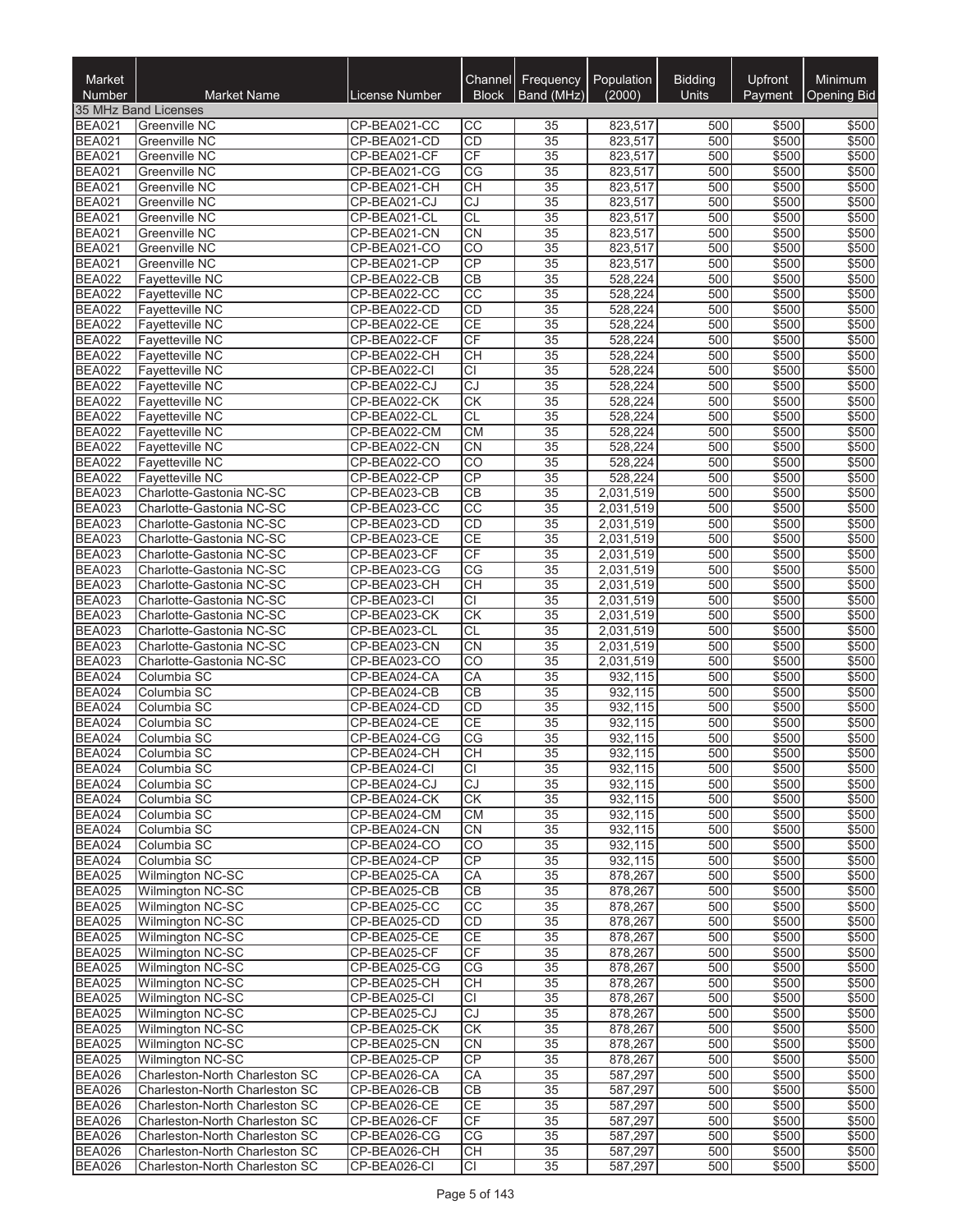| Market<br><b>Number</b>        | <b>Market Name</b>                                               | License Number               | Channel<br><b>Block</b>            | Frequency<br>Band (MHz)            | Population<br>(2000)   | <b>Bidding</b><br><b>Units</b> | <b>Upfront</b><br>Payment | Minimum<br>Opening Bid |
|--------------------------------|------------------------------------------------------------------|------------------------------|------------------------------------|------------------------------------|------------------------|--------------------------------|---------------------------|------------------------|
|                                | 35 MHz Band Licenses                                             |                              |                                    |                                    |                        |                                |                           |                        |
| <b>BEA026</b>                  | Charleston-North Charleston SC                                   | CP-BEA026-CJ                 | CJ                                 | 35                                 | 587,297                | 500                            | \$500                     | \$500                  |
| <b>BEA026</b>                  | Charleston-North Charleston SC                                   | CP-BEA026-CK                 | $\overline{\text{CK}}$             | $\overline{35}$                    | 587,297                | 500                            | \$500                     | \$500                  |
| <b>BEA026</b>                  | Charleston-North Charleston SC                                   | CP-BEA026-CL                 | <b>CL</b>                          | $\overline{35}$                    | 587.297                | 500                            | \$500                     | \$500                  |
| <b>BEA026</b><br><b>BEA026</b> | Charleston-North Charleston SC<br>Charleston-North Charleston SC | CP-BEA026-CM<br>CP-BEA026-CN | CM<br><b>CN</b>                    | $\overline{35}$<br>35              | 587,297<br>587,297     | 500<br>500                     | \$500<br>\$500            | \$500<br>\$500         |
| <b>BEA026</b>                  | Charleston-North Charleston SC                                   | CP-BEA026-CO                 | CO                                 | $\overline{35}$                    | 587,297                | 500                            | \$500                     | \$500                  |
| <b>BEA026</b>                  | Charleston-North Charleston SC                                   | CP-BEA026-CP                 | CP                                 | 35                                 | 587,297                | 500                            | \$500                     | \$500                  |
| <b>BEA027</b>                  | Augusta-Aiken GA-SC                                              | CP-BEA027-CA                 | CA                                 | 35                                 | 604,799                | 500                            | \$500                     | \$500                  |
| <b>BEA027</b>                  | Augusta-Aiken GA-SC                                              | CP-BEA027-CB                 | $\overline{CB}$                    | 35                                 | 604,799                | 500                            | \$500                     | \$500                  |
| <b>BEA027</b>                  | Augusta-Aiken GA-SC                                              | CP-BEA027-CD                 | CD                                 | $\overline{35}$                    | 604,799                | 500                            | \$500                     | \$500                  |
| <b>BEA027</b>                  | Augusta-Aiken GA-SC                                              | CP-BEA027-CE                 | CE                                 | $\overline{35}$                    | 604,799                | 500                            | \$500                     | \$500                  |
| <b>BEA027</b>                  | Augusta-Aiken GA-SC                                              | CP-BEA027-CF                 | CF                                 | $\overline{35}$                    | 604,799                | 500                            | \$500                     | \$500                  |
| <b>BEA027</b>                  | Augusta-Aiken GA-SC                                              | CP-BEA027-CG                 | $\overline{\text{CG}}$             | $\overline{35}$                    | 604,799                | 500                            | \$500                     | \$500                  |
| <b>BEA027</b>                  | Augusta-Aiken GA-SC                                              | CP-BEA027-CH                 | $\overline{CH}$                    | $\overline{35}$                    | 604,799                | 500                            | \$500                     | \$500                  |
| <b>BEA027</b>                  | Augusta-Aiken GA-SC                                              | CP-BEA027-CI                 | $\overline{CI}$                    | 35                                 | 604,799                | 500                            | \$500                     | \$500                  |
| <b>BEA027</b><br><b>BEA027</b> | Augusta-Aiken GA-SC                                              | CP-BEA027-CL                 | CL                                 | 35                                 | 604,799                | 500                            | \$500                     | \$500                  |
| <b>BEA027</b>                  | Augusta-Aiken GA-SC<br>Augusta-Aiken GA-SC                       | CP-BEA027-CM<br>CP-BEA027-CN | <b>CM</b><br>$\overline{CN}$       | $\overline{35}$<br>$\overline{35}$ | 604,799<br>604,799     | 500<br>500                     | \$500<br>\$500            | \$500<br>\$500         |
| <b>BEA027</b>                  | Augusta-Aiken GA-SC                                              | CP-BEA027-CO                 | CO                                 | $\overline{35}$                    | 604,799                | 500                            | \$500                     | \$500                  |
| <b>BEA027</b>                  | Augusta-Aiken GA-SC                                              | CP-BEA027-CP                 | CP                                 | $\overline{35}$                    | 604,799                | 500                            | \$500                     | \$500                  |
| <b>BEA028</b>                  | Savannah GA-SC                                                   | CP-BEA028-CB                 | CB                                 | $\overline{35}$                    | 668,214                | 500                            | \$500                     | \$500                  |
| <b>BEA028</b>                  | Savannah GA-SC                                                   | CP-BEA028-CC                 | $\overline{cc}$                    | $\overline{35}$                    | 668,214                | 500                            | \$500                     | \$500                  |
| <b>BEA028</b>                  | Savannah GA-SC                                                   | CP-BEA028-CD                 | CD                                 | $\overline{35}$                    | 668.214                | 500                            | \$500                     | \$500                  |
| <b>BEA028</b>                  | Savannah GA-SC                                                   | CP-BEA028-CE                 | <b>CE</b>                          | 35                                 | 668,214                | 500                            | \$500                     | \$500                  |
| <b>BEA028</b>                  | Savannah GA-SC                                                   | CP-BEA028-CF                 | CF                                 | 35                                 | 668,214                | 500                            | \$500                     | \$500                  |
| <b>BEA028</b>                  | Savannah GA-SC                                                   | CP-BEA028-CG                 | $\overline{\text{CG}}$             | 35                                 | 668,214                | 500                            | \$500                     | \$500                  |
| <b>BEA028</b>                  | Savannah GA-SC                                                   | CP-BEA028-CI                 | <b>CI</b>                          | $\overline{35}$                    | 668,214                | 500                            | \$500                     | \$500                  |
| <b>BEA028</b>                  | Savannah GA-SC                                                   | CP-BEA028-CJ                 | $\overline{c}$                     | $\overline{35}$                    | 668,214                | 500                            | \$500                     | \$500                  |
| <b>BEA028</b>                  | Savannah GA-SC                                                   | CP-BEA028-CL                 | CL                                 | $\overline{35}$                    | 668,214                | 500                            | \$500                     | \$500                  |
| <b>BEA028</b>                  | Savannah GA-SC                                                   | CP-BEA028-CM                 | <b>CM</b>                          | 35                                 | 668,214                | 500                            | \$500                     | \$500                  |
| <b>BEA028</b><br><b>BEA028</b> | Savannah GA-SC                                                   | CP-BEA028-CN<br>CP-BEA028-CO | $\overline{CN}$<br>$\overline{CO}$ | 35                                 | 668,214<br>668,214     | 500<br>500                     | \$500<br>\$500            | \$500<br>\$500         |
| <b>BEA028</b>                  | Savannah GA-SC<br>Savannah GA-SC                                 | CP-BEA028-CP                 | CP                                 | 35<br>$\overline{35}$              | 668,214                | 500                            | \$500                     | \$500                  |
| <b>BEA029</b>                  | Jacksonville FL-GA                                               | CP-BEA029-CB                 | $\overline{CB}$                    | 35                                 | 1,885,190              | 500                            | \$500                     | \$500                  |
| <b>BEA029</b>                  | Jacksonville FL-GA                                               | CP-BEA029-CC                 | $\overline{cc}$                    | $\overline{35}$                    | 1,885,190              | 500                            | \$500                     | \$500                  |
| <b>BEA029</b>                  | Jacksonville FL-GA                                               | CP-BEA029-CD                 | CD                                 | 35                                 | 1,885,190              | 500                            | \$500                     | \$500                  |
| <b>BEA029</b>                  | Jacksonville FL-GA                                               | CP-BEA029-CE                 | CE                                 | $\overline{35}$                    | 1,885,190              | 500                            | \$500                     | \$500                  |
| <b>BEA029</b>                  | Jacksonville FL-GA                                               | CP-BEA029-CF                 | CF                                 | $\overline{35}$                    | 1,885,190              | 500                            | \$500                     | \$500                  |
| <b>BEA029</b>                  | Jacksonville FL-GA                                               | CP-BEA029-CH                 | $\overline{CH}$                    | 35                                 | 1,885,190              | 500                            | \$500                     | \$500                  |
| <b>BEA029</b>                  | Jacksonville FL-GA                                               | CP-BEA029-CK                 | <b>CK</b>                          | 35                                 | 1.885.190              | 500                            | \$500                     | \$500                  |
| <b>BEA029</b>                  | Jacksonville FL-GA                                               | CP-BEA029-CM                 | <b>CM</b>                          | 35                                 | 1,885,190              | 500                            | \$500                     | \$500                  |
| <b>BEA029</b>                  | Jacksonville FL-GA                                               | CP-BEA029-CN                 | $\overline{C}N$                    | $\overline{35}$                    | 1,885,190              | 500                            | \$500                     | \$500                  |
| <b>BEA029</b>                  | Jacksonville FL-GA                                               | CP-BEA029-CO                 | CO                                 | $\overline{35}$                    | 1,885,190              | 500                            | \$500                     | \$500                  |
| <b>BEA030</b><br><b>BEA030</b> | Orlando FL<br>Orlando FL                                         | CP-BEA030-CA<br>CP-BEA030-CB | СA<br><b>CB</b>                    | 35<br>35                           | 3,642,540<br>3,642,540 | 500<br>500                     | \$500<br>\$500            | \$500<br>\$500         |
| <b>BEA030</b>                  | Orlando FL                                                       | CP-BEA030-CD                 | <b>CD</b>                          | 35                                 | 3,642,540              | 500                            | \$500                     | \$500                  |
| <b>BEA030</b>                  | Orlando FL                                                       | CP-BEA030-CF                 | CF                                 | 35                                 | 3,642,540              | 500                            | \$500                     | \$500                  |
| <b>BEA030</b>                  | Orlando FL                                                       | CP-BEA030-CG                 | CG                                 | 35                                 | 3,642,540              | 500                            | \$500                     | \$500                  |
| <b>BEA030</b>                  | Orlando <sub>FL</sub>                                            | CP-BEA030-CH                 | CН                                 | 35                                 | 3,642,540              | 500                            | \$500                     | \$500                  |
| <b>BEA030</b>                  | Orlando FL                                                       | CP-BEA030-CL                 | <b>CL</b>                          | 35                                 | 3,642,540              | 500                            | \$500                     | \$500                  |
| <b>BEA030</b>                  | Orlando FL                                                       | CP-BEA030-CM                 | CM                                 | 35                                 | 3,642,540              | 500                            | \$500                     | \$500                  |
| <b>BEA030</b>                  | Orlando FL                                                       | CP-BEA030-CN                 | <b>CN</b>                          | 35                                 | 3,642,540              | 500                            | \$500                     | \$500                  |
| <b>BEA030</b>                  | Orlando FL                                                       | CP-BEA030-CO                 | CO                                 | 35                                 | 3,642,540              | 500                            | \$500                     | \$500                  |
| <b>BEA030</b>                  | Orlando FL                                                       | CP-BEA030-CP                 | CP                                 | 35                                 | 3,642,540              | 500                            | \$500                     | \$500                  |
| <b>BEA031</b>                  | Miami-Fort Lauderdale FL                                         | CP-BEA031-CA                 | СA                                 | 35                                 | 5,602,222              | 500                            | \$500                     | \$500                  |
| <b>BEA031</b>                  | Miami-Fort Lauderdale FL                                         | CP-BEA031-CC                 | CC                                 | 35                                 | 5,602,222              | 500                            | \$500                     | \$500                  |
| <b>BEA031</b><br><b>BEA031</b> | Miami-Fort Lauderdale FL<br>Miami-Fort Lauderdale FL             | CP-BEA031-CD<br>CP-BEA031-CE | <b>CD</b><br>CE                    | 35                                 | 5,602,222              | 500                            | \$500<br>\$500            | \$500<br>\$500         |
| <b>BEA031</b>                  | Miami-Fort Lauderdale FL                                         | CP-BEA031-CG                 | CG                                 | 35<br>35                           | 5,602,222<br>5,602,222 | 500<br>500                     | \$500                     | \$500                  |
| <b>BEA031</b>                  | Miami-Fort Lauderdale FL                                         | CP-BEA031-CH                 | <b>CH</b>                          | 35                                 | 5,602,222              | 500                            | \$500                     | \$500                  |
| <b>BEA031</b>                  | Miami-Fort Lauderdale FL                                         | CP-BEA031-CI                 | CI                                 | 35                                 | 5,602,222              | 500                            | \$500                     | \$500                  |
| <b>BEA031</b>                  | Miami-Fort Lauderdale FL                                         | CP-BEA031-CJ                 | CJ                                 | 35                                 | 5,602,222              | 500                            | \$500                     | \$500                  |
| <b>BEA031</b>                  | Miami-Fort Lauderdale FL                                         | CP-BEA031-CL                 | <b>CL</b>                          | 35                                 | 5,602,222              | 500                            | \$500                     | \$500                  |
| <b>BEA031</b>                  | Miami-Fort Lauderdale FL                                         | CP-BEA031-CM                 | СM                                 | 35                                 | 5,602,222              | 500                            | \$500                     | \$500                  |
| <b>BEA031</b>                  | Miami-Fort Lauderdale FL                                         | CP-BEA031-CN                 | <b>CN</b>                          | 35                                 | 5,602,222              | 500                            | \$500                     | \$500                  |
| <b>BEA031</b>                  | Miami-Fort Lauderdale FL                                         | CP-BEA031-CO                 | CO                                 | 35                                 | 5,602,222              | 500                            | \$500                     | \$500                  |
| <b>BEA032</b>                  | Fort Myers-Cape Coral FL                                         | CP-BEA032-CA                 | CA                                 | 35                                 | 692,265                | 500                            | \$500                     | \$500                  |
| <b>BEA032</b>                  | Fort Myers-Cape Coral FL                                         | CP-BEA032-CB                 | CB                                 | 35                                 | 692,265                | 500                            | \$500                     | \$500                  |
| <b>BEA032</b>                  | Fort Myers-Cape Coral FL                                         | CP-BEA032-CC                 | CC                                 | 35                                 | 692,265                | 500                            | \$500                     | \$500                  |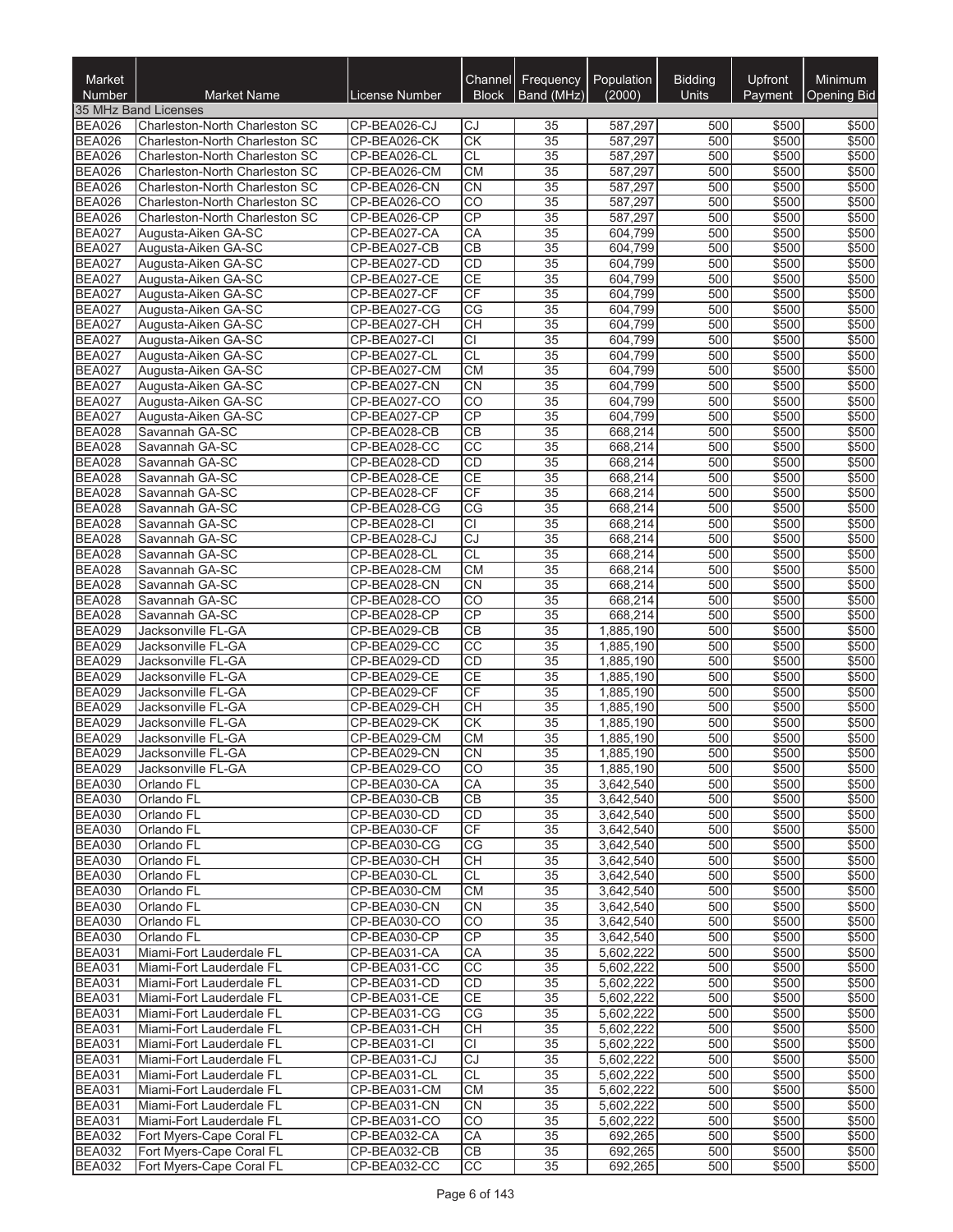| Market<br><b>Number</b>        | <b>Market Name</b>                                   | License Number               | Channel<br><b>Block</b> | Frequency<br>Band (MHz) | Population<br>(2000)   | <b>Bidding</b><br><b>Units</b> | Upfront<br>Payment | Minimum<br>Opening Bid |
|--------------------------------|------------------------------------------------------|------------------------------|-------------------------|-------------------------|------------------------|--------------------------------|--------------------|------------------------|
|                                | 35 MHz Band Licenses                                 |                              |                         |                         |                        |                                |                    |                        |
| <b>BEA032</b>                  | Fort Myers-Cape Coral FL                             | CP-BEA032-CD                 | CD                      | 35                      | 692,265                | 500                            | \$500              | \$500                  |
| <b>BEA032</b>                  | Fort Myers-Cape Coral FL                             | CP-BEA032-CE                 | <b>CE</b>               | 35                      | 692,265                | 500                            | \$500              | \$500                  |
| <b>BEA032</b>                  | Fort Myers-Cape Coral FL                             | CP-BEA032-CF                 | CF                      | 35                      | 692,265                | 500                            | \$500              | \$500                  |
| <b>BEA032</b>                  | Fort Myers-Cape Coral FL                             | CP-BEA032-CG                 | CG                      | 35                      | 692,265                | 500                            | \$500              | \$500                  |
| <b>BEA032</b>                  | Fort Myers-Cape Coral FL                             | CP-BEA032-CH                 | <b>CH</b>               | 35                      | 692,265                | 500                            | \$500              | \$500                  |
| <b>BEA032</b>                  | Fort Myers-Cape Coral FL                             | CP-BEA032-CI                 | <b>CI</b>               | $\overline{35}$         | 692,265                | 500                            | \$500              | \$500                  |
| <b>BEA032</b>                  | Fort Myers-Cape Coral FL                             | CP-BEA032-CJ                 | CJ                      | 35                      | 692,265                | 500                            | \$500              | \$500                  |
| <b>BEA032</b><br><b>BEA032</b> | Fort Myers-Cape Coral FL<br>Fort Myers-Cape Coral FL | CP-BEA032-CK<br>CP-BEA032-CL | <b>CK</b><br>CL         | 35<br>$\overline{35}$   | 692,265<br>692,265     | 500<br>500                     | \$500<br>\$500     | \$500<br>\$500         |
| <b>BEA032</b>                  | Fort Myers-Cape Coral FL                             | CP-BEA032-CN                 | <b>CN</b>               | 35                      | 692,265                | 500                            | \$500              | \$500                  |
| <b>BEA032</b>                  | Fort Myers-Cape Coral FL                             | CP-BEA032-CP                 | CP                      | 35                      | 692,265                | 500                            | \$500              | \$500                  |
| <b>BEA033</b>                  | Sarasota-Bradenton FL                                | CP-BEA033-CA                 | CA                      | 35                      | 763,795                | 500                            | \$500              | \$500                  |
| <b>BEA033</b>                  | Sarasota-Bradenton FL                                | CP-BEA033-CB                 | <b>CB</b>               | 35                      | 763,795                | 500                            | \$500              | \$500                  |
| <b>BEA033</b>                  | Sarasota-Bradenton FL                                | CP-BEA033-CD                 | CD                      | 35                      | 763,795                | 500                            | \$500              | \$500                  |
| <b>BEA033</b>                  | Sarasota-Bradenton FL                                | CP-BEA033-CE                 | CE                      | $\overline{35}$         | 763,795                | 500                            | \$500              | \$500                  |
| <b>BEA033</b>                  | Sarasota-Bradenton FL                                | CP-BEA033-CF                 | <b>CF</b>               | 35                      | 763,795                | 500                            | \$500              | \$500                  |
| <b>BEA033</b>                  | Sarasota-Bradenton FL                                | CP-BEA033-CG                 | CG                      | $\overline{35}$         | 763,795                | 500                            | \$500              | \$500                  |
| <b>BEA033</b>                  | Sarasota-Bradenton FL                                | CP-BEA033-CH                 | <b>CH</b>               | $\overline{35}$         | 763,795                | 500                            | \$500              | \$500                  |
| <b>BEA033</b><br><b>BEA033</b> | Sarasota-Bradenton FL<br>Sarasota-Bradenton FL       | CP-BEA033-CI<br>CP-BEA033-CJ | <b>CI</b><br><b>CJ</b>  | 35<br>$\overline{35}$   | 763,795<br>763,795     | 500<br>500                     | \$500<br>\$500     | \$500<br>\$500         |
| <b>BEA033</b>                  | Sarasota-Bradenton FL                                | CP-BEA033-CK                 | <b>CK</b>               | 35                      | 763,795                | 500                            | \$500              | \$500                  |
| <b>BEA033</b>                  | Sarasota-Bradenton FL                                | CP-BEA033-CL                 | <b>CL</b>               | 35                      | 763,795                | 500                            | \$500              | \$500                  |
| <b>BEA033</b>                  | Sarasota-Bradenton FL                                | CP-BEA033-CM                 | <b>CM</b>               | $\overline{35}$         | 763,795                | 500                            | \$500              | \$500                  |
| <b>BEA033</b>                  | Sarasota-Bradenton FL                                | CP-BEA033-CN                 | <b>CN</b>               | 35                      | 763,795                | 500                            | \$500              | \$500                  |
| <b>BEA033</b>                  | Sarasota-Bradenton FL                                | CP-BEA033-CP                 | CP                      | $\overline{35}$         | 763,795                | 500                            | \$500              | \$500                  |
| <b>BEA034</b>                  | Tampa-St. Petersburg FL                              | CP-BEA034-CB                 | CB                      | 35                      | 2,395,997              | 500                            | \$500              | \$500                  |
| <b>BEA034</b>                  | Tampa-St. Petersburg FL                              | CP-BEA034-CD                 | CD                      | 35                      | 2,395,997              | 500                            | \$500              | \$500                  |
| <b>BEA034</b>                  | Tampa-St. Petersburg FL                              | CP-BEA034-CE                 | <b>CE</b>               | 35                      | 2,395,997              | 500                            | \$500              | \$500                  |
| <b>BEA034</b>                  | Tampa-St. Petersburg FL                              | CP-BEA034-CF                 | CF                      | 35                      | 2,395,997              | 500                            | \$500              | \$500                  |
| <b>BEA034</b>                  | Tampa-St. Petersburg FL                              | CP-BEA034-CG                 | CG                      | 35                      | 2,395,997              | 500                            | \$500              | \$500                  |
| <b>BEA034</b>                  | Tampa-St. Petersburg FL                              | CP-BEA034-CH                 | CH                      | $\overline{35}$         | 2,395,997              | 500                            | \$500              | \$500                  |
| <b>BEA034</b>                  | Tampa-St. Petersburg FL                              | CP-BEA034-CI                 | $\overline{CI}$         | 35                      | 2,395,997              | 500                            | \$500              | \$500                  |
| <b>BEA034</b><br><b>BEA034</b> | Tampa-St. Petersburg FL<br>Tampa-St. Petersburg FL   | CP-BEA034-CJ<br>CP-BEA034-CK | CJ<br>CK                | 35<br>$\overline{35}$   | 2,395,997<br>2,395,997 | 500<br>500                     | \$500<br>\$500     | \$500<br>\$500         |
| <b>BEA034</b>                  | Tampa-St. Petersburg FL                              | CP-BEA034-CL                 | <b>CL</b>               | 35                      | 2,395,997              | 500                            | \$500              | \$500                  |
| <b>BEA034</b>                  | Tampa-St. Petersburg FL                              | CP-BEA034-CM                 | <b>CM</b>               | 35                      | 2,395,997              | 500                            | \$500              | \$500                  |
| <b>BEA034</b>                  | Tampa-St. Petersburg FL                              | CP-BEA034-CN                 | <b>CN</b>               | 35                      | 2,395,997              | 500                            | \$500              | \$500                  |
| <b>BEA034</b>                  | Tampa-St. Petersburg FL                              | CP-BEA034-CO                 | CO                      | 35                      | 2,395,997              | 500                            | \$500              | \$500                  |
| <b>BEA034</b>                  | Tampa-St. Petersburg FL                              | CP-BEA034-CP                 | CP                      | 35                      | 2,395,997              | 500                            | \$500              | \$500                  |
| <b>BEA035</b>                  | Tallahassee FL-GA                                    | CP-BEA035-CA                 | CA                      | 35                      | 720,434                | 500                            | \$500              | \$500                  |
| <b>BEA035</b>                  | Tallahassee FL-GA                                    | CP-BEA035-CB                 | <b>CB</b>               | 35                      | 720.434                | 500                            | \$500              | \$500                  |
| <b>BEA035</b>                  | Tallahassee FL-GA                                    | CP-BEA035-CC                 | $\overline{CC}$         | $\overline{35}$         | 720,434                | 500                            | \$500              | \$500                  |
| <b>BEA035</b>                  | Tallahassee FL-GA                                    | CP-BEA035-CD                 | CD                      | 35                      | 720,434                | 500                            | \$500              | \$500                  |
| <b>BEA035</b>                  | Tallahassee FL-GA                                    | CP-BEA035-CE                 | CE                      | 35                      | 720,434                | 500                            | \$500              | \$500                  |
| <b>BEA035</b><br><b>BEA035</b> | Tallahassee FL-GA                                    | CP-BEA035-CF                 | <b>CF</b>               | 35                      | 720,434<br>720,434     | 500                            | \$500              | \$500                  |
| <b>BEA035</b>                  | Tallahassee FL-GA<br>Tallahassee FL-GA               | CP-BEA035-CG<br>CP-BEA035-CI | СG<br>СI                | 35<br>35                | 720,434                | 500<br>500                     | \$500<br>\$500     | \$500<br>\$500         |
| <b>BEA035</b>                  | Tallahassee FL-GA                                    | CP-BEA035-CJ                 | CJ                      | 35                      | 720,434                | 500                            | \$500              | \$500                  |
| <b>BEA035</b>                  | Tallahassee FL-GA                                    | CP-BEA035-CK                 | <b>CK</b>               | 35                      | 720,434                | 500                            | \$500              | \$500                  |
| <b>BEA035</b>                  | Tallahassee FL-GA                                    | CP-BEA035-CL                 | CL                      | 35                      | 720,434                | 500                            | \$500              | \$500                  |
| <b>BEA035</b>                  | Tallahassee FL-GA                                    | CP-BEA035-CN                 | CN                      | $\overline{35}$         | 720,434                | 500                            | \$500              | \$500                  |
| <b>BEA035</b>                  | Tallahassee FL-GA                                    | CP-BEA035-CO                 | CO                      | 35                      | 720.434                | 500                            | \$500              | \$500                  |
| <b>BEA035</b>                  | Tallahassee FL-GA                                    | CP-BEA035-CP                 | <b>CP</b>               | 35                      | 720,434                | 500                            | \$500              | \$500                  |
| <b>BEA036</b>                  | Dothan AL-FL-GA                                      | CP-BEA036-CA                 | СA                      | 35                      | 332,409                | 500                            | \$500              | \$500                  |
| <b>BEA036</b>                  | Dothan AL-FL-GA                                      | CP-BEA036-CB                 | CВ                      | 35                      | 332,409                | 500                            | \$500              | \$500                  |
| <b>BEA036</b>                  | Dothan AL-FL-GA                                      | CP-BEA036-CC                 | $\overline{CC}$         | 35                      | 332,409                | 500                            | \$500              | \$500                  |
| <b>BEA036</b>                  | Dothan AL-FL-GA                                      | CP-BEA036-CE                 | <b>CE</b>               | 35                      | 332,409                | 500                            | \$500              | \$500                  |
| <b>BEA036</b>                  | Dothan AL-FL-GA                                      | CP-BEA036-CF                 | CF                      | 35                      | 332,409                | 500                            | \$500              | \$500                  |
| <b>BEA036</b>                  | Dothan AL-FL-GA                                      | CP-BEA036-CG                 | CG                      | 35                      | 332,409                | 500                            | \$500              | \$500                  |
| <b>BEA036</b>                  | Dothan AL-FL-GA<br>Dothan AL-FL-GA                   | CP-BEA036-CJ<br>CP-BEA036-CL | CJ<br><b>CL</b>         | 35<br>35                | 332,409<br>332,409     | 500<br>500                     | \$500<br>\$500     | \$500<br>\$500         |
| <b>BEA036</b><br><b>BEA036</b> | Dothan AL-FL-GA                                      | CP-BEA036-CM                 | <b>CM</b>               | 35                      | 332,409                | 500                            | \$500              | \$500                  |
| <b>BEA036</b>                  | Dothan AL-FL-GA                                      | CP-BEA036-CN                 | CN                      | 35                      | 332,409                | 500                            | \$500              | \$500                  |
| <b>BEA036</b>                  | Dothan AL-FL-GA                                      | CP-BEA036-CO                 | $\overline{CO}$         | 35                      | 332,409                | 500                            | \$500              | \$500                  |
| <b>BEA036</b>                  | Dothan AL-FL-GA                                      | CP-BEA036-CP                 | CP                      | 35                      | 332,409                | 500                            | \$500              | \$500                  |
| <b>BEA037</b>                  | Albany GA                                            | CP-BEA037-CA                 | СA                      | 35                      | 468,178                | 500                            | \$500              | \$500                  |
| <b>BEA037</b>                  | Albany GA                                            | CP-BEA037-CB                 | <b>CB</b>               | 35                      | 468,178                | 500                            | \$500              | \$500                  |
| <b>BEA037</b>                  | Albany GA                                            | CP-BEA037-CD                 | CD                      | 35                      | 468,178                | 500                            | \$500              | \$500                  |
| <b>BEA037</b>                  | Albany GA                                            | CP-BEA037-CE                 | CE                      | 35                      | 468,178                | 500                            | \$500              | \$500                  |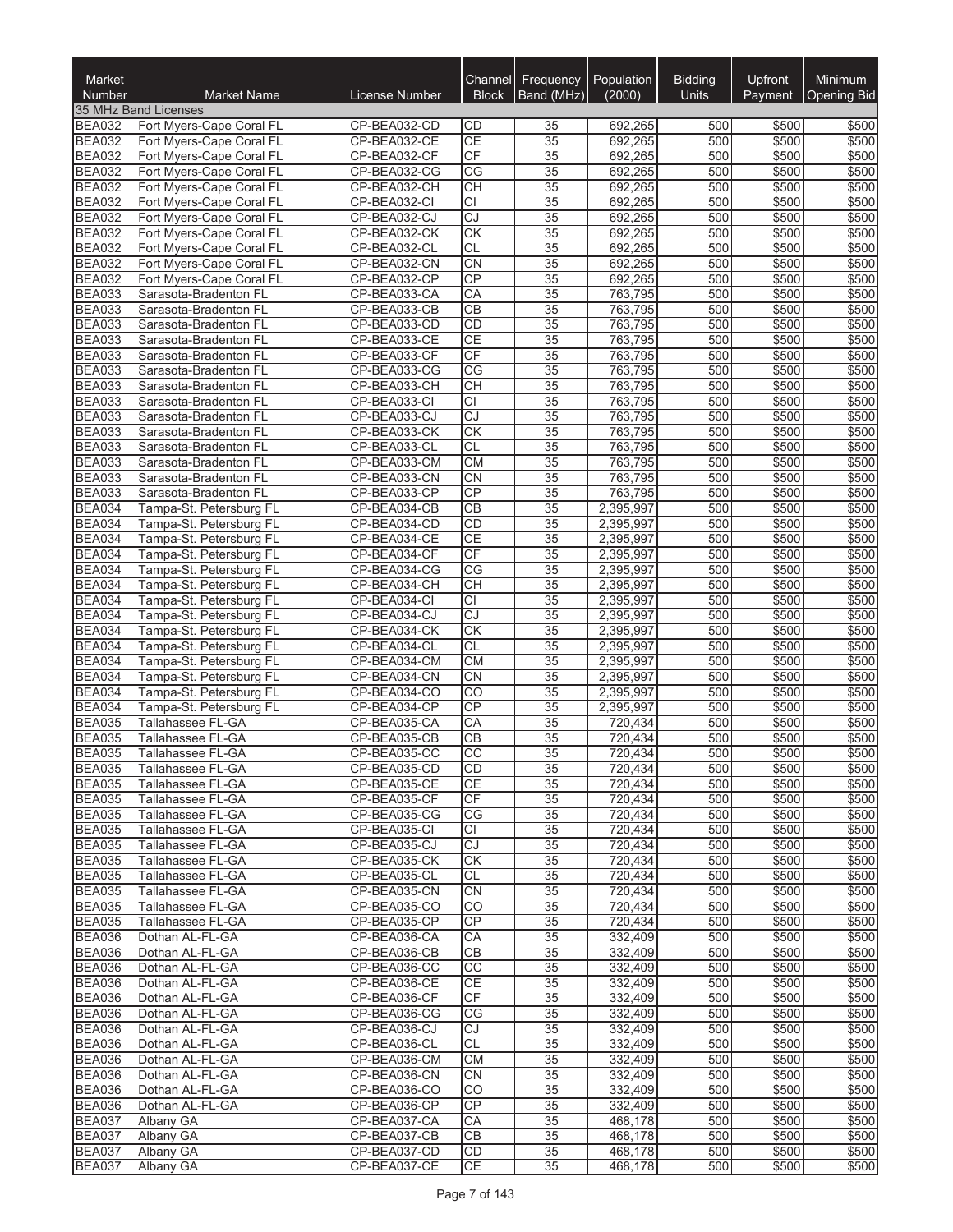| Market<br><b>Number</b>        | <b>Market Name</b>                                           | License Number               | Channel<br><b>Block</b>      | <b>Frequency</b><br>Band (MHz)     | Population<br>(2000)   | <b>Bidding</b><br><b>Units</b> | <b>Upfront</b><br>Payment | Minimum<br>Opening Bid |
|--------------------------------|--------------------------------------------------------------|------------------------------|------------------------------|------------------------------------|------------------------|--------------------------------|---------------------------|------------------------|
|                                | 35 MHz Band Licenses                                         |                              |                              |                                    |                        |                                |                           |                        |
| <b>BEA037</b>                  | Albany GA                                                    | CP-BEA037-CG                 | CG                           | 35                                 | 468,178                | 500                            | \$500                     | \$500                  |
| <b>BEA037</b>                  | Albany GA                                                    | CP-BEA037-CH                 | <b>CH</b>                    | 35                                 | 468.178                | 500                            | \$500                     | \$500                  |
| <b>BEA037</b>                  | Albany GA                                                    | CP-BEA037-CJ                 | CJ                           | 35                                 | 468,178                | 500                            | \$500                     | \$500                  |
| <b>BEA037</b>                  | Albany GA                                                    | CP-BEA037-CK                 | CK<br><b>CL</b>              | 35                                 | 468,178                | 500                            | \$500<br>\$500            | \$500                  |
| <b>BEA037</b><br><b>BEA037</b> | Albany GA<br>Albany GA                                       | CP-BEA037-CL<br>CP-BEA037-CM | <b>CM</b>                    | 35<br>$\overline{35}$              | 468,178<br>468,178     | 500<br>500                     | \$500                     | \$500<br>\$500         |
| <b>BEA037</b>                  | Albany GA                                                    | CP-BEA037-CN                 | CN                           | $\overline{35}$                    | 468,178                | 500                            | \$500                     | \$500                  |
| <b>BEA037</b>                  | Albany GA                                                    | CP-BEA037-CO                 | CO                           | 35                                 | 468,178                | 500                            | \$500                     | \$500                  |
| <b>BEA038</b>                  | Macon GA                                                     | CP-BEA038-CB                 | CB                           | $\overline{35}$                    | 768,701                | 500                            | \$500                     | \$500                  |
| <b>BEA038</b>                  | Macon GA                                                     | CP-BEA038-CD                 | <b>CD</b>                    | 35                                 | 768,701                | 500                            | \$500                     | \$500                  |
| <b>BEA038</b>                  | Macon GA                                                     | CP-BEA038-CF                 | CF                           | 35                                 | 768,701                | 500                            | \$500                     | \$500                  |
| <b>BEA038</b>                  | Macon GA                                                     | CP-BEA038-CG                 | CG                           | 35                                 | 768,701                | 500                            | \$500                     | \$500                  |
| <b>BEA038</b><br><b>BEA038</b> | Macon GA<br>Macon GA                                         | CP-BEA038-CH<br>CP-BEA038-CI | <b>CH</b><br>$\overline{CI}$ | 35<br>35                           | 768,701<br>768,701     | 500<br>500                     | \$500<br>\$500            | \$500<br>\$500         |
| <b>BEA038</b>                  | Macon GA                                                     | CP-BEA038-CJ                 | CJ                           | $\overline{35}$                    | 768,701                | 500                            | \$500                     | \$500                  |
| <b>BEA038</b>                  | Macon GA                                                     | CP-BEA038-CL                 | <b>CL</b>                    | $\overline{35}$                    | 768,701                | 500                            | \$500                     | \$500                  |
| <b>BEA038</b>                  | Macon GA                                                     | CP-BEA038-CM                 | <b>CM</b>                    | $\overline{35}$                    | 768,701                | 500                            | \$500                     | \$500                  |
| <b>BEA038</b>                  | Macon GA                                                     | CP-BEA038-CO                 | CO                           | 35                                 | 768,701                | 500                            | \$500                     | \$500                  |
| <b>BEA038</b>                  | Macon GA                                                     | CP-BEA038-CP                 | CP                           | 35                                 | 768,701                | 500                            | \$500                     | \$500                  |
| <b>BEA039</b>                  | Columbus GA-AL                                               | CP-BEA039-CA                 | CA                           | $\overline{35}$                    | 496,538                | 500                            | \$500                     | \$500                  |
| <b>BEA039</b>                  | Columbus GA-AL                                               | CP-BEA039-CB                 | CB                           | 35                                 | 496,538                | 500                            | \$500                     | \$500                  |
| <b>BEA039</b>                  | Columbus GA-AL                                               | CP-BEA039-CD                 | CD<br>CE                     | $\overline{35}$<br>$\overline{35}$ | 496,538                | 500<br>500                     | \$500                     | \$500<br>\$500         |
| <b>BEA039</b><br><b>BEA039</b> | Columbus GA-AL<br>Columbus GA-AL                             | CP-BEA039-CE<br>CP-BEA039-CF | CF                           | $\overline{35}$                    | 496,538<br>496,538     | 500                            | \$500<br>\$500            | \$500                  |
| <b>BEA039</b>                  | Columbus GA-AL                                               | CP-BEA039-CG                 | CG                           | $\overline{35}$                    | 496,538                | 500                            | \$500                     | \$500                  |
| <b>BEA039</b>                  | Columbus GA-AL                                               | CP-BEA039-CH                 | CH                           | $\overline{35}$                    | 496,538                | 500                            | \$500                     | \$500                  |
| <b>BEA039</b>                  | Columbus GA-AL                                               | CP-BEA039-CI                 | CI                           | 35                                 | 496,538                | 500                            | \$500                     | \$500                  |
| <b>BEA039</b>                  | Columbus GA-AL                                               | CP-BEA039-CK                 | CK                           | 35                                 | 496,538                | 500                            | \$500                     | \$500                  |
| <b>BEA039</b>                  | Columbus GA-AL                                               | CP-BEA039-CL                 | <b>CL</b>                    | $\overline{35}$                    | 496,538                | 500                            | \$500                     | \$500                  |
| <b>BEA039</b>                  | Columbus GA-AL                                               | CP-BEA039-CM                 | <b>CM</b>                    | 35                                 | 496,538                | 500                            | \$500                     | \$500                  |
| <b>BEA039</b>                  | Columbus GA-AL                                               | CP-BEA039-CN                 | <b>CN</b>                    | $\overline{35}$                    | 496,538                | 500                            | \$500                     | \$500                  |
| <b>BEA039</b>                  | Columbus GA-AL                                               | CP-BEA039-CO                 | $\overline{CO}$<br>CP        | $\overline{35}$                    | 496,538                | 500<br>500                     | \$500                     | \$500                  |
| <b>BEA039</b><br><b>BEA040</b> | Columbus GA-AL<br>Atlanta GA-AL-NC                           | CP-BEA039-CP<br>CP-BEA040-CB | CB                           | 35<br>$\overline{35}$              | 496,538<br>5,471,412   | 500                            | \$500<br>\$500            | \$500<br>\$500         |
| <b>BEA040</b>                  | Atlanta GA-AL-NC                                             | CP-BEA040-CC                 | $\overline{CC}$              | 35                                 | 5,471,412              | 500                            | \$500                     | \$500                  |
| <b>BEA040</b>                  | Atlanta GA-AL-NC                                             | CP-BEA040-CD                 | <b>CD</b>                    | 35                                 | 5,471,412              | 500                            | \$500                     | \$500                  |
| <b>BEA040</b>                  | Atlanta GA-AL-NC                                             | CP-BEA040-CE                 | <b>CE</b>                    | 35                                 | 5,471,412              | 500                            | \$500                     | \$500                  |
| <b>BEA040</b>                  | Atlanta GA-AL-NC                                             | CP-BEA040-CF                 | CF                           | 35                                 | 5,471,412              | 500                            | \$500                     | \$500                  |
| <b>BEA040</b>                  | Atlanta GA-AL-NC                                             | CP-BEA040-CK                 | CK                           | 35                                 | 5,471,412              | 500                            | \$500                     | \$500                  |
| <b>BEA040</b>                  | Atlanta GA-AL-NC                                             | CP-BEA040-CN                 | <b>CN</b>                    | 35                                 | 5,471,412              | 500                            | \$500                     | \$500                  |
| <b>BEA040</b><br><b>BEA040</b> | Atlanta GA-AL-NC<br>Atlanta GA-AL-NC                         | CP-BEA040-CO<br>CP-BEA040-CP | CO<br>CP                     | 35<br>$\overline{35}$              | 5,471,412<br>5,471,412 | 500<br>500                     | \$500<br>\$500            | \$500<br>\$500         |
| <b>BEA041</b>                  | Greenville-Spartanburg SC-NC                                 | CP-BEA041-CA                 | CA                           | 35                                 | 1,248,824              | 500                            | \$500                     | \$500                  |
| <b>BEA041</b>                  | Greenville-Spartanburg SC-NC                                 | CP-BEA041-CB                 | CВ                           | 35                                 | 1,248,824              | 500                            | \$500                     | \$500                  |
| <b>BEA041</b>                  | Greenville-Spartanburg SC-NC                                 | CP-BEA041-CC                 | $\overline{CC}$              | 35                                 | 1,248,824              | 500                            | \$500                     | \$500                  |
| <b>BEA041</b>                  | Greenville-Spartanburg SC-NC                                 | CP-BEA041-CD                 | <b>CD</b>                    | 35                                 | 1,248,824              | 500                            | \$500                     | \$500                  |
| <b>BEA041</b>                  | Greenville-Spartanburg SC-NC                                 | CP-BEA041-CE                 | CE                           | 35                                 | 1,248,824              | 500                            | \$500                     | \$500                  |
| <b>BEA041</b>                  | Greenville-Spartanburg SC-NC                                 | CP-BEA041-CF                 | CF                           | 35                                 | 1,248,824              | 500                            | \$500                     | \$500                  |
| <b>BEA041</b>                  | Greenville-Spartanburg SC-NC                                 | CP-BEA041-CH                 | <b>CH</b><br><b>CI</b>       | 35<br>35                           | 1,248,824              | 500<br>500                     | \$500<br>\$500            | \$500                  |
| <b>BEA041</b><br><b>BEA041</b> | Greenville-Spartanburg SC-NC<br>Greenville-Spartanburg SC-NC | CP-BEA041-CI<br>CP-BEA041-CJ | CJ                           | 35                                 | 1,248,824<br>1,248,824 | 500                            | \$500                     | \$500<br>\$500         |
| <b>BEA041</b>                  | Greenville-Spartanburg SC-NC                                 | CP-BEA041-CK                 | CK                           | 35                                 | 1,248,824              | 500                            | \$500                     | \$500                  |
| <b>BEA041</b>                  | Greenville-Spartanburg SC-NC                                 | CP-BEA041-CL                 | <b>CL</b>                    | 35                                 | 1,248,824              | 500                            | \$500                     | \$500                  |
| <b>BEA041</b>                  | Greenville-Spartanburg SC-NC                                 | CP-BEA041-CN                 | <b>CN</b>                    | 35                                 | 1,248,824              | 500                            | \$500                     | \$500                  |
| <b>BEA041</b>                  | Greenville-Spartanburg SC-NC                                 | CP-BEA041-CO                 | CO                           | 35                                 | 1,248,824              | 500                            | \$500                     | \$500                  |
| <b>BEA042</b>                  | Asheville NC                                                 | CP-BEA042-CA                 | CA                           | $\overline{35}$                    | 444,594                | 500                            | \$500                     | \$500                  |
| <b>BEA042</b>                  | Asheville NC                                                 | CP-BEA042-CB                 | <b>CB</b>                    | 35                                 | 444,594                | 500                            | \$500                     | \$500                  |
| <b>BEA042</b>                  | Asheville NC                                                 | CP-BEA042-CC                 | CC                           | 35                                 | 444,594                | 500                            | \$500                     | \$500                  |
| <b>BEA042</b><br><b>BEA042</b> | Asheville NC<br>Asheville NC                                 | CP-BEA042-CD<br>CP-BEA042-CF | <b>CD</b><br><b>CF</b>       | 35<br>35                           | 444,594<br>444,594     | 500<br>500                     | \$500<br>\$500            | \$500<br>\$500         |
| <b>BEA042</b>                  | Asheville NC                                                 | CP-BEA042-CH                 | <b>CH</b>                    | 35                                 | 444,594                | 500                            | \$500                     | \$500                  |
| <b>BEA042</b>                  | Asheville NC                                                 | CP-BEA042-CI                 | lCI.                         | 35                                 | 444,594                | 500                            | \$500                     | \$500                  |
| <b>BEA042</b>                  | Asheville NC                                                 | CP-BEA042-CJ                 | CJ                           | 35                                 | 444,594                | 500                            | \$500                     | \$500                  |
| <b>BEA042</b>                  | Asheville NC                                                 | CP-BEA042-CK                 | CK                           | 35                                 | 444,594                | 500                            | \$500                     | \$500                  |
| <b>BEA042</b>                  | Asheville NC                                                 | CP-BEA042-CL                 | <b>CL</b>                    | 35                                 | 444,594                | 500                            | \$500                     | \$500                  |
| <b>BEA042</b>                  | Asheville NC                                                 | CP-BEA042-CM                 | СM                           | 35                                 | 444,594                | 500                            | \$500                     | \$500                  |
| <b>BEA042</b><br><b>BEA042</b> | Asheville NC<br>Asheville NC                                 | CP-BEA042-CN<br>CP-BEA042-CO | <b>CN</b><br>CO              | 35<br>35                           | 444,594<br>444,594     | 500<br>500                     | \$500<br>\$500            | \$500<br>\$500         |
| <b>BEA042</b>                  | Asheville NC                                                 | CP-BEA042-CP                 | CP                           | 35                                 | 444,594                | 500                            | \$500                     | \$500                  |
|                                |                                                              |                              |                              |                                    |                        |                                |                           |                        |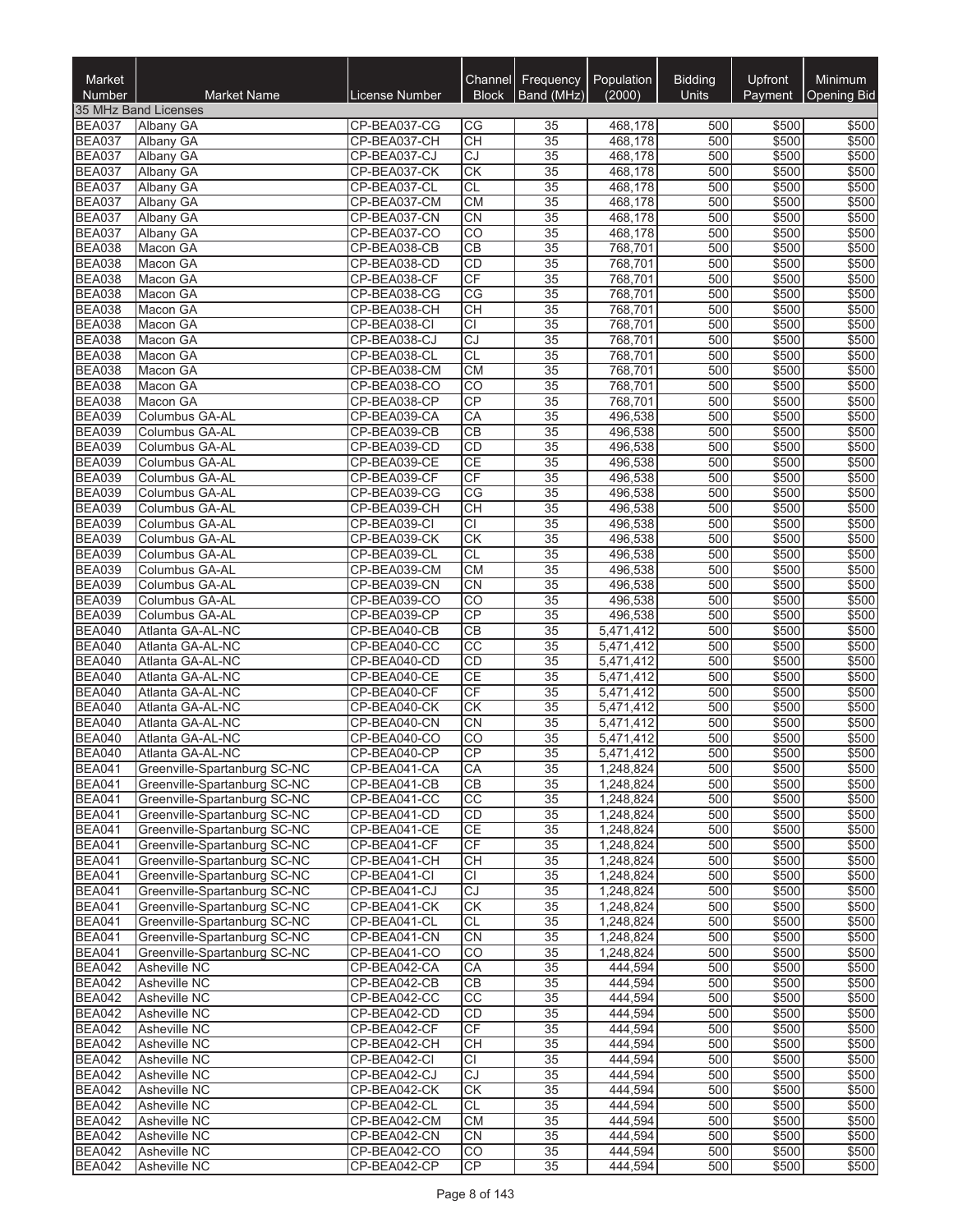| <b>Market</b><br><b>Number</b> | <b>Market Name</b>                                           | <b>License Number</b>        | Channel<br><b>Block</b> | Frequency<br>Band (MHz)            | Population<br>(2000)   | <b>Bidding</b><br><b>Units</b> | Upfront<br>Payment | Minimum<br>Opening Bid |
|--------------------------------|--------------------------------------------------------------|------------------------------|-------------------------|------------------------------------|------------------------|--------------------------------|--------------------|------------------------|
|                                | 35 MHz Band Licenses                                         |                              |                         |                                    |                        |                                |                    |                        |
| <b>BEA043</b>                  | Chattanooga TN-GA                                            | CP-BEA043-CA                 | СA                      | 35                                 | 720,375                | 500                            | \$500              | \$500                  |
| <b>BEA043</b>                  | Chattanooga TN-GA                                            | CP-BEA043-CB                 | CB                      | $\overline{35}$                    | 720,375                | 500                            | \$500              | \$500                  |
| <b>BEA043</b>                  | Chattanooga TN-GA                                            | CP-BEA043-CC                 | $\overline{CC}$         | $\overline{35}$                    | 720,375                | 500                            | \$500              | \$500                  |
| <b>BEA043</b>                  | Chattanooga TN-GA                                            | CP-BEA043-CD                 | CD                      | $\overline{35}$                    | 720,375                | 500                            | \$500              | \$500                  |
| <b>BEA043</b>                  | Chattanooga TN-GA                                            | CP-BEA043-CF                 | CF                      | $\overline{35}$                    | 720,375                | 500                            | \$500              | \$500                  |
| <b>BEA043</b><br><b>BEA043</b> | Chattanooga TN-GA                                            | CP-BEA043-CG                 | CG                      | $\overline{35}$                    | 720,375<br>720,375     | 500<br>500                     | \$500              | \$500                  |
| <b>BEA043</b>                  | Chattanooga TN-GA<br>Chattanooga TN-GA                       | CP-BEA043-CH<br>CP-BEA043-CI | CH<br><b>CI</b>         | $\overline{35}$<br>35              | 720,375                | 500                            | \$500<br>\$500     | \$500<br>\$500         |
| <b>BEA043</b>                  | Chattanooga TN-GA                                            | CP-BEA043-CJ                 | <b>CJ</b>               | $\overline{35}$                    | 720,375                | 500                            | \$500              | \$500                  |
| <b>BEA043</b>                  | Chattanooga TN-GA                                            | CP-BEA043-CL                 | $\overline{CL}$         | 35                                 | 720,375                | 500                            | \$500              | \$500                  |
| <b>BEA043</b>                  | Chattanooga TN-GA                                            | CP-BEA043-CM                 | <b>CM</b>               | $\overline{35}$                    | 720,375                | 500                            | \$500              | \$500                  |
| <b>BEA043</b>                  | Chattanooga TN-GA                                            | CP-BEA043-CN                 | CN                      | $\overline{35}$                    | 720,375                | 500                            | \$500              | \$500                  |
| <b>BEA043</b>                  | Chattanooga TN-GA                                            | CP-BEA043-CO                 | $\overline{CO}$         | $\overline{35}$                    | 720,375                | 500                            | \$500              | \$500                  |
| <b>BEA043</b>                  | Chattanooga TN-GA                                            | CP-BEA043-CP                 | CP                      | 35                                 | 720,375                | 500                            | \$500              | \$500                  |
| <b>BEA044</b>                  | Knoxville TN                                                 | CP-BEA044-CA                 | CA                      | $\overline{35}$                    | 983,329                | 500                            | \$500              | \$500                  |
| <b>BEA044</b>                  | Knoxville TN                                                 | CP-BEA044-CB                 | CB                      | $\overline{35}$                    | 983,329                | 500                            | \$500              | \$500                  |
| <b>BEA044</b>                  | Knoxville TN                                                 | CP-BEA044-CC                 | $\overline{CC}$         | $\overline{35}$                    | 983,329                | 500                            | \$500              | \$500                  |
| <b>BEA044</b>                  | Knoxville TN                                                 | CP-BEA044-CD                 | CD                      | $\overline{35}$                    | 983,329                | 500                            | \$500              | \$500                  |
| <b>BEA044</b>                  | Knoxville TN<br>Knoxville TN                                 | CP-BEA044-CE                 | CE<br>$\overline{CG}$   | $\overline{35}$<br>$\overline{35}$ | 983,329<br>983,329     | 500<br>500                     | \$500              | \$500                  |
| <b>BEA044</b><br><b>BEA044</b> | Knoxville TN                                                 | CP-BEA044-CG<br>CP-BEA044-CH | CH                      | $\overline{35}$                    | 983,329                | 500                            | \$500<br>\$500     | \$500<br>\$500         |
| <b>BEA044</b>                  | Knoxville TN                                                 | CP-BEA044-CI                 | $\overline{CI}$         | $\overline{35}$                    | 983,329                | 500                            | \$500              | \$500                  |
| <b>BEA044</b>                  | Knoxville TN                                                 | CP-BEA044-CJ                 | CJ                      | $\overline{35}$                    | 983,329                | 500                            | \$500              | \$500                  |
| <b>BEA044</b>                  | Knoxville TN                                                 | CP-BEA044-CK                 | CK                      | 35                                 | 983,329                | 500                            | \$500              | \$500                  |
| <b>BEA044</b>                  | Knoxville TN                                                 | CP-BEA044-CL                 | <b>CL</b>               | 35                                 | 983,329                | 500                            | \$500              | \$500                  |
| <b>BEA044</b>                  | Knoxville TN                                                 | CP-BEA044-CM                 | <b>CM</b>               | 35                                 | 983,329                | 500                            | \$500              | \$500                  |
| <b>BEA044</b>                  | Knoxville TN                                                 | CP-BEA044-CO                 | $\overline{CO}$         | $\overline{35}$                    | 983,329                | 500                            | \$500              | \$500                  |
| <b>BEA044</b>                  | Knoxville TN                                                 | CP-BEA044-CP                 | CP                      | $\overline{35}$                    | 983,329                | 500                            | \$500              | \$500                  |
| <b>BEA045</b>                  | Johnson City-Kingsport TN-VA                                 | CP-BEA045-CB                 | CB                      | $\overline{35}$                    | 576,081                | 500                            | \$500              | \$500                  |
| <b>BEA045</b>                  | Johnson City-Kingsport TN-VA                                 | CP-BEA045-CC                 | CC                      | $\overline{35}$                    | 576,081                | 500                            | \$500              | \$500                  |
| <b>BEA045</b>                  | Johnson City-Kingsport TN-VA                                 | CP-BEA045-CD                 | CD                      | $\overline{35}$                    | 576,081                | 500                            | \$500              | \$500                  |
| <b>BEA045</b>                  | Johnson City-Kingsport TN-VA                                 | CP-BEA045-CE                 | <b>CE</b>               | $\overline{35}$                    | 576,081                | 500                            | \$500              | \$500                  |
| <b>BEA045</b>                  | Johnson City-Kingsport TN-VA                                 | CP-BEA045-CF                 | <b>CF</b><br>CG         | 35<br>$\overline{35}$              | 576,081                | 500<br>500                     | \$500              | \$500                  |
| <b>BEA045</b><br><b>BEA045</b> | Johnson City-Kingsport TN-VA<br>Johnson City-Kingsport TN-VA | CP-BEA045-CG<br>CP-BEA045-CH | CH                      | $\overline{35}$                    | 576,081<br>576,081     | 500                            | \$500<br>\$500     | \$500<br>\$500         |
| <b>BEA045</b>                  | Johnson City-Kingsport TN-VA                                 | CP-BEA045-CI                 | <b>CI</b>               | $\overline{35}$                    | 576,081                | 500                            | \$500              | \$500                  |
| <b>BEA045</b>                  | Johnson City-Kingsport TN-VA                                 | CP-BEA045-CJ                 | CJ                      | $\overline{35}$                    | 576.081                | 500                            | \$500              | \$500                  |
| <b>BEA045</b>                  | Johnson City-Kingsport TN-VA                                 | CP-BEA045-CK                 | CK                      | $\overline{35}$                    | 576,081                | 500                            | \$500              | \$500                  |
| <b>BEA045</b>                  | Johnson City-Kingsport TN-VA                                 | CP-BEA045-CM                 | CM                      | 35                                 | 576,081                | 500                            | \$500              | \$500                  |
| <b>BEA045</b>                  | Johnson City-Kingsport TN-VA                                 | CP-BEA045-CN                 | <b>CN</b>               | 35                                 | 576,081                | 500                            | \$500              | \$500                  |
| <b>BEA045</b>                  | Johnson City-Kingsport TN-VA                                 | CP-BEA045-CO                 | CO                      | 35                                 | 576,081                | 500                            | \$500              | \$500                  |
| <b>BEA045</b>                  | Johnson City-Kingsport TN-VA                                 | CP-BEA045-CP                 | CP                      | $\overline{35}$                    | 576,081                | 500                            | \$500              | \$500                  |
| <b>BEA046</b>                  | <b>Hickory-Morganton NC-TN</b>                               | CP-BEA046-CA                 | CA                      | $\overline{35}$                    | 519.208                | 500                            | \$500              | \$500                  |
| <b>BEA046</b>                  | Hickory-Morganton NC-TN                                      | CP-BEA046-CB                 | CВ                      | 35                                 | 519,208                | 500                            | \$500              | \$500                  |
| <b>BEA046</b>                  | Hickory-Morganton NC-TN                                      | CP-BEA046-CC                 | $\overline{CC}$         | $\overline{35}$                    | 519,208                | 500                            | \$500              | \$500                  |
| <b>BEA046</b>                  | Hickory-Morganton NC-TN                                      | CP-BEA046-CD                 | <b>CD</b>               | 35                                 | 519,208                | 500                            | \$500              | \$500                  |
| <b>BEA046</b>                  | Hickory-Morganton NC-TN                                      | CP-BEA046-CF                 | CF                      | 35                                 | 519,208                | 500                            | \$500              | \$500                  |
| <b>BEA046</b><br><b>BEA046</b> | Hickory-Morganton NC-TN<br>Hickory-Morganton NC-TN           | CP-BEA046-CG<br>CP-BEA046-CI | CG<br><b>CI</b>         | $\overline{35}$<br>35              | 519,208<br>519,208     | 500<br>500                     | \$500<br>\$500     | \$500<br>\$500         |
| <b>BEA046</b>                  | Hickory-Morganton NC-TN                                      | CP-BEA046-CJ                 | CJ                      | 35                                 | 519,208                | 500                            | \$500              | \$500                  |
| <b>BEA046</b>                  | Hickory-Morganton NC-TN                                      | CP-BEA046-CK                 | CK                      | $\overline{35}$                    | 519,208                | 500                            | \$500              | \$500                  |
| <b>BEA046</b>                  | Hickory-Morganton NC-TN                                      | CP-BEA046-CL                 | <b>CL</b>               | 35                                 | 519,208                | 500                            | \$500              | \$500                  |
| <b>BEA046</b>                  | Hickory-Morganton NC-TN                                      | CP-BEA046-CM                 | <b>CM</b>               | 35                                 | 519,208                | 500                            | \$500              | \$500                  |
| <b>BEA046</b>                  | Hickory-Morganton NC-TN                                      | CP-BEA046-CN                 | <b>CN</b>               | 35                                 | 519,208                | 500                            | \$500              | \$500                  |
| BEA046                         | Hickory-Morganton NC-TN                                      | CP-BEA046-CO                 | CO                      | 35                                 | 519,208                | 500                            | \$500              | \$500                  |
| <b>BEA046</b>                  | Hickory-Morganton NC-TN                                      | CP-BEA046-CP                 | CP                      | 35                                 | 519,208                | 500                            | \$500              | \$500                  |
| <b>BEA047</b>                  | Lexington KY-TN-VA-WV                                        | CP-BEA047-CA                 | CA                      | 35                                 | 1,851,367              | 500                            | \$500              | \$500                  |
| <b>BEA047</b>                  | Lexington KY-TN-VA-WV                                        | CP-BEA047-CB                 | CB                      | 35                                 | 1,851,367              | 500                            | \$500              | \$500                  |
| <b>BEA047</b>                  | Lexington KY-TN-VA-WV                                        | CP-BEA047-CC                 | $\overline{CC}$         | 35                                 | 1,851,367              | 500                            | \$500              | \$500                  |
| <b>BEA047</b>                  | Lexington KY-TN-VA-WV                                        | CP-BEA047-CD                 | CD                      | 35                                 | 1,851,367              | 500                            | \$500              | \$500                  |
| <b>BEA047</b>                  | Lexington KY-TN-VA-WV                                        | CP-BEA047-CE                 | <b>CE</b>               | 35                                 | 1,851,367              | 500                            | \$500              | \$500                  |
| <b>BEA047</b><br><b>BEA047</b> | Lexington KY-TN-VA-WV<br>Lexington KY-TN-VA-WV               | CP-BEA047-CF<br>CP-BEA047-CG | CF<br>CG                | $\overline{35}$<br>35              | 1,851,367<br>1,851,367 | 500<br>500                     | \$500<br>\$500     | \$500<br>\$500         |
| <b>BEA047</b>                  | Lexington KY-TN-VA-WV                                        | CP-BEA047-CH                 | CН                      | $\overline{35}$                    | 1,851,367              | 500                            | \$500              | \$500                  |
| <b>BEA047</b>                  | Lexington KY-TN-VA-WV                                        | CP-BEA047-CI                 | <b>CI</b>               | 35                                 | 1,851,367              | 500                            | \$500              | \$500                  |
| <b>BEA047</b>                  | Lexington KY-TN-VA-WV                                        | CP-BEA047-CL                 | <b>CL</b>               | 35                                 | 1,851,367              | 500                            | \$500              | \$500                  |
| <b>BEA047</b>                  | Lexington KY-TN-VA-WV                                        | CP-BEA047-CM                 | <b>CM</b>               | 35                                 | 1,851,367              | 500                            | \$500              | \$500                  |
| <b>BEA047</b>                  | Lexington KY-TN-VA-WV                                        | CP-BEA047-CN                 | CN                      | 35                                 | 1,851,367              | 500                            | \$500              | \$500                  |
| <b>BEA047</b>                  | Lexington KY-TN-VA-WV                                        | CP-BEA047-CO                 | $\overline{CO}$         | 35                                 | 1,851,367              | 500                            | \$500              | \$500                  |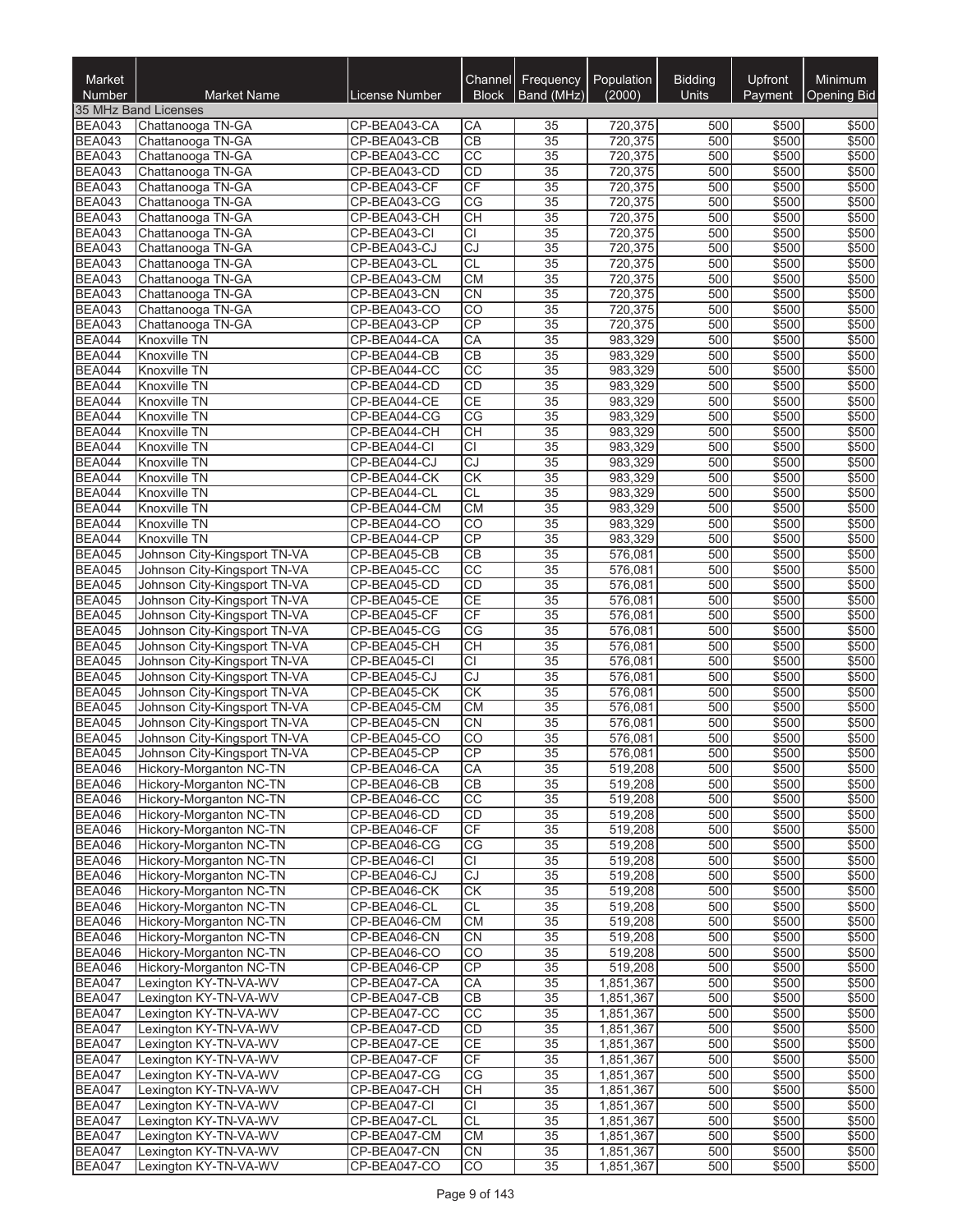| Market<br>Number               | <b>Market Name</b>                                           | License Number               | Channel<br><b>Block</b>                   | Frequency<br>Band (MHz)            | Population<br>(2000)   | <b>Bidding</b><br>Units | Upfront<br>Payment | Minimum<br><b>Opening Bid</b> |
|--------------------------------|--------------------------------------------------------------|------------------------------|-------------------------------------------|------------------------------------|------------------------|-------------------------|--------------------|-------------------------------|
|                                | 35 MHz Band Licenses                                         |                              |                                           |                                    |                        |                         |                    |                               |
| <b>BEA047</b>                  | Lexington KY-TN-VA-WV                                        | CP-BEA047-CP                 | СP                                        | 35                                 | 1,851,367              | 500                     | \$500              | \$500                         |
| <b>BEA048</b>                  | Charleston WV-KY-OH                                          | CP-BEA048-CE                 | CE                                        | $\overline{35}$                    | 1,199,373              | 500                     | \$500              | \$500                         |
| <b>BEA048</b>                  | Charleston WV-KY-OH                                          | CP-BEA048-CG                 | CG                                        | 35                                 | 1,199,373              | 500                     | \$500              | \$500                         |
| <b>BEA048</b>                  | Charleston WV-KY-OH                                          | CP-BEA048-CH                 | <b>CH</b>                                 | 35                                 | 1,199,373              | 500                     | \$500              | \$500                         |
| <b>BEA048</b>                  | Charleston WV-KY-OH                                          | CP-BEA048-CI                 | <b>CI</b>                                 | 35                                 | 1,199,373              | 500                     | \$500              | \$500                         |
| <b>BEA048</b><br><b>BEA048</b> | Charleston WV-KY-OH<br>Charleston WV-KY-OH                   | CP-BEA048-CJ<br>CP-BEA048-CK | $\overline{CJ}$<br>$\overline{\text{CK}}$ | $\overline{35}$<br>$\overline{35}$ | 1,199,373<br>1,199,373 | 500<br>500              | \$500<br>\$500     | \$500<br>\$500                |
| <b>BEA048</b>                  | Charleston WV-KY-OH                                          | CP-BEA048-CL                 | CL                                        | 35                                 | 1,199,373              | 500                     | \$500              | \$500                         |
| <b>BEA048</b>                  | Charleston WV-KY-OH                                          | CP-BEA048-CM                 | CM                                        | $\overline{35}$                    | 1,199,373              | 500                     | \$500              | \$500                         |
| <b>BEA048</b>                  | Charleston WV-KY-OH                                          | CP-BEA048-CO                 | $\overline{CO}$                           | 35                                 | 1,199,373              | 500                     | \$500              | \$500                         |
| <b>BEA049</b>                  | Cincinnati-Hamilton OH-KY-IN                                 | CP-BEA049-CA                 | CA                                        | 35                                 | 2,184,860              | 500                     | \$500              | \$500                         |
| <b>BEA049</b>                  | Cincinnati-Hamilton OH-KY-IN                                 | CP-BEA049-CB                 | $\overline{CB}$                           | 35                                 | 2,184,860              | 500                     | \$500              | \$500                         |
| <b>BEA049</b>                  | Cincinnati-Hamilton OH-KY-IN                                 | CP-BEA049-CC                 | CC                                        | 35                                 | 2,184,860              | 500                     | \$500              | \$500                         |
| <b>BEA049</b>                  | Cincinnati-Hamilton OH-KY-IN                                 | CP-BEA049-CD                 | CD                                        | 35                                 | 2,184,860              | 500                     | \$500              | \$500                         |
| <b>BEA049</b>                  | Cincinnati-Hamilton OH-KY-IN                                 | CP-BEA049-CE                 | $\overline{CE}$                           | $\overline{35}$                    | 2,184,860              | 500                     | \$500              | \$500                         |
| <b>BEA049</b>                  | Cincinnati-Hamilton OH-KY-IN                                 | CP-BEA049-CF                 | CF                                        | 35                                 | 2,184,860              | 500                     | \$500              | \$500                         |
| <b>BEA049</b>                  | Cincinnati-Hamilton OH-KY-IN                                 | CP-BEA049-CI                 | $\overline{CI}$                           | $\overline{35}$                    | 2,184,860              | 500                     | \$500              | \$500                         |
| <b>BEA049</b>                  | Cincinnati-Hamilton OH-KY-IN                                 | CP-BEA049-CJ                 | $\overline{CJ}$                           | $\overline{35}$                    | 2,184,860              | 500                     | \$500              | \$500                         |
| <b>BEA049</b><br><b>BEA049</b> | Cincinnati-Hamilton OH-KY-IN<br>Cincinnati-Hamilton OH-KY-IN | CP-BEA049-CK<br>CP-BEA049-CL | <b>CK</b><br><b>CL</b>                    | $\overline{35}$<br>$\overline{35}$ | 2,184,860<br>2,184,860 | 500<br>500              | \$500<br>\$500     | \$500<br>\$500                |
| <b>BEA049</b>                  | Cincinnati-Hamilton OH-KY-IN                                 | CP-BEA049-CM                 | <b>CM</b>                                 | 35                                 | 2,184,860              | 500                     | \$500              | \$500                         |
| <b>BEA049</b>                  | Cincinnati-Hamilton OH-KY-IN                                 | CP-BEA049-CN                 | $\overline{C}N$                           | $\overline{35}$                    | 2,184,860              | 500                     | \$500              | \$500                         |
| <b>BEA049</b>                  | Cincinnati-Hamilton OH-KY-IN                                 | CP-BEA049-CO                 | $\overline{CO}$                           | $\overline{35}$                    | 2,184,860              | 500                     | \$500              | \$500                         |
| <b>BEA050</b>                  | Dayton-Springfield OH                                        | CP-BEA050-CA                 | CA                                        | $\overline{35}$                    | 1,133,004              | 500                     | \$500              | \$500                         |
| <b>BEA050</b>                  | Dayton-Springfield OH                                        | CP-BEA050-CB                 | CB                                        | $\overline{35}$                    | 1,133,004              | 500                     | \$500              | \$500                         |
| <b>BEA050</b>                  | Dayton-Springfield OH                                        | CP-BEA050-CC                 | $\overline{cc}$                           | $\overline{35}$                    | 1,133,004              | 500                     | \$500              | \$500                         |
| <b>BEA050</b>                  | Dayton-Springfield OH                                        | CP-BEA050-CD                 | CD                                        | 35                                 | 1,133,004              | 500                     | \$500              | \$500                         |
| <b>BEA050</b>                  | Dayton-Springfield OH                                        | CP-BEA050-CE                 | CE                                        | 35                                 | 1,133,004              | 500                     | \$500              | \$500                         |
| <b>BEA050</b>                  | Dayton-Springfield OH                                        | CP-BEA050-CF                 | CF                                        | $\overline{35}$                    | 1,133,004              | 500                     | \$500              | \$500                         |
| <b>BEA050</b>                  | Dayton-Springfield OH                                        | CP-BEA050-CH                 | <b>CH</b>                                 | 35                                 | 1,133,004              | 500                     | \$500              | \$500                         |
| <b>BEA050</b>                  | Dayton-Springfield OH                                        | CP-BEA050-CI                 | $\overline{CI}$                           | $\overline{35}$                    | 1,133,004              | 500                     | \$500              | \$500                         |
| <b>BEA050</b>                  | Dayton-Springfield OH                                        | CP-BEA050-CJ                 | $\overline{cJ}$                           | $\overline{35}$                    | 1,133,004              | 500                     | \$500              | \$500                         |
| <b>BEA050</b><br><b>BEA050</b> | Dayton-Springfield OH                                        | CP-BEA050-CK<br>CP-BEA050-CL | <b>CK</b><br>CL                           | 35<br>$\overline{35}$              | 1,133,004<br>1,133,004 | 500<br>500              | \$500<br>\$500     | \$500<br>\$500                |
| <b>BEA050</b>                  | Dayton-Springfield OH<br>Dayton-Springfield OH               | CP-BEA050-CM                 | <b>CM</b>                                 | 35                                 | 1,133,004              | 500                     | \$500              | \$500                         |
| <b>BEA050</b>                  | Dayton-Springfield OH                                        | CP-BEA050-CN                 | <b>CN</b>                                 | 35                                 | 1,133,004              | 500                     | \$500              | \$500                         |
| <b>BEA050</b>                  | Dayton-Springfield OH                                        | CP-BEA050-CO                 | CO                                        | 35                                 | 1,133,004              | 500                     | \$500              | \$500                         |
| <b>BEA051</b>                  | Columbus OH                                                  | CP-BEA051-CF                 | CF                                        | 35                                 | 2,349,060              | 500                     | \$500              | \$500                         |
| <b>BEA051</b>                  | Columbus OH                                                  | CP-BEA051-CG                 | $\overline{\text{CG}}$                    | $\overline{35}$                    | 2,349,060              | 500                     | \$500              | \$500                         |
| <b>BEA051</b>                  | Columbus OH                                                  | CP-BEA051-CH                 | $\overline{CH}$                           | $\overline{35}$                    | 2,349,060              | 500                     | \$500              | \$500                         |
| <b>BEA051</b>                  | Columbus OH                                                  | CP-BEA051-CI                 | <b>CI</b>                                 | 35                                 | 2,349,060              | 500                     | \$500              | \$500                         |
| <b>BEA051</b>                  | Columbus OH                                                  | CP-BEA051-CJ                 | $\overline{CJ}$                           | $\overline{35}$                    | 2,349,060              | 500                     | \$500              | \$500                         |
| <b>BEA051</b>                  | Columbus OH                                                  | CP-BEA051-CK                 | CK                                        | 35                                 | 2,349,060              | 500                     | \$500              | \$500                         |
| <b>BEA051</b>                  | Columbus OH                                                  | CP-BEA051-CL                 | CL                                        | 35                                 | 2,349,060              | 500                     | \$500              | \$500                         |
| <b>BEA051</b>                  | Columbus OH                                                  | CP-BEA051-CM                 | <b>CM</b>                                 | 35                                 | 2,349,060              | 500                     | \$500              | \$500                         |
| <b>BEA051</b><br><b>BEA051</b> | Columbus OH<br>Columbus OH                                   | CP-BEA051-CO<br>CP-BEA051-CP | <b>CO</b><br>CP                           | 35<br>35                           | 2,349,060<br>2,349,060 | 500<br>500              | \$500<br>\$500     | \$500<br>\$500                |
| <b>BEA052</b>                  | Wheeling WV-OH                                               | CP-BEA052-CA                 | CA                                        | 35                                 | 327.645                | 500                     | \$500              | \$500                         |
| <b>BEA052</b>                  | Wheeling WV-OH                                               | CP-BEA052-CE                 | <b>CE</b>                                 | 35                                 | 327,645                | 500                     | \$500              | \$500                         |
| <b>BEA052</b>                  | Wheeling WV-OH                                               | CP-BEA052-CF                 | CF                                        | 35                                 | 327,645                | 500                     | \$500              | \$500                         |
| <b>BEA052</b>                  | Wheeling WV-OH                                               | CP-BEA052-CG                 | $\overline{\text{CG}}$                    | 35                                 | 327,645                | 500                     | \$500              | \$500                         |
| <b>BEA052</b>                  | Wheeling WV-OH                                               | CP-BEA052-CH                 | CH                                        | 35                                 | 327,645                | 500                     | \$500              | \$500                         |
| <b>BEA052</b>                  | Wheeling WV-OH                                               | CP-BEA052-CI                 | CI                                        | 35                                 | 327,645                | 500                     | \$500              | \$500                         |
| <b>BEA052</b>                  | Wheeling WV-OH                                               | CP-BEA052-CK                 | <b>CK</b>                                 | 35                                 | 327,645                | 500                     | \$500              | \$500                         |
| <b>BEA052</b>                  | Wheeling WV-OH                                               | CP-BEA052-CM                 | СM                                        | 35                                 | 327,645                | 500                     | \$500              | \$500                         |
| <b>BEA053</b>                  | Pittsburgh PA-WV                                             | CP-BEA053-CE                 | <b>CE</b>                                 | 35                                 | 2,971,829              | 500                     | \$500              | \$500                         |
| <b>BEA053</b>                  | Pittsburgh PA-WV                                             | CP-BEA053-CF                 | CF                                        | 35                                 | 2,971,829              | 500                     | \$500              | \$500                         |
| <b>BEA053</b>                  | Pittsburgh PA-WV                                             | CP-BEA053-CG                 | CG                                        | 35                                 | 2,971,829              | 500                     | \$500              | \$500                         |
| <b>BEA053</b>                  | Pittsburgh PA-WV                                             | CP-BEA053-CI                 | CI                                        | 35                                 | 2,971,829              | 500                     | \$500              | \$500                         |
| <b>BEA053</b>                  | Pittsburgh PA-WV                                             | CP-BEA053-CL                 | <b>CL</b>                                 | 35                                 | 2,971,829              | 500<br>500              | \$500              | \$500                         |
| <b>BEA053</b><br><b>BEA053</b> | Pittsburgh PA-WV<br>Pittsburgh PA-WV                         | CP-BEA053-CM<br>CP-BEA053-CN | СM<br>CN                                  | 35<br>35                           | 2,971,829<br>2,971,829 | 500                     | \$500<br>\$500     | \$500<br>\$500                |
| <b>BEA054</b>                  | Erie PA                                                      | CP-BEA054-CA                 | CA                                        | 35                                 | 519,348                | 500                     | \$500              | \$500                         |
| <b>BEA054</b>                  | Erie PA                                                      | CP-BEA054-CB                 | CB                                        | $\overline{35}$                    | 519,348                | 500                     | \$500              | \$500                         |
| <b>BEA054</b>                  | Erie PA                                                      | CP-BEA054-CC                 | CC                                        | 35                                 | 519,348                | 500                     | \$500              | \$500                         |
| <b>BEA054</b>                  | Erie PA                                                      | CP-BEA054-CE                 | <b>CE</b>                                 | 35                                 | 519,348                | 500                     | \$500              | \$500                         |
| <b>BEA054</b>                  | Erie PA                                                      | CP-BEA054-CF                 | CF                                        | 35                                 | 519,348                | 500                     | \$500              | \$500                         |
| <b>BEA054</b>                  | Erie PA                                                      | CP-BEA054-CG                 | СG                                        | 35                                 | 519,348                | 500                     | \$500              | \$500                         |
| <b>BEA054</b>                  | Erie PA                                                      | CP-BEA054-CH                 | CН                                        | 35                                 | 519,348                | 500                     | \$500              | \$500                         |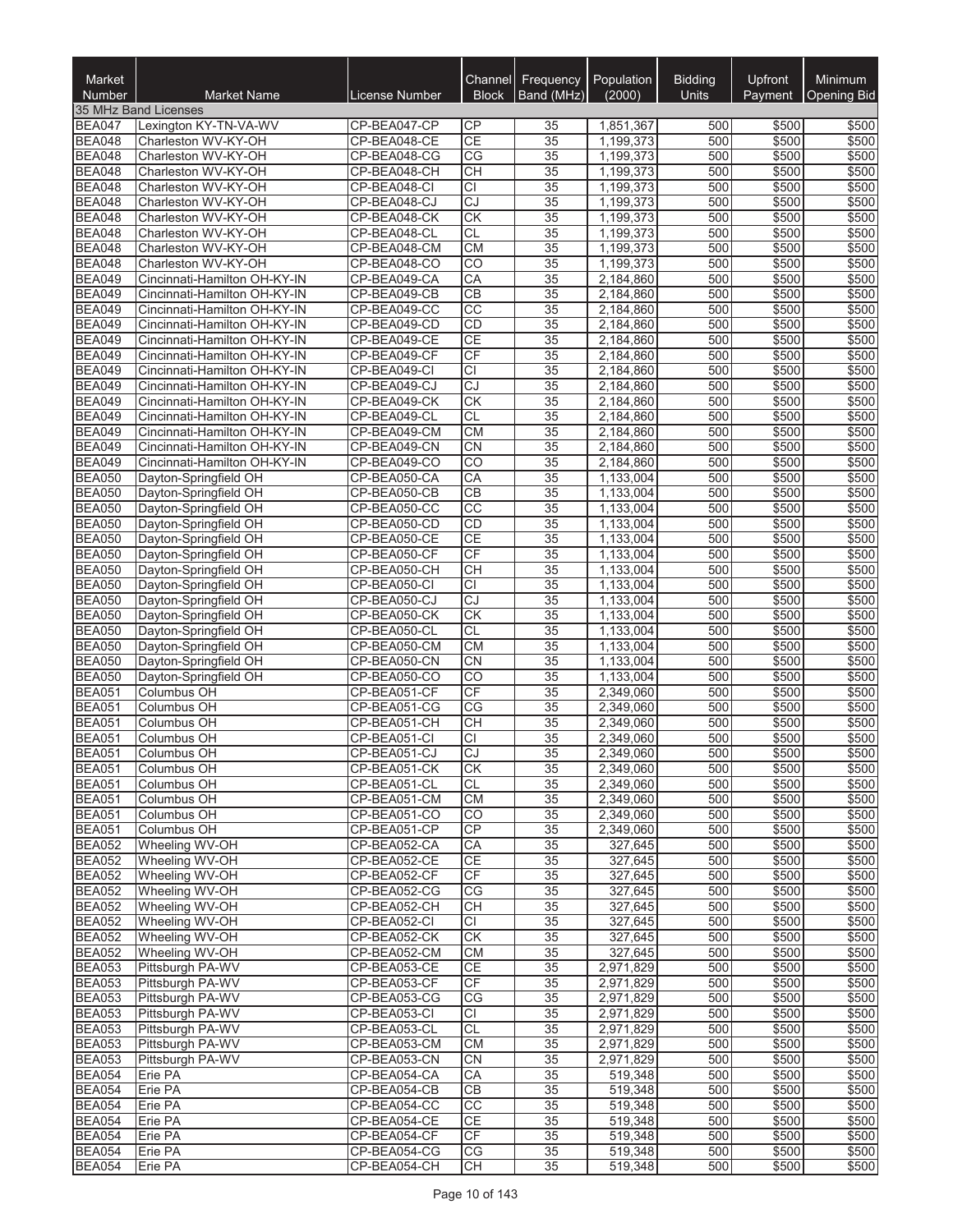| Market<br><b>Number</b>        | <b>Market Name</b>                                       | License Number               | Channel<br><b>Block</b>             | <b>Frequency</b><br>Band (MHz) | Population<br>(2000)   | <b>Bidding</b><br><b>Units</b> | Upfront<br>Payment | <b>Minimum</b><br><b>Opening Bid</b> |
|--------------------------------|----------------------------------------------------------|------------------------------|-------------------------------------|--------------------------------|------------------------|--------------------------------|--------------------|--------------------------------------|
|                                | 35 MHz Band Licenses                                     |                              |                                     |                                |                        |                                |                    |                                      |
| <b>BEA054</b>                  | Erie PA                                                  | CP-BEA054-CI                 | СI                                  | 35                             | 519,348                | 500                            | \$500              | \$500                                |
| <b>BEA054</b>                  | Erie PA                                                  | CP-BEA054-CJ                 | CJ                                  | 35                             | 519,348                | 500                            | \$500              | \$500                                |
| <b>BEA054</b>                  | Erie PA                                                  | CP-BEA054-CK                 | СK                                  | 35                             | 519,348                | 500                            | \$500              | \$500                                |
| <b>BEA054</b>                  | Erie PA                                                  | CP-BEA054-CM                 | <b>CM</b>                           | 35                             | 519,348                | 500                            | \$500              | \$500                                |
| <b>BEA054</b>                  | Erie PA                                                  | CP-BEA054-CN                 | <b>CN</b>                           | 35                             | 519,348                | 500                            | \$500              | \$500                                |
| <b>BEA054</b><br><b>BEA054</b> | Erie PA<br>Erie PA                                       | CP-BEA054-CO<br>CP-BEA054-CP | $\overline{CO}$<br>$\overline{CP}$  | 35<br>35                       | 519,348<br>519,348     | 500<br>500                     | \$500<br>\$500     | \$500<br>\$500                       |
| <b>BEA055</b>                  | Cleveland-Akron OH-PA                                    | CP-BEA055-CA                 | CA                                  | 35                             | 4,692,460              | 500                            | \$500              | \$500                                |
| <b>BEA055</b>                  | Cleveland-Akron OH-PA                                    | CP-BEA055-CB                 | $\overline{CB}$                     | 35                             | 4,692,460              | 500                            | \$500              | \$500                                |
| <b>BEA055</b>                  | Cleveland-Akron OH-PA                                    | CP-BEA055-CC                 | $\overline{cc}$                     | 35                             | 4,692,460              | 500                            | \$500              | \$500                                |
| <b>BEA055</b>                  | Cleveland-Akron OH-PA                                    | CP-BEA055-CD                 | CD                                  | 35                             | 4,692,460              | 500                            | \$500              | \$500                                |
| <b>BEA055</b>                  | Cleveland-Akron OH-PA                                    | CP-BEA055-CE                 | CE                                  | 35                             | 4,692,460              | 500                            | \$500              | \$500                                |
| <b>BEA055</b>                  | Cleveland-Akron OH-PA                                    | CP-BEA055-CF                 | CF                                  | 35                             | 4,692,460              | 500                            | \$500              | \$500                                |
| <b>BEA055</b>                  | Cleveland-Akron OH-PA                                    | CP-BEA055-CI                 | $\overline{C}$                      | $\overline{35}$                | 4,692,460              | 500                            | \$500              | \$500                                |
| <b>BEA055</b>                  | Cleveland-Akron OH-PA                                    | CP-BEA055-CJ                 | $\overline{c}$                      | 35                             | 4,692,460              | 500                            | \$500              | \$500                                |
| <b>BEA055</b>                  | Cleveland-Akron OH-PA                                    | CP-BEA055-CK                 | CK                                  | 35                             | 4,692,460              | 500                            | \$500              | \$500                                |
| <b>BEA055</b>                  | Cleveland-Akron OH-PA                                    | CP-BEA055-CM                 | <b>CM</b>                           | 35                             | 4,692,460              | 500                            | \$500              | \$500                                |
| <b>BEA055</b>                  | Cleveland-Akron OH-PA                                    | CP-BEA055-CO                 | CO                                  | 35                             | 4,692,460              | 500                            | \$500              | \$500                                |
| <b>BEA055</b>                  | Cleveland-Akron OH-PA                                    | CP-BEA055-CP                 | CP                                  | 35                             | 4,692,460              | 500                            | \$500              | \$500                                |
| <b>BEA056</b>                  | Toledo OH                                                | CP-BEA056-CB                 | $\overline{CB}$                     | 35                             | 1,294,395              | 500                            | \$500              | \$500                                |
| <b>BEA056</b><br><b>BEA056</b> | Toledo OH<br><b>Toledo OH</b>                            | CP-BEA056-CC<br>CP-BEA056-CD | $\overline{CC}$<br>CD               | 35<br>$\overline{35}$          | 1,294,395              | 500<br>500                     | \$500<br>\$500     | \$500<br>\$500                       |
| <b>BEA056</b>                  | <b>Toledo OH</b>                                         | CP-BEA056-CE                 | $\overline{CE}$                     | 35                             | 1,294,395<br>1,294,395 | 500                            | \$500              | \$500                                |
| <b>BEA056</b>                  | Toledo OH                                                | CP-BEA056-CG                 | CG                                  | 35                             | 1,294,395              | 500                            | \$500              | \$500                                |
| <b>BEA056</b>                  | Toledo OH                                                | CP-BEA056-CH                 | <b>CH</b>                           | 35                             | 1,294,395              | 500                            | \$500              | \$500                                |
| <b>BEA056</b>                  | Toledo OH                                                | CP-BEA056-CI                 | $\overline{CI}$                     | 35                             | 1,294,395              | 500                            | \$500              | \$500                                |
| <b>BEA056</b>                  | Toledo OH                                                | CP-BEA056-CK                 | CK                                  | 35                             | 1,294,395              | 500                            | \$500              | \$500                                |
| <b>BEA056</b>                  | Toledo OH                                                | CP-BEA056-CL                 | CL                                  | 35                             | 1,294,395              | 500                            | \$500              | \$500                                |
| <b>BEA056</b>                  | Toledo OH                                                | CP-BEA056-CM                 | CM                                  | 35                             | 1,294,395              | 500                            | \$500              | \$500                                |
| <b>BEA056</b>                  | Toledo OH                                                | CP-BEA056-CO                 | CO                                  | 35                             | 1,294,395              | 500                            | \$500              | \$500                                |
| <b>BEA057</b>                  | Detroit-Ann Arbor-Flint MI                               | CP-BEA057-CB                 | $\overline{CB}$                     | 35                             | 6,963,637              | 500                            | \$500              | \$500                                |
| <b>BEA057</b>                  | Detroit-Ann Arbor-Flint MI                               | CP-BEA057-CE                 | CE                                  | 35                             | 6,963,637              | 500                            | \$500              | \$500                                |
| <b>BEA057</b>                  | Detroit-Ann Arbor-Flint MI                               | CP-BEA057-CI                 | CI                                  | 35                             | 6,963,637              | 500                            | \$500              | \$500                                |
| <b>BEA057</b>                  | Detroit-Ann Arbor-Flint MI                               | CP-BEA057-CJ                 | $\overline{cJ}$                     | 35                             | 6,963,637              | 500                            | \$500              | \$500                                |
| <b>BEA057</b>                  | Detroit-Ann Arbor-Flint MI<br>Detroit-Ann Arbor-Flint MI | CP-BEA057-CK<br>CP-BEA057-CL | $\overline{\text{CK}}$              | 35                             | 6,963,637              | 500<br>500                     | \$500              | \$500                                |
| <b>BEA057</b><br><b>BEA057</b> | Detroit-Ann Arbor-Flint MI                               | CP-BEA057-CM                 | <b>CL</b><br>CM                     | 35<br>35                       | 6,963,637<br>6,963,637 | 500                            | \$500<br>\$500     | \$500<br>\$500                       |
| <b>BEA057</b>                  | Detroit-Ann Arbor-Flint MI                               | CP-BEA057-CN                 | CN                                  | 35                             | 6,963,637              | 500                            | \$500              | \$500                                |
| <b>BEA057</b>                  | Detroit-Ann Arbor-Flint MI                               | CP-BEA057-CP                 | CP                                  | $\overline{35}$                | 6,963,637              | 500                            | \$500              | \$500                                |
| <b>BEA058</b>                  | Northern Michigan MI                                     | CP-BEA058-CA                 | CA                                  | 35                             | 269,986                | 500                            | \$500              | \$500                                |
| <b>BEA058</b>                  | Northern Michigan MI                                     | CP-BEA058-CB                 | CB                                  | 35                             | 269.986                | 500                            | \$500              | \$500                                |
| <b>BEA058</b>                  | Northern Michigan MI                                     | CP-BEA058-CC                 | $\overline{cc}$                     | $\overline{35}$                | 269,986                | 500                            | \$500              | \$500                                |
| <b>BEA058</b>                  | Northern Michigan MI                                     | CP-BEA058-CD                 | CD                                  | 35                             | 269,986                | 500                            | \$500              | \$500                                |
| <b>BEA058</b>                  | Northern Michigan MI                                     | CP-BEA058-CE                 | CE                                  | 35                             | 269,986                | 500                            | \$500              | \$500                                |
| <b>BEA058</b>                  | Northern Michigan MI                                     | CP-BEA058-CF                 | CF                                  | 35                             | 269,986                | 500                            | \$500              | \$500                                |
| <b>BEA058</b>                  | Northern Michigan MI                                     | CP-BEA058-CH                 | <b>CH</b>                           | 35                             | 269,986                | 500                            | \$500              | \$500                                |
| <b>BEA058</b>                  | Northern Michigan MI                                     | CP-BEA058-CJ                 | CJ                                  | 35                             | 269,986                | 500                            | \$500              | \$500                                |
| <b>BEA058</b>                  | Northern Michigan MI                                     | CP-BEA058-CK                 | CK                                  | 35                             | 269,986                | 500                            | \$500              | \$500                                |
| <b>BEA058</b>                  | Northern Michigan MI<br>Northern Michigan MI             | CP-BEA058-CL                 | <b>CL</b><br>$\overline{\text{CM}}$ | 35                             | 269,986<br>269,986     | 500<br>500                     | \$500<br>\$500     | \$500<br>\$500                       |
| <b>BEA058</b><br><b>BEA058</b> | Northern Michigan MI                                     | CP-BEA058-CM<br>CP-BEA058-CN | CN                                  | 35<br>35                       | 269,986                | 500                            | \$500              | \$500                                |
| <b>BEA058</b>                  | Northern Michigan MI                                     | CP-BEA058-CO                 | CO                                  | $\overline{35}$                | 269,986                | 500                            | \$500              | \$500                                |
| <b>BEA058</b>                  | Northern Michigan MI                                     | CP-BEA058-CP                 | CP                                  | 35                             | 269,986                | 500                            | \$500              | \$500                                |
| <b>BEA059</b>                  | Green Bay WI-MI                                          | CP-BEA059-CA                 | CA                                  | 35                             | 671,225                | 500                            | \$500              | \$500                                |
| <b>BEA059</b>                  | Green Bay WI-MI                                          | CP-BEA059-CB                 | CB                                  | 35                             | 671,225                | 500                            | \$500              | \$500                                |
| <b>BEA059</b>                  | Green Bay WI-MI                                          | CP-BEA059-CC                 | $\overline{cc}$                     | 35                             | 671,225                | 500                            | \$500              | \$500                                |
| <b>BEA059</b>                  | Green Bay WI-MI                                          | CP-BEA059-CD                 | CD                                  | 35                             | 671,225                | 500                            | \$500              | \$500                                |
| <b>BEA059</b>                  | Green Bay WI-MI                                          | CP-BEA059-CE                 | <b>CE</b>                           | 35                             | 671,225                | 500                            | \$500              | \$500                                |
| <b>BEA059</b>                  | Green Bay WI-MI                                          | CP-BEA059-CF                 | CF                                  | 35                             | 671,225                | 500                            | \$500              | \$500                                |
| <b>BEA059</b>                  | Green Bay WI-MI                                          | CP-BEA059-CG                 | CG                                  | 35                             | 671,225                | 500                            | \$500              | \$500                                |
| <b>BEA059</b>                  | Green Bay WI-MI                                          | CP-BEA059-CI                 | CI                                  | 35                             | 671,225                | 500                            | \$500              | \$500                                |
| <b>BEA059</b>                  | Green Bay WI-MI                                          | CP-BEA059-CJ                 | CJ                                  | 35                             | 671,225                | 500                            | \$500              | \$500                                |
| <b>BEA059</b>                  | Green Bay WI-MI                                          | CP-BEA059-CK                 | СK                                  | 35                             | 671,225                | 500                            | \$500              | \$500                                |
| <b>BEA059</b>                  | Green Bay WI-MI                                          | CP-BEA059-CL                 | <b>CL</b>                           | $\overline{35}$                | 671,225                | 500                            | \$500              | \$500                                |
| <b>BEA059</b><br><b>BEA059</b> | Green Bay WI-MI<br>Green Bay WI-MI                       | CP-BEA059-CM<br>CP-BEA059-CN | <b>CM</b><br>CN                     | 35<br>$\overline{35}$          | 671,225<br>671,225     | 500<br>500                     | \$500<br>\$500     | \$500<br>\$500                       |
| <b>BEA059</b>                  | Green Bay WI-MI                                          | CP-BEA059-CO                 | $\overline{CO}$                     | 35                             | 671,225                | 500                            | \$500              | \$500                                |
| <b>BEA060</b>                  | Appleton-Oshkosh-Neenah WI                               | CP-BEA060-CA                 | CA                                  | 35                             | 433,250                | 500                            | \$500              | \$500                                |
| <b>BEA060</b>                  | Appleton-Oshkosh-Neenah WI                               | CP-BEA060-CB                 | СB                                  | 35                             | 433,250                | 500                            | \$500              | \$500                                |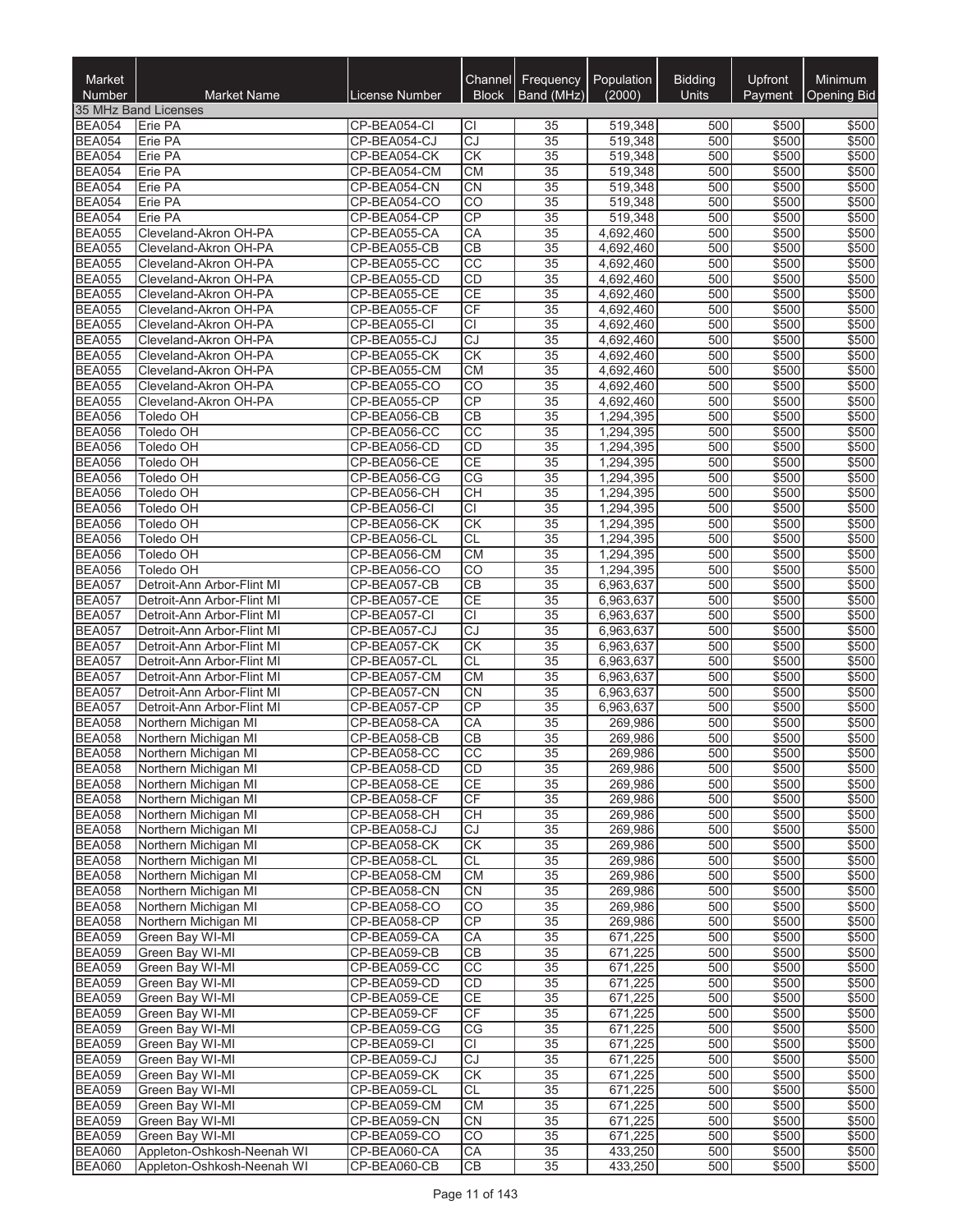| Market<br><b>Number</b>        | <b>Market Name</b>                                       | License Number               | Channel<br><b>Block</b> | Frequency<br>Band (MHz)            | Population<br>(2000)   | <b>Bidding</b><br>Units | Upfront<br>Payment | Minimum<br>Opening Bid |
|--------------------------------|----------------------------------------------------------|------------------------------|-------------------------|------------------------------------|------------------------|-------------------------|--------------------|------------------------|
|                                | 35 MHz Band Licenses                                     |                              |                         |                                    |                        |                         |                    |                        |
| <b>BEA060</b>                  | Appleton-Oshkosh-Neenah WI                               | CP-BEA060-CC                 | CС                      | 35                                 | 433,250                | 500                     | \$500              | \$500                  |
| <b>BEA060</b>                  | Appleton-Oshkosh-Neenah WI                               | CP-BEA060-CD                 | CD                      | 35                                 | 433,250                | 500                     | \$500              | \$500                  |
| <b>BEA060</b>                  | Appleton-Oshkosh-Neenah WI                               | CP-BEA060-CE                 | <b>CE</b>               | 35                                 | 433,250                | 500                     | \$500              | \$500                  |
| <b>BEA060</b>                  | Appleton-Oshkosh-Neenah WI                               | CP-BEA060-CG                 | CG                      | 35                                 | 433,250                | 500                     | \$500              | \$500                  |
| <b>BEA060</b>                  | Appleton-Oshkosh-Neenah WI                               | CP-BEA060-CI                 | <b>CI</b>               | 35                                 | 433,250                | 500                     | \$500              | \$500                  |
| <b>BEA060</b><br><b>BEA060</b> | Appleton-Oshkosh-Neenah WI<br>Appleton-Oshkosh-Neenah WI | CP-BEA060-CJ<br>CP-BEA060-CK | $\overline{CJ}$<br>CK   | $\overline{35}$<br>$\overline{35}$ | 433,250<br>433,250     | 500<br>500              | \$500<br>\$500     | \$500<br>\$500         |
| <b>BEA060</b>                  | Appleton-Oshkosh-Neenah WI                               | CP-BEA060-CM                 | <b>CM</b>               | $\overline{35}$                    | 433,250                | 500                     | \$500              | \$500                  |
| <b>BEA060</b>                  | Appleton-Oshkosh-Neenah WI                               | CP-BEA060-CN                 | CN                      | $\overline{35}$                    | 433,250                | 500                     | \$500              | \$500                  |
| <b>BEA060</b>                  | Appleton-Oshkosh-Neenah WI                               | CP-BEA060-CO                 | $\overline{CO}$         | 35                                 | 433,250                | 500                     | \$500              | \$500                  |
| <b>BEA060</b>                  | Appleton-Oshkosh-Neenah WI                               | CP-BEA060-CP                 | CP                      | 35                                 | 433,250                | 500                     | \$500              | \$500                  |
| <b>BEA061</b>                  | <b>Traverse City MI</b>                                  | CP-BEA061-CA                 | CA                      | $\overline{35}$                    | 286,745                | 500                     | \$500              | \$500                  |
| <b>BEA061</b>                  | <b>Traverse City MI</b>                                  | CP-BEA061-CB                 | CB                      | 35                                 | 286,745                | 500                     | \$500              | \$500                  |
| <b>BEA061</b>                  | <b>Traverse City MI</b>                                  | CP-BEA061-CC                 | $\overline{CC}$         | $\overline{35}$                    | 286,745                | 500                     | \$500              | \$500                  |
| <b>BEA061</b>                  | <b>Traverse City MI</b>                                  | CP-BEA061-CD                 | CD                      | $\overline{35}$                    | 286,745                | 500                     | \$500              | \$500                  |
| <b>BEA061</b>                  | <b>Traverse City MI</b>                                  | CP-BEA061-CE                 | <b>CE</b>               | $\overline{35}$                    | 286,745                | 500                     | \$500              | \$500                  |
| <b>BEA061</b>                  | <b>Traverse City MI</b>                                  | CP-BEA061-CF                 | CF                      | $\overline{35}$                    | 286,745                | 500                     | \$500              | \$500                  |
| <b>BEA061</b>                  | <b>Traverse City MI</b>                                  | CP-BEA061-CG                 | CG                      | $\overline{35}$                    | 286,745                | 500                     | \$500              | \$500                  |
| <b>BEA061</b>                  | Traverse City MI<br><b>Traverse City MI</b>              | CP-BEA061-CH                 | CH<br>$\overline{CI}$   | 35<br>$\overline{35}$              | 286,745                | 500<br>500              | \$500<br>\$500     | \$500                  |
| <b>BEA061</b><br><b>BEA061</b> | <b>Traverse City MI</b>                                  | CP-BEA061-CI<br>CP-BEA061-CL | CL                      | 35                                 | 286,745<br>286,745     | 500                     | \$500              | \$500<br>\$500         |
| <b>BEA061</b>                  | <b>Traverse City MI</b>                                  | CP-BEA061-CM                 | <b>CM</b>               | $\overline{35}$                    | 286,745                | 500                     | \$500              | \$500                  |
| <b>BEA061</b>                  | <b>Traverse City MI</b>                                  | CP-BEA061-CN                 | CN                      | $\overline{35}$                    | 286.745                | 500                     | \$500              | \$500                  |
| <b>BEA061</b>                  | <b>Traverse City MI</b>                                  | CP-BEA061-CO                 | $\overline{CO}$         | $\overline{35}$                    | 286.745                | 500                     | \$500              | \$500                  |
| <b>BEA061</b>                  | <b>Traverse City MI</b>                                  | CP-BEA061-CP                 | CP                      | $\overline{35}$                    | 286,745                | 500                     | \$500              | \$500                  |
| <b>BEA062</b>                  | Grand Rapids-Muskegon MI                                 | CP-BEA062-CA                 | CA                      | 35                                 | 1,881,991              | 500                     | \$500              | \$500                  |
| <b>BEA062</b>                  | Grand Rapids-Muskegon MI                                 | CP-BEA062-CB                 | CB                      | 35                                 | 1,881,991              | 500                     | \$500              | \$500                  |
| <b>BEA062</b>                  | Grand Rapids-Muskegon MI                                 | CP-BEA062-CC                 | CC                      | 35                                 | 1,881,991              | 500                     | \$500              | \$500                  |
| <b>BEA062</b>                  | Grand Rapids-Muskegon MI                                 | CP-BEA062-CD                 | CD                      | 35                                 | 1,881,991              | 500                     | \$500              | \$500                  |
| <b>BEA062</b>                  | Grand Rapids-Muskegon MI                                 | CP-BEA062-CF                 | CF                      | 35                                 | 1,881,991              | 500                     | \$500              | \$500                  |
| <b>BEA062</b>                  | Grand Rapids-Muskegon MI                                 | CP-BEA062-CG                 | CG                      | $\overline{35}$                    | 1,881,991              | 500                     | \$500              | \$500                  |
| <b>BEA062</b>                  | Grand Rapids-Muskegon MI                                 | CP-BEA062-CI                 | $\overline{CI}$         | $\overline{35}$                    | 1,881,991              | 500                     | \$500              | \$500                  |
| <b>BEA062</b>                  | Grand Rapids-Muskegon MI                                 | CP-BEA062-CJ                 | CJ<br><b>CL</b>         | $\overline{35}$<br>$\overline{35}$ | 1,881,991              | 500<br>500              | \$500<br>\$500     | \$500                  |
| <b>BEA062</b><br><b>BEA062</b> | Grand Rapids-Muskegon MI<br>Grand Rapids-Muskegon MI     | CP-BEA062-CL<br>CP-BEA062-CM | <b>CM</b>               | 35                                 | 1,881,991<br>1,881,991 | 500                     | \$500              | \$500<br>\$500         |
| <b>BEA062</b>                  | Grand Rapids-Muskegon MI                                 | CP-BEA062-CO                 | CO                      | 35                                 | 1,881,991              | 500                     | \$500              | \$500                  |
| <b>BEA062</b>                  | Grand Rapids-Muskegon MI                                 | CP-BEA062-CP                 | $\overline{CP}$         | $\overline{35}$                    | 1,881,991              | 500                     | \$500              | \$500                  |
| <b>BEA063</b>                  | Milwaukee-Racine WI                                      | CP-BEA063-CA                 | CA                      | 35                                 | 2,255,183              | 500                     | \$500              | \$500                  |
| <b>BEA063</b>                  | Milwaukee-Racine WI                                      | CP-BEA063-CB                 | CB                      | $\overline{35}$                    | 2,255,183              | 500                     | \$500              | \$500                  |
| <b>BEA063</b>                  | Milwaukee-Racine WI                                      | CP-BEA063-CC                 | $\overline{cc}$         | $\overline{35}$                    | 2,255,183              | 500                     | \$500              | \$500                  |
| <b>BEA063</b>                  | Milwaukee-Racine WI                                      | CP-BEA063-CD                 | CD                      | $\overline{35}$                    | 2,255,183              | 500                     | \$500              | \$500                  |
| <b>BEA063</b>                  | Milwaukee-Racine VVI                                     | CP-BEA063-CE                 | СE                      | $\overline{35}$                    | 2,255,183              | 500                     | \$500              | \$500                  |
| <b>BEA063</b>                  | Milwaukee-Racine WI                                      | CP-BEA063-CF                 | <b>CF</b>               | 35                                 | 2,255,183              | 500                     | \$500              | \$500                  |
| <b>BEA063</b>                  | Milwaukee-Racine WI                                      | CP-BEA063-CG                 | CG                      | 35                                 | 2,255,183              | 500                     | \$500              | \$500                  |
| <b>BEA063</b>                  | Milwaukee-Racine WI                                      | CP-BEA063-CH                 | CН                      | 35                                 | 2,255,183              | 500                     | \$500              | \$500                  |
| <b>BEA063</b>                  | Milwaukee-Racine WI                                      | CP-BEA063-CI                 | <b>CI</b>               | 35                                 | 2,255,183              | 500                     | \$500              | \$500                  |
| <b>BEA063</b><br><b>BEA063</b> | Milwaukee-Racine WI<br>Milwaukee-Racine WI               | CP-BEA063-CJ<br>CP-BEA063-CK | CJ<br>CK                | 35<br>$\overline{35}$              | 2,255,183<br>2,255,183 | 500<br>500              | \$500<br>\$500     | \$500<br>\$500         |
| <b>BEA063</b>                  | Milwaukee-Racine WI                                      | CP-BEA063-CM                 | <b>CM</b>               | 35                                 | 2,255,183              | 500                     | \$500              | \$500                  |
| <b>BEA063</b>                  | Milwaukee-Racine WI                                      | CP-BEA063-CN                 | <b>CN</b>               | 35                                 | 2,255,183              | 500                     | \$500              | \$500                  |
| <b>BEA063</b>                  | Milwaukee-Racine WI                                      | CP-BEA063-CP                 | CP                      | $\overline{35}$                    | 2,255,183              | 500                     | \$500              | \$500                  |
| <b>BEA064</b>                  | Chicago-Gary-Kenosha IL-IN-WI                            | CP-BEA064-CA                 | СA                      | 35                                 | 10,328,854             | 500                     | \$500              | \$500                  |
| <b>BEA064</b>                  | Chicago-Gary-Kenosha IL-IN-WI                            | CP-BEA064-CB                 | <b>CB</b>               | 35                                 | 10,328,854             | 500                     | \$500              | \$500                  |
| <b>BEA064</b>                  | Chicago-Gary-Kenosha IL-IN-WI                            | CP-BEA064-CE                 | <b>CE</b>               | 35                                 | 10,328,854             | 500                     | \$500              | \$500                  |
| <b>BEA064</b>                  | Chicago-Gary-Kenosha IL-IN-WI                            | CP-BEA064-CF                 | CF                      | 35                                 | 10,328,854             | 500                     | \$500              | \$500                  |
| <b>BEA064</b>                  | Chicago-Gary-Kenosha IL-IN-WI                            | CP-BEA064-CI                 | <b>CI</b>               | 35                                 | 10,328,854             | 500                     | \$500              | \$500                  |
| <b>BEA064</b>                  | Chicago-Gary-Kenosha IL-IN-WI                            | CP-BEA064-CM                 | <b>CM</b>               | 35                                 | 10,328,854             | 500                     | \$500              | \$500                  |
| <b>BEA064</b>                  | Chicago-Gary-Kenosha IL-IN-WI                            | CP-BEA064-CN                 | CN                      | 35                                 | 10,328,854             | 500                     | \$500              | \$500                  |
| <b>BEA065</b>                  | Elkhart-Goshen IN-MI                                     | CP-BEA065-CA                 | CA                      | 35                                 | 936,245                | 500                     | \$500              | \$500                  |
| <b>BEA065</b>                  | Elkhart-Goshen IN-MI                                     | CP-BEA065-CB                 | <b>CB</b>               | 35                                 | 936,245                | 500                     | \$500              | \$500                  |
| <b>BEA065</b><br><b>BEA065</b> | Elkhart-Goshen IN-MI<br>Elkhart-Goshen IN-MI             | CP-BEA065-CC<br>CP-BEA065-CD | CC<br>CD                | 35<br>35                           | 936,245<br>936,245     | 500<br>500              | \$500<br>\$500     | \$500<br>\$500         |
| <b>BEA065</b>                  | Elkhart-Goshen IN-MI                                     | CP-BEA065-CE                 | <b>CE</b>               | 35                                 | 936,245                | 500                     | \$500              | \$500                  |
| <b>BEA065</b>                  | Elkhart-Goshen IN-MI                                     | CP-BEA065-CF                 | CF                      | 35                                 | 936,245                | 500                     | \$500              | \$500                  |
| <b>BEA065</b>                  | Elkhart-Goshen IN-MI                                     | CP-BEA065-CG                 | CG                      | 35                                 | 936,245                | 500                     | \$500              | \$500                  |
| <b>BEA065</b>                  | Elkhart-Goshen IN-MI                                     | CP-BEA065-CH                 | <b>CH</b>               | 35                                 | 936,245                | 500                     | \$500              | \$500                  |
| <b>BEA065</b>                  | Elkhart-Goshen IN-MI                                     | CP-BEA065-CI                 | <b>CI</b>               | 35                                 | 936,245                | 500                     | \$500              | \$500                  |
| <b>BEA065</b>                  | Elkhart-Goshen IN-MI                                     | CP-BEA065-CJ                 | CJ                      | 35                                 | 936,245                | 500                     | \$500              | \$500                  |
| <b>BEA065</b>                  | Elkhart-Goshen IN-MI                                     | CP-BEA065-CK                 | <b>CK</b>               | 35                                 | 936,245                | 500                     | \$500              | \$500                  |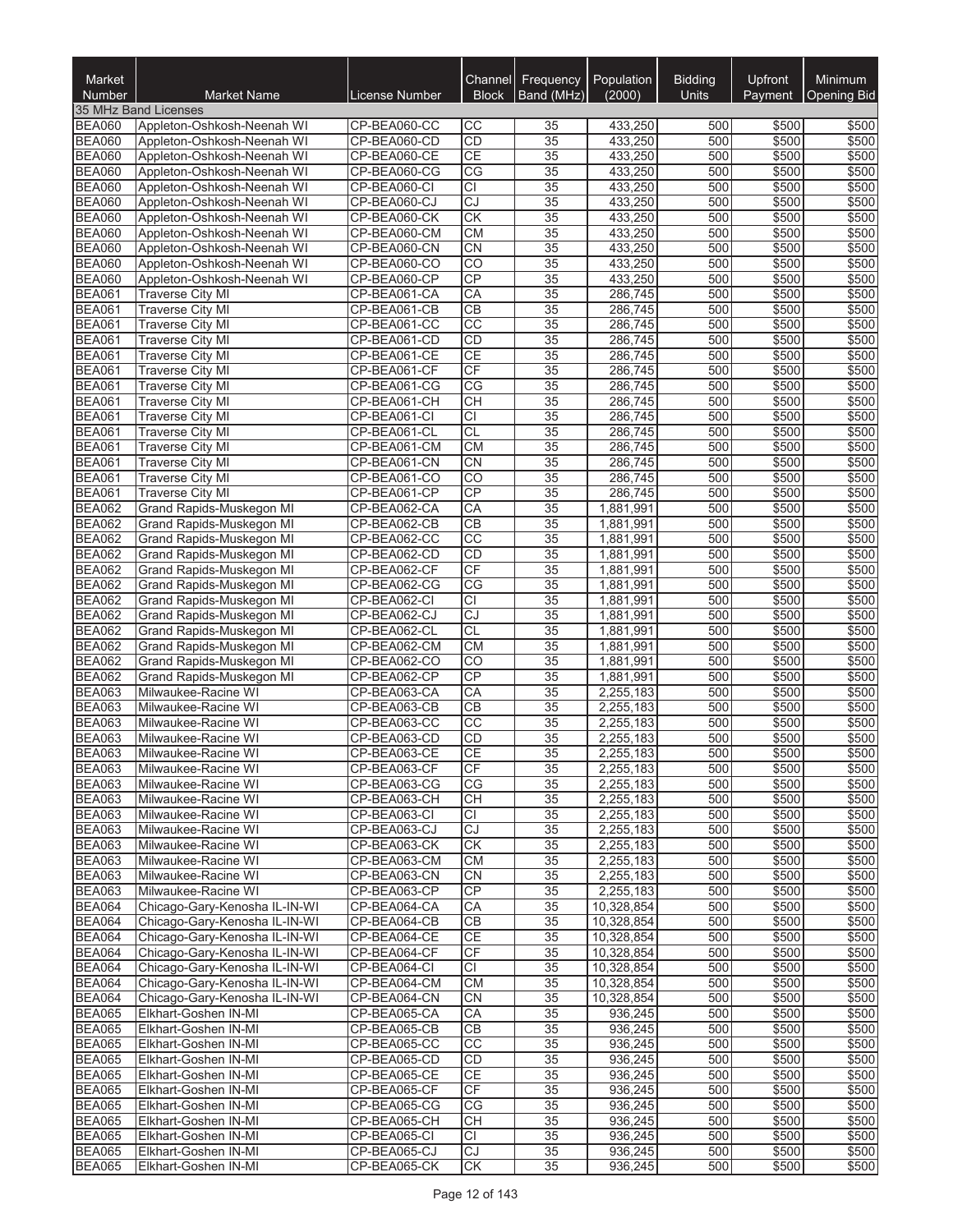| Market<br>Number               | <b>Market Name</b>                                             | License Number               | Channel<br><b>Block</b> | Frequency<br>Band (MHz)            | Population<br>(2000)   | <b>Bidding</b><br><b>Units</b> | Upfront<br>Payment | Minimum<br><b>Opening Bid</b> |
|--------------------------------|----------------------------------------------------------------|------------------------------|-------------------------|------------------------------------|------------------------|--------------------------------|--------------------|-------------------------------|
|                                | 35 MHz Band Licenses                                           |                              |                         |                                    |                        |                                |                    |                               |
| <b>BEA065</b>                  | Elkhart-Goshen IN-MI                                           | CP-BEA065-CM                 | СM                      | 35                                 | 936,245                | 500                            | \$500              | \$500                         |
| <b>BEA065</b>                  | Elkhart-Goshen IN-MI                                           | CP-BEA065-CN                 | CN                      | $\overline{35}$                    | 936,245                | 500                            | \$500              | \$500                         |
| <b>BEA065</b>                  | Elkhart-Goshen IN-MI                                           | CP-BEA065-CO                 | CO                      | 35                                 | 936,245                | 500                            | \$500              | \$500                         |
| <b>BEA066</b>                  | Fort Wayne IN                                                  | CP-BEA066-CA                 | CA                      | $\overline{35}$                    | 725,847                | 500                            | \$500              | \$500                         |
| <b>BEA066</b>                  | Fort Wayne IN                                                  | CP-BEA066-CB                 | CB                      | 35                                 | 725,847                | 500                            | \$500              | \$500                         |
| <b>BEA066</b><br><b>BEA066</b> | Fort Wayne IN<br>Fort Wayne IN                                 | CP-BEA066-CC<br>CP-BEA066-CD | $\overline{cc}$<br>CD   | $\overline{35}$<br>$\overline{35}$ | 725,847<br>725,847     | 500<br>500                     | \$500<br>\$500     | \$500<br>\$500                |
| <b>BEA066</b>                  | Fort Wayne IN                                                  | CP-BEA066-CE                 | CE                      | $\overline{35}$                    | 725,847                | 500                            | \$500              | \$500                         |
| <b>BEA066</b>                  | Fort Wayne IN                                                  | CP-BEA066-CF                 | $\overline{CF}$         | $\overline{35}$                    | 725,847                | 500                            | \$500              | \$500                         |
| <b>BEA066</b>                  | Fort Wayne IN                                                  | CP-BEA066-CG                 | CG                      | 35                                 | 725,847                | 500                            | \$500              | \$500                         |
| <b>BEA066</b>                  | Fort Wayne IN                                                  | CP-BEA066-CH                 | <b>CH</b>               | $\overline{35}$                    | 725,847                | 500                            | \$500              | \$500                         |
| <b>BEA066</b>                  | Fort Wayne IN                                                  | CP-BEA066-CI                 | $\overline{CI}$         | 35                                 | 725,847                | 500                            | \$500              | \$500                         |
| <b>BEA066</b>                  | Fort Wayne IN                                                  | CP-BEA066-CJ                 | CJ                      | $\overline{35}$                    | 725,847                | 500                            | \$500              | \$500                         |
| <b>BEA066</b>                  | Fort Wayne IN                                                  | CP-BEA066-CM                 | CM                      | $\overline{35}$                    | 725,847                | 500                            | \$500              | \$500                         |
| <b>BEA066</b>                  | Fort Wayne IN                                                  | CP-BEA066-CN                 | $\overline{CN}$         | $\overline{35}$                    | 725,847                | 500                            | \$500              | \$500                         |
| <b>BEA066</b><br><b>BEA066</b> | Fort Wayne IN                                                  | CP-BEA066-CO<br>CP-BEA066-CP | CO<br>CP                | $\overline{35}$<br>$\overline{35}$ | 725,847<br>725,847     | 500<br>500                     | \$500              | \$500                         |
| <b>BEA067</b>                  | Fort Wayne IN<br>Indianapolis IN-IL                            | CP-BEA067-CB                 | $\overline{CB}$         | $\overline{35}$                    | 3,066,469              | 500                            | \$500<br>\$500     | \$500<br>\$500                |
| <b>BEA067</b>                  | Indianapolis IN-IL                                             | CP-BEA067-CC                 | $\overline{cc}$         | $\overline{35}$                    | 3,066,469              | 500                            | \$500              | \$500                         |
| <b>BEA067</b>                  | Indianapolis IN-IL                                             | CP-BEA067-CD                 | CD                      | $\overline{35}$                    | 3,066,469              | 500                            | \$500              | \$500                         |
| <b>BEA067</b>                  | Indianapolis IN-IL                                             | CP-BEA067-CG                 | CG                      | 35                                 | 3,066,469              | 500                            | \$500              | \$500                         |
| <b>BEA067</b>                  | Indianapolis IN-IL                                             | CP-BEA067-CH                 | CH                      | $\overline{35}$                    | 3,066,469              | 500                            | \$500              | \$500                         |
| <b>BEA067</b>                  | Indianapolis IN-IL                                             | CP-BEA067-CJ                 | $\overline{C}$          | $\overline{35}$                    | 3,066,469              | 500                            | \$500              | \$500                         |
| <b>BEA067</b>                  | Indianapolis IN-IL                                             | CP-BEA067-CK                 | $\overline{\text{CK}}$  | $\overline{35}$                    | 3,066,469              | 500                            | \$500              | \$500                         |
| <b>BEA067</b>                  | Indianapolis IN-IL                                             | CP-BEA067-CL                 | CL                      | $\overline{35}$                    | 3,066,469              | 500                            | \$500              | \$500                         |
| <b>BEA067</b>                  | Indianapolis IN-IL                                             | CP-BEA067-CM                 | CM                      | $\overline{35}$                    | 3,066,469              | 500                            | \$500              | \$500                         |
| <b>BEA067</b>                  | Indianapolis IN-IL                                             | CP-BEA067-CN                 | CN                      | 35                                 | 3,066,469              | 500                            | \$500              | \$500                         |
| <b>BEA067</b><br><b>BEA068</b> | Indianapolis IN-IL                                             | CP-BEA067-CP<br>CP-BEA068-CA | CP<br>CA                | 35<br>$\overline{35}$              | 3,066,469<br>630,898   | 500<br>500                     | \$500<br>\$500     | \$500<br>\$500                |
| <b>BEA068</b>                  | Champaign-Urbana IL<br>Champaign-Urbana IL                     | CP-BEA068-CB                 | CB                      | $\overline{35}$                    | 630,898                | 500                            | \$500              | \$500                         |
| <b>BEA068</b>                  | Champaign-Urbana IL                                            | CP-BEA068-CC                 | $\overline{cc}$         | $\overline{35}$                    | 630,898                | 500                            | \$500              | \$500                         |
| <b>BEA068</b>                  | Champaign-Urbana IL                                            | CP-BEA068-CD                 | CD                      | $\overline{35}$                    | 630,898                | 500                            | \$500              | \$500                         |
| <b>BEA068</b>                  | Champaign-Urbana IL                                            | CP-BEA068-CE                 | CE                      | 35                                 | 630,898                | 500                            | \$500              | \$500                         |
| <b>BEA068</b>                  | Champaign-Urbana IL                                            | CP-BEA068-CF                 | $\overline{CF}$         | $\overline{35}$                    | 630,898                | 500                            | \$500              | \$500                         |
| <b>BEA068</b>                  | Champaign-Urbana IL                                            | CP-BEA068-CG                 | CG                      | 35                                 | 630,898                | 500                            | \$500              | \$500                         |
| <b>BEA068</b>                  | Champaign-Urbana IL                                            | CP-BEA068-CJ                 | CJ                      | 35                                 | 630,898                | 500                            | \$500              | \$500                         |
| <b>BEA068</b>                  | Champaign-Urbana IL                                            | CP-BEA068-CK                 | $\overline{\text{CK}}$  | $\overline{35}$                    | 630,898                | 500                            | \$500              | \$500                         |
| <b>BEA068</b><br><b>BEA068</b> | Champaign-Urbana IL                                            | CP-BEA068-CL<br>CP-BEA068-CM | CL<br>CM                | 35<br>$\overline{35}$              | 630,898                | 500<br>500                     | \$500<br>\$500     | \$500<br>\$500                |
| <b>BEA068</b>                  | Champaign-Urbana IL<br>Champaign-Urbana IL                     | CP-BEA068-CO                 | $\overline{CO}$         | $\overline{35}$                    | 630,898<br>630,898     | 500                            | \$500              | \$500                         |
| <b>BEA068</b>                  | Champaign-Urbana IL                                            | CP-BEA068-CP                 | CP                      | $\overline{35}$                    | 630,898                | 500                            | \$500              | \$500                         |
| <b>BEA069</b>                  | Evansville-Henderson IN-KY-IL                                  | CP-BEA069-CA                 | CA                      | $\overline{35}$                    | 854,714                | 500                            | \$500              | \$500                         |
| <b>BEA069</b>                  | Evansville-Henderson IN-KY-IL                                  | CP-BEA069-CB                 | CВ                      | 35                                 | 854,714                | 500                            | \$500              | \$500                         |
| <b>BEA069</b>                  | Evansville-Henderson IN-KY-IL                                  | CP-BEA069-CC                 | CC                      | 35                                 | 854,714                | 500                            | \$500              | \$500                         |
| <b>BEA069</b>                  | Evansville-Henderson IN-KY-IL                                  | CP-BEA069-CD                 | <b>CD</b>               | 35                                 | 854,714                | 500                            | \$500              | \$500                         |
| <b>BEA069</b>                  | Evansville-Henderson IN-KY-IL                                  | CP-BEA069-CF                 | <b>CF</b>               | 35                                 | 854,714                | 500                            | \$500              | \$500                         |
| <b>BEA069</b>                  | Evansville-Henderson IN-KY-IL                                  | CP-BEA069-CG                 | CG                      | 35                                 | 854,714                | 500                            | \$500              | \$500                         |
| <b>BEA069</b>                  | Evansville-Henderson IN-KY-IL                                  | CP-BEA069-CH                 | <b>CH</b>               | 35                                 | 854.714                | 500                            | \$500              | \$500                         |
| <b>BEA069</b><br><b>BEA069</b> | Evansville-Henderson IN-KY-IL<br>Evansville-Henderson IN-KY-IL | CP-BEA069-CI<br>CP-BEA069-CK | CI<br><b>CK</b>         | 35<br>35                           | 854,714<br>854,714     | 500<br>500                     | \$500<br>\$500     | \$500<br>\$500                |
| <b>BEA069</b>                  | Evansville-Henderson IN-KY-IL                                  | CP-BEA069-CL                 | CL                      | 35                                 | 854,714                | 500                            | \$500              | \$500                         |
| <b>BEA069</b>                  | Evansville-Henderson IN-KY-IL                                  | CP-BEA069-CN                 | <b>CN</b>               | 35                                 | 854,714                | 500                            | \$500              | \$500                         |
| <b>BEA069</b>                  | Evansville-Henderson IN-KY-IL                                  | CP-BEA069-CO                 | CO                      | 35                                 | 854,714                | 500                            | \$500              | \$500                         |
| <b>BEA069</b>                  | Evansville-Henderson IN-KY-IL                                  | CP-BEA069-CP                 | CP                      | 35                                 | 854,714                | 500                            | \$500              | \$500                         |
| <b>BEA070</b>                  | Louisville KY-IN                                               | CP-BEA070-CA                 | CA                      | 35                                 | 1,416,914              | 500                            | \$500              | \$500                         |
| <b>BEA070</b>                  | Louisville KY-IN                                               | CP-BEA070-CB                 | $\overline{CB}$         | 35                                 | 1,416,914              | 500                            | \$500              | \$500                         |
| <b>BEA070</b>                  | Louisville KY-IN                                               | CP-BEA070-CC                 | CC                      | 35                                 | 1,416,914              | 500                            | \$500              | \$500                         |
| <b>BEA070</b>                  | Louisville KY-IN                                               | CP-BEA070-CE                 | CE                      | 35                                 | 1,416,914              | 500                            | \$500              | \$500                         |
| <b>BEA070</b>                  | Louisville KY-IN                                               | CP-BEA070-CF                 | CF                      | 35                                 | 1,416,914              | 500                            | \$500              | \$500                         |
| <b>BEA070</b><br><b>BEA070</b> | Louisville KY-IN<br>Louisville KY-IN                           | CP-BEA070-CG<br>CP-BEA070-CH | CG<br><b>CH</b>         | 35<br>35                           | 1,416,914              | 500<br>500                     | \$500<br>\$500     | \$500<br>\$500                |
| <b>BEA070</b>                  | Louisville KY-IN                                               | CP-BEA070-CI                 | <b>CI</b>               | 35                                 | 1,416,914<br>1,416,914 | 500                            | \$500              | \$500                         |
| <b>BEA070</b>                  | Louisville KY-IN                                               | CP-BEA070-CJ                 | CJ                      | 35                                 | 1,416,914              | 500                            | \$500              | \$500                         |
| <b>BEA070</b>                  | Louisville KY-IN                                               | CP-BEA070-CK                 | CK                      | 35                                 | 1,416,914              | 500                            | \$500              | \$500                         |
| <b>BEA070</b>                  | Louisville KY-IN                                               | CP-BEA070-CL                 | <b>CL</b>               | 35                                 | 1,416,914              | 500                            | \$500              | \$500                         |
| BEA070                         | Louisville KY-IN                                               | CP-BEA070-CM                 | <b>CM</b>               | 35                                 | 1,416,914              | 500                            | \$500              | \$500                         |
| <b>BEA070</b>                  | Louisville KY-IN                                               | CP-BEA070-CN                 | <b>CN</b>               | 35                                 | 1,416,914              | 500                            | \$500              | \$500                         |
| <b>BEA070</b>                  | Louisville KY-IN                                               | CP-BEA070-CP                 | CP                      | 35                                 | 1,416,914              | 500                            | \$500              | \$500                         |
| <b>BEA071</b>                  | Nashville TN-KY                                                | CP-BEA071-CA                 | CA                      | 35                                 | 2,444,643              | 500                            | \$500              | \$500                         |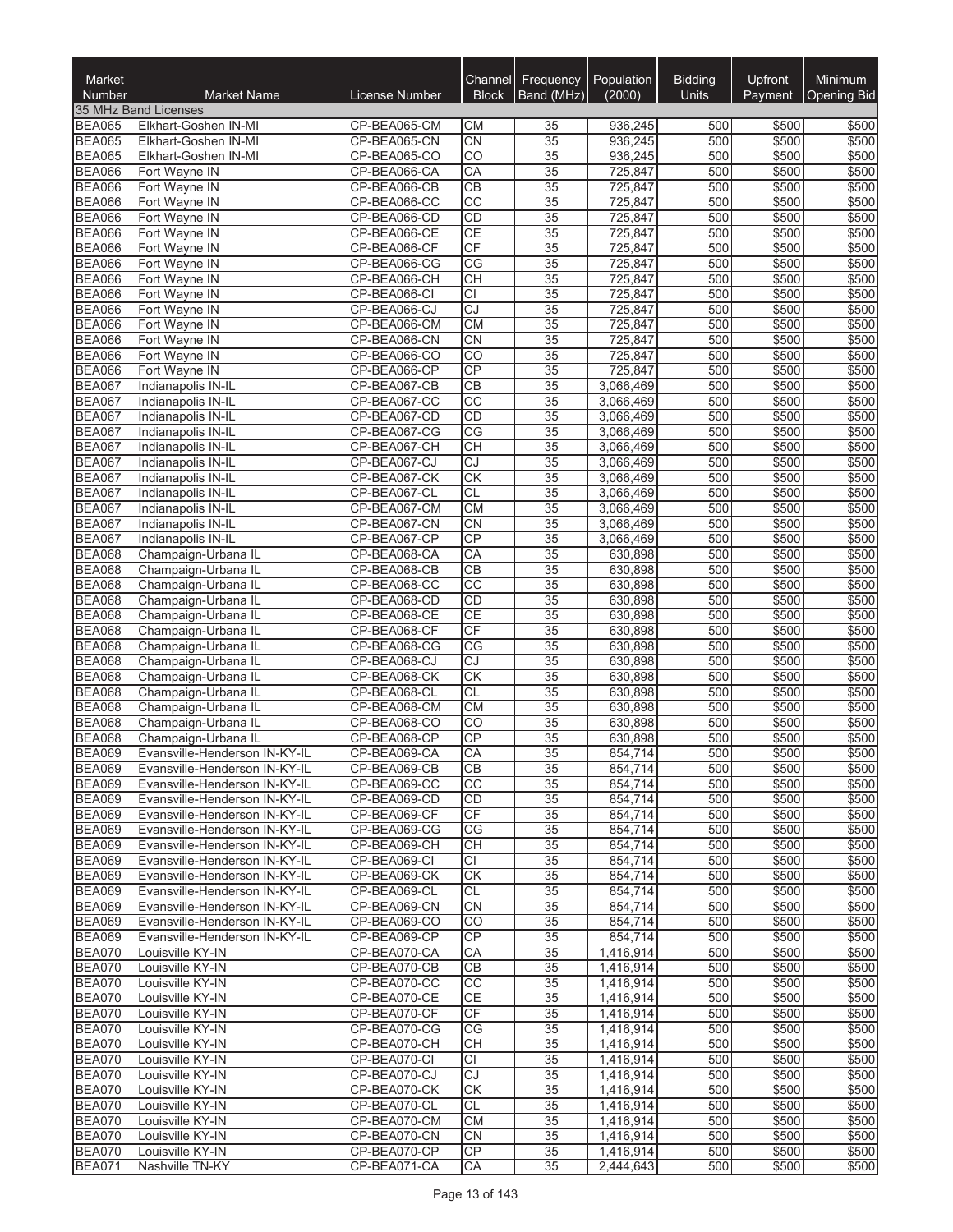| Market<br><b>Number</b>        | <b>Market Name</b>                   | License Number               | Channel<br><b>Block</b> | Frequency<br>Band (MHz) | Population<br>(2000)   | <b>Bidding</b><br><b>Units</b> | Upfront<br>Payment | Minimum<br><b>Opening Bid</b> |
|--------------------------------|--------------------------------------|------------------------------|-------------------------|-------------------------|------------------------|--------------------------------|--------------------|-------------------------------|
|                                | 35 MHz Band Licenses                 |                              |                         |                         |                        |                                |                    |                               |
| <b>BEA071</b>                  | Nashville TN-KY                      | CP-BEA071-CB                 | CВ                      | 35                      | 2,444,643              | 500                            | \$500              | \$500                         |
| <b>BEA071</b>                  | Nashville TN-KY                      | CP-BEA071-CC                 | CC                      | 35                      | 2,444,643              | 500                            | \$500              | \$500                         |
| <b>BEA071</b>                  | Nashville TN-KY                      | CP-BEA071-CD                 | CD                      | 35                      | 2,444,643              | 500                            | \$500              | \$500                         |
| <b>BEA071</b>                  | Nashville TN-KY                      | CP-BEA071-CF                 | CF<br>CG                | 35                      | 2,444,643              | 500<br>500                     | \$500              | \$500                         |
| <b>BEA071</b>                  | Nashville TN-KY                      | CP-BEA071-CG                 | <b>CH</b>               | 35<br>35                | 2,444,643              | 500                            | \$500<br>\$500     | \$500                         |
| <b>BEA071</b><br><b>BEA071</b> | Nashville TN-KY<br>Nashville TN-KY   | CP-BEA071-CH<br>CP-BEA071-CJ | CJ                      | 35                      | 2,444,643<br>2,444,643 | 500                            | \$500              | \$500<br>\$500                |
| <b>BEA071</b>                  | Nashville TN-KY                      | CP-BEA071-CK                 | <b>CK</b>               | 35                      | 2,444,643              | 500                            | \$500              | \$500                         |
| <b>BEA071</b>                  | Nashville TN-KY                      | CP-BEA071-CM                 | <b>CM</b>               | 35                      | 2,444,643              | 500                            | \$500              | \$500                         |
| <b>BEA071</b>                  | Nashville TN-KY                      | CP-BEA071-CO                 | CO                      | 35                      | 2,444,643              | 500                            | \$500              | \$500                         |
| <b>BEA072</b>                  | Paducah KY-IL                        | CP-BEA072-CA                 | CA                      | $\overline{35}$         | 226,586                | 500                            | \$500              | \$500                         |
| <b>BEA072</b>                  | Paducah KY-IL                        | CP-BEA072-CC                 | $\overline{CC}$         | 35                      | 226,586                | 500                            | \$500              | \$500                         |
| <b>BEA072</b>                  | Paducah KY-IL                        | CP-BEA072-CD                 | CD                      | 35                      | 226,586                | 500                            | \$500              | \$500                         |
| <b>BEA072</b>                  | Paducah KY-IL                        | CP-BEA072-CE                 | CE                      | $\overline{35}$         | 226,586                | 500                            | \$500              | \$500                         |
| <b>BEA072</b>                  | Paducah KY-IL                        | CP-BEA072-CF                 | CF                      | 35                      | 226,586                | 500                            | \$500              | \$500                         |
| <b>BEA072</b>                  | Paducah KY-IL                        | CP-BEA072-CG                 | СG                      | 35                      | 226,586                | 500                            | \$500              | \$500                         |
| <b>BEA072</b>                  | Paducah KY-IL                        | CP-BEA072-CH                 | <b>CH</b>               | 35                      | 226,586                | 500                            | \$500              | \$500                         |
| <b>BEA072</b>                  | Paducah KY-IL                        | CP-BEA072-CI                 | $\overline{CI}$         | 35                      | 226,586                | 500                            | \$500              | \$500                         |
| <b>BEA072</b>                  | Paducah KY-IL                        | CP-BEA072-CJ                 | CJ                      | 35                      | 226,586                | 500                            | \$500              | \$500                         |
| <b>BEA072</b><br><b>BEA072</b> | Paducah KY-IL<br>Paducah KY-IL       | CP-BEA072-CK<br>CP-BEA072-CM | CK<br><b>CM</b>         | 35<br>35                | 226,586<br>226,586     | 500<br>500                     | \$500<br>\$500     | \$500<br>\$500                |
| <b>BEA072</b>                  | Paducah KY-IL                        | CP-BEA072-CN                 | $\overline{CN}$         | 35                      | 226,586                | 500                            | \$500              | \$500                         |
| <b>BEA072</b>                  | Paducah KY-IL                        | CP-BEA072-CO                 | CO                      | 35                      | 226,586                | 500                            | \$500              | \$500                         |
| <b>BEA072</b>                  | Paducah KY-IL                        | CP-BEA072-CP                 | CP                      | 35                      | 226,586                | 500                            | \$500              | \$500                         |
| <b>BEA073</b>                  | Memphis TN-AR-MS-KY                  | CP-BEA073-CB                 | <b>CB</b>               | 35                      | 1,882,332              | 500                            | \$500              | \$500                         |
| <b>BEA073</b>                  | Memphis TN-AR-MS-KY                  | CP-BEA073-CC                 | $\overline{cc}$         | 35                      | 1,882,332              | 500                            | \$500              | \$500                         |
| <b>BEA073</b>                  | Memphis TN-AR-MS-KY                  | CP-BEA073-CD                 | CD                      | 35                      | 1,882,332              | 500                            | \$500              | \$500                         |
| <b>BEA073</b>                  | Memphis TN-AR-MS-KY                  | CP-BEA073-CE                 | CE                      | 35                      | 1,882,332              | 500                            | \$500              | \$500                         |
| <b>BEA073</b>                  | Memphis TN-AR-MS-KY                  | CP-BEA073-CF                 | CF                      | 35                      | 1,882,332              | 500                            | \$500              | \$500                         |
| <b>BEA073</b>                  | Memphis TN-AR-MS-KY                  | CP-BEA073-CI                 | <b>CI</b>               | 35                      | 1,882,332              | 500                            | \$500              | \$500                         |
| <b>BEA073</b>                  | Memphis TN-AR-MS-KY                  | CP-BEA073-CJ                 | $\overline{c}$          | 35                      | 1,882,332              | 500                            | \$500              | \$500                         |
| <b>BEA073</b>                  | Memphis TN-AR-MS-KY                  | CP-BEA073-CL                 | CL                      | 35                      | 1,882,332              | 500                            | \$500              | \$500                         |
| <b>BEA073</b>                  | Memphis TN-AR-MS-KY                  | CP-BEA073-CM                 | <b>CM</b>               | 35                      | 1,882,332              | 500                            | \$500              | \$500                         |
| <b>BEA073</b>                  | Memphis TN-AR-MS-KY                  | CP-BEA073-CN                 | <b>CN</b>               | 35                      | 1,882,332              | 500<br>500                     | \$500              | \$500                         |
| <b>BEA074</b><br><b>BEA074</b> | Huntsville AL-TN<br>Huntsville AL-TN | CP-BEA074-CA<br>CP-BEA074-CE | CA<br>CE                | 35<br>$\overline{35}$   | 997,824<br>997,824     | 500                            | \$500<br>\$500     | \$500<br>\$500                |
| <b>BEA074</b>                  | Huntsville AL-TN                     | CP-BEA074-CF                 | CF                      | 35                      | 997,824                | 500                            | \$500              | \$500                         |
| <b>BEA074</b>                  | Huntsville AL-TN                     | CP-BEA074-CH                 | <b>CH</b>               | 35                      | 997,824                | 500                            | \$500              | \$500                         |
| <b>BEA074</b>                  | Huntsville AL-TN                     | CP-BEA074-CI                 | $\overline{c}$          | $\overline{35}$         | 997,824                | 500                            | \$500              | \$500                         |
| <b>BEA074</b>                  | Huntsville AL-TN                     | CP-BEA074-CJ                 | $\overline{c}$          | 35                      | 997,824                | 500                            | \$500              | \$500                         |
| <b>BEA074</b>                  | <b>Huntsville AL-TN</b>              | CP-BEA074-CK                 | <b>CK</b>               | 35                      | 997,824                | 500                            | \$500              | \$500                         |
| BEA074                         | Huntsville AL-TN                     | CP-BEA074-CL                 | $\overline{c}$          | $\overline{35}$         | 997,824                | 500                            | \$500              | \$500                         |
| <b>BEA074</b>                  | Huntsville AL-TN                     | CP-BEA074-CM                 | CM                      | 35                      | 997,824                | 500                            | \$500              | \$500                         |
| <b>BEA074</b>                  | Huntsville AL-TN                     | CP-BEA074-CN                 | <b>CN</b>               | 35                      | 997,824                | 500                            | \$500              | \$500                         |
| <b>BEA074</b>                  | Huntsville AL-TN                     | CP-BEA074-CO                 | CO                      | 35                      | 997.824                | 500                            | \$500              | \$500                         |
| <b>BEA074</b>                  | Huntsville AL-TN                     | CP-BEA074-CP                 | CP                      | 35                      | 997,824                | 500                            | \$500              | \$500                         |
| <b>BEA075</b>                  | Tupelo MS-AL-TN                      | CP-BEA075-CA                 | CA                      | 35                      | 625,002                | 500                            | \$500              | \$500                         |
| <b>BEA075</b><br><b>BEA075</b> | Tupelo MS-AL-TN<br>Tupelo MS-AL-TN   | CP-BEA075-CB<br>CP-BEA075-CC | CB<br>CC                | 35<br>35                | 625,002<br>625,002     | 500<br>500                     | \$500<br>\$500     | \$500<br>\$500                |
| <b>BEA075</b>                  | Tupelo MS-AL-TN                      | CP-BEA075-CD                 | CD                      | 35                      | 625,002                | 500                            | \$500              | \$500                         |
| <b>BEA075</b>                  | Tupelo MS-AL-TN                      | CP-BEA075-CE                 | <b>CE</b>               | 35                      | 625,002                | 500                            | \$500              | \$500                         |
| <b>BEA075</b>                  | Tupelo MS-AL-TN                      | CP-BEA075-CF                 | CF                      | 35                      | 625,002                | 500                            | \$500              | \$500                         |
| <b>BEA075</b>                  | Tupelo MS-AL-TN                      | CP-BEA075-CG                 | CG                      | 35                      | 625,002                | 500                            | \$500              | \$500                         |
| <b>BEA075</b>                  | Tupelo MS-AL-TN                      | CP-BEA075-CH                 | CН                      | 35                      | 625.002                | 500                            | \$500              | \$500                         |
| <b>BEA075</b>                  | Tupelo MS-AL-TN                      | CP-BEA075-CI                 | CI                      | 35                      | 625,002                | 500                            | \$500              | \$500                         |
| <b>BEA075</b>                  | Tupelo MS-AL-TN                      | CP-BEA075-CL                 | <b>CL</b>               | 35                      | 625,002                | 500                            | \$500              | \$500                         |
| <b>BEA075</b>                  | Tupelo MS-AL-TN                      | CP-BEA075-CM                 | <b>CM</b>               | 35                      | 625,002                | 500                            | \$500              | \$500                         |
| <b>BEA075</b>                  | Tupelo MS-AL-TN                      | CP-BEA075-CN                 | CN                      | 35                      | 625,002                | 500                            | \$500              | \$500                         |
| <b>BEA075</b>                  | Tupelo MS-AL-TN                      | CP-BEA075-CO                 | CO                      | 35                      | 625,002                | 500                            | \$500              | \$500                         |
| <b>BEA075</b>                  | Tupelo MS-AL-TN                      | CP-BEA075-CP                 | CP                      | 35                      | 625,002                | 500                            | \$500              | \$500                         |
| <b>BEA076</b>                  | Greenville MS                        | CP-BEA076-CA                 | СA                      | 35                      | 252,280                | 500                            | \$500              | \$500                         |
| <b>BEA076</b>                  | Greenville MS                        | CP-BEA076-CB                 | CB<br>CC                | 35                      | 252,280                | 500                            | \$500              | \$500                         |
| <b>BEA076</b><br><b>BEA076</b> | Greenville MS<br>Greenville MS       | CP-BEA076-CC<br>CP-BEA076-CD | CD                      | 35<br>35                | 252,280<br>252,280     | 500<br>500                     | \$500<br>\$500     | \$500<br>\$500                |
| <b>BEA076</b>                  | Greenville MS                        | CP-BEA076-CE                 | <b>CE</b>               | 35                      | 252,280                | 500                            | \$500              | \$500                         |
| <b>BEA076</b>                  | Greenville MS                        | CP-BEA076-CF                 | СF                      | 35                      | 252,280                | 500                            | \$500              | \$500                         |
| <b>BEA076</b>                  | Greenville MS                        | CP-BEA076-CG                 | CG                      | 35                      | 252,280                | 500                            | \$500              | \$500                         |
| <b>BEA076</b>                  | Greenville MS                        | CP-BEA076-CH                 | CН                      | 35                      | 252,280                | 500                            | \$500              | \$500                         |
| <b>BEA076</b>                  | Greenville MS                        | CP-BEA076-CJ                 | CJ                      | 35                      | 252,280                | 500                            | \$500              | \$500                         |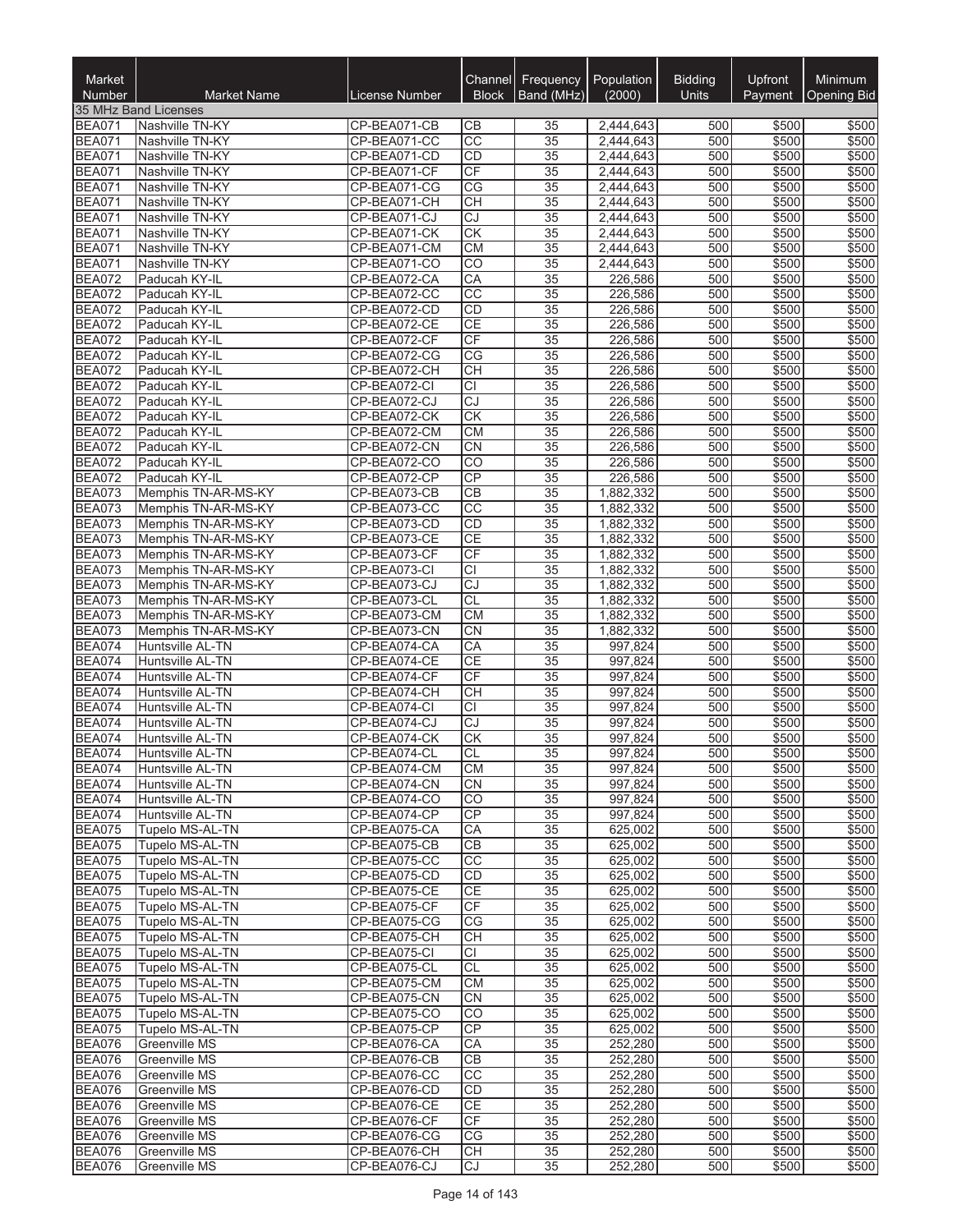| Market<br><b>Number</b>        | <b>Market Name</b>                | License Number               | Channel<br><b>Block</b>      | Frequency<br>Band (MHz)            | Population<br>(2000)   | <b>Bidding</b><br><b>Units</b> | Upfront<br>Payment | Minimum<br>Opening Bid |
|--------------------------------|-----------------------------------|------------------------------|------------------------------|------------------------------------|------------------------|--------------------------------|--------------------|------------------------|
|                                | 35 MHz Band Licenses              |                              |                              |                                    |                        |                                |                    |                        |
| <b>BEA076</b>                  | <b>Greenville MS</b>              | CP-BEA076-CK                 | СK                           | 35                                 | 252,280                | 500                            | \$500              | \$500                  |
| <b>BEA076</b>                  | Greenville MS                     | CP-BEA076-CM                 | <b>CM</b>                    | $\overline{35}$                    | 252,280                | 500                            | \$500              | \$500                  |
| <b>BEA076</b><br><b>BEA076</b> | Greenville MS<br>Greenville MS    | CP-BEA076-CN<br>CP-BEA076-CO | CN<br>$\overline{CO}$        | $\overline{35}$<br>$\overline{35}$ | 252,280<br>252,280     | 500<br>500                     | \$500<br>\$500     | \$500<br>\$500         |
| <b>BEA076</b>                  | Greenville MS                     | CP-BEA076-CP                 | CP                           | $\overline{35}$                    | 252,280                | 500                            | \$500              | \$500                  |
| <b>BEA077</b>                  | Jackson MS-AL-LA                  | CP-BEA077-CB                 | CB                           | $\overline{35}$                    | 1,432,518              | 500                            | \$500              | \$500                  |
| <b>BEA077</b>                  | Jackson MS-AL-LA                  | CP-BEA077-CD                 | CD                           | 35                                 | 1,432,518              | 500                            | \$500              | \$500                  |
| <b>BEA077</b>                  | Jackson MS-AL-LA                  | CP-BEA077-CE                 | <b>CE</b>                    | 35                                 | 1,432,518              | 500                            | \$500              | \$500                  |
| <b>BEA077</b>                  | Jackson MS-AL-LA                  | CP-BEA077-CF                 | CF                           | 35                                 | 1,432,518              | 500                            | \$500              | \$500                  |
| <b>BEA077</b>                  | Jackson MS-AL-LA                  | CP-BEA077-CG                 | $\overline{CG}$              | $\overline{35}$                    | 1,432,518              | 500                            | \$500              | \$500                  |
| <b>BEA077</b>                  | Jackson MS-AL-LA                  | CP-BEA077-CH                 | <b>CH</b>                    | $\overline{35}$                    | 1,432,518              | 500                            | \$500              | \$500                  |
| <b>BEA077</b>                  | Jackson MS-AL-LA                  | CP-BEA077-CJ                 | CJ                           | $\overline{35}$                    | 1,432,518              | 500                            | \$500              | \$500                  |
| <b>BEA077</b>                  | Jackson MS-AL-LA                  | CP-BEA077-CK                 | <b>CK</b>                    | $\overline{35}$                    | 1,432,518              | 500                            | \$500              | \$500                  |
| <b>BEA077</b>                  | Jackson MS-AL-LA                  | CP-BEA077-CL                 | <b>CL</b>                    | $\overline{35}$                    | 1,432,518              | 500                            | \$500              | \$500                  |
| <b>BEA077</b>                  | Jackson MS-AL-LA                  | CP-BEA077-CM                 | <b>CM</b>                    | $\overline{35}$                    | 1,432,518              | 500                            | \$500              | \$500                  |
| <b>BEA077</b>                  | Jackson MS-AL-LA                  | CP-BEA077-CN                 | <b>CN</b>                    | 35                                 | 1,432,518              | 500                            | \$500              | \$500                  |
| <b>BEA077</b>                  | Jackson MS-AL-LA                  | CP-BEA077-CO                 | CO<br>CP                     | $\overline{35}$<br>35              | 1,432,518<br>1,432,518 | 500<br>500                     | \$500<br>\$500     | \$500<br>\$500         |
| BEA077<br><b>BEA078</b>        | Jackson MS-AL-LA<br>Birmingham AL | CP-BEA077-CP<br>CP-BEA078-CA | CA                           | $\overline{35}$                    | 1,578,903              | 500                            | \$500              | \$500                  |
| <b>BEA078</b>                  | Birmingham AL                     | CP-BEA078-CC                 | $\overline{CC}$              | $\overline{35}$                    | 1,578,903              | 500                            | \$500              | \$500                  |
| <b>BEA078</b>                  | Birmingham AL                     | CP-BEA078-CD                 | <b>CD</b>                    | $\overline{35}$                    | 1,578,903              | 500                            | \$500              | \$500                  |
| <b>BEA078</b>                  | Birmingham AL                     | CP-BEA078-CE                 | <b>CE</b>                    | $\overline{35}$                    | 1,578,903              | 500                            | \$500              | \$500                  |
| <b>BEA078</b>                  | Birmingham AL                     | CP-BEA078-CI                 | $\overline{CI}$              | 35                                 | 1,578,903              | 500                            | \$500              | \$500                  |
| <b>BEA078</b>                  | Birmingham AL                     | CP-BEA078-CJ                 | CJ                           | 35                                 | 1,578,903              | 500                            | \$500              | \$500                  |
| <b>BEA078</b>                  | Birmingham AL                     | CP-BEA078-CK                 | CK                           | 35                                 | 1,578,903              | 500                            | \$500              | \$500                  |
| <b>BEA078</b>                  | Birmingham AL                     | CP-BEA078-CL                 | <b>CL</b>                    | $\overline{35}$                    | 1,578,903              | 500                            | \$500              | \$500                  |
| <b>BEA078</b>                  | Birmingham AL                     | CP-BEA078-CM                 | <b>CM</b>                    | $\overline{35}$                    | 1,578,903              | 500                            | \$500              | \$500                  |
| <b>BEA078</b>                  | Birmingham AL                     | CP-BEA078-CN                 | <b>CN</b>                    | $\overline{35}$                    | 1,578,903              | 500                            | \$500              | \$500                  |
| <b>BEA078</b>                  | Birmingham AL                     | CP-BEA078-CO                 | $\overline{CO}$              | $\overline{35}$                    | 1,578,903              | 500                            | \$500              | \$500                  |
| <b>BEA079</b>                  | Montgomery AL                     | CP-BEA079-CA                 | CA                           | $\overline{35}$                    | 481,137                | 500                            | \$500              | \$500                  |
| <b>BEA079</b>                  | Montgomery AL                     | CP-BEA079-CB                 | CB                           | $\overline{35}$                    | 481,137                | 500                            | \$500              | \$500                  |
| <b>BEA079</b>                  | Montgomery AL                     | CP-BEA079-CC                 | $\overline{CC}$<br><b>CD</b> | 35                                 | 481,137                | 500<br>500                     | \$500              | \$500                  |
| <b>BEA079</b><br><b>BEA079</b> | Montgomery AL<br>Montgomery AL    | CP-BEA079-CD<br>CP-BEA079-CF | CF                           | 35<br>35                           | 481,137<br>481,137     | 500                            | \$500<br>\$500     | \$500<br>\$500         |
| <b>BEA079</b>                  | Montgomery AL                     | CP-BEA079-CG                 | $\overline{CG}$              | $\overline{35}$                    | 481,137                | 500                            | \$500              | \$500                  |
| <b>BEA079</b>                  | Montgomery AL                     | CP-BEA079-CH                 | <b>CH</b>                    | $\overline{35}$                    | 481,137                | 500                            | \$500              | \$500                  |
| <b>BEA079</b>                  | Montgomery AL                     | CP-BEA079-CI                 | <b>CI</b>                    | $\overline{35}$                    | 481,137                | 500                            | \$500              | \$500                  |
| <b>BEA079</b>                  | Montgomery AL                     | CP-BEA079-CJ                 | CJ                           | $\overline{35}$                    | 481,137                | 500                            | \$500              | \$500                  |
| <b>BEA079</b>                  | Montgomery AL                     | CP-BEA079-CL                 | <b>CL</b>                    | $\overline{35}$                    | 481,137                | 500                            | \$500              | \$500                  |
| <b>BEA079</b>                  | Montgomery AL                     | CP-BEA079-CM                 | <b>CM</b>                    | 35                                 | 481,137                | 500                            | \$500              | \$500                  |
| <b>BEA079</b>                  | Montgomery AL                     | CP-BEA079-CO                 | CO                           | 35                                 | 481,137                | 500                            | \$500              | \$500                  |
| <b>BEA079</b>                  | Montgomery AL                     | CP-BEA079-CP                 | CP                           | $\overline{35}$                    | 481,137                | 500                            | \$500              | \$500                  |
| <b>BEA080</b>                  | Mobile AL                         | CP-BEA080-CA                 | CA                           | 35                                 | 676,258                | 500                            | \$500              | \$500                  |
| <b>BEA080</b>                  | Mobile AL                         | CP-BEA080-CB                 | CВ                           | 35                                 | 676,258                | 500                            | \$500              | \$500                  |
| <b>BEA080</b>                  | <b>Mobile AL</b>                  | CP-BEA080-CC                 | $\overline{CC}$              | 35                                 | 676,258                | 500                            | \$500              | \$500                  |
| <b>BEA080</b>                  | Mobile AL                         | CP-BEA080-CD                 | <b>CD</b>                    | 35                                 | 676,258                | 500                            | \$500              | \$500                  |
| <b>BEA080</b><br><b>BEA080</b> | <b>Mobile AL</b><br>Mobile AL     | CP-BEA080-CE<br>CP-BEA080-CF | <b>CE</b><br>CF              | 35                                 | 676,258                | 500                            | \$500<br>\$500     | \$500<br>\$500         |
| <b>BEA080</b>                  | Mobile AL                         | CP-BEA080-CH                 | <b>CH</b>                    | 35<br>35                           | 676,258<br>676,258     | 500<br>500                     | \$500              | \$500                  |
| <b>BEA080</b>                  | Mobile AL                         | CP-BEA080-CI                 | CI                           | 35                                 | 676,258                | 500                            | \$500              | \$500                  |
| <b>BEA080</b>                  | Mobile AL                         | CP-BEA080-CJ                 | CJ                           | $\overline{35}$                    | 676,258                | 500                            | \$500              | \$500                  |
| <b>BEA080</b>                  | <b>Mobile AL</b>                  | CP-BEA080-CK                 | CK                           | 35                                 | 676,258                | 500                            | \$500              | \$500                  |
| <b>BEA080</b>                  | Mobile AL                         | CP-BEA080-CM                 | <b>CM</b>                    | 35                                 | 676,258                | 500                            | \$500              | \$500                  |
| <b>BEA080</b>                  | Mobile AL                         | CP-BEA080-CN                 | <b>CN</b>                    | 35                                 | 676,258                | 500                            | \$500              | \$500                  |
| <b>BEA080</b>                  | <b>Mobile AL</b>                  | CP-BEA080-CO                 | CO                           | 35                                 | 676,258                | 500                            | \$500              | \$500                  |
| <b>BEA080</b>                  | <b>Mobile AL</b>                  | CP-BEA080-CP                 | <b>CP</b>                    | 35                                 | 676,258                | 500                            | \$500              | \$500                  |
| <b>BEA081</b>                  | Pensacola FL                      | CP-BEA081-CB                 | CB                           | 35                                 | 623,252                | 500                            | \$500              | \$500                  |
| <b>BEA081</b>                  | Pensacola FL                      | CP-BEA081-CC                 | CC                           | 35                                 | 623,252                | 500                            | \$500              | \$500                  |
| <b>BEA081</b>                  | Pensacola FL                      | CP-BEA081-CE                 | <b>CE</b>                    | 35                                 | 623,252                | 500                            | \$500              | \$500                  |
| <b>BEA081</b>                  | Pensacola FL                      | CP-BEA081-CF                 | CF                           | 35                                 | 623,252                | 500                            | \$500              | \$500                  |
| <b>BEA081</b>                  | Pensacola FL                      | CP-BEA081-CG                 | CG                           | 35                                 | 623,252                | 500                            | \$500              | \$500                  |
| <b>BEA081</b>                  | Pensacola FL                      | CP-BEA081-CH                 | <b>CH</b>                    | 35                                 | 623,252                | 500                            | \$500              | \$500<br>\$500         |
| <b>BEA081</b><br><b>BEA081</b> | Pensacola FL<br>Pensacola FL      | CP-BEA081-CI<br>CP-BEA081-CJ | СI<br>CJ                     | 35<br>35                           | 623,252<br>623,252     | 500<br>500                     | \$500<br>\$500     | \$500                  |
| <b>BEA081</b>                  | Pensacola FL                      | CP-BEA081-CK                 | <b>CK</b>                    | 35                                 | 623,252                | 500                            | \$500              | \$500                  |
| <b>BEA081</b>                  | Pensacola FL                      | CP-BEA081-CM                 | <b>CM</b>                    | 35                                 | 623,252                | 500                            | \$500              | \$500                  |
| <b>BEA081</b>                  | Pensacola FL                      | CP-BEA081-CN                 | <b>CN</b>                    | 35                                 | 623,252                | 500                            | \$500              | \$500                  |
| <b>BEA081</b>                  | Pensacola FL                      | CP-BEA081-CO                 | $\overline{C}$               | 35                                 | 623,252                | 500                            | \$500              | \$500                  |
| <b>BEA081</b>                  | Pensacola FL                      | CP-BEA081-CP                 | CP                           | 35                                 | 623,252                | 500                            | \$500              | \$500                  |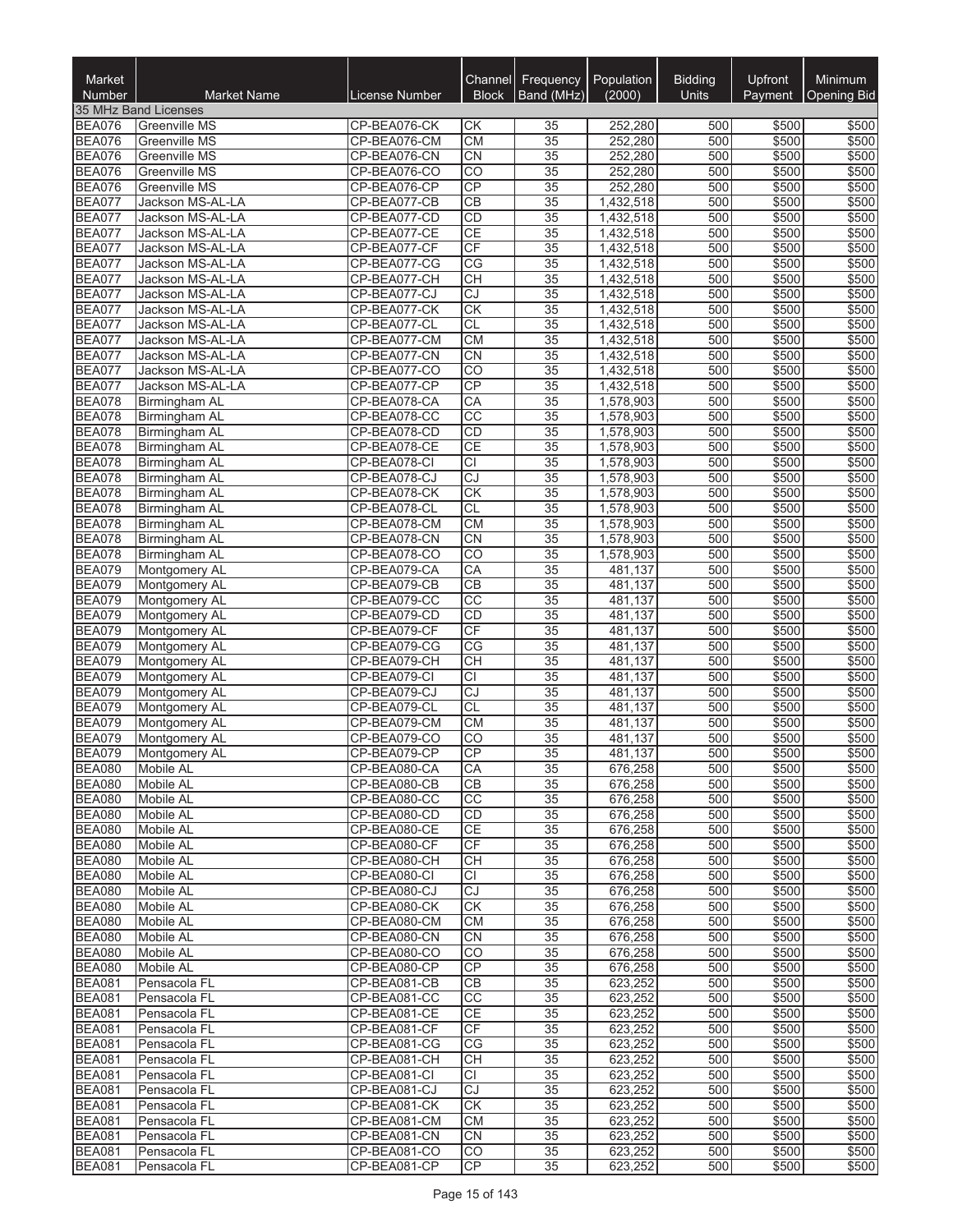| Market<br>Number               | <b>Market Name</b>                                             | <b>License Number</b>        | Channel<br><b>Block</b> | Frequency<br>Band (MHz)            | Population<br>(2000)   | <b>Bidding</b><br>Units | Upfront<br>Payment | Minimum<br><b>Opening Bid</b> |
|--------------------------------|----------------------------------------------------------------|------------------------------|-------------------------|------------------------------------|------------------------|-------------------------|--------------------|-------------------------------|
|                                | 35 MHz Band Licenses                                           |                              |                         |                                    |                        |                         |                    |                               |
| <b>BEA082</b>                  | Biloxi-Gulfport-Pascagoula MS                                  | CP-BEA082-CA                 | CA                      | 35                                 | 396,754                | 500                     | \$500              | \$500                         |
| <b>BEA082</b>                  | Biloxi-Gulfport-Pascagoula MS                                  | CP-BEA082-CB                 | $\overline{CB}$         | $\overline{35}$                    | 396,754                | 500                     | \$500              | \$500                         |
| <b>BEA082</b>                  | Biloxi-Gulfport-Pascagoula MS                                  | CP-BEA082-CC                 | $\overline{cc}$         | $\overline{35}$                    | 396,754                | 500                     | \$500              | \$500                         |
| <b>BEA082</b><br><b>BEA082</b> | Biloxi-Gulfport-Pascagoula MS<br>Biloxi-Gulfport-Pascagoula MS | CP-BEA082-CD<br>CP-BEA082-CE | CD<br><b>CE</b>         | $\overline{35}$<br>$\overline{35}$ | 396,754<br>396,754     | 500<br>500              | \$500<br>\$500     | \$500<br>\$500                |
| <b>BEA082</b>                  | Biloxi-Gulfport-Pascagoula MS                                  | CP-BEA082-CF                 | CF                      | $\overline{35}$                    | 396,754                | 500                     | \$500              | \$500                         |
| <b>BEA082</b>                  | Biloxi-Gulfport-Pascagoula MS                                  | CP-BEA082-CG                 | $\overline{\text{CG}}$  | $\overline{35}$                    | 396.754                | 500                     | \$500              | \$500                         |
| <b>BEA082</b>                  | Biloxi-Gulfport-Pascagoula MS                                  | CP-BEA082-CH                 | <b>CH</b>               | 35                                 | 396,754                | 500                     | \$500              | \$500                         |
| <b>BEA082</b>                  | Biloxi-Gulfport-Pascagoula MS                                  | CP-BEA082-CI                 | <b>CI</b>               | $\overline{35}$                    | 396,754                | 500                     | \$500              | \$500                         |
| <b>BEA082</b>                  | Biloxi-Gulfport-Pascagoula MS                                  | CP-BEA082-CJ                 | $\overline{CJ}$         | $\overline{35}$                    | 396,754                | 500                     | \$500              | \$500                         |
| <b>BEA082</b>                  | Biloxi-Gulfport-Pascagoula MS                                  | CP-BEA082-CK                 | CK                      | $\overline{35}$                    | 396,754                | 500                     | \$500              | \$500                         |
| <b>BEA082</b>                  | Biloxi-Gulfport-Pascagoula MS                                  | CP-BEA082-CL                 | CL                      | $\overline{35}$                    | 396,754                | 500                     | \$500              | \$500                         |
| <b>BEA082</b><br><b>BEA082</b> | Biloxi-Gulfport-Pascagoula MS<br>Biloxi-Gulfport-Pascagoula MS | CP-BEA082-CN<br>CP-BEA082-CP | CN<br>CP                | $\overline{35}$<br>35              | 396,754<br>396,754     | 500<br>500              | \$500<br>\$500     | \$500<br>\$500                |
| <b>BEA083</b>                  | <b>New Orleans LA-MS</b>                                       | CP-BEA083-CA                 | CA                      | 35                                 | 1,725,338              | 500                     | \$500              | \$500                         |
| <b>BEA083</b>                  | New Orleans LA-MS                                              | CP-BEA083-CB                 | CB                      | 35                                 | 1,725,338              | 500                     | \$500              | \$500                         |
| <b>BEA083</b>                  | New Orleans LA-MS                                              | CP-BEA083-CC                 | $\overline{CC}$         | 35                                 | 1,725,338              | 500                     | \$500              | \$500                         |
| <b>BEA083</b>                  | New Orleans LA-MS                                              | CP-BEA083-CD                 | CD                      | $\overline{35}$                    | 1,725,338              | 500                     | \$500              | \$500                         |
| <b>BEA083</b>                  | New Orleans LA-MS                                              | CP-BEA083-CE                 | CE                      | $\overline{35}$                    | 1,725,338              | 500                     | \$500              | \$500                         |
| <b>BEA083</b>                  | New Orleans LA-MS                                              | CP-BEA083-CF                 | CF                      | $\overline{35}$                    | 1,725,338              | 500                     | \$500              | \$500                         |
| <b>BEA083</b>                  | <b>New Orleans LA-MS</b>                                       | CP-BEA083-CG                 | $\overline{\text{CG}}$  | $\overline{35}$                    | 1,725,338              | 500                     | \$500              | \$500                         |
| <b>BEA083</b>                  | New Orleans LA-MS                                              | CP-BEA083-CH                 | CH                      | $\overline{35}$                    | 1,725,338              | 500                     | \$500              | \$500                         |
| <b>BEA083</b>                  | New Orleans LA-MS                                              | CP-BEA083-CI                 | <b>CI</b>               | $\overline{35}$                    | 1,725,338              | 500                     | \$500              | \$500                         |
| <b>BEA083</b><br><b>BEA083</b> | New Orleans LA-MS<br>New Orleans LA-MS                         | CP-BEA083-CK<br>CP-BEA083-CL | CK<br><b>CL</b>         | 35<br>35                           | 1,725,338<br>1,725,338 | 500<br>500              | \$500<br>\$500     | \$500<br>\$500                |
| <b>BEA083</b>                  | New Orleans LA-MS                                              | CP-BEA083-CM                 | <b>CM</b>               | $\overline{35}$                    | 1,725,338              | 500                     | \$500              | \$500                         |
| <b>BEA083</b>                  | New Orleans LA-MS                                              | CP-BEA083-CN                 | CN                      | $\overline{35}$                    | 1,725,338              | 500                     | \$500              | \$500                         |
| <b>BEA083</b>                  | New Orleans LA-MS                                              | CP-BEA083-CO                 | $\overline{CO}$         | $\overline{35}$                    | 1,725,338              | 500                     | \$500              | \$500                         |
| <b>BEA084</b>                  | Baton Rouge LA-MS                                              | CP-BEA084-CB                 | CB                      | $\overline{35}$                    | 739,673                | 500                     | \$500              | \$500                         |
| <b>BEA084</b>                  | Baton Rouge LA-MS                                              | CP-BEA084-CC                 | CC                      | $\overline{35}$                    | 739,673                | 500                     | \$500              | \$500                         |
| <b>BEA084</b>                  | Baton Rouge LA-MS                                              | CP-BEA084-CD                 | CD                      | $\overline{35}$                    | 739,673                | 500                     | \$500              | \$500                         |
| <b>BEA084</b>                  | Baton Rouge LA-MS                                              | CP-BEA084-CF                 | CF                      | $\overline{35}$                    | 739,673                | 500                     | \$500              | \$500                         |
| <b>BEA084</b>                  | Baton Rouge LA-MS                                              | CP-BEA084-CG                 | CG                      | 35                                 | 739,673                | 500                     | \$500              | \$500                         |
| <b>BEA084</b><br><b>BEA084</b> | Baton Rouge LA-MS<br>Baton Rouge LA-MS                         | CP-BEA084-CH                 | CH<br>$\overline{CI}$   | $\overline{35}$<br>$\overline{35}$ | 739,673<br>739,673     | 500<br>500              | \$500<br>\$500     | \$500<br>\$500                |
| <b>BEA084</b>                  | Baton Rouge LA-MS                                              | CP-BEA084-CI<br>CP-BEA084-CJ | CJ                      | $\overline{35}$                    | 739,673                | 500                     | \$500              | \$500                         |
| <b>BEA084</b>                  | Baton Rouge LA-MS                                              | CP-BEA084-CK                 | $\overline{CK}$         | $\overline{35}$                    | 739,673                | 500                     | \$500              | \$500                         |
| <b>BEA084</b>                  | Baton Rouge LA-MS                                              | CP-BEA084-CL                 | <b>CL</b>               | $\overline{35}$                    | 739,673                | 500                     | \$500              | \$500                         |
| <b>BEA084</b>                  | Baton Rouge LA-MS                                              | CP-BEA084-CM                 | CM                      | $\overline{35}$                    | 739,673                | 500                     | \$500              | \$500                         |
| <b>BEA084</b>                  | Baton Rouge LA-MS                                              | CP-BEA084-CN                 | <b>CN</b>               | 35                                 | 739,673                | 500                     | \$500              | \$500                         |
| <b>BEA084</b>                  | <b>Baton Rouge LA-MS</b>                                       | CP-BEA084-CO                 | CO                      | 35                                 | 739,673                | 500                     | \$500              | \$500                         |
| <b>BEA084</b>                  | <b>Baton Rouge LA-MS</b>                                       | CP-BEA084-CP                 | CP                      | $\overline{35}$                    | 739,673                | 500                     | \$500              | \$500                         |
| <b>BEA085</b>                  | Lafayette LA                                                   | CP-BEA085-CA                 | CA                      | $\overline{35}$                    | 601,654                | 500                     | \$500              | \$500                         |
| <b>BEA085</b><br><b>BEA085</b> | Lafayette LA<br>Lafayette LA                                   | CP-BEA085-CB<br>CP-BEA085-CC | CВ<br>$\overline{CC}$   | 35<br>35                           | 601,654<br>601,654     | 500<br>500              | \$500<br>\$500     | \$500<br>\$500                |
| <b>BEA085</b>                  | Lafayette LA                                                   | CP-BEA085-CE                 | <b>CE</b>               | 35                                 | 601.654                | 500                     | \$500              | \$500                         |
| <b>BEA085</b>                  | Lafavette LA                                                   | CP-BEA085-CG                 | CG                      | 35                                 | 601,654                | 500                     | \$500              | \$500                         |
| <b>BEA085</b>                  | Lafayette LA                                                   | CP-BEA085-CH                 | <b>CH</b>               | 35                                 | 601.654                | 500                     | \$500              | \$500                         |
| <b>BEA085</b>                  | Lafayette LA                                                   | CP-BEA085-CI                 | <b>CI</b>               | 35                                 | 601,654                | 500                     | \$500              | \$500                         |
| <b>BEA085</b>                  | Lafayette LA                                                   | CP-BEA085-CJ                 | CJ                      | 35                                 | 601,654                | 500                     | \$500              | \$500                         |
| <b>BEA085</b>                  | Lafayette LA                                                   | CP-BEA085-CK                 | CK                      | 35                                 | 601,654                | 500                     | \$500              | \$500                         |
| <b>BEA085</b>                  | Lafayette LA                                                   | CP-BEA085-CL                 | <b>CL</b>               | 35                                 | 601.654                | 500                     | \$500              | \$500                         |
| <b>BEA085</b><br><b>BEA085</b> | Lafayette LA                                                   | CP-BEA085-CM<br>CP-BEA085-CN | СM<br><b>CN</b>         | 35                                 | 601,654                | 500<br>500              | \$500<br>\$500     | \$500                         |
| <b>BEA085</b>                  | Lafayette LA<br>Lafayette LA                                   | CP-BEA085-CO                 | CO                      | 35<br>35                           | 601,654<br>601,654     | 500                     | \$500              | \$500<br>\$500                |
| <b>BEA085</b>                  | Lafayette LA                                                   | CP-BEA085-CP                 | CP                      | 35                                 | 601,654                | 500                     | \$500              | \$500                         |
| <b>BEA086</b>                  | Lake Charles LA                                                | CP-BEA086-CA                 | CA                      | 35                                 | 536,758                | 500                     | \$500              | \$500                         |
| BEA086                         | Lake Charles LA                                                | CP-BEA086-CB                 | CВ                      | 35                                 | 536,758                | 500                     | \$500              | \$500                         |
| <b>BEA086</b>                  | Lake Charles LA                                                | CP-BEA086-CC                 | CC                      | 35                                 | 536,758                | 500                     | \$500              | \$500                         |
| <b>BEA086</b>                  | Lake Charles LA                                                | CP-BEA086-CD                 | <b>CD</b>               | 35                                 | 536,758                | 500                     | \$500              | \$500                         |
| <b>BEA086</b>                  | Lake Charles LA                                                | CP-BEA086-CE                 | <b>CE</b>               | 35                                 | 536,758                | 500                     | \$500              | \$500                         |
| <b>BEA086</b>                  | Lake Charles LA                                                | CP-BEA086-CF                 | CF                      | 35                                 | 536,758                | 500                     | \$500              | \$500                         |
| <b>BEA086</b>                  | Lake Charles LA                                                | CP-BEA086-CH                 | <b>CH</b>               | 35                                 | 536,758                | 500                     | \$500              | \$500                         |
| <b>BEA086</b><br><b>BEA086</b> | Lake Charles LA<br>Lake Charles LA                             | CP-BEA086-CI<br>CP-BEA086-CJ | СI<br>CJ                | $\overline{35}$<br>35              | 536,758<br>536,758     | 500<br>500              | \$500<br>\$500     | \$500<br>\$500                |
| <b>BEA086</b>                  | Lake Charles LA                                                | CP-BEA086-CL                 | CL                      | 35                                 | 536,758                | 500                     | \$500              | \$500                         |
| <b>BEA086</b>                  | Lake Charles LA                                                | CP-BEA086-CM                 | <b>CM</b>               | 35                                 | 536,758                | 500                     | \$500              | \$500                         |
| <b>BEA086</b>                  | Lake Charles LA                                                | CP-BEA086-CN                 | CN                      | $\overline{35}$                    | 536,758                | 500                     | \$500              | \$500                         |
| <b>BEA086</b>                  | Lake Charles LA                                                | CP-BEA086-CO                 | CO                      | 35                                 | 536,758                | 500                     | \$500              | \$500                         |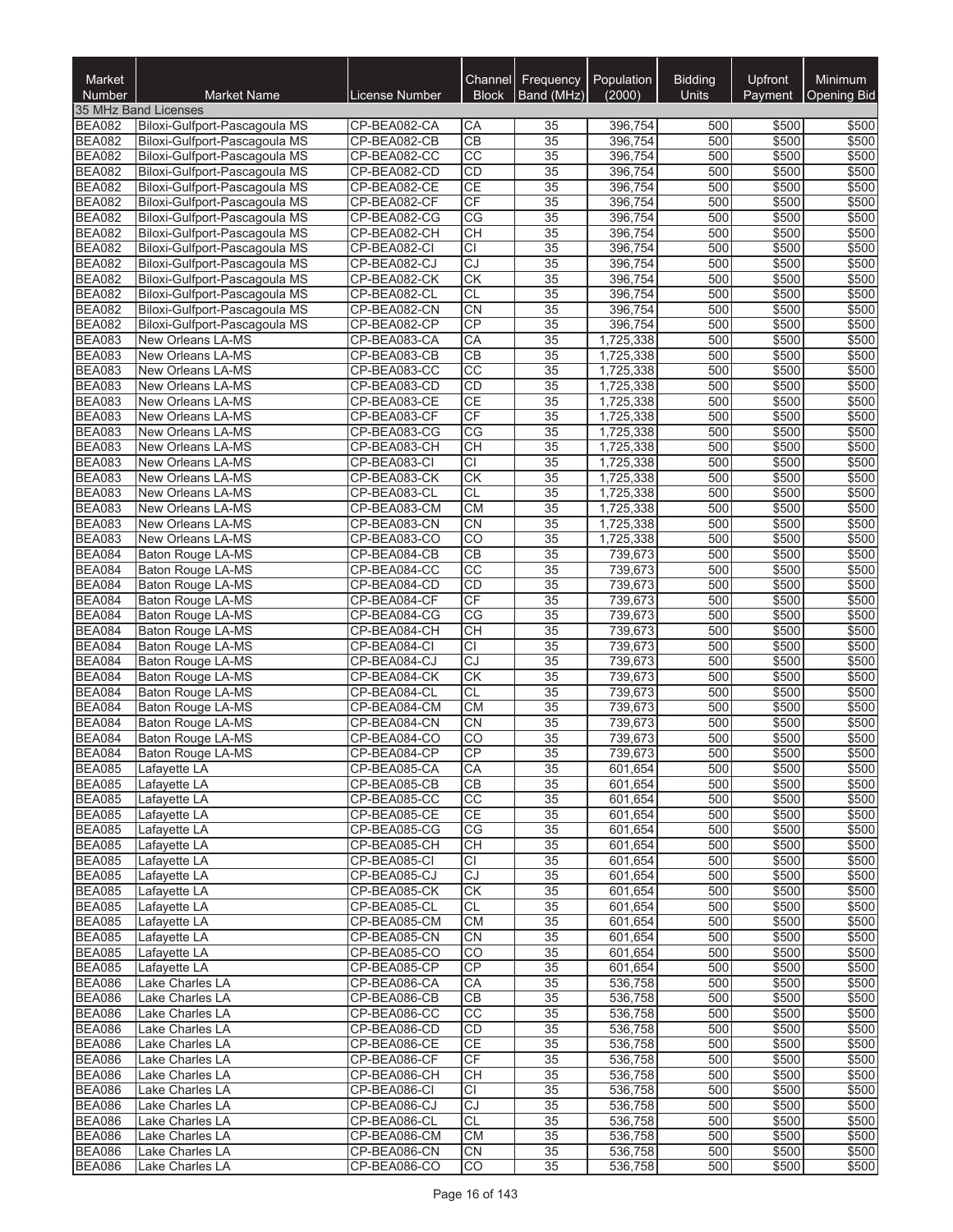| Market<br><b>Number</b>        | <b>Market Name</b>                                             | License Number               | Channel<br><b>Block</b>      | Frequency<br>Band (MHz)            | Population<br>(2000)   | <b>Bidding</b><br><b>Units</b> | Upfront<br>Payment | Minimum<br>Opening Bid |
|--------------------------------|----------------------------------------------------------------|------------------------------|------------------------------|------------------------------------|------------------------|--------------------------------|--------------------|------------------------|
|                                | 35 MHz Band Licenses                                           |                              |                              |                                    |                        |                                |                    |                        |
| <b>BEA086</b>                  | <b>Lake Charles LA</b>                                         | CP-BEA086-CP                 | СP                           | 35                                 | 536,758                | 500                            | \$500              | \$500                  |
| <b>BEA088</b>                  | Shreveport-Bossier City LA-AR                                  | CP-BEA088-CA                 | CA                           | $\overline{35}$                    | 573,616                | 500                            | \$500              | \$500                  |
| <b>BEA088</b>                  | Shreveport-Bossier City LA-AR                                  | CP-BEA088-CB                 | CB                           | $\overline{35}$                    | 573,616                | 500                            | \$500              | \$500                  |
| <b>BEA088</b><br><b>BEA088</b> | Shreveport-Bossier City LA-AR<br>Shreveport-Bossier City LA-AR | CP-BEA088-CC<br>CP-BEA088-CD | $\overline{CC}$<br><b>CD</b> | $\overline{35}$<br>35              | 573,616<br>573,616     | 500<br>500                     | \$500<br>\$500     | \$500<br>\$500         |
| <b>BEA088</b>                  | Shreveport-Bossier City LA-AR                                  | CP-BEA088-CE                 | <b>CE</b>                    | $\overline{35}$                    | 573,616                | 500                            | \$500              | \$500                  |
| <b>BEA088</b>                  | Shreveport-Bossier City LA-AR                                  | CP-BEA088-CF                 | CF                           | 35                                 | 573,616                | 500                            | \$500              | \$500                  |
| <b>BEA088</b>                  | Shreveport-Bossier City LA-AR                                  | CP-BEA088-CG                 | CG                           | 35                                 | 573,616                | 500                            | \$500              | \$500                  |
| <b>BEA088</b>                  | Shreveport-Bossier City LA-AR                                  | CP-BEA088-CI                 | <b>CI</b>                    | $\overline{35}$                    | 573,616                | 500                            | \$500              | \$500                  |
| <b>BEA088</b>                  | Shreveport-Bossier City LA-AR                                  | CP-BEA088-CJ                 | CJ                           | 35                                 | 573,616                | 500                            | \$500              | \$500                  |
| <b>BEA088</b>                  | Shreveport-Bossier City LA-AR                                  | CP-BEA088-CK                 | <b>CK</b>                    | 35<br>$\overline{35}$              | 573,616                | 500                            | \$500              | \$500                  |
| <b>BEA088</b><br><b>BEA088</b> | Shreveport-Bossier City LA-AR<br>Shreveport-Bossier City LA-AR | CP-BEA088-CL<br>CP-BEA088-CM | <b>CL</b><br><b>CM</b>       | 35                                 | 573,616<br>573,616     | 500<br>500                     | \$500<br>\$500     | \$500<br>\$500         |
| <b>BEA088</b>                  | Shreveport-Bossier City LA-AR                                  | CP-BEA088-CN                 | CN                           | 35                                 | 573,616                | 500                            | \$500              | \$500                  |
| <b>BEA088</b>                  | Shreveport-Bossier City LA-AR                                  | CP-BEA088-CP                 | CP                           | 35                                 | 573,616                | 500                            | \$500              | \$500                  |
| <b>BEA089</b>                  | Monroe LA                                                      | CP-BEA089-CA                 | CA                           | 35                                 | 333,519                | 500                            | \$500              | \$500                  |
| <b>BEA089</b>                  | Monroe LA                                                      | CP-BEA089-CB                 | CB                           | 35                                 | 333,519                | 500                            | \$500              | \$500                  |
| <b>BEA089</b>                  | Monroe LA                                                      | CP-BEA089-CC                 | $\overline{cc}$              | $\overline{35}$                    | 333,519                | 500                            | \$500              | \$500                  |
| <b>BEA089</b>                  | Monroe LA                                                      | CP-BEA089-CD                 | <b>CD</b>                    | $\overline{35}$                    | 333,519                | 500                            | \$500              | \$500                  |
| <b>BEA089</b><br><b>BEA089</b> | Monroe LA<br>Monroe LA                                         | CP-BEA089-CE<br>CP-BEA089-CF | <b>CE</b><br>CF              | $\overline{35}$<br>$\overline{35}$ | 333,519<br>333,519     | 500<br>500                     | \$500<br>\$500     | \$500<br>\$500         |
| <b>BEA089</b>                  | Monroe LA                                                      | CP-BEA089-CG                 | CG                           | $\overline{35}$                    | 333,519                | 500                            | \$500              | \$500                  |
| <b>BEA089</b>                  | Monroe LA                                                      | CP-BEA089-CH                 | <b>CH</b>                    | $\overline{35}$                    | 333,519                | 500                            | \$500              | \$500                  |
| <b>BEA089</b>                  | Monroe LA                                                      | CP-BEA089-CI                 | <b>CI</b>                    | 35                                 | 333,519                | 500                            | \$500              | \$500                  |
| <b>BEA089</b>                  | Monroe LA                                                      | CP-BEA089-CJ                 | CJ                           | 35                                 | 333,519                | 500                            | \$500              | \$500                  |
| <b>BEA089</b>                  | Monroe LA                                                      | CP-BEA089-CL                 | CL                           | 35                                 | 333,519                | 500                            | \$500              | \$500                  |
| <b>BEA089</b>                  | Monroe LA                                                      | CP-BEA089-CM                 | <b>CM</b>                    | $\overline{35}$                    | 333,519                | 500                            | \$500              | \$500                  |
| <b>BEA089</b>                  | Monroe LA                                                      | CP-BEA089-CO                 | CO<br>CP                     | $\overline{35}$                    | 333,519                | 500                            | \$500              | \$500                  |
| <b>BEA089</b><br><b>BEA090</b> | Monroe LA<br>Little Rock AR                                    | CP-BEA089-CP<br>CP-BEA090-CA | CA                           | $\overline{35}$<br>$\overline{35}$ | 333,519<br>1,614,850   | 500<br>500                     | \$500<br>\$500     | \$500<br>\$500         |
| <b>BEA090</b>                  | Little Rock AR                                                 | CP-BEA090-CB                 | CB                           | $\overline{35}$                    | 1,614,850              | 500                            | \$500              | \$500                  |
| <b>BEA090</b>                  | Little Rock AR                                                 | CP-BEA090-CC                 | $\overline{CC}$              | 35                                 | 1,614,850              | 500                            | \$500              | \$500                  |
| <b>BEA090</b>                  | Little Rock AR                                                 | CP-BEA090-CG                 | CG                           | 35                                 | 1,614,850              | 500                            | \$500              | \$500                  |
| <b>BEA090</b>                  | Little Rock AR                                                 | CP-BEA090-CH                 | <b>CH</b>                    | $\overline{35}$                    | 1,614,850              | 500                            | \$500              | \$500                  |
| <b>BEA090</b>                  | <b>Little Rock AR</b>                                          | CP-BEA090-CI                 | $\overline{CI}$              | $\overline{35}$                    | 1,614,850              | 500                            | \$500              | \$500                  |
| <b>BEA090</b>                  | Little Rock AR                                                 | CP-BEA090-CJ                 | <b>CJ</b>                    | 35                                 | 1,614,850              | 500                            | \$500              | \$500                  |
| <b>BEA090</b><br><b>BEA090</b> | Little Rock AR<br>Little Rock AR                               | CP-BEA090-CK<br>CP-BEA090-CL | CK<br><b>CL</b>              | $\overline{35}$<br>$\overline{35}$ | 1,614,850<br>1,614,850 | 500<br>500                     | \$500<br>\$500     | \$500<br>\$500         |
| <b>BEA090</b>                  | Little Rock AR                                                 | CP-BEA090-CM                 | CM                           | 35                                 | 1,614,850              | 500                            | \$500              | \$500                  |
| <b>BEA090</b>                  | Little Rock AR                                                 | CP-BEA090-CN                 | <b>CN</b>                    | 35                                 | 1,614,850              | 500                            | \$500              | \$500                  |
| <b>BEA090</b>                  | Little Rock AR                                                 | CP-BEA090-CO                 | CO                           | 35                                 | 1,614,850              | 500                            | \$500              | \$500                  |
| <b>BEA090</b>                  | Little Rock AR                                                 | CP-BEA090-CP                 | CP                           | $\overline{35}$                    | 1,614,850              | 500                            | \$500              | \$500                  |
| <b>BEA091</b>                  | Fort Smith AR-OK                                               | CP-BEA091-CB                 | <b>CB</b>                    | $\overline{35}$                    | 329,136                | 500                            | \$500              | \$500                  |
| <b>BEA091</b>                  | Fort Smith AR-OK                                               | CP-BEA091-CC                 | CC                           | 35                                 | 329,136                | 500                            | \$500              | \$500                  |
| <b>BEA091</b><br><b>BEA091</b> | Fort Smith AR-OK<br>Fort Smith AR-OK                           | CP-BEA091-CD<br>CP-BEA091-CE | <b>CD</b><br>CE              | 35<br>35                           | 329,136<br>329,136     | 500<br>500                     | \$500<br>\$500     | \$500<br>\$500         |
| <b>BEA091</b>                  | Fort Smith AR-OK                                               | CP-BEA091-CF                 | CF                           | $\overline{35}$                    | 329,136                | 500                            | \$500              | \$500                  |
| <b>BEA091</b>                  | Fort Smith AR-OK                                               | CP-BEA091-CG                 | CG                           | 35                                 | 329,136                | 500                            | \$500              | \$500                  |
| <b>BEA091</b>                  | Fort Smith AR-OK                                               | CP-BEA091-CH                 | CН                           | 35                                 | 329,136                | 500                            | \$500              | \$500                  |
| <b>BEA091</b>                  | Fort Smith AR-OK                                               | CP-BEA091-CJ                 | CJ                           | 35                                 | 329,136                | 500                            | \$500              | \$500                  |
| <b>BEA091</b>                  | Fort Smith AR-OK                                               | CP-BEA091-CK                 | CK                           | 35                                 | 329,136                | 500                            | \$500              | \$500                  |
| <b>BEA091</b>                  | Fort Smith AR-OK                                               | CP-BEA091-CL                 | <b>CL</b>                    | 35                                 | 329,136                | 500                            | \$500              | \$500                  |
| <b>BEA091</b><br><b>BEA091</b> | Fort Smith AR-OK<br>Fort Smith AR-OK                           | CP-BEA091-CM<br>CP-BEA091-CN | <b>CM</b><br><b>CN</b>       | 35<br>35                           | 329,136<br>329,136     | 500<br>500                     | \$500<br>\$500     | \$500<br>\$500         |
| <b>BEA091</b>                  | Fort Smith AR-OK                                               | CP-BEA091-CO                 | CO                           | 35                                 | 329.136                | 500                            | \$500              | \$500                  |
| <b>BEA091</b>                  | Fort Smith AR-OK                                               | CP-BEA091-CP                 | CP                           | 35                                 | 329,136                | 500                            | \$500              | \$500                  |
| <b>BEA092</b>                  | Fayetteville AR-MO-OK                                          | CP-BEA092-CB                 | <b>CB</b>                    | 35                                 | 405,160                | 500                            | \$500              | \$500                  |
| <b>BEA092</b>                  | Fayetteville AR-MO-OK                                          | CP-BEA092-CC                 | CC                           | 35                                 | 405,160                | 500                            | \$500              | \$500                  |
| <b>BEA092</b>                  | Fayetteville AR-MO-OK                                          | CP-BEA092-CD                 | <b>CD</b>                    | 35                                 | 405,160                | 500                            | \$500              | \$500                  |
| <b>BEA092</b>                  | Fayetteville AR-MO-OK                                          | CP-BEA092-CE                 | CE                           | 35                                 | 405,160                | 500                            | \$500              | \$500                  |
| <b>BEA092</b><br><b>BEA092</b> | Fayetteville AR-MO-OK<br>Fayetteville AR-MO-OK                 | CP-BEA092-CG<br>CP-BEA092-CH | CG<br><b>CH</b>              | 35<br>35                           | 405,160<br>405,160     | 500<br>500                     | \$500<br>\$500     | \$500<br>\$500         |
| <b>BEA092</b>                  | Fayetteville AR-MO-OK                                          | CP-BEA092-CI                 | <b>CI</b>                    | 35                                 | 405,160                | 500                            | \$500              | \$500                  |
| <b>BEA092</b>                  | Fayetteville AR-MO-OK                                          | CP-BEA092-CJ                 | CJ                           | $\overline{35}$                    | 405,160                | 500                            | \$500              | \$500                  |
| <b>BEA092</b>                  | Fayetteville AR-MO-OK                                          | CP-BEA092-CK                 | <b>CK</b>                    | 35                                 | 405,160                | 500                            | \$500              | \$500                  |
| <b>BEA092</b>                  | Fayetteville AR-MO-OK                                          | CP-BEA092-CL                 | CL                           | 35                                 | 405,160                | 500                            | \$500              | \$500                  |
| <b>BEA092</b>                  | Fayetteville AR-MO-OK                                          | CP-BEA092-CM                 | $\overline{\text{CM}}$       | 35                                 | 405,160                | 500                            | \$500              | \$500                  |
| <b>BEA092</b>                  | Fayetteville AR-MO-OK                                          | CP-BEA092-CN                 | CN                           | $\overline{35}$                    | 405,160                | 500                            | \$500              | \$500                  |
| <b>BEA092</b>                  | Fayetteville AR-MO-OK                                          | CP-BEA092-CO                 | CO                           | 35                                 | 405,160                | 500                            | \$500              | \$500                  |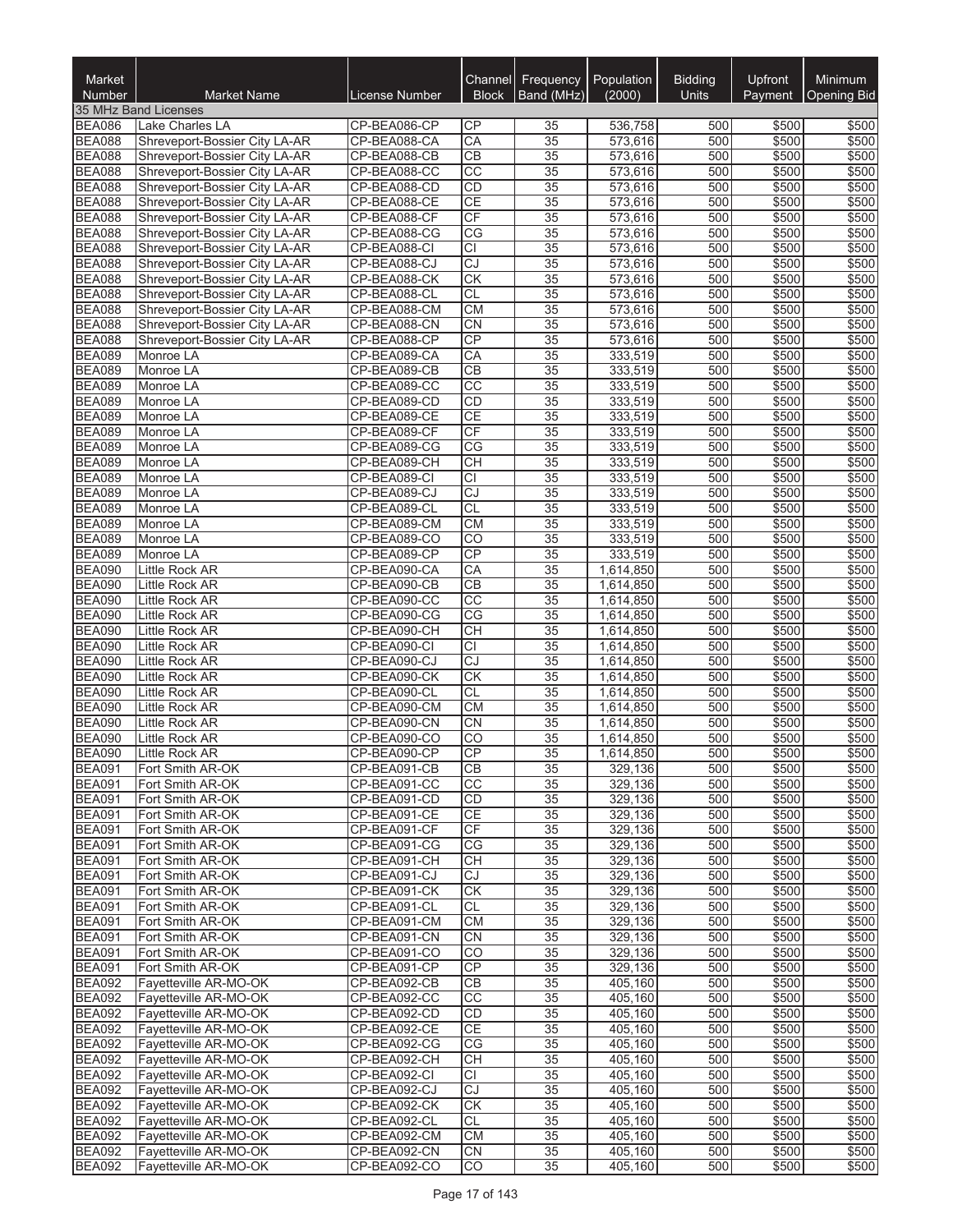| Market<br><b>Number</b>        | <b>Market Name</b>                     | License Number               | Channel<br><b>Block</b>      | Frequency<br>Band (MHz) | Population<br>(2000)   | <b>Bidding</b><br><b>Units</b> | <b>Upfront</b><br>Payment | Minimum<br><b>Opening Bid</b> |
|--------------------------------|----------------------------------------|------------------------------|------------------------------|-------------------------|------------------------|--------------------------------|---------------------------|-------------------------------|
|                                | 35 MHz Band Licenses                   |                              |                              |                         |                        |                                |                           |                               |
| <b>BEA092</b>                  | Fayetteville AR-MO-OK                  | CP-BEA092-CP                 | СP                           | 35                      | 405,160                | 500                            | \$500                     | \$500                         |
| <b>BEA093</b>                  | Joplin MO-KS-OK                        | CP-BEA093-CA                 | CA                           | $\overline{35}$         | 263.904                | 500                            | \$500                     | \$500                         |
| <b>BEA093</b>                  | Joplin MO-KS-OK                        | CP-BEA093-CB                 | CB                           | 35                      | 263,904                | 500                            | \$500                     | \$500                         |
| <b>BEA093</b><br><b>BEA093</b> | Joplin MO-KS-OK<br>Joplin MO-KS-OK     | CP-BEA093-CC<br>CP-BEA093-CE | $\overline{CC}$<br><b>CE</b> | 35<br>35                | 263,904<br>263,904     | 500<br>500                     | \$500<br>\$500            | \$500<br>\$500                |
| <b>BEA093</b>                  | Joplin MO-KS-OK                        | CP-BEA093-CF                 | CF                           | $\overline{35}$         | 263,904                | 500                            | \$500                     | \$500                         |
| <b>BEA093</b>                  | Joplin MO-KS-OK                        | CP-BEA093-CG                 | CG                           | $\overline{35}$         | 263,904                | 500                            | \$500                     | \$500                         |
| <b>BEA093</b>                  | Joplin MO-KS-OK                        | CP-BEA093-CH                 | <b>CH</b>                    | $\overline{35}$         | 263,904                | 500                            | \$500                     | \$500                         |
| <b>BEA093</b>                  | Joplin MO-KS-OK                        | CP-BEA093-CI                 | $\overline{CI}$              | $\overline{35}$         | 263,904                | 500                            | \$500                     | \$500                         |
| <b>BEA093</b>                  | Joplin MO-KS-OK                        | CP-BEA093-CJ                 | CJ                           | 35                      | 263,904                | 500                            | \$500                     | \$500                         |
| <b>BEA093</b>                  | Joplin MO-KS-OK                        | CP-BEA093-CK                 | <b>CK</b>                    | 35                      | 263,904                | 500                            | \$500                     | \$500                         |
| <b>BEA093</b><br><b>BEA093</b> | Joplin MO-KS-OK<br>Joplin MO-KS-OK     | CP-BEA093-CL<br>CP-BEA093-CM | <b>CL</b><br><b>CM</b>       | 35<br>35                | 263,904<br>263,904     | 500<br>500                     | \$500<br>\$500            | \$500<br>\$500                |
| <b>BEA093</b>                  | Joplin MO-KS-OK                        | CP-BEA093-CN                 | CN                           | $\overline{35}$         | 263,904                | 500                            | \$500                     | \$500                         |
| <b>BEA093</b>                  | Joplin MO-KS-OK                        | CP-BEA093-CP                 | CP                           | $\overline{35}$         | 263,904                | 500                            | \$500                     | \$500                         |
| <b>BEA094</b>                  | Springfield MO                         | CP-BEA094-CA                 | CA                           | $\overline{35}$         | 859,559                | 500                            | \$500                     | \$500                         |
| <b>BEA094</b>                  | Springfield MO                         | CP-BEA094-CB                 | $\overline{CB}$              | $\overline{35}$         | 859,559                | 500                            | \$500                     | \$500                         |
| <b>BEA094</b>                  | Springfield MO                         | CP-BEA094-CC                 | $\overline{cc}$              | 35                      | 859,559                | 500                            | \$500                     | \$500                         |
| <b>BEA094</b>                  | Springfield MO                         | CP-BEA094-CE                 | <b>CE</b>                    | 35                      | 859,559                | 500                            | \$500                     | \$500                         |
| <b>BEA094</b><br><b>BEA094</b> | Springfield MO<br>Springfield MO       | CP-BEA094-CF<br>CP-BEA094-CG | CF<br>CG                     | $\overline{35}$<br>35   | 859,559<br>859,559     | 500<br>500                     | \$500<br>\$500            | \$500<br>\$500                |
| <b>BEA094</b>                  | Springfield MO                         | CP-BEA094-CH                 | CH                           | $\overline{35}$         | 859,559                | 500                            | \$500                     | \$500                         |
| <b>BEA094</b>                  | Springfield MO                         | CP-BEA094-CI                 | $\overline{CI}$              | $\overline{35}$         | 859,559                | 500                            | \$500                     | \$500                         |
| <b>BEA094</b>                  | Springfield MO                         | CP-BEA094-CK                 | CK                           | $\overline{35}$         | 859,559                | 500                            | \$500                     | \$500                         |
| <b>BEA094</b>                  | Springfield MO                         | CP-BEA094-CL                 | <b>CL</b>                    | $\overline{35}$         | 859,559                | 500                            | \$500                     | \$500                         |
| <b>BEA094</b>                  | Springfield MO                         | CP-BEA094-CM                 | CM                           | $\overline{35}$         | 859,559                | 500                            | \$500                     | \$500                         |
| <b>BEA094</b>                  | Springfield MO                         | CP-BEA094-CN                 | <b>CN</b>                    | 35                      | 859,559                | 500                            | \$500                     | \$500                         |
| <b>BEA094</b><br><b>BEA094</b> | Springfield MO<br>Springfield MO       | CP-BEA094-CO<br>CP-BEA094-CP | CO<br>CP                     | 35<br>$\overline{35}$   | 859,559<br>859,559     | 500<br>500                     | \$500<br>\$500            | \$500<br>\$500                |
| <b>BEA095</b>                  | Jonesboro AR-MO                        | CP-BEA095-CA                 | CA                           | 35                      | 303,852                | 500                            | \$500                     | \$500                         |
| <b>BEA095</b>                  | Jonesboro AR-MO                        | CP-BEA095-CB                 | CB                           | $\overline{35}$         | 303,852                | 500                            | \$500                     | \$500                         |
| <b>BEA095</b>                  | Jonesboro AR-MO                        | CP-BEA095-CC                 | $\overline{CC}$              | $\overline{35}$         | 303,852                | 500                            | \$500                     | \$500                         |
| <b>BEA095</b>                  | Jonesboro AR-MO                        | CP-BEA095-CD                 | <b>CD</b>                    | 35                      | 303,852                | 500                            | \$500                     | \$500                         |
| <b>BEA095</b>                  | Jonesboro AR-MO                        | CP-BEA095-CE                 | CE                           | $\overline{35}$         | 303,852                | 500                            | \$500                     | \$500                         |
| <b>BEA095</b>                  | Jonesboro AR-MO                        | CP-BEA095-CF                 | CF                           | 35                      | 303,852                | 500                            | \$500                     | \$500                         |
| <b>BEA095</b><br><b>BEA095</b> | Jonesboro AR-MO<br>Jonesboro AR-MO     | CP-BEA095-CG<br>CP-BEA095-CI | CG<br>$\overline{CI}$        | 35<br>35                | 303,852<br>303,852     | 500<br>500                     | \$500<br>\$500            | \$500<br>\$500                |
| <b>BEA095</b>                  | Jonesboro AR-MO                        | CP-BEA095-CJ                 | CJ                           | 35                      | 303,852                | 500                            | \$500                     | \$500                         |
| <b>BEA095</b>                  | Jonesboro AR-MO                        | CP-BEA095-CK                 | CK                           | 35                      | 303,852                | 500                            | \$500                     | \$500                         |
| <b>BEA095</b>                  | Jonesboro AR-MO                        | CP-BEA095-CL                 | <b>CL</b>                    | $\overline{35}$         | 303,852                | 500                            | \$500                     | \$500                         |
| <b>BEA095</b>                  | Jonesboro AR-MO                        | CP-BEA095-CM                 | <b>CM</b>                    | 35                      | 303,852                | 500                            | \$500                     | \$500                         |
| <b>BEA095</b>                  | Jonesboro AR-MO                        | CP-BEA095-CP                 | CP                           | $\overline{35}$         | 303,852                | 500                            | \$500                     | \$500                         |
| <b>BEA096</b>                  | St. Louis MO-IL                        | CP-BEA096-CA                 | CA                           | 35                      | 3,558,651              | 500                            | \$500                     | \$500                         |
| <b>BEA096</b><br><b>BEA096</b> | St. Louis MO-IL<br>St. Louis MO-IL     | CP-BEA096-CB<br>CP-BEA096-CC | CВ<br>CC                     | 35<br>35                | 3,558,651<br>3,558,651 | 500<br>500                     | \$500<br>\$500            | \$500<br>\$500                |
| <b>BEA096</b>                  | St. Louis MO-IL                        | CP-BEA096-CD                 | <b>CD</b>                    | 35                      | 3,558,651              | 500                            | \$500                     | \$500                         |
| <b>BEA096</b>                  | St. Louis MO-IL                        | CP-BEA096-CG                 | CG                           | 35                      | 3,558,651              | 500                            | \$500                     | \$500                         |
| <b>BEA096</b>                  | St. Louis MO-IL                        | CP-BEA096-CI                 | CI                           | 35                      | 3,558,651              | 500                            | \$500                     | \$500                         |
| <b>BEA096</b>                  | St. Louis MO-IL                        | CP-BEA096-CJ                 | CJ                           | 35                      | 3,558,651              | 500                            | \$500                     | \$500                         |
| <b>BEA096</b>                  | St. Louis MO-IL                        | CP-BEA096-CL                 | <b>CL</b>                    | 35                      | 3,558,651              | 500                            | \$500                     | \$500                         |
| <b>BEA096</b>                  | St. Louis MO-IL                        | CP-BEA096-CM<br>CP-BEA096-CN | CM                           | 35                      | 3,558,651              | 500                            | \$500                     | \$500                         |
| <b>BEA096</b><br><b>BEA096</b> | St. Louis MO-IL<br>St. Louis MO-IL     | CP-BEA096-CO                 | <b>CN</b><br>CO              | 35<br>35                | 3,558,651<br>3,558,651 | 500<br>500                     | \$500<br>\$500            | \$500<br>\$500                |
| <b>BEA096</b>                  | St. Louis MO-IL                        | CP-BEA096-CP                 | CP                           | 35                      | 3,558,651              | 500                            | \$500                     | \$500                         |
| <b>BEA097</b>                  | Springfield IL-MO                      | CP-BEA097-CA                 | CA                           | 35                      | 517,462                | 500                            | \$500                     | \$500                         |
| <b>BEA097</b>                  | Springfield IL-MO                      | CP-BEA097-CB                 | CB                           | $\overline{35}$         | 517,462                | 500                            | \$500                     | \$500                         |
| <b>BEA097</b>                  | Springfield IL-MO                      | CP-BEA097-CC                 | CC                           | 35                      | 517,462                | 500                            | \$500                     | \$500                         |
| <b>BEA097</b>                  | Springfield IL-MO                      | CP-BEA097-CD                 | CD                           | 35                      | 517,462                | 500                            | \$500                     | \$500                         |
| <b>BEA097</b>                  | Springfield IL-MO                      | CP-BEA097-CE                 | <b>CE</b>                    | 35                      | 517,462                | 500                            | \$500                     | \$500                         |
| <b>BEA097</b><br><b>BEA097</b> | Springfield IL-MO<br>Springfield IL-MO | CP-BEA097-CF<br>CP-BEA097-CG | <b>CF</b><br>CG              | 35<br>35                | 517,462<br>517,462     | 500<br>500                     | \$500<br>\$500            | \$500<br>\$500                |
| <b>BEA097</b>                  | Springfield IL-MO                      | CP-BEA097-CH                 | <b>CH</b>                    | 35                      | 517,462                | 500                            | \$500                     | \$500                         |
| <b>BEA097</b>                  | Springfield IL-MO                      | CP-BEA097-CJ                 | CJ                           | 35                      | 517,462                | 500                            | \$500                     | \$500                         |
| <b>BEA097</b>                  | Springfield IL-MO                      | CP-BEA097-CK                 | CK                           | 35                      | 517,462                | 500                            | \$500                     | \$500                         |
| <b>BEA097</b>                  | Springfield IL-MO                      | CP-BEA097-CM                 | <b>CM</b>                    | 35                      | 517,462                | 500                            | \$500                     | \$500                         |
| <b>BEA097</b>                  | Springfield IL-MO                      | CP-BEA097-CO                 | CO                           | 35                      | 517,462                | 500                            | \$500                     | \$500                         |
| <b>BEA098</b>                  | Columbia MO                            | CP-BEA098-CA<br>CP-BEA098-CB | CA                           | 35                      | 369,014                | 500<br>500                     | \$500                     | \$500<br>\$500                |
| <b>BEA098</b><br><b>BEA098</b> | Columbia MO<br>Columbia MO             | CP-BEA098-CC                 | CВ<br>CC                     | 35<br>35                | 369,014<br>369,014     | 500                            | \$500<br>\$500            | \$500                         |
|                                |                                        |                              |                              |                         |                        |                                |                           |                               |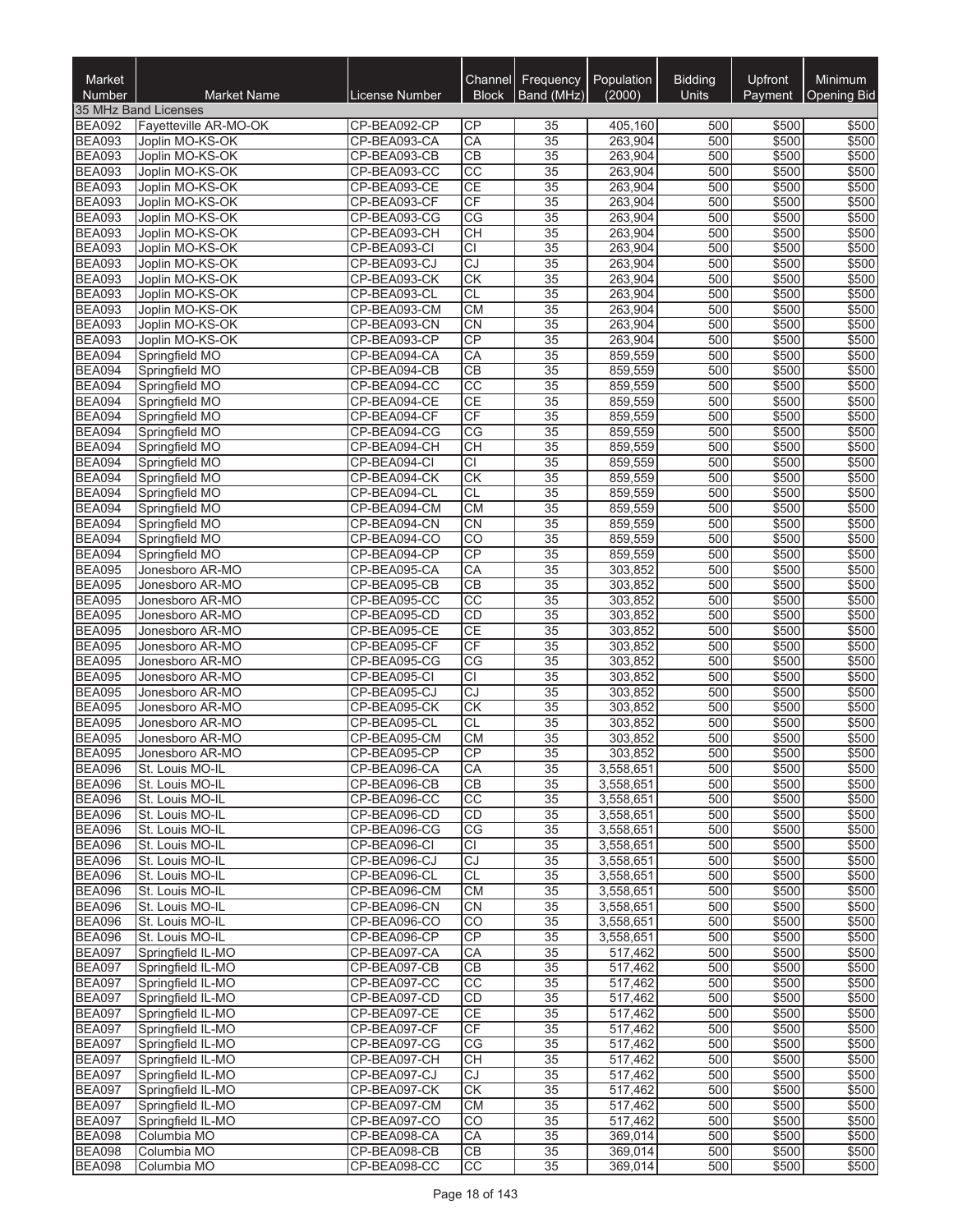| Market<br><b>Number</b>        | <b>Market Name</b>                               | License Number               | Channel<br><b>Block</b> | Frequency   Population<br>Band (MHz) | (2000)                 | <b>Bidding</b><br><b>Units</b> | Upfront<br>Payment | Minimum<br>Opening Bid |
|--------------------------------|--------------------------------------------------|------------------------------|-------------------------|--------------------------------------|------------------------|--------------------------------|--------------------|------------------------|
|                                | 35 MHz Band Licenses                             |                              |                         |                                      |                        |                                |                    |                        |
| <b>BEA098</b><br><b>BEA098</b> | Columbia MO                                      | CP-BEA098-CD<br>CP-BEA098-CE | CD<br><b>CE</b>         | 35                                   | 369,014                | 500<br>500                     | \$500<br>\$500     | \$500                  |
| <b>BEA098</b>                  | Columbia MO<br>Columbia MO                       | CP-BEA098-CF                 | CF                      | 35<br>$\overline{35}$                | 369,014<br>369,014     | 500                            | \$500              | \$500<br>\$500         |
| <b>BEA098</b>                  | Columbia MO                                      | CP-BEA098-CH                 | <b>CH</b>               | 35                                   | 369,014                | 500                            | \$500              | \$500                  |
| <b>BEA098</b>                  | Columbia MO                                      | CP-BEA098-CJ                 | CJ                      | 35                                   | 369,014                | 500                            | \$500              | \$500                  |
| <b>BEA098</b>                  | Columbia MO                                      | CP-BEA098-CK                 | CK                      | $\overline{35}$                      | 369,014                | 500                            | \$500              | \$500                  |
| <b>BEA098</b>                  | Columbia MO                                      | CP-BEA098-CL                 | <b>CL</b>               | 35                                   | 369,014                | 500                            | \$500              | \$500                  |
| <b>BEA098</b>                  | Columbia MO                                      | CP-BEA098-CM                 | <b>CM</b>               | 35                                   | 369,014                | 500                            | \$500              | \$500                  |
| <b>BEA098</b>                  | Columbia MO                                      | CP-BEA098-CN                 | <b>CN</b>               | 35                                   | 369,014                | 500                            | \$500              | \$500                  |
| <b>BEA098</b>                  | Columbia MO                                      | CP-BEA098-CO                 | CO                      | $\overline{35}$                      | 369,014                | 500                            | \$500              | \$500                  |
| <b>BEA098</b>                  | Columbia MO                                      | CP-BEA098-CP                 | CP                      | $\overline{35}$                      | 369.014                | 500                            | \$500              | \$500                  |
| <b>BEA099</b>                  | Kansas City MO-KS                                | CP-BEA099-CB                 | <b>CB</b>               | 35                                   | 2,469,340              | 500                            | \$500              | \$500                  |
| <b>BEA099</b>                  | Kansas City MO-KS                                | CP-BEA099-CF                 | CF                      | 35                                   | 2,469,340              | 500                            | \$500              | \$500                  |
| <b>BEA099</b>                  | Kansas City MO-KS                                | CP-BEA099-CG                 | CG                      | $\overline{35}$                      | 2,469,340              | 500                            | \$500              | \$500                  |
| <b>BEA099</b>                  | Kansas City MO-KS                                | CP-BEA099-CI                 | <b>CI</b>               | 35                                   | 2,469,340              | 500                            | \$500              | \$500                  |
| <b>BEA099</b><br><b>BEA099</b> | Kansas City MO-KS                                | CP-BEA099-CJ<br>CP-BEA099-CM | CJ<br><b>CM</b>         | 35<br>35                             | 2,469,340<br>2,469,340 | 500<br>500                     | \$500<br>\$500     | \$500<br>\$500         |
| <b>BEA099</b>                  | Kansas City MO-KS<br>Kansas City MO-KS           | CP-BEA099-CN                 | CN                      | $\overline{35}$                      | 2,469,340              | 500                            | \$500              | \$500                  |
| <b>BEA099</b>                  | Kansas City MO-KS                                | CP-BEA099-CO                 | CO                      | $\overline{35}$                      | 2,469,340              | 500                            | \$500              | \$500                  |
| <b>BEA100</b>                  | Des Moines IA-IL-MO                              | CP-BEA100-CA                 | CA                      | $\overline{35}$                      | 1,683,257              | 500                            | \$500              | \$500                  |
| <b>BEA100</b>                  | Des Moines IA-IL-MO                              | CP-BEA100-CB                 | CB                      | $\overline{35}$                      | 1,683,257              | 500                            | \$500              | \$500                  |
| <b>BEA100</b>                  | Des Moines IA-IL-MO                              | CP-BEA100-CE                 | <b>CE</b>               | $\overline{35}$                      | 1,683,257              | 500                            | \$500              | \$500                  |
| <b>BEA100</b>                  | Des Moines IA-IL-MO                              | CP-BEA100-CH                 | <b>CH</b>               | 35                                   | 1,683,257              | 500                            | \$500              | \$500                  |
| <b>BEA100</b>                  | Des Moines IA-IL-MO                              | CP-BEA100-CI                 | <b>CI</b>               | 35                                   | 1,683,257              | 500                            | \$500              | \$500                  |
| <b>BEA100</b>                  | Des Moines IA-IL-MO                              | CP-BEA100-CL                 | <b>CL</b>               | 35                                   | 1,683,257              | 500                            | \$500              | \$500                  |
| <b>BEA100</b>                  | Des Moines IA-IL-MO                              | CP-BEA100-CM                 | CM                      | $\overline{35}$                      | 1,683,257              | 500                            | \$500              | \$500                  |
| <b>BEA101</b>                  | Peoria-Pekin IL                                  | CP-BEA101-CB                 | CB                      | 35                                   | 528,671                | 500                            | \$500              | \$500                  |
| <b>BEA101</b>                  | Peoria-Pekin IL                                  | CP-BEA101-CC                 | $\overline{CC}$         | $\overline{35}$                      | 528,671                | 500                            | \$500              | \$500                  |
| <b>BEA101</b>                  | Peoria-Pekin IL                                  | CP-BEA101-CD                 | <b>CD</b>               | 35                                   | 528,671                | 500                            | \$500              | \$500                  |
| <b>BEA101</b>                  | Peoria-Pekin IL                                  | CP-BEA101-CE                 | <b>CE</b>               | 35                                   | 528,671                | 500                            | \$500              | \$500                  |
| <b>BEA101</b><br><b>BEA101</b> | Peoria-Pekin IL<br>Peoria-Pekin IL               | CP-BEA101-CF<br>CP-BEA101-CG | CF<br>CG                | $\overline{35}$<br>35                | 528,671<br>528,671     | 500<br>500                     | \$500<br>\$500     | \$500<br>\$500         |
| <b>BEA101</b>                  | Peoria-Pekin IL                                  | CP-BEA101-CH                 | <b>CH</b>               | 35                                   | 528,671                | 500                            | \$500              | \$500                  |
| <b>BEA101</b>                  | Peoria-Pekin IL                                  | CP-BEA101-CI                 | <b>CI</b>               | 35                                   | 528,671                | 500                            | \$500              | \$500                  |
| <b>BEA101</b>                  | Peoria-Pekin IL                                  | CP-BEA101-CJ                 | CJ                      | 35                                   | 528,671                | 500                            | \$500              | \$500                  |
| <b>BEA101</b>                  | Peoria-Pekin IL                                  | CP-BEA101-CK                 | <b>CK</b>               | $\overline{35}$                      | 528,671                | 500                            | \$500              | \$500                  |
| <b>BEA101</b>                  | Peoria-Pekin IL                                  | CP-BEA101-CM                 | <b>CM</b>               | 35                                   | 528,671                | 500                            | \$500              | \$500                  |
| <b>BEA101</b>                  | Peoria-Pekin IL                                  | CP-BEA101-CN                 | CN                      | 35                                   | 528,671                | 500                            | \$500              | \$500                  |
| <b>BEA101</b>                  | Peoria-Pekin IL                                  | CP-BEA101-CP                 | CP                      | $\overline{35}$                      | 528,671                | 500                            | \$500              | \$500                  |
| <b>BEA102</b>                  | Davenport-Moline IA-IL                           | CP-BEA102-CB                 | <b>CB</b>               | 35                                   | 558,913                | 500                            | \$500              | \$500                  |
| <b>BEA102</b>                  | Davenport-Moline IA-IL                           | CP-BEA102-CC                 | CC                      | 35                                   | 558,913                | 500                            | \$500              | \$500                  |
| <b>BEA102</b>                  | Davenport-Moline IA-IL                           | CP-BEA102-CD                 | CD                      | $\overline{35}$                      | 558,913                | 500                            | \$500              | \$500                  |
| <b>BEA102</b>                  | Davenport-Moline IA-IL                           | CP-BEA102-CF                 | CF                      | $\overline{35}$                      | 558,913                | 500                            | \$500              | \$500                  |
| <b>BEA102</b>                  | Davenport-Moline IA-IL                           | CP-BEA102-CG                 | CG                      | 35                                   | 558,913                | 500                            | \$500              | \$500                  |
| <b>BEA102</b>                  | Davenport-Moline IA-IL                           | CP-BEA102-CH                 | <b>CH</b><br><b>CI</b>  | 35                                   | 558,913<br>558,913     | 500                            | \$500              | \$500<br>\$500         |
| <b>BEA102</b><br><b>BEA102</b> | Davenport-Moline IA-IL<br>Davenport-Moline IA-IL | CP-BEA102-CI<br>CP-BEA102-CJ | CJ                      | 35<br>$\overline{35}$                | 558,913                | 500<br>500                     | \$500<br>\$500     | \$500                  |
| <b>BEA102</b>                  | Davenport-Moline IA-IL                           | CP-BEA102-CK                 | <b>CK</b>               | 35                                   | 558,913                | 500                            | \$500              | \$500                  |
| <b>BEA102</b>                  | Davenport-Moline IA-IL                           | CP-BEA102-CL                 | <b>CL</b>               | 35                                   | 558,913                | 500                            | \$500              | \$500                  |
| <b>BEA102</b>                  | Davenport-Moline IA-IL                           | CP-BEA102-CM                 | <b>CM</b>               | 35                                   | 558,913                | 500                            | \$500              | \$500                  |
| <b>BEA102</b>                  | Davenport-Moline IA-IL                           | CP-BEA102-CN                 | CN                      | $\overline{35}$                      | 558,913                | 500                            | \$500              | \$500                  |
| <b>BEA102</b>                  | Davenport-Moline IA-IL                           | CP-BEA102-CO                 | CO                      | 35                                   | 558,913                | 500                            | \$500              | \$500                  |
| <b>BEA102</b>                  | Davenport-Moline IA-IL                           | CP-BEA102-CP                 | CP                      | $\overline{35}$                      | 558,913                | 500                            | \$500              | \$500                  |
| <b>BEA103</b>                  | Cedar Rapids IA                                  | CP-BEA103-CA                 | CA                      | 35                                   | 384,577                | 500                            | \$500              | \$500                  |
| <b>BEA103</b>                  | Cedar Rapids IA                                  | CP-BEA103-CB                 | <b>CB</b>               | 35                                   | 384,577                | 500                            | \$500              | \$500                  |
| <b>BEA103</b>                  | Cedar Rapids IA                                  | CP-BEA103-CD                 | <b>CD</b>               | 35                                   | 384,577                | 500                            | \$500              | \$500                  |
| <b>BEA103</b>                  | Cedar Rapids IA                                  | CP-BEA103-CF                 | CF                      | 35                                   | 384,577                | 500                            | \$500              | \$500                  |
| <b>BEA103</b>                  | Cedar Rapids IA                                  | CP-BEA103-CH                 | <b>CH</b>               | 35                                   | 384,577                | 500                            | \$500              | \$500                  |
| <b>BEA103</b>                  | Cedar Rapids IA                                  | CP-BEA103-CI                 | CI                      | 35                                   | 384,577                | 500                            | \$500              | \$500                  |
| <b>BEA103</b>                  | Cedar Rapids IA                                  | CP-BEA103-CJ                 | CJ                      | 35                                   | 384,577                | 500                            | \$500              | \$500                  |
| <b>BEA103</b><br><b>BEA103</b> | Cedar Rapids IA<br>Cedar Rapids IA               | CP-BEA103-CK<br>CP-BEA103-CL | СK<br><b>CL</b>         | 35<br>35                             | 384,577<br>384,577     | 500<br>500                     | \$500<br>\$500     | \$500<br>\$500         |
| <b>BEA103</b>                  | Cedar Rapids IA                                  | CP-BEA103-CM                 | СM                      | 35                                   | 384,577                | 500                            | \$500              | \$500                  |
| <b>BEA103</b>                  | Cedar Rapids IA                                  | CP-BEA103-CN                 | <b>CN</b>               | 35                                   | 384,577                | 500                            | \$500              | \$500                  |
| <b>BEA103</b>                  | Cedar Rapids IA                                  | CP-BEA103-CO                 | <b>CO</b>               | 35                                   | 384,577                | 500                            | \$500              | \$500                  |
| <b>BEA103</b>                  | Cedar Rapids IA                                  | CP-BEA103-CP                 | <b>CP</b>               | 35                                   | 384,577                | 500                            | \$500              | \$500                  |
| <b>BEA104</b>                  | Madison WI-IL-IA                                 | CP-BEA104-CA                 | CA                      | 35                                   | 933,823                | 500                            | \$500              | \$500                  |
| <b>BEA104</b>                  | Madison WI-IL-IA                                 | CP-BEA104-CB                 | CB                      | 35                                   | 933,823                | 500                            | \$500              | \$500                  |
| <b>BEA104</b>                  | Madison WI-IL-IA                                 | CP-BEA104-CD                 | <b>CD</b>               | 35                                   | 933,823                | 500                            | \$500              | \$500                  |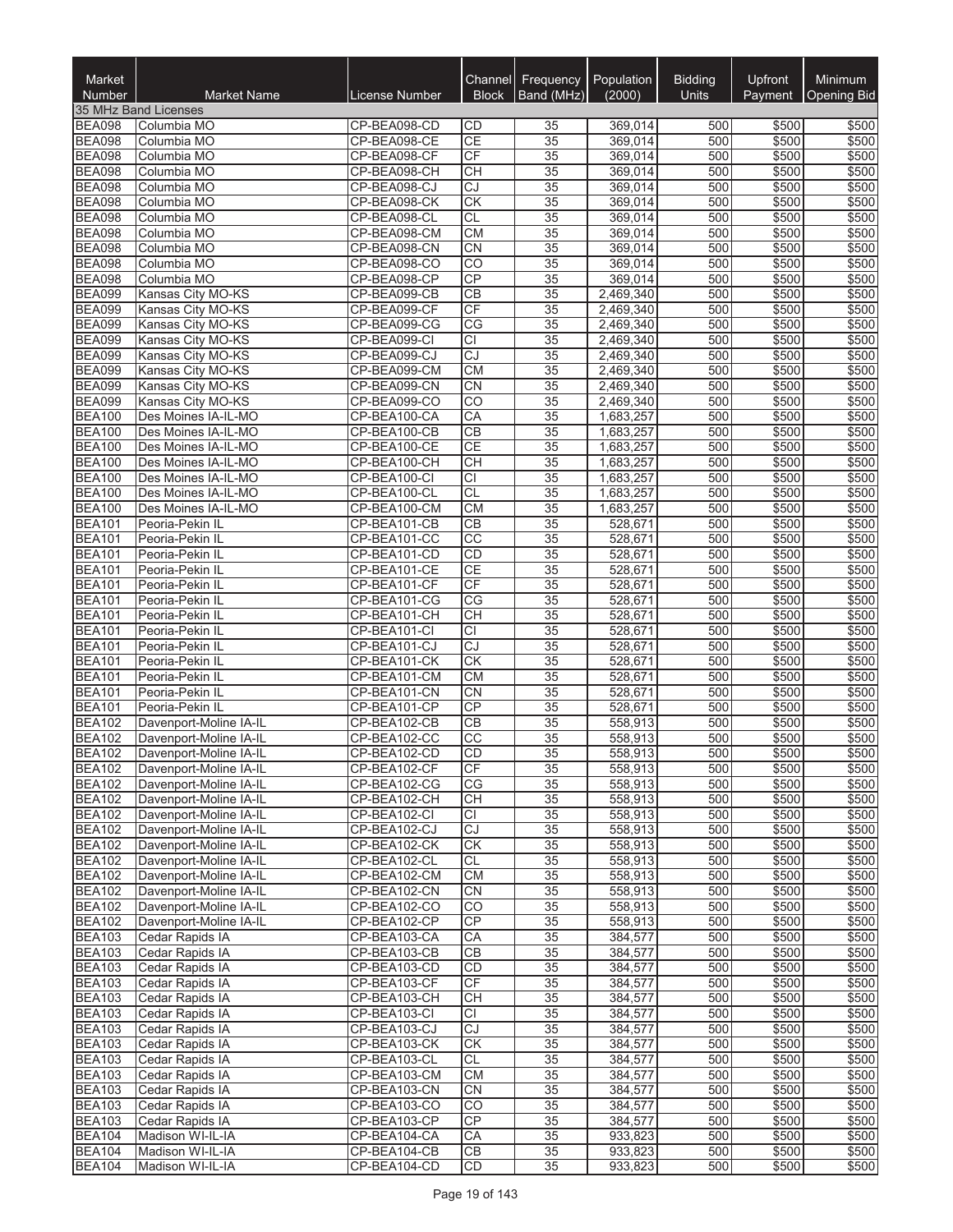| Market<br><b>Number</b>        | <b>Market Name</b>                                             | License Number               | Channel<br><b>Block</b> | <b>Frequency</b><br>Band (MHz) | Population<br>(2000)   | <b>Bidding</b><br><b>Units</b> | Upfront<br>Payment | Minimum<br><b>Opening Bid</b> |
|--------------------------------|----------------------------------------------------------------|------------------------------|-------------------------|--------------------------------|------------------------|--------------------------------|--------------------|-------------------------------|
|                                | 35 MHz Band Licenses                                           |                              |                         |                                |                        |                                |                    |                               |
| <b>BEA104</b>                  | Madison WI-IL-IA                                               | CP-BEA104-CE                 | CЕ                      | 35                             | 933,823                | 500                            | \$500              | \$500                         |
| <b>BEA104</b>                  | Madison WI-IL-IA                                               | CP-BEA104-CG                 | CG                      | 35                             | 933,823                | 500                            | \$500              | \$500                         |
| <b>BEA104</b>                  | Madison WI-IL-IA                                               | CP-BEA104-CJ                 | CJ                      | 35                             | 933,823                | 500                            | \$500              | \$500                         |
| <b>BEA104</b>                  | Madison WI-IL-IA                                               | CP-BEA104-CK                 | <b>CK</b>               | 35                             | 933,823                | 500                            | \$500              | \$500                         |
| <b>BEA104</b><br><b>BEA104</b> | Madison WI-IL-IA<br>Madison WI-IL-IA                           | CP-BEA104-CL<br>CP-BEA104-CM | CL<br><b>CM</b>         | 35<br>$\overline{35}$          | 933,823<br>933,823     | 500<br>500                     | \$500<br>\$500     | \$500<br>\$500                |
| <b>BEA104</b>                  | Madison WI-IL-IA                                               | CP-BEA104-CP                 | CP                      | $\overline{35}$                | 933.823                | 500                            | \$500              | \$500                         |
| <b>BEA105</b>                  | La Crosse WI-MN                                                | CP-BEA105-CB                 | CB                      | 35                             | 241,903                | 500                            | \$500              | \$500                         |
| <b>BEA105</b>                  | La Crosse WI-MN                                                | CP-BEA105-CC                 | $\overline{CC}$         | $\overline{35}$                | 241,903                | 500                            | \$500              | \$500                         |
| <b>BEA105</b>                  | La Crosse WI-MN                                                | CP-BEA105-CE                 | <b>CE</b>               | 35                             | 241,903                | 500                            | \$500              | \$500                         |
| <b>BEA105</b>                  | La Crosse WI-MN                                                | CP-BEA105-CF                 | CF                      | 35                             | 241,903                | 500                            | \$500              | \$500                         |
| <b>BEA105</b>                  | La Crosse WI-MN                                                | CP-BEA105-CG                 | CG                      | 35                             | 241,903                | 500                            | \$500              | \$500                         |
| <b>BEA105</b>                  | La Crosse WI-MN                                                | CP-BEA105-CH                 | <b>CH</b>               | 35                             | 241,903                | 500                            | \$500              | \$500                         |
| <b>BEA105</b>                  | La Crosse WI-MN                                                | CP-BEA105-CI                 | $\overline{CI}$         | 35                             | 241,903                | 500                            | \$500              | \$500                         |
| <b>BEA105</b>                  | La Crosse WI-MN                                                | CP-BEA105-CJ                 | CJ<br><b>CK</b>         | $\overline{35}$                | 241,903                | 500<br>500                     | \$500              | \$500<br>\$500                |
| <b>BEA105</b><br><b>BEA105</b> | La Crosse WI-MN<br>La Crosse WI-MN                             | CP-BEA105-CK<br>CP-BEA105-CL | <b>CL</b>               | 35<br>$\overline{35}$          | 241,903<br>241,903     | 500                            | \$500<br>\$500     | \$500                         |
| <b>BEA105</b>                  | La Crosse WI-MN                                                | CP-BEA105-CM                 | <b>CM</b>               | $\overline{35}$                | 241,903                | 500                            | \$500              | \$500                         |
| <b>BEA105</b>                  | La Crosse WI-MN                                                | CP-BEA105-CN                 | <b>CN</b>               | 35                             | 241,903                | 500                            | \$500              | \$500                         |
| <b>BEA105</b>                  | La Crosse WI-MN                                                | CP-BEA105-CO                 | CO                      | $\overline{35}$                | 241,903                | 500                            | \$500              | \$500                         |
| <b>BEA105</b>                  | La Crosse WI-MN                                                | CP-BEA105-CP                 | CP                      | 35                             | 241,903                | 500                            | \$500              | \$500                         |
| <b>BEA106</b>                  | Rochester MN-IA-WI                                             | CP-BEA106-CA                 | CA                      | 35                             | 318,374                | 500                            | \$500              | \$500                         |
| <b>BEA106</b>                  | Rochester MN-IA-WI                                             | CP-BEA106-CB                 | CB                      | $\overline{35}$                | 318,374                | 500                            | \$500              | \$500                         |
| <b>BEA106</b>                  | Rochester MN-IA-WI                                             | CP-BEA106-CC                 | $\overline{CC}$         | 35                             | 318,374                | 500                            | \$500              | \$500                         |
| <b>BEA106</b>                  | Rochester MN-IA-WI                                             | CP-BEA106-CD                 | <b>CD</b>               | $\overline{35}$                | 318,374                | 500                            | \$500              | \$500                         |
| <b>BEA106</b>                  | Rochester MN-IA-WI                                             | CP-BEA106-CE                 | <b>CE</b>               | 35                             | 318,374                | 500                            | \$500              | \$500                         |
| <b>BEA106</b><br><b>BEA106</b> | Rochester MN-IA-WI<br>Rochester MN-IA-WI                       | CP-BEA106-CF<br>CP-BEA106-CG | CF<br>CG                | 35<br>35                       | 318,374<br>318,374     | 500<br>500                     | \$500<br>\$500     | \$500<br>\$500                |
| <b>BEA106</b>                  | Rochester MN-IA-WI                                             | CP-BEA106-CI                 | <b>CI</b>               | 35                             | 318,374                | 500                            | \$500              | \$500                         |
| <b>BEA106</b>                  | Rochester MN-IA-WI                                             | CP-BEA106-CJ                 | CJ                      | 35                             | 318,374                | 500                            | \$500              | \$500                         |
| <b>BEA106</b>                  | Rochester MN-IA-WI                                             | CP-BEA106-CK                 | CK                      | $\overline{35}$                | 318,374                | 500                            | \$500              | \$500                         |
| <b>BEA106</b>                  | Rochester MN-IA-WI                                             | CP-BEA106-CM                 | <b>CM</b>               | $\overline{35}$                | 318,374                | 500                            | \$500              | \$500                         |
| <b>BEA106</b>                  | Rochester MN-IA-WI                                             | CP-BEA106-CN                 | <b>CN</b>               | 35                             | 318,374                | 500                            | \$500              | \$500                         |
| <b>BEA106</b>                  | Rochester MN-IA-WI                                             | CP-BEA106-CO                 | $\overline{CO}$         | $\overline{35}$                | 318,374                | 500                            | \$500              | \$500                         |
| <b>BEA107</b>                  | Minneapolis-St. Paul MN-WI-IA                                  | CP-BEA107-CF                 | CF                      | 35                             | 4,498,286              | 500                            | \$500              | \$500                         |
| <b>BEA107</b>                  | Minneapolis-St. Paul MN-WI-IA                                  | CP-BEA107-CG                 | CG                      | 35                             | 4,498,286              | 500                            | \$500              | \$500                         |
| <b>BEA107</b><br><b>BEA107</b> | Minneapolis-St. Paul MN-WI-IA<br>Minneapolis-St. Paul MN-WI-IA | CP-BEA107-CH<br>CP-BEA107-CJ | <b>CH</b><br>CJ         | 35<br>35                       | 4,498,286<br>4,498,286 | 500<br>500                     | \$500<br>\$500     | \$500<br>\$500                |
| <b>BEA107</b>                  | Minneapolis-St. Paul MN-WI-IA                                  | CP-BEA107-CL                 | CL                      | 35                             | 4,498,286              | 500                            | \$500              | \$500                         |
| <b>BEA107</b>                  | Minneapolis-St. Paul MN-WI-IA                                  | CP-BEA107-CM                 | <b>CM</b>               | 35                             | 4,498,286              | 500                            | \$500              | \$500                         |
| <b>BEA107</b>                  | Minneapolis-St. Paul MN-WI-IA                                  | CP-BEA107-CP                 | CP                      | 35                             | 4,498,286              | 500                            | \$500              | \$500                         |
| <b>BEA108</b>                  | Wausau WI                                                      | CP-BEA108-CA                 | CA                      | $\overline{35}$                | 487,723                | 500                            | \$500              | \$500                         |
| <b>BEA108</b>                  | Wausau WI                                                      | CP-BEA108-CB                 | CВ                      | 35                             | 487,723                | 500                            | \$500              | \$500                         |
| <b>BEA108</b>                  | Wausau WI                                                      | CP-BEA108-CC                 | CC                      | 35                             | 487,723                | 500                            | \$500              | \$500                         |
| <b>BEA108</b>                  | Wausau WI                                                      | CP-BEA108-CD                 | <b>CD</b>               | 35                             | 487,723                | 500                            | \$500              | \$500                         |
| <b>BEA108</b>                  | Wausau WI                                                      | CP-BEA108-CF                 | <b>CF</b>               | 35                             | 487,723                | 500                            | \$500              | \$500                         |
| <b>BEA108</b><br><b>BEA108</b> | Wausau WI                                                      | CP-BEA108-CG                 | CG<br><b>CH</b>         | 35<br>$\overline{35}$          | 487,723                | 500<br>500                     | \$500<br>\$500     | \$500<br>\$500                |
| <b>BEA108</b>                  | Wausau WI<br>Wausau WI                                         | CP-BEA108-CH<br>CP-BEA108-CI | <b>CI</b>               | 35                             | 487,723<br>487,723     | 500                            | \$500              | \$500                         |
| <b>BEA108</b>                  | Wausau WI                                                      | CP-BEA108-CK                 | <b>CK</b>               | 35                             | 487,723                | 500                            | \$500              | \$500                         |
| <b>BEA108</b>                  | Wausau WI                                                      | CP-BEA108-CL                 | <b>CL</b>               | 35                             | 487,723                | 500                            | \$500              | \$500                         |
| <b>BEA108</b>                  | Wausau WI                                                      | CP-BEA108-CM                 | <b>CM</b>               | 35                             | 487,723                | 500                            | \$500              | \$500                         |
| <b>BEA108</b>                  | Wausau WI                                                      | CP-BEA108-CN                 | <b>CN</b>               | 35                             | 487,723                | 500                            | \$500              | \$500                         |
| <b>BEA108</b>                  | Wausau WI                                                      | CP-BEA108-CO                 | <b>CO</b>               | 35                             | 487,723                | 500                            | \$500              | \$500                         |
| <b>BEA108</b>                  | Wausau WI                                                      | CP-BEA108-CP                 | <b>CP</b>               | 35                             | 487,723                | 500                            | \$500              | \$500                         |
| <b>BEA109</b>                  | Duluth-Superior MN-WI                                          | CP-BEA109-CA                 | CA                      | $\overline{35}$                | 350,059                | 500                            | \$500              | \$500                         |
| <b>BEA109</b>                  | Duluth-Superior MN-WI                                          | CP-BEA109-CB                 | <b>CB</b>               | 35                             | 350,059                | 500                            | \$500              | \$500                         |
| <b>BEA109</b><br><b>BEA109</b> | Duluth-Superior MN-WI<br>Duluth-Superior MN-WI                 | CP-BEA109-CC<br>CP-BEA109-CD | CC<br>CD                | 35<br>35                       | 350,059<br>350,059     | 500<br>500                     | \$500<br>\$500     | \$500<br>\$500                |
| <b>BEA109</b>                  | Duluth-Superior MN-WI                                          | CP-BEA109-CE                 | <b>CE</b>               | 35                             | 350,059                | 500                            | \$500              | \$500                         |
| <b>BEA109</b>                  | Duluth-Superior MN-WI                                          | CP-BEA109-CG                 | CG                      | 35                             | 350,059                | 500                            | \$500              | \$500                         |
| <b>BEA109</b>                  | Duluth-Superior MN-WI                                          | CP-BEA109-CH                 | <b>CH</b>               | 35                             | 350,059                | 500                            | \$500              | \$500                         |
| <b>BEA109</b>                  | Duluth-Superior MN-WI                                          | CP-BEA109-CI                 | СI                      | 35                             | 350,059                | 500                            | \$500              | \$500                         |
| <b>BEA109</b>                  | Duluth-Superior MN-WI                                          | CP-BEA109-CJ                 | $\overline{CJ}$         | 35                             | 350,059                | 500                            | \$500              | \$500                         |
| <b>BEA109</b>                  | Duluth-Superior MN-WI                                          | CP-BEA109-CK                 | CK                      | 35                             | 350,059                | 500                            | \$500              | \$500                         |
| <b>BEA109</b>                  | Duluth-Superior MN-WI                                          | CP-BEA109-CL                 | CL                      | 35                             | 350,059                | 500                            | \$500              | \$500                         |
| <b>BEA109</b>                  | Duluth-Superior MN-WI                                          | CP-BEA109-CM                 | <b>CM</b>               | 35                             | 350,059                | 500                            | \$500              | \$500                         |
| <b>BEA109</b><br><b>BEA109</b> | Duluth-Superior MN-WI<br>Duluth-Superior MN-WI                 | CP-BEA109-CO<br>CP-BEA109-CP | CO<br>CP                | 35<br>35                       | 350,059<br>350,059     | 500<br>500                     | \$500<br>\$500     | \$500<br>\$500                |
|                                |                                                                |                              |                         |                                |                        |                                |                    |                               |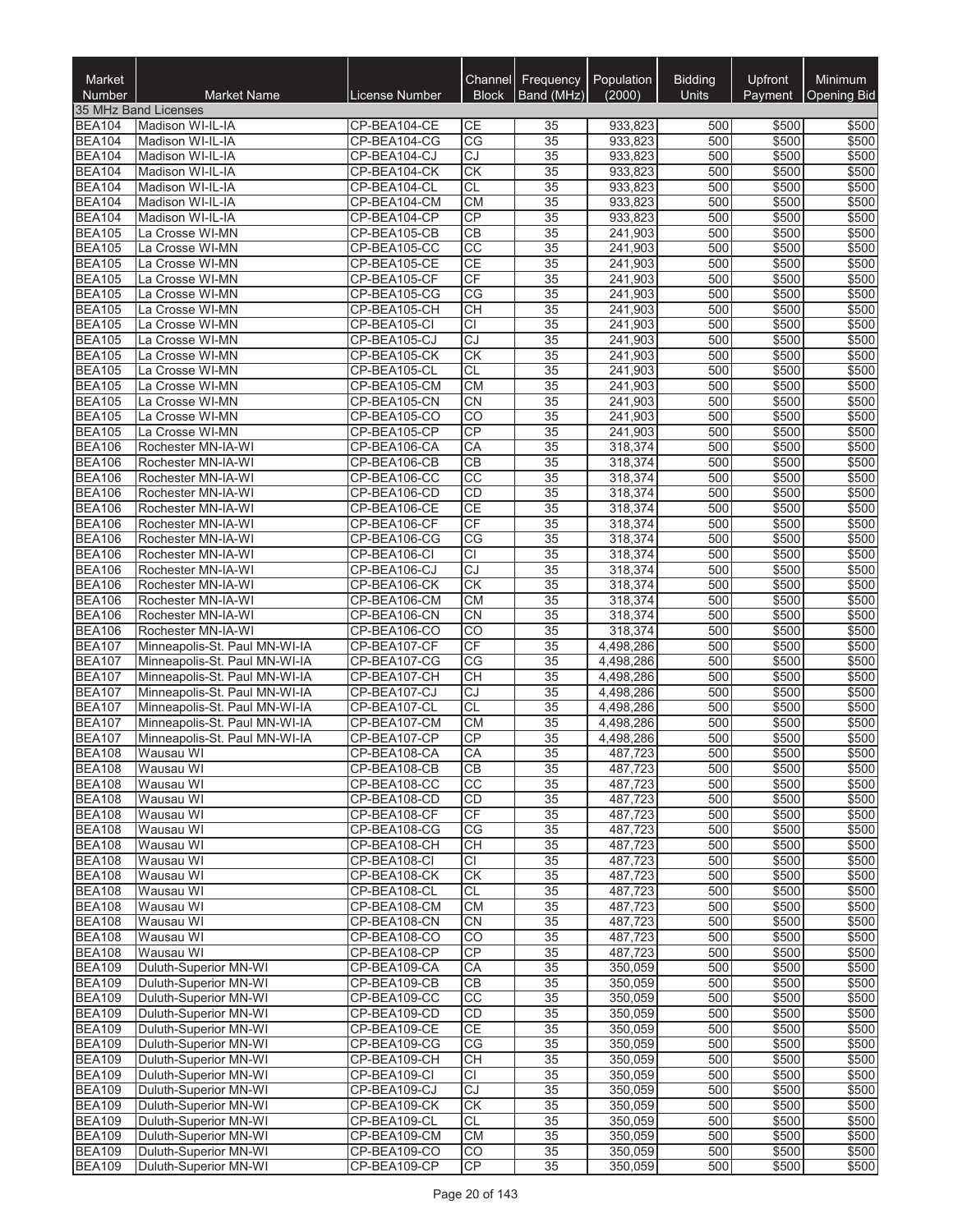| Market<br>Number               | <b>Market Name</b>                                 | License Number               | Channel<br><b>Block</b> | Frequency<br>Band (MHz)            | Population<br>(2000) | <b>Bidding</b><br><b>Units</b> | <b>Upfront</b><br>Payment | Minimum<br>Opening Bid |
|--------------------------------|----------------------------------------------------|------------------------------|-------------------------|------------------------------------|----------------------|--------------------------------|---------------------------|------------------------|
|                                | 35 MHz Band Licenses                               |                              |                         |                                    |                      |                                |                           |                        |
| <b>BEA110</b>                  | <b>Grand Forks ND-MN</b>                           | CP-BEA110-CA                 | СA                      | 35                                 | 230,253              | 500                            | \$500                     | \$500                  |
| <b>BEA110</b>                  | Grand Forks ND-MN                                  | CP-BEA110-CC                 | CC                      | $\overline{35}$                    | 230,253              | 500                            | \$500                     | \$500                  |
| <b>BEA110</b>                  | Grand Forks ND-MN                                  | CP-BEA110-CD                 | <b>CD</b>               | 35                                 | 230,253              | 500                            | \$500                     | \$500                  |
| <b>BEA110</b><br><b>BEA110</b> | Grand Forks ND-MN<br><b>Grand Forks ND-MN</b>      | CP-BEA110-CE<br>CP-BEA110-CF | <b>CE</b><br>CF         | $\overline{35}$<br>35              | 230,253<br>230,253   | 500<br>500                     | \$500<br>\$500            | \$500<br>\$500         |
| <b>BEA110</b>                  | Grand Forks ND-MN                                  | CP-BEA110-CH                 | CH                      | $\overline{35}$                    | 230,253              | 500                            | \$500                     | \$500                  |
| <b>BEA110</b>                  | Grand Forks ND-MN                                  | CP-BEA110-CI                 | $\overline{CI}$         | $\overline{35}$                    | 230,253              | 500                            | \$500                     | \$500                  |
| <b>BEA110</b>                  | <b>Grand Forks ND-MN</b>                           | CP-BEA110-CJ                 | CJ                      | $\overline{35}$                    | 230,253              | 500                            | \$500                     | \$500                  |
| <b>BEA110</b>                  | Grand Forks ND-MN                                  | CP-BEA110-CN                 | CN                      | $\overline{35}$                    | 230,253              | 500                            | \$500                     | \$500                  |
| <b>BEA110</b>                  | Grand Forks ND-MN                                  | CP-BEA110-CO                 | $\overline{CO}$         | 35                                 | 230,253              | 500                            | \$500                     | \$500                  |
| <b>BEA111</b>                  | Minot ND                                           | CP-BEA111-CB                 | <b>CB</b>               | 35                                 | 111,195              | 500                            | \$500                     | \$500                  |
| <b>BEA111</b>                  | Minot ND                                           | CP-BEA111-CE                 | <b>CE</b>               | 35                                 | 111,195              | 500                            | \$500                     | \$500                  |
| <b>BEA111</b>                  | Minot ND                                           | CP-BEA111-CF                 | CF                      | 35                                 | 111,195              | 500                            | \$500                     | \$500                  |
| <b>BEA111</b><br><b>BEA111</b> | <b>Minot ND</b><br>Minot ND                        | CP-BEA111-CG<br>CP-BEA111-CI | CG<br>$\overline{CI}$   | 35<br>$\overline{35}$              | 111,195<br>111,195   | 500<br>500                     | \$500<br>\$500            | \$500<br>\$500         |
| <b>BEA111</b>                  | Minot ND                                           | CP-BEA111-CK                 | CK                      | $\overline{35}$                    | 111,195              | 500                            | \$500                     | \$500                  |
| <b>BEA111</b>                  | Minot ND                                           | CP-BEA111-CL                 | <b>CL</b>               | $\overline{35}$                    | 111,195              | 500                            | \$500                     | \$500                  |
| <b>BEA111</b>                  | Minot ND                                           | CP-BEA111-CM                 | CM                      | 35                                 | 111,195              | 500                            | \$500                     | \$500                  |
| <b>BEA111</b>                  | Minot ND                                           | CP-BEA111-CN                 | <b>CN</b>               | 35                                 | 111,195              | 500                            | \$500                     | \$500                  |
| <b>BEA111</b>                  | Minot ND                                           | CP-BEA111-CP                 | CP                      | $\overline{35}$                    | 111,195              | 500                            | \$500                     | \$500                  |
| <b>BEA112</b>                  | Bismarck ND-MT-SD                                  | CP-BEA112-CA                 | CA                      | 35                                 | 175,427              | 500                            | \$500                     | \$500                  |
| <b>BEA112</b>                  | <b>Bismarck ND-MT-SD</b>                           | CP-BEA112-CC                 | $\overline{CC}$         | $\overline{35}$                    | 175,427              | 500                            | \$500                     | \$500                  |
| <b>BEA112</b>                  | <b>Bismarck ND-MT-SD</b>                           | CP-BEA112-CD                 | CD                      | $\overline{35}$                    | 175.427              | 500                            | \$500                     | \$500                  |
| <b>BEA112</b>                  | Bismarck ND-MT-SD                                  | CP-BEA112-CF                 | CF                      | $\overline{35}$                    | 175,427              | 500                            | \$500                     | \$500                  |
| <b>BEA112</b><br><b>BEA112</b> | Bismarck ND-MT-SD<br><b>Bismarck ND-MT-SD</b>      | CP-BEA112-CK<br>CP-BEA112-CL | <b>CK</b><br><b>CL</b>  | $\overline{35}$<br>$\overline{35}$ | 175,427<br>175,427   | 500<br>500                     | \$500<br>\$500            | \$500<br>\$500         |
| <b>BEA112</b>                  | <b>Bismarck ND-MT-SD</b>                           | CP-BEA112-CO                 | CO                      | 35                                 | 175,427              | 500                            | \$500                     | \$500                  |
| <b>BEA113</b>                  | Fargo-Moorhead ND-MN                               | CP-BEA113-CB                 | CB                      | 35                                 | 371,691              | 500                            | \$500                     | \$500                  |
| <b>BEA113</b>                  | Fargo-Moorhead ND-MN                               | CP-BEA113-CD                 | CD                      | $\overline{35}$                    | 371,691              | 500                            | \$500                     | \$500                  |
| <b>BEA113</b>                  | Fargo-Moorhead ND-MN                               | CP-BEA113-CE                 | <b>CE</b>               | 35                                 | 371,691              | 500                            | \$500                     | \$500                  |
| <b>BEA113</b>                  | Fargo-Moorhead ND-MN                               | CP-BEA113-CL                 | CL                      | $\overline{35}$                    | 371,691              | 500                            | \$500                     | \$500                  |
| <b>BEA113</b>                  | Fargo-Moorhead ND-MN                               | CP-BEA113-CM                 | <b>CM</b>               | $\overline{35}$                    | 371,691              | 500                            | \$500                     | \$500                  |
| <b>BEA113</b>                  | Fargo-Moorhead ND-MN                               | CP-BEA113-CN                 | <b>CN</b>               | 35                                 | 371,691              | 500                            | \$500                     | \$500                  |
| <b>BEA113</b>                  | Fargo-Moorhead ND-MN                               | CP-BEA113-CP                 | CP                      | $\overline{35}$                    | 371,691              | 500                            | \$500                     | \$500                  |
| <b>BEA114</b>                  | Aberdeen SD                                        | CP-BEA114-CE                 | <b>CE</b><br>CF         | 35                                 | 82,608               | 500<br>500                     | \$500                     | \$500                  |
| <b>BEA114</b><br><b>BEA114</b> | Aberdeen SD<br>Aberdeen SD                         | CP-BEA114-CF<br>CP-BEA114-CG | CG                      | 35<br>35                           | 82,608<br>82,608     | 500                            | \$500<br>\$500            | \$500<br>\$500         |
| <b>BEA114</b>                  | Aberdeen SD                                        | CP-BEA114-CH                 | <b>CH</b>               | 35                                 | 82,608               | 500                            | \$500                     | \$500                  |
| <b>BEA114</b>                  | Aberdeen SD                                        | CP-BEA114-CI                 | CI                      | 35                                 | 82,608               | 500                            | \$500                     | \$500                  |
| <b>BEA114</b>                  | Aberdeen SD                                        | CP-BEA114-CJ                 | CJ                      | $\overline{35}$                    | 82,608               | 500                            | \$500                     | \$500                  |
| <b>BEA114</b>                  | Aberdeen SD                                        | CP-BEA114-CK                 | <b>CK</b>               | $\overline{35}$                    | 82,608               | 500                            | \$500                     | \$500                  |
| <b>BEA114</b>                  | Aberdeen SD                                        | CP-BEA114-CM                 | CM                      | $\overline{35}$                    | 82,608               | 500                            | \$500                     | \$500                  |
| <b>BEA114</b>                  | Aberdeen SD                                        | CP-BEA114-CN                 | <b>CN</b>               | 35                                 | 82,608               | 500                            | \$500                     | \$500                  |
| <b>BEA114</b>                  | Aberdeen SD                                        | CP-BEA114-CP                 | <b>CP</b>               | 35                                 | 82,608               | 500                            | \$500                     | \$500                  |
| <b>BEA115</b><br><b>BEA115</b> | Rapid City SD-MT-NE-ND                             | CP-BEA115-CA<br>CP-BEA115-CC | CA<br>CC                | 35                                 | 213,696              | 500                            | \$500                     | \$500<br>\$500         |
| <b>BEA115</b>                  | Rapid City SD-MT-NE-ND<br>Rapid City SD-MT-NE-ND   | CP-BEA115-CD                 | CD                      | 35<br>35                           | 213,696<br>213,696   | 500<br>500                     | \$500<br>\$500            | \$500                  |
| <b>BEA115</b>                  | Rapid City SD-MT-NE-ND                             | CP-BEA115-CE                 | <b>CE</b>               | 35                                 | 213,696              | 500                            | \$500                     | \$500                  |
| <b>BEA115</b>                  | Rapid City SD-MT-NE-ND                             | CP-BEA115-CG                 | CG                      | 35                                 | 213,696              | 500                            | \$500                     | \$500                  |
| <b>BEA115</b>                  | Rapid City SD-MT-NE-ND                             | CP-BEA115-CM                 | СM                      | 35                                 | 213,696              | 500                            | \$500                     | \$500                  |
| <b>BEA115</b>                  | Rapid City SD-MT-NE-ND                             | CP-BEA115-CO                 | $\overline{CO}$         | 35                                 | 213,696              | 500                            | \$500                     | \$500                  |
| <b>BEA115</b>                  | Rapid City SD-MT-NE-ND                             | CP-BEA115-CP                 | <b>CP</b>               | 35                                 | 213,696              | 500                            | \$500                     | \$500                  |
| <b>BEA116</b>                  | Sioux Falls SD-IA-MN-NE                            | CP-BEA116-CA                 | СA                      | 35                                 | 519,143              | 500                            | \$500                     | \$500                  |
| <b>BEA116</b>                  | Sioux Falls SD-IA-MN-NE                            | CP-BEA116-CB                 | <b>CB</b>               | 35                                 | 519,143              | 500                            | \$500                     | \$500                  |
| <b>BEA116</b>                  | Sioux Falls SD-IA-MN-NE                            | CP-BEA116-CC                 | CC<br>CD                | 35<br>$\overline{35}$              | 519,143              | 500<br>500                     | \$500                     | \$500                  |
| <b>BEA116</b><br><b>BEA116</b> | Sioux Falls SD-IA-MN-NE<br>Sioux Falls SD-IA-MN-NE | CP-BEA116-CD<br>CP-BEA116-CE | CE                      | 35                                 | 519,143<br>519,143   | 500                            | \$500<br>\$500            | \$500<br>\$500         |
| <b>BEA116</b>                  | Sioux Falls SD-IA-MN-NE                            | CP-BEA116-CI                 | СI                      | 35                                 | 519,143              | 500                            | \$500                     | \$500                  |
| <b>BEA117</b>                  | Sioux City IA-NE-SD                                | CP-BEA117-CB                 | <b>CB</b>               | 35                                 | 252,656              | 500                            | \$500                     | \$500                  |
| <b>BEA117</b>                  | Sioux City IA-NE-SD                                | CP-BEA117-CC                 | CC                      | 35                                 | 252,656              | 500                            | \$500                     | \$500                  |
| <b>BEA117</b>                  | Sioux City IA-NE-SD                                | CP-BEA117-CD                 | <b>CD</b>               | 35                                 | 252,656              | 500                            | \$500                     | \$500                  |
| <b>BEA117</b>                  | Sioux City IA-NE-SD                                | CP-BEA117-CE                 | <b>CE</b>               | 35                                 | 252,656              | 500                            | \$500                     | \$500                  |
| <b>BEA117</b>                  | Sioux City IA-NE-SD                                | CP-BEA117-CF                 | CF                      | 35                                 | 252,656              | 500                            | \$500                     | \$500                  |
| <b>BEA117</b>                  | Sioux City IA-NE-SD                                | CP-BEA117-CG                 | СG                      | 35                                 | 252,656              | 500                            | \$500                     | \$500                  |
| <b>BEA117</b>                  | Sioux City IA-NE-SD                                | CP-BEA117-CH                 | <b>CH</b>               | 35                                 | 252,656              | 500                            | \$500                     | \$500                  |
| <b>BEA117</b><br><b>BEA117</b> | Sioux City IA-NE-SD<br>Sioux City IA-NE-SD         | CP-BEA117-CJ<br>CP-BEA117-CK | CJ<br><b>CK</b>         | 35<br>35                           | 252,656<br>252,656   | 500<br>500                     | \$500<br>\$500            | \$500<br>\$500         |
| <b>BEA117</b>                  | Sioux City IA-NE-SD                                | CP-BEA117-CL                 | CL                      | 35                                 | 252,656              | 500                            | \$500                     | \$500                  |
| <b>BEA117</b>                  | Sioux City IA-NE-SD                                | CP-BEA117-CM                 | <b>CM</b>               | 35                                 | 252,656              | 500                            | \$500                     | \$500                  |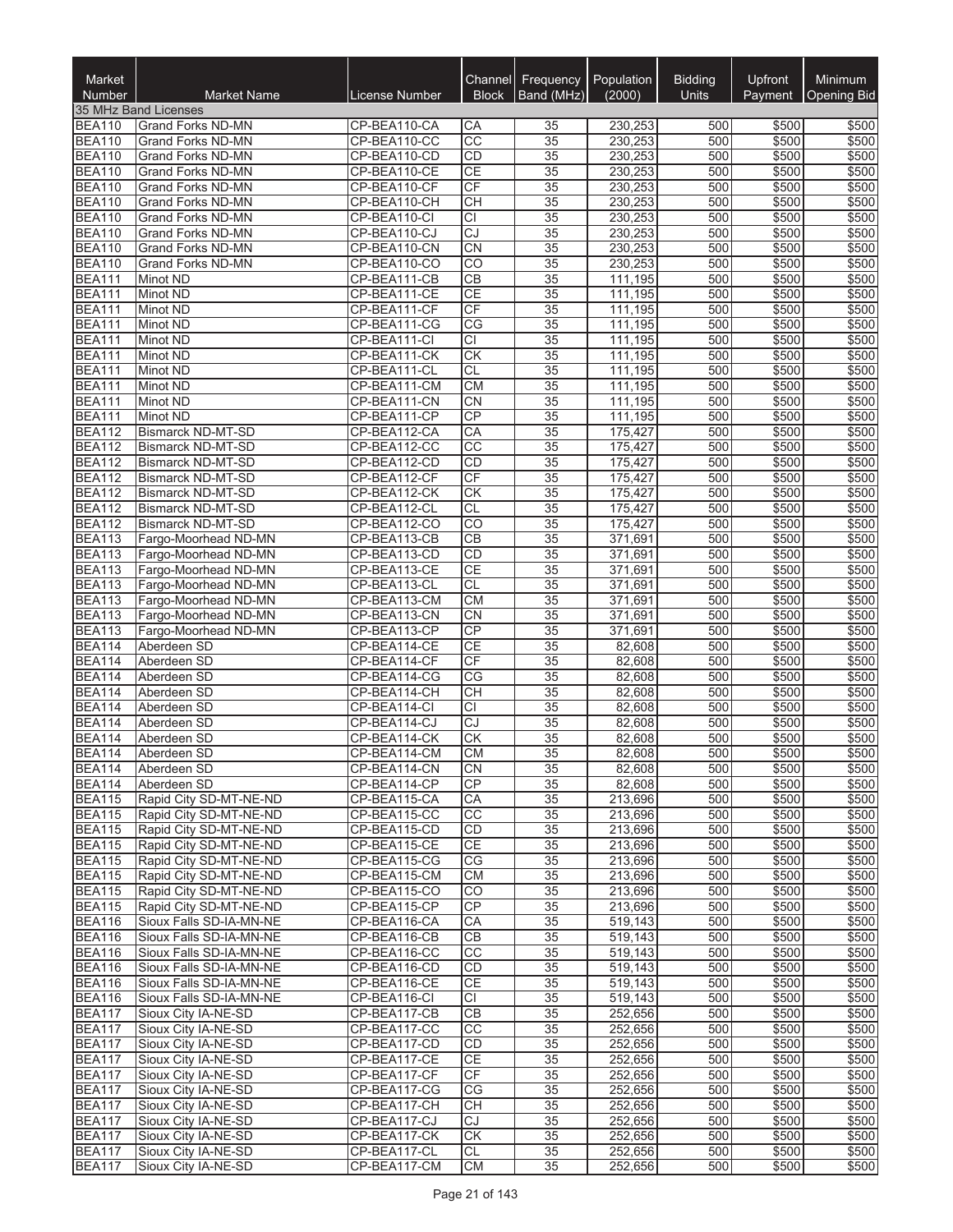| Market<br><b>Number</b>        | <b>Market Name</b>                       | License Number               | Channel<br><b>Block</b> | Frequency<br>Band (MHz) | Population<br>(2000)   | <b>Bidding</b><br><b>Units</b> | Upfront<br>Payment | Minimum<br><b>Opening Bid</b> |
|--------------------------------|------------------------------------------|------------------------------|-------------------------|-------------------------|------------------------|--------------------------------|--------------------|-------------------------------|
|                                | 35 MHz Band Licenses                     |                              |                         |                         |                        |                                |                    |                               |
| <b>BEA117</b>                  | Sioux City IA-NE-SD                      | CP-BEA117-CN                 | CΝ                      | 35                      | 252,656                | 500                            | \$500              | \$500                         |
| <b>BEA117</b>                  | Sioux City IA-NE-SD                      | CP-BEA117-CO                 | CO                      | 35                      | 252,656                | 500                            | \$500              | \$500                         |
| <b>BEA117</b>                  | Sioux City IA-NE-SD                      | CP-BEA117-CP                 | $\overline{CP}$         | 35                      | 252,656                | 500                            | \$500              | \$500                         |
| <b>BEA118</b>                  | Omaha NE-IA-MO                           | CP-BEA118-CA                 | CA                      | 35                      | 1,044,156              | 500                            | \$500              | \$500                         |
| <b>BEA118</b>                  | Omaha NE-IA-MO                           | CP-BEA118-CB                 | CB                      | 35                      | 1,044,156              | 500                            | \$500              | \$500                         |
| <b>BEA118</b>                  | Omaha NE-IA-MO                           | CP-BEA118-CC                 | $\overline{cc}$         | 35                      | 1,044,156              | 500                            | \$500              | \$500                         |
| <b>BEA118</b>                  | Omaha NE-IA-MO                           | CP-BEA118-CE                 | CE                      | $\overline{35}$         | 1,044,156              | 500                            | \$500              | \$500                         |
| <b>BEA118</b>                  | Omaha NE-IA-MO                           | CP-BEA118-CF                 | CF                      | 35                      | 1,044,156              | 500                            | \$500              | \$500                         |
| <b>BEA118</b>                  | Omaha NE-IA-MO                           | CP-BEA118-CG                 | $\overline{\text{CG}}$  | 35                      | 1,044,156              | 500                            | \$500              | \$500                         |
| <b>BEA118</b>                  | Omaha NE-IA-MO                           | CP-BEA118-CI                 | $\overline{CI}$         | 35                      | 1,044,156              | 500<br>500                     | \$500              | \$500                         |
| <b>BEA118</b><br><b>BEA118</b> | Omaha NE-IA-MO<br>Omaha NE-IA-MO         | CP-BEA118-CJ<br>CP-BEA118-CK | CJ<br>$\overline{CK}$   | 35<br>35                | 1,044,156<br>1,044,156 | 500                            | \$500<br>\$500     | \$500<br>\$500                |
| <b>BEA118</b>                  | Omaha NE-IA-MO                           | CP-BEA118-CM                 | <b>CM</b>               | 35                      | 1,044,156              | 500                            | \$500              | \$500                         |
| <b>BEA118</b>                  | Omaha NE-IA-MO                           | CP-BEA118-CN                 | $\overline{\text{CN}}$  | 35                      | 1,044,156              | 500                            | \$500              | \$500                         |
| <b>BEA119</b>                  | Lincoln NE                               | CP-BEA119-CA                 | CA                      | 35                      | 379,321                | 500                            | \$500              | \$500                         |
| <b>BEA119</b>                  | Lincoln NE                               | CP-BEA119-CB                 | CB                      | 35                      | 379,321                | 500                            | \$500              | \$500                         |
| <b>BEA119</b>                  | Lincoln NE                               | CP-BEA119-CC                 | $\overline{CC}$         | 35                      | 379,321                | 500                            | \$500              | \$500                         |
| <b>BEA119</b>                  | Lincoln NE                               | CP-BEA119-CD                 | <b>CD</b>               | 35                      | 379,321                | 500                            | \$500              | \$500                         |
| <b>BEA119</b>                  | Lincoln NE                               | CP-BEA119-CE                 | CE                      | 35                      | 379,321                | 500                            | \$500              | \$500                         |
| <b>BEA119</b>                  | Lincoln NE                               | CP-BEA119-CH                 | <b>CH</b>               | 35                      | 379,321                | 500                            | \$500              | \$500                         |
| <b>BEA119</b>                  | Lincoln NE                               | CP-BEA119-CJ                 | $\overline{CJ}$         | 35                      | 379,321                | 500                            | \$500              | \$500                         |
| <b>BEA119</b>                  | Lincoln NE                               | CP-BEA119-CK                 | CK                      | $\overline{35}$         | 379,321                | 500                            | \$500              | \$500                         |
| <b>BEA119</b>                  | Lincoln NE                               | CP-BEA119-CL                 | CL                      | 35                      | 379,321                | 500                            | \$500              | \$500                         |
| <b>BEA119</b>                  | Lincoln NE                               | CP-BEA119-CM                 | <b>CM</b>               | 35                      | 379,321                | 500                            | \$500              | \$500                         |
| <b>BEA119</b><br><b>BEA119</b> | Lincoln NE<br>Lincoln NE                 | CP-BEA119-CN<br>CP-BEA119-CP | <b>CN</b><br>CP         | 35<br>35                | 379,321<br>379,321     | 500<br>500                     | \$500<br>\$500     | \$500<br>\$500                |
| <b>BEA120</b>                  | Grand Island NE                          | CP-BEA120-CD                 | CD                      | 35                      | 288,047                | 500                            | \$500              | \$500                         |
| <b>BEA120</b>                  | Grand Island NE                          | CP-BEA120-CF                 | CF                      | 35                      | 288,047                | 500                            | \$500              | \$500                         |
| <b>BEA120</b>                  | Grand Island NE                          | CP-BEA120-CH                 | <b>CH</b>               | 35                      | 288,047                | 500                            | \$500              | \$500                         |
| <b>BEA120</b>                  | Grand Island NE                          | CP-BEA120-CI                 | СI                      | 35                      | 288,047                | 500                            | \$500              | \$500                         |
| <b>BEA120</b>                  | Grand Island NE                          | CP-BEA120-CL                 | CL                      | 35                      | 288,047                | 500                            | \$500              | \$500                         |
| <b>BEA120</b>                  | Grand Island NE                          | CP-BEA120-CM                 | <b>CM</b>               | $\overline{35}$         | 288,047                | 500                            | \$500              | \$500                         |
| <b>BEA120</b>                  | Grand Island NE                          | CP-BEA120-CO                 | CO                      | 35                      | 288,047                | 500                            | \$500              | \$500                         |
| <b>BEA120</b>                  | Grand Island NE                          | CP-BEA120-CP                 | $\overline{CP}$         | 35                      | 288,047                | 500                            | \$500              | \$500                         |
| <b>BEA121</b>                  | North Platte NE-CO                       | CP-BEA121-CB                 | CB                      | 35                      | 61,758                 | 500                            | \$500              | \$500                         |
| <b>BEA121</b>                  | North Platte NE-CO                       | CP-BEA121-CC                 | CC                      | 35                      | 61,758                 | 500                            | \$500              | \$500                         |
| <b>BEA121</b>                  | North Platte NE-CO                       | CP-BEA121-CE                 | CE                      | 35                      | 61,758                 | 500                            | \$500              | \$500                         |
| <b>BEA121</b>                  | North Platte NE-CO                       | CP-BEA121-CG                 | CG                      | 35                      | 61,758                 | 500                            | \$500              | \$500                         |
| <b>BEA121</b>                  | North Platte NE-CO                       | CP-BEA121-CH                 | $\overline{CH}$         | $\overline{35}$         | 61,758                 | 500                            | \$500              | \$500                         |
| <b>BEA121</b><br><b>BEA121</b> | North Platte NE-CO<br>North Platte NE-CO | CP-BEA121-CI<br>CP-BEA121-CJ | <b>CI</b><br>CJ         | 35<br>35                | 61,758<br>61,758       | 500<br>500                     | \$500<br>\$500     | \$500<br>\$500                |
| <b>BEA121</b>                  | North Platte NE-CO                       | CP-BEA121-CK                 | $\overline{\text{CK}}$  | $\overline{35}$         | 61,758                 | 500                            | \$500              | \$500                         |
| <b>BEA121</b>                  | North Platte NE-CO                       | CP-BEA121-CM                 | СM                      | 35                      | 61,758                 | 500                            | \$500              | \$500                         |
| <b>BEA121</b>                  | North Platte NE-CO                       | CP-BEA121-CN                 | CN                      | 35                      | 61,758                 | 500                            | \$500              | \$500                         |
| <b>BEA121</b>                  | North Platte NE-CO                       | CP-BEA121-CO                 | CO                      | 35                      | 61,758                 | 500                            | \$500              | \$500                         |
| <b>BEA122</b>                  | Wichita KS-OK                            | CP-BEA122-CF                 | <b>CF</b>               | 35                      | 1,175,577              | 500                            | \$500              | \$500                         |
| <b>BEA122</b>                  | Wichita KS-OK                            | CP-BEA122-CG                 | CG                      | 35                      | 1,175,577              | 500                            | \$500              | \$500                         |
| <b>BEA122</b>                  | Wichita KS-OK                            | CP-BEA122-CM                 | <b>CM</b>               | 35                      | 1,175,577              | 500                            | \$500              | \$500                         |
| <b>BEA122</b>                  | Wichita KS-OK                            | CP-BEA122-CO                 | CO                      | 35                      | 1,175,577              | 500                            | \$500              | \$500                         |
| <b>BEA123</b>                  | Topeka KS                                | CP-BEA123-CB                 | CB                      | 35                      | 454,539                | 500                            | \$500              | \$500                         |
| <b>BEA123</b>                  | Topeka KS                                | CP-BEA123-CD                 | CD                      | 35                      | 454,539                | 500                            | \$500              | \$500                         |
| <b>BEA123</b>                  | Topeka KS                                | CP-BEA123-CE                 | CE                      | 35                      | 454,539                | 500                            | \$500              | \$500                         |
| <b>BEA123</b><br><b>BEA123</b> | Topeka KS<br>Topeka KS                   | CP-BEA123-CG<br>CP-BEA123-CH | СG<br><b>CH</b>         | 35                      | 454,539                | 500<br>500                     | \$500              | \$500                         |
| <b>BEA123</b>                  | Topeka KS                                | CP-BEA123-CK                 | СK                      | 35<br>35                | 454,539<br>454,539     | 500                            | \$500<br>\$500     | \$500<br>\$500                |
| <b>BEA123</b>                  | <b>Topeka KS</b>                         | CP-BEA123-CM                 | <b>CM</b>               | 35                      | 454,539                | 500                            | \$500              | \$500                         |
| <b>BEA123</b>                  | Topeka KS                                | CP-BEA123-CN                 | <b>CN</b>               | 35                      | 454,539                | 500                            | \$500              | \$500                         |
| <b>BEA123</b>                  | <b>Topeka KS</b>                         | CP-BEA123-CO                 | CO                      | 35                      | 454,539                | 500                            | \$500              | \$500                         |
| <b>BEA123</b>                  | Topeka KS                                | CP-BEA123-CP                 | CP                      | 35                      | 454,539                | 500                            | \$500              | \$500                         |
| <b>BEA124</b>                  | Tulsa OK-KS                              | CP-BEA124-CA                 | CA                      | 35                      | 1,384,426              | 500                            | \$500              | \$500                         |
| <b>BEA124</b>                  | Tulsa OK-KS                              | CP-BEA124-CB                 | CB                      | 35                      | 1,384,426              | 500                            | \$500              | \$500                         |
| <b>BEA124</b>                  | Tulsa OK-KS                              | CP-BEA124-CC                 | CC                      | 35                      | 1,384,426              | 500                            | \$500              | \$500                         |
| <b>BEA124</b>                  | Tulsa OK-KS                              | CP-BEA124-CD                 | CD                      | 35                      | 1,384,426              | 500                            | \$500              | \$500                         |
| <b>BEA124</b>                  | Tulsa OK-KS                              | CP-BEA124-CF                 | CF                      | 35                      | 1,384,426              | 500                            | \$500              | \$500                         |
| <b>BEA124</b>                  | Tulsa OK-KS                              | CP-BEA124-CG                 | CG                      | 35                      | 1,384,426              | 500                            | \$500              | \$500                         |
| <b>BEA124</b>                  | Tulsa OK-KS                              | CP-BEA124-CI                 | CI                      | 35                      | 1,384,426              | 500                            | \$500              | \$500                         |
| <b>BEA124</b><br><b>BEA124</b> | Tulsa OK-KS<br>Tulsa OK-KS               | CP-BEA124-CJ<br>CP-BEA124-CK | $\overline{C}$<br>CK    | 35<br>35                | 1,384,426<br>1,384,426 | 500<br>500                     | \$500<br>\$500     | \$500<br>\$500                |
| <b>BEA124</b>                  | Tulsa OK-KS                              | CP-BEA124-CM                 | <b>CM</b>               | 35                      | 1,384,426              | 500                            | \$500              | \$500                         |
|                                |                                          |                              |                         |                         |                        |                                |                    |                               |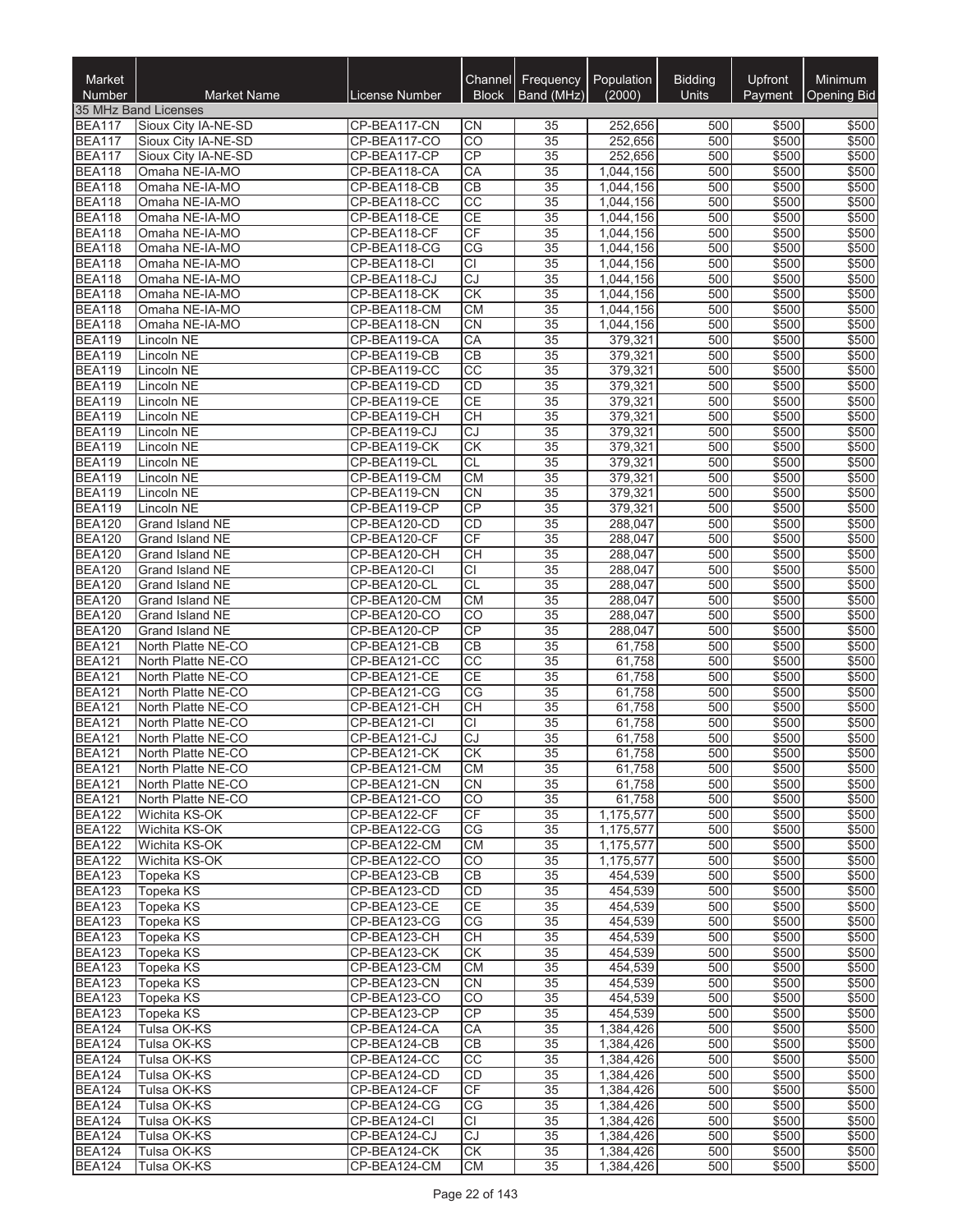| Market<br><b>Number</b>        | <b>Market Name</b>                                         | License Number               | Channel<br><b>Block</b>      | <b>Frequency</b><br>Band (MHz) | Population<br>(2000)   | <b>Bidding</b><br><b>Units</b> | Upfront<br>Payment | Minimum<br><b>Opening Bid</b> |
|--------------------------------|------------------------------------------------------------|------------------------------|------------------------------|--------------------------------|------------------------|--------------------------------|--------------------|-------------------------------|
|                                | 35 MHz Band Licenses                                       |                              |                              |                                |                        |                                |                    |                               |
| <b>BEA124</b>                  | Tulsa OK-KS                                                | CP-BEA124-CP                 | СP                           | 35                             | 1,384,426              | 500                            | \$500              | \$500                         |
| <b>BEA125</b>                  | Oklahoma City OK                                           | CP-BEA125-CA                 | CA                           | 35                             | 1,698,197              | 500                            | \$500              | \$500                         |
| <b>BEA125</b>                  | Oklahoma City OK                                           | CP-BEA125-CB                 | $\overline{CB}$              | 35                             | 1,698,197              | 500                            | \$500              | \$500                         |
| <b>BEA125</b>                  | Oklahoma City OK                                           | CP-BEA125-CC                 | $\overline{CC}$              | 35                             | 1,698,197              | 500                            | \$500              | \$500                         |
| <b>BEA125</b>                  | Oklahoma City OK                                           | CP-BEA125-CD                 | CD                           | 35                             | 1,698,197              | 500                            | \$500              | \$500                         |
| <b>BEA125</b>                  | Oklahoma City OK                                           | CP-BEA125-CH                 | $\overline{CH}$              | 35                             | 1,698,197              | 500                            | \$500              | \$500                         |
| <b>BEA125</b><br><b>BEA125</b> | Oklahoma City OK<br>Oklahoma City OK                       | CP-BEA125-CI<br>CP-BEA125-CL | $\overline{CI}$<br><b>CL</b> | $\overline{35}$<br>35          | 1,698,197              | 500<br>500                     | \$500<br>\$500     | \$500<br>\$500                |
| <b>BEA125</b>                  | Oklahoma City OK                                           | CP-BEA125-CM                 | CM                           | 35                             | 1,698,197<br>1,698,197 | 500                            | \$500              | \$500                         |
| <b>BEA125</b>                  | Oklahoma City OK                                           | CP-BEA125-CN                 | $\overline{CN}$              | 35                             | 1,698,197              | 500                            | \$500              | \$500                         |
| <b>BEA125</b>                  | Oklahoma City OK                                           | CP-BEA125-CO                 | CO                           | 35                             | 1,698,197              | 500                            | \$500              | \$500                         |
| <b>BEA125</b>                  | Oklahoma City OK                                           | CP-BEA125-CP                 | CP                           | 35                             | 1,698,197              | 500                            | \$500              | \$500                         |
| <b>BEA126</b>                  | Western Oklahoma OK                                        | CP-BEA126-CB                 | CB                           | 35                             | 139,761                | 500                            | \$500              | \$500                         |
| <b>BEA126</b>                  | Western Oklahoma OK                                        | CP-BEA126-CC                 | $\overline{cc}$              | 35                             | 139,761                | 500                            | \$500              | \$500                         |
| <b>BEA126</b>                  | Western Oklahoma OK                                        | CP-BEA126-CD                 | CD                           | 35                             | 139,761                | 500                            | \$500              | \$500                         |
| <b>BEA126</b>                  | Western Oklahoma OK                                        | CP-BEA126-CE                 | CE                           | 35                             | 139,761                | 500                            | \$500              | \$500                         |
| <b>BEA126</b>                  | Western Oklahoma OK                                        | CP-BEA126-CF                 | CF                           | 35                             | 139,761                | 500                            | \$500              | \$500                         |
| <b>BEA126</b>                  | Western Oklahoma OK                                        | CP-BEA126-CG                 | CG                           | 35                             | 139,761                | 500                            | \$500              | \$500                         |
| <b>BEA126</b>                  | Western Oklahoma OK                                        | CP-BEA126-CH                 | <b>CH</b>                    | 35                             | 139,761                | 500                            | \$500              | \$500                         |
| <b>BEA126</b>                  | Western Oklahoma OK                                        | CP-BEA126-CJ                 | CJ                           | 35                             | 139,761                | 500                            | \$500              | \$500                         |
| <b>BEA126</b>                  | Western Oklahoma OK                                        | CP-BEA126-CK                 | <b>CK</b>                    | 35                             | 139,761                | 500                            | \$500              | \$500                         |
| <b>BEA126</b>                  | Western Oklahoma OK<br>Western Oklahoma OK                 | CP-BEA126-CL<br>CP-BEA126-CN | CL<br>$\overline{CN}$        | $\overline{35}$<br>35          | 139,761<br>139,761     | 500<br>500                     | \$500<br>\$500     | \$500<br>\$500                |
| <b>BEA126</b><br><b>BEA126</b> | Western Oklahoma OK                                        | CP-BEA126-CP                 | CP                           | 35                             | 139,761                | 500                            | \$500              | \$500                         |
| <b>BEA127</b>                  | Dallas-Fort Worth TX-AR-OK                                 | CP-BEA127-CA                 | CA                           | $\overline{35}$                | 7,645,530              | 500                            | \$500              | \$500                         |
| <b>BEA127</b>                  | Dallas-Fort Worth TX-AR-OK                                 | CP-BEA127-CB                 | $\overline{CB}$              | 35                             | 7,645,530              | 500                            | \$500              | \$500                         |
| <b>BEA127</b>                  | Dallas-Fort Worth TX-AR-OK                                 | CP-BEA127-CE                 | CE                           | 35                             | 7,645,530              | 500                            | \$500              | \$500                         |
| <b>BEA127</b>                  | Dallas-Fort Worth TX-AR-OK                                 | CP-BEA127-CF                 | CF                           | 35                             | 7,645,530              | 500                            | \$500              | \$500                         |
| <b>BEA127</b>                  | Dallas-Fort Worth TX-AR-OK                                 | CP-BEA127-CI                 | $\overline{CI}$              | 35                             | 7,645,530              | 500                            | \$500              | \$500                         |
| <b>BEA127</b>                  | Dallas-Fort Worth TX-AR-OK                                 | CP-BEA127-CK                 | <b>CK</b>                    | 35                             | 7,645,530              | 500                            | \$500              | \$500                         |
| <b>BEA127</b>                  | Dallas-Fort Worth TX-AR-OK                                 | CP-BEA127-CM                 | CM                           | 35                             | 7,645,530              | 500                            | \$500              | \$500                         |
| <b>BEA128</b>                  | Abilene TX                                                 | CP-BEA128-CB                 | $\overline{CB}$              | 35                             | 222,147                | 500                            | \$500              | \$500                         |
| <b>BEA128</b>                  | Abilene TX                                                 | CP-BEA128-CC                 | CC                           | 35                             | 222,147                | 500                            | \$500              | \$500                         |
| <b>BEA128</b>                  | Abilene TX                                                 | CP-BEA128-CD                 | CD                           | 35                             | 222,147                | 500                            | \$500              | \$500                         |
| <b>BEA128</b>                  | Abilene TX                                                 | CP-BEA128-CH                 | <b>CH</b>                    | 35                             | 222,147                | 500                            | \$500              | \$500                         |
| <b>BEA128</b>                  | Abilene TX                                                 | CP-BEA128-CI                 | <b>CI</b><br>$\overline{c}$  | 35                             | 222,147<br>222,147     | 500<br>500                     | \$500<br>\$500     | \$500                         |
| <b>BEA128</b><br><b>BEA128</b> | Abilene TX<br>Abilene TX                                   | CP-BEA128-CJ<br>CP-BEA128-CK | CK                           | 35<br>35                       | 222,147                | 500                            | \$500              | \$500<br>\$500                |
| <b>BEA128</b>                  | <b>Abilene TX</b>                                          | CP-BEA128-CL                 | CL                           | 35                             | 222,147                | 500                            | \$500              | \$500                         |
| <b>BEA128</b>                  | Abilene TX                                                 | CP-BEA128-CM                 | CM                           | 35                             | 222,147                | 500                            | \$500              | \$500                         |
| <b>BEA128</b>                  | Abilene TX                                                 | CP-BEA128-CN                 | CN                           | 35                             | 222,147                | 500                            | \$500              | \$500                         |
| <b>BEA128</b>                  | Abilene TX                                                 | CP-BEA128-CO                 | $\overline{CO}$              | $\overline{35}$                | 222,147                | 500                            | \$500              | \$500                         |
| <b>BEA128</b>                  | Abilene TX                                                 | CP-BEA128-CP                 | CP                           | 35                             | 222,147                | 500                            | \$500              | \$500                         |
| <b>BEA129</b>                  | San Angelo TX                                              | CP-BEA129-CB                 | CB                           | 35                             | 202,679                | 500                            | \$500              | \$500                         |
| <b>BEA129</b>                  | San Angelo TX                                              | CP-BEA129-CC                 | $\overline{CC}$              | 35                             | 202,679                | 500                            | \$500              | \$500                         |
| <b>BEA129</b>                  | San Angelo TX                                              | CP-BEA129-CD                 | <b>CD</b>                    | 35                             | 202,679                | 500                            | \$500              | \$500                         |
| <b>BEA129</b>                  | San Angelo TX                                              | CP-BEA129-CE                 | <b>CE</b>                    | 35                             | 202,679                | 500                            | \$500              | \$500                         |
| <b>BEA129</b>                  | San Angelo TX                                              | CP-BEA129-CF                 | CF                           | 35                             | 202,679                | 500                            | \$500              | \$500                         |
| <b>BEA129</b>                  | San Angelo TX                                              | CP-BEA129-CG                 | CG                           | 35                             | 202,679                | 500                            | \$500              | \$500                         |
| <b>BEA129</b>                  | San Angelo TX                                              | CP-BEA129-CH                 | CН<br>CI                     | 35                             | 202,679                | 500<br>500                     | \$500              | \$500<br>\$500                |
| <b>BEA129</b><br><b>BEA129</b> | San Angelo TX<br>San Angelo TX                             | CP-BEA129-CI<br>CP-BEA129-CJ | CJ                           | 35<br>35                       | 202,679<br>202,679     | 500                            | \$500<br>\$500     | \$500                         |
| <b>BEA129</b>                  | San Angelo TX                                              | CP-BEA129-CK                 | СK                           | 35                             | 202,679                | 500                            | \$500              | \$500                         |
| <b>BEA129</b>                  | San Angelo TX                                              | CP-BEA129-CM                 | <b>CM</b>                    | 35                             | 202,679                | 500                            | \$500              | \$500                         |
| <b>BEA129</b>                  | San Angelo TX                                              | CP-BEA129-CN                 | CN                           | 35                             | 202,679                | 500                            | \$500              | \$500                         |
| <b>BEA129</b>                  | San Angelo TX                                              | CP-BEA129-CO                 | $\overline{CO}$              | 35                             | 202,679                | 500                            | \$500              | \$500                         |
| <b>BEA129</b>                  | San Angelo TX                                              | CP-BEA129-CP                 | CP                           | 35                             | 202,679                | 500                            | \$500              | \$500                         |
| <b>BEA133</b>                  | McAllen-Edinburg-Mission TX                                | CP-BEA133-CA                 | CA                           | 35                             | 978,369                | 500                            | \$500              | \$500                         |
| <b>BEA133</b>                  | McAllen-Edinburg-Mission TX                                | CP-BEA133-CB                 | CB                           | 35                             | 978,369                | 500                            | \$500              | \$500                         |
| <b>BEA133</b>                  | McAllen-Edinburg-Mission TX                                | CP-BEA133-CC                 | CC                           | 35                             | 978,369                | 500                            | \$500              | \$500                         |
| <b>BEA133</b>                  | McAllen-Edinburg-Mission TX                                | CP-BEA133-CD                 | CD                           | 35                             | 978,369                | 500                            | \$500              | \$500                         |
| <b>BEA133</b>                  | McAllen-Edinburg-Mission TX                                | CP-BEA133-CE                 | <b>CE</b>                    | 35                             | 978,369                | 500                            | \$500              | \$500                         |
| <b>BEA133</b>                  | McAllen-Edinburg-Mission TX                                | CP-BEA133-CF                 | CF                           | 35                             | 978,369                | 500                            | \$500              | \$500                         |
| <b>BEA133</b>                  | McAllen-Edinburg-Mission TX                                | CP-BEA133-CG                 | CG                           | $\overline{35}$                | 978,369                | 500                            | \$500              | \$500                         |
| <b>BEA133</b>                  | McAllen-Edinburg-Mission TX                                | CP-BEA133-CI                 | <b>CI</b>                    | 35                             | 978,369                | 500                            | \$500              | \$500                         |
| <b>BEA133</b><br><b>BEA133</b> | McAllen-Edinburg-Mission TX<br>McAllen-Edinburg-Mission TX | CP-BEA133-CJ<br>CP-BEA133-CK | CJ<br>$\overline{\text{CK}}$ | $\overline{35}$<br>35          | 978,369<br>978,369     | 500<br>500                     | \$500<br>\$500     | \$500<br>\$500                |
| <b>BEA133</b>                  | McAllen-Edinburg-Mission TX                                | CP-BEA133-CL                 | CL                           | 35                             | 978,369                | 500                            | \$500              | \$500                         |
| <b>BEA133</b>                  | McAllen-Edinburg-Mission TX                                | CP-BEA133-CN                 | CN                           | 35                             | 978,369                | 500                            | \$500              | \$500                         |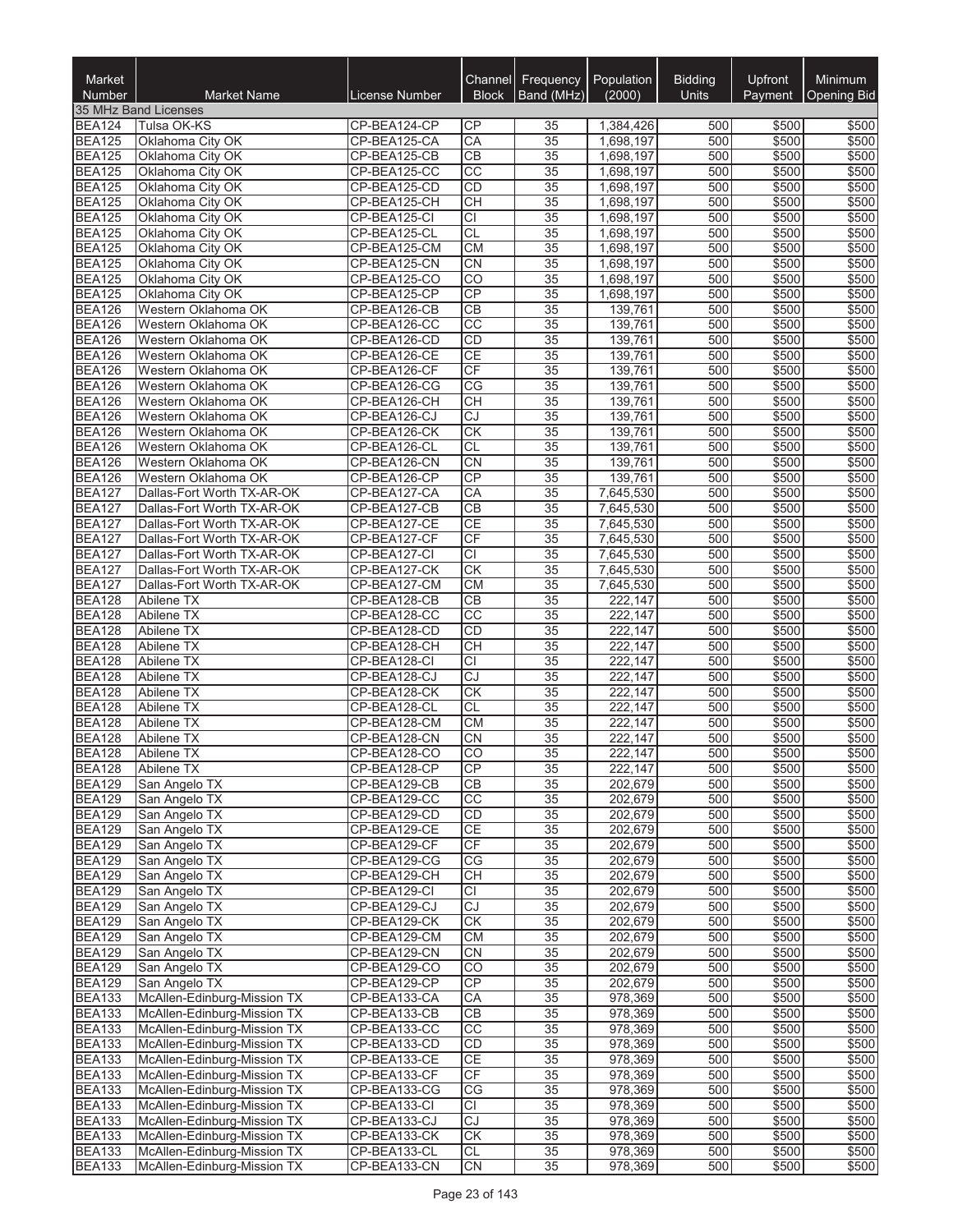| Market<br>Number               | <b>Market Name</b>                     | License Number               | Channel<br><b>Block</b>     | <b>Frequency</b><br>Band (MHz) | Population<br>(2000) | <b>Bidding</b><br><b>Units</b> | <b>Upfront</b> | Minimum<br><b>Opening Bid</b> |
|--------------------------------|----------------------------------------|------------------------------|-----------------------------|--------------------------------|----------------------|--------------------------------|----------------|-------------------------------|
|                                | 35 MHz Band Licenses                   |                              |                             |                                |                      |                                | Payment        |                               |
| <b>BEA133</b>                  | McAllen-Edinburg-Mission TX            | CP-BEA133-CO                 | CО                          | 35                             | 978,369              | 500                            | \$500          | \$500                         |
| <b>BEA133</b>                  | McAllen-Edinburg-Mission TX            | CP-BEA133-CP                 | CP                          | 35                             | 978,369              | 500                            | \$500          | \$500                         |
| <b>BEA135</b>                  | Odessa-Midland TX                      | CP-BEA135-CB                 | $\overline{CB}$             | 35                             | 388,007              | 500                            | \$500          | \$500                         |
| <b>BEA135</b>                  | Odessa-Midland TX                      | CP-BEA135-CC                 | $\overline{CC}$             | 35                             | 388,007              | 500                            | \$500          | \$500                         |
| <b>BEA135</b>                  | Odessa-Midland TX                      | CP-BEA135-CE                 | CE                          | 35                             | 388,007              | 500                            | \$500          | \$500                         |
| <b>BEA135</b>                  | Odessa-Midland TX                      | CP-BEA135-CF                 | $\overline{CF}$             | 35                             | 388,007              | 500                            | \$500          | \$500                         |
| <b>BEA135</b>                  | Odessa-Midland TX                      | CP-BEA135-CG                 | $\overline{\text{CG}}$      | 35                             | 388,007              | 500                            | \$500          | \$500                         |
| <b>BEA135</b><br><b>BEA135</b> | Odessa-Midland TX<br>Odessa-Midland TX | CP-BEA135-CH<br>CP-BEA135-CJ | <b>CH</b><br>$\overline{c}$ | 35<br>$\overline{35}$          | 388,007<br>388,007   | 500<br>500                     | \$500<br>\$500 | \$500<br>\$500                |
| <b>BEA135</b>                  | Odessa-Midland TX                      | CP-BEA135-CL                 | CL                          | 35                             | 388,007              | 500                            | \$500          | \$500                         |
| <b>BEA135</b>                  | Odessa-Midland TX                      | CP-BEA135-CO                 | CO                          | 35                             | 388,007              | 500                            | \$500          | \$500                         |
| <b>BEA135</b>                  | Odessa-Midland TX                      | CP-BEA135-CP                 | CP                          | 35                             | 388,007              | 500                            | \$500          | \$500                         |
| <b>BEA136</b>                  | Hobbs NM-TX                            | CP-BEA136-CA                 | CA                          | $\overline{35}$                | 190,340              | 500                            | \$500          | \$500                         |
| <b>BEA136</b>                  | Hobbs NM-TX                            | CP-BEA136-CB                 | $\overline{CB}$             | $\overline{35}$                | 190,340              | 500                            | \$500          | \$500                         |
| <b>BEA136</b>                  | Hobbs NM-TX                            | CP-BEA136-CC                 | $\overline{cc}$             | 35                             | 190,340              | 500                            | \$500          | \$500                         |
| <b>BEA136</b>                  | Hobbs NM-TX                            | CP-BEA136-CD                 | CD                          | 35                             | 190,340              | 500                            | \$500          | \$500                         |
| <b>BEA136</b>                  | Hobbs NM-TX                            | CP-BEA136-CE                 | CE                          | 35                             | 190,340              | 500                            | \$500          | \$500                         |
| <b>BEA136</b>                  | Hobbs NM-TX                            | CP-BEA136-CF                 | CF                          | 35                             | 190,340              | 500                            | \$500          | \$500                         |
| <b>BEA136</b><br><b>BEA136</b> | Hobbs NM-TX<br>Hobbs NM-TX             | CP-BEA136-CG<br>CP-BEA136-CH | CG<br><b>CH</b>             | 35<br>35                       | 190,340<br>190,340   | 500<br>500                     | \$500<br>\$500 | \$500<br>\$500                |
| <b>BEA136</b>                  | Hobbs NM-TX                            | CP-BEA136-CI                 | $\overline{CI}$             | 35                             | 190,340              | 500                            | \$500          | \$500                         |
| <b>BEA136</b>                  | <b>Hobbs NM-TX</b>                     | CP-BEA136-CL                 | $\overline{CL}$             | $\overline{35}$                | 190,340              | 500                            | \$500          | \$500                         |
| <b>BEA136</b>                  | Hobbs NM-TX                            | CP-BEA136-CM                 | CM                          | $\overline{35}$                | 190,340              | 500                            | \$500          | \$500                         |
| <b>BEA136</b>                  | Hobbs NM-TX                            | CP-BEA136-CN                 | <b>CN</b>                   | 35                             | 190,340              | 500                            | \$500          | \$500                         |
| <b>BEA136</b>                  | Hobbs NM-TX                            | CP-BEA136-CO                 | $\overline{CO}$             | 35                             | 190,340              | 500                            | \$500          | \$500                         |
| <b>BEA136</b>                  | Hobbs NM-TX                            | CP-BEA136-CP                 | CP                          | $\overline{35}$                | 190,340              | 500                            | \$500          | \$500                         |
| <b>BEA137</b>                  | Lubbock TX                             | CP-BEA137-CA                 | CA                          | 35                             | 374,626              | 500                            | \$500          | \$500                         |
| <b>BEA137</b>                  | Lubbock TX                             | CP-BEA137-CB                 | $\overline{CB}$             | 35                             | 374,626              | 500                            | \$500          | \$500                         |
| <b>BEA137</b>                  | Lubbock TX                             | CP-BEA137-CC                 | $\overline{CC}$             | 35                             | 374,626              | 500                            | \$500          | \$500                         |
| <b>BEA137</b>                  | Lubbock TX                             | CP-BEA137-CD                 | CD                          | 35                             | 374,626              | 500                            | \$500          | \$500                         |
| <b>BEA137</b>                  | Lubbock TX                             | CP-BEA137-CF                 | $\overline{CF}$             | 35                             | 374,626              | 500                            | \$500          | \$500                         |
| <b>BEA137</b>                  | Lubbock TX                             | CP-BEA137-CI                 | $\overline{CI}$             | 35                             | 374,626              | 500                            | \$500          | \$500                         |
| <b>BEA137</b><br><b>BEA137</b> | Lubbock TX<br>Lubbock TX               | CP-BEA137-CJ<br>CP-BEA137-CM | $\overline{CJ}$<br>CM       | 35<br>35                       | 374,626<br>374,626   | 500<br>500                     | \$500<br>\$500 | \$500<br>\$500                |
| <b>BEA137</b>                  | Lubbock TX                             | CP-BEA137-CN                 | $\overline{CN}$             | 35                             | 374,626              | 500                            | \$500          | \$500                         |
| <b>BEA138</b>                  | Amarillo TX-NM                         | CP-BEA138-CA                 | CA                          | 35                             | 481,633              | 500                            | \$500          | \$500                         |
| <b>BEA138</b>                  | Amarillo TX-NM                         | CP-BEA138-CG                 | CG                          | 35                             | 481,633              | 500                            | \$500          | \$500                         |
| <b>BEA138</b>                  | Amarillo TX-NM                         | CP-BEA138-CH                 | <b>CH</b>                   | 35                             | 481,633              | 500                            | \$500          | \$500                         |
| <b>BEA138</b>                  | Amarillo TX-NM                         | CP-BEA138-CI                 | $\overline{CI}$             | $\overline{35}$                | 481,633              | 500                            | \$500          | \$500                         |
| <b>BEA138</b>                  | Amarillo TX-NM                         | CP-BEA138-CJ                 | CJ                          | 35                             | 481,633              | 500                            | \$500          | \$500                         |
| <b>BEA138</b>                  | Amarillo TX-NM                         | CP-BEA138-CK                 | <b>CK</b>                   | 35                             | 481,633              | 500                            | \$500          | \$500                         |
| <b>BEA139</b>                  | Santa Fe NM                            | CP-BEA139-CA                 | CA                          | $\overline{35}$                | 258,790              | 500                            | \$500          | \$500                         |
| <b>BEA139</b>                  | Santa Fe NM                            | CP-BEA139-CB                 | CВ                          | 35                             | 258,790              | 500                            | \$500          | \$500                         |
| <b>BEA139</b>                  | Santa Fe NM                            | CP-BEA139-CC                 | CC                          | 35                             | 258,790              | 500                            | \$500          | \$500                         |
| <b>BEA139</b><br><b>BEA139</b> | Santa Fe NM<br>Santa Fe NM             | CP-BEA139-CD<br>CP-BEA139-CE | <b>CD</b><br><b>CE</b>      | 35<br>35                       | 258,790<br>258,790   | 500<br>500                     | \$500<br>\$500 | \$500<br>\$500                |
| <b>BEA139</b>                  | Santa Fe NM                            | CP-BEA139-CF                 | CF                          | 35                             | 258,790              | 500                            | \$500          | \$500                         |
| <b>BEA139</b>                  | Santa Fe NM                            | CP-BEA139-CG                 | CG                          | 35                             | 258,790              | 500                            | \$500          | \$500                         |
| <b>BEA139</b>                  | Santa Fe NM                            | CP-BEA139-CH                 | <b>CH</b>                   | 35                             | 258,790              | 500                            | \$500          | \$500                         |
| <b>BEA139</b>                  | Santa Fe NM                            | CP-BEA139-CJ                 | CJ                          | 35                             | 258,790              | 500                            | \$500          | \$500                         |
| <b>BEA139</b>                  | Santa Fe NM                            | CP-BEA139-CK                 | CK                          | 35                             | 258,790              | 500                            | \$500          | \$500                         |
| <b>BEA139</b>                  | Santa Fe NM                            | CP-BEA139-CL                 | <b>CL</b>                   | 35                             | 258,790              | 500                            | \$500          | \$500                         |
| <b>BEA139</b>                  | Santa Fe NM                            | CP-BEA139-CM                 | <b>CM</b>                   | 35                             | 258,790              | 500                            | \$500          | \$500                         |
| <b>BEA139</b>                  | Santa Fe NM                            | CP-BEA139-CO                 | CO                          | 35                             | 258,790              | 500                            | \$500          | \$500                         |
| <b>BEA139</b>                  | Santa Fe NM                            | CP-BEA139-CP                 | <b>CP</b>                   | 35                             | 258,790              | 500                            | \$500          | \$500                         |
| <b>BEA140</b>                  | Pueblo CO-NM                           | CP-BEA140-CA                 | CA                          | 35                             | 279,600              | 500                            | \$500          | \$500                         |
| <b>BEA140</b>                  | Pueblo CO-NM                           | CP-BEA140-CB                 | CB                          | 35                             | 279,600              | 500                            | \$500          | \$500                         |
| <b>BEA140</b><br><b>BEA140</b> | Pueblo CO-NM<br>Pueblo CO-NM           | CP-BEA140-CC<br>CP-BEA140-CD | CC<br><b>CD</b>             | 35<br>35                       | 279,600<br>279,600   | 500<br>500                     | \$500<br>\$500 | \$500<br>\$500                |
| <b>BEA140</b>                  | Pueblo CO-NM                           | CP-BEA140-CH                 | CН                          | 35                             | 279,600              | 500                            | \$500          | \$500                         |
| <b>BEA140</b>                  | Pueblo CO-NM                           | CP-BEA140-CI                 | СI                          | 35                             | 279,600              | 500                            | \$500          | \$500                         |
| <b>BEA140</b>                  | Pueblo CO-NM                           | CP-BEA140-CJ                 | CJ                          | 35                             | 279,600              | 500                            | \$500          | \$500                         |
| <b>BEA140</b>                  | Pueblo CO-NM                           | CP-BEA140-CL                 | <b>CL</b>                   | 35                             | 279,600              | 500                            | \$500          | \$500                         |
| <b>BEA140</b>                  | Pueblo CO-NM                           | CP-BEA140-CN                 | CN                          | 35                             | 279,600              | 500                            | \$500          | \$500                         |
| <b>BEA140</b>                  | Pueblo CO-NM                           | CP-BEA140-CO                 | CO                          | 35                             | 279,600              | 500                            | \$500          | \$500                         |
| <b>BEA141</b>                  | Denver-Boulder CO-KS-NE                | CP-BEA141-CA                 | CA                          | 35                             | 3,984,105            | 500                            | \$500          | \$500                         |
| <b>BEA141</b>                  | Denver-Boulder CO-KS-NE                | CP-BEA141-CE                 | <b>CE</b>                   | 35                             | 3,984,105            | 500                            | \$500          | \$500                         |
| <b>BEA141</b>                  | Denver-Boulder CO-KS-NE                | CP-BEA141-CF                 | CF                          | 35                             | 3,984,105            | 500                            | \$500          | \$500                         |
| <b>BEA141</b>                  | Denver-Boulder CO-KS-NE                | CP-BEA141-CK                 | СK                          | 35                             | 3,984,105            | 500                            | \$500          | \$500                         |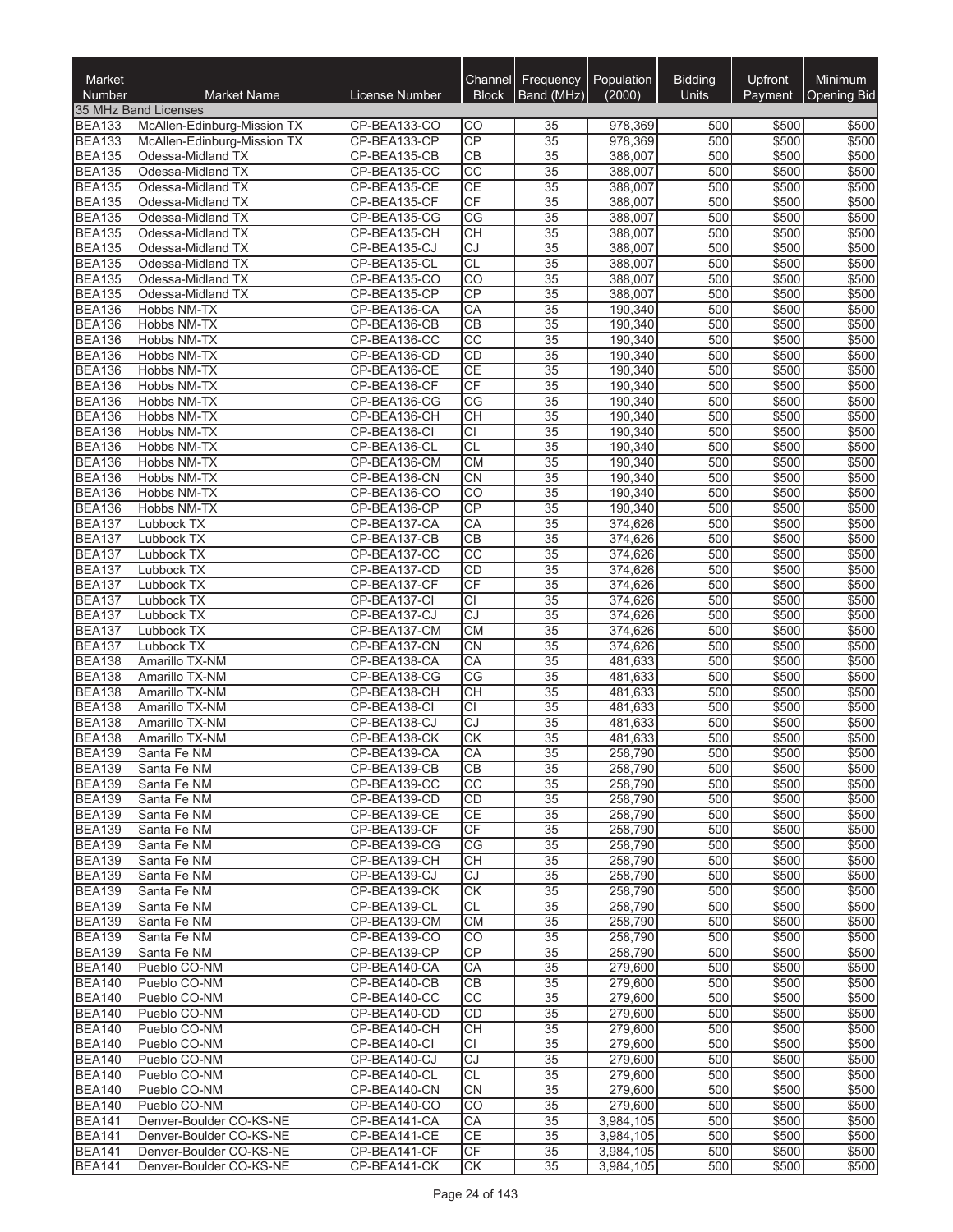| Market<br>Number               | <b>Market Name</b>                       | License Number               | Channel<br><b>Block</b> | <b>Frequency</b><br>Band (MHz) | Population<br>(2000) | <b>Bidding</b><br><b>Units</b> | Upfront<br>Payment | Minimum<br><b>Opening Bid</b> |
|--------------------------------|------------------------------------------|------------------------------|-------------------------|--------------------------------|----------------------|--------------------------------|--------------------|-------------------------------|
|                                | 35 MHz Band Licenses                     |                              |                         |                                |                      |                                |                    |                               |
| <b>BEA141</b>                  | Denver-Boulder CO-KS-NE                  | CP-BEA141-CP                 | СP                      | 35                             | 3,984,105            | 500                            | \$500              | \$500                         |
| <b>BEA142</b>                  | Scottsbluff NE-WY                        | CP-BEA142-CB                 | CB                      | 35                             | 92,360               | 500                            | \$500              | \$500                         |
| <b>BEA142</b>                  | Scottsbluff NE-WY                        | CP-BEA142-CC                 | $\overline{cc}$         | 35                             | 92,360               | 500                            | \$500              | \$500                         |
| <b>BEA142</b>                  | Scottsbluff NE-WY                        | CP-BEA142-CD                 | CD                      | 35                             | 92,360               | 500                            | \$500              | \$500                         |
| <b>BEA142</b>                  | Scottsbluff NE-WY                        | CP-BEA142-CF                 | <b>CF</b>               | 35                             | 92,360               | 500                            | \$500              | \$500                         |
| <b>BEA142</b>                  | Scottsbluff NE-WY                        | CP-BEA142-CH                 | $\overline{CH}$         | 35                             | 92,360               | 500                            | \$500              | \$500                         |
| <b>BEA142</b>                  | Scottsbluff NE-WY                        | CP-BEA142-CI                 | CI                      | $\overline{35}$                | 92,360               | 500                            | \$500              | \$500                         |
| <b>BEA142</b>                  | Scottsbluff NE-WY                        | CP-BEA142-CJ                 | CJ                      | 35                             | 92,360               | 500                            | \$500              | \$500                         |
| <b>BEA142</b>                  | Scottsbluff NE-WY                        | CP-BEA142-CK                 | $\overline{\text{CK}}$  | $\overline{35}$                | 92,360               | 500                            | \$500              | \$500                         |
| <b>BEA142</b><br><b>BEA142</b> | Scottsbluff NE-WY                        | CP-BEA142-CL                 | CL<br><b>CM</b>         | 35                             | 92,360               | 500<br>500                     | \$500              | \$500                         |
| <b>BEA142</b>                  | Scottsbluff NE-WY<br>Scottsbluff NE-WY   | CP-BEA142-CM<br>CP-BEA142-CN | <b>CN</b>               | 35<br>35                       | 92,360<br>92,360     | 500                            | \$500<br>\$500     | \$500<br>\$500                |
| <b>BEA142</b>                  | Scottsbluff NE-WY                        | CP-BEA142-CO                 | CO                      | 35                             | 92,360               | 500                            | \$500              | \$500                         |
| <b>BEA143</b>                  | Casper WY-ID-UT                          | CP-BEA143-CA                 | CA                      | 35                             | 408,708              | 500                            | \$500              | \$500                         |
| <b>BEA143</b>                  | Casper WY-ID-UT                          | CP-BEA143-CB                 | $\overline{CB}$         | 35                             | 408,708              | 500                            | \$500              | \$500                         |
| <b>BEA143</b>                  | Casper WY-ID-UT                          | CP-BEA143-CC                 | CC                      | 35                             | 408,708              | 500                            | \$500              | \$500                         |
| <b>BEA143</b>                  | Casper WY-ID-UT                          | CP-BEA143-CD                 | CD                      | 35                             | 408,708              | 500                            | \$500              | \$500                         |
| <b>BEA143</b>                  | Casper WY-ID-UT                          | CP-BEA143-CF                 | CF                      | 35                             | 408.708              | 500                            | \$500              | \$500                         |
| <b>BEA143</b>                  | Casper WY-ID-UT                          | CP-BEA143-CH                 | <b>CH</b>               | 35                             | 408,708              | 500                            | \$500              | \$500                         |
| <b>BEA143</b>                  | Casper WY-ID-UT                          | CP-BEA143-CI                 | <b>CI</b>               | 35                             | 408,708              | 500                            | \$500              | \$500                         |
| <b>BEA143</b>                  | Casper WY-ID-UT                          | CP-BEA143-CJ                 | $\overline{\text{CJ}}$  | 35                             | 408,708              | 500                            | \$500              | \$500                         |
| <b>BEA143</b>                  | Casper WY-ID-UT                          | CP-BEA143-CK                 | CK                      | $\overline{35}$                | 408,708              | 500                            | \$500              | \$500                         |
| <b>BEA143</b>                  | Casper WY-ID-UT                          | CP-BEA143-CL                 | CL                      | 35                             | 408,708              | 500                            | \$500              | \$500                         |
| <b>BEA143</b>                  | Casper WY-ID-UT                          | CP-BEA143-CM                 | <b>CM</b>               | 35                             | 408,708              | 500                            | \$500              | \$500                         |
| <b>BEA143</b><br><b>BEA144</b> | Casper WY-ID-UT<br><b>Billings MT-WY</b> | CP-BEA143-CN<br>CP-BEA144-CA | <b>CN</b><br>CA         | 35<br>35                       | 408,708<br>404,902   | 500<br>500                     | \$500<br>\$500     | \$500<br>\$500                |
| <b>BEA144</b>                  | <b>Billings MT-WY</b>                    | CP-BEA144-CD                 | CD                      | 35                             | 404,902              | 500                            | \$500              | \$500                         |
| <b>BEA144</b>                  | <b>Billings MT-WY</b>                    | CP-BEA144-CG                 | CG                      | 35                             | 404,902              | 500                            | \$500              | \$500                         |
| <b>BEA144</b>                  | <b>Billings MT-WY</b>                    | CP-BEA144-CH                 | <b>CH</b>               | 35                             | 404,902              | 500                            | \$500              | \$500                         |
| <b>BEA144</b>                  | <b>Billings MT-WY</b>                    | CP-BEA144-CP                 | <b>CP</b>               | 35                             | 404,902              | 500                            | \$500              | \$500                         |
| <b>BEA145</b>                  | <b>Great Falls MT</b>                    | CP-BEA145-CB                 | $\overline{CB}$         | 35                             | 166,564              | 500                            | \$500              | \$500                         |
| <b>BEA145</b>                  | <b>Great Falls MT</b>                    | CP-BEA145-CF                 | CF                      | 35                             | 166,564              | 500                            | \$500              | \$500                         |
| <b>BEA145</b>                  | <b>Great Falls MT</b>                    | CP-BEA145-CJ                 | CJ                      | 35                             | 166,564              | 500                            | \$500              | \$500                         |
| <b>BEA145</b>                  | <b>Great Falls MT</b>                    | CP-BEA145-CK                 | $\overline{\text{CK}}$  | 35                             | 166,564              | 500                            | \$500              | \$500                         |
| <b>BEA145</b>                  | <b>Great Falls MT</b>                    | CP-BEA145-CL                 | CL                      | 35                             | 166,564              | 500                            | \$500              | \$500                         |
| <b>BEA145</b>                  | <b>Great Falls MT</b>                    | CP-BEA145-CM                 | <b>CM</b>               | 35                             | 166,564              | 500                            | \$500              | \$500                         |
| <b>BEA145</b>                  | <b>Great Falls MT</b>                    | CP-BEA145-CN                 | <b>CN</b>               | 35                             | 166,564              | 500                            | \$500              | \$500                         |
| <b>BEA146</b>                  | Missoula MT                              | CP-BEA146-CA                 | CA                      | 35                             | 399,183              | 500                            | \$500              | \$500                         |
| <b>BEA146</b>                  | Missoula MT                              | CP-BEA146-CB                 | $\overline{CB}$         | $\overline{35}$                | 399,183              | 500                            | \$500              | \$500                         |
| <b>BEA146</b><br><b>BEA146</b> | Missoula MT<br>Missoula MT               | CP-BEA146-CC<br>CP-BEA146-CD | $\overline{CC}$<br>CD   | 35<br>35                       | 399,183<br>399,183   | 500<br>500                     | \$500<br>\$500     | \$500<br>\$500                |
| <b>BEA146</b>                  | Missoula MT                              | CP-BEA146-CE                 | CE                      | $\overline{35}$                | 399,183              | 500                            | \$500              | \$500                         |
| <b>BEA146</b>                  | Missoula MT                              | CP-BEA146-CF                 | CF                      | 35                             | 399,183              | 500                            | \$500              | \$500                         |
| <b>BEA146</b>                  | Missoula MT                              | CP-BEA146-CG                 | СG                      | 35                             | 399,183              | 500                            | \$500              | \$500                         |
| <b>BEA146</b>                  | Missoula MT                              | CP-BEA146-CH                 | <b>CH</b>               | 35                             | 399,183              | 500                            | \$500              | \$500                         |
| <b>BEA146</b>                  | Missoula MT                              | CP-BEA146-CI                 | CI                      | 35                             | 399,183              | 500                            | \$500              | \$500                         |
| <b>BEA146</b>                  | Missoula MT                              | CP-BEA146-CJ                 | <b>CJ</b>               | 35                             | 399,183              | 500                            | \$500              | \$500                         |
| <b>BEA146</b>                  | Missoula MT                              | CP-BEA146-CL                 | CL                      | 35                             | 399,183              | 500                            | \$500              | \$500                         |
| <b>BEA146</b>                  | Missoula MT                              | CP-BEA146-CN                 | <b>CN</b>               | 35                             | 399,183              | 500                            | \$500              | \$500                         |
| <b>BEA146</b>                  | Missoula MT                              | CP-BEA146-CO                 | CO                      | 35                             | 399,183              | 500                            | \$500              | \$500                         |
| <b>BEA146</b>                  | Missoula MT                              | CP-BEA146-CP                 | CP                      | 35                             | 399,183              | 500                            | \$500              | \$500                         |
| <b>BEA147</b>                  | Spokane WA-ID                            | CP-BEA147-CB                 | CB                      | 35                             | 829,735              | 500                            | \$500              | \$500                         |
| <b>BEA147</b>                  | Spokane WA-ID                            | CP-BEA147-CC                 | CC                      | 35                             | 829,735              | 500                            | \$500              | \$500                         |
| <b>BEA147</b>                  | Spokane WA-ID                            | CP-BEA147-CD                 | <b>CD</b>               | 35                             | 829,735              | 500                            | \$500              | \$500                         |
| <b>BEA147</b><br><b>BEA147</b> | Spokane WA-ID<br>Spokane WA-ID           | CP-BEA147-CG<br>CP-BEA147-CI | CG<br>CI                | 35<br>35                       | 829,735<br>829,735   | 500<br>500                     | \$500<br>\$500     | \$500<br>\$500                |
| <b>BEA147</b>                  | Spokane WA-ID                            | CP-BEA147-CJ                 | CJ                      | 35                             | 829,735              | 500                            | \$500              | \$500                         |
| <b>BEA147</b>                  | Spokane WA-ID                            | CP-BEA147-CK                 | <b>CK</b>               | 35                             | 829,735              | 500                            | \$500              | \$500                         |
| <b>BEA147</b>                  | Spokane WA-ID                            | CP-BEA147-CM                 | <b>CM</b>               | 35                             | 829,735              | 500                            | \$500              | \$500                         |
| <b>BEA147</b>                  | Spokane WA-ID                            | CP-BEA147-CN                 | <b>CN</b>               | 35                             | 829,735              | 500                            | \$500              | \$500                         |
| <b>BEA147</b>                  | Spokane WA-ID                            | CP-BEA147-CO                 | CO                      | 35                             | 829,735              | 500                            | \$500              | \$500                         |
| <b>BEA147</b>                  | Spokane WA-ID                            | CP-BEA147-CP                 | CP                      | 35                             | 829,735              | 500                            | \$500              | \$500                         |
| <b>BEA148</b>                  | Idaho Falls ID-WY                        | CP-BEA148-CA                 | CA                      | 35                             | 306,120              | 500                            | \$500              | \$500                         |
| <b>BEA148</b>                  | Idaho Falls ID-WY                        | CP-BEA148-CB                 | $\overline{CB}$         | $\overline{35}$                | 306,120              | 500                            | \$500              | \$500                         |
| <b>BEA148</b>                  | Idaho Falls ID-WY                        | CP-BEA148-CC                 | CC                      | 35                             | 306,120              | 500                            | \$500              | \$500                         |
| <b>BEA148</b>                  | Idaho Falls ID-WY                        | CP-BEA148-CD                 | CD                      | 35                             | 306,120              | 500                            | \$500              | \$500                         |
| <b>BEA148</b>                  | Idaho Falls ID-WY                        | CP-BEA148-CE                 | CE                      | 35                             | 306,120              | 500                            | \$500              | \$500                         |
| <b>BEA148</b>                  | Idaho Falls ID-WY                        | CP-BEA148-CG                 | CG                      | 35                             | 306,120              | 500<br>500                     | \$500              | \$500                         |
| <b>BEA148</b>                  | Idaho Falls ID-WY                        | CP-BEA148-CH                 | CH                      | 35                             | 306,120              |                                | \$500              | \$500                         |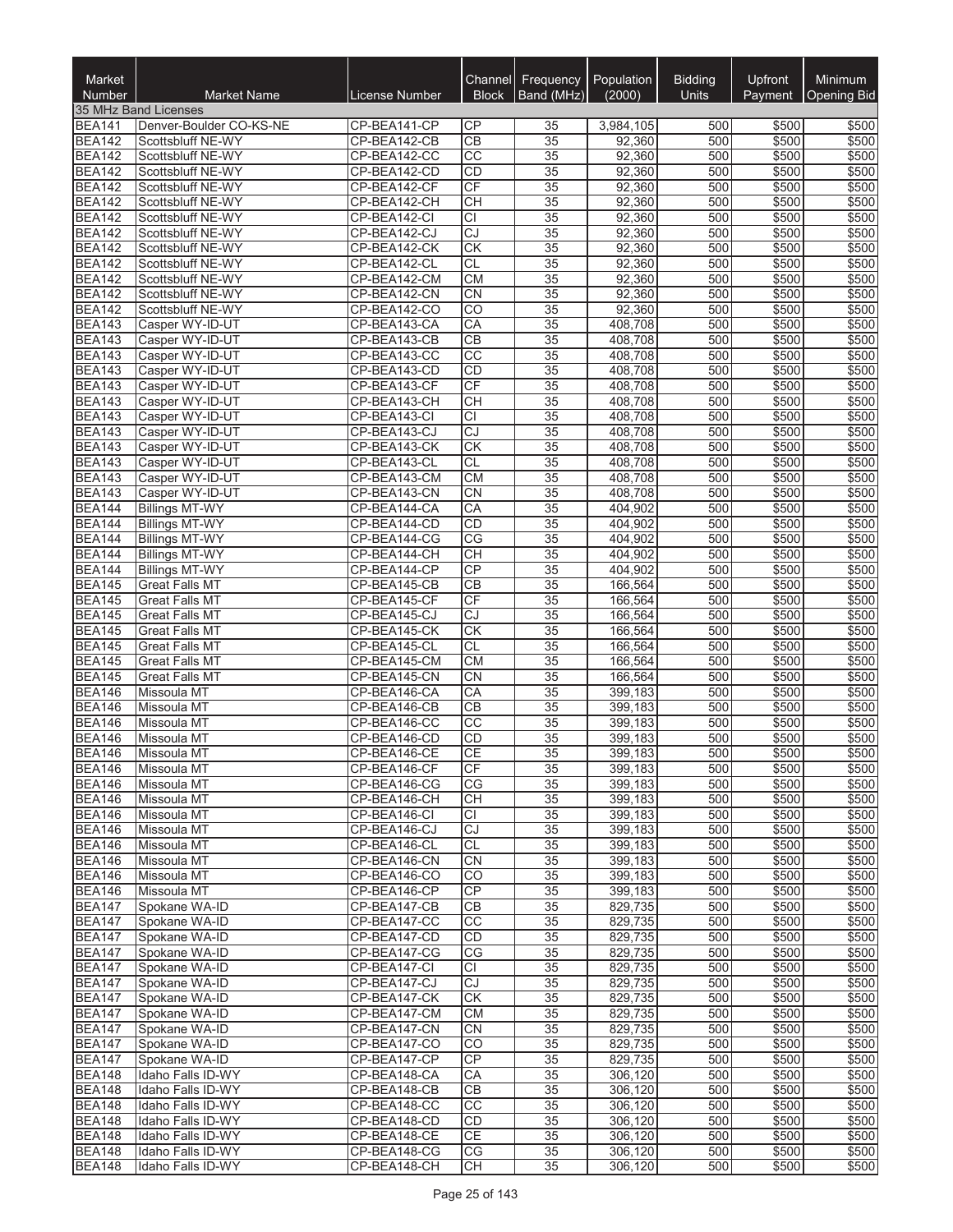| Market<br><b>Number</b>        | <b>Market Name</b>                                       | <b>License Number</b>        | Channel         | Block   Band (MHz)                 | Frequency   Population<br>(2000) | <b>Bidding</b><br><b>Units</b> | Upfront        | Minimum<br>Payment   Opening Bid |
|--------------------------------|----------------------------------------------------------|------------------------------|-----------------|------------------------------------|----------------------------------|--------------------------------|----------------|----------------------------------|
|                                | 35 MHz Band Licenses                                     |                              |                 |                                    |                                  |                                |                |                                  |
| <b>BEA148</b>                  | Idaho Falls ID-WY                                        | CP-BEA148-CI                 | СI              | 35                                 | 306,120                          | 500                            | \$500          | \$500                            |
| <b>BEA148</b>                  | Idaho Falls ID-WY                                        | CP-BEA148-CJ                 | CJ              | $\overline{35}$                    | 306.120                          | 500                            | \$500          | \$500                            |
| <b>BEA148</b>                  | Idaho Falls ID-WY                                        | CP-BEA148-CK                 | CK<br><b>CL</b> | $\overline{35}$<br>$\overline{35}$ | 306,120<br>306.120               | 500<br>500                     | \$500<br>\$500 | \$500<br>\$500                   |
| <b>BEA148</b><br><b>BEA148</b> | Idaho Falls ID-WY<br>Idaho Falls ID-WY                   | CP-BEA148-CL<br>CP-BEA148-CM | <b>CM</b>       | $\overline{35}$                    | 306,120                          | 500                            | \$500          | \$500                            |
| <b>BEA148</b>                  | Idaho Falls ID-WY                                        | CP-BEA148-CN                 | <b>CN</b>       | $\overline{35}$                    | 306,120                          | 500                            | \$500          | \$500                            |
| <b>BEA148</b>                  | Idaho Falls ID-WY                                        | CP-BEA148-CO                 | $\overline{CO}$ | 35                                 | 306,120                          | 500                            | \$500          | \$500                            |
| <b>BEA149</b>                  | Twin Falls ID                                            | CP-BEA149-CA                 | CA              | 35                                 | 162,397                          | 500                            | \$500          | \$500                            |
| <b>BEA149</b>                  | Twin Falls ID                                            | CP-BEA149-CB                 | <b>CB</b>       | 35                                 | 162,397                          | 500                            | \$500          | \$500                            |
| <b>BEA149</b>                  | Twin Falls ID                                            | CP-BEA149-CC                 | $\overline{CC}$ | $\overline{35}$                    | 162,397                          | 500                            | \$500          | \$500                            |
| <b>BEA149</b>                  | Twin Falls ID                                            | CP-BEA149-CD                 | CD              | $\overline{35}$                    | 162,397                          | 500                            | \$500          | \$500                            |
| <b>BEA149</b>                  | Twin Falls ID                                            | CP-BEA149-CE                 | <b>CE</b>       | $\overline{35}$                    | 162,397                          | 500                            | \$500          | \$500                            |
| <b>BEA149</b>                  | <b>Twin Falls ID</b>                                     | CP-BEA149-CF                 | CF              | $\overline{35}$                    | 162,397                          | 500                            | \$500          | \$500                            |
| <b>BEA149</b>                  | Twin Falls ID                                            | CP-BEA149-CG                 | CG              | $\overline{35}$                    | 162,397                          | 500                            | \$500          | \$500                            |
| <b>BEA149</b>                  | Twin Falls ID                                            | CP-BEA149-CH                 | <b>CH</b><br>CJ | $\overline{35}$                    | 162,397                          | 500                            | \$500          | \$500                            |
| <b>BEA149</b><br><b>BEA149</b> | Twin Falls ID<br>Twin Falls ID                           | CP-BEA149-CJ<br>CP-BEA149-CK | CK              | 35<br>$\overline{35}$              | 162,397<br>162,397               | 500<br>500                     | \$500<br>\$500 | \$500<br>\$500                   |
| <b>BEA149</b>                  | Twin Falls ID                                            | CP-BEA149-CM                 | CM              | $\overline{35}$                    | 162,397                          | 500                            | \$500          | \$500                            |
| <b>BEA149</b>                  | Twin Falls ID                                            | CP-BEA149-CN                 | <b>CN</b>       | $\overline{35}$                    | 162,397                          | 500                            | \$500          | \$500                            |
| <b>BEA149</b>                  | Twin Falls ID                                            | CP-BEA149-CO                 | $\overline{CO}$ | $\overline{35}$                    | 162,397                          | 500                            | \$500          | \$500                            |
| <b>BEA149</b>                  | Twin Falls ID                                            | CP-BEA149-CP                 | CP              | $\overline{35}$                    | 162,397                          | 500                            | \$500          | \$500                            |
| <b>BEA150</b>                  | Boise City ID-OR                                         | CP-BEA150-CA                 | CA              | $\overline{35}$                    | 574,876                          | 500                            | \$500          | \$500                            |
| <b>BEA150</b>                  | Boise City ID-OR                                         | CP-BEA150-CB                 | <b>CB</b>       | 35                                 | 574,876                          | 500                            | \$500          | \$500                            |
| <b>BEA150</b>                  | Boise City ID-OR                                         | CP-BEA150-CC                 | CC              | 35                                 | 574,876                          | 500                            | \$500          | \$500                            |
| <b>BEA150</b>                  | <b>Boise City ID-OR</b>                                  | CP-BEA150-CD                 | <b>CD</b>       | 35                                 | 574,876                          | 500                            | \$500          | \$500                            |
| <b>BEA150</b>                  | <b>Boise City ID-OR</b>                                  | CP-BEA150-CE                 | <b>CE</b>       | $\overline{35}$                    | 574,876                          | 500                            | \$500          | \$500                            |
| <b>BEA150</b>                  | Boise City ID-OR                                         | CP-BEA150-CF                 | CF              | $\overline{35}$                    | 574,876                          | 500                            | \$500          | \$500                            |
| <b>BEA150</b>                  | Boise City ID-OR                                         | CP-BEA150-CG                 | $\overline{CG}$ | $\overline{35}$                    | 574,876                          | 500                            | \$500          | \$500                            |
| <b>BEA150</b>                  | Boise City ID-OR                                         | CP-BEA150-CH                 | <b>CH</b>       | $\overline{35}$                    | 574,876                          | 500                            | \$500          | \$500                            |
| <b>BEA150</b>                  | Boise City ID-OR                                         | CP-BEA150-CI                 | CI              | $\overline{35}$                    | 574,876                          | 500                            | \$500          | \$500                            |
| <b>BEA150</b><br><b>BEA150</b> | Boise City ID-OR<br>Boise City ID-OR                     | CP-BEA150-CJ<br>CP-BEA150-CK | CJ<br><b>CK</b> | $\overline{35}$<br>35              | 574,876<br>574,876               | 500<br>500                     | \$500<br>\$500 | \$500<br>\$500                   |
| <b>BEA150</b>                  | Boise City ID-OR                                         | CP-BEA150-CP                 | CP              | 35                                 | 574,876                          | 500                            | \$500          | \$500                            |
| <b>BEA151</b>                  | Reno NV-CA                                               | CP-BEA151-CA                 | CA              | 35                                 | 670,013                          | 500                            | \$500          | \$500                            |
| <b>BEA151</b>                  | Reno NV-CA                                               | CP-BEA151-CB                 | $\overline{CB}$ | $\overline{35}$                    | 670,013                          | 500                            | \$500          | \$500                            |
| <b>BEA151</b>                  | Reno NV-CA                                               | CP-BEA151-CC                 | $\overline{CC}$ | $\overline{35}$                    | 670,013                          | 500                            | \$500          | \$500                            |
| <b>BEA151</b>                  | Reno NV-CA                                               | CP-BEA151-CD                 | CD              | $\overline{35}$                    | 670,013                          | 500                            | \$500          | \$500                            |
| <b>BEA151</b>                  | Reno NV-CA                                               | CP-BEA151-CF                 | CF              | $\overline{35}$                    | 670,013                          | 500                            | \$500          | \$500                            |
| <b>BEA151</b>                  | Reno NV-CA                                               | CP-BEA151-CG                 | CG              | $\overline{35}$                    | 670,013                          | 500                            | \$500          | \$500                            |
| <b>BEA151</b>                  | Reno NV-CA                                               | CP-BEA151-CI                 | <b>CI</b>       | 35                                 | 670,013                          | 500                            | \$500          | \$500                            |
| <b>BEA151</b>                  | Reno NV-CA                                               | CP-BEA151-CJ                 | <b>CJ</b>       | 35                                 | 670,013                          | 500                            | \$500          | \$500                            |
| <b>BEA151</b>                  | Reno NV-CA                                               | CP-BEA151-CM                 | <b>CM</b>       | $\overline{35}$                    | 670,013                          | 500                            | \$500          | \$500                            |
| <b>BEA151</b>                  | Reno NV-CA                                               | CP-BEA151-CN                 | CN              | 35                                 | 670.013                          | 500                            | \$500          | \$500                            |
| <b>BEA151</b>                  | Reno NV-CA                                               | CP-BEA151-CP                 | CP              | 35                                 | 670,013                          | 500                            | \$500          | \$500                            |
| <b>BEA152</b>                  | Salt Lake City-Ogden UT-ID<br>Salt Lake City-Ogden UT-ID | CP-BEA152-CA                 | CA<br><b>CB</b> | 35<br>35                           | 2,088,974<br>2,088,974           | 500                            | \$500          | \$500<br>\$500                   |
| <b>BEA152</b><br><b>BEA152</b> | Salt Lake City-Ogden UT-ID                               | CP-BEA152-CB<br>CP-BEA152-CE | <b>CE</b>       | 35                                 | 2,088,974                        | 500<br>500                     | \$500<br>\$500 | \$500                            |
| <b>BEA152</b>                  | Salt Lake City-Ogden UT-ID                               | CP-BEA152-CF                 | CF              | 35                                 | 2,088,974                        | 500                            | \$500          | \$500                            |
| <b>BEA152</b>                  | Salt Lake City-Ogden UT-ID                               | CP-BEA152-CI                 | СI              | 35                                 | 2,088,974                        | 500                            | \$500          | \$500                            |
| <b>BEA152</b>                  | Salt Lake City-Ogden UT-ID                               | CP-BEA152-CJ                 | CJ              | 35                                 | 2,088,974                        | 500                            | \$500          | \$500                            |
| <b>BEA152</b>                  | Salt Lake City-Ogden UT-ID                               | CP-BEA152-CL                 | <b>CL</b>       | $\overline{35}$                    | 2,088,974                        | 500                            | \$500          | \$500                            |
| <b>BEA152</b>                  | Salt Lake City-Ogden UT-ID                               | CP-BEA152-CM                 | СM              | 35                                 | 2,088,974                        | 500                            | \$500          | \$500                            |
| <b>BEA152</b>                  | Salt Lake City-Ogden UT-ID                               | CP-BEA152-CN                 | <b>CN</b>       | $\overline{35}$                    | 2,088,974                        | 500                            | \$500          | \$500                            |
| <b>BEA152</b>                  | Salt Lake City-Ogden UT-ID                               | CP-BEA152-CO                 | CO              | 35                                 | 2,088,974                        | 500                            | \$500          | \$500                            |
| <b>BEA152</b>                  | Salt Lake City-Ogden UT-ID                               | CP-BEA152-CP                 | CP              | 35                                 | 2,088,974                        | 500                            | \$500          | \$500                            |
| <b>BEA153</b>                  | Las Vegas NV-AZ-UT                                       | CP-BEA153-CE                 | <b>CE</b>       | 35                                 | 1,709,797                        | 500                            | \$500          | \$500                            |
| <b>BEA153</b>                  | Las Vegas NV-AZ-UT                                       | CP-BEA153-CH                 | CН              | 35                                 | 1,709,797                        | 500                            | \$500          | \$500                            |
| <b>BEA153</b>                  | Las Vegas NV-AZ-UT                                       | CP-BEA153-CI                 | СI              | 35                                 | 1,709,797                        | 500                            | \$500          | \$500                            |
| <b>BEA153</b>                  | Las Vegas NV-AZ-UT                                       | CP-BEA153-CK                 | <b>CK</b>       | 35                                 | 1,709,797                        | 500                            | \$500          | \$500                            |
| <b>BEA153</b>                  | Las Vegas NV-AZ-UT                                       | CP-BEA153-CM                 | <b>CM</b>       | 35                                 | 1,709,797                        | 500                            | \$500          | \$500                            |
| <b>BEA153</b><br><b>BEA153</b> | Las Vegas NV-AZ-UT<br>Las Vegas NV-AZ-UT                 | CP-BEA153-CN<br>CP-BEA153-CO | <b>CN</b><br>CO | 35<br>35                           | 1,709,797<br>1,709,797           | 500<br>500                     | \$500<br>\$500 | \$500<br>\$500                   |
| <b>BEA153</b>                  | Las Vegas NV-AZ-UT                                       | CP-BEA153-CP                 | <b>CP</b>       | 35                                 | 1,709,797                        | 500                            | \$500          | \$500                            |
| <b>BEA154</b>                  | Flagstaff AZ-UT                                          | CP-BEA154-CA                 | CA              | 35                                 | 401,766                          | 500                            | \$500          | \$500                            |
| <b>BEA154</b>                  | Flagstaff AZ-UT                                          | CP-BEA154-CB                 | <b>CB</b>       | 35                                 | 401,766                          | 500                            | \$500          | \$500                            |
| <b>BEA154</b>                  | Flagstaff AZ-UT                                          | CP-BEA154-CD                 | CD              | 35                                 | 401,766                          | 500                            | \$500          | \$500                            |
| <b>BEA154</b>                  | Flagstaff AZ-UT                                          | CP-BEA154-CE                 | <b>CE</b>       | 35                                 | 401,766                          | 500                            | \$500          | \$500                            |
| <b>BEA154</b>                  | Flagstaff AZ-UT                                          | CP-BEA154-CF                 | CF              | 35                                 | 401,766                          | 500                            | \$500          | \$500                            |
| <b>BEA154</b>                  | Flagstaff AZ-UT                                          | CP-BEA154-CG                 | <b>CG</b>       | 35                                 | 401,766                          | 500                            | \$500          | \$500                            |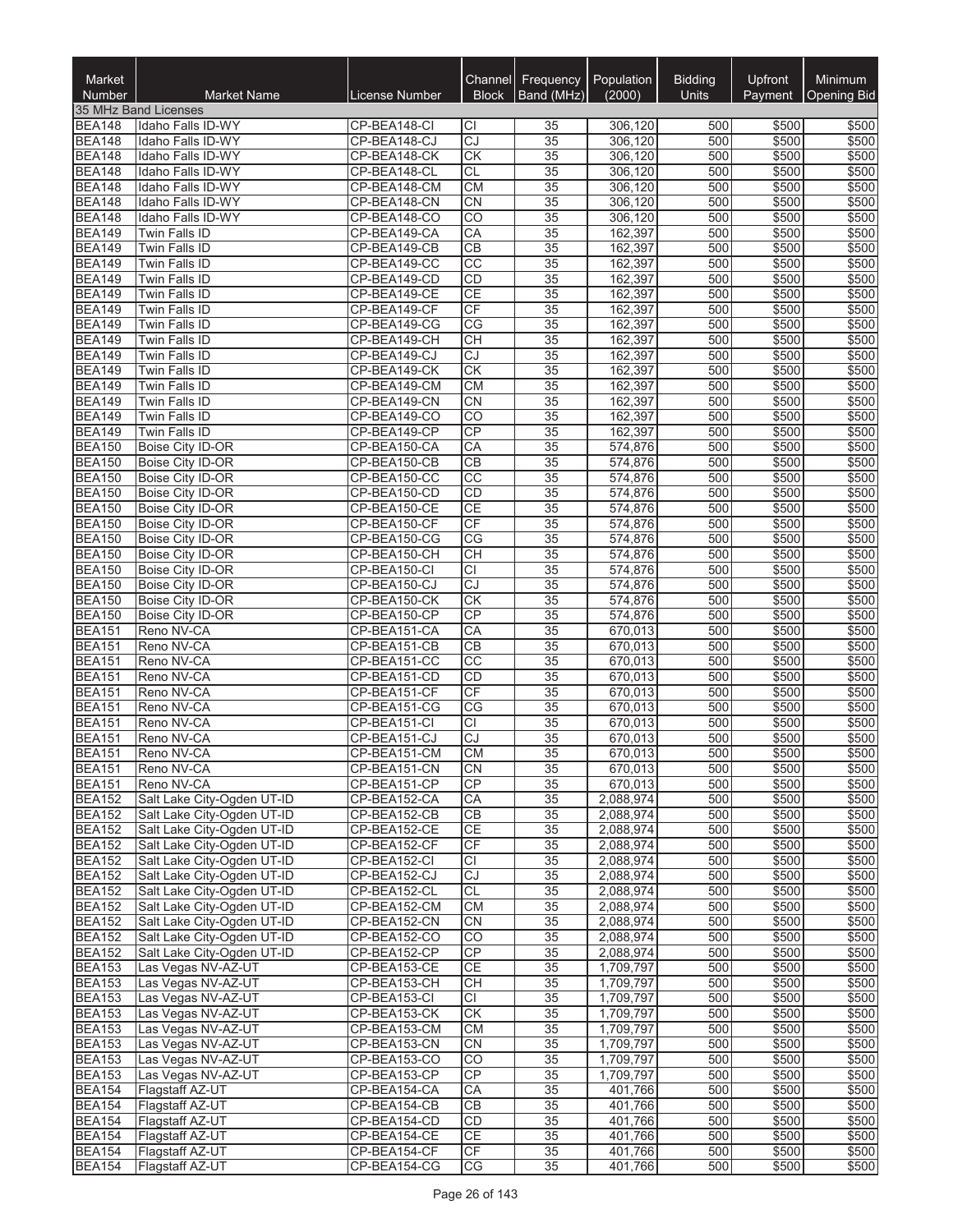| Market<br><b>Number</b>        | <b>Market Name</b>                       | License Number               | Channel<br><b>Block</b>            | Frequency<br>Band (MHz) | Population<br>(2000)   | <b>Bidding</b><br><b>Units</b> | Upfront<br>Payment | <b>Minimum</b><br><b>Opening Bid</b> |
|--------------------------------|------------------------------------------|------------------------------|------------------------------------|-------------------------|------------------------|--------------------------------|--------------------|--------------------------------------|
|                                | 35 MHz Band Licenses                     |                              |                                    |                         |                        |                                |                    |                                      |
| <b>BEA154</b>                  | Flagstaff AZ-UT                          | CP-BEA154-CH                 | CН                                 | 35                      | 401,766                | 500                            | \$500              | \$500                                |
| <b>BEA154</b>                  | Flagstaff AZ-UT                          | CP-BEA154-CI                 | CI                                 | 35                      | 401,766                | 500                            | \$500              | \$500                                |
| <b>BEA154</b>                  | Flagstaff AZ-UT                          | CP-BEA154-CK                 | $\overline{\text{CK}}$             | 35                      | 401,766                | 500                            | \$500              | \$500                                |
| <b>BEA154</b>                  | Flagstaff AZ-UT                          | CP-BEA154-CL                 | <b>CL</b>                          | 35                      | 401,766                | 500                            | \$500              | \$500                                |
| <b>BEA154</b>                  | <b>Flagstaff AZ-UT</b>                   | CP-BEA154-CM                 | <b>CM</b>                          | 35                      | 401,766                | 500                            | \$500              | \$500                                |
| <b>BEA154</b>                  | <b>Flagstaff AZ-UT</b>                   | CP-BEA154-CN                 | CN                                 | 35                      | 401,766                | 500                            | \$500              | \$500                                |
| <b>BEA154</b>                  | Flagstaff AZ-UT                          | CP-BEA154-CO                 | $\overline{CO}$                    | 35                      | 401,766                | 500                            | \$500              | \$500                                |
| <b>BEA154</b><br><b>BEA155</b> | Flagstaff AZ-UT                          | CP-BEA154-CP                 | CP                                 | 35                      | 401,766<br>193.872     | 500                            | \$500              | \$500                                |
| <b>BEA155</b>                  | Farmington NM-CO                         | CP-BEA155-CB<br>CP-BEA155-CC | $\overline{CB}$<br>$\overline{CC}$ | 35                      |                        | 500<br>500                     | \$500<br>\$500     | \$500                                |
| <b>BEA155</b>                  | Farmington NM-CO<br>Farmington NM-CO     | CP-BEA155-CD                 | CD                                 | 35<br>35                | 193,872<br>193,872     | 500                            | \$500              | \$500<br>\$500                       |
| <b>BEA155</b>                  | Farmington NM-CO                         | CP-BEA155-CE                 | CE                                 | 35                      | 193,872                | 500                            | \$500              | \$500                                |
| <b>BEA155</b>                  | Farmington NM-CO                         | CP-BEA155-CF                 | CF                                 | 35                      | 193,872                | 500                            | \$500              | \$500                                |
| <b>BEA155</b>                  | Farmington NM-CO                         | CP-BEA155-CG                 | $\overline{\text{CG}}$             | 35                      | 193,872                | 500                            | \$500              | \$500                                |
| <b>BEA155</b>                  | Farmington NM-CO                         | CP-BEA155-CH                 | $\overline{CH}$                    | 35                      | 193,872                | 500                            | \$500              | \$500                                |
| <b>BEA155</b>                  | Farmington NM-CO                         | CP-BEA155-CI                 | <b>CI</b>                          | 35                      | 193,872                | 500                            | \$500              | \$500                                |
| <b>BEA155</b>                  | Farmington NM-CO                         | CP-BEA155-CJ                 | CJ                                 | 35                      | 193,872                | 500                            | \$500              | \$500                                |
| <b>BEA155</b>                  | Farmington NM-CO                         | CP-BEA155-CK                 | $\overline{\text{CK}}$             | 35                      | 193,872                | 500                            | \$500              | \$500                                |
| <b>BEA155</b>                  | Farmington NM-CO                         | CP-BEA155-CL                 | CL                                 | 35                      | 193,872                | 500                            | \$500              | \$500                                |
| <b>BEA155</b>                  | Farmington NM-CO                         | CP-BEA155-CM                 | <b>CM</b>                          | 35                      | 193,872                | 500                            | \$500              | \$500                                |
| <b>BEA155</b>                  | Farmington NM-CO                         | CP-BEA155-CN                 | CN                                 | 35                      | 193,872                | 500                            | \$500              | \$500                                |
| <b>BEA155</b>                  | Farmington NM-CO                         | CP-BEA155-CO                 | $\overline{CO}$                    | $\overline{35}$         | 193,872                | 500                            | \$500              | \$500                                |
| <b>BEA156</b>                  | Albuquerque NM-AZ                        | CP-BEA156-CA                 | CA                                 | 35                      | 921,086                | 500                            | \$500              | \$500                                |
| <b>BEA156</b>                  | Albuquerque NM-AZ                        | CP-BEA156-CB                 | $\overline{CB}$<br>$\overline{CC}$ | 35<br>35                | 921,086<br>921,086     | 500<br>500                     | \$500<br>\$500     | \$500<br>\$500                       |
| <b>BEA156</b><br><b>BEA156</b> | Albuquerque NM-AZ<br>Albuquerque NM-AZ   | CP-BEA156-CC<br>CP-BEA156-CD | CD                                 | 35                      | 921,086                | 500                            | \$500              | \$500                                |
| <b>BEA156</b>                  | Albuquerque NM-AZ                        | CP-BEA156-CE                 | CE                                 | 35                      | 921,086                | 500                            | \$500              | \$500                                |
| <b>BEA156</b>                  | Albuquerque NM-AZ                        | CP-BEA156-CF                 | $\overline{\mathsf{CF}}$           | 35                      | 921,086                | 500                            | \$500              | \$500                                |
| <b>BEA156</b>                  | Albuquerque NM-AZ                        | CP-BEA156-CG                 | CG                                 | 35                      | 921,086                | 500                            | \$500              | \$500                                |
| <b>BEA156</b>                  | Albuquerque NM-AZ                        | CP-BEA156-CH                 | <b>CH</b>                          | 35                      | 921,086                | 500                            | \$500              | \$500                                |
| <b>BEA156</b>                  | Albuquerque NM-AZ                        | CP-BEA156-CI                 | СI                                 | 35                      | 921,086                | 500                            | \$500              | \$500                                |
| <b>BEA156</b>                  | Albuquerque NM-AZ                        | CP-BEA156-CJ                 | $\overline{c}$                     | 35                      | 921,086                | 500                            | \$500              | \$500                                |
| <b>BEA156</b>                  | Albuquerque NM-AZ                        | CP-BEA156-CK                 | CK                                 | 35                      | 921,086                | 500                            | \$500              | \$500                                |
| <b>BEA156</b>                  | Albuquerque NM-AZ                        | CP-BEA156-CM                 | CM                                 | 35                      | 921,086                | 500                            | \$500              | \$500                                |
| <b>BEA156</b>                  | Albuquerque NM-AZ                        | CP-BEA156-CO                 | CO                                 | 35                      | 921,086                | 500                            | \$500              | \$500                                |
| <b>BEA156</b>                  | Albuquerque NM-AZ                        | CP-BEA156-CP                 | CP                                 | 35                      | 921,086                | 500                            | \$500              | \$500                                |
| <b>BEA157</b>                  | El Paso TX-NM                            | CP-BEA157-CA                 | CA                                 | 35                      | 955,602                | 500                            | \$500              | \$500                                |
| <b>BEA157</b>                  | El Paso TX-NM                            | CP-BEA157-CB                 | CB<br>$\overline{cc}$              | 35<br>$\overline{35}$   | 955,602                | 500<br>500                     | \$500<br>\$500     | \$500<br>\$500                       |
| <b>BEA157</b><br><b>BEA157</b> | El Paso TX-NM<br>El Paso TX-NM           | CP-BEA157-CC<br>CP-BEA157-CD | CD                                 | 35                      | 955,602<br>955,602     | 500                            | \$500              | \$500                                |
| <b>BEA157</b>                  | El Paso TX-NM                            | CP-BEA157-CF                 | CF                                 | 35                      | 955,602                | 500                            | \$500              | \$500                                |
| <b>BEA157</b>                  | El Paso TX-NM                            | CP-BEA157-CG                 | $\overline{\text{CG}}$             | $\overline{35}$         | 955,602                | 500                            | \$500              | \$500                                |
| <b>BEA157</b>                  | El Paso TX-NM                            | CP-BEA157-CI                 | CI.                                | 35                      | 955,602                | 500                            | \$500              | \$500                                |
| <b>BEA157</b>                  | El Paso TX-NM                            | CP-BEA157-CJ                 | CJ                                 | 35                      | 955.602                | 500                            | \$500              | \$500                                |
| <b>BEA157</b>                  | El Paso TX-NM                            | CP-BEA157-CK                 | СK                                 | 35                      | 955,602                | 500                            | \$500              | \$500                                |
| <b>BEA157</b>                  | El Paso TX-NM                            | CP-BEA157-CL                 | <b>CL</b>                          | 35                      | 955,602                | 500                            | \$500              | \$500                                |
| <b>BEA157</b>                  | El Paso TX-NM                            | CP-BEA157-CM                 | CM                                 | 35                      | 955,602                | 500                            | \$500              | \$500                                |
| <b>BEA157</b>                  | El Paso TX-NM                            | CP-BEA157-CN                 | <b>CN</b>                          | 35                      | 955,602                | 500                            | \$500              | \$500                                |
| <b>BEA157</b>                  | El Paso TX-NM                            | CP-BEA157-CO                 | CO                                 | 35                      | 955,602                | 500                            | \$500              | \$500                                |
| <b>BEA158</b>                  | Phoenix-Mesa AZ-NM                       | CP-BEA158-CA                 | CA                                 | 35                      | 3,407,197              | 500                            | \$500              | \$500                                |
| <b>BEA158</b>                  | Phoenix-Mesa AZ-NM                       | CP-BEA158-CC                 | cc                                 | 35                      | 3,407,197              | 500                            | \$500              | \$500                                |
| <b>BEA158</b>                  | Phoenix-Mesa AZ-NM                       | CP-BEA158-CE                 | CE                                 | 35                      | 3,407,197              | 500                            | \$500              | \$500                                |
| <b>BEA158</b><br><b>BEA158</b> | Phoenix-Mesa AZ-NM                       | CP-BEA158-CF                 | CF<br>CI.                          | 35                      | 3,407,197              | 500<br>500                     | \$500<br>\$500     | \$500<br>\$500                       |
| <b>BEA158</b>                  | Phoenix-Mesa AZ-NM<br>Phoenix-Mesa AZ-NM | CP-BEA158-CI<br>CP-BEA158-CL | <b>CL</b>                          | 35<br>35                | 3,407,197<br>3,407,197 | 500                            | \$500              | \$500                                |
| <b>BEA158</b>                  | Phoenix-Mesa AZ-NM                       | CP-BEA158-CN                 | <b>CN</b>                          | 35                      | 3,407,197              | 500                            | \$500              | \$500                                |
| <b>BEA158</b>                  | Phoenix-Mesa AZ-NM                       | CP-BEA158-CO                 | CO.                                | 35                      | 3,407,197              | 500                            | \$500              | \$500                                |
| <b>BEA158</b>                  | Phoenix-Mesa AZ-NM                       | CP-BEA158-CP                 | CP                                 | 35                      | 3,407,197              | 500                            | \$500              | \$500                                |
| <b>BEA159</b>                  | Tucson AZ                                | CP-BEA159-CA                 | CA                                 | 35                      | 999,882                | 500                            | \$500              | \$500                                |
| <b>BEA159</b>                  | Tucson AZ                                | CP-BEA159-CB                 | <b>CB</b>                          | 35                      | 999,882                | 500                            | \$500              | \$500                                |
| <b>BEA159</b>                  | Tucson AZ                                | CP-BEA159-CD                 | <b>CD</b>                          | 35                      | 999,882                | 500                            | \$500              | \$500                                |
| <b>BEA159</b>                  | Tucson AZ                                | CP-BEA159-CG                 | CG                                 | 35                      | 999,882                | 500                            | \$500              | \$500                                |
| <b>BEA159</b>                  | Tucson AZ                                | CP-BEA159-CH                 | СH                                 | 35                      | 999,882                | 500                            | \$500              | \$500                                |
| <b>BEA159</b>                  | Tucson AZ                                | CP-BEA159-CI                 | СI                                 | 35                      | 999,882                | 500                            | \$500              | \$500                                |
| <b>BEA159</b>                  | Tucson AZ                                | CP-BEA159-CJ                 | <b>CJ</b>                          | 35                      | 999,882                | 500                            | \$500              | \$500                                |
| <b>BEA159</b>                  | Tucson AZ                                | CP-BEA159-CK                 | СK                                 | 35                      | 999,882                | 500                            | \$500              | \$500                                |
| <b>BEA159</b><br><b>BEA159</b> | Tucson AZ<br>Tucson AZ                   | CP-BEA159-CL<br>CP-BEA159-CM | <b>CL</b><br>СM                    | 35<br>35                | 999,882<br>999,882     | 500<br>500                     | \$500<br>\$500     | \$500<br>\$500                       |
| <b>BEA159</b>                  | Tucson AZ                                | CP-BEA159-CN                 | <b>CN</b>                          | 35                      | 999,882                | 500                            | \$500              | \$500                                |
|                                |                                          |                              |                                    |                         |                        |                                |                    |                                      |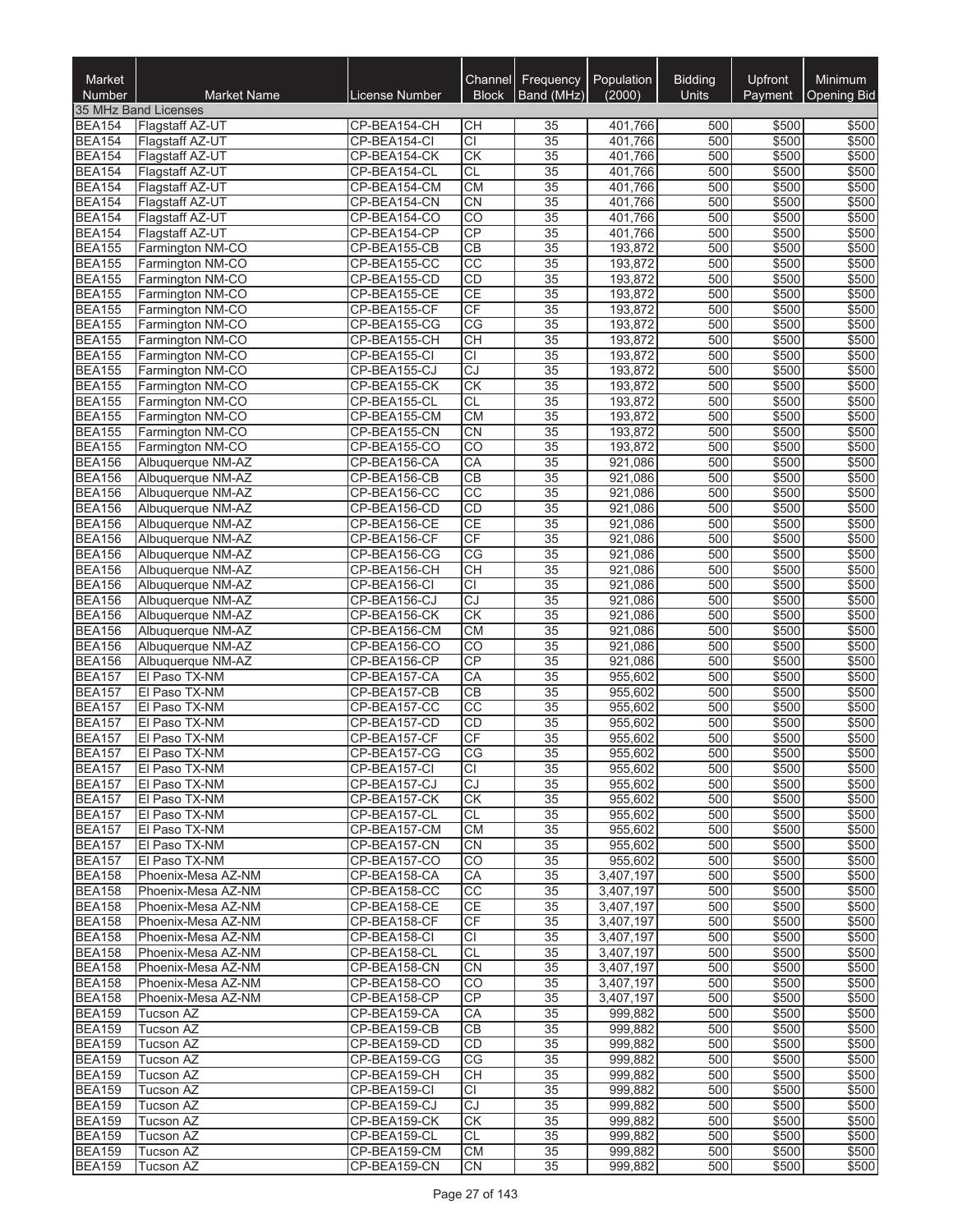| Market                         |                                                                |                              | Channel                      | <b>Frequency</b>      | Population              | <b>Bidding</b> | Upfront        | Minimum            |
|--------------------------------|----------------------------------------------------------------|------------------------------|------------------------------|-----------------------|-------------------------|----------------|----------------|--------------------|
| Number                         | <b>Market Name</b><br>35 MHz Band Licenses                     | License Number               | <b>Block</b>                 | Band (MHz)            | (2000)                  | Units          | Payment        | <b>Opening Bid</b> |
| <b>BEA159</b>                  | <b>Tucson AZ</b>                                               | CP-BEA159-CO                 | CO                           | 35                    | 999,882                 | 500            | \$500          | \$500              |
| <b>BEA159</b>                  | <b>Tucson AZ</b>                                               | CP-BEA159-CP                 | CP                           | 35                    | 999,882                 | 500            | \$500          | \$500              |
| <b>BEA160</b>                  | LA-Riverside-Orange Cnty CA-AZ                                 | CP-BEA160-CB                 | CВ                           | 35                    | 18,003,420              | 500            | \$500          | \$500              |
| <b>BEA160</b>                  | LA-Riverside-Orange Cnty CA-AZ                                 | CP-BEA160-CF                 | CF                           | 35                    | 18,003,420              | 500            | \$500          | \$500              |
| <b>BEA160</b>                  | LA-Riverside-Orange Cnty CA-AZ                                 | CP-BEA160-CH                 | <b>CH</b>                    | 35                    | 18,003,420              | 500            | \$500          | \$500              |
| <b>BEA160</b>                  | LA-Riverside-Orange Cnty CA-AZ                                 | CP-BEA160-CL                 | $\overline{c}$ L             | 35                    | 18,003,420              | 500            | \$500          | \$500              |
| <b>BEA160</b><br><b>BEA161</b> | LA-Riverside-Orange Cnty CA-AZ<br>San Diego CA                 | CP-BEA160-CM<br>CP-BEA161-CA | CM<br>CA                     | $\overline{35}$<br>35 | 18,003,420<br>2,813,833 | 500<br>500     | \$500<br>\$500 | \$500<br>\$500     |
| <b>BEA161</b>                  | San Diego CA                                                   | CP-BEA161-CB                 | $\overline{CB}$              | 35                    | 2,813,833               | 500            | \$500          | \$500              |
| <b>BEA161</b>                  | San Diego CA                                                   | CP-BEA161-CH                 | $\overline{CH}$              | 35                    | 2,813,833               | 500            | \$500          | \$500              |
| <b>BEA161</b>                  | San Diego CA                                                   | CP-BEA161-CI                 | CI                           | 35                    | 2,813,833               | 500            | \$500          | \$500              |
| <b>BEA161</b>                  | San Diego CA                                                   | CP-BEA161-CK                 | $\overline{CK}$              | 35                    | 2,813,833               | 500            | \$500          | \$500              |
| <b>BEA161</b>                  | San Diego CA                                                   | CP-BEA161-CM                 | <b>CM</b>                    | 35                    | 2,813,833               | 500            | \$500          | \$500              |
| <b>BEA161</b>                  | San Diego CA                                                   | CP-BEA161-CO                 | $\overline{CO}$              | 35                    | 2,813,833               | 500            | \$500          | \$500              |
| <b>BEA162</b>                  | Fresno CA                                                      | CP-BEA162-CA                 | CA                           | 35                    | 1,419,998               | 500            | \$500          | \$500              |
| <b>BEA162</b><br><b>BEA162</b> | Fresno CA<br>Fresno CA                                         | CP-BEA162-CB<br>CP-BEA162-CC | CB<br>$\overline{CC}$        | 35<br>35              | 1,419,998<br>1,419,998  | 500<br>500     | \$500<br>\$500 | \$500<br>\$500     |
| <b>BEA162</b>                  | Fresno CA                                                      | CP-BEA162-CD                 | <b>CD</b>                    | 35                    | 1,419,998               | 500            | \$500          | \$500              |
| <b>BEA162</b>                  | Fresno CA                                                      | CP-BEA162-CF                 | CF                           | 35                    | 1,419,998               | 500            | \$500          | \$500              |
| <b>BEA162</b>                  | Fresno CA                                                      | CP-BEA162-CH                 | $\overline{CH}$              | 35                    | 1,419,998               | 500            | \$500          | \$500              |
| <b>BEA162</b>                  | Fresno CA                                                      | CP-BEA162-CI                 | $\overline{CI}$              | 35                    | 1,419,998               | 500            | \$500          | \$500              |
| <b>BEA162</b>                  | Fresno CA                                                      | CP-BEA162-CJ                 | $\overline{cJ}$              | $\overline{35}$       | 1,419,998               | 500            | \$500          | \$500              |
| <b>BEA162</b>                  | Fresno CA                                                      | CP-BEA162-CK                 | $\overline{\text{CK}}$       | 35                    | 1,419,998               | 500            | \$500          | \$500              |
| <b>BEA162</b>                  | Fresno CA                                                      | CP-BEA162-CM                 | CM                           | 35                    | 1,419,998               | 500            | \$500          | \$500              |
| <b>BEA162</b>                  | Fresno CA                                                      | CP-BEA162-CN                 | <b>CN</b>                    | 35                    | 1,419,998               | 500            | \$500          | \$500              |
| <b>BEA163</b>                  | San Fran.-Oakland-San Jose CA                                  | CP-BEA163-CE                 | <b>CE</b>                    | 35                    | 9,111,806               | 500            | \$500          | \$500              |
| <b>BEA163</b><br><b>BEA163</b> | San Fran.-Oakland-San Jose CA<br>San Fran.-Oakland-San Jose CA | CP-BEA163-CO<br>CP-BEA163-CP | CO<br>$\overline{CP}$        | 35<br>35              | 9,111,806<br>9,111,806  | 500<br>500     | \$500<br>\$500 | \$500<br>\$500     |
| <b>BEA164</b>                  | Sacramento-Yolo CA                                             | CP-BEA164-CB                 | $\overline{CB}$              | 35                    | 2,311,567               | 500            | \$500          | \$500              |
| <b>BEA164</b>                  | Sacramento-Yolo CA                                             | CP-BEA164-CD                 | CD                           | 35                    | 2,311,567               | 500            | \$500          | \$500              |
| <b>BEA164</b>                  | Sacramento-Yolo CA                                             | CP-BEA164-CF                 | $\overline{CF}$              | 35                    | 2,311,567               | 500            | \$500          | \$500              |
| <b>BEA164</b>                  | Sacramento-Yolo CA                                             | CP-BEA164-CG                 | $\overline{\text{CG}}$       | 35                    | 2,311,567               | 500            | \$500          | \$500              |
| <b>BEA164</b>                  | Sacramento-Yolo CA                                             | CP-BEA164-CH                 | <b>CH</b>                    | 35                    | 2,311,567               | 500            | \$500          | \$500              |
| <b>BEA164</b>                  | Sacramento-Yolo CA                                             | CP-BEA164-CJ                 | $\overline{c}$               | 35                    | 2,311,567               | 500            | \$500          | \$500              |
| <b>BEA164</b>                  | Sacramento-Yolo CA                                             | CP-BEA164-CK                 | $\overline{\text{CK}}$       | 35                    | 2,311,567               | 500            | \$500          | \$500              |
| <b>BEA164</b><br><b>BEA165</b> | Sacramento-Yolo CA                                             | CP-BEA164-CO<br>CP-BEA165-CA | CO<br>CA                     | 35<br>35              | 2,311,567<br>336,820    | 500<br>500     | \$500<br>\$500 | \$500<br>\$500     |
| <b>BEA165</b>                  | Redding CA-OR<br>Redding CA-OR                                 | CP-BEA165-CC                 | CC                           | 35                    | 336,820                 | 500            | \$500          | \$500              |
| <b>BEA165</b>                  | Redding CA-OR                                                  | CP-BEA165-CE                 | $\overline{CE}$              | $\overline{35}$       | 336,820                 | 500            | \$500          | \$500              |
| <b>BEA165</b>                  | Redding CA-OR                                                  | CP-BEA165-CF                 | $\overline{CF}$              | 35                    | 336,820                 | 500            | \$500          | \$500              |
| <b>BEA165</b>                  | Redding CA-OR                                                  | CP-BEA165-CH                 | <b>CH</b>                    | 35                    | 336,820                 | 500            | \$500          | \$500              |
| <b>BEA165</b>                  | Redding CA-OR                                                  | CP-BEA165-CI                 | СI                           | $\overline{35}$       | 336,820                 | 500            | \$500          | \$500              |
| <b>BEA165</b>                  | Redding CA-OR                                                  | CP-BEA165-CJ                 | CJ                           | 35                    | 336,820                 | 500            | \$500          | \$500              |
| <b>BEA165</b>                  | Redding CA-OR                                                  | CP-BEA165-CK                 | СK                           | 35                    | 336,820                 | 500            | \$500          | \$500              |
| <b>BEA165</b><br><b>BEA165</b> | Redding CA-OR                                                  | CP-BEA165-CM                 | <b>CM</b><br><b>CN</b>       | 35                    | 336,820                 | 500            | \$500          | \$500<br>\$500     |
| <b>BEA166</b>                  | Redding CA-OR<br>Eugene-Springfield OR-CA                      | CP-BEA165-CN<br>CP-BEA166-CA | CA                           | 35<br>35              | 336,820<br>791,776      | 500<br>500     | \$500<br>\$500 | \$500              |
| <b>BEA166</b>                  | Eugene-Springfield OR-CA                                       | CP-BEA166-CD                 | <b>CD</b>                    | 35                    | 791,776                 | 500            | \$500          | \$500              |
| <b>BEA166</b>                  | Eugene-Springfield OR-CA                                       | CP-BEA166-CE                 | CE                           | 35                    | 791,776                 | 500            | \$500          | \$500              |
| <b>BEA166</b>                  | Eugene-Springfield OR-CA                                       | CP-BEA166-CF                 | CF                           | 35                    | 791,776                 | 500            | \$500          | \$500              |
| <b>BEA166</b>                  | Eugene-Springfield OR-CA                                       | CP-BEA166-CH                 | CH                           | 35                    | 791.776                 | 500            | \$500          | \$500              |
| <b>BEA166</b>                  | Eugene-Springfield OR-CA                                       | CP-BEA166-CJ                 | CJ                           | 35                    | 791,776                 | 500            | \$500          | \$500              |
| <b>BEA166</b>                  | Eugene-Springfield OR-CA                                       | CP-BEA166-CK                 | <b>CK</b>                    | 35                    | 791,776                 | 500            | \$500          | \$500              |
| <b>BEA166</b>                  | Eugene-Springfield OR-CA<br>Eugene-Springfield OR-CA           | CP-BEA166-CM                 | <b>CM</b>                    | 35                    | 791,776                 | 500            | \$500          | \$500              |
| <b>BEA166</b><br><b>BEA166</b> | Eugene-Springfield OR-CA                                       | CP-BEA166-CN<br>CP-BEA166-CO | <b>CN</b><br>$\overline{CO}$ | 35<br>35              | 791,776<br>791,776      | 500<br>500     | \$500<br>\$500 | \$500<br>\$500     |
| <b>BEA167</b>                  | Portland-Salem OR-WA                                           | CP-BEA167-CC                 | CC                           | 35                    | 2,883,737               | 500            | \$500          | \$500              |
| <b>BEA167</b>                  | Portland-Salem OR-WA                                           | CP-BEA167-CE                 | CE                           | 35                    | 2,883,737               | 500            | \$500          | \$500              |
| <b>BEA167</b>                  | Portland-Salem OR-WA                                           | CP-BEA167-CI                 | CI                           | 35                    | 2,883,737               | 500            | \$500          | \$500              |
| <b>BEA167</b>                  | Portland-Salem OR-WA                                           | CP-BEA167-CK                 | <b>CK</b>                    | 35                    | 2,883,737               | 500            | \$500          | \$500              |
| <b>BEA167</b>                  | Portland-Salem OR-WA                                           | CP-BEA167-CM                 | СM                           | 35                    | 2,883,737               | 500            | \$500          | \$500              |
| <b>BEA167</b>                  | Portland-Salem OR-WA                                           | CP-BEA167-CO                 | CO                           | 35                    | 2,883,737               | 500            | \$500          | \$500              |
| <b>BEA167</b>                  | Portland-Salem OR-WA                                           | CP-BEA167-CP                 | CP                           | 35                    | 2,883,737               | 500            | \$500          | \$500              |
| <b>BEA168</b><br><b>BEA168</b> | Pendleton OR-WA<br>Pendleton OR-WA                             | CP-BEA168-CA<br>CP-BEA168-CB | CA<br>CB                     | 35                    | 200,681<br>200,681      | 500<br>500     | \$500<br>\$500 | \$500<br>\$500     |
| <b>BEA168</b>                  | Pendleton OR-WA                                                | CP-BEA168-CD                 | CD                           | 35<br>35              | 200,681                 | 500            | \$500          | \$500              |
| <b>BEA168</b>                  | Pendleton OR-WA                                                | CP-BEA168-CE                 | CE                           | 35                    | 200,681                 | 500            | \$500          | \$500              |
| <b>BEA168</b>                  | Pendleton OR-WA                                                | CP-BEA168-CF                 | CF                           | 35                    | 200,681                 | 500            | \$500          | \$500              |
| <b>BEA168</b>                  | Pendleton OR-WA                                                | CP-BEA168-CG                 | CG                           | 35                    | 200,681                 | 500            | \$500          | \$500              |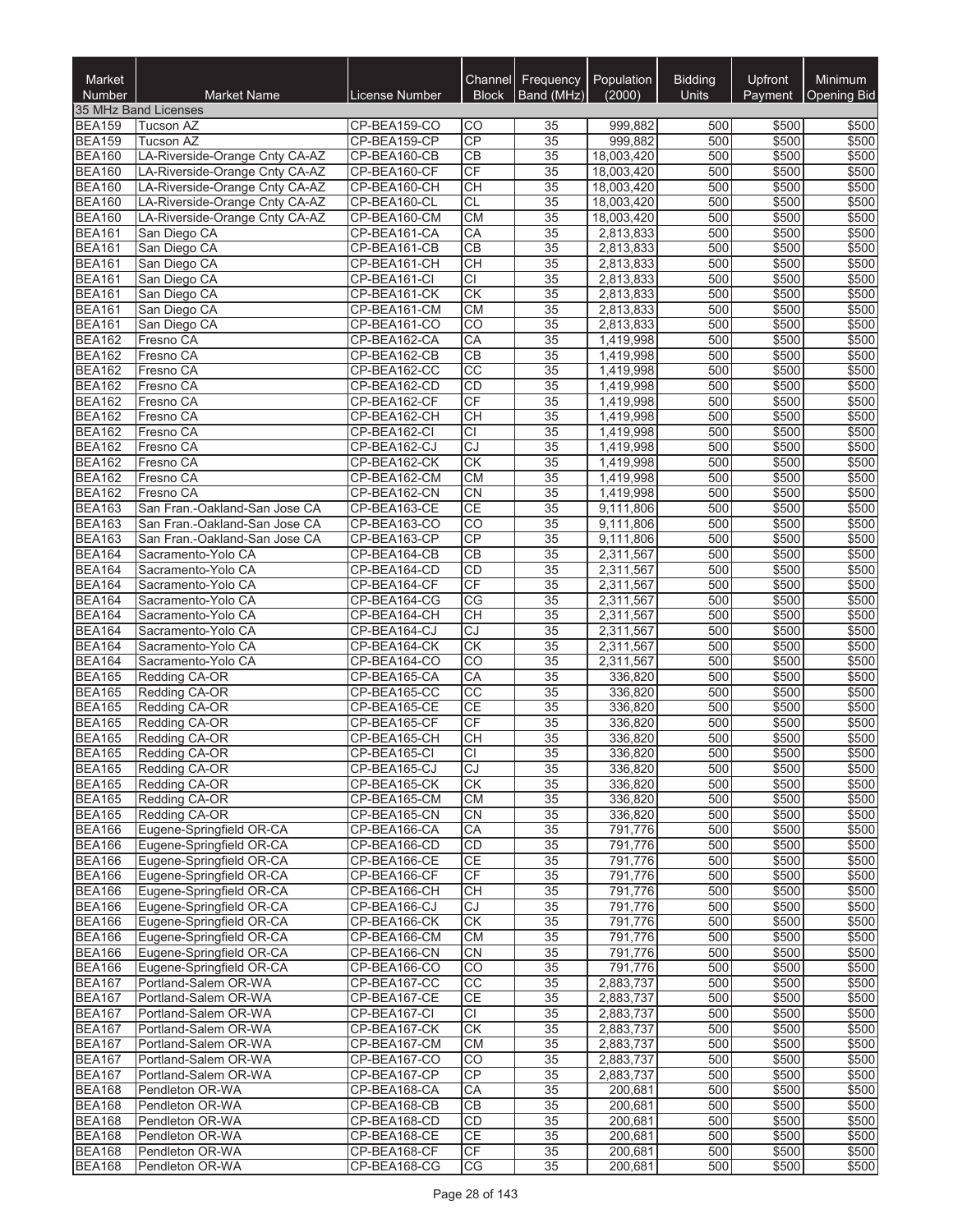| Market<br><b>Number</b>        | <b>Market Name</b>                                             | License Number               | Channel<br><b>Block</b>      | Frequency<br>Band (MHz)            | Population<br>(2000)   | <b>Bidding</b><br><b>Units</b> | Upfront<br>Payment | Minimum<br><b>Opening Bid</b> |
|--------------------------------|----------------------------------------------------------------|------------------------------|------------------------------|------------------------------------|------------------------|--------------------------------|--------------------|-------------------------------|
|                                | 35 MHz Band Licenses                                           |                              |                              |                                    |                        |                                |                    |                               |
| <b>BEA168</b>                  | Pendleton OR-WA                                                | CP-BEA168-CH                 | CН                           | 35                                 | 200,681                | 500                            | \$500              | \$500                         |
| <b>BEA168</b>                  | Pendleton OR-WA                                                | CP-BEA168-CJ                 | CJ                           | 35                                 | 200,681                | 500                            | \$500              | \$500                         |
| <b>BEA168</b>                  | Pendleton OR-WA                                                | CP-BEA168-CK                 | <b>CK</b>                    | 35                                 | 200,681                | 500                            | \$500              | \$500                         |
| <b>BEA168</b>                  | Pendleton OR-WA                                                | CP-BEA168-CL                 | <b>CL</b>                    | 35                                 | 200,681                | 500                            | \$500              | \$500                         |
| <b>BEA168</b>                  | Pendleton OR-WA                                                | CP-BEA168-CM                 | <b>CM</b>                    | 35                                 | 200,681                | 500                            | \$500              | \$500                         |
| <b>BEA168</b>                  | Pendleton OR-WA                                                | CP-BEA168-CN                 | CN                           | $\overline{35}$                    | 200,681                | 500                            | \$500              | \$500                         |
| <b>BEA168</b>                  | Pendleton OR-WA                                                | CP-BEA168-CO                 | $\overline{CO}$              | $\overline{35}$                    | 200,681                | 500<br>500                     | \$500              | \$500                         |
| <b>BEA169</b><br><b>BEA169</b> | Richland-Kennewick-Pasco WA<br>Richland-Kennewick-Pasco WA     | CP-BEA169-CA<br>CP-BEA169-CF | CA<br>CF                     | 35<br>$\overline{35}$              | 677,674<br>677,674     | 500                            | \$500<br>\$500     | \$500<br>\$500                |
| <b>BEA169</b>                  | Richland-Kennewick-Pasco WA                                    | CP-BEA169-CH                 | <b>CH</b>                    | 35                                 | 677,674                | 500                            | \$500              | \$500                         |
| <b>BEA169</b>                  | Richland-Kennewick-Pasco WA                                    | CP-BEA169-CI                 | CI                           | 35                                 | 677,674                | 500                            | \$500              | \$500                         |
| <b>BEA169</b>                  | Richland-Kennewick-Pasco WA                                    | CP-BEA169-CJ                 | CJ                           | 35                                 | 677,674                | 500                            | \$500              | \$500                         |
| <b>BEA169</b>                  | Richland-Kennewick-Pasco WA                                    | CP-BEA169-CK                 | <b>CK</b>                    | 35                                 | 677,674                | 500                            | \$500              | \$500                         |
| <b>BEA169</b>                  | Richland-Kennewick-Pasco WA                                    | CP-BEA169-CL                 | <b>CL</b>                    | 35                                 | 677,674                | 500                            | \$500              | \$500                         |
| <b>BEA169</b>                  | Richland-Kennewick-Pasco WA                                    | CP-BEA169-CM                 | <b>CM</b>                    | $\overline{35}$                    | 677,674                | 500                            | \$500              | \$500                         |
| <b>BEA169</b>                  | Richland-Kennewick-Pasco WA                                    | CP-BEA169-CN                 | <b>CN</b>                    | $\overline{35}$                    | 677,674                | 500                            | \$500              | \$500                         |
| <b>BEA169</b>                  | Richland-Kennewick-Pasco WA                                    | CP-BEA169-CP                 | CP                           | $\overline{35}$                    | 677,674                | 500                            | \$500              | \$500                         |
| <b>BEA170</b>                  | Seattle-Tacoma-Bremerton WA<br>Seattle-Tacoma-Bremerton WA     | CP-BEA170-CB                 | <b>CB</b>                    | $\overline{35}$                    | 4,135,291              | 500                            | \$500              | \$500                         |
| <b>BEA170</b><br><b>BEA170</b> | Seattle-Tacoma-Bremerton WA                                    | CP-BEA170-CD<br>CP-BEA170-CF | CD<br>$\overline{CF}$        | 35<br>$\overline{35}$              | 4,135,291<br>4,135,291 | 500<br>500                     | \$500<br>\$500     | \$500<br>\$500                |
| <b>BEA170</b>                  | Seattle-Tacoma-Bremerton WA                                    | CP-BEA170-CI                 | $\overline{CI}$              | 35                                 | 4,135,291              | 500                            | \$500              | \$500                         |
| <b>BEA170</b>                  | Seattle-Tacoma-Bremerton WA                                    | CP-BEA170-CJ                 | CJ                           | 35                                 | 4,135,291              | 500                            | \$500              | \$500                         |
| <b>BEA170</b>                  | Seattle-Tacoma-Bremerton WA                                    | CP-BEA170-CK                 | $\overline{CK}$              | $\overline{35}$                    | 4,135,291              | 500                            | \$500              | \$500                         |
| <b>BEA171</b>                  | Anchorage AK                                                   | CP-BEA171-CA                 | CA                           | 35                                 | 626,932                | 500                            | \$500              | \$500                         |
| <b>BEA171</b>                  | Anchorage AK                                                   | CP-BEA171-CB                 | CB                           | $\overline{35}$                    | 626,932                | 500                            | \$500              | \$500                         |
| <b>BEA171</b>                  | Anchorage AK                                                   | CP-BEA171-CC                 | $\overline{cc}$              | $\overline{35}$                    | 626,932                | 500                            | \$500              | \$500                         |
| <b>BEA171</b>                  | Anchorage AK                                                   | CP-BEA171-CD                 | CD                           | 35                                 | 626,932                | 500                            | \$500              | \$500                         |
| <b>BEA171</b>                  | Anchorage AK                                                   | CP-BEA171-CE                 | <b>CE</b>                    | 35                                 | 626,932                | 500                            | \$500              | \$500                         |
| <b>BEA171</b>                  | Anchorage AK                                                   | CP-BEA171-CG                 | CG<br><b>CH</b>              | 35                                 | 626,932                | 500                            | \$500<br>\$500     | \$500                         |
| <b>BEA171</b><br><b>BEA171</b> | Anchorage AK<br>Anchorage AK                                   | CP-BEA171-CH<br>CP-BEA171-CI | $\overline{CI}$              | 35<br>$\overline{35}$              | 626,932<br>626,932     | 500<br>500                     | \$500              | \$500<br>\$500                |
| <b>BEA171</b>                  | Anchorage AK                                                   | CP-BEA171-CJ                 | CJ                           | $\overline{35}$                    | 626,932                | 500                            | \$500              | \$500                         |
| <b>BEA171</b>                  | Anchorage AK                                                   | CP-BEA171-CK                 | <b>CK</b>                    | 35                                 | 626,932                | 500                            | \$500              | \$500                         |
| <b>BEA171</b>                  | Anchorage AK                                                   | CP-BEA171-CL                 | <b>CL</b>                    | $\overline{35}$                    | 626,932                | 500                            | \$500              | \$500                         |
| <b>BEA171</b>                  | Anchorage AK                                                   | CP-BEA171-CN                 | CN                           | 35                                 | 626,932                | 500                            | \$500              | \$500                         |
| <b>BEA171</b>                  | Anchorage AK                                                   | CP-BEA171-CO                 | CO                           | 35                                 | 626,932                | 500                            | \$500              | \$500                         |
| <b>BEA171</b>                  | Anchorage AK                                                   | CP-BEA171-CP                 | CP                           | 35                                 | 626,932                | 500                            | \$500              | \$500                         |
| <b>BEA172</b>                  | Honolulu HI                                                    | CP-BEA172-CA                 | CA                           | 35                                 | 1,211,537              | 500                            | \$500              | \$500                         |
| <b>BEA172</b>                  | Honolulu HI                                                    | CP-BEA172-CC                 | $\overline{CC}$              | 35                                 | 1,211,537              | 500                            | \$500              | \$500                         |
| <b>BEA172</b>                  | Honolulu HI<br>Honolulu HI                                     | CP-BEA172-CD<br>CP-BEA172-CE | CD<br><b>CE</b>              | $\overline{35}$<br>$\overline{35}$ | 1,211,537<br>1,211,537 | 500<br>500                     | \$500<br>\$500     | \$500<br>\$500                |
| <b>BEA172</b><br><b>BEA172</b> | Honolulu HI                                                    | CP-BEA172-CF                 | $\overline{CF}$              | $\overline{35}$                    | 1,211,537              | 500                            | \$500              | \$500                         |
| <b>BEA172</b>                  | Honolulu HI                                                    | CP-BEA172-CG                 | CG                           | 35                                 | 1,211,537              | 500                            | \$500              | \$500                         |
| <b>BEA172</b>                  | Honolulu HI                                                    | CP-BEA172-CH                 | CН                           | 35                                 | 1,211,537              | 500                            | \$500              | \$500                         |
| <b>BEA172</b>                  | Honolulu HI                                                    | CP-BEA172-CI                 | <b>CI</b>                    | 35                                 | 1,211,537              | 500                            | \$500              | \$500                         |
| <b>BEA172</b>                  | Honolulu HI                                                    | CP-BEA172-CK                 | <b>CK</b>                    | 35                                 | 1,211,537              | 500                            | \$500              | \$500                         |
| <b>BEA172</b>                  | Honolulu HI                                                    | CP-BEA172-CL                 | <b>CL</b>                    | 35                                 | 1,211,537              | 500                            | \$500              | \$500                         |
| <b>BEA172</b>                  | Honolulu HI                                                    | CP-BEA172-CO                 | $\overline{CO}$              | 35                                 | 1,211,537              | 500                            | \$500              | \$500                         |
| <b>BEA172</b>                  | Honolulu HI                                                    | CP-BEA172-CP                 | <b>CP</b>                    | 35                                 | 1,211,537              | 500                            | \$500              | \$500                         |
| <b>BEA173</b>                  | Guam-Northern Mariana Islands                                  | CP-BEA173-CA                 | СA                           | 35                                 | 224,026<br>224.026     | 500                            | \$500              | \$500                         |
| <b>BEA173</b><br><b>BEA173</b> | Guam-Northern Mariana Islands<br>Guam-Northern Mariana Islands | CP-BEA173-CB<br>CP-BEA173-CC | CB<br>CC                     | 35<br>35                           | 224,026                | 500<br>500                     | \$500<br>\$500     | \$500<br>\$500                |
| <b>BEA173</b>                  | Guam-Northern Mariana Islands                                  | CP-BEA173-CD                 | <b>CD</b>                    | 35                                 | 224.026                | 500                            | \$500              | \$500                         |
| <b>BEA173</b>                  | Guam-Northern Mariana Islands                                  | CP-BEA173-CE                 | <b>CE</b>                    | 35                                 | 224.026                | 500                            | \$500              | \$500                         |
| <b>BEA173</b>                  | Guam-Northern Mariana Islands                                  | CP-BEA173-CF                 | CF                           | 35                                 | 224,026                | 500                            | \$500              | \$500                         |
| <b>BEA173</b>                  | Guam-Northern Mariana Islands                                  | CP-BEA173-CG                 | CG                           | $\overline{35}$                    | 224,026                | 500                            | \$500              | \$500                         |
| <b>BEA173</b>                  | Guam-Northern Mariana Islands                                  | CP-BEA173-CH                 | <b>CH</b>                    | 35                                 | 224,026                | 500                            | \$500              | \$500                         |
| <b>BEA173</b>                  | Guam-Northern Mariana Islands                                  | CP-BEA173-CI                 | CI                           | 35                                 | 224,026                | 500                            | \$500              | \$500                         |
| <b>BEA173</b>                  | Guam-Northern Mariana Islands                                  | CP-BEA173-CJ                 | CJ                           | 35                                 | 224,026                | 500                            | \$500              | \$500                         |
| <b>BEA173</b>                  | Guam-Northern Mariana Islands                                  | CP-BEA173-CK                 | <b>CK</b>                    | 35                                 | 224,026                | 500                            | \$500              | \$500                         |
| <b>BEA173</b>                  | Guam-Northern Mariana Islands                                  | CP-BEA173-CL                 | <b>CL</b>                    | 35                                 | 224,026                | 500                            | \$500              | \$500                         |
| <b>BEA173</b><br><b>BEA173</b> | Guam-Northern Mariana Islands                                  | CP-BEA173-CM                 | <b>CM</b>                    | 35                                 | 224,026                | 500                            | \$500              | \$500                         |
| <b>BEA173</b>                  | Guam-Northern Mariana Islands<br>Guam-Northern Mariana Islands | CP-BEA173-CN<br>CP-BEA173-CO | <b>CN</b><br>$\overline{CO}$ | 35<br>35                           | 224,026<br>224,026     | 500<br>500                     | \$500<br>\$500     | \$500<br>\$500                |
| <b>BEA173</b>                  | Guam-Northern Mariana Islands                                  | CP-BEA173-CP                 | CP                           | 35                                 | 224,026                | 500                            | \$500              | \$500                         |
| <b>BEA174</b>                  | Puerto Rico-US Virgin Islands                                  | CP-BEA174-CA                 | CA                           | 35                                 | 3,917,222              | 500                            | \$500              | \$500                         |
| <b>BEA174</b>                  | Puerto Rico-US Virgin Islands                                  | CP-BEA174-CB                 | <b>CB</b>                    | 35                                 | 3,917,222              | 500                            | \$500              | \$500                         |
| <b>BEA174</b>                  | Puerto Rico-US Virgin Islands                                  | CP-BEA174-CC                 | cc                           | 35                                 | 3,917,222              | 500                            | \$500              | \$500                         |
| <b>BEA174</b>                  | Puerto Rico-US Virgin Islands                                  | CP-BEA174-CD                 | CD                           | 35                                 | 3,917,222              | 500                            | \$500              | \$500                         |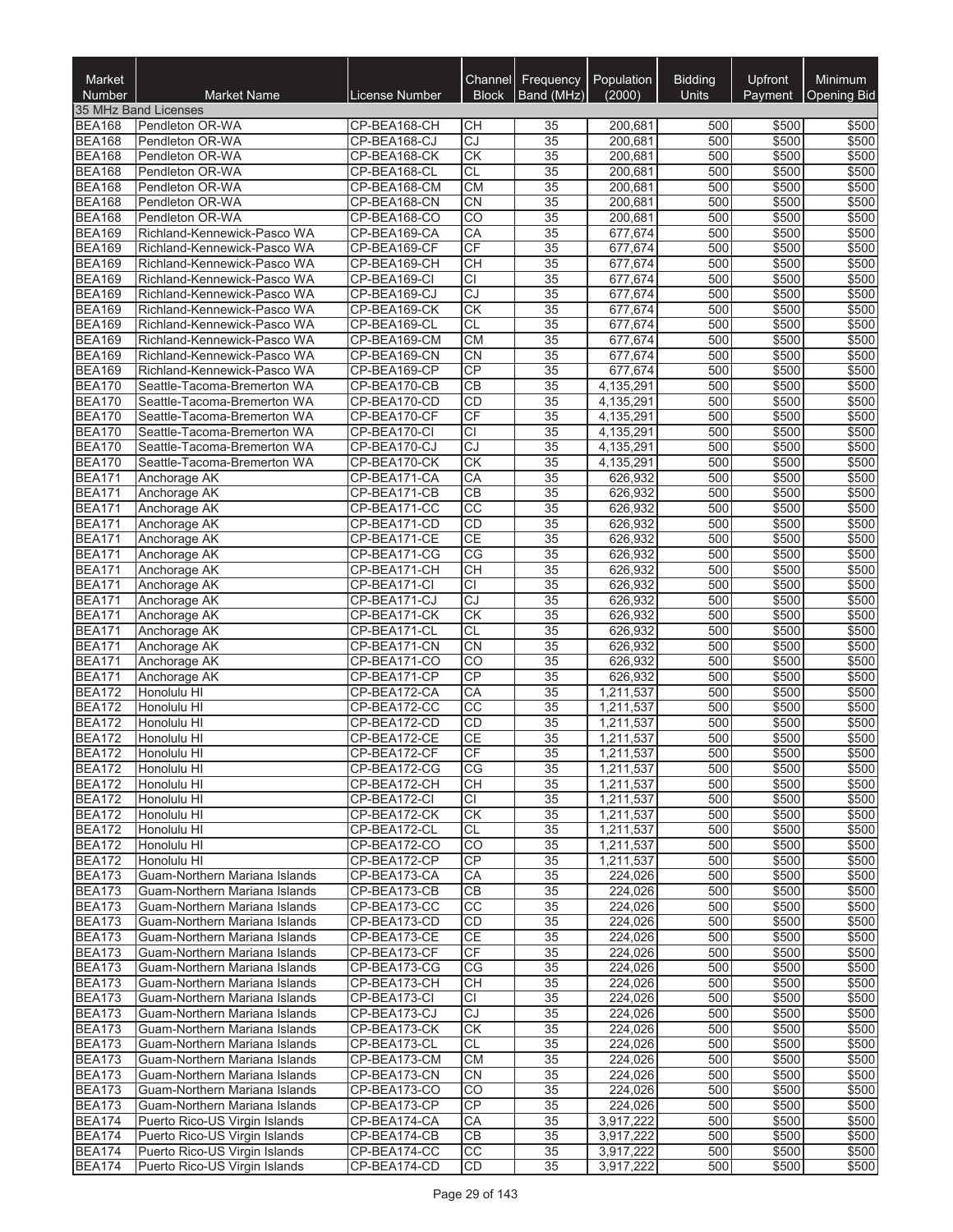| Market<br>Number | <b>Market Name</b>            | License Number | Channel<br><b>Block</b>  | Frequency<br>Band (MHz) | Population<br>(2000) | <b>Bidding</b><br><b>Units</b> | <b>Upfront</b><br>Payment | <b>Minimum</b><br>Opening Bid |
|------------------|-------------------------------|----------------|--------------------------|-------------------------|----------------------|--------------------------------|---------------------------|-------------------------------|
|                  | 35 MHz Band Licenses          |                |                          |                         |                      |                                |                           |                               |
| <b>BEA174</b>    | Puerto Rico-US Virgin Islands | CP-BEA174-CE   | CЕ                       | 35                      | 3,917,222            | 500                            | \$500                     | \$500                         |
| <b>BEA174</b>    | Puerto Rico-US Virgin Islands | CP-BEA174-CF   | CF                       | 35                      | 3,917,222            | 500                            | \$500                     | \$500                         |
| <b>BEA174</b>    | Puerto Rico-US Virgin Islands | CP-BEA174-CG   | CG                       | 35                      | 3,917,222            | 500                            | \$500                     | \$500                         |
| <b>BEA174</b>    | Puerto Rico-US Virgin Islands | CP-BEA174-CH   | $\overline{CH}$          | 35                      | 3,917,222            | 500                            | \$500                     | \$500                         |
| <b>BEA174</b>    | Puerto Rico-US Virgin Islands | CP-BEA174-CI   | CΙ                       | 35                      | 3,917,222            | 500                            | \$500                     | \$500                         |
| <b>BEA174</b>    | Puerto Rico-US Virgin Islands | CP-BEA174-CJ   | CJ                       | 35                      | 3.917.222            | 500                            | \$500                     | \$500                         |
| <b>BEA174</b>    | Puerto Rico-US Virgin Islands | CP-BEA174-CK   | $\overline{\text{CK}}$   | 35                      | 3.917.222            | 500                            | \$500                     | \$500                         |
| <b>BEA174</b>    | Puerto Rico-US Virgin Islands | CP-BEA174-CL   | CL                       | 35                      | 3.917.222            | 500                            | \$500                     | \$500                         |
| <b>BEA174</b>    | Puerto Rico-US Virgin Islands | CP-BEA174-CM   | $\overline{\text{CM}}$   | 35                      | 3,917,222            | 500                            | \$500                     | \$500                         |
| <b>BEA174</b>    | Puerto Rico-US Virgin Islands | CP-BEA174-CN   | $\overline{\text{CN}}$   | 35                      | 3.917.222            | 500                            | \$500                     | \$500                         |
| <b>BEA174</b>    | Puerto Rico-US Virgin Islands | CP-BEA174-CO   | $\overline{CO}$          | 35                      | 3,917,222            | 500                            | \$500                     | \$500                         |
| <b>BEA174</b>    | Puerto Rico-US Virgin Islands | CP-BEA174-CP   | $\overline{CP}$          | 35                      | 3.917.222            | 500                            | \$500                     | \$500                         |
| <b>BEA175</b>    | American Samoa                | CP-BEA175-CA   | $\overline{CA}$          | 35                      | 57.291               | 500                            | \$500                     | \$500                         |
| <b>BEA175</b>    | American Samoa                | CP-BEA175-CB   | $\overline{CB}$          | $\overline{35}$         | 57,291               | 500                            | \$500                     | \$500                         |
| <b>BEA175</b>    | American Samoa                | CP-BEA175-CC   | $\overline{cc}$          | 35                      | 57.291               | 500                            | \$500                     | \$500                         |
| <b>BEA175</b>    | American Samoa                | CP-BEA175-CD   | <b>CD</b>                | 35                      | 57,291               | 500                            | \$500                     | \$500                         |
| <b>BEA175</b>    | American Samoa                | CP-BEA175-CE   | $\overline{\mathsf{CE}}$ | 35                      | 57,291               | 500                            | \$500                     | \$500                         |
| <b>BEA175</b>    | American Samoa                | CP-BEA175-CF   | CF                       | 35                      | 57,291               | 500                            | \$500                     | \$500                         |
| <b>BEA175</b>    | American Samoa                | CP-BEA175-CG   | $\overline{\text{CG}}$   | 35                      | 57.291               | 500                            | \$500                     | \$500                         |
| <b>BEA175</b>    | American Samoa                | CP-BEA175-CH   | $\overline{CH}$          | 35                      | 57.291               | 500                            | \$500                     | \$500                         |
| <b>BEA175</b>    | American Samoa                | CP-BEA175-CI   | $\overline{CI}$          | 35                      | 57,291               | 500                            | \$500                     | \$500                         |
| <b>BEA175</b>    | American Samoa                | CP-BEA175-CJ   | CJ                       | $\overline{35}$         | 57.291               | 500                            | \$500                     | \$500                         |
| <b>BEA175</b>    | American Samoa                | CP-BEA175-CK   | $\overline{\text{CK}}$   | 35                      | 57,291               | 500                            | \$500                     | \$500                         |
| <b>BEA175</b>    | American Samoa                | CP-BEA175-CL   | CL                       | 35                      | 57,291               | 500                            | \$500                     | \$500                         |
| <b>BEA175</b>    | American Samoa                | CP-BEA175-CM   | $\overline{\text{CM}}$   | 35                      | 57,291               | 500                            | \$500                     | \$500                         |
| <b>BEA175</b>    | American Samoa                | CP-BEA175-CN   | $\overline{\text{CN}}$   | $\overline{35}$         | 57,291               | 500                            | \$500                     | \$500                         |
| <b>BEA175</b>    | American Samoa                | CP-BEA175-CO   | $\overline{CO}$          | $\overline{35}$         | 57,291               | 500                            | \$500                     | \$500                         |
| <b>BEA175</b>    | American Samoa                | CP-BEA175-CP   | $\overline{CP}$          | 35                      | 57,291               | 500                            | \$500                     | \$500                         |

**1,955 Licenses 35 MHz Band 977,500 \$977,500 \$977,500**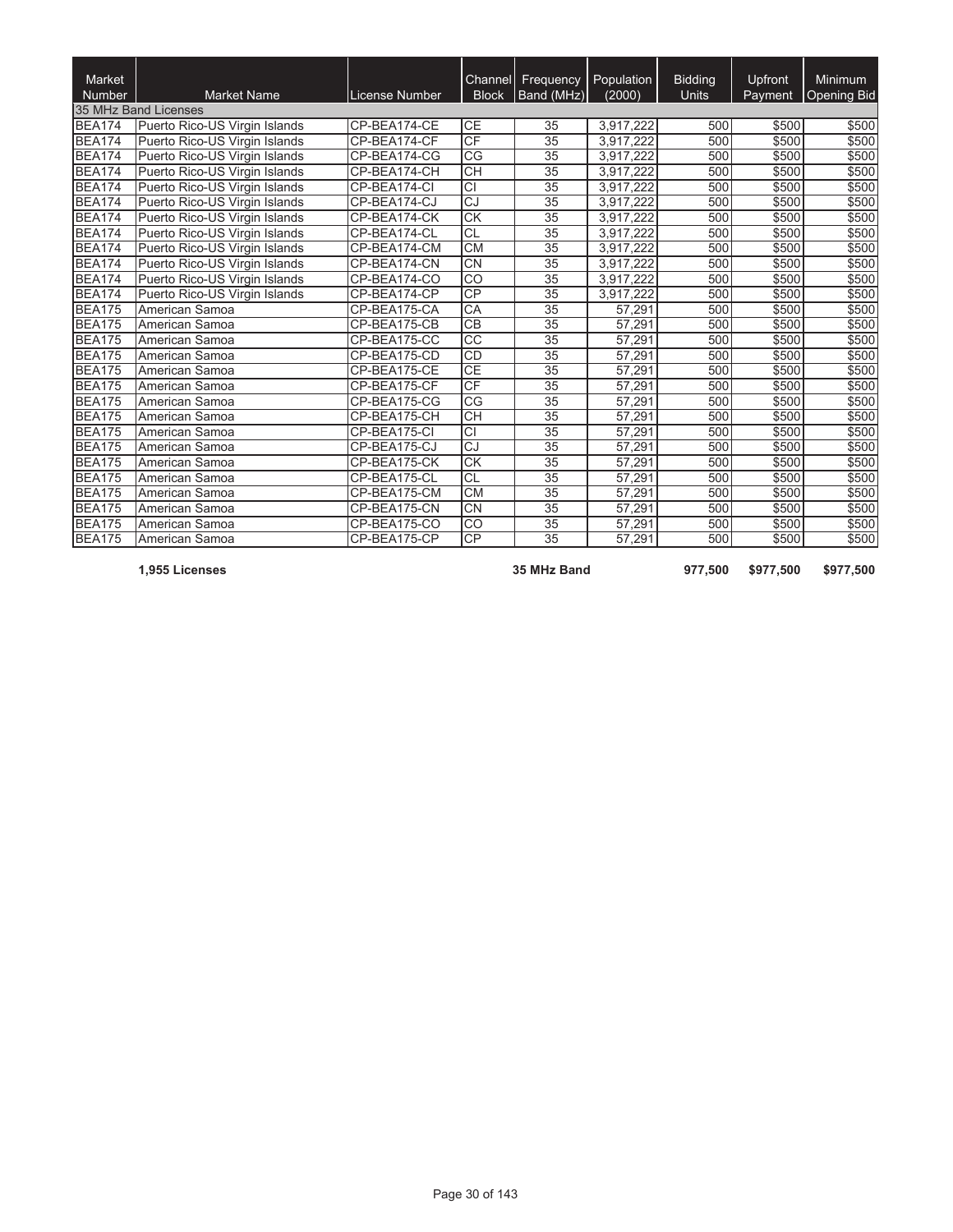## Auction 87 - Auction of Lower and Upper Paging Bands Licenses DA 09-2416 Attachment A - Part 1

|        |                                                                            | $MUQUIIIUUIIUH^{-1}UII$      |                          |                   |                        |                |                |                |
|--------|----------------------------------------------------------------------------|------------------------------|--------------------------|-------------------|------------------------|----------------|----------------|----------------|
| Market |                                                                            |                              |                          | Channel Frequency | Population             | <b>Bidding</b> | Upfront        | Minimum        |
| Number | <b>Market Name</b>                                                         | License Number               | <b>Block</b>             | Band (MHz)        | (2000)                 | Units          | Payment        | Opening Bid    |
|        | 43 MHz Band Licenses                                                       |                              |                          |                   |                        |                |                |                |
|        | BEA001 Bangor ME                                                           | CP-BEA001-DA                 | DA                       | 43                | 526,106                | 500            | \$500          | \$500          |
|        | BEA001 Bangor ME                                                           | CP-BEA001-DB                 | $\overline{DB}$          | 43                | 526,106                | 500            | \$500          | \$500          |
|        | BEA001 Bangor ME                                                           | CP-BEA001-DC                 | $\overline{DC}$          | 43                | 526,106                | 500            | \$500          | \$500          |
|        | BEA001 Bangor ME                                                           | CP-BEA001-DD                 | DD                       | 43                | 526,106                | 500            | \$500          | \$500          |
|        | BEA001 Bangor ME                                                           | CP-BEA001-DE                 | DE<br>DF                 | 43                | 526,106                | 500<br>500     | \$500          | \$500          |
|        | BEA001 Bangor ME                                                           | CP-BEA001-DF                 |                          | 43                | 526,106                |                | \$500          | \$500          |
|        | BEA001 Bangor ME                                                           | CP-BEA001-DG                 | DG<br>DH                 | 43<br>43          | 526,106                | 500<br>500     | \$500<br>\$500 | \$500          |
|        | BEA001 Bangor ME<br>BEA001 Bangor ME                                       | CP-BEA001-DH<br>CP-BEA001-DI | DI                       | 43                | 526,106<br>526,106     | 500            | \$500          | \$500<br>\$500 |
|        | BEA001 Bangor ME                                                           | CP-BEA001-DJ                 | DJ                       | 43                | 526,106                | 500            | \$500          | \$500          |
|        | BEA001 Bangor ME                                                           | CP-BEA001-DK                 | DK                       | 43                | 526,106                | 500            | \$500          | \$500          |
|        | BEA001 Bangor ME                                                           | CP-BEA001-DL                 | <b>DL</b>                | 43                | 526,106                | 500            | \$500          | \$500          |
|        | BEA001 Bangor ME                                                           | CP-BEA001-DM                 | <b>DM</b>                | 43                | 526,106                | 500            | \$500          | \$500          |
|        | BEA001 Bangor ME                                                           | CP-BEA001-DN                 | DN                       | 43                | 526,106                | 500            | \$500          | \$500          |
|        | BEA001 Bangor ME                                                           | CP-BEA001-DO                 | DO                       | 43                | 526,106                | 500            | \$500          | \$500          |
|        | BEA001 Bangor ME                                                           | CP-BEA001-DP                 | DP                       | 43                | 526,106                | 500            | \$500          | \$500          |
|        | BEA002 Portland ME                                                         | CP-BEA002-DA                 | DA                       | 43                | 748,817                | 500            | \$500          | \$500          |
|        | BEA002 Portland ME                                                         | CP-BEA002-DB                 | DB                       | 43                | 748,817                | 500            | \$500          | \$500          |
|        | BEA002 Portland ME                                                         | CP-BEA002-DC                 | $\overline{DC}$          | 43                | 748,817                | 500            | \$500          | \$500          |
|        | BEA002 Portland ME                                                         | CP-BEA002-DD                 | $\overline{DD}$          | 43                | 748,817                | 500            | \$500          | \$500          |
|        | BEA002 Portland ME                                                         | CP-BEA002-DE                 | DE                       | 43                | 748,817                | 500            | \$500          | \$500          |
|        | BEA002 Portland ME                                                         | CP-BEA002-DF                 | $\overline{DF}$          | 43                | 748,817                | 500            | \$500          | \$500          |
|        | BEA002 Portland ME                                                         | CP-BEA002-DG                 | $\overline{DG}$          | 43                | 748,817                | 500            | \$500          | \$500          |
|        | BEA002 Portland ME                                                         | CP-BEA002-DH                 | DH                       | 43                | 748,817                | 500            | \$500          | \$500          |
|        | BEA002 Portland ME                                                         | CP-BEA002-DI                 | DI                       | 43                | 748,817                | 500            | \$500          | \$500          |
|        | BEA002 Portland ME                                                         | CP-BEA002-DJ                 | DJ                       | 43                | 748,817                | 500            | \$500          | \$500          |
|        | BEA002 Portland ME                                                         | CP-BEA002-DK                 | $\overline{\mathsf{DK}}$ | 43                | 748,817                | 500            | \$500          | \$500          |
|        | BEA002 Portland ME                                                         | CP-BEA002-DL                 | DL                       | 43                | 748,817                | 500            | \$500          | \$500          |
|        | BEA002 Portland ME                                                         | CP-BEA002-DM                 | <b>DM</b>                | 43                | 748,817                | 500            | \$500          | \$500          |
|        | BEA002 Portland ME                                                         | CP-BEA002-DN                 | DN                       | 43                | 748,817                | 500            | \$500          | \$500          |
|        | BEA002 Portland ME                                                         | CP-BEA002-DO                 | DO                       | 43                | 748,817                | 500            | \$500          | \$500          |
|        | BEA002 Portland ME                                                         | CP-BEA002-DP                 | DP                       | 43                | 748,817                | 500            | \$500          | \$500          |
|        | BEA003 Boston-Worcester MA-NH-RI-VT                                        | CP-BEA003-DA                 | DA                       | 43                | 7,954,554              | 500            | \$500          | \$500          |
|        | BEA003 Boston-Worcester MA-NH-RI-VT                                        | CP-BEA003-DB                 | DB                       | 43                | 7,954,554              | 500            | \$500          | \$500          |
|        | BEA003 Boston-Worcester MA-NH-RI-VT                                        | CP-BEA003-DC                 | DC                       | 43                | 7,954,554              | 500            | \$500          | \$500          |
|        | BEA003 Boston-Worcester MA-NH-RI-VT                                        | CP-BEA003-DD                 | <b>DD</b>                | 43                | 7,954,554              | 500            | \$500          | \$500          |
|        | BEA003 Boston-Worcester MA-NH-RI-VT                                        | CP-BEA003-DE                 | DE                       | 43                | 7,954,554              | 500            | \$500          | \$500          |
|        | BEA003 Boston-Worcester MA-NH-RI-VT                                        | CP-BEA003-DF                 | DF                       | 43                | 7,954,554              | 500            | \$500          | \$500          |
|        | BEA003 Boston-Worcester MA-NH-RI-VT                                        | CP-BEA003-DG                 | DG                       | 43                | 7,954,554              | 500            | \$500          | \$500          |
|        | BEA003 Boston-Worcester MA-NH-RI-VT                                        | CP-BEA003-DH                 | $\overline{D}$ H         | 43                | 7,954,554              | 500            | \$500          | \$500          |
|        | BEA003 Boston-Worcester MA-NH-RI-VT                                        | CP-BEA003-DI                 | DI                       | 43                | 7,954,554              | 500            | \$500          | \$500          |
|        | BEA003 Boston-Worcester MA-NH-RI-VT                                        | CP-BEA003-DJ                 | <b>DJ</b>                | 43                | 7,954,554              | 500            | \$500          | \$500          |
|        | BEA003 Boston-Worcester MA-NH-RI-VT                                        | CP-BEA003-DK                 | DK                       | 43                | 7,954,554              | 500            | \$500          | \$500          |
|        | BEA003 Boston-Worcester MA-NH-RI-VT                                        | CP-BEA003-DL                 | DL                       | 43                | 7,954,554              | 500            | \$500          | \$500          |
|        | BEA003 Boston-Worcester MA-NH-RI-VT                                        | CP-BEA003-DM                 | DM                       | 43                | 7,954,554              | 500            | \$500          | \$500          |
|        | BEA003 Boston-Worcester MA-NH-RI-VT<br>BEA003 Boston-Worcester MA-NH-RI-VT | CP-BEA003-DN<br>CP-BEA003-DO | DN<br>DO                 | 43<br>43          | 7,954,554              | 500<br>500     | \$500<br>\$500 | \$500<br>\$500 |
|        | BEA003 Boston-Worcester MA-NH-RI-VT                                        | CP-BEA003-DP                 | DP                       | 43                | 7,954,554<br>7,954,554 | 500            | \$500          | \$500          |
|        | BEA004 Burlington VT-NY                                                    | CP-BEA004-DA                 | DA                       | 43                | 605,393                | 500            | \$500          | \$500          |
|        | BEA004 Burlington VT-NY                                                    | CP-BEA004-DB                 | DB                       | 43                | 605,393                | 500            | \$500          | \$500          |
|        | BEA004 Burlington VT-NY                                                    | CP-BEA004-DC                 | DC                       | 43                | 605,393                | 500            | \$500          | \$500          |
|        | BEA004 Burlington VT-NY                                                    | CP-BEA004-DD                 | DD                       | 43                | 605,393                | 500            | \$500          | \$500          |
|        | BEA004 Burlington VT-NY                                                    | CP-BEA004-DE                 | DE                       | 43                | 605,393                | 500            | \$500          | \$500          |
|        | BEA004 Burlington VT-NY                                                    | CP-BEA004-DF                 | DF                       | 43                | 605,393                | 500            | \$500          | \$500          |
|        | BEA004 Burlington VT-NY                                                    | CP-BEA004-DG                 | DG                       | 43                | 605,393                | 500            | \$500          | \$500          |
|        | BEA004 Burlington VT-NY                                                    | CP-BEA004-DH                 | DH                       | 43                | 605,393                | 500            | \$500          | \$500          |
|        | BEA004 Burlington VT-NY                                                    | CP-BEA004-DI                 | DI                       | 43                | 605,393                | 500            | \$500          | \$500          |
|        | BEA004 Burlington VT-NY                                                    | CP-BEA004-DJ                 | DJ                       | 43                | 605,393                | 500            | \$500          | \$500          |
|        | BEA004 Burlington VT-NY                                                    | CP-BEA004-DK                 | DK                       | 43                | 605,393                | 500            | \$500          | \$500          |
|        | BEA004 Burlington VT-NY                                                    | CP-BEA004-DL                 | DL                       | 43                | 605,393                | 500            | \$500          | \$500          |
|        | BEA004 Burlington VT-NY                                                    | CP-BEA004-DM                 | DM                       | 43                | 605,393                | 500            | \$500          | \$500          |
|        | BEA004 Burlington VT-NY                                                    | CP-BEA004-DN                 | DN                       | 43                | 605,393                | 500            | \$500          | \$500          |
|        | BEA004 Burlington VT-NY                                                    | CP-BEA004-DO                 | DO                       | 43                | 605,393                | 500            | \$500          | \$500          |
|        | BEA004 Burlington VT-NY                                                    | CP-BEA004-DP                 | DP                       | 43                | 605,393                | 500            | \$500          | \$500          |
|        | BEA005 Albany-Schenectady-Troy NY                                          | CP-BEA005-DA                 | DA                       | 43                | 1,171,669              | 500            | \$500          | \$500          |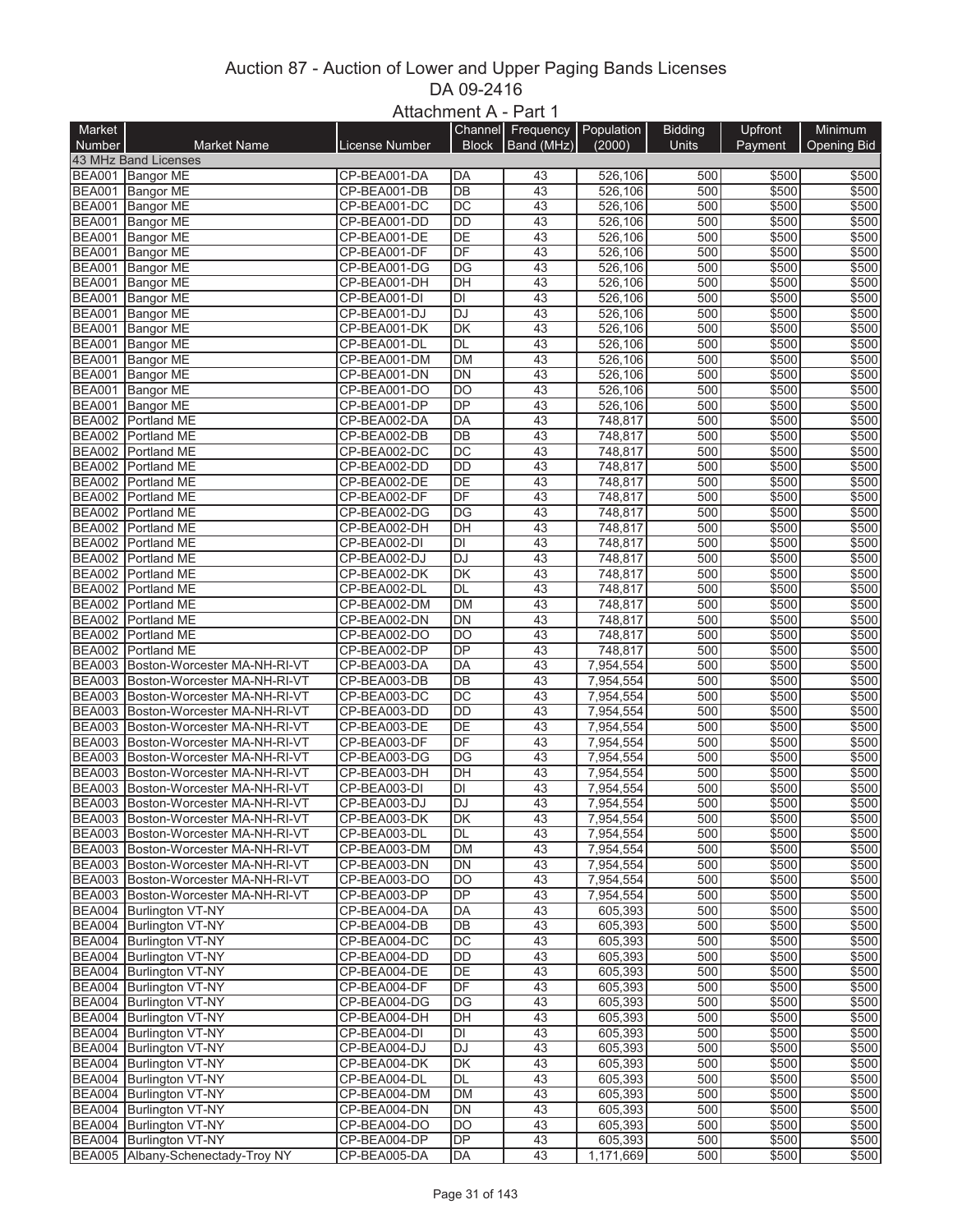| Market                         |                                                                                |                              | Channel                        | Frequency   Population |                        | <b>Bidding</b> | Upfront        | Minimum        |
|--------------------------------|--------------------------------------------------------------------------------|------------------------------|--------------------------------|------------------------|------------------------|----------------|----------------|----------------|
| Number                         | <b>Market Name</b><br>43 MHz Band Licenses                                     | License Number               | <b>Block</b>                   | Band (MHz)             | (2000)                 | Units          | Payment        | Opening Bid    |
|                                | BEA005 Albany-Schenectady-Troy NY                                              | CP-BEA005-DB                 | DB                             | 43                     | 1,171,669              | 500            | \$500          | \$500          |
|                                | BEA005 Albany-Schenectady-Troy NY                                              | CP-BEA005-DC                 | $\overline{DC}$                | 43                     | 1,171,669              | 500            | \$500          | \$500          |
|                                | BEA005 Albany-Schenectady-Troy NY                                              | CP-BEA005-DD                 | <b>DD</b>                      | 43                     | 1.171.669              | 500            | \$500          | \$500          |
|                                | BEA005 Albany-Schenectady-Troy NY                                              | CP-BEA005-DE                 | DE                             | 43                     | 1,171,669              | 500            | \$500          | \$500          |
|                                | BEA005 Albany-Schenectady-Troy NY<br>BEA005 Albany-Schenectady-Troy NY         | CP-BEA005-DF<br>CP-BEA005-DG | DF<br>DG                       | 43<br>43               | 1,171,669<br>1,171,669 | 500<br>500     | \$500<br>\$500 | \$500<br>\$500 |
|                                | BEA005 Albany-Schenectady-Troy NY                                              | CP-BEA005-DH                 | DH                             | 43                     | 1,171,669              | 500            | \$500          | \$500          |
|                                | BEA005 Albany-Schenectady-Troy NY                                              | CP-BEA005-DI                 | DI                             | 43                     | 1,171,669              | 500            | \$500          | \$500          |
|                                | BEA005 Albany-Schenectady-Troy NY                                              | CP-BEA005-DJ                 | <b>DJ</b>                      | 43                     | 1,171,669              | 500            | \$500          | \$500          |
|                                | BEA005 Albany-Schenectady-Troy NY                                              | CP-BEA005-DK                 | DK                             | 43                     | 1,171,669              | 500            | \$500          | \$500          |
|                                | BEA005 Albany-Schenectady-Troy NY                                              | CP-BEA005-DL                 | <b>DL</b>                      | 43                     | 1,171,669              | 500            | \$500          | \$500          |
|                                | BEA005 Albany-Schenectady-Troy NY<br>BEA005 Albany-Schenectady-Troy NY         | CP-BEA005-DM<br>CP-BEA005-DN | <b>DM</b><br><b>DN</b>         | 43<br>43               | 1,171,669<br>1,171,669 | 500<br>500     | \$500<br>\$500 | \$500<br>\$500 |
|                                | BEA005 Albany-Schenectady-Troy NY                                              | CP-BEA005-DO                 | DO                             | 43                     | 1,171,669              | 500            | \$500          | \$500          |
| <b>BEA005</b>                  | Albany-Schenectady-Troy NY                                                     | CP-BEA005-DP                 | DP                             | 43                     | 1,171,669              | 500            | \$500          | \$500          |
| <b>BEA006</b>                  | Syracuse NY-PA                                                                 | CP-BEA006-DC                 | $\overline{DC}$                | 43                     | 1,902,640              | 500            | \$500          | \$500          |
|                                | BEA006 Syracuse NY-PA                                                          | CP-BEA006-DD                 | <b>DD</b>                      | 43                     | 1.902.640              | 500            | \$500          | \$500          |
| <b>BEA006</b>                  | Syracuse NY-PA                                                                 | CP-BEA006-DE                 | DE                             | 43                     | 1,902,640              | 500            | \$500          | \$500          |
|                                | BEA006 Syracuse NY-PA                                                          | CP-BEA006-DF                 | DF                             | 43<br>43               | 1,902,640              | 500            | \$500<br>\$500 | \$500          |
| <b>BEA006</b>                  | Syracuse NY-PA<br>BEA006 Svracuse NY-PA                                        | CP-BEA006-DG<br>CP-BEA006-DH | DG<br>DH                       | 43                     | 1,902,640<br>1,902,640 | 500<br>500     | \$500          | \$500<br>\$500 |
|                                | BEA006 Syracuse NY-PA                                                          | CP-BEA006-DI                 | DI                             | 43                     | 1,902,640              | 500            | \$500          | \$500          |
| <b>BEA006</b>                  | Syracuse NY-PA                                                                 | CP-BEA006-DJ                 | <b>DJ</b>                      | 43                     | 1,902,640              | 500            | \$500          | \$500          |
| <b>BEA006</b>                  | Syracuse NY-PA                                                                 | CP-BEA006-DK                 | <b>DK</b>                      | 43                     | 1,902,640              | 500            | \$500          | \$500          |
| <b>BEA006</b>                  | Syracuse NY-PA                                                                 | CP-BEA006-DL                 | <b>DL</b>                      | 43                     | 1,902,640              | 500            | \$500          | \$500          |
| <b>BEA006</b>                  | Syracuse NY-PA                                                                 | CP-BEA006-DM                 | <b>DM</b>                      | 43                     | 1,902,640              | 500            | \$500          | \$500          |
| <b>BEA006</b><br><b>BEA006</b> | Syracuse NY-PA                                                                 | CP-BEA006-DN                 | <b>DN</b>                      | 43                     | 1,902,640              | 500            | \$500          | \$500          |
| <b>BEA007</b>                  | Syracuse NY-PA<br>Rochester NY-PA                                              | CP-BEA006-DO<br>CP-BEA007-DC | DO<br>DC                       | 43<br>43               | 1,902,640<br>1,493,518 | 500<br>500     | \$500<br>\$500 | \$500<br>\$500 |
| <b>BEA007</b>                  | Rochester NY-PA                                                                | CP-BEA007-DD                 | <b>DD</b>                      | 43                     | 1,493,518              | 500            | \$500          | \$500          |
| <b>BEA007</b>                  | Rochester NY-PA                                                                | CP-BEA007-DE                 | $\overline{DE}$                | 43                     | 1,493,518              | 500            | \$500          | \$500          |
| <b>BEA007</b>                  | Rochester NY-PA                                                                | CP-BEA007-DF                 | DF                             | 43                     | 1,493,518              | 500            | \$500          | \$500          |
| <b>BEA007</b>                  | Rochester NY-PA                                                                | CP-BEA007-DG                 | $\overline{DG}$                | 43                     | 1,493,518              | 500            | \$500          | \$500          |
| <b>BEA007</b>                  | Rochester NY-PA                                                                | CP-BEA007-DH                 | $\overline{DH}$                | 43                     | 1,493,518              | 500            | \$500          | \$500          |
| <b>BEA007</b><br><b>BEA007</b> | Rochester NY-PA<br><b>Rochester NY-PA</b>                                      | CP-BEA007-DJ<br>CP-BEA007-DK | DJ<br>$\overline{\mathsf{DK}}$ | 43<br>43               | 1,493,518<br>1,493,518 | 500<br>500     | \$500<br>\$500 | \$500<br>\$500 |
| <b>BEA007</b>                  | Rochester NY-PA                                                                | CP-BEA007-DL                 | DL                             | 43                     | 1,493,518              | 500            | \$500          | \$500          |
| <b>BEA007</b>                  | <b>Rochester NY-PA</b>                                                         | CP-BEA007-DM                 | <b>DM</b>                      | 43                     | 1,493,518              | 500            | \$500          | \$500          |
| <b>BEA007</b>                  | Rochester NY-PA                                                                | CP-BEA007-DN                 | <b>DN</b>                      | 43                     | 1,493,518              | 500            | \$500          | \$500          |
| <b>BEA008</b>                  | Buffalo-Niagara Falls NY-PA                                                    | CP-BEA008-DC                 | $\overline{DC}$                | 43                     | 1,507,759              | 500            | \$500          | \$500          |
| <b>BEA008</b>                  | Buffalo-Niagara Falls NY-PA                                                    | CP-BEA008-DD                 | $\overline{DD}$                | 43                     | 1,507,759              | 500            | \$500          | \$500          |
|                                | BEA008 Buffalo-Niagara Falls NY-PA                                             | CP-BEA008-DE                 | $\overline{DE}$                | 43                     | 1,507,759              | 500            | \$500          | \$500          |
|                                | BEA008 Buffalo-Niagara Falls NY-PA<br>BEA008 Buffalo-Niagara Falls NY-PA       | CP-BEA008-DF<br>CP-BEA008-DG | DF<br>DG                       | 43<br>43               | 1,507,759<br>1,507,759 | 500<br>500     | \$500<br>\$500 | \$500<br>\$500 |
|                                | BEA008 Buffalo-Niagara Falls NY-PA                                             | CP-BEA008-DH                 | DH                             | 43                     | 1,507,759              | 500            | \$500          | \$500          |
|                                | BEA008 Buffalo-Niagara Falls NY-PA                                             | CP-BEA008-DJ                 | DJ                             | 43                     | 1,507,759              | 500            | \$500          | \$500          |
|                                | BEA009 State College PA                                                        | CP-BEA009-DE                 | DE                             | 43                     | 809,979                | 500            | \$500          | \$500          |
|                                | BEA009 State College PA                                                        | CP-BEA009-DF                 | DF                             | 43                     | 809.979                | 500            | \$500          | \$500          |
|                                | BEA009 State College PA                                                        | CP-BEA009-DG                 | DG                             | 43                     | 809,979                | 500            | \$500          | \$500          |
|                                | BEA009 State College PA<br>BEA009 State College PA                             | CP-BEA009-DH                 | DH<br>DI                       | 43                     | 809,979                | 500            | \$500          | \$500<br>\$500 |
|                                | BEA009 State College PA                                                        | CP-BEA009-DI<br>CP-BEA009-DJ | DJ                             | 43<br>43               | 809,979<br>809,979     | 500<br>500     | \$500<br>\$500 | \$500          |
|                                | BEA011 Harrisburg-Lebanon-Carlisle PA                                          | CP-BEA011-DA                 | DA                             | 43                     | 1,125,265              | 500            | \$500          | \$500          |
|                                | BEA011 Harrisburg-Lebanon-Carlisle PA                                          | CP-BEA011-DB                 | DB                             | 43                     | 1,125,265              | 500            | \$500          | \$500          |
|                                | BEA011 Harrisburg-Lebanon-Carlisle PA                                          | CP-BEA011-DC                 | DC                             | 43                     | 1,125,265              | 500            | \$500          | \$500          |
|                                | BEA011 Harrisburg-Lebanon-Carlisle PA                                          | CP-BEA011-DD                 | DD                             | 43                     | 1,125,265              | 500            | \$500          | \$500          |
|                                | BEA011 Harrisburg-Lebanon-Carlisle PA                                          | CP-BEA011-DE                 | DE                             | 43                     | 1,125,265              | 500            | \$500          | \$500          |
|                                | BEA011 Harrisburg-Lebanon-Carlisle PA<br>BEA011 Harrisburg-Lebanon-Carlisle PA | CP-BEA011-DF<br>CP-BEA011-DG | DF<br>DG                       | 43<br>43               | 1,125,265<br>1,125,265 | 500<br>500     | \$500<br>\$500 | \$500<br>\$500 |
|                                | BEA011 Harrisburg-Lebanon-Carlisle PA                                          | CP-BEA011-DH                 | DH                             | 43                     | 1,125,265              | 500            | \$500          | \$500          |
|                                | BEA011 Harrisburg-Lebanon-Carlisle PA                                          | CP-BEA011-DI                 | DI                             | 43                     | 1,125,265              | 500            | \$500          | \$500          |
|                                | BEA011 Harrisburg-Lebanon-Carlisle PA                                          | CP-BEA011-DJ                 | DJ                             | 43                     | 1,125,265              | 500            | \$500          | \$500          |
|                                | BEA011 Harrisburg-Lebanon-Carlisle PA                                          | CP-BEA011-DL                 | DL                             | 43                     | 1,125,265              | 500            | \$500          | \$500          |
|                                | BEA011 Harrisburg-Lebanon-Carlisle PA                                          | CP-BEA011-DM                 | <b>DM</b>                      | 43                     | 1,125,265              | 500            | \$500          | \$500          |
|                                | BEA011 Harrisburg-Lebanon-Carlisle PA                                          | CP-BEA011-DN                 | DN                             | 43                     | 1,125,265              | 500            | \$500          | \$500          |
|                                | BEA011 Harrisburg-Lebanon-Carlisle PA<br>BEA012 Phil.-Atl. City PA-NJ-DE-MD    | CP-BEA011-DP<br>CP-BEA012-DA | DP<br>DA                       | 43<br>43               | 1,125,265<br>7,309,792 | 500<br>500     | \$500<br>\$500 | \$500<br>\$500 |
|                                | BEA012 Phil.-Atl. City PA-NJ-DE-MD                                             | CP-BEA012-DB                 | DB                             | 43                     | 7,309,792              | 500            | \$500          | \$500          |
|                                | BEA012 Phil.-Atl. City PA-NJ-DE-MD                                             | CP-BEA012-DC                 | DC                             | 43                     | 7,309,792              | 500            | \$500          | \$500          |
|                                | BEA012 Phil.-Atl. City PA-NJ-DE-MD                                             | CP-BEA012-DD                 | DD                             | $\overline{43}$        | 7,309,792              | 500            | \$500          | \$500          |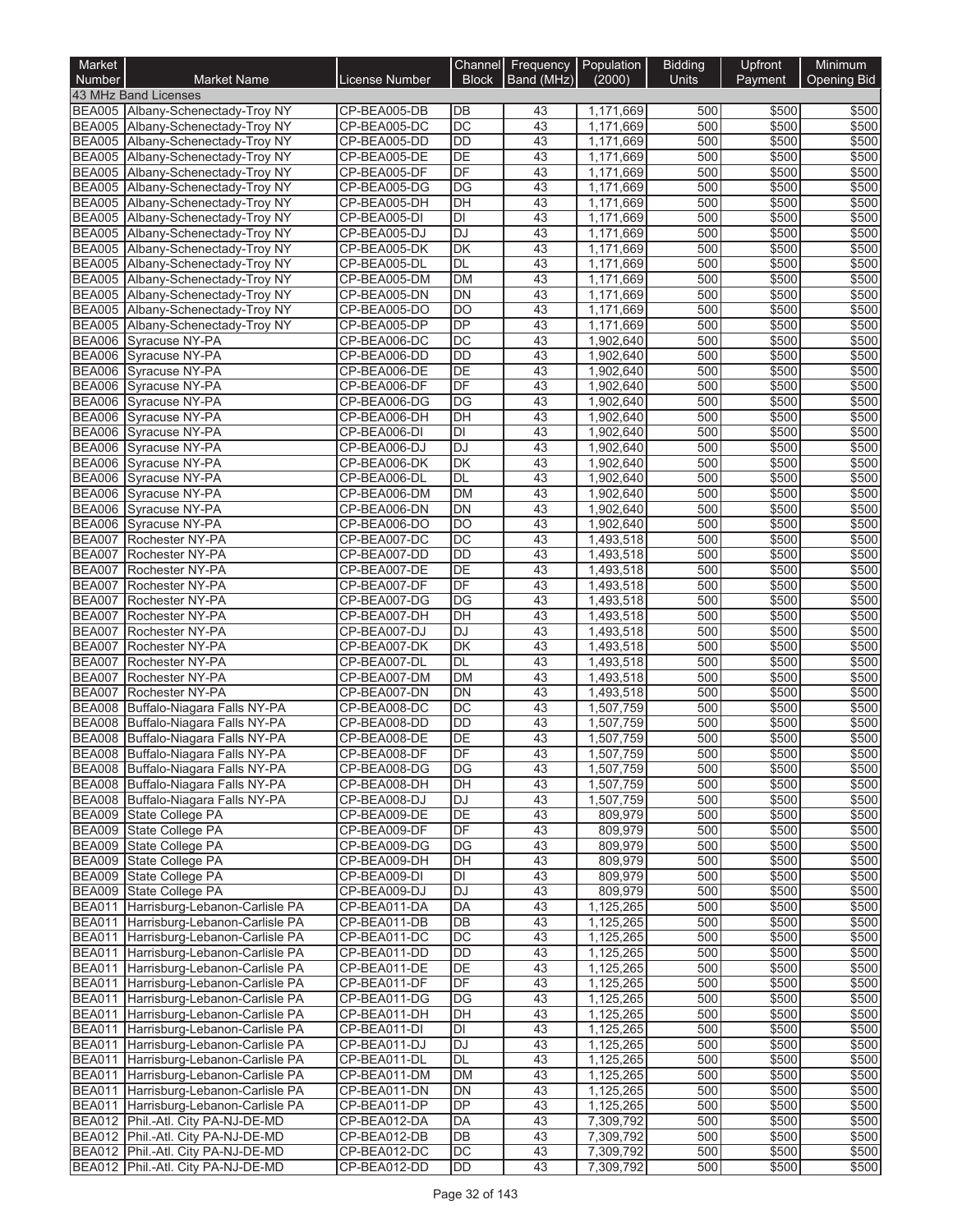| Market        |                                                                          |                              | Channel               | Frequency<br>Band (MHz) | Population             | <b>Bidding</b> | Upfront        | Minimum        |
|---------------|--------------------------------------------------------------------------|------------------------------|-----------------------|-------------------------|------------------------|----------------|----------------|----------------|
| Number        | <b>Market Name</b><br>43 MHz Band Licenses                               | License Number               | <b>Block</b>          |                         | (2000)                 | <b>Units</b>   | Payment        | Opening Bid    |
|               | BEA012 Phil.-Atl. City PA-NJ-DE-MD                                       | CP-BEA012-DE                 | DE                    | 43                      | 7,309,792              | 500            | \$500          | \$500          |
|               | BEA012 Phil.-Atl. City PA-NJ-DE-MD                                       | CP-BEA012-DF                 | DF                    | 43                      | 7,309,792              | 500            | \$500          | \$500          |
|               | BEA012 Phil.-Atl. City PA-NJ-DE-MD                                       | CP-BEA012-DG                 | DG                    | 43                      | 7,309,792              | 500            | \$500          | \$500          |
|               | BEA012 Phil.-Atl. City PA-NJ-DE-MD                                       | CP-BEA012-DH                 | $\overline{DH}$       | 43                      | 7,309,792              | 500            | \$500          | \$500          |
|               | BEA012 Phil.-Atl. City PA-NJ-DE-MD<br>BEA012 Phil.-Atl. City PA-NJ-DE-MD | CP-BEA012-DI<br>CP-BEA012-DJ | DI<br>DJ              | 43<br>43                | 7,309,792<br>7,309,792 | 500<br>500     | \$500<br>\$500 | \$500<br>\$500 |
|               | BEA012 Phil.-Atl. City PA-NJ-DE-MD                                       | CP-BEA012-DK                 | DK                    | 43                      | 7,309,792              | 500            | \$500          | \$500          |
|               | BEA012 Phil.-Atl. City PA-NJ-DE-MD                                       | CP-BEA012-DL                 | DL                    | 43                      | 7.309.792              | 500            | \$500          | \$500          |
|               | BEA012 Phil.-Atl. City PA-NJ-DE-MD                                       | CP-BEA012-DM                 | <b>DM</b>             | 43                      | 7,309,792              | 500            | \$500          | \$500          |
|               | BEA012 Phil.-Atl. City PA-NJ-DE-MD                                       | CP-BEA012-DN                 | DN                    | 43                      | 7,309,792              | 500            | \$500          | \$500          |
|               | BEA012 Phil.-Atl. City PA-NJ-DE-MD                                       | CP-BEA012-DO                 | DO                    | 43                      | 7,309,792              | 500            | \$500          | \$500          |
| <b>BEA012</b> | Phil.-Atl. City PA-NJ-DE-MD                                              | CP-BEA012-DP                 | <b>DP</b>             | 43                      | 7,309,792              | 500            | \$500          | \$500          |
|               | BEA013 Wash.-Balt. DC-MD-VA-WV-PA<br>BEA013 Wash.-Balt. DC-MD-VA-WV-PA   | CP-BEA013-DA<br>CP-BEA013-DB | DA<br>DB              | 43<br>43                | 8,403,130<br>8,403,130 | 500<br>500     | \$500<br>\$500 | \$500<br>\$500 |
|               | BEA013 Wash.-Balt. DC-MD-VA-WV-PA                                        | CP-BEA013-DC                 | DC                    | 43                      | 8,403,130              | 500            | \$500          | \$500          |
|               | BEA013 Wash.-Balt. DC-MD-VA-WV-PA                                        | CP-BEA013-DD                 | <b>DD</b>             | 43                      | 8,403,130              | 500            | \$500          | \$500          |
|               | BEA013 Wash.-Balt. DC-MD-VA-WV-PA                                        | CP-BEA013-DE                 | DE                    | 43                      | 8,403,130              | 500            | \$500          | \$500          |
|               | BEA013 Wash.-Balt. DC-MD-VA-WV-PA                                        | CP-BEA013-DF                 | DF                    | 43                      | 8,403,130              | 500            | \$500          | \$500          |
|               | BEA013 Wash.-Balt. DC-MD-VA-WV-PA                                        | CP-BEA013-DG                 | DG                    | 43                      | 8,403,130              | 500            | \$500          | \$500          |
|               | BEA013 Wash.-Balt. DC-MD-VA-WV-PA                                        | CP-BEA013-DH                 | DH                    | 43                      | 8,403,130              | 500            | \$500          | \$500          |
|               | BEA013 Wash.-Balt. DC-MD-VA-WV-PA                                        | CP-BEA013-DJ                 | DJ                    | 43                      | 8,403,130              | 500            | \$500          | \$500          |
|               | BEA013 Wash.-Balt. DC-MD-VA-WV-PA<br>BEA013 Wash.-Balt. DC-MD-VA-WV-PA   | CP-BEA013-DK<br>CP-BEA013-DL | DK<br>DL              | 43<br>43                | 8.403.130              | 500            | \$500          | \$500          |
|               | BEA013 Wash.-Balt. DC-MD-VA-WV-PA                                        | CP-BEA013-DN                 | <b>DN</b>             | 43                      | 8,403,130<br>8,403,130 | 500<br>500     | \$500<br>\$500 | \$500<br>\$500 |
|               | BEA013 Wash.-Balt. DC-MD-VA-WV-PA                                        | CP-BEA013-DO                 | DO                    | 43                      | 8,403,130              | 500            | \$500          | \$500          |
|               | BEA013 Wash.-Balt. DC-MD-VA-WV-PA                                        | CP-BEA013-DP                 | $\overline{DP}$       | 43                      | 8,403,130              | 500            | \$500          | \$500          |
|               | BEA014 Salisbury MD-DE-VA                                                | CP-BEA014-DA                 | DA                    | 43                      | 363,970                | 500            | \$500          | \$500          |
|               | BEA014 Salisbury MD-DE-VA                                                | CP-BEA014-DB                 | DB                    | 43                      | 363,970                | 500            | \$500          | \$500          |
| BEA014        | Salisbury MD-DE-VA                                                       | CP-BEA014-DC                 | $\overline{DC}$       | 43                      | 363,970                | 500            | \$500          | \$500          |
|               | BEA014 Salisbury MD-DE-VA                                                | CP-BEA014-DD                 | <b>DD</b>             | 43                      | 363,970                | 500            | \$500          | \$500          |
|               | BEA014 Salisbury MD-DE-VA                                                | CP-BEA014-DE                 | DE                    | 43                      | 363,970                | 500            | \$500          | \$500          |
|               | BEA014 Salisbury MD-DE-VA<br>BEA014 Salisbury MD-DE-VA                   | CP-BEA014-DF                 | DF<br>$\overline{DG}$ | 43<br>43                | 363,970                | 500<br>500     | \$500<br>\$500 | \$500<br>\$500 |
| <b>BEA014</b> | Salisbury MD-DE-VA                                                       | CP-BEA014-DG<br>CP-BEA014-DH | DH                    | 43                      | 363,970<br>363,970     | 500            | \$500          | \$500          |
|               | BEA014 Salisbury MD-DE-VA                                                | CP-BEA014-DJ                 | DJ                    | 43                      | 363,970                | 500            | \$500          | \$500          |
|               | BEA014 Salisbury MD-DE-VA                                                | CP-BEA014-DK                 | DK                    | 43                      | 363,970                | 500            | \$500          | \$500          |
| <b>BEA014</b> | Salisbury MD-DE-VA                                                       | CP-BEA014-DL                 | DL                    | 43                      | 363,970                | 500            | \$500          | \$500          |
| <b>BEA014</b> | Salisburv MD-DE-VA                                                       | CP-BEA014-DM                 | <b>DM</b>             | 43                      | 363,970                | 500            | \$500          | \$500          |
|               | BEA014 Salisbury MD-DE-VA                                                | CP-BEA014-DN                 | DN                    | 43                      | 363,970                | 500            | \$500          | \$500          |
| <b>BEA014</b> | Salisbury MD-DE-VA                                                       | CP-BEA014-DO                 | DO                    | 43                      | 363,970                | 500            | \$500          | \$500          |
|               | BEA014 Salisbury MD-DE-VA                                                | CP-BEA014-DP                 | <b>DP</b>             | 43<br>43                | 363,970<br>1.446.123   | 500            | \$500          | \$500          |
|               | BEA015 Richmond-Petersburg VA                                            | CP-BEA015-DA<br>CP-BEA015-DB | DA                    |                         |                        | 500            | \$500          | \$500          |
|               | BEA015 Richmond-Petersburg VA<br>BEA015 Richmond-Petersburg VA           | CP-BEA015-DC                 | DB<br>DC              | 43<br>43                | 1,446,123<br>1,446,123 | 500<br>500     | \$500<br>\$500 | \$500<br>\$500 |
|               | BEA015 Richmond-Petersburg VA                                            | CP-BEA015-DD                 | DD                    | 43                      | 1,446,123              | 500            | \$500          | \$500          |
|               | BEA015 Richmond-Petersburg VA                                            | CP-BEA015-DE                 | DE                    | 43                      | 1,446,123              | 500            | \$500          | \$500          |
|               | BEA015 Richmond-Petersburg VA                                            | CP-BEA015-DF                 | DF                    | 43                      | 1,446,123              | 500            | \$500          | \$500          |
|               | BEA015 Richmond-Petersburg VA                                            | CP-BEA015-DG                 | DG                    | 43                      | 1,446,123              | 500            | \$500          | \$500          |
|               | BEA015 Richmond-Petersburg VA                                            | CP-BEA015-DH                 | DH                    | 43                      | 1,446,123              | 500            | \$500          | \$500          |
|               | BEA015 Richmond-Petersburg VA                                            | CP-BEA015-DJ                 | <b>DJ</b>             | 43                      | 1,446,123              | 500            | \$500          | \$500          |
|               | BEA015 Richmond-Petersburg VA<br>BEA015 Richmond-Petersburg VA           | CP-BEA015-DK<br>CP-BEA015-DL | DK<br>DL              | 43<br>43                | 1,446,123<br>1,446,123 | 500<br>500     | \$500<br>\$500 | \$500<br>\$500 |
|               | BEA015 Richmond-Petersburg VA                                            | CP-BEA015-DM                 | <b>DM</b>             | 43                      | 1,446,123              | 500            | \$500          | \$500          |
|               | BEA015 Richmond-Petersburg VA                                            | CP-BEA015-DN                 | DN                    | 43                      | 1,446,123              | 500            | \$500          | \$500          |
|               | BEA015 Richmond-Petersburg VA                                            | CP-BEA015-DP                 | <b>DP</b>             | 43                      | 1,446,123              | 500            | \$500          | \$500          |
|               | BEA016 Staunton VA-WV                                                    | CP-BEA016-DA                 | DA                    | 43                      | 334,087                | 500            | \$500          | \$500          |
|               | BEA016 Staunton VA-WV                                                    | CP-BEA016-DB                 | DB                    | 43                      | 334,087                | 500            | \$500          | \$500          |
|               | BEA016 Staunton VA-WV                                                    | CP-BEA016-DC                 | $\overline{DC}$       | 43                      | 334,087                | 500            | \$500          | \$500          |
|               | BEA016 Staunton VA-WV                                                    | CP-BEA016-DD                 | DD                    | 43                      | 334,087                | 500            | \$500          | \$500          |
|               | BEA016 Staunton VA-WV<br>BEA016 Staunton VA-WV                           | CP-BEA016-DE<br>CP-BEA016-DF | DE<br>DF              | 43<br>43                | 334,087<br>334,087     | 500<br>500     | \$500<br>\$500 | \$500<br>\$500 |
|               | BEA016 Staunton VA-WV                                                    | CP-BEA016-DG                 | DG                    | 43                      | 334,087                | 500            | \$500          | \$500          |
|               | BEA016 Staunton VA-WV                                                    | CP-BEA016-DH                 | DH                    | 43                      | 334,087                | 500            | \$500          | \$500          |
|               | BEA016 Staunton VA-WV                                                    | CP-BEA016-DJ                 | DJ                    | 43                      | 334,087                | 500            | \$500          | \$500          |
|               | BEA016 Staunton VA-WV                                                    | CP-BEA016-DK                 | DK                    | 43                      | 334,087                | 500            | \$500          | \$500          |
|               | BEA016 Staunton VA-WV                                                    | CP-BEA016-DL                 | DL                    | 43                      | 334,087                | 500            | \$500          | \$500          |
|               | BEA016 Staunton VA-WV                                                    | CP-BEA016-DM                 | <b>DM</b>             | 43                      | 334,087                | 500            | \$500          | \$500          |
|               | BEA016 Staunton VA-WV                                                    | CP-BEA016-DN                 | DN                    | 43                      | 334,087                | 500            | \$500          | \$500          |
|               | BEA016 Staunton VA-WV<br>BEA016 Staunton VA-WV                           | CP-BEA016-DO<br>CP-BEA016-DP | DO<br><b>DP</b>       | 43<br>43                | 334,087<br>334,087     | 500<br>500     | \$500<br>\$500 | \$500<br>\$500 |
|               |                                                                          |                              |                       |                         |                        |                |                |                |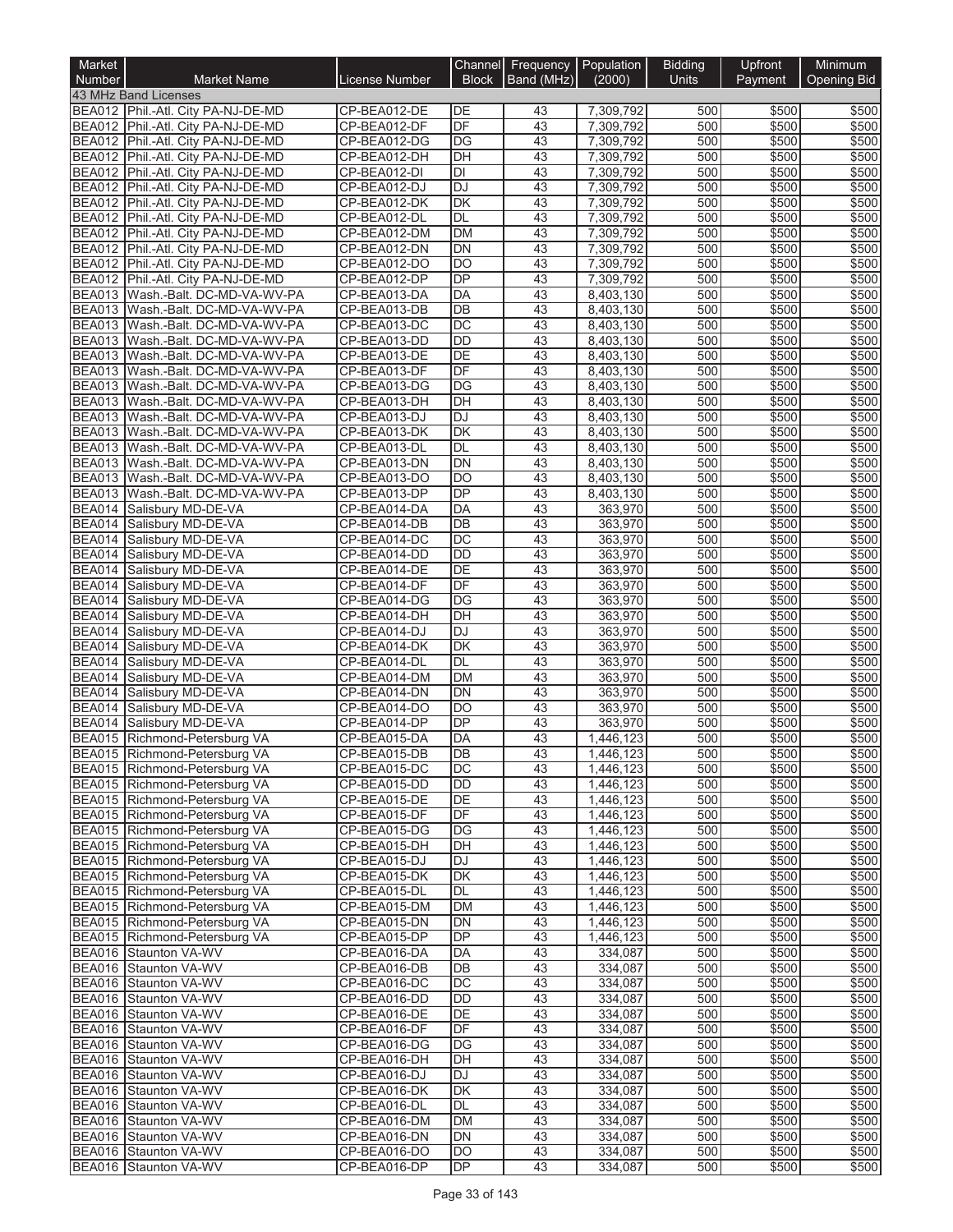| Market<br>Number               | <b>Market Name</b>                                                             | <b>License Number</b>        | Channel<br><b>Block</b> | Frequency<br>Band (MHz) | Population<br>(2000)   | <b>Bidding</b><br><b>Units</b> | Upfront<br>Payment | Minimum<br>Opening Bid |
|--------------------------------|--------------------------------------------------------------------------------|------------------------------|-------------------------|-------------------------|------------------------|--------------------------------|--------------------|------------------------|
|                                | 43 MHz Band Licenses                                                           |                              |                         |                         |                        |                                |                    |                        |
|                                | BEA017 Roanoke VA-NC-WV                                                        | CP-BEA017-DA                 | DA                      | 43                      | 826,284                | 500                            | \$500              | \$500                  |
| BEA017                         | Roanoke VA-NC-WV                                                               | CP-BEA017-DB                 | DB                      | 43                      | 826,284                | 500                            | \$500              | \$500                  |
| <b>BEA017</b>                  | Roanoke VA-NC-WV                                                               | CP-BEA017-DC                 | DC                      | 43                      | 826,284                | 500                            | \$500              | \$500                  |
| <b>BEA017</b>                  | Roanoke VA-NC-WV                                                               | CP-BEA017-DD                 | <b>DD</b>               | 43                      | 826,284                | 500                            | \$500              | \$500                  |
| <b>BEA017</b>                  | Roanoke VA-NC-WV                                                               | CP-BEA017-DE                 | DE                      | 43                      | 826,284                | 500                            | \$500              | \$500                  |
| <b>BEA017</b>                  | Roanoke VA-NC-WV                                                               | CP-BEA017-DF                 | DF<br><b>DG</b>         | 43<br>43                | 826,284                | 500<br>500                     | \$500<br>\$500     | \$500                  |
| <b>BEA017</b><br><b>BEA017</b> | Roanoke VA-NC-WV<br>Roanoke VA-NC-WV                                           | CP-BEA017-DG<br>CP-BEA017-DH | DH                      | 43                      | 826,284<br>826,284     | 500                            | \$500              | \$500<br>\$500         |
| <b>BEA017</b>                  | Roanoke VA-NC-WV                                                               | CP-BEA017-DJ                 | <b>DJ</b>               | 43                      | 826,284                | 500                            | \$500              | \$500                  |
| <b>BEA017</b>                  | Roanoke VA-NC-WV                                                               | CP-BEA017-DK                 | <b>DK</b>               | 43                      | 826,284                | 500                            | \$500              | \$500                  |
| <b>BEA017</b>                  | Roanoke VA-NC-WV                                                               | CP-BEA017-DL                 | <b>DL</b>               | 43                      | 826,284                | 500                            | \$500              | \$500                  |
| <b>BEA017</b>                  | Roanoke VA-NC-WV                                                               | CP-BEA017-DM                 | <b>DM</b>               | 43                      | 826,284                | 500                            | \$500              | \$500                  |
| <b>BEA017</b>                  | Roanoke VA-NC-WV                                                               | CP-BEA017-DN                 | <b>DN</b>               | $\overline{43}$         | 826,284                | 500                            | \$500              | \$500                  |
| <b>BEA017</b>                  | Roanoke VA-NC-WV                                                               | CP-BEA017-DO                 | DO                      | 43                      | 826,284                | 500                            | \$500              | \$500                  |
| BEA017                         | Roanoke VA-NC-WV                                                               | CP-BEA017-DP                 | DP                      | 43                      | 826,284                | 500                            | \$500              | \$500                  |
| BEA018                         | Greensboro-Winston-Salem NC-VA                                                 | CP-BEA018-DA                 | DA                      | 43                      | 1,854,853              | 500                            | \$500              | \$500                  |
| <b>BEA018</b>                  | Greensboro-Winston-Salem NC-VA                                                 | CP-BEA018-DB                 | DB                      | 43                      | 1,854,853              | 500                            | \$500              | \$500                  |
|                                | BEA018 Greensboro-Winston-Salem NC-VA<br>BEA018 Greensboro-Winston-Salem NC-VA | CP-BEA018-DC<br>CP-BEA018-DD | <b>DC</b><br><b>DD</b>  | 43<br>43                | 1,854,853<br>1,854,853 | 500<br>500                     | \$500<br>\$500     | \$500<br>\$500         |
|                                | BEA018 Greensboro-Winston-Salem NC-VA                                          | CP-BEA018-DE                 | DE                      | 43                      | 1,854,853              | 500                            | \$500              | \$500                  |
|                                | BEA018 Greensboro-Winston-Salem NC-VA                                          | CP-BEA018-DF                 | DF                      | 43                      | 1,854,853              | 500                            | \$500              | \$500                  |
|                                | BEA018 Greensboro-Winston-Salem NC-VA                                          | CP-BEA018-DG                 | DG                      | 43                      | 1,854,853              | 500                            | \$500              | \$500                  |
|                                | BEA018 Greensboro-Winston-Salem NC-VA                                          | CP-BEA018-DH                 | DH                      | 43                      | 1,854,853              | 500                            | \$500              | \$500                  |
|                                | BEA018 Greensboro-Winston-Salem NC-VA                                          | CP-BEA018-DI                 | DI                      | $\overline{43}$         | 1,854,853              | 500                            | \$500              | \$500                  |
|                                | BEA018 Greensboro-Winston-Salem NC-VA                                          | CP-BEA018-DJ                 | <b>DJ</b>               | 43                      | 1,854,853              | 500                            | \$500              | \$500                  |
| <b>BEA018</b>                  | Greensboro-Winston-Salem NC-VA                                                 | CP-BEA018-DK                 | <b>DK</b>               | 43                      | 1,854,853              | 500                            | \$500              | \$500                  |
|                                | BEA018 Greensboro-Winston-Salem NC-VA                                          | CP-BEA018-DL                 | DL                      | 43                      | 1,854,853              | 500                            | \$500              | \$500                  |
|                                | BEA018 Greensboro-Winston-Salem NC-VA                                          | CP-BEA018-DM                 | <b>DM</b>               | 43                      | 1,854,853              | 500                            | \$500              | \$500                  |
| <b>BEA018</b>                  | Greensboro-Winston-Salem NC-VA                                                 | CP-BEA018-DN                 | <b>DN</b>               | 43                      | 1,854,853              | 500                            | \$500              | \$500                  |
|                                | BEA018 Greensboro-Winston-Salem NC-VA                                          | CP-BEA018-DO                 | <b>DO</b>               | 43                      | 1,854,853              | 500                            | \$500              | \$500                  |
|                                | BEA018 Greensboro-Winston-Salem NC-VA                                          | CP-BEA018-DP                 | DP                      | $\overline{43}$         | 1,854,853              | 500                            | \$500              | \$500                  |
|                                | BEA019 Raleigh-Durham-Chapel Hill NC<br>BEA019 Raleigh-Durham-Chapel Hill NC   | CP-BEA019-DA<br>CP-BEA019-DB | <b>DA</b><br>DB         | 43<br>43                | 1,831,510<br>1,831,510 | 500<br>500                     | \$500<br>\$500     | \$500<br>\$500         |
|                                | BEA019 Raleigh-Durham-Chapel Hill NC                                           | CP-BEA019-DC                 | <b>DC</b>               | 43                      | 1,831,510              | 500                            | \$500              | \$500                  |
|                                | BEA019 Raleigh-Durham-Chapel Hill NC                                           | CP-BEA019-DD                 | <b>DD</b>               | 43                      | 1,831,510              | 500                            | \$500              | \$500                  |
|                                | BEA019 Raleigh-Durham-Chapel Hill NC                                           | CP-BEA019-DE                 | DE                      | 43                      | 1,831,510              | 500                            | \$500              | \$500                  |
|                                | BEA019 Raleigh-Durham-Chapel Hill NC                                           | CP-BEA019-DF                 | DF                      | 43                      | 1,831,510              | 500                            | \$500              | \$500                  |
|                                | BEA019 Raleigh-Durham-Chapel Hill NC                                           | CP-BEA019-DG                 | <b>DG</b>               | 43                      | 1,831,510              | 500                            | \$500              | \$500                  |
|                                | BEA019 Raleigh-Durham-Chapel Hill NC                                           | CP-BEA019-DH                 | DH                      | 43                      | 1,831,510              | 500                            | \$500              | \$500                  |
| <b>BEA019</b>                  | Raleigh-Durham-Chapel Hill NC                                                  | CP-BEA019-DI                 | DI                      | 43                      | 1,831,510              | 500                            | \$500              | \$500                  |
| <b>BEA019</b>                  | Raleigh-Durham-Chapel Hill NC                                                  | CP-BEA019-DJ                 | DJ                      | 43                      | 1,831,510              | 500                            | \$500              | \$500                  |
|                                | BEA019 Raleigh-Durham-Chapel Hill NC                                           | CP-BEA019-DK                 | DK                      | 43                      | 1,831,510              | 500                            | \$500              | \$500                  |
|                                | BEA019 Raleigh-Durham-Chapel Hill NC                                           | CP-BEA019-DL                 | IDL                     | 43                      | 1,831,510              | 500                            | \$500              | \$500                  |
|                                | BEA019 Raleigh-Durham-Chapel Hill NC                                           | CP-BEA019-DM                 | <b>DM</b>               | 43                      | 1,831,510              | 500                            | \$500              | \$500                  |
|                                | BEA019 Raleigh-Durham-Chapel Hill NC                                           | CP-BEA019-DN                 | DN                      | 43                      | 1,831,510              | 500                            | \$500              | \$500                  |
|                                | BEA019 Raleigh-Durham-Chapel Hill NC<br>BEA019 Raleigh-Durham-Chapel Hill NC   | CP-BEA019-DO<br>CP-BEA019-DP | <b>DO</b><br>DP         | 43<br>43                | 1,831,510<br>1,831,510 | 500<br>500                     | \$500<br>\$500     | \$500<br>\$500         |
|                                | BEA020 Norfolk-Virginia Beach VA-NC                                            | CP-BEA020-DA                 | DA                      | 43                      | 1,722,764              | 500                            | \$500              | \$500                  |
|                                | BEA020 Norfolk-Virginia Beach VA-NC                                            | CP-BEA020-DB                 | DB                      | 43                      | 1,722,764              | 500                            | \$500              | \$500                  |
|                                | BEA020 Norfolk-Virginia Beach VA-NC                                            | CP-BEA020-DC                 | <b>DC</b>               | 43                      | 1,722,764              | 500                            | \$500              | \$500                  |
|                                | BEA020 Norfolk-Virginia Beach VA-NC                                            | CP-BEA020-DD                 | DD                      | 43                      | 1,722,764              | 500                            | \$500              | \$500                  |
|                                | BEA020 Norfolk-Virginia Beach VA-NC                                            | CP-BEA020-DE                 | DE                      | 43                      | 1,722,764              | 500                            | \$500              | \$500                  |
|                                | BEA020 Norfolk-Virginia Beach VA-NC                                            | CP-BEA020-DF                 | DF                      | 43                      | 1,722,764              | 500                            | \$500              | \$500                  |
|                                | BEA020 Norfolk-Virginia Beach VA-NC                                            | CP-BEA020-DG                 | DG                      | 43                      | 1,722,764              | 500                            | \$500              | \$500                  |
|                                | BEA020 Norfolk-Virginia Beach VA-NC                                            | CP-BEA020-DH                 | DH                      | 43                      | 1,722,764              | 500                            | \$500              | \$500                  |
|                                | BEA020 Norfolk-Virginia Beach VA-NC                                            | CP-BEA020-DJ                 | DJ                      | 43                      | 1,722,764              | 500                            | \$500              | \$500                  |
|                                | BEA020 Norfolk-Virginia Beach VA-NC                                            | CP-BEA020-DK                 | DK                      | 43                      | 1,722,764              | 500                            | \$500              | \$500                  |
|                                | BEA020 Norfolk-Virginia Beach VA-NC                                            | CP-BEA020-DL                 | DL                      | 43                      | 1,722,764              | 500                            | \$500              | \$500                  |
|                                | BEA020 Norfolk-Virginia Beach VA-NC                                            | CP-BEA020-DM                 | DM<br><b>DN</b>         | 43<br>43                | 1,722,764              | 500<br>500                     | \$500              | \$500                  |
|                                | BEA020 Norfolk-Virginia Beach VA-NC<br>BEA020 Norfolk-Virginia Beach VA-NC     | CP-BEA020-DN<br>CP-BEA020-DO | DO                      | 43                      | 1,722,764<br>1,722,764 | 500                            | \$500<br>\$500     | \$500<br>\$500         |
|                                | BEA020 Norfolk-Virginia Beach VA-NC                                            | CP-BEA020-DP                 | DP                      | 43                      | 1,722,764              | 500                            | \$500              | \$500                  |
| <b>BEA021</b>                  | Greenville NC                                                                  | CP-BEA021-DA                 | DA                      | 43                      | 823,517                | 500                            | \$500              | \$500                  |
| <b>BEA021</b>                  | Greenville NC                                                                  | CP-BEA021-DB                 | <b>DB</b>               | 43                      | 823,517                | 500                            | \$500              | \$500                  |
| <b>BEA021</b>                  | <b>Greenville NC</b>                                                           | CP-BEA021-DC                 | DC                      | 43                      | 823,517                | 500                            | \$500              | \$500                  |
| <b>BEA021</b>                  | Greenville NC                                                                  | CP-BEA021-DD                 | DD                      | 43                      | 823,517                | 500                            | \$500              | \$500                  |
|                                | BEA021 Greenville NC                                                           | CP-BEA021-DE                 | DE                      | 43                      | 823,517                | 500                            | \$500              | \$500                  |
|                                | BEA021 Greenville NC                                                           | CP-BEA021-DF                 | DF                      | 43                      | 823,517                | 500                            | \$500              | \$500                  |
| <b>BEA021</b>                  | Greenville NC                                                                  | CP-BEA021-DG                 | DG                      | 43                      | 823,517                | 500                            | \$500              | \$500                  |
|                                | BEA021 Greenville NC                                                           | CP-BEA021-DH                 | DH                      | 43                      | 823,517                | 500                            | \$500              | \$500                  |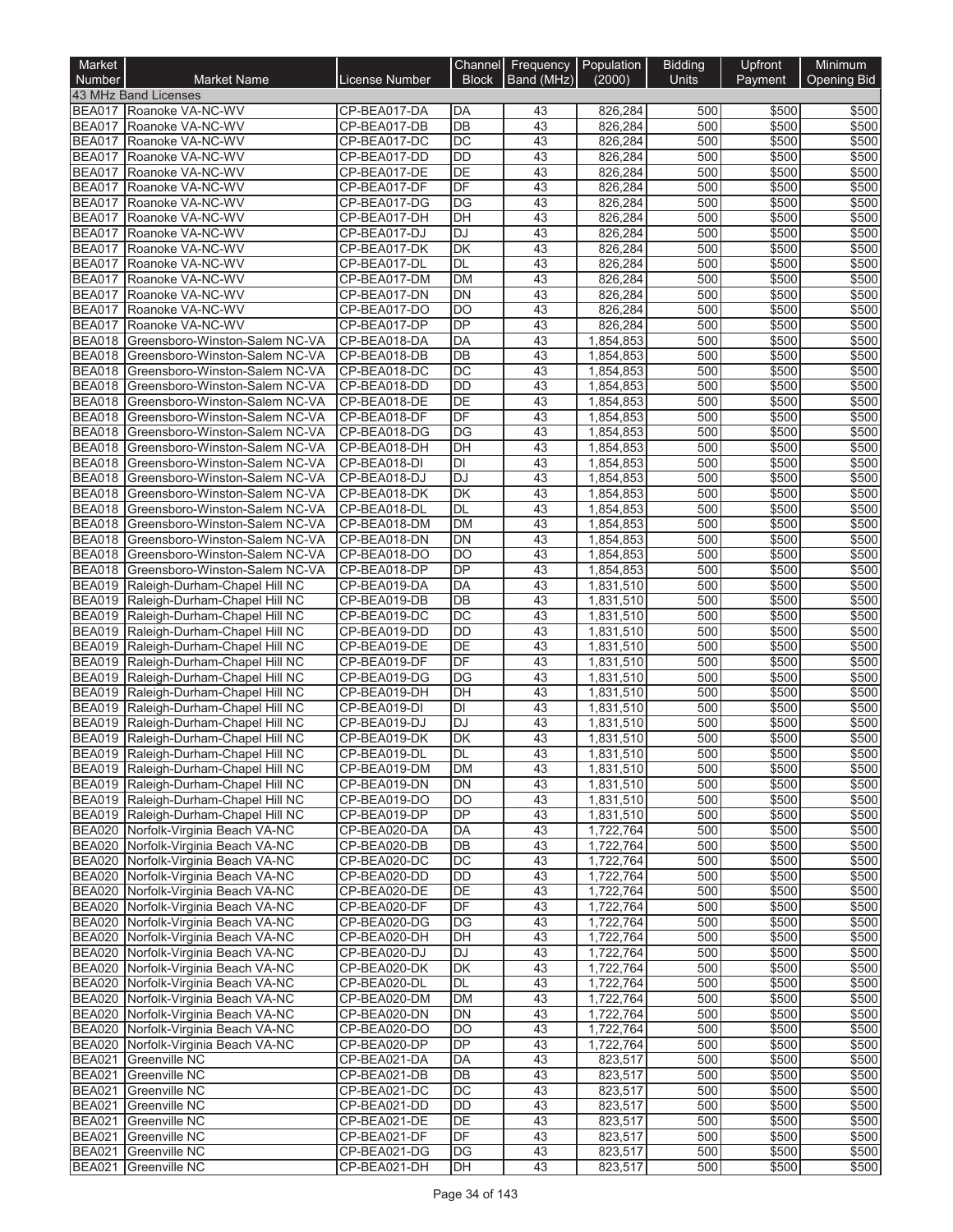| Market<br>Number               | <b>Market Name</b>                                   | License Number               | Channel<br><b>Block</b> | Frequency<br>Band (MHz) | Population<br>(2000)   | <b>Bidding</b><br><b>Units</b> | Upfront<br>Payment | Minimum<br><b>Opening Bid</b> |
|--------------------------------|------------------------------------------------------|------------------------------|-------------------------|-------------------------|------------------------|--------------------------------|--------------------|-------------------------------|
|                                | 43 MHz Band Licenses                                 |                              |                         |                         |                        |                                |                    |                               |
|                                | BEA021 Greenville NC                                 | CP-BEA021-DI                 | DI                      | 43                      | 823,517                | 500                            | \$500              | \$500                         |
| <b>BEA021</b>                  | <b>Greenville NC</b>                                 | CP-BEA021-DJ                 | <b>DJ</b>               | 43                      | 823,517                | 500                            | \$500              | \$500                         |
| <b>BEA021</b>                  | <b>Greenville NC</b>                                 | CP-BEA021-DK                 | DK                      | 43                      | 823,517                | 500                            | \$500              | \$500                         |
| <b>BEA021</b><br><b>BEA021</b> | <b>Greenville NC</b><br><b>Greenville NC</b>         | CP-BEA021-DL                 | <b>DL</b><br><b>DM</b>  | 43<br>43                | 823,517                | 500<br>500                     | \$500<br>\$500     | \$500<br>\$500                |
| <b>BEA021</b>                  | <b>Greenville NC</b>                                 | CP-BEA021-DM<br>CP-BEA021-DN | <b>DN</b>               | 43                      | 823,517<br>823,517     | 500                            | \$500              | \$500                         |
| <b>BEA021</b>                  | <b>Greenville NC</b>                                 | CP-BEA021-DO                 | DO                      | 43                      | 823,517                | 500                            | \$500              | \$500                         |
| <b>BEA021</b>                  | <b>Greenville NC</b>                                 | CP-BEA021-DP                 | <b>DP</b>               | 43                      | 823,517                | 500                            | \$500              | \$500                         |
| <b>BEA022</b>                  | <b>Favetteville NC</b>                               | CP-BEA022-DA                 | DA                      | 43                      | 528,224                | 500                            | \$500              | \$500                         |
| <b>BEA022</b>                  | <b>Fayetteville NC</b>                               | CP-BEA022-DB                 | DB                      | 43                      | 528,224                | 500                            | \$500              | \$500                         |
|                                | <b>BEA022</b> Fayetteville NC                        | CP-BEA022-DC                 | DC                      | 43                      | 528,224                | 500                            | \$500              | \$500                         |
| <b>BEA022</b>                  | <b>Fayetteville NC</b>                               | CP-BEA022-DD                 | <b>DD</b>               | 43                      | 528,224                | 500                            | \$500              | \$500                         |
|                                | BEA022 Fayetteville NC                               | CP-BEA022-DE                 | <b>DE</b>               | 43                      | 528,224                | 500                            | \$500              | \$500                         |
|                                | <b>BEA022</b> Fayetteville NC                        | CP-BEA022-DF                 | DF                      | 43                      | 528,224                | 500                            | \$500              | \$500                         |
| <b>BEA022</b>                  | <b>Fayetteville NC</b>                               | CP-BEA022-DG                 | DG<br>DH                | 43<br>43                | 528,224                | 500<br>500                     | \$500<br>\$500     | \$500                         |
|                                | BEA022 Fayetteville NC<br>BEA022 Fayetteville NC     | CP-BEA022-DH<br>CP-BEA022-DI | $\overline{D}$          | 43                      | 528,224<br>528,224     | 500                            | \$500              | \$500<br>\$500                |
|                                | BEA022 Fayetteville NC                               | CP-BEA022-DJ                 | <b>DJ</b>               | 43                      | 528,224                | 500                            | \$500              | \$500                         |
|                                | <b>BEA022</b> Fayetteville NC                        | CP-BEA022-DK                 | DK                      | 43                      | 528,224                | 500                            | \$500              | \$500                         |
|                                | BEA022 Fayetteville NC                               | CP-BEA022-DL                 | <b>DL</b>               | 43                      | 528,224                | 500                            | \$500              | \$500                         |
|                                | BEA022 Fayetteville NC                               | CP-BEA022-DM                 | <b>DM</b>               | 43                      | 528,224                | 500                            | \$500              | \$500                         |
|                                | BEA022 Fayetteville NC                               | CP-BEA022-DN                 | <b>DN</b>               | 43                      | 528,224                | 500                            | \$500              | \$500                         |
|                                | <b>BEA022</b> Fayetteville NC                        | CP-BEA022-DO                 | <b>DO</b>               | 43                      | 528,224                | 500                            | \$500              | \$500                         |
|                                | BEA022 Fayetteville NC                               | CP-BEA022-DP                 | DP                      | $\overline{43}$         | 528,224                | 500                            | \$500              | \$500                         |
|                                | BEA023 Charlotte-Gastonia NC-SC                      | CP-BEA023-DA                 | DA                      | 43                      | 2,031,519              | 500                            | \$500              | \$500                         |
| <b>BEA023</b>                  | Charlotte-Gastonia NC-SC                             | CP-BEA023-DB                 | DB                      | 43                      | 2,031,519              | 500                            | \$500              | \$500                         |
| <b>BEA023</b>                  | Charlotte-Gastonia NC-SC                             | CP-BEA023-DC                 | DC                      | 43                      | 2,031,519              | 500                            | \$500              | \$500                         |
| <b>BEA023</b>                  | Charlotte-Gastonia NC-SC                             | CP-BEA023-DD                 | <b>DD</b>               | 43                      | 2,031,519              | 500                            | \$500              | \$500                         |
| <b>BEA023</b><br><b>BEA023</b> | Charlotte-Gastonia NC-SC                             | CP-BEA023-DE<br>CP-BEA023-DF | DE<br>DF                | 43<br>43                | 2,031,519              | 500<br>500                     | \$500<br>\$500     | \$500<br>\$500                |
| <b>BEA023</b>                  | Charlotte-Gastonia NC-SC<br>Charlotte-Gastonia NC-SC | CP-BEA023-DG                 | DG                      | 43                      | 2,031,519<br>2,031,519 | 500                            | \$500              | \$500                         |
|                                | BEA023 Charlotte-Gastonia NC-SC                      | CP-BEA023-DH                 | DH                      | 43                      | 2,031,519              | 500                            | \$500              | \$500                         |
| <b>BEA023</b>                  | Charlotte-Gastonia NC-SC                             | CP-BEA023-DI                 | DI                      | 43                      | 2,031,519              | 500                            | \$500              | \$500                         |
|                                | BEA023 Charlotte-Gastonia NC-SC                      | CP-BEA023-DJ                 | <b>DJ</b>               | 43                      | 2,031,519              | 500                            | \$500              | \$500                         |
| <b>BEA023</b>                  | Charlotte-Gastonia NC-SC                             | CP-BEA023-DK                 | <b>DK</b>               | 43                      | 2,031,519              | 500                            | \$500              | \$500                         |
| <b>BEA023</b>                  | Charlotte-Gastonia NC-SC                             | CP-BEA023-DL                 | <b>DL</b>               | 43                      | 2,031,519              | 500                            | \$500              | \$500                         |
| <b>BEA023</b>                  | Charlotte-Gastonia NC-SC                             | CP-BEA023-DM                 | <b>DM</b>               | 43                      | 2,031,519              | 500                            | \$500              | \$500                         |
| <b>BEA023</b>                  | Charlotte-Gastonia NC-SC                             | CP-BEA023-DN                 | <b>DN</b>               | 43                      | 2,031,519              | 500                            | \$500              | \$500                         |
|                                | BEA023 Charlotte-Gastonia NC-SC                      | CP-BEA023-DO                 | DO                      | 43                      | 2,031,519              | 500                            | \$500              | \$500                         |
| <b>BEA023</b>                  | Charlotte-Gastonia NC-SC                             | CP-BEA023-DP                 | DP                      | 43                      | 2,031,519              | 500                            | \$500              | \$500                         |
| <b>BEA024</b>                  | Columbia SC                                          | CP-BEA024-DA                 | DA                      | 43                      | 932,115                | 500                            | \$500              | \$500                         |
| <b>BEA024</b>                  | Columbia SC                                          | CP-BEA024-DB                 | DB                      | 43                      | 932,115                | 500                            | \$500              | \$500                         |
|                                | BEA024 Columbia SC<br>BEA024 Columbia SC             | CP-BEA024-DC<br>CP-BEA024-DD | DC<br><b>DD</b>         | 43<br>43                | 932,115<br>932,115     | 500<br>500                     | \$500<br>\$500     | \$500<br>\$500                |
|                                | BEA024 Columbia SC                                   | CP-BEA024-DE                 | DE                      | 43                      | 932,115                | 500                            | \$500              | \$500                         |
|                                | BEA024 Columbia SC                                   | CP-BEA024-DF                 | DF                      | 43                      | 932,115                | 500                            | \$500              | \$500                         |
|                                | BEA024 Columbia SC                                   | CP-BEA024-DG                 | DG                      | 43                      | 932,115                | 500                            | \$500              | \$500                         |
|                                | BEA024 Columbia SC                                   | CP-BEA024-DH                 | DH                      | 43                      | 932,115                | 500                            | \$500              | \$500                         |
|                                | BEA024 Columbia SC                                   | CP-BEA024-DI                 | DI                      | 43                      | 932,115                | 500                            | \$500              | \$500                         |
|                                | BEA024 Columbia SC                                   | CP-BEA024-DJ                 | <b>DJ</b>               | 43                      | 932,115                | 500                            | \$500              | \$500                         |
|                                | BEA024 Columbia SC                                   | CP-BEA024-DK                 | DK                      | 43                      | 932,115                | 500                            | \$500              | \$500                         |
|                                | BEA024 Columbia SC                                   | CP-BEA024-DL                 | DL                      | 43                      | 932,115                | 500                            | \$500              | \$500                         |
|                                | BEA024 Columbia SC                                   | CP-BEA024-DM                 | DM                      | 43                      | 932,115                | 500                            | \$500              | \$500                         |
|                                | BEA024 Columbia SC                                   | CP-BEA024-DN                 | DN                      | 43                      | 932,115                | 500                            | \$500              | \$500                         |
|                                | BEA024 Columbia SC<br>BEA024 Columbia SC             | CP-BEA024-DO<br>CP-BEA024-DP | <b>DO</b><br><b>DP</b>  | 43<br>43                | 932,115<br>932,115     | 500<br>500                     | \$500<br>\$500     | \$500<br>\$500                |
|                                | BEA025 Wilmington NC-SC                              | CP-BEA025-DA                 | DA                      | 43                      | 878,267                | 500                            | \$500              | \$500                         |
|                                | BEA025 Wilmington NC-SC                              | CP-BEA025-DB                 | DB                      | 43                      | 878,267                | 500                            | \$500              | \$500                         |
|                                | BEA025 Wilmington NC-SC                              | CP-BEA025-DC                 | DC                      | 43                      | 878,267                | 500                            | \$500              | \$500                         |
|                                | BEA025 Wilmington NC-SC                              | CP-BEA025-DD                 | DD                      | 43                      | 878,267                | 500                            | \$500              | \$500                         |
|                                | BEA025 Wilmington NC-SC                              | CP-BEA025-DE                 | DE                      | 43                      | 878,267                | 500                            | \$500              | \$500                         |
|                                | BEA025 Wilmington NC-SC                              | CP-BEA025-DF                 | DF                      | 43                      | 878,267                | 500                            | \$500              | \$500                         |
|                                | BEA025 Wilmington NC-SC                              | CP-BEA025-DG                 | DG                      | 43                      | 878,267                | 500                            | \$500              | \$500                         |
|                                | BEA025 Wilmington NC-SC                              | CP-BEA025-DH                 | DH                      | 43                      | 878,267                | 500                            | \$500              | \$500                         |
|                                | BEA025 Wilmington NC-SC                              | CP-BEA025-DI                 | DI                      | 43                      | 878,267                | 500                            | \$500              | \$500                         |
|                                | BEA025 Wilmington NC-SC                              | CP-BEA025-DJ                 | DJ                      | 43                      | 878,267                | 500                            | \$500              | \$500                         |
|                                | BEA025 Wilmington NC-SC                              | CP-BEA025-DK                 | <b>DK</b>               | 43                      | 878,267                | 500                            | \$500              | \$500                         |
|                                | BEA025 Wilmington NC-SC                              | CP-BEA025-DL                 | DL                      | 43                      | 878,267                | 500                            | \$500              | \$500                         |
|                                | BEA025 Wilmington NC-SC<br>BEA025 Wilmington NC-SC   | CP-BEA025-DM<br>CP-BEA025-DN | <b>DM</b><br>DN         | 43<br>43                | 878,267<br>878,267     | 500<br>500                     | \$500<br>\$500     | \$500<br>\$500                |
|                                |                                                      |                              |                         |                         |                        |                                |                    |                               |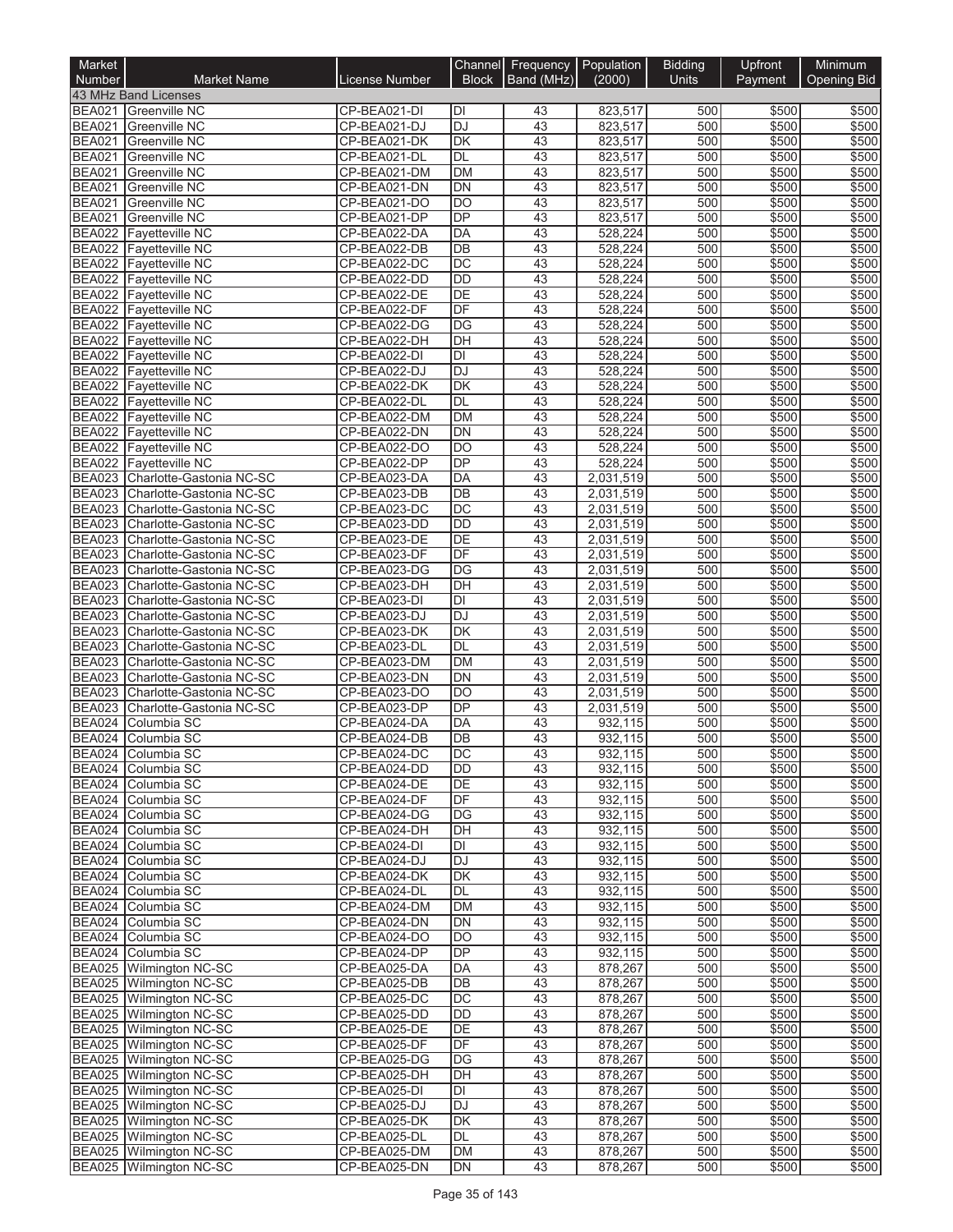| Market<br>Number               | <b>Market Name</b>                                               | License Number               | Channel<br><b>Block</b>  | Frequency<br>Band (MHz) | Population<br>(2000)   | <b>Bidding</b><br><b>Units</b> | Upfront<br>Payment | Minimum<br><b>Opening Bid</b> |
|--------------------------------|------------------------------------------------------------------|------------------------------|--------------------------|-------------------------|------------------------|--------------------------------|--------------------|-------------------------------|
|                                | 43 MHz Band Licenses                                             |                              |                          |                         |                        |                                |                    |                               |
|                                | BEA025 Wilmington NC-SC                                          | CP-BEA025-DO                 | DO                       | 43                      | 878,267                | 500                            | \$500              | \$500                         |
|                                | BEA025 Wilmington NC-SC                                          | CP-BEA025-DP                 | DP                       | 43                      | 878,267                | 500                            | \$500              | \$500                         |
| <b>BEA026</b>                  | Charleston-North Charleston SC                                   | CP-BEA026-DA                 | <b>DA</b>                | 43                      | 587,297                | 500                            | \$500              | \$500                         |
|                                | BEA026 Charleston-North Charleston SC                            | CP-BEA026-DB                 | DB                       | 43                      | 587,297                | 500                            | \$500              | \$500                         |
| <b>BEA026</b>                  | Charleston-North Charleston SC                                   | CP-BEA026-DC                 | $\overline{DC}$          | 43                      | 587,297                | 500                            | \$500              | \$500                         |
|                                | BEA026 Charleston-North Charleston SC                            | CP-BEA026-DD                 | DD                       | 43                      | 587,297                | 500                            | \$500              | \$500                         |
| BEA026                         | Charleston-North Charleston SC                                   | CP-BEA026-DE                 | DE<br>DF                 | 43                      | 587,297                | 500                            | \$500              | \$500                         |
| <b>BEA026</b><br><b>BEA026</b> | Charleston-North Charleston SC<br>Charleston-North Charleston SC | CP-BEA026-DF<br>CP-BEA026-DG | DG                       | 43<br>43                | 587,297<br>587,297     | 500<br>500                     | \$500<br>\$500     | \$500<br>\$500                |
| <b>BEA026</b>                  | Charleston-North Charleston SC                                   | CP-BEA026-DH                 | DH                       | 43                      | 587,297                | 500                            | \$500              | \$500                         |
| <b>BEA026</b>                  | Charleston-North Charleston SC                                   | CP-BEA026-DI                 | $\overline{D}$           | 43                      | 587,297                | 500                            | \$500              | \$500                         |
| <b>BEA026</b>                  | Charleston-North Charleston SC                                   | CP-BEA026-DJ                 | DJ                       | 43                      | 587,297                | 500                            | \$500              | \$500                         |
| BEA026                         | Charleston-North Charleston SC                                   | CP-BEA026-DK                 | <b>DK</b>                | 43                      | 587,297                | 500                            | \$500              | \$500                         |
| <b>BEA026</b>                  | Charleston-North Charleston SC                                   | CP-BEA026-DL                 | DL                       | 43                      | 587,297                | 500                            | \$500              | \$500                         |
| <b>BEA026</b>                  | Charleston-North Charleston SC                                   | CP-BEA026-DM                 | <b>DM</b>                | 43                      | 587,297                | 500                            | \$500              | \$500                         |
| BEA026                         | Charleston-North Charleston SC                                   | CP-BEA026-DN                 | $\overline{DN}$          | 43                      | 587,297                | 500                            | \$500              | \$500                         |
| <b>BEA026</b>                  | Charleston-North Charleston SC                                   | CP-BEA026-DO                 | $\overline{DO}$          | 43                      | 587,297                | 500                            | \$500              | \$500                         |
|                                | BEA026 Charleston-North Charleston SC                            | CP-BEA026-DP                 | DP                       | 43                      | 587,297                | 500                            | \$500              | \$500                         |
|                                | BEA027 Augusta-Aiken GA-SC                                       | CP-BEA027-DA                 | <b>DA</b>                | 43                      | 604,799                | 500                            | \$500              | \$500                         |
| <b>BEA027</b>                  | Augusta-Aiken GA-SC                                              | CP-BEA027-DB                 | DB                       | 43                      | 604,799                | 500                            | \$500              | \$500                         |
| <b>BEA027</b>                  | Augusta-Aiken GA-SC                                              | CP-BEA027-DC                 | $\overline{DC}$          | 43                      | 604,799                | 500                            | \$500              | \$500                         |
| <b>BEA027</b>                  | Augusta-Aiken GA-SC                                              | CP-BEA027-DD                 | <b>DD</b>                | 43                      | 604,799                | 500                            | \$500              | \$500                         |
| <b>BEA027</b><br><b>BEA027</b> | Augusta-Aiken GA-SC                                              | CP-BEA027-DE<br>CP-BEA027-DF | DE<br>DF                 | 43<br>43                | 604,799<br>604,799     | 500<br>500                     | \$500<br>\$500     | \$500<br>\$500                |
| <b>BEA027</b>                  | Augusta-Aiken GA-SC<br>Augusta-Aiken GA-SC                       | CP-BEA027-DG                 | DG                       | 43                      | 604,799                | 500                            | \$500              | \$500                         |
| <b>BEA027</b>                  | Augusta-Aiken GA-SC                                              | CP-BEA027-DH                 | $\overline{DH}$          | 43                      | 604,799                | 500                            | \$500              | \$500                         |
| <b>BEA027</b>                  | Augusta-Aiken GA-SC                                              | CP-BEA027-DI                 | DI                       | 43                      | 604,799                | 500                            | \$500              | \$500                         |
| <b>BEA027</b>                  | Augusta-Aiken GA-SC                                              | CP-BEA027-DJ                 | <b>DJ</b>                | 43                      | 604,799                | 500                            | \$500              | \$500                         |
| <b>BEA027</b>                  | Augusta-Aiken GA-SC                                              | CP-BEA027-DK                 | $\overline{\mathsf{DK}}$ | 43                      | 604,799                | 500                            | \$500              | \$500                         |
| <b>BEA027</b>                  | Augusta-Aiken GA-SC                                              | CP-BEA027-DL                 | DL                       | 43                      | 604,799                | 500                            | \$500              | \$500                         |
| <b>BEA027</b>                  | Augusta-Aiken GA-SC                                              | CP-BEA027-DM                 | <b>DM</b>                | 43                      | 604,799                | 500                            | \$500              | \$500                         |
| <b>BEA027</b>                  | Augusta-Aiken GA-SC                                              | CP-BEA027-DN                 | <b>DN</b>                | 43                      | 604,799                | 500                            | \$500              | \$500                         |
|                                | BEA027 Augusta-Aiken GA-SC                                       | CP-BEA027-DO                 | DO                       | 43                      | 604,799                | 500                            | \$500              | \$500                         |
| <b>BEA027</b>                  | Augusta-Aiken GA-SC                                              | CP-BEA027-DP                 | DP                       | 43                      | 604,799                | 500                            | \$500              | \$500                         |
| <b>BEA028</b>                  | Savannah GA-SC                                                   | CP-BEA028-DA                 | DA                       | 43                      | 668,214                | 500                            | \$500              | \$500                         |
| <b>BEA028</b>                  | Savannah GA-SC                                                   | CP-BEA028-DB                 | DB                       | 43                      | 668,214                | 500                            | \$500              | \$500                         |
| <b>BEA028</b>                  | Savannah GA-SC                                                   | CP-BEA028-DC                 | DC                       | 43                      | 668,214                | 500                            | \$500              | \$500                         |
| <b>BEA028</b>                  | Savannah GA-SC                                                   | CP-BEA028-DD                 | <b>DD</b>                | 43                      | 668,214                | 500                            | \$500              | \$500                         |
| <b>BEA028</b>                  | Savannah GA-SC                                                   | CP-BEA028-DE                 | $\overline{DE}$          | 43                      | 668,214                | 500                            | \$500              | \$500                         |
| <b>BEA028</b>                  | Savannah GA-SC                                                   | CP-BEA028-DF                 | DF                       | 43                      | 668,214                | 500                            | \$500              | \$500                         |
| <b>BEA028</b><br><b>BEA028</b> | Savannah GA-SC<br>Savannah GA-SC                                 | CP-BEA028-DG<br>CP-BEA028-DH | DG<br>$\overline{DH}$    | 43<br>$\overline{43}$   | 668,214<br>668.214     | 500<br>500                     | \$500<br>\$500     | \$500<br>\$500                |
|                                |                                                                  | CP-BEA028-DI                 |                          |                         |                        |                                | \$500              |                               |
|                                | BEA028   Savannah GA-SC<br>BEA028 Savannah GA-SC                 | CP-BEA028-DJ                 | IЫ<br><b>DJ</b>          | 43<br>43                | 668,214<br>668,214     | 500<br>500                     | \$500              | \$500<br>\$500                |
|                                | BEA028 Savannah GA-SC                                            | CP-BEA028-DK                 | DK                       | 43                      | 668,214                | 500                            | \$500              | \$500                         |
|                                | BEA028 Savannah GA-SC                                            | CP-BEA028-DL                 | DL                       | 43                      | 668,214                | 500                            | \$500              | \$500                         |
|                                | BEA028 Savannah GA-SC                                            | CP-BEA028-DM                 | DM                       | 43                      | 668,214                | 500                            | \$500              | \$500                         |
|                                | BEA028 Savannah GA-SC                                            | CP-BEA028-DN                 | DN                       | 43                      | 668,214                | 500                            | \$500              | \$500                         |
|                                | BEA028 Savannah GA-SC                                            | CP-BEA028-DO                 | DO                       | 43                      | 668,214                | 500                            | \$500              | \$500                         |
|                                | BEA028 Savannah GA-SC                                            | CP-BEA028-DP                 | DP                       | 43                      | 668,214                | 500                            | \$500              | \$500                         |
|                                | BEA029 Jacksonville FL-GA                                        | CP-BEA029-DA                 | DA                       | 43                      | 1,885,190              | 500                            | \$500              | \$500                         |
|                                | BEA029 Jacksonville FL-GA                                        | CP-BEA029-DB                 | DB                       | 43                      | 1,885,190              | 500                            | \$500              | \$500                         |
|                                | BEA029 Jacksonville FL-GA                                        | CP-BEA029-DC                 | DC                       | 43                      | 1,885,190              | 500                            | \$500              | \$500                         |
|                                | BEA029 Jacksonville FL-GA                                        | CP-BEA029-DD                 | DD                       | 43                      | 1,885,190              | 500                            | \$500              | \$500                         |
|                                | BEA029 Jacksonville FL-GA                                        | CP-BEA029-DE                 | DE                       | 43                      | 1,885,190              | 500                            | \$500              | \$500                         |
|                                | BEA029 Jacksonville FL-GA                                        | CP-BEA029-DF                 | DF                       | 43                      | 1,885,190              | 500                            | \$500              | \$500                         |
|                                | BEA029 Jacksonville FL-GA                                        | CP-BEA029-DG                 | DG                       | 43                      | 1,885,190              | 500                            | \$500              | \$500                         |
|                                | BEA029 Jacksonville FL-GA                                        | CP-BEA029-DH                 | DH                       | 43                      | 1,885,190              | 500                            | \$500              | \$500                         |
|                                | BEA029 Jacksonville FL-GA<br>BEA029 Jacksonville FL-GA           | CP-BEA029-DI<br>CP-BEA029-DJ | DI<br>DJ                 | 43<br>43                | 1,885,190<br>1,885,190 | 500<br>500                     | \$500<br>\$500     | \$500<br>\$500                |
|                                | BEA029 Jacksonville FL-GA                                        | CP-BEA029-DK                 | DK                       | 43                      | 1,885,190              | 500                            | \$500              | \$500                         |
|                                | BEA029 Jacksonville FL-GA                                        | CP-BEA029-DL                 | DL                       | 43                      | 1,885,190              | 500                            | \$500              | \$500                         |
|                                | BEA029 Jacksonville FL-GA                                        | CP-BEA029-DM                 | DM                       | 43                      | 1,885,190              | 500                            | \$500              | \$500                         |
|                                | BEA029 Jacksonville FL-GA                                        | CP-BEA029-DN                 | <b>DN</b>                | 43                      | 1,885,190              | 500                            | \$500              | \$500                         |
|                                | BEA029 Jacksonville FL-GA                                        | CP-BEA029-DO                 | DO                       | 43                      | 1,885,190              | 500                            | \$500              | \$500                         |
|                                | BEA029 Jacksonville FL-GA                                        | CP-BEA029-DP                 | DP                       | 43                      | 1,885,190              | 500                            | \$500              | \$500                         |
|                                | BEA030 Orlando FL                                                | CP-BEA030-DA                 | DA                       | 43                      | 3,642,540              | 500                            | \$500              | \$500                         |
|                                | BEA030 Orlando FL                                                | CP-BEA030-DB                 | DB                       | 43                      | 3,642,540              | 500                            | \$500              | \$500                         |
|                                | BEA030 Orlando FL                                                | CP-BEA030-DC                 | DC.                      | 43                      | 3,642,540              | 500                            | \$500              | \$500                         |
|                                | BEA030 Orlando FL                                                | CP-BEA030-DD                 | DD                       | 43                      | 3,642,540              | 500                            | \$500              | \$500                         |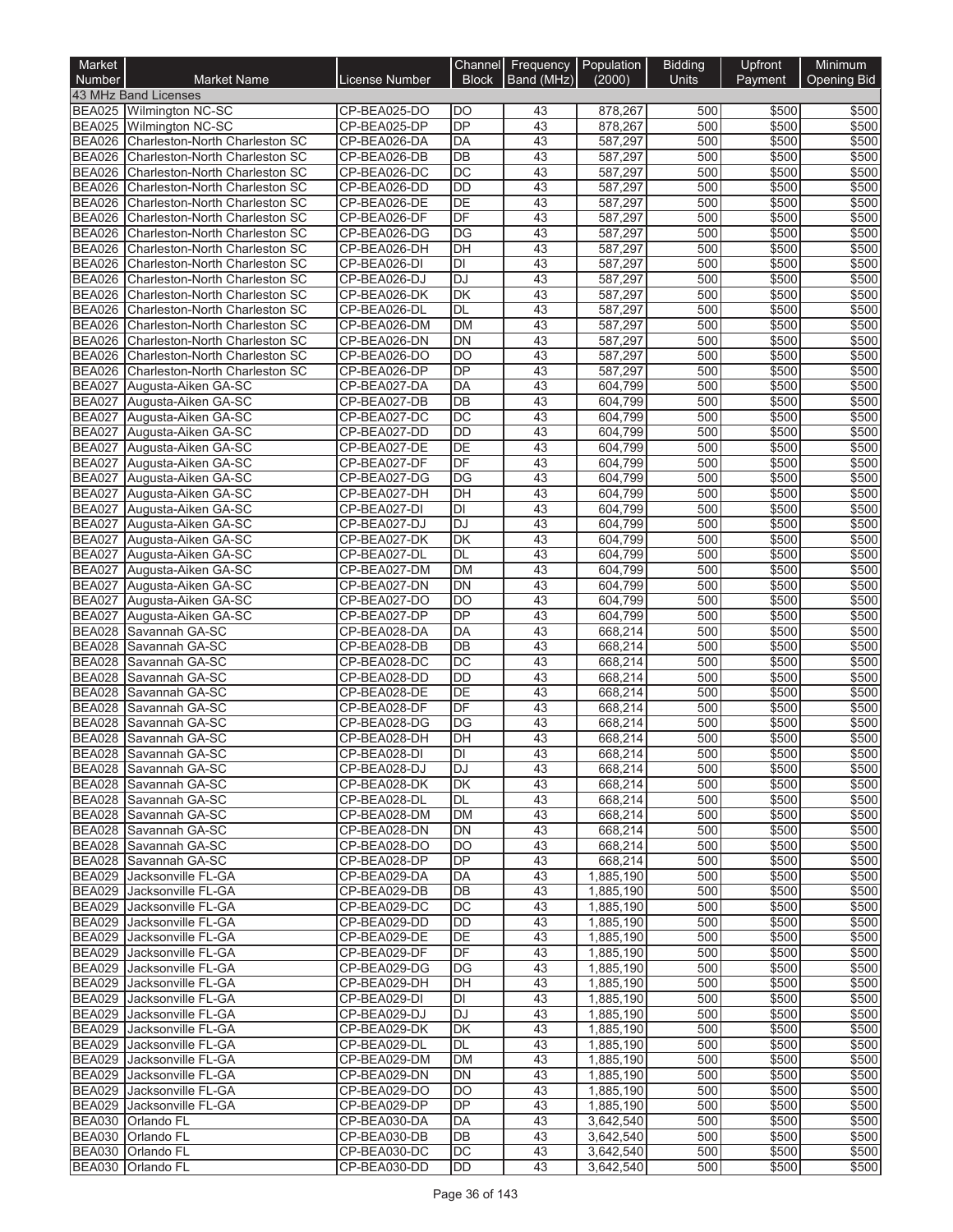| Market<br><b>Number</b>        | <b>Market Name</b>                                                 | License Number               | Channel<br><b>Block</b> | Frequency<br>Band (MHz) | Population<br>(2000)   | <b>Bidding</b><br><b>Units</b> | Upfront<br>Payment | Minimum<br><b>Opening Bid</b> |
|--------------------------------|--------------------------------------------------------------------|------------------------------|-------------------------|-------------------------|------------------------|--------------------------------|--------------------|-------------------------------|
|                                | 43 MHz Band Licenses                                               |                              |                         |                         |                        |                                |                    |                               |
|                                | BEA030 Orlando FL                                                  | CP-BEA030-DE                 | DE                      | 43                      | 3,642,540              | 500                            | \$500              | \$500                         |
|                                | BEA030 Orlando FL                                                  | CP-BEA030-DF                 | DF                      | 43                      | 3,642,540              | 500                            | \$500              | \$500                         |
| <b>BEA030</b>                  | <b>Orlando FL</b>                                                  | CP-BEA030-DG                 | DG                      | 43                      | 3,642,540              | 500                            | \$500              | \$500                         |
|                                | BEA030 Orlando FL                                                  | CP-BEA030-DH                 | $\overline{D}$ H        | 43                      | 3,642,540              | 500                            | \$500              | \$500                         |
| <b>BEA030</b>                  | <b>Orlando FL</b>                                                  | CP-BEA030-DI                 | DI                      | 43                      | 3,642,540              | 500                            | \$500              | \$500                         |
| <b>BEA030</b>                  | <b>Orlando FL</b>                                                  | CP-BEA030-DJ                 | DJ                      | 43                      | 3,642,540              | 500                            | \$500              | \$500                         |
| <b>BEA030</b>                  | <b>Orlando FL</b>                                                  | CP-BEA030-DK                 | <b>DK</b><br><b>DL</b>  | 43                      | 3,642,540              | 500                            | \$500              | \$500                         |
| <b>BEA030</b><br><b>BEA030</b> | <b>Orlando FL</b><br><b>Orlando FL</b>                             | CP-BEA030-DL<br>CP-BEA030-DM | <b>DM</b>               | 43<br>43                | 3,642,540<br>3,642,540 | 500<br>500                     | \$500<br>\$500     | \$500<br>\$500                |
| <b>BEA030</b>                  | <b>Orlando FL</b>                                                  | CP-BEA030-DN                 | <b>DN</b>               | 43                      | 3,642,540              | 500                            | \$500              | \$500                         |
| <b>BEA030</b>                  | Orlando FL                                                         | CP-BEA030-DO                 | DO                      | 43                      | 3,642,540              | 500                            | \$500              | \$500                         |
| <b>BEA030</b>                  | Orlando FL                                                         | CP-BEA030-DP                 | <b>DP</b>               | 43                      | 3,642,540              | 500                            | \$500              | \$500                         |
| <b>BEA031</b>                  | Miami-Fort Lauderdale FL                                           | CP-BEA031-DA                 | DA                      | 43                      | 5,602,222              | 500                            | \$500              | \$500                         |
| <b>BEA031</b>                  | Miami-Fort Lauderdale FL                                           | CP-BEA031-DB                 | DB                      | 43                      | 5,602,222              | 500                            | \$500              | \$500                         |
| <b>BEA031</b>                  | Miami-Fort Lauderdale FL                                           | CP-BEA031-DC                 | DC                      | 43                      | 5,602,222              | 500                            | \$500              | \$500                         |
| <b>BEA031</b>                  | Miami-Fort Lauderdale FL                                           | CP-BEA031-DD                 | <b>DD</b>               | 43                      | 5,602,222              | 500                            | \$500              | \$500                         |
| <b>BEA031</b>                  | Miami-Fort Lauderdale FL                                           | CP-BEA031-DE                 | DE                      | 43                      | 5,602,222              | 500                            | \$500              | \$500                         |
| <b>BEA031</b>                  | Miami-Fort Lauderdale FL                                           | CP-BEA031-DF                 | DF                      | 43                      | 5,602,222              | 500                            | \$500              | \$500                         |
| <b>BEA031</b>                  | Miami-Fort Lauderdale FL                                           | CP-BEA031-DG                 | $\overline{DG}$         | 43                      | 5,602,222              | 500                            | \$500              | \$500                         |
| <b>BEA031</b>                  | Miami-Fort Lauderdale FL                                           | CP-BEA031-DH                 | DH                      | 43                      | 5,602,222              | 500                            | \$500              | \$500                         |
| <b>BEA031</b>                  | Miami-Fort Lauderdale FL                                           | CP-BEA031-DI                 | DI                      | 43                      | 5.602.222              | 500                            | \$500              | \$500                         |
|                                | BEA031 Miami-Fort Lauderdale FL                                    | CP-BEA031-DJ                 | <b>DJ</b>               | 43                      | 5,602,222              | 500                            | \$500              | \$500                         |
| <b>BEA031</b>                  | Miami-Fort Lauderdale FL                                           | CP-BEA031-DK                 | DK<br>DL                | 43<br>43                | 5,602,222<br>5,602,222 | 500<br>500                     | \$500              | \$500<br>\$500                |
| <b>BEA031</b><br><b>BEA031</b> | Miami-Fort Lauderdale FL                                           | CP-BEA031-DL<br>CP-BEA031-DM | <b>DM</b>               | 43                      | 5.602.222              | 500                            | \$500<br>\$500     | \$500                         |
| <b>BEA031</b>                  | Miami-Fort Lauderdale FL<br>Miami-Fort Lauderdale FL               | CP-BEA031-DN                 | DN                      | 43                      | 5,602,222              | 500                            | \$500              | \$500                         |
| <b>BEA031</b>                  | Miami-Fort Lauderdale FL                                           | CP-BEA031-DO                 | <b>DO</b>               | 43                      | 5,602,222              | 500                            | \$500              | \$500                         |
| <b>BEA031</b>                  | Miami-Fort Lauderdale FL                                           | CP-BEA031-DP                 | $\overline{DP}$         | 43                      | 5,602,222              | 500                            | \$500              | \$500                         |
|                                | BEA032 Fort Myers-Cape Coral FL                                    | CP-BEA032-DA                 | <b>DA</b>               | 43                      | 692,265                | 500                            | \$500              | \$500                         |
|                                | BEA032 Fort Myers-Cape Coral FL                                    | CP-BEA032-DB                 | DB                      | 43                      | 692,265                | 500                            | \$500              | \$500                         |
|                                | BEA032 Fort Myers-Cape Coral FL                                    | CP-BEA032-DC                 | DC                      | 43                      | 692,265                | 500                            | \$500              | \$500                         |
|                                | BEA032 Fort Myers-Cape Coral FL                                    | CP-BEA032-DD                 | <b>DD</b>               | 43                      | 692,265                | 500                            | \$500              | \$500                         |
|                                | BEA032 Fort Myers-Cape Coral FL                                    | CP-BEA032-DE                 | DE                      | 43                      | 692,265                | 500                            | \$500              | \$500                         |
|                                | BEA032 Fort Myers-Cape Coral FL                                    | CP-BEA032-DF                 | DF                      | 43                      | 692,265                | 500                            | \$500              | \$500                         |
|                                | BEA032 Fort Myers-Cape Coral FL                                    | CP-BEA032-DG                 | DG                      | 43                      | 692,265                | 500                            | \$500              | \$500                         |
|                                | BEA032 Fort Myers-Cape Coral FL                                    | CP-BEA032-DH                 | DH                      | 43                      | 692,265                | 500                            | \$500              | \$500                         |
| <b>BEA032</b>                  | Fort Myers-Cape Coral FL                                           | CP-BEA032-DI                 | DI                      | 43                      | 692,265                | 500                            | \$500              | \$500                         |
|                                | BEA032 Fort Myers-Cape Coral FL                                    | CP-BEA032-DJ                 | <b>DJ</b>               | 43                      | 692,265                | 500                            | \$500              | \$500                         |
| <b>BEA032</b>                  | Fort Myers-Cape Coral FL                                           | CP-BEA032-DK                 | DK                      | 43                      | 692,265                | 500                            | \$500              | \$500                         |
| <b>BEA032</b>                  | Fort Myers-Cape Coral FL                                           | CP-BEA032-DL                 | DL                      | 43                      | 692,265                | 500                            | \$500              | \$500                         |
| <b>BEA032</b>                  | Fort Myers-Cape Coral FL                                           | CP-BEA032-DM                 | DM                      | 43                      | 692,265                | 500                            | \$500              | \$500                         |
|                                | BEA032 Fort Myers-Cape Coral FL                                    | CP-BEA032-DN                 | DN                      | $\overline{43}$         | 692.265                | 500                            | \$500              | \$500                         |
|                                | BEA032 Fort Myers-Cape Coral FL<br>BEA032 Fort Myers-Cape Coral FL | CP-BEA032-DO<br>CP-BEA032-DP | IDO<br>DP               | 43<br>43                | 692,265<br>692,265     | 500<br>500                     | \$500<br>\$500     | \$500<br>\$500                |
|                                | BEA033 Sarasota-Bradenton FL                                       | CP-BEA033-DA                 | DA                      | 43                      | 763,795                | 500                            | \$500              | \$500                         |
|                                | BEA033 Sarasota-Bradenton FL                                       | CP-BEA033-DB                 | DB                      | 43                      | 763,795                | 500                            | \$500              | \$500                         |
|                                | BEA033 Sarasota-Bradenton FL                                       | CP-BEA033-DC                 | DC                      | 43                      | 763,795                | 500                            | \$500              | \$500                         |
|                                | BEA033 Sarasota-Bradenton FL                                       | CP-BEA033-DD                 | <b>DD</b>               | 43                      | 763,795                | 500                            | \$500              | \$500                         |
|                                | BEA033 Sarasota-Bradenton FL                                       | CP-BEA033-DE                 | DE                      | 43                      | 763,795                | 500                            | \$500              | \$500                         |
|                                | BEA033 Sarasota-Bradenton FL                                       | CP-BEA033-DF                 | DF                      | 43                      | 763,795                | 500                            | \$500              | \$500                         |
|                                | BEA033 Sarasota-Bradenton FL                                       | CP-BEA033-DG                 | DG                      | 43                      | 763,795                | 500                            | \$500              | \$500                         |
|                                | BEA033 Sarasota-Bradenton FL                                       | CP-BEA033-DH                 | DH                      | 43                      | 763,795                | 500                            | \$500              | \$500                         |
|                                | BEA033 Sarasota-Bradenton FL                                       | CP-BEA033-DI                 | DI                      | 43                      | 763,795                | 500                            | \$500              | \$500                         |
|                                | BEA033 Sarasota-Bradenton FL                                       | CP-BEA033-DJ                 | DJ                      | 43                      | 763,795                | 500                            | \$500              | \$500                         |
|                                | BEA033 Sarasota-Bradenton FL                                       | CP-BEA033-DK                 | DK                      | 43                      | 763,795                | 500                            | \$500              | \$500                         |
|                                | BEA033 Sarasota-Bradenton FL                                       | CP-BEA033-DL                 | DL                      | 43                      | 763,795                | 500                            | \$500              | \$500                         |
|                                | BEA033 Sarasota-Bradenton FL                                       | CP-BEA033-DM                 | DM                      | 43                      | 763,795                | 500                            | \$500              | \$500                         |
|                                | BEA033 Sarasota-Bradenton FL                                       | CP-BEA033-DN                 | DN                      | 43                      | 763,795                | 500                            | \$500              | \$500                         |
|                                | BEA033 Sarasota-Bradenton FL                                       | CP-BEA033-DO                 | <b>DO</b>               | 43                      | 763,795                | 500                            | \$500              | \$500                         |
|                                | BEA033 Sarasota-Bradenton FL<br>BEA034 Tampa-St. Petersburg FL     | CP-BEA033-DP                 | <b>DP</b>               | 43<br>43                | 763,795                | 500                            | \$500              | \$500<br>\$500                |
|                                | BEA034 Tampa-St. Petersburg FL                                     | CP-BEA034-DA<br>CP-BEA034-DB | DA<br>DB                | 43                      | 2,395,997<br>2,395,997 | 500<br>500                     | \$500<br>\$500     | \$500                         |
|                                | BEA034 Tampa-St. Petersburg FL                                     | CP-BEA034-DC                 | DC                      | 43                      | 2,395,997              | 500                            | \$500              | \$500                         |
|                                | BEA034 Tampa-St. Petersburg FL                                     | CP-BEA034-DD                 | DD                      | 43                      | 2,395,997              | 500                            | \$500              | \$500                         |
|                                | BEA034 Tampa-St. Petersburg FL                                     | CP-BEA034-DE                 | DE                      | 43                      | 2,395,997              | 500                            | \$500              | \$500                         |
|                                | BEA034 Tampa-St. Petersburg FL                                     | CP-BEA034-DF                 | DF                      | 43                      | 2,395,997              | 500                            | \$500              | \$500                         |
|                                | BEA034 Tampa-St. Petersburg FL                                     | CP-BEA034-DG                 | DG                      | 43                      | 2,395,997              | 500                            | \$500              | \$500                         |
|                                | BEA034 Tampa-St. Petersburg FL                                     | CP-BEA034-DH                 | DH                      | 43                      | 2,395,997              | 500                            | \$500              | \$500                         |
|                                | BEA034 Tampa-St. Petersburg FL                                     | CP-BEA034-DI                 | DI                      | 43                      | 2,395,997              | 500                            | \$500              | \$500                         |
|                                | BEA034 Tampa-St. Petersburg FL                                     | CP-BEA034-DJ                 | DJ                      | 43                      | 2,395,997              | 500                            | \$500              | \$500                         |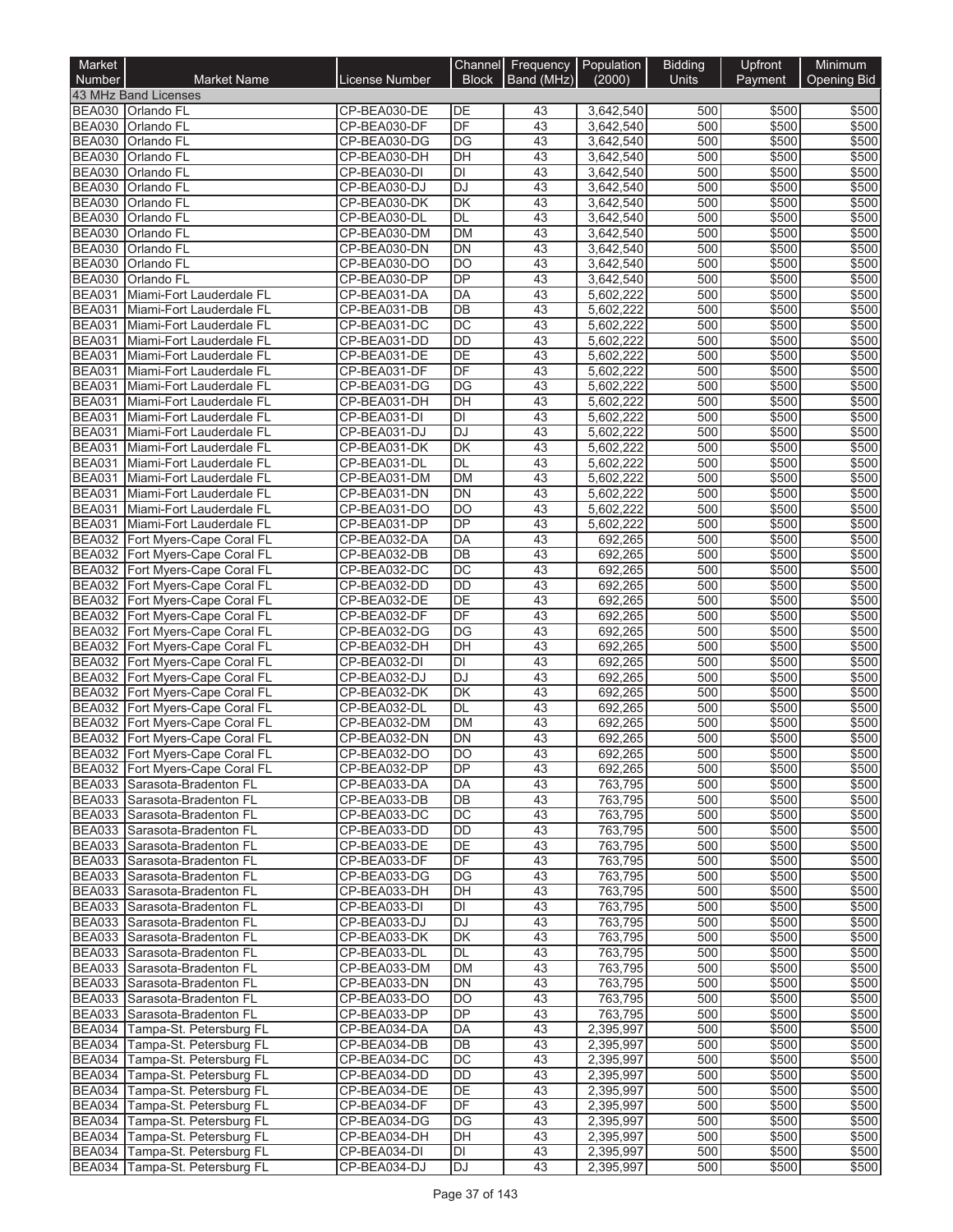| Market<br>Number               | <b>Market Name</b>                                 | License Number               | Channel<br><b>Block</b>               | Frequency<br>Band (MHz) | Population<br>(2000)   | <b>Bidding</b><br><b>Units</b> | Upfront<br>Payment | Minimum<br><b>Opening Bid</b> |
|--------------------------------|----------------------------------------------------|------------------------------|---------------------------------------|-------------------------|------------------------|--------------------------------|--------------------|-------------------------------|
|                                | 43 MHz Band Licenses                               |                              |                                       |                         |                        |                                |                    |                               |
|                                | BEA034 Tampa-St. Petersburg FL                     | CP-BEA034-DK                 | DK                                    | 43                      | 2,395,997              | 500                            | \$500              | \$500                         |
|                                | BEA034 Tampa-St. Petersburg FL                     | CP-BEA034-DL                 | DL                                    | 43                      | 2,395,997              | 500                            | \$500              | \$500                         |
| <b>BEA034</b>                  | Tampa-St. Petersburg FL                            | CP-BEA034-DM                 | <b>DM</b>                             | 43                      | 2,395,997              | 500                            | \$500              | \$500                         |
| <b>BEA034</b>                  | Tampa-St. Petersburg FL                            | CP-BEA034-DN                 | $\overline{DN}$                       | 43                      | 2,395,997              | 500                            | \$500              | \$500                         |
| <b>BEA034</b><br><b>BEA034</b> | Tampa-St. Petersburg FL<br>Tampa-St. Petersburg FL | CP-BEA034-DO<br>CP-BEA034-DP | DO<br>DP                              | 43<br>43                | 2,395,997<br>2,395,997 | 500<br>500                     | \$500<br>\$500     | \$500<br>\$500                |
| <b>BEA035</b>                  | Tallahassee FL-GA                                  | CP-BEA035-DA                 | DA                                    | 43                      | 720,434                | 500                            | \$500              | \$500                         |
| <b>BEA035</b>                  | Tallahassee FL-GA                                  | CP-BEA035-DB                 | DB                                    | 43                      | 720,434                | 500                            | \$500              | \$500                         |
| <b>BEA035</b>                  | Tallahassee FL-GA                                  | CP-BEA035-DC                 | DC                                    | 43                      | 720,434                | 500                            | \$500              | \$500                         |
| <b>BEA035</b>                  | Tallahassee FL-GA                                  | CP-BEA035-DD                 | <b>DD</b>                             | 43                      | 720,434                | 500                            | \$500              | \$500                         |
| <b>BEA035</b>                  | Tallahassee FL-GA                                  | CP-BEA035-DE                 | $\overline{DE}$                       | 43                      | 720,434                | 500                            | \$500              | \$500                         |
| <b>BEA035</b>                  | Tallahassee FL-GA                                  | CP-BEA035-DF                 | DF                                    | 43                      | 720,434                | 500                            | \$500              | \$500                         |
| <b>BEA035</b>                  | Tallahassee FL-GA                                  | CP-BEA035-DG                 | DG                                    | 43                      | 720,434                | 500                            | \$500              | \$500                         |
| <b>BEA035</b>                  | Tallahassee FL-GA                                  | CP-BEA035-DH                 | DH                                    | 43                      | 720,434                | 500                            | \$500              | \$500                         |
| <b>BEA035</b>                  | Tallahassee FL-GA                                  | CP-BEA035-DI                 | DI                                    | 43                      | 720,434                | 500                            | \$500              | \$500                         |
| <b>BEA035</b><br><b>BEA035</b> | Tallahassee FL-GA<br>Tallahassee FL-GA             | CP-BEA035-DJ<br>CP-BEA035-DK | <b>DJ</b><br>$\overline{\mathsf{DK}}$ | $\overline{43}$<br>43   | 720,434<br>720,434     | 500<br>500                     | \$500<br>\$500     | \$500<br>\$500                |
| <b>BEA035</b>                  | Tallahassee FL-GA                                  | CP-BEA035-DL                 | <b>DL</b>                             | 43                      | 720,434                | 500                            | \$500              | \$500                         |
|                                | BEA035 Tallahassee FL-GA                           | CP-BEA035-DM                 | DM                                    | 43                      | 720,434                | 500                            | \$500              | \$500                         |
| <b>BEA035</b>                  | Tallahassee FL-GA                                  | CP-BEA035-DN                 | <b>DN</b>                             | 43                      | 720,434                | 500                            | \$500              | \$500                         |
| <b>BEA035</b>                  | Tallahassee FL-GA                                  | CP-BEA035-DO                 | DO                                    | 43                      | 720,434                | 500                            | \$500              | \$500                         |
| <b>BEA035</b>                  | Tallahassee FL-GA                                  | CP-BEA035-DP                 | $\overline{DP}$                       | 43                      | 720,434                | 500                            | \$500              | \$500                         |
| <b>BEA036</b>                  | Dothan AL-FL-GA                                    | CP-BEA036-DA                 | DA                                    | 43                      | 332,409                | 500                            | \$500              | \$500                         |
| <b>BEA036</b>                  | Dothan AL-FL-GA                                    | CP-BEA036-DB                 | DB                                    | 43                      | 332,409                | 500                            | \$500              | \$500                         |
|                                | BEA036 Dothan AL-FL-GA                             | CP-BEA036-DC                 | $\overline{DC}$                       | 43                      | 332,409                | 500                            | \$500              | \$500                         |
| <b>BEA036</b>                  | Dothan AL-FL-GA                                    | CP-BEA036-DD                 | <b>DD</b>                             | 43                      | 332,409                | 500                            | \$500              | \$500                         |
|                                | BEA036 Dothan AL-FL-GA                             | CP-BEA036-DE                 | DE                                    | 43                      | 332,409                | 500                            | \$500              | \$500                         |
|                                | BEA036 Dothan AL-FL-GA<br>BEA036 Dothan AL-FL-GA   | CP-BEA036-DF<br>CP-BEA036-DG | DF<br>$\overline{DG}$                 | 43<br>43                | 332,409<br>332,409     | 500<br>500                     | \$500<br>\$500     | \$500<br>\$500                |
| <b>BEA036</b>                  | Dothan AL-FL-GA                                    | CP-BEA036-DH                 | DH                                    | 43                      | 332,409                | 500                            | \$500              | \$500                         |
|                                | BEA036 Dothan AL-FL-GA                             | CP-BEA036-DI                 | DI                                    | 43                      | 332,409                | 500                            | \$500              | \$500                         |
| <b>BEA036</b>                  | Dothan AL-FL-GA                                    | CP-BEA036-DJ                 | <b>DJ</b>                             | 43                      | 332,409                | 500                            | \$500              | \$500                         |
| <b>BEA036</b>                  | Dothan AL-FL-GA                                    | CP-BEA036-DK                 | DK                                    | 43                      | 332,409                | 500                            | \$500              | \$500                         |
| <b>BEA036</b>                  | Dothan AL-FL-GA                                    | CP-BEA036-DL                 | DL                                    | 43                      | 332,409                | 500                            | \$500              | \$500                         |
|                                | BEA036 Dothan AL-FL-GA                             | CP-BEA036-DM                 | <b>DM</b>                             | 43                      | 332,409                | 500                            | \$500              | \$500                         |
|                                | BEA036 Dothan AL-FL-GA                             | CP-BEA036-DN                 | DN                                    | 43                      | 332,409                | 500                            | \$500              | \$500                         |
| <b>BEA036</b>                  | Dothan AL-FL-GA                                    | CP-BEA036-DO                 | DO                                    | 43                      | 332,409                | 500                            | \$500              | \$500                         |
| <b>BEA036</b>                  | Dothan AL-FL-GA                                    | CP-BEA036-DP                 | DP                                    | 43                      | 332,409                | 500                            | \$500              | \$500                         |
| <b>BEA037</b>                  | Albany GA                                          | CP-BEA037-DA                 | DA                                    | 43                      | 468,178                | 500                            | \$500              | \$500                         |
| <b>BEA037</b><br><b>BEA037</b> | Albany GA<br>Albany GA                             | CP-BEA037-DB<br>CP-BEA037-DC | DB<br>$\overline{DC}$                 | 43<br>43                | 468,178<br>468,178     | 500<br>500                     | \$500<br>\$500     | \$500<br>\$500                |
|                                | BEA037 Albany GA                                   | CP-BEA037-DD                 | $\overline{DD}$                       | $\overline{43}$         | 468,178                | 500                            | \$500              | \$500                         |
|                                | BEA037 Albany GA                                   | CP-BEA037-DE                 | IDE                                   | 43                      | 468,178                | 500                            | \$500              | \$500                         |
|                                | BEA037 Albany GA                                   | CP-BEA037-DF                 | DF                                    | 43                      | 468.178                | 500                            | \$500              | \$500                         |
|                                | BEA037 Albany GA                                   | CP-BEA037-DG                 | DG                                    | 43                      | 468,178                | 500                            | \$500              | \$500                         |
|                                | BEA037 Albany GA                                   | CP-BEA037-DH                 | DH                                    | 43                      | 468,178                | 500                            | \$500              | \$500                         |
|                                | BEA037 Albany GA                                   | CP-BEA037-DI                 | DI                                    | 43                      | 468,178                | 500                            | \$500              | \$500                         |
|                                | BEA037 Albany GA                                   | CP-BEA037-DJ                 | DJ                                    | 43                      | 468,178                | 500                            | \$500              | \$500                         |
|                                | BEA037 Albany GA                                   | CP-BEA037-DK                 | DK                                    | 43                      | 468,178                | 500                            | \$500              | \$500                         |
|                                | BEA037 Albany GA                                   | CP-BEA037-DL                 | DL                                    | 43                      | 468,178                | 500                            | \$500              | \$500                         |
|                                | BEA037 Albany GA                                   | CP-BEA037-DM                 | DM                                    | 43                      | 468,178                | 500                            | \$500              | \$500                         |
|                                | BEA037 Albany GA<br>BEA037 Albany GA               | CP-BEA037-DN<br>CP-BEA037-DO | DN<br>DO.                             | 43<br>43                | 468,178<br>468,178     | 500<br>500                     | \$500<br>\$500     | \$500<br>\$500                |
|                                | BEA037 Albany GA                                   | CP-BEA037-DP                 | DP                                    | 43                      | 468,178                | 500                            | \$500              | \$500                         |
|                                | BEA038 Macon GA                                    | CP-BEA038-DA                 | DA                                    | 43                      | 768,701                | 500                            | \$500              | \$500                         |
|                                | BEA038 Macon GA                                    | CP-BEA038-DB                 | DB                                    | 43                      | 768,701                | 500                            | \$500              | \$500                         |
|                                | BEA038 Macon GA                                    | CP-BEA038-DC                 | DC                                    | 43                      | 768,701                | 500                            | \$500              | \$500                         |
|                                | BEA038 Macon GA                                    | CP-BEA038-DD                 | DD                                    | 43                      | 768,701                | 500                            | \$500              | \$500                         |
|                                | BEA038 Macon GA                                    | CP-BEA038-DE                 | DE                                    | 43                      | 768,701                | 500                            | \$500              | \$500                         |
|                                | BEA038 Macon GA                                    | CP-BEA038-DF                 | DF.                                   | 43                      | 768,701                | 500                            | \$500              | \$500                         |
|                                | BEA038 Macon GA                                    | CP-BEA038-DG                 | DG                                    | 43                      | 768,701                | 500                            | \$500              | \$500                         |
|                                | BEA038 Macon GA                                    | CP-BEA038-DH                 | DH                                    | 43                      | 768,701                | 500                            | \$500              | \$500                         |
|                                | BEA038 Macon GA                                    | CP-BEA038-DI                 | DI                                    | 43                      | 768,701                | 500                            | \$500              | \$500                         |
|                                | BEA038 Macon GA<br>BEA038 Macon GA                 | CP-BEA038-DJ<br>CP-BEA038-DK | DJ<br>DK                              | 43<br>43                | 768,701                | 500                            | \$500              | \$500<br>\$500                |
|                                | BEA038 Macon GA                                    | CP-BEA038-DL                 | DL                                    | 43                      | 768,701<br>768,701     | 500<br>500                     | \$500<br>\$500     | \$500                         |
|                                | BEA038 Macon GA                                    | CP-BEA038-DM                 | <b>DM</b>                             | 43                      | 768,701                | 500                            | \$500              | \$500                         |
|                                | BEA038 Macon GA                                    | CP-BEA038-DN                 | DN                                    | 43                      | 768,701                | 500                            | \$500              | \$500                         |
|                                | BEA038 Macon GA                                    | CP-BEA038-DO                 | DO                                    | 43                      | 768,701                | 500                            | \$500              | \$500                         |
|                                | BEA038 Macon GA                                    | CP-BEA038-DP                 | DP                                    | 43                      | 768,701                | 500                            | \$500              | \$500                         |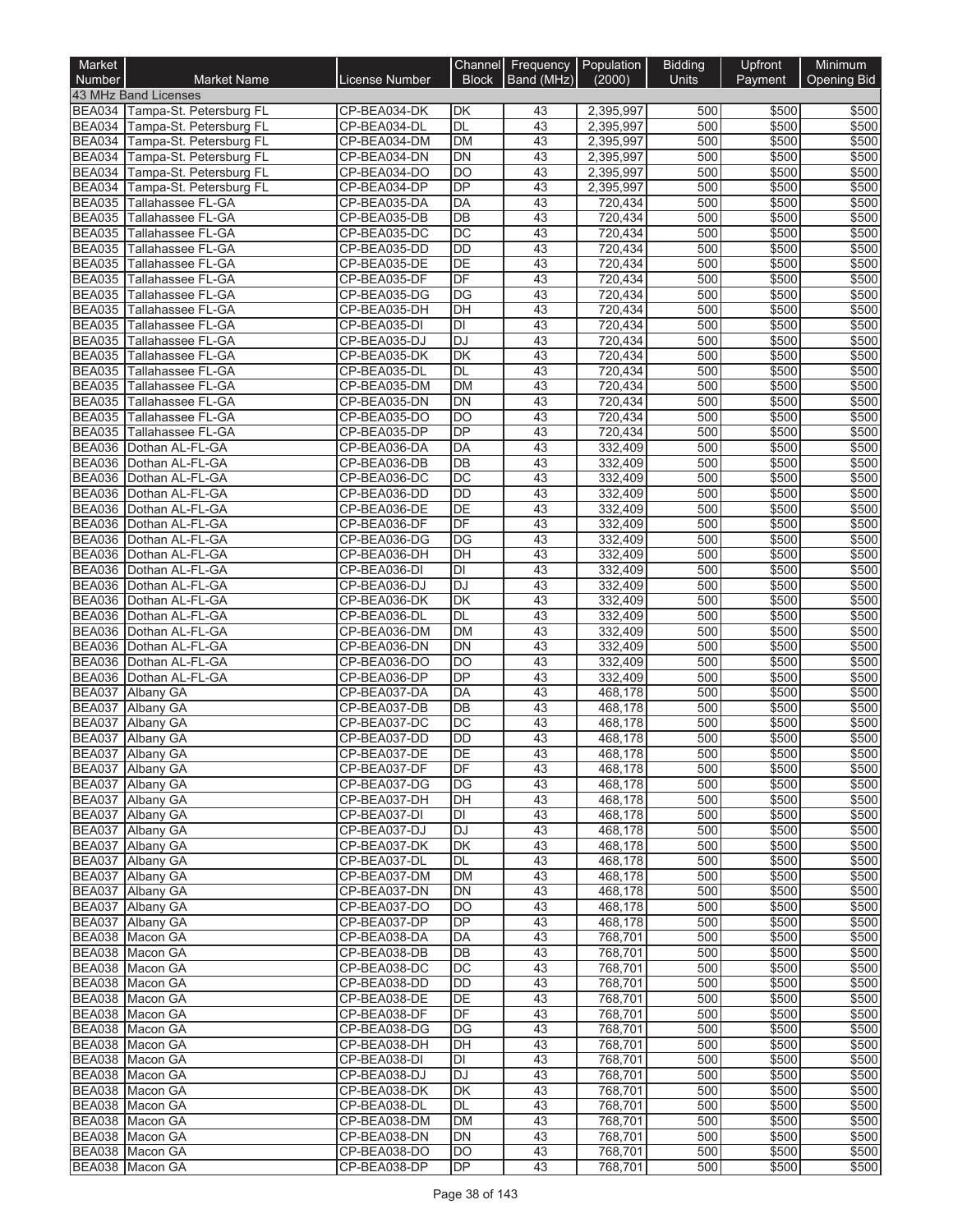| Market<br><b>Number</b>        | <b>Market Name</b>                                                         | License Number               | Channel<br><b>Block</b>      | Frequency<br>Band (MHz) | Population<br>(2000)   | <b>Bidding</b><br>Units | Upfront<br>Payment | Minimum<br><b>Opening Bid</b> |
|--------------------------------|----------------------------------------------------------------------------|------------------------------|------------------------------|-------------------------|------------------------|-------------------------|--------------------|-------------------------------|
|                                | 43 MHz Band Licenses                                                       |                              |                              |                         |                        |                         |                    |                               |
|                                | BEA039 Columbus GA-AL                                                      | CP-BEA039-DA                 | DA                           | 43                      | 496,538                | 500                     | \$500              | \$500                         |
|                                | BEA039 Columbus GA-AL                                                      | CP-BEA039-DB                 | DB                           | 43                      | 496,538                | 500                     | \$500              | \$500                         |
| <b>BEA039</b>                  | Columbus GA-AL                                                             | CP-BEA039-DC                 | DC                           | 43                      | 496,538                | 500                     | \$500              | \$500                         |
| <b>BEA039</b>                  | Columbus GA-AL                                                             | CP-BEA039-DD                 | <b>DD</b>                    | 43                      | 496,538                | 500                     | \$500              | \$500                         |
| <b>BEA039</b><br><b>BEA039</b> | Columbus GA-AL                                                             | CP-BEA039-DE<br>CP-BEA039-DF | DE<br>DF                     | 43<br>43                | 496,538                | 500<br>500              | \$500<br>\$500     | \$500<br>\$500                |
| <b>BEA039</b>                  | Columbus GA-AL<br>Columbus GA-AL                                           | CP-BEA039-DG                 | DG                           | 43                      | 496,538<br>496,538     | 500                     | \$500              | \$500                         |
| <b>BEA039</b>                  | Columbus GA-AL                                                             | CP-BEA039-DH                 | DH                           | 43                      | 496,538                | 500                     | \$500              | \$500                         |
| <b>BEA039</b>                  | Columbus GA-AL                                                             | CP-BEA039-DI                 | DI                           | 43                      | 496,538                | 500                     | \$500              | \$500                         |
| <b>BEA039</b>                  | Columbus GA-AL                                                             | CP-BEA039-DJ                 | <b>DJ</b>                    | 43                      | 496,538                | 500                     | \$500              | \$500                         |
| <b>BEA039</b>                  | Columbus GA-AL                                                             | CP-BEA039-DK                 | DK                           | 43                      | 496,538                | 500                     | \$500              | \$500                         |
| <b>BEA039</b>                  | Columbus GA-AL                                                             | CP-BEA039-DL                 | DL                           | 43                      | 496,538                | 500                     | \$500              | \$500                         |
| <b>BEA039</b>                  | Columbus GA-AL                                                             | CP-BEA039-DM                 | <b>DM</b>                    | 43                      | 496,538                | 500                     | \$500              | \$500                         |
| <b>BEA039</b>                  | Columbus GA-AL                                                             | CP-BEA039-DN                 | DN                           | 43                      | 496,538                | 500                     | \$500              | \$500                         |
| <b>BEA039</b>                  | Columbus GA-AL                                                             | CP-BEA039-DO                 | DO                           | 43                      | 496,538                | 500                     | \$500              | \$500                         |
| <b>BEA039</b><br><b>BEA040</b> | Columbus GA-AL<br>Atlanta GA-AL-NC                                         | CP-BEA039-DP<br>CP-BEA040-DA | DP<br>DA                     | 43<br>43                | 496,538                | 500<br>500              | \$500<br>\$500     | \$500<br>\$500                |
| <b>BEA040</b>                  | Atlanta GA-AL-NC                                                           | CP-BEA040-DB                 | DB                           | 43                      | 5,471,412<br>5,471,412 | 500                     | \$500              | \$500                         |
|                                | BEA040 Atlanta GA-AL-NC                                                    | CP-BEA040-DC                 | $\overline{DC}$              | 43                      | 5,471,412              | 500                     | \$500              | \$500                         |
| <b>BEA040</b>                  | Atlanta GA-AL-NC                                                           | CP-BEA040-DD                 | <b>DD</b>                    | 43                      | 5,471,412              | 500                     | \$500              | \$500                         |
| <b>BEA040</b>                  | Atlanta GA-AL-NC                                                           | CP-BEA040-DE                 | DE                           | 43                      | 5,471,412              | 500                     | \$500              | \$500                         |
| <b>BEA040</b>                  | Atlanta GA-AL-NC                                                           | CP-BEA040-DF                 | DF                           | 43                      | 5,471,412              | 500                     | \$500              | \$500                         |
| <b>BEA040</b>                  | Atlanta GA-AL-NC                                                           | CP-BEA040-DG                 | DG                           | 43                      | 5,471,412              | 500                     | \$500              | \$500                         |
| <b>BEA040</b>                  | Atlanta GA-AL-NC                                                           | CP-BEA040-DH                 | DH                           | $\overline{43}$         | 5,471,412              | 500                     | \$500              | \$500                         |
|                                | BEA040 Atlanta GA-AL-NC                                                    | CP-BEA040-DI                 | DI                           | 43                      | 5,471,412              | 500                     | \$500              | \$500                         |
| <b>BEA040</b>                  | Atlanta GA-AL-NC                                                           | CP-BEA040-DJ                 | <b>DJ</b>                    | 43                      | 5,471,412              | 500                     | \$500              | \$500                         |
| <b>BEA040</b>                  | Atlanta GA-AL-NC                                                           | CP-BEA040-DK                 | DK                           | 43                      | 5,471,412              | 500                     | \$500              | \$500                         |
| <b>BEA040</b>                  | Atlanta GA-AL-NC                                                           | CP-BEA040-DL                 | DL                           | 43                      | 5,471,412              | 500                     | \$500              | \$500                         |
| <b>BEA040</b>                  | Atlanta GA-AL-NC                                                           | CP-BEA040-DM                 | <b>DM</b>                    | 43                      | 5,471,412              | 500                     | \$500              | \$500                         |
| <b>BEA040</b><br><b>BEA040</b> | Atlanta GA-AL-NC<br>Atlanta GA-AL-NC                                       | CP-BEA040-DN<br>CP-BEA040-DO | <b>DN</b><br>$\overline{DO}$ | 43<br>43                | 5,471,412<br>5,471,412 | 500<br>500              | \$500<br>\$500     | \$500<br>\$500                |
| <b>BEA040</b>                  | Atlanta GA-AL-NC                                                           | CP-BEA040-DP                 | DP                           | 43                      | 5,471,412              | 500                     | \$500              | \$500                         |
| <b>BEA041</b>                  | Greenville-Spartanburg SC-NC                                               | CP-BEA041-DA                 | DA                           | 43                      | 1,248,824              | 500                     | \$500              | \$500                         |
| <b>BEA041</b>                  | Greenville-Spartanburg SC-NC                                               | CP-BEA041-DB                 | DB                           | 43                      | 1,248,824              | 500                     | \$500              | \$500                         |
| <b>BEA041</b>                  | Greenville-Spartanburg SC-NC                                               | CP-BEA041-DC                 | DC                           | 43                      | 1,248,824              | 500                     | \$500              | \$500                         |
|                                | BEA041 Greenville-Spartanburg SC-NC                                        | CP-BEA041-DD                 | DD                           | 43                      | 1,248,824              | 500                     | \$500              | \$500                         |
| <b>BEA041</b>                  | Greenville-Spartanburg SC-NC                                               | CP-BEA041-DE                 | DE                           | 43                      | 1,248,824              | 500                     | \$500              | \$500                         |
| <b>BEA041</b>                  | Greenville-Spartanburg SC-NC                                               | CP-BEA041-DF                 | DF                           | 43                      | 1,248,824              | 500                     | \$500              | \$500                         |
| <b>BEA041</b>                  | Greenville-Spartanburg SC-NC                                               | CP-BEA041-DG                 | DG                           | 43                      | 1,248,824              | 500                     | \$500              | \$500                         |
| <b>BEA041</b>                  | Greenville-Spartanburg SC-NC                                               | CP-BEA041-DH                 | $\overline{DH}$              | 43                      | 1,248,824              | 500                     | \$500              | \$500                         |
| <b>BEA041</b>                  | Greenville-Spartanburg SC-NC                                               | CP-BEA041-DI                 | DI                           | 43                      | 1,248,824              | 500                     | \$500              | \$500                         |
| <b>BEA041</b>                  | Greenville-Spartanburg SC-NC                                               | CP-BEA041-DJ                 | <b>DJ</b>                    | $\overline{43}$         | 1.248.824              | 500                     | \$500              | \$500                         |
|                                | BEA041 Greenville-Spartanburg SC-NC<br>BEA041 Greenville-Spartanburg SC-NC | CP-BEA041-DK<br>CP-BEA041-DL | DK<br>DL                     | 43<br>43                | 1,248,824<br>1,248,824 | 500<br>500              | \$500<br>\$500     | \$500<br>\$500                |
|                                | BEA041 Greenville-Spartanburg SC-NC                                        | CP-BEA041-DM                 | DM                           | 43                      | 1,248,824              | 500                     | \$500              | \$500                         |
|                                | BEA041 Greenville-Spartanburg SC-NC                                        | CP-BEA041-DN                 | DN                           | 43                      | 1,248,824              | 500                     | \$500              | \$500                         |
|                                | BEA041 Greenville-Spartanburg SC-NC                                        | CP-BEA041-DO                 | $\overline{DO}$              | 43                      | 1,248,824              | 500                     | \$500              | \$500                         |
| <b>BEA041</b>                  | Greenville-Spartanburg SC-NC                                               | CP-BEA041-DP                 | <b>DP</b>                    | 43                      | 1,248,824              | 500                     | \$500              | \$500                         |
|                                | BEA042 Asheville NC                                                        | CP-BEA042-DA                 | DA                           | 43                      | 444,594                | 500                     | \$500              | \$500                         |
|                                | BEA042 Asheville NC                                                        | CP-BEA042-DB                 | DB                           | 43                      | 444,594                | 500                     | \$500              | \$500                         |
|                                | BEA042 Asheville NC                                                        | CP-BEA042-DC                 | DC                           | 43                      | 444,594                | 500                     | \$500              | \$500                         |
|                                | BEA042 Asheville NC                                                        | CP-BEA042-DD                 | DD                           | 43                      | 444.594                | 500                     | \$500              | \$500                         |
|                                | BEA042 Asheville NC                                                        | CP-BEA042-DE                 | $\overline{DE}$              | 43                      | 444,594                | 500                     | \$500              | \$500                         |
|                                | <b>BEA042</b> Asheville NC                                                 | CP-BEA042-DF                 | DF                           | 43                      | 444,594                | 500                     | \$500              | \$500                         |
|                                | BEA042 Asheville NC<br>BEA042 Asheville NC                                 | CP-BEA042-DG<br>CP-BEA042-DH | DG<br>DH                     | 43<br>43                | 444,594<br>444,594     | 500<br>500              | \$500<br>\$500     | \$500<br>\$500                |
|                                | BEA042 Asheville NC                                                        | CP-BEA042-DI                 | DI                           | 43                      | 444,594                | 500                     | \$500              | \$500                         |
|                                | BEA042 Asheville NC                                                        | CP-BEA042-DJ                 | DJ                           | 43                      | 444,594                | 500                     | \$500              | \$500                         |
|                                | BEA042 Asheville NC                                                        | CP-BEA042-DK                 | DK                           | 43                      | 444,594                | 500                     | \$500              | \$500                         |
|                                | BEA042 Asheville NC                                                        | CP-BEA042-DL                 | DL                           | 43                      | 444,594                | 500                     | \$500              | \$500                         |
|                                | BEA042 Asheville NC                                                        | CP-BEA042-DM                 | <b>DM</b>                    | 43                      | 444,594                | 500                     | \$500              | \$500                         |
|                                | <b>BEA042</b> Asheville NC                                                 | CP-BEA042-DN                 | DN                           | 43                      | 444,594                | 500                     | \$500              | \$500                         |
|                                | BEA042 Asheville NC                                                        | CP-BEA042-DO                 | DO                           | 43                      | 444,594                | 500                     | \$500              | \$500                         |
|                                | BEA042 Asheville NC                                                        | CP-BEA042-DP                 | DP                           | 43                      | 444,594                | 500                     | \$500              | \$500                         |
|                                | BEA043 Chattanooga TN-GA                                                   | CP-BEA043-DA                 | DA                           | 43                      | 720,375                | 500                     | \$500              | \$500                         |
|                                | BEA043 Chattanooga TN-GA                                                   | CP-BEA043-DB                 | $\overline{DB}$              | 43                      | 720,375                | 500                     | \$500              | \$500                         |
|                                | BEA043 Chattanooga TN-GA                                                   | CP-BEA043-DC                 | DC                           | 43                      | 720,375                | 500                     | \$500              | \$500                         |
|                                | BEA043 Chattanooga TN-GA<br>BEA043 Chattanooga TN-GA                       | CP-BEA043-DD<br>CP-BEA043-DE | DD<br>DE                     | 43<br>43                | 720,375<br>720,375     | 500<br>500              | \$500<br>\$500     | \$500<br>\$500                |
|                                | BEA043 Chattanooga TN-GA                                                   | CP-BEA043-DF                 | DF                           | 43                      | 720,375                | 500                     | \$500              | \$500                         |
|                                |                                                                            |                              |                              |                         |                        |                         |                    |                               |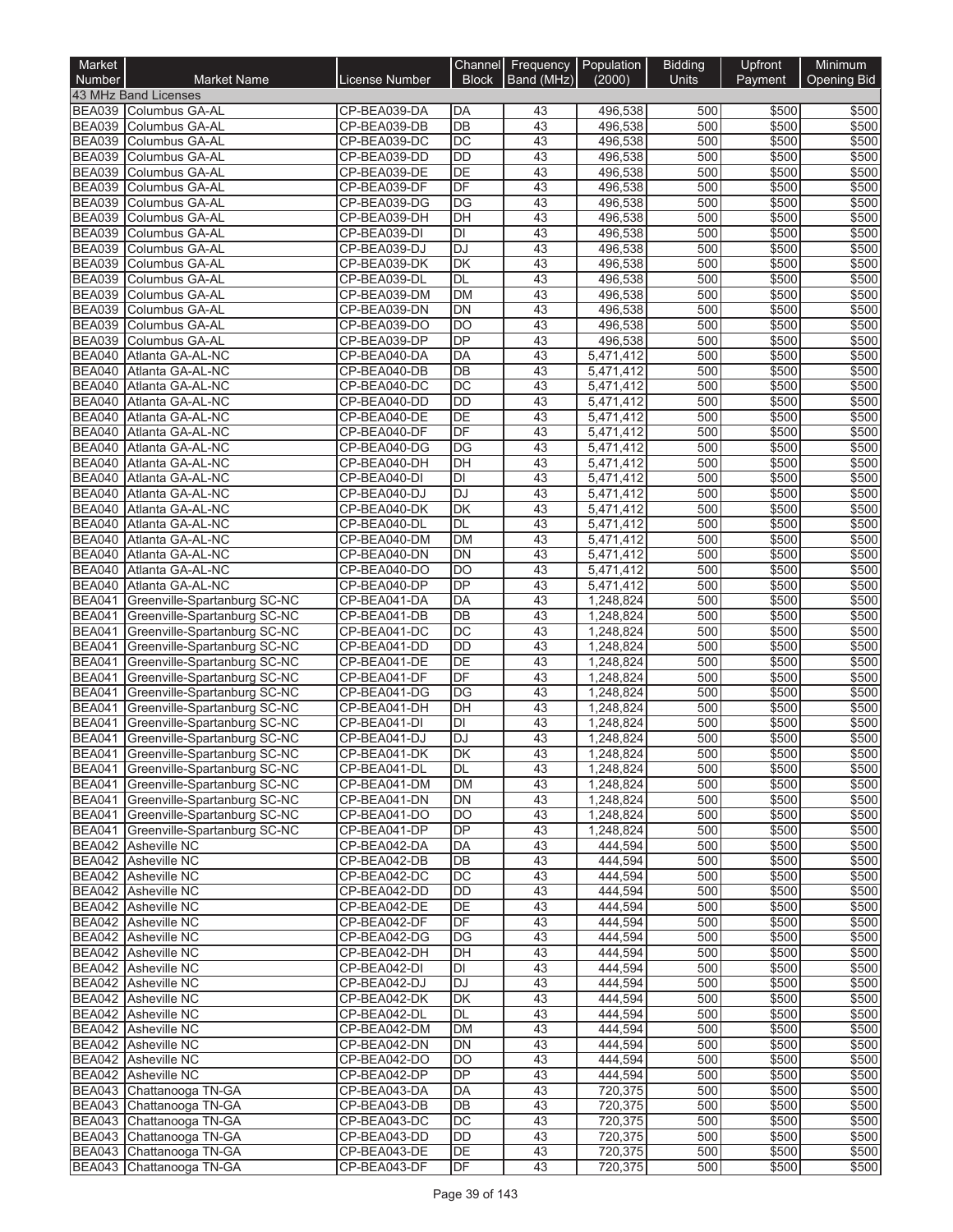| Market<br><b>Number</b>        | <b>Market Name</b>                                               | License Number               | Channel<br><b>Block</b>               | Frequency<br>Band (MHz) | Population<br>(2000)   | <b>Bidding</b><br><b>Units</b> | Upfront<br>Payment | Minimum<br><b>Opening Bid</b> |
|--------------------------------|------------------------------------------------------------------|------------------------------|---------------------------------------|-------------------------|------------------------|--------------------------------|--------------------|-------------------------------|
|                                | 43 MHz Band Licenses                                             |                              |                                       |                         |                        |                                |                    |                               |
|                                | BEA043 Chattanooga TN-GA                                         | CP-BEA043-DG                 | DG                                    | 43                      | 720,375                | 500                            | \$500              | \$500                         |
|                                | BEA043 Chattanooga TN-GA                                         | CP-BEA043-DH                 | DH                                    | 43                      | 720,375                | 500                            | \$500              | \$500                         |
|                                | BEA043 Chattanooga TN-GA                                         | CP-BEA043-DI                 | DI                                    | 43                      | 720,375                | 500                            | \$500              | \$500                         |
|                                | BEA043 Chattanooga TN-GA                                         | CP-BEA043-DJ                 | <b>DJ</b>                             | 43                      | 720,375                | 500                            | \$500              | \$500                         |
|                                | BEA043 Chattanooga TN-GA                                         | CP-BEA043-DK                 | $\overline{\mathsf{DK}}$<br><b>DL</b> | 43                      | 720,375                | 500                            | \$500              | \$500<br>\$500                |
|                                | BEA043 Chattanooga TN-GA<br>BEA043 Chattanooga TN-GA             | CP-BEA043-DL<br>CP-BEA043-DM | <b>DM</b>                             | 43<br>43                | 720,375<br>720,375     | 500<br>500                     | \$500<br>\$500     | \$500                         |
|                                | BEA043 Chattanooga TN-GA                                         | CP-BEA043-DN                 | DN                                    | 43                      | 720,375                | 500                            | \$500              | \$500                         |
|                                | BEA043 Chattanooga TN-GA                                         | CP-BEA043-DO                 | $\overline{DO}$                       | 43                      | 720,375                | 500                            | \$500              | \$500                         |
| <b>BEA043</b>                  | Chattanooga TN-GA                                                | CP-BEA043-DP                 | DP                                    | 43                      | 720,375                | 500                            | \$500              | \$500                         |
|                                | BEA044 Knoxville TN                                              | CP-BEA044-DA                 | DA                                    | 43                      | 983,329                | 500                            | \$500              | \$500                         |
| <b>BEA044</b>                  | Knoxville TN                                                     | CP-BEA044-DB                 | $\overline{DB}$                       | 43                      | 983,329                | 500                            | \$500              | \$500                         |
| <b>BEA044</b>                  | Knoxville TN                                                     | CP-BEA044-DC                 | $\overline{DC}$                       | 43                      | 983,329                | 500                            | \$500              | \$500                         |
|                                | BEA044 Knoxville TN                                              | CP-BEA044-DD                 | <b>DD</b>                             | 43                      | 983,329                | 500                            | \$500              | \$500                         |
| BEA044                         | Knoxville TN                                                     | CP-BEA044-DE                 | DE                                    | 43                      | 983,329                | 500                            | \$500              | \$500                         |
| <b>BEA044</b>                  | Knoxville TN                                                     | CP-BEA044-DF                 | DF                                    | 43                      | 983,329                | 500                            | \$500              | \$500                         |
|                                | BEA044 Knoxville TN                                              | CP-BEA044-DG                 | $\overline{DG}$                       | 43                      | 983,329                | 500                            | \$500              | \$500                         |
|                                | BEA044 Knoxville TN                                              | CP-BEA044-DH                 | $\overline{DH}$                       | 43                      | 983,329                | 500                            | \$500              | \$500                         |
| <b>BEA044</b><br>BEA044        | Knoxville TN<br><b>Knoxville TN</b>                              | CP-BEA044-DI<br>CP-BEA044-DJ | DI<br>DJ                              | 43<br>43                | 983,329<br>983,329     | 500<br>500                     | \$500<br>\$500     | \$500<br>\$500                |
| BEA044                         | Knoxville TN                                                     | CP-BEA044-DK                 | DK                                    | 43                      | 983,329                | 500                            | \$500              | \$500                         |
|                                | BEA044 Knoxville TN                                              | CP-BEA044-DL                 | <b>DL</b>                             | 43                      | 983,329                | 500                            | \$500              | \$500                         |
| BEA044                         | Knoxville TN                                                     | CP-BEA044-DM                 | <b>DM</b>                             | 43                      | 983,329                | 500                            | \$500              | \$500                         |
| BEA044                         | Knoxville TN                                                     | CP-BEA044-DN                 | DN                                    | $\overline{43}$         | 983,329                | 500                            | \$500              | \$500                         |
|                                | BEA044 Knoxville TN                                              | CP-BEA044-DO                 | DO                                    | 43                      | 983,329                | 500                            | \$500              | \$500                         |
| <b>BEA044</b>                  | Knoxville TN                                                     | CP-BEA044-DP                 | DP                                    | 43                      | 983,329                | 500                            | \$500              | \$500                         |
| <b>BEA045</b>                  | Johnson City-Kingsport TN-VA                                     | CP-BEA045-DA                 | DA                                    | 43                      | 576,081                | 500                            | \$500              | \$500                         |
| <b>BEA045</b>                  | Johnson City-Kingsport TN-VA                                     | CP-BEA045-DB                 | $\overline{DB}$                       | 43                      | 576,081                | 500                            | \$500              | \$500                         |
| <b>BEA045</b>                  | Johnson City-Kingsport TN-VA                                     | CP-BEA045-DC                 | $\overline{DC}$                       | 43                      | 576,081                | 500                            | \$500              | \$500                         |
|                                | BEA045 Johnson City-Kingsport TN-VA                              | CP-BEA045-DD                 | <b>DD</b>                             | 43                      | 576,081                | 500                            | \$500              | \$500                         |
| <b>BEA045</b>                  | Johnson City-Kingsport TN-VA                                     | CP-BEA045-DE                 | DE                                    | 43                      | 576,081                | 500                            | \$500              | \$500                         |
| <b>BEA045</b>                  | Johnson City-Kingsport TN-VA                                     | CP-BEA045-DF                 | DF                                    | 43                      | 576,081                | 500                            | \$500              | \$500                         |
| <b>BEA045</b><br><b>BEA045</b> | Johnson City-Kingsport TN-VA<br>Johnson City-Kingsport TN-VA     | CP-BEA045-DG<br>CP-BEA045-DH | DG<br>DH                              | 43<br>43                | 576,081<br>576,081     | 500<br>500                     | \$500<br>\$500     | \$500<br>\$500                |
| <b>BEA045</b>                  | Johnson City-Kingsport TN-VA                                     | CP-BEA045-DI                 | DI                                    | 43                      | 576,081                | 500                            | \$500              | \$500                         |
| <b>BEA045</b>                  | Johnson City-Kingsport TN-VA                                     | CP-BEA045-DJ                 | DJ                                    | 43                      | 576,081                | 500                            | \$500              | \$500                         |
| <b>BEA045</b>                  | Johnson City-Kingsport TN-VA                                     | CP-BEA045-DK                 | $\overline{\mathsf{DK}}$              | 43                      | 576,081                | 500                            | \$500              | \$500                         |
| <b>BEA045</b>                  | Johnson City-Kingsport TN-VA                                     | CP-BEA045-DL                 | DL                                    | 43                      | 576,081                | 500                            | \$500              | \$500                         |
| <b>BEA045</b>                  | Johnson City-Kingsport TN-VA                                     | CP-BEA045-DM                 | <b>DM</b>                             | 43                      | 576,081                | 500                            | \$500              | \$500                         |
| <b>BEA045</b>                  | Johnson City-Kingsport TN-VA                                     | CP-BEA045-DN                 | DN                                    | 43                      | $\frac{1}{576,081}$    | 500                            | \$500              | \$500                         |
| <b>BEA045</b>                  | Johnson City-Kingsport TN-VA                                     | CP-BEA045-DO                 | $\overline{DO}$                       | 43                      | 576,081                | 500                            | \$500              | \$500                         |
| <b>BEA045</b>                  | Johnson City-Kingsport TN-VA                                     | CP-BEA045-DP                 | DP                                    | $\overline{43}$         | 576,081                | 500                            | \$500              | \$500                         |
|                                | BEA046 Hickory-Morganton NC-TN                                   | CP-BEA046-DA                 | DA                                    | 43                      | 519,208                | 500                            | \$500              | \$500                         |
|                                | BEA046 Hickory-Morganton NC-TN                                   | CP-BEA046-DB                 | DB                                    | 43                      | 519,208                | 500                            | \$500              | \$500                         |
|                                | BEA046 Hickory-Morganton NC-TN                                   | CP-BEA046-DC                 | DC                                    | 43                      | 519,208                | 500                            | \$500              | \$500                         |
|                                | BEA046 Hickory-Morganton NC-TN<br>BEA046 Hickory-Morganton NC-TN | CP-BEA046-DD<br>CP-BEA046-DE | <b>DD</b><br>DE                       | 43<br>43                | 519,208                | 500<br>500                     | \$500<br>\$500     | \$500<br>\$500                |
|                                | BEA046 Hickory-Morganton NC-TN                                   | CP-BEA046-DF                 | DF                                    | 43                      | 519,208<br>519,208     | 500                            | \$500              | \$500                         |
|                                | BEA046 Hickory-Morganton NC-TN                                   | CP-BEA046-DG                 | DG                                    | 43                      | 519,208                | 500                            | \$500              | \$500                         |
|                                | BEA046 Hickory-Morganton NC-TN                                   | CP-BEA046-DH                 | DH                                    | 43                      | 519,208                | 500                            | \$500              | \$500                         |
|                                | BEA046 Hickory-Morganton NC-TN                                   | CP-BEA046-DI                 | DI                                    | 43                      | 519,208                | 500                            | \$500              | \$500                         |
|                                | BEA046 Hickory-Morganton NC-TN                                   | CP-BEA046-DJ                 | <b>DJ</b>                             | 43                      | 519,208                | 500                            | \$500              | \$500                         |
|                                | BEA046 Hickory-Morganton NC-TN                                   | CP-BEA046-DK                 | <b>DK</b>                             | 43                      | 519,208                | 500                            | \$500              | \$500                         |
|                                | BEA046 Hickory-Morganton NC-TN                                   | CP-BEA046-DL                 | DL                                    | 43                      | 519,208                | 500                            | \$500              | \$500                         |
|                                | BEA046 Hickory-Morganton NC-TN                                   | CP-BEA046-DM                 | <b>DM</b>                             | 43                      | 519,208                | 500                            | \$500              | \$500                         |
|                                | BEA046 Hickory-Morganton NC-TN                                   | CP-BEA046-DN                 | DN                                    | 43                      | 519,208                | 500                            | \$500              | \$500                         |
|                                | BEA046 Hickory-Morganton NC-TN                                   | CP-BEA046-DO                 | DO                                    | 43                      | 519,208                | 500                            | \$500              | \$500                         |
|                                | BEA046 Hickory-Morganton NC-TN                                   | CP-BEA046-DP                 | <b>DP</b>                             | 43                      | 519,208                | 500                            | \$500              | \$500                         |
|                                | BEA047 Lexington KY-TN-VA-WV                                     | CP-BEA047-DA                 | DA                                    | 43                      | 1,851,367              | 500                            | \$500              | \$500                         |
| <b>BEA047</b>                  | Lexington KY-TN-VA-WV<br>BEA047 Lexington KY-TN-VA-WV            | CP-BEA047-DB                 | DB                                    | 43                      | 1,851,367              | 500                            | \$500              | \$500                         |
| <b>BEA047</b>                  | Lexington KY-TN-VA-WV                                            | CP-BEA047-DC<br>CP-BEA047-DD | DC<br>DD                              | 43<br>43                | 1,851,367              | 500<br>500                     | \$500<br>\$500     | \$500<br>\$500                |
| <b>BEA047</b>                  | Lexington KY-TN-VA-WV                                            | CP-BEA047-DE                 | DE                                    | 43                      | 1,851,367<br>1,851,367 | 500                            | \$500              | \$500                         |
| <b>BEA047</b>                  | Lexington KY-TN-VA-WV                                            | CP-BEA047-DF                 | DF                                    | 43                      | 1,851,367              | 500                            | \$500              | \$500                         |
| <b>BEA047</b>                  | Lexington KY-TN-VA-WV                                            | CP-BEA047-DG                 | DG                                    | 43                      | 1,851,367              | 500                            | \$500              | \$500                         |
| <b>BEA047</b>                  | Lexington KY-TN-VA-WV                                            | CP-BEA047-DH                 | DH                                    | 43                      | 1,851,367              | 500                            | \$500              | \$500                         |
| <b>BEA047</b>                  | Lexington KY-TN-VA-WV                                            | CP-BEA047-DI                 | DI                                    | 43                      | 1,851,367              | 500                            | \$500              | \$500                         |
| <b>BEA047</b>                  | Lexington KY-TN-VA-WV                                            | CP-BEA047-DJ                 | <b>DJ</b>                             | 43                      | 1,851,367              | 500                            | \$500              | \$500                         |
| <b>BEA047</b>                  | Lexington KY-TN-VA-WV                                            | CP-BEA047-DK                 | DK                                    | 43                      | 1,851,367              | 500                            | \$500              | \$500                         |
|                                | BEA047 Lexington KY-TN-VA-WV                                     | CP-BEA047-DL                 | DL                                    | 43                      | 1,851,367              | 500                            | \$500              | \$500                         |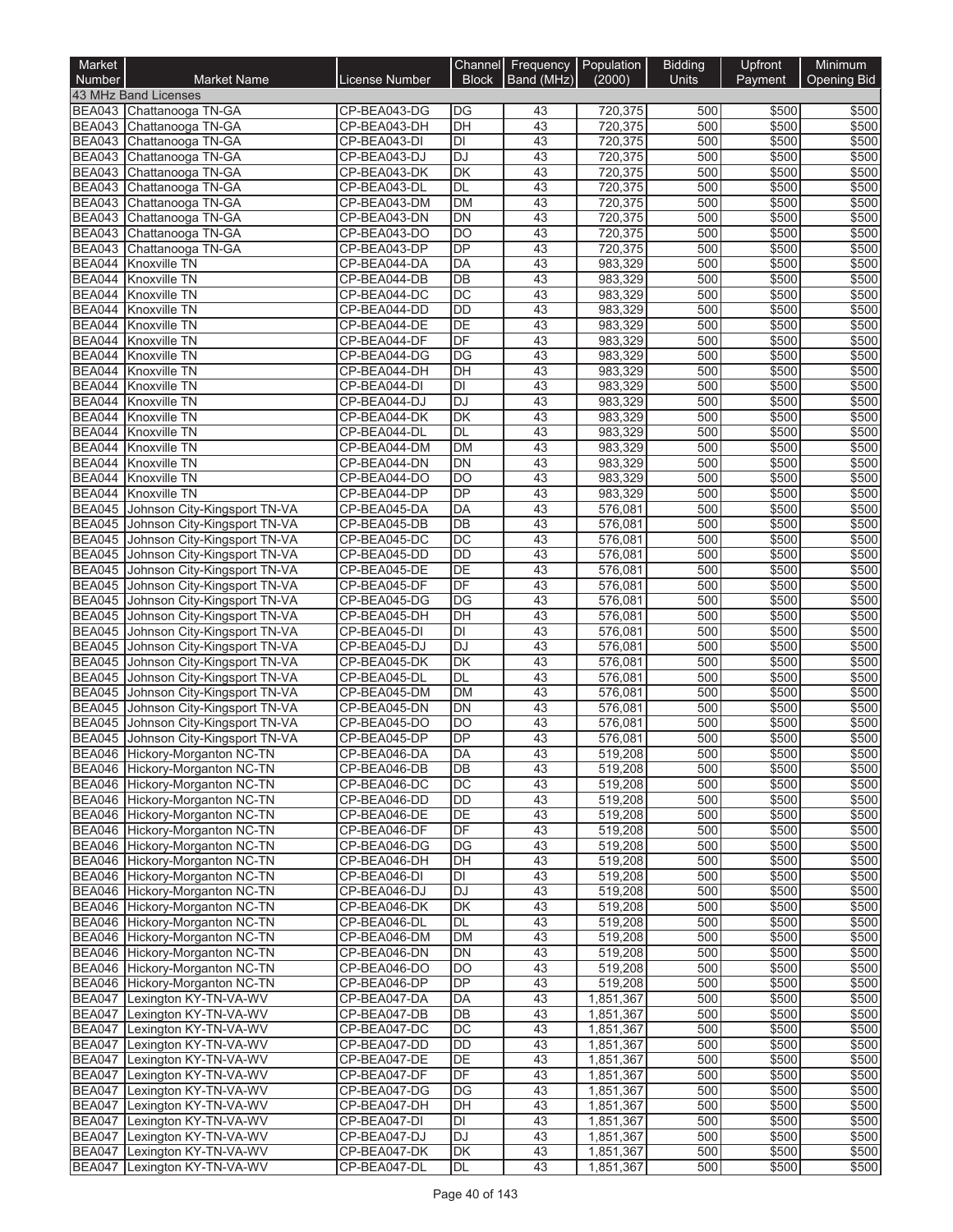| Market<br>Number               | <b>Market Name</b>                                           | <b>License Number</b>        | Channel<br><b>Block</b> | Frequency<br>Band (MHz) | Population<br>(2000)   | <b>Bidding</b><br><b>Units</b> | Upfront<br>Payment | Minimum<br><b>Opening Bid</b> |
|--------------------------------|--------------------------------------------------------------|------------------------------|-------------------------|-------------------------|------------------------|--------------------------------|--------------------|-------------------------------|
|                                | 43 MHz Band Licenses                                         |                              |                         |                         |                        |                                |                    |                               |
| <b>BEA047</b>                  | Lexington KY-TN-VA-WV                                        | CP-BEA047-DM                 | <b>DM</b>               | 43                      | 1,851,367              | 500                            | \$500              | \$500                         |
| <b>BEA047</b>                  | Lexington KY-TN-VA-WV                                        | CP-BEA047-DN                 | <b>DN</b>               | 43                      | 1,851,367              | 500                            | \$500              | \$500                         |
| <b>BEA047</b>                  | Lexington KY-TN-VA-WV                                        | CP-BEA047-DO                 | DO                      | 43                      | 1,851,367              | 500                            | \$500              | \$500                         |
| <b>BEA047</b><br><b>BEA048</b> | Lexington KY-TN-VA-WV                                        | CP-BEA047-DP                 | <b>DP</b><br>DC         | 43<br>43                | 1,851,367              | 500<br>500                     | \$500<br>\$500     | \$500<br>\$500                |
| <b>BEA048</b>                  | Charleston WV-KY-OH<br>Charleston WV-KY-OH                   | CP-BEA048-DC<br>CP-BEA048-DE | DE                      | $\overline{43}$         | 1,199,373<br>1,199,373 | 500                            | \$500              | \$500                         |
| BEA048                         | Charleston WV-KY-OH                                          | CP-BEA048-DF                 | DF                      | 43                      | 1,199,373              | 500                            | \$500              | \$500                         |
| <b>BEA048</b>                  | Charleston WV-KY-OH                                          | CP-BEA048-DG                 | DG                      | 43                      | 1.199.373              | 500                            | \$500              | \$500                         |
| <b>BEA048</b>                  | Charleston WV-KY-OH                                          | CP-BEA048-DH                 | DH                      | 43                      | 1,199,373              | 500                            | \$500              | \$500                         |
| <b>BEA048</b>                  | Charleston WV-KY-OH                                          | CP-BEA048-DI                 | DI                      | 43                      | 1,199,373              | 500                            | \$500              | \$500                         |
| BEA048                         | Charleston WV-KY-OH                                          | CP-BEA048-DJ                 | <b>DJ</b>               | 43                      | 1,199,373              | 500                            | \$500              | \$500                         |
| <b>BEA048</b><br><b>BEA048</b> | Charleston WV-KY-OH<br>Charleston WV-KY-OH                   | CP-BEA048-DK<br>CP-BEA048-DL | DK<br><b>DL</b>         | 43<br>$\overline{43}$   | 1,199,373<br>1,199,373 | 500<br>500                     | \$500<br>\$500     | \$500<br>\$500                |
| <b>BEA048</b>                  | Charleston WV-KY-OH                                          | CP-BEA048-DM                 | <b>DM</b>               | 43                      | 1,199,373              | 500                            | \$500              | \$500                         |
| <b>BEA048</b>                  | Charleston WV-KY-OH                                          | CP-BEA048-DN                 | <b>DN</b>               | 43                      | 1,199,373              | 500                            | \$500              | \$500                         |
| <b>BEA048</b>                  | Charleston WV-KY-OH                                          | CP-BEA048-DO                 | <b>DO</b>               | 43                      | 1,199,373              | 500                            | \$500              | \$500                         |
| <b>BEA048</b>                  | Charleston WV-KY-OH                                          | CP-BEA048-DP                 | DP                      | 43                      | 1,199,373              | 500                            | \$500              | \$500                         |
| <b>BEA049</b>                  | Cincinnati-Hamilton OH-KY-IN                                 | CP-BEA049-DA                 | DA                      | 43                      | 2,184,860              | 500                            | \$500              | \$500                         |
| <b>BEA049</b>                  | Cincinnati-Hamilton OH-KY-IN                                 | CP-BEA049-DB                 | DB                      | 43                      | 2,184,860              | 500                            | \$500              | \$500                         |
| <b>BEA049</b>                  | Cincinnati-Hamilton OH-KY-IN                                 | CP-BEA049-DC                 | DC                      | 43                      | 2,184,860              | 500                            | \$500              | \$500                         |
| <b>BEA049</b><br><b>BEA049</b> | Cincinnati-Hamilton OH-KY-IN<br>Cincinnati-Hamilton OH-KY-IN | CP-BEA049-DD<br>CP-BEA049-DE | <b>DD</b><br>DE         | 43<br>43                | 2,184,860<br>2,184,860 | 500<br>500                     | \$500<br>\$500     | \$500<br>\$500                |
| <b>BEA049</b>                  | Cincinnati-Hamilton OH-KY-IN                                 | CP-BEA049-DF                 | DF                      | 43                      | 2,184,860              | 500                            | \$500              | \$500                         |
| <b>BEA049</b>                  | Cincinnati-Hamilton OH-KY-IN                                 | CP-BEA049-DG                 | DG                      | $\overline{43}$         | 2,184,860              | 500                            | \$500              | \$500                         |
| <b>BEA049</b>                  | Cincinnati-Hamilton OH-KY-IN                                 | CP-BEA049-DH                 | DH                      | 43                      | 2,184,860              | 500                            | \$500              | \$500                         |
| <b>BEA049</b>                  | Cincinnati-Hamilton OH-KY-IN                                 | CP-BEA049-DI                 | DI                      | 43                      | 2,184,860              | 500                            | \$500              | \$500                         |
| <b>BEA049</b>                  | Cincinnati-Hamilton OH-KY-IN                                 | CP-BEA049-DJ                 | <b>DJ</b>               | 43                      | 2,184,860              | 500                            | \$500              | \$500                         |
| <b>BEA049</b>                  | Cincinnati-Hamilton OH-KY-IN                                 | CP-BEA049-DK                 | DK                      | 43                      | 2,184,860              | 500                            | \$500              | \$500                         |
| <b>BEA049</b>                  | Cincinnati-Hamilton OH-KY-IN                                 | CP-BEA049-DL                 | <b>DL</b>               | 43                      | 2,184,860              | 500                            | \$500              | \$500                         |
| <b>BEA049</b><br><b>BEA049</b> | Cincinnati-Hamilton OH-KY-IN<br>Cincinnati-Hamilton OH-KY-IN | CP-BEA049-DM<br>CP-BEA049-DN | <b>DM</b><br><b>DN</b>  | 43<br>$\overline{43}$   | 2,184,860<br>2,184,860 | 500<br>500                     | \$500<br>\$500     | \$500<br>\$500                |
| <b>BEA049</b>                  | Cincinnati-Hamilton OH-KY-IN                                 | CP-BEA049-DO                 | DO                      | 43                      | 2,184,860              | 500                            | \$500              | \$500                         |
| <b>BEA049</b>                  | Cincinnati-Hamilton OH-KY-IN                                 | CP-BEA049-DP                 | <b>DP</b>               | 43                      | 2,184,860              | 500                            | \$500              | \$500                         |
| <b>BEA050</b>                  | Dayton-Springfield OH                                        | CP-BEA050-DA                 | <b>DA</b>               | 43                      | 1,133,004              | 500                            | \$500              | \$500                         |
| <b>BEA050</b>                  | Dayton-Springfield OH                                        | CP-BEA050-DB                 | DB                      | 43                      | 1,133,004              | 500                            | \$500              | \$500                         |
| <b>BEA050</b>                  | Dayton-Springfield OH                                        | CP-BEA050-DC                 | DC                      | 43                      | 1,133,004              | 500                            | \$500              | \$500                         |
| <b>BEA050</b>                  | Dayton-Springfield OH                                        | CP-BEA050-DD                 | DD                      | 43                      | 1,133,004              | 500                            | \$500              | \$500                         |
|                                | BEA050 Dayton-Springfield OH                                 | CP-BEA050-DE                 | <b>DE</b><br>DF         | $\overline{43}$         | 1,133,004              | 500                            | \$500              | \$500                         |
| <b>BEA050</b><br><b>BEA050</b> | Dayton-Springfield OH<br>Dayton-Springfield OH               | CP-BEA050-DF<br>CP-BEA050-DG | DG                      | 43<br>43                | 1,133,004<br>1,133,004 | 500<br>500                     | \$500<br>\$500     | \$500<br>\$500                |
| <b>BEA050</b>                  | Dayton-Springfield OH                                        | CP-BEA050-DH                 | DH                      | 43                      | 1,133,004              | 500                            | \$500              | \$500                         |
| <b>BEA050</b>                  | Dayton-Springfield OH                                        | CP-BEA050-DI                 | DI                      | 43                      | 1,133,004              | 500                            | \$500              | \$500                         |
|                                | BEA050   Dayton-Springfield OH                               | CP-BEA050-DJ                 | IDJ                     | 43                      | 1,133,004              | 500                            | \$500              | \$500                         |
|                                | BEA050 Dayton-Springfield OH                                 | CP-BEA050-DK                 | <b>DK</b>               | 43                      | 1,133,004              | 500                            | \$500              | \$500                         |
|                                | BEA050 Dayton-Springfield OH                                 | CP-BEA050-DL                 | DL                      | 43                      | 1,133,004              | 500                            | \$500              | \$500                         |
|                                | BEA050 Dayton-Springfield OH                                 | CP-BEA050-DM                 | DM                      | 43                      | 1,133,004              | 500                            | \$500              | \$500                         |
|                                | BEA050 Dayton-Springfield OH<br>BEA050 Dayton-Springfield OH | CP-BEA050-DN<br>CP-BEA050-DO | DN<br>DO                | 43<br>43                | 1,133,004<br>1,133,004 | 500<br>500                     | \$500<br>\$500     | \$500<br>\$500                |
|                                | BEA050 Dayton-Springfield OH                                 | CP-BEA050-DP                 | <b>DP</b>               | 43                      | 1,133,004              | 500                            | \$500              | \$500                         |
|                                | BEA051 Columbus OH                                           | CP-BEA051-DD                 | DD                      | 43                      | 2,349,060              | 500                            | \$500              | \$500                         |
|                                | BEA051 Columbus OH                                           | CP-BEA051-DE                 | DE                      | 43                      | 2,349,060              | 500                            | \$500              | \$500                         |
| <b>BEA051</b>                  | Columbus OH                                                  | CP-BEA051-DF                 | DF                      | 43                      | 2,349,060              | 500                            | \$500              | \$500                         |
|                                | BEA051 Columbus OH                                           | CP-BEA051-DG                 | DG                      | 43                      | 2,349,060              | 500                            | \$500              | \$500                         |
|                                | BEA051 Columbus OH                                           | CP-BEA051-DH                 | DH                      | 43                      | 2,349,060              | 500                            | \$500              | \$500                         |
| <b>BEA051</b>                  | Columbus OH<br>Columbus OH                                   | CP-BEA051-DI                 | DI                      | 43                      | 2,349,060              | 500                            | \$500              | \$500                         |
| <b>BEA051</b><br><b>BEA051</b> | Columbus OH                                                  | CP-BEA051-DJ<br>CP-BEA051-DK | DJ<br>DK                | 43<br>43                | 2,349,060<br>2,349,060 | 500<br>500                     | \$500<br>\$500     | \$500<br>\$500                |
| <b>BEA051</b>                  | Columbus OH                                                  | CP-BEA051-DL                 | DL                      | 43                      | 2,349,060              | 500                            | \$500              | \$500                         |
|                                | BEA051 Columbus OH                                           | CP-BEA051-DM                 | DM                      | 43                      | 2,349,060              | 500                            | \$500              | \$500                         |
| <b>BEA051</b>                  | Columbus OH                                                  | CP-BEA051-DN                 | DN                      | 43                      | 2,349,060              | 500                            | \$500              | \$500                         |
|                                | BEA051 Columbus OH                                           | CP-BEA051-DO                 | DO                      | 43                      | 2,349,060              | 500                            | \$500              | \$500                         |
|                                | BEA051 Columbus OH                                           | CP-BEA051-DP                 | DP                      | 43                      | 2,349,060              | 500                            | \$500              | \$500                         |
|                                | BEA052 Wheeling WV-OH                                        | CP-BEA052-DC                 | DC                      | 43                      | 327,645                | 500                            | \$500              | \$500                         |
|                                | BEA052 Wheeling WV-OH                                        | CP-BEA052-DD                 | <b>DD</b><br>DE         | 43                      | 327,645                | 500                            | \$500              | \$500                         |
|                                | BEA052 Wheeling WV-OH<br>BEA052 Wheeling WV-OH               | CP-BEA052-DE<br>CP-BEA052-DF | DF                      | 43<br>43                | 327,645<br>327,645     | 500<br>500                     | \$500<br>\$500     | \$500<br>\$500                |
|                                | BEA052 Wheeling WV-OH                                        | CP-BEA052-DG                 | DG                      | 43                      | 327,645                | 500                            | \$500              | \$500                         |
|                                | BEA052 Wheeling WV-OH                                        | CP-BEA052-DH                 | DH                      | 43                      | 327,645                | 500                            | \$500              | \$500                         |
|                                | BEA052 Wheeling WV-OH                                        | CP-BEA052-DI                 | DI                      | 43                      | 327,645                | 500                            | \$500              | \$500                         |
|                                | BEA052 Wheeling WV-OH                                        | CP-BEA052-DJ                 | DJ                      | 43                      | 327,645                | 500                            | \$500              | \$500                         |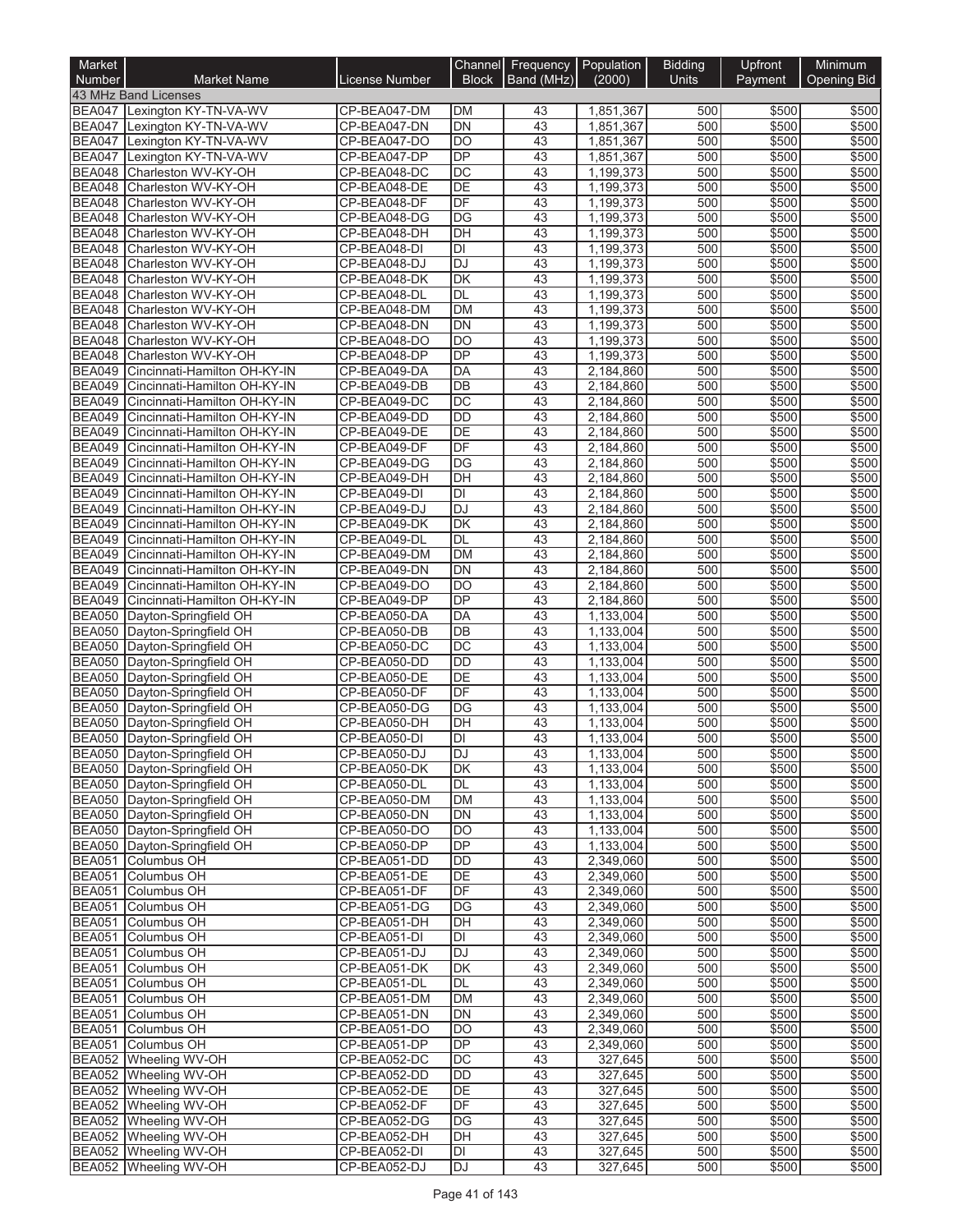| Market<br>Number                 | <b>Market Name</b>                                                     | <b>License Number</b>        | <b>Block</b>    | Channel Frequency Population<br>Band (MHz) | (2000)                 | <b>Bidding</b><br><b>Units</b> | Upfront<br>Payment | Minimum<br><b>Opening Bid</b> |
|----------------------------------|------------------------------------------------------------------------|------------------------------|-----------------|--------------------------------------------|------------------------|--------------------------------|--------------------|-------------------------------|
|                                  | 43 MHz Band Licenses                                                   |                              |                 |                                            |                        |                                |                    |                               |
|                                  | BEA052 Wheeling WV-OH                                                  | CP-BEA052-DK                 | DK              | 43                                         | 327,645                | 500                            | \$500              | \$500                         |
|                                  | BEA052 Wheeling WV-OH                                                  | CP-BEA052-DL                 | <b>DL</b>       | 43                                         | 327,645                | 500                            | \$500              | \$500                         |
|                                  | BEA052 Wheeling WV-OH                                                  | CP-BEA052-DM                 | <b>DM</b>       | 43                                         | 327,645                | 500                            | \$500              | \$500                         |
|                                  | BEA052 Wheeling WV-OH                                                  | CP-BEA052-DN                 | DN              | 43                                         | 327,645                | 500                            | \$500              | \$500                         |
|                                  | BEA052 Wheeling WV-OH                                                  | CP-BEA052-DO                 | <b>DO</b>       | 43                                         | 327,645                | 500                            | \$500              | \$500                         |
|                                  | BEA052 Wheeling WV-OH                                                  | CP-BEA052-DP                 | <b>DP</b>       | 43                                         | 327,645                | 500                            | \$500              | \$500                         |
|                                  | BEA053 Pittsburgh PA-WV                                                | CP-BEA053-DD                 | <b>DD</b>       | 43                                         | 2,971,829              | 500                            | \$500              | \$500                         |
|                                  | BEA053 Pittsburgh PA-WV                                                | CP-BEA053-DF                 | DF              | 43                                         | 2,971,829              | 500                            | \$500              | \$500                         |
|                                  | BEA053 Pittsburgh PA-WV<br>BEA053 Pittsburgh PA-WV                     | CP-BEA053-DG<br>CP-BEA053-DH | <b>DG</b><br>DH | 43<br>43                                   | 2,971,829<br>2,971,829 | 500<br>500                     | \$500<br>\$500     | \$500<br>\$500                |
|                                  | BEA053 Pittsburgh PA-WV                                                | CP-BEA053-DI                 | DI              | 43                                         | 2,971,829              | 500                            | \$500              | \$500                         |
|                                  | BEA053 Pittsburgh PA-WV                                                | CP-BEA053-DJ                 | DJ              | 43                                         | 2,971,829              | 500                            | \$500              | \$500                         |
|                                  | BEA053 Pittsburgh PA-WV                                                | CP-BEA053-DP                 | <b>DP</b>       | 43                                         | 2,971,829              | 500                            | \$500              | \$500                         |
| BEA054 Erie PA                   |                                                                        | CP-BEA054-DA                 | <b>DA</b>       | 43                                         | 519,348                | 500                            | \$500              | \$500                         |
| BEA054 Erie PA                   |                                                                        | CP-BEA054-DC                 | <b>DC</b>       | 43                                         | 519,348                | 500                            | \$500              | \$500                         |
| BEA054 Erie PA                   |                                                                        | CP-BEA054-DD                 | <b>DD</b>       | 43                                         | 519,348                | 500                            | \$500              | \$500                         |
| BEA054 Erie PA                   |                                                                        | CP-BEA054-DE                 | <b>DE</b>       | 43                                         | 519,348                | 500                            | \$500              | \$500                         |
| BEA054 Erie PA                   |                                                                        | CP-BEA054-DF                 | DF              | 43                                         | 519,348                | 500                            | \$500              | \$500                         |
| BEA054 Erie PA                   |                                                                        | CP-BEA054-DG                 | DG              | 43                                         | 519.348                | 500                            | \$500              | \$500                         |
| BEA054 Erie PA                   |                                                                        | CP-BEA054-DH                 | DH              | 43                                         | 519,348                | 500                            | \$500              | \$500                         |
| BEA054 Erie PA<br>BEA054 Erie PA |                                                                        | CP-BEA054-DI                 | DI<br><b>DJ</b> | 43<br>43                                   | 519,348                | 500<br>500                     | \$500<br>\$500     | \$500<br>\$500                |
| <b>BEA054</b>                    | Erie PA                                                                | CP-BEA054-DJ<br>CP-BEA054-DP | DP              | 43                                         | 519,348<br>519,348     | 500                            | \$500              | \$500                         |
| <b>BEA055</b>                    | Cleveland-Akron OH-PA                                                  | CP-BEA055-DA                 | DA              | 43                                         | 4,692,460              | 500                            | \$500              | \$500                         |
|                                  | BEA055 Cleveland-Akron OH-PA                                           | CP-BEA055-DB                 | DB              | 43                                         | 4,692,460              | 500                            | \$500              | \$500                         |
| <b>BEA055</b>                    | Cleveland-Akron OH-PA                                                  | CP-BEA055-DD                 | <b>DD</b>       | 43                                         | 4,692,460              | 500                            | \$500              | \$500                         |
|                                  | BEA055 Cleveland-Akron OH-PA                                           | CP-BEA055-DE                 | DE              | 43                                         | 4,692,460              | 500                            | \$500              | \$500                         |
|                                  | BEA055 Cleveland-Akron OH-PA                                           | CP-BEA055-DF                 | DF              | 43                                         | 4,692,460              | 500                            | \$500              | \$500                         |
|                                  | BEA055 Cleveland-Akron OH-PA                                           | CP-BEA055-DG                 | DG              | 43                                         | 4,692,460              | 500                            | \$500              | \$500                         |
| <b>BEA055</b>                    | Cleveland-Akron OH-PA                                                  | CP-BEA055-DH                 | DH              | 43                                         | 4,692,460              | 500                            | \$500              | \$500                         |
|                                  | BEA055 Cleveland-Akron OH-PA                                           | CP-BEA055-DI                 | DI              | 43                                         | 4,692,460              | 500                            | \$500              | \$500                         |
|                                  | BEA055 Cleveland-Akron OH-PA                                           | CP-BEA055-DJ                 | <b>DJ</b>       | 43                                         | 4,692,460              | 500                            | \$500              | \$500                         |
| <b>BEA055</b>                    | Cleveland-Akron OH-PA                                                  | CP-BEA055-DK                 | DK              | 43                                         | 4,692,460              | 500                            | \$500              | \$500                         |
|                                  | BEA055 Cleveland-Akron OH-PA                                           | CP-BEA055-DL                 | <b>DL</b>       | 43                                         | 4,692,460              | 500                            | \$500              | \$500                         |
|                                  | BEA055 Cleveland-Akron OH-PA                                           | CP-BEA055-DM                 | <b>DM</b>       | 43                                         | 4,692,460              | 500                            | \$500              | \$500                         |
| <b>BEA055</b>                    | BEA055 Cleveland-Akron OH-PA<br>Cleveland-Akron OH-PA                  | CP-BEA055-DN<br>CP-BEA055-DO | <b>DN</b><br>DO | 43<br>43                                   | 4,692,460<br>4,692,460 | 500<br>500                     | \$500<br>\$500     | \$500<br>\$500                |
| <b>BEA055</b>                    | Cleveland-Akron OH-PA                                                  | CP-BEA055-DP                 | <b>DP</b>       | 43                                         | 4,692,460              | 500                            | \$500              | \$500                         |
| <b>BEA056</b>                    | <b>Toledo OH</b>                                                       | CP-BEA056-DB                 | DB              | 43                                         | 1,294,395              | 500                            | \$500              | \$500                         |
| <b>BEA056</b>                    | Toledo OH                                                              | CP-BEA056-DC                 | <b>DC</b>       | 43                                         | 1,294,395              | 500                            | \$500              | \$500                         |
| <b>BEA056</b>                    | Toledo OH                                                              | CP-BEA056-DD                 | <b>DD</b>       | 43                                         | 1,294,395              | 500                            | \$500              | \$500                         |
| <b>BEA056</b>                    | <b>Toledo OH</b>                                                       | CP-BEA056-DE                 | <b>DE</b>       | 43                                         | 1,294,395              | 500                            | \$500              | \$500                         |
|                                  | BEA056  Toledo OH                                                      | CP-BEA056-DF                 | IDF             | 43                                         | 1,294,395              | 500                            | \$500              | \$500                         |
|                                  | BEA056 Toledo OH                                                       | CP-BEA056-DG                 | DG              | 43                                         | 1,294,395              | 500                            | \$500              | \$500                         |
|                                  | BEA056 Toledo OH                                                       | CP-BEA056-DH                 | DH              | 43                                         | 1,294,395              | 500                            | \$500              | \$500                         |
| <b>BEA056</b>                    | <b>Toledo OH</b>                                                       | CP-BEA056-DI                 | DI              | 43                                         | 1,294,395              | 500                            | \$500              | \$500                         |
|                                  | BEA056 Toledo OH                                                       | CP-BEA056-DJ                 | <b>DJ</b>       | 43                                         | 1,294,395              | 500                            | \$500              | \$500                         |
| <b>BEA056</b>                    | <b>Toledo OH</b>                                                       | CP-BEA056-DK                 | DK              | 43                                         | 1,294,395              | 500                            | \$500              | \$500                         |
| <b>BEA056</b>                    | Toledo OH                                                              | CP-BEA056-DL                 | DL              | 43                                         | 1,294,395              | 500                            | \$500              | \$500                         |
|                                  | BEA056 Toledo OH<br>BEA056 Toledo OH                                   | CP-BEA056-DM<br>CP-BEA056-DN | <b>DM</b><br>DN | 43<br>43                                   | 1.294.395<br>1,294,395 | 500<br>500                     | \$500<br>\$500     | \$500<br>\$500                |
|                                  | BEA056 Toledo OH                                                       | CP-BEA056-DO                 | DO              | 43                                         | 1,294,395              | 500                            | \$500              | \$500                         |
| <b>BEA057</b>                    | Detroit-Ann Arbor-Flint MI                                             | CP-BEA057-DA                 | DA              | 43                                         | 6,963,637              | 500                            | \$500              | \$500                         |
| <b>BEA057</b>                    | Detroit-Ann Arbor-Flint MI                                             | CP-BEA057-DB                 | DB              | 43                                         | 6,963,637              | 500                            | \$500              | \$500                         |
| <b>BEA057</b>                    | Detroit-Ann Arbor-Flint MI                                             | CP-BEA057-DC                 | DC              | 43                                         | 6,963,637              | 500                            | \$500              | \$500                         |
|                                  | BEA057 Detroit-Ann Arbor-Flint MI                                      | CP-BEA057-DD                 | DD              | 43                                         | 6,963,637              | 500                            | \$500              | \$500                         |
|                                  | BEA057 Detroit-Ann Arbor-Flint MI                                      | CP-BEA057-DE                 | DE              | 43                                         | 6,963,637              | 500                            | \$500              | \$500                         |
|                                  | BEA057 Detroit-Ann Arbor-Flint MI                                      | CP-BEA057-DF                 | DF              | 43                                         | 6,963,637              | 500                            | \$500              | \$500                         |
| <b>BEA057</b>                    | Detroit-Ann Arbor-Flint MI                                             | CP-BEA057-DG                 | DG              | 43                                         | 6,963,637              | 500                            | \$500              | \$500                         |
| <b>BEA057</b>                    | Detroit-Ann Arbor-Flint MI                                             | CP-BEA057-DH                 | DH              | 43                                         | 6,963,637              | 500                            | \$500              | \$500                         |
|                                  | BEA057 Detroit-Ann Arbor-Flint MI                                      | CP-BEA057-DI                 | DI              | 43                                         | 6,963,637              | 500                            | \$500              | \$500                         |
| <b>BEA057</b>                    | Detroit-Ann Arbor-Flint MI                                             | CP-BEA057-DJ                 | DJ              | 43                                         | 6,963,637              | 500                            | \$500              | \$500                         |
| <b>BEA057</b>                    | Detroit-Ann Arbor-Flint MI                                             | CP-BEA057-DK                 | DK              | 43                                         | 6,963,637              | 500                            | \$500              | \$500                         |
| <b>BEA057</b>                    | Detroit-Ann Arbor-Flint MI                                             | CP-BEA057-DL                 | DL              | 43                                         | 6,963,637              | 500                            | \$500              | \$500                         |
| <b>BEA057</b>                    | Detroit-Ann Arbor-Flint MI                                             | CP-BEA057-DM                 | <b>DM</b>       | 43<br>43                                   | 6,963,637              | 500                            | \$500              | \$500                         |
|                                  | BEA057 Detroit-Ann Arbor-Flint MI<br>BEA057 Detroit-Ann Arbor-Flint MI | CP-BEA057-DN<br>CP-BEA057-DO | DN<br>IDO       | 43                                         | 6,963,637<br>6,963,637 | 500<br>500                     | \$500<br>\$500     | \$500<br>\$500                |
|                                  | BEA057 Detroit-Ann Arbor-Flint MI                                      | CP-BEA057-DP                 | <b>DP</b>       | 43                                         | 6,963,637              | 500                            | \$500              | \$500                         |
|                                  | BEA058 Northern Michigan MI                                            | CP-BEA058-DA                 | DA              | 43                                         | 269,986                | 500                            | \$500              | \$500                         |
|                                  | BEA058 Northern Michigan MI                                            | CP-BEA058-DB                 | DB              | 43                                         | 269,986                | 500                            | \$500              | \$500                         |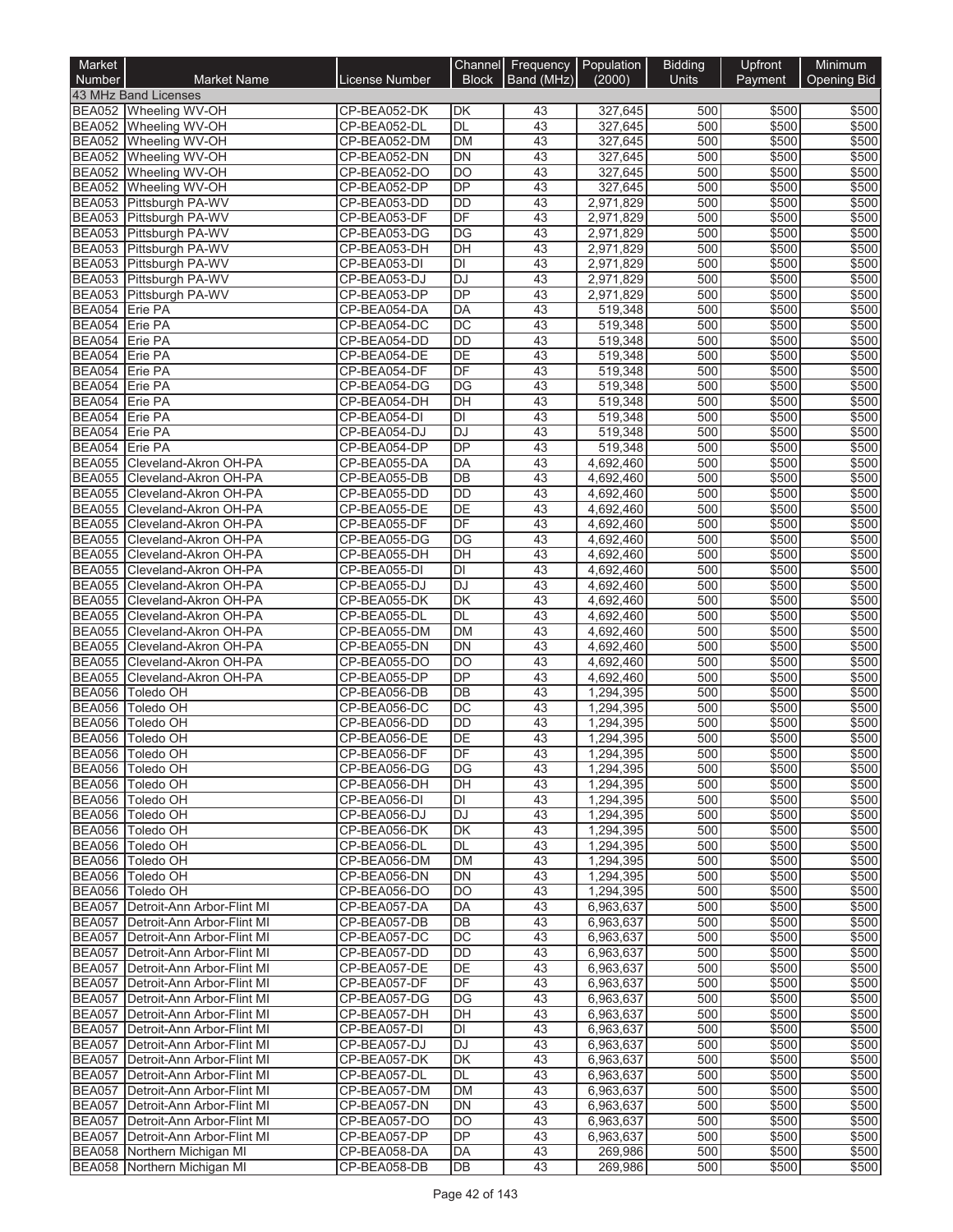| Market<br><b>Number</b>        | <b>Market Name</b>                                                     | License Number               | Channel<br><b>Block</b>      | Frequency<br>Band (MHz) | Population<br>(2000)   | <b>Bidding</b><br>Units | Upfront<br>Payment | Minimum<br><b>Opening Bid</b> |
|--------------------------------|------------------------------------------------------------------------|------------------------------|------------------------------|-------------------------|------------------------|-------------------------|--------------------|-------------------------------|
|                                | 43 MHz Band Licenses                                                   |                              |                              |                         |                        |                         |                    |                               |
|                                | BEA058 Northern Michigan MI                                            | CP-BEA058-DC                 | DC                           | 43                      | 269,986                | 500                     | \$500              | \$500                         |
|                                | BEA058 Northern Michigan MI                                            | CP-BEA058-DD                 | $\overline{DD}$              | 43                      | 269,986                | 500                     | \$500              | \$500                         |
|                                | BEA058 Northern Michigan MI                                            | CP-BEA058-DE                 | $\overline{DE}$              | 43                      | 269,986                | 500                     | \$500              | \$500                         |
|                                | BEA058 Northern Michigan MI                                            | CP-BEA058-DF                 | DF<br>DG                     | 43<br>43                | 269,986                | 500<br>500              | \$500              | \$500<br>\$500                |
|                                | BEA058 Northern Michigan MI<br>BEA058 Northern Michigan MI             | CP-BEA058-DG<br>CP-BEA058-DH | $\overline{DH}$              | 43                      | 269,986<br>269,986     | 500                     | \$500<br>\$500     | \$500                         |
|                                | BEA058 Northern Michigan MI                                            | CP-BEA058-DI                 | DI                           | 43                      | 269,986                | 500                     | \$500              | \$500                         |
|                                | BEA058 Northern Michigan MI                                            | CP-BEA058-DJ                 | <b>DJ</b>                    | 43                      | 269,986                | 500                     | \$500              | \$500                         |
|                                | BEA058 Northern Michigan MI                                            | CP-BEA058-DK                 | $\overline{\mathsf{DK}}$     | 43                      | 269,986                | 500                     | \$500              | \$500                         |
| <b>BEA058</b>                  | Northern Michigan MI                                                   | CP-BEA058-DL                 | <b>DL</b>                    | 43                      | 269,986                | 500                     | \$500              | \$500                         |
|                                | BEA058 Northern Michigan MI                                            | CP-BEA058-DM                 | <b>DM</b>                    | 43                      | 269,986                | 500                     | \$500              | \$500                         |
|                                | BEA058 Northern Michigan MI                                            | CP-BEA058-DN                 | DN                           | 43                      | 269,986                | 500                     | \$500              | \$500                         |
|                                | BEA058 Northern Michigan MI                                            | CP-BEA058-DO                 | $\overline{DO}$              | 43                      | 269,986                | 500                     | \$500              | \$500                         |
|                                | BEA058 Northern Michigan MI                                            | CP-BEA058-DP                 | DP                           | 43                      | 269,986                | 500                     | \$500              | \$500                         |
| <b>BEA059</b>                  | Green Bay WI-MI                                                        | CP-BEA059-DA                 | <b>DA</b><br>$\overline{DB}$ | 43<br>43                | 671,225                | 500<br>500              | \$500              | \$500<br>\$500                |
| <b>BEA059</b><br><b>BEA059</b> | Green Bay WI-MI<br>Green Bay WI-MI                                     | CP-BEA059-DB<br>CP-BEA059-DC | $\overline{DC}$              | 43                      | 671,225<br>671,225     | 500                     | \$500<br>\$500     | \$500                         |
| <b>BEA059</b>                  | Green Bay WI-MI                                                        | CP-BEA059-DD                 | <b>DD</b>                    | 43                      | 671,225                | 500                     | \$500              | \$500                         |
| <b>BEA059</b>                  | Green Bay WI-MI                                                        | CP-BEA059-DE                 | DE                           | 43                      | 671,225                | 500                     | \$500              | \$500                         |
| <b>BEA059</b>                  | Green Bay WI-MI                                                        | CP-BEA059-DF                 | DF                           | 43                      | 671.225                | 500                     | \$500              | \$500                         |
| <b>BEA059</b>                  | Green Bay WI-MI                                                        | CP-BEA059-DG                 | DG                           | 43                      | 671,225                | 500                     | \$500              | \$500                         |
| <b>BEA059</b>                  | Green Bay WI-MI                                                        | CP-BEA059-DH                 | $\overline{DH}$              | 43                      | 671,225                | 500                     | \$500              | \$500                         |
| <b>BEA059</b>                  | Green Bay WI-MI                                                        | CP-BEA059-DI                 | DI                           | 43                      | 671,225                | 500                     | \$500              | \$500                         |
| <b>BEA059</b>                  | Green Bay WI-MI                                                        | CP-BEA059-DJ                 | <b>DJ</b>                    | 43                      | 671,225                | 500                     | \$500              | \$500                         |
| <b>BEA059</b>                  | Green Bay WI-MI                                                        | CP-BEA059-DK                 | <b>DK</b>                    | 43                      | 671.225                | 500                     | \$500              | \$500                         |
| <b>BEA059</b>                  | Green Bay WI-MI                                                        | CP-BEA059-DL                 | DL                           | 43                      | 671,225                | 500                     | \$500              | \$500                         |
| <b>BEA059</b><br><b>BEA059</b> | Green Bay WI-MI                                                        | CP-BEA059-DM<br>CP-BEA059-DN | <b>DM</b><br>$\overline{DN}$ | 43<br>43                | 671,225<br>671,225     | 500<br>500              | \$500<br>\$500     | \$500<br>\$500                |
| <b>BEA059</b>                  | Green Bay WI-MI<br>Green Bay WI-MI                                     | CP-BEA059-DO                 | DO                           | 43                      | 671,225                | 500                     | \$500              | \$500                         |
| <b>BEA059</b>                  | Green Bay WI-MI                                                        | CP-BEA059-DP                 | DP                           | 43                      | 671,225                | 500                     | \$500              | \$500                         |
|                                | BEA060 Appleton-Oshkosh-Neenah WI                                      | CP-BEA060-DA                 | <b>DA</b>                    | 43                      | 433,250                | 500                     | \$500              | \$500                         |
| <b>BEA060</b>                  | Appleton-Oshkosh-Neenah WI                                             | CP-BEA060-DB                 | $\overline{DB}$              | 43                      | 433,250                | 500                     | \$500              | \$500                         |
|                                | BEA060 Appleton-Oshkosh-Neenah WI                                      | CP-BEA060-DC                 | DC                           | 43                      | 433,250                | 500                     | \$500              | \$500                         |
|                                | BEA060 Appleton-Oshkosh-Neenah WI                                      | CP-BEA060-DD                 | $\overline{DD}$              | 43                      | 433,250                | 500                     | \$500              | \$500                         |
|                                | BEA060 Appleton-Oshkosh-Neenah WI                                      | CP-BEA060-DE                 | DE                           | 43                      | 433,250                | 500                     | \$500              | \$500                         |
|                                | BEA060 Appleton-Oshkosh-Neenah WI                                      | CP-BEA060-DF                 | DF                           | 43                      | 433,250                | 500                     | \$500              | \$500                         |
|                                | BEA060 Appleton-Oshkosh-Neenah WI                                      | CP-BEA060-DG                 | $\overline{DG}$              | 43                      | 433,250                | 500                     | \$500              | \$500                         |
|                                | BEA060 Appleton-Oshkosh-Neenah WI                                      | CP-BEA060-DH                 | $\overline{DH}$              | 43                      | 433,250                | 500                     | \$500              | \$500                         |
|                                | BEA060 Appleton-Oshkosh-Neenah WI<br>BEA060 Appleton-Oshkosh-Neenah WI | CP-BEA060-DI<br>CP-BEA060-DJ | $\overline{D}$<br><b>DJ</b>  | 43<br>43                | 433,250<br>433,250     | 500<br>500              | \$500<br>\$500     | \$500<br>\$500                |
| <b>BEA060</b>                  | Appleton-Oshkosh-Neenah WI                                             | CP-BEA060-DK                 | $\overline{\mathsf{DK}}$     | 43                      | 433,250                | 500                     | \$500              | \$500                         |
|                                | BEA060 Appleton-Oshkosh-Neenah WI                                      | CP-BEA060-DL                 | DL                           | $\overline{43}$         | 433,250                | 500                     | \$500              | \$500                         |
|                                | BEA060 Appleton-Oshkosh-Neenah WI                                      | CP-BEA060-DM                 | DM.                          | 43                      | 433,250                | 500                     | \$500              | \$500                         |
|                                | BEA060 Appleton-Oshkosh-Neenah WI                                      | CP-BEA060-DN                 | <b>DN</b>                    | 43                      | 433,250                | 500                     | \$500              | \$500                         |
|                                | BEA060 Appleton-Oshkosh-Neenah WI                                      | CP-BEA060-DO                 | <b>DO</b>                    | 43                      | 433,250                | 500                     | \$500              | \$500                         |
|                                | BEA060 Appleton-Oshkosh-Neenah WI                                      | CP-BEA060-DP                 | DP                           | 43                      | 433,250                | 500                     | \$500              | \$500                         |
|                                | BEA061 Traverse City MI                                                | CP-BEA061-DA                 | DA                           | 43                      | 286,745                | 500                     | \$500              | \$500                         |
|                                | BEA061 Traverse City MI                                                | CP-BEA061-DB                 | DB                           | 43                      | 286,745                | 500                     | \$500              | \$500                         |
| <b>BEA061</b>                  | <b>Traverse City MI</b>                                                | CP-BEA061-DC                 | DC                           | 43                      | 286,745                | 500                     | \$500              | \$500                         |
|                                | BEA061 Traverse City MI                                                | CP-BEA061-DD                 | DD<br>DE                     | 43                      | 286,745                | 500                     | \$500              | \$500                         |
| <b>BEA061</b><br><b>BEA061</b> | <b>Traverse City MI</b><br><b>Traverse City MI</b>                     | CP-BEA061-DE<br>CP-BEA061-DF | DF                           | 43<br>43                | 286,745<br>286,745     | 500<br>500              | \$500<br>\$500     | \$500<br>\$500                |
| <b>BEA061</b>                  | <b>Traverse City MI</b>                                                | CP-BEA061-DG                 | DG                           | 43                      | 286,745                | 500                     | \$500              | \$500                         |
|                                | BEA061 Traverse City MI                                                | CP-BEA061-DH                 | $\overline{DH}$              | 43                      | 286,745                | 500                     | \$500              | \$500                         |
| <b>BEA061</b>                  | <b>Traverse City MI</b>                                                | CP-BEA061-DI                 | DI                           | 43                      | 286,745                | 500                     | \$500              | \$500                         |
| <b>BEA061</b>                  | Traverse City MI                                                       | CP-BEA061-DJ                 | <b>DJ</b>                    | 43                      | 286,745                | 500                     | \$500              | \$500                         |
| <b>BEA061</b>                  | <b>Traverse City MI</b>                                                | CP-BEA061-DK                 | DK                           | 43                      | 286,745                | 500                     | \$500              | \$500                         |
| <b>BEA061</b>                  | <b>Traverse City MI</b>                                                | CP-BEA061-DL                 | DL                           | 43                      | 286,745                | 500                     | \$500              | \$500                         |
| <b>BEA061</b>                  | <b>Traverse City MI</b>                                                | CP-BEA061-DM                 | <b>DM</b>                    | 43                      | 286,745                | 500                     | \$500              | \$500                         |
| <b>BEA061</b>                  | <b>Traverse City MI</b>                                                | CP-BEA061-DN                 | <b>DN</b>                    | 43                      | 286,745                | 500                     | \$500              | \$500                         |
|                                | <b>BEA061 Traverse City MI</b>                                         | CP-BEA061-DO                 | DO                           | 43                      | 286,745                | 500                     | \$500              | \$500                         |
|                                | BEA061 Traverse City MI                                                | CP-BEA061-DP                 | DP                           | 43                      | 286,745                | 500                     | \$500              | \$500                         |
|                                | BEA062 Grand Rapids-Muskegon MI<br>BEA062 Grand Rapids-Muskegon MI     | CP-BEA062-DA<br>CP-BEA062-DB | DA<br>DB                     | 43<br>43                | 1,881,991<br>1,881,991 | 500<br>500              | \$500<br>\$500     | \$500<br>\$500                |
|                                | BEA062 Grand Rapids-Muskegon MI                                        | CP-BEA062-DC                 | DC                           | 43                      | 1,881,991              | 500                     | \$500              | \$500                         |
|                                | BEA062 Grand Rapids-Muskegon MI                                        | CP-BEA062-DD                 | $\overline{DD}$              | 43                      | 1,881,991              | 500                     | \$500              | \$500                         |
|                                | BEA062 Grand Rapids-Muskegon MI                                        | CP-BEA062-DE                 | $\overline{DE}$              | 43                      | 1,881,991              | 500                     | \$500              | \$500                         |
|                                | BEA062 Grand Rapids-Muskegon MI                                        | CP-BEA062-DF                 | DF                           | 43                      | 1,881,991              | 500                     | \$500              | \$500                         |
|                                | BEA062 Grand Rapids-Muskegon MI                                        | CP-BEA062-DG                 | DG                           | 43                      | 1,881,991              | 500                     | \$500              | \$500                         |
|                                | BEA062 Grand Rapids-Muskegon MI                                        | CP-BEA062-DH                 | DH                           | 43                      | 1,881,991              | 500                     | \$500              | \$500                         |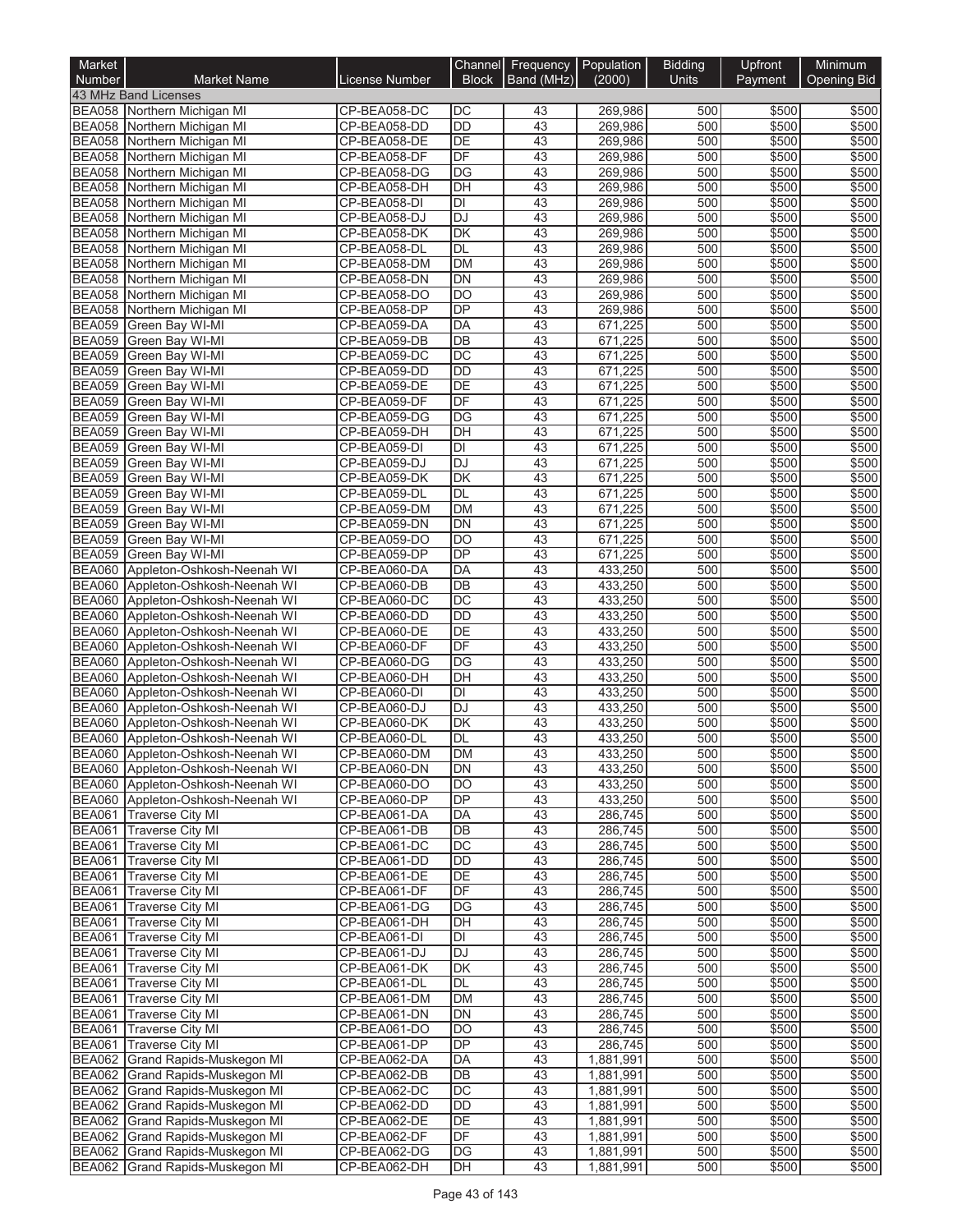| Market<br>Number               | <b>Market Name</b>                                             | <b>License Number</b>        | Channel<br><b>Block</b> | Frequency<br>Band (MHz) | Population<br>(2000)     | <b>Bidding</b><br><b>Units</b> | Upfront<br>Payment | Minimum<br><b>Opening Bid</b> |
|--------------------------------|----------------------------------------------------------------|------------------------------|-------------------------|-------------------------|--------------------------|--------------------------------|--------------------|-------------------------------|
|                                | 43 MHz Band Licenses                                           |                              |                         |                         |                          |                                |                    |                               |
|                                | BEA062 Grand Rapids-Muskegon MI                                | CP-BEA062-DI                 | DI                      | 43                      | 1,881,991                | 500                            | \$500              | \$500                         |
|                                | BEA062 Grand Rapids-Muskegon MI                                | CP-BEA062-DJ                 | <b>DJ</b>               | 43                      | 1,881,991                | 500                            | \$500              | \$500                         |
| <b>BEA062</b>                  | Grand Rapids-Muskegon MI                                       | CP-BEA062-DK                 | DK                      | 43                      | 1,881,991                | 500                            | \$500              | \$500                         |
| <b>BEA062</b>                  | Grand Rapids-Muskegon MI<br>BEA062 Grand Rapids-Muskegon MI    | CP-BEA062-DL<br>CP-BEA062-DM | <b>DL</b><br><b>DM</b>  | 43<br>43                | 1,881,991<br>1,881,991   | 500<br>500                     | \$500<br>\$500     | \$500<br>\$500                |
| <b>BEA062</b>                  | <b>Grand Rapids-Muskegon MI</b>                                | CP-BEA062-DN                 | <b>DN</b>               | 43                      | 1,881,991                | 500                            | \$500              | \$500                         |
|                                | BEA062 Grand Rapids-Muskegon MI                                | CP-BEA062-DO                 | DO                      | 43                      | 1,881,991                | 500                            | \$500              | \$500                         |
| <b>BEA062</b>                  | <b>Grand Rapids-Muskegon MI</b>                                | CP-BEA062-DP                 | <b>DP</b>               | 43                      | 1,881,991                | 500                            | \$500              | \$500                         |
|                                | BEA063 Milwaukee-Racine WI                                     | CP-BEA063-DA                 | DA                      | 43                      | 2,255,183                | 500                            | \$500              | \$500                         |
|                                | BEA063 Milwaukee-Racine WI                                     | CP-BEA063-DB                 | DB                      | 43                      | 2,255,183                | 500                            | \$500              | \$500                         |
|                                | BEA063 Milwaukee-Racine WI                                     | CP-BEA063-DC                 | DC                      | 43                      | 2,255,183                | 500                            | \$500              | \$500                         |
|                                | BEA063 Milwaukee-Racine WI                                     | CP-BEA063-DD                 | <b>DD</b>               | 43                      | 2,255,183                | 500                            | \$500              | \$500                         |
|                                | BEA063 Milwaukee-Racine WI<br>BEA063 Milwaukee-Racine WI       | CP-BEA063-DE                 | <b>DE</b><br>DF         | $\overline{43}$<br>43   | 2,255,183                | 500<br>500                     | \$500<br>\$500     | \$500<br>\$500                |
| <b>BEA063</b>                  | Milwaukee-Racine WI                                            | CP-BEA063-DF<br>CP-BEA063-DG | DG                      | 43                      | 2,255,183<br>2,255,183   | 500                            | \$500              | \$500                         |
|                                | BEA063 Milwaukee-Racine WI                                     | CP-BEA063-DH                 | $\overline{D}$ H        | 43                      | 2,255,183                | 500                            | \$500              | \$500                         |
|                                | BEA063 Milwaukee-Racine WI                                     | CP-BEA063-DI                 | $\overline{D}$          | 43                      | 2,255,183                | 500                            | \$500              | \$500                         |
|                                | BEA063 Milwaukee-Racine WI                                     | CP-BEA063-DJ                 | <b>DJ</b>               | 43                      | 2,255,183                | 500                            | \$500              | \$500                         |
|                                | BEA063 Milwaukee-Racine WI                                     | CP-BEA063-DK                 | DK                      | 43                      | 2.255.183                | 500                            | \$500              | \$500                         |
|                                | BEA063 Milwaukee-Racine WI                                     | CP-BEA063-DL                 | <b>DL</b>               | 43                      | 2,255,183                | 500                            | \$500              | \$500                         |
|                                | BEA063 Milwaukee-Racine WI                                     | CP-BEA063-DM                 | <b>DM</b>               | 43                      | 2,255,183                | 500                            | \$500              | \$500                         |
|                                | BEA063 Milwaukee-Racine WI                                     | CP-BEA063-DN                 | <b>DN</b>               | 43                      | 2,255,183                | 500                            | \$500              | \$500                         |
|                                | BEA063 Milwaukee-Racine WI                                     | CP-BEA063-DO                 | <b>DO</b><br>DP         | 43<br>$\overline{43}$   | 2,255,183                | 500                            | \$500              | \$500                         |
| <b>BEA063</b>                  | Milwaukee-Racine WI<br>BEA064 Chicago-Gary-Kenosha IL-IN-WI    | CP-BEA063-DP<br>CP-BEA064-DA | DA                      | 43                      | 2,255,183<br>10,328,854  | 500<br>500                     | \$500<br>\$500     | \$500<br>\$500                |
| <b>BEA064</b>                  | Chicago-Gary-Kenosha IL-IN-WI                                  | CP-BEA064-DB                 | DB                      | 43                      | 10,328,854               | 500                            | \$500              | \$500                         |
| <b>BEA064</b>                  | Chicago-Gary-Kenosha IL-IN-WI                                  | CP-BEA064-DC                 | DC                      | 43                      | 10,328,854               | 500                            | \$500              | \$500                         |
| <b>BEA064</b>                  | Chicago-Gary-Kenosha IL-IN-WI                                  | CP-BEA064-DD                 | <b>DD</b>               | 43                      | 10,328,854               | 500                            | \$500              | \$500                         |
| <b>BEA064</b>                  | Chicago-Gary-Kenosha IL-IN-WI                                  | CP-BEA064-DE                 | DE                      | 43                      | 10,328,854               | 500                            | \$500              | \$500                         |
| <b>BEA064</b>                  | Chicago-Gary-Kenosha IL-IN-WI                                  | CP-BEA064-DF                 | DF                      | 43                      | 10,328,854               | 500                            | \$500              | \$500                         |
| <b>BEA064</b>                  | Chicago-Gary-Kenosha IL-IN-WI                                  | CP-BEA064-DG                 | DG                      | $\overline{43}$         | 10,328,854               | 500                            | \$500              | \$500                         |
| <b>BEA064</b>                  | Chicago-Gary-Kenosha IL-IN-WI                                  | CP-BEA064-DH                 | DH                      | 43                      | 10,328,854               | 500                            | \$500              | \$500                         |
| <b>BEA064</b>                  | Chicago-Gary-Kenosha IL-IN-WI                                  | CP-BEA064-DI                 | DI                      | 43                      | 10,328,854               | 500                            | \$500              | \$500                         |
| <b>BEA064</b>                  | Chicago-Gary-Kenosha IL-IN-WI                                  | CP-BEA064-DJ                 | <b>DJ</b><br>DK         | 43<br>$\overline{43}$   | 10,328,854               | 500<br>500                     | \$500<br>\$500     | \$500<br>\$500                |
| <b>BEA064</b><br><b>BEA064</b> | Chicago-Gary-Kenosha IL-IN-WI<br>Chicago-Gary-Kenosha IL-IN-WI | CP-BEA064-DK<br>CP-BEA064-DL | <b>DL</b>               | 43                      | 10,328,854<br>10,328,854 | 500                            | \$500              | \$500                         |
| <b>BEA064</b>                  | Chicago-Gary-Kenosha IL-IN-WI                                  | CP-BEA064-DM                 | <b>DM</b>               | 43                      | 10,328,854               | 500                            | \$500              | \$500                         |
| <b>BEA064</b>                  | Chicago-Gary-Kenosha IL-IN-WI                                  | CP-BEA064-DN                 | <b>DN</b>               | $\overline{43}$         | 10,328,854               | 500                            | \$500              | \$500                         |
|                                | BEA064 Chicago-Gary-Kenosha IL-IN-WI                           | CP-BEA064-DO                 | DO                      | 43                      | 10,328,854               | 500                            | \$500              | \$500                         |
| <b>BEA064</b>                  | Chicago-Gary-Kenosha IL-IN-WI                                  | CP-BEA064-DP                 | DP                      | 43                      | 10,328,854               | 500                            | \$500              | \$500                         |
| <b>BEA065</b>                  | Elkhart-Goshen IN-MI                                           | CP-BEA065-DA                 | DA                      | 43                      | 936,245                  | 500                            | \$500              | \$500                         |
|                                | BEA065 Elkhart-Goshen IN-MI                                    | CP-BEA065-DB                 | DB                      | 43                      | 936,245                  | 500                            | \$500              | \$500                         |
|                                | BEA065 Elkhart-Goshen IN-MI                                    | CP-BEA065-DC                 | DC                      | 43                      | 936,245                  | 500                            | \$500              | \$500                         |
|                                | BEA065 Elkhart-Goshen IN-MI<br>BEA065 Elkhart-Goshen IN-MI     | CP-BEA065-DD                 | <b>DD</b>               | 43                      | 936,245                  | 500                            | \$500              | \$500                         |
|                                | BEA065 Elkhart-Goshen IN-MI                                    | CP-BEA065-DE<br>CP-BEA065-DF | DE<br>DF                | 43<br>43                | 936,245<br>936,245       | 500<br>500                     | \$500<br>\$500     | \$500<br>\$500                |
|                                | BEA065 Elkhart-Goshen IN-MI                                    | CP-BEA065-DG                 | DG                      | 43                      | 936,245                  | 500                            | \$500              | \$500                         |
|                                | BEA065 Elkhart-Goshen IN-MI                                    | CP-BEA065-DH                 | DH                      | 43                      | 936,245                  | 500                            | \$500              | \$500                         |
|                                | BEA065 Elkhart-Goshen IN-MI                                    | CP-BEA065-DI                 | DI                      | 43                      | 936,245                  | 500                            | \$500              | \$500                         |
|                                | BEA065 Elkhart-Goshen IN-MI                                    | CP-BEA065-DJ                 | <b>DJ</b>               | 43                      | 936,245                  | 500                            | \$500              | \$500                         |
|                                | BEA065 Elkhart-Goshen IN-MI                                    | CP-BEA065-DK                 | DK                      | 43                      | 936,245                  | 500                            | \$500              | \$500                         |
|                                | BEA065 Elkhart-Goshen IN-MI                                    | CP-BEA065-DL                 | DL                      | 43                      | 936,245                  | 500                            | \$500              | \$500                         |
|                                | BEA065 Elkhart-Goshen IN-MI                                    | CP-BEA065-DM                 | <b>DM</b>               | 43                      | 936,245                  | 500                            | \$500              | \$500                         |
|                                | BEA065 Elkhart-Goshen IN-MI<br>BEA065 Elkhart-Goshen IN-MI     | CP-BEA065-DN                 | DN<br><b>DO</b>         | 43<br>43                | 936,245                  | 500<br>500                     | \$500<br>\$500     | \$500                         |
|                                | BEA065 Elkhart-Goshen IN-MI                                    | CP-BEA065-DO<br>CP-BEA065-DP | <b>DP</b>               | 43                      | 936,245<br>936,245       | 500                            | \$500              | \$500<br>\$500                |
|                                | BEA066 Fort Wayne IN                                           | CP-BEA066-DA                 | DA                      | 43                      | 725,847                  | 500                            | \$500              | \$500                         |
|                                | BEA066 Fort Wayne IN                                           | CP-BEA066-DB                 | DB                      | 43                      | 725,847                  | 500                            | \$500              | \$500                         |
|                                | BEA066 Fort Wayne IN                                           | CP-BEA066-DC                 | DC                      | 43                      | 725,847                  | 500                            | \$500              | \$500                         |
|                                | BEA066 Fort Wayne IN                                           | CP-BEA066-DD                 | DD                      | 43                      | 725,847                  | 500                            | \$500              | \$500                         |
|                                | BEA066 Fort Wayne IN                                           | CP-BEA066-DE                 | DE                      | 43                      | 725,847                  | 500                            | \$500              | \$500                         |
|                                | BEA066 Fort Wayne IN                                           | CP-BEA066-DF                 | DF                      | 43                      | 725,847                  | 500                            | \$500              | \$500                         |
|                                | BEA066 Fort Wayne IN                                           | CP-BEA066-DG                 | DG                      | 43                      | 725,847                  | 500                            | \$500              | \$500                         |
|                                | BEA066 Fort Wayne IN                                           | CP-BEA066-DH                 | DH                      | 43                      | 725,847                  | 500                            | \$500              | \$500                         |
|                                | BEA066 Fort Wayne IN<br>BEA066 Fort Wayne IN                   | CP-BEA066-DI<br>CP-BEA066-DJ | DI<br>DJ                | 43<br>43                | 725,847<br>725,847       | 500<br>500                     | \$500<br>\$500     | \$500<br>\$500                |
|                                | BEA066 Fort Wayne IN                                           | CP-BEA066-DK                 | DK                      | 43                      | 725,847                  | 500                            | \$500              | \$500                         |
|                                | BEA066 Fort Wayne IN                                           | CP-BEA066-DL                 | DL                      | 43                      | 725,847                  | 500                            | \$500              | \$500                         |
|                                | BEA066 Fort Wayne IN                                           | CP-BEA066-DM                 | <b>DM</b>               | 43                      | 725,847                  | 500                            | \$500              | \$500                         |
|                                | BEA066 Fort Wayne IN                                           | CP-BEA066-DN                 | DN                      | 43                      | 725,847                  | 500                            | \$500              | \$500                         |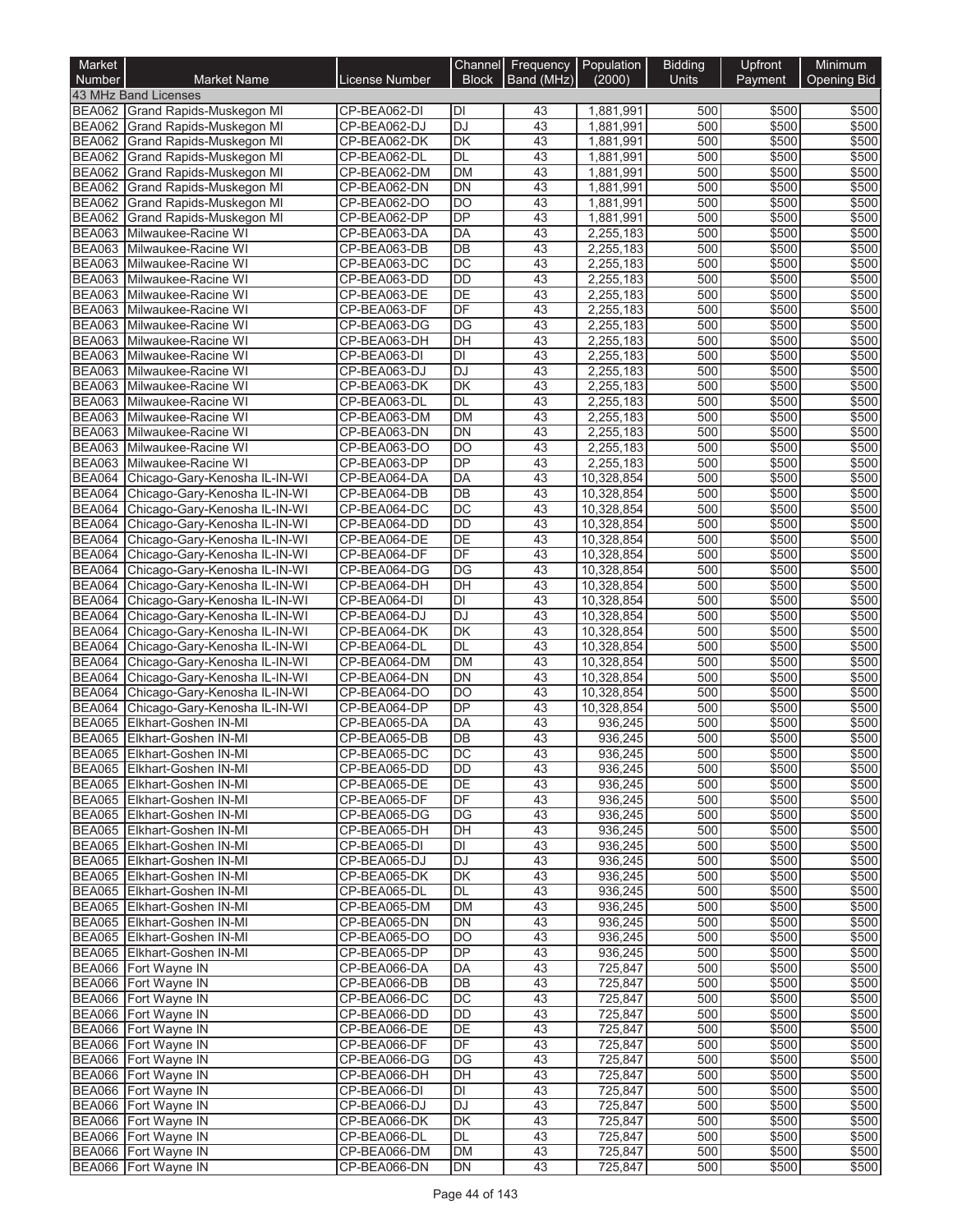| Market<br>Number               | <b>Market Name</b>                                             | License Number               | Channel   <br><b>Block</b> | <b>Frequency Population</b><br>Band (MHz) | (2000)                 | <b>Bidding</b><br><b>Units</b> | Upfront<br>Payment | Minimum<br><b>Opening Bid</b> |
|--------------------------------|----------------------------------------------------------------|------------------------------|----------------------------|-------------------------------------------|------------------------|--------------------------------|--------------------|-------------------------------|
|                                | 43 MHz Band Licenses                                           |                              |                            |                                           |                        |                                |                    |                               |
|                                | BEA066 Fort Wayne IN                                           | CP-BEA066-DO                 | DO                         | 43                                        | 725,847                | 500                            | \$500              | \$500                         |
|                                | BEA066 Fort Wayne IN                                           | CP-BEA066-DP                 | DP                         | 43                                        | 725,847                | 500                            | \$500              | \$500                         |
|                                | BEA067 Indianapolis IN-IL                                      | CP-BEA067-DA                 | DA                         | 43                                        | 3,066,469              | 500                            | \$500              | \$500                         |
|                                | BEA067 Indianapolis IN-IL                                      | CP-BEA067-DB                 | $\overline{DB}$            | 43                                        | 3,066,469              | 500                            | \$500              | \$500                         |
|                                | BEA067 Indianapolis IN-IL                                      | CP-BEA067-DC                 | DC                         | 43                                        | 3,066,469              | 500                            | \$500              | \$500                         |
| <b>BEA067</b>                  | Indianapolis IN-IL                                             | CP-BEA067-DD                 | <b>DD</b>                  | 43                                        | 3,066,469              | 500                            | \$500              | \$500                         |
| <b>BEA067</b>                  | Indianapolis IN-IL                                             | CP-BEA067-DE                 | DE                         | 43                                        | 3,066,469              | 500                            | \$500              | \$500                         |
| <b>BEA067</b>                  | BEA067 Indianapolis IN-IL                                      | CP-BEA067-DF                 | DF<br><b>DG</b>            | 43<br>43                                  | 3,066,469              | 500<br>500                     | \$500<br>\$500     | \$500                         |
| <b>BEA067</b>                  | Indianapolis IN-IL<br>Indianapolis IN-IL                       | CP-BEA067-DG<br>CP-BEA067-DH | DH                         | 43                                        | 3,066,469<br>3,066,469 | 500                            | \$500              | \$500<br>\$500                |
|                                | BEA067 Indianapolis IN-IL                                      | CP-BEA067-DI                 | <b>DI</b>                  | 43                                        | 3,066,469              | 500                            | \$500              | \$500                         |
| <b>BEA067</b>                  | Indianapolis IN-IL                                             | CP-BEA067-DJ                 | DJ                         | 43                                        | 3,066,469              | 500                            | \$500              | \$500                         |
| <b>BEA067</b>                  | Indianapolis IN-IL                                             | CP-BEA067-DK                 | DK                         | 43                                        | 3,066,469              | 500                            | \$500              | \$500                         |
| <b>BEA067</b>                  | Indianapolis IN-IL                                             | CP-BEA067-DL                 | <b>DL</b>                  | 43                                        | 3,066,469              | 500                            | \$500              | \$500                         |
| <b>BEA067</b>                  | Indianapolis IN-IL                                             | CP-BEA067-DM                 | <b>DM</b>                  | 43                                        | 3,066,469              | 500                            | \$500              | \$500                         |
| <b>BEA067</b>                  | Indianapolis IN-IL                                             | CP-BEA067-DN                 | <b>DN</b>                  | 43                                        | 3,066,469              | 500                            | \$500              | \$500                         |
| <b>BEA067</b>                  | Indianapolis IN-IL                                             | CP-BEA067-DO                 | $\overline{DO}$            | 43                                        | 3,066,469              | 500                            | \$500              | \$500                         |
| <b>BEA067</b>                  | Indianapolis IN-IL                                             | CP-BEA067-DP                 | DP                         | 43                                        | 3,066,469              | 500                            | \$500              | \$500                         |
|                                | BEA068 Champaign-Urbana IL                                     | CP-BEA068-DA                 | <b>DA</b>                  | 43                                        | 630,898                | 500                            | \$500              | \$500                         |
|                                | BEA068 Champaign-Urbana IL                                     | CP-BEA068-DB                 | DB                         | 43                                        | 630,898                | 500                            | \$500              | \$500                         |
| <b>BEA068</b>                  | Champaign-Urbana IL<br>BEA068 Champaign-Urbana IL              | CP-BEA068-DC<br>CP-BEA068-DD | DC<br><b>DD</b>            | 43<br>43                                  | 630,898<br>630,898     | 500<br>500                     | \$500<br>\$500     | \$500                         |
| <b>BEA068</b>                  | Champaign-Urbana IL                                            | CP-BEA068-DE                 | DE                         | 43                                        | 630,898                | 500                            | \$500              | \$500<br>\$500                |
| <b>BEA068</b>                  | Champaign-Urbana IL                                            | CP-BEA068-DF                 | DF                         | 43                                        | 630,898                | 500                            | \$500              | \$500                         |
|                                | BEA068 Champaign-Urbana IL                                     | CP-BEA068-DG                 | <b>DG</b>                  | 43                                        | 630,898                | 500                            | \$500              | \$500                         |
| <b>BEA068</b>                  | Champaign-Urbana IL                                            | CP-BEA068-DH                 | DH                         | 43                                        | 630,898                | 500                            | \$500              | \$500                         |
| <b>BEA068</b>                  | Champaign-Urbana IL                                            | CP-BEA068-DI                 | <b>DI</b>                  | 43                                        | 630,898                | 500                            | \$500              | \$500                         |
| <b>BEA068</b>                  | Champaign-Urbana IL                                            | CP-BEA068-DJ                 | <b>DJ</b>                  | 43                                        | 630,898                | 500                            | \$500              | \$500                         |
| <b>BEA068</b>                  | Champaign-Urbana IL                                            | CP-BEA068-DK                 | $\overline{\mathsf{DK}}$   | 43                                        | 630,898                | 500                            | \$500              | \$500                         |
| <b>BEA068</b>                  | Champaign-Urbana IL                                            | CP-BEA068-DL                 | <b>DL</b>                  | 43                                        | 630,898                | 500                            | \$500              | \$500                         |
|                                | BEA068 Champaign-Urbana IL                                     | CP-BEA068-DM                 | <b>DM</b>                  | 43                                        | 630,898                | 500                            | \$500              | \$500                         |
| <b>BEA068</b>                  | Champaign-Urbana IL                                            | CP-BEA068-DN                 | <b>DN</b>                  | 43                                        | 630,898                | 500                            | \$500              | \$500                         |
| <b>BEA068</b>                  | Champaign-Urbana IL                                            | CP-BEA068-DO                 | DO                         | 43                                        | 630,898                | 500                            | \$500              | \$500                         |
| <b>BEA068</b>                  | Champaign-Urbana IL                                            | CP-BEA068-DP                 | DP                         | 43                                        | 630,898                | 500                            | \$500              | \$500                         |
|                                | BEA069 Evansville-Henderson IN-KY-IL                           | CP-BEA069-DA                 | <b>DA</b>                  | 43                                        | 854,714                | 500                            | \$500              | \$500                         |
| <b>BEA069</b><br><b>BEA069</b> | Evansville-Henderson IN-KY-IL<br>Evansville-Henderson IN-KY-IL | CP-BEA069-DB<br>CP-BEA069-DC | DB<br>DC                   | 43<br>43                                  | 854,714<br>854,714     | 500<br>500                     | \$500<br>\$500     | \$500<br>\$500                |
| <b>BEA069</b>                  | Evansville-Henderson IN-KY-IL                                  | CP-BEA069-DD                 | <b>DD</b>                  | 43                                        | 854,714                | 500                            | \$500              | \$500                         |
| <b>BEA069</b>                  | Evansville-Henderson IN-KY-IL                                  | CP-BEA069-DE                 | DE                         | 43                                        | 854,714                | 500                            | \$500              | \$500                         |
| <b>BEA069</b>                  | Evansville-Henderson IN-KY-IL                                  | CP-BEA069-DF                 | DF                         | 43                                        | 854,714                | 500                            | \$500              | \$500                         |
| <b>BEA069</b>                  | Evansville-Henderson IN-KY-IL                                  | CP-BEA069-DG                 | DG                         | 43                                        | 854,714                | 500                            | \$500              | \$500                         |
| <b>BEA069</b>                  | Evansville-Henderson IN-KY-IL                                  | CP-BEA069-DH                 | DH                         | 43                                        | 854,714                | 500                            | \$500              | \$500                         |
|                                | BEA069  Evansville-Henderson IN-KY-IL                          | CP-BEA069-DI                 | IDI                        | 43                                        | 854,714                | 500                            | \$500              | \$500                         |
|                                | BEA069 Evansville-Henderson IN-KY-IL                           | CP-BEA069-DJ                 | <b>DJ</b>                  | 43                                        | 854,714                | 500                            | \$500              | \$500                         |
|                                | BEA069 Evansville-Henderson IN-KY-IL                           | CP-BEA069-DK                 | DK                         | 43                                        | 854,714                | 500                            | \$500              | \$500                         |
|                                | BEA069 Evansville-Henderson IN-KY-IL                           | CP-BEA069-DL                 | DL                         | 43                                        | 854,714                | 500                            | \$500              | \$500                         |
|                                | BEA069 Evansville-Henderson IN-KY-IL                           | CP-BEA069-DM                 | <b>DM</b>                  | 43                                        | 854,714                | 500                            | \$500              | \$500                         |
|                                | BEA069 Evansville-Henderson IN-KY-IL                           | CP-BEA069-DN                 | DN                         | 43                                        | 854,714                | 500                            | \$500              | \$500                         |
|                                | BEA069 Evansville-Henderson IN-KY-IL                           | CP-BEA069-DO                 | DO                         | 43                                        | 854,714                | 500                            | \$500              | \$500                         |
|                                | BEA069 Evansville-Henderson IN-KY-IL                           | CP-BEA069-DP                 | <b>DP</b>                  | 43                                        | 854,714                | 500                            | \$500              | \$500                         |
|                                | BEA070 Louisville KY-IN<br>BEA070 Louisville KY-IN             | CP-BEA070-DA<br>CP-BEA070-DB | DA<br>DB                   | 43<br>43                                  | 1,416,914<br>1,416,914 | 500<br>500                     | \$500<br>\$500     | \$500<br>\$500                |
|                                | BEA070 Louisville KY-IN                                        | CP-BEA070-DC                 | DC                         | 43                                        | 1,416,914              | 500                            | \$500              | \$500                         |
|                                | BEA070 Louisville KY-IN                                        | CP-BEA070-DD                 | DD                         | 43                                        | 1,416,914              | 500                            | \$500              | \$500                         |
|                                | BEA070 Louisville KY-IN                                        | CP-BEA070-DE                 | DE                         | 43                                        | 1,416,914              | 500                            | \$500              | \$500                         |
|                                | BEA070 Louisville KY-IN                                        | CP-BEA070-DF                 | DF                         | 43                                        | 1,416,914              | 500                            | \$500              | \$500                         |
|                                | BEA070 Louisville KY-IN                                        | CP-BEA070-DG                 | DG                         | 43                                        | 1,416,914              | 500                            | \$500              | \$500                         |
|                                | BEA070 Louisville KY-IN                                        | CP-BEA070-DH                 | DH                         | 43                                        | 1,416,914              | 500                            | \$500              | \$500                         |
|                                | BEA070 Louisville KY-IN                                        | CP-BEA070-DI                 | DI                         | 43                                        | 1,416,914              | 500                            | \$500              | \$500                         |
|                                | BEA070 Louisville KY-IN                                        | CP-BEA070-DJ                 | DJ                         | 43                                        | 1,416,914              | 500                            | \$500              | \$500                         |
|                                | BEA070 Louisville KY-IN                                        | CP-BEA070-DK                 | DK                         | 43                                        | 1,416,914              | 500                            | \$500              | \$500                         |
|                                | BEA070 Louisville KY-IN                                        | CP-BEA070-DL                 | DL                         | 43                                        | 1,416,914              | 500                            | \$500              | \$500                         |
|                                | BEA070 Louisville KY-IN                                        | CP-BEA070-DM                 | DM                         | 43                                        | 1,416,914              | 500                            | \$500              | \$500                         |
|                                | BEA070 Louisville KY-IN                                        | CP-BEA070-DN                 | DN                         | 43                                        | 1,416,914              | 500                            | \$500              | \$500                         |
|                                | BEA070 Louisville KY-IN<br>BEA070 Louisville KY-IN             | CP-BEA070-DO<br>CP-BEA070-DP | DO<br>DP                   | 43<br>43                                  | 1,416,914              | 500<br>500                     | \$500<br>\$500     | \$500<br>\$500                |
|                                | BEA071 Nashville TN-KY                                         | CP-BEA071-DA                 | DA                         | 43                                        | 1,416,914<br>2,444,643 | 500                            | $\overline{$}500$  | \$500                         |
|                                | BEA071 Nashville TN-KY                                         | CP-BEA071-DB                 | DB                         | 43                                        | 2,444,643              | 500                            | \$500              | \$500                         |
|                                | BEA071 Nashville TN-KY                                         | CP-BEA071-DC                 | DC                         | 43                                        | 2,444,643              | 500                            | \$500              | \$500                         |
|                                | BEA071 Nashville TN-KY                                         | CP-BEA071-DD                 | DD                         | 43                                        | 2,444,643              | 500                            | \$500              | \$500                         |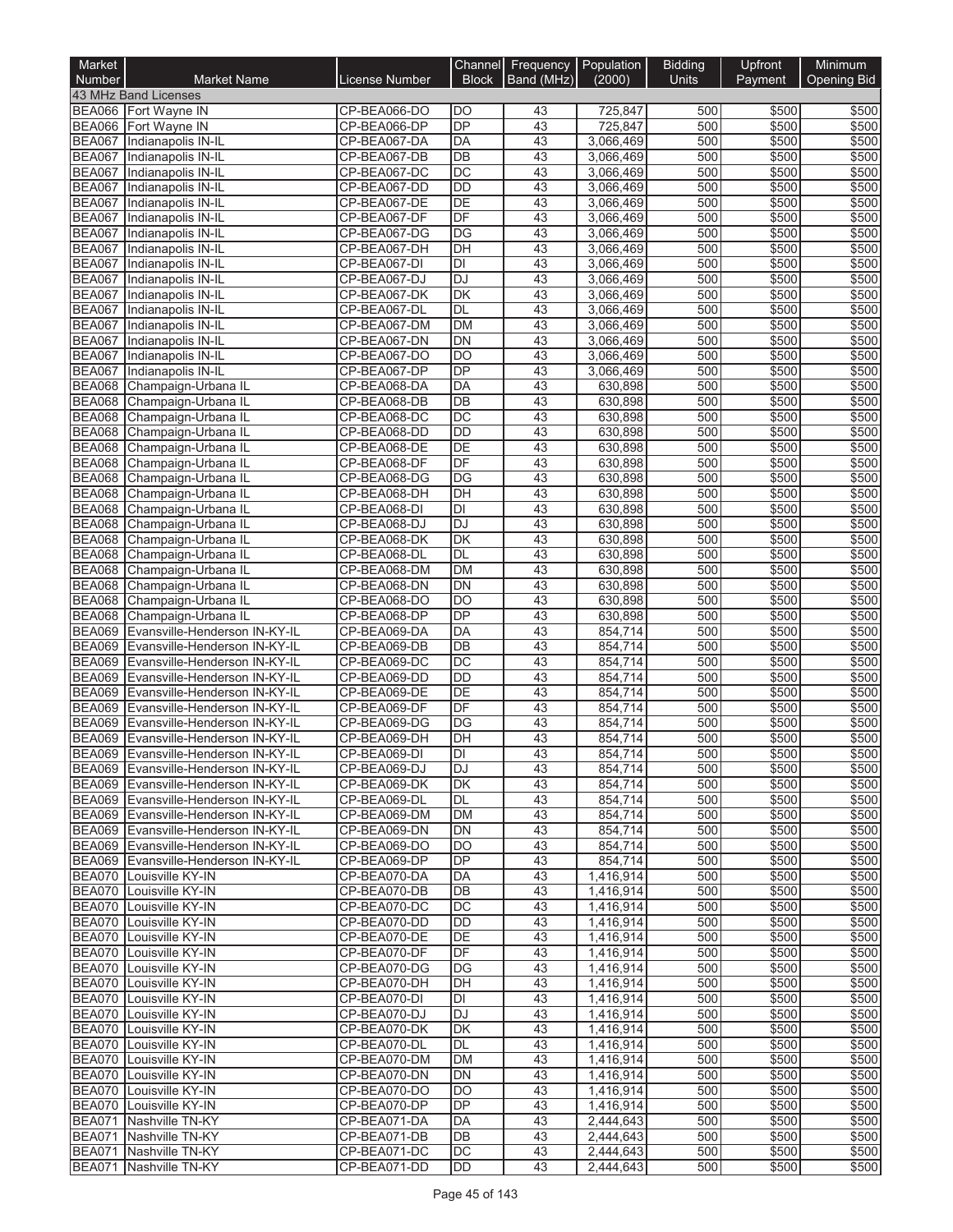| Market<br>Number        | <b>Market Name</b>                                       | License Number               | Channel<br><b>Block</b> | Frequency   Population<br>Band (MHz) | (2000)                 | <b>Bidding</b><br>Units | Upfront<br>Payment | Minimum<br><b>Opening Bid</b> |
|-------------------------|----------------------------------------------------------|------------------------------|-------------------------|--------------------------------------|------------------------|-------------------------|--------------------|-------------------------------|
|                         | 43 MHz Band Licenses                                     |                              |                         |                                      |                        |                         |                    |                               |
|                         | BEA071 Nashville TN-KY                                   | CP-BEA071-DE                 | DE                      | 43                                   | 2,444,643              | 500                     | \$500              | \$500                         |
|                         | BEA071 Nashville TN-KY                                   | CP-BEA071-DF                 | DF                      | 43                                   | 2,444,643              | 500                     | \$500              | \$500                         |
| <b>BEA071</b>           | Nashville TN-KY                                          | CP-BEA071-DG                 | DG                      | $\overline{43}$                      | 2,444,643              | 500                     | \$500              | \$500                         |
| <b>BEA071</b>           | Nashville TN-KY                                          | CP-BEA071-DH                 | $\overline{DH}$         | 43                                   | 2,444,643              | 500                     | \$500              | \$500                         |
| BEA071<br><b>BEA071</b> | Nashville TN-KY<br>Nashville TN-KY                       | CP-BEA071-DI<br>CP-BEA071-DJ | DI<br><b>DJ</b>         | 43<br>43                             | 2,444,643<br>2,444,643 | 500<br>500              | \$500<br>\$500     | \$500<br>\$500                |
| <b>BEA071</b>           | Nashville TN-KY                                          | CP-BEA071-DK                 | DK                      | 43                                   | 2,444,643              | 500                     | \$500              | \$500                         |
| <b>BEA071</b>           | Nashville TN-KY                                          | CP-BEA071-DL                 | DL                      | 43                                   | 2,444,643              | 500                     | \$500              | \$500                         |
| <b>BEA071</b>           | Nashville TN-KY                                          | CP-BEA071-DM                 | <b>DM</b>               | 43                                   | 2,444,643              | 500                     | \$500              | \$500                         |
| <b>BEA071</b>           | Nashville TN-KY                                          | CP-BEA071-DN                 | <b>DN</b>               | 43                                   | 2,444,643              | 500                     | \$500              | \$500                         |
| <b>BEA071</b>           | Nashville TN-KY                                          | CP-BEA071-DO                 | $\overline{DO}$         | 43                                   | 2,444,643              | 500                     | \$500              | \$500                         |
| <b>BEA071</b>           | Nashville TN-KY                                          | CP-BEA071-DP                 | <b>DP</b><br>DA         | 43<br>43                             | 2,444,643<br>226,586   | 500<br>500              | \$500              | \$500<br>\$500                |
| BEA072<br><b>BEA072</b> | Paducah KY-IL<br>Paducah KY-IL                           | CP-BEA072-DA<br>CP-BEA072-DB | DB                      | 43                                   | 226,586                | 500                     | \$500<br>\$500     | \$500                         |
| <b>BEA072</b>           | Paducah KY-IL                                            | CP-BEA072-DC                 | DC                      | 43                                   | 226,586                | 500                     | \$500              | \$500                         |
|                         | BEA072 Paducah KY-IL                                     | CP-BEA072-DD                 | <b>DD</b>               | $\overline{43}$                      | 226,586                | 500                     | \$500              | \$500                         |
|                         | BEA072 Paducah KY-IL                                     | CP-BEA072-DE                 | $\overline{DE}$         | 43                                   | 226,586                | 500                     | \$500              | \$500                         |
|                         | BEA072 Paducah KY-IL                                     | CP-BEA072-DF                 | DF                      | 43                                   | 226,586                | 500                     | \$500              | \$500                         |
| <b>BEA072</b>           | Paducah KY-IL                                            | CP-BEA072-DG                 | $\overline{DG}$         | 43                                   | 226,586                | 500                     | \$500              | \$500                         |
|                         | BEA072 Paducah KY-IL                                     | CP-BEA072-DH                 | DH                      | 43                                   | 226,586                | 500                     | \$500              | \$500                         |
| <b>BEA072</b><br>BEA072 | Paducah KY-IL<br>Paducah KY-IL                           | CP-BEA072-DI<br>CP-BEA072-DJ | DI<br>DJ                | 43<br>43                             | 226,586<br>226,586     | 500<br>500              | \$500<br>\$500     | \$500<br>\$500                |
| <b>BEA072</b>           | Paducah KY-IL                                            | CP-BEA072-DK                 | DK                      | 43                                   | 226,586                | 500                     | \$500              | \$500                         |
| BEA072                  | Paducah KY-IL                                            | CP-BEA072-DL                 | DL                      | 43                                   | 226,586                | 500                     | \$500              | \$500                         |
|                         | BEA072 Paducah KY-IL                                     | CP-BEA072-DM                 | <b>DM</b>               | 43                                   | 226,586                | 500                     | \$500              | \$500                         |
| <b>BEA072</b>           | Paducah KY-IL                                            | CP-BEA072-DN                 | <b>DN</b>               | 43                                   | 226,586                | 500                     | \$500              | \$500                         |
|                         | BEA072 Paducah KY-IL                                     | CP-BEA072-DO                 | <b>DO</b>               | 43                                   | 226,586                | 500                     | \$500              | \$500                         |
|                         | BEA072 Paducah KY-IL                                     | CP-BEA072-DP                 | $\overline{DP}$         | 43                                   | 226,586                | 500                     | \$500              | \$500                         |
|                         | BEA073 Memphis TN-AR-MS-KY                               | CP-BEA073-DA                 | <b>DA</b>               | 43                                   | 1,882,332              | 500                     | \$500              | \$500                         |
|                         | BEA073 Memphis TN-AR-MS-KY                               | CP-BEA073-DB                 | DB<br>DC                | 43<br>43                             | 1,882,332              | 500<br>500              | \$500<br>\$500     | \$500<br>\$500                |
|                         | BEA073 Memphis TN-AR-MS-KY<br>BEA073 Memphis TN-AR-MS-KY | CP-BEA073-DC<br>CP-BEA073-DD | <b>DD</b>               | 43                                   | 1,882,332<br>1,882,332 | 500                     | \$500              | \$500                         |
|                         | BEA073 Memphis TN-AR-MS-KY                               | CP-BEA073-DE                 | DE                      | 43                                   | 1,882,332              | 500                     | \$500              | \$500                         |
|                         | BEA073 Memphis TN-AR-MS-KY                               | CP-BEA073-DF                 | DF                      | 43                                   | 1,882,332              | 500                     | \$500              | \$500                         |
|                         | BEA073 Memphis TN-AR-MS-KY                               | CP-BEA073-DG                 | DG                      | 43                                   | 1,882,332              | 500                     | \$500              | \$500                         |
|                         | BEA073 Memphis TN-AR-MS-KY                               | CP-BEA073-DH                 | DH                      | 43                                   | 1,882,332              | 500                     | \$500              | \$500                         |
|                         | BEA073 Memphis TN-AR-MS-KY                               | CP-BEA073-DI                 | DI                      | 43                                   | 1,882,332              | 500                     | \$500              | \$500                         |
|                         | BEA073 Memphis TN-AR-MS-KY                               | CP-BEA073-DJ                 | <b>DJ</b>               | 43                                   | 1,882,332              | 500                     | \$500              | \$500                         |
|                         | BEA073 Memphis TN-AR-MS-KY                               | CP-BEA073-DK                 | DK<br>DL                | 43                                   | 1,882,332              | 500                     | \$500              | \$500                         |
|                         | BEA073 Memphis TN-AR-MS-KY<br>BEA073 Memphis TN-AR-MS-KY | CP-BEA073-DL<br>CP-BEA073-DM | DM                      | 43<br>43                             | 1,882,332<br>1,882,332 | 500<br>500              | \$500<br>\$500     | \$500<br>\$500                |
|                         | BEA073 Memphis TN-AR-MS-KY                               | CP-BEA073-DN                 | DN                      | 43                                   | 1,882,332              | 500                     | \$500              | \$500                         |
|                         | BEA073 Memphis TN-AR-MS-KY                               | CP-BEA073-DO                 | IDO                     | 43                                   | 1,882,332              | 500                     | \$500              | \$500                         |
|                         | BEA073 Memphis TN-AR-MS-KY                               | CP-BEA073-DP                 | DP                      | 43                                   | 1,882,332              | 500                     | \$500              | \$500                         |
|                         | BEA074 Huntsville AL-TN                                  | CP-BEA074-DA                 | DA                      | 43                                   | 997,824                | 500                     | \$500              | \$500                         |
|                         | BEA074 Huntsville AL-TN                                  | CP-BEA074-DB                 | DB                      | 43                                   | 997,824                | 500                     | \$500              | \$500                         |
|                         | BEA074 Huntsville AL-TN                                  | CP-BEA074-DC                 | DC                      | 43                                   | 997,824                | 500                     | \$500              | \$500                         |
|                         | BEA074 Huntsville AL-TN                                  | CP-BEA074-DD                 | DD<br>DE                | 43<br>43                             | 997,824                | 500<br>500              | \$500              | \$500                         |
|                         | BEA074 Huntsville AL-TN<br>BEA074 Huntsville AL-TN       | CP-BEA074-DE<br>CP-BEA074-DF | DF                      | 43                                   | 997,824<br>997,824     | 500                     | \$500<br>\$500     | \$500<br>\$500                |
|                         | BEA074 Huntsville AL-TN                                  | CP-BEA074-DG                 | DG                      | 43                                   | 997,824                | 500                     | \$500              | \$500                         |
|                         | BEA074 Huntsville AL-TN                                  | CP-BEA074-DH                 | DH                      | 43                                   | 997,824                | 500                     | \$500              | \$500                         |
|                         | BEA074 Huntsville AL-TN                                  | CP-BEA074-DI                 | DI                      | 43                                   | 997,824                | 500                     | \$500              | \$500                         |
|                         | BEA074 Huntsville AL-TN                                  | CP-BEA074-DJ                 | DJ                      | 43                                   | 997,824                | 500                     | \$500              | \$500                         |
|                         | BEA074 Huntsville AL-TN                                  | CP-BEA074-DK                 | DK                      | 43                                   | 997,824                | 500                     | \$500              | \$500                         |
|                         | BEA074 Huntsville AL-TN                                  | CP-BEA074-DL                 | DL                      | 43                                   | 997,824                | 500                     | \$500              | \$500                         |
|                         | BEA074 Huntsville AL-TN<br>BEA074 Huntsville AL-TN       | CP-BEA074-DM<br>CP-BEA074-DN | DM<br>DN                | 43<br>43                             | 997,824<br>997,824     | 500<br>500              | \$500<br>\$500     | \$500<br>\$500                |
|                         | BEA074 Huntsville AL-TN                                  | CP-BEA074-DO                 | <b>DO</b>               | 43                                   | 997,824                | 500                     | \$500              | \$500                         |
|                         | BEA074 Huntsville AL-TN                                  | CP-BEA074-DP                 | <b>DP</b>               | 43                                   | 997,824                | 500                     | \$500              | \$500                         |
|                         | BEA075 Tupelo MS-AL-TN                                   | CP-BEA075-DA                 | DA                      | 43                                   | 625,002                | 500                     | \$500              | \$500                         |
|                         | BEA075 Tupelo MS-AL-TN                                   | CP-BEA075-DB                 | DB                      | 43                                   | 625,002                | 500                     | \$500              | \$500                         |
|                         | BEA075 Tupelo MS-AL-TN                                   | CP-BEA075-DC                 | DC                      | 43                                   | 625,002                | 500                     | \$500              | \$500                         |
|                         | BEA075 Tupelo MS-AL-TN                                   | CP-BEA075-DD                 | DD                      | 43                                   | 625,002                | 500                     | \$500              | \$500                         |
|                         | BEA075 Tupelo MS-AL-TN                                   | CP-BEA075-DE                 | DE                      | 43                                   | 625,002                | 500                     | \$500              | \$500                         |
|                         | BEA075 Tupelo MS-AL-TN<br>BEA075 Tupelo MS-AL-TN         | CP-BEA075-DF<br>CP-BEA075-DG | DF<br>DG                | 43<br>43                             | 625,002                | 500<br>500              | \$500              | \$500<br>\$500                |
|                         | BEA075 Tupelo MS-AL-TN                                   | CP-BEA075-DH                 | DH                      | 43                                   | 625,002<br>625,002     | 500                     | \$500<br>\$500     | \$500                         |
|                         | BEA075 Tupelo MS-AL-TN                                   | CP-BEA075-DI                 | DI                      | 43                                   | 625,002                | 500                     | \$500              | \$500                         |
|                         | BEA075 Tupelo MS-AL-TN                                   | CP-BEA075-DJ                 | DJ                      | 43                                   | 625,002                | 500                     | \$500              | \$500                         |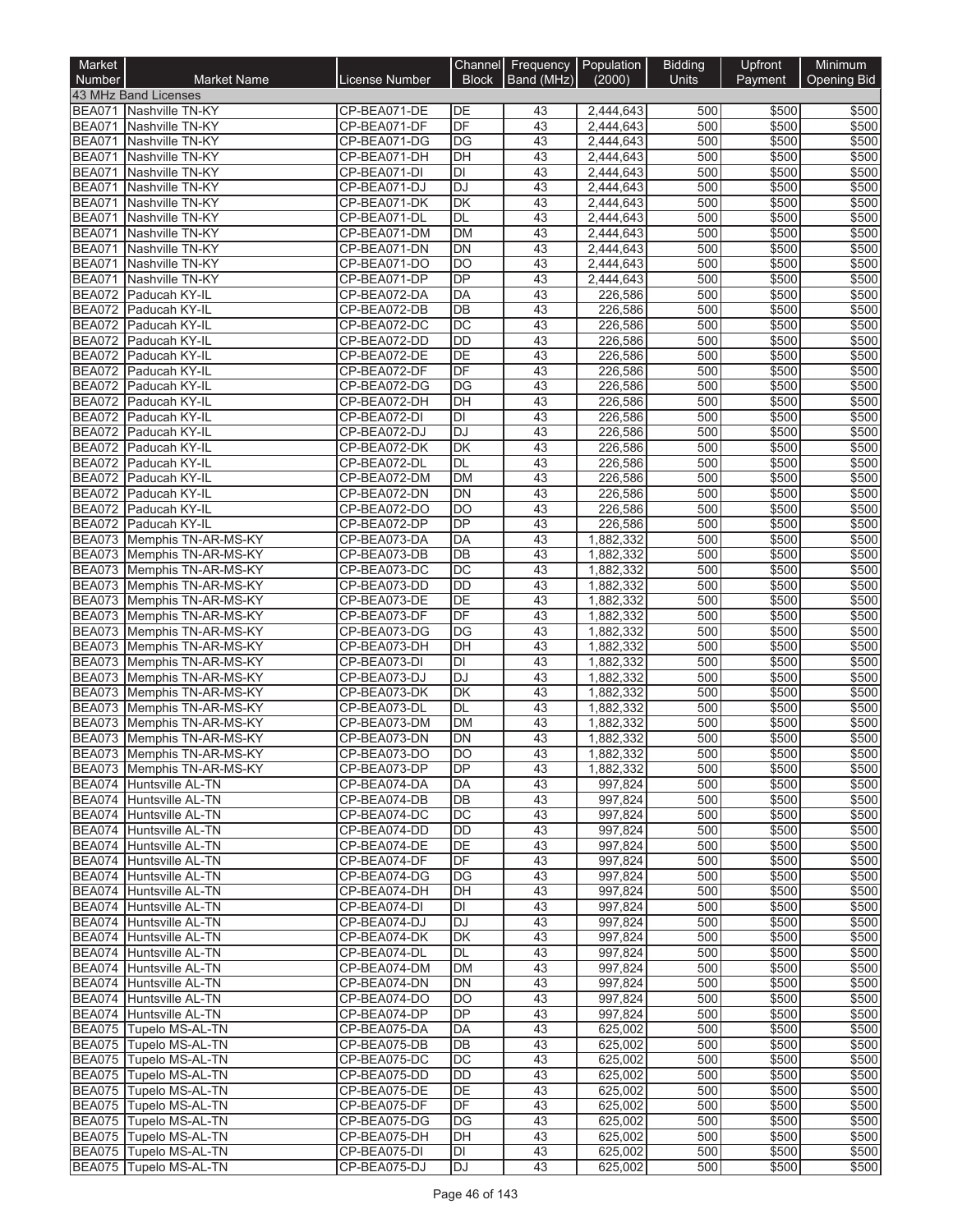| Market<br>Number               | <b>Market Name</b>                             | License Number               | Channel<br><b>Block</b>               | Frequency   Population<br>Band (MHz) | (2000)                 | <b>Bidding</b><br>Units | Upfront<br>Payment | Minimum<br><b>Opening Bid</b> |
|--------------------------------|------------------------------------------------|------------------------------|---------------------------------------|--------------------------------------|------------------------|-------------------------|--------------------|-------------------------------|
|                                | 43 MHz Band Licenses                           |                              |                                       |                                      |                        |                         |                    |                               |
|                                | BEA075 Tupelo MS-AL-TN                         | CP-BEA075-DK                 | DK                                    | 43                                   | 625,002                | 500                     | \$500              | \$500                         |
|                                | BEA075 Tupelo MS-AL-TN                         | CP-BEA075-DL                 | DL                                    | 43                                   | 625,002                | 500                     | \$500              | \$500                         |
|                                | BEA075 Tupelo MS-AL-TN                         | CP-BEA075-DM                 | DM                                    | 43                                   | 625.002                | 500                     | \$500              | \$500                         |
|                                | BEA075 Tupelo MS-AL-TN                         | CP-BEA075-DN                 | DN                                    | 43                                   | 625,002                | 500                     | \$500              | \$500                         |
|                                | BEA075 Tupelo MS-AL-TN                         | CP-BEA075-DO                 | <b>DO</b><br>$\overline{DP}$          | 43<br>43                             | 625,002                | 500<br>500              | \$500              | \$500<br>\$500                |
|                                | BEA075 Tupelo MS-AL-TN<br>BEA076 Greenville MS | CP-BEA075-DP<br>CP-BEA076-DA | DA                                    | 43                                   | 625,002<br>252,280     | 500                     | \$500<br>\$500     | \$500                         |
|                                | <b>BEA076</b> Greenville MS                    | CP-BEA076-DB                 | <b>DB</b>                             | 43                                   | 252,280                | 500                     | \$500              | \$500                         |
|                                | <b>BEA076</b> Greenville MS                    | CP-BEA076-DC                 | $\overline{DC}$                       | 43                                   | 252,280                | 500                     | \$500              | \$500                         |
|                                | BEA076 Greenville MS                           | CP-BEA076-DD                 | <b>DD</b>                             | 43                                   | 252,280                | 500                     | \$500              | \$500                         |
| <b>BEA076</b>                  | <b>Greenville MS</b>                           | CP-BEA076-DE                 | $\overline{DE}$                       | 43                                   | 252,280                | 500                     | \$500              | \$500                         |
| BEA076                         | <b>Greenville MS</b>                           | CP-BEA076-DF                 | DF                                    | 43                                   | 252,280                | 500                     | \$500              | \$500                         |
|                                | <b>BEA076</b> Greenville MS                    | CP-BEA076-DG                 | DG                                    | 43                                   | 252,280                | 500                     | \$500              | \$500                         |
|                                | <b>BEA076</b> Greenville MS                    | CP-BEA076-DH                 | DH                                    | 43                                   | 252,280                | 500                     | \$500              | \$500                         |
| <b>BEA076</b>                  | Greenville MS                                  | CP-BEA076-DI                 | DI                                    | 43                                   | 252,280                | 500                     | \$500              | \$500                         |
| <b>BEA076</b>                  | BEA076 Greenville MS                           | CP-BEA076-DJ                 | <b>DJ</b><br>$\overline{\mathsf{DK}}$ | $\overline{43}$                      | 252,280                | 500                     | \$500              | \$500<br>\$500                |
| <b>BEA076</b>                  | <b>Greenville MS</b><br>Greenville MS          | CP-BEA076-DK<br>CP-BEA076-DL | <b>DL</b>                             | 43<br>43                             | 252,280<br>252,280     | 500<br>500              | \$500<br>\$500     | \$500                         |
| <b>BEA076</b>                  | <b>Greenville MS</b>                           | CP-BEA076-DM                 | DM                                    | 43                                   | 252,280                | 500                     | \$500              | \$500                         |
| <b>BEA076</b>                  | <b>Greenville MS</b>                           | CP-BEA076-DN                 | <b>DN</b>                             | 43                                   | 252,280                | 500                     | \$500              | \$500                         |
| <b>BEA076</b>                  | <b>Greenville MS</b>                           | CP-BEA076-DO                 | DO                                    | 43                                   | 252,280                | 500                     | \$500              | \$500                         |
|                                | BEA076 Greenville MS                           | CP-BEA076-DP                 | $\overline{DP}$                       | 43                                   | 252,280                | 500                     | \$500              | \$500                         |
| <b>BEA077</b>                  | Jackson MS-AL-LA                               | CP-BEA077-DA                 | DA                                    | 43                                   | 1,432,518              | 500                     | \$500              | \$500                         |
| <b>BEA077</b>                  | Jackson MS-AL-LA                               | CP-BEA077-DB                 | DB                                    | 43                                   | 1,432,518              | 500                     | \$500              | \$500                         |
| <b>BEA077</b>                  | Jackson MS-AL-LA                               | CP-BEA077-DC                 | $\overline{DC}$                       | 43                                   | 1,432,518              | 500                     | \$500              | \$500                         |
| <b>BEA077</b>                  | Jackson MS-AL-LA                               | CP-BEA077-DD                 | <b>DD</b>                             | 43                                   | 1,432,518              | 500                     | \$500              | \$500                         |
| <b>BEA077</b>                  | Jackson MS-AL-LA                               | CP-BEA077-DE                 | DE                                    | 43                                   | 1,432,518              | 500                     | \$500              | \$500                         |
| <b>BEA077</b>                  | Jackson MS-AL-LA                               | CP-BEA077-DF                 | DF                                    | 43                                   | 1,432,518              | 500                     | \$500              | \$500                         |
| <b>BEA077</b>                  | Jackson MS-AL-LA                               | CP-BEA077-DG                 | $\overline{DG}$                       | 43                                   | 1,432,518              | 500                     | \$500              | \$500                         |
| <b>BEA077</b><br><b>BEA077</b> | Jackson MS-AL-LA                               | CP-BEA077-DH                 | DH<br>DI                              | 43<br>43                             | 1,432,518              | 500<br>500              | \$500<br>\$500     | \$500<br>\$500                |
| <b>BEA077</b>                  | Jackson MS-AL-LA<br>Jackson MS-AL-LA           | CP-BEA077-DI<br>CP-BEA077-DJ | <b>DJ</b>                             | 43                                   | 1,432,518<br>1,432,518 | 500                     | \$500              | \$500                         |
| <b>BEA077</b>                  | Jackson MS-AL-LA                               | CP-BEA077-DK                 | $\overline{\mathsf{DK}}$              | 43                                   | 1,432,518              | 500                     | \$500              | \$500                         |
| <b>BEA077</b>                  | Jackson MS-AL-LA                               | CP-BEA077-DL                 | DL                                    | 43                                   | 1,432,518              | 500                     | \$500              | \$500                         |
| <b>BEA077</b>                  | Jackson MS-AL-LA                               | CP-BEA077-DM                 | <b>DM</b>                             | 43                                   | 1,432,518              | 500                     | \$500              | \$500                         |
| <b>BEA077</b>                  | Jackson MS-AL-LA                               | CP-BEA077-DN                 | DN                                    | 43                                   | 1,432,518              | 500                     | \$500              | \$500                         |
| <b>BEA077</b>                  | Jackson MS-AL-LA                               | CP-BEA077-DO                 | DO                                    | 43                                   | 1,432,518              | 500                     | \$500              | \$500                         |
| <b>BEA077</b>                  | Jackson MS-AL-LA                               | CP-BEA077-DP                 | DP                                    | 43                                   | 1,432,518              | 500                     | \$500              | \$500                         |
|                                | BEA078 Birmingham AL                           | CP-BEA078-DA                 | DA                                    | 43                                   | 1,578,903              | 500                     | \$500              | \$500                         |
| BEA078                         | Birmingham AL                                  | CP-BEA078-DB                 | DB                                    | 43                                   | 1,578,903              | 500                     | \$500              | \$500                         |
|                                | BEA078 Birmingham AL                           | CP-BEA078-DC                 | $\overline{DC}$                       | 43                                   | 1,578,903              | 500                     | \$500              | \$500                         |
|                                | BEA078 Birmingham AL                           | CP-BEA078-DD                 | $\overline{DD}$                       | 43                                   | 1,578,903              | 500                     | \$500              | \$500                         |
|                                | BEA078 Birmingham AL<br>BEA078 Birmingham AL   | CP-BEA078-DE<br>CP-BEA078-DF | DE<br>DF                              | 43<br>43                             | 1,578,903<br>1,578,903 | 500<br>500              | \$500<br>\$500     | \$500<br>\$500                |
|                                | BEA078 Birmingham AL                           | CP-BEA078-DG                 | DG                                    | 43                                   | 1,578,903              | 500                     | \$500              | \$500                         |
|                                | BEA078 Birmingham AL                           | CP-BEA078-DH                 | DH                                    | 43                                   | 1,578,903              | 500                     | \$500              | \$500                         |
|                                | BEA078 Birmingham AL                           | CP-BEA078-DI                 | DI                                    | 43                                   | 1,578,903              | 500                     | \$500              | \$500                         |
|                                | BEA078 Birmingham AL                           | CP-BEA078-DJ                 | <b>DJ</b>                             | 43                                   | 1,578,903              | 500                     | \$500              | \$500                         |
|                                | BEA078 Birmingham AL                           | CP-BEA078-DK                 | DK                                    | 43                                   | 1,578,903              | 500                     | \$500              | \$500                         |
|                                | BEA078 Birmingham AL                           | CP-BEA078-DL                 | DL                                    | 43                                   | 1,578,903              | 500                     | \$500              | \$500                         |
|                                | BEA078 Birmingham AL                           | CP-BEA078-DM                 | <b>DM</b>                             | 43                                   | 1,578,903              | 500                     | \$500              | \$500                         |
|                                | BEA078 Birmingham AL                           | CP-BEA078-DN                 | DN                                    | 43                                   | 1,578,903              | 500                     | \$500              | \$500                         |
|                                | BEA078 Birmingham AL                           | CP-BEA078-DO                 | DO                                    | 43                                   | 1,578,903              | 500                     | \$500              | \$500                         |
|                                | BEA078 Birmingham AL<br>BEA079 Montgomery AL   | CP-BEA078-DP<br>CP-BEA079-DA | DP<br>DA                              | 43<br>43                             | 1,578,903              | 500<br>500              | \$500<br>\$500     | \$500                         |
|                                | BEA079 Montgomery AL                           | CP-BEA079-DB                 | DB                                    | 43                                   | 481,137<br>481,137     | 500                     | \$500              | \$500<br>\$500                |
|                                | BEA079 Montgomery AL                           | CP-BEA079-DC                 | DC                                    | 43                                   | 481,137                | 500                     | \$500              | \$500                         |
|                                | BEA079 Montgomery AL                           | CP-BEA079-DD                 | $\overline{DD}$                       | 43                                   | 481,137                | 500                     | \$500              | \$500                         |
|                                | BEA079 Montgomery AL                           | CP-BEA079-DE                 | DE                                    | 43                                   | 481,137                | 500                     | \$500              | \$500                         |
|                                | BEA079 Montgomery AL                           | CP-BEA079-DF                 | DF                                    | 43                                   | 481,137                | 500                     | \$500              | \$500                         |
|                                | BEA079 Montgomery AL                           | CP-BEA079-DG                 | DG                                    | 43                                   | 481,137                | 500                     | \$500              | \$500                         |
|                                | BEA079 Montgomery AL                           | CP-BEA079-DH                 | DH                                    | 43                                   | 481,137                | 500                     | \$500              | \$500                         |
|                                | BEA079 Montgomery AL                           | CP-BEA079-DI                 | DI                                    | 43                                   | 481,137                | 500                     | \$500              | \$500                         |
|                                | BEA079 Montgomery AL                           | CP-BEA079-DJ                 | DJ                                    | 43                                   | 481,137                | 500                     | \$500              | \$500                         |
|                                | BEA079 Montgomery AL                           | CP-BEA079-DK                 | DK                                    | 43                                   | 481,137                | 500                     | \$500              | \$500                         |
|                                | <b>BEA079</b> Montgomery AL                    | CP-BEA079-DL                 | $\overline{DL}$                       | 43                                   | 481,137                | 500                     | \$500              | \$500                         |
|                                | BEA079 Montgomery AL                           | CP-BEA079-DM                 | <b>DM</b><br><b>DN</b>                | 43                                   | 481,137                | 500<br>500              | \$500              | \$500                         |
|                                | BEA079 Montgomery AL<br>BEA079 Montgomery AL   | CP-BEA079-DN<br>CP-BEA079-DO | <b>DO</b>                             | 43<br>43                             | 481,137<br>481,137     | 500                     | \$500<br>\$500     | \$500<br>\$500                |
|                                | BEA079 Montgomery AL                           | CP-BEA079-DP                 | DP                                    | 43                                   | 481,137                | 500                     | \$500              | \$500                         |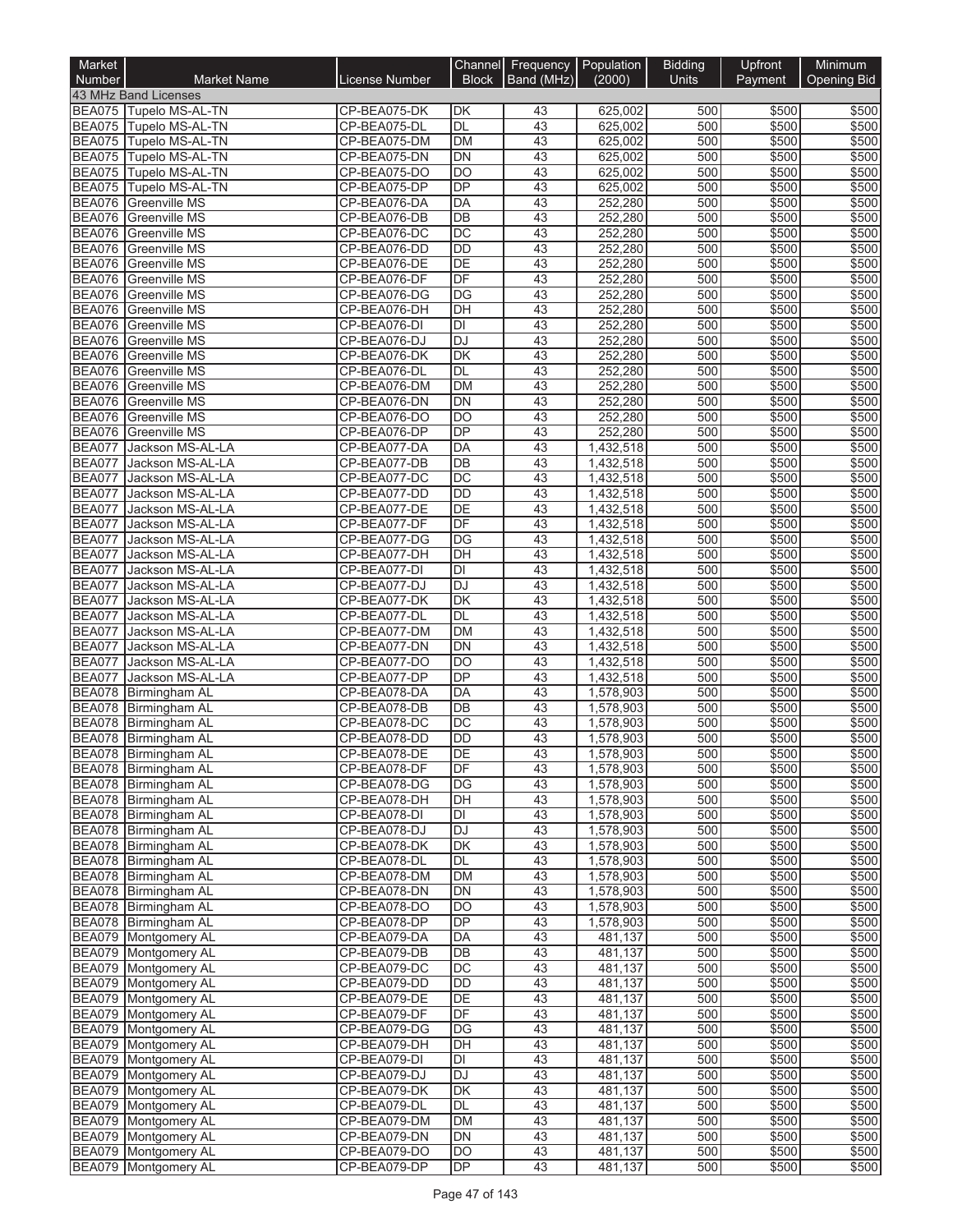| Market<br>Number               | <b>Market Name</b>                                                           | <b>License Number</b>        | Channel<br><b>Block</b> | Frequency<br>Band (MHz) | Population<br>(2000)   | <b>Bidding</b><br><b>Units</b> | Upfront<br>Payment | Minimum<br><b>Opening Bid</b> |
|--------------------------------|------------------------------------------------------------------------------|------------------------------|-------------------------|-------------------------|------------------------|--------------------------------|--------------------|-------------------------------|
|                                | 43 MHz Band Licenses                                                         |                              |                         |                         |                        |                                |                    |                               |
|                                | BEA080 Mobile AL                                                             | CP-BEA080-DA                 | <b>DA</b>               | 43                      | 676,258                | 500                            | \$500              | \$500                         |
|                                | BEA080 Mobile AL                                                             | CP-BEA080-DB                 | DB                      | 43                      | 676,258                | 500                            | \$500              | \$500                         |
|                                | BEA080 Mobile AL                                                             | CP-BEA080-DC                 | DC                      | 43                      | 676,258                | 500                            | \$500              | \$500                         |
|                                | BEA080 Mobile AL                                                             | CP-BEA080-DD                 | <b>DD</b>               | 43                      | 676,258                | 500                            | \$500              | \$500                         |
|                                | BEA080 Mobile AL                                                             | CP-BEA080-DE                 | DE                      | 43                      | 676,258                | 500                            | \$500              | \$500                         |
|                                | BEA080 Mobile AL                                                             | CP-BEA080-DF                 | DF                      | 43                      | 676,258                | 500                            | \$500              | \$500                         |
|                                | BEA080 Mobile AL<br>BEA080 Mobile AL                                         | CP-BEA080-DG<br>CP-BEA080-DH | <b>DG</b><br>DH         | 43<br>43                | 676,258<br>676,258     | 500<br>500                     | \$500<br>\$500     | \$500<br>\$500                |
| <b>BEA080</b>                  | Mobile AL                                                                    | CP-BEA080-DI                 | DI                      | 43                      | 676,258                | 500                            | \$500              | \$500                         |
|                                | BEA080 Mobile AL                                                             | CP-BEA080-DJ                 | <b>DJ</b>               | 43                      | 676,258                | 500                            | \$500              | \$500                         |
|                                | BEA080 Mobile AL                                                             | CP-BEA080-DK                 | DK                      | 43                      | 676,258                | 500                            | \$500              | \$500                         |
| <b>BEA080</b>                  | <b>Mobile AL</b>                                                             | CP-BEA080-DL                 | <b>DL</b>               | 43                      | 676,258                | 500                            | \$500              | \$500                         |
| <b>BEA080</b>                  | <b>Mobile AL</b>                                                             | CP-BEA080-DM                 | <b>DM</b>               | 43                      | 676,258                | 500                            | \$500              | \$500                         |
|                                | BEA080 Mobile AL                                                             | CP-BEA080-DN                 | DN                      | 43                      | 676,258                | 500                            | \$500              | \$500                         |
| <b>BEA080</b>                  | <b>Mobile AL</b>                                                             | CP-BEA080-DO                 | <b>DO</b>               | 43                      | 676,258                | 500                            | \$500              | \$500                         |
|                                | BEA080 Mobile AL                                                             | CP-BEA080-DP                 | DP                      | 43                      | 676,258                | 500                            | \$500              | \$500                         |
| <b>BEA081</b>                  | Pensacola FL                                                                 | CP-BEA081-DA                 | <b>DA</b>               | 43                      | 623,252                | 500                            | \$500              | \$500                         |
| <b>BEA081</b>                  | Pensacola FL                                                                 | CP-BEA081-DB                 | DB                      | 43                      | 623,252                | 500                            | \$500              | \$500                         |
| <b>BEA081</b><br><b>BEA081</b> | Pensacola FL<br>Pensacola FL                                                 | CP-BEA081-DC                 | DC<br><b>DD</b>         | 43<br>43                | 623,252                | 500<br>500                     | \$500<br>\$500     | \$500<br>\$500                |
| <b>BEA081</b>                  | Pensacola FL                                                                 | CP-BEA081-DD<br>CP-BEA081-DE | DE                      | 43                      | 623,252<br>623,252     | 500                            | \$500              | \$500                         |
| <b>BEA081</b>                  | Pensacola FL                                                                 | CP-BEA081-DF                 | DF                      | 43                      | 623,252                | 500                            | \$500              | \$500                         |
| <b>BEA081</b>                  | Pensacola FL                                                                 | CP-BEA081-DG                 | DG                      | 43                      | 623,252                | 500                            | \$500              | \$500                         |
| <b>BEA081</b>                  | Pensacola FL                                                                 | CP-BEA081-DH                 | DH                      | $\overline{43}$         | 623,252                | 500                            | \$500              | \$500                         |
| <b>BEA081</b>                  | Pensacola FL                                                                 | CP-BEA081-DI                 | $\overline{D}$          | 43                      | 623,252                | 500                            | \$500              | \$500                         |
| <b>BEA081</b>                  | Pensacola <sub>FL</sub>                                                      | CP-BEA081-DJ                 | <b>DJ</b>               | 43                      | 623,252                | 500                            | \$500              | \$500                         |
| <b>BEA081</b>                  | Pensacola FL                                                                 | CP-BEA081-DK                 | DK                      | 43                      | 623,252                | 500                            | \$500              | \$500                         |
| <b>BEA081</b>                  | Pensacola FL                                                                 | CP-BEA081-DL                 | <b>DL</b>               | 43                      | 623,252                | 500                            | \$500              | \$500                         |
| <b>BEA081</b>                  | Pensacola FL                                                                 | CP-BEA081-DM                 | <b>DM</b>               | 43                      | 623,252                | 500                            | \$500              | \$500                         |
| <b>BEA081</b>                  | Pensacola FL                                                                 | CP-BEA081-DN                 | <b>DN</b>               | 43                      | 623,252                | 500                            | \$500              | \$500                         |
| <b>BEA081</b>                  | Pensacola FL                                                                 | CP-BEA081-DO                 | $\overline{DO}$         | 43                      | 623,252                | 500                            | \$500              | \$500                         |
| <b>BEA081</b>                  | Pensacola FL                                                                 | CP-BEA081-DP                 | DP                      | 43                      | 623,252                | 500                            | \$500              | \$500                         |
| <b>BEA082</b>                  | Biloxi-Gulfport-Pascagoula MS                                                | CP-BEA082-DA                 | <b>DA</b>               | 43                      | 396,754                | 500                            | \$500              | \$500                         |
|                                | BEA082 Biloxi-Gulfport-Pascagoula MS<br>BEA082 Biloxi-Gulfport-Pascagoula MS | CP-BEA082-DB<br>CP-BEA082-DC | DB<br>DC                | 43<br>43                | 396,754<br>396,754     | 500<br>500                     | \$500<br>\$500     | \$500<br>\$500                |
|                                | BEA082 Biloxi-Gulfport-Pascagoula MS                                         | CP-BEA082-DD                 | <b>DD</b>               | 43                      | 396,754                | 500                            | \$500              | \$500                         |
|                                | BEA082 Biloxi-Gulfport-Pascagoula MS                                         | CP-BEA082-DE                 | DE                      | 43                      | 396,754                | 500                            | \$500              | \$500                         |
|                                | BEA082 Biloxi-Gulfport-Pascagoula MS                                         | CP-BEA082-DF                 | DF                      | 43                      | 396,754                | 500                            | \$500              | \$500                         |
|                                | BEA082 Biloxi-Gulfport-Pascagoula MS                                         | CP-BEA082-DG                 | <b>DG</b>               | 43                      | 396,754                | 500                            | \$500              | \$500                         |
|                                | BEA082 Biloxi-Gulfport-Pascagoula MS                                         | CP-BEA082-DH                 | DH                      | 43                      | 396,754                | 500                            | \$500              | \$500                         |
|                                | BEA082 Biloxi-Gulfport-Pascagoula MS                                         | CP-BEA082-DI                 | DI                      | 43                      | 396,754                | 500                            | \$500              | \$500                         |
|                                | BEA082 Biloxi-Gulfport-Pascagoula MS                                         | CP-BEA082-DJ                 | <b>DJ</b>               | 43                      | 396,754                | 500                            | \$500              | \$500                         |
|                                | BEA082 Biloxi-Gulfport-Pascagoula MS                                         | CP-BEA082-DK                 | DK                      | 43                      | 396,754                | 500                            | \$500              | \$500                         |
|                                | BEA082 Biloxi-Gulfport-Pascagoula MS                                         | CP-BEA082-DL                 | DL                      | 43                      | 396.754                | 500                            | \$500              | \$500                         |
|                                | BEA082 Biloxi-Gulfport-Pascagoula MS                                         | CP-BEA082-DM                 | DM                      | 43                      | 396,754                | 500                            | \$500              | \$500                         |
|                                | BEA082 Biloxi-Gulfport-Pascagoula MS                                         | CP-BEA082-DN                 | <b>DN</b>               | 43                      | 396,754                | 500                            | \$500              | \$500                         |
|                                | BEA082 Biloxi-Gulfport-Pascagoula MS<br>BEA082 Biloxi-Gulfport-Pascagoula MS | CP-BEA082-DO                 | <b>DO</b><br>DP         | 43                      | 396,754<br>396,754     | 500<br>500                     | \$500              | \$500                         |
|                                | BEA083 New Orleans LA-MS                                                     | CP-BEA082-DP<br>CP-BEA083-DA | DA                      | 43<br>43                | 1,725,338              | 500                            | \$500<br>\$500     | \$500<br>\$500                |
|                                | <b>BEA083</b> New Orleans LA-MS                                              | CP-BEA083-DB                 | DB                      | 43                      | 1,725,338              | 500                            | \$500              | \$500                         |
|                                | <b>BEA083</b> New Orleans LA-MS                                              | CP-BEA083-DC                 | DC                      | 43                      | 1,725,338              | 500                            | \$500              | \$500                         |
|                                | BEA083 New Orleans LA-MS                                                     | CP-BEA083-DD                 | DD                      | 43                      | 1,725,338              | 500                            | \$500              | \$500                         |
|                                | <b>BEA083</b> New Orleans LA-MS                                              | CP-BEA083-DE                 | DE                      | 43                      | 1,725,338              | 500                            | \$500              | \$500                         |
|                                | BEA083 New Orleans LA-MS                                                     | CP-BEA083-DF                 | DF                      | 43                      | 1,725,338              | 500                            | \$500              | \$500                         |
|                                | BEA083 New Orleans LA-MS                                                     | CP-BEA083-DG                 | <b>DG</b>               | 43                      | 1,725,338              | 500                            | \$500              | \$500                         |
|                                | BEA083 New Orleans LA-MS                                                     | CP-BEA083-DH                 | IDН                     | 43                      | 1,725,338              | 500                            | \$500              | \$500                         |
|                                | BEA083 New Orleans LA-MS                                                     | CP-BEA083-DI                 | DI                      | 43                      | 1,725,338              | 500                            | \$500              | \$500                         |
|                                | BEA083 New Orleans LA-MS                                                     | CP-BEA083-DJ                 | DJ                      | 43                      | 1,725,338              | 500                            | \$500              | \$500                         |
|                                | BEA083 New Orleans LA-MS                                                     | CP-BEA083-DK                 | <b>DK</b>               | 43                      | 1,725,338              | 500                            | \$500              | \$500                         |
|                                | BEA083 New Orleans LA-MS                                                     | CP-BEA083-DL                 | DL                      | 43                      | 1,725,338              | 500                            | \$500              | \$500                         |
|                                | BEA083 New Orleans LA-MS<br><b>BEA083</b> New Orleans LA-MS                  | CP-BEA083-DM<br>CP-BEA083-DN | DM<br>DN                | 43<br>43                | 1,725,338<br>1,725,338 | 500<br>500                     | \$500<br>\$500     | \$500<br>\$500                |
|                                | BEA083 New Orleans LA-MS                                                     | CP-BEA083-DO                 | <b>DO</b>               | 43                      | 1,725,338              | 500                            | \$500              | \$500                         |
|                                | BEA083 New Orleans LA-MS                                                     | CP-BEA083-DP                 | DP                      | 43                      | 1,725,338              | 500                            | \$500              | \$500                         |
|                                | BEA084 Baton Rouge LA-MS                                                     | CP-BEA084-DA                 | DA                      | 43                      | 739,673                | 500                            | \$500              | \$500                         |
|                                | BEA084 Baton Rouge LA-MS                                                     | CP-BEA084-DB                 | DB                      | 43                      | 739,673                | 500                            | \$500              | \$500                         |
|                                | BEA084 Baton Rouge LA-MS                                                     | CP-BEA084-DC                 | DC                      | 43                      | 739,673                | 500                            | \$500              | \$500                         |
|                                | BEA084 Baton Rouge LA-MS                                                     | CP-BEA084-DD                 | DD                      | 43                      | 739,673                | 500                            | \$500              | \$500                         |
|                                | BEA084 Baton Rouge LA-MS                                                     | CP-BEA084-DE                 | DE                      | 43                      | 739,673                | 500                            | \$500              | \$500                         |
|                                | BEA084 Baton Rouge LA-MS                                                     | CP-BEA084-DF                 | DF                      | 43                      | 739,673                | 500                            | \$500              | \$500                         |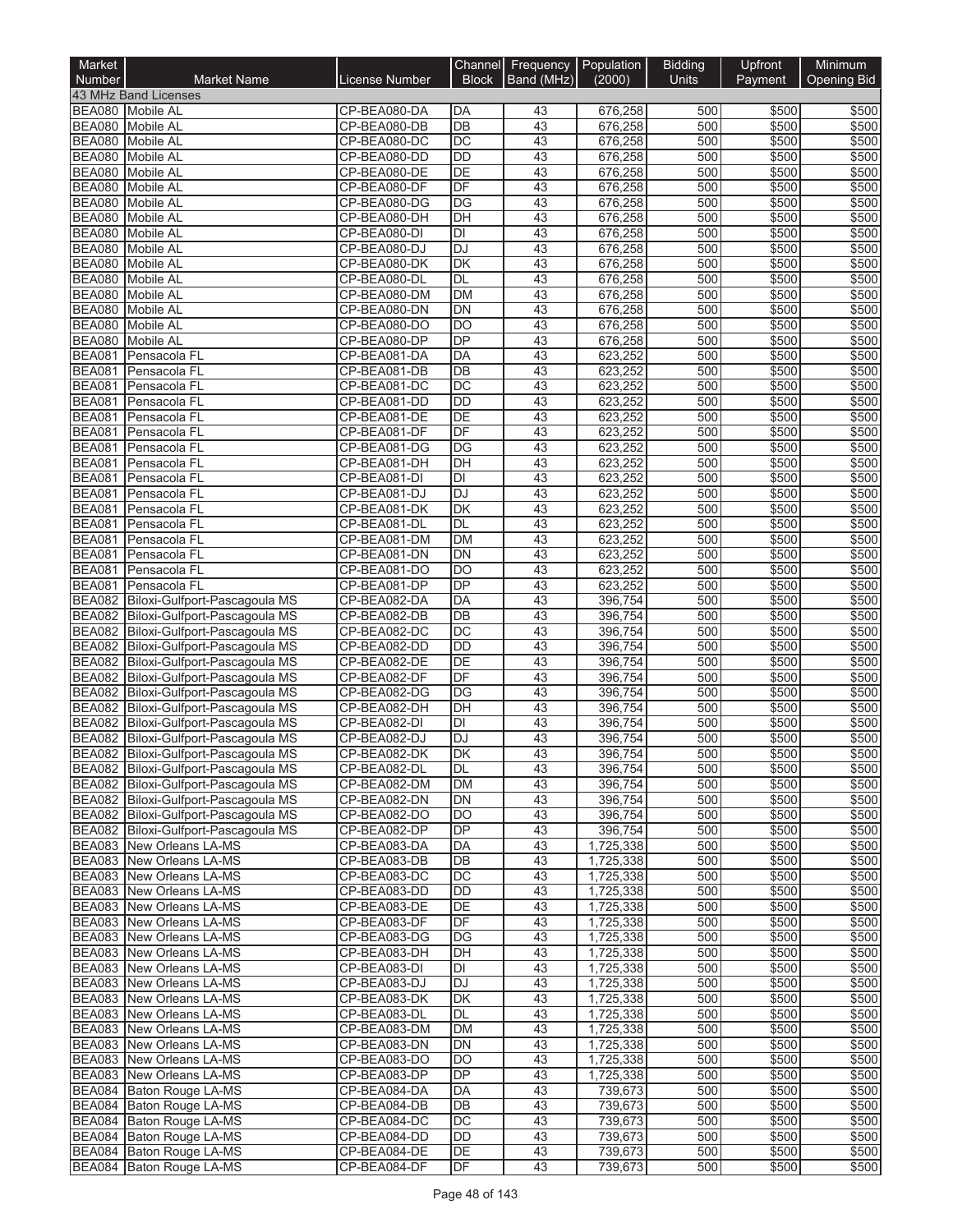| Market<br>Number               | <b>Market Name</b>                                                           | License Number               | Channel<br><b>Block</b>               | Frequency   Population<br>Band (MHz) | (2000)             | <b>Bidding</b><br><b>Units</b> | Upfront<br>Payment | Minimum<br><b>Opening Bid</b> |
|--------------------------------|------------------------------------------------------------------------------|------------------------------|---------------------------------------|--------------------------------------|--------------------|--------------------------------|--------------------|-------------------------------|
|                                | 43 MHz Band Licenses                                                         |                              |                                       |                                      |                    |                                |                    |                               |
|                                | BEA084 Baton Rouge LA-MS                                                     | CP-BEA084-DG                 | DG                                    | 43                                   | 739,673            | 500                            | \$500              | \$500                         |
|                                | BEA084 Baton Rouge LA-MS                                                     | CP-BEA084-DH                 | $\overline{DH}$                       | 43                                   | 739,673            | 500                            | \$500              | \$500                         |
|                                | BEA084 Baton Rouge LA-MS                                                     | CP-BEA084-DI                 | $\overline{D}$                        | 43                                   | 739,673            | 500                            | \$500              | \$500                         |
|                                | BEA084 Baton Rouge LA-MS                                                     | CP-BEA084-DJ                 | <b>DJ</b>                             | 43                                   | 739,673            | 500                            | \$500              | \$500                         |
|                                | BEA084 Baton Rouge LA-MS<br>BEA084 Baton Rouge LA-MS                         | CP-BEA084-DK<br>CP-BEA084-DL | $\overline{\mathsf{DK}}$<br>DL        | 43<br>43                             | 739,673<br>739,673 | 500<br>500                     | \$500<br>\$500     | \$500<br>\$500                |
|                                | BEA084 Baton Rouge LA-MS                                                     | CP-BEA084-DM                 | <b>DM</b>                             | 43                                   | 739,673            | 500                            | \$500              | \$500                         |
|                                | BEA084 Baton Rouge LA-MS                                                     | CP-BEA084-DN                 | $\overline{DN}$                       | 43                                   | 739,673            | 500                            | \$500              | \$500                         |
|                                | BEA084 Baton Rouge LA-MS                                                     | CP-BEA084-DO                 | $\overline{DO}$                       | 43                                   | 739,673            | 500                            | \$500              | \$500                         |
|                                | BEA084 Baton Rouge LA-MS                                                     | CP-BEA084-DP                 | DP                                    | 43                                   | 739,673            | 500                            | \$500              | \$500                         |
|                                | BEA085 Lafayette LA                                                          | CP-BEA085-DA                 | DA                                    | 43                                   | 601,654            | 500                            | \$500              | \$500                         |
| <b>BEA085</b>                  | Lafayette LA                                                                 | CP-BEA085-DB                 | DB<br>$\overline{DC}$                 | 43<br>43                             | 601,654            | 500<br>500                     | \$500              | \$500<br>\$500                |
| <b>BEA085</b><br><b>BEA085</b> | Lafayette LA<br>Lafayette LA                                                 | CP-BEA085-DC<br>CP-BEA085-DD | $\overline{DD}$                       | 43                                   | 601,654<br>601,654 | 500                            | \$500<br>\$500     | \$500                         |
| <b>BEA085</b>                  | Lafayette LA                                                                 | CP-BEA085-DE                 | DE                                    | 43                                   | 601,654            | 500                            | \$500              | \$500                         |
| <b>BEA085</b>                  | Lafayette LA                                                                 | CP-BEA085-DF                 | DF                                    | $\overline{43}$                      | 601,654            | 500                            | \$500              | \$500                         |
| <b>BEA085</b>                  | Lafayette LA                                                                 | CP-BEA085-DG                 | $\overline{DG}$                       | 43                                   | 601,654            | 500                            | \$500              | \$500                         |
| <b>BEA085</b>                  | Lafayette LA                                                                 | CP-BEA085-DH                 | DH                                    | 43                                   | 601,654            | 500                            | \$500              | \$500                         |
| <b>BEA085</b>                  | Lafayette LA                                                                 | CP-BEA085-DI                 | $\overline{D}$                        | 43                                   | 601,654            | 500                            | \$500              | \$500                         |
| <b>BEA085</b>                  | Lafayette LA                                                                 | CP-BEA085-DJ                 | <b>DJ</b><br>$\overline{\mathsf{DK}}$ | 43<br>43                             | 601,654<br>601,654 | 500<br>500                     | \$500              | \$500<br>\$500                |
| <b>BEA085</b><br><b>BEA085</b> | Lafayette LA<br>Lafayette LA                                                 | CP-BEA085-DK<br>CP-BEA085-DL | <b>DL</b>                             | 43                                   | 601,654            | 500                            | \$500<br>\$500     | \$500                         |
| <b>BEA085</b>                  | Lafayette LA                                                                 | CP-BEA085-DM                 | <b>DM</b>                             | 43                                   | 601,654            | 500                            | \$500              | \$500                         |
| <b>BEA085</b>                  | Lafayette LA                                                                 | CP-BEA085-DN                 | <b>DN</b>                             | 43                                   | 601,654            | 500                            | \$500              | \$500                         |
| <b>BEA085</b>                  | Lafayette LA                                                                 | CP-BEA085-DO                 | $\overline{DO}$                       | 43                                   | 601,654            | 500                            | \$500              | \$500                         |
| <b>BEA085</b>                  | Lafayette LA                                                                 | CP-BEA085-DP                 | $\overline{DP}$                       | 43                                   | 601,654            | 500                            | \$500              | \$500                         |
| BEA086                         | Lake Charles LA                                                              | CP-BEA086-DA                 | DA                                    | 43                                   | 536,758            | 500                            | \$500              | \$500                         |
| <b>BEA086</b>                  | Lake Charles LA                                                              | CP-BEA086-DB                 | $\overline{DB}$                       | 43                                   | 536,758            | 500                            | \$500              | \$500                         |
| <b>BEA086</b><br><b>BEA086</b> | Lake Charles LA<br>Lake Charles LA                                           | CP-BEA086-DC<br>CP-BEA086-DD | $\overline{DC}$<br><b>DD</b>          | $\overline{43}$<br>43                | 536,758<br>536,758 | 500<br>500                     | \$500<br>\$500     | \$500<br>\$500                |
| <b>BEA086</b>                  | Lake Charles LA                                                              | CP-BEA086-DE                 | DE                                    | 43                                   | 536,758            | 500                            | \$500              | \$500                         |
| <b>BEA086</b>                  | Lake Charles LA                                                              | CP-BEA086-DF                 | $\overline{DF}$                       | 43                                   | 536,758            | 500                            | \$500              | \$500                         |
| <b>BEA086</b>                  | Lake Charles LA                                                              | CP-BEA086-DG                 | DG                                    | 43                                   | 536,758            | 500                            | \$500              | \$500                         |
| <b>BEA086</b>                  | Lake Charles LA                                                              | CP-BEA086-DH                 | DH                                    | 43                                   | 536,758            | 500                            | \$500              | \$500                         |
| <b>BEA086</b>                  | Lake Charles LA                                                              | CP-BEA086-DI                 | DI                                    | 43                                   | 536,758            | 500                            | \$500              | \$500                         |
| <b>BEA086</b>                  | Lake Charles LA                                                              | CP-BEA086-DJ                 | DJ                                    | 43                                   | 536,758            | 500                            | \$500              | \$500                         |
| <b>BEA086</b><br><b>BEA086</b> | Lake Charles LA<br>Lake Charles LA                                           | CP-BEA086-DK<br>CP-BEA086-DL | $\overline{\mathsf{DK}}$<br>DL        | 43<br>43                             | 536,758<br>536,758 | 500<br>500                     | \$500<br>\$500     | \$500<br>\$500                |
| <b>BEA086</b>                  | Lake Charles LA                                                              | CP-BEA086-DM                 | <b>DM</b>                             | 43                                   | 536,758            | 500                            | \$500              | \$500                         |
| <b>BEA086</b>                  | <b>Lake Charles LA</b>                                                       | CP-BEA086-DN                 | <b>DN</b>                             | 43                                   | 536,758            | 500                            | \$500              | \$500                         |
| <b>BEA086</b>                  | Lake Charles LA                                                              | CP-BEA086-DO                 | $\overline{DO}$                       | 43                                   | 536,758            | 500                            | \$500              | \$500                         |
| <b>BEA086</b>                  | Lake Charles LA                                                              | CP-BEA086-DP                 | $\overline{DP}$                       | 43                                   | 536,758            | 500                            | \$500              | \$500                         |
|                                | BEA087 Beaumont-Port Arthur TX                                               | ICP-BEA087-DJ                | IDJ                                   | 43                                   | 456,637            | 500                            | \$500              | \$500                         |
|                                | BEA088 Shreveport-Bossier City LA-AR                                         | CP-BEA088-DA                 | DA                                    | 43                                   | 573,616            | 500                            | \$500              | \$500                         |
|                                | BEA088 Shreveport-Bossier City LA-AR<br>BEA088 Shreveport-Bossier City LA-AR | CP-BEA088-DB<br>CP-BEA088-DC | DB<br>DC                              | 43<br>43                             | 573,616<br>573,616 | 500<br>500                     | \$500<br>\$500     | \$500<br>\$500                |
|                                | BEA088 Shreveport-Bossier City LA-AR                                         | CP-BEA088-DD                 | DD                                    | 43                                   | 573,616            | 500                            | \$500              | \$500                         |
|                                | BEA088 Shreveport-Bossier City LA-AR                                         | CP-BEA088-DE                 | DE                                    | 43                                   | 573,616            | 500                            | \$500              | \$500                         |
|                                | BEA088 Shreveport-Bossier City LA-AR                                         | CP-BEA088-DF                 | DF                                    | 43                                   | 573,616            | 500                            | \$500              | \$500                         |
|                                | BEA088 Shreveport-Bossier City LA-AR                                         | CP-BEA088-DG                 | DG                                    | 43                                   | 573,616            | 500                            | \$500              | \$500                         |
|                                | BEA088 Shreveport-Bossier City LA-AR                                         | CP-BEA088-DH                 | DH                                    | 43                                   | 573,616            | 500                            | \$500              | \$500                         |
|                                | BEA088 Shreveport-Bossier City LA-AR                                         | CP-BEA088-DI                 | DI                                    | 43                                   | 573,616            | 500                            | \$500              | \$500                         |
|                                | BEA088 Shreveport-Bossier City LA-AR<br>BEA088 Shreveport-Bossier City LA-AR | CP-BEA088-DJ<br>CP-BEA088-DK | DJ<br>DK                              | 43<br>43                             | 573,616<br>573,616 | 500<br>500                     | \$500<br>\$500     | \$500<br>\$500                |
|                                | BEA088 Shreveport-Bossier City LA-AR                                         | CP-BEA088-DL                 | DL                                    | 43                                   | 573,616            | 500                            | \$500              | \$500                         |
|                                | BEA088 Shreveport-Bossier City LA-AR                                         | CP-BEA088-DM                 | DM                                    | 43                                   | 573,616            | 500                            | \$500              | \$500                         |
|                                | BEA088 Shreveport-Bossier City LA-AR                                         | CP-BEA088-DN                 | DN                                    | 43                                   | 573,616            | 500                            | \$500              | \$500                         |
|                                | BEA088 Shreveport-Bossier City LA-AR                                         | CP-BEA088-DO                 | DO                                    | 43                                   | 573,616            | 500                            | \$500              | \$500                         |
|                                | BEA088 Shreveport-Bossier City LA-AR                                         | CP-BEA088-DP                 | <b>DP</b>                             | 43                                   | 573,616            | 500                            | \$500              | \$500                         |
|                                | BEA089 Monroe LA                                                             | CP-BEA089-DA                 | DA                                    | 43                                   | 333,519            | 500                            | \$500              | \$500                         |
|                                | BEA089 Monroe LA<br>BEA089 Monroe LA                                         | CP-BEA089-DB<br>CP-BEA089-DC | DB<br>DC                              | 43<br>43                             | 333,519<br>333,519 | 500<br>500                     | \$500<br>\$500     | \$500<br>\$500                |
|                                | BEA089 Monroe LA                                                             | CP-BEA089-DD                 | DD                                    | 43                                   | 333,519            | 500                            | \$500              | \$500                         |
|                                | BEA089 Monroe LA                                                             | CP-BEA089-DE                 | DE                                    | 43                                   | 333,519            | 500                            | \$500              | \$500                         |
|                                | BEA089 Monroe LA                                                             | CP-BEA089-DF                 | DF                                    | 43                                   | 333,519            | 500                            | \$500              | \$500                         |
|                                | BEA089 Monroe LA                                                             | CP-BEA089-DG                 | DG                                    | 43                                   | 333,519            | 500                            | \$500              | \$500                         |
|                                | BEA089 Monroe LA                                                             | CP-BEA089-DH                 | DH                                    | 43                                   | 333,519            | 500                            | \$500              | \$500                         |
|                                | BEA089 Monroe LA                                                             | CP-BEA089-DI                 | DI                                    | 43                                   | 333,519            | 500                            | \$500              | \$500                         |
|                                | BEA089 Monroe LA<br>BEA089 Monroe LA                                         | CP-BEA089-DJ<br>CP-BEA089-DK | DJ<br>DK                              | 43<br>43                             | 333,519<br>333,519 | 500<br>500                     | \$500<br>\$500     | \$500<br>\$500                |
|                                |                                                                              |                              |                                       |                                      |                    |                                |                    |                               |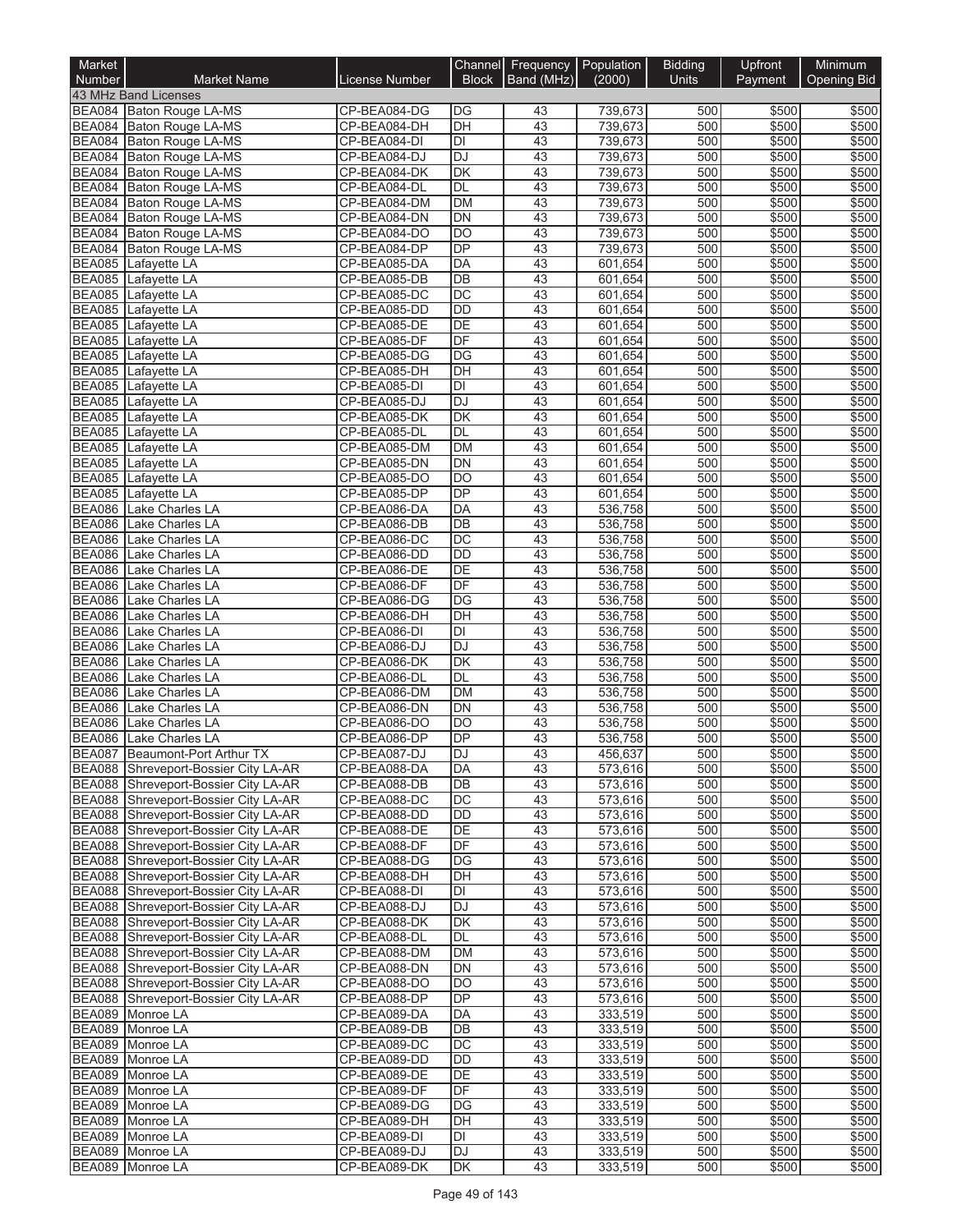| Market<br>Number               | <b>Market Name</b>                                           | License Number               | Channel<br><b>Block</b>      | Frequency   Population<br>Band (MHz) | (2000)                 | <b>Bidding</b><br><b>Units</b> | Upfront<br>Payment | Minimum<br><b>Opening Bid</b> |
|--------------------------------|--------------------------------------------------------------|------------------------------|------------------------------|--------------------------------------|------------------------|--------------------------------|--------------------|-------------------------------|
|                                | 43 MHz Band Licenses                                         |                              |                              |                                      |                        |                                |                    |                               |
|                                | BEA089 Monroe LA                                             | CP-BEA089-DL                 | <b>DL</b>                    | 43                                   | 333,519                | 500                            | \$500              | \$500                         |
|                                | BEA089 Monroe LA                                             | CP-BEA089-DM                 | <b>DM</b>                    | 43                                   | 333,519                | 500                            | \$500              | \$500                         |
|                                | BEA089 Monroe LA                                             | CP-BEA089-DN                 | $\overline{DN}$              | $\overline{43}$                      | 333,519                | 500                            | \$500              | \$500                         |
|                                | BEA089 Monroe LA                                             | CP-BEA089-DO                 | $\overline{DO}$              | 43                                   | 333,519                | 500                            | \$500              | \$500                         |
|                                | BEA089 Monroe LA                                             | CP-BEA089-DP                 | DP                           | 43                                   | 333,519                | 500                            | \$500              | \$500                         |
| <b>BEA090</b><br><b>BEA090</b> | Little Rock AR<br><b>Little Rock AR</b>                      | CP-BEA090-DA<br>CP-BEA090-DB | DA<br>DB                     | 43<br>43                             | 1,614,850<br>1,614,850 | 500<br>500                     | \$500<br>\$500     | \$500<br>\$500                |
| <b>BEA090</b>                  | <b>Little Rock AR</b>                                        | CP-BEA090-DC                 | $\overline{DC}$              | 43                                   | 1,614,850              | 500                            | \$500              | \$500                         |
| <b>BEA090</b>                  | <b>Little Rock AR</b>                                        | CP-BEA090-DD                 | <b>DD</b>                    | 43                                   | 1,614,850              | 500                            | \$500              | \$500                         |
| <b>BEA090</b>                  | <b>Little Rock AR</b>                                        | CP-BEA090-DE                 | $\overline{DE}$              | 43                                   | 1,614,850              | 500                            | \$500              | \$500                         |
| <b>BEA090</b>                  | <b>Little Rock AR</b>                                        | CP-BEA090-DF                 | DF                           | 43                                   | 1,614,850              | 500                            | \$500              | \$500                         |
| <b>BEA090</b>                  | Little Rock AR                                               | CP-BEA090-DG                 | DG                           | 43                                   | 1,614,850              | 500                            | \$500              | \$500                         |
| <b>BEA090</b>                  | Little Rock AR                                               | CP-BEA090-DH                 | DH                           | 43                                   | 1,614,850              | 500                            | \$500              | \$500                         |
| <b>BEA090</b>                  | Little Rock AR                                               | CP-BEA090-DI                 | DI                           | 43                                   | 1,614,850              | 500                            | \$500              | \$500                         |
| <b>BEA090</b>                  | Little Rock AR                                               | CP-BEA090-DJ                 | <b>DJ</b>                    | 43                                   | 1,614,850              | 500                            | \$500              | \$500                         |
| <b>BEA090</b>                  | <b>Little Rock AR</b>                                        | CP-BEA090-DK                 | $\overline{\mathsf{DK}}$     | $\overline{43}$                      | 1,614,850              | 500                            | \$500              | \$500                         |
| <b>BEA090</b><br><b>BEA090</b> | <b>Little Rock AR</b><br>Little Rock AR                      | CP-BEA090-DL<br>CP-BEA090-DM | <b>DL</b><br><b>DM</b>       | 43<br>43                             | 1,614,850              | 500<br>500                     | \$500<br>\$500     | \$500<br>\$500                |
| <b>BEA090</b>                  | <b>Little Rock AR</b>                                        | CP-BEA090-DN                 | DN                           | 43                                   | 1,614,850<br>1,614,850 | 500                            | \$500              | \$500                         |
| <b>BEA090</b>                  | <b>Little Rock AR</b>                                        | CP-BEA090-DO                 | <b>DO</b>                    | 43                                   | 1,614,850              | 500                            | \$500              | \$500                         |
| <b>BEA090</b>                  | <b>Little Rock AR</b>                                        | CP-BEA090-DP                 | $\overline{DP}$              | 43                                   | 1,614,850              | 500                            | \$500              | \$500                         |
| <b>BEA091</b>                  | Fort Smith AR-OK                                             | CP-BEA091-DA                 | DA                           | 43                                   | 329,136                | 500                            | \$500              | \$500                         |
| <b>BEA091</b>                  | Fort Smith AR-OK                                             | CP-BEA091-DB                 | DB                           | 43                                   | 329,136                | 500                            | \$500              | \$500                         |
| <b>BEA091</b>                  | Fort Smith AR-OK                                             | CP-BEA091-DC                 | DC                           | 43                                   | 329,136                | 500                            | \$500              | \$500                         |
| <b>BEA091</b>                  | Fort Smith AR-OK                                             | CP-BEA091-DD                 | <b>DD</b>                    | 43                                   | 329,136                | 500                            | \$500              | \$500                         |
| <b>BEA091</b>                  | Fort Smith AR-OK                                             | CP-BEA091-DE                 | $\overline{DE}$              | 43                                   | 329,136                | 500                            | \$500              | \$500                         |
| <b>BEA091</b>                  | Fort Smith AR-OK                                             | CP-BEA091-DF                 | DF                           | 43                                   | 329,136                | 500                            | \$500              | \$500                         |
| <b>BEA091</b>                  | Fort Smith AR-OK                                             | CP-BEA091-DG                 | DG                           | 43                                   | 329,136                | 500                            | \$500              | \$500                         |
| <b>BEA091</b>                  | Fort Smith AR-OK                                             | CP-BEA091-DH                 | $\overline{DH}$              | 43                                   | 329,136                | 500                            | \$500              | \$500                         |
| <b>BEA091</b><br><b>BEA091</b> | Fort Smith AR-OK                                             | CP-BEA091-DI                 | DI<br><b>DJ</b>              | 43<br>43                             | 329,136                | 500<br>500                     | \$500<br>\$500     | \$500<br>\$500                |
| <b>BEA091</b>                  | Fort Smith AR-OK<br>Fort Smith AR-OK                         | CP-BEA091-DJ<br>CP-BEA091-DK | DK                           | 43                                   | 329,136<br>329,136     | 500                            | \$500              | \$500                         |
| <b>BEA091</b>                  | Fort Smith AR-OK                                             | CP-BEA091-DL                 | <b>DL</b>                    | 43                                   | 329,136                | 500                            | \$500              | \$500                         |
| <b>BEA091</b>                  | Fort Smith AR-OK                                             | CP-BEA091-DM                 | <b>DM</b>                    | 43                                   | 329,136                | 500                            | \$500              | \$500                         |
| <b>BEA091</b>                  | Fort Smith AR-OK                                             | CP-BEA091-DN                 | <b>DN</b>                    | 43                                   | 329,136                | 500                            | \$500              | \$500                         |
| <b>BEA091</b>                  | Fort Smith AR-OK                                             | CP-BEA091-DO                 | DO                           | 43                                   | 329,136                | 500                            | \$500              | \$500                         |
| <b>BEA091</b>                  | Fort Smith AR-OK                                             | CP-BEA091-DP                 | <b>DP</b>                    | 43                                   | 329,136                | 500                            | \$500              | \$500                         |
| <b>BEA092</b>                  | Fayetteville AR-MO-OK                                        | CP-BEA092-DA                 | DA                           | 43                                   | 405,160                | 500                            | \$500              | \$500                         |
| <b>BEA092</b>                  | Fayetteville AR-MO-OK                                        | CP-BEA092-DB                 | DB                           | 43                                   | 405,160                | 500                            | \$500              | \$500                         |
|                                | BEA092 Fayetteville AR-MO-OK                                 | CP-BEA092-DC                 | DC                           | 43                                   | 405,160                | 500                            | \$500              | \$500                         |
| <b>BEA092</b>                  | Fayetteville AR-MO-OK                                        | CP-BEA092-DD                 | <b>DD</b><br>$\overline{DE}$ | 43                                   | 405,160                | 500                            | \$500              | \$500                         |
|                                | BEA092 Fayetteville AR-MO-OK                                 | CP-BEA092-DE                 |                              | 43                                   | 405,160<br>405,160     | 500                            | \$500<br>\$500     | \$500                         |
|                                | BEA092 Fayetteville AR-MO-OK<br>BEA092 Fayetteville AR-MO-OK | CP-BEA092-DF<br>CP-BEA092-DG | DF<br>DG                     | 43<br>43                             | 405,160                | 500<br>500                     | \$500              | \$500<br>\$500                |
|                                | BEA092 Fayetteville AR-MO-OK                                 | CP-BEA092-DH                 | DH                           | 43                                   | 405,160                | 500                            | \$500              | \$500                         |
|                                | BEA092 Fayetteville AR-MO-OK                                 | CP-BEA092-DI                 | DI                           | 43                                   | 405,160                | 500                            | \$500              | \$500                         |
|                                | BEA092 Fayetteville AR-MO-OK                                 | CP-BEA092-DJ                 | <b>DJ</b>                    | 43                                   | 405,160                | 500                            | \$500              | \$500                         |
|                                | BEA092 Fayetteville AR-MO-OK                                 | CP-BEA092-DK                 | DK                           | 43                                   | 405,160                | 500                            | \$500              | \$500                         |
|                                | BEA092 Fayetteville AR-MO-OK                                 | CP-BEA092-DL                 | DL                           | 43                                   | 405,160                | 500                            | \$500              | \$500                         |
|                                | BEA092 Fayetteville AR-MO-OK                                 | CP-BEA092-DM                 | <b>DM</b>                    | 43                                   | 405,160                | 500                            | \$500              | \$500                         |
|                                | BEA092 Fayetteville AR-MO-OK                                 | CP-BEA092-DN                 | DN                           | 43                                   | 405.160                | 500                            | \$500              | \$500                         |
|                                | BEA092 Fayetteville AR-MO-OK                                 | CP-BEA092-DO                 | <b>DO</b>                    | 43                                   | 405,160                | 500                            | \$500              | \$500                         |
|                                | BEA092 Fayetteville AR-MO-OK                                 | CP-BEA092-DP<br>CP-BEA093-DA | DP<br>DA                     | 43<br>43                             | 405,160<br>263,904     | 500<br>500                     | \$500<br>\$500     | \$500<br>\$500                |
|                                | BEA093 Joplin MO-KS-OK<br>BEA093 Joplin MO-KS-OK             | CP-BEA093-DB                 | DB                           | 43                                   | 263,904                | 500                            | \$500              | \$500                         |
|                                | BEA093 Joplin MO-KS-OK                                       | CP-BEA093-DC                 | DC                           | 43                                   | 263,904                | 500                            | \$500              | \$500                         |
|                                | BEA093 Joplin MO-KS-OK                                       | CP-BEA093-DD                 | DD                           | 43                                   | 263,904                | 500                            | \$500              | \$500                         |
|                                | BEA093 Joplin MO-KS-OK                                       | CP-BEA093-DE                 | DE                           | 43                                   | 263,904                | 500                            | \$500              | \$500                         |
|                                | BEA093 Joplin MO-KS-OK                                       | CP-BEA093-DF                 | DF                           | 43                                   | 263,904                | 500                            | \$500              | \$500                         |
|                                | BEA093 Joplin MO-KS-OK                                       | CP-BEA093-DG                 | DG                           | 43                                   | 263,904                | 500                            | \$500              | \$500                         |
|                                | BEA093 Joplin MO-KS-OK                                       | CP-BEA093-DH                 | DH                           | 43                                   | 263,904                | 500                            | \$500              | \$500                         |
|                                | BEA093 Joplin MO-KS-OK                                       | CP-BEA093-DI                 | DI                           | 43                                   | 263,904                | 500                            | \$500              | \$500                         |
|                                | BEA093 Joplin MO-KS-OK                                       | CP-BEA093-DJ                 | <b>DJ</b>                    | 43                                   | 263,904                | 500                            | \$500              | \$500                         |
|                                | BEA093 Joplin MO-KS-OK                                       | CP-BEA093-DK                 | DK                           | 43                                   | 263,904                | 500                            | \$500              | \$500                         |
|                                | BEA093 Joplin MO-KS-OK<br>BEA093 Joplin MO-KS-OK             | CP-BEA093-DL                 | DL                           | 43<br>43                             | 263,904                | 500                            | \$500              | \$500                         |
|                                | BEA093 Joplin MO-KS-OK                                       | CP-BEA093-DM<br>CP-BEA093-DN | DM<br>DN                     | 43                                   | 263,904<br>263,904     | 500<br>500                     | \$500<br>\$500     | \$500<br>\$500                |
|                                | BEA093 Joplin MO-KS-OK                                       | CP-BEA093-DO                 | DO                           | 43                                   | 263,904                | 500                            | \$500              | \$500                         |
|                                | BEA093 Joplin MO-KS-OK                                       | CP-BEA093-DP                 | DP                           | 43                                   | 263,904                | 500                            | \$500              | \$500                         |
|                                | BEA094 Springfield MO                                        | CP-BEA094-DA                 | DA                           | 43                                   | 859,559                | 500                            | \$500              | \$500                         |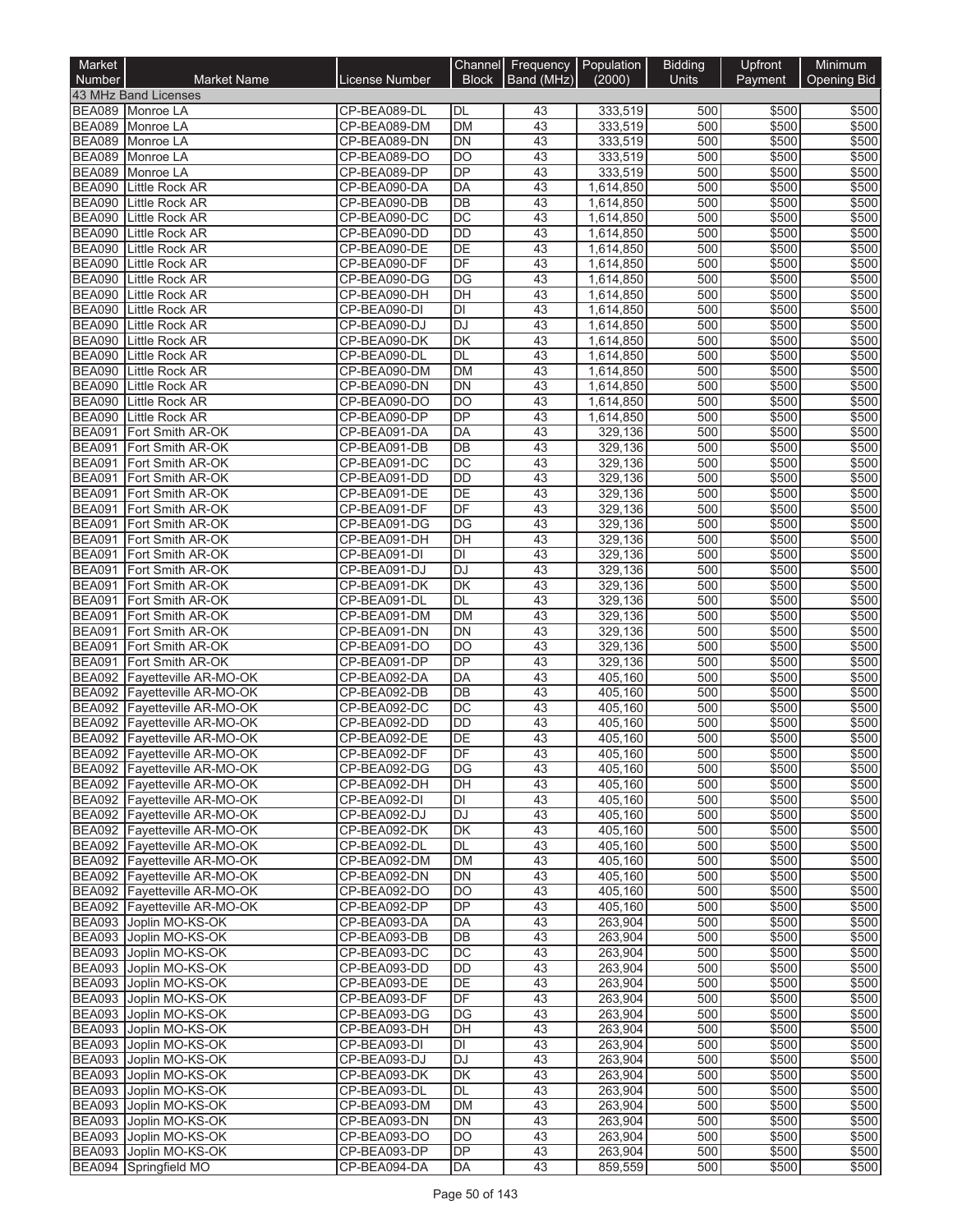| Market<br>Number               | <b>Market Name</b>                               | License Number               | Channel<br><b>Block</b>        | Frequency<br>Band (MHz) | Population<br>(2000)   | <b>Bidding</b><br><b>Units</b> | Upfront<br>Payment | Minimum<br><b>Opening Bid</b> |
|--------------------------------|--------------------------------------------------|------------------------------|--------------------------------|-------------------------|------------------------|--------------------------------|--------------------|-------------------------------|
|                                | 43 MHz Band Licenses                             |                              |                                |                         |                        |                                |                    |                               |
|                                | BEA094 Springfield MO                            | CP-BEA094-DB                 | DB                             | 43                      | 859.559                | 500                            | \$500              | \$500                         |
|                                | BEA094 Springfield MO                            | CP-BEA094-DC                 | $\overline{DC}$                | 43                      | 859,559                | 500                            | \$500              | \$500                         |
|                                | BEA094 Springfield MO                            | CP-BEA094-DD                 | $\overline{DD}$                | 43                      | 859,559                | 500                            | \$500              | \$500                         |
|                                | BEA094 Springfield MO                            | CP-BEA094-DE                 | DE                             | 43                      | 859,559                | 500                            | \$500              | \$500                         |
| <b>BEA094</b>                  | Springfield MO                                   | CP-BEA094-DF                 | DF                             | 43                      | 859,559                | 500                            | \$500              | \$500                         |
|                                | BEA094 Springfield MO                            | CP-BEA094-DG                 | DG                             | 43                      | 859,559                | 500                            | \$500              | \$500                         |
|                                | BEA094 Springfield MO                            | CP-BEA094-DH<br>CP-BEA094-DI | DH<br>$\overline{\mathsf{DI}}$ | 43<br>43                | 859,559                | 500<br>500                     | \$500<br>\$500     | \$500<br>\$500                |
|                                | BEA094 Springfield MO<br>BEA094 Springfield MO   | CP-BEA094-DJ                 | <b>DJ</b>                      | 43                      | 859,559<br>859,559     | 500                            | \$500              | \$500                         |
|                                | BEA094 Springfield MO                            | CP-BEA094-DK                 | DK                             | 43                      | 859,559                | 500                            | \$500              | \$500                         |
|                                | BEA094 Springfield MO                            | CP-BEA094-DL                 | <b>DL</b>                      | 43                      | 859,559                | 500                            | \$500              | \$500                         |
| <b>BEA094</b>                  | Springfield MO                                   | CP-BEA094-DM                 | <b>DM</b>                      | 43                      | 859,559                | 500                            | \$500              | \$500                         |
| <b>BEA094</b>                  | Springfield MO                                   | CP-BEA094-DN                 | <b>DN</b>                      | 43                      | 859,559                | 500                            | \$500              | \$500                         |
|                                | BEA094 Springfield MO                            | CP-BEA094-DO                 | $\overline{DO}$                | 43                      | 859,559                | 500                            | \$500              | \$500                         |
|                                | BEA094 Springfield MO                            | CP-BEA094-DP                 | DP                             | 43                      | 859,559                | 500                            | \$500              | \$500                         |
| <b>BEA095</b>                  | Jonesboro AR-MO                                  | CP-BEA095-DA                 | <b>DA</b>                      | $\overline{43}$         | 303,852                | 500                            | \$500              | \$500                         |
| <b>BEA095</b>                  | Jonesboro AR-MO                                  | CP-BEA095-DB                 | $\overline{DB}$                | 43                      | 303,852                | 500                            | \$500              | \$500                         |
|                                | BEA095 Jonesboro AR-MO                           | CP-BEA095-DC                 | $\overline{DC}$                | 43                      | 303,852                | 500                            | \$500              | \$500                         |
| <b>BEA095</b>                  | Jonesboro AR-MO                                  | CP-BEA095-DD                 | $\overline{DD}$                | 43                      | 303,852                | 500                            | \$500              | \$500                         |
| <b>BEA095</b>                  | Jonesboro AR-MO                                  | CP-BEA095-DE                 | DE                             | 43                      | 303,852                | 500                            | \$500              | \$500                         |
| <b>BEA095</b>                  | Jonesboro AR-MO                                  | CP-BEA095-DF                 | $\overline{DF}$                | 43                      | 303,852                | 500                            | \$500              | \$500                         |
| <b>BEA095</b>                  | Jonesboro AR-MO                                  | CP-BEA095-DG                 | DG                             | 43                      | 303,852                | 500                            | \$500              | \$500                         |
| <b>BEA095</b>                  | Jonesboro AR-MO                                  | CP-BEA095-DH                 | DH                             | 43                      | 303,852                | 500                            | \$500              | \$500                         |
| <b>BEA095</b>                  | Jonesboro AR-MO                                  | CP-BEA095-DI                 | DI                             | 43                      | 303,852                | 500                            | \$500              | \$500                         |
| <b>BEA095</b><br><b>BEA095</b> | Jonesboro AR-MO                                  | CP-BEA095-DJ<br>CP-BEA095-DK | DJ<br>DK                       | 43                      | 303,852                | 500<br>500                     | \$500<br>\$500     | \$500                         |
| <b>BEA095</b>                  | Jonesboro AR-MO<br>Jonesboro AR-MO               | CP-BEA095-DL                 | DL                             | 43<br>43                | 303,852<br>303,852     | 500                            | \$500              | \$500<br>\$500                |
| <b>BEA095</b>                  | Jonesboro AR-MO                                  | CP-BEA095-DM                 | DM                             | 43                      | 303,852                | 500                            | \$500              | \$500                         |
| <b>BEA095</b>                  | Jonesboro AR-MO                                  | CP-BEA095-DN                 | $\overline{DN}$                | 43                      | 303,852                | 500                            | \$500              | \$500                         |
| <b>BEA095</b>                  | Jonesboro AR-MO                                  | CP-BEA095-DO                 | DO                             | 43                      | 303,852                | 500                            | \$500              | \$500                         |
| <b>BEA095</b>                  | Jonesboro AR-MO                                  | CP-BEA095-DP                 | $\overline{DP}$                | 43                      | 303,852                | 500                            | \$500              | \$500                         |
| <b>BEA096</b>                  | St. Louis MO-IL                                  | CP-BEA096-DA                 | DA                             | 43                      | 3,558,651              | 500                            | \$500              | \$500                         |
| <b>BEA096</b>                  | St. Louis MO-IL                                  | CP-BEA096-DB                 | <b>DB</b>                      | 43                      | 3,558,651              | 500                            | \$500              | \$500                         |
| <b>BEA096</b>                  | St. Louis MO-IL                                  | CP-BEA096-DC                 | $\overline{DC}$                | 43                      | 3,558,651              | 500                            | \$500              | \$500                         |
| <b>BEA096</b>                  | St. Louis MO-IL                                  | CP-BEA096-DD                 | <b>DD</b>                      | 43                      | 3,558,651              | 500                            | \$500              | \$500                         |
| <b>BEA096</b>                  | St. Louis MO-IL                                  | CP-BEA096-DE                 | $\overline{DE}$                | 43                      | 3,558,651              | 500                            | \$500              | \$500                         |
| <b>BEA096</b>                  | St. Louis MO-IL                                  | CP-BEA096-DF                 | DF                             | 43                      | 3,558,651              | 500                            | \$500              | \$500                         |
| <b>BEA096</b>                  | St. Louis MO-IL                                  | CP-BEA096-DG                 | DG                             | 43                      | 3,558,651              | 500                            | \$500              | \$500                         |
| <b>BEA096</b>                  | St. Louis MO-IL                                  | CP-BEA096-DH                 | DH                             | 43                      | 3,558,651              | 500                            | \$500              | \$500                         |
| <b>BEA096</b>                  | St. Louis MO-IL                                  | CP-BEA096-DI                 | DI                             | 43                      | 3,558,651              | 500                            | \$500              | \$500                         |
| <b>BEA096</b>                  | St. Louis MO-IL                                  | CP-BEA096-DJ                 | DJ                             | 43                      | 3,558,651              | 500                            | \$500              | \$500                         |
| <b>BEA096</b>                  | St. Louis MO-IL                                  | CP-BEA096-DK                 | $\overline{\mathsf{DK}}$       | 43                      | 3.558.651              | 500                            | \$500              | \$500                         |
|                                | BEA096  St. Louis MO-IL                          | CP-BEA096-DL                 | DL                             | 43                      | 3,558,651              | 500                            | \$500              | \$500                         |
|                                | BEA096 St. Louis MO-IL                           | CP-BEA096-DM                 | <b>DM</b>                      | 43                      | 3,558,651              | 500                            | \$500              | \$500                         |
|                                | BEA096 St. Louis MO-IL                           | CP-BEA096-DN                 | DN                             | 43                      | 3,558,651              | 500                            | \$500              | \$500                         |
|                                | BEA096 St. Louis MO-IL<br>BEA096 St. Louis MO-IL | CP-BEA096-DO<br>CP-BEA096-DP | DO<br>DP                       | 43<br>43                | 3,558,651<br>3,558,651 | 500<br>500                     | \$500<br>\$500     | \$500<br>\$500                |
|                                | BEA097 Springfield IL-MO                         | CP-BEA097-DA                 | DA                             | 43                      | 517,462                | 500                            | \$500              | \$500                         |
|                                | BEA097 Springfield IL-MO                         | CP-BEA097-DB                 | DB                             | 43                      | 517,462                | 500                            | \$500              | \$500                         |
|                                | BEA097 Springfield IL-MO                         | CP-BEA097-DC                 | $\overline{DC}$                | 43                      | 517,462                | 500                            | \$500              | \$500                         |
|                                | BEA097 Springfield IL-MO                         | CP-BEA097-DD                 | DD                             | 43                      | 517,462                | 500                            | \$500              | \$500                         |
|                                | BEA097 Springfield IL-MO                         | CP-BEA097-DE                 | DE                             | 43                      | 517,462                | 500                            | \$500              | \$500                         |
|                                | BEA097 Springfield IL-MO                         | CP-BEA097-DF                 | DF                             | 43                      | 517,462                | 500                            | \$500              | \$500                         |
|                                | BEA097 Springfield IL-MO                         | CP-BEA097-DG                 | $\overline{DG}$                | 43                      | 517,462                | 500                            | \$500              | \$500                         |
|                                | BEA097 Springfield IL-MO                         | CP-BEA097-DH                 | DH                             | 43                      | 517,462                | 500                            | \$500              | \$500                         |
|                                | BEA097 Springfield IL-MO                         | CP-BEA097-DI                 | DI                             | 43                      | 517,462                | 500                            | \$500              | \$500                         |
|                                | BEA097 Springfield IL-MO                         | CP-BEA097-DJ                 | <b>DJ</b>                      | 43                      | 517,462                | 500                            | \$500              | \$500                         |
|                                | BEA097 Springfield IL-MO                         | CP-BEA097-DK                 | $\overline{\mathsf{DK}}$       | 43                      | 517,462                | 500                            | \$500              | \$500                         |
|                                | BEA097 Springfield IL-MO                         | CP-BEA097-DL                 | DL                             | 43                      | 517,462                | 500                            | \$500              | \$500                         |
|                                | BEA097 Springfield IL-MO                         | CP-BEA097-DM                 | DM                             | 43                      | 517,462                | 500                            | \$500              | \$500                         |
|                                | BEA097 Springfield IL-MO                         | CP-BEA097-DN                 | DN                             | 43                      | 517,462                | 500                            | \$500              | \$500                         |
|                                | BEA097 Springfield IL-MO                         | CP-BEA097-DO                 | DO                             | 43                      | 517,462                | 500                            | \$500              | \$500                         |
|                                | BEA097 Springfield IL-MO                         | CP-BEA097-DP                 | DP                             | 43                      | 517,462                | 500                            | \$500              | \$500                         |
|                                | BEA098 Columbia MO                               | CP-BEA098-DA                 | DA                             | 43                      | 369,014                | 500                            | \$500              | \$500                         |
|                                | BEA098 Columbia MO<br>BEA098 Columbia MO         | CP-BEA098-DB                 | DB<br>$\overline{DC}$          | 43<br>43                | 369,014                | 500<br>500                     | \$500              | \$500                         |
|                                | BEA098 Columbia MO                               | CP-BEA098-DC<br>CP-BEA098-DD | DD                             | 43                      | 369,014                | 500                            | \$500<br>\$500     | \$500<br>\$500                |
|                                | BEA098 Columbia MO                               | CP-BEA098-DE                 | DE                             | 43                      | 369,014<br>369,014     | 500                            | \$500              | \$500                         |
|                                | BEA098 Columbia MO                               | CP-BEA098-DF                 | DF                             | 43                      | 369,014                | 500                            | \$500              | \$500                         |
|                                | BEA098 Columbia MO                               | CP-BEA098-DG                 | DG                             | 43                      | 369,014                | 500                            | \$500              | \$500                         |
|                                |                                                  |                              |                                |                         |                        |                                |                    |                               |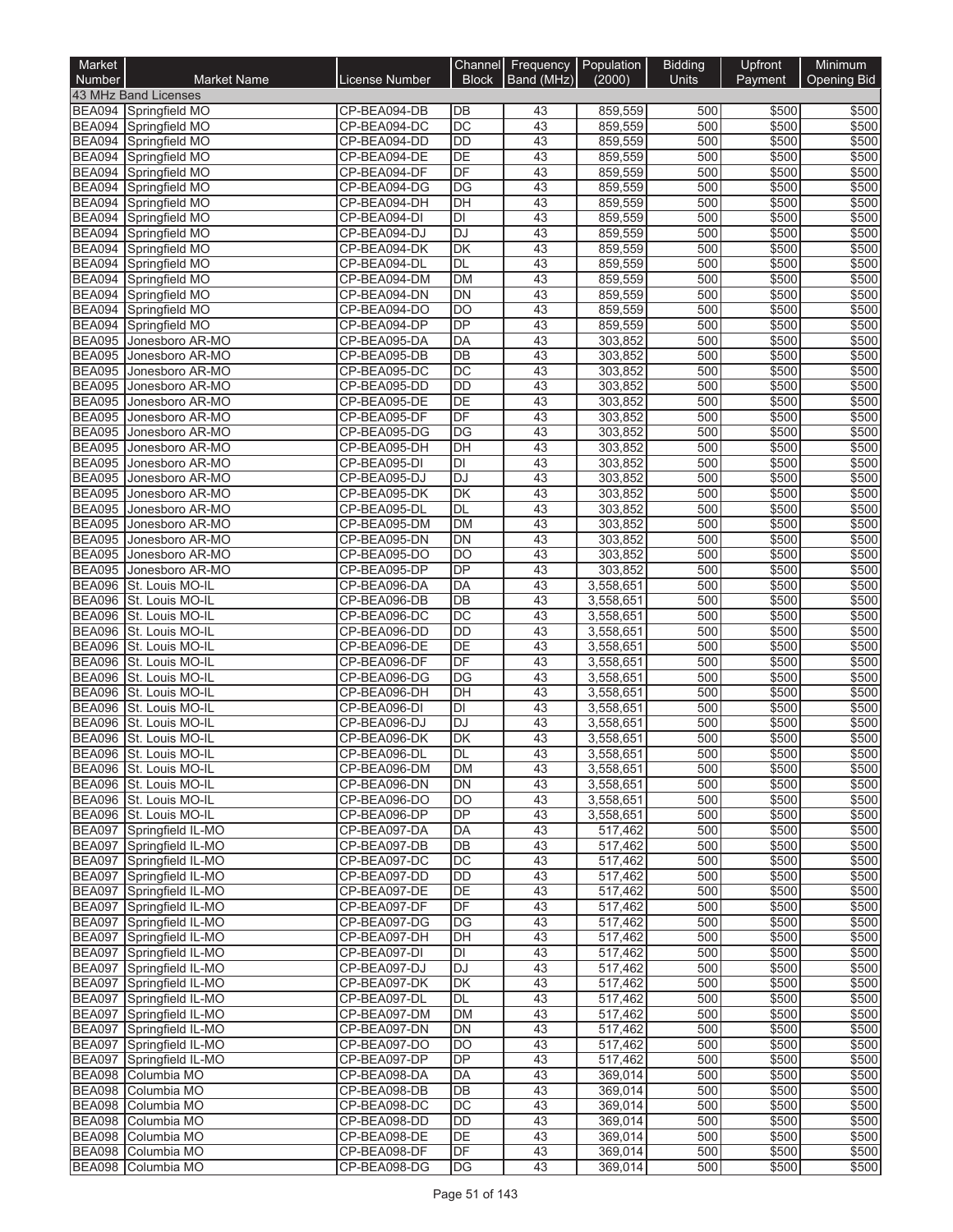| Market<br>Number               | <b>Market Name</b>                                             | License Number               | Channel<br><b>Block</b>      | Frequency<br>Band (MHz) | Population<br>(2000)   | <b>Bidding</b><br><b>Units</b> | Upfront<br>Payment | Minimum<br><b>Opening Bid</b> |
|--------------------------------|----------------------------------------------------------------|------------------------------|------------------------------|-------------------------|------------------------|--------------------------------|--------------------|-------------------------------|
|                                | 43 MHz Band Licenses                                           |                              |                              |                         |                        |                                |                    |                               |
|                                | BEA098 Columbia MO                                             | CP-BEA098-DH                 | DH                           | 43                      | 369,014                | 500                            | \$500              | \$500                         |
| <b>BEA098</b>                  | Columbia MO                                                    | CP-BEA098-DI                 | $\overline{D}$               | 43                      | 369,014                | 500                            | \$500              | \$500                         |
| <b>BEA098</b>                  | Columbia MO                                                    | CP-BEA098-DJ                 | $\overline{DJ}$              | 43                      | 369,014                | 500                            | \$500              | \$500                         |
| <b>BEA098</b>                  | Columbia MO                                                    | CP-BEA098-DK                 | $\overline{\mathsf{DK}}$     | 43                      | 369,014                | 500                            | \$500              | \$500                         |
| <b>BEA098</b><br><b>BEA098</b> | Columbia MO<br>Columbia MO                                     | CP-BEA098-DL<br>CP-BEA098-DM | <b>DL</b><br><b>DM</b>       | 43<br>43                | 369,014<br>369,014     | 500<br>500                     | \$500<br>\$500     | \$500<br>\$500                |
| <b>BEA098</b>                  | Columbia MO                                                    | CP-BEA098-DN                 | <b>DN</b>                    | 43                      | 369,014                | 500                            | \$500              | \$500                         |
| <b>BEA098</b>                  | Columbia MO                                                    | CP-BEA098-DO                 | <b>DO</b>                    | 43                      | 369,014                | 500                            | \$500              | \$500                         |
| <b>BEA098</b>                  | Columbia MO                                                    | CP-BEA098-DP                 | DP                           | 43                      | 369,014                | 500                            | \$500              | \$500                         |
| <b>BEA099</b>                  | Kansas City MO-KS                                              | CP-BEA099-DA                 | DA                           | 43                      | 2,469,340              | 500                            | \$500              | \$500                         |
| <b>BEA099</b>                  | Kansas City MO-KS                                              | CP-BEA099-DB                 | $\overline{DB}$              | 43                      | 2,469,340              | 500                            | \$500              | \$500                         |
| <b>BEA099</b>                  | Kansas City MO-KS                                              | CP-BEA099-DC                 | $\overline{DC}$<br><b>DD</b> | 43<br>43                | 2,469,340<br>2,469,340 | 500<br>500                     | \$500              | \$500<br>\$500                |
| <b>BEA099</b><br><b>BEA099</b> | Kansas City MO-KS<br>Kansas City MO-KS                         | CP-BEA099-DD<br>CP-BEA099-DE | DE                           | 43                      | 2,469,340              | 500                            | \$500<br>\$500     | \$500                         |
| <b>BEA099</b>                  | Kansas City MO-KS                                              | CP-BEA099-DF                 | DF                           | 43                      | 2,469,340              | 500                            | \$500              | \$500                         |
| <b>BEA099</b>                  | Kansas City MO-KS                                              | CP-BEA099-DG                 | $\overline{DG}$              | $\overline{43}$         | 2,469,340              | 500                            | \$500              | \$500                         |
| <b>BEA099</b>                  | Kansas City MO-KS                                              | CP-BEA099-DH                 | $\overline{DH}$              | 43                      | 2,469,340              | 500                            | \$500              | \$500                         |
| <b>BEA099</b>                  | Kansas City MO-KS                                              | CP-BEA099-DI                 | DI                           | 43                      | 2,469,340              | 500                            | \$500              | \$500                         |
| <b>BEA099</b>                  | Kansas City MO-KS                                              | CP-BEA099-DJ                 | $\overline{DJ}$              | 43                      | 2,469,340              | 500                            | \$500              | \$500                         |
| <b>BEA099</b>                  | Kansas City MO-KS                                              | CP-BEA099-DK                 | DK                           | 43                      | 2,469,340              | 500                            | \$500              | \$500                         |
| <b>BEA099</b><br><b>BEA099</b> | Kansas City MO-KS<br>Kansas City MO-KS                         | CP-BEA099-DL<br>CP-BEA099-DM | DL<br><b>DM</b>              | 43<br>43                | 2,469,340<br>2,469,340 | 500<br>500                     | \$500<br>\$500     | \$500<br>\$500                |
| <b>BEA099</b>                  | Kansas City MO-KS                                              | CP-BEA099-DN                 | <b>DN</b>                    | 43                      | 2,469,340              | 500                            | \$500              | \$500                         |
| <b>BEA099</b>                  | Kansas City MO-KS                                              | CP-BEA099-DO                 | <b>DO</b>                    | 43                      | 2,469,340              | 500                            | \$500              | \$500                         |
| <b>BEA099</b>                  | Kansas City MO-KS                                              | CP-BEA099-DP                 | $\overline{DP}$              | 43                      | 2,469,340              | 500                            | \$500              | \$500                         |
| <b>BEA100</b>                  | Des Moines IA-IL-MO                                            | CP-BEA100-DA                 | <b>DA</b>                    | 43                      | 1,683,257              | 500                            | \$500              | \$500                         |
|                                | BEA100 Des Moines IA-IL-MO                                     | CP-BEA100-DB                 | $\overline{DB}$              | 43                      | 1,683,257              | 500                            | \$500              | \$500                         |
|                                | BEA100 Des Moines IA-IL-MO                                     | CP-BEA100-DC                 | $\overline{DC}$              | 43                      | 1,683,257              | 500                            | \$500              | \$500                         |
| <b>BEA100</b>                  | Des Moines IA-IL-MO                                            | CP-BEA100-DD                 | <b>DD</b>                    | 43                      | 1,683,257              | 500                            | \$500              | \$500                         |
| <b>BEA100</b><br><b>BEA100</b> | Des Moines IA-IL-MO<br>Des Moines IA-IL-MO                     | CP-BEA100-DE<br>CP-BEA100-DF | DE<br>DF                     | 43<br>43                | 1,683,257<br>1,683,257 | 500<br>500                     | \$500<br>\$500     | \$500<br>\$500                |
| <b>BEA100</b>                  | Des Moines IA-IL-MO                                            | CP-BEA100-DG                 | DG                           | 43                      | 1,683,257              | 500                            | \$500              | \$500                         |
| <b>BEA100</b>                  | Des Moines IA-IL-MO                                            | CP-BEA100-DH                 | DH                           | 43                      | 1,683,257              | 500                            | \$500              | \$500                         |
| <b>BEA100</b>                  | Des Moines IA-IL-MO                                            | CP-BEA100-DI                 | DI                           | 43                      | 1,683,257              | 500                            | \$500              | \$500                         |
|                                | BEA100 Des Moines IA-IL-MO                                     | CP-BEA100-DJ                 | <b>DJ</b>                    | 43                      | 1,683,257              | 500                            | \$500              | \$500                         |
| <b>BEA100</b>                  | Des Moines IA-IL-MO                                            | CP-BEA100-DK                 | DK                           | 43                      | 1,683,257              | 500                            | \$500              | \$500                         |
| <b>BEA100</b>                  | Des Moines IA-IL-MO                                            | CP-BEA100-DL                 | DL                           | 43                      | 1,683,257              | 500                            | \$500              | \$500                         |
| <b>BEA100</b><br><b>BEA100</b> | Des Moines IA-IL-MO                                            | CP-BEA100-DM                 | <b>DM</b>                    | 43                      | 1,683,257              | 500                            | \$500              | \$500                         |
| <b>BEA100</b>                  | Des Moines IA-IL-MO<br>Des Moines IA-IL-MO                     | CP-BEA100-DN<br>CP-BEA100-DO | <b>DN</b><br><b>DO</b>       | 43<br>43                | 1,683,257<br>1,683,257 | 500<br>500                     | \$500<br>\$500     | \$500<br>\$500                |
| <b>BEA100</b>                  | Des Moines IA-IL-MO                                            | CP-BEA100-DP                 | DP                           | 43                      | 1,683,257              | 500                            | \$500              | \$500                         |
| <b>BEA101</b>                  | Peoria-Pekin IL                                                | CP-BEA101-DA                 | <b>DA</b>                    | 43                      | 528,671                | 500                            | \$500              | \$500                         |
|                                | BEA101 Peoria-Pekin IL                                         | CP-BEA101-DB                 | DB                           | 43                      | 528,671                | 500                            | \$500              | \$500                         |
|                                | BEA101 Peoria-Pekin IL                                         | CP-BEA101-DC                 | DC                           | 43                      | 528,671                | 500                            | \$500              | \$500                         |
|                                | BEA101 Peoria-Pekin IL                                         | CP-BEA101-DD                 | DD                           | 43                      | 528,671                | 500                            | \$500              | \$500                         |
|                                | BEA101 Peoria-Pekin IL<br>BEA101 Peoria-Pekin IL               | CP-BEA101-DE<br>CP-BEA101-DF | DE<br>DF                     | 43                      | 528,671                | 500                            | \$500              | \$500<br>\$500                |
| <b>BEA101</b>                  | Peoria-Pekin IL                                                | CP-BEA101-DG                 | DG                           | 43<br>43                | 528,671<br>528,671     | 500<br>500                     | \$500<br>\$500     | \$500                         |
| <b>BEA101</b>                  | Peoria-Pekin IL                                                | CP-BEA101-DH                 | DH                           | 43                      | 528,671                | 500                            | \$500              | \$500                         |
| <b>BEA101</b>                  | Peoria-Pekin IL                                                | CP-BEA101-DI                 | DI                           | 43                      | 528,671                | 500                            | \$500              | \$500                         |
|                                | BEA101 Peoria-Pekin IL                                         | CP-BEA101-DJ                 | <b>DJ</b>                    | 43                      | 528,671                | 500                            | \$500              | \$500                         |
| <b>BEA101</b>                  | Peoria-Pekin IL                                                | CP-BEA101-DK                 | DK                           | 43                      | 528,671                | 500                            | \$500              | \$500                         |
| <b>BEA101</b>                  | Peoria-Pekin IL                                                | CP-BEA101-DL                 | DL                           | 43                      | 528,671                | 500                            | \$500              | \$500                         |
| <b>BEA101</b>                  | Peoria-Pekin IL                                                | CP-BEA101-DM                 | DM                           | 43                      | 528,671                | 500                            | \$500              | \$500                         |
|                                | BEA101 Peoria-Pekin IL<br>BEA101 Peoria-Pekin IL               | CP-BEA101-DN<br>CP-BEA101-DO | DN<br><b>DO</b>              | 43<br>43                | 528,671<br>528,671     | 500<br>500                     | \$500<br>\$500     | \$500<br>\$500                |
|                                | BEA101 Peoria-Pekin IL                                         | CP-BEA101-DP                 | DP                           | 43                      | 528,671                | 500                            | \$500              | \$500                         |
|                                | BEA102 Davenport-Moline IA-IL                                  | CP-BEA102-DA                 | DA                           | 43                      | 558,913                | 500                            | \$500              | \$500                         |
|                                | BEA102 Davenport-Moline IA-IL                                  | CP-BEA102-DB                 | DB                           | 43                      | 558,913                | 500                            | \$500              | \$500                         |
|                                | BEA102 Davenport-Moline IA-IL                                  | CP-BEA102-DC                 | DC                           | 43                      | 558,913                | 500                            | \$500              | \$500                         |
|                                | BEA102 Davenport-Moline IA-IL                                  | CP-BEA102-DD                 | DD                           | 43                      | 558,913                | 500                            | \$500              | \$500                         |
|                                | BEA102 Davenport-Moline IA-IL                                  | CP-BEA102-DE                 | DE                           | 43                      | 558,913                | 500                            | \$500              | \$500                         |
|                                | BEA102 Davenport-Moline IA-IL                                  | CP-BEA102-DF                 | DF                           | 43                      | 558,913                | 500                            | \$500              | \$500                         |
|                                | BEA102 Davenport-Moline IA-IL<br>BEA102 Davenport-Moline IA-IL | CP-BEA102-DG<br>CP-BEA102-DH | DG<br>DH                     | 43<br>43                | 558,913<br>558,913     | 500<br>500                     | \$500<br>\$500     | \$500<br>\$500                |
|                                | BEA102 Davenport-Moline IA-IL                                  | CP-BEA102-DI                 | DI                           | 43                      | 558,913                | 500                            | \$500              | \$500                         |
|                                | BEA102 Davenport-Moline IA-IL                                  | CP-BEA102-DJ                 | DJ                           | 43                      | 558,913                | 500                            | \$500              | \$500                         |
|                                | BEA102 Davenport-Moline IA-IL                                  | CP-BEA102-DK                 | DK                           | 43                      | 558,913                | 500                            | \$500              | \$500                         |
|                                | BEA102 Davenport-Moline IA-IL                                  | CP-BEA102-DL                 | DL                           | 43                      | 558,913                | 500                            | \$500              | \$500                         |
|                                | BEA102 Davenport-Moline IA-IL                                  | CP-BEA102-DM                 | <b>DM</b>                    | 43                      | 558,913                | 500                            | \$500              | \$500                         |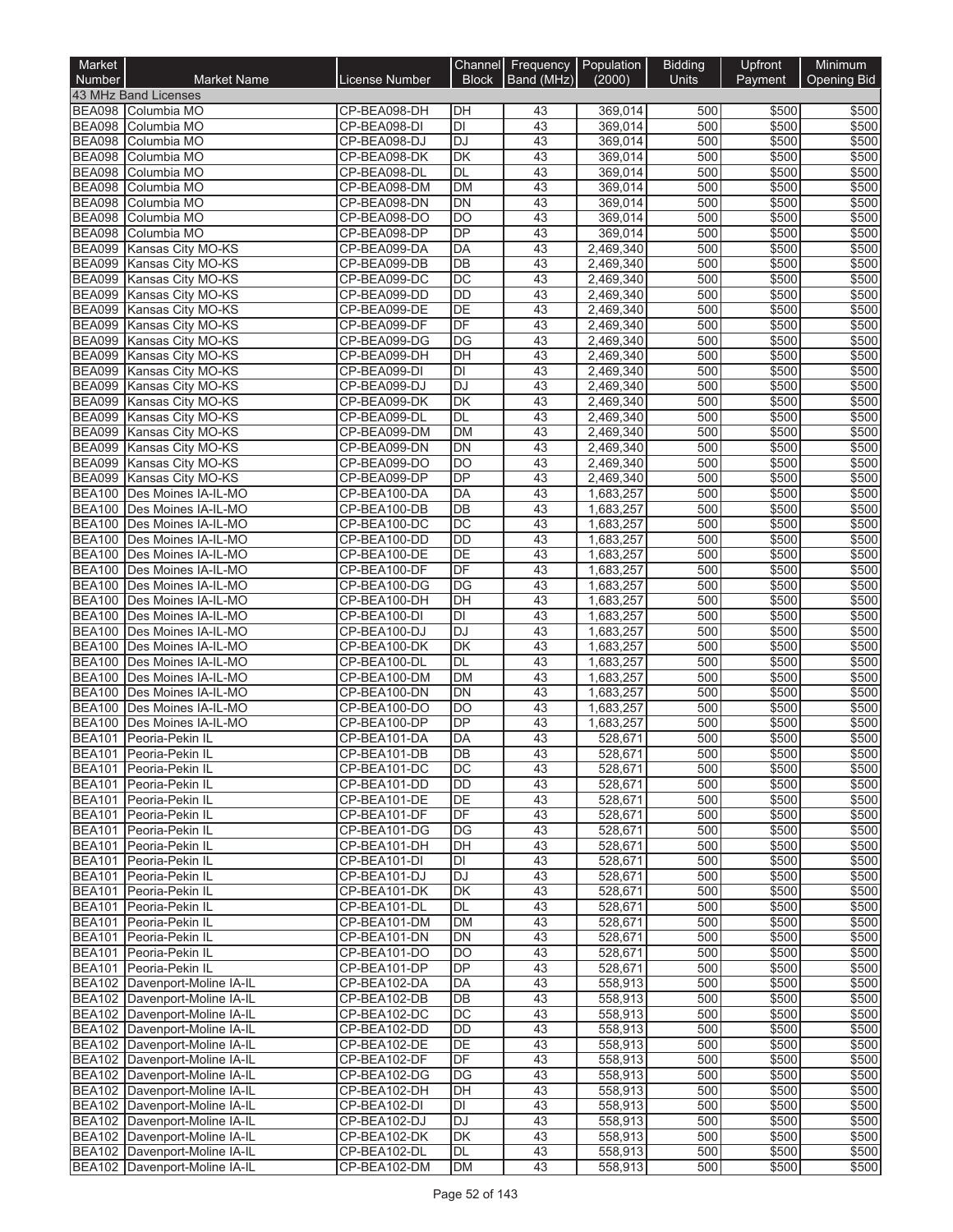| Market<br><b>Number</b> | <b>Market Name</b>                                                           | License Number               | Channel<br><b>Block</b>      | Frequency<br>Band (MHz) | Population<br>(2000)   | <b>Bidding</b><br><b>Units</b> | Upfront<br>Payment | Minimum<br>Opening Bid |
|-------------------------|------------------------------------------------------------------------------|------------------------------|------------------------------|-------------------------|------------------------|--------------------------------|--------------------|------------------------|
|                         | 43 MHz Band Licenses                                                         |                              |                              |                         |                        |                                |                    |                        |
|                         | BEA102 Davenport-Moline IA-IL                                                | CP-BEA102-DN                 | <b>DN</b>                    | 43                      | 558,913                | 500                            | \$500              | \$500                  |
|                         | BEA102 Davenport-Moline IA-IL                                                | CP-BEA102-DO                 | DO                           | 43                      | 558,913                | 500                            | \$500              | \$500                  |
|                         | BEA102 Davenport-Moline IA-IL                                                | CP-BEA102-DP                 | <b>DP</b>                    | 43                      | 558,913                | 500                            | \$500              | \$500                  |
|                         | BEA103 Cedar Rapids IA                                                       | CP-BEA103-DA                 | <b>DA</b>                    | 43                      | 384,577                | 500                            | \$500              | \$500                  |
|                         | BEA103 Cedar Rapids IA                                                       | CP-BEA103-DB                 | $\overline{DB}$              | 43                      | 384,577                | 500                            | \$500              | \$500                  |
|                         | BEA103 Cedar Rapids IA<br>BEA103 Cedar Rapids IA                             | CP-BEA103-DC<br>CP-BEA103-DD | $\overline{DC}$<br><b>DD</b> | 43<br>43                | 384,577<br>384,577     | 500<br>500                     | \$500<br>\$500     | \$500<br>\$500         |
| <b>BEA103</b>           | Cedar Rapids IA                                                              | CP-BEA103-DE                 | DE                           | 43                      | 384,577                | 500                            | \$500              | \$500                  |
|                         | BEA103 Cedar Rapids IA                                                       | CP-BEA103-DF                 | DF                           | 43                      | 384,577                | 500                            | \$500              | \$500                  |
| <b>BEA103</b>           | Cedar Rapids IA                                                              | CP-BEA103-DG                 | DG                           | 43                      | 384,577                | 500                            | \$500              | \$500                  |
|                         | BEA103 Cedar Rapids IA                                                       | CP-BEA103-DH                 | DH                           | 43                      | 384,577                | 500                            | \$500              | \$500                  |
|                         | BEA103 Cedar Rapids IA                                                       | CP-BEA103-DI                 | $\overline{D}$               | 43                      | 384,577                | 500                            | \$500              | \$500                  |
|                         | BEA103 Cedar Rapids IA                                                       | CP-BEA103-DJ                 | <b>DJ</b>                    | 43                      | 384,577                | 500                            | \$500              | \$500                  |
|                         | BEA103 Cedar Rapids IA                                                       | CP-BEA103-DK                 | $\overline{\mathsf{DK}}$     | 43                      | 384,577                | 500                            | \$500              | \$500                  |
| <b>BEA103</b>           | Cedar Rapids IA                                                              | CP-BEA103-DL                 | DL                           | 43                      | 384,577                | 500                            | \$500              | \$500                  |
| <b>BEA103</b>           | Cedar Rapids IA                                                              | CP-BEA103-DM                 | <b>DM</b>                    | 43                      | 384,577                | 500                            | \$500              | \$500                  |
| <b>BEA103</b>           | Cedar Rapids IA                                                              | CP-BEA103-DN                 | $\overline{DN}$              | 43                      | 384,577                | 500                            | \$500              | \$500                  |
|                         | BEA103 Cedar Rapids IA                                                       | CP-BEA103-DO                 | <b>DO</b>                    | 43                      | 384,577                | 500                            | \$500              | \$500                  |
|                         | BEA103 Cedar Rapids IA                                                       | CP-BEA103-DP                 | DP                           | 43                      | 384,577                | 500                            | \$500              | \$500                  |
|                         | BEA104 Madison WI-IL-IA                                                      | CP-BEA104-DA                 | DA                           | 43                      | 933,823                | 500                            | \$500              | \$500                  |
|                         | BEA104 Madison WI-IL-IA                                                      | CP-BEA104-DB                 | $\overline{DB}$              | 43                      | 933,823                | 500                            | \$500              | \$500                  |
|                         | BEA104 Madison WI-IL-IA                                                      | CP-BEA104-DC                 | $\overline{DC}$              | 43                      | 933,823                | 500                            | \$500              | \$500                  |
|                         | BEA104 Madison WI-IL-IA                                                      | CP-BEA104-DD                 | <b>DD</b><br>$\overline{DE}$ | 43<br>43                | 933,823                | 500                            | \$500              | \$500                  |
|                         | BEA104 Madison WI-IL-IA                                                      | CP-BEA104-DE                 | DF                           |                         | 933,823                | 500                            | \$500              | \$500                  |
| <b>BEA104</b>           | BEA104 Madison WI-IL-IA<br>Madison WI-IL-IA                                  | CP-BEA104-DF                 | DG                           | 43<br>43                | 933,823                | 500                            | \$500              | \$500                  |
|                         | BEA104 Madison WI-IL-IA                                                      | CP-BEA104-DG<br>CP-BEA104-DH | DH                           | 43                      | 933,823<br>933,823     | 500<br>500                     | \$500<br>\$500     | \$500<br>\$500         |
|                         | BEA104 Madison WI-IL-IA                                                      | CP-BEA104-DI                 | $\overline{D}$               | 43                      | 933,823                | 500                            | \$500              | \$500                  |
|                         | BEA104 Madison WI-IL-IA                                                      | CP-BEA104-DJ                 | <b>DJ</b>                    | 43                      | 933,823                | 500                            | \$500              | \$500                  |
|                         | BEA104 Madison WI-IL-IA                                                      | CP-BEA104-DK                 | $\overline{\mathsf{DK}}$     | 43                      | 933,823                | 500                            | \$500              | \$500                  |
|                         | BEA104 Madison WI-IL-IA                                                      | CP-BEA104-DL                 | <b>DL</b>                    | 43                      | 933,823                | 500                            | \$500              | \$500                  |
|                         | BEA104 Madison WI-IL-IA                                                      | CP-BEA104-DM                 | <b>DM</b>                    | 43                      | 933,823                | 500                            | \$500              | \$500                  |
|                         | BEA104 Madison WI-IL-IA                                                      | CP-BEA104-DN                 | DN                           | 43                      | 933,823                | 500                            | \$500              | \$500                  |
|                         | BEA104 Madison WI-IL-IA                                                      | CP-BEA104-DO                 | $\overline{DO}$              | 43                      | 933,823                | 500                            | \$500              | \$500                  |
|                         | BEA104 Madison WI-IL-IA                                                      | CP-BEA104-DP                 | $\overline{DP}$              | 43                      | 933,823                | 500                            | \$500              | \$500                  |
| <b>BEA105</b>           | La Crosse WI-MN                                                              | CP-BEA105-DA                 | DA                           | 43                      | 241,903                | 500                            | \$500              | \$500                  |
| <b>BEA105</b>           | La Crosse WI-MN                                                              | CP-BEA105-DB                 | $\overline{DB}$              | 43                      | 241,903                | 500                            | \$500              | \$500                  |
| <b>BEA105</b>           | La Crosse WI-MN                                                              | CP-BEA105-DC                 | $\overline{DC}$              | 43                      | 241,903                | 500                            | \$500              | \$500                  |
| <b>BEA105</b>           | La Crosse WI-MN                                                              | CP-BEA105-DD                 | $\overline{DD}$              | 43                      | 241,903                | 500                            | \$500              | \$500                  |
| <b>BEA105</b>           | La Crosse WI-MN                                                              | CP-BEA105-DE                 | DE                           | 43                      | 241,903                | 500                            | \$500              | \$500                  |
| <b>BEA105</b>           | La Crosse WI-MN                                                              | CP-BEA105-DF                 | DF                           | 43                      | 241,903                | 500                            | \$500              | \$500                  |
| <b>BEA105</b>           | La Crosse WI-MN                                                              | CP-BEA105-DG                 | $\overline{DG}$              | $\overline{43}$         | 241,903                | 500                            | \$500              | \$500                  |
|                         | BEA105 La Crosse WI-MN                                                       | CP-BEA105-DH                 | IDH                          | 43                      | 241,903                | 500                            | \$500              | \$500                  |
|                         | BEA105 La Crosse WI-MN                                                       | CP-BEA105-DI                 | DI                           | 43                      | 241,903                | 500                            | \$500              | \$500                  |
|                         | BEA105 La Crosse WI-MN                                                       | CP-BEA105-DJ                 | DJ                           | 43                      | 241,903                | 500                            | \$500              | \$500                  |
|                         | BEA105 La Crosse WI-MN                                                       | CP-BEA105-DK                 | DK                           | 43                      | 241,903                | 500                            | \$500              | \$500                  |
|                         | BEA105 La Crosse WI-MN                                                       | CP-BEA105-DL                 | DL<br><b>DM</b>              | 43<br>43                | 241,903                | 500<br>500                     | \$500              | \$500                  |
|                         | BEA105 La Crosse WI-MN<br>BEA105 La Crosse WI-MN                             | CP-BEA105-DM<br>CP-BEA105-DN | DN                           | 43                      | 241,903<br>241,903     | 500                            | \$500<br>\$500     | \$500<br>\$500         |
|                         | BEA105 La Crosse WI-MN                                                       | CP-BEA105-DO                 | DO                           | 43                      | 241,903                | 500                            | \$500              | \$500                  |
|                         | BEA105 La Crosse WI-MN                                                       | CP-BEA105-DP                 | <b>DP</b>                    | 43                      | 241,903                | 500                            | \$500              | \$500                  |
|                         | BEA106 Rochester MN-IA-WI                                                    | CP-BEA106-DA                 | DA                           | 43                      | 318,374                | 500                            | \$500              | \$500                  |
|                         | BEA106 Rochester MN-IA-WI                                                    | CP-BEA106-DB                 | DB                           | 43                      | 318,374                | 500                            | \$500              | \$500                  |
|                         | BEA106 Rochester MN-IA-WI                                                    | CP-BEA106-DC                 | $\overline{DC}$              | 43                      | 318,374                | 500                            | \$500              | \$500                  |
|                         | BEA106 Rochester MN-IA-WI                                                    | CP-BEA106-DD                 | DD                           | 43                      | 318,374                | 500                            | \$500              | \$500                  |
|                         | BEA106 Rochester MN-IA-WI                                                    | CP-BEA106-DE                 | <b>DE</b>                    | 43                      | 318,374                | 500                            | \$500              | \$500                  |
|                         | BEA106 Rochester MN-IA-WI                                                    | CP-BEA106-DF                 | DF                           | 43                      | 318,374                | 500                            | \$500              | \$500                  |
|                         | BEA106 Rochester MN-IA-WI                                                    | CP-BEA106-DG                 | DG                           | 43                      | 318,374                | 500                            | \$500              | \$500                  |
|                         | BEA106 Rochester MN-IA-WI                                                    | CP-BEA106-DH                 | DH                           | 43                      | 318,374                | 500                            | \$500              | \$500                  |
|                         | BEA106 Rochester MN-IA-WI                                                    | CP-BEA106-DI                 | DI                           | 43                      | 318,374                | 500                            | \$500              | \$500                  |
|                         | BEA106 Rochester MN-IA-WI                                                    | CP-BEA106-DJ                 | DJ                           | 43                      | 318,374                | 500                            | \$500              | \$500                  |
|                         | BEA106 Rochester MN-IA-WI                                                    | CP-BEA106-DK                 | DK                           | 43                      | 318,374                | 500                            | \$500              | \$500                  |
|                         | BEA106 Rochester MN-IA-WI                                                    | CP-BEA106-DL                 | DL                           | 43                      | 318,374                | 500                            | \$500              | \$500                  |
|                         | BEA106 Rochester MN-IA-WI                                                    | CP-BEA106-DM                 | DM                           | 43                      | 318,374                | 500                            | \$500              | \$500                  |
|                         | BEA106 Rochester MN-IA-WI                                                    | CP-BEA106-DN                 | DN                           | 43                      | 318,374                | 500                            | \$500              | \$500                  |
|                         | BEA106 Rochester MN-IA-WI                                                    | CP-BEA106-DO                 | DO                           | 43                      | 318,374                | 500                            | \$500              | \$500                  |
|                         | BEA106 Rochester MN-IA-WI                                                    | CP-BEA106-DP                 | DP                           | 43                      | 318,374                | 500                            | \$500              | \$500                  |
|                         | BEA107 Minneapolis-St. Paul MN-WI-IA                                         | CP-BEA107-DA                 | DA                           | 43                      | 4,498,286              | 500                            | \$500              | \$500                  |
|                         | BEA107 Minneapolis-St. Paul MN-WI-IA<br>BEA107 Minneapolis-St. Paul MN-WI-IA | CP-BEA107-DB<br>CP-BEA107-DC | DB<br>DC                     | 43<br>43                | 4,498,286<br>4,498,286 | 500<br>500                     | \$500<br>\$500     | \$500<br>\$500         |
|                         |                                                                              |                              |                              |                         |                        |                                |                    |                        |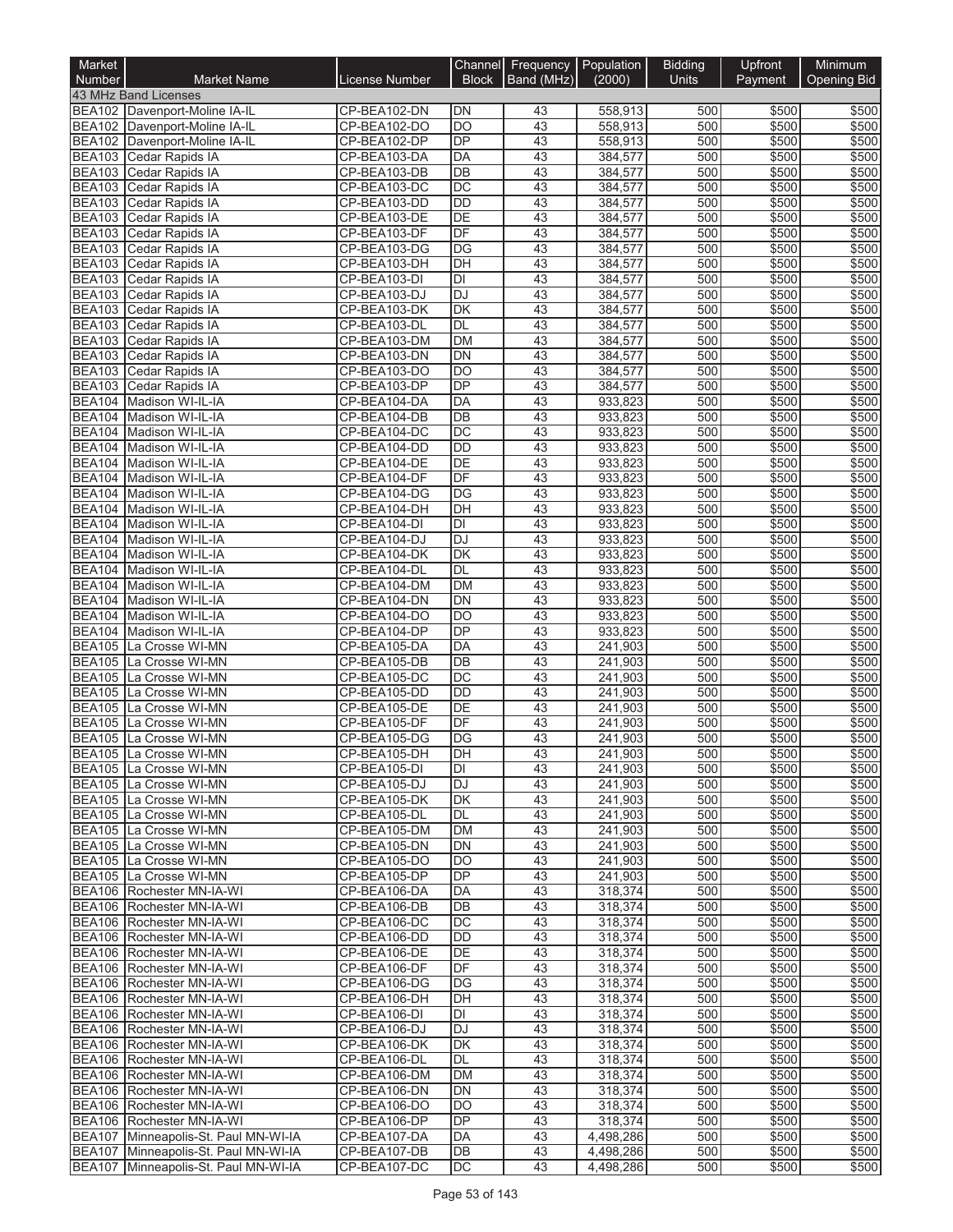| Market<br><b>Number</b> | <b>Market Name</b>                                                           | License Number               | Channel<br><b>Block</b>  | Frequency<br>Band (MHz) | Population<br>(2000)   | <b>Bidding</b><br>Units | Upfront<br>Payment | Minimum<br>Opening Bid |
|-------------------------|------------------------------------------------------------------------------|------------------------------|--------------------------|-------------------------|------------------------|-------------------------|--------------------|------------------------|
|                         | 43 MHz Band Licenses                                                         |                              |                          |                         |                        |                         |                    |                        |
|                         | BEA107 Minneapolis-St. Paul MN-WI-IA                                         | CP-BEA107-DD                 | <b>DD</b>                | 43                      | 4,498,286              | 500                     | \$500              | \$500                  |
|                         | BEA107 Minneapolis-St. Paul MN-WI-IA                                         | CP-BEA107-DE                 | DE                       | 43                      | 4,498,286              | 500                     | \$500              | \$500                  |
|                         | BEA107 Minneapolis-St. Paul MN-WI-IA                                         | CP-BEA107-DF                 | DF                       | 43                      | 4,498,286              | 500                     | \$500              | \$500                  |
|                         | BEA107 Minneapolis-St. Paul MN-WI-IA                                         | CP-BEA107-DG                 | $\overline{DG}$          | 43                      | 4,498,286              | 500                     | \$500              | \$500                  |
|                         | BEA107 Minneapolis-St. Paul MN-WI-IA                                         | CP-BEA107-DH                 | DH<br>$\overline{D}$     | 43                      | 4,498,286              | 500                     | \$500              | \$500                  |
|                         | BEA107 Minneapolis-St. Paul MN-WI-IA<br>BEA107 Minneapolis-St. Paul MN-WI-IA | CP-BEA107-DI<br>CP-BEA107-DJ | <b>DJ</b>                | 43<br>43                | 4,498,286<br>4,498,286 | 500<br>500              | \$500<br>\$500     | \$500<br>\$500         |
|                         | BEA107 Minneapolis-St. Paul MN-WI-IA                                         | CP-BEA107-DK                 | DK                       | 43                      | 4,498,286              | 500                     | \$500              | \$500                  |
|                         | BEA107 Minneapolis-St. Paul MN-WI-IA                                         | CP-BEA107-DL                 | DL                       | 43                      | 4,498,286              | 500                     | \$500              | \$500                  |
| <b>BEA107</b>           | Minneapolis-St. Paul MN-WI-IA                                                | CP-BEA107-DM                 | <b>DM</b>                | 43                      | 4,498,286              | 500                     | \$500              | \$500                  |
|                         | BEA107 Minneapolis-St. Paul MN-WI-IA                                         | CP-BEA107-DN                 | DN                       | 43                      | 4,498,286              | 500                     | \$500              | \$500                  |
| <b>BEA107</b>           | Minneapolis-St. Paul MN-WI-IA                                                | CP-BEA107-DO                 | $\overline{DO}$          | 43                      | 4,498,286              | 500                     | \$500              | \$500                  |
| <b>BEA107</b>           | Minneapolis-St. Paul MN-WI-IA                                                | CP-BEA107-DP                 | $\overline{DP}$          | 43                      | 4,498,286              | 500                     | \$500              | \$500                  |
|                         | BEA108 Wausau WI                                                             | CP-BEA108-DA                 | DA                       | 43                      | 487,723                | 500                     | \$500              | \$500                  |
| <b>BEA108</b>           | Wausau WI                                                                    | CP-BEA108-DB                 | DB                       | 43                      | 487,723                | 500                     | \$500              | \$500                  |
| <b>BEA108</b>           | Wausau WI                                                                    | CP-BEA108-DC                 | $\overline{DC}$          | 43                      | 487,723                | 500                     | \$500              | \$500                  |
|                         | BEA108 Wausau WI<br>Wausau WI                                                | CP-BEA108-DD<br>CP-BEA108-DE | $\overline{DD}$<br>DE    | 43                      | 487,723                | 500                     | \$500              | \$500                  |
| <b>BEA108</b>           | BEA108 Wausau WI                                                             | CP-BEA108-DF                 | DF                       | 43<br>43                | 487,723<br>487,723     | 500<br>500              | \$500<br>\$500     | \$500<br>\$500         |
|                         | BEA108 Wausau WI                                                             | CP-BEA108-DG                 | DG                       | 43                      | 487,723                | 500                     | \$500              | \$500                  |
|                         | BEA108 Wausau WI                                                             | CP-BEA108-DH                 | DH                       | 43                      | 487,723                | 500                     | \$500              | \$500                  |
|                         | BEA108 Wausau WI                                                             | CP-BEA108-DI                 | $\overline{D}$           | 43                      | 487,723                | 500                     | \$500              | \$500                  |
| <b>BEA108</b>           | Wausau WI                                                                    | CP-BEA108-DJ                 | <b>DJ</b>                | 43                      | 487,723                | 500                     | \$500              | \$500                  |
| <b>BEA108</b>           | Wausau WI                                                                    | CP-BEA108-DK                 | $\overline{\mathsf{DK}}$ | $\overline{43}$         | 487,723                | 500                     | \$500              | \$500                  |
|                         | BEA108 Wausau WI                                                             | CP-BEA108-DL                 | DL                       | 43                      | 487,723                | 500                     | \$500              | \$500                  |
| <b>BEA108</b>           | Wausau WI                                                                    | CP-BEA108-DM                 | <b>DM</b>                | 43                      | 487,723                | 500                     | \$500              | \$500                  |
| <b>BEA108</b>           | Wausau WI                                                                    | CP-BEA108-DN                 | <b>DN</b>                | 43                      | 487,723                | 500                     | \$500              | \$500                  |
|                         | BEA108 Wausau WI                                                             | CP-BEA108-DO                 | DO                       | 43                      | 487,723                | 500                     | \$500              | \$500                  |
| <b>BEA108</b>           | Wausau WI                                                                    | CP-BEA108-DP                 | DP                       | 43                      | 487,723                | 500                     | \$500              | \$500                  |
|                         | BEA109 Duluth-Superior MN-WI                                                 | CP-BEA109-DA                 | DA<br>$\overline{DB}$    | 43                      | 350,059                | 500                     | \$500              | \$500                  |
| <b>BEA109</b>           | BEA109 Duluth-Superior MN-WI<br>Duluth-Superior MN-WI                        | CP-BEA109-DB<br>CP-BEA109-DC | DC                       | 43<br>43                | 350,059<br>350,059     | 500<br>500              | \$500<br>\$500     | \$500<br>\$500         |
| <b>BEA109</b>           | Duluth-Superior MN-WI                                                        | CP-BEA109-DD                 | <b>DD</b>                | 43                      | 350,059                | 500                     | \$500              | \$500                  |
| <b>BEA109</b>           | Duluth-Superior MN-WI                                                        | CP-BEA109-DE                 | DE                       | 43                      | 350,059                | 500                     | \$500              | \$500                  |
|                         | BEA109 Duluth-Superior MN-WI                                                 | CP-BEA109-DF                 | DF                       | 43                      | 350,059                | 500                     | \$500              | \$500                  |
|                         | BEA109 Duluth-Superior MN-WI                                                 | CP-BEA109-DG                 | DG                       | 43                      | 350,059                | 500                     | \$500              | \$500                  |
| <b>BEA109</b>           | Duluth-Superior MN-WI                                                        | CP-BEA109-DH                 | $\overline{DH}$          | 43                      | 350,059                | 500                     | \$500              | \$500                  |
|                         | BEA109 Duluth-Superior MN-WI                                                 | CP-BEA109-DI                 | $\overline{D}$           | 43                      | 350,059                | 500                     | \$500              | \$500                  |
|                         | BEA109 Duluth-Superior MN-WI                                                 | CP-BEA109-DJ                 | DJ                       | 43                      | 350,059                | 500                     | \$500              | \$500                  |
| <b>BEA109</b>           | Duluth-Superior MN-WI                                                        | CP-BEA109-DK                 | DK                       | 43                      | 350.059                | 500                     | \$500              | \$500                  |
| <b>BEA109</b>           | Duluth-Superior MN-WI                                                        | CP-BEA109-DL                 | <b>DL</b>                | 43                      | 350,059                | 500                     | \$500              | \$500                  |
| <b>BEA109</b>           | Duluth-Superior MN-WI                                                        | CP-BEA109-DM                 | <b>DM</b>                | $\overline{43}$         | 350,059                | 500                     | \$500              | \$500                  |
|                         | BEA109   Duluth-Superior MN-WI                                               | CP-BEA109-DN                 | IDN                      | 43                      | 350,059                | 500                     | \$500              | \$500                  |
|                         | BEA109 Duluth-Superior MN-WI<br>BEA109 Duluth-Superior MN-WI                 | CP-BEA109-DO<br>CP-BEA109-DP | DO<br>DP                 | 43<br>43                | 350,059<br>350,059     | 500<br>500              | \$500<br>\$500     | \$500<br>\$500         |
|                         | BEA110 Grand Forks ND-MN                                                     | CP-BEA110-DA                 | DA                       | 43                      | 230,253                | 500                     | \$500              | \$500                  |
|                         | BEA110 Grand Forks ND-MN                                                     | CP-BEA110-DB                 | $\overline{DB}$          | 43                      | 230,253                | 500                     | \$500              | \$500                  |
|                         | BEA110 Grand Forks ND-MN                                                     | CP-BEA110-DC                 | DC                       | 43                      | 230,253                | 500                     | \$500              | \$500                  |
|                         | BEA110 Grand Forks ND-MN                                                     | CP-BEA110-DD                 | DD                       | 43                      | 230,253                | 500                     | \$500              | \$500                  |
|                         | BEA110 Grand Forks ND-MN                                                     | CP-BEA110-DE                 | DE                       | 43                      | 230,253                | 500                     | \$500              | \$500                  |
|                         | BEA110 Grand Forks ND-MN                                                     | CP-BEA110-DF                 | DF                       | 43                      | 230,253                | 500                     | \$500              | \$500                  |
|                         | BEA110 Grand Forks ND-MN                                                     | CP-BEA110-DG                 | DG                       | 43                      | 230,253                | 500                     | \$500              | \$500                  |
|                         | <b>BEA110 Grand Forks ND-MN</b>                                              | CP-BEA110-DH                 | DH                       | 43                      | 230,253                | 500                     | \$500              | \$500                  |
|                         | BEA110 Grand Forks ND-MN                                                     | CP-BEA110-DI                 | DI                       | 43                      | 230,253                | 500                     | \$500              | \$500                  |
|                         | <b>BEA110 Grand Forks ND-MN</b>                                              | CP-BEA110-DJ                 | <b>DJ</b>                | 43                      | 230,253                | 500                     | \$500              | \$500                  |
|                         | BEA110 Grand Forks ND-MN                                                     | CP-BEA110-DK                 | DK                       | 43<br>43                | 230,253                | 500                     | \$500              | \$500                  |
|                         | BEA110 Grand Forks ND-MN<br>BEA110 Grand Forks ND-MN                         | CP-BEA110-DL<br>CP-BEA110-DM | DL<br>DM                 | 43                      | 230,253<br>230,253     | 500<br>500              | \$500<br>\$500     | \$500<br>\$500         |
|                         | BEA110 Grand Forks ND-MN                                                     | CP-BEA110-DN                 | DN                       | 43                      | 230,253                | 500                     | \$500              | \$500                  |
|                         | BEA110 Grand Forks ND-MN                                                     | CP-BEA110-DO                 | DO                       | 43                      | 230,253                | 500                     | \$500              | \$500                  |
|                         | BEA110 Grand Forks ND-MN                                                     | CP-BEA110-DP                 | <b>DP</b>                | 43                      | 230,253                | 500                     | \$500              | \$500                  |
|                         | BEA111 Minot ND                                                              | CP-BEA111-DA                 | DA                       | 43                      | 111,195                | 500                     | \$500              | \$500                  |
|                         | BEA111 Minot ND                                                              | CP-BEA111-DB                 | DB                       | 43                      | 111,195                | 500                     | \$500              | \$500                  |
|                         | BEA111 Minot ND                                                              | CP-BEA111-DC                 | DC                       | 43                      | 111,195                | 500                     | \$500              | \$500                  |
|                         | BEA111 Minot ND                                                              | CP-BEA111-DD                 | DD                       | 43                      | 111,195                | 500                     | \$500              | \$500                  |
|                         | BEA111 Minot ND                                                              | CP-BEA111-DE                 | DE                       | 43                      | 111,195                | 500                     | \$500              | \$500                  |
|                         | BEA111 Minot ND                                                              | CP-BEA111-DF                 | DF                       | 43                      | 111,195                | 500                     | \$500              | \$500                  |
|                         | BEA111 Minot ND                                                              | CP-BEA111-DG                 | DG                       | 43                      | 111,195                | 500                     | \$500              | \$500                  |
|                         | BEA111 Minot ND<br>BEA111 Minot ND                                           | CP-BEA111-DH                 | DH<br>DI                 | 43<br>43                | 111,195                | 500<br>500              | \$500              | \$500<br>\$500         |
|                         |                                                                              | CP-BEA111-DI                 |                          |                         | 111,195                |                         | \$500              |                        |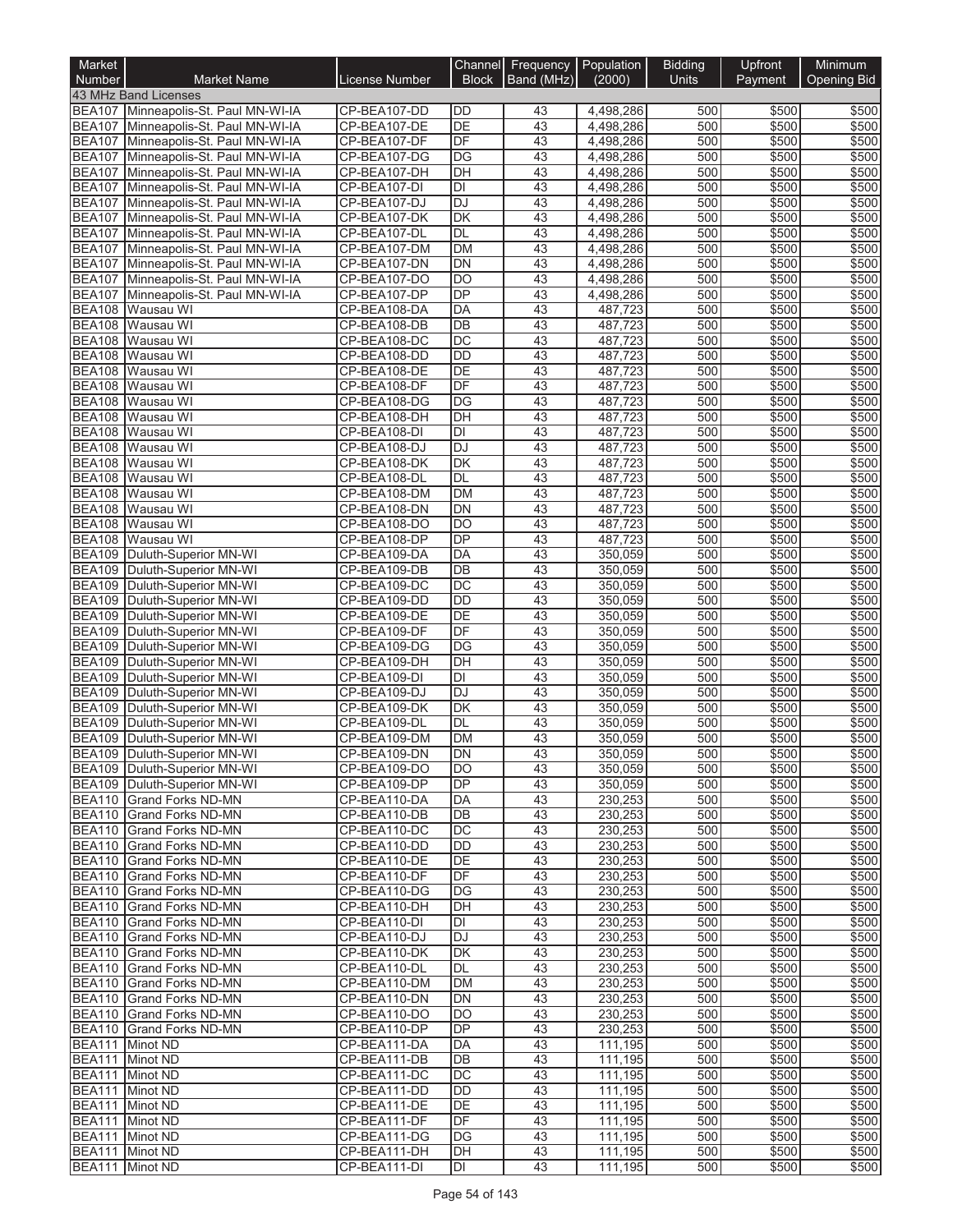| Market<br>Number | <b>Market Name</b>                                             | License Number               | Channel<br><b>Block</b>      | Frequency<br>Band (MHz) | Population<br>(2000) | <b>Bidding</b><br><b>Units</b> | Upfront<br>Payment | Minimum<br><b>Opening Bid</b> |
|------------------|----------------------------------------------------------------|------------------------------|------------------------------|-------------------------|----------------------|--------------------------------|--------------------|-------------------------------|
|                  | 43 MHz Band Licenses                                           |                              |                              |                         |                      |                                |                    |                               |
|                  | BEA111 Minot ND                                                | CP-BEA111-DJ                 | <b>DJ</b>                    | 43                      | 111,195              | 500                            | \$500              | \$500                         |
|                  | BEA111 Minot ND                                                | CP-BEA111-DK                 | $\overline{\mathsf{DK}}$     | 43                      | 111,195              | 500                            | \$500              | \$500                         |
| <b>BEA111</b>    | Minot ND                                                       | CP-BEA111-DL                 | <b>DL</b>                    | $\overline{43}$         | 111,195              | 500                            | \$500              | \$500                         |
| <b>BEA111</b>    | Minot ND                                                       | CP-BEA111-DM                 | <b>DM</b>                    | 43                      | 111,195              | 500                            | \$500              | \$500                         |
|                  | BEA111 Minot ND                                                | CP-BEA111-DN                 | <b>DN</b>                    | 43                      | 111,195              | 500                            | \$500              | \$500                         |
| <b>BEA111</b>    | Minot ND                                                       | CP-BEA111-DO                 | $\overline{DO}$              | 43                      | 111,195              | 500                            | \$500              | \$500                         |
| <b>BEA111</b>    | <b>Minot ND</b><br><b>BEA112 Bismarck ND-MT-SD</b>             | CP-BEA111-DP                 | DP                           | 43                      | 111,195              | 500                            | \$500              | \$500                         |
|                  | BEA112 Bismarck ND-MT-SD                                       | CP-BEA112-DA<br>CP-BEA112-DB | <b>DA</b><br>$\overline{DB}$ | 43<br>43                | 175,427<br>175,427   | 500<br>500                     | \$500<br>\$500     | \$500<br>\$500                |
|                  | BEA112 Bismarck ND-MT-SD                                       | CP-BEA112-DC                 | $\overline{DC}$              | 43                      | 175,427              | 500                            | \$500              | \$500                         |
|                  | BEA112 Bismarck ND-MT-SD                                       | CP-BEA112-DD                 | $\overline{DD}$              | 43                      | 175,427              | 500                            | \$500              | \$500                         |
| <b>BEA112</b>    | <b>Bismarck ND-MT-SD</b>                                       | CP-BEA112-DE                 | DE                           | 43                      | 175,427              | 500                            | \$500              | \$500                         |
|                  | BEA112 Bismarck ND-MT-SD                                       | CP-BEA112-DF                 | DF                           | 43                      | 175,427              | 500                            | \$500              | \$500                         |
|                  | BEA112 Bismarck ND-MT-SD                                       | CP-BEA112-DG                 | $\overline{DG}$              | 43                      | 175,427              | 500                            | \$500              | \$500                         |
|                  | BEA112 Bismarck ND-MT-SD                                       | CP-BEA112-DH                 | DH                           | 43                      | 175,427              | 500                            | \$500              | \$500                         |
|                  | BEA112 Bismarck ND-MT-SD                                       | CP-BEA112-DI                 | $\overline{D}$               | 43                      | 175,427              | 500                            | \$500              | \$500                         |
|                  | BEA112 Bismarck ND-MT-SD                                       | CP-BEA112-DJ                 | <b>DJ</b>                    | $\overline{43}$         | 175,427              | 500                            | \$500              | \$500                         |
|                  | BEA112 Bismarck ND-MT-SD                                       | CP-BEA112-DK                 | <b>DK</b>                    | 43                      | 175,427              | 500                            | \$500              | \$500                         |
|                  | BEA112 Bismarck ND-MT-SD                                       | CP-BEA112-DL                 | <b>DL</b>                    | 43                      | 175,427              | 500                            | \$500              | \$500                         |
|                  | BEA112 Bismarck ND-MT-SD                                       | CP-BEA112-DM                 | <b>DM</b>                    | 43                      | 175,427              | 500                            | \$500              | \$500                         |
| <b>BEA112</b>    | <b>Bismarck ND-MT-SD</b><br>BEA112 Bismarck ND-MT-SD           | CP-BEA112-DN<br>CP-BEA112-DO | DN<br>DO                     | 43<br>43                | 175,427              | 500<br>500                     | \$500<br>\$500     | \$500<br>\$500                |
| <b>BEA112</b>    | <b>Bismarck ND-MT-SD</b>                                       | CP-BEA112-DP                 | DP                           | 43                      | 175,427<br>175,427   | 500                            | \$500              | \$500                         |
|                  | BEA113 Fargo-Moorhead ND-MN                                    | CP-BEA113-DA                 | DA                           | 43                      | 371,691              | 500                            | \$500              | \$500                         |
|                  | BEA113 Fargo-Moorhead ND-MN                                    | CP-BEA113-DB                 | $\overline{DB}$              | 43                      | 371.691              | 500                            | \$500              | \$500                         |
|                  | BEA113 Fargo-Moorhead ND-MN                                    | CP-BEA113-DC                 | $\overline{DC}$              | 43                      | 371,691              | 500                            | \$500              | \$500                         |
|                  | BEA113 Fargo-Moorhead ND-MN                                    | CP-BEA113-DD                 | <b>DD</b>                    | 43                      | 371,691              | 500                            | \$500              | \$500                         |
|                  | BEA113 Fargo-Moorhead ND-MN                                    | CP-BEA113-DE                 | $\overline{DE}$              | 43                      | 371,691              | 500                            | \$500              | \$500                         |
|                  | BEA113 Fargo-Moorhead ND-MN                                    | CP-BEA113-DF                 | DF                           | 43                      | 371,691              | 500                            | \$500              | \$500                         |
|                  | BEA113 Fargo-Moorhead ND-MN                                    | CP-BEA113-DG                 | $\overline{DG}$              | 43                      | 371,691              | 500                            | \$500              | \$500                         |
|                  | BEA113 Fargo-Moorhead ND-MN                                    | CP-BEA113-DH                 | DH                           | 43                      | 371,691              | 500                            | \$500              | \$500                         |
|                  | BEA113 Fargo-Moorhead ND-MN                                    | CP-BEA113-DI                 | DI                           | 43                      | 371,691              | 500                            | \$500              | \$500                         |
|                  | BEA113 Fargo-Moorhead ND-MN                                    | CP-BEA113-DJ                 | DJ                           | 43                      | 371,691              | 500                            | \$500              | \$500                         |
|                  | BEA113 Fargo-Moorhead ND-MN                                    | CP-BEA113-DK                 | $\overline{\mathsf{DK}}$     | 43                      | 371,691              | 500                            | \$500              | \$500                         |
|                  | BEA113 Fargo-Moorhead ND-MN<br>BEA113 Fargo-Moorhead ND-MN     | CP-BEA113-DL<br>CP-BEA113-DM | DL<br><b>DM</b>              | 43<br>43                | 371,691<br>371,691   | 500<br>500                     | \$500<br>\$500     | \$500<br>\$500                |
| <b>BEA113</b>    | Fargo-Moorhead ND-MN                                           | CP-BEA113-DN                 | $\overline{DN}$              | 43                      | 371,691              | 500                            | \$500              | \$500                         |
|                  | BEA113 Fargo-Moorhead ND-MN                                    | CP-BEA113-DO                 | <b>DO</b>                    | 43                      | 371,691              | 500                            | \$500              | \$500                         |
| <b>BEA113</b>    | Fargo-Moorhead ND-MN                                           | CP-BEA113-DP                 | $\overline{DP}$              | 43                      | 371,691              | 500                            | \$500              | \$500                         |
|                  | BEA114 Aberdeen SD                                             | CP-BEA114-DA                 | DA                           | 43                      | 82,608               | 500                            | \$500              | \$500                         |
| <b>BEA114</b>    | Aberdeen SD                                                    | CP-BEA114-DB                 | $\overline{DB}$              | 43                      | 82,608               | 500                            | \$500              | \$500                         |
|                  | BEA114 Aberdeen SD                                             | CP-BEA114-DC                 | $\overline{DC}$              | 43                      | 82,608               | 500                            | \$500              | \$500                         |
|                  | BEA114   Aberdeen SD                                           | CP-BEA114-DD                 | IDD                          | 43                      | 82,608               | 500                            | \$500              | \$500                         |
|                  | BEA114 Aberdeen SD                                             | CP-BEA114-DE                 | DE                           | 43                      | 82,608               | 500                            | \$500              | \$500                         |
|                  | BEA114 Aberdeen SD                                             | CP-BEA114-DF                 | DF                           | 43                      | 82,608               | 500                            | \$500              | \$500                         |
|                  | BEA114 Aberdeen SD                                             | CP-BEA114-DG                 | DG                           | 43                      | 82,608               | 500                            | \$500              | \$500                         |
|                  | BEA114 Aberdeen SD                                             | CP-BEA114-DH                 | DH                           | 43                      | 82,608               | 500                            | \$500              | \$500                         |
|                  | BEA114 Aberdeen SD                                             | CP-BEA114-DI                 | DI                           | 43                      | 82,608               | 500                            | \$500              | \$500                         |
|                  | BEA114 Aberdeen SD<br>BEA114 Aberdeen SD                       | CP-BEA114-DJ<br>CP-BEA114-DK | <b>DJ</b><br>DK              | 43<br>43                | 82,608<br>82,608     | 500<br>500                     | \$500<br>\$500     | \$500<br>\$500                |
|                  | BEA114 Aberdeen SD                                             | CP-BEA114-DL                 | DL                           | 43                      | 82,608               | 500                            | \$500              | \$500                         |
|                  | BEA114 Aberdeen SD                                             | CP-BEA114-DM                 | <b>DM</b>                    | 43                      | 82,608               | 500                            | \$500              | \$500                         |
|                  | BEA114 Aberdeen SD                                             | CP-BEA114-DN                 | <b>DN</b>                    | 43                      | 82,608               | 500                            | \$500              | \$500                         |
|                  | BEA114 Aberdeen SD                                             | CP-BEA114-DO                 | $\overline{DO}$              | 43                      | 82,608               | 500                            | \$500              | \$500                         |
|                  | BEA114 Aberdeen SD                                             | CP-BEA114-DP                 | DP                           | 43                      | 82,608               | 500                            | \$500              | \$500                         |
|                  | BEA115 Rapid City SD-MT-NE-ND                                  | CP-BEA115-DA                 | DA                           | 43                      | 213,696              | 500                            | \$500              | \$500                         |
|                  | BEA115 Rapid City SD-MT-NE-ND                                  | CP-BEA115-DB                 | DB                           | 43                      | 213,696              | 500                            | \$500              | \$500                         |
|                  | BEA115 Rapid City SD-MT-NE-ND                                  | CP-BEA115-DC                 | $\overline{DC}$              | 43                      | 213,696              | 500                            | \$500              | \$500                         |
|                  | BEA115 Rapid City SD-MT-NE-ND                                  | CP-BEA115-DD                 | DD                           | 43                      | 213,696              | 500                            | \$500              | \$500                         |
|                  | BEA115 Rapid City SD-MT-NE-ND                                  | CP-BEA115-DE                 | DE                           | 43                      | 213,696              | 500                            | \$500              | \$500                         |
|                  | BEA115 Rapid City SD-MT-NE-ND                                  | CP-BEA115-DF                 | DF                           | 43                      | 213,696              | 500                            | \$500              | \$500                         |
|                  | BEA115 Rapid City SD-MT-NE-ND                                  | CP-BEA115-DG                 | DG                           | 43                      | 213,696              | 500                            | \$500              | \$500                         |
|                  | BEA115 Rapid City SD-MT-NE-ND                                  | CP-BEA115-DH                 | DH                           | 43                      | 213,696              | 500                            | \$500              | \$500                         |
|                  | BEA115 Rapid City SD-MT-NE-ND<br>BEA115 Rapid City SD-MT-NE-ND | CP-BEA115-DI<br>CP-BEA115-DJ | DI<br><b>DJ</b>              | 43<br>43                | 213,696              | 500<br>500                     | \$500              | \$500<br>\$500                |
|                  | BEA115 Rapid City SD-MT-NE-ND                                  | CP-BEA115-DK                 | DK                           | 43                      | 213,696<br>213,696   | 500                            | \$500<br>\$500     | \$500                         |
|                  | BEA115 Rapid City SD-MT-NE-ND                                  | CP-BEA115-DL                 | <b>DL</b>                    | 43                      | 213,696              | 500                            | \$500              | \$500                         |
|                  | BEA115 Rapid City SD-MT-NE-ND                                  | CP-BEA115-DM                 | DM                           | 43                      | 213,696              | 500                            | \$500              | \$500                         |
|                  | BEA115 Rapid City SD-MT-NE-ND                                  | CP-BEA115-DN                 | <b>DN</b>                    | 43                      | 213,696              | 500                            | \$500              | \$500                         |
|                  | BEA115 Rapid City SD-MT-NE-ND                                  | CP-BEA115-DO                 | DO                           | 43                      | 213,696              | 500                            | \$500              | \$500                         |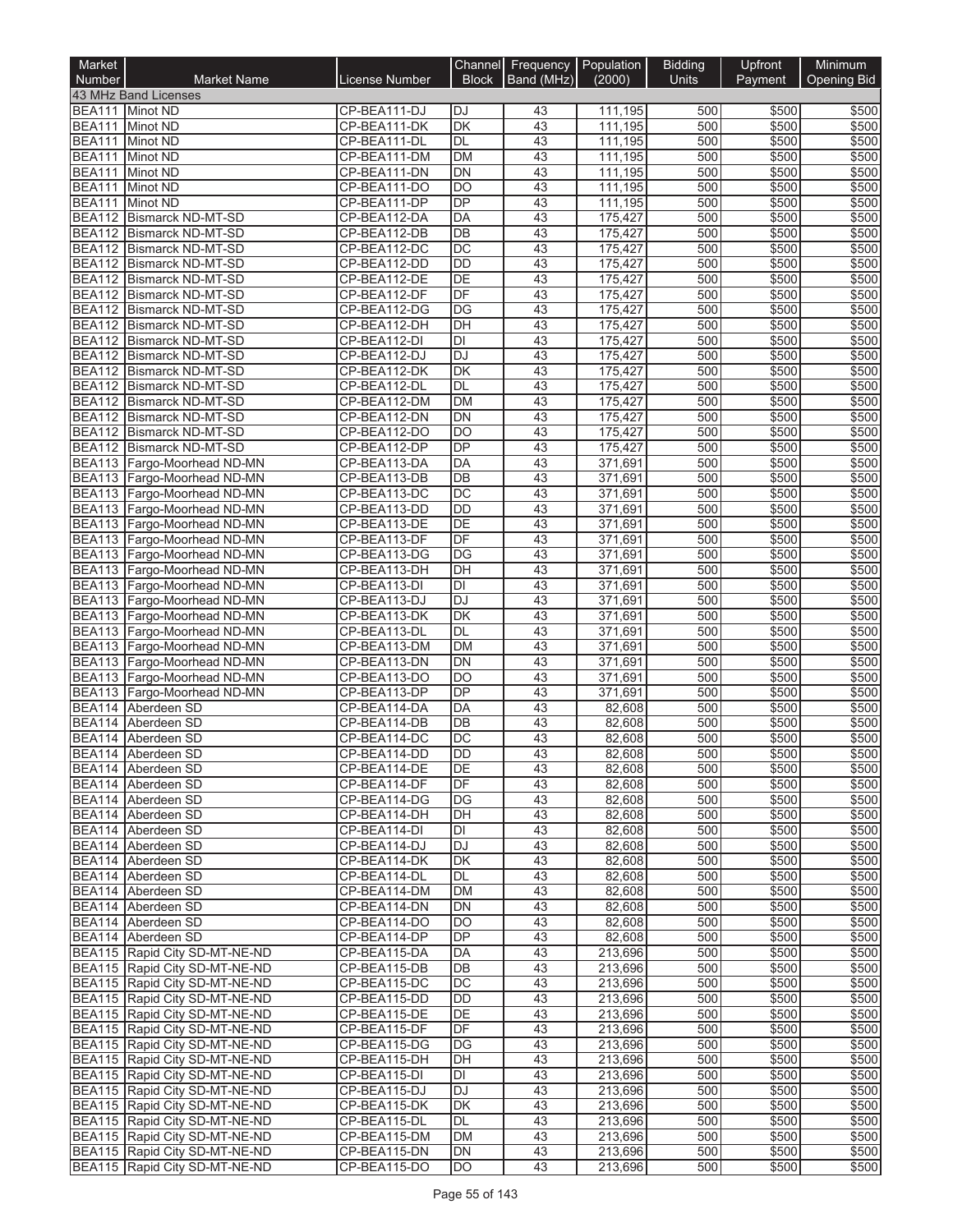| Market<br>Number               | <b>Market Name</b>                                               | License Number               | Channel<br><b>Block</b>  | Frequency<br>Band (MHz) | Population<br>(2000)   | <b>Bidding</b><br><b>Units</b> | Upfront<br>Payment | Minimum<br><b>Opening Bid</b> |
|--------------------------------|------------------------------------------------------------------|------------------------------|--------------------------|-------------------------|------------------------|--------------------------------|--------------------|-------------------------------|
|                                | 43 MHz Band Licenses                                             |                              |                          |                         |                        |                                |                    |                               |
|                                | BEA115 Rapid City SD-MT-NE-ND                                    | CP-BEA115-DP                 | <b>DP</b>                | 43                      | 213,696                | 500                            | \$500              | \$500                         |
|                                | BEA116 Sioux Falls SD-IA-MN-NE                                   | CP-BEA116-DA                 | <b>DA</b>                | 43                      | 519,143                | 500                            | \$500              | \$500                         |
|                                | BEA116 Sioux Falls SD-IA-MN-NE                                   | CP-BEA116-DB                 | DB                       | $\overline{43}$         | 519,143                | 500                            | \$500              | \$500                         |
|                                | BEA116 Sioux Falls SD-IA-MN-NE                                   | CP-BEA116-DC                 | $\overline{DC}$          | 43                      | 519,143                | 500                            | \$500              | \$500                         |
|                                | BEA116 Sioux Falls SD-IA-MN-NE                                   | CP-BEA116-DD                 | <b>DD</b>                | 43                      | 519,143                | 500                            | \$500              | \$500                         |
|                                | BEA116 Sioux Falls SD-IA-MN-NE                                   | CP-BEA116-DE                 | DE                       | 43                      | 519,143                | 500                            | \$500              | \$500                         |
|                                | BEA116 Sioux Falls SD-IA-MN-NE                                   | CP-BEA116-DF                 | DF                       | 43                      | 519,143                | 500                            | \$500              | \$500                         |
| <b>BEA116</b>                  | Sioux Falls SD-IA-MN-NE                                          | CP-BEA116-DG                 | DG                       | 43                      | 519.143                | 500                            | \$500              | \$500                         |
|                                | BEA116 Sioux Falls SD-IA-MN-NE<br>BEA116 Sioux Falls SD-IA-MN-NE | CP-BEA116-DH<br>CP-BEA116-DI | DH<br>DI                 | 43<br>43                | 519,143<br>519,143     | 500<br>500                     | \$500<br>\$500     | \$500<br>\$500                |
| <b>BEA116</b>                  | Sioux Falls SD-IA-MN-NE                                          | CP-BEA116-DJ                 | DJ                       | 43                      | 519,143                | 500                            | \$500              | \$500                         |
| <b>BEA116</b>                  | Sioux Falls SD-IA-MN-NE                                          | CP-BEA116-DK                 | DK                       | 43                      | 519,143                | 500                            | \$500              | \$500                         |
|                                | BEA116 Sioux Falls SD-IA-MN-NE                                   | CP-BEA116-DL                 | DL                       | 43                      | 519,143                | 500                            | \$500              | \$500                         |
| <b>BEA116</b>                  | Sioux Falls SD-IA-MN-NE                                          | CP-BEA116-DM                 | <b>DM</b>                | 43                      | 519,143                | 500                            | \$500              | \$500                         |
| BEA116                         | Sioux Falls SD-IA-MN-NE                                          | CP-BEA116-DN                 | <b>DN</b>                | 43                      | 519,143                | 500                            | \$500              | \$500                         |
|                                | BEA116 Sioux Falls SD-IA-MN-NE                                   | CP-BEA116-DO                 | $\overline{DO}$          | 43                      | 519,143                | 500                            | \$500              | \$500                         |
|                                | BEA116 Sioux Falls SD-IA-MN-NE                                   | CP-BEA116-DP                 | DP                       | 43                      | 519,143                | 500                            | \$500              | \$500                         |
| <b>BEA117</b>                  | Sioux City IA-NE-SD                                              | CP-BEA117-DA                 | DA                       | 43                      | 252,656                | 500                            | \$500              | \$500                         |
| <b>BEA117</b>                  | Sioux City IA-NE-SD                                              | CP-BEA117-DB                 | $\overline{DB}$          | 43                      | 252,656                | 500                            | \$500              | \$500                         |
| <b>BEA117</b>                  | Sioux City IA-NE-SD                                              | CP-BEA117-DC                 | DC                       | 43                      | 252,656                | 500                            | \$500              | \$500                         |
| <b>BEA117</b><br><b>BEA117</b> | Sioux City IA-NE-SD                                              | CP-BEA117-DD                 | DD<br>DE                 | 43<br>43                | 252,656                | 500<br>500                     | \$500<br>\$500     | \$500                         |
| <b>BEA117</b>                  | Sioux City IA-NE-SD<br>Sioux City IA-NE-SD                       | CP-BEA117-DE<br>CP-BEA117-DF | DF                       | 43                      | 252,656<br>252,656     | 500                            | \$500              | \$500<br>\$500                |
| <b>BEA117</b>                  | Sioux City IA-NE-SD                                              | CP-BEA117-DG                 | DG                       | 43                      | 252,656                | 500                            | \$500              | \$500                         |
| <b>BEA117</b>                  | Sioux City IA-NE-SD                                              | CP-BEA117-DH                 | DH                       | 43                      | 252,656                | 500                            | \$500              | \$500                         |
| <b>BEA117</b>                  | Sioux City IA-NE-SD                                              | CP-BEA117-DI                 | $\overline{D}$           | 43                      | 252,656                | 500                            | \$500              | \$500                         |
| <b>BEA117</b>                  | Sioux City IA-NE-SD                                              | CP-BEA117-DJ                 | <b>DJ</b>                | 43                      | 252,656                | 500                            | \$500              | \$500                         |
| <b>BEA117</b>                  | Sioux City IA-NE-SD                                              | CP-BEA117-DK                 | $\overline{\mathsf{DK}}$ | 43                      | 252,656                | 500                            | \$500              | \$500                         |
| <b>BEA117</b>                  | Sioux City IA-NE-SD                                              | CP-BEA117-DL                 | <b>DL</b>                | 43                      | 252,656                | 500                            | \$500              | \$500                         |
| <b>BEA117</b>                  | Sioux City IA-NE-SD                                              | CP-BEA117-DM                 | <b>DM</b>                | 43                      | 252,656                | 500                            | \$500              | \$500                         |
| <b>BEA117</b>                  | Sioux City IA-NE-SD                                              | CP-BEA117-DN                 | <b>DN</b>                | 43                      | 252,656                | 500                            | \$500              | \$500                         |
| <b>BEA117</b>                  | Sioux City IA-NE-SD                                              | CP-BEA117-DO                 | DO                       | 43                      | 252,656                | 500                            | \$500              | \$500                         |
| <b>BEA117</b>                  | Sioux City IA-NE-SD                                              | CP-BEA117-DP                 | <b>DP</b>                | 43                      | 252,656                | 500                            | \$500              | \$500                         |
| <b>BEA118</b>                  | Omaha NE-IA-MO                                                   | CP-BEA118-DA                 | DA                       | 43                      | 1,044,156              | 500                            | \$500              | \$500                         |
| <b>BEA118</b>                  | BEA118 Omaha NE-IA-MO<br>Omaha NE-IA-MO                          | CP-BEA118-DB<br>CP-BEA118-DC | DB<br>DC                 | 43<br>43                | 1,044,156<br>1,044,156 | 500<br>500                     | \$500<br>\$500     | \$500<br>\$500                |
| <b>BEA118</b>                  | Omaha NE-IA-MO                                                   | CP-BEA118-DD                 | DD                       | 43                      | 1,044,156              | 500                            | \$500              | \$500                         |
| <b>BEA118</b>                  | Omaha NE-IA-MO                                                   | CP-BEA118-DE                 | DE                       | 43                      | 1,044,156              | 500                            | \$500              | \$500                         |
| <b>BEA118</b>                  | Omaha NE-IA-MO                                                   | CP-BEA118-DF                 | DF                       | 43                      | 1,044,156              | 500                            | \$500              | \$500                         |
| <b>BEA118</b>                  | Omaha NE-IA-MO                                                   | CP-BEA118-DG                 | DG                       | 43                      | 1,044,156              | 500                            | \$500              | \$500                         |
| <b>BEA118</b>                  | Omaha NE-IA-MO                                                   | CP-BEA118-DH                 | $\overline{D}$ H         | 43                      | 1,044,156              | 500                            | \$500              | \$500                         |
| <b>BEA118</b>                  | Omaha NE-IA-MO                                                   | CP-BEA118-DI                 | $\overline{D}$           | 43                      | 1,044,156              | 500                            | \$500              | \$500                         |
|                                | BEA118 Omaha NE-IA-MO                                            | CP-BEA118-DJ                 | IDJ                      | 43                      | 1,044,156              | 500                            | \$500              | \$500                         |
|                                | BEA118 Omaha NE-IA-MO                                            | CP-BEA118-DK                 | <b>DK</b>                | 43                      | 1,044,156              | 500                            | \$500              | \$500                         |
|                                | BEA118 Omaha NE-IA-MO                                            | CP-BEA118-DL                 | DL                       | 43                      | 1,044,156              | 500                            | \$500              | \$500                         |
|                                | BEA118 Omaha NE-IA-MO                                            | CP-BEA118-DM                 | DM                       | 43                      | 1,044,156              | 500                            | \$500              | \$500                         |
|                                | BEA118 Omaha NE-IA-MO                                            | CP-BEA118-DN                 | DN                       | 43                      | 1,044,156              | 500                            | \$500              | \$500                         |
|                                | BEA118 Omaha NE-IA-MO<br>BEA118 Omaha NE-IA-MO                   | CP-BEA118-DO<br>CP-BEA118-DP | <b>DO</b><br><b>DP</b>   | 43<br>43                | 1,044,156<br>1,044,156 | 500<br>500                     | \$500<br>\$500     | \$500<br>\$500                |
|                                | BEA119 Lincoln NE                                                | CP-BEA119-DA                 | DA                       | 43                      | 379,321                | 500                            | \$500              | \$500                         |
|                                | BEA119 Lincoln NE                                                | CP-BEA119-DB                 | DB                       | 43                      | 379,321                | 500                            | \$500              | \$500                         |
|                                | BEA119 Lincoln NE                                                | CP-BEA119-DC                 | DC                       | 43                      | 379,321                | 500                            | \$500              | \$500                         |
|                                | BEA119 Lincoln NE                                                | CP-BEA119-DD                 | DD                       | 43                      | 379,321                | 500                            | \$500              | \$500                         |
|                                | BEA119 Lincoln NE                                                | CP-BEA119-DE                 | DE                       | 43                      | 379,321                | 500                            | \$500              | \$500                         |
|                                | BEA119 Lincoln NE                                                | CP-BEA119-DF                 | DF                       | 43                      | 379,321                | 500                            | \$500              | \$500                         |
|                                | BEA119 Lincoln NE                                                | CP-BEA119-DG                 | DG                       | 43                      | 379,321                | 500                            | \$500              | \$500                         |
|                                | BEA119 Lincoln NE                                                | CP-BEA119-DH                 | DH                       | 43                      | 379,321                | 500                            | \$500              | \$500                         |
|                                | BEA119 Lincoln NE                                                | CP-BEA119-DI                 | $\overline{D}$           | 43                      | 379,321                | 500                            | \$500              | \$500                         |
|                                | BEA119 Lincoln NE                                                | CP-BEA119-DJ                 | DJ                       | 43                      | 379,321                | 500                            | \$500              | \$500                         |
|                                | BEA119 Lincoln NE                                                | CP-BEA119-DK                 | DK                       | 43                      | 379,321                | 500                            | \$500              | \$500                         |
|                                | BEA119 Lincoln NE                                                | CP-BEA119-DL                 | DL                       | 43                      | 379,321                | 500                            | \$500              | \$500                         |
|                                | BEA119 Lincoln NE                                                | CP-BEA119-DM                 | DM                       | 43                      | 379,321                | 500                            | \$500              | \$500                         |
|                                | BEA119 Lincoln NE<br>BEA119 Lincoln NE                           | CP-BEA119-DN<br>CP-BEA119-DO | <b>DN</b><br>DO          | 43<br>43                | 379,321                | 500<br>500                     | \$500<br>\$500     | \$500                         |
|                                | BEA119 Lincoln NE                                                | CP-BEA119-DP                 | DP                       | 43                      | 379,321<br>379,321     | 500                            | \$500              | \$500<br>\$500                |
|                                | BEA120 Grand Island NE                                           | CP-BEA120-DA                 | $\overline{DA}$          | 43                      | 288,047                | 500                            | \$500              | \$500                         |
|                                | BEA120 Grand Island NE                                           | CP-BEA120-DB                 | DB                       | 43                      | 288,047                | 500                            | \$500              | \$500                         |
|                                | BEA120 Grand Island NE                                           | CP-BEA120-DC                 | DC                       | 43                      | 288,047                | 500                            | \$500              | \$500                         |
|                                | BEA120 Grand Island NE                                           | CP-BEA120-DD                 | <b>DD</b>                | 43                      | 288,047                | 500                            | \$500              | \$500                         |
|                                | BEA120 Grand Island NE                                           | CP-BEA120-DE                 | DE                       | 43                      | 288,047                | 500                            | \$500              | \$500                         |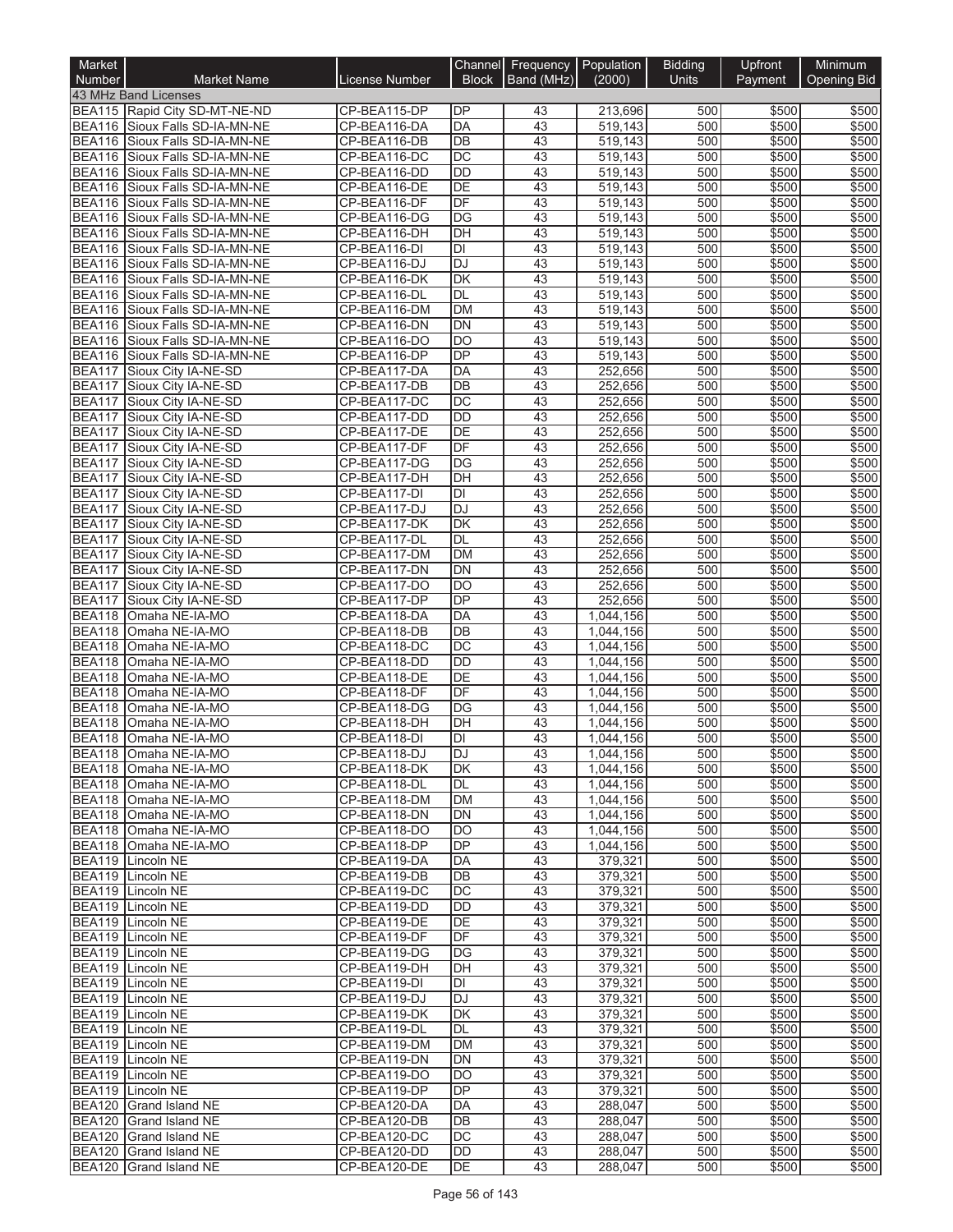| Market<br>Number               | <b>Market Name</b>                               | License Number               | Channel<br><b>Block</b>      | Frequency   Population<br>Band (MHz) | (2000)                 | <b>Bidding</b><br><b>Units</b> | Upfront<br>Payment | Minimum<br><b>Opening Bid</b> |
|--------------------------------|--------------------------------------------------|------------------------------|------------------------------|--------------------------------------|------------------------|--------------------------------|--------------------|-------------------------------|
|                                | 43 MHz Band Licenses                             |                              |                              |                                      |                        |                                |                    |                               |
|                                | BEA120 Grand Island NE                           | CP-BEA120-DF                 | DF                           | 43                                   | 288.047                | 500                            | \$500              | \$500                         |
|                                | BEA120 Grand Island NE                           | CP-BEA120-DG                 | DG                           | 43                                   | 288,047                | 500                            | \$500              | \$500                         |
| <b>BEA120</b>                  | <b>Grand Island NE</b>                           | CP-BEA120-DH                 | DH                           | $\overline{43}$                      | 288,047                | 500                            | \$500              | \$500                         |
| <b>BEA120</b>                  | Grand Island NE                                  | CP-BEA120-DI                 | $\overline{D}$               | 43                                   | 288,047                | 500                            | \$500              | \$500                         |
| <b>BEA120</b>                  | <b>Grand Island NE</b>                           | CP-BEA120-DJ                 | <b>DJ</b>                    | 43                                   | 288,047                | 500                            | \$500              | \$500                         |
| <b>BEA120</b>                  | <b>Grand Island NE</b>                           | CP-BEA120-DK                 | DK                           | 43                                   | 288,047                | 500                            | \$500              | \$500                         |
| <b>BEA120</b><br><b>BEA120</b> | <b>Grand Island NE</b><br><b>Grand Island NE</b> | CP-BEA120-DL<br>CP-BEA120-DM | DL<br><b>DM</b>              | 43<br>43                             | 288,047<br>288,047     | 500<br>500                     | \$500<br>\$500     | \$500<br>\$500                |
| <b>BEA120</b>                  | <b>Grand Island NE</b>                           | CP-BEA120-DN                 | <b>DN</b>                    | 43                                   | 288,047                | 500                            | \$500              | \$500                         |
| <b>BEA120</b>                  | <b>Grand Island NE</b>                           | CP-BEA120-DO                 | DO                           | 43                                   | 288,047                | 500                            | \$500              | \$500                         |
| <b>BEA120</b>                  | <b>Grand Island NE</b>                           | CP-BEA120-DP                 | $\overline{DP}$              | 43                                   | 288,047                | 500                            | \$500              | \$500                         |
| <b>BEA121</b>                  | North Platte NE-CO                               | CP-BEA121-DA                 | DA                           | 43                                   | 61,758                 | 500                            | \$500              | \$500                         |
| <b>BEA121</b>                  | North Platte NE-CO                               | CP-BEA121-DB                 | DB                           | 43                                   | 61,758                 | 500                            | \$500              | \$500                         |
| <b>BEA121</b>                  | North Platte NE-CO                               | CP-BEA121-DC                 | DC                           | 43                                   | 61,758                 | 500                            | \$500              | \$500                         |
| <b>BEA121</b>                  | North Platte NE-CO                               | CP-BEA121-DD                 | <b>DD</b>                    | 43                                   | 61,758                 | 500                            | \$500              | \$500                         |
| <b>BEA121</b>                  | North Platte NE-CO                               | CP-BEA121-DE                 | DE                           | 43                                   | 61,758                 | 500                            | \$500              | \$500                         |
| <b>BEA121</b><br><b>BEA121</b> | North Platte NE-CO<br>North Platte NE-CO         | CP-BEA121-DF<br>CP-BEA121-DG | DF<br>DG                     | 43<br>43                             | 61,758<br>61,758       | 500<br>500                     | \$500<br>\$500     | \$500<br>\$500                |
| <b>BEA121</b>                  | North Platte NE-CO                               | CP-BEA121-DH                 | $\overline{DH}$              | 43                                   | 61,758                 | 500                            | \$500              | \$500                         |
| BEA121                         | North Platte NE-CO                               | CP-BEA121-DI                 | DI                           | 43                                   | 61,758                 | 500                            | \$500              | \$500                         |
| <b>BEA121</b>                  | North Platte NE-CO                               | CP-BEA121-DJ                 | <b>DJ</b>                    | 43                                   | 61,758                 | 500                            | \$500              | \$500                         |
| <b>BEA121</b>                  | North Platte NE-CO                               | CP-BEA121-DK                 | DK                           | 43                                   | 61,758                 | 500                            | \$500              | \$500                         |
| <b>BEA121</b>                  | North Platte NE-CO                               | CP-BEA121-DL                 | DL                           | 43                                   | 61,758                 | 500                            | \$500              | \$500                         |
| <b>BEA121</b>                  | North Platte NE-CO                               | CP-BEA121-DM                 | <b>DM</b>                    | 43                                   | 61,758                 | 500                            | \$500              | \$500                         |
| <b>BEA121</b>                  | North Platte NE-CO                               | CP-BEA121-DN                 | DN                           | 43                                   | 61,758                 | 500                            | \$500              | \$500                         |
| <b>BEA121</b>                  | North Platte NE-CO                               | CP-BEA121-DO                 | DO                           | 43                                   | 61,758                 | 500                            | \$500              | \$500                         |
| <b>BEA121</b>                  | North Platte NE-CO                               | CP-BEA121-DP                 | DP                           | 43                                   | 61,758                 | 500                            | \$500              | \$500                         |
| <b>BEA122</b><br><b>BEA122</b> | Wichita KS-OK<br>Wichita KS-OK                   | CP-BEA122-DA<br>CP-BEA122-DB | <b>DA</b><br>$\overline{DB}$ | 43<br>43                             | 1,175,577<br>1,175,577 | 500<br>500                     | \$500<br>\$500     | \$500<br>\$500                |
| <b>BEA122</b>                  | Wichita KS-OK                                    | CP-BEA122-DC                 | $\overline{DC}$              | 43                                   | 1,175,577              | 500                            | \$500              | \$500                         |
| <b>BEA122</b>                  | Wichita KS-OK                                    | CP-BEA122-DD                 | <b>DD</b>                    | 43                                   | 1,175,577              | 500                            | \$500              | \$500                         |
| <b>BEA122</b>                  | Wichita KS-OK                                    | CP-BEA122-DE                 | DE                           | 43                                   | 1,175,577              | 500                            | \$500              | \$500                         |
| <b>BEA122</b>                  | Wichita KS-OK                                    | CP-BEA122-DF                 | DF                           | 43                                   | 1,175,577              | 500                            | \$500              | \$500                         |
| <b>BEA122</b>                  | Wichita KS-OK                                    | CP-BEA122-DG                 | DG                           | 43                                   | 1,175,577              | 500                            | \$500              | \$500                         |
| <b>BEA122</b>                  | Wichita KS-OK                                    | CP-BEA122-DH                 | DH                           | 43                                   | 1,175,577              | 500                            | \$500              | \$500                         |
| <b>BEA122</b>                  | Wichita KS-OK                                    | CP-BEA122-DI                 | DI                           | 43                                   | 1,175,577              | 500                            | \$500              | \$500                         |
| <b>BEA122</b>                  | Wichita KS-OK                                    | CP-BEA122-DJ                 | DJ                           | 43                                   | 1,175,577              | 500                            | \$500              | \$500                         |
| <b>BEA122</b><br><b>BEA122</b> | Wichita KS-OK<br>Wichita KS-OK                   | CP-BEA122-DK                 | <b>DK</b><br>DL              | 43<br>43                             | 1,175,577              | 500<br>500                     | \$500              | \$500<br>\$500                |
| <b>BEA122</b>                  | Wichita KS-OK                                    | CP-BEA122-DL<br>CP-BEA122-DM | <b>DM</b>                    | 43                                   | 1,175,577<br>1,175,577 | 500                            | \$500<br>\$500     | \$500                         |
| <b>BEA122</b>                  | Wichita KS-OK                                    | CP-BEA122-DN                 | DN                           | 43                                   | 1,175,577              | 500                            | \$500              | \$500                         |
| <b>BEA122</b>                  | Wichita KS-OK                                    | CP-BEA122-DO                 | $\overline{DO}$              | 43                                   | 1,175,577              | 500                            | \$500              | \$500                         |
|                                | BEA122  Wichita KS-OK                            | CP-BEA122-DP                 | DP.                          | 43                                   | 1,175,577              | 500                            | \$500              | \$500                         |
|                                | BEA123 Topeka KS                                 | CP-BEA123-DA                 | DA                           | 43                                   | 454,539                | 500                            | \$500              | \$500                         |
|                                | BEA123 Topeka KS                                 | CP-BEA123-DB                 | DB                           | 43                                   | 454,539                | 500                            | \$500              | \$500                         |
|                                | BEA123 Topeka KS                                 | CP-BEA123-DC                 | DC                           | 43                                   | 454,539                | 500                            | \$500              | \$500                         |
|                                | BEA123 Topeka KS                                 | CP-BEA123-DD                 | DD                           | 43                                   | 454,539                | 500                            | \$500              | \$500                         |
|                                | BEA123 Topeka KS<br>BEA123 Topeka KS             | CP-BEA123-DE<br>CP-BEA123-DF | DE<br>DF                     | 43<br>43                             | 454,539<br>454,539     | 500<br>500                     | \$500<br>\$500     | \$500<br>\$500                |
|                                | BEA123 Topeka KS                                 | CP-BEA123-DG                 | DG                           | 43                                   | 454,539                | 500                            | \$500              | \$500                         |
|                                | BEA123 Topeka KS                                 | CP-BEA123-DH                 | DH                           | 43                                   | 454,539                | 500                            | \$500              | \$500                         |
|                                | BEA123 Topeka KS                                 | CP-BEA123-DI                 | DI                           | 43                                   | 454,539                | 500                            | \$500              | \$500                         |
|                                | BEA123 Topeka KS                                 | CP-BEA123-DJ                 | DJ                           | 43                                   | 454,539                | 500                            | \$500              | \$500                         |
|                                | BEA123 Topeka KS                                 | CP-BEA123-DK                 | DK                           | 43                                   | 454,539                | 500                            | \$500              | \$500                         |
|                                | BEA123 Topeka KS                                 | CP-BEA123-DL                 | DL                           | 43                                   | 454,539                | 500                            | \$500              | \$500                         |
|                                | BEA123 Topeka KS                                 | CP-BEA123-DM                 | DM                           | 43                                   | 454,539                | 500                            | \$500              | \$500                         |
|                                | BEA123 Topeka KS                                 | CP-BEA123-DN                 | <b>DN</b>                    | 43                                   | 454,539                | 500                            | \$500              | \$500                         |
|                                | BEA123 Topeka KS                                 | CP-BEA123-DO                 | DO                           | 43                                   | 454,539                | 500                            | \$500              | \$500                         |
|                                | BEA123 Topeka KS<br>BEA124 Tulsa OK-KS           | CP-BEA123-DP<br>CP-BEA124-DA | DP<br>DA                     | 43<br>43                             | 454,539<br>1,384,426   | 500<br>500                     | \$500<br>\$500     | \$500<br>\$500                |
|                                | BEA124 Tulsa OK-KS                               | CP-BEA124-DB                 | DB                           | 43                                   | 1,384,426              | 500                            | \$500              | \$500                         |
|                                | BEA124 Tulsa OK-KS                               | CP-BEA124-DC                 | DC                           | 43                                   | 1,384,426              | 500                            | \$500              | \$500                         |
|                                | BEA124 Tulsa OK-KS                               | CP-BEA124-DD                 | DD                           | 43                                   | 1,384,426              | 500                            | \$500              | \$500                         |
|                                | BEA124 Tulsa OK-KS                               | CP-BEA124-DE                 | DE                           | 43                                   | 1,384,426              | 500                            | \$500              | \$500                         |
|                                | BEA124 Tulsa OK-KS                               | CP-BEA124-DF                 | DF                           | 43                                   | 1,384,426              | 500                            | \$500              | \$500                         |
|                                | BEA124 Tulsa OK-KS                               | CP-BEA124-DG                 | DG                           | 43                                   | 1,384,426              | 500                            | \$500              | \$500                         |
|                                | BEA124 Tulsa OK-KS                               | CP-BEA124-DH                 | DH                           | 43                                   | 1,384,426              | 500                            | \$500              | \$500                         |
|                                | BEA124 Tulsa OK-KS<br>BEA124 Tulsa OK-KS         | CP-BEA124-DI                 | DI<br>DJ                     | 43<br>43                             | 1,384,426              | 500<br>500                     | \$500              | \$500<br>\$500                |
|                                | BEA124 Tulsa OK-KS                               | CP-BEA124-DJ<br>CP-BEA124-DK | DK                           | 43                                   | 1,384,426<br>1,384,426 | 500                            | \$500<br>\$500     | \$500                         |
|                                |                                                  |                              |                              |                                      |                        |                                |                    |                               |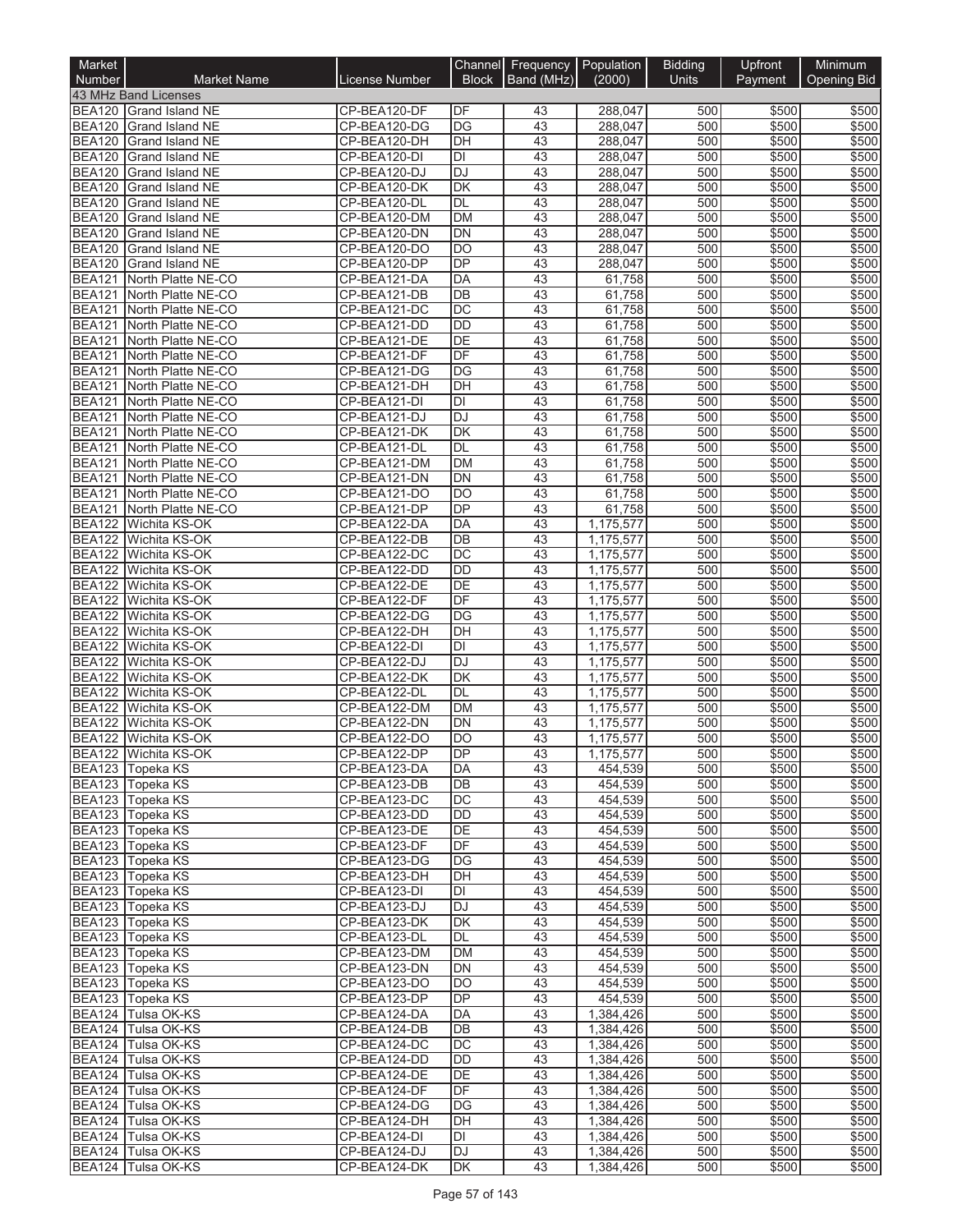| Market<br>Number               | <b>Market Name</b>                                                     | License Number               | Channel<br><b>Block</b>               | Frequency<br>Band (MHz) | Population<br>(2000)   | <b>Bidding</b><br>Units | Upfront<br>Payment | Minimum<br><b>Opening Bid</b> |
|--------------------------------|------------------------------------------------------------------------|------------------------------|---------------------------------------|-------------------------|------------------------|-------------------------|--------------------|-------------------------------|
|                                | 43 MHz Band Licenses                                                   |                              |                                       |                         |                        |                         |                    |                               |
|                                | BEA124 Tulsa OK-KS                                                     | CP-BEA124-DL                 | DL                                    | 43                      | 1,384,426              | 500                     | \$500              | \$500                         |
| <b>BEA124</b>                  | Tulsa OK-KS                                                            | CP-BEA124-DM                 | <b>DM</b>                             | 43                      | 1,384,426              | 500                     | \$500              | \$500                         |
| <b>BEA124</b>                  | Tulsa OK-KS                                                            | CP-BEA124-DN                 | DN                                    | 43                      | 1,384,426              | 500                     | \$500              | \$500                         |
| <b>BEA124</b>                  | Tulsa OK-KS                                                            | CP-BEA124-DO                 | DO                                    | 43                      | 1,384,426              | 500                     | \$500              | \$500                         |
| <b>BEA125</b>                  | BEA124 Tulsa OK-KS<br>Oklahoma City OK                                 | CP-BEA124-DP<br>CP-BEA125-DA | DP<br>$\overline{DA}$                 | 43<br>43                | 1,384,426<br>1,698,197 | 500<br>500              | \$500<br>\$500     | \$500<br>\$500                |
|                                | BEA125 Oklahoma City OK                                                | CP-BEA125-DB                 | DB                                    | 43                      | 1,698,197              | 500                     | \$500              | \$500                         |
| <b>BEA125</b>                  | <b>Oklahoma City OK</b>                                                | CP-BEA125-DC                 | DC                                    | 43                      | 1,698,197              | 500                     | \$500              | \$500                         |
|                                | BEA125 Oklahoma City OK                                                | CP-BEA125-DD                 | DD                                    | 43                      | 1,698,197              | 500                     | \$500              | \$500                         |
| <b>BEA125</b>                  | Oklahoma City OK                                                       | CP-BEA125-DE                 | $\overline{DE}$                       | 43                      | 1,698,197              | 500                     | \$500              | \$500                         |
|                                | BEA125 Oklahoma City OK                                                | CP-BEA125-DF                 | DF                                    | 43                      | 1.698.197              | 500                     | \$500              | \$500                         |
| <b>BEA125</b>                  | Oklahoma City OK                                                       | CP-BEA125-DG                 | $\overline{DG}$                       | 43                      | 1,698,197              | 500                     | \$500              | \$500                         |
|                                | BEA125 Oklahoma City OK                                                | CP-BEA125-DH                 | DH                                    | 43                      | 1,698,197              | 500                     | \$500              | \$500                         |
|                                | BEA125 Oklahoma City OK                                                | CP-BEA125-DI                 | DI                                    | 43                      | 1,698,197              | 500                     | \$500              | \$500                         |
| <b>BEA125</b>                  | Oklahoma City OK                                                       | CP-BEA125-DJ                 | DJ                                    | 43                      | 1,698,197              | 500                     | \$500              | \$500                         |
| <b>BEA125</b><br><b>BEA125</b> | Oklahoma City OK<br>Oklahoma City OK                                   | CP-BEA125-DK<br>CP-BEA125-DL | $\overline{\mathsf{DK}}$<br><b>DL</b> | 43<br>43                | 1,698,197<br>1,698,197 | 500<br>500              | \$500<br>\$500     | \$500<br>\$500                |
|                                | BEA125 Oklahoma City OK                                                | CP-BEA125-DM                 | <b>DM</b>                             | 43                      | 1,698,197              | 500                     | \$500              | \$500                         |
| <b>BEA125</b>                  | Oklahoma City OK                                                       | CP-BEA125-DN                 | <b>DN</b>                             | 43                      | 1,698,197              | 500                     | \$500              | \$500                         |
|                                | BEA125 Oklahoma City OK                                                | CP-BEA125-DO                 | DO                                    | 43                      | 1,698,197              | 500                     | \$500              | \$500                         |
|                                | BEA125 Oklahoma City OK                                                | CP-BEA125-DP                 | DP                                    | 43                      | 1,698,197              | 500                     | \$500              | \$500                         |
| <b>BEA126</b>                  | Western Oklahoma OK                                                    | CP-BEA126-DA                 | <b>DA</b>                             | 43                      | 139,761                | 500                     | \$500              | \$500                         |
| <b>BEA126</b>                  | Western Oklahoma OK                                                    | CP-BEA126-DB                 | DB                                    | 43                      | 139,761                | 500                     | \$500              | \$500                         |
| <b>BEA126</b>                  | Western Oklahoma OK                                                    | CP-BEA126-DC                 | $\overline{DC}$                       | $\overline{43}$         | 139.761                | 500                     | \$500              | \$500                         |
|                                | BEA126 Western Oklahoma OK                                             | CP-BEA126-DD                 | <b>DD</b>                             | 43                      | 139,761                | 500                     | \$500              | \$500                         |
| <b>BEA126</b>                  | Western Oklahoma OK                                                    | CP-BEA126-DE                 | DE                                    | 43                      | 139,761                | 500                     | \$500              | \$500                         |
| BEA126                         | Western Oklahoma OK                                                    | CP-BEA126-DF                 | DF                                    | 43                      | 139,761                | 500                     | \$500              | \$500                         |
| <b>BEA126</b><br>BEA126        | Western Oklahoma OK<br>Western Oklahoma OK                             | CP-BEA126-DG<br>CP-BEA126-DH | DG<br>DH                              | 43<br>43                | 139,761<br>139,761     | 500<br>500              | \$500<br>\$500     | \$500<br>\$500                |
|                                | BEA126 Western Oklahoma OK                                             | CP-BEA126-DI                 | DI                                    | 43                      | 139,761                | 500                     | \$500              | \$500                         |
| <b>BEA126</b>                  | Western Oklahoma OK                                                    | CP-BEA126-DJ                 | $\overline{DJ}$                       | 43                      | 139,761                | 500                     | \$500              | \$500                         |
|                                | BEA126 Western Oklahoma OK                                             | CP-BEA126-DK                 | DK                                    | 43                      | 139,761                | 500                     | \$500              | \$500                         |
| <b>BEA126</b>                  | Western Oklahoma OK                                                    | CP-BEA126-DL                 | DL                                    | 43                      | 139,761                | 500                     | \$500              | \$500                         |
| <b>BEA126</b>                  | Western Oklahoma OK                                                    | CP-BEA126-DM                 | <b>DM</b>                             | 43                      | 139,761                | 500                     | \$500              | \$500                         |
|                                | BEA126 Western Oklahoma OK                                             | CP-BEA126-DN                 | <b>DN</b>                             | 43                      | 139,761                | 500                     | \$500              | \$500                         |
|                                | BEA126 Western Oklahoma OK                                             | CP-BEA126-DO                 | DO                                    | 43                      | 139,761                | 500                     | \$500              | \$500                         |
| <b>BEA126</b>                  | Western Oklahoma OK                                                    | CP-BEA126-DP                 | DP                                    | 43                      | 139,761                | 500                     | \$500              | \$500                         |
| <b>BEA127</b>                  | Dallas-Fort Worth TX-AR-OK                                             | CP-BEA127-DA                 | DA                                    | 43                      | 7,645,530              | 500                     | \$500              | \$500                         |
| <b>BEA127</b><br><b>BEA127</b> | Dallas-Fort Worth TX-AR-OK                                             | CP-BEA127-DB                 | DB<br>$\overline{DC}$                 | 43<br>43                | 7,645,530              | 500                     | \$500              | \$500<br>\$500                |
| <b>BEA127</b>                  | Dallas-Fort Worth TX-AR-OK<br>Dallas-Fort Worth TX-AR-OK               | CP-BEA127-DC<br>CP-BEA127-DD | <b>DD</b>                             | 43                      | 7,645,530<br>7,645,530 | 500<br>500              | \$500<br>\$500     | \$500                         |
| <b>BEA127</b>                  | Dallas-Fort Worth TX-AR-OK                                             | CP-BEA127-DE                 | $\overline{DE}$                       | $\overline{43}$         | 7.645.530              | 500                     | \$500              | \$500                         |
|                                | BEA127   Dallas-Fort Worth TX-AR-OK                                    | CP-BEA127-DF                 | DF                                    | 43                      | 7,645,530              | 500                     | \$500              | \$500                         |
|                                | BEA127 Dallas-Fort Worth TX-AR-OK                                      | CP-BEA127-DG                 | DG                                    | 43                      | 7,645,530              | 500                     | \$500              | \$500                         |
|                                | BEA127 Dallas-Fort Worth TX-AR-OK                                      | CP-BEA127-DH                 | DH                                    | 43                      | 7,645,530              | 500                     | \$500              | \$500                         |
|                                | BEA127 Dallas-Fort Worth TX-AR-OK                                      | CP-BEA127-DI                 | DI                                    | 43                      | 7,645,530              | 500                     | \$500              | \$500                         |
|                                | BEA127 Dallas-Fort Worth TX-AR-OK                                      | CP-BEA127-DJ                 | $\overline{DJ}$                       | 43                      | 7,645,530              | 500                     | \$500              | \$500                         |
|                                | BEA127 Dallas-Fort Worth TX-AR-OK                                      | CP-BEA127-DK                 | DK                                    | 43                      | 7,645,530              | 500                     | \$500              | \$500                         |
|                                | BEA127 Dallas-Fort Worth TX-AR-OK                                      | CP-BEA127-DL                 | DL                                    | 43                      | 7,645,530              | 500                     | \$500              | \$500                         |
|                                | BEA127 Dallas-Fort Worth TX-AR-OK                                      | CP-BEA127-DM                 | DM                                    | 43                      | 7,645,530              | 500                     | \$500              | \$500                         |
|                                | BEA127 Dallas-Fort Worth TX-AR-OK<br>BEA127 Dallas-Fort Worth TX-AR-OK | CP-BEA127-DN<br>CP-BEA127-DO | DN<br>DO                              | 43<br>43                | 7,645,530<br>7,645,530 | 500<br>500              | \$500<br>\$500     | \$500<br>\$500                |
|                                | BEA127 Dallas-Fort Worth TX-AR-OK                                      | CP-BEA127-DP                 | DP                                    | 43                      | 7,645,530              | 500                     | \$500              | \$500                         |
|                                | BEA128 Abilene TX                                                      | CP-BEA128-DA                 | DA                                    | 43                      | 222,147                | 500                     | \$500              | \$500                         |
|                                | BEA128 Abilene TX                                                      | CP-BEA128-DB                 | DB                                    | 43                      | 222,147                | 500                     | \$500              | \$500                         |
|                                | BEA128 Abilene TX                                                      | CP-BEA128-DC                 | DC                                    | 43                      | 222,147                | 500                     | \$500              | \$500                         |
|                                | BEA128 Abilene TX                                                      | CP-BEA128-DD                 | DD                                    | 43                      | 222,147                | 500                     | \$500              | \$500                         |
|                                | BEA128 Abilene TX                                                      | CP-BEA128-DE                 | DE                                    | 43                      | 222,147                | 500                     | \$500              | \$500                         |
|                                | BEA128 Abilene TX                                                      | CP-BEA128-DF                 | DF                                    | 43                      | 222,147                | 500                     | \$500              | \$500                         |
|                                | BEA128 Abilene TX                                                      | CP-BEA128-DG                 | DG                                    | 43                      | 222,147                | 500                     | \$500              | \$500                         |
|                                | BEA128 Abilene TX                                                      | CP-BEA128-DH                 | DH                                    | 43                      | 222,147                | 500                     | \$500              | \$500                         |
|                                | BEA128 Abilene TX                                                      | CP-BEA128-DI                 | DI                                    | 43                      | 222,147                | 500                     | \$500              | \$500                         |
|                                | BEA128 Abilene TX<br>BEA128 Abilene TX                                 | CP-BEA128-DJ<br>CP-BEA128-DK | DJ                                    | 43<br>43                | 222,147                | 500                     | \$500              | \$500<br>\$500                |
|                                | BEA128 Abilene TX                                                      | CP-BEA128-DL                 | DK<br>DL                              | 43                      | 222,147<br>222,147     | 500<br>500              | \$500<br>\$500     | \$500                         |
|                                | BEA128 Abilene TX                                                      | CP-BEA128-DM                 | DM                                    | 43                      | 222,147                | 500                     | \$500              | \$500                         |
|                                | BEA128 Abilene TX                                                      | CP-BEA128-DN                 | <b>DN</b>                             | 43                      | 222,147                | 500                     | \$500              | \$500                         |
|                                | BEA128 Abilene TX                                                      | CP-BEA128-DO                 | DO                                    | 43                      | 222,147                | 500                     | \$500              | \$500                         |
|                                | BEA128 Abilene TX                                                      | CP-BEA128-DP                 | DP                                    | 43                      | 222,147                | 500                     | \$500              | \$500                         |
|                                | BEA129 San Angelo TX                                                   | CP-BEA129-DA                 | DA                                    | 43                      | 202,679                | 500                     | \$500              | \$500                         |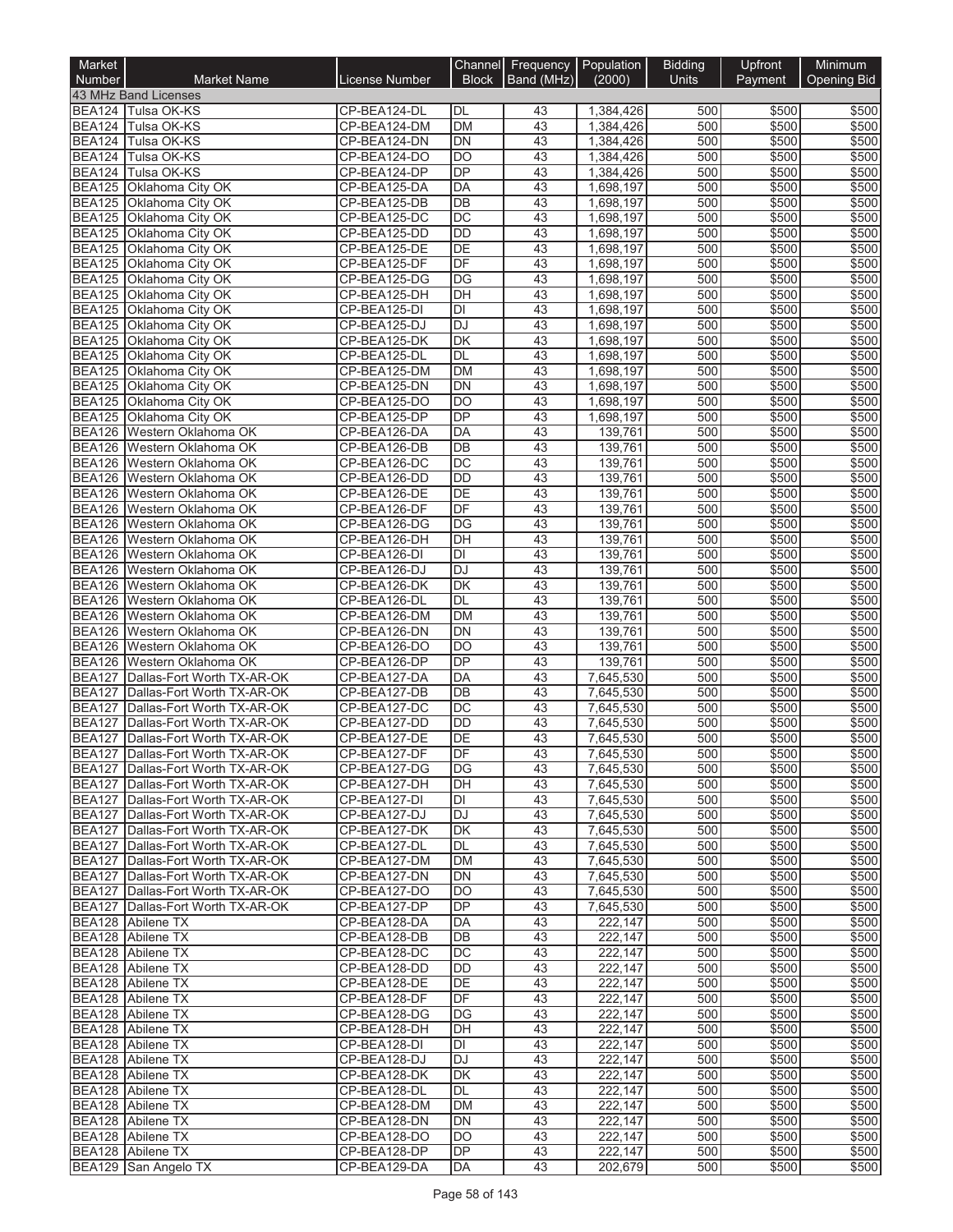| Market                         |                                                                          |                              | Channel                            | Frequency Population  |                    | <b>Bidding</b> | Upfront        | Minimum            |
|--------------------------------|--------------------------------------------------------------------------|------------------------------|------------------------------------|-----------------------|--------------------|----------------|----------------|--------------------|
| Number                         | <b>Market Name</b>                                                       | License Number               | <b>Block</b>                       | Band (MHz)            | (2000)             | <b>Units</b>   | Payment        | <b>Opening Bid</b> |
|                                | 43 MHz Band Licenses<br>BEA129 San Angelo TX                             | CP-BEA129-DB                 | DB                                 | 43                    | 202,679            | 500            | \$500          | \$500              |
|                                | BEA129 San Angelo TX                                                     | CP-BEA129-DC                 | $\overline{DC}$                    | 43                    | 202,679            | 500            | \$500          | \$500              |
|                                | BEA129 San Angelo TX                                                     | CP-BEA129-DD                 | $\overline{DD}$                    | 43                    | 202,679            | 500            | \$500          | \$500              |
| <b>BEA129</b>                  | San Angelo TX                                                            | CP-BEA129-DE                 | DE                                 | 43                    | 202,679            | 500            | \$500          | \$500              |
| <b>BEA129</b>                  | San Angelo TX                                                            | CP-BEA129-DF                 | DF                                 | $\overline{43}$       | 202,679            | 500            | \$500          | \$500              |
| <b>BEA129</b><br><b>BEA129</b> | San Angelo TX<br>San Angelo TX                                           | CP-BEA129-DG<br>CP-BEA129-DH | DG<br>$\overline{DH}$              | 43<br>43              | 202,679<br>202,679 | 500<br>500     | \$500<br>\$500 | \$500<br>\$500     |
| <b>BEA129</b>                  | San Angelo TX                                                            | CP-BEA129-DI                 | DI                                 | 43                    | 202,679            | 500            | \$500          | \$500              |
| <b>BEA129</b>                  | San Angelo TX                                                            | CP-BEA129-DJ                 | <b>DJ</b>                          | 43                    | 202,679            | 500            | \$500          | \$500              |
| <b>BEA129</b>                  | San Angelo TX                                                            | CP-BEA129-DK                 | DK                                 | 43                    | 202,679            | 500            | \$500          | \$500              |
| <b>BEA129</b>                  | San Angelo TX                                                            | CP-BEA129-DL                 | <b>DL</b>                          | 43                    | 202,679            | 500            | \$500          | \$500              |
| <b>BEA129</b>                  | San Angelo TX                                                            | CP-BEA129-DM                 | <b>DM</b>                          | $\overline{43}$       | 202,679            | 500            | \$500          | \$500              |
| <b>BEA129</b><br><b>BEA129</b> | San Angelo TX<br>San Angelo TX                                           | CP-BEA129-DN<br>CP-BEA129-DO | <b>DN</b><br>$\overline{DO}$       | 43<br>43              | 202,679<br>202,679 | 500<br>500     | \$500<br>\$500 | \$500<br>\$500     |
| <b>BEA129</b>                  | San Angelo TX                                                            | CP-BEA129-DP                 | DP                                 | 43                    | 202,679            | 500            | \$500          | \$500              |
|                                | BEA133 McAllen-Edinburg-Mission TX                                       | CP-BEA133-DA                 | <b>DA</b>                          | 43                    | 978,369            | 500            | \$500          | \$500              |
|                                | BEA133 McAllen-Edinburg-Mission TX                                       | CP-BEA133-DB                 | $\overline{DB}$                    | 43                    | 978,369            | 500            | \$500          | \$500              |
|                                | BEA133 McAllen-Edinburg-Mission TX                                       | CP-BEA133-DC                 | $\overline{DC}$                    | 43                    | 978,369            | 500            | \$500          | \$500              |
|                                | BEA133 McAllen-Edinburg-Mission TX                                       | CP-BEA133-DD                 | <b>DD</b>                          | 43                    | 978,369            | 500            | \$500          | \$500              |
|                                | BEA133 McAllen-Edinburg-Mission TX<br>BEA133 McAllen-Edinburg-Mission TX | CP-BEA133-DE<br>CP-BEA133-DF | DE<br>$\overline{DF}$              | 43<br>$\overline{43}$ | 978,369<br>978,369 | 500<br>500     | \$500<br>\$500 | \$500<br>\$500     |
|                                | BEA133 McAllen-Edinburg-Mission TX                                       | CP-BEA133-DG                 | DG                                 | 43                    | 978,369            | 500            | \$500          | \$500              |
|                                | BEA133 McAllen-Edinburg-Mission TX                                       | CP-BEA133-DH                 | $\overline{DH}$                    | 43                    | 978,369            | 500            | \$500          | \$500              |
|                                | BEA133 McAllen-Edinburg-Mission TX                                       | CP-BEA133-DI                 | DI                                 | 43                    | 978,369            | 500            | \$500          | \$500              |
|                                | BEA133 McAllen-Edinburg-Mission TX                                       | CP-BEA133-DJ                 | $\overline{DJ}$                    | 43                    | 978,369            | 500            | \$500          | \$500              |
|                                | BEA133 McAllen-Edinburg-Mission TX                                       | CP-BEA133-DK                 | DK                                 | 43                    | 978,369            | 500            | \$500          | \$500              |
|                                | BEA133 McAllen-Edinburg-Mission TX<br>BEA133 McAllen-Edinburg-Mission TX | CP-BEA133-DL<br>CP-BEA133-DM | DL<br><b>DM</b>                    | 43<br>43              | 978,369<br>978,369 | 500<br>500     | \$500<br>\$500 | \$500<br>\$500     |
|                                | BEA133 McAllen-Edinburg-Mission TX                                       | CP-BEA133-DN                 | DN                                 | 43                    | 978,369            | 500            | \$500          | \$500              |
|                                | BEA133 McAllen-Edinburg-Mission TX                                       | CP-BEA133-DO                 | $\overline{DO}$                    | 43                    | 978,369            | 500            | \$500          | \$500              |
|                                | BEA133 McAllen-Edinburg-Mission TX                                       | CP-BEA133-DP                 | DP                                 | 43                    | 978,369            | 500            | \$500          | \$500              |
|                                | BEA134 San Antonio TX                                                    | CP-BEA134-DA                 | DA                                 | 43                    | 2,141,060          | 500            | \$500          | \$500              |
| <b>BEA135</b>                  | Odessa-Midland TX                                                        | CP-BEA135-DA                 | <b>DA</b>                          | 43                    | 388,007            | 500            | \$500          | \$500              |
| <b>BEA135</b>                  | Odessa-Midland TX                                                        | CP-BEA135-DB                 | $\overline{DB}$<br>$\overline{DC}$ | 43<br>43              | 388,007<br>388,007 | 500<br>500     | \$500          | \$500<br>\$500     |
| <b>BEA135</b>                  | BEA135 Odessa-Midland TX<br>Odessa-Midland TX                            | CP-BEA135-DC<br>CP-BEA135-DD | $\overline{DD}$                    | 43                    | 388,007            | 500            | \$500<br>\$500 | \$500              |
| <b>BEA135</b>                  | Odessa-Midland TX                                                        | CP-BEA135-DE                 | DE                                 | $\overline{43}$       | 388,007            | 500            | \$500          | \$500              |
|                                | BEA135 Odessa-Midland TX                                                 | CP-BEA135-DF                 | DF                                 | 43                    | 388,007            | 500            | \$500          | \$500              |
| <b>BEA135</b>                  | Odessa-Midland TX                                                        | CP-BEA135-DG                 | DG                                 | 43                    | 388,007            | 500            | \$500          | \$500              |
| <b>BEA135</b>                  | Odessa-Midland TX                                                        | CP-BEA135-DH                 | DH                                 | 43                    | 388,007            | 500            | \$500          | \$500              |
| <b>BEA135</b>                  | Odessa-Midland TX                                                        | CP-BEA135-DI<br>CP-BEA135-DJ | DI                                 | 43                    | 388,007            | 500<br>500     | \$500          | \$500              |
|                                | BEA135 Odessa-Midland TX<br>BEA135   Odessa-Midland TX                   | CP-BEA135-DK                 | DJ<br><b>DK</b>                    | 43<br>43              | 388,007<br>388,007 | 500            | \$500<br>\$500 | \$500<br>\$500     |
|                                | BEA135 Odessa-Midland TX                                                 | CP-BEA135-DL                 | DL                                 | 43                    | 388,007            | 500            | \$500          | \$500              |
|                                | BEA135 Odessa-Midland TX                                                 | CP-BEA135-DM                 | DM                                 | 43                    | 388,007            | 500            | \$500          | \$500              |
|                                | BEA135 Odessa-Midland TX                                                 | CP-BEA135-DN                 | DN                                 | 43                    | 388,007            | 500            | \$500          | \$500              |
|                                | BEA135 Odessa-Midland TX                                                 | CP-BEA135-DO                 | DO                                 | 43                    | 388,007            | 500            | \$500          | \$500              |
|                                | BEA135 Odessa-Midland TX                                                 | CP-BEA135-DP                 | DP                                 | 43                    | 388,007            | 500            | \$500          | \$500              |
|                                | BEA136 Hobbs NM-TX<br>BEA136 Hobbs NM-TX                                 | CP-BEA136-DA<br>CP-BEA136-DB | DA<br>DB                           | 43<br>43              | 190,340<br>190,340 | 500<br>500     | \$500<br>\$500 | \$500<br>\$500     |
|                                | BEA136 Hobbs NM-TX                                                       | CP-BEA136-DC                 | DC                                 | 43                    | 190,340            | 500            | \$500          | \$500              |
|                                | BEA136 Hobbs NM-TX                                                       | CP-BEA136-DD                 | DD                                 | 43                    | 190,340            | 500            | \$500          | \$500              |
|                                | BEA136 Hobbs NM-TX                                                       | CP-BEA136-DE                 | DE                                 | 43                    | 190,340            | 500            | \$500          | \$500              |
|                                | BEA136 Hobbs NM-TX                                                       | CP-BEA136-DF                 | DF                                 | 43                    | 190,340            | 500            | \$500          | \$500              |
|                                | BEA136 Hobbs NM-TX                                                       | CP-BEA136-DG                 | DG                                 | 43                    | 190,340<br>190,340 | 500            | \$500          | \$500              |
|                                | BEA136 Hobbs NM-TX<br>BEA136 Hobbs NM-TX                                 | CP-BEA136-DH<br>CP-BEA136-DI | DH<br>DI                           | 43<br>43              | 190,340            | 500<br>500     | \$500<br>\$500 | \$500<br>\$500     |
|                                | BEA136 Hobbs NM-TX                                                       | CP-BEA136-DJ                 | DJ                                 | 43                    | 190,340            | 500            | \$500          | \$500              |
|                                | BEA136 Hobbs NM-TX                                                       | CP-BEA136-DK                 | DK                                 | 43                    | 190,340            | 500            | \$500          | \$500              |
|                                | BEA136 Hobbs NM-TX                                                       | CP-BEA136-DL                 | DL                                 | 43                    | 190,340            | 500            | \$500          | \$500              |
|                                | BEA136 Hobbs NM-TX                                                       | CP-BEA136-DM                 | DM                                 | 43                    | 190,340            | 500            | \$500          | \$500              |
|                                | BEA136 Hobbs NM-TX                                                       | CP-BEA136-DN                 | DN                                 | 43                    | 190,340            | 500            | \$500          | \$500              |
|                                | BEA136 Hobbs NM-TX<br>BEA136 Hobbs NM-TX                                 | CP-BEA136-DO                 | <b>DO</b><br>DP                    | 43<br>43              | 190,340            | 500<br>500     | \$500          | \$500<br>\$500     |
|                                | BEA137 Lubbock TX                                                        | CP-BEA136-DP<br>CP-BEA137-DA | DA                                 | 43                    | 190,340<br>374,626 | 500            | \$500<br>\$500 | \$500              |
|                                | BEA137 Lubbock TX                                                        | CP-BEA137-DB                 | DB                                 | 43                    | 374,626            | 500            | \$500          | \$500              |
|                                | BEA137 Lubbock TX                                                        | CP-BEA137-DC                 | DC                                 | 43                    | 374,626            | 500            | \$500          | \$500              |
|                                | BEA137 Lubbock TX                                                        | CP-BEA137-DD                 | DD                                 | 43                    | 374,626            | 500            | \$500          | \$500              |
|                                | BEA137 Lubbock TX                                                        | CP-BEA137-DE                 | DE                                 | 43                    | 374,626            | 500            | \$500          | \$500              |
|                                | BEA137 Lubbock TX                                                        | CP-BEA137-DF                 | DF                                 | 43                    | 374,626            | 500            | \$500          | \$500              |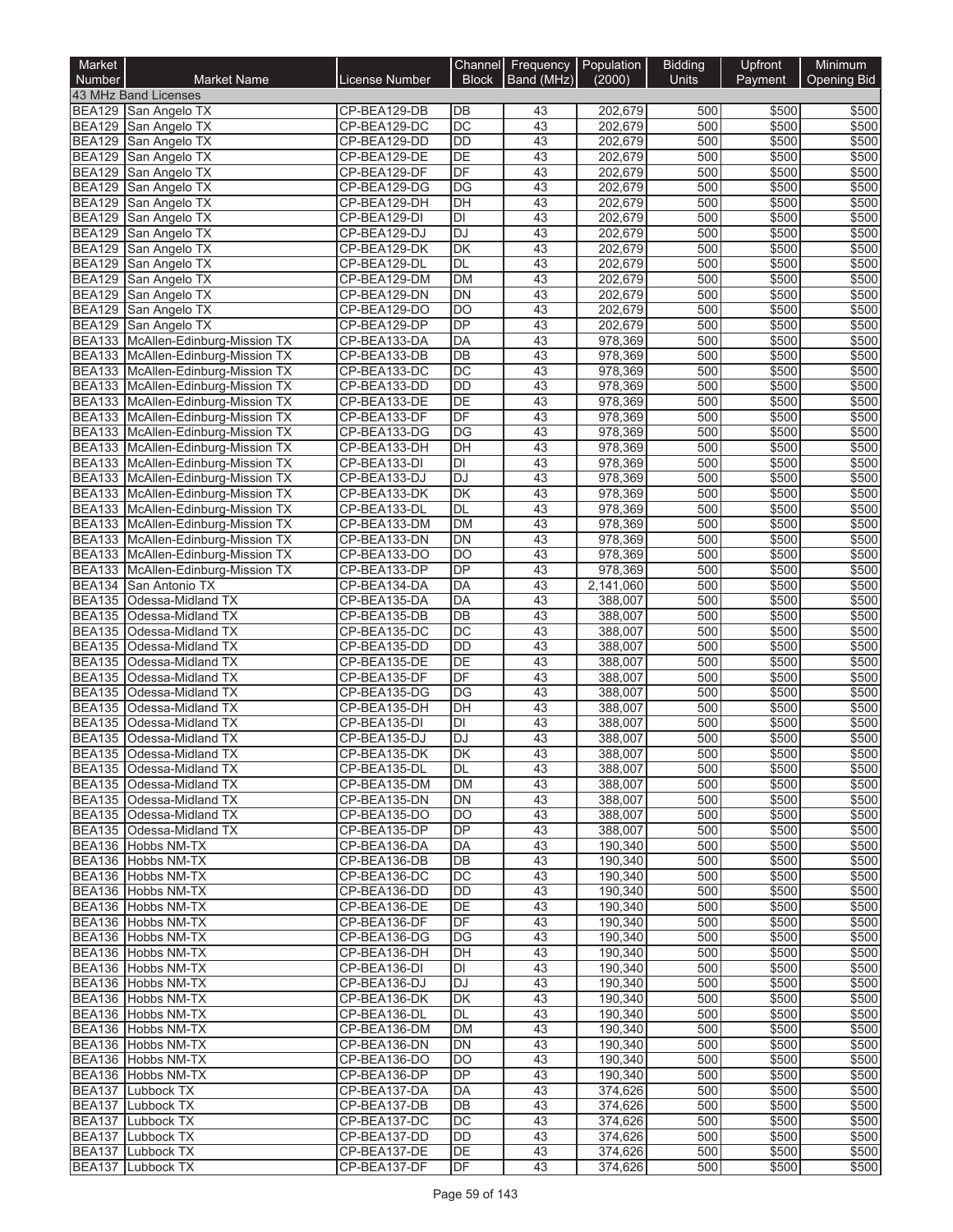| Market<br>Number               | <b>Market Name</b>                                                   | License Number               | Channel<br><b>Block</b> | Frequency Population<br>Band (MHz) | (2000)                 | <b>Bidding</b><br><b>Units</b> | Upfront<br>Payment        | Minimum<br><b>Opening Bid</b> |
|--------------------------------|----------------------------------------------------------------------|------------------------------|-------------------------|------------------------------------|------------------------|--------------------------------|---------------------------|-------------------------------|
|                                | 43 MHz Band Licenses                                                 |                              |                         |                                    |                        |                                |                           |                               |
|                                | BEA137 Lubbock TX                                                    | CP-BEA137-DG                 | DG                      | 43                                 | 374,626                | 500                            | \$500                     | \$500                         |
| <b>BEA137</b>                  | Lubbock TX                                                           | CP-BEA137-DH                 | DH                      | 43                                 | 374,626                | 500                            | \$500                     | \$500                         |
| <b>BEA137</b>                  | Lubbock TX                                                           | CP-BEA137-DI                 | $\overline{D}$          | $\overline{43}$                    | 374,626                | 500                            | \$500                     | \$500                         |
| <b>BEA137</b>                  | Lubbock TX                                                           | CP-BEA137-DJ                 | DJ                      | 43                                 | 374,626                | 500                            | \$500                     | \$500                         |
| <b>BEA137</b><br><b>BEA137</b> | Lubbock TX<br>Lubbock TX                                             | CP-BEA137-DK<br>CP-BEA137-DL | DK<br>DL                | 43<br>43                           | 374,626<br>374,626     | 500<br>500                     | \$500<br>\$500            | \$500<br>\$500                |
| <b>BEA137</b>                  | Lubbock TX                                                           | CP-BEA137-DM                 | <b>DM</b>               | 43                                 | 374,626                | 500                            | \$500                     | \$500                         |
| <b>BEA137</b>                  | Lubbock TX                                                           | CP-BEA137-DN                 | DN                      | 43                                 | 374,626                | 500                            | \$500                     | \$500                         |
| <b>BEA137</b>                  | <b>Lubbock TX</b>                                                    | CP-BEA137-DO                 | <b>DO</b>               | 43                                 | 374,626                | 500                            | \$500                     | \$500                         |
| <b>BEA137</b>                  | Lubbock TX                                                           | CP-BEA137-DP                 | DP                      | 43                                 | 374,626                | 500                            | \$500                     | \$500                         |
| <b>BEA138</b>                  | Amarillo TX-NM                                                       | CP-BEA138-DA                 | DA                      | 43                                 | 481,633                | 500                            | \$500                     | \$500                         |
| <b>BEA138</b>                  | Amarillo TX-NM                                                       | CP-BEA138-DB                 | DB<br>DC                | 43<br>43                           | 481,633                | 500<br>500                     | \$500<br>\$500            | \$500<br>\$500                |
| <b>BEA138</b><br><b>BEA138</b> | Amarillo TX-NM<br>Amarillo TX-NM                                     | CP-BEA138-DC<br>CP-BEA138-DD | DD                      | 43                                 | 481,633<br>481,633     | 500                            | \$500                     | \$500                         |
| <b>BEA138</b>                  | Amarillo TX-NM                                                       | CP-BEA138-DE                 | DE                      | 43                                 | 481,633                | 500                            | \$500                     | \$500                         |
|                                | BEA138 Amarillo TX-NM                                                | CP-BEA138-DF                 | DF                      | $\overline{43}$                    | 481,633                | 500                            | \$500                     | \$500                         |
| <b>BEA138</b>                  | Amarillo TX-NM                                                       | CP-BEA138-DG                 | $\overline{DG}$         | 43                                 | 481,633                | 500                            | \$500                     | \$500                         |
| <b>BEA138</b>                  | Amarillo TX-NM                                                       | CP-BEA138-DH                 | DH                      | 43                                 | 481,633                | 500                            | \$500                     | \$500                         |
|                                | BEA138 Amarillo TX-NM                                                | CP-BEA138-DI                 | DI                      | 43                                 | 481,633                | 500                            | \$500                     | \$500                         |
| <b>BEA138</b>                  | Amarillo TX-NM                                                       | CP-BEA138-DJ                 | <b>DJ</b>               | 43                                 | 481,633                | 500                            | \$500                     | \$500                         |
| <b>BEA138</b>                  | Amarillo TX-NM<br>BEA138 Amarillo TX-NM                              | CP-BEA138-DK<br>CP-BEA138-DL | <b>DK</b><br>DL         | 43<br>43                           | 481,633<br>481,633     | 500<br>500                     | \$500<br>\$500            | \$500<br>\$500                |
| <b>BEA138</b>                  | Amarillo TX-NM                                                       | CP-BEA138-DM                 | <b>DM</b>               | 43                                 | 481,633                | 500                            | \$500                     | \$500                         |
| <b>BEA138</b>                  | Amarillo TX-NM                                                       | CP-BEA138-DN                 | <b>DN</b>               | 43                                 | 481,633                | 500                            | \$500                     | \$500                         |
|                                | BEA138 Amarillo TX-NM                                                | CP-BEA138-DO                 | DO                      | 43                                 | 481,633                | 500                            | \$500                     | \$500                         |
|                                | BEA138 Amarillo TX-NM                                                | CP-BEA138-DP                 | DP                      | 43                                 | 481,633                | 500                            | \$500                     | \$500                         |
|                                | BEA139 Santa Fe NM                                                   | CP-BEA139-DA                 | DA                      | 43                                 | 258,790                | 500                            | \$500                     | \$500                         |
| <b>BEA139</b>                  | Santa Fe NM                                                          | CP-BEA139-DB                 | DB                      | 43                                 | 258,790                | 500                            | \$500                     | \$500                         |
| <b>BEA139</b>                  | Santa Fe NM                                                          | CP-BEA139-DC                 | $\overline{DC}$         | 43                                 | 258,790                | 500                            | \$500                     | \$500                         |
| <b>BEA139</b><br><b>BEA139</b> | Santa Fe NM<br>Santa Fe NM                                           | CP-BEA139-DD<br>CP-BEA139-DE | <b>DD</b><br>DE         | 43<br>43                           | 258,790<br>258,790     | 500<br>500                     | \$500<br>\$500            | \$500<br>\$500                |
| <b>BEA139</b>                  | Santa Fe NM                                                          | CP-BEA139-DF                 | DF                      | 43                                 | 258,790                | 500                            | \$500                     | \$500                         |
| <b>BEA139</b>                  | Santa Fe NM                                                          | CP-BEA139-DG                 | $\overline{DG}$         | 43                                 | 258,790                | 500                            | \$500                     | \$500                         |
| <b>BEA139</b>                  | Santa Fe NM                                                          | CP-BEA139-DH                 | DH                      | 43                                 | 258,790                | 500                            | \$500                     | \$500                         |
| <b>BEA139</b>                  | Santa Fe NM                                                          | CP-BEA139-DI                 | DI                      | 43                                 | 258,790                | 500                            | \$500                     | \$500                         |
| <b>BEA139</b>                  | Santa Fe NM                                                          | CP-BEA139-DJ                 | DJ                      | 43                                 | 258,790                | 500                            | \$500                     | \$500                         |
| <b>BEA139</b>                  | Santa Fe NM                                                          | CP-BEA139-DK                 | DK                      | 43                                 | 258.790                | 500                            | \$500                     | \$500                         |
| <b>BEA139</b><br><b>BEA139</b> | Santa Fe NM<br>Santa Fe NM                                           | CP-BEA139-DL<br>CP-BEA139-DM | DL<br><b>DM</b>         | 43<br>43                           | 258,790<br>258,790     | 500<br>500                     | \$500<br>\$500            | \$500<br>\$500                |
| <b>BEA139</b>                  | Santa Fe NM                                                          | CP-BEA139-DN                 | <b>DN</b>               | 43                                 | 258,790                | 500                            | \$500                     | \$500                         |
| <b>BEA139</b>                  | Santa Fe NM                                                          | CP-BEA139-DO                 | DO                      | 43                                 | 258,790                | 500                            | \$500                     | \$500                         |
| <b>BEA139</b>                  | Santa Fe NM                                                          | CP-BEA139-DP                 | DP                      | $\overline{43}$                    | 258,790                | 500                            | \$500                     | \$500                         |
|                                | BEA140 Pueblo CO-NM                                                  | CP-BEA140-DA                 | DA                      | 43                                 | 279,600                | 500                            | \$500                     | \$500                         |
|                                | BEA140 Pueblo CO-NM                                                  | CP-BEA140-DB                 | DB                      | 43                                 | 279,600                | 500                            | \$500                     | \$500                         |
|                                | BEA140 Pueblo CO-NM                                                  | CP-BEA140-DC                 | DC                      | 43                                 | 279,600                | 500<br>500                     | \$500                     | \$500                         |
|                                | BEA140 Pueblo CO-NM<br>BEA140 Pueblo CO-NM                           | CP-BEA140-DD<br>CP-BEA140-DE | DD<br>DE                | 43<br>43                           | 279,600<br>279,600     | 500                            | \$500<br>\$500            | \$500<br>\$500                |
|                                | BEA140 Pueblo CO-NM                                                  | CP-BEA140-DF                 | DF                      | 43                                 | 279,600                | 500                            | \$500                     | \$500                         |
|                                | BEA140 Pueblo CO-NM                                                  | CP-BEA140-DG                 | DG                      | 43                                 | 279,600                | 500                            | \$500                     | \$500                         |
|                                | BEA140 Pueblo CO-NM                                                  | CP-BEA140-DH                 | DH                      | 43                                 | 279,600                | 500                            | \$500                     | \$500                         |
|                                | BEA140 Pueblo CO-NM                                                  | CP-BEA140-DI                 | DI                      | 43                                 | 279,600                | 500                            | \$500                     | \$500                         |
|                                | BEA140 Pueblo CO-NM                                                  | CP-BEA140-DJ                 | <b>DJ</b>               | 43                                 | 279,600                | 500                            | \$500                     | \$500                         |
|                                | BEA140 Pueblo CO-NM                                                  | CP-BEA140-DK<br>CP-BEA140-DL | <b>DK</b><br>DL         | 43<br>43                           | 279,600<br>279,600     | 500<br>500                     | \$500<br>\$500            | \$500<br>\$500                |
|                                | BEA140 Pueblo CO-NM<br>BEA140 Pueblo CO-NM                           | CP-BEA140-DM                 | DM                      | 43                                 | 279,600                | 500                            | \$500                     | \$500                         |
|                                | BEA140 Pueblo CO-NM                                                  | CP-BEA140-DN                 | DN                      | 43                                 | 279,600                | 500                            | \$500                     | \$500                         |
|                                | BEA140 Pueblo CO-NM                                                  | CP-BEA140-DO                 | DO                      | 43                                 | 279,600                | 500                            | \$500                     | \$500                         |
|                                | BEA140 Pueblo CO-NM                                                  | CP-BEA140-DP                 | DP                      | 43                                 | 279,600                | 500                            | \$500                     | \$500                         |
|                                | BEA141 Denver-Boulder CO-KS-NE                                       | CP-BEA141-DA                 | DA                      | 43                                 | 3,984,105              | 500                            | \$500                     | \$500                         |
|                                | BEA141   Denver-Boulder CO-KS-NE                                     | CP-BEA141-DB                 | DB                      | 43                                 | 3,984,105              | 500                            | \$500                     | \$500                         |
|                                | BEA141 Denver-Boulder CO-KS-NE                                       | CP-BEA141-DC                 | DC<br>DD                | 43                                 | 3,984,105              | 500                            | \$500                     | \$500                         |
|                                | BEA141   Denver-Boulder CO-KS-NE<br>BEA141   Denver-Boulder CO-KS-NE | CP-BEA141-DD<br>CP-BEA141-DE | DE                      | 43<br>43                           | 3,984,105<br>3,984,105 | 500<br>500                     | \$500<br>\$500            | \$500<br>\$500                |
|                                | BEA141 Denver-Boulder CO-KS-NE                                       | CP-BEA141-DF                 | DF                      | 43                                 | 3,984,105              | 500                            | \$500                     | \$500                         |
|                                | BEA141   Denver-Boulder CO-KS-NE                                     | CP-BEA141-DG                 | DG                      | 43                                 | 3,984,105              | 500                            | \$500                     | \$500                         |
|                                | BEA141 Denver-Boulder CO-KS-NE                                       | CP-BEA141-DH                 | DH                      | 43                                 | 3,984,105              | 500                            | \$500                     | \$500                         |
|                                | BEA141 Denver-Boulder CO-KS-NE                                       | CP-BEA141-DI                 | DI                      | 43                                 | 3,984,105              | 500                            | \$500                     | \$500                         |
|                                | BEA141 Denver-Boulder CO-KS-NE                                       | CP-BEA141-DJ                 | DJ                      | 43                                 | 3,984,105              | 500                            | \$500                     | \$500                         |
| <b>BEA141</b>                  | BEA141 Denver-Boulder CO-KS-NE<br>Denver-Boulder CO-KS-NE            | CP-BEA141-DK<br>CP-BEA141-DL | DK<br>DL                | 43<br>43                           | 3,984,105              | 500<br>500                     | \$500<br>$\frac{1}{3}500$ | \$500<br>\$500                |
|                                |                                                                      |                              |                         |                                    | 3,984,105              |                                |                           |                               |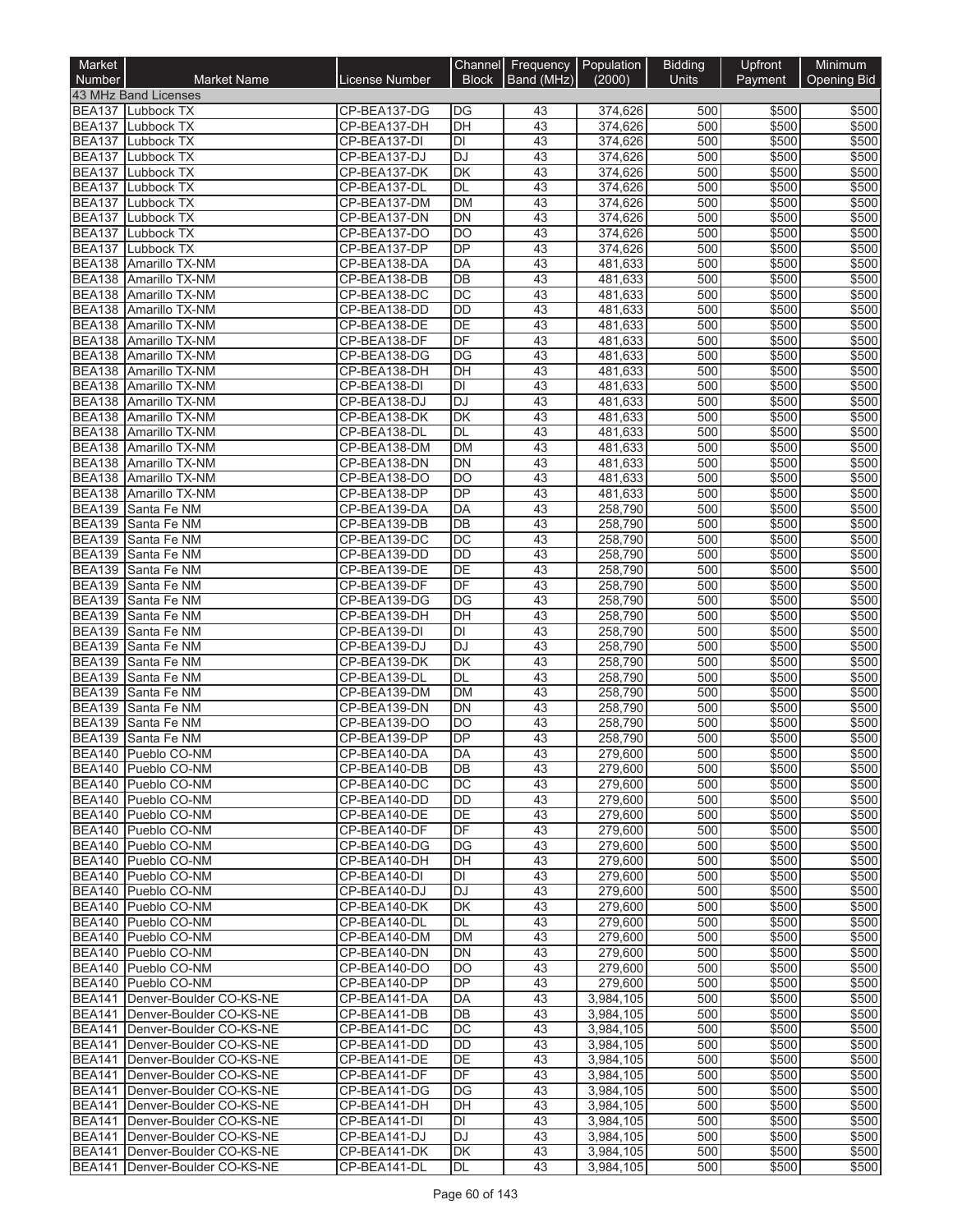| Market        |                                                       |                              | Channel                            | Frequency Population |                    | <b>Bidding</b> | Upfront        | Minimum            |
|---------------|-------------------------------------------------------|------------------------------|------------------------------------|----------------------|--------------------|----------------|----------------|--------------------|
| Number        | <b>Market Name</b><br>43 MHz Band Licenses            | <b>License Number</b>        | <b>Block</b>                       | Band (MHz)           | (2000)             | Units          | Payment        | <b>Opening Bid</b> |
|               | BEA141   Denver-Boulder CO-KS-NE                      | CP-BEA141-DM                 | DM                                 | 43                   | 3,984,105          | 500            | \$500          | \$500              |
|               | BEA141 Denver-Boulder CO-KS-NE                        | CP-BEA141-DN                 | DN                                 | 43                   | 3,984,105          | 500            | \$500          | \$500              |
|               | BEA141 Denver-Boulder CO-KS-NE                        | CP-BEA141-DO                 | DO                                 | 43                   | 3,984,105          | 500            | \$500          | \$500              |
|               | BEA141   Denver-Boulder CO-KS-NE                      | CP-BEA141-DP                 | DP                                 | 43                   | 3,984,105          | 500            | \$500          | \$500              |
|               | BEA142 Scottsbluff NE-WY                              | CP-BEA142-DA                 | <b>DA</b>                          | 43                   | 92,360             | 500            | \$500          | \$500              |
|               | BEA142 Scottsbluff NE-WY                              | CP-BEA142-DB                 | $\overline{DB}$<br>$\overline{DC}$ | 43                   | 92,360             | 500            | \$500          | \$500              |
|               | BEA142 Scottsbluff NE-WY<br>BEA142 Scottsbluff NE-WY  | CP-BEA142-DC<br>CP-BEA142-DD | <b>DD</b>                          | 43<br>43             | 92,360<br>92,360   | 500<br>500     | \$500<br>\$500 | \$500<br>\$500     |
| <b>BEA142</b> | Scottsbluff NE-WY                                     | CP-BEA142-DE                 | DE                                 | 43                   | 92,360             | 500            | \$500          | \$500              |
| <b>BEA142</b> | Scottsbluff NE-WY                                     | CP-BEA142-DF                 | DF                                 | 43                   | 92,360             | 500            | \$500          | \$500              |
|               | BEA142 Scottsbluff NE-WY                              | CP-BEA142-DG                 | $\overline{DG}$                    | 43                   | 92,360             | 500            | \$500          | \$500              |
|               | BEA142 Scottsbluff NE-WY                              | CP-BEA142-DH                 | DH                                 | 43                   | 92,360             | 500            | \$500          | \$500              |
|               | BEA142 Scottsbluff NE-WY                              | CP-BEA142-DI                 | DI                                 | 43                   | 92,360             | 500            | \$500          | \$500              |
|               | BEA142 Scottsbluff NE-WY                              | CP-BEA142-DJ                 | $\overline{DJ}$                    | 43                   | 92,360             | 500            | \$500          | \$500              |
| <b>BEA142</b> | BEA142 Scottsbluff NE-WY<br>Scottsbluff NE-WY         | CP-BEA142-DK<br>CP-BEA142-DL | DK<br>DL                           | 43<br>43             | 92,360<br>92,360   | 500<br>500     | \$500<br>\$500 | \$500<br>\$500     |
|               | BEA142 Scottsbluff NE-WY                              | CP-BEA142-DM                 | <b>DM</b>                          | 43                   | 92,360             | 500            | \$500          | \$500              |
| <b>BEA142</b> | Scottsbluff NE-WY                                     | CP-BEA142-DN                 | <b>DN</b>                          | 43                   | 92,360             | 500            | \$500          | \$500              |
|               | BEA142 Scottsbluff NE-WY                              | CP-BEA142-DO                 | DO                                 | 43                   | 92,360             | 500            | \$500          | \$500              |
| <b>BEA142</b> | Scottsbluff NE-WY                                     | CP-BEA142-DP                 | DP                                 | 43                   | 92,360             | 500            | \$500          | \$500              |
| <b>BEA143</b> | Casper WY-ID-UT                                       | CP-BEA143-DA                 | DA                                 | 43                   | 408,708            | 500            | \$500          | \$500              |
|               | BEA143 Casper WY-ID-UT                                | CP-BEA143-DB                 | $\overline{DB}$                    | 43                   | 408,708            | 500            | \$500          | \$500              |
|               | BEA143 Casper WY-ID-UT                                | CP-BEA143-DC                 | $\overline{DC}$                    | 43                   | 408,708            | 500            | \$500          | \$500              |
| <b>BEA143</b> | BEA143 Casper WY-ID-UT<br>Casper WY-ID-UT             | CP-BEA143-DD<br>CP-BEA143-DE | <b>DD</b><br>$\overline{DE}$       | 43<br>43             | 408,708<br>408,708 | 500<br>500     | \$500<br>\$500 | \$500<br>\$500     |
|               | BEA143 Casper WY-ID-UT                                | CP-BEA143-DF                 | DF                                 | 43                   | 408,708            | 500            | \$500          | \$500              |
| <b>BEA143</b> | Casper WY-ID-UT                                       | CP-BEA143-DG                 | DG                                 | 43                   | 408,708            | 500            | \$500          | \$500              |
|               | BEA143 Casper WY-ID-UT                                | CP-BEA143-DH                 | DH                                 | 43                   | 408,708            | 500            | \$500          | \$500              |
|               | BEA143 Casper WY-ID-UT                                | CP-BEA143-DI                 | $\overline{D}$                     | 43                   | 408,708            | 500            | \$500          | \$500              |
|               | BEA143 Casper WY-ID-UT                                | CP-BEA143-DJ                 | <b>DJ</b>                          | 43                   | 408,708            | 500            | \$500          | \$500              |
|               | BEA143 Casper WY-ID-UT                                | CP-BEA143-DK                 | $\overline{\mathsf{DK}}$           | 43                   | 408,708            | 500            | \$500          | \$500              |
|               | BEA143 Casper WY-ID-UT                                | CP-BEA143-DL                 | DL                                 | 43                   | 408,708            | 500            | \$500          | \$500              |
| <b>BEA143</b> | BEA143 Casper WY-ID-UT<br>Casper WY-ID-UT             | CP-BEA143-DM<br>CP-BEA143-DN | <b>DM</b><br><b>DN</b>             | 43<br>43             | 408,708<br>408,708 | 500<br>500     | \$500<br>\$500 | \$500<br>\$500     |
| <b>BEA143</b> | Casper WY-ID-UT                                       | CP-BEA143-DO                 | <b>DO</b>                          | 43                   | 408,708            | 500            | \$500          | \$500              |
|               | BEA143 Casper WY-ID-UT                                | CP-BEA143-DP                 | DP                                 | 43                   | 408,708            | 500            | \$500          | \$500              |
|               | <b>BEA144 Billings MT-WY</b>                          | CP-BEA144-DA                 | <b>DA</b>                          | 43                   | 404,902            | 500            | \$500          | \$500              |
|               | BEA144 Billings MT-WY                                 | CP-BEA144-DB                 | $\overline{DB}$                    | 43                   | 404,902            | 500            | \$500          | \$500              |
|               | BEA144 Billings MT-WY                                 | CP-BEA144-DC                 | $\overline{DC}$                    | 43                   | 404,902            | 500            | \$500          | \$500              |
|               | BEA144 Billings MT-WY                                 | CP-BEA144-DD                 | <b>DD</b>                          | 43                   | 404,902            | 500            | \$500          | \$500              |
|               | <b>BEA144 Billings MT-WY</b>                          | CP-BEA144-DE<br>CP-BEA144-DF | DE<br>DF                           | 43<br>43             | 404.902            | 500<br>500     | \$500<br>\$500 | \$500<br>\$500     |
|               | BEA144 Billings MT-WY<br><b>BEA144 Billings MT-WY</b> | CP-BEA144-DG                 | DG                                 | 43                   | 404,902<br>404,902 | 500            | \$500          | \$500              |
|               | BEA144 Billings MT-WY                                 | CP-BEA144-DH                 | DH                                 | 43                   | 404,902            | 500            | \$500          | \$500              |
|               | BEA144 Billings MT-WY                                 | CP-BEA144-DI                 | DI                                 | 43                   | 404,902            | 500            | \$500          | \$500              |
|               | BEA144 Billings MT-WY                                 | CP-BEA144-DJ                 | DJ                                 | 43                   | 404,902            | 500            | \$500          | \$500              |
|               | BEA144 Billings MT-WY                                 | CP-BEA144-DK                 | DK                                 | 43                   | 404,902            | 500            | \$500          | \$500              |
|               | BEA144 Billings MT-WY                                 | CP-BEA144-DL                 | DL                                 | 43                   | 404,902            | 500            | \$500          | \$500              |
|               | BEA144 Billings MT-WY                                 | CP-BEA144-DM                 | <b>DM</b>                          | 43                   | 404,902            | 500            | \$500          | \$500              |
|               | BEA144 Billings MT-WY<br>BEA144 Billings MT-WY        | CP-BEA144-DN<br>CP-BEA144-DO | DN<br><b>DO</b>                    | 43<br>43             | 404,902<br>404,902 | 500<br>500     | \$500<br>\$500 | \$500<br>\$500     |
|               | <b>BEA144 Billings MT-WY</b>                          | CP-BEA144-DP                 | DP                                 | 43                   | 404,902            | 500            | \$500          | \$500              |
|               | <b>BEA145</b> Great Falls MT                          | CP-BEA145-DA                 | DA                                 | 43                   | 166,564            | 500            | \$500          | \$500              |
|               | <b>BEA145</b> Great Falls MT                          | CP-BEA145-DB                 | $\overline{DB}$                    | 43                   | 166,564            | 500            | \$500          | \$500              |
|               | <b>BEA145</b> Great Falls MT                          | CP-BEA145-DC                 | $\overline{DC}$                    | 43                   | 166,564            | 500            | \$500          | \$500              |
|               | <b>BEA145</b> Great Falls MT                          | CP-BEA145-DD                 | DD                                 | 43                   | 166,564            | 500            | \$500          | \$500              |
|               | BEA145 Great Falls MT                                 | CP-BEA145-DE                 | DE                                 | 43                   | 166,564            | 500            | \$500          | \$500              |
|               | <b>BEA145</b> Great Falls MT                          | CP-BEA145-DF                 | DF                                 | 43                   | 166,564            | 500            | \$500          | \$500              |
|               | BEA145 Great Falls MT<br>BEA145 Great Falls MT        | CP-BEA145-DG<br>CP-BEA145-DH | DG<br>DH                           | 43<br>43             | 166,564<br>166,564 | 500<br>500     | \$500<br>\$500 | \$500<br>\$500     |
|               | <b>BEA145</b> Great Falls MT                          | CP-BEA145-DI                 | DI                                 | 43                   | 166,564            | 500            | \$500          | \$500              |
|               | <b>BEA145</b> Great Falls MT                          | CP-BEA145-DJ                 | DJ                                 | 43                   | 166,564            | 500            | \$500          | \$500              |
|               | <b>BEA145</b> Great Falls MT                          | CP-BEA145-DK                 | DK                                 | 43                   | 166,564            | 500            | \$500          | \$500              |
|               | <b>BEA145</b> Great Falls MT                          | CP-BEA145-DL                 | DL                                 | 43                   | 166,564            | 500            | \$500          | \$500              |
|               | BEA145 Great Falls MT                                 | CP-BEA145-DM                 | <b>DM</b>                          | 43                   | 166,564            | 500            | \$500          | \$500              |
|               | <b>BEA145</b> Great Falls MT                          | CP-BEA145-DN                 | DN                                 | 43                   | 166,564            | 500            | \$500          | \$500              |
|               | <b>BEA145</b> Great Falls MT                          | CP-BEA145-DO                 | <b>DO</b>                          | 43                   | 166,564            | 500            | \$500          | \$500              |
|               | BEA145 Great Falls MT<br>BEA146 Missoula MT           | CP-BEA145-DP<br>CP-BEA146-DA | DP<br>DA                           | 43<br>43             | 166,564<br>399,183 | 500<br>500     | \$500<br>\$500 | \$500<br>\$500     |
|               | BEA146 Missoula MT                                    | CP-BEA146-DB                 | DB                                 | 43                   | 399,183            | 500            | \$500          | \$500              |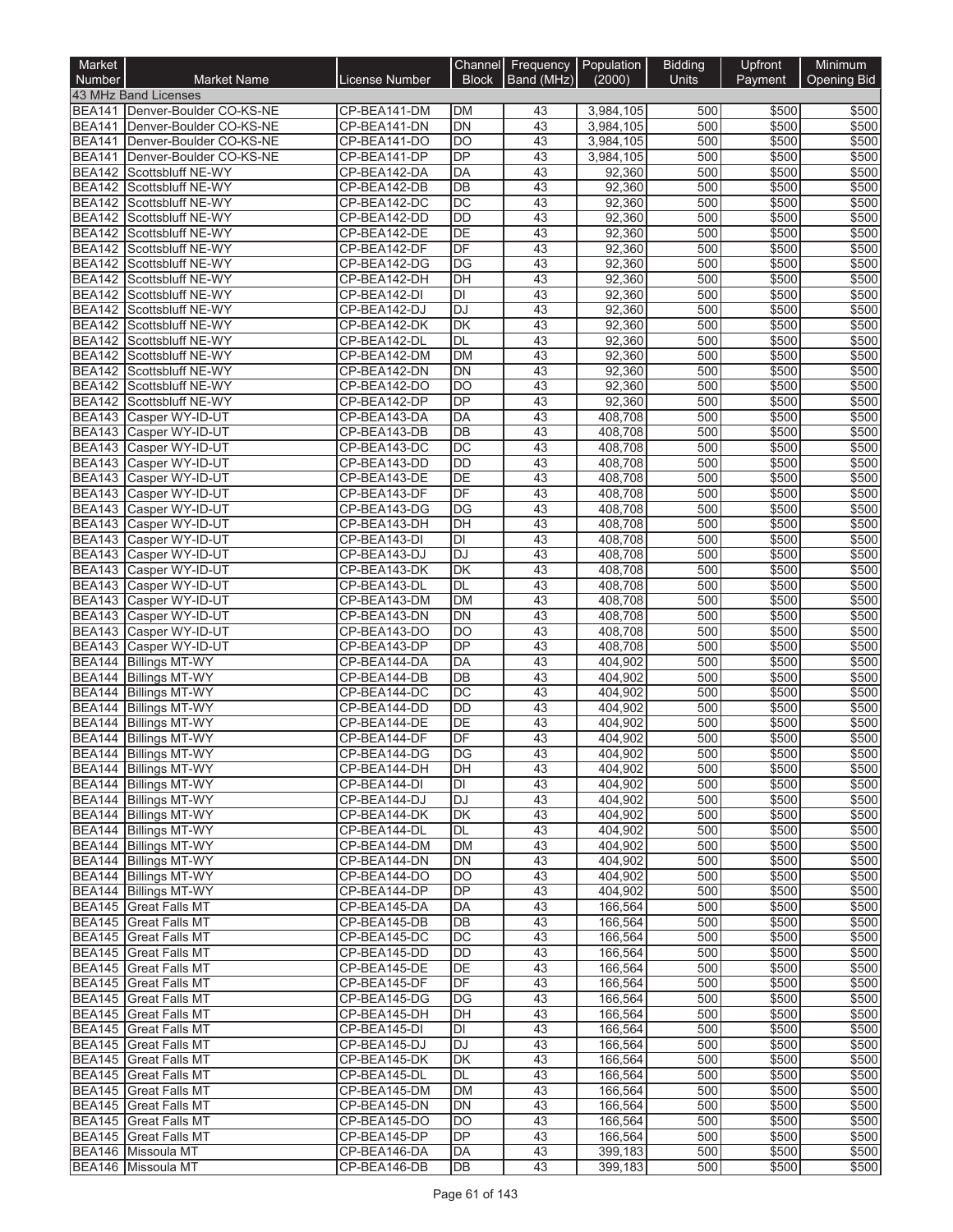| Market                         |                                                      |                              | Channel                            | Frequency Population |                    | <b>Bidding</b> | Upfront        | Minimum            |
|--------------------------------|------------------------------------------------------|------------------------------|------------------------------------|----------------------|--------------------|----------------|----------------|--------------------|
| <b>Number</b>                  | <b>Market Name</b><br>43 MHz Band Licenses           | <b>License Number</b>        | <b>Block</b>                       | Band (MHz)           | (2000)             | <b>Units</b>   | Payment        | <b>Opening Bid</b> |
|                                | BEA146 Missoula MT                                   | CP-BEA146-DC                 | DC                                 | 43                   | 399,183            | 500            | \$500          | \$500              |
|                                | BEA146 Missoula MT                                   | CP-BEA146-DD                 | $\overline{DD}$                    | 43                   | 399,183            | 500            | \$500          | \$500              |
|                                | BEA146 Missoula MT                                   | CP-BEA146-DE                 | DE                                 | 43                   | 399,183            | 500            | \$500          | \$500              |
|                                | BEA146 Missoula MT                                   | CP-BEA146-DF                 | DF                                 | 43                   | 399,183            | 500            | \$500          | \$500              |
|                                | BEA146 Missoula MT                                   | CP-BEA146-DG                 | $\overline{DG}$                    | 43                   | 399,183            | 500            | \$500          | \$500              |
|                                | BEA146 Missoula MT                                   | CP-BEA146-DH                 | DH<br>DI                           | 43<br>43             | 399,183<br>399,183 | 500<br>500     | \$500<br>\$500 | \$500<br>\$500     |
|                                | BEA146 Missoula MT<br>BEA146 Missoula MT             | CP-BEA146-DI<br>CP-BEA146-DJ | DJ                                 | 43                   | 399,183            | 500            | \$500          | \$500              |
|                                | BEA146 Missoula MT                                   | CP-BEA146-DK                 | DK                                 | 43                   | 399,183            | 500            | \$500          | \$500              |
|                                | BEA146 Missoula MT                                   | CP-BEA146-DL                 | DL                                 | 43                   | 399,183            | 500            | \$500          | \$500              |
|                                | <b>BEA146</b> Missoula MT                            | CP-BEA146-DM                 | <b>DM</b>                          | 43                   | 399.183            | 500            | \$500          | \$500              |
| BEA146                         | Missoula MT                                          | CP-BEA146-DN                 | $\overline{DN}$                    | 43                   | 399,183            | 500            | \$500          | \$500              |
|                                | <b>BEA146</b> Missoula MT                            | CP-BEA146-DO                 | <b>DO</b>                          | 43                   | 399,183            | 500            | \$500          | \$500              |
| <b>BEA147</b>                  | BEA146 Missoula MT<br>Spokane WA-ID                  | CP-BEA146-DP<br>CP-BEA147-DA | $\overline{DP}$<br>DA              | 43<br>43             | 399,183<br>829,735 | 500<br>500     | \$500<br>\$500 | \$500<br>\$500     |
| BEA147                         | Spokane WA-ID                                        | CP-BEA147-DB                 | DB                                 | 43                   | 829,735            | 500            | \$500          | \$500              |
| <b>BEA147</b>                  | Spokane WA-ID                                        | CP-BEA147-DC                 | DC                                 | 43                   | 829,735            | 500            | \$500          | \$500              |
| <b>BEA147</b>                  | Spokane WA-ID                                        | CP-BEA147-DD                 | <b>DD</b>                          | 43                   | 829,735            | 500            | \$500          | \$500              |
|                                | BEA147 Spokane WA-ID                                 | CP-BEA147-DE                 | DE                                 | 43                   | 829,735            | 500            | \$500          | \$500              |
| <b>BEA147</b>                  | Spokane WA-ID                                        | CP-BEA147-DF                 | DF                                 | 43                   | 829,735            | 500            | \$500          | \$500              |
| <b>BEA147</b>                  | Spokane WA-ID                                        | CP-BEA147-DG                 | DG                                 | 43                   | 829,735            | 500            | \$500          | \$500              |
|                                | BEA147 Spokane WA-ID<br>BEA147 Spokane WA-ID         | CP-BEA147-DH<br>CP-BEA147-DI | DH<br>$\overline{D}$               | 43<br>43             | 829,735<br>829,735 | 500<br>500     | \$500<br>\$500 | \$500<br>\$500     |
| <b>BEA147</b>                  | Spokane WA-ID                                        | CP-BEA147-DJ                 | <b>DJ</b>                          | 43                   | 829,735            | 500            | \$500          | \$500              |
| <b>BEA147</b>                  | Spokane WA-ID                                        | CP-BEA147-DK                 | DK                                 | 43                   | 829.735            | 500            | \$500          | \$500              |
|                                | BEA147 Spokane WA-ID                                 | CP-BEA147-DL                 | DL                                 | 43                   | 829,735            | 500            | \$500          | \$500              |
| <b>BEA147</b>                  | Spokane WA-ID                                        | CP-BEA147-DM                 | <b>DM</b>                          | 43                   | 829,735            | 500            | \$500          | \$500              |
| <b>BEA147</b>                  | Spokane WA-ID                                        | CP-BEA147-DN                 | <b>DN</b>                          | 43                   | 829,735            | 500            | \$500          | \$500              |
|                                | BEA147 Spokane WA-ID<br>BEA147 Spokane WA-ID         | CP-BEA147-DO<br>CP-BEA147-DP | $\overline{DO}$<br>$\overline{DP}$ | 43<br>43             | 829,735<br>829,735 | 500<br>500     | \$500<br>\$500 | \$500<br>\$500     |
| <b>BEA148</b>                  | Idaho Falls ID-WY                                    | CP-BEA148-DA                 | DA                                 | 43                   | 306,120            | 500            | \$500          | \$500              |
| <b>BEA148</b>                  | Idaho Falls ID-WY                                    | CP-BEA148-DB                 | DB                                 | 43                   | 306,120            | 500            | \$500          | \$500              |
| BEA148                         | Idaho Falls ID-WY                                    | CP-BEA148-DC                 | $\overline{DC}$                    | 43                   | 306,120            | 500            | \$500          | \$500              |
| <b>BEA148</b>                  | Idaho Falls ID-WY                                    | CP-BEA148-DD                 | <b>DD</b>                          | 43                   | 306,120            | 500            | \$500          | \$500              |
| <b>BEA148</b>                  | Idaho Falls ID-WY                                    | CP-BEA148-DE                 | DE                                 | 43                   | 306,120            | 500            | \$500          | \$500              |
| <b>BEA148</b>                  | Idaho Falls ID-WY                                    | CP-BEA148-DF                 | DF                                 | 43                   | 306,120            | 500            | \$500          | \$500              |
| <b>BEA148</b><br><b>BEA148</b> | Idaho Falls ID-WY<br>Idaho Falls ID-WY               | CP-BEA148-DG<br>CP-BEA148-DH | $\overline{DG}$<br>DH              | 43<br>43             | 306,120<br>306,120 | 500<br>500     | \$500<br>\$500 | \$500<br>\$500     |
| <b>BEA148</b>                  | Idaho Falls ID-WY                                    | CP-BEA148-DI                 | $\overline{D}$                     | 43                   | 306,120            | 500            | \$500          | \$500              |
| <b>BEA148</b>                  | Idaho Falls ID-WY                                    | CP-BEA148-DJ                 | DJ                                 | 43                   | 306,120            | 500            | \$500          | \$500              |
| <b>BEA148</b>                  | Idaho Falls ID-WY                                    | CP-BEA148-DK                 | DK                                 | 43                   | 306,120            | 500            | \$500          | \$500              |
| <b>BEA148</b>                  | Idaho Falls ID-WY                                    | CP-BEA148-DL                 | DL                                 | 43                   | 306,120            | 500            | \$500          | \$500              |
|                                | BEA148 IIdaho Falls ID-WY                            | CP-BEA148-DM                 | DМ                                 | 43                   | 306,120            | 500            | \$500          | \$500              |
|                                | BEA148 Idaho Falls ID-WY                             | CP-BEA148-DN                 | DN                                 | 43                   | 306,120            | 500            | \$500          | \$500              |
|                                | BEA148 Idaho Falls ID-WY<br>BEA148 Idaho Falls ID-WY | CP-BEA148-DO<br>CP-BEA148-DP | DO<br>DP                           | 43<br>43             | 306,120<br>306.120 | 500<br>500     | \$500<br>\$500 | \$500<br>\$500     |
|                                | BEA149 Twin Falls ID                                 | CP-BEA149-DA                 | DA                                 | 43                   | 162,397            | 500            | \$500          | \$500              |
|                                | BEA149 Twin Falls ID                                 | CP-BEA149-DB                 | DB                                 | 43                   | 162,397            | 500            | \$500          | \$500              |
|                                | BEA149 Twin Falls ID                                 | CP-BEA149-DC                 | DC                                 | 43                   | 162,397            | 500            | \$500          | \$500              |
|                                | BEA149 Twin Falls ID                                 | CP-BEA149-DD                 | DD                                 | 43                   | 162,397            | 500            | \$500          | \$500              |
|                                | BEA149 Twin Falls ID                                 | CP-BEA149-DE                 | DE                                 | 43                   | 162,397            | 500            | \$500          | \$500              |
|                                | BEA149 Twin Falls ID<br>BEA149 Twin Falls ID         | CP-BEA149-DF                 | DF                                 | 43                   | 162,397            | 500<br>500     | \$500          | \$500<br>\$500     |
|                                | BEA149 Twin Falls ID                                 | CP-BEA149-DG<br>CP-BEA149-DH | DG<br>$\overline{DH}$              | 43<br>43             | 162,397<br>162,397 | 500            | \$500<br>\$500 | \$500              |
|                                | <b>BEA149</b> Twin Falls ID                          | CP-BEA149-DI                 | $\overline{D}$                     | 43                   | 162,397            | 500            | \$500          | \$500              |
|                                | BEA149 Twin Falls ID                                 | CP-BEA149-DJ                 | DJ                                 | 43                   | 162,397            | 500            | \$500          | \$500              |
|                                | BEA149 Twin Falls ID                                 | CP-BEA149-DK                 | DK                                 | 43                   | 162,397            | 500            | \$500          | \$500              |
|                                | <b>BEA149</b> Twin Falls ID                          | CP-BEA149-DL                 | DL                                 | 43                   | 162,397            | 500            | \$500          | \$500              |
|                                | BEA149 Twin Falls ID                                 | CP-BEA149-DM                 | DM                                 | 43                   | 162,397            | 500            | \$500          | \$500              |
|                                | BEA149 Twin Falls ID                                 | CP-BEA149-DN                 | DN<br>DO                           | 43<br>43             | 162,397            | 500<br>500     | \$500          | \$500              |
|                                | BEA149 Twin Falls ID<br>BEA149 Twin Falls ID         | CP-BEA149-DO<br>CP-BEA149-DP | DP                                 | 43                   | 162,397<br>162,397 | 500            | \$500<br>\$500 | \$500<br>\$500     |
|                                | BEA150 Boise City ID-OR                              | CP-BEA150-DA                 | DA                                 | 43                   | 574,876            | 500            | \$500          | \$500              |
|                                | BEA150 Boise City ID-OR                              | CP-BEA150-DB                 | DB                                 | 43                   | 574,876            | 500            | \$500          | \$500              |
|                                | BEA150 Boise City ID-OR                              | CP-BEA150-DC                 | DC                                 | 43                   | 574,876            | 500            | \$500          | \$500              |
|                                | BEA150 Boise City ID-OR                              | CP-BEA150-DD                 | DD                                 | 43                   | 574,876            | 500            | \$500          | \$500              |
|                                | BEA150 Boise City ID-OR                              | CP-BEA150-DE                 | DE                                 | 43                   | 574,876            | 500            | \$500          | \$500              |
|                                | BEA150 Boise City ID-OR<br>BEA150 Boise City ID-OR   | CP-BEA150-DF<br>CP-BEA150-DG | DF<br>DG                           | 43<br>43             | 574,876<br>574,876 | 500<br>500     | \$500<br>\$500 | \$500<br>\$500     |
|                                | BEA150 Boise City ID-OR                              | CP-BEA150-DH                 | DH                                 | 43                   | 574,876            | 500            | \$500          | \$500              |
|                                |                                                      |                              |                                    |                      |                    |                |                |                    |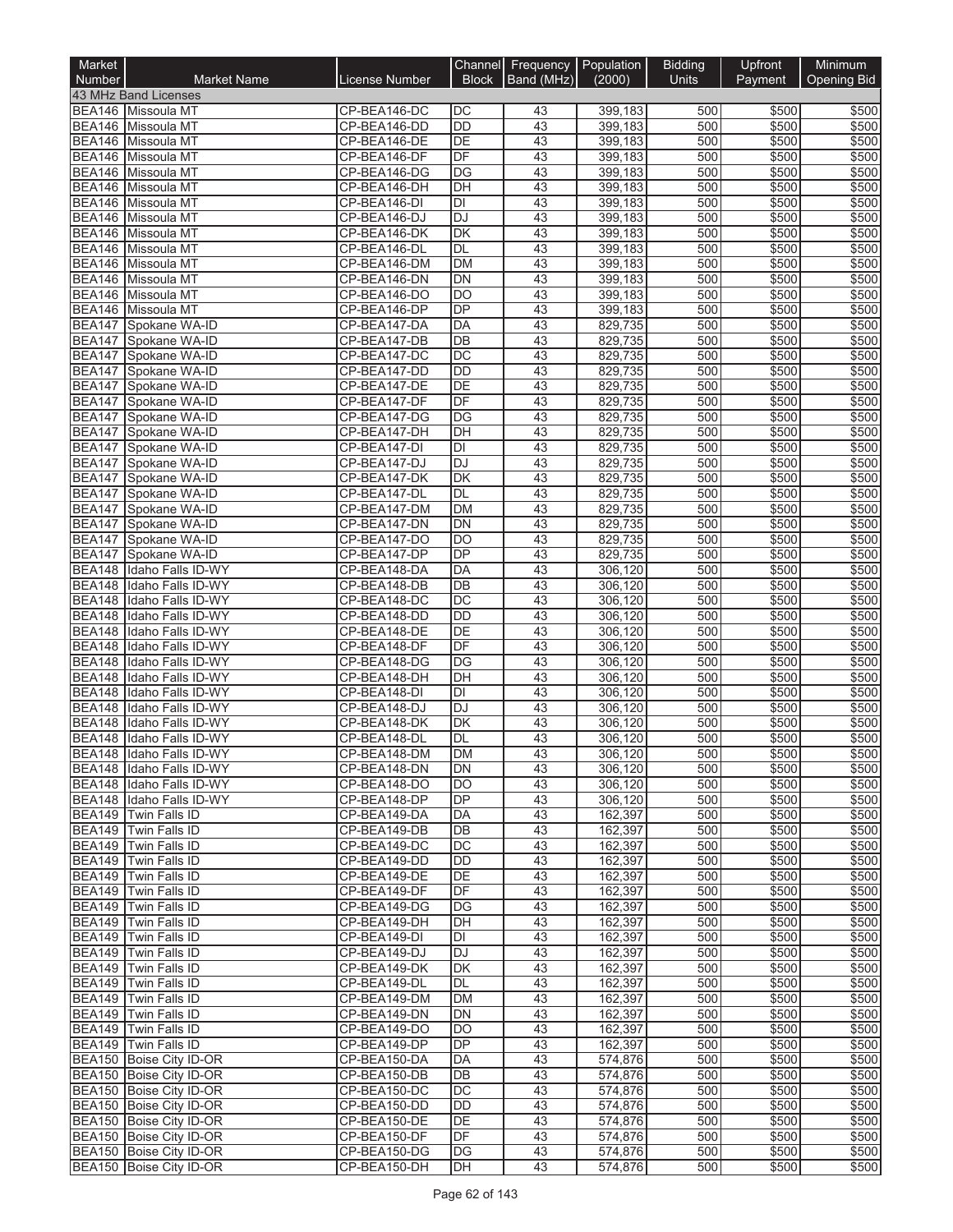| Market<br>Number               | <b>Market Name</b>                                                     | <b>License Number</b>        | <b>Block</b>    | Channel Frequency Population<br>Band (MHz) | (2000)                 | <b>Bidding</b><br><b>Units</b> | Upfront<br>Payment | Minimum<br><b>Opening Bid</b> |
|--------------------------------|------------------------------------------------------------------------|------------------------------|-----------------|--------------------------------------------|------------------------|--------------------------------|--------------------|-------------------------------|
|                                | 43 MHz Band Licenses                                                   |                              |                 |                                            |                        |                                |                    |                               |
|                                | BEA150 Boise City ID-OR                                                | CP-BEA150-DI                 | IЫ              | 43                                         | 574,876                | 500                            | \$500              | \$500                         |
|                                | BEA150 Boise City ID-OR                                                | CP-BEA150-DJ                 | <b>DJ</b>       | 43                                         | 574,876                | 500                            | \$500              | \$500                         |
|                                | BEA150 Boise City ID-OR                                                | CP-BEA150-DK                 | DK              | 43                                         | 574,876                | 500                            | \$500              | \$500                         |
|                                | BEA150 Boise City ID-OR                                                | CP-BEA150-DL                 | <b>DL</b>       | 43                                         | 574,876                | 500                            | \$500              | \$500                         |
|                                | BEA150 Boise City ID-OR                                                | CP-BEA150-DM                 | <b>DM</b>       | 43                                         | 574,876                | 500                            | \$500              | \$500                         |
|                                | BEA150 Boise City ID-OR                                                | CP-BEA150-DN                 | <b>DN</b>       | 43                                         | 574,876                | 500                            | \$500              | \$500                         |
|                                | BEA150 Boise City ID-OR                                                | CP-BEA150-DO                 | <b>DO</b>       | 43                                         | 574,876                | 500                            | \$500              | \$500                         |
|                                | BEA150 Boise City ID-OR                                                | CP-BEA150-DP                 | <b>DP</b>       | 43                                         | 574,876                | 500                            | \$500              | \$500                         |
| <b>BEA151</b><br><b>BEA151</b> | Reno NV-CA<br>Reno NV-CA                                               | CP-BEA151-DA<br>CP-BEA151-DB | <b>DA</b><br>DB | 43<br>43                                   | 670,013<br>670,013     | 500<br>500                     | \$500<br>\$500     | \$500<br>\$500                |
| <b>BEA151</b>                  | Reno NV-CA                                                             | CP-BEA151-DC                 | DC              | 43                                         | 670,013                | 500                            | \$500              | \$500                         |
| <b>BEA151</b>                  | Reno NV-CA                                                             | CP-BEA151-DD                 | <b>DD</b>       | 43                                         | 670,013                | 500                            | \$500              | \$500                         |
| <b>BEA151</b>                  | Reno NV-CA                                                             | CP-BEA151-DE                 | DE              | 43                                         | 670,013                | 500                            | \$500              | \$500                         |
| <b>BEA151</b>                  | Reno NV-CA                                                             | CP-BEA151-DF                 | DF              | 43                                         | 670,013                | 500                            | \$500              | \$500                         |
|                                | BEA151 Reno NV-CA                                                      | CP-BEA151-DG                 | <b>DG</b>       | 43                                         | 670,013                | 500                            | \$500              | \$500                         |
|                                | BEA151 Reno NV-CA                                                      | CP-BEA151-DH                 | DH              | 43                                         | 670,013                | 500                            | \$500              | \$500                         |
| <b>BEA151</b>                  | Reno NV-CA                                                             | CP-BEA151-DI                 | ĪЫ              | 43                                         | 670,013                | 500                            | \$500              | \$500                         |
| <b>BEA151</b>                  | Reno NV-CA                                                             | CP-BEA151-DJ                 | <b>DJ</b>       | 43                                         | 670,013                | 500                            | \$500              | \$500                         |
|                                | BEA151 Reno NV-CA                                                      | CP-BEA151-DM                 | <b>DM</b>       | 43                                         | 670,013                | 500                            | \$500              | \$500                         |
| <b>BEA151</b>                  | Reno NV-CA                                                             | CP-BEA151-DN                 | <b>DN</b>       | 43                                         | 670,013                | 500                            | \$500              | \$500                         |
| <b>BEA151</b>                  | Reno NV-CA                                                             | CP-BEA151-DP                 | DP<br>DA        | 43<br>43                                   | 670,013                | 500<br>500                     | \$500<br>\$500     | \$500<br>\$500                |
|                                | BEA152 Salt Lake City-Ogden UT-ID<br>BEA152 Salt Lake City-Ogden UT-ID | CP-BEA152-DA<br>CP-BEA152-DB | DB              | 43                                         | 2,088,974<br>2,088,974 | 500                            | \$500              | \$500                         |
|                                | BEA152 Salt Lake City-Ogden UT-ID                                      | CP-BEA152-DC                 | DC              | 43                                         | 2,088,974              | 500                            | \$500              | \$500                         |
|                                | BEA152 Salt Lake City-Ogden UT-ID                                      | CP-BEA152-DD                 | <b>DD</b>       | 43                                         | 2,088,974              | 500                            | \$500              | \$500                         |
|                                | BEA152 Salt Lake City-Ogden UT-ID                                      | CP-BEA152-DE                 | DE              | 43                                         | 2,088,974              | 500                            | \$500              | \$500                         |
|                                | BEA152 Salt Lake City-Ogden UT-ID                                      | CP-BEA152-DF                 | DF              | 43                                         | 2,088,974              | 500                            | \$500              | \$500                         |
|                                | BEA152 Salt Lake City-Ogden UT-ID                                      | CP-BEA152-DG                 | DG              | 43                                         | 2,088,974              | 500                            | \$500              | \$500                         |
|                                | BEA152 Salt Lake City-Ogden UT-ID                                      | CP-BEA152-DH                 | DH              | 43                                         | 2,088,974              | 500                            | \$500              | \$500                         |
|                                | BEA152 Salt Lake City-Ogden UT-ID                                      | CP-BEA152-DI                 | <b>DI</b>       | 43                                         | 2,088,974              | 500                            | \$500              | \$500                         |
|                                | BEA152 Salt Lake City-Ogden UT-ID                                      | CP-BEA152-DJ                 | <b>DJ</b>       | 43                                         | 2,088,974              | 500                            | \$500              | \$500                         |
|                                | BEA152 Salt Lake City-Ogden UT-ID                                      | CP-BEA152-DK                 | <b>DK</b>       | 43                                         | 2,088,974              | 500                            | \$500              | \$500                         |
|                                | BEA152 Salt Lake City-Ogden UT-ID                                      | CP-BEA152-DL                 | <b>DL</b>       | 43                                         | 2,088,974              | 500                            | \$500              | \$500                         |
|                                | BEA152 Salt Lake City-Ogden UT-ID                                      | CP-BEA152-DM                 | <b>DM</b>       | 43                                         | 2,088,974              | 500                            | \$500              | \$500                         |
|                                | BEA152 Salt Lake City-Ogden UT-ID                                      | CP-BEA152-DN                 | <b>DN</b>       | 43                                         | 2,088,974              | 500                            | \$500              | \$500                         |
| <b>BEA152</b>                  | BEA152 Salt Lake City-Ogden UT-ID<br>Salt Lake City-Ogden UT-ID        | CP-BEA152-DO<br>CP-BEA152-DP | DO<br><b>DP</b> | 43<br>43                                   | 2,088,974<br>2,088,974 | 500<br>500                     | \$500<br>\$500     | \$500<br>\$500                |
| <b>BEA153</b>                  | Las Vegas NV-AZ-UT                                                     | CP-BEA153-DB                 | DB              | 43                                         | 1,709,797              | 500                            | \$500              | \$500                         |
| <b>BEA153</b>                  | Las Vegas NV-AZ-UT                                                     | CP-BEA153-DF                 | DF              | 43                                         | 1,709,797              | 500                            | \$500              | \$500                         |
| <b>BEA153</b>                  | Las Vegas NV-AZ-UT                                                     | CP-BEA153-DM                 | <b>DM</b>       | 43                                         | 1,709,797              | 500                            | \$500              | \$500                         |
| <b>BEA153</b>                  | Las Vegas NV-AZ-UT                                                     | CP-BEA153-DN                 | DN              | 43                                         | 1,709,797              | 500                            | \$500              | \$500                         |
|                                | BEA154 Flagstaff AZ-UT                                                 | CP-BEA154-DA                 | <b>DA</b>       | $\overline{43}$                            | 401,766                | 500                            | \$500              | \$500                         |
|                                | BEA154 Flagstaff AZ-UT                                                 | CP-BEA154-DB                 | IDB             | 43                                         | 401,766                | 500                            | \$500              | \$500                         |
|                                | BEA154 Flagstaff AZ-UT                                                 | CP-BEA154-DC                 | IDC             | 43                                         | 401.766                | 500                            | \$500              | \$500                         |
|                                | BEA154 Flagstaff AZ-UT                                                 | CP-BEA154-DD                 | DD              | 43                                         | 401,766                | 500                            | \$500              | \$500                         |
|                                | BEA154 Flagstaff AZ-UT                                                 | CP-BEA154-DE                 | DE              | 43                                         | 401,766                | 500                            | \$500              | \$500                         |
|                                | BEA154 Flagstaff AZ-UT                                                 | CP-BEA154-DF                 | DF              | 43                                         | 401,766                | 500                            | \$500              | \$500                         |
|                                | BEA154 Flagstaff AZ-UT                                                 | CP-BEA154-DG                 | DG              | 43                                         | 401,766                | 500                            | \$500              | \$500                         |
|                                | BEA154 Flagstaff AZ-UT<br>BEA154 Flagstaff AZ-UT                       | CP-BEA154-DH<br>CP-BEA154-DI | DH<br><b>DI</b> | 43<br>43                                   | 401,766                | 500<br>500                     | \$500<br>\$500     | \$500<br>\$500                |
|                                | BEA154 Flagstaff AZ-UT                                                 | CP-BEA154-DJ                 | DJ              | 43                                         | 401,766<br>401,766     | 500                            | \$500              | \$500                         |
|                                | BEA154 Flagstaff AZ-UT                                                 | CP-BEA154-DK                 | <b>DK</b>       | 43                                         | 401,766                | 500                            | \$500              | \$500                         |
|                                | BEA154 Flagstaff AZ-UT                                                 | CP-BEA154-DL                 | DL              | 43                                         | 401,766                | 500                            | \$500              | \$500                         |
|                                | BEA154 Flagstaff AZ-UT                                                 | CP-BEA154-DM                 | <b>DM</b>       | 43                                         | 401,766                | 500                            | \$500              | \$500                         |
|                                | BEA154 Flagstaff AZ-UT                                                 | CP-BEA154-DN                 | DN              | 43                                         | 401,766                | 500                            | \$500              | \$500                         |
|                                | BEA154 Flagstaff AZ-UT                                                 | CP-BEA154-DO                 | <b>DO</b>       | 43                                         | 401,766                | 500                            | \$500              | \$500                         |
|                                | BEA154 Flagstaff AZ-UT                                                 | CP-BEA154-DP                 | <b>DP</b>       | 43                                         | 401,766                | 500                            | \$500              | \$500                         |
|                                | BEA155 Farmington NM-CO                                                | CP-BEA155-DA                 | DA              | 43                                         | 193,872                | 500                            | \$500              | \$500                         |
|                                | BEA155 Farmington NM-CO                                                | CP-BEA155-DB                 | DB              | 43                                         | 193,872                | 500                            | \$500              | \$500                         |
|                                | BEA155 Farmington NM-CO                                                | CP-BEA155-DC                 | DC              | 43                                         | 193,872                | 500                            | \$500              | \$500                         |
|                                | BEA155 Farmington NM-CO                                                | CP-BEA155-DD                 | DD              | 43                                         | 193,872                | 500                            | \$500              | \$500                         |
|                                | BEA155 Farmington NM-CO                                                | CP-BEA155-DE                 | DE              | 43                                         | 193,872                | 500                            | \$500              | \$500                         |
|                                | BEA155 Farmington NM-CO                                                | CP-BEA155-DF                 | DF              | 43                                         | 193,872                | 500                            | \$500              | \$500                         |
|                                | BEA155 Farmington NM-CO<br>BEA155 Farmington NM-CO                     | CP-BEA155-DG<br>CP-BEA155-DH | DG<br>DH        | 43<br>43                                   | 193,872<br>193,872     | 500<br>500                     | \$500<br>\$500     | \$500<br>\$500                |
|                                | BEA155 Farmington NM-CO                                                | CP-BEA155-DI                 | DI              | 43                                         | 193,872                | 500                            | \$500              | \$500                         |
|                                | BEA155 Farmington NM-CO                                                | CP-BEA155-DJ                 | DJ              | 43                                         | 193,872                | 500                            | \$500              | \$500                         |
|                                | BEA155 Farmington NM-CO                                                | CP-BEA155-DK                 | DK              | 43                                         | 193,872                | 500                            | \$500              | \$500                         |
|                                | BEA155 Farmington NM-CO                                                | CP-BEA155-DL                 | DL              | 43                                         | 193,872                | 500                            | \$500              | \$500                         |
|                                | BEA155 Farmington NM-CO                                                | CP-BEA155-DM                 | <b>DM</b>       | 43                                         | 193,872                | 500                            | \$500              | \$500                         |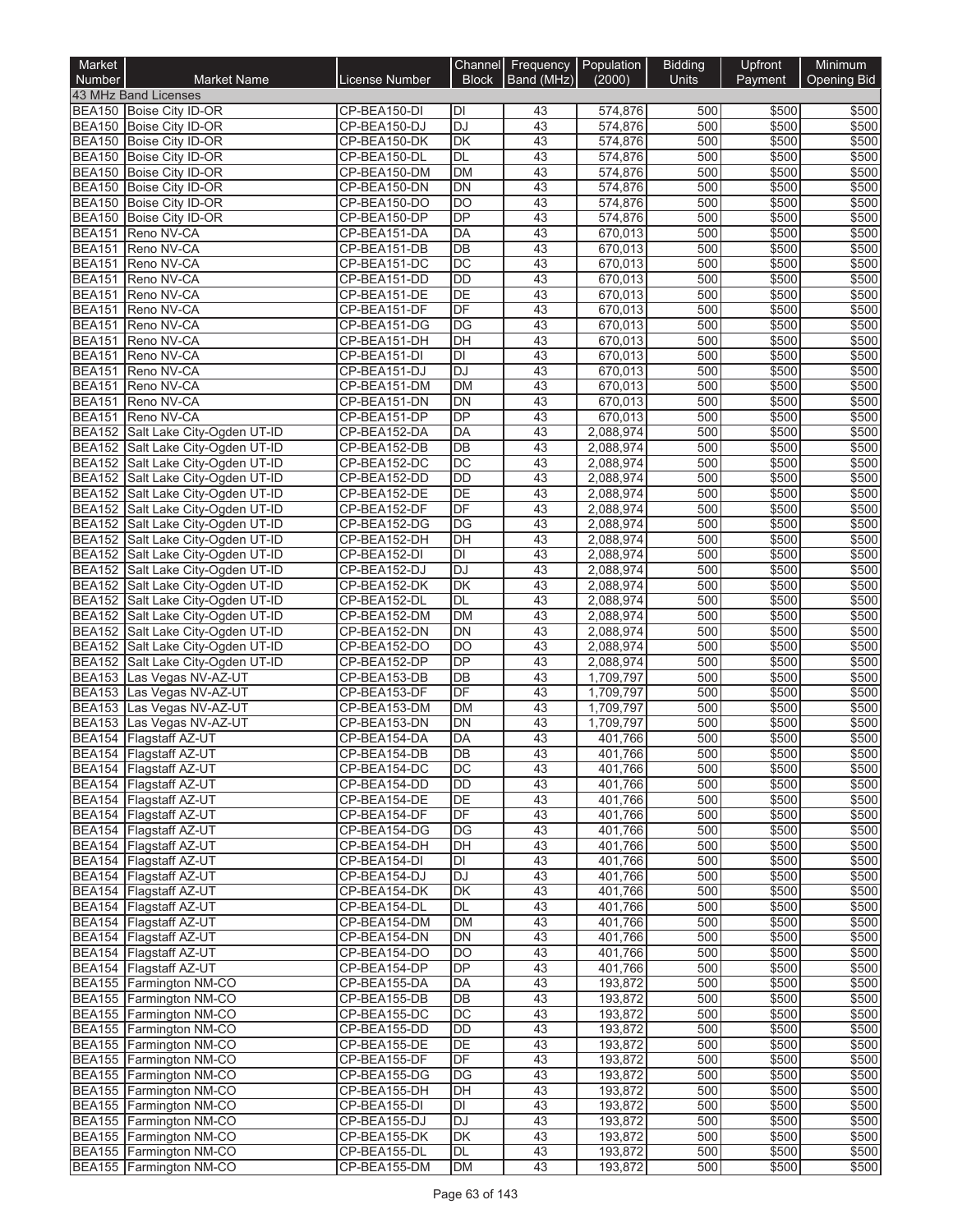| Market        |                                                          |                              |                                    | Channel Frequency Population |                        | <b>Bidding</b> | Upfront        | Minimum            |
|---------------|----------------------------------------------------------|------------------------------|------------------------------------|------------------------------|------------------------|----------------|----------------|--------------------|
| <b>Number</b> | <b>Market Name</b>                                       | License Number               | <b>Block</b>                       | Band (MHz)                   | (2000)                 | <b>Units</b>   | Payment        | <b>Opening Bid</b> |
|               | 43 MHz Band Licenses<br>BEA155 Farmington NM-CO          | CP-BEA155-DN                 | <b>DN</b>                          | 43                           | 193,872                | 500            | \$500          | \$500              |
|               | BEA155 Farmington NM-CO                                  | CP-BEA155-DO                 | DO                                 | 43                           | 193,872                | 500            | \$500          | \$500              |
|               | BEA155 Farmington NM-CO                                  | CP-BEA155-DP                 | $\overline{DP}$                    | 43                           | 193,872                | 500            | \$500          | \$500              |
|               | BEA156 Albuquerque NM-AZ                                 | CP-BEA156-DB                 | $\overline{DB}$                    | 43                           | 921,086                | 500            | \$500          | \$500              |
|               | BEA156 Albuquerque NM-AZ                                 | CP-BEA156-DC                 | $\overline{DC}$                    | 43                           | 921,086                | 500            | \$500          | \$500              |
|               | BEA156 Albuquerque NM-AZ                                 | CP-BEA156-DD                 | <b>DD</b>                          | 43                           | 921,086                | 500            | \$500          | \$500              |
|               | BEA156 Albuquerque NM-AZ<br>BEA156 Albuquerque NM-AZ     | CP-BEA156-DE<br>CP-BEA156-DF | $\overline{DE}$<br>$\overline{DF}$ | 43<br>43                     | 921,086<br>921,086     | 500<br>500     | \$500<br>\$500 | \$500<br>\$500     |
|               | BEA156 Albuquerque NM-AZ                                 | CP-BEA156-DG                 | DG                                 | 43                           | 921,086                | 500            | \$500          | \$500              |
|               | BEA156 Albuquerque NM-AZ                                 | CP-BEA156-DH                 | DH                                 | 43                           | 921,086                | 500            | \$500          | \$500              |
|               | BEA156 Albuquerque NM-AZ                                 | CP-BEA156-DI                 | DI                                 | 43                           | 921,086                | 500            | \$500          | \$500              |
| <b>BEA156</b> | Albuquerque NM-AZ                                        | CP-BEA156-DJ                 | DJ                                 | 43                           | 921,086                | 500            | \$500          | \$500              |
|               | BEA156 Albuquerque NM-AZ                                 | CP-BEA156-DK                 | DK                                 | 43                           | 921,086                | 500            | \$500          | \$500              |
|               | BEA156 Albuquerque NM-AZ                                 | CP-BEA156-DL                 | DL                                 | 43                           | 921,086                | 500            | \$500          | \$500              |
|               | BEA156 Albuquerque NM-AZ                                 | CP-BEA156-DM                 | <b>DM</b><br>$\overline{DO}$       | 43<br>$\overline{43}$        | 921,086                | 500<br>500     | \$500          | \$500<br>\$500     |
|               | BEA156 Albuquerque NM-AZ<br>BEA156 Albuquerque NM-AZ     | CP-BEA156-DO<br>CP-BEA156-DP | $\overline{DP}$                    | 43                           | 921,086<br>921,086     | 500            | \$500<br>\$500 | \$500              |
|               | BEA157 El Paso TX-NM                                     | CP-BEA157-DA                 | DA                                 | 43                           | 955,602                | 500            | \$500          | \$500              |
|               | BEA157 El Paso TX-NM                                     | CP-BEA157-DB                 | $\overline{DB}$                    | 43                           | 955.602                | 500            | \$500          | \$500              |
|               | BEA157 El Paso TX-NM                                     | CP-BEA157-DC                 | DC                                 | 43                           | 955,602                | 500            | \$500          | \$500              |
| <b>BEA157</b> | El Paso TX-NM                                            | CP-BEA157-DD                 | <b>DD</b>                          | 43                           | 955,602                | 500            | \$500          | \$500              |
|               | BEA157 El Paso TX-NM                                     | CP-BEA157-DE                 | DE                                 | 43                           | 955,602                | 500            | \$500          | \$500              |
|               | BEA157 El Paso TX-NM                                     | CP-BEA157-DF                 | DF                                 | 43                           | 955,602                | 500            | \$500          | \$500              |
| <b>BEA157</b> | El Paso TX-NM                                            | CP-BEA157-DG                 | DG                                 | 43                           | 955,602                | 500            | \$500          | \$500              |
|               | BEA157 El Paso TX-NM<br>BEA157   El Paso TX-NM           | CP-BEA157-DH<br>CP-BEA157-DI | DH<br>$\overline{\mathsf{D}}$      | 43<br>43                     | 955,602<br>955,602     | 500<br>500     | \$500<br>\$500 | \$500<br>\$500     |
|               | BEA157 El Paso TX-NM                                     | CP-BEA157-DJ                 | DJ                                 | 43                           | 955,602                | 500            | \$500          | \$500              |
|               | BEA157 El Paso TX-NM                                     | CP-BEA157-DK                 | $\overline{\mathsf{DK}}$           | 43                           | 955,602                | 500            | \$500          | \$500              |
|               | BEA157 El Paso TX-NM                                     | CP-BEA157-DL                 | DL                                 | 43                           | 955,602                | 500            | \$500          | \$500              |
|               | BEA157 El Paso TX-NM                                     | CP-BEA157-DM                 | <b>DM</b>                          | 43                           | 955,602                | 500            | \$500          | \$500              |
| <b>BEA157</b> | El Paso TX-NM                                            | CP-BEA157-DN                 | DN                                 | 43                           | 955,602                | 500            | \$500          | \$500              |
| <b>BEA157</b> | El Paso TX-NM                                            | CP-BEA157-DO                 | <b>DO</b>                          | 43                           | 955,602                | 500            | \$500          | \$500              |
|               | BEA157 El Paso TX-NM                                     | CP-BEA157-DP                 | $\overline{DP}$                    | 43                           | 955,602                | 500            | \$500          | \$500              |
|               | BEA158 Phoenix-Mesa AZ-NM<br>BEA158 Phoenix-Mesa AZ-NM   | CP-BEA158-DA<br>CP-BEA158-DB | DA<br>DB                           | 43<br>43                     | 3,407,197<br>3,407,197 | 500<br>500     | \$500<br>\$500 | \$500<br>\$500     |
| <b>BEA158</b> | Phoenix-Mesa AZ-NM                                       | CP-BEA158-DC                 | DC                                 | 43                           | 3,407,197              | 500            | \$500          | \$500              |
| BEA158        | Phoenix-Mesa AZ-NM                                       | CP-BEA158-DD                 | DD                                 | 43                           | 3,407,197              | 500            | \$500          | \$500              |
| <b>BEA158</b> | Phoenix-Mesa AZ-NM                                       | CP-BEA158-DE                 | DE                                 | 43                           | 3,407,197              | 500            | \$500          | \$500              |
| <b>BEA158</b> | Phoenix-Mesa AZ-NM                                       | CP-BEA158-DF                 | $\overline{DF}$                    | 43                           | 3,407,197              | 500            | \$500          | \$500              |
| <b>BEA158</b> | Phoenix-Mesa AZ-NM                                       | CP-BEA158-DG                 | DG                                 | 43                           | 3,407,197              | 500            | \$500          | \$500              |
| BEA158        | Phoenix-Mesa AZ-NM                                       | CP-BEA158-DH                 | $\overline{D}$ H                   | 43                           | 3,407,197              | 500            | \$500          | \$500              |
|               | BEA158 Phoenix-Mesa AZ-NM                                | CP-BEA158-DI                 | $\overline{\mathsf{D}}$            | 43                           | 3,407,197              | 500            | \$500          | \$500              |
|               | BEA158   Phoenix-Mesa AZ-NM<br>BEA158 Phoenix-Mesa AZ-NM | CP-BEA158-DJ<br>CP-BEA158-DK | DJ<br><b>DK</b>                    | 43<br>43                     | 3,407,197<br>3,407,197 | 500<br>500     | \$500<br>\$500 | \$500<br>\$500     |
|               | BEA158 Phoenix-Mesa AZ-NM                                | CP-BEA158-DL                 | DL                                 | 43                           | 3,407,197              | 500            | \$500          | \$500              |
|               | BEA158 Phoenix-Mesa AZ-NM                                | CP-BEA158-DM                 | DM                                 | 43                           | 3,407,197              | 500            | \$500          | \$500              |
|               | BEA158 Phoenix-Mesa AZ-NM                                | CP-BEA158-DN                 | DN                                 | 43                           | 3,407,197              | 500            | \$500          | \$500              |
|               | BEA158 Phoenix-Mesa AZ-NM                                | CP-BEA158-DO                 | DO                                 | 43                           | 3,407,197              | 500            | \$500          | \$500              |
|               | BEA158 Phoenix-Mesa AZ-NM                                | CP-BEA158-DP                 | <b>DP</b>                          | 43                           | 3,407,197              | 500            | \$500          | \$500              |
|               | BEA159 Tucson AZ                                         | CP-BEA159-DA                 | DA                                 | 43                           | 999,882                | 500            | \$500          | \$500              |
|               | BEA159 Tucson AZ                                         | CP-BEA159-DB                 | DB<br>DC                           | 43<br>43                     | 999,882                | 500<br>500     | \$500<br>\$500 | \$500<br>\$500     |
|               | BEA159 Tucson AZ<br>BEA159 Tucson AZ                     | CP-BEA159-DC<br>CP-BEA159-DD | DD                                 | 43                           | 999,882<br>999,882     | 500            | \$500          | \$500              |
|               | BEA159 Tucson AZ                                         | CP-BEA159-DE                 | DE                                 | 43                           | 999,882                | 500            | \$500          | \$500              |
|               | BEA159 Tucson AZ                                         | CP-BEA159-DF                 | DF                                 | 43                           | 999,882                | 500            | \$500          | \$500              |
|               | BEA159 Tucson AZ                                         | CP-BEA159-DG                 | DG                                 | 43                           | 999,882                | 500            | \$500          | \$500              |
|               | BEA159 Tucson AZ                                         | CP-BEA159-DH                 | DH                                 | 43                           | 999,882                | 500            | \$500          | \$500              |
|               | BEA159 Tucson AZ                                         | CP-BEA159-DI                 | $\overline{\mathsf{D}}$            | 43                           | 999,882                | 500            | \$500          | \$500              |
|               | BEA159 Tucson AZ                                         | CP-BEA159-DJ                 | DJ                                 | 43                           | 999,882                | 500            | \$500          | \$500              |
|               | BEA159 Tucson AZ<br>BEA159 Tucson AZ                     | CP-BEA159-DK<br>CP-BEA159-DL | DK<br>DL                           | 43<br>43                     | 999,882<br>999,882     | 500<br>500     | \$500<br>\$500 | \$500<br>\$500     |
|               | BEA159 Tucson AZ                                         | CP-BEA159-DM                 | DM                                 | 43                           | 999,882                | 500            | \$500          | \$500              |
|               | BEA159 Tucson AZ                                         | CP-BEA159-DN                 | DN                                 | 43                           | 999,882                | 500            | \$500          | \$500              |
|               | BEA159 Tucson AZ                                         | CP-BEA159-DO                 | DO                                 | 43                           | 999,882                | 500            | \$500          | \$500              |
|               | BEA159 Tucson AZ                                         | CP-BEA159-DP                 | DP                                 | 43                           | 999,882                | 500            | \$500          | \$500              |
|               | BEA160 LA-Riverside-Orange Cnty CA-AZ                    | CP-BEA160-DH                 | $\overline{DH}$                    | 43                           | 18,003,420             | 500            | \$500          | \$500              |
|               | BEA160 LA-Riverside-Orange Cnty CA-AZ                    | CP-BEA160-DJ                 | <b>DJ</b>                          | 43                           | 18,003,420             | 500            | \$500          | \$500              |
|               | BEA161 San Diego CA<br>BEA161 San Diego CA               | CP-BEA161-DA<br>CP-BEA161-DB | DA<br>DB                           | 43<br>43                     | 2,813,833<br>2,813,833 | 500<br>500     | \$500<br>\$500 | \$500<br>\$500     |
|               | BEA161 San Diego CA                                      | CP-BEA161-DC                 | DC                                 | 43                           | 2,813,833              | 500            | \$500          | \$500              |
|               |                                                          |                              |                                    |                              |                        |                |                |                    |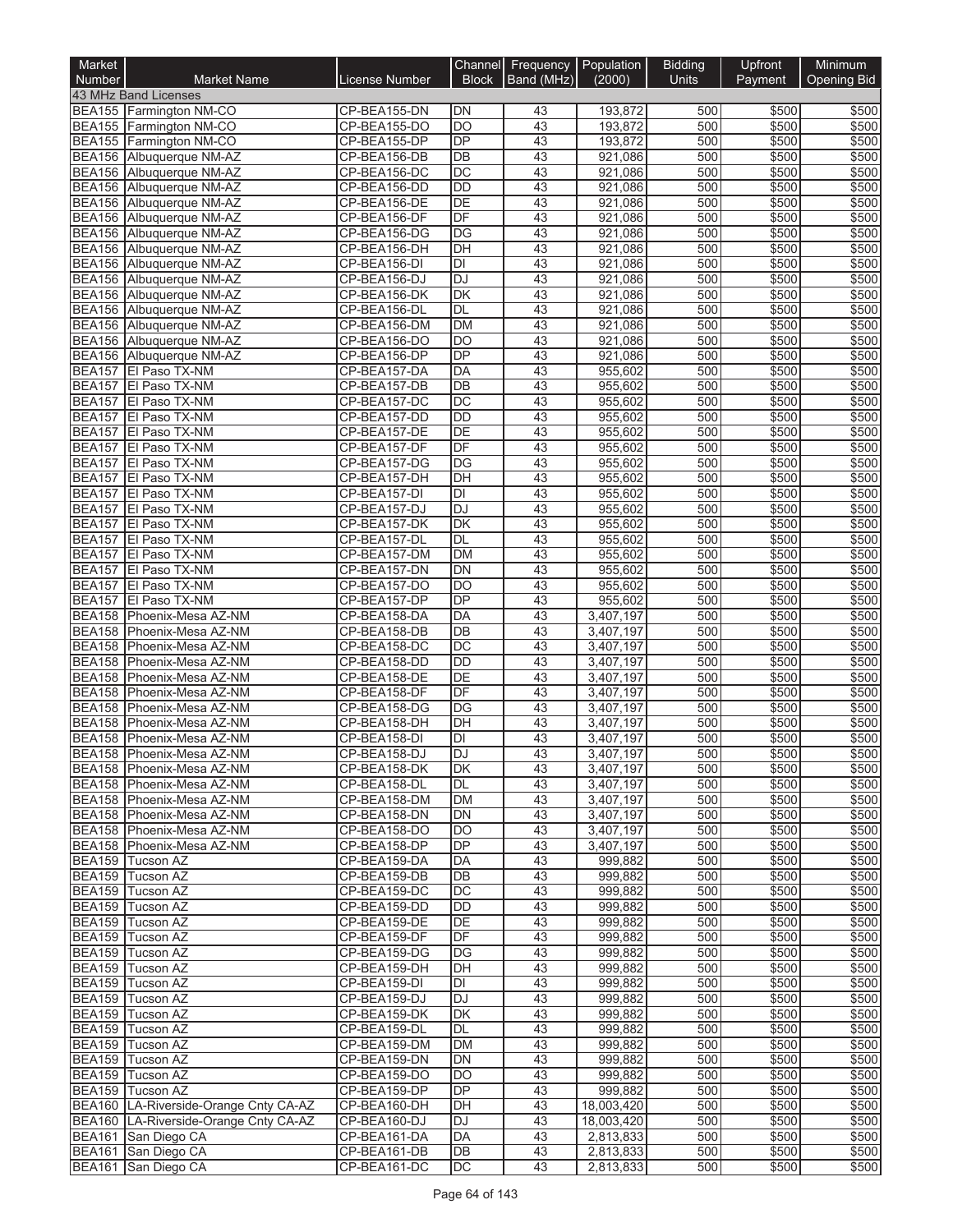| Market        |                                                                        |                              |                       | Channel Frequency Population |                        | <b>Bidding</b> | Upfront        | Minimum            |
|---------------|------------------------------------------------------------------------|------------------------------|-----------------------|------------------------------|------------------------|----------------|----------------|--------------------|
| <b>Number</b> | <b>Market Name</b>                                                     | License Number               | <b>Block</b>          | Band (MHz)                   | (2000)                 | <b>Units</b>   | Payment        | <b>Opening Bid</b> |
|               | 43 MHz Band Licenses<br>BEA161 San Diego CA                            | CP-BEA161-DH                 | DH                    | 43                           | 2,813,833              | 500            | \$500          | \$500              |
| <b>BEA161</b> | San Diego CA                                                           | CP-BEA161-DI                 | DI                    | 43                           | 2,813,833              | 500            | \$500          | \$500              |
| <b>BEA161</b> | San Diego CA                                                           | CP-BEA161-DJ                 | DJ                    | 43                           | 2,813,833              | 500            | \$500          | \$500              |
| <b>BEA161</b> | San Diego CA                                                           | CP-BEA161-DM                 | <b>DM</b>             | 43                           | 2,813,833              | 500            | \$500          | \$500              |
| <b>BEA161</b> | San Diego CA                                                           | CP-BEA161-DN                 | DN                    | 43                           | 2,813,833              | 500            | \$500          | \$500              |
|               | BEA162 Fresno CA                                                       | CP-BEA162-DA                 | DA                    | 43                           | 1,419,998              | 500            | \$500          | \$500              |
|               | BEA162 Fresno CA<br>BEA162 Fresno CA                                   | CP-BEA162-DB<br>CP-BEA162-DC | DB<br>$\overline{DC}$ | 43<br>43                     | 1,419,998<br>1,419,998 | 500<br>500     | \$500<br>\$500 | \$500<br>\$500     |
|               | BEA162 Fresno CA                                                       | CP-BEA162-DD                 | <b>DD</b>             | 43                           | 1,419,998              | 500            | \$500          | \$500              |
|               | BEA162 Fresno CA                                                       | CP-BEA162-DF                 | $\overline{DF}$       | 43                           | 1,419,998              | 500            | \$500          | \$500              |
|               | BEA162 Fresno CA                                                       | CP-BEA162-DG                 | DG                    | 43                           | 1,419,998              | 500            | \$500          | \$500              |
| BEA162        | Fresno CA                                                              | CP-BEA162-DH                 | $\overline{D}$ H      | 43                           | 1,419,998              | 500            | \$500          | \$500              |
|               | BEA162 Fresno CA                                                       | CP-BEA162-DI                 | DI                    | 43                           | 1,419,998              | 500            | \$500          | \$500              |
|               | BEA162 Fresno CA                                                       | CP-BEA162-DJ                 | DJ                    | 43                           | 1,419,998              | 500            | \$500          | \$500              |
|               | BEA162 Fresno CA<br>BEA162 Fresno CA                                   | CP-BEA162-DK                 | DK<br>DM              | 43<br>$\overline{43}$        | 1,419,998              | 500<br>500     | \$500          | \$500<br>\$500     |
|               | BEA162 Fresno CA                                                       | CP-BEA162-DM<br>CP-BEA162-DN | $\overline{DN}$       | 43                           | 1,419,998<br>1,419,998 | 500            | \$500<br>\$500 | \$500              |
|               | BEA163 San Fran.-Oakland-San Jose CA                                   | CP-BEA163-DB                 | DB                    | 43                           | 9,111,806              | 500            | \$500          | \$500              |
|               | BEA163 San Fran.-Oakland-San Jose CA                                   | CP-BEA163-DC                 | $\overline{DC}$       | 43                           | 9,111,806              | 500            | \$500          | \$500              |
|               | BEA163 San Fran.-Oakland-San Jose CA                                   | CP-BEA163-DD                 | <b>DD</b>             | 43                           | 9,111,806              | 500            | \$500          | \$500              |
| <b>BEA163</b> | San Fran.-Oakland-San Jose CA                                          | CP-BEA163-DE                 | DE                    | 43                           | 9,111,806              | 500            | \$500          | \$500              |
|               | BEA163 San Fran.-Oakland-San Jose CA                                   | CP-BEA163-DG                 | DG                    | 43                           | 9,111,806              | 500            | \$500          | \$500              |
| <b>BEA163</b> | San Fran.-Oakland-San Jose CA                                          | CP-BEA163-DI                 | DI                    | 43                           | 9,111,806              | 500            | \$500          | \$500              |
|               | BEA163 San Fran.-Oakland-San Jose CA                                   | CP-BEA163-DK                 | DK                    | 43                           | 9,111,806              | 500            | \$500          | \$500              |
| <b>BEA163</b> | BEA163 San Fran.-Oakland-San Jose CA<br>San Fran - Oakland-San Jose CA | CP-BEA163-DM<br>CP-BEA163-DN | DM<br>DN              | 43<br>43                     | 9,111,806<br>9,111,806 | 500<br>500     | \$500<br>\$500 | \$500<br>\$500     |
|               | BEA164 Sacramento-Yolo CA                                              | CP-BEA164-DA                 | DA                    | 43                           | 2,311,567              | 500            | \$500          | \$500              |
| <b>BEA164</b> | Sacramento-Yolo CA                                                     | CP-BEA164-DB                 | DB                    | 43                           | 2,311,567              | 500            | \$500          | \$500              |
| <b>BEA164</b> | Sacramento-Yolo CA                                                     | CP-BEA164-DD                 | $\overline{DD}$       | 43                           | 2,311,567              | 500            | \$500          | \$500              |
|               | BEA164 Sacramento-Yolo CA                                              | CP-BEA164-DE                 | $\overline{DE}$       | 43                           | 2,311,567              | 500            | \$500          | \$500              |
| <b>BEA164</b> | Sacramento-Yolo CA                                                     | CP-BEA164-DF                 | DF                    | 43                           | 2,311,567              | 500            | \$500          | \$500              |
|               | BEA164 Sacramento-Yolo CA                                              | CP-BEA164-DG                 | DG                    | 43                           | 2,311,567              | 500            | \$500          | \$500              |
|               | BEA164 Sacramento-Yolo CA                                              | CP-BEA164-DH                 | DH                    | 43                           | 2,311,567              | 500            | \$500          | \$500              |
|               | BEA164 Sacramento-Yolo CA                                              | CP-BEA164-DI                 | DI<br><b>DJ</b>       | 43<br>43                     | 2,311,567              | 500<br>500     | \$500<br>\$500 | \$500<br>\$500     |
|               | BEA164 Sacramento-Yolo CA<br>BEA164 Sacramento-Yolo CA                 | CP-BEA164-DJ<br>CP-BEA164-DK | DK                    | 43                           | 2,311,567<br>2,311,567 | 500            | \$500          | \$500              |
| <b>BEA164</b> | Sacramento-Yolo CA                                                     | CP-BEA164-DM                 | DM                    | 43                           | 2,311,567              | 500            | \$500          | \$500              |
|               | BEA164 Sacramento-Yolo CA                                              | CP-BEA164-DP                 | <b>DP</b>             | 43                           | 2,311,567              | 500            | \$500          | \$500              |
|               | BEA165 Redding CA-OR                                                   | CP-BEA165-DA                 | DA                    | 43                           | 336,820                | 500            | \$500          | \$500              |
|               | BEA165 Redding CA-OR                                                   | CP-BEA165-DC                 | DC                    | 43                           | 336,820                | 500            | \$500          | \$500              |
|               | BEA165 Redding CA-OR                                                   | CP-BEA165-DD                 | DD                    | 43                           | 336,820                | 500            | \$500          | \$500              |
|               | BEA165 Redding CA-OR                                                   | CP-BEA165-DE                 | $\overline{DE}$       | $\overline{43}$              | 336,820                | 500            | \$500          | \$500              |
|               | BEA165 Redding CA-OR<br>BEA165 Redding CA-OR                           | CP-BEA165-DF<br>CP-BEA165-DH | DF<br><b>DH</b>       | 43<br>43                     | 336,820 <br>336,820    | 500<br>500     | \$500<br>\$500 | \$500<br>\$500     |
|               | BEA165 Redding CA-OR                                                   | CP-BEA165-DI                 | DI                    | 43                           | 336,820                | 500            | \$500          | \$500              |
|               | BEA165 Redding CA-OR                                                   | CP-BEA165-DJ                 | DJ                    | 43                           | 336,820                | 500            | \$500          | \$500              |
|               | BEA165 Redding CA-OR                                                   | CP-BEA165-DK                 | DK                    | 43                           | 336,820                | 500            | \$500          | \$500              |
|               | BEA165 Redding CA-OR                                                   | CP-BEA165-DM                 | DM                    | 43                           | 336,820                | 500            | \$500          | \$500              |
|               | BEA165 Redding CA-OR                                                   | CP-BEA165-DN                 | DN                    | 43                           | 336,820                | 500            | \$500          | \$500              |
|               | BEA165 Redding CA-OR                                                   | CP-BEA165-DO                 | DO                    | 43                           | 336.820                | 500            | \$500          | \$500              |
|               | BEA165 Redding CA-OR                                                   | CP-BEA165-DP                 | DP                    | 43                           | 336,820                | 500            | \$500          | \$500              |
|               | BEA166 Eugene-Springfield OR-CA<br>BEA166 Eugene-Springfield OR-CA     | CP-BEA166-DA<br>CP-BEA166-DB | DA<br>DB              | 43<br>43                     | 791,776<br>791,776     | 500<br>500     | \$500<br>\$500 | \$500<br>\$500     |
|               | BEA166 Eugene-Springfield OR-CA                                        | CP-BEA166-DC                 | DC                    | 43                           | 791,776                | 500            | \$500          | \$500              |
|               | BEA166 Eugene-Springfield OR-CA                                        | CP-BEA166-DD                 | DD                    | 43                           | 791,776                | 500            | \$500          | \$500              |
|               | BEA166 Eugene-Springfield OR-CA                                        | CP-BEA166-DE                 | DE                    | 43                           | 791,776                | 500            | \$500          | \$500              |
|               | BEA166 Eugene-Springfield OR-CA                                        | CP-BEA166-DF                 | DF                    | 43                           | 791,776                | 500            | \$500          | \$500              |
|               | BEA166 Eugene-Springfield OR-CA                                        | CP-BEA166-DG                 | DG                    | 43                           | 791,776                | 500            | \$500          | \$500              |
|               | BEA166 Eugene-Springfield OR-CA                                        | CP-BEA166-DH                 | DH                    | 43                           | 791,776                | 500            | \$500          | \$500              |
|               | BEA166 Eugene-Springfield OR-CA                                        | CP-BEA166-DJ                 | DJ                    | 43                           | 791,776                | 500            | \$500          | \$500              |
|               | BEA166 Eugene-Springfield OR-CA<br>BEA166 Eugene-Springfield OR-CA     | CP-BEA166-DK<br>CP-BEA166-DM | DK<br>DM              | 43<br>43                     | 791,776<br>791,776     | 500<br>500     | \$500<br>\$500 | \$500<br>\$500     |
|               | BEA166 Eugene-Springfield OR-CA                                        | CP-BEA166-DN                 | DN                    | 43                           | 791,776                | 500            | \$500          | \$500              |
|               | BEA166 Eugene-Springfield OR-CA                                        | CP-BEA166-DO                 | DO                    | 43                           | 791,776                | 500            | \$500          | \$500              |
|               | BEA167 Portland-Salem OR-WA                                            | CP-BEA167-DA                 | DA                    | 43                           | 2,883,737              | 500            | \$500          | \$500              |
|               | BEA167 Portland-Salem OR-WA                                            | CP-BEA167-DB                 | DB                    | 43                           | 2,883,737              | 500            | \$500          | \$500              |
|               | BEA167 Portland-Salem OR-WA                                            | CP-BEA167-DC                 | DC.                   | 43                           | 2,883,737              | 500            | \$500          | \$500              |
|               | BEA167 Portland-Salem OR-WA                                            | CP-BEA167-DE                 | DE                    | 43                           | 2,883,737              | 500            | \$500          | \$500              |
|               | BEA167 Portland-Salem OR-WA<br>BEA167 Portland-Salem OR-WA             | CP-BEA167-DF<br>CP-BEA167-DG | DF<br>DG              | 43<br>43                     | 2,883,737              | 500<br>500     | \$500<br>\$500 | \$500<br>\$500     |
|               |                                                                        |                              |                       |                              | 2,883,737              |                |                |                    |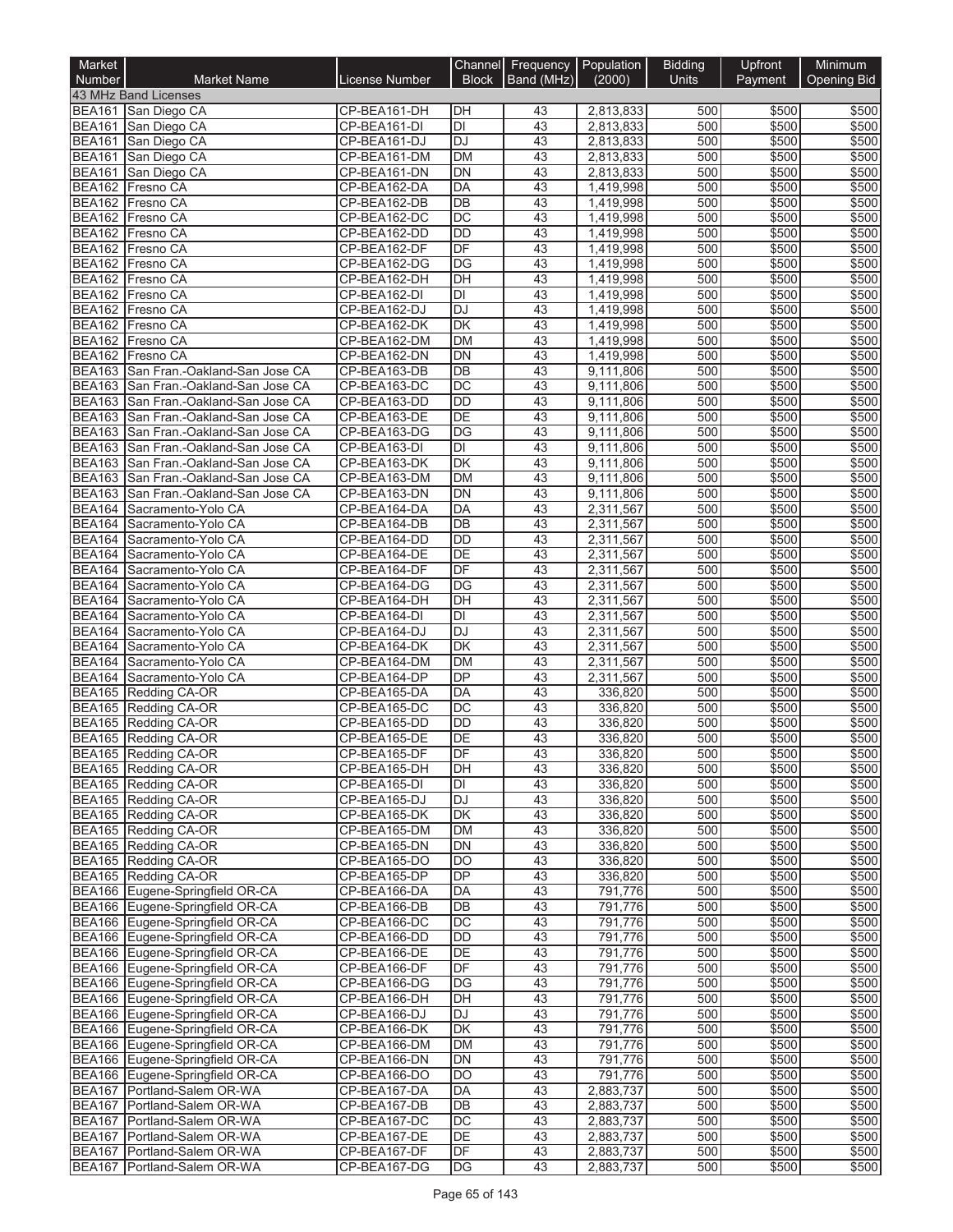| Market<br>Number               | <b>Market Name</b>                                                       | License Number               | <b>Block</b>    | Channel Frequency Population<br>Band (MHz) | (2000)                 | <b>Bidding</b><br><b>Units</b> | Upfront<br>Payment | Minimum<br><b>Opening Bid</b> |
|--------------------------------|--------------------------------------------------------------------------|------------------------------|-----------------|--------------------------------------------|------------------------|--------------------------------|--------------------|-------------------------------|
|                                | 43 MHz Band Licenses                                                     |                              |                 |                                            |                        |                                |                    |                               |
|                                | BEA167 Portland-Salem OR-WA                                              | CP-BEA167-DI                 | IЫ              | 43                                         | 2,883,737              | 500                            | \$500              | \$500                         |
|                                | BEA167   Portland-Salem OR-WA                                            | CP-BEA167-DJ                 | <b>DJ</b>       | 43                                         | 2,883,737              | 500                            | \$500              | \$500                         |
| <b>BEA167</b>                  | Portland-Salem OR-WA                                                     | CP-BEA167-DK                 | DK              | 43                                         | 2,883,737              | 500                            | \$500              | \$500                         |
|                                | BEA167 Portland-Salem OR-WA                                              | CP-BEA167-DL                 | DL              | 43                                         | 2,883,737              | 500                            | \$500              | \$500                         |
| <b>BEA167</b><br><b>BEA167</b> | Portland-Salem OR-WA<br>Portland-Salem OR-WA                             | CP-BEA167-DM<br>CP-BEA167-DO | <b>DM</b><br>DO | 43<br>43                                   | 2,883,737<br>2,883,737 | 500<br>500                     | \$500<br>\$500     | \$500<br>\$500                |
| <b>BEA167</b>                  | Portland-Salem OR-WA                                                     | CP-BEA167-DP                 | <b>DP</b>       | 43                                         | 2,883,737              | 500                            | \$500              | \$500                         |
| <b>BEA168</b>                  | Pendleton OR-WA                                                          | CP-BEA168-DA                 | DA              | 43                                         | 200,681                | 500                            | \$500              | \$500                         |
|                                | BEA168 Pendleton OR-WA                                                   | CP-BEA168-DB                 | DB              | 43                                         | 200,681                | 500                            | \$500              | \$500                         |
| <b>BEA168</b>                  | Pendleton OR-WA                                                          | CP-BEA168-DC                 | DC              | $\overline{43}$                            | 200,681                | 500                            | \$500              | \$500                         |
| <b>BEA168</b>                  | Pendleton OR-WA                                                          | CP-BEA168-DD                 | <b>DD</b>       | 43                                         | 200,681                | 500                            | \$500              | \$500                         |
| <b>BEA168</b>                  | Pendleton OR-WA                                                          | CP-BEA168-DE                 | DE              | 43                                         | 200,681                | 500                            | \$500              | \$500                         |
| BEA168<br><b>BEA168</b>        | Pendleton OR-WA<br>Pendleton OR-WA                                       | CP-BEA168-DF<br>CP-BEA168-DG | DF<br>DG        | 43<br>43                                   | 200,681<br>200,681     | 500<br>500                     | \$500<br>\$500     | \$500<br>\$500                |
| <b>BEA168</b>                  | Pendleton OR-WA                                                          | CP-BEA168-DH                 | DH              | 43                                         | 200,681                | 500                            | \$500              | \$500                         |
| BEA168                         | Pendleton OR-WA                                                          | CP-BEA168-DI                 | $\overline{D}$  | 43                                         | 200,681                | 500                            | \$500              | \$500                         |
| <b>BEA168</b>                  | Pendleton OR-WA                                                          | CP-BEA168-DJ                 | <b>DJ</b>       | 43                                         | 200,681                | 500                            | \$500              | \$500                         |
|                                | BEA168 Pendleton OR-WA                                                   | CP-BEA168-DK                 | <b>DK</b>       | 43                                         | 200,681                | 500                            | \$500              | \$500                         |
|                                | BEA168 Pendleton OR-WA                                                   | CP-BEA168-DL                 | <b>DL</b>       | 43                                         | 200,681                | 500                            | \$500              | \$500                         |
| <b>BEA168</b>                  | Pendleton OR-WA                                                          | CP-BEA168-DM                 | <b>DM</b>       | 43                                         | 200,681                | 500                            | \$500              | \$500                         |
| <b>BEA168</b><br><b>BEA168</b> | Pendleton OR-WA                                                          | CP-BEA168-DN<br>CP-BEA168-DO | <b>DN</b><br>DO | 43<br>43                                   | 200,681<br>200,681     | 500<br>500                     | \$500<br>\$500     | \$500<br>\$500                |
| <b>BEA168</b>                  | Pendleton OR-WA<br>Pendleton OR-WA                                       | CP-BEA168-DP                 | <b>DP</b>       | 43                                         | 200.681                | 500                            | \$500              | \$500                         |
| <b>BEA169</b>                  | Richland-Kennewick-Pasco WA                                              | CP-BEA169-DA                 | DA              | 43                                         | 677,674                | 500                            | \$500              | \$500                         |
|                                | BEA169 Richland-Kennewick-Pasco WA                                       | CP-BEA169-DB                 | DB              | 43                                         | 677,674                | 500                            | \$500              | \$500                         |
| <b>BEA169</b>                  | Richland-Kennewick-Pasco WA                                              | CP-BEA169-DC                 | DC              | 43                                         | 677,674                | 500                            | \$500              | \$500                         |
|                                | BEA169 Richland-Kennewick-Pasco WA                                       | CP-BEA169-DD                 | <b>DD</b>       | 43                                         | 677,674                | 500                            | \$500              | \$500                         |
| <b>BEA169</b>                  | Richland-Kennewick-Pasco WA                                              | CP-BEA169-DE                 | <b>DE</b>       | 43                                         | 677,674                | 500                            | \$500              | \$500                         |
| <b>BEA169</b>                  | Richland-Kennewick-Pasco WA                                              | CP-BEA169-DF                 | DF              | 43                                         | 677,674                | 500                            | \$500              | \$500                         |
| <b>BEA169</b>                  | Richland-Kennewick-Pasco WA<br>BEA169 Richland-Kennewick-Pasco WA        | CP-BEA169-DG                 | DG              | 43<br>43                                   | 677,674<br>677,674     | 500                            | \$500<br>\$500     | \$500<br>\$500                |
| <b>BEA169</b>                  | Richland-Kennewick-Pasco WA                                              | CP-BEA169-DH<br>CP-BEA169-DI | DH<br>DI        | 43                                         | 677,674                | 500<br>500                     | \$500              | \$500                         |
| <b>BEA169</b>                  | Richland-Kennewick-Pasco WA                                              | CP-BEA169-DJ                 | <b>DJ</b>       | 43                                         | 677,674                | 500                            | \$500              | \$500                         |
| <b>BEA169</b>                  | Richland-Kennewick-Pasco WA                                              | CP-BEA169-DK                 | <b>DK</b>       | 43                                         | 677,674                | 500                            | \$500              | \$500                         |
|                                | BEA169 Richland-Kennewick-Pasco WA                                       | CP-BEA169-DL                 | <b>DL</b>       | 43                                         | 677,674                | 500                            | \$500              | \$500                         |
| <b>BEA169</b>                  | Richland-Kennewick-Pasco WA                                              | CP-BEA169-DM                 | <b>DM</b>       | 43                                         | 677,674                | 500                            | \$500              | \$500                         |
| <b>BEA169</b>                  | Richland-Kennewick-Pasco WA                                              | CP-BEA169-DN                 | DN              | 43                                         | 677,674                | 500                            | \$500              | \$500                         |
| <b>BEA169</b>                  | Richland-Kennewick-Pasco WA                                              | CP-BEA169-DO                 | <b>DO</b>       | 43                                         | 677,674                | 500                            | \$500              | \$500                         |
| <b>BEA169</b><br><b>BEA170</b> | Richland-Kennewick-Pasco WA<br>Seattle-Tacoma-Bremerton WA               | CP-BEA169-DP<br>CP-BEA170-DB | <b>DP</b><br>DB | 43<br>43                                   | 677,674<br>4,135,291   | 500<br>500                     | \$500<br>\$500     | \$500<br>\$500                |
| <b>BEA170</b>                  | Seattle-Tacoma-Bremerton WA                                              | CP-BEA170-DD                 | DD              | 43                                         | 4,135,291              | 500                            | \$500              | \$500                         |
| <b>BEA170</b>                  | Seattle-Tacoma-Bremerton WA                                              | CP-BEA170-DE                 | <b>DE</b>       | 43                                         | 4,135,291              | 500                            | \$500              | \$500                         |
|                                | BEA170 Seattle-Tacoma-Bremerton WA                                       | CP-BEA170-DF                 | IDF             | 43                                         | 4,135,291              | 500                            | \$500              | \$500                         |
|                                | BEA170 Seattle-Tacoma-Bremerton WA                                       | CP-BEA170-DH                 | <b>DH</b>       | 43                                         | 4,135,291              | 500                            | \$500              | \$500                         |
|                                | BEA170 Seattle-Tacoma-Bremerton WA                                       | CP-BEA170-DI                 | DI              | 43                                         | 4,135,291              | 500                            | \$500              | \$500                         |
|                                | BEA170 Seattle-Tacoma-Bremerton WA                                       | CP-BEA170-DJ                 | <b>DJ</b>       | 43                                         | 4,135,291              | 500                            | \$500              | \$500                         |
|                                | BEA170 Seattle-Tacoma-Bremerton WA<br>BEA170 Seattle-Tacoma-Bremerton WA | CP-BEA170-DK                 | <b>DK</b>       | 43                                         | 4,135,291<br>4,135,291 | 500                            | \$500              | \$500                         |
|                                | BEA170 Seattle-Tacoma-Bremerton WA                                       | CP-BEA170-DM<br>CP-BEA170-DN | DM<br>DN        | 43<br>43                                   | 4,135,291              | 500<br>500                     | \$500<br>\$500     | \$500<br>\$500                |
|                                | BEA170 Seattle-Tacoma-Bremerton WA                                       | CP-BEA170-DO                 | DO              | 43                                         | 4,135,291              | 500                            | \$500              | \$500                         |
|                                | BEA170 Seattle-Tacoma-Bremerton WA                                       | CP-BEA170-DP                 | <b>DP</b>       | 43                                         | 4,135,291              | 500                            | \$500              | \$500                         |
|                                | BEA171 Anchorage AK                                                      | CP-BEA171-DA                 | DA              | 43                                         | 626,932                | 500                            | \$500              | \$500                         |
|                                | BEA171 Anchorage AK                                                      | CP-BEA171-DB                 | <b>DB</b>       | 43                                         | 626,932                | 500                            | \$500              | \$500                         |
|                                | BEA171 Anchorage AK                                                      | CP-BEA171-DC                 | DC              | 43                                         | 626,932                | 500                            | \$500              | \$500                         |
|                                | BEA171 Anchorage AK                                                      | CP-BEA171-DD                 | DD              | 43                                         | 626,932                | 500                            | \$500              | \$500                         |
| <b>BEA171</b>                  | BEA171 Anchorage AK<br>Anchorage AK                                      | CP-BEA171-DE<br>CP-BEA171-DF | DE<br>DF        | 43<br>43                                   | 626,932<br>626,932     | 500<br>500                     | \$500<br>\$500     | \$500<br>\$500                |
|                                | BEA171 Anchorage AK                                                      | CP-BEA171-DG                 | DG              | 43                                         | 626,932                | 500                            | \$500              | \$500                         |
| <b>BEA171</b>                  | Anchorage AK                                                             | CP-BEA171-DH                 | DH              | 43                                         | 626,932                | 500                            | \$500              | \$500                         |
| <b>BEA171</b>                  | Anchorage AK                                                             | CP-BEA171-DI                 | DI              | 43                                         | 626,932                | 500                            | \$500              | \$500                         |
|                                | BEA171 Anchorage AK                                                      | CP-BEA171-DJ                 | <b>DJ</b>       | 43                                         | 626,932                | 500                            | \$500              | \$500                         |
|                                | BEA171 Anchorage AK                                                      | CP-BEA171-DK                 | DK              | 43                                         | 626,932                | 500                            | \$500              | \$500                         |
| <b>BEA171</b>                  | Anchorage AK                                                             | CP-BEA171-DL                 | DL              | 43                                         | 626,932                | 500                            | \$500              | \$500                         |
|                                | BEA171 Anchorage AK                                                      | CP-BEA171-DM                 | <b>DM</b>       | 43                                         | 626,932                | 500                            | \$500              | \$500                         |
|                                | BEA171 Anchorage AK<br>BEA171 Anchorage AK                               | CP-BEA171-DN<br>CP-BEA171-DO | DN<br>DO        | 43<br>43                                   | 626,932<br>626,932     | 500<br>500                     | \$500<br>\$500     | \$500<br>\$500                |
|                                | BEA171 Anchorage AK                                                      | CP-BEA171-DP                 | <b>DP</b>       | 43                                         | 626,932                | 500                            | \$500              | \$500                         |
|                                | BEA172 Honolulu HI                                                       | CP-BEA172-DB                 | DB              | 43                                         | 1,211,537              | 500                            | \$500              | \$500                         |
|                                | BEA172 Honolulu HI                                                       | CP-BEA172-DC                 | DC              | 43                                         | 1,211,537              | 500                            | \$500              | \$500                         |
|                                | BEA172 Honolulu HI                                                       | CP-BEA172-DD                 | DD              | 43                                         | 1,211,537              | 500                            | \$500              | \$500                         |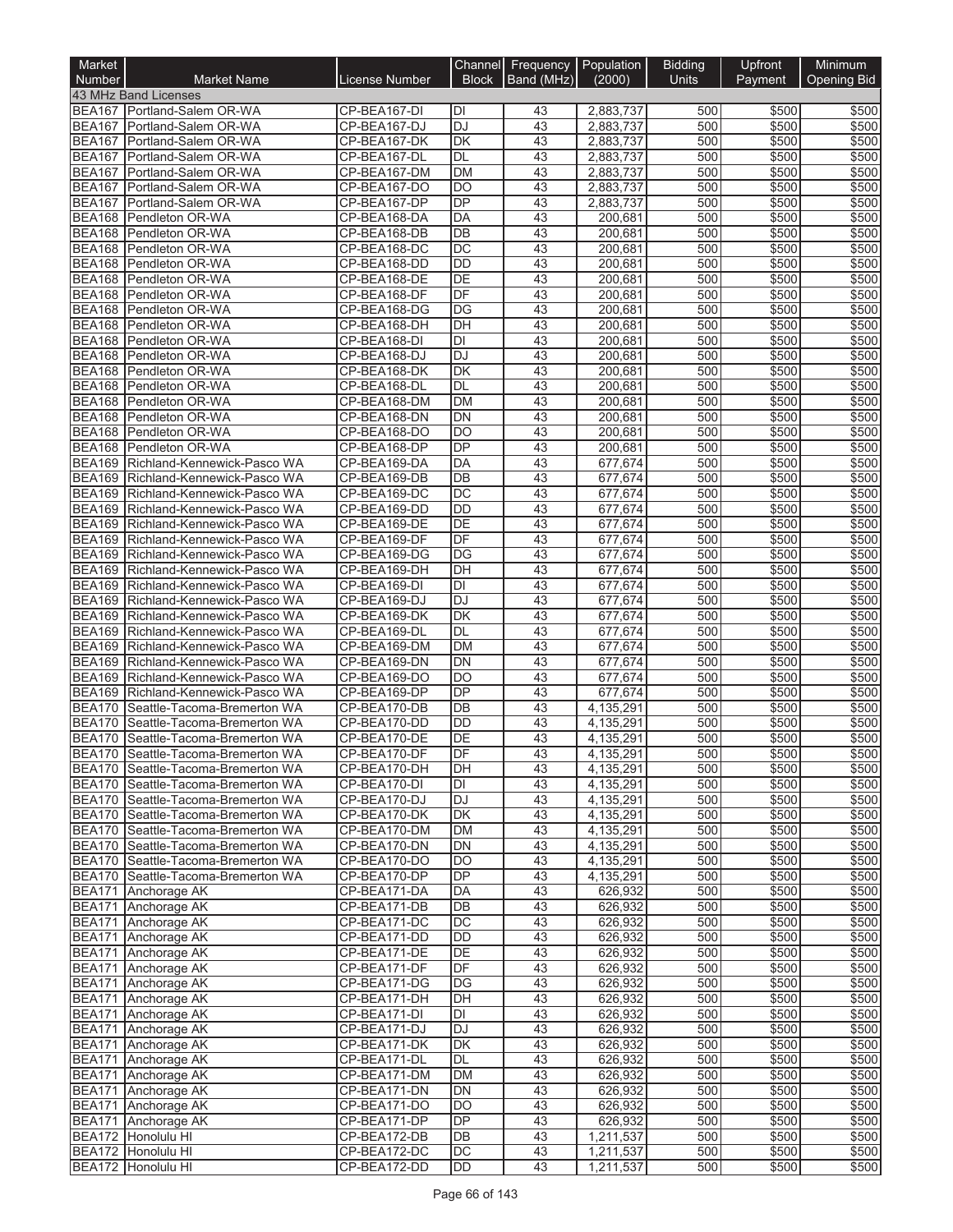| Market        |                                                                              |                              |                         | Channel Frequency Population |                        | <b>Bidding</b> | <b>Upfront</b> | Minimum            |
|---------------|------------------------------------------------------------------------------|------------------------------|-------------------------|------------------------------|------------------------|----------------|----------------|--------------------|
| Number        | <b>Market Name</b>                                                           | License Number               | <b>Block</b>            | Band (MHz)                   | (2000)                 | <b>Units</b>   | Payment        | <b>Opening Bid</b> |
|               | 43 MHz Band Licenses<br>BEA172 Honolulu HI                                   |                              | DE                      |                              |                        |                |                |                    |
|               | BEA172 Honolulu HI                                                           | CP-BEA172-DE<br>CP-BEA172-DF | $\overline{DF}$         | 43<br>43                     | 1,211,537<br>1,211,537 | 500<br>500     | \$500<br>\$500 | \$500<br>\$500     |
|               | BEA172 Honolulu HI                                                           | CP-BEA172-DG                 | DG                      | 43                           | 1,211,537              | 500            | \$500          | \$500              |
|               | BEA172 Honolulu HI                                                           | CP-BEA172-DH                 | DH                      | 43                           | 1,211,537              | 500            | \$500          | \$500              |
|               | BEA172 Honolulu HI                                                           | CP-BEA172-DI                 | $\overline{D}$          | 43                           | 1,211,537              | 500            | \$500          | \$500              |
|               | BEA172 Honolulu HI                                                           | CP-BEA172-DJ                 | <b>DJ</b>               | 43                           | 1,211,537              | 500            | \$500          | \$500              |
|               | BEA172 Honolulu HI                                                           | CP-BEA172-DK                 | DK                      | 43                           | 1,211,537              | 500            | \$500          | \$500              |
|               | BEA172 Honolulu HI                                                           | CP-BEA172-DL                 | DL                      | 43                           | 1,211,537              | 500            | \$500          | \$500              |
|               | BEA172 Honolulu HI                                                           | CP-BEA172-DM                 | <b>DM</b>               | 43                           | 1,211,537              | 500            | \$500          | \$500              |
|               | BEA172 Honolulu HI                                                           | CP-BEA172-DN                 | DN                      | 43                           | 1,211,537              | 500            | \$500          | \$500              |
|               | BEA172 Honolulu HI                                                           | CP-BEA172-DO                 | $\overline{DO}$         | 43                           | 1,211,537              | 500            | \$500          | \$500              |
|               | BEA172 Honolulu HI                                                           | CP-BEA172-DP                 | $\overline{DP}$         | 43                           | 1,211,537              | 500            | \$500          | \$500              |
| <b>BEA173</b> | Guam-Northern Mariana Islands                                                | CP-BEA173-DA                 | DA                      | 43                           | 224,026                | 500            | \$500          | \$500              |
|               | BEA173 Guam-Northern Mariana Islands                                         | CP-BEA173-DB                 | DB                      | 43                           | 224,026                | 500            | \$500          | \$500              |
|               | BEA173 Guam-Northern Mariana Islands                                         | CP-BEA173-DC                 | DC                      | 43                           | 224,026                | 500            | \$500          | \$500              |
|               | BEA173 Guam-Northern Mariana Islands                                         | CP-BEA173-DD                 | $\overline{DD}$         | 43                           | 224,026                | 500            | \$500          | \$500              |
|               | BEA173 Guam-Northern Mariana Islands                                         | CP-BEA173-DE                 | DE                      | 43                           | 224,026                | 500            | \$500          | \$500              |
|               | BEA173 Guam-Northern Mariana Islands                                         | CP-BEA173-DF                 | $\overline{DF}$         | 43                           | 224,026                | 500            | \$500          | \$500              |
|               | BEA173 Guam-Northern Mariana Islands                                         | CP-BEA173-DG                 | DG                      | 43                           | 224.026                | 500            | \$500          | \$500              |
| <b>BEA173</b> | Guam-Northern Mariana Islands                                                | CP-BEA173-DH                 | DH                      | 43                           | 224,026                | 500            | \$500          | \$500              |
| BEA173        | Guam-Northern Mariana Islands                                                | CP-BEA173-DI                 | DI                      | 43                           | 224,026                | 500            | \$500          | \$500              |
| <b>BEA173</b> | Guam-Northern Mariana Islands                                                | CP-BEA173-DJ                 | DJ                      | 43                           | 224.026                | 500            | \$500          | \$500              |
|               | BEA173 Guam-Northern Mariana Islands                                         | CP-BEA173-DK                 | DK                      | 43                           | 224,026                | 500            | \$500          | \$500              |
| <b>BEA173</b> | Guam-Northern Mariana Islands                                                | CP-BEA173-DL                 | DL                      | 43                           | 224,026                | 500            | \$500          | \$500              |
| <b>BEA173</b> | Guam-Northern Mariana Islands                                                | CP-BEA173-DM                 | DM                      | 43                           | 224,026                | 500            | \$500          | \$500              |
|               | BEA173 Guam-Northern Mariana Islands<br>BEA173 Guam-Northern Mariana Islands | CP-BEA173-DN<br>CP-BEA173-DO | DN<br>$\overline{DO}$   | 43<br>43                     | 224,026<br>224,026     | 500<br>500     | \$500<br>\$500 | \$500<br>\$500     |
|               | BEA173 Guam-Northern Mariana Islands                                         | CP-BEA173-DP                 | $\overline{DP}$         | 43                           | 224,026                | 500            | \$500          | \$500              |
|               | BEA174 Puerto Rico-US Virgin Islands                                         | CP-BEA174-DA                 | DA                      | 43                           | 3,917,222              | 500            | \$500          | \$500              |
|               | BEA174 Puerto Rico-US Virgin Islands                                         | CP-BEA174-DB                 | DB                      | 43                           | 3,917,222              | 500            | \$500          | \$500              |
|               | BEA174 Puerto Rico-US Virgin Islands                                         | CP-BEA174-DC                 | DC                      | 43                           | 3,917,222              | 500            | \$500          | \$500              |
|               | BEA174 Puerto Rico-US Virgin Islands                                         | CP-BEA174-DD                 | <b>DD</b>               | 43                           | 3,917,222              | 500            | \$500          | \$500              |
|               | BEA174 Puerto Rico-US Virgin Islands                                         | CP-BEA174-DE                 | DE                      | 43                           | 3,917,222              | 500            | \$500          | \$500              |
|               | BEA174 Puerto Rico-US Virgin Islands                                         | CP-BEA174-DF                 | DF                      | 43                           | 3,917,222              | 500            | \$500          | \$500              |
|               | BEA174 Puerto Rico-US Virgin Islands                                         | CP-BEA174-DG                 | DG                      | 43                           | 3,917,222              | 500            | \$500          | \$500              |
|               | BEA174 Puerto Rico-US Virgin Islands                                         | CP-BEA174-DH                 | DH                      | $\overline{43}$              | 3,917,222              | 500            | \$500          | \$500              |
|               | BEA174 Puerto Rico-US Virgin Islands                                         | CP-BEA174-DI                 | $\overline{\mathsf{D}}$ | 43                           | 3,917,222              | 500            | \$500          | \$500              |
|               | BEA174 Puerto Rico-US Virgin Islands                                         | CP-BEA174-DJ                 | DJ                      | 43                           | 3,917,222              | 500            | \$500          | \$500              |
|               | BEA174 Puerto Rico-US Virgin Islands                                         | CP-BEA174-DK                 | DK                      | 43                           | 3,917,222              | 500            | \$500          | \$500              |
|               | BEA174 Puerto Rico-US Virgin Islands                                         | CP-BEA174-DL                 | DL                      | 43                           | 3,917,222              | 500            | \$500          | \$500              |
|               | BEA174 Puerto Rico-US Virgin Islands                                         | CP-BEA174-DM                 | DM                      | 43                           | 3,917,222              | 500            | \$500          | \$500              |
|               | BEA174 Puerto Rico-US Virgin Islands                                         | CP-BEA174-DN                 | DN                      | 43                           | 3,917,222              | 500            | \$500          | \$500              |
|               | BEA174 Puerto Rico-US Virgin Islands                                         | CP-BEA174-DO                 | <b>DO</b>               | 43                           | 3,917,222              | 500            | \$500          | \$500              |
|               | BEA174 Puerto Rico-US Virgin Islands                                         | CP-BEA174-DP                 | <b>DP</b>               | 43                           | 3,917,222              | 500            | \$500          | \$500              |
|               | BEA175 American Samoa                                                        | CP-BEA175-DA                 | DA                      | 43                           | 57,291                 | 500            | \$500          | \$500              |
|               | BEA175 American Samoa                                                        | CP-BEA175-DB                 | DB                      | 43                           | 57,291                 | 500            | \$500          | \$500              |
|               | BEA175 American Samoa                                                        | CP-BEA175-DC                 | DC                      | 43                           | 57,291                 | 500            | \$500          | \$500              |
|               | BEA175 American Samoa                                                        | CP-BEA175-DD                 | DD                      | 43                           | 57,291                 | 500            | \$500          | \$500              |
|               | BEA175 American Samoa                                                        | CP-BEA175-DE                 | DE                      | 43                           | 57,291                 | 500            | \$500          | \$500              |
|               | BEA175 American Samoa                                                        | CP-BEA175-DF                 | DF                      | 43                           | 57,291                 | 500            | \$500          | \$500              |
|               | BEA175 American Samoa                                                        | CP-BEA175-DG                 | DG                      | 43                           | 57,291                 | 500            | \$500          | \$500              |
|               | BEA175 American Samoa                                                        | CP-BEA175-DH                 | DH                      | 43                           | 57,291                 | 500            | \$500          | \$500              |
|               | BEA175 American Samoa                                                        | CP-BEA175-DI                 | DI                      | 43                           | 57,291                 | 500            | \$500          | \$500              |
|               | BEA175 American Samoa                                                        | CP-BEA175-DJ                 | DJ                      | 43                           | 57,291                 | 500            | \$500          | \$500              |
|               | BEA175 American Samoa                                                        | CP-BEA175-DK                 | DK                      | 43                           | 57,291                 | 500            | \$500          | \$500              |
|               | BEA175 American Samoa                                                        | CP-BEA175-DL                 | DL                      | 43                           | 57,291                 | 500            | \$500          | \$500              |
|               | BEA175 American Samoa                                                        | CP-BEA175-DM                 | DM                      | 43                           | 57,291                 | 500            | \$500          | \$500              |
|               | BEA175 American Samoa                                                        | CP-BEA175-DN                 | DN                      | 43                           | 57,291                 | 500            | \$500          | \$500              |
|               | BEA175 American Samoa                                                        | CP-BEA175-DO                 | DO                      | 43                           | 57,291                 | 500            | \$500          | \$500              |
|               | BEA175 American Samoa                                                        | CP-BEA175-DP                 | DP                      | 43                           | 57,291                 | 500            | \$500          | \$500              |

**2,575 Licenses 43 MHz Band 1,287,500 \$1,287,500 \$1,287,500**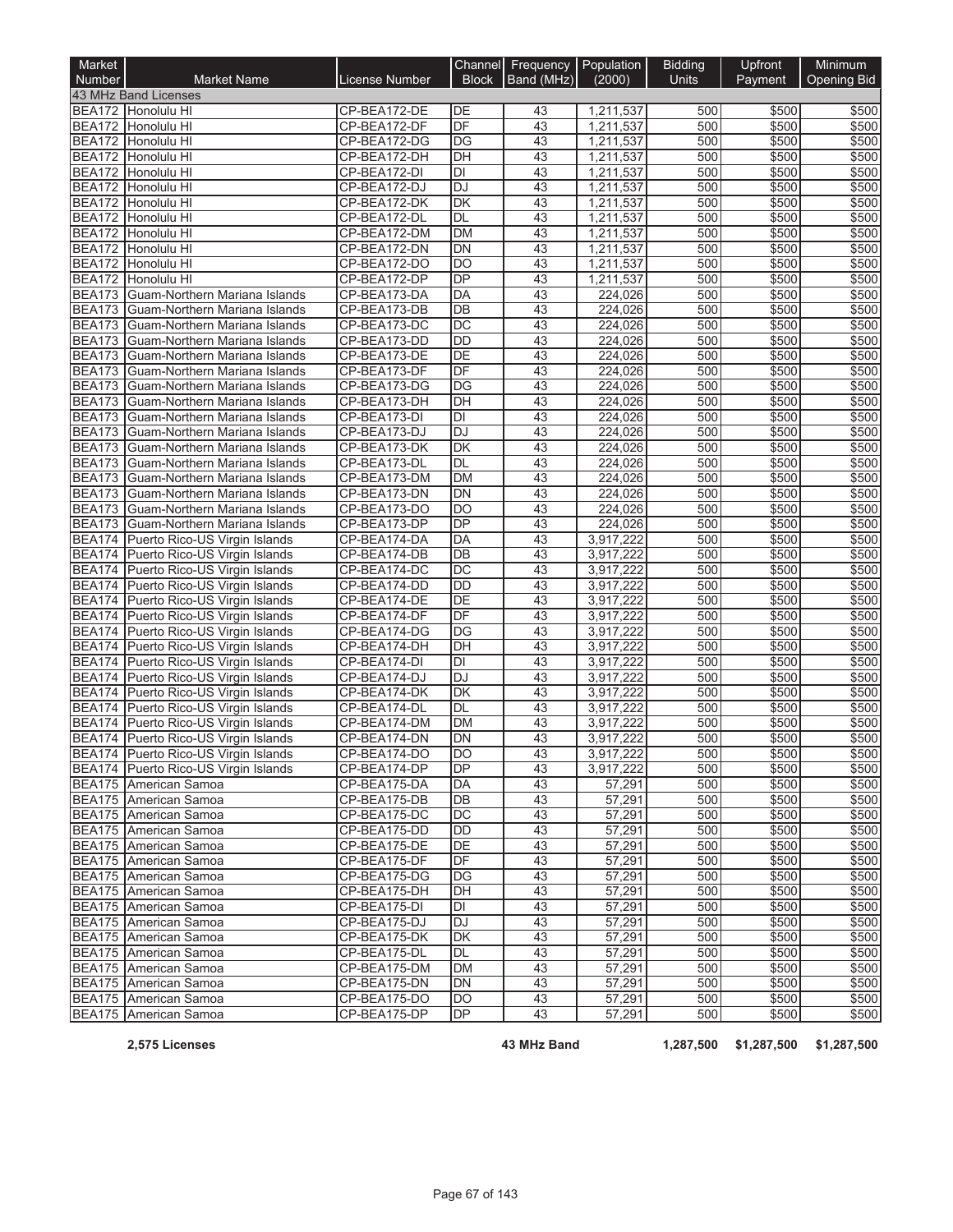## Auction 87 - Auction of Lower and Upper Paging Bands Licenses DA 09-2416 Attachment A - Part 1

|               |                                                            | AlldUIIIIEIIL A - Fail I |                 |                                       |            |                |         |                    |
|---------------|------------------------------------------------------------|--------------------------|-----------------|---------------------------------------|------------|----------------|---------|--------------------|
| Market        |                                                            |                          |                 | Channel Frequency<br>Block Band (MHz) | Population | <b>Bidding</b> | Upfront | Minimum            |
| Number        | <b>Market Name</b>                                         | License Number           |                 |                                       | (2000)     | <b>Units</b>   | Payment | <b>Opening Bid</b> |
|               | 152 and 158 MHz Bands Licenses, Paired<br>BEA001 Bangor ME | CP-BEA001-FA             | FA              | 152 / 158                             | 526,106    | 500            | \$500   | \$500              |
|               | BEA001 Bangor ME                                           | CP-BEA001-FC             | FC              | 152 / 158                             | 526,106    | 500            | \$500   | \$500              |
|               | BEA001 Bangor ME                                           | CP-BEA001-FH             | FH              | 152 / 158                             | 526,106    | 500            | \$500   | \$500              |
|               | BEA001 Bangor ME                                           | CP-BEA001-FL             | FL              | 152 / 158                             | 526,106    | 500            | \$500   | \$500              |
|               | BEA005 Albany-Schenectady-Troy NY                          | CP-BEA005-FA             | FA              | 152 / 158                             | 1,171,669  | 500            | \$500   | \$500              |
|               | BEA005 Albany-Schenectady-Troy NY                          | CP-BEA005-FK             | <b>FK</b>       | 152 / 158                             | 1,171,669  | 500            | \$500   | \$500              |
|               | BEA008 Buffalo-Niagara Falls NY-PA                         | CP-BEA008-FH             | FH              | 152 / 158                             | 1.507.759  | 500            | \$500   | \$500              |
|               | BEA009 State College PA                                    | CP-BEA009-FH             | FH              | 152 / 158                             | 809,979    | 500            | \$500   | \$500              |
|               | BEA010 NYC-Long Is. NY-NJ-CT-PA-MA-VT **                   | CP-BEA010-FA             | FA              | 152 / 158                             | 25,712,577 | 500            | \$500   | \$500              |
|               | BEA010 NYC-Long Is. NY-NJ-CT-PA-MA-VT **                   | CP-BEA010-FC             | FC              | 152 / 158                             | 25,712,577 | 500            | \$500   | \$500              |
|               | BEA012 Phil.-Atl. City PA-NJ-DE-MD                         | CP-BEA012-FA             | FA              | 152 / 158                             | 7,309,792  | 500            | \$500   | \$500              |
|               | BEA017 Roanoke VA-NC-WV                                    | CP-BEA017-FA             | FA              | 152 / 158                             | 826,284    | 500            | \$500   | \$500              |
| <b>BEA017</b> | Roanoke VA-NC-WV                                           | CP-BEA017-FB             | <b>FB</b>       | 152 / 158                             | 826,284    | 500            | \$500   | \$500              |
|               | BEA017 Roanoke VA-NC-WV                                    | CP-BEA017-FL             | <b>FL</b>       | 152 / 158                             | 826,284    | 500            | \$500   | \$500              |
|               | BEA018 Greensboro-Winston-Salem NC-VA                      | CP-BEA018-FL             | FL              | 152 / 158                             | 1,854,853  | 500            | \$500   | \$500              |
|               | BEA019 Raleigh-Durham-Chapel Hill NC                       | CP-BEA019-FL             | FL              | 152 / 158                             | 1,831,510  | 500            | \$500   | \$500              |
| <b>BEA021</b> | Greenville NC                                              | CP-BEA021-FM             | <b>FM</b>       | 152 / 158                             | 823,517    | 500            | \$500   | \$500              |
| <b>BEA021</b> | <b>Greenville NC</b>                                       | CP-BEA021-FP             | FP              | 152 / 158                             | 823,517    | 500            | \$500   | \$500              |
|               | BEA022 Fayetteville NC                                     | CP-BEA022-FI             | F1              | 152 / 158                             | 528,224    | 500            | \$500   | \$500              |
|               | BEA022 Fayetteville NC                                     | CP-BEA022-FL             | FL              | 152 / 158                             | 528.224    | 500            | \$500   | \$500              |
|               | BEA022 Fayetteville NC                                     | CP-BEA022-FM             | <b>FM</b>       | 152 / 158                             | 528,224    | 500            | \$500   | \$500              |
|               | <b>BEA022</b> Fayetteville NC                              | CP-BEA022-FR             | <b>FR</b>       | 152 / 158                             | 528.224    | 500            | \$500   | \$500              |
|               | BEA023 Charlotte-Gastonia NC-SC                            | CP-BEA023-FH             | FH              | 152 / 158                             | 2,031,519  | 500            | \$500   | \$500              |
| <b>BEA023</b> | Charlotte-Gastonia NC-SC                                   | CP-BEA023-FI             | F1              | 152 / 158                             | 2,031,519  | 500            | \$500   | \$500              |
|               | BEA023 Charlotte-Gastonia NC-SC                            | CP-BEA023-FL             | FL              | 152 / 158                             | 2,031,519  | 500            | \$500   | \$500              |
| BEA023        | Charlotte-Gastonia NC-SC                                   | CP-BEA023-FN             | <b>FN</b>       | 152 / 158                             | 2,031,519  | 500            | \$500   | \$500              |
| <b>BEA023</b> | Charlotte-Gastonia NC-SC                                   | CP-BEA023-FQ             | FQ              | 152 / 158                             | 2,031,519  | 500            | \$500   | \$500              |
|               | BEA024 Columbia SC                                         | CP-BEA024-FA             | FA              | 152 / 158                             | 932,115    | 500            | \$500   | \$500              |
| <b>BEA024</b> | Columbia SC                                                | CP-BEA024-FB             | <b>FB</b>       | 152 / 158                             | 932,115    | 500            | \$500   | \$500              |
| <b>BEA024</b> | Columbia SC                                                | CP-BEA024-FL             | <b>FL</b>       | 152 / 158                             | 932,115    | 500            | \$500   | \$500              |
|               | BEA025 Wilmington NC-SC                                    | CP-BEA025-FA             | FA              | 152 / 158                             | 878,267    | 500            | \$500   | \$500              |
|               | BEA025 Wilmington NC-SC                                    | CP-BEA025-FB             | <b>FB</b>       | 152 / 158                             | 878,267    | 500            | \$500   | \$500              |
|               | BEA025 Wilmington NC-SC                                    | CP-BEA025-FF             | FF              | 152 / 158                             | 878,267    | 500            | \$500   | \$500              |
|               | BEA025 Wilmington NC-SC                                    | CP-BEA025-FL             | FL              | 152 / 158                             | 878,267    | 500            | \$500   | \$500              |
| <b>BEA026</b> | Charleston-North Charleston SC                             | CP-BEA026-FA             | FA              | 152 / 158                             | 587,297    | 500            | \$500   | \$500              |
| <b>BEA026</b> | Charleston-North Charleston SC                             | CP-BEA026-FB             | FB              | 152 / 158                             | 587,297    | 500            | \$500   | \$500              |
|               | BEA026 Charleston-North Charleston SC                      | CP-BEA026-FE             | FE              | 152 / 158                             | 587,297    | 500            | \$500   | \$500              |
| BEA026        | Charleston-North Charleston SC                             | CP-BEA026-FF             | FF              | 152 / 158                             | 587,297    | 500            | \$500   | \$500              |
| BEA026        | Charleston-North Charleston SC                             | CP-BEA026-FG             | FG              | 152 / 158                             | 587,297    | 500            | \$500   | \$500              |
| <b>BEA026</b> | Charleston-North Charleston SC                             | CP-BEA026-FI             | $\overline{FI}$ | 152 / 158                             | 587,297    | 500            | \$500   | \$500              |
| <b>BEA026</b> | Charleston-North Charleston SC                             | CP-BEA026-FJ             | FJ              | 152 / 158                             | 587,297    | 500            | \$500   | \$500              |
|               | BEA026 Charleston-North Charleston SC                      | CP-BEA026-FL             | FL              | 152/158                               | 587,297    | 500            | \$500   | \$500              |
|               | BEA026 Charleston-North Charleston SC                      | CP-BEA026-FM             | FM              | 152 / 158                             | 587,297    | 500            | \$500   | \$500              |
|               | BEA026 Charleston-North Charleston SC                      | CP-BEA026-FO             | FO              | 152 / 158                             | 587,297    | 500            | \$500   | \$500              |
| <b>BEA026</b> | Charleston-North Charleston SC                             | CP-BEA026-FP             | FP              | 152 / 158                             | 587,297    | 500            | \$500   | \$500              |
|               | BEA027 Augusta-Aiken GA-SC                                 | CP-BEA027-FA             | FA              | 152 / 158                             | 604,799    | 500            | \$500   | \$500              |
|               | BEA027 Augusta-Aiken GA-SC                                 | CP-BEA027-FB             | <b>FB</b>       | 152 / 158                             | 604,799    | 500            | \$500   | \$500              |
|               | BEA027 Augusta-Aiken GA-SC                                 | CP-BEA027-FC             | FC              | 152 / 158                             | 604,799    | 500            | \$500   | \$500              |
|               | BEA027 Augusta-Aiken GA-SC                                 | CP-BEA027-FE             | FE              | 152 / 158                             | 604,799    | 500            | \$500   | \$500              |
|               | BEA027 Augusta-Aiken GA-SC                                 | CP-BEA027-FG             | FG              | 152 / 158                             | 604,799    | 500            | \$500   | \$500              |
|               | BEA027 Augusta-Aiken GA-SC                                 | CP-BEA027-FH             | FH              | 152 / 158                             | 604,799    | 500            | \$500   | \$500              |
|               | BEA027 Augusta-Aiken GA-SC                                 | CP-BEA027-FI             | FI              | 152 / 158                             | 604,799    | 500            | \$500   | \$500              |
|               | BEA027 Augusta-Aiken GA-SC                                 | CP-BEA027-FJ             | FJ              | 152 / 158                             | 604,799    | 500            | \$500   | \$500              |
|               | BEA027 Augusta-Aiken GA-SC                                 | CP-BEA027-FK             | FK              | 152/158                               | 604.799    | 500            | \$500   | \$500              |
| <b>BEA027</b> | Augusta-Aiken GA-SC                                        | CP-BEA027-FL             | <b>FL</b>       | 152 / 158                             | 604.799    | 500            | \$500   | \$500              |
|               | BEA027 Augusta-Aiken GA-SC                                 | CP-BEA027-FM             | FM              | 152 / 158                             | 604,799    | 500            | \$500   | \$500              |
|               | BEA027 Augusta-Aiken GA-SC                                 | CP-BEA027-FN             | FN              | 152 / 158                             | 604,799    | 500            | \$500   | \$500              |
|               | BEA027 Augusta-Aiken GA-SC                                 | CP-BEA027-FO             | <b>FO</b>       | 152 / 158                             | 604,799    | 500            | \$500   | \$500              |
|               | BEA027 Augusta-Aiken GA-SC                                 | CP-BEA027-FP             | FP              | 152 / 158                             | 604,799    | 500            | \$500   | \$500              |
|               | BEA027 Augusta-Aiken GA-SC                                 | CP-BEA027-FR             | FR              | 152 / 158                             | 604,799    | 500            | \$500   | \$500              |
| <b>BEA028</b> | Savannah GA-SC                                             | CP-BEA028-FA             | FA              | 152 / 158                             | 668,214    | 500            | \$500   | \$500              |
| <b>BEA028</b> | Savannah GA-SC                                             | CP-BEA028-FB             | <b>FB</b>       | 152 / 158                             | 668,214    | 500            | \$500   | \$500              |
|               | BEA028 Savannah GA-SC                                      | CP-BEA028-FE             | FE              | 152 / 158                             | 668,214    | 500            | \$500   | \$500              |
| <b>BEA028</b> | Savannah GA-SC                                             | CP-BEA028-FG             | FG              | 152 / 158                             | 668,214    | 500            | \$500   | \$500              |
| <b>BEA028</b> | Savannah GA-SC                                             | CP-BEA028-FI             | FI              | 152 / 158                             | 668,214    | 500            | \$500   | \$500              |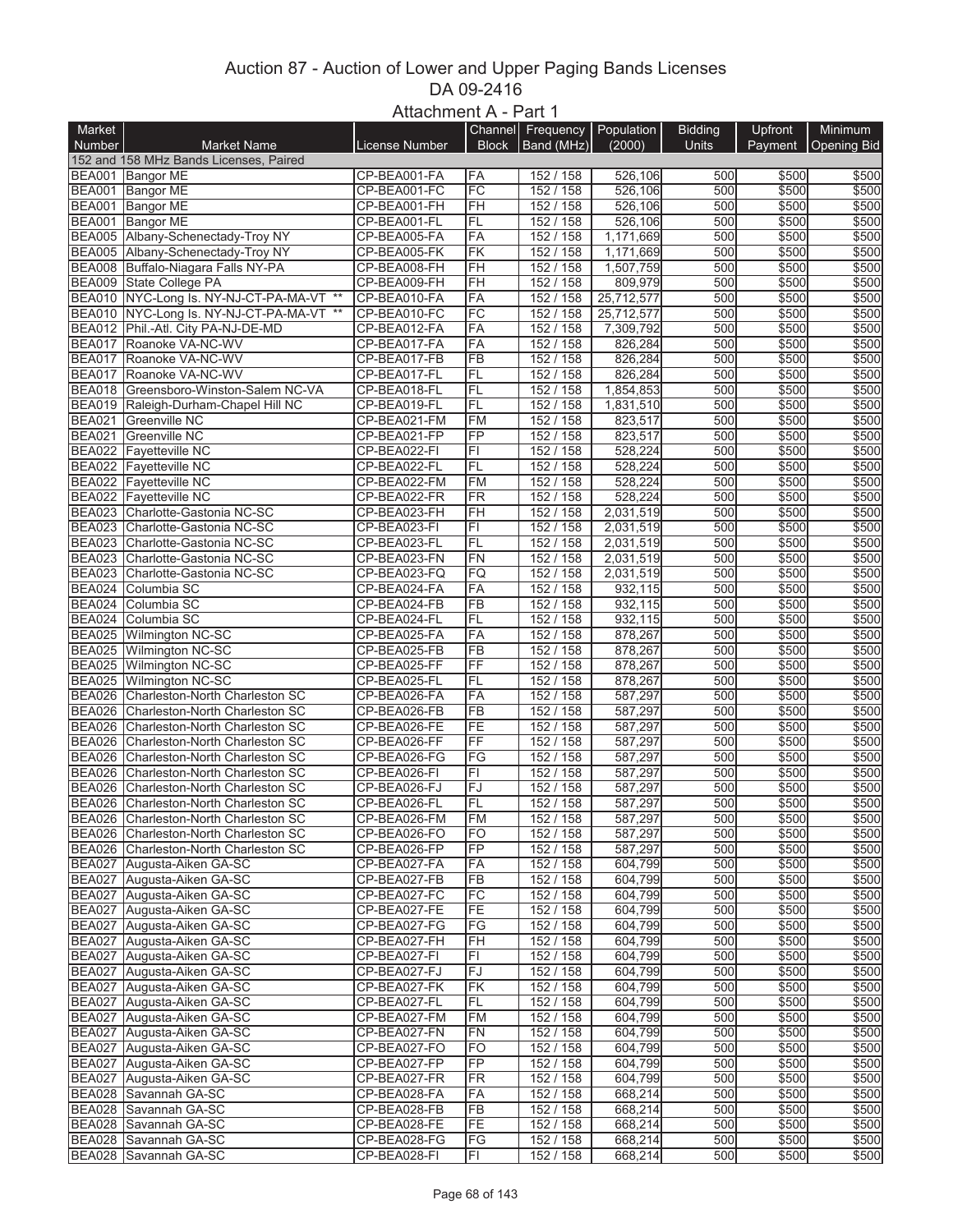| Market                         |                                                                 |                              |                 | Channel Frequency Population |                        | <b>Bidding</b> | Upfront        | Minimum        |
|--------------------------------|-----------------------------------------------------------------|------------------------------|-----------------|------------------------------|------------------------|----------------|----------------|----------------|
| <b>Number</b>                  | <b>Market Name</b>                                              | License Number               | <b>Block</b>    | Band (MHz)                   | (2000)                 | Units          | Payment        | Opening Bid    |
|                                | 152 and 158 MHz Bands Licenses, Paired<br>BEA028 Savannah GA-SC | CP-BEA028-FJ                 | FJ              | 152 / 158                    | 668,214                | 500            | \$500          | \$500          |
|                                | BEA028 Savannah GA-SC                                           | CP-BEA028-FK                 | FK              | 152 / 158                    | 668,214                | 500            | \$500          | \$500          |
|                                | BEA028 Savannah GA-SC                                           | CP-BEA028-FL                 | FL              | 152 / 158                    | 668,214                | 500            | \$500          | \$500          |
| <b>BEA028</b>                  | Savannah GA-SC                                                  | CP-BEA028-FM                 | <b>FM</b>       | 152 / 158                    | 668,214                | 500            | \$500          | \$500          |
|                                | BEA028 Savannah GA-SC                                           | CP-BEA028-FN                 | FN              | 152 / 158                    | 668,214                | 500            | \$500          | \$500          |
| <b>BEA028</b>                  | Savannah GA-SC                                                  | CP-BEA028-FO                 | <b>FO</b>       | 152 / 158                    | 668,214                | 500            | \$500          | \$500          |
| <b>BEA028</b>                  | Savannah GA-SC                                                  | CP-BEA028-FP                 | FP              | 152 / 158                    | 668,214                | 500            | \$500          | \$500          |
|                                | BEA029 Jacksonville FL-GA<br>BEA030 Orlando FL                  | CP-BEA029-FL<br>CP-BEA030-FA | FL<br>FA        | 152 / 158<br>152 / 158       | 1,885,190<br>3,642,540 | 500<br>500     | \$500<br>\$500 | \$500<br>\$500 |
| <b>BEA031</b>                  | Miami-Fort Lauderdale FL                                        | CP-BEA031-FA                 | FA              | 152 / 158                    | 5,602,222              | 500            | \$500          | \$500          |
|                                | BEA031 Miami-Fort Lauderdale FL                                 | CP-BEA031-FI                 | FI              | 152 / 158                    | 5,602,222              | 500            | \$500          | \$500          |
| <b>BEA031</b>                  | Miami-Fort Lauderdale FL                                        | CP-BEA031-FN                 | FN              | 152 / 158                    | 5,602,222              | 500            | \$500          | \$500          |
|                                | BEA033 Sarasota-Bradenton FL                                    | CP-BEA033-FA                 | FA              | 152 / 158                    | 763,795                | 500            | \$500          | \$500          |
|                                | BEA033 Sarasota-Bradenton FL                                    | CP-BEA033-FB                 | <b>FB</b>       | 152 / 158                    | 763,795                | 500            | \$500          | \$500          |
|                                | BEA033 Sarasota-Bradenton FL                                    | CP-BEA033-FE                 | FE              | 152 / 158                    | 763,795                | 500            | \$500          | \$500          |
| <b>BEA035</b>                  | BEA033 Sarasota-Bradenton FL<br>Tallahassee FL-GA               | CP-BEA033-FG<br>CP-BEA035-FB | FG<br>FB        | 152 / 158<br>152 / 158       | 763,795<br>720,434     | 500<br>500     | \$500<br>\$500 | \$500<br>\$500 |
|                                | BEA035 Tallahassee FL-GA                                        | CP-BEA035-FF                 | FF              | 152 / 158                    | 720,434                | 500            | \$500          | \$500          |
|                                | <b>BEA035</b> Tallahassee FL-GA                                 | CP-BEA035-FG                 | FG              | 152 / 158                    | 720,434                | 500            | \$500          | \$500          |
| <b>BEA035</b>                  | Tallahassee FL-GA                                               | CP-BEA035-FJ                 | FJ              | 152 / 158                    | 720,434                | 500            | \$500          | \$500          |
| <b>BEA035</b>                  | Tallahassee FL-GA                                               | CP-BEA035-FL                 | FL              | 152 / 158                    | 720,434                | 500            | \$500          | \$500          |
|                                | BEA036 Dothan AL-FL-GA                                          | CP-BEA036-FB                 | FB              | 152 / 158                    | 332,409                | 500            | \$500          | \$500          |
|                                | BEA036   Dothan AL-FL-GA                                        | CP-BEA036-FF                 | FF              | 152 / 158                    | 332,409                | 500            | \$500          | \$500          |
|                                | BEA036 Dothan AL-FL-GA                                          | CP-BEA036-FH                 | FH              | 152 / 158                    | 332,409                | 500            | \$500          | \$500          |
| <b>BEA036</b>                  | BEA036 Dothan AL-FL-GA<br>Dothan AL-FL-GA                       | CP-BEA036-FI<br>CP-BEA036-FK | FI<br>FK        | 152 / 158<br>152 / 158       | 332,409<br>332,409     | 500<br>500     | \$500<br>\$500 | \$500<br>\$500 |
|                                | BEA036 Dothan AL-FL-GA                                          | CP-BEA036-FL                 | FL              | 152 / 158                    | 332,409                | 500            | \$500          | \$500          |
| <b>BEA036</b>                  | Dothan AL-FL-GA                                                 | CP-BEA036-FP                 | FP              | 152 / 158                    | 332,409                | 500            | \$500          | \$500          |
| <b>BEA037</b>                  | <b>Albany GA</b>                                                | CP-BEA037-FA                 | FA              | 152 / 158                    | 468,178                | 500            | \$500          | \$500          |
| <b>BEA037</b>                  | Albany GA                                                       | CP-BEA037-FB                 | FB              | 152 / 158                    | 468,178                | 500            | \$500          | \$500          |
| <b>BEA037</b>                  | <b>Albany GA</b>                                                | CP-BEA037-FE                 | FE              | 152 / 158                    | 468,178                | 500            | \$500          | \$500          |
| <b>BEA037</b>                  | Albany GA                                                       | CP-BEA037-FF                 | FF              | 152 / 158                    | 468,178                | 500            | \$500          | \$500          |
| <b>BEA037</b>                  | <b>Albany GA</b>                                                | CP-BEA037-FG                 | FG              | 152 / 158                    | 468,178                | 500            | \$500          | \$500          |
| <b>BEA037</b><br><b>BEA037</b> | Albany GA<br>Albany GA                                          | CP-BEA037-FH<br>CP-BEA037-FI | FH<br>F1        | 152 / 158<br>152 / 158       | 468,178<br>468,178     | 500<br>500     | \$500<br>\$500 | \$500<br>\$500 |
| <b>BEA037</b>                  | <b>Albany GA</b>                                                | CP-BEA037-FJ                 | FJ              | 152 / 158                    | 468,178                | 500            | \$500          | \$500          |
| <b>BEA037</b>                  | <b>Albany GA</b>                                                | CP-BEA037-FK                 | FK              | 152 / 158                    | 468,178                | 500            | \$500          | \$500          |
| <b>BEA037</b>                  | <b>Albany GA</b>                                                | CP-BEA037-FL                 | FL              | 152 / 158                    | 468,178                | 500            | \$500          | \$500          |
| <b>BEA037</b>                  | <b>Albany GA</b>                                                | CP-BEA037-FM                 | <b>FM</b>       | 152 / 158                    | 468,178                | 500            | \$500          | \$500          |
| <b>BEA037</b>                  | <b>Albany GA</b>                                                | CP-BEA037-FN                 | FN              | 152 / 158                    | 468,178                | 500            | \$500          | \$500          |
| <b>BEA037</b>                  | <b>Albany GA</b>                                                | CP-BEA037-FO                 | FO              | 152 / 158                    | 468,178                | 500            | \$500          | \$500          |
| <b>BEA037</b>                  | Albany GA<br>BEA037 Albany GA                                   | CP-BEA037-FP<br>CP-BEA037-FQ | FP              | 152/158<br>152 / 158         | 468,178<br>468,178     | 500<br>500     | \$500<br>\$500 | \$500<br>\$500 |
|                                | BEA038 Macon GA                                                 | CP-BEA038-FB                 | FQ<br>FB        | 152 / 158                    | 768.701                | 500            | \$500          | \$500          |
|                                | BEA038 Macon GA                                                 | CP-BEA038-FC                 | FC              | 152 / 158                    | 768,701                | 500            | \$500          | \$500          |
|                                | BEA038 Macon GA                                                 | CP-BEA038-FE                 | FE              | 152 / 158                    | 768,701                | 500            | \$500          | \$500          |
|                                | BEA038 Macon GA                                                 | CP-BEA038-FF                 | FF              | 152 / 158                    | 768,701                | 500            | \$500          | \$500          |
|                                | BEA038 Macon GA                                                 | CP-BEA038-FG                 | FG              | 152 / 158                    | 768,701                | 500            | \$500          | \$500          |
|                                | BEA038 Macon GA                                                 | CP-BEA038-FH                 | FH              | 152 / 158                    | 768,701                | 500            | \$500          | \$500          |
|                                | BEA038 Macon GA<br>BEA038 Macon GA                              | CP-BEA038-FJ<br>CP-BEA038-FL | FJ<br>FL        | 152 / 158<br>152 / 158       | 768,701<br>768,701     | 500<br>500     | \$500<br>\$500 | \$500<br>\$500 |
|                                | BEA038 Macon GA                                                 | CP-BEA038-FM                 | FM              | 152 / 158                    | 768,701                | 500            | \$500          | \$500          |
|                                | BEA038 Macon GA                                                 | CP-BEA038-FN                 | FN              | 152 / 158                    | 768,701                | 500            | \$500          | \$500          |
|                                | BEA038 Macon GA                                                 | CP-BEA038-FO                 | FO              | 152 / 158                    | 768,701                | 500            | \$500          | \$500          |
|                                | BEA038 Macon GA                                                 | CP-BEA038-FQ                 | FQ              | 152 / 158                    | 768,701                | 500            | \$500          | \$500          |
|                                | BEA038 Macon GA                                                 | CP-BEA038-FR                 | FR              | 152 / 158                    | 768,701                | 500            | \$500          | \$500          |
|                                | BEA039 Columbus GA-AL                                           | CP-BEA039-FA                 | FA              | 152 / 158                    | 496,538                | 500            | \$500          | \$500          |
|                                | BEA039 Columbus GA-AL                                           | CP-BEA039-FB                 | FB              | 152 / 158                    | 496,538                | 500            | \$500          | \$500          |
|                                | BEA039 Columbus GA-AL<br>BEA039 Columbus GA-AL                  | CP-BEA039-FC<br>CP-BEA039-FE | FC<br>FE        | 152 / 158<br>152 / 158       | 496,538<br>496,538     | 500<br>500     | \$500<br>\$500 | \$500<br>\$500 |
|                                | BEA039 Columbus GA-AL                                           | CP-BEA039-FF                 | FF              | 152 / 158                    | 496,538                | 500            | \$500          | \$500          |
|                                | BEA039 Columbus GA-AL                                           | CP-BEA039-FG                 | FG              | 152 / 158                    | 496,538                | 500            | \$500          | \$500          |
|                                | BEA039 Columbus GA-AL                                           | CP-BEA039-FH                 | FH              | 152 / 158                    | 496,538                | 500            | \$500          | \$500          |
|                                | BEA039 Columbus GA-AL                                           | CP-BEA039-FI                 | FI              | 152 / 158                    | 496,538                | 500            | \$500          | \$500          |
|                                | BEA039 Columbus GA-AL                                           | CP-BEA039-FJ                 | lFJ.            | 152 / 158                    | 496,538                | 500            | \$500          | \$500          |
|                                | BEA039 Columbus GA-AL                                           | CP-BEA039-FK                 | FK              | 152 / 158                    | 496,538                | 500            | \$500          | \$500          |
|                                | BEA039 Columbus GA-AL<br>BEA039 Columbus GA-AL                  | CP-BEA039-FL<br>CP-BEA039-FM | FL<br><b>FM</b> | 152 / 158<br>152 / 158       | 496,538<br>496,538     | 500<br>500     | \$500<br>\$500 | \$500<br>\$500 |
|                                | BEA039 Columbus GA-AL                                           | CP-BEA039-FN                 | <b>FN</b>       | 152 / 158                    | 496,538                | 500            | \$500          | \$500          |
|                                | BEA039 Columbus GA-AL                                           | CP-BEA039-FO                 | FO              | 152 / 158                    | 496,538                | 500            | \$500          | \$500          |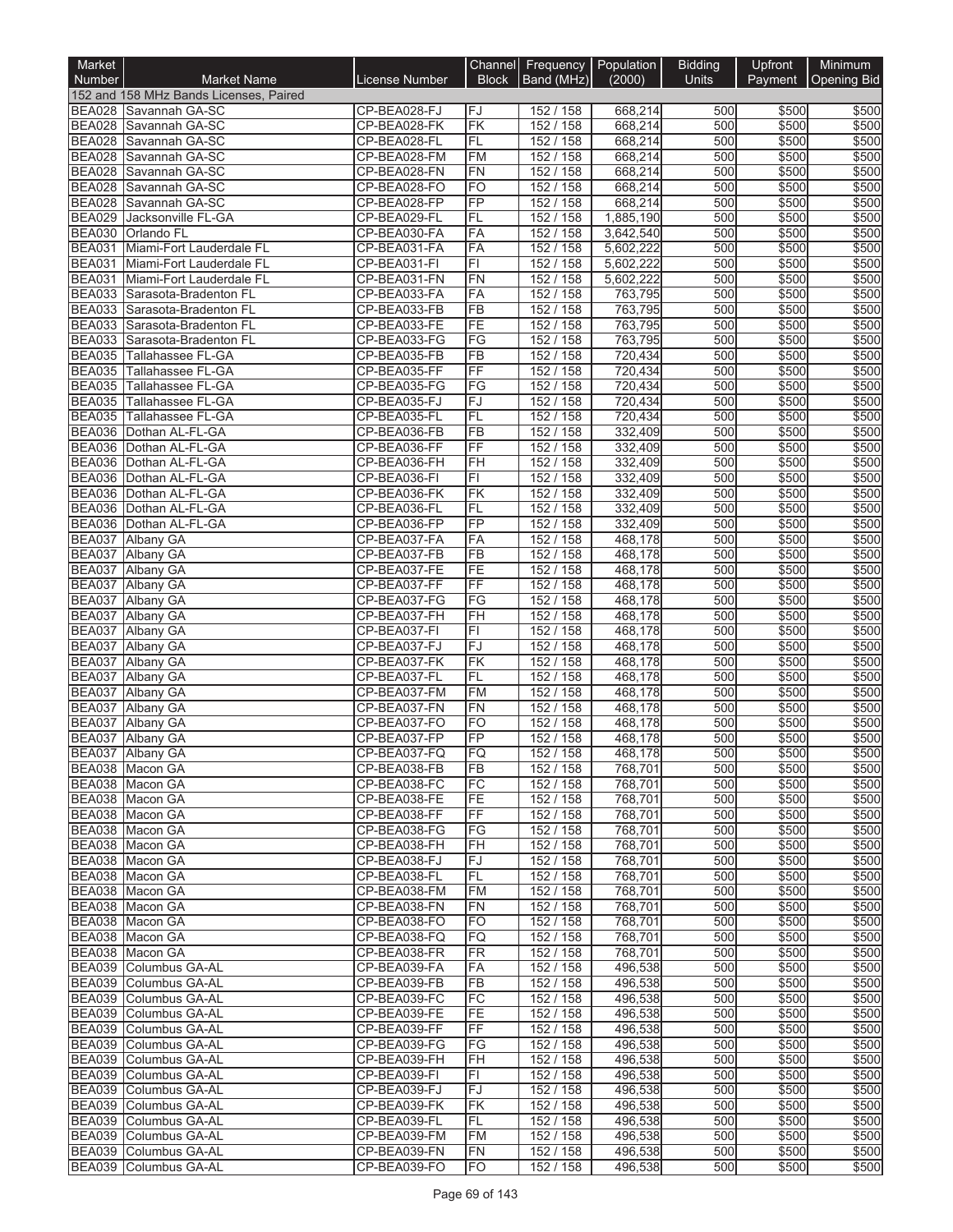| Market                         |                                                                            |                              |                                    | Channel Frequency Population |                        | <b>Bidding</b> | Upfront        | Minimum        |
|--------------------------------|----------------------------------------------------------------------------|------------------------------|------------------------------------|------------------------------|------------------------|----------------|----------------|----------------|
| Number                         | <b>Market Name</b>                                                         | <b>License Number</b>        | <b>Block</b>                       | Band (MHz)                   | (2000)                 | Units          | Payment        | Opening Bid    |
|                                | 152 and 158 MHz Bands Licenses, Paired                                     |                              |                                    |                              |                        |                |                |                |
|                                | BEA039 Columbus GA-AL                                                      | CP-BEA039-FP                 | FP                                 | 152 / 158                    | 496,538                | 500            | \$500          | \$500          |
| <b>BEA039</b>                  | BEA039 Columbus GA-AL                                                      | CP-BEA039-FQ                 | FQ                                 | 152 / 158                    | 496,538                | 500<br>500     | \$500<br>\$500 | \$500          |
| <b>BEA040</b>                  | Columbus GA-AL<br>Atlanta GA-AL-NC                                         | CP-BEA039-FR<br>CP-BEA040-FA | <b>FR</b><br>FA                    | 152 / 158<br>152 / 158       | 496,538<br>5,471,412   | 500            | \$500          | \$500<br>\$500 |
| <b>BEA040</b>                  | Atlanta GA-AL-NC                                                           | CP-BEA040-FI                 | $\overline{F}$                     | 152 / 158                    | 5,471,412              | 500            | \$500          | \$500          |
| <b>BEA040</b>                  | Atlanta GA-AL-NC                                                           | CP-BEA040-FL                 | FL                                 | 152 / 158                    | 5,471,412              | 500            | \$500          | \$500          |
| <b>BEA040</b>                  | Atlanta GA-AL-NC                                                           | CP-BEA040-FR                 | <b>FR</b>                          | 152 / 158                    | 5,471,412              | 500            | \$500          | \$500          |
| <b>BEA041</b>                  | Greenville-Spartanburg SC-NC                                               | CP-BEA041-FA                 | FA                                 | 152 / 158                    | 1,248,824              | 500            | \$500          | \$500          |
| <b>BEA041</b>                  | Greenville-Spartanburg SC-NC                                               | CP-BEA041-FB                 | $\overline{FB}$                    | 152 / 158                    | 1,248,824              | 500            | \$500          | \$500          |
| <b>BEA041</b>                  | Greenville-Spartanburg SC-NC                                               | CP-BEA041-FC                 | $\overline{FC}$                    | 152 / 158                    | 1,248,824              | 500            | \$500          | \$500          |
| <b>BEA041</b>                  | Greenville-Spartanburg SC-NC                                               | CP-BEA041-FD                 | FD                                 | 152 / 158                    | 1,248,824              | 500            | \$500          | \$500          |
| <b>BEA041</b><br><b>BEA041</b> | Greenville-Spartanburg SC-NC<br>Greenville-Spartanburg SC-NC               | CP-BEA041-FE<br>CP-BEA041-FI | FE<br>F1                           | 152 / 158<br>152 / 158       | 1,248,824<br>1,248,824 | 500<br>500     | \$500<br>\$500 | \$500<br>\$500 |
| <b>BEA041</b>                  | Greenville-Spartanburg SC-NC                                               | CP-BEA041-FL                 | <b>FL</b>                          | 152 / 158                    | 1,248,824              | 500            | \$500          | \$500          |
| <b>BEA042</b>                  | <b>Asheville NC</b>                                                        | CP-BEA042-FA                 | FA                                 | 152 / 158                    | 444,594                | 500            | \$500          | \$500          |
| <b>BEA042</b>                  | Asheville NC                                                               | CP-BEA042-FB                 | $\overline{FB}$                    | 152 / 158                    | 444,594                | 500            | \$500          | \$500          |
| <b>BEA042</b>                  | Asheville NC                                                               | CP-BEA042-FC                 | $\overline{FC}$                    | 152 / 158                    | 444,594                | 500            | \$500          | \$500          |
| <b>BEA042</b>                  | <b>Asheville NC</b>                                                        | CP-BEA042-FE                 | FE                                 | 152 / 158                    | 444.594                | 500            | \$500          | \$500          |
|                                | BEA042 Asheville NC                                                        | CP-BEA042-FF                 | $\overline{FF}$                    | 152 / 158                    | 444,594                | 500            | \$500          | \$500          |
| <b>BEA042</b>                  | <b>Asheville NC</b>                                                        | CP-BEA042-FG                 | FG                                 | 152 / 158                    | 444,594                | 500            | \$500          | \$500          |
|                                | BEA042 Asheville NC<br><b>BEA042</b> Asheville NC                          | CP-BEA042-FH<br>CP-BEA042-FI | $\overline{F}$ H<br>$\overline{F}$ | 152 / 158                    | 444,594                | 500<br>500     | \$500          | \$500<br>\$500 |
|                                | BEA042 Asheville NC                                                        | CP-BEA042-FJ                 | FJ                                 | 152 / 158<br>152 / 158       | 444,594<br>444,594     | 500            | \$500<br>\$500 | \$500          |
| <b>BEA042</b>                  | <b>Asheville NC</b>                                                        | CP-BEA042-FK                 | $\overline{\mathsf{FK}}$           | 152 / 158                    | 444,594                | 500            | \$500          | \$500          |
|                                | BEA042 Asheville NC                                                        | CP-BEA042-FL                 | FL                                 | 152 / 158                    | 444,594                | 500            | \$500          | \$500          |
|                                | BEA042 Asheville NC                                                        | CP-BEA042-FM                 | <b>FM</b>                          | 152 / 158                    | 444,594                | 500            | \$500          | \$500          |
|                                | BEA042 Asheville NC                                                        | CP-BEA042-FN                 | <b>FN</b>                          | 152 / 158                    | 444,594                | 500            | \$500          | \$500          |
| <b>BEA042</b>                  | <b>Asheville NC</b>                                                        | CP-BEA042-FR                 | <b>FR</b>                          | 152 / 158                    | 444,594                | 500            | \$500          | \$500          |
|                                | BEA043 Chattanooga TN-GA                                                   | CP-BEA043-FA                 | FA                                 | 152 / 158                    | 720,375                | 500            | \$500          | \$500          |
|                                | BEA043 Chattanooga TN-GA                                                   | CP-BEA043-FC                 | $\overline{FC}$                    | 152 / 158                    | 720,375                | 500            | \$500          | \$500          |
|                                | BEA043 Chattanooga TN-GA                                                   | CP-BEA043-FE                 | FE                                 | 152 / 158                    | 720,375                | 500            | \$500          | \$500          |
|                                | BEA043 Chattanooga TN-GA<br>BEA043 Chattanooga TN-GA                       | CP-BEA043-FG<br>CP-BEA043-FH | FG<br>$\overline{H}$               | 152 / 158<br>152 / 158       | 720,375<br>720,375     | 500<br>500     | \$500<br>\$500 | \$500<br>\$500 |
| <b>BEA043</b>                  | Chattanooga TN-GA                                                          | CP-BEA043-FI                 | F1                                 | 152 / 158                    | 720,375                | 500            | \$500          | \$500          |
| <b>BEA043</b>                  | Chattanooga TN-GA                                                          | CP-BEA043-FJ                 | FJ                                 | 152 / 158                    | 720,375                | 500            | \$500          | \$500          |
| <b>BEA043</b>                  | Chattanooga TN-GA                                                          | CP-BEA043-FK                 | FK                                 | 152 / 158                    | 720,375                | 500            | \$500          | \$500          |
| <b>BEA043</b>                  | Chattanooga TN-GA                                                          | CP-BEA043-FL                 | FL                                 | 152 / 158                    | 720,375                | 500            | \$500          | \$500          |
|                                | BEA043 Chattanooga TN-GA                                                   | CP-BEA043-FM                 | <b>FM</b>                          | 152 / 158                    | 720,375                | 500            | \$500          | \$500          |
| <b>BEA043</b>                  | Chattanooga TN-GA                                                          | CP-BEA043-FN                 | <b>FN</b>                          | 152 / 158                    | 720,375                | 500            | \$500          | \$500          |
| <b>BEA043</b>                  | Chattanooga TN-GA                                                          | CP-BEA043-FO                 | <b>FO</b>                          | 152 / 158                    | 720,375                | 500            | \$500          | \$500          |
| <b>BEA043</b>                  | Chattanooga TN-GA                                                          | CP-BEA043-FQ<br>CP-BEA043-FR | FQ                                 | 152 / 158                    | 720,375                | 500<br>500     | \$500          | \$500          |
| <b>BEA043</b>                  | Chattanooga TN-GA<br>BEA044 Knoxville TN                                   |                              | FR                                 | 152 / 158<br>152 / 158       | 720,375                | 500            | \$500<br>\$500 | \$500<br>\$500 |
|                                | BEA044 Knoxville TN                                                        | CP-BEA044-FA<br>CP-BEA044-FB | FА<br>FB                           | 152 / 158                    | 983,329<br>983,329     | 500            | \$500          | \$500          |
|                                | BEA044 Knoxville TN                                                        | CP-BEA044-FC                 | FC                                 | 152 / 158                    | 983,329                | 500            | \$500          | \$500          |
|                                | BEA044 Knoxville TN                                                        | CP-BEA044-FE                 | FE                                 | 152 / 158                    | 983,329                | 500            | \$500          | \$500          |
|                                | BEA044 Knoxville TN                                                        | CP-BEA044-FG                 | $\overline{\text{FG}}$             | 152 / 158                    | 983,329                | 500            | \$500          | \$500          |
|                                | BEA044 Knoxville TN                                                        | CP-BEA044-FH                 | <b>FH</b>                          | 152 / 158                    | 983,329                | 500            | \$500          | \$500          |
|                                | BEA044 Knoxville TN                                                        | CP-BEA044-FI                 | FI                                 | 152/158                      | 983,329                | 500            | \$500          | \$500          |
|                                | BEA044 Knoxville TN                                                        | CP-BEA044-FJ                 | FJ                                 | 152 / 158                    | 983.329                | 500            | \$500          | \$500          |
|                                | BEA044 Knoxville TN                                                        | CP-BEA044-FK<br>CP-BEA044-FL | FK                                 | 152 / 158                    | 983,329                | 500<br>500     | \$500<br>\$500 | \$500<br>\$500 |
|                                | BEA044 Knoxville TN<br>BEA044 Knoxville TN                                 | CP-BEA044-FM                 | FL<br>FM                           | 152 / 158<br>152/158         | 983,329<br>983,329     | 500            | \$500          | \$500          |
|                                | BEA044 Knoxville TN                                                        | CP-BEA044-FN                 | FN                                 | 152 / 158                    | 983,329                | 500            | \$500          | \$500          |
|                                | BEA044 Knoxville TN                                                        | CP-BEA044-FO                 | FO                                 | 152 / 158                    | 983,329                | 500            | \$500          | \$500          |
|                                | BEA044 Knoxville TN                                                        | CP-BEA044-FP                 | <b>FP</b>                          | 152 / 158                    | 983,329                | 500            | \$500          | \$500          |
|                                | BEA044 Knoxville TN                                                        | CP-BEA044-FQ                 | FQ                                 | 152 / 158                    | 983,329                | 500            | \$500          | \$500          |
|                                | BEA044 Knoxville TN                                                        | CP-BEA044-FR                 | FR                                 | 152 / 158                    | 983,329                | 500            | \$500          | \$500          |
|                                | BEA045 Johnson City-Kingsport TN-VA                                        | CP-BEA045-FA                 | FA                                 | 152 / 158                    | 576,081                | 500            | \$500          | \$500          |
|                                | BEA045 Johnson City-Kingsport TN-VA                                        | CP-BEA045-FB                 | <b>FB</b>                          | 152/158                      | 576,081                | 500            | \$500          | \$500          |
|                                | BEA045 Johnson City-Kingsport TN-VA                                        | CP-BEA045-FE                 | FE                                 | 152 / 158                    | 576,081<br>576,081     | 500            | \$500          | \$500          |
|                                | BEA045 Johnson City-Kingsport TN-VA<br>BEA045 Johnson City-Kingsport TN-VA | CP-BEA045-FG<br>CP-BEA045-FI | FG<br>$\overline{F}$               | 152 / 158<br>152 / 158       | 576,081                | 500<br>500     | \$500<br>\$500 | \$500<br>\$500 |
|                                | BEA045 Johnson City-Kingsport TN-VA                                        | CP-BEA045-FJ                 | <b>FJ</b>                          | 152/158                      | 576,081                | 500            | \$500          | \$500          |
|                                | BEA045 Johnson City-Kingsport TN-VA                                        | CP-BEA045-FK                 | FK                                 | 152 / 158                    | 576,081                | 500            | \$500          | \$500          |
|                                | BEA045 Johnson City-Kingsport TN-VA                                        | CP-BEA045-FL                 | FL                                 | 152 / 158                    | 576,081                | 500            | \$500          | \$500          |
|                                | BEA045 Johnson City-Kingsport TN-VA                                        | CP-BEA045-FM                 | FM                                 | 152 / 158                    | 576,081                | 500            | \$500          | \$500          |
|                                | BEA045 Johnson City-Kingsport TN-VA                                        | CP-BEA045-FN                 | FN                                 | 152 / 158                    | 576,081                | 500            | \$500          | \$500          |
|                                | BEA045 Johnson City-Kingsport TN-VA                                        | CP-BEA045-FO                 | FO                                 | 152 / 158                    | 576,081                | 500            | \$500          | \$500          |
| <b>BEA045</b>                  | Johnson City-Kingsport TN-VA                                               | CP-BEA045-FP                 | FP                                 | 152 / 158                    | 576,081                | 500            | \$500          | \$500          |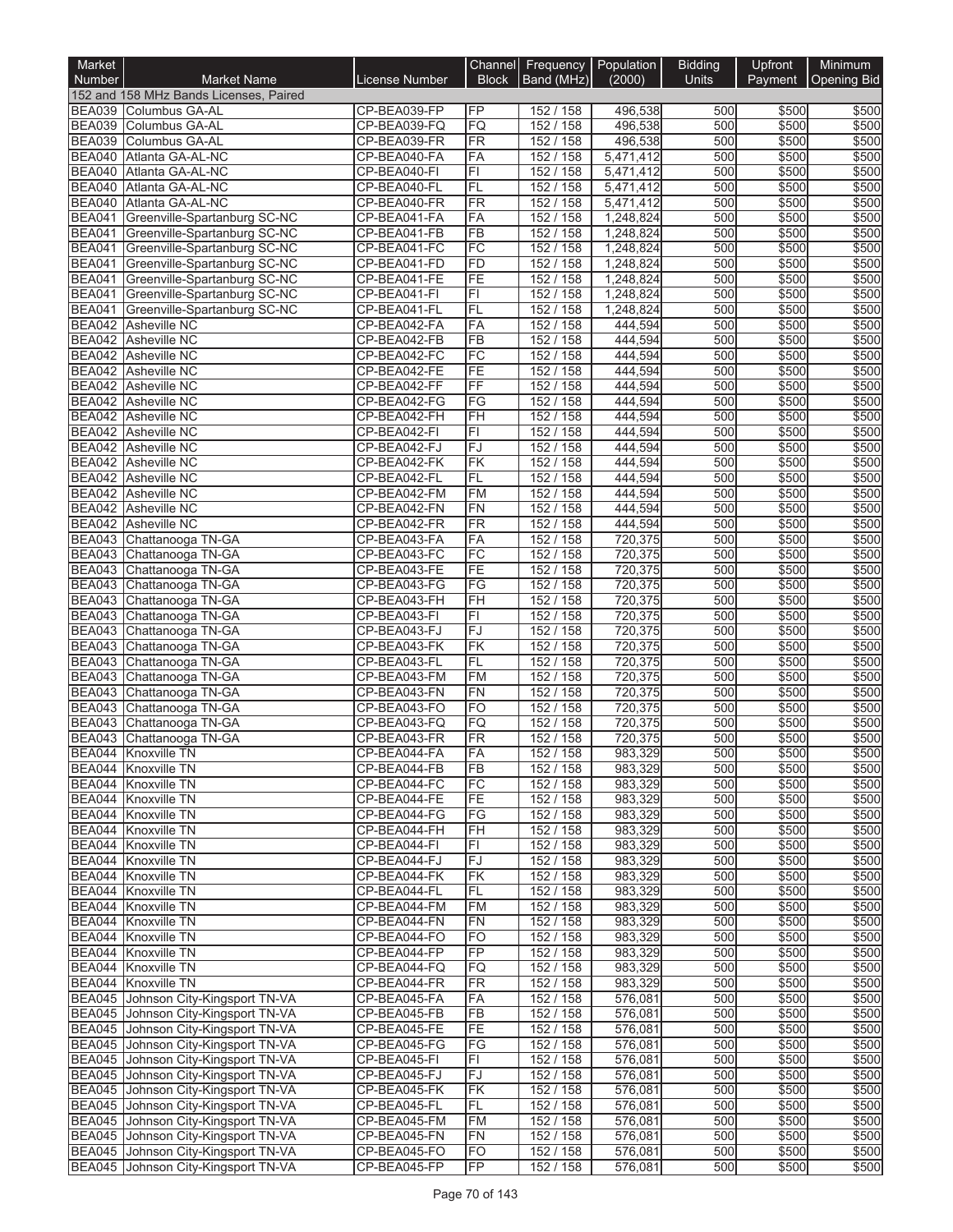| Market                         |                                                                               |                              |                        | Channel Frequency        | Population             | <b>Bidding</b> | Upfront        | Minimum        |
|--------------------------------|-------------------------------------------------------------------------------|------------------------------|------------------------|--------------------------|------------------------|----------------|----------------|----------------|
| <b>Number</b>                  | <b>Market Name</b>                                                            | License Number               | <b>Block</b>           | Band (MHz)               | (2000)                 | <b>Units</b>   | Payment        | Opening Bid    |
|                                | 152 and 158 MHz Bands Licenses, Paired<br>BEA045 Johnson City-Kingsport TN-VA | CP-BEA045-FQ                 | FQ                     | 152 / 158                | 576,081                | 500            | \$500          | \$500          |
|                                | BEA045 Johnson City-Kingsport TN-VA                                           | CP-BEA045-FR                 | FR                     | 152 / 158                | 576,081                | 500            | \$500          | \$500          |
| <b>BEA046</b>                  | Hickory-Morganton NC-TN                                                       | CP-BEA046-FH                 | FH                     | 152 / 158                | 519,208                | 500            | \$500          | \$500          |
| <b>BEA046</b>                  | Hickory-Morganton NC-TN                                                       | CP-BEA046-FI                 | F1                     | 152 / 158                | 519,208                | 500            | \$500          | \$500          |
| <b>BEA046</b>                  | Hickory-Morganton NC-TN                                                       | CP-BEA046-FJ                 | FJ                     | 152 / 158                | 519,208                | 500            | \$500          | \$500          |
| <b>BEA046</b>                  | Hickory-Morganton NC-TN                                                       | CP-BEA046-FL                 | FL<br>FM               | 152/<br>158              | 519,208<br>519,208     | 500<br>500     | \$500<br>\$500 | \$500          |
| <b>BEA046</b><br><b>BEA046</b> | Hickory-Morganton NC-TN<br>Hickory-Morganton NC-TN                            | CP-BEA046-FM<br>CP-BEA046-FN | FN                     | 152 / 158<br>152 / 158   | 519,208                | 500            | \$500          | \$500<br>\$500 |
| <b>BEA046</b>                  | Hickory-Morganton NC-TN                                                       | CP-BEA046-FR                 | <b>FR</b>              | 152 / 158                | 519,208                | 500            | \$500          | \$500          |
| <b>BEA047</b>                  | Lexington KY-TN-VA-WV                                                         | CP-BEA047-FA                 | FA                     | 152 / 158                | 1,851,367              | 500            | \$500          | \$500          |
| <b>BEA047</b>                  | Lexington KY-TN-VA-WV                                                         | CP-BEA047-FB                 | <b>FB</b>              | 152 / 158                | 1,851,367              | 500            | \$500          | \$500          |
| <b>BEA047</b>                  | Lexington KY-TN-VA-WV                                                         | CP-BEA047-FC                 | FC                     | 152 / 158                | 1,851,367              | 500            | \$500          | \$500          |
| <b>BEA047</b>                  | Lexington KY-TN-VA-WV                                                         | CP-BEA047-FD                 | FD                     | 152 / 158                | 1,851,367              | 500            | \$500          | \$500          |
| <b>BEA047</b><br><b>BEA047</b> | Lexington KY-TN-VA-WV<br>Lexington KY-TN-VA-WV                                | CP-BEA047-FE<br>CP-BEA047-FF | FE<br>FF               | 152 / 158<br>152 / 158   | 1,851,367<br>1,851,367 | 500<br>500     | \$500<br>\$500 | \$500<br>\$500 |
| <b>BEA047</b>                  | Lexington KY-TN-VA-WV                                                         | CP-BEA047-FG                 | FG                     | 152 / 158                | 1,851,367              | 500            | \$500          | \$500          |
| <b>BEA047</b>                  | Lexington KY-TN-VA-WV                                                         | CP-BEA047-FH                 | FH                     | 152 / 158                | 1,851,367              | 500            | \$500          | \$500          |
| <b>BEA047</b>                  | Lexington KY-TN-VA-WV                                                         | CP-BEA047-FI                 | F1                     | 152 / 158                | 1,851,367              | 500            | \$500          | \$500          |
| <b>BEA047</b>                  | Lexington KY-TN-VA-WV                                                         | CP-BEA047-FJ                 | FJ                     | 152 / 158                | 1,851,367              | 500            | \$500          | \$500          |
| <b>BEA047</b>                  | Lexington KY-TN-VA-WV                                                         | CP-BEA047-FK                 | FK                     | 152 / 158                | 1,851,367              | 500            | \$500          | \$500          |
| <b>BEA047</b>                  | Lexington KY-TN-VA-WV                                                         | CP-BEA047-FL                 | FL                     | 152 / 158                | 1,851,367              | 500            | \$500          | \$500          |
| <b>BEA047</b><br><b>BEA047</b> | Lexington KY-TN-VA-WV                                                         | CP-BEA047-FM                 | <b>FM</b>              | 152/<br>158              | 1,851,367              | 500            | \$500          | \$500          |
| <b>BEA047</b>                  | Lexington KY-TN-VA-WV<br>Lexington KY-TN-VA-WV                                | CP-BEA047-FN<br>CP-BEA047-FO | <b>FN</b><br><b>FO</b> | 152/<br>158<br>152 / 158 | 1,851,367<br>1,851,367 | 500<br>500     | \$500<br>\$500 | \$500<br>\$500 |
| <b>BEA047</b>                  | Lexington KY-TN-VA-WV                                                         | CP-BEA047-FP                 | FP                     | 152 / 158                | 1,851,367              | 500            | \$500          | \$500          |
| <b>BEA047</b>                  | Lexington KY-TN-VA-WV                                                         | CP-BEA047-FQ                 | FQ                     | 152 / 158                | 1,851,367              | 500            | \$500          | \$500          |
| <b>BEA047</b>                  | Lexington KY-TN-VA-WV                                                         | CP-BEA047-FR                 | FR                     | 152 / 158                | 1,851,367              | 500            | \$500          | \$500          |
| <b>BEA048</b>                  | Charleston WV-KY-OH                                                           | CP-BEA048-FA                 | FA                     | 152 / 158                | 1,199,373              | 500            | \$500          | \$500          |
| <b>BEA048</b>                  | Charleston WV-KY-OH                                                           | CP-BEA048-FC                 | FC                     | 152 / 158                | 1,199,373              | 500            | \$500          | \$500          |
| <b>BEA048</b>                  | Charleston WV-KY-OH                                                           | CP-BEA048-FD                 | FD                     | 152 / 158                | 1,199,373              | 500            | \$500          | \$500          |
| <b>BEA048</b>                  | Charleston WV-KY-OH                                                           | CP-BEA048-FE                 | FE<br>FF               | 152 / 158<br>152 / 158   | 1,199,373              | 500<br>500     | \$500<br>\$500 | \$500          |
| <b>BEA048</b><br><b>BEA048</b> | Charleston WV-KY-OH<br>Charleston WV-KY-OH                                    | CP-BEA048-FF<br>CP-BEA048-FG | FG                     | 152 / 158                | 1,199,373<br>1,199,373 | 500            | \$500          | \$500<br>\$500 |
| <b>BEA048</b>                  | Charleston WV-KY-OH                                                           | CP-BEA048-FH                 | FH                     | 152 / 158                | 1,199,373              | 500            | \$500          | \$500          |
| <b>BEA048</b>                  | Charleston WV-KY-OH                                                           | CP-BEA048-FI                 | FI                     | 152 / 158                | 1,199,373              | 500            | \$500          | \$500          |
| <b>BEA048</b>                  | Charleston WV-KY-OH                                                           | CP-BEA048-FJ                 | FJ                     | 152 / 158                | 1,199,373              | 500            | \$500          | \$500          |
| <b>BEA048</b>                  | Charleston WV-KY-OH                                                           | CP-BEA048-FN                 | <b>FN</b>              | 152 / 158                | 1,199,373              | 500            | \$500          | \$500          |
| <b>BEA048</b>                  | Charleston WV-KY-OH                                                           | CP-BEA048-FO                 | <b>FO</b>              | 152 / 158                | 1,199,373              | 500            | \$500          | \$500          |
| <b>BEA048</b><br><b>BEA049</b> | Charleston WV-KY-OH                                                           | CP-BEA048-FQ                 | <b>FQ</b>              | 152 / 158<br>152 / 158   | 1,199,373              | 500            | \$500<br>\$500 | \$500<br>\$500 |
| <b>BEA049</b>                  | Cincinnati-Hamilton OH-KY-IN<br>Cincinnati-Hamilton OH-KY-IN                  | CP-BEA049-FA<br>CP-BEA049-FB | FA<br>$\overline{FB}$  | 152 / 158                | 2,184,860<br>2,184,860 | 500<br>500     | \$500          | \$500          |
| <b>BEA049</b>                  | Cincinnati-Hamilton OH-KY-IN                                                  | CP-BEA049-FC                 | FC                     | 152 / 158                | 2,184,860              | 500            | \$500          | \$500          |
|                                | BEA049 Cincinnati-Hamilton OH-KY-IN                                           | CP-BEA049-FD                 | FD                     | 152 / 158                | 2,184,860              | 500            | \$500          | \$500          |
|                                | BEA049 Cincinnati-Hamilton OH-KY-IN                                           | CP-BEA049-FE                 | FE                     | 152 / 158                | 2,184,860              | 500            | \$500          | \$500          |
|                                | BEA049 Cincinnati-Hamilton OH-KY-IN                                           | CP-BEA049-FG                 | FG                     | 152 / 158                | 2,184,860              | 500            | \$500          | \$500          |
|                                | BEA049 Cincinnati-Hamilton OH-KY-IN                                           | CP-BEA049-FH                 | FH                     | 152 / 158                | 2,184,860              | 500            | \$500          | \$500          |
|                                | BEA049 Cincinnati-Hamilton OH-KY-IN                                           | CP-BEA049-FI                 | FI                     | 152 / 158                | 2,184,860              | 500            | \$500          | \$500          |
| <b>BEA049</b>                  | Cincinnati-Hamilton OH-KY-IN<br>BEA049 Cincinnati-Hamilton OH-KY-IN           | CP-BEA049-FJ<br>CP-BEA049-FK | FJ<br>FK               | 152 / 158<br>152 / 158   | 2,184,860<br>2,184,860 | 500<br>500     | \$500<br>\$500 | \$500<br>\$500 |
|                                | BEA049 Cincinnati-Hamilton OH-KY-IN                                           | CP-BEA049-FL                 | FL                     | 152 / 158                | 2,184,860              | 500            | \$500          | \$500          |
|                                | BEA049 Cincinnati-Hamilton OH-KY-IN                                           | CP-BEA049-FM                 | <b>FM</b>              | 152 / 158                | 2,184,860              | 500            | \$500          | \$500          |
| <b>BEA049</b>                  | Cincinnati-Hamilton OH-KY-IN                                                  | CP-BEA049-FN                 | FN                     | 152 / 158                | 2,184,860              | 500            | \$500          | \$500          |
|                                | BEA049 Cincinnati-Hamilton OH-KY-IN                                           | CP-BEA049-FO                 | <b>FO</b>              | 152 / 158                | 2,184,860              | 500            | \$500          | \$500          |
|                                | BEA049 Cincinnati-Hamilton OH-KY-IN                                           | CP-BEA049-FP                 | FP                     | 152 / 158                | 2,184,860              | 500            | \$500          | \$500          |
| <b>BEA049</b>                  | Cincinnati-Hamilton OH-KY-IN                                                  | CP-BEA049-FQ                 | FQ                     | 152 / 158                | 2,184,860              | 500            | \$500          | \$500          |
|                                | BEA050 Dayton-Springfield OH<br>BEA050 Dayton-Springfield OH                  | CP-BEA050-FA<br>CP-BEA050-FB | FA<br>FB               | 152 / 158<br>152 / 158   | 1,133,004<br>1,133,004 | 500<br>500     | \$500<br>\$500 | \$500<br>\$500 |
|                                | BEA050 Dayton-Springfield OH                                                  | CP-BEA050-FC                 | FC                     | 152 / 158                | 1,133,004              | 500            | \$500          | \$500          |
|                                | BEA050 Dayton-Springfield OH                                                  | CP-BEA050-FD                 | <b>FD</b>              | 152 / 158                | 1,133,004              | 500            | \$500          | \$500          |
|                                | BEA050 Dayton-Springfield OH                                                  | CP-BEA050-FE                 | FE                     | 152 / 158                | 1,133,004              | 500            | \$500          | \$500          |
|                                | BEA050 Dayton-Springfield OH                                                  | CP-BEA050-FG                 | FG                     | 152 / 158                | 1,133,004              | 500            | \$500          | \$500          |
|                                | BEA050 Dayton-Springfield OH                                                  | CP-BEA050-FH                 | FH                     | 152 / 158                | 1,133,004              | 500            | \$500          | \$500          |
|                                | BEA050 Dayton-Springfield OH                                                  | CP-BEA050-FI                 | FI                     | 152 / 158                | 1,133,004              | 500            | \$500          | \$500          |
|                                | BEA050 Dayton-Springfield OH<br>BEA050   Dayton-Springfield OH                | CP-BEA050-FJ<br>CP-BEA050-FK | lFJ<br>FK              | 152 / 158<br>152 / 158   | 1,133,004<br>1,133,004 | 500<br>500     | \$500<br>\$500 | \$500<br>\$500 |
|                                | BEA050 Dayton-Springfield OH                                                  | CP-BEA050-FL                 | FL                     | 152 / 158                | 1,133,004              | 500            | \$500          | \$500          |
|                                | BEA050 Dayton-Springfield OH                                                  | CP-BEA050-FM                 | <b>FM</b>              | 152 / 158                | 1,133,004              | 500            | \$500          | \$500          |
|                                | BEA050 Dayton-Springfield OH                                                  | CP-BEA050-FN                 | FN                     | 152 / 158                | 1,133,004              | 500            | \$500          | \$500          |
|                                | BEA050   Dayton-Springfield OH                                                | CP-BEA050-FO                 | FO                     | 152 / 158                | 1,133,004              | 500            | \$500          | \$500          |
|                                | BEA050 Dayton-Springfield OH                                                  | CP-BEA050-FP                 | FP                     | 152 / 158                | 1,133,004              | 500            | \$500          | \$500          |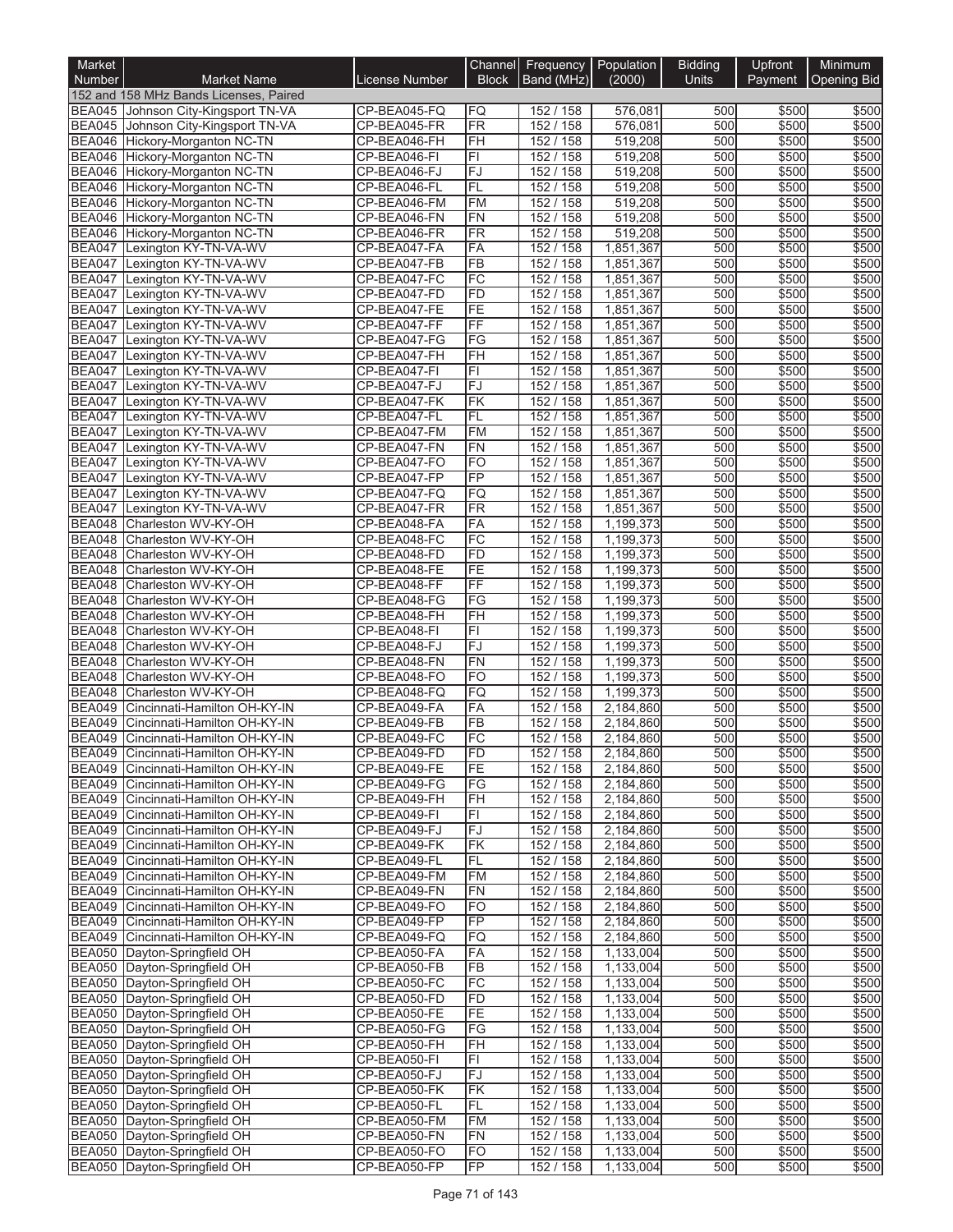| Market                         |                                                             |                              |                                    | Channel Frequency      | Population             | <b>Bidding</b> | Upfront        | Minimum        |
|--------------------------------|-------------------------------------------------------------|------------------------------|------------------------------------|------------------------|------------------------|----------------|----------------|----------------|
| Number                         | <b>Market Name</b>                                          | License Number               | <b>Block</b>                       | Band (MHz)             | (2000)                 | Units          | Payment        | Opening Bid    |
|                                | 152 and 158 MHz Bands Licenses, Paired                      |                              |                                    |                        |                        |                |                |                |
|                                | BEA050 Dayton-Springfield OH                                | CP-BEA050-FQ                 | FQ                                 | 152 / 158              | 1,133,004              | 500            | \$500          | \$500          |
| <b>BEA051</b><br><b>BEA052</b> | Columbus OH<br>Wheeling WV-OH                               | CP-BEA051-FH<br>CP-BEA052-FH | $\overline{FH}$<br>FH              | 152 / 158<br>152/158   | 2,349,060<br>327,645   | 500<br>500     | \$500<br>\$500 | \$500<br>\$500 |
| <b>BEA053</b>                  | Pittsburgh PA-WV                                            | CP-BEA053-FH                 | FH                                 | 152 / 158              | 2,971,829              | 500            | \$500          | \$500          |
|                                | BEA055 Cleveland-Akron OH-PA                                | CP-BEA055-FH                 | FH                                 | 152 / 158              | 4,692,460              | 500            | \$500          | \$500          |
| <b>BEA055</b>                  | Cleveland-Akron OH-PA                                       | CP-BEA055-FI                 | F1                                 | 152 / 158              | 4,692,460              | 500            | \$500          | \$500          |
| <b>BEA055</b>                  | Cleveland-Akron OH-PA                                       | CP-BEA055-FK                 | FK                                 | 152 / 158              | 4,692,460              | 500            | \$500          | \$500          |
| <b>BEA055</b>                  | Cleveland-Akron OH-PA                                       | CP-BEA055-FM                 | <b>FM</b>                          | 152 / 158              | 4,692,460              | 500            | \$500          | \$500          |
| <b>BEA055</b>                  | Cleveland-Akron OH-PA                                       | CP-BEA055-FN                 | <b>FN</b>                          | 152 / 158              | 4,692,460              | 500            | \$500          | \$500          |
| <b>BEA056</b>                  | Toledo OH                                                   | CP-BEA056-FB                 | FB                                 | 152 / 158              | 1,294,395              | 500            | \$500          | \$500          |
| <b>BEA056</b>                  | Toledo OH                                                   | CP-BEA056-FC                 | $\overline{FC}$                    | 152 / 158              | 1,294,395              | 500            | \$500          | \$500          |
| <b>BEA056</b><br><b>BEA056</b> | Toledo OH<br>Toledo OH                                      | CP-BEA056-FH<br>CP-BEA056-FP | $\overline{fH}$<br>$\overline{FP}$ | 152 / 158<br>152 / 158 | 1,294,395<br>1,294,395 | 500<br>500     | \$500<br>\$500 | \$500<br>\$500 |
| <b>BEA057</b>                  | Detroit-Ann Arbor-Flint MI                                  | CP-BEA057-FA                 | FA                                 | 152 / 158              | 6,963,637              | 500            | \$500          | \$500          |
| <b>BEA057</b>                  | Detroit-Ann Arbor-Flint MI                                  | CP-BEA057-FB                 | FB                                 | 152 / 158              | 6,963,637              | 500            | \$500          | \$500          |
| <b>BEA057</b>                  | Detroit-Ann Arbor-Flint MI                                  | CP-BEA057-FC                 | FC                                 | 152 / 158              | 6,963,637              | 500            | \$500          | \$500          |
| <b>BEA057</b>                  | Detroit-Ann Arbor-Flint MI                                  | CP-BEA057-FD                 | FD                                 | 152 / 158              | 6,963,637              | 500            | \$500          | \$500          |
| <b>BEA057</b>                  | Detroit-Ann Arbor-Flint MI                                  | CP-BEA057-FG                 | FG                                 | 152 / 158              | 6,963,637              | 500            | \$500          | \$500          |
| <b>BEA057</b>                  | Detroit-Ann Arbor-Flint MI                                  | CP-BEA057-FH                 | $\overline{FH}$                    | 152/158                | 6,963,637              | 500            | \$500          | \$500          |
| <b>BEA057</b>                  | Detroit-Ann Arbor-Flint MI                                  | CP-BEA057-FL                 | FL                                 | 152 / 158              | 6,963,637              | 500            | \$500          | \$500          |
| <b>BEA057</b>                  | Detroit-Ann Arbor-Flint MI                                  | CP-BEA057-FO                 | FO<br>$\overline{FP}$              | 152 / 158              | 6,963,637              | 500<br>500     | \$500<br>\$500 | \$500<br>\$500 |
| <b>BEA057</b><br><b>BEA057</b> | Detroit-Ann Arbor-Flint MI<br>Detroit-Ann Arbor-Flint MI    | CP-BEA057-FP<br>CP-BEA057-FQ | FQ                                 | 152 / 158<br>152 / 158 | 6,963,637<br>6,963,637 | 500            | \$500          | \$500          |
| <b>BEA057</b>                  | Detroit-Ann Arbor-Flint MI                                  | CP-BEA057-FR                 | <b>FR</b>                          | 152 / 158              | 6,963,637              | 500            | \$500          | \$500          |
| <b>BEA058</b>                  | Northern Michigan MI                                        | CP-BEA058-FB                 | <b>FB</b>                          | 152 / 158              | 269,986                | 500            | \$500          | \$500          |
| <b>BEA058</b>                  | Northern Michigan MI                                        | CP-BEA058-FC                 | FC                                 | 152 / 158              | 269,986                | 500            | \$500          | \$500          |
|                                | BEA058 Northern Michigan MI                                 | CP-BEA058-FD                 | FD                                 | 152 / 158              | 269,986                | 500            | \$500          | \$500          |
|                                | BEA058 Northern Michigan MI                                 | CP-BEA058-FE                 | FE                                 | 152 / 158              | 269,986                | 500            | \$500          | \$500          |
|                                | BEA058 Northern Michigan MI                                 | CP-BEA058-FF                 | FF                                 | 152 / 158              | 269,986                | 500            | \$500          | \$500          |
|                                | BEA058 Northern Michigan MI                                 | CP-BEA058-FG                 | FG                                 | 152 / 158              | 269,986                | 500            | \$500          | \$500          |
|                                | BEA058 Northern Michigan MI                                 | CP-BEA058-FI                 | F1<br>FK                           | 152 / 158              | 269,986                | 500<br>500     | \$500          | \$500          |
|                                | BEA058 Northern Michigan MI<br>BEA058 Northern Michigan MI  | CP-BEA058-FK<br>CP-BEA058-FL | FL                                 | 152 / 158<br>152 / 158 | 269,986<br>269,986     | 500            | \$500<br>\$500 | \$500<br>\$500 |
|                                | BEA058 Northern Michigan MI                                 | CP-BEA058-FM                 | <b>FM</b>                          | 152 / 158              | 269,986                | 500            | \$500          | \$500          |
|                                | BEA058 Northern Michigan MI                                 | CP-BEA058-FN                 | <b>FN</b>                          | 152 / 158              | 269,986                | 500            | \$500          | \$500          |
|                                | BEA058 Northern Michigan MI                                 | CP-BEA058-FO                 | <b>FO</b>                          | 152 / 158              | 269,986                | 500            | \$500          | \$500          |
|                                | BEA058 Northern Michigan MI                                 | CP-BEA058-FP                 | FP                                 | 152 / 158              | 269,986                | 500            | \$500          | \$500          |
|                                | BEA058 Northern Michigan MI                                 | CP-BEA058-FR                 | $\overline{\text{FR}}$             | 152 / 158              | 269,986                | 500            | \$500          | \$500          |
| <b>BEA059</b>                  | Green Bay WI-MI                                             | CP-BEA059-FC                 | FC                                 | 152 / 158              | 671,225                | 500            | \$500          | \$500          |
| <b>BEA059</b>                  | Green Bay WI-MI                                             | CP-BEA059-FE                 | FE                                 | 152 / 158              | 671,225                | 500            | \$500          | \$500          |
| <b>BEA059</b><br><b>BEA059</b> | Green Bay WI-MI<br>Green Bay WI-MI                          | CP-BEA059-FI<br>CP-BEA059-FK | F1<br>FK                           | 152 / 158<br>152 / 158 | 671,225<br>671,225     | 500<br>500     | \$500<br>\$500 | \$500<br>\$500 |
|                                | BEA059 Green Bay WI-MI                                      | CP-BEA059-FM                 | IFM                                | 152 / 158              | 671,225                | 500            | \$500          | \$500          |
|                                | BEA059 Green Bay WI-MI                                      | CP-BEA059-FN                 | FN                                 | 152 / 158              | 671,225                | 500            | \$500          | \$500          |
|                                | BEA059 Green Bay WI-MI                                      | CP-BEA059-FP                 | <b>FP</b>                          | 152 / 158              | 671,225                | 500            | \$500          | \$500          |
|                                | BEA059 Green Bay WI-MI                                      | CP-BEA059-FQ                 | FQ                                 | 152 / 158              | 671,225                | 500            | \$500          | \$500          |
|                                | BEA060 Appleton-Oshkosh-Neenah WI                           | CP-BEA060-FK                 | FK                                 | 152 / 158              | 433,250                | 500            | \$500          | \$500          |
| <b>BEA061</b>                  | <b>Traverse City MI</b>                                     | CP-BEA061-FA                 | FA                                 | 152 / 158              | 286,745                | 500            | \$500          | \$500          |
| <b>BEA061</b>                  | <b>Traverse City MI</b>                                     | CP-BEA061-FB                 | FB                                 | 152 / 158              | 286,745                | 500            | \$500          | \$500          |
| <b>BEA061</b><br><b>BEA061</b> | <b>Traverse City MI</b><br><b>Traverse City MI</b>          | CP-BEA061-FC<br>CP-BEA061-FD | FC<br><b>FD</b>                    | 152 / 158<br>152 / 158 | 286,745<br>286,745     | 500<br>500     | \$500<br>\$500 | \$500<br>\$500 |
| <b>BEA061</b>                  | <b>Traverse City MI</b>                                     | CP-BEA061-FE                 | FE                                 | 152 / 158              | 286,745                | 500            | \$500          | \$500          |
| <b>BEA061</b>                  | <b>Traverse City MI</b>                                     | CP-BEA061-FF                 | <b>FF</b>                          | 152 / 158              | 286,745                | 500            | \$500          | \$500          |
| <b>BEA061</b>                  | <b>Traverse City MI</b>                                     | CP-BEA061-FG                 | FG                                 | 152 / 158              | 286,745                | 500            | \$500          | \$500          |
| <b>BEA061</b>                  | <b>Traverse City MI</b>                                     | CP-BEA061-FH                 | FH                                 | 152 / 158              | 286,745                | 500            | \$500          | \$500          |
| <b>BEA061</b>                  | <b>Traverse City MI</b>                                     | CP-BEA061-FI                 | FI                                 | 152 / 158              | 286,745                | 500            | \$500          | \$500          |
| <b>BEA061</b>                  | <b>Traverse City MI</b>                                     | CP-BEA061-FJ                 | <b>FJ</b>                          | 152 / 158              | 286,745                | 500            | \$500          | \$500          |
| <b>BEA061</b>                  | <b>Traverse City MI</b>                                     | CP-BEA061-FK                 | FK                                 | 152 / 158              | 286,745                | 500            | \$500          | \$500          |
| <b>BEA061</b>                  | <b>Traverse City MI</b>                                     | CP-BEA061-FL                 | FL                                 | 152 / 158              | 286,745                | 500            | \$500          | \$500          |
| <b>BEA061</b><br><b>BEA061</b> | <b>Traverse City MI</b><br><b>Traverse City MI</b>          | CP-BEA061-FM<br>CP-BEA061-FN | <b>FM</b><br>FN                    | 152 / 158<br>152 / 158 | 286,745<br>286,745     | 500<br>500     | \$500<br>\$500 | \$500<br>\$500 |
| <b>BEA061</b>                  | <b>Traverse City MI</b>                                     | CP-BEA061-FO                 | <b>FO</b>                          | 152 / 158              | 286,745                | 500            | \$500          | \$500          |
| <b>BEA061</b>                  | <b>Traverse City MI</b>                                     | CP-BEA061-FP                 | FP                                 | 152 / 158              | 286,745                | 500            | \$500          | \$500          |
| <b>BEA061</b>                  | <b>Traverse City MI</b>                                     | CP-BEA061-FQ                 | <b>FQ</b>                          | 152 / 158              | 286,745                | 500            | \$500          | \$500          |
| <b>BEA061</b>                  | <b>Traverse City MI</b>                                     | CP-BEA061-FR                 | <b>FR</b>                          | 152 / 158              | 286,745                | 500            | \$500          | \$500          |
|                                | BEA062 Grand Rapids-Muskegon MI                             | CP-BEA062-FA                 | FA                                 | 152 / 158              | 1,881,991              | 500            | \$500          | \$500          |
|                                | BEA062 Grand Rapids-Muskegon MI                             | CP-BEA062-FB                 | FB                                 | 152 / 158              | 1,881,991              | 500            | \$500          | \$500          |
|                                | BEA062 Grand Rapids-Muskegon MI                             | CP-BEA062-FC                 | FC                                 | 152 / 158              | 1,881,991              | 500            | \$500          | \$500          |
| <b>BEA062</b>                  | Grand Rapids-Muskegon MI<br>BEA062 Grand Rapids-Muskegon MI | CP-BEA062-FD<br>CP-BEA062-FE | FD<br>FE.                          | 152 / 158<br>152 / 158 | 1,881,991<br>1,881,991 | 500<br>500     | \$500<br>\$500 | \$500<br>\$500 |
|                                |                                                             |                              |                                    |                        |                        |                |                |                |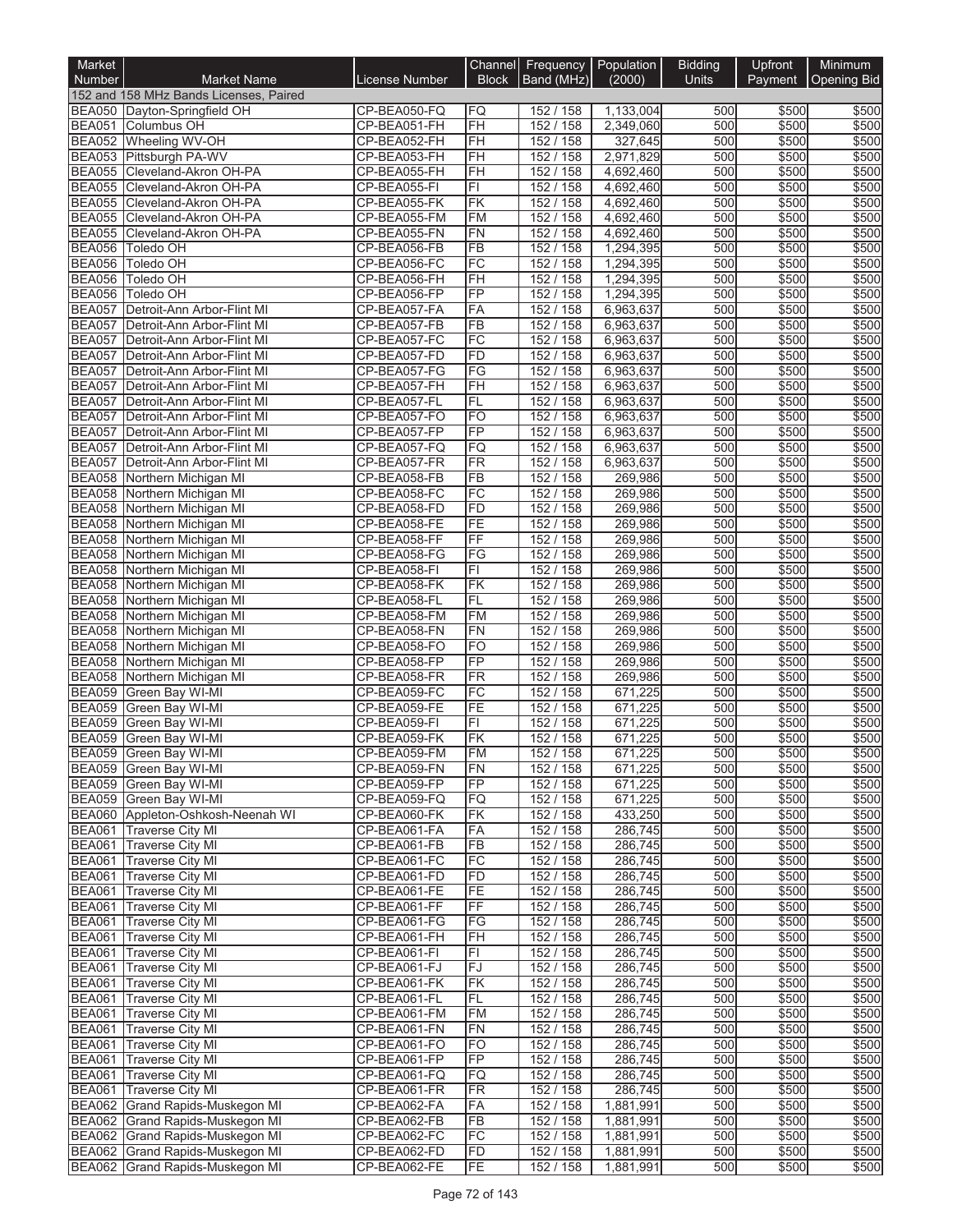| Market                         |                                                      |                              | Channel                      | Frequency   Population |                        | <b>Bidding</b> | Upfront        | Minimum        |
|--------------------------------|------------------------------------------------------|------------------------------|------------------------------|------------------------|------------------------|----------------|----------------|----------------|
| <b>Number</b>                  | <b>Market Name</b>                                   | License Number               | <b>Block</b>                 | Band (MHz)             | (2000)                 | <b>Units</b>   | Payment        | Opening Bid    |
|                                | 152 and 158 MHz Bands Licenses, Paired               |                              |                              |                        |                        |                |                |                |
| <b>BEA062</b>                  | Grand Rapids-Muskegon MI                             | CP-BEA062-FF                 | FF                           | 152 / 158              | 1,881,991              | 500            | \$500          | \$500          |
|                                | BEA062 Grand Rapids-Muskegon MI                      | CP-BEA062-FG                 | $\overline{\text{FG}}$<br>FH | 152 / 158<br>152 / 158 | 1,881,991              | 500<br>500     | \$500<br>\$500 | \$500<br>\$500 |
| <b>BEA062</b><br><b>BEA062</b> | Grand Rapids-Muskegon MI<br>Grand Rapids-Muskegon MI | CP-BEA062-FH<br>CP-BEA062-FI | F1                           | 152 / 158              | 1,881,991<br>1,881,991 | 500            | \$500          | \$500          |
| <b>BEA062</b>                  | Grand Rapids-Muskegon MI                             | CP-BEA062-FJ                 | FJ                           | 152 / 158              | 1,881,991              | 500            | \$500          | \$500          |
| <b>BEA062</b>                  | Grand Rapids-Muskegon MI                             | CP-BEA062-FK                 | FK                           | 152 / 158              | 1,881,991              | 500            | \$500          | \$500          |
| <b>BEA062</b>                  | Grand Rapids-Muskegon MI                             | CP-BEA062-FL                 | FL                           | 152 / 158              | 1,881,991              | 500            | \$500          | \$500          |
| <b>BEA062</b>                  | Grand Rapids-Muskegon MI                             | CP-BEA062-FM                 | <b>FM</b>                    | 152/158                | 1,881,991              | 500            | \$500          | \$500          |
| <b>BEA062</b>                  | Grand Rapids-Muskegon MI                             | CP-BEA062-FN                 | FN                           | 152 / 158              | 1,881,991              | 500            | \$500          | \$500          |
| <b>BEA062</b>                  | Grand Rapids-Muskegon MI                             | CP-BEA062-FO                 | <b>FO</b>                    | 152 / 158              | 1,881,991              | 500            | \$500          | \$500          |
| <b>BEA062</b>                  | Grand Rapids-Muskegon MI                             | CP-BEA062-FP                 | FP                           | 152/158                | 1,881,991              | 500            | \$500          | \$500          |
| <b>BEA062</b>                  | Grand Rapids-Muskegon MI                             | CP-BEA062-FQ                 | FQ                           | 152 / 158              | 1,881,991              | 500            | \$500          | \$500          |
| <b>BEA062</b><br><b>BEA063</b> | Grand Rapids-Muskegon MI                             | CP-BEA062-FR                 | $\overline{\text{FR}}$<br>F1 | 152 / 158<br>152 / 158 | 1,881,991<br>2,255,183 | 500<br>500     | \$500<br>\$500 | \$500<br>\$500 |
| <b>BEA063</b>                  | Milwaukee-Racine WI<br>Milwaukee-Racine WI           | CP-BEA063-FI<br>CP-BEA063-FK | FK                           | 152 / 158              | 2,255,183              | 500            | \$500          | \$500          |
| <b>BEA063</b>                  | Milwaukee-Racine WI                                  | CP-BEA063-FQ                 | FQ                           | 152 / 158              | 2,255,183              | 500            | \$500          | \$500          |
| <b>BEA064</b>                  | Chicago-Gary-Kenosha IL-IN-WI                        | CP-BEA064-FI                 | F1                           | 152 / 158              | 10,328,854             | 500            | \$500          | \$500          |
| <b>BEA064</b>                  | Chicago-Gary-Kenosha IL-IN-WI                        | CP-BEA064-FL                 | FL                           | 152 / 158              | 10,328,854             | 500            | \$500          | \$500          |
| <b>BEA064</b>                  | Chicago-Gary-Kenosha IL-IN-WI                        | CP-BEA064-FO                 | <b>FO</b>                    | 152 / 158              | 10,328,854             | 500            | \$500          | \$500          |
| <b>BEA065</b>                  | Elkhart-Goshen IN-MI                                 | CP-BEA065-FA                 | FA                           | 152 / 158              | 936,245                | 500            | \$500          | \$500          |
| <b>BEA065</b>                  | Elkhart-Goshen IN-MI                                 | CP-BEA065-FB                 | $\overline{FB}$              | 152 / 158              | 936,245                | 500            | \$500          | \$500          |
| <b>BEA065</b>                  | Elkhart-Goshen IN-MI                                 | CP-BEA065-FD                 | FD                           | 152 / 158              | 936,245                | 500            | \$500          | \$500          |
| <b>BEA065</b>                  | Elkhart-Goshen IN-MI                                 | CP-BEA065-FE                 | FE                           | 152 / 158              | 936,245                | 500            | \$500          | \$500          |
| <b>BEA065</b>                  | Elkhart-Goshen IN-MI                                 | CP-BEA065-FF                 | FF                           | 152 / 158              | 936,245                | 500            | \$500          | \$500          |
| <b>BEA065</b><br><b>BEA065</b> | Elkhart-Goshen IN-MI<br><b>Elkhart-Goshen IN-MI</b>  | CP-BEA065-FG<br>CP-BEA065-FI | FG<br>$\overline{FI}$        | 152 / 158<br>152 / 158 | 936,245<br>936,245     | 500<br>500     | \$500<br>\$500 | \$500<br>\$500 |
| <b>BEA065</b>                  | Elkhart-Goshen IN-MI                                 | CP-BEA065-FJ                 | $\overline{FJ}$              | 152 / 158              | 936,245                | 500            | \$500          | \$500          |
| <b>BEA065</b>                  | Elkhart-Goshen IN-MI                                 | CP-BEA065-FK                 | FK                           | 152 / 158              | 936,245                | 500            | \$500          | \$500          |
| <b>BEA065</b>                  | Elkhart-Goshen IN-MI                                 | CP-BEA065-FL                 | FL                           | 152 / 158              | 936,245                | 500            | \$500          | \$500          |
|                                | BEA065 Elkhart-Goshen IN-MI                          | CP-BEA065-FO                 | FO                           | 152 / 158              | 936,245                | 500            | \$500          | \$500          |
| <b>BEA065</b>                  | Elkhart-Goshen IN-MI                                 | CP-BEA065-FP                 | $\overline{FP}$              | 152 / 158              | 936,245                | 500            | \$500          | \$500          |
| <b>BEA065</b>                  | Elkhart-Goshen IN-MI                                 | CP-BEA065-FR                 | <b>FR</b>                    | 152 / 158              | 936,245                | 500            | \$500          | \$500          |
| <b>BEA066</b>                  | Fort Wayne IN                                        | CP-BEA066-FA                 | FA                           | 152 / 158              | 725,847                | 500            | \$500          | \$500          |
| <b>BEA066</b>                  | Fort Wayne IN                                        | CP-BEA066-FB                 | $\overline{FB}$              | 152 / 158              | 725,847                | 500            | \$500          | \$500          |
| <b>BEA066</b>                  | Fort Wayne IN                                        | CP-BEA066-FC                 | $\overline{FC}$              | 152 / 158<br>152 / 158 | 725,847                | 500            | \$500          | \$500          |
| <b>BEA066</b><br><b>BEA066</b> | Fort Wayne IN<br>Fort Wayne IN                       | CP-BEA066-FD<br>CP-BEA066-FE | <b>FD</b><br>FE              | 152 / 158              | 725,847<br>725,847     | 500<br>500     | \$500<br>\$500 | \$500<br>\$500 |
|                                | BEA066 Fort Wayne IN                                 | CP-BEA066-FF                 | FF                           | 152 / 158              | 725,847                | 500            | \$500          | \$500          |
|                                | BEA066 Fort Wayne IN                                 | CP-BEA066-FG                 | FG                           | 152 / 158              | 725,847                | 500            | \$500          | \$500          |
| <b>BEA066</b>                  | Fort Wayne IN                                        | CP-BEA066-FH                 | FH                           | 152 / 158              | 725,847                | 500            | \$500          | \$500          |
| BEA066                         | Fort Wayne IN                                        | CP-BEA066-FI                 | $\overline{F}$               | 152 / 158              | 725,847                | 500            | \$500          | \$500          |
|                                | BEA066 Fort Wayne IN                                 | CP-BEA066-FJ                 | FJ                           | 152 / 158              | 725,847                | 500            | \$500          | \$500          |
|                                | BEA066 Fort Wayne IN                                 | CP-BEA066-FK                 | FК                           | 152 / 158              | 725,847                | 500            | \$500          | \$500          |
|                                | BEA066 Fort Wayne IN                                 | CP-BEA066-FL                 | FL                           | 152 / 158              | 725,847                | 500            | \$500          | \$500          |
|                                | BEA066 Fort Wayne IN                                 | CP-BEA066-FM                 | <b>FM</b>                    | 152 / 158              | 725,847                | 500            | \$500          | \$500          |
|                                | BEA066 Fort Wayne IN<br>BEA066 Fort Wayne IN         | CP-BEA066-FN<br>CP-BEA066-FO | <b>FN</b><br><b>FO</b>       | 152 / 158<br>152 / 158 | 725,847<br>725,847     | 500<br>500     | \$500<br>\$500 | \$500<br>\$500 |
|                                | BEA066 Fort Wayne IN                                 | CP-BEA066-FP                 | FP                           | 152 / 158              | 725,847                | 500            | \$500          | \$500          |
|                                | BEA066 Fort Wayne IN                                 | CP-BEA066-FQ                 | FQ                           | 152 / 158              | 725,847                | 500            | \$500          | \$500          |
|                                | BEA066 Fort Wayne IN                                 | CP-BEA066-FR                 | <b>FR</b>                    | 152 / 158              | 725,847                | 500            | \$500          | \$500          |
| <b>BEA067</b>                  | Indianapolis IN-IL                                   | CP-BEA067-FA                 | FA                           | 152 / 158              | 3,066,469              | 500            | \$500          | \$500          |
| <b>BEA067</b>                  | Indianapolis IN-IL                                   | CP-BEA067-FD                 | <b>FD</b>                    | 152 / 158              | 3,066,469              | 500            | \$500          | \$500          |
| <b>BEA067</b>                  | Indianapolis IN-IL                                   | CP-BEA067-FI                 | F1                           | 152 / 158              | 3,066,469              | 500            | \$500          | \$500          |
| <b>BEA067</b>                  | Indianapolis IN-IL                                   | CP-BEA067-FJ                 | FJ                           | 152 / 158              | 3,066,469              | 500            | \$500          | \$500          |
| <b>BEA067</b>                  | Indianapolis IN-IL                                   | CP-BEA067-FN                 | <b>FN</b>                    | 152 / 158              | 3,066,469              | 500            | \$500          | \$500          |
| <b>BEA067</b>                  | Indianapolis IN-IL                                   | CP-BEA067-FO                 | <b>FO</b>                    | 152 / 158              | 3,066,469              | 500            | \$500          | \$500          |
| <b>BEA068</b>                  | Champaign-Urbana IL                                  | CP-BEA068-FA<br>CP-BEA068-FC | FA<br>FC                     | 152 / 158<br>152 / 158 | 630,898                | 500<br>500     | \$500<br>\$500 | \$500<br>\$500 |
| <b>BEA068</b><br><b>BEA068</b> | Champaign-Urbana IL<br>Champaign-Urbana IL           | CP-BEA068-FD                 | <b>FD</b>                    | 152 / 158              | 630,898<br>630,898     | 500            | \$500          | \$500          |
| <b>BEA068</b>                  | Champaign-Urbana IL                                  | CP-BEA068-FE                 | FE                           | 152 / 158              | 630,898                | 500            | \$500          | \$500          |
| <b>BEA068</b>                  | Champaign-Urbana IL                                  | CP-BEA068-FF                 | <b>FF</b>                    | 152 / 158              | 630,898                | 500            | \$500          | \$500          |
| <b>BEA068</b>                  | Champaign-Urbana IL                                  | CP-BEA068-FG                 | FG                           | 152 / 158              | 630,898                | 500            | \$500          | \$500          |
| <b>BEA068</b>                  | Champaign-Urbana IL                                  | CP-BEA068-FH                 | FH                           | 152 / 158              | 630,898                | 500            | \$500          | \$500          |
| <b>BEA068</b>                  | Champaign-Urbana IL                                  | CP-BEA068-FI                 | FI                           | 152 / 158              | 630,898                | 500            | \$500          | \$500          |
| <b>BEA068</b>                  | Champaign-Urbana IL                                  | CP-BEA068-FJ                 | FJ                           | 152 / 158              | 630,898                | 500            | \$500          | \$500          |
|                                | BEA068 Champaign-Urbana IL                           | CP-BEA068-FL                 | FL                           | 152 / 158              | 630,898                | 500            | \$500          | \$500          |
| <b>BEA068</b>                  | Champaign-Urbana IL                                  | CP-BEA068-FN                 | FN                           | 152 / 158              | 630,898                | 500            | \$500          | \$500          |
| <b>BEA068</b>                  | Champaign-Urbana IL                                  | CP-BEA068-FO                 | <b>FO</b>                    | 152 / 158              | 630,898                | 500            | \$500          | \$500          |
| <b>BEA068</b><br><b>BEA068</b> | Champaign-Urbana IL<br>Champaign-Urbana IL           | CP-BEA068-FP<br>CP-BEA068-FQ | FP<br>FQ                     | 152 / 158<br>152 / 158 | 630,898<br>630,898     | 500<br>500     | \$500<br>\$500 | \$500<br>\$500 |
|                                |                                                      |                              |                              |                        |                        |                |                |                |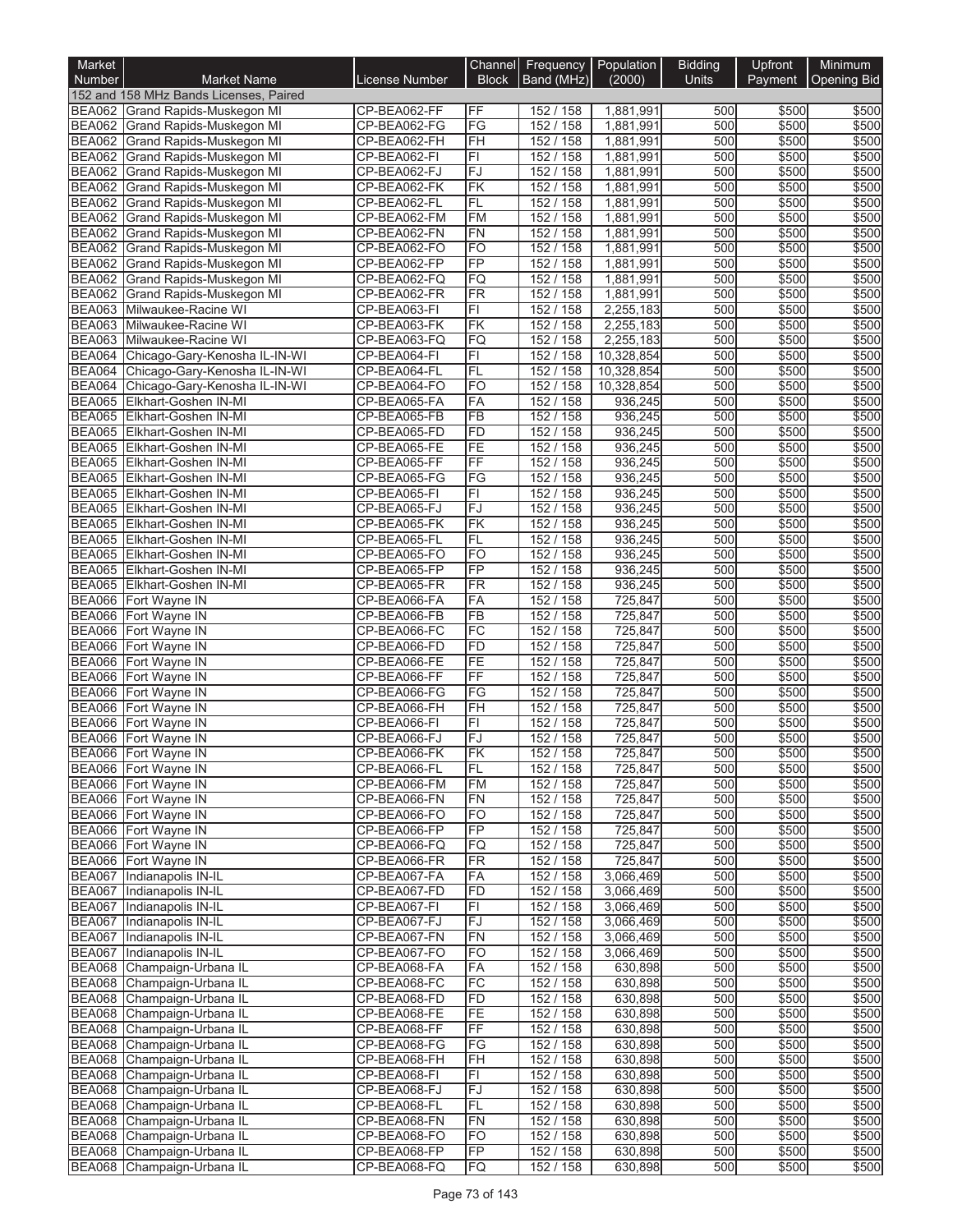| Market                         |                                                                |                              |                             | Channel Frequency      | Population             | <b>Bidding</b> | Upfront        | Minimum        |
|--------------------------------|----------------------------------------------------------------|------------------------------|-----------------------------|------------------------|------------------------|----------------|----------------|----------------|
| <b>Number</b>                  | <b>Market Name</b>                                             | <b>License Number</b>        | <b>Block</b>                | Band (MHz)             | (2000)                 | <b>Units</b>   | Payment        | Opening Bid    |
|                                | 152 and 158 MHz Bands Licenses, Paired                         |                              |                             |                        |                        |                |                |                |
|                                | BEA068 Champaign-Urbana IL                                     | CP-BEA068-FR                 | FR                          | 152 / 158              | 630.898                | 500            | \$500          | \$500          |
| <b>BEA069</b>                  | Evansville-Henderson IN-KY-IL                                  | CP-BEA069-FA                 | FA                          | 152 / 158              | 854,714                | 500            | \$500          | \$500          |
| <b>BEA069</b><br><b>BEA069</b> | Evansville-Henderson IN-KY-IL                                  | CP-BEA069-FB<br>CP-BEA069-FC | <b>FB</b><br>FC             | 152 / 158<br>152 / 158 | 854,714<br>854,714     | 500<br>500     | \$500<br>\$500 | \$500<br>\$500 |
| <b>BEA069</b>                  | Evansville-Henderson IN-KY-IL<br>Evansville-Henderson IN-KY-IL | CP-BEA069-FD                 | FD                          | 152 / 158              | 854,714                | 500            | \$500          | \$500          |
| <b>BEA069</b>                  | Evansville-Henderson IN-KY-IL                                  | CP-BEA069-FE                 | FE                          | 152 / 158              | 854,714                | 500            | \$500          | \$500          |
| <b>BEA069</b>                  | Evansville-Henderson IN-KY-IL                                  | CP-BEA069-FF                 | FF                          | 152 / 158              | 854,714                | 500            | \$500          | \$500          |
| <b>BEA069</b>                  | Evansville-Henderson IN-KY-IL                                  | CP-BEA069-FG                 | FG                          | 152 / 158              | 854,714                | 500            | \$500          | \$500          |
| <b>BEA069</b>                  | Evansville-Henderson IN-KY-IL                                  | CP-BEA069-FH                 | FH                          | 152 / 158              | 854,714                | 500            | \$500          | \$500          |
| <b>BEA069</b>                  | Evansville-Henderson IN-KY-IL                                  | CP-BEA069-FI                 | F1                          | 152 / 158              | 854,714                | 500            | \$500          | \$500          |
| <b>BEA069</b>                  | Evansville-Henderson IN-KY-IL                                  | CP-BEA069-FJ                 | FJ                          | 152 / 158              | 854,714                | 500            | \$500          | \$500          |
| <b>BEA069</b>                  | Evansville-Henderson IN-KY-IL                                  | CP-BEA069-FK                 | FK                          | 152 / 158              | 854,714                | 500            | \$500          | \$500          |
| <b>BEA069</b>                  | Evansville-Henderson IN-KY-IL                                  | CP-BEA069-FL                 | FL                          | 152 / 158              | 854,714                | 500            | \$500          | \$500          |
| <b>BEA069</b>                  | Evansville-Henderson IN-KY-IL                                  | CP-BEA069-FM                 | <b>FM</b>                   | 152 / 158              | 854,714                | 500<br>500     | \$500          | \$500          |
| <b>BEA069</b><br><b>BEA069</b> | Evansville-Henderson IN-KY-IL<br>Evansville-Henderson IN-KY-IL | CP-BEA069-FN<br>CP-BEA069-FO | <b>FN</b><br>F <sub>O</sub> | 152 / 158<br>152 / 158 | 854,714<br>854,714     | 500            | \$500<br>\$500 | \$500<br>\$500 |
| <b>BEA069</b>                  | Evansville-Henderson IN-KY-IL                                  | CP-BEA069-FP                 | FP                          | 152 / 158              | 854,714                | 500            | \$500          | \$500          |
| <b>BEA069</b>                  | Evansville-Henderson IN-KY-IL                                  | CP-BEA069-FQ                 | FQ                          | 152 / 158              | 854,714                | 500            | \$500          | \$500          |
| <b>BEA069</b>                  | Evansville-Henderson IN-KY-IL                                  | CP-BEA069-FR                 | FR                          | 152 / 158              | 854,714                | 500            | \$500          | \$500          |
| <b>BEA070</b>                  | Louisville KY-IN                                               | CP-BEA070-FD                 | <b>FD</b>                   | 152 / 158              | 1,416,914              | 500            | \$500          | \$500          |
| BEA070                         | Louisville KY-IN                                               | CP-BEA070-FF                 | FF                          | 152/158                | 1,416,914              | 500            | \$500          | \$500          |
| BEA070                         | Louisville KY-IN                                               | CP-BEA070-FG                 | FG                          | 152 / 158              | 1,416,914              | 500            | \$500          | \$500          |
| <b>BEA070</b>                  | Louisville KY-IN                                               | CP-BEA070-FL                 | <b>FL</b>                   | 152 / 158              | 1,416,914              | 500            | \$500          | \$500          |
| <b>BEA071</b>                  | Nashville TN-KY                                                | CP-BEA071-FA                 | FA                          | 152 / 158              | 2,444,643              | 500            | \$500          | \$500          |
| <b>BEA071</b>                  | Nashville TN-KY                                                | CP-BEA071-FB                 | FB                          | 152/158                | 2,444,643              | 500            | \$500          | \$500          |
| <b>BEA071</b>                  | Nashville TN-KY                                                | CP-BEA071-FC                 | FC<br>FF                    | 152 / 158              | 2,444,643              | 500            | \$500          | \$500          |
| <b>BEA071</b><br><b>BEA071</b> | Nashville TN-KY<br>Nashville TN-KY                             | CP-BEA071-FF<br>CP-BEA071-FG | FG                          | 152 / 158<br>152 / 158 | 2,444,643<br>2,444,643 | 500<br>500     | \$500<br>\$500 | \$500<br>\$500 |
| <b>BEA071</b>                  | Nashville TN-KY                                                | CP-BEA071-FK                 | FK                          | 152 / 158              | 2,444,643              | 500            | \$500          | \$500          |
| <b>BEA071</b>                  | Nashville TN-KY                                                | CP-BEA071-FL                 | FL                          | 152 / 158              | 2,444,643              | 500            | \$500          | \$500          |
| <b>BEA071</b>                  | Nashville TN-KY                                                | CP-BEA071-FM                 | <b>FM</b>                   | 152 / 158              | 2,444,643              | 500            | \$500          | \$500          |
| <b>BEA071</b>                  | Nashville TN-KY                                                | CP-BEA071-FO                 | <b>FO</b>                   | 152 / 158              | 2,444,643              | 500            | \$500          | \$500          |
| <b>BEA071</b>                  | Nashville TN-KY                                                | CP-BEA071-FP                 | FP                          | 152 / 158              | 2,444,643              | 500            | \$500          | \$500          |
| <b>BEA071</b>                  | Nashville TN-KY                                                | CP-BEA071-FR                 | FR                          | 152 / 158              | 2,444,643              | 500            | \$500          | \$500          |
| <b>BEA072</b>                  | Paducah KY-IL                                                  | CP-BEA072-FA                 | FA                          | 152 / 158              | 226,586                | 500            | \$500          | \$500          |
| <b>BEA072</b>                  | Paducah KY-IL                                                  | CP-BEA072-FB                 | FB                          | 152 / 158              | 226,586                | 500            | \$500          | \$500          |
| <b>BEA072</b>                  | Paducah KY-IL                                                  | CP-BEA072-FC                 | FC                          | 152 / 158              | 226,586                | 500            | \$500          | \$500          |
| <b>BEA072</b><br><b>BEA072</b> | Paducah KY-IL<br>Paducah KY-IL                                 | CP-BEA072-FD<br>CP-BEA072-FE | FD<br>FE                    | 152 / 158<br>152 / 158 | 226,586<br>226,586     | 500<br>500     | \$500<br>\$500 | \$500<br>\$500 |
| BEA072                         | Paducah KY-IL                                                  | CP-BEA072-FF                 | FF                          | 152 / 158              | 226,586                | 500            | \$500          | \$500          |
| <b>BEA072</b>                  | Paducah KY-IL                                                  | CP-BEA072-FG                 | FG                          | 152 / 158              | 226,586                | 500            | \$500          | \$500          |
|                                | BEA072 Paducah KY-IL                                           | CP-BEA072-FH                 | FH                          | 152 / 158              | 226,586                | 500            | \$500          | \$500          |
|                                | BEA072   Paducah KY-IL                                         | CP-BEA072-FI                 | IΕL                         | 152 / 158              | 226,586                | 500            | \$500          | \$500          |
|                                | BEA072 Paducah KY-IL                                           | CP-BEA072-FJ                 | FJ                          | 152 / 158              | 226,586                | 500            | \$500          | \$500          |
|                                | BEA072 Paducah KY-IL                                           | CP-BEA072-FK                 | FK                          | 152 / 158              | 226,586                | 500            | \$500          | \$500          |
|                                | BEA072 Paducah KY-IL                                           | CP-BEA072-FL                 | FL                          | 152 / 158              | 226,586                | 500            | \$500          | \$500          |
|                                | BEA072 Paducah KY-IL                                           | CP-BEA072-FM                 | <b>FM</b>                   | 152 / 158              | 226,586                | 500            | \$500          | \$500          |
|                                | BEA072 Paducah KY-IL                                           | CP-BEA072-FN                 | <b>FN</b>                   | 152 / 158              | 226,586                | 500<br>500     | \$500<br>\$500 | \$500          |
|                                | BEA072 Paducah KY-IL<br>BEA072 Paducah KY-IL                   | CP-BEA072-FO<br>CP-BEA072-FP | FO<br>FP                    | 152 / 158<br>152 / 158 | 226,586<br>226,586     | 500            | \$500          | \$500<br>\$500 |
|                                | BEA072 Paducah KY-IL                                           | CP-BEA072-FQ                 | FQ                          | 152 / 158              | 226,586                | 500            | \$500          | \$500          |
|                                | BEA072 Paducah KY-IL                                           | CP-BEA072-FR                 | FR                          | 152 / 158              | 226,586                | 500            | \$500          | \$500          |
|                                | BEA073 Memphis TN-AR-MS-KY                                     | CP-BEA073-FL                 | FL                          | 152 / 158              | 1,882,332              | 500            | \$500          | \$500          |
|                                | BEA073 Memphis TN-AR-MS-KY                                     | CP-BEA073-FM                 | FM                          | 152 / 158              | 1,882,332              | 500            | \$500          | \$500          |
|                                | BEA073 Memphis TN-AR-MS-KY                                     | CP-BEA073-FN                 | FN                          | 152 / 158              | 1,882,332              | 500            | \$500          | \$500          |
|                                | BEA073 Memphis TN-AR-MS-KY                                     | CP-BEA073-FO                 | FO                          | 152 / 158              | 1,882,332              | 500            | \$500          | \$500          |
|                                | BEA073 Memphis TN-AR-MS-KY                                     | CP-BEA073-FP                 | <b>FP</b>                   | 152 / 158              | 1,882,332              | 500            | \$500          | \$500          |
|                                | BEA073 Memphis TN-AR-MS-KY                                     | CP-BEA073-FR                 | FR                          | 152 / 158              | 1,882,332              | 500            | \$500          | \$500          |
|                                | BEA074 Huntsville AL-TN                                        | CP-BEA074-FA                 | FA                          | 152 / 158              | 997,824                | 500            | \$500          | \$500          |
|                                | BEA074 Huntsville AL-TN                                        | CP-BEA074-FB<br>CP-BEA074-FC | FB<br>FC                    | 152 / 158              | 997,824                | 500            | \$500<br>\$500 | \$500<br>\$500 |
|                                | BEA074 Huntsville AL-TN<br>BEA074 Huntsville AL-TN             | CP-BEA074-FE                 | FE                          | 152 / 158<br>152 / 158 | 997,824<br>997,824     | 500<br>500     | \$500          | \$500          |
|                                | BEA074 Huntsville AL-TN                                        | CP-BEA074-FF                 | FF                          | 152 / 158              | 997,824                | 500            | \$500          | \$500          |
|                                | BEA074 Huntsville AL-TN                                        | CP-BEA074-FG                 | FG                          | 152 / 158              | 997,824                | 500            | \$500          | \$500          |
|                                | BEA074 Huntsville AL-TN                                        | CP-BEA074-FH                 | FH                          | 152 / 158              | 997,824                | 500            | \$500          | \$500          |
|                                | BEA074 Huntsville AL-TN                                        | CP-BEA074-FJ                 | FJ                          | 152 / 158              | 997,824                | 500            | \$500          | \$500          |
|                                | BEA074 Huntsville AL-TN                                        | CP-BEA074-FM                 | FM                          | 152 / 158              | 997,824                | 500            | \$500          | \$500          |
|                                | BEA074 Huntsville AL-TN                                        | CP-BEA074-FO                 | FO                          | 152 / 158              | 997,824                | 500            | \$500          | \$500          |
|                                | BEA074 Huntsville AL-TN                                        | CP-BEA074-FP                 | FP                          | 152 / 158              | 997,824                | 500            | \$500          | \$500          |
|                                | BEA074 Huntsville AL-TN                                        | CP-BEA074-FQ                 | FQ                          | 152 / 158              | 997,824                | 500            | \$500          | \$500          |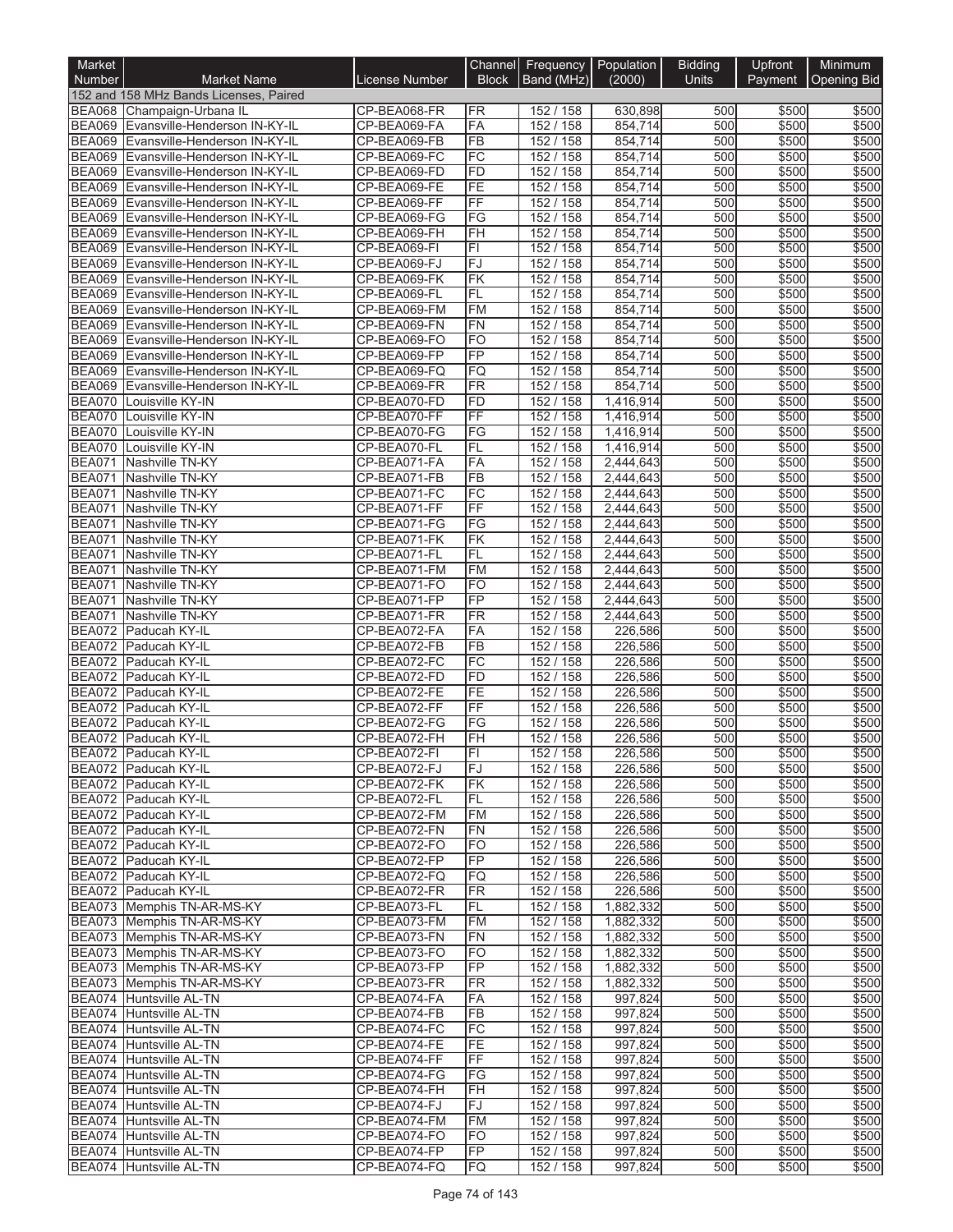| Market                         |                                                     |                              |                          | Channel Frequency Population |                        | <b>Bidding</b> | Upfront        | Minimum        |
|--------------------------------|-----------------------------------------------------|------------------------------|--------------------------|------------------------------|------------------------|----------------|----------------|----------------|
| <b>Number</b>                  | <b>Market Name</b>                                  | License Number               | <b>Block</b>             | Band (MHz)                   | (2000)                 | <b>Units</b>   | Payment        | Opening Bid    |
|                                | 152 and 158 MHz Bands Licenses, Paired              |                              |                          |                              |                        |                |                |                |
|                                | BEA074 Huntsville AL-TN                             | CP-BEA074-FR                 | <b>FR</b>                | 152 / 158                    | 997,824                | 500            | \$500          | \$500          |
|                                | BEA075 Tupelo MS-AL-TN                              | CP-BEA075-FL                 | FL                       | 152 / 158                    | 625,002                | 500            | \$500          | \$500          |
|                                | BEA075 Tupelo MS-AL-TN<br>BEA076 Greenville MS      | CP-BEA075-FP<br>CP-BEA076-FA | FP<br>FA                 | 152 / 158<br>152 / 158       | 625,002<br>252,280     | 500<br>500     | \$500<br>\$500 | \$500<br>\$500 |
|                                | BEA076 Greenville MS                                | CP-BEA076-FB                 | $\overline{FB}$          | 152 / 158                    | 252,280                | 500            | \$500          | \$500          |
| <b>BEA076</b>                  | Greenville MS                                       | CP-BEA076-FC                 | FC                       | 152 / 158                    | 252,280                | 500            | \$500          | \$500          |
|                                | BEA076 Greenville MS                                | CP-BEA076-FD                 | <b>FD</b>                | 152 / 158                    | 252,280                | 500            | \$500          | \$500          |
|                                | <b>BEA076</b> Greenville MS                         | CP-BEA076-FE                 | FE                       | 152 / 158                    | 252,280                | 500            | \$500          | \$500          |
| <b>BEA076</b>                  | <b>Greenville MS</b>                                | CP-BEA076-FF                 | $\overline{FF}$          | 152 / 158                    | 252,280                | 500            | \$500          | \$500          |
|                                | <b>BEA076</b> Greenville MS                         | CP-BEA076-FG                 | FG                       | 152 / 158                    | 252,280                | 500            | \$500          | \$500          |
|                                | <b>BEA076</b> Greenville MS                         | CP-BEA076-FH                 | FH                       | 152 / 158                    | 252,280                | 500            | \$500          | \$500          |
| <b>BEA076</b>                  | <b>Greenville MS</b>                                | CP-BEA076-FI                 | F1                       | 152 / 158                    | 252,280                | 500            | \$500          | \$500          |
|                                | BEA076 Greenville MS                                | CP-BEA076-FJ                 | FJ                       | 152 / 158                    | 252,280                | 500            | \$500          | \$500          |
| <b>BEA076</b>                  | BEA076 Greenville MS<br><b>Greenville MS</b>        | CP-BEA076-FK<br>CP-BEA076-FL | FK<br><b>FL</b>          | 152 / 158<br>152 / 158       | 252,280<br>252,280     | 500<br>500     | \$500<br>\$500 | \$500<br>\$500 |
| BEA076                         | Greenville MS                                       | CP-BEA076-FM                 | <b>FM</b>                | 152 / 158                    | 252,280                | 500            | \$500          | \$500          |
| <b>BEA076</b>                  | <b>Greenville MS</b>                                | CP-BEA076-FN                 | FN                       | 152 / 158                    | 252,280                | 500            | \$500          | \$500          |
| <b>BEA076</b>                  | <b>Greenville MS</b>                                | CP-BEA076-FO                 | <b>FO</b>                | 152 / 158                    | 252,280                | 500            | \$500          | \$500          |
| <b>BEA076</b>                  | <b>Greenville MS</b>                                | CP-BEA076-FP                 | FP                       | 152 / 158                    | 252,280                | 500            | \$500          | \$500          |
| <b>BEA076</b>                  | Greenville MS                                       | CP-BEA076-FQ                 | FQ                       | 152 / 158                    | 252,280                | 500            | \$500          | \$500          |
| <b>BEA076</b>                  | Greenville MS                                       | CP-BEA076-FR                 | FR                       | 152 / 158                    | 252,280                | 500            | \$500          | \$500          |
| <b>BEA077</b>                  | Jackson MS-AL-LA                                    | CP-BEA077-FA                 | FA                       | 152 / 158                    | 1,432,518              | 500            | \$500          | \$500          |
| <b>BEA077</b>                  | Jackson MS-AL-LA                                    | CP-BEA077-FB                 | FB                       | 152 / 158                    | 1,432,518              | 500            | \$500          | \$500          |
| <b>BEA077</b>                  | Jackson MS-AL-LA                                    | CP-BEA077-FC                 | FC                       | 152 / 158                    | 1,432,518              | 500            | \$500          | \$500          |
| <b>BEA077</b>                  | Jackson MS-AL-LA                                    | CP-BEA077-FD                 | FD                       | 152 / 158                    | 1,432,518              | 500            | \$500          | \$500          |
| <b>BEA077</b><br><b>BEA077</b> | Jackson MS-AL-LA<br>Jackson MS-AL-LA                | CP-BEA077-FE<br>CP-BEA077-FF | FE<br>FF                 | 152 / 158<br>152 / 158       | 1,432,518              | 500<br>500     | \$500<br>\$500 | \$500<br>\$500 |
| <b>BEA077</b>                  | Jackson MS-AL-LA                                    | CP-BEA077-FG                 | $\overline{\text{FG}}$   | 152 / 158                    | 1,432,518<br>1,432,518 | 500            | \$500          | \$500          |
| <b>BEA077</b>                  | Jackson MS-AL-LA                                    | CP-BEA077-FH                 | $\overline{F}$ H         | 152 / 158                    | 1,432,518              | 500            | \$500          | \$500          |
| <b>BEA077</b>                  | Jackson MS-AL-LA                                    | CP-BEA077-FI                 | $\overline{F}$           | 152 / 158                    | 1,432,518              | 500            | \$500          | \$500          |
| <b>BEA077</b>                  | Jackson MS-AL-LA                                    | CP-BEA077-FJ                 | FJ                       | 152 / 158                    | 1,432,518              | 500            | \$500          | \$500          |
| <b>BEA077</b>                  | Jackson MS-AL-LA                                    | CP-BEA077-FK                 | FK                       | 152 / 158                    | 1,432,518              | 500            | \$500          | \$500          |
| <b>BEA077</b>                  | Jackson MS-AL-LA                                    | CP-BEA077-FM                 | <b>FM</b>                | 152 / 158                    | 1,432,518              | 500            | \$500          | \$500          |
| <b>BEA077</b>                  | Jackson MS-AL-LA                                    | CP-BEA077-FO                 | FO                       | 152 / 158                    | 1,432,518              | 500            | \$500          | \$500          |
| <b>BEA077</b>                  | Jackson MS-AL-LA                                    | CP-BEA077-FP                 | FP                       | 152 / 158                    | 1,432,518              | 500            | \$500          | \$500          |
| <b>BEA077</b>                  | Jackson MS-AL-LA                                    | CP-BEA077-FQ                 | FQ                       | 152 / 158                    | 1,432,518              | 500            | \$500          | \$500          |
| <b>BEA077</b>                  | Jackson MS-AL-LA                                    | CP-BEA077-FR                 | FR                       | 152 / 158                    | 1,432,518              | 500            | \$500          | \$500          |
| <b>BEA079</b><br><b>BEA079</b> | Montgomery AL                                       | CP-BEA079-FB                 | FB<br><b>FC</b>          | 152 / 158                    | 481,137                | 500<br>500     | \$500<br>\$500 | \$500<br>\$500 |
|                                | Montgomery AL<br>BEA079 Montgomery AL               | CP-BEA079-FC<br>CP-BEA079-FE | FE                       | 152 / 158<br>152 / 158       | 481,137<br>481,137     | 500            | \$500          | \$500          |
| <b>BEA079</b>                  | Montgomery AL                                       | CP-BEA079-FF                 | $\overline{FF}$          | 152 / 158                    | 481,137                | 500            | \$500          | \$500          |
|                                | BEA079 Montgomery AL                                | CP-BEA079-FG                 | $\overline{\mathsf{FG}}$ | 152/158                      | 481,137                | 500            | \$500          | \$500          |
|                                | BEA079 Montgomery AL                                | CP-BEA079-FH                 | FH                       | 152 / 158                    | 481,137                | 500            | \$500          | \$500          |
|                                | BEA079 Montgomery AL                                | CP-BEA079-FI                 | FI.                      | 152/158                      | 481,137                | 500            | \$500          | \$500          |
|                                | BEA079 Montgomery AL                                | CP-BEA079-FK                 | FK                       | 152 / 158                    | 481.137                | 500            | \$500          | \$500          |
|                                | BEA079 Montgomery AL                                | CP-BEA079-FL                 | FL                       | 152 / 158                    | 481,137                | 500            | \$500          | \$500          |
|                                | BEA079 Montgomery AL                                | CP-BEA079-FM                 | FM                       | 152 / 158                    | 481,137                | 500            | \$500          | \$500          |
|                                | BEA079 Montgomery AL                                | CP-BEA079-FN                 | <b>FN</b>                | 152 / 158                    | 481,137                | 500            | \$500          | \$500          |
|                                | BEA079 Montgomery AL<br><b>BEA079</b> Montgomery AL | CP-BEA079-FO<br>CP-BEA079-FP | <b>FO</b><br>FP          | 152/158<br>152 / 158         | 481,137<br>481,137     | 500<br>500     | \$500<br>\$500 | \$500<br>\$500 |
|                                | BEA079 Montgomery AL                                | CP-BEA079-FQ                 | FQ                       | 152 / 158                    | 481,137                | 500            | \$500          | \$500          |
|                                | BEA080 Mobile AL                                    | CP-BEA080-FA                 | FA                       | 152 / 158                    | 676,258                | 500            | \$500          | \$500          |
|                                | BEA080 Mobile AL                                    | CP-BEA080-FB                 | <b>FB</b>                | 152 / 158                    | 676,258                | 500            | \$500          | \$500          |
|                                | BEA080 Mobile AL                                    | CP-BEA080-FC                 | FC                       | 152 / 158                    | 676,258                | 500            | \$500          | \$500          |
|                                | BEA080 Mobile AL                                    | CP-BEA080-FE                 | FE                       | 152 / 158                    | 676,258                | 500            | \$500          | \$500          |
|                                | BEA080 Mobile AL                                    | CP-BEA080-FF                 | FF                       | 152 / 158                    | 676,258                | 500            | \$500          | \$500          |
|                                | BEA080 Mobile AL                                    | CP-BEA080-FG                 | FG                       | 152/158                      | 676,258                | 500            | \$500          | \$500          |
|                                | BEA080 Mobile AL                                    | CP-BEA080-FH                 | FH                       | 152 / 158                    | 676,258                | 500            | \$500          | \$500          |
|                                | BEA080 Mobile AL                                    | CP-BEA080-FI                 | FI                       | 152 / 158                    | 676,258                | 500            | \$500          | \$500          |
|                                | BEA080 Mobile AL                                    | CP-BEA080-FJ                 | FJ                       | 152 / 158                    | 676,258                | 500            | \$500          | \$500          |
|                                | BEA080 Mobile AL                                    | CP-BEA080-FK                 | FK                       | 152 / 158                    | 676,258                | 500            | \$500          | \$500          |
|                                | BEA080 Mobile AL<br>BEA080 Mobile AL                | CP-BEA080-FL<br>CP-BEA080-FM | <b>FL</b><br>FM          | 152 / 158<br>152 / 158       | 676,258<br>676,258     | 500<br>500     | \$500<br>\$500 | \$500<br>\$500 |
|                                | BEA080 Mobile AL                                    | CP-BEA080-FN                 | FN                       | 152/158                      | 676,258                | 500            | \$500          | \$500          |
|                                | BEA080 Mobile AL                                    | CP-BEA080-FO                 | <b>FO</b>                | 152 / 158                    | 676,258                | 500            | \$500          | \$500          |
|                                | BEA080 Mobile AL                                    | CP-BEA080-FP                 | FP                       | 152 / 158                    | 676,258                | 500            | \$500          | \$500          |
|                                | BEA080 Mobile AL                                    | CP-BEA080-FQ                 | FQ                       | 152 / 158                    | 676,258                | 500            | \$500          | \$500          |
|                                | BEA080 Mobile AL                                    | CP-BEA080-FR                 | <b>FR</b>                | 152 / 158                    | 676,258                | 500            | \$500          | \$500          |
| <b>BEA081</b>                  | Pensacola FL                                        | CP-BEA081-FA                 | FA                       | 152/158                      | 623,252                | 500            | \$500          | \$500          |
| <b>BEA081</b>                  | Pensacola FL                                        | CP-BEA081-FB                 | FB                       | 152 / 158                    | 623,252                | 500            | \$500          | \$500          |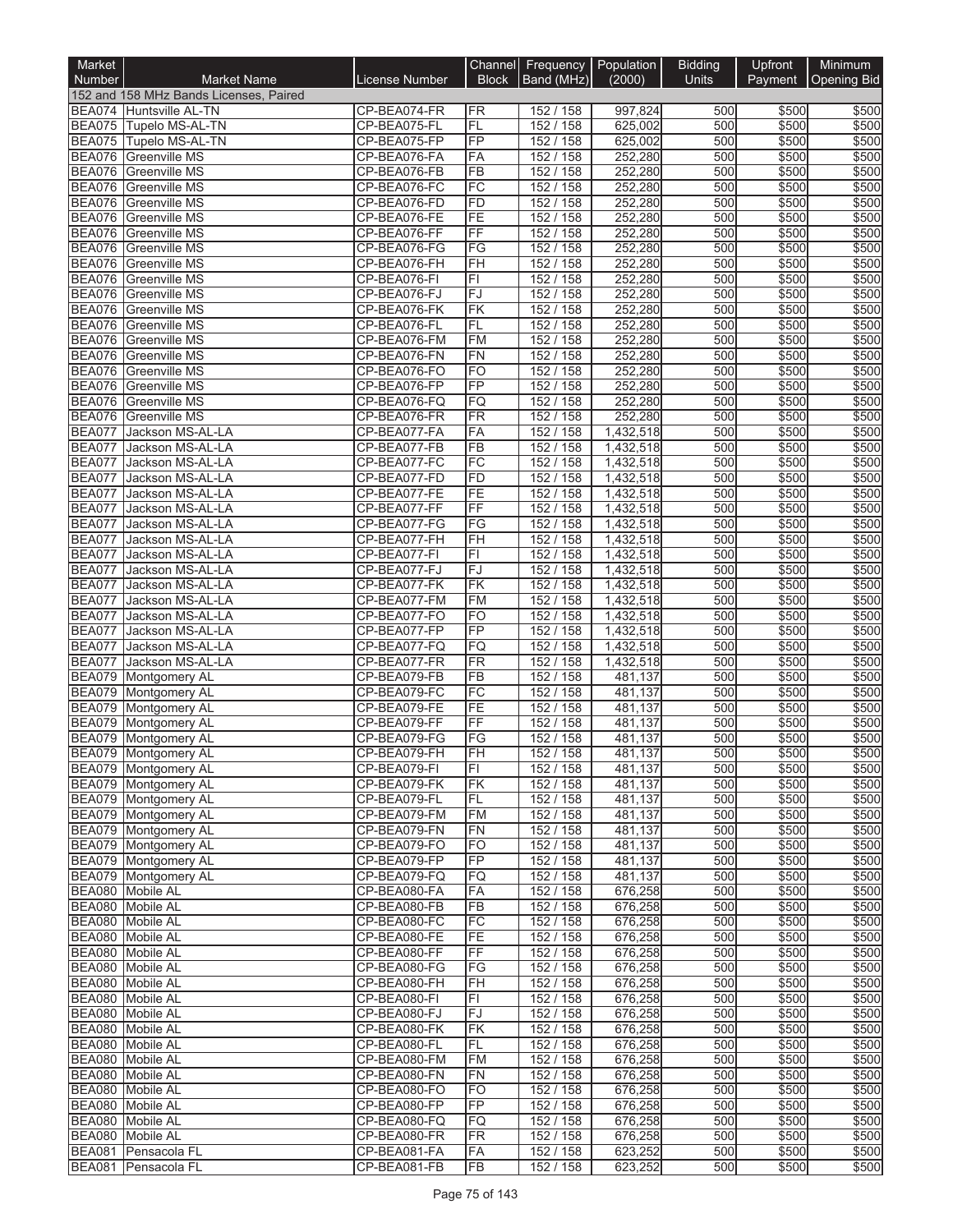| Market                         |                                                                              |                              |                          | Channel Frequency Population |                      | <b>Bidding</b> | Upfront        | Minimum            |
|--------------------------------|------------------------------------------------------------------------------|------------------------------|--------------------------|------------------------------|----------------------|----------------|----------------|--------------------|
| <b>Number</b>                  | <b>Market Name</b>                                                           | <b>License Number</b>        | <b>Block</b>             | Band (MHz)                   | (2000)               | <b>Units</b>   | Payment        | <b>Opening Bid</b> |
|                                | 152 and 158 MHz Bands Licenses, Paired                                       |                              |                          |                              |                      |                |                |                    |
| <b>BEA081</b>                  | Pensacola FL                                                                 | CP-BEA081-FE                 | FE<br>FF                 | 152 / 158                    | 623,252              | 500            | \$500          | \$500              |
| <b>BEA081</b><br><b>BEA081</b> | Pensacola FL<br>Pensacola FL                                                 | CP-BEA081-FF<br>CP-BEA081-FG | FG                       | 152 / 158<br>152 / 158       | 623,252<br>623,252   | 500<br>500     | \$500<br>\$500 | \$500<br>\$500     |
| <b>BEA081</b>                  | Pensacola FL                                                                 | CP-BEA081-FH                 | FH                       | 152 / 158                    | 623,252              | 500            | \$500          | \$500              |
| <b>BEA081</b>                  | Pensacola FL                                                                 | CP-BEA081-FI                 | $\overline{\mathsf{FI}}$ | 152 / 158                    | 623,252              | 500            | \$500          | \$500              |
| <b>BEA081</b>                  | Pensacola FL                                                                 | CP-BEA081-FJ                 | FJ                       | 152 / 158                    | 623,252              | 500            | \$500          | \$500              |
| <b>BEA081</b>                  | Pensacola FL                                                                 | CP-BEA081-FK                 | FK                       | 152 / 158                    | 623,252              | 500            | \$500          | \$500              |
| <b>BEA081</b>                  | Pensacola FL                                                                 | CP-BEA081-FL                 | FL                       | 152 / 158                    | 623,252              | 500            | \$500          | \$500              |
| <b>BEA081</b><br><b>BEA081</b> | Pensacola FL<br>Pensacola FL                                                 | CP-BEA081-FO<br>CP-BEA081-FP | F <sub>O</sub><br>FP     | 152 / 158<br>152 / 158       | 623,252<br>623,252   | 500<br>500     | \$500<br>\$500 | \$500<br>\$500     |
| <b>BEA081</b>                  | Pensacola FL                                                                 | CP-BEA081-FQ                 | <b>FQ</b>                | 152 / 158                    | 623,252              | 500            | \$500          | \$500              |
| <b>BEA082</b>                  | Biloxi-Gulfport-Pascagoula MS                                                | CP-BEA082-FB                 | FB                       | 152 / 158                    | 396,754              | 500            | \$500          | \$500              |
| <b>BEA082</b>                  | Biloxi-Gulfport-Pascagoula MS                                                | CP-BEA082-FI                 | F1                       | 152 / 158                    | 396,754              | 500            | \$500          | \$500              |
|                                | BEA082 Biloxi-Gulfport-Pascagoula MS                                         | CP-BEA082-FL                 | FL                       | 152 / 158                    | 396,754              | 500            | \$500          | \$500              |
| <b>BEA082</b>                  | Biloxi-Gulfport-Pascagoula MS                                                | CP-BEA082-FM                 | FM                       | 152 / 158                    | 396,754              | 500            | \$500          | \$500              |
|                                | BEA082 Biloxi-Gulfport-Pascagoula MS                                         | CP-BEA082-FP                 | $\overline{FP}$          | 152 / 158                    | 396,754              | 500            | \$500          | \$500              |
| <b>BEA083</b><br><b>BEA084</b> | New Orleans LA-MS<br>Baton Rouge LA-MS                                       | CP-BEA083-FL<br>CP-BEA084-FA | FL<br>FA                 | 152 / 158<br>152 / 158       | 1,725,338<br>739,673 | 500<br>500     | \$500<br>\$500 | \$500<br>\$500     |
|                                | BEA084 Baton Rouge LA-MS                                                     | CP-BEA084-FB                 | FB                       | 152 / 158                    | 739,673              | 500            | \$500          | \$500              |
| <b>BEA084</b>                  | Baton Rouge LA-MS                                                            | CP-BEA084-FI                 | FI                       | 152 / 158                    | 739,673              | 500            | \$500          | \$500              |
| <b>BEA084</b>                  | Baton Rouge LA-MS                                                            | CP-BEA084-FL                 | FL                       | 152 / 158                    | 739,673              | 500            | \$500          | \$500              |
| <b>BEA084</b>                  | Baton Rouge LA-MS                                                            | CP-BEA084-FM                 | <b>FM</b>                | 152 / 158                    | 739,673              | 500            | \$500          | \$500              |
| <b>BEA084</b>                  | Baton Rouge LA-MS                                                            | CP-BEA084-FQ                 | FQ                       | 152 / 158                    | 739,673              | 500            | \$500          | \$500              |
| <b>BEA085</b>                  | Lafayette LA                                                                 | CP-BEA085-FA                 | FA                       | 152 / 158                    | 601,654              | 500            | \$500          | \$500              |
|                                | BEA085 Lafayette LA                                                          | CP-BEA085-FB                 | FB<br>FC                 | 152 / 158                    | 601,654<br>601,654   | 500            | \$500          | \$500              |
| <b>BEA085</b><br><b>BEA085</b> | Lafayette LA<br>Lafayette LA                                                 | CP-BEA085-FC<br>CP-BEA085-FE | FE                       | 152 / 158<br>152 / 158       | 601,654              | 500<br>500     | \$500<br>\$500 | \$500<br>\$500     |
| <b>BEA085</b>                  | Lafayette LA                                                                 | CP-BEA085-FF                 | FF                       | 152 / 158                    | 601,654              | 500            | \$500          | \$500              |
| <b>BEA085</b>                  | Lafayette LA                                                                 | CP-BEA085-FG                 | FG                       | 152 / 158                    | 601,654              | 500            | \$500          | \$500              |
| <b>BEA085</b>                  | Lafayette LA                                                                 | CP-BEA085-FI                 | $\overline{\mathsf{FI}}$ | 152 / 158                    | 601,654              | 500            | \$500          | \$500              |
| <b>BEA085</b>                  | Lafayette LA                                                                 | CP-BEA085-FJ                 | <b>FJ</b>                | 152 / 158                    | 601,654              | 500            | \$500          | \$500              |
| <b>BEA085</b>                  | Lafayette LA                                                                 | CP-BEA085-FL                 | FL                       | 152 / 158                    | 601,654              | 500            | \$500          | \$500              |
| <b>BEA085</b>                  | Lafayette LA                                                                 | CP-BEA085-FM                 | FM                       | 152 / 158                    | 601,654              | 500            | \$500          | \$500              |
| <b>BEA085</b><br><b>BEA085</b> | Lafayette LA<br>Lafayette LA                                                 | CP-BEA085-FN<br>CP-BEA085-FO | <b>FN</b><br><b>FO</b>   | 152 / 158<br>152 / 158       | 601,654<br>601,654   | 500<br>500     | \$500<br>\$500 | \$500<br>\$500     |
| <b>BEA085</b>                  | Lafayette LA                                                                 | CP-BEA085-FQ                 | <b>FQ</b>                | 152 / 158                    | 601,654              | 500            | \$500          | \$500              |
| <b>BEA086</b>                  | Lake Charles LA                                                              | CP-BEA086-FA                 | FA                       | 152 / 158                    | 536,758              | 500            | \$500          | \$500              |
| <b>BEA086</b>                  | Lake Charles LA                                                              | CP-BEA086-FB                 | <b>FB</b>                | 152 / 158                    | 536,758              | 500            | \$500          | \$500              |
| <b>BEA086</b>                  | Lake Charles LA                                                              | CP-BEA086-FC                 | FC                       | 152 / 158                    | 536,758              | 500            | \$500          | \$500              |
| <b>BEA086</b>                  | Lake Charles LA                                                              | CP-BEA086-FE                 | FE                       | 152 / 158                    | 536,758              | 500            | \$500          | \$500              |
| <b>BEA086</b>                  | Lake Charles LA<br><b>Lake Charles LA</b>                                    | CP-BEA086-FF<br>CP-BEA086-FG | FF                       | 152 / 158                    | 536,758              | 500            | \$500          | \$500              |
| <b>BEA086</b>                  |                                                                              |                              | $\overline{\mathsf{FG}}$ | 152 / 158                    | 536,758              | 500<br>500     | \$500<br>\$500 | \$500<br>\$500     |
|                                | BEA086 Lake Charles LA<br>BEA086 Lake Charles LA                             | CP-BEA086-FI<br>CP-BEA086-FJ | ΗI<br>lFJ                | 152 / 158<br>152 / 158       | 536,758<br>536,758   | 500            | \$500          | \$500              |
|                                | BEA086 Lake Charles LA                                                       | CP-BEA086-FL                 | FL                       | 152 / 158                    | 536,758              | 500            | \$500          | \$500              |
|                                | BEA086 Lake Charles LA                                                       | CP-BEA086-FM                 | <b>FM</b>                | 152 / 158                    | 536,758              | 500            | \$500          | \$500              |
|                                | BEA086 Lake Charles LA                                                       | CP-BEA086-FN                 | FN                       | 152 / 158                    | 536,758              | 500            | \$500          | \$500              |
|                                | <b>BEA086</b> Lake Charles LA                                                | CP-BEA086-FO                 | FO                       | 152 / 158                    | 536,758              | 500            | \$500          | \$500              |
|                                | BEA086 Lake Charles LA                                                       | CP-BEA086-FP                 | FP                       | 152 / 158                    | 536,758              | 500            | \$500          | \$500              |
|                                | BEA086 Lake Charles LA<br>BEA087 Beaumont-Port Arthur TX                     | CP-BEA086-FQ<br>CP-BEA087-FA | FQ<br>FA                 | 152 / 158<br>152 / 158       | 536,758<br>456,637   | 500<br>500     | \$500<br>\$500 | \$500<br>\$500     |
|                                | BEA087 Beaumont-Port Arthur TX                                               | CP-BEA087-FE                 | FE                       | 152 / 158                    | 456,637              | 500            | \$500          | \$500              |
|                                | BEA088 Shreveport-Bossier City LA-AR                                         | CP-BEA088-FA                 | FA                       | 152 / 158                    | 573,616              | 500            | \$500          | \$500              |
|                                | BEA088 Shreveport-Bossier City LA-AR                                         | CP-BEA088-FB                 | FB                       | 152 / 158                    | 573,616              | 500            | \$500          | \$500              |
|                                | BEA088 Shreveport-Bossier City LA-AR                                         | CP-BEA088-FC                 | FC                       | 152 / 158                    | 573,616              | 500            | \$500          | \$500              |
|                                | BEA088 Shreveport-Bossier City LA-AR                                         | CP-BEA088-FD                 | FD                       | 152 / 158                    | 573,616              | 500            | \$500          | \$500              |
|                                | BEA088 Shreveport-Bossier City LA-AR                                         | CP-BEA088-FE                 | FE                       | 152 / 158                    | 573,616              | 500            | \$500          | \$500              |
|                                | BEA088 Shreveport-Bossier City LA-AR<br>BEA088 Shreveport-Bossier City LA-AR | CP-BEA088-FF<br>CP-BEA088-FG | FF<br>FG                 | 152 / 158<br>152 / 158       | 573,616<br>573,616   | 500<br>500     | \$500          | \$500<br>\$500     |
|                                | BEA088 Shreveport-Bossier City LA-AR                                         | CP-BEA088-FI                 | FI                       | 152 / 158                    | 573,616              | 500            | \$500<br>\$500 | \$500              |
|                                | BEA088 Shreveport-Bossier City LA-AR                                         | CP-BEA088-FJ                 | lFJ.                     | 152 / 158                    | 573,616              | 500            | \$500          | \$500              |
|                                | BEA088 Shreveport-Bossier City LA-AR                                         | CP-BEA088-FL                 | FL                       | 152 / 158                    | 573,616              | 500            | \$500          | \$500              |
|                                | BEA088 Shreveport-Bossier City LA-AR                                         | CP-BEA088-FM                 | <b>FM</b>                | 152 / 158                    | 573,616              | 500            | \$500          | \$500              |
|                                | BEA088 Shreveport-Bossier City LA-AR                                         | CP-BEA088-FN                 | FN                       | 152 / 158                    | 573,616              | 500            | \$500          | \$500              |
|                                | BEA088 Shreveport-Bossier City LA-AR                                         | CP-BEA088-FO                 | FO                       | 152 / 158                    | 573,616              | 500            | \$500          | \$500              |
|                                | BEA088 Shreveport-Bossier City LA-AR                                         | CP-BEA088-FP                 | FP                       | 152 / 158                    | 573,616              | 500            | \$500          | \$500              |
|                                | BEA088 Shreveport-Bossier City LA-AR<br>BEA089 Monroe LA                     | CP-BEA088-FQ<br>CP-BEA089-FA | FQ<br>FA                 | 152 / 158<br>152 / 158       | 573,616<br>333,519   | 500<br>500     | \$500<br>\$500 | \$500<br>\$500     |
|                                | BEA089 Monroe LA                                                             | CP-BEA089-FB                 | FB                       | 152 / 158                    | 333,519              | 500            | \$500          | \$500              |
| <b>BEA089</b>                  | Monroe LA                                                                    | CP-BEA089-FC                 | FC                       | 152 / 158                    | 333,519              | 500            | \$500          | \$500              |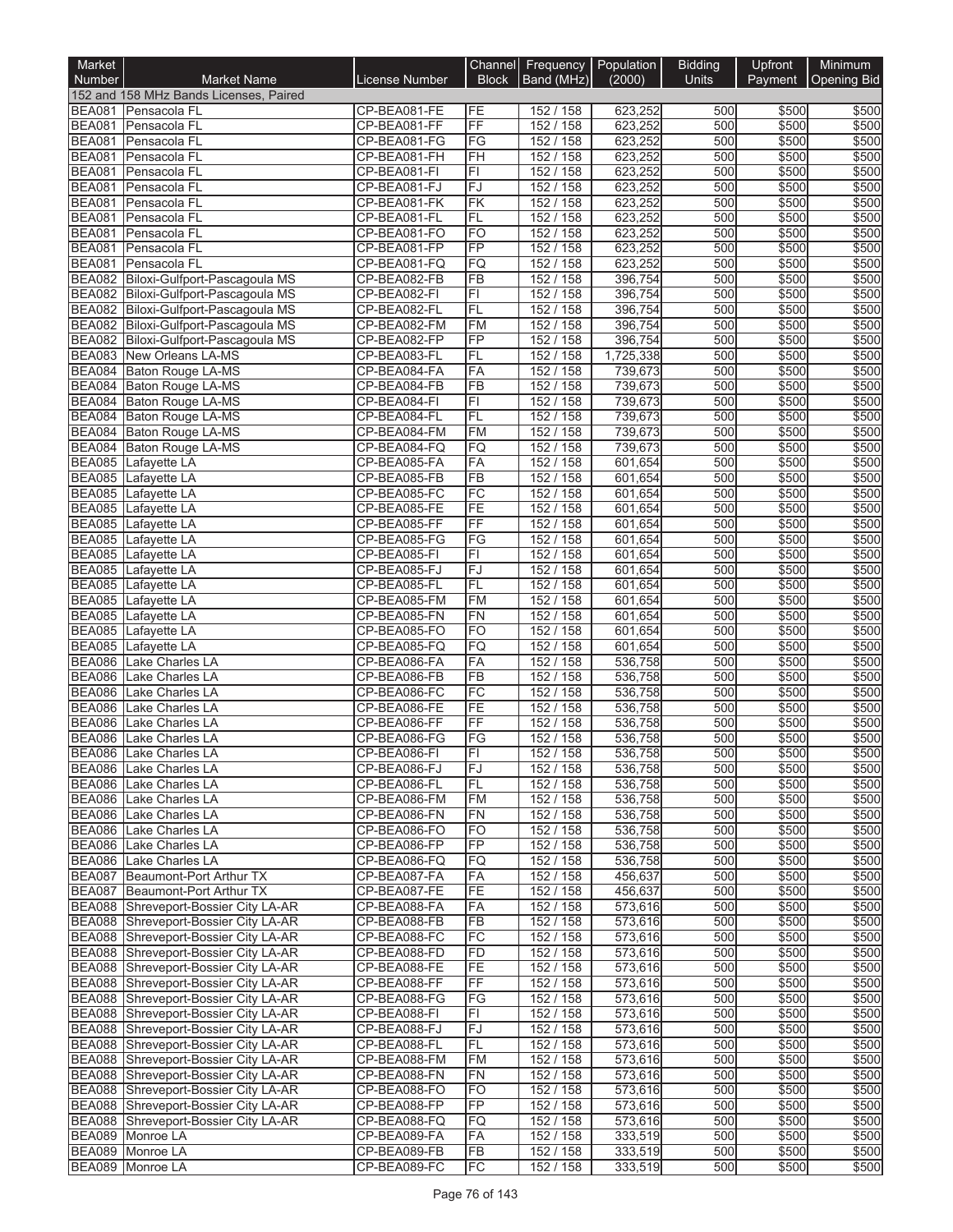| Market                         |                                                        |                              |                              | Channel Frequency Population |                        | <b>Bidding</b> | Upfront        | Minimum        |
|--------------------------------|--------------------------------------------------------|------------------------------|------------------------------|------------------------------|------------------------|----------------|----------------|----------------|
| Number                         | <b>Market Name</b>                                     | License Number               | <b>Block</b>                 | Band (MHz)                   | (2000)                 | <b>Units</b>   | Payment        | Opening Bid    |
|                                | 152 and 158 MHz Bands Licenses, Paired                 |                              |                              |                              |                        |                |                |                |
|                                | BEA089 Monroe LA                                       | CP-BEA089-FD                 | FD                           | 152 / 158                    | 333,519                | 500            | \$500          | \$500          |
|                                | BEA089 Monroe LA                                       | CP-BEA089-FE                 | FE                           | 152 / 158                    | 333,519                | 500            | \$500          | \$500          |
| <b>BEA089</b>                  | Monroe LA<br>BEA089 Monroe LA                          | CP-BEA089-FF<br>CP-BEA089-FG | FF<br>$\overline{\text{FG}}$ | 152/158<br>152 / 158         | 333,519<br>333,519     | 500<br>500     | \$500<br>\$500 | \$500<br>\$500 |
|                                | BEA089 Monroe LA                                       | CP-BEA089-FI                 | F1                           | 152 / 158                    | 333,519                | 500            | \$500          | \$500          |
| <b>BEA089</b>                  | Monroe LA                                              | CP-BEA089-FJ                 | FJ                           | 152 / 158                    | 333,519                | 500            | \$500          | \$500          |
| <b>BEA089</b>                  | Monroe LA                                              | CP-BEA089-FL                 | <b>FL</b>                    | 152 / 158                    | 333,519                | 500            | \$500          | \$500          |
| <b>BEA089</b>                  | Monroe LA                                              | CP-BEA089-FM                 | <b>FM</b>                    | 152 / 158                    | 333,519                | 500            | \$500          | \$500          |
| <b>BEA089</b>                  | Monroe LA                                              | CP-BEA089-FN                 | <b>FN</b>                    | 152 / 158                    | 333,519                | 500            | \$500          | \$500          |
| <b>BEA089</b>                  | Monroe LA                                              | CP-BEA089-FO                 | <b>FO</b>                    | 152 / 158                    | 333,519                | 500            | \$500          | \$500          |
| <b>BEA089</b>                  | Monroe LA                                              | CP-BEA089-FP                 | FP                           | 152 / 158                    | 333,519                | 500            | \$500          | \$500          |
| <b>BEA089</b>                  | Monroe LA                                              | CP-BEA089-FQ                 | FQ                           | 152 / 158                    | 333,519                | 500            | \$500          | \$500          |
| <b>BEA090</b>                  | Little Rock AR                                         | CP-BEA090-FA                 | FA                           | 152 / 158                    | 1,614,850              | 500            | \$500          | \$500          |
| <b>BEA090</b><br><b>BEA090</b> | Little Rock AR                                         | CP-BEA090-FB<br>CP-BEA090-FC | <b>FB</b><br>FC              | 152 / 158<br>152 / 158       | 1,614,850<br>1,614,850 | 500<br>500     | \$500<br>\$500 | \$500<br>\$500 |
| <b>BEA090</b>                  | Little Rock AR<br>Little Rock AR                       | CP-BEA090-FD                 | FD                           | 152 / 158                    | 1,614,850              | 500            | \$500          | \$500          |
| <b>BEA090</b>                  | Little Rock AR                                         | CP-BEA090-FE                 | FE                           | 152 / 158                    | 1,614,850              | 500            | \$500          | \$500          |
| <b>BEA090</b>                  | Little Rock AR                                         | CP-BEA090-FF                 | $\overline{FF}$              | 152 / 158                    | 1,614,850              | 500            | \$500          | \$500          |
| <b>BEA090</b>                  | Little Rock AR                                         | CP-BEA090-FG                 | FG                           | 152 / 158                    | 1,614,850              | 500            | \$500          | \$500          |
| <b>BEA090</b>                  | Little Rock AR                                         | CP-BEA090-FH                 | FH                           | 152 / 158                    | 1,614,850              | 500            | \$500          | \$500          |
| <b>BEA090</b>                  | Little Rock AR                                         | CP-BEA090-FI                 | F1                           | 152 / 158                    | 1,614,850              | 500            | \$500          | \$500          |
|                                | <b>BEA090</b> Little Rock AR                           | CP-BEA090-FJ                 | FJ                           | 152 / 158                    | 1,614,850              | 500            | \$500          | \$500          |
| <b>BEA090</b>                  | Little Rock AR                                         | CP-BEA090-FK                 | FK                           | 152 / 158                    | 1,614,850              | 500            | \$500          | \$500          |
| <b>BEA090</b>                  | Little Rock AR                                         | CP-BEA090-FL                 | FL                           | 152 / 158                    | 1,614,850              | 500            | \$500          | \$500          |
| <b>BEA090</b>                  | Little Rock AR                                         | CP-BEA090-FM                 | FM                           | 152 / 158                    | 1,614,850              | 500            | \$500          | \$500          |
| <b>BEA090</b><br><b>BEA090</b> | Little Rock AR                                         | CP-BEA090-FN<br>CP-BEA090-FO | FN<br><b>FO</b>              | 152 / 158<br>152 / 158       | 1,614,850              | 500<br>500     | \$500          | \$500          |
| <b>BEA090</b>                  | Little Rock AR<br>Little Rock AR                       | CP-BEA090-FP                 | <b>FP</b>                    | 152 / 158                    | 1,614,850<br>1,614,850 | 500            | \$500<br>\$500 | \$500<br>\$500 |
| <b>BEA090</b>                  | Little Rock AR                                         | CP-BEA090-FQ                 | FQ                           | 152 / 158                    | 1,614,850              | 500            | \$500          | \$500          |
| <b>BEA090</b>                  | Little Rock AR                                         | CP-BEA090-FR                 | FR                           | 152 / 158                    | 1,614,850              | 500            | \$500          | \$500          |
| <b>BEA091</b>                  | Fort Smith AR-OK                                       | CP-BEA091-FA                 | FA                           | 152 / 158                    | 329,136                | 500            | \$500          | \$500          |
| <b>BEA091</b>                  | Fort Smith AR-OK                                       | CP-BEA091-FB                 | <b>FB</b>                    | 152 / 158                    | 329,136                | 500            | \$500          | \$500          |
| <b>BEA091</b>                  | Fort Smith AR-OK                                       | CP-BEA091-FC                 | FC                           | 152 / 158                    | 329,136                | 500            | \$500          | \$500          |
| <b>BEA091</b>                  | Fort Smith AR-OK                                       | CP-BEA091-FD                 | FD                           | 152 / 158                    | 329,136                | 500            | \$500          | \$500          |
| <b>BEA091</b>                  | Fort Smith AR-OK                                       | CP-BEA091-FE                 | FE                           | 152 / 158                    | 329,136                | 500            | \$500          | \$500          |
| <b>BEA091</b>                  | Fort Smith AR-OK                                       | CP-BEA091-FF                 | FF                           | 152 / 158                    | 329,136                | 500            | \$500          | \$500          |
| <b>BEA091</b>                  | Fort Smith AR-OK                                       | CP-BEA091-FG                 | FG                           | 152 / 158                    | 329,136                | 500            | \$500          | \$500          |
| <b>BEA091</b>                  | Fort Smith AR-OK                                       | CP-BEA091-FI                 | F1                           | 152 / 158<br>152 / 158       | 329,136                | 500            | \$500          | \$500          |
| <b>BEA091</b><br><b>BEA091</b> | Fort Smith AR-OK<br>Fort Smith AR-OK                   | CP-BEA091-FJ<br>CP-BEA091-FK | FJ<br><b>FK</b>              | 152 / 158                    | 329,136<br>329,136     | 500<br>500     | \$500<br>\$500 | \$500<br>\$500 |
| <b>BEA091</b>                  | Fort Smith AR-OK                                       | CP-BEA091-FL                 | FL                           | 152 / 158                    | 329,136                | 500            | \$500          | \$500          |
| <b>BEA091</b>                  | Fort Smith AR-OK                                       | CP-BEA091-FM                 | FM                           | 152/158                      | 329,136                | 500            | \$500          | \$500          |
|                                | BEA091 Fort Smith AR-OK                                | CP-BEA091-FO                 | FO.                          | 152 / 158                    | 329,136                | 500            | \$500          | \$500          |
|                                | BEA091 Fort Smith AR-OK                                | CP-BEA091-FP                 | <b>FP</b>                    | 152 / 158                    | 329,136                | 500            | \$500          | \$500          |
| <b>BEA091</b>                  | Fort Smith AR-OK                                       | CP-BEA091-FQ                 | FQ                           | 152 / 158                    | 329,136                | 500            | \$500          | \$500          |
| <b>BEA091</b>                  | Fort Smith AR-OK                                       | CP-BEA091-FR                 | FR                           | 152 / 158                    | 329,136                | 500            | \$500          | \$500          |
|                                | BEA092 Fayetteville AR-MO-OK                           | CP-BEA092-FI                 | FI                           | 152 / 158                    | 405,160                | 500            | \$500          | \$500          |
|                                | BEA092 Fayetteville AR-MO-OK                           | CP-BEA092-FK                 | FK                           | 152 / 158                    | 405,160                | 500            | \$500          | \$500          |
|                                | BEA092 Fayetteville AR-MO-OK                           | CP-BEA092-FP                 | FP                           | 152 / 158                    | 405,160                | 500            | \$500          | \$500          |
|                                | BEA092 Fayetteville AR-MO-OK<br>BEA093 Joplin MO-KS-OK | CP-BEA092-FQ<br>CP-BEA093-FB | FQ<br>FB                     | 152 / 158<br>152 / 158       | 405,160<br>263,904     | 500<br>500     | \$500<br>\$500 | \$500<br>\$500 |
|                                | BEA093 Joplin MO-KS-OK                                 | CP-BEA093-FI                 | F1                           | 152/158                      | 263,904                | 500            | \$500          | \$500          |
|                                | BEA093 Joplin MO-KS-OK                                 | CP-BEA093-FK                 | FK                           | 152 / 158                    | 263,904                | 500            | \$500          | \$500          |
|                                | BEA093 Joplin MO-KS-OK                                 | CP-BEA093-FL                 | FL                           | 152 / 158                    | 263,904                | 500            | \$500          | \$500          |
|                                | BEA093 Joplin MO-KS-OK                                 | CP-BEA093-FP                 | FP                           | 152 / 158                    | 263,904                | 500            | \$500          | \$500          |
|                                | BEA093 Joplin MO-KS-OK                                 | CP-BEA093-FQ                 | <b>FQ</b>                    | 152/158                      | 263,904                | 500            | \$500          | \$500          |
|                                | BEA094 Springfield MO                                  | CP-BEA094-FC                 | FC                           | 152 / 158                    | 859,559                | 500            | \$500          | \$500          |
|                                | BEA094 Springfield MO                                  | CP-BEA094-FI                 | FI                           | 152 / 158                    | 859,559                | 500            | \$500          | \$500          |
|                                | BEA094 Springfield MO                                  | CP-BEA094-FL                 | FL                           | 152 / 158                    | 859,559                | 500            | \$500          | \$500          |
|                                | BEA095 Jonesboro AR-MO                                 | CP-BEA095-FA                 | FA                           | 152 / 158                    | 303,852                | 500            | \$500          | \$500          |
|                                | BEA095 Jonesboro AR-MO                                 | CP-BEA095-FB                 | FB                           | 152 / 158                    | 303,852                | 500            | \$500          | \$500          |
|                                | BEA095 Jonesboro AR-MO                                 | CP-BEA095-FC                 | FC                           | 152 / 158                    | 303,852                | 500            | \$500          | \$500          |
|                                | BEA095 Jonesboro AR-MO<br>BEA095 Jonesboro AR-MO       | CP-BEA095-FD<br>CP-BEA095-FE | <b>FD</b><br>FE              | 152 / 158<br>152 / 158       | 303,852<br>303,852     | 500<br>500     | \$500<br>\$500 | \$500<br>\$500 |
|                                | BEA095 Jonesboro AR-MO                                 | CP-BEA095-FF                 | FF                           | 152 / 158                    | 303,852                | 500            | \$500          | \$500          |
|                                | BEA095 Jonesboro AR-MO                                 | CP-BEA095-FG                 | FG                           | 152 / 158                    | 303,852                | 500            | \$500          | \$500          |
|                                | BEA095 Jonesboro AR-MO                                 | CP-BEA095-FH                 | FH                           | 152 / 158                    | 303,852                | 500            | \$500          | \$500          |
|                                | BEA095 Jonesboro AR-MO                                 | CP-BEA095-FI                 | FI                           | 152 / 158                    | 303,852                | 500            | \$500          | \$500          |
|                                | BEA095 Jonesboro AR-MO                                 | CP-BEA095-FJ                 | FJ                           | 152 / 158                    | 303,852                | 500            | \$500          | \$500          |
| <b>BEA095</b>                  | Jonesboro AR-MO                                        | CP-BEA095-FK                 | FK                           | 152 / 158                    | 303,852                | 500            | \$500          | \$500          |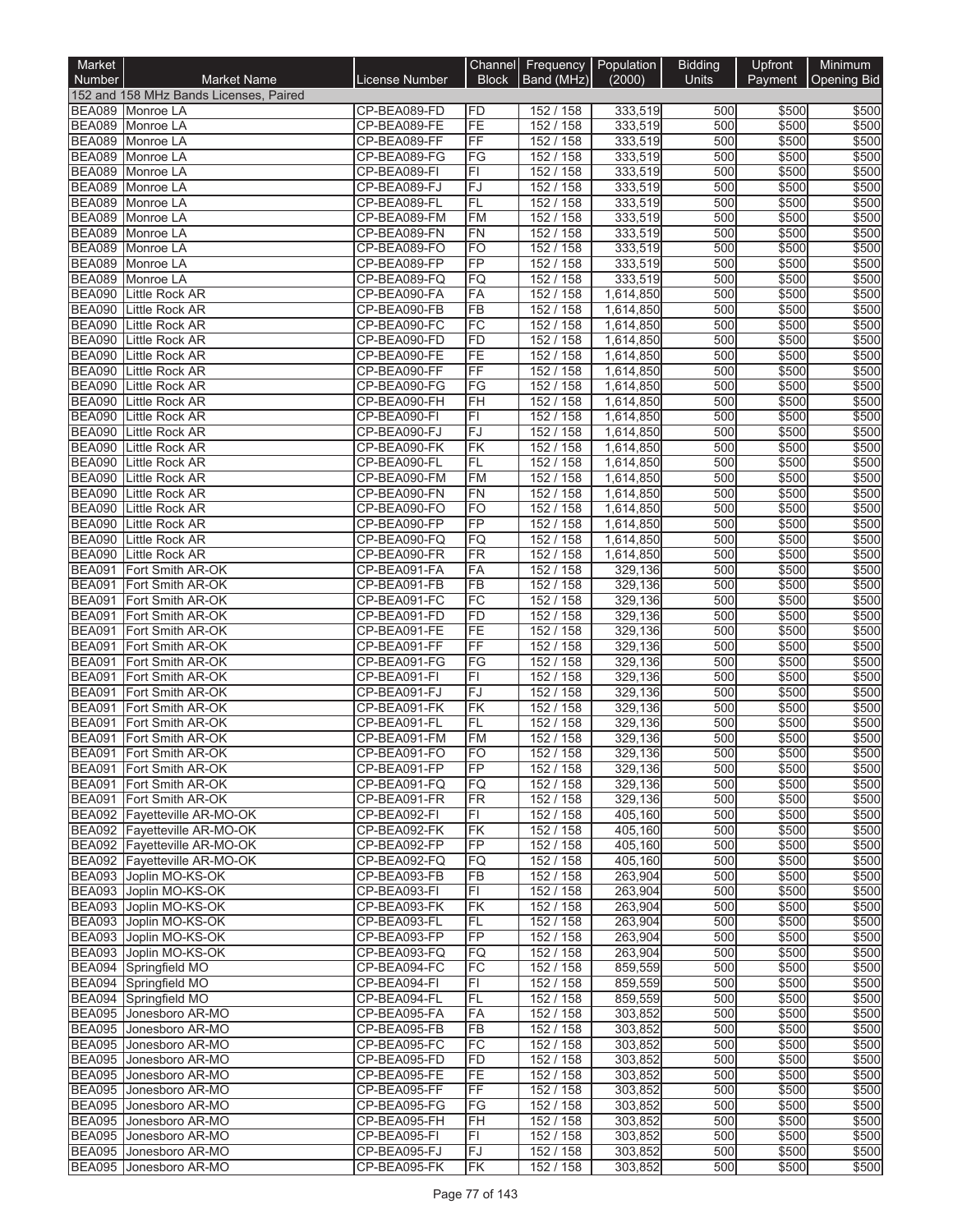| Market                         |                                                                  |                              |                              | Channel Frequency Population |                                 | <b>Bidding</b> | Upfront        | Minimum        |
|--------------------------------|------------------------------------------------------------------|------------------------------|------------------------------|------------------------------|---------------------------------|----------------|----------------|----------------|
| <b>Number</b>                  | <b>Market Name</b>                                               | License Number               | <b>Block</b>                 | Band (MHz)                   | (2000)                          | Units          | Payment        | Opening Bid    |
|                                | 152 and 158 MHz Bands Licenses, Paired                           | CP-BEA095-FL                 |                              | 152 / 158                    |                                 |                |                |                |
|                                | BEA095 Jonesboro AR-MO<br>BEA095 Jonesboro AR-MO                 | CP-BEA095-FM                 | FL<br><b>FM</b>              | 152 / 158                    | 303,852<br>303,852              | 500<br>500     | \$500<br>\$500 | \$500<br>\$500 |
|                                | BEA095 Jonesboro AR-MO                                           | CP-BEA095-FN                 | FN                           | 152 / 158                    | 303,852                         | 500            | \$500          | \$500          |
|                                | BEA095 Jonesboro AR-MO                                           | CP-BEA095-FO                 | <b>FO</b>                    | 152 / 158                    | 303,852                         | 500            | \$500          | \$500          |
|                                | BEA095 Jonesboro AR-MO                                           | CP-BEA095-FP                 | FP                           | 152 / 158                    | 303,852                         | 500            | \$500          | \$500          |
| <b>BEA095</b>                  | Jonesboro AR-MO                                                  | CP-BEA095-FQ                 | FQ                           | 152 / 158                    | 303,852                         | 500            | \$500          | \$500          |
| <b>BEA095</b><br><b>BEA096</b> | Jonesboro AR-MO<br>St. Louis MO-IL                               | CP-BEA095-FR<br>CP-BEA096-FF | FR<br>FF                     | 152 / 158                    | 303,852                         | 500<br>500     | \$500<br>\$500 | \$500<br>\$500 |
| <b>BEA097</b>                  | Springfield IL-MO                                                | CP-BEA097-FA                 | FA                           | 152 / 158<br>152 / 158       | 3,558,651<br>517,462            | 500            | \$500          | \$500          |
| <b>BEA097</b>                  | Springfield IL-MO                                                | CP-BEA097-FB                 | FB                           | 152 / 158                    | 517,462                         | 500            | \$500          | \$500          |
|                                | BEA097 Springfield IL-MO                                         | CP-BEA097-FC                 | FC                           | 152 / 158                    | 517,462                         | 500            | \$500          | \$500          |
|                                | BEA097 Springfield IL-MO                                         | CP-BEA097-FD                 | FD                           | 152 / 158                    | 517,462                         | 500            | \$500          | \$500          |
|                                | BEA097 Springfield IL-MO                                         | CP-BEA097-FE                 | FE                           | 152 / 158                    | 517,462                         | 500            | \$500          | \$500          |
| <b>BEA097</b>                  | Springfield IL-MO<br>BEA097 Springfield IL-MO                    | CP-BEA097-FF<br>CP-BEA097-FG | <b>FF</b><br>FG              | 152 / 158<br>152 / 158       | 517,462<br>$\overline{517,462}$ | 500<br>500     | \$500<br>\$500 | \$500<br>\$500 |
|                                | BEA097 Springfield IL-MO                                         | CP-BEA097-FJ                 | FJ                           | 152 / 158                    | 517,462                         | 500            | \$500          | \$500          |
| <b>BEA097</b>                  | Springfield IL-MO                                                | CP-BEA097-FL                 | FL                           | 152 / 158                    | 517,462                         | 500            | \$500          | \$500          |
|                                | BEA097 Springfield IL-MO                                         | CP-BEA097-FM                 | <b>FM</b>                    | 152 / 158                    | 517,462                         | 500            | \$500          | \$500          |
|                                | BEA097 Springfield IL-MO                                         | CP-BEA097-FO                 | FO                           | 152 / 158                    | $\overline{517,462}$            | 500            | \$500          | \$500          |
| <b>BEA097</b>                  | Springfield IL-MO                                                | CP-BEA097-FP                 | FP                           | 152 / 158                    | 517,462                         | 500            | \$500          | \$500          |
| <b>BEA097</b><br><b>BEA097</b> | Springfield IL-MO                                                | CP-BEA097-FQ                 | FQ                           | 152 / 158<br>152 / 158       | 517,462                         | 500            | \$500          | \$500          |
|                                | Springfield IL-MO<br>BEA098 Columbia MO                          | CP-BEA097-FR<br>CP-BEA098-FB | FR<br>FB                     | 152 / 158                    | 517,462<br>369,014              | 500<br>500     | \$500<br>\$500 | \$500<br>\$500 |
|                                | BEA098 Columbia MO                                               | CP-BEA098-FI                 | FI                           | 152 / 158                    | 369,014                         | 500            | \$500          | \$500          |
| <b>BEA101</b>                  | Peoria-Pekin IL                                                  | CP-BEA101-FF                 | FF                           | 152 / 158                    | 528,671                         | 500            | \$500          | \$500          |
| <b>BEA101</b>                  | Peoria-Pekin IL                                                  | CP-BEA101-FK                 | FK                           | 152 / 158                    | 528,671                         | 500            | \$500          | \$500          |
|                                | BEA101 Peoria-Pekin IL                                           | CP-BEA101-FN                 | FN                           | 152 / 158                    | 528,671                         | 500            | \$500          | \$500          |
| <b>BEA102</b>                  | Davenport-Moline IA-IL                                           | CP-BEA102-FN                 | FN                           | 152 / 158                    | 558,913                         | 500            | \$500          | \$500          |
|                                | BEA103 Cedar Rapids IA                                           | CP-BEA103-FN<br>CP-BEA103-FR | FN<br>FR                     | 152 / 158<br>152 / 158       | 384,577<br>384,577              | 500<br>500     | \$500<br>\$500 | \$500<br>\$500 |
| <b>BEA104</b>                  | BEA103 Cedar Rapids IA<br>Madison WI-IL-IA                       | CP-BEA104-FQ                 | FQ                           | 152 / 158                    | 933,823                         | 500            | \$500          | \$500          |
|                                | BEA105 La Crosse WI-MN                                           | CP-BEA105-FN                 | FN                           | 152 / 158                    | 241,903                         | 500            | \$500          | \$500          |
|                                | BEA106 Rochester MN-IA-WI                                        | CP-BEA106-FR                 | FR                           | 152 / 158                    | 318,374                         | 500            | \$500          | \$500          |
| <b>BEA107</b>                  | Minneapolis-St. Paul MN-WI-IA                                    | CP-BEA107-FK                 | FK                           | 152 / 158                    | 4,498,286                       | 500            | \$500          | \$500          |
|                                | BEA108 Wausau WI                                                 | CP-BEA108-FK                 | FK                           | 152 / 158                    | 487,723                         | 500            | \$500          | \$500          |
| <b>BEA108</b>                  | Wausau WI                                                        | CP-BEA108-FN                 | FN                           | 152 / 158<br>152 / 158       | 487,723                         | 500<br>500     | \$500          | \$500          |
| <b>BEA108</b>                  | Wausau WI<br>BEA108 Wausau WI                                    | CP-BEA108-FQ<br>CP-BEA108-FR | FQ<br>$\overline{\text{FR}}$ | 152 / 158                    | 487,723<br>487,723              | 500            | \$500<br>\$500 | \$500<br>\$500 |
| <b>BEA109</b>                  | Duluth-Superior MN-WI                                            | CP-BEA109-FA                 | FA                           | 152 / 158                    | 350,059                         | 500            | \$500          | \$500          |
|                                | BEA109 Duluth-Superior MN-WI                                     | CP-BEA109-FD                 | FD                           | 152 / 158                    | 350,059                         | 500            | \$500          | \$500          |
|                                | BEA109 Duluth-Superior MN-WI                                     | CP-BEA109-FE                 | FE                           | 152 / 158                    | 350,059                         | 500            | \$500          | \$500          |
|                                | BEA109 Duluth-Superior MN-WI                                     | CP-BEA109-FF                 | FF                           | 152 / 158                    | 350,059                         | 500            | \$500          | \$500          |
|                                | BEA109 Duluth-Superior MN-WI                                     | CP-BEA109-FG                 | FG                           | 152 / 158                    | 350,059                         | 500            | \$500          | \$500          |
|                                | BEA109   Duluth-Superior MN-WI<br>BEA109   Duluth-Superior MN-WI | CP-BEA109-FH<br>CP-BEA109-FI | FH<br>FI                     | 152 / 158<br>152 / 158       | 350.059<br>350,059              | 500<br>500     | \$500<br>\$500 | \$500<br>\$500 |
|                                | BEA109   Duluth-Superior MN-WI                                   | CP-BEA109-FJ                 | FJ                           | 152 / 158                    | 350,059                         | 500            | \$500          | \$500          |
|                                | BEA109 Duluth-Superior MN-WI                                     | CP-BEA109-FK                 | FK                           | 152 / 158                    | 350,059                         | 500            | \$500          | \$500          |
| <b>BEA109</b>                  | Duluth-Superior MN-WI                                            | CP-BEA109-FL                 | FL                           | 152 / 158                    | 350,059                         | 500            | \$500          | \$500          |
|                                | BEA109   Duluth-Superior MN-WI                                   | CP-BEA109-FM                 | <b>FM</b>                    | 152 / 158                    | 350,059                         | 500            | \$500          | \$500          |
|                                | BEA109 Duluth-Superior MN-WI                                     | CP-BEA109-FN                 | FN                           | 152 / 158                    | 350,059                         | 500            | \$500          | \$500          |
|                                | BEA109 Duluth-Superior MN-WI<br>BEA109 Duluth-Superior MN-WI     | CP-BEA109-FO<br>CP-BEA109-FP | FO<br>FP                     | 152 / 158<br>152 / 158       | 350,059<br>350,059              | 500<br>500     | \$500<br>\$500 | \$500<br>\$500 |
| <b>BEA109</b>                  | Duluth-Superior MN-WI                                            | CP-BEA109-FQ                 | FQ                           | 152 / 158                    | 350.059                         | 500            | \$500          | \$500          |
|                                | BEA109   Duluth-Superior MN-WI                                   | CP-BEA109-FR                 | FR                           | 152 / 158                    | 350.059                         | 500            | \$500          | \$500          |
|                                | BEA110 Grand Forks ND-MN                                         | CP-BEA110-FB                 | FB                           | 152 / 158                    | 230,253                         | 500            | \$500          | \$500          |
|                                | <b>BEA110 Grand Forks ND-MN</b>                                  | CP-BEA110-FC                 | FC                           | 152 / 158                    | 230,253                         | 500            | \$500          | \$500          |
|                                | BEA110 Grand Forks ND-MN                                         | CP-BEA110-FE                 | FE                           | 152 / 158                    | 230,253                         | 500            | \$500          | \$500          |
|                                | BEA110 Grand Forks ND-MN                                         | CP-BEA110-FF                 | FF                           | 152 / 158                    | 230,253                         | 500            | \$500          | \$500          |
|                                | BEA110 Grand Forks ND-MN<br>BEA110 Grand Forks ND-MN             | CP-BEA110-FH<br>CP-BEA110-FI | FH<br>FI                     | 152 / 158<br>152 / 158       | 230,253<br>230,253              | 500<br>500     | \$500<br>\$500 | \$500<br>\$500 |
|                                | BEA110 Grand Forks ND-MN                                         | CP-BEA110-FK                 | FK                           | 152 / 158                    | 230,253                         | 500            | \$500          | \$500          |
|                                | BEA110 Grand Forks ND-MN                                         | CP-BEA110-FL                 | FL                           | 152 / 158                    | 230,253                         | 500            | \$500          | \$500          |
|                                | BEA110 Grand Forks ND-MN                                         | CP-BEA110-FM                 | <b>FM</b>                    | 152 / 158                    | 230,253                         | 500            | \$500          | \$500          |
|                                | BEA110 Grand Forks ND-MN                                         | CP-BEA110-FN                 | FN                           | 152 / 158                    | 230,253                         | 500            | \$500          | \$500          |
|                                | BEA110 Grand Forks ND-MN                                         | CP-BEA110-FO                 | FO                           | 152 / 158                    | 230,253                         | 500            | \$500          | \$500          |
|                                | BEA110 Grand Forks ND-MN<br>BEA110 Grand Forks ND-MN             | CP-BEA110-FP<br>CP-BEA110-FQ | FP<br>FQ                     | 152 / 158<br>152 / 158       | 230,253<br>230,253              | 500<br>500     | \$500<br>\$500 | \$500<br>\$500 |
|                                | BEA110 Grand Forks ND-MN                                         | CP-BEA110-FR                 | <b>FR</b>                    | 152 / 158                    | 230,253                         | 500            | \$500          | \$500          |
| <b>BEA111</b>                  | Minot ND                                                         | CP-BEA111-FB                 | FB                           | 152 / 158                    | 111,195                         | 500            | \$500          | \$500          |
| <b>BEA111</b>                  | Minot ND                                                         | CP-BEA111-FD                 | FD                           | 152 / 158                    | 111,195                         | 500            | \$500          | \$500          |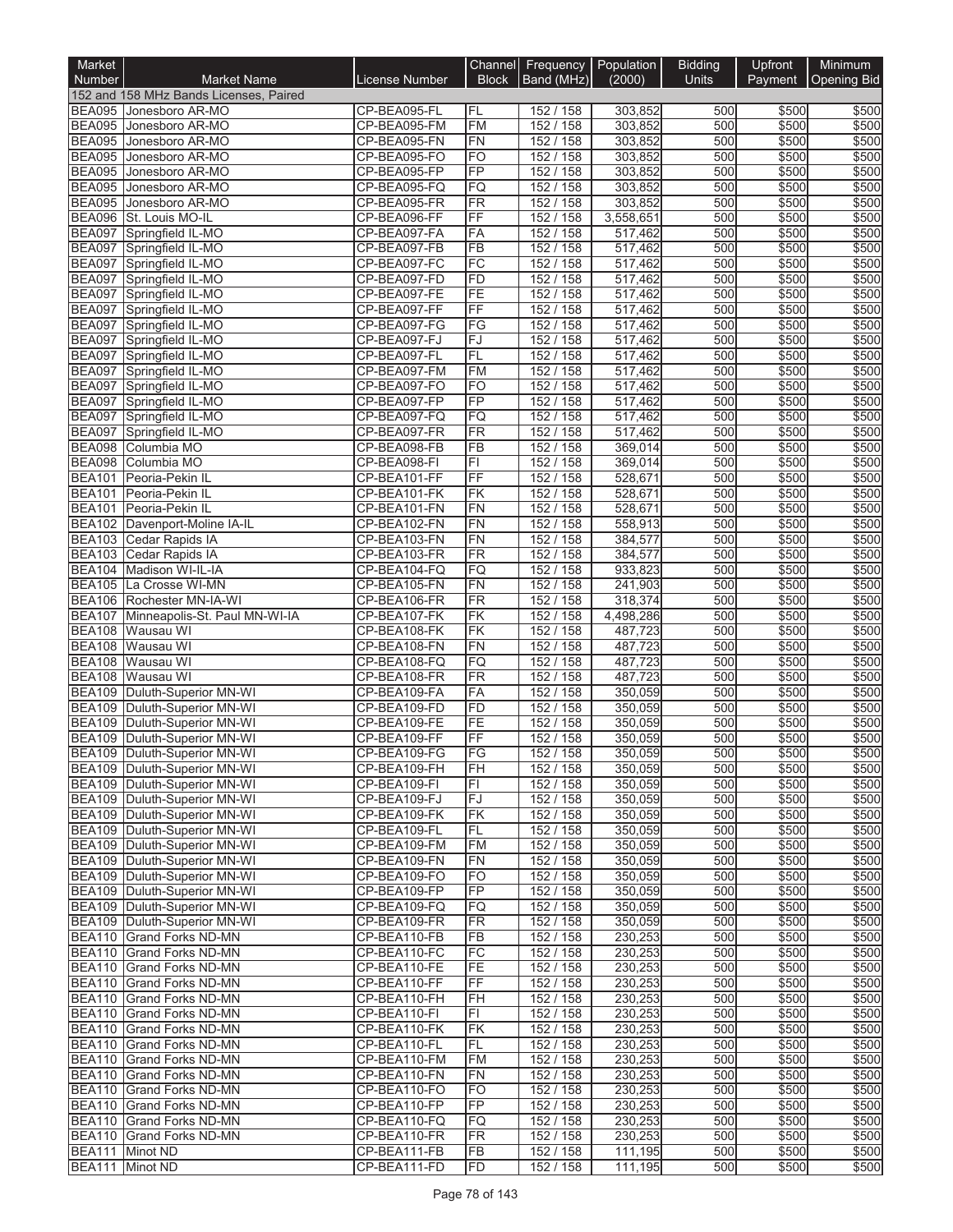| Market                         |                                                                |                              |                           | Channel Frequency Population |                    | <b>Bidding</b> | Upfront        | Minimum        |
|--------------------------------|----------------------------------------------------------------|------------------------------|---------------------------|------------------------------|--------------------|----------------|----------------|----------------|
| <b>Number</b>                  | <b>Market Name</b>                                             | <b>License Number</b>        | <b>Block</b>              | Band (MHz)                   | (2000)             | <b>Units</b>   | Payment        | Opening Bid    |
|                                | 152 and 158 MHz Bands Licenses, Paired                         |                              |                           |                              |                    |                |                |                |
| BEA111<br>BEA111 Minot ND      | Minot ND                                                       | CP-BEA111-FF<br>CP-BEA111-FG | FF<br>FG                  | 152 / 158<br>152 / 158       | 111,195<br>111,195 | 500<br>500     | \$500<br>\$500 | \$500<br>\$500 |
| <b>BEA111</b>                  | Minot ND                                                       | CP-BEA111-FH                 | FH                        | 152 / 158                    | 111,195            | 500            | \$500          | \$500          |
| <b>BEA111</b>                  | Minot ND                                                       | CP-BEA111-FI                 | $\overline{\mathsf{F}}$ l | 152 / 158                    | 111,195            | 500            | \$500          | \$500          |
| <b>BEA111</b>                  | Minot ND                                                       | CP-BEA111-FJ                 | FJ                        | 152 / 158                    | 111,195            | 500            | \$500          | \$500          |
| <b>BEA111</b>                  | <b>Minot ND</b>                                                | CP-BEA111-FL                 | FL                        | 152 / 158                    | 111,195            | 500            | \$500          | \$500          |
| <b>BEA111</b>                  | Minot ND                                                       | CP-BEA111-FM                 | FM                        | 152 / 158                    | 111,195            | 500            | \$500          | \$500          |
| <b>BEA111</b>                  | Minot ND                                                       | CP-BEA111-FN<br>CP-BEA111-FO | FN                        | 152 / 158<br>152 / 158       | 111,195            | 500<br>500     | \$500<br>\$500 | \$500<br>\$500 |
| <b>BEA111</b><br><b>BEA111</b> | Minot ND<br><b>Minot ND</b>                                    | CP-BEA111-FP                 | FO<br>FP                  | 152 / 158                    | 111,195<br>111,195 | 500            | \$500          | \$500          |
| <b>BEA111</b>                  | <b>Minot ND</b>                                                | CP-BEA111-FQ                 | <b>FQ</b>                 | 152 / 158                    | 111,195            | 500            | \$500          | \$500          |
| <b>BEA111</b>                  | <b>Minot ND</b>                                                | CP-BEA111-FR                 | FR                        | 152 / 158                    | 111,195            | 500            | \$500          | \$500          |
|                                | <b>BEA112 Bismarck ND-MT-SD</b>                                | CP-BEA112-FC                 | FC                        | 152 / 158                    | 175,427            | 500            | \$500          | \$500          |
|                                | BEA112 Bismarck ND-MT-SD                                       | CP-BEA112-FO                 | FO                        | 152 / 158                    | 175,427            | 500            | \$500          | \$500          |
|                                | BEA113   Fargo-Moorhead ND-MN                                  | CP-BEA113-FB                 | FB                        | 152 / 158                    | 371,691            | 500            | \$500          | \$500          |
|                                | BEA113   Fargo-Moorhead ND-MN<br>BEA113   Fargo-Moorhead ND-MN | CP-BEA113-FF<br>CP-BEA113-FK | FF<br>FK                  | 152 / 158<br>152 / 158       | 371,691<br>371,691 | 500<br>500     | \$500<br>\$500 | \$500<br>\$500 |
|                                | BEA113   Fargo-Moorhead ND-MN                                  | CP-BEA113-FQ                 | FQ                        | 152 / 158                    | 371,691            | 500            | \$500          | \$500          |
|                                | BEA115 Rapid City SD-MT-NE-ND                                  | CP-BEA115-FC                 | FC                        | 152 / 158                    | 213,696            | 500            | \$500          | \$500          |
|                                | BEA115 Rapid City SD-MT-NE-ND                                  | CP-BEA115-FO                 | <b>FO</b>                 | 152 / 158                    | 213,696            | 500            | \$500          | \$500          |
|                                | BEA119 Lincoln NE                                              | CP-BEA119-FA                 | FA                        | 152 / 158                    | 379,321            | 500            | \$500          | \$500          |
|                                | BEA119 Lincoln NE                                              | CP-BEA119-FB                 | FB                        | 152 / 158                    | 379,321            | 500            | \$500          | \$500          |
| <b>BEA119</b>                  | Lincoln NE                                                     | CP-BEA119-FC                 | FC                        | 152 / 158                    | 379,321            | 500            | \$500          | \$500          |
| <b>BEA119</b>                  | Lincoln NE<br>BEA119 Lincoln NE                                | CP-BEA119-FD<br>CP-BEA119-FE | <b>FD</b><br>FE           | 152 / 158<br>152 / 158       | 379,321<br>379,321 | 500<br>500     | \$500<br>\$500 | \$500<br>\$500 |
| <b>BEA119</b>                  | Lincoln NE                                                     | CP-BEA119-FF                 | FF                        | 152 / 158                    | 379,321            | 500            | \$500          | \$500          |
|                                | BEA119 Lincoln NE                                              | CP-BEA119-FG                 | FG                        | 152 / 158                    | 379,321            | 500            | \$500          | \$500          |
|                                | BEA119 Lincoln NE                                              | CP-BEA119-FJ                 | FJ                        | 152 / 158                    | 379,321            | 500            | \$500          | \$500          |
|                                | BEA119 Lincoln NE                                              | CP-BEA119-FK                 | FK                        | 152 / 158                    | 379,321            | 500            | \$500          | \$500          |
|                                | BEA119 Lincoln NE                                              | CP-BEA119-FL                 | FL                        | 152 / 158                    | 379,321            | 500            | \$500          | \$500          |
| <b>BEA119</b>                  | Lincoln NE                                                     | CP-BEA119-FM                 | FM                        | 152 / 158                    | 379,321            | 500            | \$500          | \$500          |
| <b>BEA119</b>                  | Lincoln NE<br>BEA120 Grand Island NE                           | CP-BEA119-FQ<br>CP-BEA120-FA | FQ<br>FA                  | 152 / 158<br>152 / 158       | 379,321<br>288,047 | 500<br>500     | \$500<br>\$500 | \$500<br>\$500 |
| <b>BEA120</b>                  | <b>Grand Island NE</b>                                         | CP-BEA120-FB                 | $\overline{FB}$           | 152 / 158                    | 288,047            | 500            | \$500          | \$500          |
| <b>BEA120</b>                  | Grand Island NE                                                | CP-BEA120-FC                 | FC                        | 152 / 158                    | 288,047            | 500            | \$500          | \$500          |
|                                | BEA120 Grand Island NE                                         | CP-BEA120-FD                 | FD                        | 152 / 158                    | 288,047            | 500            | \$500          | \$500          |
| <b>BEA120</b>                  | Grand Island NE                                                | CP-BEA120-FE                 | FE                        | 152 / 158                    | 288,047            | 500            | \$500          | \$500          |
|                                | BEA120 Grand Island NE                                         | CP-BEA120-FF                 | FF                        | 152 / 158                    | 288,047            | 500            | \$500          | \$500          |
| <b>BEA120</b>                  | <b>Grand Island NE</b>                                         | CP-BEA120-FG                 | FG                        | 152 / 158                    | 288,047            | 500            | \$500          | \$500          |
| <b>BEA120</b><br><b>BEA120</b> | Grand Island NE<br><b>Grand Island NE</b>                      | CP-BEA120-FH<br>CP-BEA120-FI | FH<br>FI                  | 152 / 158<br>152 / 158       | 288,047<br>288,047 | 500<br>500     | \$500<br>\$500 | \$500<br>\$500 |
| <b>BEA120</b>                  | Grand Island NE                                                | CP-BEA120-FJ                 | FJ                        | 152 / 158                    | 288,047            | 500            | \$500          | \$500          |
|                                | BEA120 Grand Island NE                                         | CP-BEA120-FK                 | ∣FK                       | 152 / 158                    | 288,047            | 500            | \$500          | \$500          |
|                                | BEA120 Grand Island NE                                         | CP-BEA120-FL                 | IFL                       | 152 / 158                    | 288,047            | 500            | \$500          | \$500          |
|                                | BEA120 Grand Island NE                                         | CP-BEA120-FM                 | <b>FM</b>                 | 152 / 158                    | 288.047            | 500            | \$500          | \$500          |
|                                | BEA120 Grand Island NE                                         | CP-BEA120-FN                 | FN                        | 152 / 158                    | 288,047            | 500            | \$500          | \$500          |
|                                | BEA120 Grand Island NE                                         | CP-BEA120-FO<br>CP-BEA120-FP | <b>FO</b><br><b>FP</b>    | 152 / 158                    | 288,047            | 500            | \$500          | \$500          |
|                                | BEA120 Grand Island NE<br>BEA120 Grand Island NE               | CP-BEA120-FQ                 | <b>FQ</b>                 | 152 / 158<br>152 / 158       | 288,047<br>288,047 | 500<br>500     | \$500<br>\$500 | \$500<br>\$500 |
|                                | BEA120 Grand Island NE                                         | CP-BEA120-FR                 | FR                        | 152 / 158                    | 288,047            | 500            | \$500          | \$500          |
| <b>BEA121</b>                  | North Platte NE-CO                                             | CP-BEA121-FA                 | FA                        | 152 / 158                    | 61,758             | 500            | \$500          | \$500          |
|                                | BEA121 North Platte NE-CO                                      | CP-BEA121-FB                 | FB                        | 152 / 158                    | 61,758             | 500            | \$500          | \$500          |
| <b>BEA121</b>                  | North Platte NE-CO                                             | CP-BEA121-FC                 | FC                        | 152 / 158                    | 61,758             | 500            | \$500          | \$500          |
| <b>BEA121</b>                  | North Platte NE-CO                                             | CP-BEA121-FD                 | FD                        | 152 / 158                    | 61,758             | 500            | \$500          | \$500          |
| <b>BEA121</b>                  | North Platte NE-CO                                             | CP-BEA121-FE<br>CP-BEA121-FF | FE<br><b>FF</b>           | 152 / 158                    | 61,758             | 500            | \$500<br>\$500 | \$500<br>\$500 |
| <b>BEA121</b><br><b>BEA121</b> | North Platte NE-CO<br>North Platte NE-CO                       | CP-BEA121-FG                 | FG                        | 152 / 158<br>152 / 158       | 61,758<br>61,758   | 500<br>500     | \$500          | \$500          |
| <b>BEA121</b>                  | North Platte NE-CO                                             | CP-BEA121-FH                 | FH                        | 152 / 158                    | 61,758             | 500            | \$500          | \$500          |
| <b>BEA121</b>                  | North Platte NE-CO                                             | CP-BEA121-FI                 | FI                        | 152 / 158                    | 61,758             | 500            | \$500          | \$500          |
| <b>BEA121</b>                  | North Platte NE-CO                                             | CP-BEA121-FJ                 | lFJ.                      | 152 / 158                    | 61,758             | 500            | \$500          | \$500          |
| <b>BEA121</b>                  | North Platte NE-CO                                             | CP-BEA121-FK                 | FK                        | 152 / 158                    | 61,758             | 500            | \$500          | \$500          |
| <b>BEA121</b>                  | North Platte NE-CO                                             | CP-BEA121-FL                 | FL                        | 152 / 158                    | 61,758             | 500            | \$500          | \$500          |
| <b>BEA121</b>                  | BEA121 North Platte NE-CO<br>North Platte NE-CO                | CP-BEA121-FN<br>CP-BEA121-FO | FN<br><b>FO</b>           | 152 / 158<br>152 / 158       | 61,758             | 500<br>500     | \$500<br>\$500 | \$500<br>\$500 |
| <b>BEA121</b>                  | North Platte NE-CO                                             | CP-BEA121-FP                 | <b>FP</b>                 | 152 / 158                    | 61,758<br>61,758   | 500            | \$500          | \$500          |
|                                | BEA121 North Platte NE-CO                                      | CP-BEA121-FQ                 | FQ                        | 152 / 158                    | 61,758             | 500            | \$500          | \$500          |
| <b>BEA121</b>                  | North Platte NE-CO                                             | CP-BEA121-FR                 | FR                        | 152 / 158                    | 61,758             | 500            | \$500          | \$500          |
|                                | BEA122 Wichita KS-OK                                           | CP-BEA122-FA                 | FA                        | 152 / 158                    | 1,175,577          | 500            | \$500          | \$500          |
|                                | BEA122 Wichita KS-OK                                           | CP-BEA122-FE                 | FE                        | 152 / 158                    | 1,175,577          | 500            | \$500          | \$500          |
|                                | BEA123 Topeka KS                                               | CP-BEA123-FE                 | FE                        | 152 / 158                    | 454,539            | 500            | \$500          | \$500          |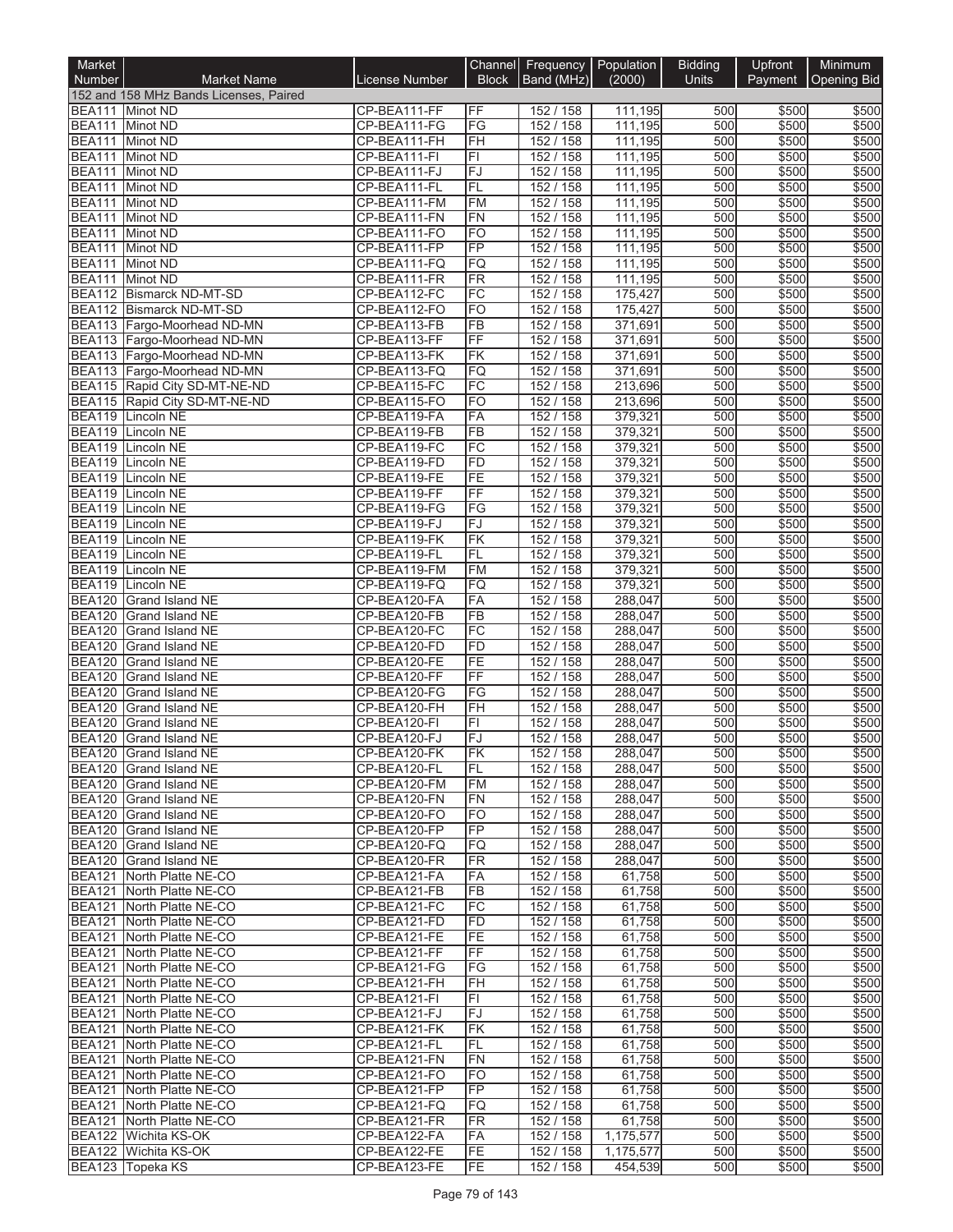| Market                         |                                              |                              |                          | Channel Frequency Population |                        | <b>Bidding</b> | Upfront        | Minimum        |
|--------------------------------|----------------------------------------------|------------------------------|--------------------------|------------------------------|------------------------|----------------|----------------|----------------|
| <b>Number</b>                  | <b>Market Name</b>                           | <b>License Number</b>        | <b>Block</b>             | Band (MHz)                   | (2000)                 | <b>Units</b>   | Payment        | Opening Bid    |
|                                | 152 and 158 MHz Bands Licenses, Paired       |                              |                          |                              |                        |                |                |                |
|                                | BEA123 Topeka KS                             | CP-BEA123-FN                 | FN                       | 152 / 158                    | 454,539                | 500            | \$500          | \$500          |
|                                | BEA124 Tulsa OK-KS                           | CP-BEA124-FA                 | FA                       | 152 / 158                    | 1,384,426              | 500            | \$500          | \$500          |
| <b>BEA124</b><br><b>BEA124</b> | Tulsa OK-KS<br>Tulsa OK-KS                   | CP-BEA124-FB<br>CP-BEA124-FE | <b>FB</b><br>FE          | 152 / 158<br>152 / 158       | 1,384,426<br>1,384,426 | 500<br>500     | \$500<br>\$500 | \$500<br>\$500 |
| <b>BEA124</b>                  | Tulsa OK-KS                                  | CP-BEA124-FI                 | $\overline{\mathsf{FI}}$ | 152 / 158                    | 1,384,426              | 500            | \$500          | \$500          |
| <b>BEA124</b>                  | Tulsa OK-KS                                  | CP-BEA124-FJ                 | FJ                       | 152 / 158                    | 1,384,426              | 500            | \$500          | \$500          |
| <b>BEA124</b>                  | Tulsa OK-KS                                  | CP-BEA124-FK                 | FK                       | 152 / 158                    | 1,384,426              | 500            | \$500          | \$500          |
| <b>BEA124</b>                  | Tulsa OK-KS                                  | CP-BEA124-FL                 | FL                       | 152/158                      | 1,384,426              | 500            | \$500          | \$500          |
| <b>BEA124</b>                  | Tulsa OK-KS                                  | CP-BEA124-FM                 | <b>FM</b>                | 152 / 158                    | 1,384,426              | 500            | \$500          | \$500          |
| <b>BEA124</b>                  | <b>Tulsa OK-KS</b>                           | CP-BEA124-FN                 | <b>FN</b>                | 152 / 158                    | 1,384,426              | 500            | \$500          | \$500          |
| <b>BEA124</b>                  | Tulsa OK-KS                                  | CP-BEA124-FO                 | <b>FO</b>                | 152 / 158                    | 1,384,426              | 500            | \$500          | \$500          |
| <b>BEA124</b>                  | Tulsa OK-KS                                  | CP-BEA124-FP                 | FP                       | 152 / 158                    | 1,384,426              | 500            | \$500          | \$500          |
| <b>BEA124</b>                  | Tulsa OK-KS                                  | CP-BEA124-FQ                 | FQ                       | 152 / 158                    | 1,384,426              | 500            | \$500          | \$500          |
| <b>BEA124</b><br><b>BEA125</b> | Tulsa OK-KS<br>Oklahoma City OK              | CP-BEA124-FR<br>CP-BEA125-FN | <b>FR</b><br>FN          | 152 / 158<br>152 / 158       | 1,384,426<br>1,698,197 | 500<br>500     | \$500<br>\$500 | \$500<br>\$500 |
| <b>BEA126</b>                  | Western Oklahoma OK                          | CP-BEA126-FA                 | FA                       | 152 / 158                    | 139,761                | 500            | \$500          | \$500          |
|                                | BEA126   Western Oklahoma OK                 | CP-BEA126-FB                 | $\overline{FB}$          | 152 / 158                    | 139,761                | 500            | \$500          | \$500          |
| <b>BEA126</b>                  | Western Oklahoma OK                          | CP-BEA126-FC                 | FC                       | 152 / 158                    | 139,761                | 500            | \$500          | \$500          |
|                                | BEA126 Western Oklahoma OK                   | CP-BEA126-FD                 | <b>FD</b>                | 152 / 158                    | 139,761                | 500            | \$500          | \$500          |
| <b>BEA126</b>                  | Western Oklahoma OK                          | CP-BEA126-FE                 | FE                       | 152 / 158                    | 139,761                | 500            | \$500          | \$500          |
| <b>BEA126</b>                  | Western Oklahoma OK                          | CP-BEA126-FF                 | FF                       | 152 / 158                    | 139,761                | 500            | \$500          | \$500          |
| <b>BEA126</b>                  | Western Oklahoma OK                          | CP-BEA126-FG                 | FG                       | 152 / 158                    | 139,761                | 500            | \$500          | \$500          |
| <b>BEA126</b>                  | Western Oklahoma OK                          | CP-BEA126-FH                 | FH                       | 152 / 158                    | 139.761                | 500            | \$500          | \$500          |
| <b>BEA126</b>                  | Western Oklahoma OK                          | CP-BEA126-FI                 | F1                       | 152 / 158                    | 139,761                | 500            | \$500          | \$500          |
| <b>BEA126</b>                  | Western Oklahoma OK                          | CP-BEA126-FJ                 | FJ                       | 152 / 158                    | 139,761                | 500<br>500     | \$500          | \$500          |
| <b>BEA126</b><br><b>BEA126</b> | Western Oklahoma OK<br>Western Oklahoma OK   | CP-BEA126-FK<br>CP-BEA126-FL | FK<br>FL                 | 152 / 158<br>152 / 158       | 139,761<br>139,761     | 500            | \$500<br>\$500 | \$500<br>\$500 |
| <b>BEA126</b>                  | Western Oklahoma OK                          | CP-BEA126-FM                 | <b>FM</b>                | 152 / 158                    | 139,761                | 500            | \$500          | \$500          |
| <b>BEA126</b>                  | Western Oklahoma OK                          | CP-BEA126-FN                 | FN                       | 152 / 158                    | 139,761                | 500            | \$500          | \$500          |
| <b>BEA126</b>                  | Western Oklahoma OK                          | CP-BEA126-FO                 | FO                       | 152 / 158                    | 139,761                | 500            | \$500          | \$500          |
| <b>BEA126</b>                  | Western Oklahoma OK                          | CP-BEA126-FP                 | FP                       | 152 / 158                    | 139,761                | 500            | \$500          | \$500          |
| <b>BEA126</b>                  | Western Oklahoma OK                          | CP-BEA126-FQ                 | <b>FQ</b>                | 152 / 158                    | 139,761                | 500            | \$500          | \$500          |
|                                | BEA126   Western Oklahoma OK                 | CP-BEA126-FR                 | FR                       | 152 / 158                    | 139,761                | 500            | \$500          | \$500          |
| <b>BEA127</b>                  | Dallas-Fort Worth TX-AR-OK                   | CP-BEA127-FA                 | FA                       | 152 / 158                    | 7,645,530              | 500            | \$500          | \$500          |
| <b>BEA127</b>                  | Dallas-Fort Worth TX-AR-OK                   | CP-BEA127-FE                 | FE                       | 152 / 158                    | 7,645,530              | 500            | \$500          | \$500          |
| <b>BEA128</b>                  | Abilene TX                                   | CP-BEA128-FA                 | FA                       | 152 / 158                    | 222,147                | 500            | \$500          | \$500          |
| <b>BEA128</b><br><b>BEA128</b> | Abilene TX<br>Abilene TX                     | CP-BEA128-FB<br>CP-BEA128-FC | FB<br>FC                 | 152 / 158<br>152 / 158       | 222,147<br>222,147     | 500<br>500     | \$500<br>\$500 | \$500<br>\$500 |
| <b>BEA128</b>                  | Abilene TX                                   | CP-BEA128-FD                 | FD                       | 152 / 158                    | 222,147                | 500            | \$500          | \$500          |
| <b>BEA128</b>                  | Abilene TX                                   | CP-BEA128-FE                 | FE                       | 152 / 158                    | 222,147                | 500            | \$500          | \$500          |
| <b>BEA128</b>                  | <b>Abilene TX</b>                            | CP-BEA128-FF                 | FF                       | 152 / 158                    | 222,147                | 500            | \$500          | \$500          |
|                                | BEA128 Abilene TX                            | CP-BEA128-FG                 | $\overline{\mathsf{FG}}$ | 152 / 158                    | 222,147                | 500            | \$500          | \$500          |
|                                | BEA128 Abilene TX                            | CP-BEA128-FH                 | ŀН                       | 152 / 158                    | 222,147                | 500            | \$500          | \$500          |
|                                | BEA128 Abilene TX                            | CP-BEA128-FI                 | FL                       | 152 / 158                    | 222,147                | 500            | \$500          | \$500          |
|                                | BEA128 Abilene TX                            | CP-BEA128-FJ                 | FJ                       | 152 / 158                    | 222,147                | 500            | \$500          | \$500          |
|                                | BEA128 Abilene TX                            | CP-BEA128-FK                 | FK                       | 152 / 158                    | 222,147                | 500            | \$500          | \$500          |
|                                | BEA128 Abilene TX                            | CP-BEA128-FL                 | FL                       | 152 / 158                    | 222,147                | 500            | \$500          | \$500          |
|                                | BEA128 Abilene TX<br>BEA128 Abilene TX       | CP-BEA128-FM<br>CP-BEA128-FN | FM<br>FN                 | 152 / 158<br>152 / 158       | 222,147<br>222,147     | 500<br>500     | \$500<br>\$500 | \$500<br>\$500 |
|                                | BEA128 Abilene TX                            | CP-BEA128-FO                 | FO                       | 152 / 158                    | 222,147                | 500            | \$500          | \$500          |
|                                | BEA128 Abilene TX                            | CP-BEA128-FP                 | FP                       | 152 / 158                    | 222,147                | 500            | \$500          | \$500          |
|                                | BEA128 Abilene TX                            | CP-BEA128-FQ                 | FQ                       | 152 / 158                    | 222,147                | 500            | \$500          | \$500          |
|                                | BEA128 Abilene TX                            | CP-BEA128-FR                 | FR                       | 152 / 158                    | 222.147                | 500            | \$500          | \$500          |
|                                | BEA129 San Angelo TX                         | CP-BEA129-FA                 | FA                       | 152 / 158                    | 202,679                | 500            | \$500          | \$500          |
|                                | BEA129 San Angelo TX                         | CP-BEA129-FB                 | FB                       | 152 / 158                    | 202,679                | 500            | \$500          | \$500          |
|                                | BEA129 San Angelo TX                         | CP-BEA129-FC                 | FC                       | 152 / 158                    | 202,679                | 500            | \$500          | \$500          |
|                                | BEA129 San Angelo TX                         | CP-BEA129-FD                 | FD                       | 152 / 158                    | 202,679                | 500            | \$500          | \$500          |
|                                | BEA129 San Angelo TX                         | CP-BEA129-FE                 | FE                       | 152 / 158                    | 202,679                | 500            | \$500          | \$500          |
|                                | BEA129 San Angelo TX<br>BEA129 San Angelo TX | CP-BEA129-FF<br>CP-BEA129-FG | FF<br>FG                 | 152 / 158<br>152 / 158       | 202,679<br>202,679     | 500<br>500     | \$500<br>\$500 | \$500<br>\$500 |
|                                | BEA129 San Angelo TX                         | CP-BEA129-FH                 | FH                       | 152 / 158                    | 202,679                | 500            | \$500          | \$500          |
|                                | BEA129 San Angelo TX                         | CP-BEA129-FI                 | FI                       | 152 / 158                    | 202,679                | 500            | \$500          | \$500          |
|                                | BEA129 San Angelo TX                         | CP-BEA129-FJ                 | FJ                       | 152 / 158                    | 202,679                | 500            | \$500          | \$500          |
|                                | BEA129 San Angelo TX                         | CP-BEA129-FK                 | <b>FK</b>                | 152 / 158                    | 202,679                | 500            | \$500          | \$500          |
|                                | BEA129 San Angelo TX                         | CP-BEA129-FL                 | FL                       | 152 / 158                    | 202,679                | 500            | \$500          | \$500          |
|                                | BEA129 San Angelo TX                         | CP-BEA129-FM                 | <b>FM</b>                | 152 / 158                    | 202,679                | 500            | \$500          | \$500          |
|                                | BEA129 San Angelo TX                         | CP-BEA129-FN                 | FN                       | 152 / 158                    | 202,679                | 500            | \$500          | \$500          |
|                                | BEA129 San Angelo TX                         | CP-BEA129-FO                 | <b>FO</b>                | 152 / 158                    | 202,679                | 500            | \$500          | \$500          |
|                                | BEA129 San Angelo TX                         | CP-BEA129-FP                 | FP                       | 152 / 158                    | 202,679                | 500            | \$500          | \$500          |
|                                | BEA129 San Angelo TX                         | CP-BEA129-FQ                 | FQ                       | 152 / 158                    | 202,679                | 500            | \$500          | \$500          |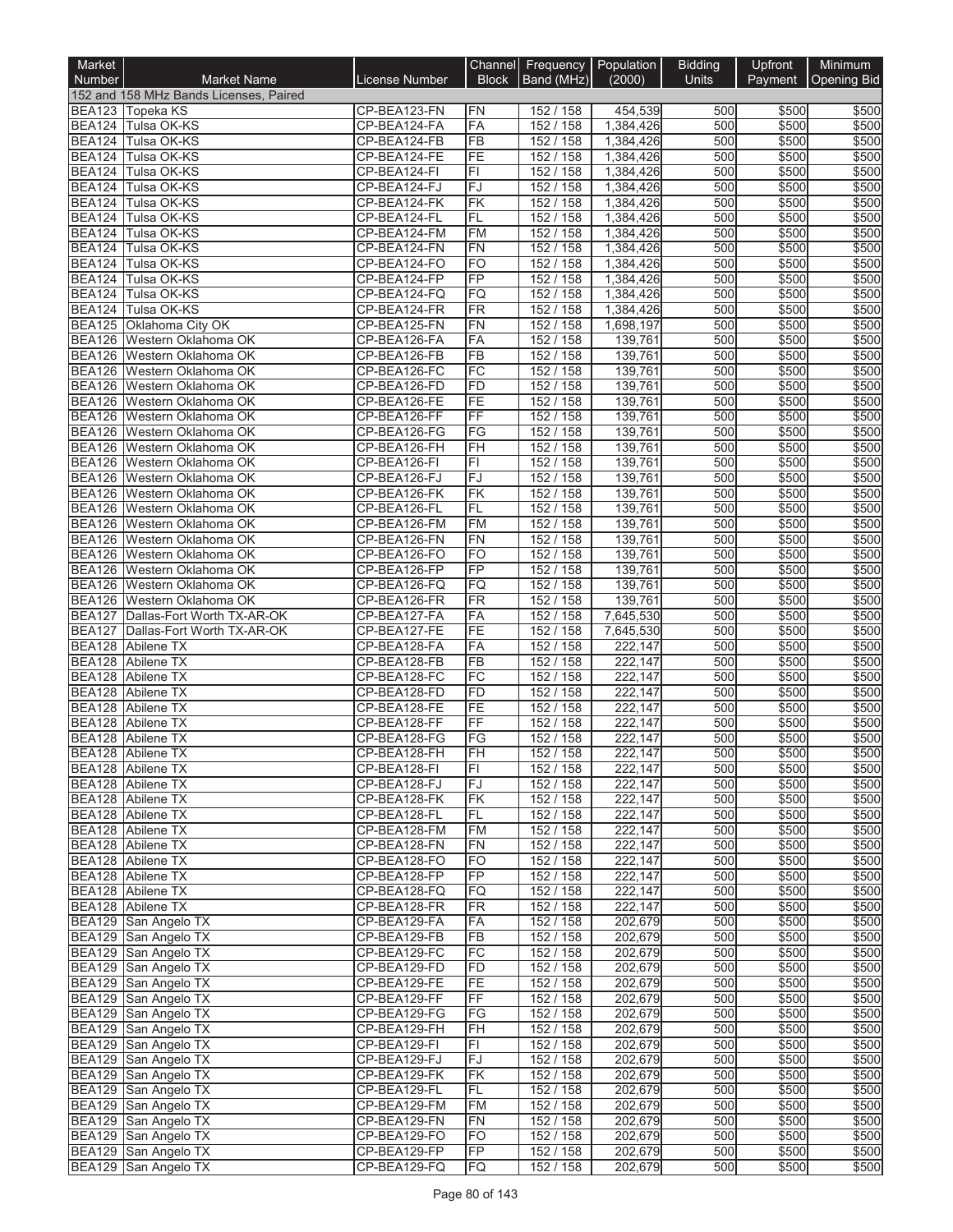| Market                         |                                                                |                              |                              | Channel Frequency Population |                        | <b>Bidding</b> | Upfront        | Minimum        |
|--------------------------------|----------------------------------------------------------------|------------------------------|------------------------------|------------------------------|------------------------|----------------|----------------|----------------|
| Number                         | <b>Market Name</b>                                             | License Number               | <b>Block</b>                 | Band (MHz)                   | (2000)                 | Units          | Payment        | Opening Bid    |
|                                | 152 and 158 MHz Bands Licenses, Paired                         |                              |                              |                              |                        |                |                |                |
|                                | BEA129 San Angelo TX                                           | CP-BEA129-FR                 | <b>FR</b>                    | 152 / 158                    | 202,679                | 500            | \$500          | \$500          |
| <b>BEA130</b>                  | BEA130 Austin-San Marcos TX<br>Austin-San Marcos TX            | CP-BEA130-FA<br>CP-BEA130-FB | FA<br><b>FB</b>              | 152 / 158<br>152 / 158       | 1,349,267<br>1,349,267 | 500<br>500     | \$500<br>\$500 | \$500<br>\$500 |
|                                | BEA132 Corpus Christi TX                                       | CP-BEA132-FA                 | FA                           | 152 / 158                    | 549,012                | 500            | \$500          | \$500          |
|                                | BEA132 Corpus Christi TX                                       | CP-BEA132-FB                 | $\overline{FB}$              | 152 / 158                    | 549,012                | 500            | \$500          | \$500          |
|                                | BEA132 Corpus Christi TX                                       | CP-BEA132-FC                 | FC                           | 152 / 158                    | 549,012                | 500            | \$500          | \$500          |
|                                | BEA132 Corpus Christi TX                                       | CP-BEA132-FD                 | FD                           | 152 / 158                    | 549,012                | 500            | \$500          | \$500          |
|                                | BEA132 Corpus Christi TX                                       | CP-BEA132-FE                 | FE                           | 152 / 158                    | 549,012                | 500            | \$500          | \$500          |
| <b>BEA132</b>                  | Corpus Christi TX                                              | CP-BEA132-FF<br>CP-BEA132-FG | $\overline{FF}$<br>FG        | 152 / 158                    | 549.012<br>549.012     | 500<br>500     | \$500<br>\$500 | \$500<br>\$500 |
| <b>BEA132</b><br><b>BEA132</b> | Corpus Christi TX<br>Corpus Christi TX                         | CP-BEA132-FH                 | FH                           | 152 / 158<br>152 / 158       | 549,012                | 500            | \$500          | \$500          |
| <b>BEA132</b>                  | Corpus Christi TX                                              | CP-BEA132-FI                 | $\overline{F}$               | 152 / 158                    | 549,012                | 500            | \$500          | \$500          |
|                                | BEA132 Corpus Christi TX                                       | CP-BEA132-FJ                 | FJ                           | 152 / 158                    | 549,012                | 500            | \$500          | \$500          |
|                                | BEA132 Corpus Christi TX                                       | CP-BEA132-FM                 | <b>FM</b>                    | 152 / 158                    | 549,012                | 500            | \$500          | \$500          |
| <b>BEA132</b>                  | Corpus Christi TX                                              | CP-BEA132-FN                 | <b>FN</b>                    | 152 / 158                    | 549,012                | 500            | \$500          | \$500          |
| <b>BEA132</b>                  | Corpus Christi TX                                              | CP-BEA132-FP                 | FP                           | 152 / 158                    | 549,012                | 500            | \$500          | \$500          |
|                                | BEA132 Corpus Christi TX<br>BEA133 McAllen-Edinburg-Mission TX | CP-BEA132-FR<br>CP-BEA133-FH | $\overline{\text{FR}}$<br>FH | 152 / 158<br>152 / 158       | 549,012<br>978,369     | 500<br>500     | \$500<br>\$500 | \$500<br>\$500 |
|                                | BEA133 McAllen-Edinburg-Mission TX                             | CP-BEA133-FR                 | <b>FR</b>                    | 152 / 158                    | 978,369                | 500            | \$500          | \$500          |
| <b>BEA134</b>                  | San Antonio TX                                                 | CP-BEA134-FA                 | FA                           | 152 / 158                    | 2,141,060              | 500            | \$500          | \$500          |
| <b>BEA134</b>                  | San Antonio TX                                                 | CP-BEA134-FB                 | $\overline{FB}$              | 152 / 158                    | 2,141,060              | 500            | \$500          | \$500          |
| <b>BEA134</b>                  | <b>San Antonio TX</b>                                          | CP-BEA134-FD                 | FD                           | 152 / 158                    | 2,141,060              | 500            | \$500          | \$500          |
| <b>BEA134</b>                  | San Antonio TX                                                 | CP-BEA134-FE                 | FE                           | 152 / 158                    | 2,141,060              | 500            | \$500          | \$500          |
| <b>BEA134</b>                  | San Antonio TX                                                 | CP-BEA134-FN                 | <b>FN</b>                    | 152 / 158                    | 2,141,060              | 500            | \$500          | \$500          |
| <b>BEA134</b>                  | San Antonio TX                                                 | CP-BEA134-FP                 | $\overline{FP}$              | 152 / 158                    | 2,141,060              | 500            | \$500          | \$500          |
| <b>BEA135</b>                  | Odessa-Midland TX<br>Odessa-Midland TX                         | CP-BEA135-FA                 | FA<br>$\overline{FB}$        | 152 / 158                    | 388,007<br>388,007     | 500<br>500     | \$500<br>\$500 | \$500<br>\$500 |
| <b>BEA135</b><br><b>BEA135</b> | Odessa-Midland TX                                              | CP-BEA135-FB<br>CP-BEA135-FC | FC                           | 152 / 158<br>152 / 158       | 388,007                | 500            | \$500          | \$500          |
| <b>BEA135</b>                  | Odessa-Midland TX                                              | CP-BEA135-FD                 | $\overline{FD}$              | 152 / 158                    | 388,007                | 500            | \$500          | \$500          |
| <b>BEA135</b>                  | Odessa-Midland TX                                              | CP-BEA135-FE                 | FE                           | 152 / 158                    | 388,007                | 500            | \$500          | \$500          |
| <b>BEA135</b>                  | Odessa-Midland TX                                              | CP-BEA135-FF                 | $\overline{FF}$              | 152 / 158                    | 388,007                | 500            | \$500          | \$500          |
| <b>BEA135</b>                  | Odessa-Midland TX                                              | CP-BEA135-FG                 | FG                           | 152 / 158                    | 388,007                | 500            | \$500          | \$500          |
| <b>BEA135</b>                  | Odessa-Midland TX                                              | CP-BEA135-FI                 | $\overline{F}$               | 152 / 158                    | 388,007                | 500            | \$500          | \$500          |
| <b>BEA135</b>                  | Odessa-Midland TX                                              | CP-BEA135-FK                 | FK                           | 152 / 158                    | 388,007                | 500            | \$500          | \$500          |
| <b>BEA135</b><br><b>BEA135</b> | Odessa-Midland TX<br>Odessa-Midland TX                         | CP-BEA135-FM<br>CP-BEA135-FO | <b>FM</b><br><b>FO</b>       | 152 / 158<br>152 / 158       | 388,007<br>388,007     | 500<br>500     | \$500<br>\$500 | \$500<br>\$500 |
| <b>BEA135</b>                  | Odessa-Midland TX                                              | CP-BEA135-FQ                 | FQ                           | 152 / 158                    | 388,007                | 500            | \$500          | \$500          |
|                                | BEA135 Odessa-Midland TX                                       | CP-BEA135-FR                 | FR                           | 152 / 158                    | 388,007                | 500            | \$500          | \$500          |
| <b>BEA137</b>                  | Lubbock TX                                                     | CP-BEA137-FC                 | FC                           | 152 / 158                    | 374,626                | 500            | \$500          | \$500          |
| <b>BEA137</b>                  | Lubbock TX                                                     | CP-BEA137-FF                 | $\overline{FF}$              | 152 / 158                    | 374,626                | 500            | \$500          | \$500          |
| <b>BEA137</b>                  | <b>Lubbock TX</b>                                              | CP-BEA137-FG                 | $\overline{\mathsf{FG}}$     | 152 / 158                    | 374,626                | 500            | \$500          | \$500          |
| <b>BEA137</b>                  | Lubbock TX                                                     | CP-BEA137-FI                 | FI                           | 152 / 158                    | 374,626                | 500            | \$500          | \$500          |
|                                | BEA137 Lubbock TX                                              | CP-BEA137-FK                 | FK                           | 152 / 158                    | 3/4,626                | 500<br>500     | \$500<br>\$500 | \$500<br>\$500 |
|                                | BEA137 Lubbock TX<br>BEA137 Lubbock TX                         | CP-BEA137-FM<br>CP-BEA137-FO | FM<br>FO                     | 152 / 158<br>152 / 158       | 374,626<br>374,626     | 500            | \$500          | \$500          |
|                                | BEA137 Lubbock TX                                              | CP-BEA137-FQ                 | FQ                           | 152 / 158                    | 374,626                | 500            | \$500          | \$500          |
|                                | BEA137 Lubbock TX                                              | CP-BEA137-FR                 | FR                           | 152 / 158                    | 374,626                | 500            | \$500          | \$500          |
|                                | BEA138 Amarillo TX-NM                                          | CP-BEA138-FA                 | FA                           | 152 / 158                    | 481,633                | 500            | \$500          | \$500          |
|                                | BEA138 Amarillo TX-NM                                          | CP-BEA138-FB                 | <b>FB</b>                    | 152 / 158                    | 481,633                | 500            | \$500          | \$500          |
|                                | BEA138 Amarillo TX-NM                                          | CP-BEA138-FC                 | FC                           | 152 / 158                    | 481,633                | 500            | \$500          | \$500          |
|                                | BEA138 Amarillo TX-NM<br>BEA138 Amarillo TX-NM                 | CP-BEA138-FD<br>CP-BEA138-FE | FD<br>FE                     | 152 / 158<br>152 / 158       | 481,633<br>481,633     | 500<br>500     | \$500<br>\$500 | \$500<br>\$500 |
|                                | BEA138 Amarillo TX-NM                                          | CP-BEA138-FF                 | FF                           | 152/158                      | 481,633                | 500            | \$500          | \$500          |
|                                | BEA138 Amarillo TX-NM                                          | CP-BEA138-FG                 | FG                           | 152 / 158                    | 481,633                | 500            | \$500          | \$500          |
|                                | BEA138 Amarillo TX-NM                                          | CP-BEA138-FH                 | FH                           | 152 / 158                    | 481,633                | 500            | \$500          | \$500          |
|                                | BEA138 Amarillo TX-NM                                          | CP-BEA138-FI                 | F1                           | 152 / 158                    | 481,633                | 500            | \$500          | \$500          |
|                                | BEA138 Amarillo TX-NM                                          | CP-BEA138-FJ                 | FJ                           | 152 / 158                    | 481,633                | 500            | \$500          | \$500          |
|                                | BEA138 Amarillo TX-NM                                          | CP-BEA138-FK                 | FK                           | 152 / 158                    | 481,633                | 500            | \$500          | \$500          |
|                                | BEA138 Amarillo TX-NM                                          | CP-BEA138-FL                 | <b>FL</b>                    | 152 / 158                    | 481,633                | 500<br>500     | \$500<br>\$500 | \$500<br>\$500 |
|                                | BEA138 Amarillo TX-NM<br>BEA138 Amarillo TX-NM                 | CP-BEA138-FM<br>CP-BEA138-FN | FM<br>FN                     | 152 / 158<br>152 / 158       | 481,633<br>481,633     | 500            | \$500          | \$500          |
|                                | BEA138 Amarillo TX-NM                                          | CP-BEA138-FO                 | FO                           | 152 / 158                    | 481,633                | 500            | \$500          | \$500          |
|                                | BEA138 Amarillo TX-NM                                          | CP-BEA138-FP                 | FP                           | 152 / 158                    | 481,633                | 500            | \$500          | \$500          |
|                                | BEA138 Amarillo TX-NM                                          | CP-BEA138-FQ                 | FQ                           | 152 / 158                    | 481,633                | 500            | \$500          | \$500          |
|                                | BEA138 Amarillo TX-NM                                          | CP-BEA138-FR                 | FR                           | 152 / 158                    | 481,633                | 500            | \$500          | \$500          |
|                                | BEA139 Santa Fe NM                                             | CP-BEA139-FA                 | FA                           | 152 / 158                    | 258,790                | 500            | \$500          | \$500          |
|                                | BEA140 Pueblo CO-NM                                            | CP-BEA140-FN                 | FN                           | 152 / 158                    | 279,600                | 500            | \$500          | \$500          |
|                                | BEA140 Pueblo CO-NM<br>BEA141   Denver-Boulder CO-KS-NE        | CP-BEA140-FO<br>CP-BEA141-FE | FO<br>FE                     | 152 / 158<br>152 / 158       | 279,600<br>3,984,105   | 500<br>500     | \$500<br>\$500 | \$500<br>\$500 |
| <b>BEA141</b>                  | Denver-Boulder CO-KS-NE                                        | CP-BEA141-FJ                 | FJ                           | 152 / 158                    | 3,984,105              | 500            | \$500          | \$500          |
|                                |                                                                |                              |                              |                              |                        |                |                |                |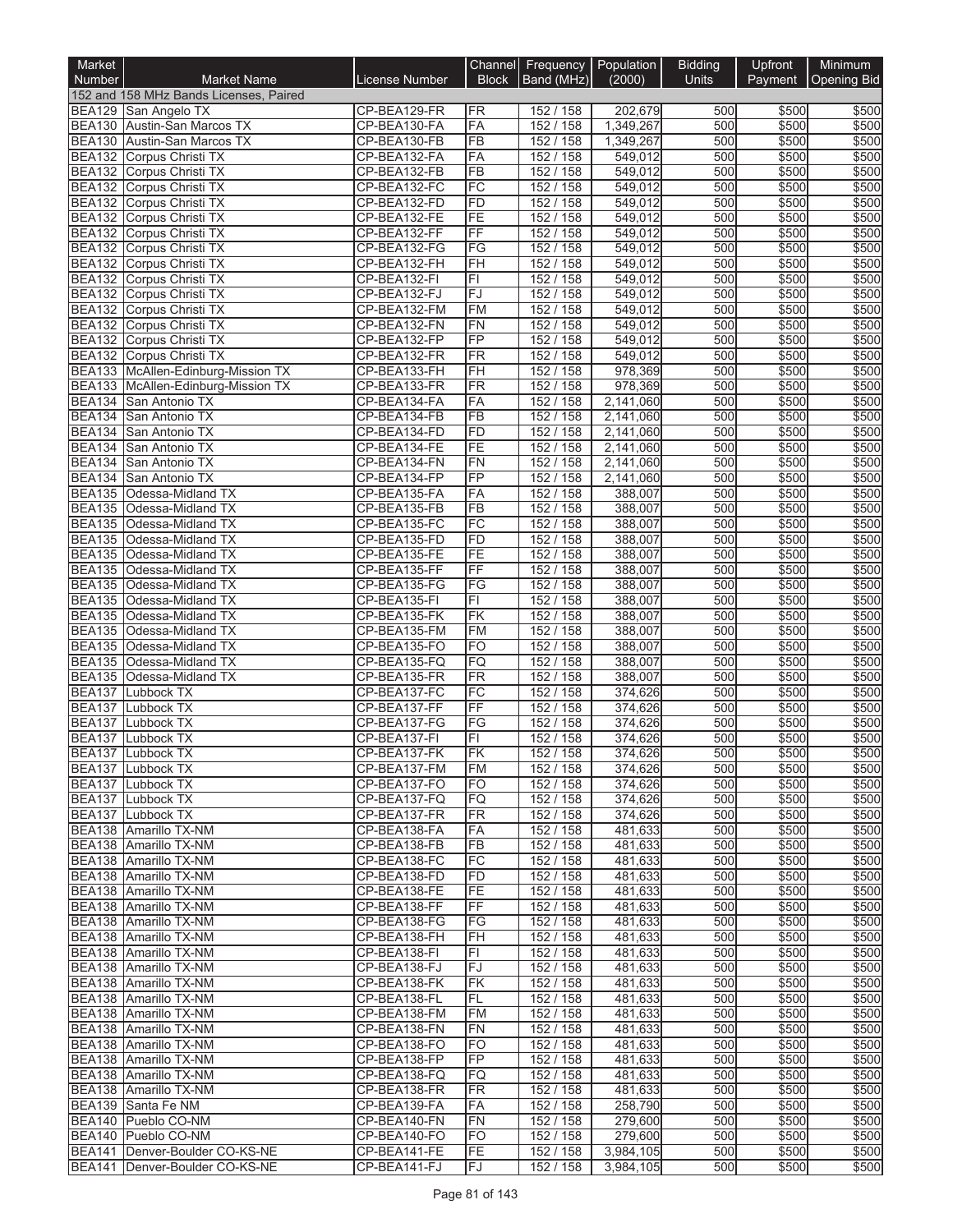| Market                         |                                                              |                              |                              | Channel Frequency Population |                        | <b>Bidding</b> | Upfront        | Minimum        |
|--------------------------------|--------------------------------------------------------------|------------------------------|------------------------------|------------------------------|------------------------|----------------|----------------|----------------|
| <b>Number</b>                  | <b>Market Name</b>                                           | License Number               | <b>Block</b>                 | Band (MHz)                   | (2000)                 | <b>Units</b>   | Payment        | Opening Bid    |
|                                | 152 and 158 MHz Bands Licenses, Paired                       |                              |                              |                              |                        |                |                |                |
| BEA141                         | Denver-Boulder CO-KS-NE<br>BEA141   Denver-Boulder CO-KS-NE  | CP-BEA141-FK<br>CP-BEA141-FN | ΙFΚ<br><b>FN</b>             | 152 / 158<br>152 / 158       | 3,984,105<br>3,984,105 | 500<br>500     | \$500<br>\$500 | \$500<br>\$500 |
| <b>BEA141</b>                  | Denver-Boulder CO-KS-NE                                      | CP-BEA141-FO                 | <b>FO</b>                    | 152 / 158                    | 3,984,105              | 500            | \$500          | \$500          |
|                                | BEA142 Scottsbluff NE-WY                                     | CP-BEA142-FA                 | FA                           | 152 / 158                    | 92,360                 | 500            | \$500          | \$500          |
|                                | BEA142 Scottsbluff NE-WY                                     | CP-BEA142-FB                 | $\overline{FB}$              | 152 / 158                    | 92,360                 | 500            | \$500          | \$500          |
| <b>BEA142</b>                  | Scottsbluff NE-WY                                            | CP-BEA142-FC                 | $\overline{FC}$              | 152 / 158                    | 92,360                 | 500            | \$500          | \$500          |
|                                | BEA142 Scottsbluff NE-WY                                     | CP-BEA142-FD                 | FD                           | 152 / 158                    | 92,360                 | 500            | \$500          | \$500          |
|                                | BEA142 Scottsbluff NE-WY                                     | CP-BEA142-FE                 | FE<br>$\overline{FF}$        | 152/158<br>152 / 158         | 92,360                 | 500<br>500     | \$500          | \$500          |
| <b>BEA142</b><br><b>BEA142</b> | Scottsbluff NE-WY<br>Scottsbluff NE-WY                       | CP-BEA142-FF<br>CP-BEA142-FG | FG                           | 152 / 158                    | 92,360<br>92,360       | 500            | \$500<br>\$500 | \$500<br>\$500 |
|                                | BEA142 Scottsbluff NE-WY                                     | CP-BEA142-FH                 | <b>FH</b>                    | 152 / 158                    | 92,360                 | 500            | \$500          | \$500          |
|                                | BEA142 Scottsbluff NE-WY                                     | CP-BEA142-FI                 | F1                           | 152 / 158                    | 92,360                 | 500            | \$500          | \$500          |
|                                | BEA142 Scottsbluff NE-WY                                     | CP-BEA142-FJ                 | FJ                           | 152 / 158                    | 92,360                 | 500            | \$500          | \$500          |
|                                | BEA142 Scottsbluff NE-WY                                     | CP-BEA142-FK                 | FK                           | 152 / 158                    | 92,360                 | 500            | \$500          | \$500          |
|                                | BEA142 Scottsbluff NE-WY                                     | CP-BEA142-FL                 | FL                           | 152 / 158                    | 92,360                 | 500            | \$500          | \$500          |
| <b>BEA142</b>                  | BEA142 Scottsbluff NE-WY<br>Scottsbluff NE-WY                | CP-BEA142-FM<br>CP-BEA142-FN | <b>FM</b><br>FN              | 152 / 158<br>152 / 158       | 92,360<br>92,360       | 500<br>500     | \$500<br>\$500 | \$500<br>\$500 |
|                                | BEA142 Scottsbluff NE-WY                                     | CP-BEA142-FO                 | <b>FO</b>                    | 152 / 158                    | 92,360                 | 500            | \$500          | \$500          |
|                                | BEA142 Scottsbluff NE-WY                                     | CP-BEA142-FP                 | FP                           | 152 / 158                    | 92,360                 | 500            | \$500          | \$500          |
| <b>BEA142</b>                  | Scottsbluff NE-WY                                            | CP-BEA142-FQ                 | FQ                           | 152 / 158                    | 92,360                 | 500            | \$500          | \$500          |
| <b>BEA142</b>                  | Scottsbluff NE-WY                                            | CP-BEA142-FR                 | $\overline{\text{FR}}$       | 152 / 158                    | 92,360                 | 500            | \$500          | \$500          |
|                                | BEA143 Casper WY-ID-UT                                       | CP-BEA143-FA                 | FA                           | 152 / 158                    | 408,708                | 500            | \$500          | \$500          |
|                                | BEA143 Casper WY-ID-UT                                       | CP-BEA143-FB                 | $\overline{FB}$              | 152 / 158                    | 408,708                | 500            | \$500          | \$500          |
|                                | BEA143 Casper WY-ID-UT<br>BEA143 Casper WY-ID-UT             | CP-BEA143-FC<br>CP-BEA143-FG | FC<br>$\overline{\text{FG}}$ | 152 / 158<br>152 / 158       | 408,708<br>408,708     | 500<br>500     | \$500<br>\$500 | \$500<br>\$500 |
| <b>BEA143</b>                  | Casper WY-ID-UT                                              | CP-BEA143-FH                 | FH                           | 152 / 158                    | 408,708                | 500            | \$500          | \$500          |
| <b>BEA143</b>                  | Casper WY-ID-UT                                              | CP-BEA143-FI                 | FI                           | 152 / 158                    | 408,708                | 500            | \$500          | \$500          |
|                                | BEA143 Casper WY-ID-UT                                       | CP-BEA143-FJ                 | FJ                           | 152 / 158                    | 408,708                | 500            | \$500          | \$500          |
|                                | BEA143 Casper WY-ID-UT                                       | CP-BEA143-FL                 | FL                           | 152 / 158                    | 408,708                | 500            | \$500          | \$500          |
|                                | BEA143 Casper WY-ID-UT                                       | CP-BEA143-FM                 | <b>FM</b>                    | 152 / 158                    | 408,708                | 500            | \$500          | \$500          |
|                                | BEA143 Casper WY-ID-UT                                       | CP-BEA143-FP                 | FP                           | 152 / 158                    | 408,708                | 500            | \$500          | \$500          |
|                                | BEA143 Casper WY-ID-UT<br>BEA144 Billings MT-WY              | CP-BEA143-FR<br>CP-BEA144-FA | <b>FR</b><br>FA              | 152 / 158<br>152 / 158       | 408,708<br>404,902     | 500<br>500     | \$500<br>\$500 | \$500<br>\$500 |
| <b>BEA144</b>                  | <b>Billings MT-WY</b>                                        | CP-BEA144-FB                 | $\overline{FB}$              | 152 / 158                    | 404,902                | 500            | \$500          | \$500          |
| <b>BEA144</b>                  | <b>Billings MT-WY</b>                                        | CP-BEA144-FC                 | FC                           | 152 / 158                    | 404,902                | 500            | \$500          | \$500          |
|                                | BEA144 Billings MT-WY                                        | CP-BEA144-FD                 | <b>FD</b>                    | 152 / 158                    | 404,902                | 500            | \$500          | \$500          |
| <b>BEA144</b>                  | <b>Billings MT-WY</b>                                        | CP-BEA144-FE                 | FE                           | 152 / 158                    | 404,902                | 500            | \$500          | \$500          |
|                                | BEA144 Billings MT-WY                                        | CP-BEA144-FF                 | $\overline{FF}$              | 152 / 158                    | 404,902                | 500            | \$500          | \$500          |
| <b>BEA144</b>                  | <b>Billings MT-WY</b>                                        | CP-BEA144-FG                 | FG                           | 152 / 158                    | 404,902                | 500            | \$500          | \$500          |
| <b>BEA144</b><br><b>BEA144</b> | <b>Billings MT-WY</b><br><b>Billings MT-WY</b>               | CP-BEA144-FH<br>CP-BEA144-FI | FH<br>FI                     | 152 / 158<br>152 / 158       | 404,902<br>404,902     | 500<br>500     | \$500<br>\$500 | \$500<br>\$500 |
|                                | BEA144 Billings MT-WY                                        | CP-BEA144-FJ                 | FJ                           | 152 / 158                    | 404,902                | 500            | \$500          | \$500          |
|                                | BEA144 Billings MT-WY                                        | CP-BEA144-FK                 | FК                           | 152 / 158                    | 404,902                | 500            | \$500          | \$500          |
|                                | BEA144 Billings MT-WY                                        | CP-BEA144-FL                 | FL                           | 152 / 158                    | 404,902                | 500            | \$500          | \$500          |
|                                | BEA144 Billings MT-WY                                        | CP-BEA144-FM                 | FM                           | 152 / 158                    | 404,902                | 500            | \$500          | \$500          |
|                                | BEA144 Billings MT-WY                                        | CP-BEA144-FN                 | FN                           | 152 / 158                    | 404,902                | 500            | \$500          | \$500          |
|                                | <b>BEA144</b> Billings MT-WY<br><b>BEA144 Billings MT-WY</b> | CP-BEA144-FO<br>CP-BEA144-FP | F <sub>O</sub><br><b>FP</b>  | 152 / 158<br>152 / 158       | 404,902                | 500<br>500     | \$500          | \$500<br>\$500 |
|                                | BEA144 Billings MT-WY                                        | CP-BEA144-FQ                 | FQ                           | 152/158                      | 404,902<br>404,902     | 500            | \$500<br>\$500 | \$500          |
|                                | BEA144 Billings MT-WY                                        | CP-BEA144-FR                 | FR                           | 152 / 158                    | 404,902                | 500            | \$500          | \$500          |
|                                | <b>BEA145</b> Great Falls MT                                 | CP-BEA145-FA                 | FA                           | 152 / 158                    | 166,564                | 500            | \$500          | \$500          |
|                                | BEA145 Great Falls MT                                        | CP-BEA145-FB                 | <b>FB</b>                    | 152 / 158                    | 166,564                | 500            | \$500          | \$500          |
|                                | BEA145 Great Falls MT                                        | CP-BEA145-FC                 | <b>FC</b>                    | 152/158                      | 166.564                | 500            | \$500          | \$500          |
|                                | <b>BEA145</b> Great Falls MT                                 | CP-BEA145-FD                 | FD                           | 152 / 158                    | 166,564                | 500            | \$500          | \$500          |
|                                | BEA145 Great Falls MT                                        | CP-BEA145-FE                 | FE<br>FF                     | 152 / 158<br>152/158         | 166,564                | 500            | \$500          | \$500<br>\$500 |
|                                | BEA145 Great Falls MT<br>BEA145 Great Falls MT               | CP-BEA145-FF<br>CP-BEA145-FG | FG                           | 152/158                      | 166,564<br>166,564     | 500<br>500     | \$500<br>\$500 | \$500          |
|                                | BEA145 Great Falls MT                                        | CP-BEA145-FH                 | FH                           | 152 / 158                    | 166,564                | 500            | \$500          | \$500          |
|                                | BEA145 Great Falls MT                                        | CP-BEA145-FI                 | FI                           | 152 / 158                    | 166,564                | 500            | \$500          | \$500          |
|                                | BEA145 Great Falls MT                                        | CP-BEA145-FJ                 | <b>FJ</b>                    | 152/158                      | 166,564                | 500            | \$500          | \$500          |
|                                | BEA145 Great Falls MT                                        | CP-BEA145-FK                 | FK                           | 152 / 158                    | 166,564                | 500            | \$500          | \$500          |
|                                | BEA145 Great Falls MT                                        | CP-BEA145-FL                 | <b>FL</b>                    | 152 / 158                    | 166,564                | 500            | \$500          | \$500          |
|                                | BEA145 Great Falls MT                                        | CP-BEA145-FM<br>CP-BEA145-FN | <b>FM</b>                    | 152 / 158<br>152/158         | 166,564                | 500<br>500     | \$500<br>\$500 | \$500<br>\$500 |
|                                | BEA145 Great Falls MT<br>BEA145 Great Falls MT               | CP-BEA145-FO                 | FN<br>FO                     | 152 / 158                    | 166,564<br>166,564     | 500            | \$500          | \$500          |
|                                | <b>BEA145 Great Falls MT</b>                                 | CP-BEA145-FP                 | <b>FP</b>                    | 152 / 158                    | 166,564                | 500            | \$500          | \$500          |
|                                | BEA145 Great Falls MT                                        | CP-BEA145-FQ                 | FQ                           | 152 / 158                    | 166,564                | 500            | \$500          | \$500          |
|                                | BEA145 Great Falls MT                                        | CP-BEA145-FR                 | <b>FR</b>                    | 152 / 158                    | 166,564                | 500            | \$500          | \$500          |
|                                | BEA146 Missoula MT                                           | CP-BEA146-FA                 | FA                           | 152 / 158                    | 399,183                | 500            | \$500          | \$500          |
|                                | BEA146 Missoula MT                                           | CP-BEA146-FB                 | FB                           | 152 / 158                    | 399,183                | 500            | \$500          | \$500          |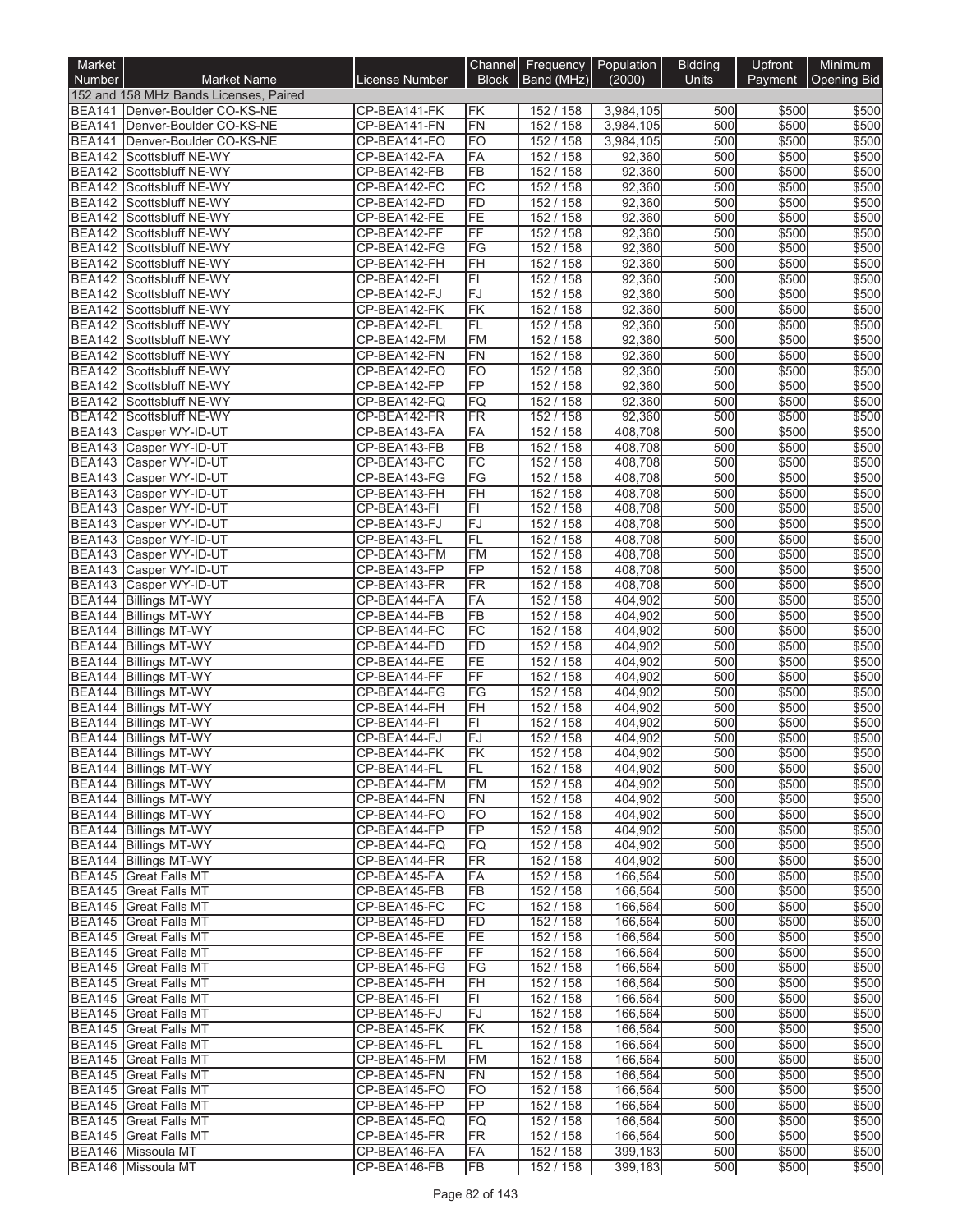| Market                         |                                                                        |                              |                                 | Channel Frequency Population |                        | <b>Bidding</b> | Upfront        | Minimum        |
|--------------------------------|------------------------------------------------------------------------|------------------------------|---------------------------------|------------------------------|------------------------|----------------|----------------|----------------|
| <b>Number</b>                  | <b>Market Name</b>                                                     | License Number               | <b>Block</b>                    | Band (MHz)                   | (2000)                 | Units          | Payment        | Opening Bid    |
|                                | 152 and 158 MHz Bands Licenses, Paired<br>BEA146 Missoula MT           | CP-BEA146-FC                 | FC                              | 152 / 158                    | 399,183                | 500            | \$500          | \$500          |
|                                | BEA146 Missoula MT                                                     | CP-BEA146-FD                 | FD                              | 152 / 158                    | 399,183                | 500            | \$500          | \$500          |
|                                | BEA146 Missoula MT                                                     | CP-BEA146-FE                 | FE                              | 152 / 158                    | 399,183                | 500            | \$500          | \$500          |
|                                | BEA146 Missoula MT                                                     | CP-BEA146-FF                 | FF                              | 152 / 158                    | 399,183                | 500            | \$500          | \$500          |
|                                | BEA146 Missoula MT                                                     | CP-BEA146-FG                 | FG<br>FH                        | 152 / 158                    | 399,183<br>399,183     | 500<br>500     | \$500<br>\$500 | \$500          |
|                                | BEA146 Missoula MT<br>BEA146 Missoula MT                               | CP-BEA146-FH<br>CP-BEA146-FI | FI                              | 152 / 158<br>152 / 158       | 399,183                | 500            | \$500          | \$500<br>\$500 |
|                                | BEA146 Missoula MT                                                     | CP-BEA146-FJ                 | FJ                              | 152/158                      | 399,183                | 500            | \$500          | \$500          |
| <b>BEA146</b>                  | Missoula MT                                                            | CP-BEA146-FK                 | FK                              | 152 / 158                    | 399,183                | 500            | \$500          | \$500          |
|                                | BEA146 Missoula MT                                                     | CP-BEA146-FL                 | FL                              | 152 / 158                    | 399,183                | 500            | \$500          | \$500          |
|                                | BEA146 Missoula MT                                                     | CP-BEA146-FM                 | FM                              | 152 / 158                    | 399,183                | 500            | \$500          | \$500          |
| <b>BEA146</b>                  | Missoula MT<br>BEA146 Missoula MT                                      | CP-BEA146-FN<br>CP-BEA146-FO | <b>FN</b><br><b>FO</b>          | 152 / 158<br>152 / 158       | 399,183<br>399,183     | 500<br>500     | \$500<br>\$500 | \$500<br>\$500 |
|                                | BEA146 Missoula MT                                                     | CP-BEA146-FP                 | <b>FP</b>                       | 152 / 158                    | 399,183                | 500            | \$500          | \$500          |
|                                | BEA146 Missoula MT                                                     | CP-BEA146-FQ                 | FQ                              | 152 / 158                    | 399,183                | 500            | \$500          | \$500          |
|                                | BEA146 Missoula MT                                                     | CP-BEA146-FR                 | FR                              | 152 / 158                    | 399,183                | 500            | \$500          | \$500          |
| <b>BEA147</b>                  | Spokane WA-ID                                                          | CP-BEA147-FB                 | FB                              | 152 / 158                    | 829,735                | 500            | \$500          | \$500          |
|                                | BEA147 Spokane WA-ID                                                   | CP-BEA147-FC                 | FC                              | 152 / 158                    | 829,735                | 500            | \$500          | \$500          |
| <b>BEA147</b>                  | BEA147 Spokane WA-ID<br>Spokane WA-ID                                  | CP-BEA147-FD<br>CP-BEA147-FE | FD<br>FE                        | 152 / 158<br>152 / 158       | 829,735<br>829,735     | 500<br>500     | \$500<br>\$500 | \$500<br>\$500 |
|                                | BEA147 Spokane WA-ID                                                   | CP-BEA147-FG                 | FG                              | 152 / 158                    | 829,735                | 500            | \$500          | \$500          |
|                                | BEA147 Spokane WA-ID                                                   | CP-BEA147-FH                 | FH                              | 152 / 158                    | 829,735                | 500            | \$500          | \$500          |
|                                | BEA147 Spokane WA-ID                                                   | CP-BEA147-FI                 | F1                              | 152 / 158                    | 829,735                | 500            | \$500          | \$500          |
| <b>BEA147</b>                  | Spokane WA-ID                                                          | CP-BEA147-FK                 | FK                              | 152 / 158                    | 829,735                | 500            | \$500          | \$500          |
|                                | BEA147 Spokane WA-ID                                                   | CP-BEA147-FL                 | FL                              | 152 / 158                    | 829,735                | 500            | \$500          | \$500          |
| <b>BEA147</b>                  | BEA147 Spokane WA-ID<br>Spokane WA-ID                                  | CP-BEA147-FO<br>CP-BEA147-FR | FO<br>FR                        | 152 / 158<br>152 / 158       | 829,735<br>829,735     | 500<br>500     | \$500<br>\$500 | \$500<br>\$500 |
|                                | BEA148 Idaho Falls ID-WY                                               | CP-BEA148-FN                 | FN                              | 152 / 158                    | 306,120                | 500            | \$500          | \$500          |
|                                | BEA149 Twin Falls ID                                                   | CP-BEA149-FA                 | FA                              | 152 / 158                    | 162,397                | 500            | \$500          | \$500          |
|                                | BEA149 Twin Falls ID                                                   | CP-BEA149-FC                 | FC                              | 152 / 158                    | 162,397                | 500            | \$500          | \$500          |
| <b>BEA149</b>                  | Twin Falls ID                                                          | CP-BEA149-FE                 | FE                              | 152 / 158                    | 162,397                | 500            | \$500          | \$500          |
|                                | BEA149 Twin Falls ID                                                   | CP-BEA149-FH                 | FH                              | 152 / 158                    | 162,397                | 500            | \$500          | \$500          |
| <b>BEA149</b><br><b>BEA149</b> | Twin Falls ID<br>Twin Falls ID                                         | CP-BEA149-FI<br>CP-BEA149-FJ | $\overline{\mathsf{F}}$ l<br>FJ | 152 / 158<br>152 / 158       | 162,397<br>162,397     | 500<br>500     | \$500<br>\$500 | \$500<br>\$500 |
| <b>BEA149</b>                  | Twin Falls ID                                                          | CP-BEA149-FK                 | FK                              | 152 / 158                    | 162,397                | 500            | \$500          | \$500          |
|                                | BEA149 Twin Falls ID                                                   | CP-BEA149-FM                 | FM                              | 152 / 158                    | 162,397                | 500            | \$500          | \$500          |
| <b>BEA149</b>                  | Twin Falls ID                                                          | CP-BEA149-FO                 | FO                              | 152 / 158                    | 162,397                | 500            | \$500          | \$500          |
| <b>BEA149</b>                  | Twin Falls ID                                                          | CP-BEA149-FP                 | FP                              | 152 / 158                    | 162,397                | 500            | \$500          | \$500          |
| <b>BEA150</b>                  | BEA149 Twin Falls ID                                                   | CP-BEA149-FQ<br>CP-BEA150-FB | <b>FQ</b><br><b>FB</b>          | 152 / 158<br>152 / 158       | 162,397<br>574,876     | 500<br>500     | \$500<br>\$500 | \$500<br>\$500 |
|                                | Boise City ID-OR<br>BEA150 Boise City ID-OR                            | CP-BEA150-FC                 | FC                              | 152 / 158                    | 574,876                | 500            | \$500          | \$500          |
|                                | BEA150 Boise City ID-OR                                                | CP-BEA150-FE                 | FE                              | 152 / 158                    | 574,876                | 500            | \$500          | \$500          |
|                                | BEA150 Boise City ID-OR                                                | CP-BEA150-FF                 | IFF                             | 152 / 158                    | 574,876                | 500            | \$500          | \$500          |
|                                | BEA150 Boise City ID-OR                                                | CP-BEA150-FM                 | FM                              | 152 / 158                    | 574,876                | 500            | \$500          | \$500          |
|                                | <b>BEA150</b> Boise City ID-OR                                         | CP-BEA150-FO                 | <b>FO</b>                       | 152 / 158                    | 574,876                | 500            | \$500          | \$500          |
|                                | BEA150 Boise City ID-OR<br>BEA150 Boise City ID-OR                     | CP-BEA150-FP<br>CP-BEA150-FR | FP<br>FR                        | 152 / 158<br>152 / 158       | 574,876<br>574,876     | 500<br>500     | \$500<br>\$500 | \$500<br>\$500 |
|                                | BEA151 Reno NV-CA                                                      | CP-BEA151-FO                 | <b>FO</b>                       | 152 / 158                    | 670,013                | 500            | \$500          | \$500          |
|                                | BEA152 Salt Lake City-Ogden UT-ID                                      | CP-BEA152-FA                 | FA                              | 152 / 158                    | 2,088,974              | 500            | \$500          | \$500          |
|                                | BEA152 Salt Lake City-Ogden UT-ID                                      | CP-BEA152-FB                 | <b>FB</b>                       | 152 / 158                    | 2.088.974              | 500            | \$500          | \$500          |
|                                | BEA152 Salt Lake City-Ogden UT-ID                                      | CP-BEA152-FD                 | FD                              | 152 / 158                    | 2,088,974              | 500            | \$500          | \$500          |
|                                | BEA152 Salt Lake City-Ogden UT-ID                                      | CP-BEA152-FE<br>CP-BEA152-FF | FE<br><b>FF</b>                 | 152 / 158<br>152 / 158       | 2,088,974<br>2,088,974 | 500<br>500     | \$500<br>\$500 | \$500<br>\$500 |
|                                | BEA152 Salt Lake City-Ogden UT-ID<br>BEA152 Salt Lake City-Ogden UT-ID | CP-BEA152-FG                 | FG                              | 152 / 158                    | 2,088,974              | 500            | \$500          | \$500          |
|                                | BEA152 Salt Lake City-Ogden UT-ID                                      | CP-BEA152-FH                 | FH                              | 152 / 158                    | 2,088,974              | 500            | \$500          | \$500          |
|                                | BEA152 Salt Lake City-Ogden UT-ID                                      | CP-BEA152-FI                 | FL                              | 152 / 158                    | 2,088,974              | 500            | \$500          | \$500          |
|                                | BEA152 Salt Lake City-Ogden UT-ID                                      | CP-BEA152-FJ                 | FJ                              | 152 / 158                    | 2,088,974              | 500            | \$500          | \$500          |
|                                | BEA152 Salt Lake City-Ogden UT-ID                                      | CP-BEA152-FM                 | <b>FM</b>                       | 152 / 158                    | 2,088,974              | 500            | \$500          | \$500          |
|                                | BEA152 Salt Lake City-Ogden UT-ID<br>BEA152 Salt Lake City-Ogden UT-ID | CP-BEA152-FN<br>CP-BEA152-FQ | FN<br>FQ                        | 152 / 158<br>152 / 158       | 2,088,974<br>2,088,974 | 500<br>500     | \$500<br>\$500 | \$500<br>\$500 |
|                                | BEA152 Salt Lake City-Ogden UT-ID                                      | CP-BEA152-FR                 | <b>FR</b>                       | 152 / 158                    | 2,088,974              | 500            | \$500          | \$500          |
|                                | BEA154 Flagstaff AZ-UT                                                 | CP-BEA154-FG                 | FG                              | 152 / 158                    | 401,766                | 500            | \$500          | \$500          |
|                                | BEA154 Flagstaff AZ-UT                                                 | CP-BEA154-FJ                 | FJ                              | 152 / 158                    | 401,766                | 500            | \$500          | \$500          |
|                                | BEA155 Farmington NM-CO                                                | CP-BEA155-FG                 | FG                              | 152 / 158                    | 193,872                | 500            | \$500          | \$500          |
|                                | BEA155 Farmington NM-CO                                                | CP-BEA155-FO                 | FO                              | 152 / 158                    | 193,872                | 500            | \$500          | \$500          |
|                                | BEA156 Albuquerque NM-AZ<br>BEA157 El Paso TX-NM                       | CP-BEA156-FB<br>CP-BEA157-FM | FB<br><b>FM</b>                 | 152 / 158<br>152 / 158       | 921,086<br>955,602     | 500<br>500     | \$500<br>\$500 | \$500<br>\$500 |
|                                | BEA158 Phoenix-Mesa AZ-NM                                              | CP-BEA158-FC                 | FC                              | 152 / 158                    | 3,407,197              | 500            | \$500          | \$500          |
|                                | BEA158 Phoenix-Mesa AZ-NM                                              | CP-BEA158-FG                 | FG                              | 152 / 158                    | 3,407,197              | 500            | \$500          | \$500          |
|                                | BEA158 Phoenix-Mesa AZ-NM                                              | CP-BEA158-FK                 | FK                              | 152 / 158                    | 3,407,197              | 500            | \$500          | \$500          |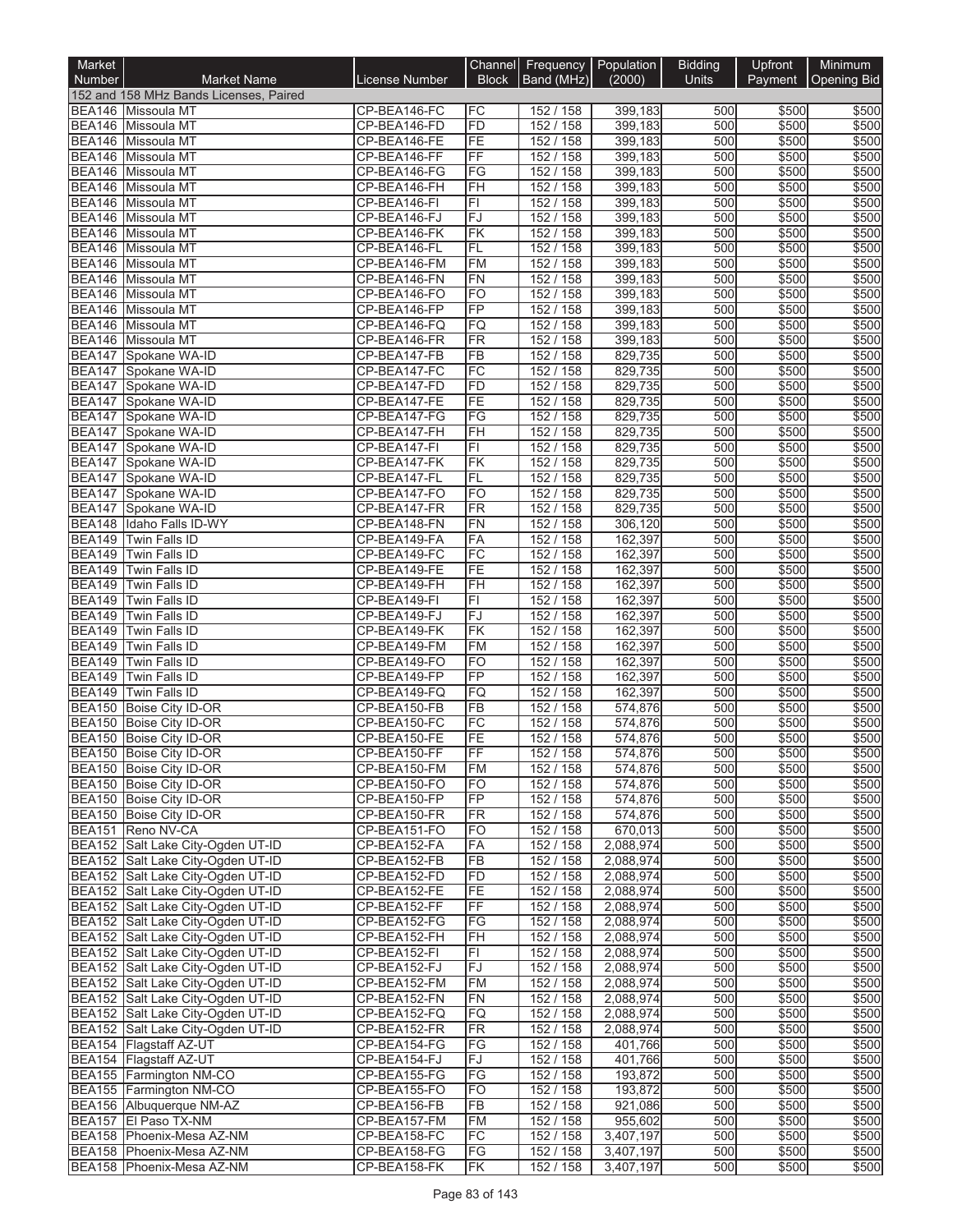| Market                         |                                                                              |                              |                        | Channel Frequency Population |                        | <b>Bidding</b> | Upfront        | Minimum        |
|--------------------------------|------------------------------------------------------------------------------|------------------------------|------------------------|------------------------------|------------------------|----------------|----------------|----------------|
| Number                         | <b>Market Name</b>                                                           | License Number               | <b>Block</b>           | Band (MHz)                   | (2000)                 | Units          | Payment        | Opening Bid    |
|                                | 152 and 158 MHz Bands Licenses, Paired                                       |                              |                        |                              |                        |                |                |                |
|                                | BEA158 Phoenix-Mesa AZ-NM                                                    | CP-BEA158-FM                 | <b>FM</b>              | 152 / 158                    | 3,407,197              | 500            | \$500          | \$500          |
|                                | BEA158 Phoenix-Mesa AZ-NM                                                    | CP-BEA158-FN                 | FN                     | 152 / 158                    | 3,407,197              | 500            | \$500          | \$500          |
| <b>BEA159</b>                  | BEA158 Phoenix-Mesa AZ-NM<br>Tucson AZ                                       | CP-BEA158-FO<br>CP-BEA159-FA | <b>FO</b><br>FA        | 152 / 158<br>152 / 158       | 3,407,197<br>999,882   | 500<br>500     | \$500<br>\$500 | \$500<br>\$500 |
| <b>BEA159</b>                  | <b>Tucson AZ</b>                                                             | CP-BEA159-FB                 | $\overline{FB}$        | 152 / 158                    | 999,882                | 500            | \$500          | \$500          |
| <b>BEA159</b>                  | Tucson AZ                                                                    | CP-BEA159-FC                 | FC                     | 152 / 158                    | 999,882                | 500            | \$500          | \$500          |
| <b>BEA159</b>                  | Tucson AZ                                                                    | CP-BEA159-FD                 | <b>FD</b>              | 152 / 158                    | 999,882                | 500            | \$500          | \$500          |
| <b>BEA159</b>                  | Tucson AZ                                                                    | CP-BEA159-FE                 | FE                     | 152 / 158                    | 999,882                | 500            | \$500          | \$500          |
| <b>BEA159</b>                  | Tucson AZ                                                                    | CP-BEA159-FG                 | FG                     | 152 / 158                    | 999,882                | 500            | \$500          | \$500          |
| <b>BEA159</b>                  | <b>Tucson AZ</b>                                                             | CP-BEA159-FI                 | F1                     | 152 / 158                    | 999,882                | 500            | \$500          | \$500          |
| <b>BEA159</b>                  | <b>Tucson AZ</b>                                                             | CP-BEA159-FJ                 | FJ                     | 152 / 158                    | 999,882                | 500            | \$500          | \$500          |
| <b>BEA159</b>                  | <b>Tucson AZ</b>                                                             | CP-BEA159-FK                 | FK                     | 152 / 158                    | 999,882                | 500            | \$500          | \$500          |
| <b>BEA159</b>                  | Tucson AZ                                                                    | CP-BEA159-FL                 | FL                     | 152 / 158                    | 999,882                | 500            | \$500          | \$500          |
|                                | BEA159 Tucson AZ                                                             | CP-BEA159-FN                 | <b>FN</b>              | 152 / 158                    | 999,882                | 500<br>500     | \$500          | \$500          |
| <b>BEA159</b><br><b>BEA159</b> | Tucson AZ<br><b>Tucson AZ</b>                                                | CP-BEA159-FO<br>CP-BEA159-FQ | <b>FO</b><br>FQ        | 152 / 158<br>152 / 158       | 999,882<br>999,882     | 500            | \$500<br>\$500 | \$500<br>\$500 |
| <b>BEA159</b>                  | Tucson AZ                                                                    | CP-BEA159-FR                 | <b>FR</b>              | 152 / 158                    | 999,882                | 500            | \$500          | \$500          |
| <b>BEA164</b>                  | Sacramento-Yolo CA **                                                        | CP-BEA164-FL                 | FL                     | 152 / 158                    | 2,311,567              | 500            | \$500          | \$500          |
|                                | $^{\star\star}$<br>BEA164 Sacramento-Yolo CA                                 | CP-BEA164-FO                 | F <sub>O</sub>         | 152 / 158                    | 2,311,567              | 500            | \$500          | \$500          |
| <b>BEA165</b>                  | Redding CA-OR                                                                | CP-BEA165-FF                 | $\overline{FF}$        | 152 / 158                    | 336,820                | 500            | \$500          | \$500          |
| <b>BEA171</b>                  | Anchorage AK                                                                 | CP-BEA171-FA                 | FA                     | 152 / 158                    | 626,932                | 500            | \$500          | \$500          |
| <b>BEA171</b>                  | Anchorage AK                                                                 | CP-BEA171-FB                 | $\overline{FB}$        | 152 / 158                    | 626,932                | 500            | \$500          | \$500          |
| <b>BEA171</b>                  | Anchorage AK                                                                 | CP-BEA171-FC                 | FC                     | 152 / 158                    | 626,932                | 500            | \$500          | \$500          |
| <b>BEA171</b>                  | Anchorage AK                                                                 | CP-BEA171-FD                 | <b>FD</b>              | 152 / 158                    | 626,932                | 500            | \$500          | \$500          |
| <b>BEA171</b>                  | Anchorage AK                                                                 | CP-BEA171-FE                 | FE                     | 152 / 158                    | 626,932                | 500            | \$500          | \$500          |
| <b>BEA171</b>                  | Anchorage AK                                                                 | CP-BEA171-FF                 | $\overline{FF}$        | 152 / 158                    | 626,932                | 500            | \$500          | \$500          |
| <b>BEA171</b>                  | Anchorage AK                                                                 | CP-BEA171-FG<br>CP-BEA171-FH | FG<br><b>FH</b>        | 152 / 158<br>152 / 158       | 626,932                | 500<br>500     | \$500<br>\$500 | \$500<br>\$500 |
| <b>BEA171</b><br><b>BEA171</b> | Anchorage AK<br>Anchorage AK                                                 | CP-BEA171-FI                 | F1                     | 152 / 158                    | 626,932<br>626,932     | 500            | \$500          | \$500          |
| <b>BEA171</b>                  | Anchorage AK                                                                 | CP-BEA171-FJ                 | FJ                     | 152 / 158                    | 626,932                | 500            | \$500          | \$500          |
| <b>BEA171</b>                  | Anchorage AK                                                                 | CP-BEA171-FK                 | FK                     | 152 / 158                    | 626,932                | 500            | \$500          | \$500          |
| <b>BEA171</b>                  | Anchorage AK                                                                 | CP-BEA171-FL                 | <b>FL</b>              | 152 / 158                    | 626,932                | 500            | \$500          | \$500          |
| <b>BEA171</b>                  | Anchorage AK                                                                 | CP-BEA171-FM                 | <b>FM</b>              | 152 / 158                    | 626,932                | 500            | \$500          | \$500          |
| <b>BEA171</b>                  | Anchorage AK                                                                 | CP-BEA171-FN                 | FN                     | 152 / 158                    | 626,932                | 500            | \$500          | \$500          |
| <b>BEA171</b>                  | Anchorage AK                                                                 | CP-BEA171-FO                 | <b>FO</b>              | 152 / 158                    | 626,932                | 500            | \$500          | \$500          |
| <b>BEA171</b>                  | Anchorage AK                                                                 | CP-BEA171-FP                 | FP                     | 152 / 158                    | 626,932                | 500            | \$500          | \$500          |
| <b>BEA171</b>                  | Anchorage AK                                                                 | CP-BEA171-FQ                 | FQ                     | 152 / 158                    | 626,932                | 500            | \$500          | \$500          |
| <b>BEA171</b>                  | Anchorage AK                                                                 | CP-BEA171-FR                 | $\overline{\text{FR}}$ | 152 / 158                    | 626,932                | 500            | \$500          | \$500          |
| <b>BEA172</b><br><b>BEA172</b> | Honolulu HI<br>Honolulu HI                                                   | CP-BEA172-FM<br>CP-BEA172-FN | <b>FM</b>              | 152 / 158<br>152 / 158       | 1,211,537              | 500<br>500     | \$500<br>\$500 | \$500<br>\$500 |
|                                | BEA172 Honolulu HI                                                           | CP-BEA172-FO                 | FN<br>$F$ O            | 152 / 158                    | 1,211,537<br>1,211,537 | 500            | \$500          | \$500          |
|                                | BEA173 Guam-Northern Mariana Islands                                         | CP-BEA173-FA                 | FA                     | 152 / 158                    | 224,026                | 500            | \$500          | \$500          |
|                                | BEA173 Guam-Northern Mariana Islands                                         | CP-BEA173-FB                 | FВ                     | 152 / 158                    | 224,026                | 500            | \$500          | \$500          |
|                                | BEA173 Guam-Northern Mariana Islands                                         | CP-BEA173-FC                 | FC                     | 152 / 158                    | 224,026                | 500            | \$500          | \$500          |
|                                | BEA173 Guam-Northern Mariana Islands                                         | CP-BEA173-FD                 | FD                     | 152 / 158                    | 224,026                | 500            | \$500          | \$500          |
|                                | BEA173 Guam-Northern Mariana Islands                                         | CP-BEA173-FE                 | FE                     | 152 / 158                    | 224,026                | 500            | \$500          | \$500          |
|                                | BEA173 Guam-Northern Mariana Islands                                         | CP-BEA173-FF                 | $\overline{FF}$        | 152 / 158                    | 224,026                | 500            | \$500          | \$500          |
|                                | BEA173 Guam-Northern Mariana Islands                                         | CP-BEA173-FG                 | FG                     | 152 / 158                    | 224,026                | 500            | \$500          | \$500          |
|                                | BEA173 Guam-Northern Mariana Islands                                         | CP-BEA173-FH                 | <b>FH</b>              | 152 / 158                    | 224,026                | 500            | \$500          | \$500          |
|                                | BEA173 Guam-Northern Mariana Islands                                         | CP-BEA173-FI                 | FI                     | 152 / 158                    | 224,026                | 500            | \$500          | \$500          |
|                                | BEA173 Guam-Northern Mariana Islands<br>BEA173 Guam-Northern Mariana Islands | CP-BEA173-FJ<br>CP-BEA173-FK | FJ<br>FK               | 152 / 158<br>152 / 158       | 224,026<br>224,026     | 500<br>500     | \$500<br>\$500 | \$500<br>\$500 |
|                                | BEA173 Guam-Northern Mariana Islands                                         | CP-BEA173-FL                 | FL                     | 152/158                      | 224,026                | 500            | \$500          | \$500          |
|                                | BEA173 Guam-Northern Mariana Islands                                         | CP-BEA173-FM                 | FM                     | 152 / 158                    | 224,026                | 500            | \$500          | \$500          |
|                                | BEA173 Guam-Northern Mariana Islands                                         | CP-BEA173-FN                 | <b>FN</b>              | 152 / 158                    | 224,026                | 500            | \$500          | \$500          |
|                                | BEA173 Guam-Northern Mariana Islands                                         | CP-BEA173-FO                 | FO                     | 152 / 158                    | 224,026                | 500            | \$500          | \$500          |
|                                | BEA173 Guam-Northern Mariana Islands                                         | CP-BEA173-FP                 | <b>FP</b>              | 152 / 158                    | 224,026                | 500            | \$500          | \$500          |
|                                | BEA173 Guam-Northern Mariana Islands                                         | CP-BEA173-FQ                 | FQ                     | 152 / 158                    | 224,026                | 500            | \$500          | \$500          |
|                                | BEA173 Guam-Northern Mariana Islands                                         | CP-BEA173-FR                 | <b>FR</b>              | 152 / 158                    | 224,026                | 500            | \$500          | \$500          |
|                                | BEA174 Puerto Rico-US Virgin Islands                                         | CP-BEA174-FA                 | FA                     | 152 / 158                    | 3,917,222              | 500            | \$500          | \$500          |
|                                | BEA174 Puerto Rico-US Virgin Islands                                         | CP-BEA174-FB                 | <b>FB</b>              | 152 / 158                    | 3,917,222              | 500            | \$500          | \$500          |
|                                | BEA174 Puerto Rico-US Virgin Islands                                         | CP-BEA174-FC                 | FC                     | 152 / 158                    | 3,917,222              | 500            | \$500          | \$500          |
|                                | BEA174 Puerto Rico-US Virgin Islands                                         | CP-BEA174-FD                 | FD<br>FE               | 152 / 158<br>152 / 158       | 3,917,222              | 500<br>500     | \$500<br>\$500 | \$500          |
|                                | BEA174 Puerto Rico-US Virgin Islands<br>BEA174 Puerto Rico-US Virgin Islands | CP-BEA174-FE<br>CP-BEA174-FF | FF                     | 152 / 158                    | 3,917,222<br>3,917,222 | 500            | \$500          | \$500<br>\$500 |
|                                | BEA174 Puerto Rico-US Virgin Islands                                         | CP-BEA174-FG                 | FG                     | 152 / 158                    | 3,917,222              | 500            | \$500          | \$500          |
|                                | BEA174 Puerto Rico-US Virgin Islands                                         | CP-BEA174-FH                 | <b>FH</b>              | 152 / 158                    | 3,917,222              | 500            | \$500          | \$500          |
|                                | BEA174 Puerto Rico-US Virgin Islands                                         | CP-BEA174-FI                 | FI                     | 152 / 158                    | 3,917,222              | 500            | \$500          | \$500          |
|                                | BEA174 Puerto Rico-US Virgin Islands                                         | CP-BEA174-FJ                 | FJ                     | 152 / 158                    | 3,917,222              | 500            | \$500          | \$500          |
|                                | BEA174 Puerto Rico-US Virgin Islands                                         | CP-BEA174-FK                 | <b>FK</b>              | 152 / 158                    | 3,917,222              | 500            | \$500          | \$500          |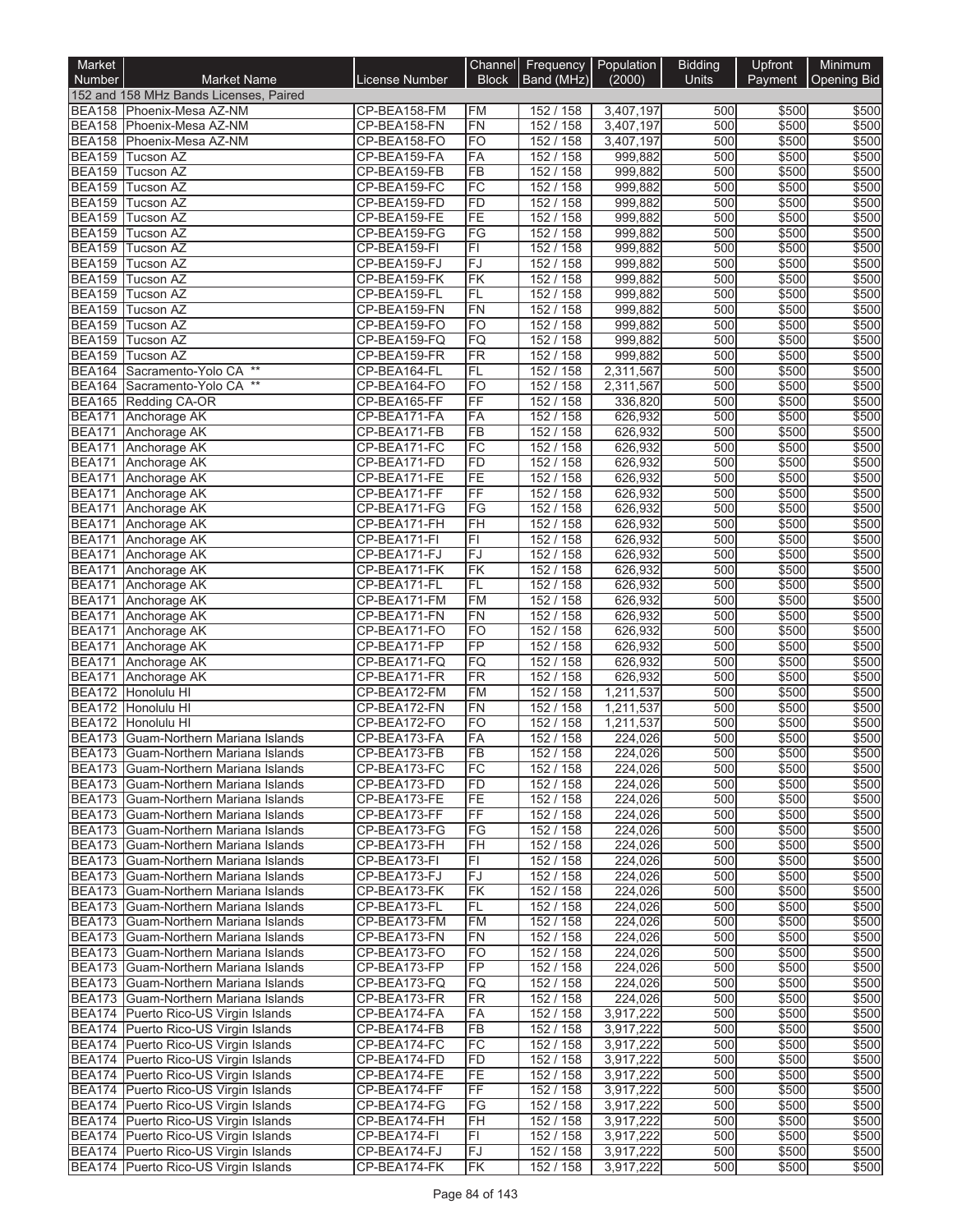| Market        |                                        |                |                          | Channel Frequency Population |                     | <b>Bidding</b> | Upfront | <b>Minimum</b> |
|---------------|----------------------------------------|----------------|--------------------------|------------------------------|---------------------|----------------|---------|----------------|
| Number        | <b>Market Name</b>                     | License Number | <b>Block</b>             | Band (MHz)                   | (2000)              | <b>Units</b>   | Payment | Opening Bid    |
|               | 152 and 158 MHz Bands Licenses, Paired |                |                          |                              |                     |                |         |                |
| <b>BEA174</b> | Puerto Rico-US Virgin Islands          | CP-BEA174-FL   | FL                       | 152 / 158                    | 3,917,222           | 500            | \$500   | \$500          |
| <b>BEA174</b> | Puerto Rico-US Virgin Islands          | CP-BEA174-FM   | <b>FM</b>                | 152 / 158                    | 3,917,222           | 500            | \$500   | \$500          |
|               | BEA174 Puerto Rico-US Virgin Islands   | CP-BEA174-FN   | <b>FN</b>                | 152 / 158                    | 3,917,222           | 500            | \$500   | \$500          |
|               | BEA174 Puerto Rico-US Virgin Islands   | CP-BEA174-FO   | <b>FO</b>                | 152 / 158                    | 3,917,222           | 500            | \$500   | \$500          |
|               | BEA174 Puerto Rico-US Virgin Islands   | CP-BEA174-FP   | FP                       | 152/158                      | 3,917,222           | 500            | \$500   | \$500          |
|               | BEA174 Puerto Rico-US Virgin Islands   | CP-BEA174-FQ   | FQ                       | 152 / 158                    | 3,917,222           | 500            | \$500   | \$500          |
| <b>BEA174</b> | Puerto Rico-US Virgin Islands          | CP-BEA174-FR   | FR                       | 152 / 158                    | 3,917,222           | 500            | \$500   | \$500          |
|               | BEA175 American Samoa                  | CP-BEA175-FA   | FA                       | 152/158                      | 57,291              | 500            | \$500   | \$500          |
| <b>BEA175</b> | American Samoa                         | CP-BEA175-FB   | $\overline{\mathsf{FB}}$ | 152 / 158                    | 57,291              | 500            | \$500   | \$500          |
| BEA175        | American Samoa                         | CP-BEA175-FC   | <b>FC</b>                | 152 / 158                    | 57,291              | 500            | \$500   | \$500          |
| <b>BEA175</b> | American Samoa                         | CP-BEA175-FD   | FD                       | 152 / 158                    | $\overline{57,}291$ | 500            | \$500   | \$500          |
|               | BEA175 American Samoa                  | CP-BEA175-FE   | FE                       | 152/158                      | 57,291              | 500            | \$500   | \$500          |
| <b>BEA175</b> | American Samoa                         | CP-BEA175-FF   | FF                       | 152 / 158                    | 57,291              | 500            | \$500   | \$500          |
|               | BEA175 American Samoa                  | CP-BEA175-FG   | FG                       | 152 / 158                    | 57,291              | 500            | \$500   | \$500          |
| <b>BEA175</b> | American Samoa                         | CP-BEA175-FH   | FH                       | 152 / 158                    | 57,291              | 500            | \$500   | \$500          |
| <b>BEA175</b> | American Samoa                         | CP-BEA175-FI   | F1                       | 152/158                      | 57,291              | 500            | \$500   | \$500          |
|               | BEA175 American Samoa                  | CP-BEA175-FJ   | FJ                       | 152/158                      | 57,291              | 500            | \$500   | \$500          |
| <b>BEA175</b> | American Samoa                         | CP-BEA175-FK   | FK                       | 152 / 158                    | 57,291              | 500            | \$500   | \$500          |
| <b>BEA175</b> | American Samoa                         | CP-BEA175-FL   | FL                       | 152 / 158                    | 57,291              | 500            | \$500   | \$500          |
| <b>BEA175</b> | American Samoa                         | CP-BEA175-FM   | <b>FM</b>                | 152/158                      | 57,291              | 500            | \$500   | \$500          |
|               | BEA175 American Samoa                  | CP-BEA175-FN   | <b>FN</b>                | 152/158                      | 57,291              | 500            | \$500   | \$500          |
| <b>BEA175</b> | American Samoa                         | CP-BEA175-FO   | <b>FO</b>                | 152/158                      | 57,291              | 500            | \$500   | \$500          |
| <b>BEA175</b> | American Samoa                         | CP-BEA175-FP   | <b>FP</b>                | 152/158                      | 57,291              | 500            | \$500   | \$500          |
| <b>BEA175</b> | American Samoa                         | CP-BEA175-FQ   | FQ                       | 152 / 158                    | 57,291              | 500            | \$500   | \$500          |
| <b>BEA175</b> | American Samoa                         | CP-BEA175-FR   | FR                       | 152 / 158                    | 57,291              | 500            | \$500   | \$500          |

**1,210 Licenses 152 and 158 MHz Paired Bands 605,000 \$605,000 \$605,000**

\*\* Indicates licenses covering partial markets. For more information about these licenses, please refer to Attachment A Parts 2, 3, and 4, which are available as separate files at http://wireless.fcc.gov/auctions/87/.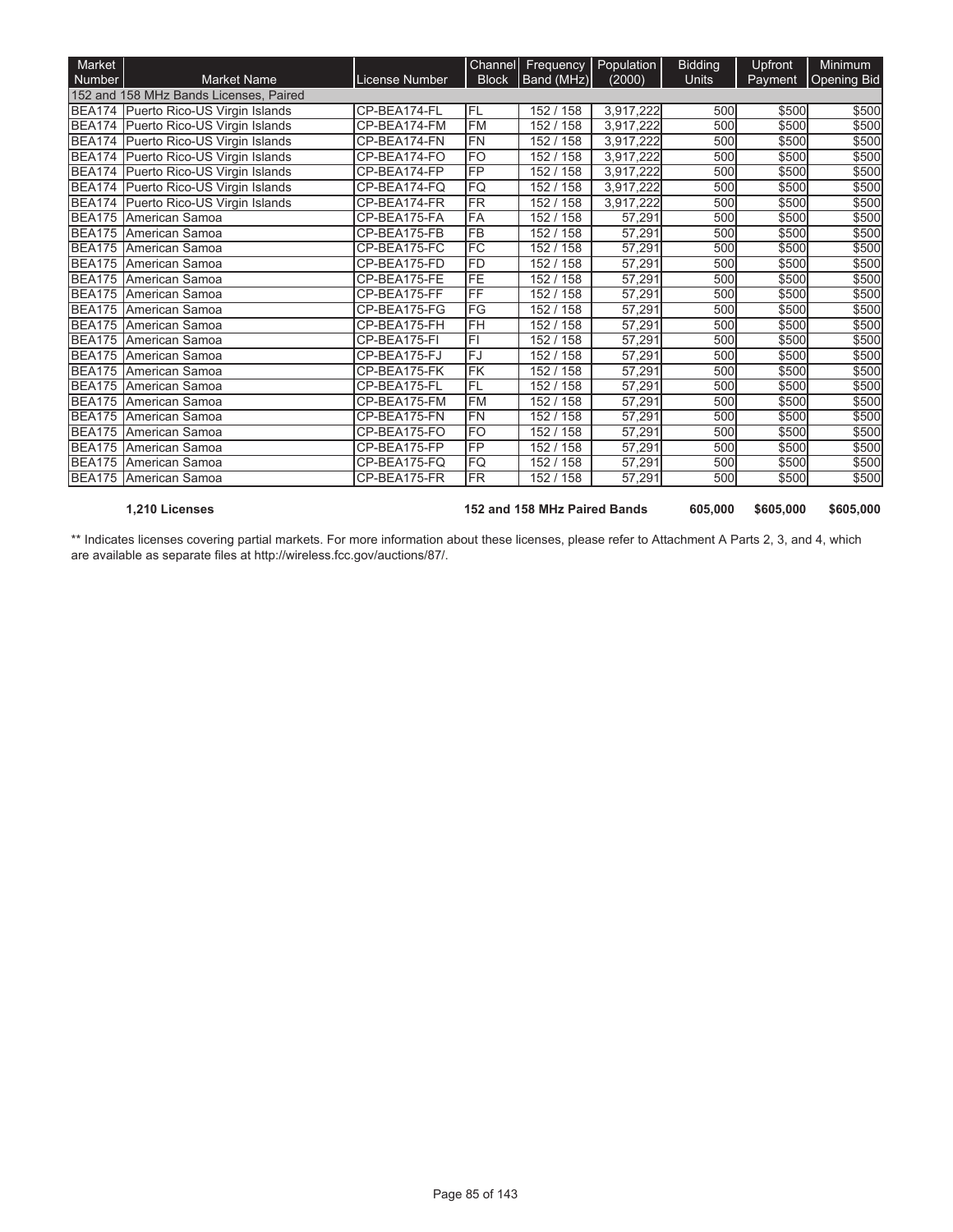## Auction 87 - Auction of Lower and Upper Paging Bands Licenses DA 09-2416 Attachment A - Part 1

|               |                                          | $AII$ and $BII$ in $BII$ in $BII$ in $BII$ in $BII$ in $BII$ in $BII$ in $BII$ in $BII$ in $BII$ in $BII$ in $BII$ in $BII$ in $BII$ in $BII$ |              |                   |            |                |                |                    |
|---------------|------------------------------------------|-----------------------------------------------------------------------------------------------------------------------------------------------|--------------|-------------------|------------|----------------|----------------|--------------------|
| Market        |                                          |                                                                                                                                               |              | Channel Frequency | Population | <b>Bidding</b> | <b>Upfront</b> | Minimum            |
| Number        | <b>Market Name</b>                       | License Number                                                                                                                                | <b>Block</b> | Band (MHz)        | (2000)     | <b>Units</b>   | Payment        | <b>Opening Bid</b> |
|               | 152 and 158 MHz Bands Licenses, Unpaired |                                                                                                                                               |              |                   |            |                |                |                    |
|               | BEA001 Bangor ME                         | CP-BEA001-EB                                                                                                                                  | EB           | 152               | 526,106    | 500            | \$500          | \$500              |
| <b>BEA001</b> | <b>Bangor ME</b>                         | CP-BEA001-EC                                                                                                                                  | EC           | 158               | 526,106    | 500            | \$500          | \$500              |
|               | BEA002 Portland ME                       | CP-BEA002-EA                                                                                                                                  | EA           | 152               | 748,817    | 500            | \$500          | \$500              |
|               | BEA002 Portland ME                       |                                                                                                                                               |              |                   |            |                |                |                    |
|               |                                          | CP-BEA002-EB                                                                                                                                  | EB           | 152               | 748,817    | 500            | \$500          | \$500              |
|               | BEA002 Portland ME                       | CP-BEA002-EC                                                                                                                                  | EC           | 158               | 748,817    | 500            | \$500          | \$500              |
|               | BEA002 Portland ME                       | CP-BEA002-ED                                                                                                                                  | ED           | 158               | 748,817    | 500            | \$500          | \$500              |
|               | BEA003 Boston-Worcester MA-NH-RI-VT      | CP-BEA003-EC                                                                                                                                  | EC           | 158               | 7,954,554  | 500            | \$500          | \$500              |
|               | BEA003 Boston-Worcester MA-NH-RI-VT      | CP-BEA003-ED                                                                                                                                  | ED           | 158               | 7,954,554  | 500            | \$500          | \$500              |
|               | BEA004 Burlington VT-NY                  | CP-BEA004-EA                                                                                                                                  | EA           | 152               | 605,393    | 500            | \$500          | \$500              |
|               | BEA004 Burlington VT-NY                  | CP-BEA004-EC                                                                                                                                  | EC           | 158               | 605,393    | 500            | \$500          | \$500              |
|               | BEA004 Burlington VT-NY                  | CP-BEA004-ED                                                                                                                                  | ED           | 158               | 605,393    | 500            | \$500          | \$500              |
|               | BEA018 Greensboro-Winston-Salem NC-VA    | CP-BEA018-EB                                                                                                                                  | EB           | 152               | 1,854,853  | 500            | \$500          | \$500              |
|               | BEA019 Raleigh-Durham-Chapel Hill NC     | CP-BEA019-EB                                                                                                                                  | EB           | 152               | 1,831,510  | 500            | \$500          | \$500              |
|               |                                          |                                                                                                                                               | EC           | 158               |            | 500            |                |                    |
|               | BEA019 Raleigh-Durham-Chapel Hill NC     | CP-BEA019-EC                                                                                                                                  |              |                   | 1,831,510  |                | \$500          | \$500              |
|               | BEA020 Norfolk-Virginia Beach VA-NC      | CP-BEA020-EB                                                                                                                                  | EB           | 152               | 1,722,764  | 500            | \$500          | \$500              |
| <b>BEA021</b> | Greenville NC                            | CP-BEA021-EA                                                                                                                                  | EA           | 152               | 823,517    | 500            | \$500          | \$500              |
| <b>BEA021</b> | Greenville NC                            | CP-BEA021-EB                                                                                                                                  | EB           | 152               | 823,517    | 500            | \$500          | \$500              |
| <b>BEA021</b> | <b>Greenville NC</b>                     | CP-BEA021-EC                                                                                                                                  | EC           | 158               | 823,517    | 500            | \$500          | \$500              |
|               | BEA022 Fayetteville NC                   | CP-BEA022-EA                                                                                                                                  | EA           | 152               | 528,224    | 500            | \$500          | \$500              |
|               | <b>BEA022</b> Fayetteville NC            | CP-BEA022-EB                                                                                                                                  | EB           | 152               | 528,224    | 500            | \$500          | \$500              |
|               | BEA022 Fayetteville NC                   | CP-BEA022-EC                                                                                                                                  | EC           | 158               | 528,224    | 500            | \$500          | \$500              |
|               | BEA023 Charlotte-Gastonia NC-SC          | CP-BEA023-EB                                                                                                                                  | <b>EB</b>    | 152               | 2,031,519  | 500            | \$500          | \$500              |
|               | BEA023 Charlotte-Gastonia NC-SC          |                                                                                                                                               | EC           | 158               |            | 500            |                | \$500              |
|               |                                          | CP-BEA023-EC                                                                                                                                  |              |                   | 2,031,519  |                | \$500          |                    |
|               | BEA023 Charlotte-Gastonia NC-SC          | CP-BEA023-ED                                                                                                                                  | ED           | 158               | 2,031,519  | 500            | \$500          | \$500              |
|               | BEA024 Columbia SC                       | CP-BEA024-EA                                                                                                                                  | EA           | 152               | 932,115    | 500            | \$500          | \$500              |
| <b>BEA024</b> | Columbia SC                              | CP-BEA024-EB                                                                                                                                  | EB           | 152               | 932,115    | 500            | \$500          | \$500              |
| BEA024        | Columbia SC                              | CP-BEA024-EC                                                                                                                                  | EC           | 158               | 932,115    | 500            | \$500          | \$500              |
|               | BEA024 Columbia SC                       | CP-BEA024-ED                                                                                                                                  | ED           | 158               | 932,115    | 500            | \$500          | \$500              |
|               | BEA025 Wilmington NC-SC                  | CP-BEA025-EA                                                                                                                                  | EA           | 152               | 878,267    | 500            | \$500          | \$500              |
|               | BEA025 Wilmington NC-SC                  | CP-BEA025-EB                                                                                                                                  | EB           | 152               | 878,267    | 500            | \$500          | \$500              |
|               | BEA025 Wilmington NC-SC                  | CP-BEA025-EC                                                                                                                                  | EC           | 158               | 878,267    | 500            | \$500          | \$500              |
| BEA026        | Charleston-North Charleston SC           | CP-BEA026-EA                                                                                                                                  | EA           | 152               | 587,297    | 500            | \$500          | \$500              |
|               | BEA026 Charleston-North Charleston SC    |                                                                                                                                               | EB           | 152               |            | 500            |                |                    |
|               |                                          | CP-BEA026-EB                                                                                                                                  |              |                   | 587,297    |                | \$500          | \$500              |
|               | BEA026 Charleston-North Charleston SC    | CP-BEA026-EC                                                                                                                                  | EC           | 158               | 587,297    | 500            | \$500          | \$500              |
|               | BEA026 Charleston-North Charleston SC    | CP-BEA026-ED                                                                                                                                  | ED           | 158               | 587,297    | 500            | \$500          | \$500              |
| <b>BEA027</b> | Augusta-Aiken GA-SC                      | CP-BEA027-EA                                                                                                                                  | EA           | 152               | 604,799    | 500            | \$500          | \$500              |
| <b>BEA027</b> | Augusta-Aiken GA-SC                      | CP-BEA027-EB                                                                                                                                  | EB           | 152               | 604,799    | 500            | \$500          | \$500              |
| <b>BEA027</b> | Augusta-Aiken GA-SC                      | CP-BEA027-EC                                                                                                                                  | EC           | 158               | 604,799    | 500            | \$500          | \$500              |
| <b>BEA027</b> | Augusta-Aiken GA-SC                      | CP-BEA027-ED                                                                                                                                  | ED           | 158               | 604,799    | 500            | \$500          | \$500              |
| <b>BEA028</b> | Savannah GA-SC                           | CP-BEA028-EA                                                                                                                                  | EA           | 152               | 668,214    | 500            | \$500          | \$500              |
| <b>BEA028</b> | Savannah GA-SC                           | CP-BEA028-EB                                                                                                                                  | EB           | 152               | 668,214    | 500            | \$500          | \$500              |
|               | BEA028 Savannah GA-SC                    | CP-BEA028-EC                                                                                                                                  | EC           | 158               | 668,214    | 500            | \$500          | \$500              |
|               |                                          |                                                                                                                                               |              |                   |            |                |                |                    |
|               | BEA028 Savannah GA-SC                    | CP-BEA028-ED                                                                                                                                  | IED          | 158               | 668,214    | 500            | \$500          | \$500              |
|               | BEA029 Jacksonville FL-GA                | CP-BEA029-EA                                                                                                                                  | EA           | 152               | 1,885,190  | 500            | \$500          | \$500              |
|               | BEA029 Jacksonville FL-GA                | CP-BEA029-EB                                                                                                                                  | EB           | 152               | 1,885,190  | 500            | \$500          | \$500              |
|               | BEA029 Jacksonville FL-GA                | CP-BEA029-EC                                                                                                                                  | EC           | 158               | 1,885,190  | 500            | \$500          | \$500              |
|               | BEA029 Jacksonville FL-GA                | CP-BEA029-ED                                                                                                                                  | ED           | 158               | 1,885,190  | 500            | \$500          | \$500              |
|               | BEA030 Orlando FL                        | CP-BEA030-EB                                                                                                                                  | EB           | 152               | 3,642,540  | 500            | \$500          | \$500              |
|               | BEA030 Orlando FL                        | CP-BEA030-EC                                                                                                                                  | EC           | 158               | 3,642,540  | 500            | \$500          | \$500              |
|               | BEA030 Orlando FL                        | CP-BEA030-ED                                                                                                                                  | ED           | 158               | 3,642,540  | 500            | \$500          | \$500              |
|               | BEA031 Miami-Fort Lauderdale FL          | CP-BEA031-EB                                                                                                                                  | EB           | 152               | 5,602,222  | 500            | \$500          | \$500              |
|               | BEA031 Miami-Fort Lauderdale FL          | CP-BEA031-EC                                                                                                                                  | EC           | 158               | 5,602,222  | 500            | \$500          | \$500              |
|               |                                          |                                                                                                                                               |              |                   |            |                |                |                    |
|               | BEA031 Miami-Fort Lauderdale FL          | CP-BEA031-ED                                                                                                                                  | ED           | 158               | 5,602,222  | 500            | \$500          | \$500              |
|               | BEA032 Fort Myers-Cape Coral FL          | CP-BEA032-EB                                                                                                                                  | EB           | 152               | 692,265    | 500            | \$500          | \$500              |
|               | BEA032 Fort Myers-Cape Coral FL          | CP-BEA032-EC                                                                                                                                  | EC           | 158               | 692,265    | 500            | \$500          | \$500              |
|               | BEA032 Fort Myers-Cape Coral FL          | CP-BEA032-ED                                                                                                                                  | ED           | 158               | 692,265    | 500            | \$500          | \$500              |
|               | BEA033 Sarasota-Bradenton FL             | CP-BEA033-EB                                                                                                                                  | EB           | 152               | 763,795    | 500            | \$500          | \$500              |
|               | BEA033 Sarasota-Bradenton FL             | CP-BEA033-EC                                                                                                                                  | EC           | 158               | 763,795    | 500            | \$500          | \$500              |
|               | BEA033 Sarasota-Bradenton FL             | CP-BEA033-ED                                                                                                                                  | ED           | 158               | 763,795    | 500            | \$500          | \$500              |
|               | BEA034 Tampa-St. Petersburg FL           | CP-BEA034-EB                                                                                                                                  | <b>EB</b>    | 152               | 2,395,997  | 500            | \$500          | \$500              |
|               | BEA034 Tampa-St. Petersburg FL           | CP-BEA034-EC                                                                                                                                  | EC           | 158               | 2,395,997  | 500            | \$500          | \$500              |
|               | BEA034 Tampa-St. Petersburg FL           | CP-BEA034-ED                                                                                                                                  | ED           | 158               | 2,395,997  | 500            | \$500          | \$500              |
|               |                                          |                                                                                                                                               |              |                   |            |                |                |                    |
|               | BEA035 Tallahassee FL-GA                 | CP-BEA035-EA                                                                                                                                  | EA           | 152               | 720,434    | 500            | \$500          | \$500              |
|               | BEA035 Tallahassee FL-GA                 | CP-BEA035-EB                                                                                                                                  | EB           | 152               | 720,434    | 500            | \$500          | \$500              |
|               | BEA035 Tallahassee FL-GA                 | CP-BEA035-EC                                                                                                                                  | EC           | 158               | 720,434    | 500            | \$500          | \$500              |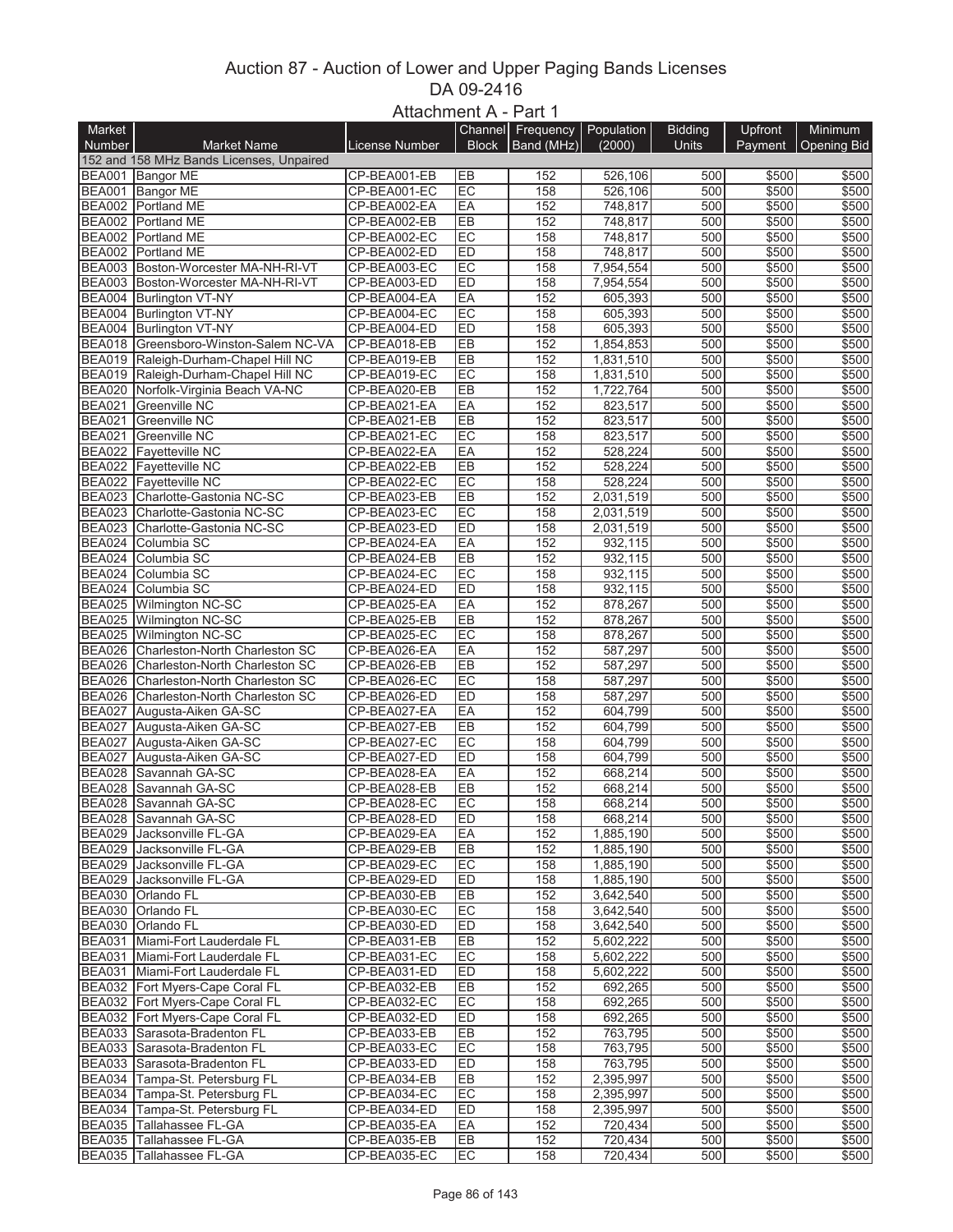| Number<br><b>Market Name</b><br><b>Block</b><br>Band (MHz)<br>(2000)<br><b>Units</b><br>License Number<br>Payment   Opening Bid<br>152 and 158 MHz Bands Licenses, Unpaired<br>ED<br>BEA035 Tallahassee FL-GA<br>158<br>CP-BEA035-ED<br>720.434<br>500<br>\$500<br>\$500<br>EA<br>152<br>332,409<br>500<br>\$500<br>\$500<br>BEA036 Dothan AL-FL-GA<br>CP-BEA036-EA<br>EB<br>152<br>\$500<br>CP-BEA036-EB<br>332.409<br>500<br>\$500<br>Dothan AL-FL-GA<br>EC<br>158<br>332,409<br>500<br>\$500<br>\$500<br>Dothan AL-FL-GA<br>CP-BEA036-EC<br>ED<br>158<br>Dothan AL-FL-GA<br>CP-BEA036-ED<br>332,409<br>500<br>\$500<br>\$500<br>EA<br>\$500<br><b>BEA037</b><br>152<br>468,178<br>500<br>\$500<br>Albany GA<br>CP-BEA037-EA<br>EB<br>152<br>468,178<br>500<br>\$500<br>\$500<br><b>BEA037</b><br>Albany GA<br>CP-BEA037-EB<br>EC<br>500<br>\$500<br><b>BEA037</b><br>158<br>\$500<br>Albany GA<br>CP-BEA037-EC<br>468,178<br>ED<br><b>BEA037</b><br>CP-BEA037-ED<br>158<br>468,178<br>500<br>\$500<br>\$500<br>Albany GA<br>EA<br>152<br>\$500<br>CP-BEA038-EA<br>768,701<br>500<br>\$500<br>Macon GA<br>EB<br>\$500<br>CP-BEA038-EB<br>152<br>768,701<br>500<br>\$500<br>Macon GA<br>EC<br>158<br>\$500<br><b>BEA038</b><br>Macon GA<br>CP-BEA038-EC<br>768,701<br>500<br>\$500<br>ED<br>\$500<br>BEA038 Macon GA<br>158<br>768,701<br>500<br>\$500<br>CP-BEA038-ED<br><b>BEA039</b><br>152<br>\$500<br>Columbus GA-AL<br>CP-BEA039-EB<br>EB<br>496,538<br>500<br>\$500<br>EC<br><b>BEA039</b><br>Columbus GA-AL<br>CP-BEA039-EC<br>158<br>496,538<br>500<br>\$500<br>\$500<br>CP-BEA040-EA<br>EA<br>152<br>5,471,412<br>500<br>\$500<br>\$500<br><b>BEA040</b><br>Atlanta GA-AL-NC<br>EB<br>152<br>\$500<br>Atlanta GA-AL-NC<br>CP-BEA040-EB<br>5,471,412<br>500<br>\$500<br>EC<br>158<br>500<br>\$500<br>\$500<br>Atlanta GA-AL-NC<br>CP-BEA040-EC<br>5,471,412<br>ED<br>158<br>\$500<br><b>BEA040</b><br>Atlanta GA-AL-NC<br>CP-BEA040-ED<br>5,471,412<br>500<br>\$500<br><b>BEA041</b><br>Greenville-Spartanburg SC-NC<br>EA<br>152<br>1,248,824<br>500<br>\$500<br>\$500<br>CP-BEA041-EA<br>152<br>\$500<br><b>BEA041</b><br>CP-BEA041-EB<br>EB<br>1,248,824<br>500<br>\$500<br>Greenville-Spartanburg SC-NC<br>EC<br><b>BEA041</b><br>CP-BEA041-EC<br>158<br>1.248.824<br>500<br>\$500<br>\$500<br>Greenville-Spartanburg SC-NC<br>ED<br><b>BEA041</b><br>158<br>\$500<br>\$500<br>CP-BEA041-ED<br>1,248,824<br>500<br>Greenville-Spartanburg SC-NC<br>EA<br>152<br>444,594<br>500<br>\$500<br>\$500<br><b>BEA042</b><br><b>Asheville NC</b><br>CP-BEA042-EA<br>EB<br>\$500<br>CP-BEA042-EB<br>152<br>444,594<br>500<br>\$500<br><b>Asheville NC</b><br><b>BEA043</b><br>Chattanooga TN-GA<br>EA<br>152<br>500<br>\$500<br>\$500<br>CP-BEA043-EA<br>720,375<br>EB<br>152<br>720,375<br>500<br>\$500<br>\$500<br><b>BEA043</b><br>Chattanooga TN-GA<br>CP-BEA043-EB<br>EC<br><b>BEA043</b><br>158<br>\$500<br>CP-BEA043-EC<br>720,375<br>500<br>\$500<br>Chattanooga TN-GA<br><b>Knoxville TN</b><br>EA<br>152<br>983,329<br>500<br>\$500<br>\$500<br>BEA044<br>CP-BEA044-EA<br>EB<br>152<br><b>BEA045</b><br>Johnson City-Kingsport TN-VA<br>CP-BEA045-EB<br>576,081<br>500<br>\$500<br>\$500<br>BEA046 Hickory-Morganton NC-TN<br>EA<br>152<br>519,208<br>500<br>\$500<br>\$500<br>CP-BEA046-EA<br>EB<br>152<br>519,208<br>500<br>\$500<br>\$500<br>Hickory-Morganton NC-TN<br>CP-BEA046-EB<br>EC<br>500<br>\$500<br>BEA046 Hickory-Morganton NC-TN **<br>158<br>519,208<br>\$500<br>CP-BEA046-EC<br><b>BEA047</b><br>EB<br>152<br>1,851,367<br>500<br>\$500<br>\$500<br>Lexington KY-TN-VA-WV<br>CP-BEA047-EB<br>Lexington KY-TN-VA-WV **<br>EC<br>158<br>\$500<br>1,851,367<br>500<br>\$500<br><b>BEA047</b><br>CP-BEA047-EC<br>\$500<br>BEA047<br>$***$<br><b>ED</b><br>158<br>1,851,367<br>500<br>\$500<br>Lexington KY-TN-VA-WV<br>CP-BEA047-ED<br>EA<br>152<br>Charleston WV-KY-OH **<br>CP-BEA048-EA<br>1,199,373<br>500<br>\$500<br>\$500<br>EB<br>152<br>Charleston WV-KY-OH<br>1,199,373<br>500<br>\$500<br>\$500<br><b>BEA048</b><br>CP-BEA048-EB<br><b>BEA048</b><br>EC<br>\$500<br>Charleston WV-KY-OH **<br>CP-BEA048-EC<br>158<br>1,199,373<br>500<br>\$500<br>ED<br><b>BEA048</b><br>Charleston WV-KY-OH<br>CP-BEA048-ED<br>158<br>1,199,373<br>500<br>\$500<br>\$500<br>EA<br>152<br>500<br>\$500<br>\$500<br><b>BEA049</b><br>Cincinnati-Hamilton OH-KY-IN<br>CP-BEA049-EA<br>2,184,860<br><b>BEA049</b><br>EB<br>152<br>\$500<br>CP-BEA049-EB<br>2,184,860<br>500<br>\$500<br>Cincinnati-Hamilton OH-KY-IN<br>BEA049 Cincinnati-Hamilton OH-KY-IN<br>CP-BEA049-EC<br>EC<br>158<br>2,184,860<br>500<br>\$500<br>\$500<br>BEA049 Cincinnati-Hamilton OH-KY-IN<br>ED<br>158<br>500<br>\$500<br>\$500<br>CP-BEA049-ED<br>2,184,860<br>BEA050 Dayton-Springfield OH<br>EA<br>1,133,004<br>\$500<br>CP-BEA050-EA<br>152<br>500<br>\$500<br>BEA050 Dayton-Springfield OH<br>CP-BEA050-EB<br>EB<br>152<br>500<br>\$500<br>\$500<br>1,133,004<br>BEA050 Dayton-Springfield OH<br>EC<br>\$500<br>CP-BEA050-EC<br>158<br>1,133,004<br>500<br>\$500<br>BEA050 Dayton-Springfield OH<br>CP-BEA050-ED<br>ED<br>1,133,004<br>\$500<br>158<br>500<br>\$500<br>EC<br><b>BEA051</b><br>Columbus OH<br>158<br>500<br>\$500<br>\$500<br>CP-BEA051-EC<br>2,349,060<br>BEA051 Columbus OH<br>\$500<br>CP-BEA051-ED<br>ED<br>158<br>2,349,060<br>500<br>\$500<br>BEA055 Cleveland-Akron OH-PA<br>CP-BEA055-EA<br>EA<br>152<br>4,692,460<br>500<br>\$500<br>\$500<br>BEA056 Toledo OH<br>CP-BEA056-EA<br>EA<br>152<br>1,294,395<br>500<br>\$500<br>\$500<br>BEA056 Toledo OH<br>\$500<br>CP-BEA056-EB<br>EB<br>152<br>1,294,395<br>500<br>\$500<br><b>BEA056</b><br>CP-BEA056-EC<br>EC<br>158<br>\$500<br>Toledo OH<br>1,294,395<br>500<br>\$500<br>BEA056 Toledo OH<br>CP-BEA056-ED<br>ED<br>158<br>1,294,395<br>\$500<br>\$500<br>500<br>BEA057 Detroit-Ann Arbor-Flint MI<br>EA<br>\$500<br>CP-BEA057-EA<br>152<br>6,963,637<br>500<br>\$500<br>BEA057 Detroit-Ann Arbor-Flint MI<br>CP-BEA057-EB<br>EB<br>152<br>\$500<br>\$500<br>6,963,637<br>500<br>BEA057 Detroit-Ann Arbor-Flint MI<br>EC<br>500<br>\$500<br>CP-BEA057-EC<br>158<br>6,963,637<br>\$500<br>BEA057 Detroit-Ann Arbor-Flint MI<br>CP-BEA057-ED<br><b>ED</b><br>158<br>6,963,637<br>\$500<br>500<br>\$500<br>EC<br>\$500<br>BEA058 Northern Michigan MI<br>CP-BEA058-EC<br>158<br>500<br>\$500<br>269,986<br>BEA058 Northern Michigan MI<br>CP-BEA058-ED<br>ED<br>158<br>500<br>\$500<br>\$500<br>269,986<br>BEA059 Green Bay WI-MI<br>CP-BEA059-EC<br>EC<br>158<br>671,225<br>500<br>\$500<br>\$500<br>BEA059 Green Bay WI-MI<br><b>ED</b><br>158<br>671,225<br>500<br>\$500<br>\$500<br>CP-BEA059-ED<br>BEA060 Appleton-Oshkosh-Neenah WI<br>CP-BEA060-EB<br>EB<br>152<br>433,250<br>500<br>\$500<br>\$500<br>BEA060 Appleton-Oshkosh-Neenah WI<br>EC<br>CP-BEA060-EC<br>158<br>433,250<br>500<br>\$500<br>\$500<br>BEA060 Appleton-Oshkosh-Neenah WI<br>CP-BEA060-ED<br>ED<br>158<br>433,250<br>500<br>\$500<br>\$500<br>BEA061 Traverse City MI<br>CP-BEA061-EA<br>EA<br>152<br>286,745<br>500<br>\$500<br>\$500<br>BEA061 Traverse City MI<br>CP-BEA061-EB<br>152<br>286,745<br>\$500<br>\$500<br>EB<br>500<br><b>BEA061</b> Traverse City MI<br>EC<br>CP-BEA061-EC<br>158<br>286,745<br>500<br>\$500<br>\$500<br>CP-BEA061-ED<br><b>ED</b><br>158<br>\$500<br><b>Traverse City MI</b><br>286,745<br>500<br>\$500 | Market        |  | Channel Frequency Population | <b>Bidding</b> | Upfront | Minimum |
|---------------------------------------------------------------------------------------------------------------------------------------------------------------------------------------------------------------------------------------------------------------------------------------------------------------------------------------------------------------------------------------------------------------------------------------------------------------------------------------------------------------------------------------------------------------------------------------------------------------------------------------------------------------------------------------------------------------------------------------------------------------------------------------------------------------------------------------------------------------------------------------------------------------------------------------------------------------------------------------------------------------------------------------------------------------------------------------------------------------------------------------------------------------------------------------------------------------------------------------------------------------------------------------------------------------------------------------------------------------------------------------------------------------------------------------------------------------------------------------------------------------------------------------------------------------------------------------------------------------------------------------------------------------------------------------------------------------------------------------------------------------------------------------------------------------------------------------------------------------------------------------------------------------------------------------------------------------------------------------------------------------------------------------------------------------------------------------------------------------------------------------------------------------------------------------------------------------------------------------------------------------------------------------------------------------------------------------------------------------------------------------------------------------------------------------------------------------------------------------------------------------------------------------------------------------------------------------------------------------------------------------------------------------------------------------------------------------------------------------------------------------------------------------------------------------------------------------------------------------------------------------------------------------------------------------------------------------------------------------------------------------------------------------------------------------------------------------------------------------------------------------------------------------------------------------------------------------------------------------------------------------------------------------------------------------------------------------------------------------------------------------------------------------------------------------------------------------------------------------------------------------------------------------------------------------------------------------------------------------------------------------------------------------------------------------------------------------------------------------------------------------------------------------------------------------------------------------------------------------------------------------------------------------------------------------------------------------------------------------------------------------------------------------------------------------------------------------------------------------------------------------------------------------------------------------------------------------------------------------------------------------------------------------------------------------------------------------------------------------------------------------------------------------------------------------------------------------------------------------------------------------------------------------------------------------------------------------------------------------------------------------------------------------------------------------------------------------------------------------------------------------------------------------------------------------------------------------------------------------------------------------------------------------------------------------------------------------------------------------------------------------------------------------------------------------------------------------------------------------------------------------------------------------------------------------------------------------------------------------------------------------------------------------------------------------------------------------------------------------------------------------------------------------------------------------------------------------------------------------------------------------------------------------------------------------------------------------------------------------------------------------------------------------------------------------------------------------------------------------------------------------------------------------------------------------------------------------------------------------------------------------------------------------------------------------------------------------------------------------------------------------------------------------------------------------------------------------------------------------------------------------------------------------------------------------------------------------------------------------------------------------------------------------------------------------------------------------------------------------------------------------------------------------------------------------------------------------------------------------------------------------------------------------------------------------------------------------------------------------------------------------------------------------------------------------------------------------------------------------------------------------------------------------------------------------------------------------------------------------------------------------------------------------------------------------------------------------------------------------------------------------------------------------------------------------------------------------------------------------------------------------------------------------------------------------------------------------------------------------------------------------------------------------------------------------------------------------------------------------------------------------------------|---------------|--|------------------------------|----------------|---------|---------|
|                                                                                                                                                                                                                                                                                                                                                                                                                                                                                                                                                                                                                                                                                                                                                                                                                                                                                                                                                                                                                                                                                                                                                                                                                                                                                                                                                                                                                                                                                                                                                                                                                                                                                                                                                                                                                                                                                                                                                                                                                                                                                                                                                                                                                                                                                                                                                                                                                                                                                                                                                                                                                                                                                                                                                                                                                                                                                                                                                                                                                                                                                                                                                                                                                                                                                                                                                                                                                                                                                                                                                                                                                                                                                                                                                                                                                                                                                                                                                                                                                                                                                                                                                                                                                                                                                                                                                                                                                                                                                                                                                                                                                                                                                                                                                                                                                                                                                                                                                                                                                                                                                                                                                                                                                                                                                                                                                                                                                                                                                                                                                                                                                                                                                                                                                                                                                                                                                                                                                                                                                                                                                                                                                                                                                                                                                                                                                                                                                                                                                                                                                                                                                                                                                                                                                                                                                                                                                                                                                                                                                                                                                                                                                                                                                                                                                                                                                                                                   |               |  |                              |                |         |         |
|                                                                                                                                                                                                                                                                                                                                                                                                                                                                                                                                                                                                                                                                                                                                                                                                                                                                                                                                                                                                                                                                                                                                                                                                                                                                                                                                                                                                                                                                                                                                                                                                                                                                                                                                                                                                                                                                                                                                                                                                                                                                                                                                                                                                                                                                                                                                                                                                                                                                                                                                                                                                                                                                                                                                                                                                                                                                                                                                                                                                                                                                                                                                                                                                                                                                                                                                                                                                                                                                                                                                                                                                                                                                                                                                                                                                                                                                                                                                                                                                                                                                                                                                                                                                                                                                                                                                                                                                                                                                                                                                                                                                                                                                                                                                                                                                                                                                                                                                                                                                                                                                                                                                                                                                                                                                                                                                                                                                                                                                                                                                                                                                                                                                                                                                                                                                                                                                                                                                                                                                                                                                                                                                                                                                                                                                                                                                                                                                                                                                                                                                                                                                                                                                                                                                                                                                                                                                                                                                                                                                                                                                                                                                                                                                                                                                                                                                                                                                   |               |  |                              |                |         |         |
|                                                                                                                                                                                                                                                                                                                                                                                                                                                                                                                                                                                                                                                                                                                                                                                                                                                                                                                                                                                                                                                                                                                                                                                                                                                                                                                                                                                                                                                                                                                                                                                                                                                                                                                                                                                                                                                                                                                                                                                                                                                                                                                                                                                                                                                                                                                                                                                                                                                                                                                                                                                                                                                                                                                                                                                                                                                                                                                                                                                                                                                                                                                                                                                                                                                                                                                                                                                                                                                                                                                                                                                                                                                                                                                                                                                                                                                                                                                                                                                                                                                                                                                                                                                                                                                                                                                                                                                                                                                                                                                                                                                                                                                                                                                                                                                                                                                                                                                                                                                                                                                                                                                                                                                                                                                                                                                                                                                                                                                                                                                                                                                                                                                                                                                                                                                                                                                                                                                                                                                                                                                                                                                                                                                                                                                                                                                                                                                                                                                                                                                                                                                                                                                                                                                                                                                                                                                                                                                                                                                                                                                                                                                                                                                                                                                                                                                                                                                                   |               |  |                              |                |         |         |
|                                                                                                                                                                                                                                                                                                                                                                                                                                                                                                                                                                                                                                                                                                                                                                                                                                                                                                                                                                                                                                                                                                                                                                                                                                                                                                                                                                                                                                                                                                                                                                                                                                                                                                                                                                                                                                                                                                                                                                                                                                                                                                                                                                                                                                                                                                                                                                                                                                                                                                                                                                                                                                                                                                                                                                                                                                                                                                                                                                                                                                                                                                                                                                                                                                                                                                                                                                                                                                                                                                                                                                                                                                                                                                                                                                                                                                                                                                                                                                                                                                                                                                                                                                                                                                                                                                                                                                                                                                                                                                                                                                                                                                                                                                                                                                                                                                                                                                                                                                                                                                                                                                                                                                                                                                                                                                                                                                                                                                                                                                                                                                                                                                                                                                                                                                                                                                                                                                                                                                                                                                                                                                                                                                                                                                                                                                                                                                                                                                                                                                                                                                                                                                                                                                                                                                                                                                                                                                                                                                                                                                                                                                                                                                                                                                                                                                                                                                                                   | <b>BEA036</b> |  |                              |                |         |         |
|                                                                                                                                                                                                                                                                                                                                                                                                                                                                                                                                                                                                                                                                                                                                                                                                                                                                                                                                                                                                                                                                                                                                                                                                                                                                                                                                                                                                                                                                                                                                                                                                                                                                                                                                                                                                                                                                                                                                                                                                                                                                                                                                                                                                                                                                                                                                                                                                                                                                                                                                                                                                                                                                                                                                                                                                                                                                                                                                                                                                                                                                                                                                                                                                                                                                                                                                                                                                                                                                                                                                                                                                                                                                                                                                                                                                                                                                                                                                                                                                                                                                                                                                                                                                                                                                                                                                                                                                                                                                                                                                                                                                                                                                                                                                                                                                                                                                                                                                                                                                                                                                                                                                                                                                                                                                                                                                                                                                                                                                                                                                                                                                                                                                                                                                                                                                                                                                                                                                                                                                                                                                                                                                                                                                                                                                                                                                                                                                                                                                                                                                                                                                                                                                                                                                                                                                                                                                                                                                                                                                                                                                                                                                                                                                                                                                                                                                                                                                   | <b>BEA036</b> |  |                              |                |         |         |
|                                                                                                                                                                                                                                                                                                                                                                                                                                                                                                                                                                                                                                                                                                                                                                                                                                                                                                                                                                                                                                                                                                                                                                                                                                                                                                                                                                                                                                                                                                                                                                                                                                                                                                                                                                                                                                                                                                                                                                                                                                                                                                                                                                                                                                                                                                                                                                                                                                                                                                                                                                                                                                                                                                                                                                                                                                                                                                                                                                                                                                                                                                                                                                                                                                                                                                                                                                                                                                                                                                                                                                                                                                                                                                                                                                                                                                                                                                                                                                                                                                                                                                                                                                                                                                                                                                                                                                                                                                                                                                                                                                                                                                                                                                                                                                                                                                                                                                                                                                                                                                                                                                                                                                                                                                                                                                                                                                                                                                                                                                                                                                                                                                                                                                                                                                                                                                                                                                                                                                                                                                                                                                                                                                                                                                                                                                                                                                                                                                                                                                                                                                                                                                                                                                                                                                                                                                                                                                                                                                                                                                                                                                                                                                                                                                                                                                                                                                                                   | <b>BEA036</b> |  |                              |                |         |         |
|                                                                                                                                                                                                                                                                                                                                                                                                                                                                                                                                                                                                                                                                                                                                                                                                                                                                                                                                                                                                                                                                                                                                                                                                                                                                                                                                                                                                                                                                                                                                                                                                                                                                                                                                                                                                                                                                                                                                                                                                                                                                                                                                                                                                                                                                                                                                                                                                                                                                                                                                                                                                                                                                                                                                                                                                                                                                                                                                                                                                                                                                                                                                                                                                                                                                                                                                                                                                                                                                                                                                                                                                                                                                                                                                                                                                                                                                                                                                                                                                                                                                                                                                                                                                                                                                                                                                                                                                                                                                                                                                                                                                                                                                                                                                                                                                                                                                                                                                                                                                                                                                                                                                                                                                                                                                                                                                                                                                                                                                                                                                                                                                                                                                                                                                                                                                                                                                                                                                                                                                                                                                                                                                                                                                                                                                                                                                                                                                                                                                                                                                                                                                                                                                                                                                                                                                                                                                                                                                                                                                                                                                                                                                                                                                                                                                                                                                                                                                   |               |  |                              |                |         |         |
|                                                                                                                                                                                                                                                                                                                                                                                                                                                                                                                                                                                                                                                                                                                                                                                                                                                                                                                                                                                                                                                                                                                                                                                                                                                                                                                                                                                                                                                                                                                                                                                                                                                                                                                                                                                                                                                                                                                                                                                                                                                                                                                                                                                                                                                                                                                                                                                                                                                                                                                                                                                                                                                                                                                                                                                                                                                                                                                                                                                                                                                                                                                                                                                                                                                                                                                                                                                                                                                                                                                                                                                                                                                                                                                                                                                                                                                                                                                                                                                                                                                                                                                                                                                                                                                                                                                                                                                                                                                                                                                                                                                                                                                                                                                                                                                                                                                                                                                                                                                                                                                                                                                                                                                                                                                                                                                                                                                                                                                                                                                                                                                                                                                                                                                                                                                                                                                                                                                                                                                                                                                                                                                                                                                                                                                                                                                                                                                                                                                                                                                                                                                                                                                                                                                                                                                                                                                                                                                                                                                                                                                                                                                                                                                                                                                                                                                                                                                                   |               |  |                              |                |         |         |
|                                                                                                                                                                                                                                                                                                                                                                                                                                                                                                                                                                                                                                                                                                                                                                                                                                                                                                                                                                                                                                                                                                                                                                                                                                                                                                                                                                                                                                                                                                                                                                                                                                                                                                                                                                                                                                                                                                                                                                                                                                                                                                                                                                                                                                                                                                                                                                                                                                                                                                                                                                                                                                                                                                                                                                                                                                                                                                                                                                                                                                                                                                                                                                                                                                                                                                                                                                                                                                                                                                                                                                                                                                                                                                                                                                                                                                                                                                                                                                                                                                                                                                                                                                                                                                                                                                                                                                                                                                                                                                                                                                                                                                                                                                                                                                                                                                                                                                                                                                                                                                                                                                                                                                                                                                                                                                                                                                                                                                                                                                                                                                                                                                                                                                                                                                                                                                                                                                                                                                                                                                                                                                                                                                                                                                                                                                                                                                                                                                                                                                                                                                                                                                                                                                                                                                                                                                                                                                                                                                                                                                                                                                                                                                                                                                                                                                                                                                                                   |               |  |                              |                |         |         |
|                                                                                                                                                                                                                                                                                                                                                                                                                                                                                                                                                                                                                                                                                                                                                                                                                                                                                                                                                                                                                                                                                                                                                                                                                                                                                                                                                                                                                                                                                                                                                                                                                                                                                                                                                                                                                                                                                                                                                                                                                                                                                                                                                                                                                                                                                                                                                                                                                                                                                                                                                                                                                                                                                                                                                                                                                                                                                                                                                                                                                                                                                                                                                                                                                                                                                                                                                                                                                                                                                                                                                                                                                                                                                                                                                                                                                                                                                                                                                                                                                                                                                                                                                                                                                                                                                                                                                                                                                                                                                                                                                                                                                                                                                                                                                                                                                                                                                                                                                                                                                                                                                                                                                                                                                                                                                                                                                                                                                                                                                                                                                                                                                                                                                                                                                                                                                                                                                                                                                                                                                                                                                                                                                                                                                                                                                                                                                                                                                                                                                                                                                                                                                                                                                                                                                                                                                                                                                                                                                                                                                                                                                                                                                                                                                                                                                                                                                                                                   | <b>BEA038</b> |  |                              |                |         |         |
|                                                                                                                                                                                                                                                                                                                                                                                                                                                                                                                                                                                                                                                                                                                                                                                                                                                                                                                                                                                                                                                                                                                                                                                                                                                                                                                                                                                                                                                                                                                                                                                                                                                                                                                                                                                                                                                                                                                                                                                                                                                                                                                                                                                                                                                                                                                                                                                                                                                                                                                                                                                                                                                                                                                                                                                                                                                                                                                                                                                                                                                                                                                                                                                                                                                                                                                                                                                                                                                                                                                                                                                                                                                                                                                                                                                                                                                                                                                                                                                                                                                                                                                                                                                                                                                                                                                                                                                                                                                                                                                                                                                                                                                                                                                                                                                                                                                                                                                                                                                                                                                                                                                                                                                                                                                                                                                                                                                                                                                                                                                                                                                                                                                                                                                                                                                                                                                                                                                                                                                                                                                                                                                                                                                                                                                                                                                                                                                                                                                                                                                                                                                                                                                                                                                                                                                                                                                                                                                                                                                                                                                                                                                                                                                                                                                                                                                                                                                                   | <b>BEA038</b> |  |                              |                |         |         |
|                                                                                                                                                                                                                                                                                                                                                                                                                                                                                                                                                                                                                                                                                                                                                                                                                                                                                                                                                                                                                                                                                                                                                                                                                                                                                                                                                                                                                                                                                                                                                                                                                                                                                                                                                                                                                                                                                                                                                                                                                                                                                                                                                                                                                                                                                                                                                                                                                                                                                                                                                                                                                                                                                                                                                                                                                                                                                                                                                                                                                                                                                                                                                                                                                                                                                                                                                                                                                                                                                                                                                                                                                                                                                                                                                                                                                                                                                                                                                                                                                                                                                                                                                                                                                                                                                                                                                                                                                                                                                                                                                                                                                                                                                                                                                                                                                                                                                                                                                                                                                                                                                                                                                                                                                                                                                                                                                                                                                                                                                                                                                                                                                                                                                                                                                                                                                                                                                                                                                                                                                                                                                                                                                                                                                                                                                                                                                                                                                                                                                                                                                                                                                                                                                                                                                                                                                                                                                                                                                                                                                                                                                                                                                                                                                                                                                                                                                                                                   |               |  |                              |                |         |         |
|                                                                                                                                                                                                                                                                                                                                                                                                                                                                                                                                                                                                                                                                                                                                                                                                                                                                                                                                                                                                                                                                                                                                                                                                                                                                                                                                                                                                                                                                                                                                                                                                                                                                                                                                                                                                                                                                                                                                                                                                                                                                                                                                                                                                                                                                                                                                                                                                                                                                                                                                                                                                                                                                                                                                                                                                                                                                                                                                                                                                                                                                                                                                                                                                                                                                                                                                                                                                                                                                                                                                                                                                                                                                                                                                                                                                                                                                                                                                                                                                                                                                                                                                                                                                                                                                                                                                                                                                                                                                                                                                                                                                                                                                                                                                                                                                                                                                                                                                                                                                                                                                                                                                                                                                                                                                                                                                                                                                                                                                                                                                                                                                                                                                                                                                                                                                                                                                                                                                                                                                                                                                                                                                                                                                                                                                                                                                                                                                                                                                                                                                                                                                                                                                                                                                                                                                                                                                                                                                                                                                                                                                                                                                                                                                                                                                                                                                                                                                   |               |  |                              |                |         |         |
|                                                                                                                                                                                                                                                                                                                                                                                                                                                                                                                                                                                                                                                                                                                                                                                                                                                                                                                                                                                                                                                                                                                                                                                                                                                                                                                                                                                                                                                                                                                                                                                                                                                                                                                                                                                                                                                                                                                                                                                                                                                                                                                                                                                                                                                                                                                                                                                                                                                                                                                                                                                                                                                                                                                                                                                                                                                                                                                                                                                                                                                                                                                                                                                                                                                                                                                                                                                                                                                                                                                                                                                                                                                                                                                                                                                                                                                                                                                                                                                                                                                                                                                                                                                                                                                                                                                                                                                                                                                                                                                                                                                                                                                                                                                                                                                                                                                                                                                                                                                                                                                                                                                                                                                                                                                                                                                                                                                                                                                                                                                                                                                                                                                                                                                                                                                                                                                                                                                                                                                                                                                                                                                                                                                                                                                                                                                                                                                                                                                                                                                                                                                                                                                                                                                                                                                                                                                                                                                                                                                                                                                                                                                                                                                                                                                                                                                                                                                                   |               |  |                              |                |         |         |
|                                                                                                                                                                                                                                                                                                                                                                                                                                                                                                                                                                                                                                                                                                                                                                                                                                                                                                                                                                                                                                                                                                                                                                                                                                                                                                                                                                                                                                                                                                                                                                                                                                                                                                                                                                                                                                                                                                                                                                                                                                                                                                                                                                                                                                                                                                                                                                                                                                                                                                                                                                                                                                                                                                                                                                                                                                                                                                                                                                                                                                                                                                                                                                                                                                                                                                                                                                                                                                                                                                                                                                                                                                                                                                                                                                                                                                                                                                                                                                                                                                                                                                                                                                                                                                                                                                                                                                                                                                                                                                                                                                                                                                                                                                                                                                                                                                                                                                                                                                                                                                                                                                                                                                                                                                                                                                                                                                                                                                                                                                                                                                                                                                                                                                                                                                                                                                                                                                                                                                                                                                                                                                                                                                                                                                                                                                                                                                                                                                                                                                                                                                                                                                                                                                                                                                                                                                                                                                                                                                                                                                                                                                                                                                                                                                                                                                                                                                                                   |               |  |                              |                |         |         |
|                                                                                                                                                                                                                                                                                                                                                                                                                                                                                                                                                                                                                                                                                                                                                                                                                                                                                                                                                                                                                                                                                                                                                                                                                                                                                                                                                                                                                                                                                                                                                                                                                                                                                                                                                                                                                                                                                                                                                                                                                                                                                                                                                                                                                                                                                                                                                                                                                                                                                                                                                                                                                                                                                                                                                                                                                                                                                                                                                                                                                                                                                                                                                                                                                                                                                                                                                                                                                                                                                                                                                                                                                                                                                                                                                                                                                                                                                                                                                                                                                                                                                                                                                                                                                                                                                                                                                                                                                                                                                                                                                                                                                                                                                                                                                                                                                                                                                                                                                                                                                                                                                                                                                                                                                                                                                                                                                                                                                                                                                                                                                                                                                                                                                                                                                                                                                                                                                                                                                                                                                                                                                                                                                                                                                                                                                                                                                                                                                                                                                                                                                                                                                                                                                                                                                                                                                                                                                                                                                                                                                                                                                                                                                                                                                                                                                                                                                                                                   | <b>BEA040</b> |  |                              |                |         |         |
|                                                                                                                                                                                                                                                                                                                                                                                                                                                                                                                                                                                                                                                                                                                                                                                                                                                                                                                                                                                                                                                                                                                                                                                                                                                                                                                                                                                                                                                                                                                                                                                                                                                                                                                                                                                                                                                                                                                                                                                                                                                                                                                                                                                                                                                                                                                                                                                                                                                                                                                                                                                                                                                                                                                                                                                                                                                                                                                                                                                                                                                                                                                                                                                                                                                                                                                                                                                                                                                                                                                                                                                                                                                                                                                                                                                                                                                                                                                                                                                                                                                                                                                                                                                                                                                                                                                                                                                                                                                                                                                                                                                                                                                                                                                                                                                                                                                                                                                                                                                                                                                                                                                                                                                                                                                                                                                                                                                                                                                                                                                                                                                                                                                                                                                                                                                                                                                                                                                                                                                                                                                                                                                                                                                                                                                                                                                                                                                                                                                                                                                                                                                                                                                                                                                                                                                                                                                                                                                                                                                                                                                                                                                                                                                                                                                                                                                                                                                                   | <b>BEA040</b> |  |                              |                |         |         |
|                                                                                                                                                                                                                                                                                                                                                                                                                                                                                                                                                                                                                                                                                                                                                                                                                                                                                                                                                                                                                                                                                                                                                                                                                                                                                                                                                                                                                                                                                                                                                                                                                                                                                                                                                                                                                                                                                                                                                                                                                                                                                                                                                                                                                                                                                                                                                                                                                                                                                                                                                                                                                                                                                                                                                                                                                                                                                                                                                                                                                                                                                                                                                                                                                                                                                                                                                                                                                                                                                                                                                                                                                                                                                                                                                                                                                                                                                                                                                                                                                                                                                                                                                                                                                                                                                                                                                                                                                                                                                                                                                                                                                                                                                                                                                                                                                                                                                                                                                                                                                                                                                                                                                                                                                                                                                                                                                                                                                                                                                                                                                                                                                                                                                                                                                                                                                                                                                                                                                                                                                                                                                                                                                                                                                                                                                                                                                                                                                                                                                                                                                                                                                                                                                                                                                                                                                                                                                                                                                                                                                                                                                                                                                                                                                                                                                                                                                                                                   |               |  |                              |                |         |         |
|                                                                                                                                                                                                                                                                                                                                                                                                                                                                                                                                                                                                                                                                                                                                                                                                                                                                                                                                                                                                                                                                                                                                                                                                                                                                                                                                                                                                                                                                                                                                                                                                                                                                                                                                                                                                                                                                                                                                                                                                                                                                                                                                                                                                                                                                                                                                                                                                                                                                                                                                                                                                                                                                                                                                                                                                                                                                                                                                                                                                                                                                                                                                                                                                                                                                                                                                                                                                                                                                                                                                                                                                                                                                                                                                                                                                                                                                                                                                                                                                                                                                                                                                                                                                                                                                                                                                                                                                                                                                                                                                                                                                                                                                                                                                                                                                                                                                                                                                                                                                                                                                                                                                                                                                                                                                                                                                                                                                                                                                                                                                                                                                                                                                                                                                                                                                                                                                                                                                                                                                                                                                                                                                                                                                                                                                                                                                                                                                                                                                                                                                                                                                                                                                                                                                                                                                                                                                                                                                                                                                                                                                                                                                                                                                                                                                                                                                                                                                   |               |  |                              |                |         |         |
|                                                                                                                                                                                                                                                                                                                                                                                                                                                                                                                                                                                                                                                                                                                                                                                                                                                                                                                                                                                                                                                                                                                                                                                                                                                                                                                                                                                                                                                                                                                                                                                                                                                                                                                                                                                                                                                                                                                                                                                                                                                                                                                                                                                                                                                                                                                                                                                                                                                                                                                                                                                                                                                                                                                                                                                                                                                                                                                                                                                                                                                                                                                                                                                                                                                                                                                                                                                                                                                                                                                                                                                                                                                                                                                                                                                                                                                                                                                                                                                                                                                                                                                                                                                                                                                                                                                                                                                                                                                                                                                                                                                                                                                                                                                                                                                                                                                                                                                                                                                                                                                                                                                                                                                                                                                                                                                                                                                                                                                                                                                                                                                                                                                                                                                                                                                                                                                                                                                                                                                                                                                                                                                                                                                                                                                                                                                                                                                                                                                                                                                                                                                                                                                                                                                                                                                                                                                                                                                                                                                                                                                                                                                                                                                                                                                                                                                                                                                                   |               |  |                              |                |         |         |
|                                                                                                                                                                                                                                                                                                                                                                                                                                                                                                                                                                                                                                                                                                                                                                                                                                                                                                                                                                                                                                                                                                                                                                                                                                                                                                                                                                                                                                                                                                                                                                                                                                                                                                                                                                                                                                                                                                                                                                                                                                                                                                                                                                                                                                                                                                                                                                                                                                                                                                                                                                                                                                                                                                                                                                                                                                                                                                                                                                                                                                                                                                                                                                                                                                                                                                                                                                                                                                                                                                                                                                                                                                                                                                                                                                                                                                                                                                                                                                                                                                                                                                                                                                                                                                                                                                                                                                                                                                                                                                                                                                                                                                                                                                                                                                                                                                                                                                                                                                                                                                                                                                                                                                                                                                                                                                                                                                                                                                                                                                                                                                                                                                                                                                                                                                                                                                                                                                                                                                                                                                                                                                                                                                                                                                                                                                                                                                                                                                                                                                                                                                                                                                                                                                                                                                                                                                                                                                                                                                                                                                                                                                                                                                                                                                                                                                                                                                                                   |               |  |                              |                |         |         |
|                                                                                                                                                                                                                                                                                                                                                                                                                                                                                                                                                                                                                                                                                                                                                                                                                                                                                                                                                                                                                                                                                                                                                                                                                                                                                                                                                                                                                                                                                                                                                                                                                                                                                                                                                                                                                                                                                                                                                                                                                                                                                                                                                                                                                                                                                                                                                                                                                                                                                                                                                                                                                                                                                                                                                                                                                                                                                                                                                                                                                                                                                                                                                                                                                                                                                                                                                                                                                                                                                                                                                                                                                                                                                                                                                                                                                                                                                                                                                                                                                                                                                                                                                                                                                                                                                                                                                                                                                                                                                                                                                                                                                                                                                                                                                                                                                                                                                                                                                                                                                                                                                                                                                                                                                                                                                                                                                                                                                                                                                                                                                                                                                                                                                                                                                                                                                                                                                                                                                                                                                                                                                                                                                                                                                                                                                                                                                                                                                                                                                                                                                                                                                                                                                                                                                                                                                                                                                                                                                                                                                                                                                                                                                                                                                                                                                                                                                                                                   |               |  |                              |                |         |         |
|                                                                                                                                                                                                                                                                                                                                                                                                                                                                                                                                                                                                                                                                                                                                                                                                                                                                                                                                                                                                                                                                                                                                                                                                                                                                                                                                                                                                                                                                                                                                                                                                                                                                                                                                                                                                                                                                                                                                                                                                                                                                                                                                                                                                                                                                                                                                                                                                                                                                                                                                                                                                                                                                                                                                                                                                                                                                                                                                                                                                                                                                                                                                                                                                                                                                                                                                                                                                                                                                                                                                                                                                                                                                                                                                                                                                                                                                                                                                                                                                                                                                                                                                                                                                                                                                                                                                                                                                                                                                                                                                                                                                                                                                                                                                                                                                                                                                                                                                                                                                                                                                                                                                                                                                                                                                                                                                                                                                                                                                                                                                                                                                                                                                                                                                                                                                                                                                                                                                                                                                                                                                                                                                                                                                                                                                                                                                                                                                                                                                                                                                                                                                                                                                                                                                                                                                                                                                                                                                                                                                                                                                                                                                                                                                                                                                                                                                                                                                   | <b>BEA042</b> |  |                              |                |         |         |
|                                                                                                                                                                                                                                                                                                                                                                                                                                                                                                                                                                                                                                                                                                                                                                                                                                                                                                                                                                                                                                                                                                                                                                                                                                                                                                                                                                                                                                                                                                                                                                                                                                                                                                                                                                                                                                                                                                                                                                                                                                                                                                                                                                                                                                                                                                                                                                                                                                                                                                                                                                                                                                                                                                                                                                                                                                                                                                                                                                                                                                                                                                                                                                                                                                                                                                                                                                                                                                                                                                                                                                                                                                                                                                                                                                                                                                                                                                                                                                                                                                                                                                                                                                                                                                                                                                                                                                                                                                                                                                                                                                                                                                                                                                                                                                                                                                                                                                                                                                                                                                                                                                                                                                                                                                                                                                                                                                                                                                                                                                                                                                                                                                                                                                                                                                                                                                                                                                                                                                                                                                                                                                                                                                                                                                                                                                                                                                                                                                                                                                                                                                                                                                                                                                                                                                                                                                                                                                                                                                                                                                                                                                                                                                                                                                                                                                                                                                                                   |               |  |                              |                |         |         |
|                                                                                                                                                                                                                                                                                                                                                                                                                                                                                                                                                                                                                                                                                                                                                                                                                                                                                                                                                                                                                                                                                                                                                                                                                                                                                                                                                                                                                                                                                                                                                                                                                                                                                                                                                                                                                                                                                                                                                                                                                                                                                                                                                                                                                                                                                                                                                                                                                                                                                                                                                                                                                                                                                                                                                                                                                                                                                                                                                                                                                                                                                                                                                                                                                                                                                                                                                                                                                                                                                                                                                                                                                                                                                                                                                                                                                                                                                                                                                                                                                                                                                                                                                                                                                                                                                                                                                                                                                                                                                                                                                                                                                                                                                                                                                                                                                                                                                                                                                                                                                                                                                                                                                                                                                                                                                                                                                                                                                                                                                                                                                                                                                                                                                                                                                                                                                                                                                                                                                                                                                                                                                                                                                                                                                                                                                                                                                                                                                                                                                                                                                                                                                                                                                                                                                                                                                                                                                                                                                                                                                                                                                                                                                                                                                                                                                                                                                                                                   |               |  |                              |                |         |         |
|                                                                                                                                                                                                                                                                                                                                                                                                                                                                                                                                                                                                                                                                                                                                                                                                                                                                                                                                                                                                                                                                                                                                                                                                                                                                                                                                                                                                                                                                                                                                                                                                                                                                                                                                                                                                                                                                                                                                                                                                                                                                                                                                                                                                                                                                                                                                                                                                                                                                                                                                                                                                                                                                                                                                                                                                                                                                                                                                                                                                                                                                                                                                                                                                                                                                                                                                                                                                                                                                                                                                                                                                                                                                                                                                                                                                                                                                                                                                                                                                                                                                                                                                                                                                                                                                                                                                                                                                                                                                                                                                                                                                                                                                                                                                                                                                                                                                                                                                                                                                                                                                                                                                                                                                                                                                                                                                                                                                                                                                                                                                                                                                                                                                                                                                                                                                                                                                                                                                                                                                                                                                                                                                                                                                                                                                                                                                                                                                                                                                                                                                                                                                                                                                                                                                                                                                                                                                                                                                                                                                                                                                                                                                                                                                                                                                                                                                                                                                   |               |  |                              |                |         |         |
|                                                                                                                                                                                                                                                                                                                                                                                                                                                                                                                                                                                                                                                                                                                                                                                                                                                                                                                                                                                                                                                                                                                                                                                                                                                                                                                                                                                                                                                                                                                                                                                                                                                                                                                                                                                                                                                                                                                                                                                                                                                                                                                                                                                                                                                                                                                                                                                                                                                                                                                                                                                                                                                                                                                                                                                                                                                                                                                                                                                                                                                                                                                                                                                                                                                                                                                                                                                                                                                                                                                                                                                                                                                                                                                                                                                                                                                                                                                                                                                                                                                                                                                                                                                                                                                                                                                                                                                                                                                                                                                                                                                                                                                                                                                                                                                                                                                                                                                                                                                                                                                                                                                                                                                                                                                                                                                                                                                                                                                                                                                                                                                                                                                                                                                                                                                                                                                                                                                                                                                                                                                                                                                                                                                                                                                                                                                                                                                                                                                                                                                                                                                                                                                                                                                                                                                                                                                                                                                                                                                                                                                                                                                                                                                                                                                                                                                                                                                                   |               |  |                              |                |         |         |
|                                                                                                                                                                                                                                                                                                                                                                                                                                                                                                                                                                                                                                                                                                                                                                                                                                                                                                                                                                                                                                                                                                                                                                                                                                                                                                                                                                                                                                                                                                                                                                                                                                                                                                                                                                                                                                                                                                                                                                                                                                                                                                                                                                                                                                                                                                                                                                                                                                                                                                                                                                                                                                                                                                                                                                                                                                                                                                                                                                                                                                                                                                                                                                                                                                                                                                                                                                                                                                                                                                                                                                                                                                                                                                                                                                                                                                                                                                                                                                                                                                                                                                                                                                                                                                                                                                                                                                                                                                                                                                                                                                                                                                                                                                                                                                                                                                                                                                                                                                                                                                                                                                                                                                                                                                                                                                                                                                                                                                                                                                                                                                                                                                                                                                                                                                                                                                                                                                                                                                                                                                                                                                                                                                                                                                                                                                                                                                                                                                                                                                                                                                                                                                                                                                                                                                                                                                                                                                                                                                                                                                                                                                                                                                                                                                                                                                                                                                                                   |               |  |                              |                |         |         |
|                                                                                                                                                                                                                                                                                                                                                                                                                                                                                                                                                                                                                                                                                                                                                                                                                                                                                                                                                                                                                                                                                                                                                                                                                                                                                                                                                                                                                                                                                                                                                                                                                                                                                                                                                                                                                                                                                                                                                                                                                                                                                                                                                                                                                                                                                                                                                                                                                                                                                                                                                                                                                                                                                                                                                                                                                                                                                                                                                                                                                                                                                                                                                                                                                                                                                                                                                                                                                                                                                                                                                                                                                                                                                                                                                                                                                                                                                                                                                                                                                                                                                                                                                                                                                                                                                                                                                                                                                                                                                                                                                                                                                                                                                                                                                                                                                                                                                                                                                                                                                                                                                                                                                                                                                                                                                                                                                                                                                                                                                                                                                                                                                                                                                                                                                                                                                                                                                                                                                                                                                                                                                                                                                                                                                                                                                                                                                                                                                                                                                                                                                                                                                                                                                                                                                                                                                                                                                                                                                                                                                                                                                                                                                                                                                                                                                                                                                                                                   | <b>BEA046</b> |  |                              |                |         |         |
|                                                                                                                                                                                                                                                                                                                                                                                                                                                                                                                                                                                                                                                                                                                                                                                                                                                                                                                                                                                                                                                                                                                                                                                                                                                                                                                                                                                                                                                                                                                                                                                                                                                                                                                                                                                                                                                                                                                                                                                                                                                                                                                                                                                                                                                                                                                                                                                                                                                                                                                                                                                                                                                                                                                                                                                                                                                                                                                                                                                                                                                                                                                                                                                                                                                                                                                                                                                                                                                                                                                                                                                                                                                                                                                                                                                                                                                                                                                                                                                                                                                                                                                                                                                                                                                                                                                                                                                                                                                                                                                                                                                                                                                                                                                                                                                                                                                                                                                                                                                                                                                                                                                                                                                                                                                                                                                                                                                                                                                                                                                                                                                                                                                                                                                                                                                                                                                                                                                                                                                                                                                                                                                                                                                                                                                                                                                                                                                                                                                                                                                                                                                                                                                                                                                                                                                                                                                                                                                                                                                                                                                                                                                                                                                                                                                                                                                                                                                                   |               |  |                              |                |         |         |
|                                                                                                                                                                                                                                                                                                                                                                                                                                                                                                                                                                                                                                                                                                                                                                                                                                                                                                                                                                                                                                                                                                                                                                                                                                                                                                                                                                                                                                                                                                                                                                                                                                                                                                                                                                                                                                                                                                                                                                                                                                                                                                                                                                                                                                                                                                                                                                                                                                                                                                                                                                                                                                                                                                                                                                                                                                                                                                                                                                                                                                                                                                                                                                                                                                                                                                                                                                                                                                                                                                                                                                                                                                                                                                                                                                                                                                                                                                                                                                                                                                                                                                                                                                                                                                                                                                                                                                                                                                                                                                                                                                                                                                                                                                                                                                                                                                                                                                                                                                                                                                                                                                                                                                                                                                                                                                                                                                                                                                                                                                                                                                                                                                                                                                                                                                                                                                                                                                                                                                                                                                                                                                                                                                                                                                                                                                                                                                                                                                                                                                                                                                                                                                                                                                                                                                                                                                                                                                                                                                                                                                                                                                                                                                                                                                                                                                                                                                                                   |               |  |                              |                |         |         |
|                                                                                                                                                                                                                                                                                                                                                                                                                                                                                                                                                                                                                                                                                                                                                                                                                                                                                                                                                                                                                                                                                                                                                                                                                                                                                                                                                                                                                                                                                                                                                                                                                                                                                                                                                                                                                                                                                                                                                                                                                                                                                                                                                                                                                                                                                                                                                                                                                                                                                                                                                                                                                                                                                                                                                                                                                                                                                                                                                                                                                                                                                                                                                                                                                                                                                                                                                                                                                                                                                                                                                                                                                                                                                                                                                                                                                                                                                                                                                                                                                                                                                                                                                                                                                                                                                                                                                                                                                                                                                                                                                                                                                                                                                                                                                                                                                                                                                                                                                                                                                                                                                                                                                                                                                                                                                                                                                                                                                                                                                                                                                                                                                                                                                                                                                                                                                                                                                                                                                                                                                                                                                                                                                                                                                                                                                                                                                                                                                                                                                                                                                                                                                                                                                                                                                                                                                                                                                                                                                                                                                                                                                                                                                                                                                                                                                                                                                                                                   |               |  |                              |                |         |         |
|                                                                                                                                                                                                                                                                                                                                                                                                                                                                                                                                                                                                                                                                                                                                                                                                                                                                                                                                                                                                                                                                                                                                                                                                                                                                                                                                                                                                                                                                                                                                                                                                                                                                                                                                                                                                                                                                                                                                                                                                                                                                                                                                                                                                                                                                                                                                                                                                                                                                                                                                                                                                                                                                                                                                                                                                                                                                                                                                                                                                                                                                                                                                                                                                                                                                                                                                                                                                                                                                                                                                                                                                                                                                                                                                                                                                                                                                                                                                                                                                                                                                                                                                                                                                                                                                                                                                                                                                                                                                                                                                                                                                                                                                                                                                                                                                                                                                                                                                                                                                                                                                                                                                                                                                                                                                                                                                                                                                                                                                                                                                                                                                                                                                                                                                                                                                                                                                                                                                                                                                                                                                                                                                                                                                                                                                                                                                                                                                                                                                                                                                                                                                                                                                                                                                                                                                                                                                                                                                                                                                                                                                                                                                                                                                                                                                                                                                                                                                   | <b>BEA048</b> |  |                              |                |         |         |
|                                                                                                                                                                                                                                                                                                                                                                                                                                                                                                                                                                                                                                                                                                                                                                                                                                                                                                                                                                                                                                                                                                                                                                                                                                                                                                                                                                                                                                                                                                                                                                                                                                                                                                                                                                                                                                                                                                                                                                                                                                                                                                                                                                                                                                                                                                                                                                                                                                                                                                                                                                                                                                                                                                                                                                                                                                                                                                                                                                                                                                                                                                                                                                                                                                                                                                                                                                                                                                                                                                                                                                                                                                                                                                                                                                                                                                                                                                                                                                                                                                                                                                                                                                                                                                                                                                                                                                                                                                                                                                                                                                                                                                                                                                                                                                                                                                                                                                                                                                                                                                                                                                                                                                                                                                                                                                                                                                                                                                                                                                                                                                                                                                                                                                                                                                                                                                                                                                                                                                                                                                                                                                                                                                                                                                                                                                                                                                                                                                                                                                                                                                                                                                                                                                                                                                                                                                                                                                                                                                                                                                                                                                                                                                                                                                                                                                                                                                                                   |               |  |                              |                |         |         |
|                                                                                                                                                                                                                                                                                                                                                                                                                                                                                                                                                                                                                                                                                                                                                                                                                                                                                                                                                                                                                                                                                                                                                                                                                                                                                                                                                                                                                                                                                                                                                                                                                                                                                                                                                                                                                                                                                                                                                                                                                                                                                                                                                                                                                                                                                                                                                                                                                                                                                                                                                                                                                                                                                                                                                                                                                                                                                                                                                                                                                                                                                                                                                                                                                                                                                                                                                                                                                                                                                                                                                                                                                                                                                                                                                                                                                                                                                                                                                                                                                                                                                                                                                                                                                                                                                                                                                                                                                                                                                                                                                                                                                                                                                                                                                                                                                                                                                                                                                                                                                                                                                                                                                                                                                                                                                                                                                                                                                                                                                                                                                                                                                                                                                                                                                                                                                                                                                                                                                                                                                                                                                                                                                                                                                                                                                                                                                                                                                                                                                                                                                                                                                                                                                                                                                                                                                                                                                                                                                                                                                                                                                                                                                                                                                                                                                                                                                                                                   |               |  |                              |                |         |         |
|                                                                                                                                                                                                                                                                                                                                                                                                                                                                                                                                                                                                                                                                                                                                                                                                                                                                                                                                                                                                                                                                                                                                                                                                                                                                                                                                                                                                                                                                                                                                                                                                                                                                                                                                                                                                                                                                                                                                                                                                                                                                                                                                                                                                                                                                                                                                                                                                                                                                                                                                                                                                                                                                                                                                                                                                                                                                                                                                                                                                                                                                                                                                                                                                                                                                                                                                                                                                                                                                                                                                                                                                                                                                                                                                                                                                                                                                                                                                                                                                                                                                                                                                                                                                                                                                                                                                                                                                                                                                                                                                                                                                                                                                                                                                                                                                                                                                                                                                                                                                                                                                                                                                                                                                                                                                                                                                                                                                                                                                                                                                                                                                                                                                                                                                                                                                                                                                                                                                                                                                                                                                                                                                                                                                                                                                                                                                                                                                                                                                                                                                                                                                                                                                                                                                                                                                                                                                                                                                                                                                                                                                                                                                                                                                                                                                                                                                                                                                   |               |  |                              |                |         |         |
|                                                                                                                                                                                                                                                                                                                                                                                                                                                                                                                                                                                                                                                                                                                                                                                                                                                                                                                                                                                                                                                                                                                                                                                                                                                                                                                                                                                                                                                                                                                                                                                                                                                                                                                                                                                                                                                                                                                                                                                                                                                                                                                                                                                                                                                                                                                                                                                                                                                                                                                                                                                                                                                                                                                                                                                                                                                                                                                                                                                                                                                                                                                                                                                                                                                                                                                                                                                                                                                                                                                                                                                                                                                                                                                                                                                                                                                                                                                                                                                                                                                                                                                                                                                                                                                                                                                                                                                                                                                                                                                                                                                                                                                                                                                                                                                                                                                                                                                                                                                                                                                                                                                                                                                                                                                                                                                                                                                                                                                                                                                                                                                                                                                                                                                                                                                                                                                                                                                                                                                                                                                                                                                                                                                                                                                                                                                                                                                                                                                                                                                                                                                                                                                                                                                                                                                                                                                                                                                                                                                                                                                                                                                                                                                                                                                                                                                                                                                                   |               |  |                              |                |         |         |
|                                                                                                                                                                                                                                                                                                                                                                                                                                                                                                                                                                                                                                                                                                                                                                                                                                                                                                                                                                                                                                                                                                                                                                                                                                                                                                                                                                                                                                                                                                                                                                                                                                                                                                                                                                                                                                                                                                                                                                                                                                                                                                                                                                                                                                                                                                                                                                                                                                                                                                                                                                                                                                                                                                                                                                                                                                                                                                                                                                                                                                                                                                                                                                                                                                                                                                                                                                                                                                                                                                                                                                                                                                                                                                                                                                                                                                                                                                                                                                                                                                                                                                                                                                                                                                                                                                                                                                                                                                                                                                                                                                                                                                                                                                                                                                                                                                                                                                                                                                                                                                                                                                                                                                                                                                                                                                                                                                                                                                                                                                                                                                                                                                                                                                                                                                                                                                                                                                                                                                                                                                                                                                                                                                                                                                                                                                                                                                                                                                                                                                                                                                                                                                                                                                                                                                                                                                                                                                                                                                                                                                                                                                                                                                                                                                                                                                                                                                                                   |               |  |                              |                |         |         |
|                                                                                                                                                                                                                                                                                                                                                                                                                                                                                                                                                                                                                                                                                                                                                                                                                                                                                                                                                                                                                                                                                                                                                                                                                                                                                                                                                                                                                                                                                                                                                                                                                                                                                                                                                                                                                                                                                                                                                                                                                                                                                                                                                                                                                                                                                                                                                                                                                                                                                                                                                                                                                                                                                                                                                                                                                                                                                                                                                                                                                                                                                                                                                                                                                                                                                                                                                                                                                                                                                                                                                                                                                                                                                                                                                                                                                                                                                                                                                                                                                                                                                                                                                                                                                                                                                                                                                                                                                                                                                                                                                                                                                                                                                                                                                                                                                                                                                                                                                                                                                                                                                                                                                                                                                                                                                                                                                                                                                                                                                                                                                                                                                                                                                                                                                                                                                                                                                                                                                                                                                                                                                                                                                                                                                                                                                                                                                                                                                                                                                                                                                                                                                                                                                                                                                                                                                                                                                                                                                                                                                                                                                                                                                                                                                                                                                                                                                                                                   |               |  |                              |                |         |         |
|                                                                                                                                                                                                                                                                                                                                                                                                                                                                                                                                                                                                                                                                                                                                                                                                                                                                                                                                                                                                                                                                                                                                                                                                                                                                                                                                                                                                                                                                                                                                                                                                                                                                                                                                                                                                                                                                                                                                                                                                                                                                                                                                                                                                                                                                                                                                                                                                                                                                                                                                                                                                                                                                                                                                                                                                                                                                                                                                                                                                                                                                                                                                                                                                                                                                                                                                                                                                                                                                                                                                                                                                                                                                                                                                                                                                                                                                                                                                                                                                                                                                                                                                                                                                                                                                                                                                                                                                                                                                                                                                                                                                                                                                                                                                                                                                                                                                                                                                                                                                                                                                                                                                                                                                                                                                                                                                                                                                                                                                                                                                                                                                                                                                                                                                                                                                                                                                                                                                                                                                                                                                                                                                                                                                                                                                                                                                                                                                                                                                                                                                                                                                                                                                                                                                                                                                                                                                                                                                                                                                                                                                                                                                                                                                                                                                                                                                                                                                   |               |  |                              |                |         |         |
|                                                                                                                                                                                                                                                                                                                                                                                                                                                                                                                                                                                                                                                                                                                                                                                                                                                                                                                                                                                                                                                                                                                                                                                                                                                                                                                                                                                                                                                                                                                                                                                                                                                                                                                                                                                                                                                                                                                                                                                                                                                                                                                                                                                                                                                                                                                                                                                                                                                                                                                                                                                                                                                                                                                                                                                                                                                                                                                                                                                                                                                                                                                                                                                                                                                                                                                                                                                                                                                                                                                                                                                                                                                                                                                                                                                                                                                                                                                                                                                                                                                                                                                                                                                                                                                                                                                                                                                                                                                                                                                                                                                                                                                                                                                                                                                                                                                                                                                                                                                                                                                                                                                                                                                                                                                                                                                                                                                                                                                                                                                                                                                                                                                                                                                                                                                                                                                                                                                                                                                                                                                                                                                                                                                                                                                                                                                                                                                                                                                                                                                                                                                                                                                                                                                                                                                                                                                                                                                                                                                                                                                                                                                                                                                                                                                                                                                                                                                                   |               |  |                              |                |         |         |
|                                                                                                                                                                                                                                                                                                                                                                                                                                                                                                                                                                                                                                                                                                                                                                                                                                                                                                                                                                                                                                                                                                                                                                                                                                                                                                                                                                                                                                                                                                                                                                                                                                                                                                                                                                                                                                                                                                                                                                                                                                                                                                                                                                                                                                                                                                                                                                                                                                                                                                                                                                                                                                                                                                                                                                                                                                                                                                                                                                                                                                                                                                                                                                                                                                                                                                                                                                                                                                                                                                                                                                                                                                                                                                                                                                                                                                                                                                                                                                                                                                                                                                                                                                                                                                                                                                                                                                                                                                                                                                                                                                                                                                                                                                                                                                                                                                                                                                                                                                                                                                                                                                                                                                                                                                                                                                                                                                                                                                                                                                                                                                                                                                                                                                                                                                                                                                                                                                                                                                                                                                                                                                                                                                                                                                                                                                                                                                                                                                                                                                                                                                                                                                                                                                                                                                                                                                                                                                                                                                                                                                                                                                                                                                                                                                                                                                                                                                                                   |               |  |                              |                |         |         |
|                                                                                                                                                                                                                                                                                                                                                                                                                                                                                                                                                                                                                                                                                                                                                                                                                                                                                                                                                                                                                                                                                                                                                                                                                                                                                                                                                                                                                                                                                                                                                                                                                                                                                                                                                                                                                                                                                                                                                                                                                                                                                                                                                                                                                                                                                                                                                                                                                                                                                                                                                                                                                                                                                                                                                                                                                                                                                                                                                                                                                                                                                                                                                                                                                                                                                                                                                                                                                                                                                                                                                                                                                                                                                                                                                                                                                                                                                                                                                                                                                                                                                                                                                                                                                                                                                                                                                                                                                                                                                                                                                                                                                                                                                                                                                                                                                                                                                                                                                                                                                                                                                                                                                                                                                                                                                                                                                                                                                                                                                                                                                                                                                                                                                                                                                                                                                                                                                                                                                                                                                                                                                                                                                                                                                                                                                                                                                                                                                                                                                                                                                                                                                                                                                                                                                                                                                                                                                                                                                                                                                                                                                                                                                                                                                                                                                                                                                                                                   |               |  |                              |                |         |         |
|                                                                                                                                                                                                                                                                                                                                                                                                                                                                                                                                                                                                                                                                                                                                                                                                                                                                                                                                                                                                                                                                                                                                                                                                                                                                                                                                                                                                                                                                                                                                                                                                                                                                                                                                                                                                                                                                                                                                                                                                                                                                                                                                                                                                                                                                                                                                                                                                                                                                                                                                                                                                                                                                                                                                                                                                                                                                                                                                                                                                                                                                                                                                                                                                                                                                                                                                                                                                                                                                                                                                                                                                                                                                                                                                                                                                                                                                                                                                                                                                                                                                                                                                                                                                                                                                                                                                                                                                                                                                                                                                                                                                                                                                                                                                                                                                                                                                                                                                                                                                                                                                                                                                                                                                                                                                                                                                                                                                                                                                                                                                                                                                                                                                                                                                                                                                                                                                                                                                                                                                                                                                                                                                                                                                                                                                                                                                                                                                                                                                                                                                                                                                                                                                                                                                                                                                                                                                                                                                                                                                                                                                                                                                                                                                                                                                                                                                                                                                   |               |  |                              |                |         |         |
|                                                                                                                                                                                                                                                                                                                                                                                                                                                                                                                                                                                                                                                                                                                                                                                                                                                                                                                                                                                                                                                                                                                                                                                                                                                                                                                                                                                                                                                                                                                                                                                                                                                                                                                                                                                                                                                                                                                                                                                                                                                                                                                                                                                                                                                                                                                                                                                                                                                                                                                                                                                                                                                                                                                                                                                                                                                                                                                                                                                                                                                                                                                                                                                                                                                                                                                                                                                                                                                                                                                                                                                                                                                                                                                                                                                                                                                                                                                                                                                                                                                                                                                                                                                                                                                                                                                                                                                                                                                                                                                                                                                                                                                                                                                                                                                                                                                                                                                                                                                                                                                                                                                                                                                                                                                                                                                                                                                                                                                                                                                                                                                                                                                                                                                                                                                                                                                                                                                                                                                                                                                                                                                                                                                                                                                                                                                                                                                                                                                                                                                                                                                                                                                                                                                                                                                                                                                                                                                                                                                                                                                                                                                                                                                                                                                                                                                                                                                                   |               |  |                              |                |         |         |
|                                                                                                                                                                                                                                                                                                                                                                                                                                                                                                                                                                                                                                                                                                                                                                                                                                                                                                                                                                                                                                                                                                                                                                                                                                                                                                                                                                                                                                                                                                                                                                                                                                                                                                                                                                                                                                                                                                                                                                                                                                                                                                                                                                                                                                                                                                                                                                                                                                                                                                                                                                                                                                                                                                                                                                                                                                                                                                                                                                                                                                                                                                                                                                                                                                                                                                                                                                                                                                                                                                                                                                                                                                                                                                                                                                                                                                                                                                                                                                                                                                                                                                                                                                                                                                                                                                                                                                                                                                                                                                                                                                                                                                                                                                                                                                                                                                                                                                                                                                                                                                                                                                                                                                                                                                                                                                                                                                                                                                                                                                                                                                                                                                                                                                                                                                                                                                                                                                                                                                                                                                                                                                                                                                                                                                                                                                                                                                                                                                                                                                                                                                                                                                                                                                                                                                                                                                                                                                                                                                                                                                                                                                                                                                                                                                                                                                                                                                                                   |               |  |                              |                |         |         |
|                                                                                                                                                                                                                                                                                                                                                                                                                                                                                                                                                                                                                                                                                                                                                                                                                                                                                                                                                                                                                                                                                                                                                                                                                                                                                                                                                                                                                                                                                                                                                                                                                                                                                                                                                                                                                                                                                                                                                                                                                                                                                                                                                                                                                                                                                                                                                                                                                                                                                                                                                                                                                                                                                                                                                                                                                                                                                                                                                                                                                                                                                                                                                                                                                                                                                                                                                                                                                                                                                                                                                                                                                                                                                                                                                                                                                                                                                                                                                                                                                                                                                                                                                                                                                                                                                                                                                                                                                                                                                                                                                                                                                                                                                                                                                                                                                                                                                                                                                                                                                                                                                                                                                                                                                                                                                                                                                                                                                                                                                                                                                                                                                                                                                                                                                                                                                                                                                                                                                                                                                                                                                                                                                                                                                                                                                                                                                                                                                                                                                                                                                                                                                                                                                                                                                                                                                                                                                                                                                                                                                                                                                                                                                                                                                                                                                                                                                                                                   |               |  |                              |                |         |         |
|                                                                                                                                                                                                                                                                                                                                                                                                                                                                                                                                                                                                                                                                                                                                                                                                                                                                                                                                                                                                                                                                                                                                                                                                                                                                                                                                                                                                                                                                                                                                                                                                                                                                                                                                                                                                                                                                                                                                                                                                                                                                                                                                                                                                                                                                                                                                                                                                                                                                                                                                                                                                                                                                                                                                                                                                                                                                                                                                                                                                                                                                                                                                                                                                                                                                                                                                                                                                                                                                                                                                                                                                                                                                                                                                                                                                                                                                                                                                                                                                                                                                                                                                                                                                                                                                                                                                                                                                                                                                                                                                                                                                                                                                                                                                                                                                                                                                                                                                                                                                                                                                                                                                                                                                                                                                                                                                                                                                                                                                                                                                                                                                                                                                                                                                                                                                                                                                                                                                                                                                                                                                                                                                                                                                                                                                                                                                                                                                                                                                                                                                                                                                                                                                                                                                                                                                                                                                                                                                                                                                                                                                                                                                                                                                                                                                                                                                                                                                   |               |  |                              |                |         |         |
|                                                                                                                                                                                                                                                                                                                                                                                                                                                                                                                                                                                                                                                                                                                                                                                                                                                                                                                                                                                                                                                                                                                                                                                                                                                                                                                                                                                                                                                                                                                                                                                                                                                                                                                                                                                                                                                                                                                                                                                                                                                                                                                                                                                                                                                                                                                                                                                                                                                                                                                                                                                                                                                                                                                                                                                                                                                                                                                                                                                                                                                                                                                                                                                                                                                                                                                                                                                                                                                                                                                                                                                                                                                                                                                                                                                                                                                                                                                                                                                                                                                                                                                                                                                                                                                                                                                                                                                                                                                                                                                                                                                                                                                                                                                                                                                                                                                                                                                                                                                                                                                                                                                                                                                                                                                                                                                                                                                                                                                                                                                                                                                                                                                                                                                                                                                                                                                                                                                                                                                                                                                                                                                                                                                                                                                                                                                                                                                                                                                                                                                                                                                                                                                                                                                                                                                                                                                                                                                                                                                                                                                                                                                                                                                                                                                                                                                                                                                                   |               |  |                              |                |         |         |
|                                                                                                                                                                                                                                                                                                                                                                                                                                                                                                                                                                                                                                                                                                                                                                                                                                                                                                                                                                                                                                                                                                                                                                                                                                                                                                                                                                                                                                                                                                                                                                                                                                                                                                                                                                                                                                                                                                                                                                                                                                                                                                                                                                                                                                                                                                                                                                                                                                                                                                                                                                                                                                                                                                                                                                                                                                                                                                                                                                                                                                                                                                                                                                                                                                                                                                                                                                                                                                                                                                                                                                                                                                                                                                                                                                                                                                                                                                                                                                                                                                                                                                                                                                                                                                                                                                                                                                                                                                                                                                                                                                                                                                                                                                                                                                                                                                                                                                                                                                                                                                                                                                                                                                                                                                                                                                                                                                                                                                                                                                                                                                                                                                                                                                                                                                                                                                                                                                                                                                                                                                                                                                                                                                                                                                                                                                                                                                                                                                                                                                                                                                                                                                                                                                                                                                                                                                                                                                                                                                                                                                                                                                                                                                                                                                                                                                                                                                                                   |               |  |                              |                |         |         |
|                                                                                                                                                                                                                                                                                                                                                                                                                                                                                                                                                                                                                                                                                                                                                                                                                                                                                                                                                                                                                                                                                                                                                                                                                                                                                                                                                                                                                                                                                                                                                                                                                                                                                                                                                                                                                                                                                                                                                                                                                                                                                                                                                                                                                                                                                                                                                                                                                                                                                                                                                                                                                                                                                                                                                                                                                                                                                                                                                                                                                                                                                                                                                                                                                                                                                                                                                                                                                                                                                                                                                                                                                                                                                                                                                                                                                                                                                                                                                                                                                                                                                                                                                                                                                                                                                                                                                                                                                                                                                                                                                                                                                                                                                                                                                                                                                                                                                                                                                                                                                                                                                                                                                                                                                                                                                                                                                                                                                                                                                                                                                                                                                                                                                                                                                                                                                                                                                                                                                                                                                                                                                                                                                                                                                                                                                                                                                                                                                                                                                                                                                                                                                                                                                                                                                                                                                                                                                                                                                                                                                                                                                                                                                                                                                                                                                                                                                                                                   |               |  |                              |                |         |         |
|                                                                                                                                                                                                                                                                                                                                                                                                                                                                                                                                                                                                                                                                                                                                                                                                                                                                                                                                                                                                                                                                                                                                                                                                                                                                                                                                                                                                                                                                                                                                                                                                                                                                                                                                                                                                                                                                                                                                                                                                                                                                                                                                                                                                                                                                                                                                                                                                                                                                                                                                                                                                                                                                                                                                                                                                                                                                                                                                                                                                                                                                                                                                                                                                                                                                                                                                                                                                                                                                                                                                                                                                                                                                                                                                                                                                                                                                                                                                                                                                                                                                                                                                                                                                                                                                                                                                                                                                                                                                                                                                                                                                                                                                                                                                                                                                                                                                                                                                                                                                                                                                                                                                                                                                                                                                                                                                                                                                                                                                                                                                                                                                                                                                                                                                                                                                                                                                                                                                                                                                                                                                                                                                                                                                                                                                                                                                                                                                                                                                                                                                                                                                                                                                                                                                                                                                                                                                                                                                                                                                                                                                                                                                                                                                                                                                                                                                                                                                   |               |  |                              |                |         |         |
|                                                                                                                                                                                                                                                                                                                                                                                                                                                                                                                                                                                                                                                                                                                                                                                                                                                                                                                                                                                                                                                                                                                                                                                                                                                                                                                                                                                                                                                                                                                                                                                                                                                                                                                                                                                                                                                                                                                                                                                                                                                                                                                                                                                                                                                                                                                                                                                                                                                                                                                                                                                                                                                                                                                                                                                                                                                                                                                                                                                                                                                                                                                                                                                                                                                                                                                                                                                                                                                                                                                                                                                                                                                                                                                                                                                                                                                                                                                                                                                                                                                                                                                                                                                                                                                                                                                                                                                                                                                                                                                                                                                                                                                                                                                                                                                                                                                                                                                                                                                                                                                                                                                                                                                                                                                                                                                                                                                                                                                                                                                                                                                                                                                                                                                                                                                                                                                                                                                                                                                                                                                                                                                                                                                                                                                                                                                                                                                                                                                                                                                                                                                                                                                                                                                                                                                                                                                                                                                                                                                                                                                                                                                                                                                                                                                                                                                                                                                                   |               |  |                              |                |         |         |
|                                                                                                                                                                                                                                                                                                                                                                                                                                                                                                                                                                                                                                                                                                                                                                                                                                                                                                                                                                                                                                                                                                                                                                                                                                                                                                                                                                                                                                                                                                                                                                                                                                                                                                                                                                                                                                                                                                                                                                                                                                                                                                                                                                                                                                                                                                                                                                                                                                                                                                                                                                                                                                                                                                                                                                                                                                                                                                                                                                                                                                                                                                                                                                                                                                                                                                                                                                                                                                                                                                                                                                                                                                                                                                                                                                                                                                                                                                                                                                                                                                                                                                                                                                                                                                                                                                                                                                                                                                                                                                                                                                                                                                                                                                                                                                                                                                                                                                                                                                                                                                                                                                                                                                                                                                                                                                                                                                                                                                                                                                                                                                                                                                                                                                                                                                                                                                                                                                                                                                                                                                                                                                                                                                                                                                                                                                                                                                                                                                                                                                                                                                                                                                                                                                                                                                                                                                                                                                                                                                                                                                                                                                                                                                                                                                                                                                                                                                                                   |               |  |                              |                |         |         |
|                                                                                                                                                                                                                                                                                                                                                                                                                                                                                                                                                                                                                                                                                                                                                                                                                                                                                                                                                                                                                                                                                                                                                                                                                                                                                                                                                                                                                                                                                                                                                                                                                                                                                                                                                                                                                                                                                                                                                                                                                                                                                                                                                                                                                                                                                                                                                                                                                                                                                                                                                                                                                                                                                                                                                                                                                                                                                                                                                                                                                                                                                                                                                                                                                                                                                                                                                                                                                                                                                                                                                                                                                                                                                                                                                                                                                                                                                                                                                                                                                                                                                                                                                                                                                                                                                                                                                                                                                                                                                                                                                                                                                                                                                                                                                                                                                                                                                                                                                                                                                                                                                                                                                                                                                                                                                                                                                                                                                                                                                                                                                                                                                                                                                                                                                                                                                                                                                                                                                                                                                                                                                                                                                                                                                                                                                                                                                                                                                                                                                                                                                                                                                                                                                                                                                                                                                                                                                                                                                                                                                                                                                                                                                                                                                                                                                                                                                                                                   |               |  |                              |                |         |         |
|                                                                                                                                                                                                                                                                                                                                                                                                                                                                                                                                                                                                                                                                                                                                                                                                                                                                                                                                                                                                                                                                                                                                                                                                                                                                                                                                                                                                                                                                                                                                                                                                                                                                                                                                                                                                                                                                                                                                                                                                                                                                                                                                                                                                                                                                                                                                                                                                                                                                                                                                                                                                                                                                                                                                                                                                                                                                                                                                                                                                                                                                                                                                                                                                                                                                                                                                                                                                                                                                                                                                                                                                                                                                                                                                                                                                                                                                                                                                                                                                                                                                                                                                                                                                                                                                                                                                                                                                                                                                                                                                                                                                                                                                                                                                                                                                                                                                                                                                                                                                                                                                                                                                                                                                                                                                                                                                                                                                                                                                                                                                                                                                                                                                                                                                                                                                                                                                                                                                                                                                                                                                                                                                                                                                                                                                                                                                                                                                                                                                                                                                                                                                                                                                                                                                                                                                                                                                                                                                                                                                                                                                                                                                                                                                                                                                                                                                                                                                   |               |  |                              |                |         |         |
|                                                                                                                                                                                                                                                                                                                                                                                                                                                                                                                                                                                                                                                                                                                                                                                                                                                                                                                                                                                                                                                                                                                                                                                                                                                                                                                                                                                                                                                                                                                                                                                                                                                                                                                                                                                                                                                                                                                                                                                                                                                                                                                                                                                                                                                                                                                                                                                                                                                                                                                                                                                                                                                                                                                                                                                                                                                                                                                                                                                                                                                                                                                                                                                                                                                                                                                                                                                                                                                                                                                                                                                                                                                                                                                                                                                                                                                                                                                                                                                                                                                                                                                                                                                                                                                                                                                                                                                                                                                                                                                                                                                                                                                                                                                                                                                                                                                                                                                                                                                                                                                                                                                                                                                                                                                                                                                                                                                                                                                                                                                                                                                                                                                                                                                                                                                                                                                                                                                                                                                                                                                                                                                                                                                                                                                                                                                                                                                                                                                                                                                                                                                                                                                                                                                                                                                                                                                                                                                                                                                                                                                                                                                                                                                                                                                                                                                                                                                                   |               |  |                              |                |         |         |
|                                                                                                                                                                                                                                                                                                                                                                                                                                                                                                                                                                                                                                                                                                                                                                                                                                                                                                                                                                                                                                                                                                                                                                                                                                                                                                                                                                                                                                                                                                                                                                                                                                                                                                                                                                                                                                                                                                                                                                                                                                                                                                                                                                                                                                                                                                                                                                                                                                                                                                                                                                                                                                                                                                                                                                                                                                                                                                                                                                                                                                                                                                                                                                                                                                                                                                                                                                                                                                                                                                                                                                                                                                                                                                                                                                                                                                                                                                                                                                                                                                                                                                                                                                                                                                                                                                                                                                                                                                                                                                                                                                                                                                                                                                                                                                                                                                                                                                                                                                                                                                                                                                                                                                                                                                                                                                                                                                                                                                                                                                                                                                                                                                                                                                                                                                                                                                                                                                                                                                                                                                                                                                                                                                                                                                                                                                                                                                                                                                                                                                                                                                                                                                                                                                                                                                                                                                                                                                                                                                                                                                                                                                                                                                                                                                                                                                                                                                                                   |               |  |                              |                |         |         |
|                                                                                                                                                                                                                                                                                                                                                                                                                                                                                                                                                                                                                                                                                                                                                                                                                                                                                                                                                                                                                                                                                                                                                                                                                                                                                                                                                                                                                                                                                                                                                                                                                                                                                                                                                                                                                                                                                                                                                                                                                                                                                                                                                                                                                                                                                                                                                                                                                                                                                                                                                                                                                                                                                                                                                                                                                                                                                                                                                                                                                                                                                                                                                                                                                                                                                                                                                                                                                                                                                                                                                                                                                                                                                                                                                                                                                                                                                                                                                                                                                                                                                                                                                                                                                                                                                                                                                                                                                                                                                                                                                                                                                                                                                                                                                                                                                                                                                                                                                                                                                                                                                                                                                                                                                                                                                                                                                                                                                                                                                                                                                                                                                                                                                                                                                                                                                                                                                                                                                                                                                                                                                                                                                                                                                                                                                                                                                                                                                                                                                                                                                                                                                                                                                                                                                                                                                                                                                                                                                                                                                                                                                                                                                                                                                                                                                                                                                                                                   |               |  |                              |                |         |         |
|                                                                                                                                                                                                                                                                                                                                                                                                                                                                                                                                                                                                                                                                                                                                                                                                                                                                                                                                                                                                                                                                                                                                                                                                                                                                                                                                                                                                                                                                                                                                                                                                                                                                                                                                                                                                                                                                                                                                                                                                                                                                                                                                                                                                                                                                                                                                                                                                                                                                                                                                                                                                                                                                                                                                                                                                                                                                                                                                                                                                                                                                                                                                                                                                                                                                                                                                                                                                                                                                                                                                                                                                                                                                                                                                                                                                                                                                                                                                                                                                                                                                                                                                                                                                                                                                                                                                                                                                                                                                                                                                                                                                                                                                                                                                                                                                                                                                                                                                                                                                                                                                                                                                                                                                                                                                                                                                                                                                                                                                                                                                                                                                                                                                                                                                                                                                                                                                                                                                                                                                                                                                                                                                                                                                                                                                                                                                                                                                                                                                                                                                                                                                                                                                                                                                                                                                                                                                                                                                                                                                                                                                                                                                                                                                                                                                                                                                                                                                   |               |  |                              |                |         |         |
|                                                                                                                                                                                                                                                                                                                                                                                                                                                                                                                                                                                                                                                                                                                                                                                                                                                                                                                                                                                                                                                                                                                                                                                                                                                                                                                                                                                                                                                                                                                                                                                                                                                                                                                                                                                                                                                                                                                                                                                                                                                                                                                                                                                                                                                                                                                                                                                                                                                                                                                                                                                                                                                                                                                                                                                                                                                                                                                                                                                                                                                                                                                                                                                                                                                                                                                                                                                                                                                                                                                                                                                                                                                                                                                                                                                                                                                                                                                                                                                                                                                                                                                                                                                                                                                                                                                                                                                                                                                                                                                                                                                                                                                                                                                                                                                                                                                                                                                                                                                                                                                                                                                                                                                                                                                                                                                                                                                                                                                                                                                                                                                                                                                                                                                                                                                                                                                                                                                                                                                                                                                                                                                                                                                                                                                                                                                                                                                                                                                                                                                                                                                                                                                                                                                                                                                                                                                                                                                                                                                                                                                                                                                                                                                                                                                                                                                                                                                                   | <b>BEA061</b> |  |                              |                |         |         |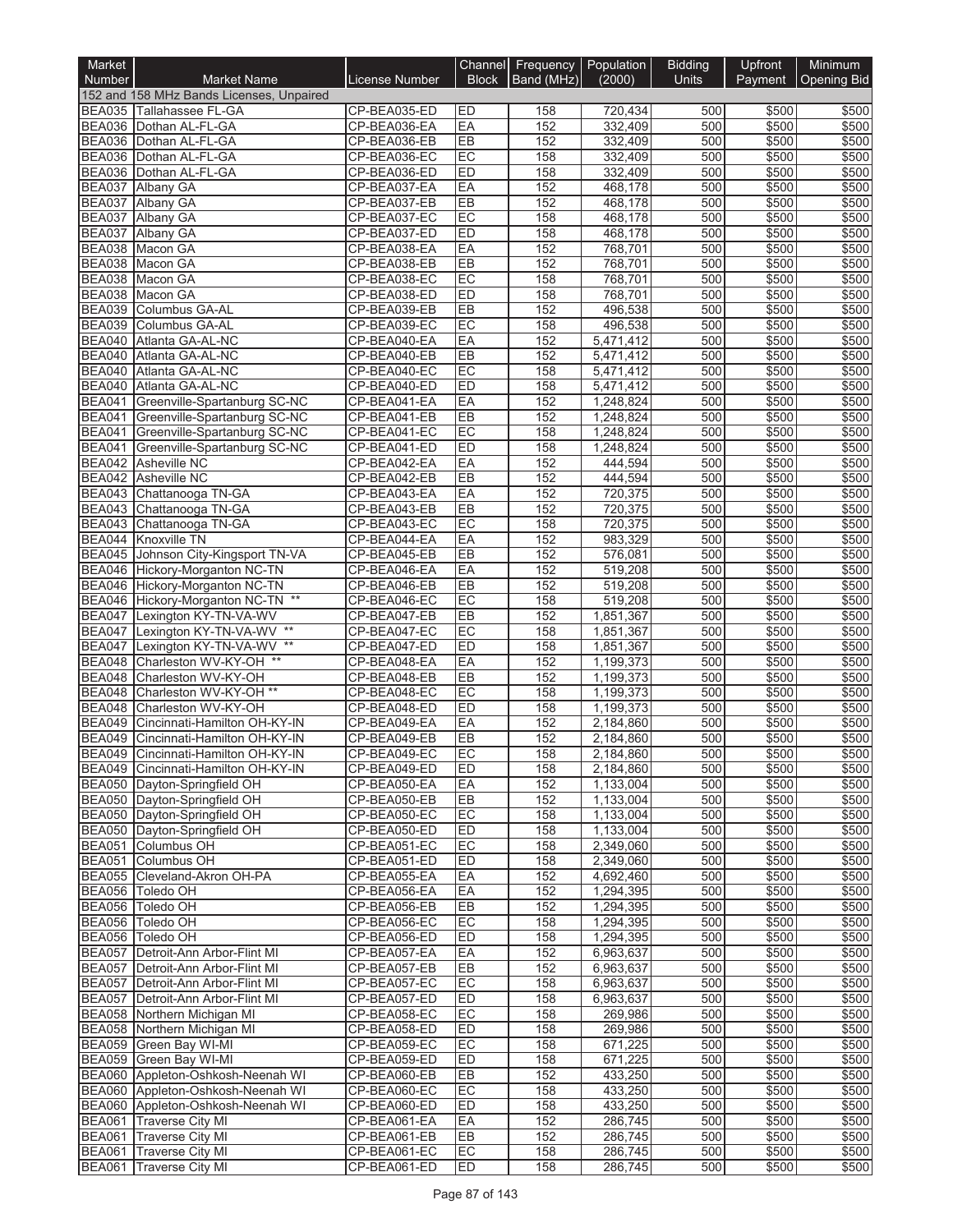| Market                         |                                                             |                              |                 | Channel Frequency Population |                        | <b>Bidding</b> | Upfront        | Minimum        |
|--------------------------------|-------------------------------------------------------------|------------------------------|-----------------|------------------------------|------------------------|----------------|----------------|----------------|
| <b>Number</b>                  | <b>Market Name</b>                                          | License Number               | <b>Block</b>    | Band (MHz)                   | (2000)                 | Units          | Payment        | Opening Bid    |
|                                | 152 and 158 MHz Bands Licenses, Unpaired                    |                              |                 |                              |                        |                |                |                |
|                                | BEA062 Grand Rapids-Muskegon MI                             | CP-BEA062-EA                 | EA              | 152                          | 1,881,991              | 500            | \$500          | \$500          |
| <b>BEA062</b><br><b>BEA062</b> | Grand Rapids-Muskegon MI<br>Grand Rapids-Muskegon MI        | CP-BEA062-EB<br>CP-BEA062-EC | EB<br>EC        | 152<br>158                   | 1,881,991<br>1,881,991 | 500<br>500     | \$500<br>\$500 | \$500<br>\$500 |
| <b>BEA062</b>                  | Grand Rapids-Muskegon MI                                    | CP-BEA062-ED                 | ED              | 158                          | 1,881,991              | 500            | \$500          | \$500          |
|                                | BEA063 Milwaukee-Racine WI                                  | CP-BEA063-EA                 | EA              | 152                          | 2,255,183              | 500            | \$500          | \$500          |
| <b>BEA063</b>                  | Milwaukee-Racine WI                                         | CP-BEA063-EB                 | EB              | 152                          | 2,255,183              | 500            | \$500          | \$500          |
| <b>BEA063</b>                  | Milwaukee-Racine WI                                         | CP-BEA063-EC                 | EC              | 158                          | 2,255,183              | 500            | \$500          | \$500          |
|                                | BEA063 Milwaukee-Racine WI                                  | CP-BEA063-ED                 | ED              | 158                          | 2,255,183              | 500            | \$500          | \$500          |
| <b>BEA064</b>                  | Chicago-Gary-Kenosha IL-IN-WI                               | CP-BEA064-EA                 | EA              | 152                          | 10,328,854             | 500            | \$500          | \$500          |
|                                | BEA064 Chicago-Gary-Kenosha IL-IN-WI                        | CP-BEA064-EC                 | EC              | 158                          | 10,328,854             | 500            | \$500          | \$500          |
|                                | BEA064 Chicago-Gary-Kenosha IL-IN-WI                        | CP-BEA064-ED                 | ED              | 158                          | 10,328,854             | 500            | \$500          | \$500          |
|                                | BEA065 Elkhart-Goshen IN-MI                                 | CP-BEA065-EA                 | EA              | 152                          | 936,245                | 500            | \$500          | \$500          |
|                                | BEA065 Elkhart-Goshen IN-MI<br>BEA065 Elkhart-Goshen IN-MI  | CP-BEA065-EB<br>CP-BEA065-EC | EB<br>EC        | 152<br>158                   | 936,245<br>936,245     | 500<br>500     | \$500<br>\$500 | \$500<br>\$500 |
|                                | BEA065 Elkhart-Goshen IN-MI                                 | CP-BEA065-ED                 | ED              | 158                          | 936,245                | 500            | \$500          | \$500          |
|                                | BEA066 Fort Wayne IN                                        | CP-BEA066-EA                 | EA              | 152                          | 725,847                | 500            | \$500          | \$500          |
|                                | BEA066 Fort Wayne IN                                        | CP-BEA066-EB                 | EB              | 152                          | 725,847                | 500            | \$500          | \$500          |
|                                | BEA066 Fort Wayne IN                                        | CP-BEA066-EC                 | EC              | 158                          | 725,847                | 500            | \$500          | \$500          |
|                                | BEA067 Indianapolis IN-IL                                   | CP-BEA067-EA                 | EA              | 152                          | 3,066,469              | 500            | \$500          | \$500          |
| <b>BEA067</b>                  | Indianapolis IN-IL                                          | CP-BEA067-EB                 | EB              | 152                          | 3,066,469              | 500            | \$500          | \$500          |
| <b>BEA067</b>                  | Indianapolis IN-IL                                          | CP-BEA067-EC                 | EC              | 158                          | 3,066,469              | 500            | \$500          | \$500          |
|                                | BEA068 Champaign-Urbana IL                                  | CP-BEA068-EA                 | EA              | 152                          | 630,898                | 500            | \$500          | \$500          |
| <b>BEA068</b><br>BEA068        | Champaign-Urbana IL                                         | CP-BEA068-EB<br>CP-BEA068-ED | EB<br>ED        | 152<br>158                   | 630,898<br>630,898     | 500<br>500     | \$500<br>\$500 | \$500<br>\$500 |
|                                | Champaign-Urbana IL<br>BEA069 Evansville-Henderson IN-KY-IL | CP-BEA069-EA                 | EA              | 152                          | 854,714                | 500            | \$500          | \$500          |
| <b>BEA069</b>                  | Evansville-Henderson IN-KY-IL                               | CP-BEA069-EB                 | EB              | 152                          | 854,714                | 500            | \$500          | \$500          |
| BEA069                         | Evansville-Henderson IN-KY-IL                               | CP-BEA069-EC                 | EC              | 158                          | 854,714                | 500            | \$500          | \$500          |
| <b>BEA070</b>                  | Louisville KY-IN                                            | CP-BEA070-EA                 | EA              | 152                          | 1,416,914              | 500            | \$500          | \$500          |
|                                | BEA070 Louisville KY-IN                                     | CP-BEA070-EB                 | EB              | 152                          | 1,416,914              | 500            | \$500          | \$500          |
| BEA070                         | Louisville KY-IN                                            | CP-BEA070-EC                 | EC              | 158                          | 1,416,914              | 500            | \$500          | \$500          |
| <b>BEA070</b>                  | Louisville KY-IN                                            | CP-BEA070-ED                 | ED              | 158                          | 1,416,914              | 500            | \$500          | \$500          |
| <b>BEA071</b>                  | Nashville TN-KY                                             | CP-BEA071-EA                 | EA              | 152                          | 2,444,643              | 500            | \$500          | \$500          |
| <b>BEA071</b>                  | Nashville TN-KY                                             | CP-BEA071-EC                 | EC              | 158                          | 2,444,643              | 500            | \$500          | \$500          |
|                                | BEA072 Paducah KY-IL<br>BEA072 Paducah KY-IL                | CP-BEA072-EA<br>CP-BEA072-EB | EA<br>EB        | 152<br>152                   | 226,586<br>226,586     | 500<br>500     | \$500<br>\$500 | \$500<br>\$500 |
|                                | BEA072 Paducah KY-IL                                        | CP-BEA072-EC                 | EC              | 158                          | 226,586                | 500            | \$500          | \$500          |
|                                | BEA072 Paducah KY-IL                                        | CP-BEA072-ED                 | ED              | 158                          | 226,586                | 500            | \$500          | \$500          |
|                                | BEA073 Memphis TN-AR-MS-KY                                  | CP-BEA073-EA                 | EA              | 152                          | 1,882,332              | 500            | \$500          | \$500          |
|                                | BEA073 Memphis TN-AR-MS-KY                                  | CP-BEA073-EB                 | EB              | 152                          | 1,882,332              | 500            | \$500          | \$500          |
|                                | BEA073 Memphis TN-AR-MS-KY                                  | CP-BEA073-EC                 | EC              | 158                          | 1,882,332              | 500            | \$500          | \$500          |
|                                | BEA073 Memphis TN-AR-MS-KY                                  | CP-BEA073-ED                 | ED              | 158                          | 1,882,332              | 500            | \$500          | \$500          |
|                                | <b>BEA074</b> Huntsville AL-TN                              | CP-BEA074-EA                 | EA              | 152                          | 997,824                | 500            | \$500          | \$500          |
|                                | BEA074 Huntsville AL-TN                                     | CP-BEA074-EB                 | ER              | 152                          | 997,824                | 500            | \$500          | \$500          |
|                                | BEA074 Huntsville AL-TN<br>BEA074 Huntsville AL-TN          | CP-BEA074-EC<br>CP-BEA074-ED | EC<br><b>ED</b> | 158<br>158                   | 997,824<br>997,824     | 500<br>500     | \$500<br>\$500 | \$500<br>\$500 |
|                                | BEA075 Tupelo MS-AL-TN                                      | CP-BEA075-EA                 | EA              | 152                          | 625.002                | 500            | \$500          | \$500          |
|                                | BEA075 Tupelo MS-AL-TN                                      | CP-BEA075-EB                 | EB              | 152                          | 625,002                | 500            | \$500          | \$500          |
|                                | BEA075 Tupelo MS-AL-TN                                      | CP-BEA075-EC                 | EC              | 158                          | 625,002                | 500            | \$500          | \$500          |
|                                | BEA075 Tupelo MS-AL-TN                                      | CP-BEA075-ED                 | <b>ED</b>       | 158                          | 625,002                | 500            | \$500          | \$500          |
|                                | BEA076 Greenville MS                                        | CP-BEA076-EA                 | EA              | 152                          | 252,280                | 500            | \$500          | \$500          |
|                                | BEA076 Greenville MS                                        | CP-BEA076-EB                 | <b>EB</b>       | 152                          | 252,280                | 500            | \$500          | \$500          |
|                                | BEA076 Greenville MS                                        | CP-BEA076-EC                 | EC              | 158                          | 252,280                | 500            | \$500          | \$500          |
|                                | BEA076 Greenville MS                                        | CP-BEA076-ED                 | <b>ED</b>       | 158                          | 252,280                | 500            | \$500          | \$500          |
|                                | BEA077 Jackson MS-AL-LA                                     | CP-BEA077-EA<br>CP-BEA077-EB | EA<br>EB        | 152                          | 1,432,518              | 500            | \$500<br>\$500 | \$500<br>\$500 |
|                                | BEA077 Jackson MS-AL-LA<br>BEA077 Jackson MS-AL-LA          | CP-BEA077-EC                 | EC              | 152<br>158                   | 1,432,518<br>1,432,518 | 500<br>500     | \$500          | \$500          |
|                                | BEA077 Jackson MS-AL-LA                                     | CP-BEA077-ED                 | <b>ED</b>       | 158                          | 1,432,518              | 500            | \$500          | \$500          |
|                                | BEA078 Birmingham AL                                        | CP-BEA078-EA                 | EA              | 152                          | 1,578,903              | 500            | \$500          | \$500          |
|                                | BEA078 Birmingham AL                                        | CP-BEA078-EB                 | EB              | 152                          | 1,578,903              | 500            | \$500          | \$500          |
|                                | BEA078 Birmingham AL                                        | CP-BEA078-EC                 | EC              | 158                          | 1,578,903              | 500            | \$500          | \$500          |
|                                | BEA078 Birmingham AL                                        | CP-BEA078-ED                 | ED              | 158                          | 1,578,903              | 500            | \$500          | \$500          |
|                                | BEA079 Montgomery AL                                        | CP-BEA079-EB                 | EB              | 152                          | 481,137                | 500            | \$500          | \$500          |
|                                | BEA079 Montgomery AL                                        | CP-BEA079-EC                 | EC              | 158                          | 481,137                | 500            | \$500          | \$500          |
|                                | BEA079 Montgomery AL                                        | CP-BEA079-ED                 | <b>ED</b>       | 158                          | 481,137                | 500            | \$500          | \$500          |
|                                | BEA080 Mobile AL<br>BEA080 Mobile AL                        | CP-BEA080-EA<br>CP-BEA080-EB | EA<br>EB        | 152<br>152                   | 676,258<br>676,258     | 500<br>500     | \$500<br>\$500 | \$500<br>\$500 |
|                                | BEA080 Mobile AL                                            | CP-BEA080-EC                 | EC              | 158                          | 676,258                | 500            | \$500          | \$500          |
|                                | BEA080 Mobile AL                                            | CP-BEA080-ED                 | ED              | 158                          | 676,258                | 500            | \$500          | \$500          |
|                                | BEA081 Pensacola FL                                         | CP-BEA081-EA                 | EA              | 152                          | 623,252                | 500            | \$500          | \$500          |
|                                | BEA081 Pensacola FL                                         | CP-BEA081-EB                 | EB              | 152                          | 623,252                | 500            | \$500          | \$500          |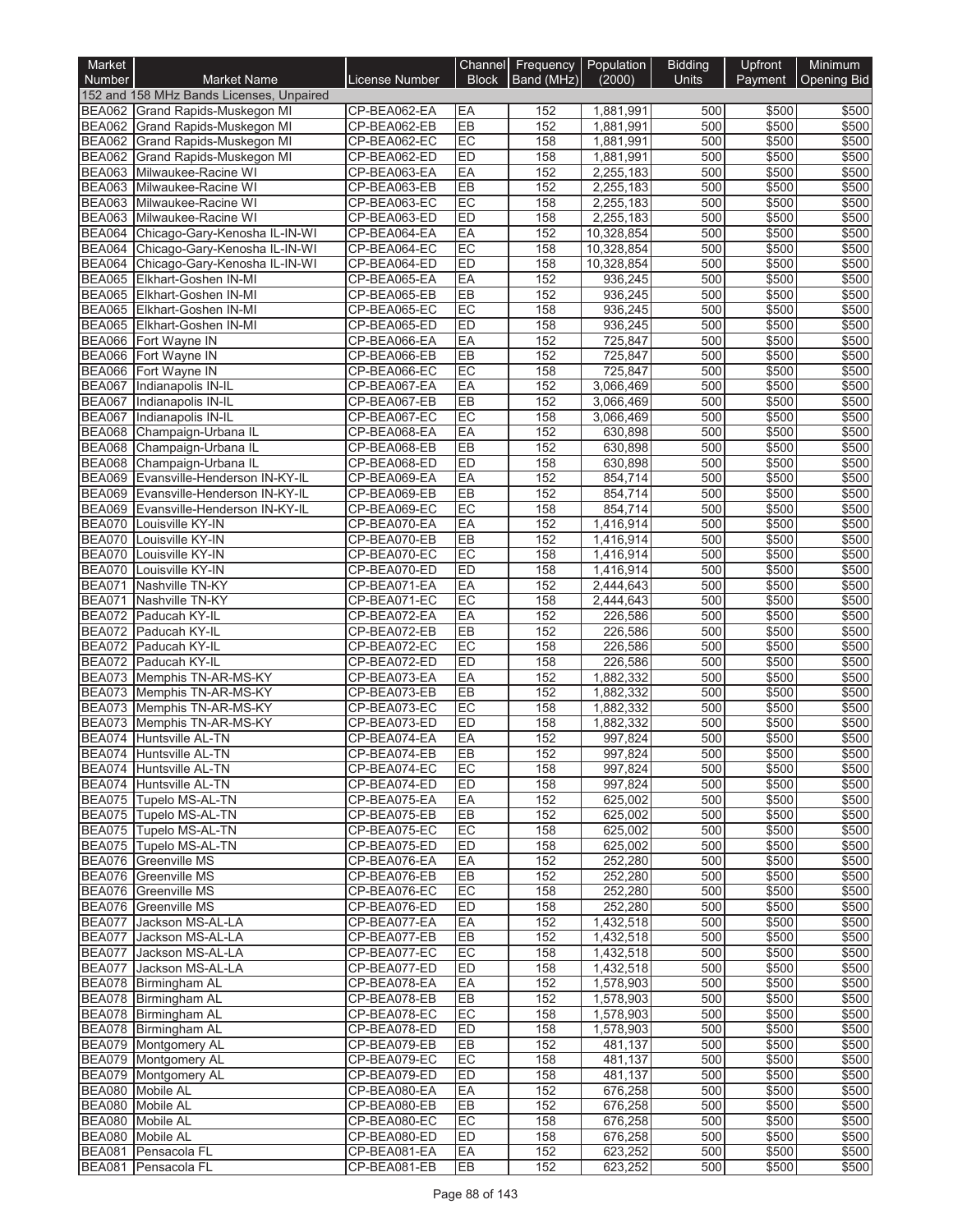| Market                         |                                                                 |                              |                 | Channel Frequency Population |                        | <b>Bidding</b> | Upfront        | Minimum               |
|--------------------------------|-----------------------------------------------------------------|------------------------------|-----------------|------------------------------|------------------------|----------------|----------------|-----------------------|
| Number                         | <b>Market Name</b>                                              | License Number               | <b>Block</b>    | Band (MHz)                   | (2000)                 | <b>Units</b>   |                | Payment   Opening Bid |
|                                | 152 and 158 MHz Bands Licenses, Unpaired<br>BEA081 Pensacola FL | CP-BEA081-EC                 | EC              | 158                          | 623,252                | 500            | \$500          | \$500                 |
| <b>BEA081</b>                  | Pensacola FL                                                    | CP-BEA081-ED                 | ED              | 158                          | 623,252                | 500            | \$500          | \$500                 |
|                                | BEA082 Biloxi-Gulfport-Pascagoula MS                            | CP-BEA082-EA                 | EA              | 152                          | 396,754                | 500            | \$500          | \$500                 |
|                                | BEA082 Biloxi-Gulfport-Pascagoula MS                            | CP-BEA082-EB                 | EB              | 152                          | 396,754                | 500            | \$500          | \$500                 |
|                                | BEA082 Biloxi-Gulfport-Pascagoula MS                            | CP-BEA082-EC                 | EC              | 158                          | 396,754                | 500            | \$500          | \$500                 |
|                                | BEA082 Biloxi-Gulfport-Pascagoula MS                            | CP-BEA082-ED                 | ED              | 158                          | 396,754                | 500            | \$500          | \$500                 |
| <b>BEA083</b>                  | New Orleans LA-MS                                               | CP-BEA083-EB                 | EB              | 152                          | 1,725,338              | 500            | \$500          | \$500                 |
| <b>BEA083</b>                  | New Orleans LA-MS                                               | CP-BEA083-EC                 | EC              | 158                          | 1,725,338              | 500            | \$500          | \$500                 |
| <b>BEA084</b>                  | Baton Rouge LA-MS                                               | CP-BEA084-EA                 | EA              | 152                          | 739,673                | 500            | \$500          | \$500                 |
|                                | BEA084 Baton Rouge LA-MS<br>BEA084 Baton Rouge LA-MS            | CP-BEA084-EB<br>CP-BEA084-EC | EB<br>EC        | 152<br>158                   | 739,673                | 500<br>500     | \$500<br>\$500 | \$500<br>\$500        |
| <b>BEA084</b>                  | <b>Baton Rouge LA-MS</b>                                        | CP-BEA084-ED                 | ED              | 158                          | 739,673<br>739,673     | 500            | \$500          | \$500                 |
| <b>BEA085</b>                  | Lafayette LA                                                    | CP-BEA085-EA                 | EA              | 152                          | 601,654                | 500            | \$500          | \$500                 |
| <b>BEA085</b>                  | Lafayette LA                                                    | CP-BEA085-EB                 | EB              | 152                          | 601,654                | 500            | \$500          | \$500                 |
| <b>BEA085</b>                  | Lafayette LA                                                    | CP-BEA085-EC                 | EC              | 158                          | 601,654                | 500            | \$500          | \$500                 |
| <b>BEA085</b>                  | Lafayette LA                                                    | CP-BEA085-ED                 | ED              | 158                          | 601,654                | 500            | \$500          | \$500                 |
| <b>BEA086</b>                  | Lake Charles LA                                                 | CP-BEA086-EA                 | EA              | 152                          | 536,758                | 500            | \$500          | \$500                 |
| <b>BEA086</b>                  | Lake Charles LA                                                 | CP-BEA086-EB                 | EB              | 152                          | 536,758                | 500            | \$500          | \$500                 |
| <b>BEA086</b>                  | Lake Charles LA                                                 | CP-BEA086-EC                 | EC              | 158                          | 536.758                | 500            | \$500          | \$500                 |
| <b>BEA086</b>                  | Lake Charles LA                                                 | CP-BEA086-ED                 | ED              | 158                          | 536,758                | 500            | \$500          | \$500                 |
| <b>BEA088</b>                  | Shreveport-Bossier City LA-AR                                   | CP-BEA088-EA                 | EA              | 152                          | 573,616                | 500            | \$500          | \$500                 |
| <b>BEA088</b><br><b>BEA088</b> | Shreveport-Bossier City LA-AR<br>Shreveport-Bossier City LA-AR  | CP-BEA088-EB<br>CP-BEA088-ED | EB<br>ED        | 152<br>158                   | 573,616<br>573,616     | 500<br>500     | \$500<br>\$500 | \$500<br>\$500        |
| <b>BEA089</b>                  | Monroe LA                                                       | CP-BEA089-EA                 | EA              | 152                          | 333,519                | 500            | \$500          | \$500                 |
| <b>BEA089</b>                  | Monroe LA                                                       | CP-BEA089-EB                 | EB              | 152                          | 333,519                | 500            | \$500          | \$500                 |
| <b>BEA089</b>                  | Monroe LA                                                       | CP-BEA089-EC                 | EC              | 158                          | 333,519                | 500            | \$500          | \$500                 |
| <b>BEA089</b>                  | Monroe LA                                                       | CP-BEA089-ED                 | ED              | 158                          | 333,519                | 500            | \$500          | \$500                 |
| <b>BEA090</b>                  | Little Rock AR                                                  | CP-BEA090-EB                 | EB              | 152                          | 1,614,850              | 500            | \$500          | \$500                 |
| <b>BEA090</b>                  | Little Rock AR                                                  | CP-BEA090-EC                 | EC              | 158                          | 1,614,850              | 500            | \$500          | \$500                 |
| <b>BEA090</b>                  | <b>Little Rock AR</b>                                           | CP-BEA090-ED                 | ED              | 158                          | 1,614,850              | 500            | \$500          | \$500                 |
| <b>BEA091</b>                  | Fort Smith AR-OK                                                | CP-BEA091-EA                 | EA              | 152                          | 329,136                | 500            | \$500          | \$500                 |
| <b>BEA091</b>                  | Fort Smith AR-OK                                                | CP-BEA091-EC                 | EC              | 158                          | 329,136                | 500            | \$500          | \$500                 |
| <b>BEA091</b><br><b>BEA092</b> | Fort Smith AR-OK                                                | CP-BEA091-ED                 | ED<br>EC        | 158                          | 329,136<br>405,160     | 500<br>500     | \$500          | \$500                 |
| <b>BEA092</b>                  | Fayetteville AR-MO-OK<br>Fayetteville AR-MO-OK                  | CP-BEA092-EC<br>CP-BEA092-ED | ED              | 158<br>158                   | 405,160                | 500            | \$500<br>\$500 | \$500<br>\$500        |
| <b>BEA093</b>                  | Joplin MO-KS-OK                                                 | CP-BEA093-EA                 | EA              | 152                          | 263,904                | 500            | \$500          | \$500                 |
| <b>BEA093</b>                  | Joplin MO-KS-OK                                                 | CP-BEA093-EB                 | EB              | 152                          | 263,904                | 500            | \$500          | \$500                 |
| <b>BEA094</b>                  | Springfield MO                                                  | CP-BEA094-EB                 | EB              | 152                          | 859,559                | 500            | \$500          | \$500                 |
| <b>BEA094</b>                  | Springfield MO                                                  | CP-BEA094-EC                 | EC              | 158                          | 859,559                | 500            | \$500          | \$500                 |
| <b>BEA095</b>                  | Jonesboro AR-MO                                                 | CP-BEA095-EB                 | EB              | 152                          | 303,852                | 500            | \$500          | \$500                 |
| <b>BEA095</b>                  | Jonesboro AR-MO                                                 | CP-BEA095-EC                 | EC              | 158                          | 303,852                | 500            | \$500          | \$500                 |
| <b>BEA095</b>                  | Jonesboro AR-MO                                                 | CP-BEA095-ED                 | ED              | 158                          | 303,852                | 500            | \$500          | \$500                 |
|                                | BEA096 St. Louis MO-IL<br>BEA096 St. Louis MO-IL **             | CP-BEA096-EA                 | IEA             | 152                          | 3,558,651              | 500            | \$500          | \$500                 |
|                                | BEA096 St. Louis MO-IL                                          | CP-BEA096-EB<br>CP-BEA096-EC | EB<br>EC        | 152<br>158                   | 3,558,651<br>3,558,651 | 500<br>500     | \$500<br>\$500 | \$500<br>\$500        |
|                                | BEA097 Springfield IL-MO                                        | CP-BEA097-EA                 | EA              | 152                          | 517,462                | 500            | \$500          | \$500                 |
|                                | BEA097 Springfield IL-MO                                        | CP-BEA097-EB                 | EB              | 152                          | 517,462                | 500            | \$500          | \$500                 |
|                                | BEA097 Springfield IL-MO                                        | CP-BEA097-ED                 | ED              | 158                          | 517,462                | 500            | \$500          | \$500                 |
| <b>BEA098</b>                  | Columbia MO                                                     | CP-BEA098-EB                 | EB              | 152                          | 369,014                | 500            | \$500          | \$500                 |
|                                | BEA098 Columbia MO                                              | CP-BEA098-EC                 | EC              | 158                          | 369.014                | 500            | \$500          | \$500                 |
|                                | BEA098 Columbia MO                                              | CP-BEA098-ED                 | ED              | 158                          | 369.014                | 500            | \$500          | \$500                 |
|                                | BEA099 Kansas City MO-KS                                        | CP-BEA099-EB                 | EB              | 152                          | 2,469,340              | 500            | \$500          | \$500                 |
|                                | BEA100 Des Moines IA-IL-MO                                      | CP-BEA100-ED                 | ED              | 158                          | 1,683,257              | 500            | \$500          | \$500                 |
|                                | BEA101 Peoria-Pekin IL<br>BEA101 Peoria-Pekin IL                | CP-BEA101-EA                 | EA              | 152                          | 528,671                | 500            | \$500          | \$500                 |
|                                | BEA101 Peoria-Pekin IL                                          | CP-BEA101-EB<br>CP-BEA101-ED | EB<br><b>ED</b> | 152<br>158                   | 528,671<br>528,671     | 500<br>500     | \$500<br>\$500 | \$500<br>\$500        |
|                                | BEA102 Davenport-Moline IA-IL                                   | CP-BEA102-EA                 | EA              | 152                          | 558,913                | 500            | \$500          | \$500                 |
|                                | BEA102 Davenport-Moline IA-IL                                   | CP-BEA102-EB                 | EB              | 152                          | 558,913                | 500            | \$500          | \$500                 |
|                                | BEA102 Davenport-Moline IA-IL                                   | CP-BEA102-ED                 | ED              | 158                          | 558,913                | 500            | \$500          | \$500                 |
|                                | BEA103 Cedar Rapids IA                                          | CP-BEA103-EA                 | EA              | 152                          | 384,577                | 500            | \$500          | \$500                 |
|                                | BEA103 Cedar Rapids IA                                          | CP-BEA103-EB                 | EB              | 152                          | 384,577                | 500            | \$500          | \$500                 |
|                                | BEA103 Cedar Rapids IA                                          | CP-BEA103-ED                 | <b>ED</b>       | 158                          | 384,577                | 500            | \$500          | \$500                 |
|                                | BEA104 Madison WI-IL-IA                                         | CP-BEA104-EA                 | EA              | 152                          | 933,823                | 500            | \$500          | \$500                 |
|                                | BEA104 Madison WI-IL-IA                                         | CP-BEA104-EB                 | EB              | 152                          | 933,823                | 500            | \$500          | \$500                 |
|                                | BEA104 Madison WI-IL-IA                                         | CP-BEA104-EC                 | EC              | 158                          | 933,823                | 500            | \$500          | \$500                 |
|                                | BEA104 Madison WI-IL-IA                                         | CP-BEA104-ED                 | ED              | 158                          | 933,823                | 500            | \$500          | \$500                 |
|                                | BEA105 La Crosse WI-MN<br>BEA105 La Crosse WI-MN                | CP-BEA105-EA<br>CP-BEA105-EB | EA<br>EB        | 152<br>152                   | 241,903<br>241,903     | 500<br>500     | \$500<br>\$500 | \$500<br>\$500        |
|                                | BEA105 La Crosse WI-MN                                          | CP-BEA105-EC                 | EC              | 158                          | 241,903                | 500            | \$500          | \$500                 |
|                                | BEA105 La Crosse WI-MN                                          | CP-BEA105-ED                 | <b>ED</b>       | 158                          | 241,903                | 500            | \$500          | \$500                 |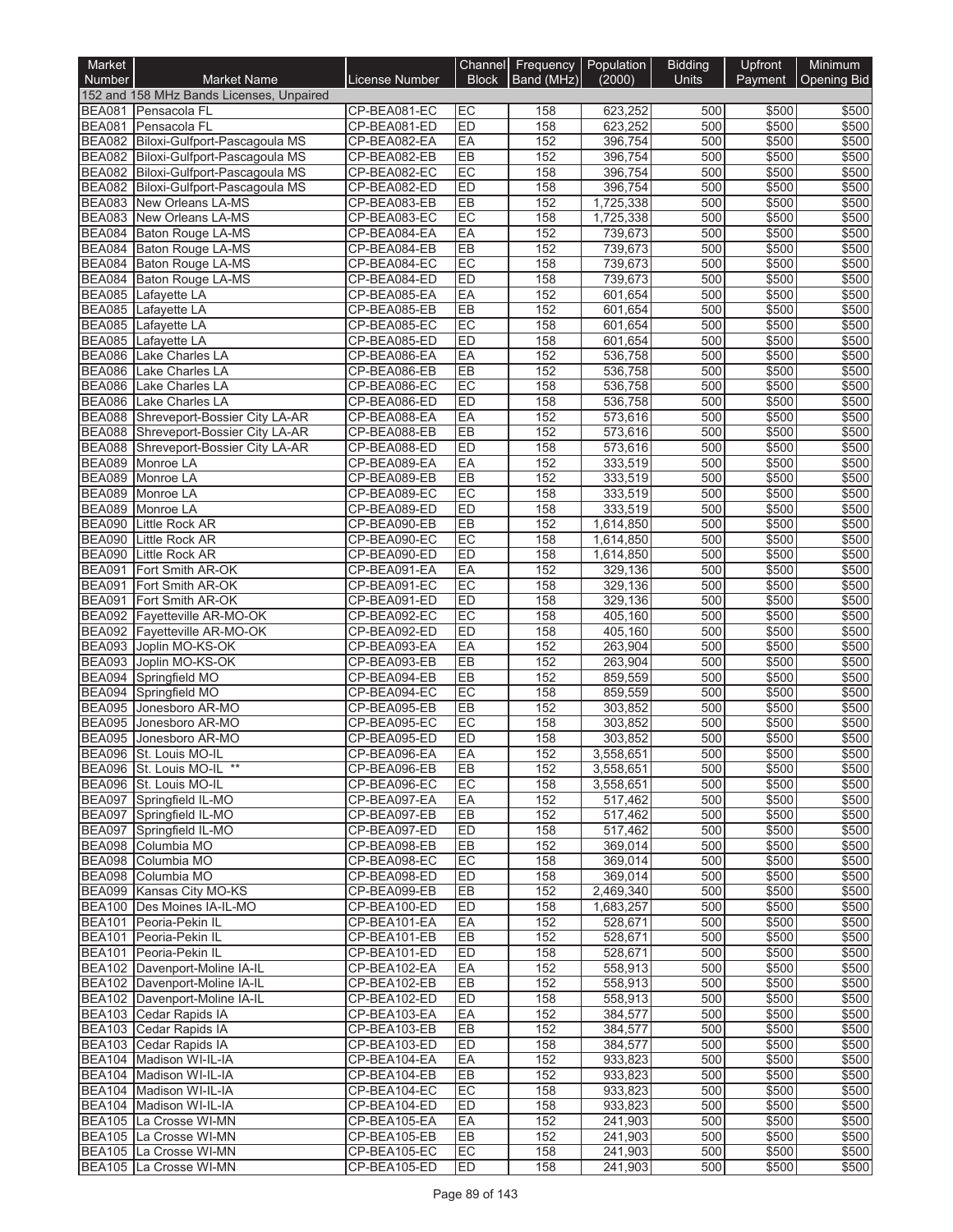| Market        |                                                                       |                              |                 | Channel Frequency Population |                        | <b>Bidding</b> | Upfront        | Minimum               |
|---------------|-----------------------------------------------------------------------|------------------------------|-----------------|------------------------------|------------------------|----------------|----------------|-----------------------|
| <b>Number</b> | <b>Market Name</b>                                                    | License Number               | <b>Block</b>    | Band (MHz)                   | (2000)                 | <b>Units</b>   |                | Payment   Opening Bid |
|               | 152 and 158 MHz Bands Licenses, Unpaired<br>BEA106 Rochester MN-IA-WI | CP-BEA106-EA                 | EA              | 152                          | 318,374                | 500            | \$500          | \$500                 |
|               | BEA106 Rochester MN-IA-WI                                             | CP-BEA106-EB                 | EB              | 152                          | 318,374                | 500            | \$500          | \$500                 |
|               | BEA106 Rochester MN-IA-WI                                             | CP-BEA106-EC                 | EC              | 158                          | 318,374                | 500            | \$500          | \$500                 |
| <b>BEA107</b> | Minneapolis-St. Paul MN-WI-IA                                         | CP-BEA107-EC                 | EC              | 158                          | 4,498,286              | 500            | \$500          | \$500                 |
|               | BEA108 Wausau WI                                                      | CP-BEA108-EB                 | EB              | 152                          | 487,723                | 500            | \$500          | \$500                 |
|               | BEA108 Wausau WI                                                      | CP-BEA108-EC                 | EC              | 158                          | 487,723                | 500            | \$500          | \$500                 |
|               | BEA109 Duluth-Superior MN-WI                                          | CP-BEA109-EA                 | EA              | 152                          | 350,059                | 500            | \$500          | \$500                 |
|               | BEA109 Duluth-Superior MN-WI                                          | CP-BEA109-EB                 | EB              | 152                          | 350,059                | 500            | \$500          | \$500                 |
|               | BEA109 Duluth-Superior MN-WI                                          | CP-BEA109-EC                 | EC              | 158                          | 350,059                | 500            | \$500          | \$500                 |
| <b>BEA110</b> | BEA110 Grand Forks ND-MN<br><b>Grand Forks ND-MN</b>                  | CP-BEA110-EA<br>CP-BEA110-EB | EA<br>EB        | 152<br>152                   | 230.253                | 500<br>500     | \$500<br>\$500 | \$500<br>\$500        |
| <b>BEA110</b> | <b>Grand Forks ND-MN</b>                                              | CP-BEA110-ED                 | ED              | 158                          | 230,253<br>230,253     | 500            | \$500          | \$500                 |
| BEA111        | Minot ND                                                              | CP-BEA111-EA                 | EA              | 152                          | 111,195                | 500            | \$500          | \$500                 |
|               | BEA111 Minot ND                                                       | CP-BEA111-EB                 | EB              | 152                          | 111,195                | 500            | \$500          | \$500                 |
|               | BEA111 Minot ND                                                       | CP-BEA111-EC                 | EC              | 158                          | 111,195                | 500            | \$500          | \$500                 |
|               | BEA111 Minot ND                                                       | CP-BEA111-ED                 | ED              | 158                          | 111,195                | 500            | \$500          | \$500                 |
|               | BEA113 Fargo-Moorhead ND-MN                                           | CP-BEA113-EA                 | EA              | 152                          | 371,691                | 500            | \$500          | \$500                 |
|               | BEA113 Fargo-Moorhead ND-MN                                           | CP-BEA113-EB                 | EB              | 152                          | 371,691                | 500            | \$500          | \$500                 |
|               | BEA118 Omaha NE-IA-MO                                                 | CP-BEA118-EA                 | EA              | 152                          | 1,044,156              | 500            | \$500          | \$500                 |
|               | BEA118 Omaha NE-IA-MO                                                 | CP-BEA118-EB                 | EB              | 152                          | 1,044,156              | 500            | \$500          | \$500                 |
|               | BEA118 Omaha NE-IA-MO                                                 | CP-BEA118-EC                 | EC              | 158                          | 1,044,156              | 500            | \$500          | \$500                 |
|               | BEA118 Omaha NE-IA-MO<br>BEA119 Lincoln NE                            | CP-BEA118-ED<br>CP-BEA119-EA | ED<br>EA        | 158<br>152                   | 1,044,156<br>379,321   | 500<br>500     | \$500<br>\$500 | \$500<br>\$500        |
|               | BEA119 Lincoln NE                                                     | CP-BEA119-EB                 | EB              | 152                          | 379,321                | 500            | \$500          | \$500                 |
|               | BEA119 Lincoln NE                                                     | CP-BEA119-EC                 | EC              | 158                          | 379,321                | 500            | \$500          | \$500                 |
|               | BEA119 Lincoln NE                                                     | CP-BEA119-ED                 | ED              | 158                          | 379,321                | 500            | \$500          | \$500                 |
|               | BEA120 Grand Island NE                                                | CP-BEA120-EA                 | EA              | 152                          | 288,047                | 500            | \$500          | \$500                 |
| <b>BEA120</b> | Grand Island NE                                                       | CP-BEA120-EB                 | EB              | 152                          | 288,047                | 500            | \$500          | \$500                 |
| <b>BEA120</b> | <b>Grand Island NE</b>                                                | CP-BEA120-EC                 | EC              | 158                          | 288,047                | 500            | \$500          | \$500                 |
| <b>BEA120</b> | Grand Island NE                                                       | CP-BEA120-ED                 | ED              | 158                          | 288,047                | 500            | \$500          | \$500                 |
| <b>BEA121</b> | North Platte NE-CO                                                    | CP-BEA121-EA                 | EA              | 152                          | 61,758                 | 500            | \$500          | \$500                 |
| <b>BEA121</b> | North Platte NE-CO                                                    | CP-BEA121-EB                 | EB              | 152                          | 61,758                 | 500            | \$500          | \$500                 |
| <b>BEA121</b> | North Platte NE-CO                                                    | CP-BEA121-EC                 | EC              | 158                          | 61,758                 | 500            | \$500          | \$500                 |
| <b>BEA121</b> | North Platte NE-CO<br>BEA122 Wichita KS-OK                            | CP-BEA121-ED<br>CP-BEA122-EA | ED<br>EA        | 158<br>152                   | 61,758<br>1,175,577    | 500<br>500     | \$500<br>\$500 | \$500<br>\$500        |
| <b>BEA122</b> | Wichita KS-OK                                                         | CP-BEA122-EB                 | EB              | 152                          | 1,175,577              | 500            | \$500          | \$500                 |
| <b>BEA122</b> | Wichita KS-OK                                                         | CP-BEA122-ED                 | ED              | 158                          | 1,175,577              | 500            | \$500          | \$500                 |
|               | BEA123 Topeka KS                                                      | CP-BEA123-EB                 | EB              | 152                          | 454,539                | 500            | \$500          | \$500                 |
|               | BEA124 Tulsa OK-KS                                                    | CP-BEA124-EA                 | EA              | 152                          | 1,384,426              | 500            | \$500          | \$500                 |
| <b>BEA124</b> | Tulsa OK-KS                                                           | CP-BEA124-EB                 | EB              | 152                          | 1,384,426              | 500            | \$500          | \$500                 |
| <b>BEA125</b> | Oklahoma City OK                                                      | CP-BEA125-EA                 | EA              | 152                          | 1,698,197              | 500            | \$500          | \$500                 |
|               | BEA125 Oklahoma City OK                                               | CP-BEA125-EB                 | EB              | 152                          | 1,698,197              | 500            | \$500          | \$500                 |
|               | BEA126   Western Oklahoma OK                                          | CP-BEA126-EA                 | IEA             | 152                          | 139,761                | 500            | \$500          | \$500                 |
|               | BEA126 Western Oklahoma OK<br>BEA126 Western Oklahoma OK              | CP-BEA126-EB                 | EB<br>EC        | 152                          | 139,761                | 500            | \$500          | \$500<br>\$500        |
|               | BEA126 Western Oklahoma OK                                            | CP-BEA126-EC<br>CP-BEA126-ED | <b>ED</b>       | 158<br>158                   | 139,761<br>139,761     | 500<br>500     | \$500<br>\$500 | \$500                 |
|               | BEA127 Dallas-Fort Worth TX-AR-OK **                                  | CP-BEA127-EA                 | EA              | 152                          | 7,645,530              | 500            | \$500          | \$500                 |
|               | BEA127 Dallas-Fort Worth TX-AR-OK                                     | CP-BEA127-EB                 | EB              | 152                          | 7,645,530              | 500            | \$500          | \$500                 |
|               | BEA127 Dallas-Fort Worth TX-AR-OK                                     | CP-BEA127-EC                 | EC              | 158                          | 7,645,530              | 500            | \$500          | \$500                 |
|               | BEA128 Abilene TX                                                     | CP-BEA128-EB                 | EB              | 152                          | 222,147                | 500            | \$500          | \$500                 |
|               | BEA128 Abilene TX                                                     | CP-BEA128-EC                 | EC              | 158                          | 222,147                | 500            | \$500          | \$500                 |
|               | BEA129 San Angelo TX                                                  | CP-BEA129-EA                 | EA              | 152                          | 202,679                | 500            | \$500          | \$500                 |
|               | BEA129 San Angelo TX                                                  | CP-BEA129-EB                 | EB              | 152                          | 202,679                | 500            | \$500          | \$500                 |
|               | BEA129 San Angelo TX                                                  | CP-BEA129-EC                 | EC              | 158                          | 202,679                | 500            | \$500          | \$500                 |
|               | BEA129 San Angelo TX                                                  | CP-BEA129-ED                 | <b>ED</b>       | 158                          | 202,679                | 500            | \$500          | \$500                 |
|               | BEA132 Corpus Christi TX<br>BEA132 Corpus Christi TX                  | CP-BEA132-EA<br>CP-BEA132-EB | EA<br><b>EB</b> | 152<br>152                   | 549,012<br>549,012     | 500<br>500     | \$500<br>\$500 | \$500<br>\$500        |
|               | BEA132 Corpus Christi TX                                              | CP-BEA132-ED                 | ED              | 158                          | 549,012                | 500            | \$500          | \$500                 |
|               | BEA134 San Antonio TX                                                 | CP-BEA134-EA                 | EA              | 152                          | 2,141,060              | 500            | \$500          | \$500                 |
|               | BEA134 San Antonio TX                                                 | CP-BEA134-EC                 | EC              | 158                          | 2,141,060              | 500            | \$500          | \$500                 |
|               | BEA135 Odessa-Midland TX                                              | CP-BEA135-EB                 | EB              | 152                          | 388,007                | 500            | \$500          | \$500                 |
|               | BEA135   Odessa-Midland TX                                            | CP-BEA135-EC                 | EC              | 158                          | 388,007                | 500            | \$500          | \$500                 |
|               | BEA135 Odessa-Midland TX                                              | CP-BEA135-ED                 | <b>ED</b>       | 158                          | 388,007                | 500            | \$500          | \$500                 |
|               | BEA136 Hobbs NM-TX                                                    | CP-BEA136-EA                 | <b>EA</b>       | 152                          | 190,340                | 500            | \$500          | \$500                 |
|               | BEA137 Lubbock TX                                                     | CP-BEA137-EB                 | EB              | 152                          | 374,626                | 500            | \$500          | \$500                 |
|               | BEA137 Lubbock TX                                                     | CP-BEA137-EC                 | EC              | 158                          | 374,626                | 500            | \$500          | \$500                 |
|               | BEA137 Lubbock TX                                                     | CP-BEA137-ED                 | ED              | 158                          | 374,626                | 500            | \$500          | \$500                 |
|               | BEA141 Denver-Boulder CO-KS-NE<br>BEA141 Denver-Boulder CO-KS-NE      | CP-BEA141-EB<br>CP-BEA141-EC | <b>EB</b><br>EC | 152<br>158                   | 3,984,105<br>3,984,105 | 500<br>500     | \$500<br>\$500 | \$500<br>\$500        |
|               | BEA141 Denver-Boulder CO-KS-NE                                        | CP-BEA141-ED                 | ED              | 158                          | 3,984,105              | 500            | \$500          | \$500                 |
|               |                                                                       |                              |                 |                              |                        |                |                |                       |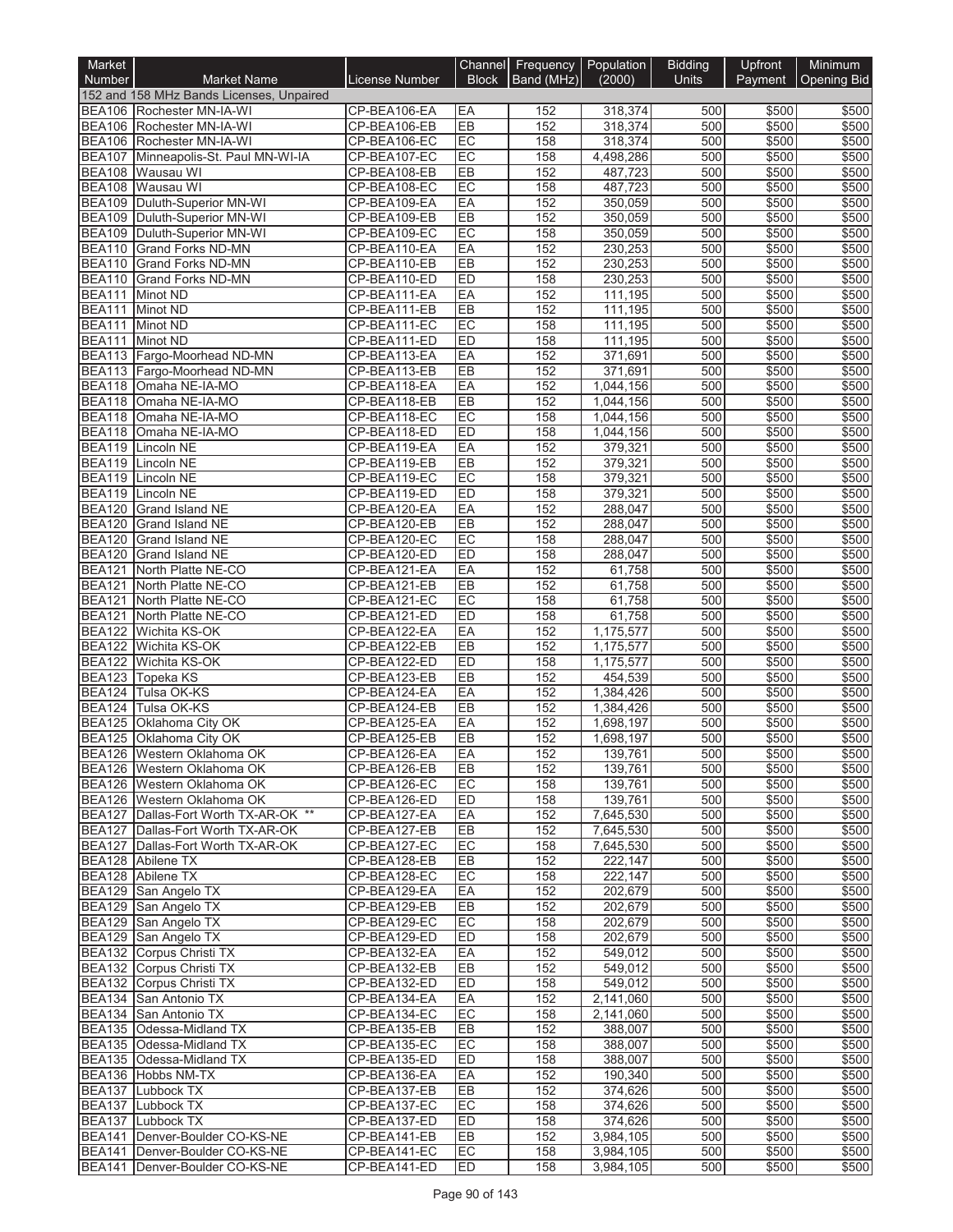| Market                         |                                                                        |                              |                 | Channel Frequency Population |                        | <b>Bidding</b> | Upfront        | Minimum        |
|--------------------------------|------------------------------------------------------------------------|------------------------------|-----------------|------------------------------|------------------------|----------------|----------------|----------------|
| Number                         | <b>Market Name</b>                                                     | License Number               | <b>Block</b>    | Band (MHz)                   | (2000)                 | <b>Units</b>   | Payment        | Opening Bid    |
|                                | 152 and 158 MHz Bands Licenses, Unpaired<br>BEA142 Scottsbluff NE-WY   | CP-BEA142-EA                 | EA              | 152                          | 92,360                 | 500            | \$500          | \$500          |
|                                | BEA142 Scottsbluff NE-WY                                               | CP-BEA142-EB                 | EB              | 152                          | 92,360                 | 500            | \$500          | \$500          |
|                                | BEA142 Scottsbluff NE-WY                                               | CP-BEA142-EC                 | EC              | 158                          | 92,360                 | 500            | \$500          | \$500          |
|                                | BEA142 Scottsbluff NE-WY                                               | CP-BEA142-ED                 | ED              | 158                          | 92,360                 | 500            | \$500          | \$500          |
|                                | BEA144 Billings MT-WY                                                  | CP-BEA144-EA                 | EA              | 152                          | 404,902                | 500            | \$500          | \$500          |
|                                | BEA144 Billings MT-WY                                                  | CP-BEA144-EB                 | EB              | 152                          | 404,902                | 500            | \$500          | \$500          |
|                                | BEA144 Billings MT-WY                                                  | CP-BEA144-EC                 | EC              | 158                          | 404,902                | 500            | \$500          | \$500          |
|                                | <b>BEA144 Billings MT-WY</b><br>BEA145 Great Falls MT                  | CP-BEA144-ED<br>CP-BEA145-EA | ED<br>EA        | 158<br>152                   | 404,902<br>166,564     | 500<br>500     | \$500<br>\$500 | \$500<br>\$500 |
|                                | BEA145 Great Falls MT                                                  | CP-BEA145-EB                 | EB              | 152                          | 166,564                | 500            | \$500          | \$500          |
| <b>BEA145</b>                  | <b>Great Falls MT</b>                                                  | CP-BEA145-EC                 | EC              | 158                          | 166,564                | 500            | \$500          | \$500          |
| <b>BEA145</b>                  | <b>Great Falls MT</b>                                                  | CP-BEA145-ED                 | ED              | 158                          | 166,564                | 500            | \$500          | \$500          |
|                                | BEA146 Missoula MT                                                     | CP-BEA146-EA                 | EA              | 152                          | 399,183                | 500            | \$500          | \$500          |
|                                | BEA146 Missoula MT                                                     | CP-BEA146-EB                 | EB              | 152                          | 399,183                | 500            | \$500          | \$500          |
| <b>BEA146</b>                  | Missoula MT                                                            | CP-BEA146-EC                 | EC              | 158                          | 399,183                | 500            | \$500          | \$500          |
|                                | <b>BEA146</b> Missoula MT                                              | CP-BEA146-ED                 | ED              | 158                          | 399,183                | 500            | \$500          | \$500          |
| <b>BEA147</b><br><b>BEA147</b> | Spokane WA-ID<br>Spokane WA-ID                                         | CP-BEA147-EB<br>CP-BEA147-EC | EB<br>EC        | 152<br>158                   | 829,735<br>829,735     | 500<br>500     | \$500<br>\$500 | \$500<br>\$500 |
|                                | BEA148 Idaho Falls ID-WY                                               | CP-BEA148-EB                 | EB              | 152                          | 306,120                | 500            | \$500          | \$500          |
| <b>BEA148</b>                  | Idaho Falls ID-WY                                                      | CP-BEA148-ED                 | ED              | 158                          | 306,120                | 500            | \$500          | \$500          |
| <b>BEA149</b>                  | Twin Falls ID                                                          | CP-BEA149-EB                 | EB              | 152                          | 162,397                | 500            | \$500          | \$500          |
| <b>BEA149</b>                  | Twin Falls ID                                                          | CP-BEA149-ED                 | ED              | 158                          | 162,397                | 500            | \$500          | \$500          |
|                                | BEA150 Boise City ID-OR                                                | CP-BEA150-EB                 | EB              | 152                          | 574,876                | 500            | \$500          | \$500          |
|                                | BEA150 Boise City ID-OR                                                | CP-BEA150-EC                 | EC              | 158                          | 574,876                | 500            | \$500          | \$500          |
|                                | BEA150 Boise City ID-OR                                                | CP-BEA150-ED                 | ED              | 158                          | 574,876                | 500            | \$500          | \$500          |
|                                | BEA152 Salt Lake City-Ogden UT-ID<br>BEA152 Salt Lake City-Ogden UT-ID | CP-BEA152-EA<br>CP-BEA152-EB | EA<br>EB        | 152<br>152                   | 2,088,974              | 500<br>500     | \$500          | \$500<br>\$500 |
|                                | BEA152 Salt Lake City-Ogden UT-ID                                      | CP-BEA152-EC                 | EC              | 158                          | 2,088,974<br>2,088,974 | 500            | \$500<br>\$500 | \$500          |
|                                | BEA152 Salt Lake City-Ogden UT-ID                                      | CP-BEA152-ED                 | ED              | 158                          | 2,088,974              | 500            | \$500          | \$500          |
|                                | BEA153 Las Vegas NV-AZ-UT                                              | CP-BEA153-ED                 | ED              | 158                          | 1,709,797              | 500            | \$500          | \$500          |
| <b>BEA154</b>                  | Flagstaff AZ-UT                                                        | CP-BEA154-EA                 | EA              | 152                          | 401,766                | 500            | \$500          | \$500          |
|                                | BEA154 Flagstaff AZ-UT                                                 | CP-BEA154-EC                 | EC              | 158                          | 401,766                | 500            | \$500          | \$500          |
|                                | BEA154 Flagstaff AZ-UT                                                 | CP-BEA154-ED                 | ED              | 158                          | 401,766                | 500            | \$500          | \$500          |
|                                | BEA159 Tucson AZ                                                       | CP-BEA159-ED                 | ED              | 158                          | 999,882                | 500            | \$500          | \$500          |
| <b>BEA161</b>                  | San Diego CA<br>BEA163 San Fran.-Oakland-San Jose CA                   | CP-BEA161-ED<br>CP-BEA163-EA | ED<br>EA        | 158<br>152                   | 2,813,833<br>9,111,806 | 500<br>500     | \$500<br>\$500 | \$500<br>\$500 |
|                                | BEA164 Sacramento-Yolo CA                                              | CP-BEA164-ED                 | ED              | 158                          | 2,311,567              | 500            | \$500          | \$500          |
|                                | BEA165 Redding CA-OR                                                   | CP-BEA165-ED                 | ED              | 158                          | 336,820                | 500            | \$500          | \$500          |
|                                | BEA166 Eugene-Springfield OR-CA                                        | CP-BEA166-EB                 | EB              | 152                          | 791,776                | 500            | \$500          | \$500          |
|                                | BEA167 Portland-Salem OR-WA                                            | CP-BEA167-EA                 | EA              | 152                          | 2,883,737              | 500            | \$500          | \$500          |
| <b>BEA167</b>                  | Portland-Salem OR-WA                                                   | CP-BEA167-ED                 | ED              | 158                          | 2,883,737              | 500            | \$500          | \$500          |
|                                | BEA168 Pendleton OR-WA                                                 | CP-BEA168-EA                 | EA              | 152                          | 200,681                | 500            | \$500          | \$500          |
|                                | BEA168 Pendleton OR-WA                                                 | CP-BEA168-EB                 | ER              | 152                          | 200,681                | 500            | \$500          | \$500          |
|                                | BEA168 Pendleton OR-WA                                                 | CP-BEA168-EC                 | EC              | 158                          | 200,681                | 500            | \$500          | \$500          |
|                                | BEA168 Pendleton OR-WA<br>BEA169 Richland-Kennewick-Pasco WA           | CP-BEA168-ED<br>CP-BEA169-EA | <b>ED</b><br>EA | 158<br>152                   | 200,681<br>677,674     | 500<br>500     | \$500<br>\$500 | \$500<br>\$500 |
|                                | BEA169 Richland-Kennewick-Pasco WA                                     | CP-BEA169-EB                 | EB              | 152                          | 677,674                | 500            | \$500          | \$500          |
|                                | BEA169 Richland-Kennewick-Pasco WA                                     | CP-BEA169-EC                 | EC              | 158                          | 677,674                | 500            | \$500          | \$500          |
|                                | BEA169 Richland-Kennewick-Pasco WA                                     | CP-BEA169-ED                 | <b>ED</b>       | 158                          | 677,674                | 500            | \$500          | \$500          |
|                                | BEA170 Seattle-Tacoma-Bremerton WA                                     | CP-BEA170-ED                 | ED              | 158                          | 4,135,291              | 500            | \$500          | \$500          |
|                                | BEA171 Anchorage AK                                                    | CP-BEA171-EA                 | EA              | 152                          | 626,932                | 500            | \$500          | \$500          |
|                                | BEA171 Anchorage AK                                                    | CP-BEA171-EB                 | EB              | 152                          | 626,932                | 500            | \$500          | \$500          |
|                                | BEA171 Anchorage AK                                                    | CP-BEA171-EC                 | EC              | 158                          | 626,932                | 500            | \$500          | \$500          |
|                                | BEA171 Anchorage AK<br>BEA172 Honolulu HI                              | CP-BEA171-ED<br>CP-BEA172-EC | ED<br>EC        | 158<br>158                   | 626,932<br>1,211,537   | 500<br>500     | \$500<br>\$500 | \$500<br>\$500 |
|                                | BEA172 Honolulu HI                                                     | CP-BEA172-ED                 | ED              | 158                          | 1,211,537              | 500            | \$500          | \$500          |
|                                | BEA173 Guam-Northern Mariana Islands                                   | CP-BEA173-EA                 | EA              | 152                          | 224,026                | 500            | \$500          | \$500          |
|                                | BEA173 Guam-Northern Mariana Islands                                   | CP-BEA173-EB                 | EB              | 152                          | 224,026                | 500            | \$500          | \$500          |
|                                | BEA173 Guam-Northern Mariana Islands                                   | CP-BEA173-EC                 | EC              | 158                          | 224,026                | 500            | \$500          | \$500          |
|                                | BEA173 Guam-Northern Mariana Islands                                   | CP-BEA173-ED                 | ED              | 158                          | 224,026                | 500            | \$500          | \$500          |
|                                | BEA174 Puerto Rico-US Virgin Islands                                   | CP-BEA174-EA                 | EA              | 152                          | 3,917,222              | 500            | \$500          | \$500          |
|                                | BEA174 Puerto Rico-US Virgin Islands                                   | CP-BEA174-EB                 | EB              | 152                          | 3,917,222              | 500            | \$500          | \$500          |
|                                | BEA174 Puerto Rico-US Virgin Islands                                   | CP-BEA174-EC                 | EC              | 158                          | 3,917,222              | 500            | \$500          | \$500          |
|                                | BEA174 Puerto Rico-US Virgin Islands<br>BEA175 American Samoa          | CP-BEA174-ED<br>CP-BEA175-EA | <b>ED</b><br>EA | 158<br>152                   | 3,917,222<br>57,291    | 500<br>500     | \$500<br>\$500 | \$500<br>\$500 |
|                                | BEA175 American Samoa                                                  | CP-BEA175-EB                 | EB              | 152                          | 57,291                 | 500            | \$500          | \$500          |
|                                | BEA175 American Samoa                                                  | CP-BEA175-EC                 | EC              | 158                          | 57,291                 | 500            | \$500          | \$500          |
|                                | BEA175 American Samoa                                                  | CP-BEA175-ED                 | ED              | 158                          | 57,291                 | 500            | \$500          | \$500          |

**413 Licenses 152 and 158 MHz Unpaired Bands 206,500 \$206,500 \$206,500**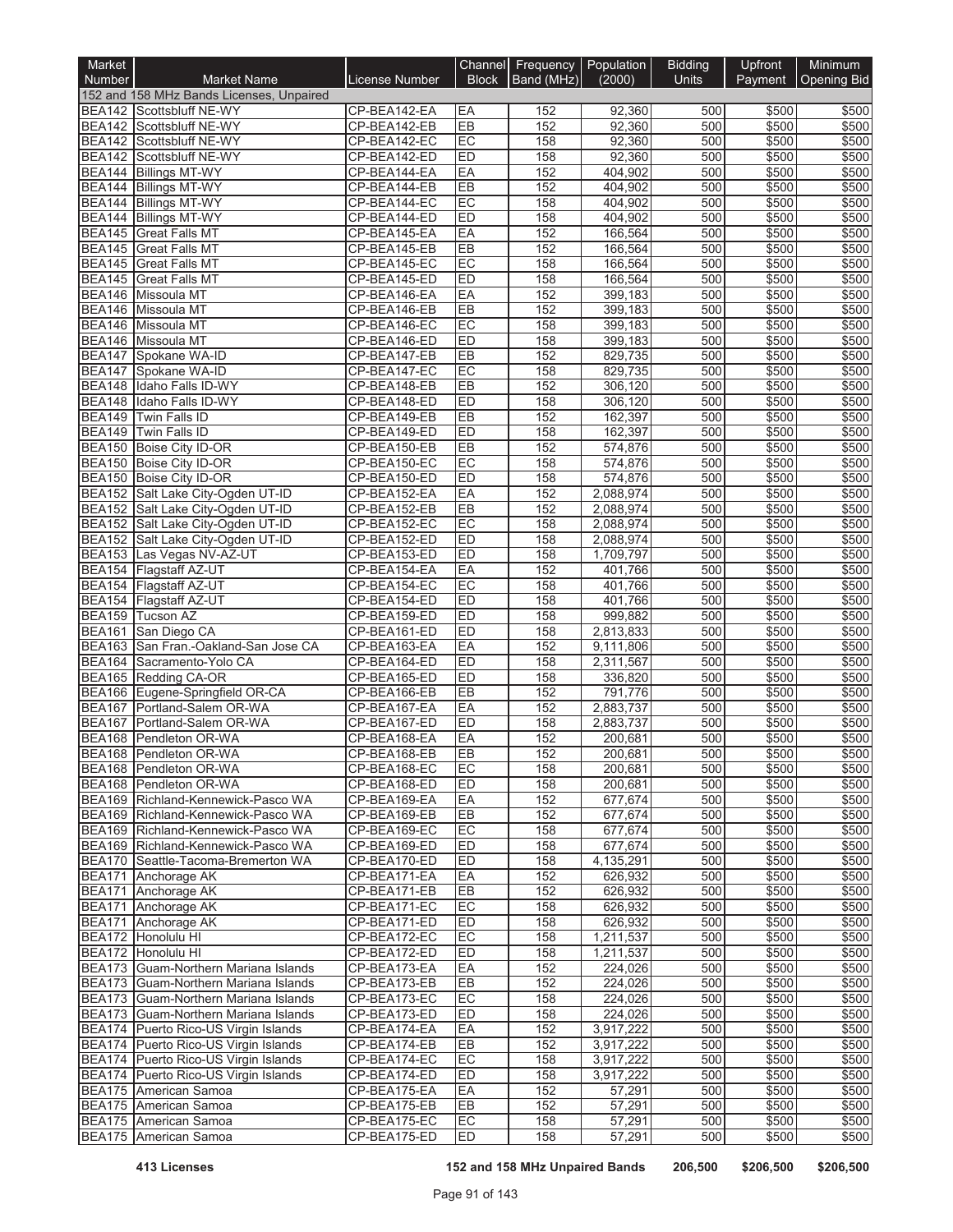| Market  <br>Number I |                                          | License Number | Channel Frequency Population<br>Block Band (MHz) | (2000) | Bidding<br><b>Units</b> | <b>Upfront</b> | Minimum<br>Payment   Opening Bid |
|----------------------|------------------------------------------|----------------|--------------------------------------------------|--------|-------------------------|----------------|----------------------------------|
|                      | Market Name                              |                |                                                  |        |                         |                |                                  |
|                      | 152 and 158 MHz Bands Licenses, Unpaired |                |                                                  |        |                         |                |                                  |

\*\* Indicates licenses covering partial markets. For more information about these licenses, please refer to Attachment A Parts 2, 3, and 4, which are available as separate files at http://wireless.fcc.gov/auctions/87/.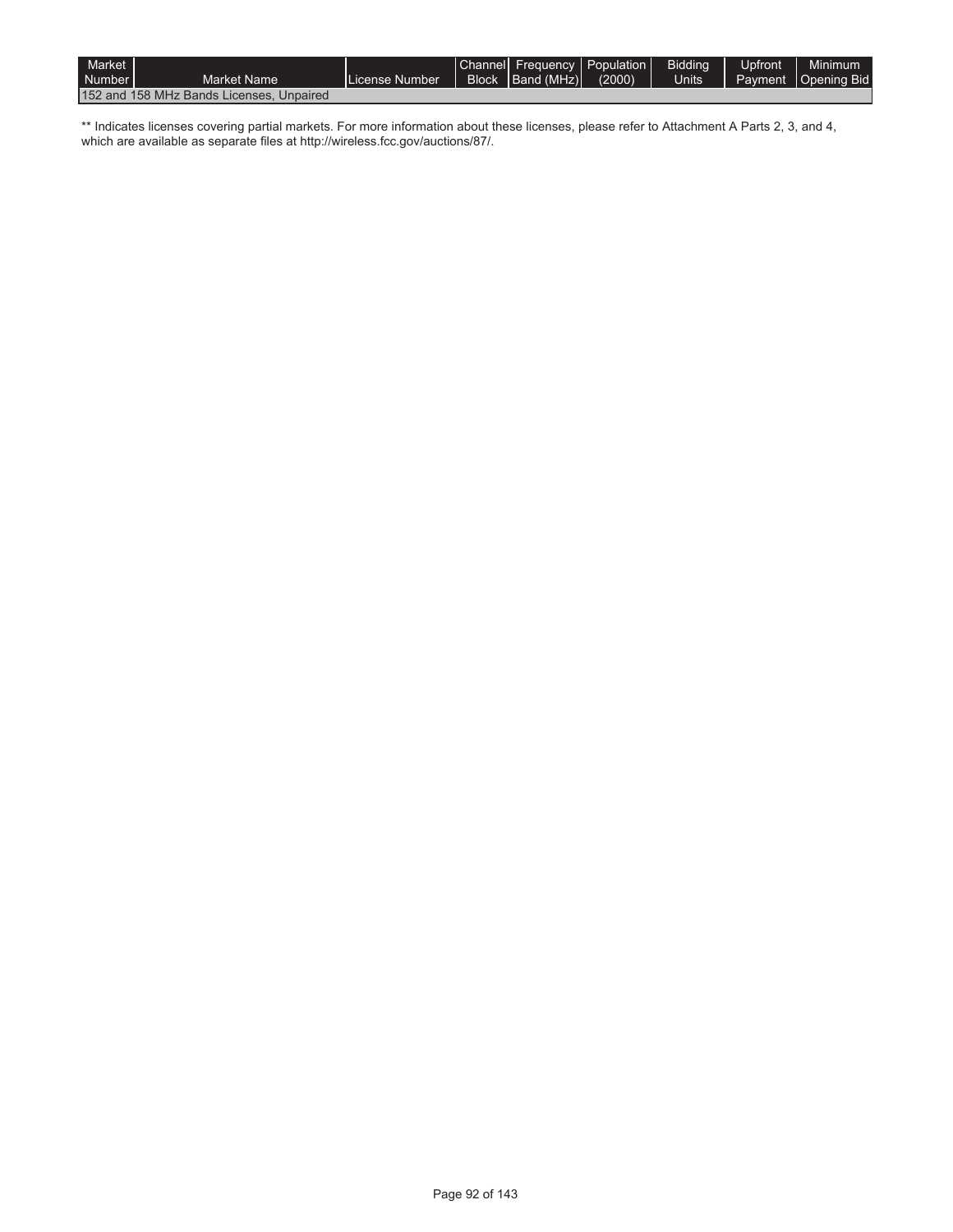## Auction 87 - Auction of Lower and Upper Paging Bands Licenses DA 09-2416 Attachment A - Part 1

|               |                                        | $A$ lla $U$ IIIII $U \cap A - \Gamma$ dil I |                        |                   |            |                |                |                    |
|---------------|----------------------------------------|---------------------------------------------|------------------------|-------------------|------------|----------------|----------------|--------------------|
| Market        |                                        |                                             |                        | Channel Frequency | Population | <b>Bidding</b> | Upfront        | <b>Minimum</b>     |
| <b>Number</b> | <b>Market Name</b>                     | License Number                              | <b>Block</b>           | Band (MHz)        | (2000)     | Units          | <b>Payment</b> | <b>Opening Bid</b> |
|               | 454 and 459 MHz Bands Licenses, Paired |                                             |                        |                   |            |                |                |                    |
|               | BEA001 Bangor ME                       | CP-BEA001-GA                                | GА                     | 454 / 459         | 526,106    | 500            | \$500          | \$500              |
|               | BEA001 Bangor ME                       | CP-BEA001-GB                                | $\overline{GB}$        | 454 / 459         | 526,106    | 500            | \$500          | \$500              |
|               | BEA001 Bangor ME                       | CP-BEA001-GE                                | <b>GE</b>              | 454 / 459         | 526,106    | 500            | \$500          | \$500              |
|               |                                        |                                             |                        |                   |            |                |                |                    |
|               | BEA001 Bangor ME                       | CP-BEA001-GJ                                | GJ                     | 454 / 459         | 526,106    | 500            | \$500          | \$500              |
|               | BEA001 Bangor ME                       | CP-BEA001-GM                                | <b>GM</b>              | 454 / 459         | 526,106    | 500            | \$500          | \$500              |
|               | BEA001 Bangor ME                       | CP-BEA001-GN                                | <b>GN</b>              | 454 / 459         | 526,106    | 500            | \$500          | \$500              |
|               | BEA001 Bangor ME                       | CP-BEA001-GV                                | $\overline{GV}$        | 454 / 459         | 526,106    | 500            | \$500          | \$500              |
|               | BEA001 Bangor ME                       | CP-BEA001-GW                                | GW                     | 454 / 459         | 526,106    | 500            | \$500          | \$500              |
|               | BEA001 Bangor ME                       | CP-BEA001-GX                                | GX                     | 454 / 459         | 526,106    | 500            | \$500          | \$500              |
|               | BEA001 Bangor ME                       | CP-BEA001-GY                                | $\overline{GY}$        | 454 / 459         | 526,106    | 500            | \$500          | \$500              |
|               |                                        |                                             |                        | 454 / 459         |            | 500            |                |                    |
|               | BEA002 Portland ME                     | CP-BEA002-GW                                | <b>GW</b>              |                   | 748,817    |                | \$500          | \$500              |
|               | BEA004 Burlington VT-NY                | CP-BEA004-GA                                | GA                     | 454 / 459         | 605,393    | 500            | \$500          | \$500              |
|               | BEA004 Burlington VT-NY                | CP-BEA004-GE                                | <b>GE</b>              | 454 / 459         | 605,393    | 500            | \$500          | \$500              |
|               | BEA004 Burlington VT-NY                | CP-BEA004-GF                                | GF                     | 454 / 459         | 605,393    | 500            | \$500          | \$500              |
|               | BEA004 Burlington VT-NY                | CP-BEA004-GG                                | $\overline{\text{GG}}$ | 454 / 459         | 605,393    | 500            | \$500          | \$500              |
|               | BEA004 Burlington VT-NY                | CP-BEA004-GK                                | GK                     | 454 / 459         | 605,393    | 500            | \$500          | \$500              |
|               | BEA004 Burlington VT-NY                | CP-BEA004-GQ                                | GQ                     | 454 / 459         | 605,393    | 500            | \$500          | \$500              |
|               | BEA004 Burlington VT-NY                | CP-BEA004-GT                                | $\overline{GT}$        | 454 / 459         | 605,393    | 500            | \$500          | \$500              |
|               |                                        | CP-BEA004-GU                                | GU                     |                   | 605,393    | 500            | \$500          |                    |
|               | BEA004 Burlington VT-NY                |                                             |                        | 454 / 459         |            |                |                | \$500              |
|               | BEA004 Burlington VT-NY                | CP-BEA004-GW                                | <b>GW</b>              | 454 / 459         | 605,393    | 500            | \$500          | \$500              |
|               | BEA004 Burlington VT-NY                | CP-BEA004-GY                                | $\overline{GY}$        | 454 / 459         | 605,393    | 500            | \$500          | \$500              |
|               | BEA005 Albany-Schenectady-Troy NY      | CP-BEA005-GA                                | GA                     | 454 / 459         | 1,171,669  | 500            | \$500          | \$500              |
|               | BEA005 Albany-Schenectady-Troy NY      | CP-BEA005-GE                                | <b>GE</b>              | 454 / 459         | 1,171,669  | 500            | \$500          | \$500              |
|               | BEA005 Albany-Schenectady-Troy NY      | CP-BEA005-GG                                | GG                     | 454 / 459         | 1,171,669  | 500            | \$500          | \$500              |
|               | BEA005 Albany-Schenectady-Troy NY      | CP-BEA005-GL                                | GL                     | 454 / 459         | 1,171,669  | 500            | \$500          | \$500              |
|               | BEA005 Albany-Schenectady-Troy NY      | CP-BEA005-GQ                                | GQ                     | 454 / 459         | 1,171,669  | 500            | \$500          | \$500              |
|               |                                        |                                             |                        |                   |            |                |                |                    |
|               | BEA005 Albany-Schenectady-Troy NY      | CP-BEA005-GT                                | $\overline{GT}$        | 454 / 459         | 1,171,669  | 500            | \$500          | \$500              |
|               | BEA005 Albany-Schenectady-Troy NY      | CP-BEA005-GU                                | GU                     | 454 / 459         | 1,171,669  | 500            | \$500          | \$500              |
|               | BEA005 Albany-Schenectady-Troy NY      | CP-BEA005-GY                                | GY                     | 454 / 459         | 1,171,669  | 500            | \$500          | \$500              |
|               | BEA005 Albany-Schenectady-Troy NY      | CP-BEA005-GZ                                | GZ                     | 454 / 459         | 1,171,669  | 500            | \$500          | \$500              |
|               | BEA007 Rochester NY-PA                 | CP-BEA007-GJ                                | GJ                     | 454 / 459         | 1,493,518  | 500            | \$500          | \$500              |
|               | BEA011 Harrisburg-Lebanon-Carlisle PA  | CP-BEA011-GV                                | $\overline{GV}$        | 454 / 459         | 1,125,265  | 500            | \$500          | \$500              |
|               | BEA012 Phil.-Atl. City PA-NJ-DE-MD     | CP-BEA012-GV                                | $\overline{GV}$        | 454 / 459         | 7,309,792  | 500            | \$500          | \$500              |
|               | BEA013 Wash - Balt. DC-MD-VA-WV-PA     | CP-BEA013-GK                                | $\overline{GK}$        | 454 / 459         | 8,403,130  | 500            | \$500          | \$500              |
|               |                                        |                                             |                        |                   |            |                |                |                    |
|               | BEA013 Wash.-Balt. DC-MD-VA-WV-PA      | CP-BEA013-GU                                | $\overline{GU}$        | 454 / 459         | 8,403,130  | 500            | \$500          | \$500              |
|               | BEA014 Salisbury MD-DE-VA              | CP-BEA014-GU                                | GU                     | 454 / 459         | 363,970    | 500            | \$500          | \$500              |
|               | BEA014 Salisbury MD-DE-VA              | CP-BEA014-GZ                                | $\overline{GZ}$        | 454 / 459         | 363,970    | 500            | \$500          | \$500              |
|               | BEA015 Richmond-Petersburg VA          | CP-BEA015-GU                                | $\overline{GU}$        | 454 / 459         | 1,446,123  | 500            | \$500          | \$500              |
|               | BEA016 Staunton VA-WV                  | CP-BEA016-GA                                | GA                     | 454 / 459         | 334,087    | 500            | \$500          | \$500              |
|               | BEA016 Staunton VA-WV                  | CP-BEA016-GM                                | <b>GM</b>              | 454 / 459         | 334,087    | 500            | \$500          | \$500              |
|               | BEA017 Roanoke VA-NC-WV                | CP-BEA017-GA                                | GA                     | 454 / 459         | 826,284    | 500            | \$500          | \$500              |
|               | BEA017 Roanoke VA-NC-WV                | CP-BEA017-GB                                | $\overline{GB}$        | 454 / 459         | 826,284    | 500            | \$500          | \$500              |
|               |                                        |                                             |                        |                   |            |                |                |                    |
|               | BEA017 Roanoke VA-NC-WV                | CP-BEA017-GC                                | GC                     | 454 / 459         | 826,284    | 500            | \$500          | \$500              |
|               | BEA017 Roanoke VA-NC-WV                | CP-BEA017-GD                                | GD                     | 454 / 459         | 826,284    | 500            | \$500          | \$500              |
|               | BEA017 Roanoke VA-NC-WV                | CP-BEA017-GE                                | <b>GE</b>              | 454 / 459         | 826,284    | 500            | \$500          | \$500              |
|               | BEA017 Roanoke VA-NC-WV                | CP-BEA017-GF                                | GF                     | 454 / 459         | 826,284    | 500            | \$500          | \$500              |
|               | BEA017 Roanoke VA-NC-WV                | CP-BEA017-GG                                | GG                     | 454 / 459         | 826,284    | 500            | \$500          | \$500              |
|               | BEA017 Roanoke VA-NC-WV                | CP-BEA017-GH                                | GН                     | 454 / 459         | 826,284    | 500            | \$500          | \$500              |
|               | BEA017 Roanoke VA-NC-WV                | CP-BEA017-GI                                | GI                     | 454 / 459         | 826,284    | 500            | \$500          | \$500              |
|               | BEA017 Roanoke VA-NC-WV                | CP-BEA017-GJ                                | GJ                     | 454 / 459         | 826,284    | 500            | \$500          | \$500              |
|               |                                        |                                             |                        |                   |            |                |                |                    |
|               | BEA017 Roanoke VA-NC-WV                | CP-BEA017-GK                                | GK                     | 454 / 459         | 826,284    | 500            | \$500          | \$500              |
|               | BEA017 Roanoke VA-NC-WV                | CP-BEA017-GL                                | GL                     | 454 / 459         | 826,284    | 500            | \$500          | \$500              |
|               | BEA017 Roanoke VA-NC-WV                | CP-BEA017-GN                                | GΝ                     | 454 / 459         | 826,284    | 500            | \$500          | \$500              |
|               | BEA017 Roanoke VA-NC-WV                | CP-BEA017-GO                                | GO                     | 454 / 459         | 826,284    | 500            | \$500          | \$500              |
|               | BEA017 Roanoke VA-NC-WV                | CP-BEA017-GP                                | GP                     | 454 / 459         | 826,284    | 500            | \$500          | \$500              |
|               | BEA017 Roanoke VA-NC-WV                | CP-BEA017-GT                                | GT                     | 454 / 459         | 826,284    | 500            | \$500          | \$500              |
|               | BEA017 Roanoke VA-NC-WV                | CP-BEA017-GU                                | GU                     | 454 / 459         | 826,284    | 500            | \$500          | \$500              |
|               | BEA017 Roanoke VA-NC-WV                | CP-BEA017-GV                                | GV                     | 454 / 459         | 826,284    | 500            | \$500          |                    |
|               |                                        |                                             |                        |                   |            |                |                | \$500              |
|               | BEA017 Roanoke VA-NC-WV                | CP-BEA017-GZ                                | GZ                     | 454 / 459         | 826,284    | 500            | \$500          | \$500              |
|               | BEA018 Greensboro-Winston-Salem NC-VA  | CP-BEA018-GF                                | GF                     | 454 / 459         | 1,854,853  | 500            | \$500          | \$500              |
|               | BEA018 Greensboro-Winston-Salem NC-VA  | CP-BEA018-GG                                | GG                     | 454 / 459         | 1,854,853  | 500            | \$500          | \$500              |
|               | BEA018 Greensboro-Winston-Salem NC-VA  | CP-BEA018-GH                                | GH                     | 454 / 459         | 1,854,853  | 500            | \$500          | \$500              |
|               | BEA018 Greensboro-Winston-Salem NC-VA  | CP-BEA018-GI                                | GI                     | 454 / 459         | 1,854,853  | 500            | \$500          | \$500              |
|               | BEA018 Greensboro-Winston-Salem NC-VA  | CP-BEA018-GJ                                | GJ                     | 454 / 459         | 1,854,853  | 500            | \$500          | \$500              |
|               | BEA018 Greensboro-Winston-Salem NC-VA  | CP-BEA018-GK                                | GK                     | 454 / 459         | 1,854,853  | 500            | \$500          | \$500              |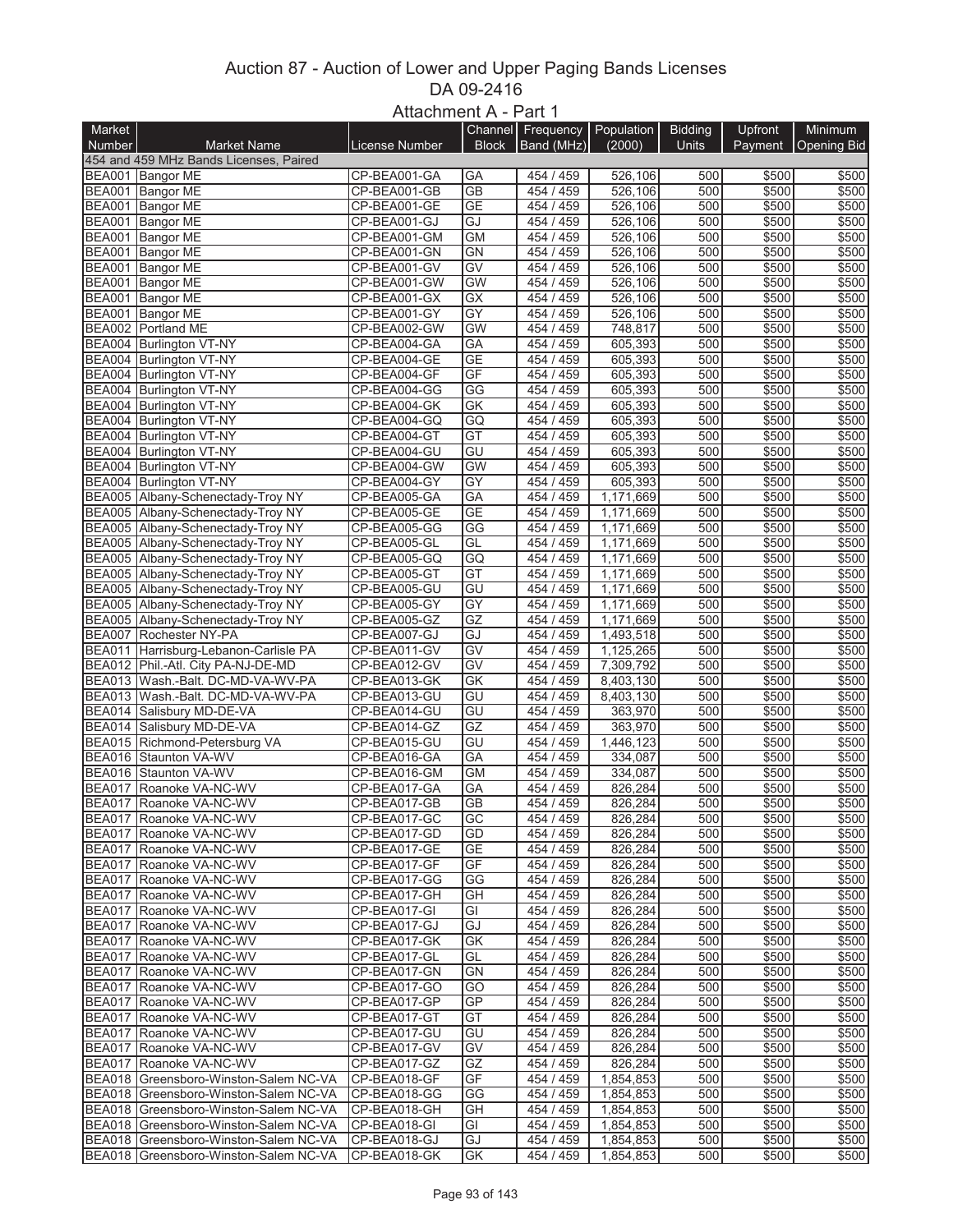| Market                  |                                                                         |                              | Channel                | Frequency              | Population             | <b>Bidding</b> | Upfront        | Minimum            |
|-------------------------|-------------------------------------------------------------------------|------------------------------|------------------------|------------------------|------------------------|----------------|----------------|--------------------|
| <b>Number</b>           | <b>Market Name</b>                                                      | <b>License Number</b>        | <b>Block</b>           | Band (MHz)             | (2000)                 | Units          | Payment        | <b>Opening Bid</b> |
|                         | 454 and 459 MHz Bands Licenses, Paired                                  |                              |                        |                        |                        |                |                |                    |
|                         | BEA018 Greensboro-Winston-Salem NC-VA                                   | CP-BEA018-GN                 | <b>GN</b>              | 454 / 459              | 1,854,853              | 500            | \$500          | \$500              |
|                         | BEA018 Greensboro-Winston-Salem NC-VA                                   | CP-BEA018-GO                 | $\overline{GO}$        | 454 / 459              | 1,854,853              | 500            | \$500          | \$500              |
| <b>BEA018</b>           | Greensboro-Winston-Salem NC-VA<br>BEA018 Greensboro-Winston-Salem NC-VA | CP-BEA018-GP<br>CP-BEA018-GQ | GP<br>GQ               | 454 / 459<br>454 / 459 | 1,854,853<br>1,854,853 | 500<br>500     | \$500<br>\$500 | \$500<br>\$500     |
|                         | BEA018 Greensboro-Winston-Salem NC-VA                                   | CP-BEA018-GS                 | $\overline{\text{GS}}$ | 454 / 459              | 1,854,853              | 500            | \$500          | \$500              |
|                         | BEA018 Greensboro-Winston-Salem NC-VA                                   | CP-BEA018-GV                 | GV                     | 454 / 459              | 1,854,853              | 500            | \$500          | \$500              |
|                         | BEA018 Greensboro-Winston-Salem NC-VA                                   | CP-BEA018-GX                 | $\overline{GX}$        | 454 / 459              | 1,854,853              | 500            | \$500          | \$500              |
|                         | BEA020 Norfolk-Virginia Beach VA-NC                                     | CP-BEA020-GT                 | GT                     | 454 / 459              | 1,722,764              | 500            | \$500          | \$500              |
|                         | BEA020 Norfolk-Virginia Beach VA-NC                                     | CP-BEA020-GV                 | GV                     | 454 / 459              | 1,722,764              | 500            | \$500          | \$500              |
| <b>BEA021</b>           | Greenville NC                                                           | CP-BEA021-GG                 | $\overline{\text{GG}}$ | 454 / 459              | 823,517                | 500            | \$500          | \$500              |
|                         | <b>BEA021</b> Greenville NC                                             | CP-BEA021-GZ                 | GZ                     | 454 / 459              | 823,517                | 500            | \$500          | \$500              |
|                         | <b>BEA022 Fayetteville NC</b>                                           | CP-BEA022-GA                 | GA                     | 454 / 459              | 528,224                | 500            | \$500          | \$500              |
|                         | BEA022 Fayetteville NC                                                  | CP-BEA022-GB                 | $\overline{GB}$        | 454 / 459              | 528,224                | 500            | \$500          | \$500              |
|                         | BEA022 Fayetteville NC                                                  | CP-BEA022-GC                 | $\overline{GC}$        | 454 / 459              | 528,224                | 500            | \$500          | \$500              |
|                         | BEA022 Fayetteville NC                                                  | CP-BEA022-GD                 | GD                     | 454 / 459              | 528,224                | 500            | \$500          | \$500              |
|                         | BEA022 Fayetteville NC                                                  | CP-BEA022-GE                 | <b>GE</b>              | 454 / 459              | 528,224                | 500            | \$500          | \$500              |
|                         | <b>BEA022</b> Fayetteville NC                                           | CP-BEA022-GF                 | GF                     | 454 / 459              | 528,224                | 500            | \$500          | \$500              |
|                         | <b>BEA022</b> Fayetteville NC                                           | CP-BEA022-GG<br>CP-BEA022-GH | GG<br>$\overline{GH}$  | 454 / 459<br>454 / 459 | 528,224                | 500<br>500     | \$500          | \$500              |
|                         | BEA022 Fayetteville NC<br><b>BEA022</b> Fayetteville NC                 | CP-BEA022-GK                 | GK                     | 454 / 459              | 528,224<br>528,224     | 500            | \$500<br>\$500 | \$500<br>\$500     |
|                         | BEA022 Fayetteville NC                                                  | CP-BEA022-GN                 | GN                     | 454 / 459              | 528,224                | 500            | \$500          | \$500              |
|                         | BEA022 Fayetteville NC                                                  | CP-BEA022-GO                 | $\overline{GO}$        | 454 / 459              | 528,224                | 500            | \$500          | \$500              |
|                         | <b>BEA022</b> Fayetteville NC                                           | CP-BEA022-GP                 | GP                     | 454 / 459              | 528,224                | 500            | \$500          | \$500              |
|                         | BEA022 Fayetteville NC                                                  | CP-BEA022-GQ                 | GQ                     | 454 / 459              | 528,224                | 500            | \$500          | \$500              |
|                         | BEA022 Fayetteville NC                                                  | CP-BEA022-GS                 | $\overline{\text{GS}}$ | 454 / 459              | 528,224                | 500            | \$500          | \$500              |
|                         | BEA022 Fayetteville NC                                                  | CP-BEA022-GV                 | GV                     | 454 / 459              | 528,224                | 500            | \$500          | \$500              |
|                         | BEA022 Fayetteville NC                                                  | CP-BEA022-GX                 | $\overline{GX}$        | 454 / 459              | 528,224                | 500            | \$500          | \$500              |
|                         | BEA026 Charleston-North Charleston SC                                   | CP-BEA026-GA                 | GA                     | 454 / 459              | 587,297                | 500            | \$500          | \$500              |
|                         | BEA026 Charleston-North Charleston SC                                   | CP-BEA026-GB                 | $\overline{GB}$        | 454 / 459              | 587,297                | 500            | \$500          | \$500              |
|                         | BEA026 Charleston-North Charleston SC                                   | CP-BEA026-GC                 | $\overline{GC}$        | 454 / 459              | 587,297                | 500            | \$500          | \$500              |
|                         | BEA026 Charleston-North Charleston SC                                   | CP-BEA026-GD                 | GD                     | 454 / 459              | 587,297                | 500            | \$500          | \$500              |
| <b>BEA026</b>           | Charleston-North Charleston SC                                          | CP-BEA026-GE<br>CP-BEA026-GF | <b>GE</b><br>GF        | 454 / 459<br>454 / 459 | 587,297                | 500<br>500     | \$500          | \$500<br>\$500     |
| BEA026<br><b>BEA026</b> | Charleston-North Charleston SC<br>Charleston-North Charleston SC        | CP-BEA026-GG                 | GG                     | 454 / 459              | 587,297<br>587,297     | 500            | \$500<br>\$500 | \$500              |
| BEA026                  | Charleston-North Charleston SC                                          | CP-BEA026-GH                 | GH                     | 454 / 459              | 587,297                | 500            | \$500          | \$500              |
| <b>BEA026</b>           | Charleston-North Charleston SC                                          | CP-BEA026-GI                 | $\overline{GI}$        | 454 / 459              | 587,297                | 500            | \$500          | \$500              |
| <b>BEA026</b>           | Charleston-North Charleston SC                                          | CP-BEA026-GJ                 | GJ                     | 454 / 459              | 587,297                | 500            | \$500          | \$500              |
| <b>BEA027</b>           | Augusta-Aiken GA-SC                                                     | CP-BEA027-GF                 | GF                     | 454 / 459              | 604,799                | 500            | \$500          | \$500              |
| <b>BEA027</b>           | Augusta-Aiken GA-SC                                                     | CP-BEA027-GG                 | $\overline{\text{GG}}$ | 454 / 459              | 604,799                | 500            | \$500          | \$500              |
|                         | BEA027 Augusta-Aiken GA-SC                                              | CP-BEA027-GH                 | $\overline{GH}$        | 454 / 459              | 604,799                | 500            | \$500          | \$500              |
| <b>BEA027</b>           | Augusta-Aiken GA-SC                                                     | CP-BEA027-GI                 | GI                     | 454 / 459              | 604,799                | 500            | \$500          | \$500              |
| <b>BEA027</b>           | Augusta-Aiken GA-SC                                                     | CP-BEA027-GJ                 | GJ                     | 454 / 459              | 604,799                | 500            | \$500          | \$500              |
|                         | BEA027 Augusta-Aiken GA-SC                                              | CP-BEA027-GK                 | GK                     | 454 / 459              | 604,799                | 500            | \$500          | \$500              |
|                         | BEA027 Augusta-Aiken GA-SC                                              | CP-BEA027-GM                 | GM                     | 454 / 459              | 604,799                | 500            | \$500          | \$500              |
|                         | BEA027 Augusta-Aiken GA-SC                                              | CP-BEA027-GO                 | GO                     | 454 / 459              | 604,799                | 500            | \$500          | \$500              |
|                         | BEA027 Augusta-Aiken GA-SC                                              | CP-BEA027-GP                 | <b>GP</b>              | 454 / 459              | 604,799                | 500            | \$500          | \$500              |
|                         | BEA027 Augusta-Aiken GA-SC<br>BEA027 Augusta-Aiken GA-SC                | CP-BEA027-GQ<br>CP-BEA027-GR | GQ<br>GR               | 454 / 459<br>454 / 459 | 604,799<br>604,799     | 500<br>500     | \$500<br>\$500 | \$500<br>\$500     |
|                         | BEA027 Augusta-Aiken GA-SC                                              | CP-BEA027-GS                 | GS                     | 454 / 459              | 604,799                | 500            | \$500          | \$500              |
|                         | BEA027 Augusta-Aiken GA-SC                                              | CP-BEA027-GT                 | GT                     | 454 / 459              | 604,799                | 500            | \$500          | \$500              |
|                         | BEA027 Augusta-Aiken GA-SC                                              | CP-BEA027-GU                 | GU                     | 454 / 459              | 604,799                | 500            | \$500          | \$500              |
|                         | BEA027 Augusta-Aiken GA-SC                                              | CP-BEA027-GV                 | GV                     | 454 / 459              | 604,799                | 500            | \$500          | \$500              |
|                         | BEA028 Savannah GA-SC                                                   | CP-BEA028-GA                 | GА                     | 454 / 459              | 668,214                | 500            | \$500          | \$500              |
|                         | BEA028 Savannah GA-SC                                                   | CP-BEA028-GB                 | $\overline{GB}$        | 454 / 459              | 668,214                | 500            | \$500          | \$500              |
|                         | BEA028 Savannah GA-SC                                                   | CP-BEA028-GC                 | GC                     | 454 / 459              | 668,214                | 500            | \$500          | \$500              |
|                         | BEA028 Savannah GA-SC                                                   | CP-BEA028-GD                 | GD                     | 454 / 459              | 668,214                | 500            | \$500          | \$500              |
|                         | BEA028 Savannah GA-SC                                                   | CP-BEA028-GE                 | <b>GE</b>              | 454 / 459              | 668,214                | 500            | \$500          | \$500              |
|                         | BEA028 Savannah GA-SC                                                   | CP-BEA028-GF                 | GF                     | 454 / 459              | 668,214                | 500            | \$500          | \$500              |
|                         | BEA028 Savannah GA-SC                                                   | CP-BEA028-GG                 | GG                     | 454 / 459              | 668,214                | 500            | \$500          | \$500              |
|                         | BEA028 Savannah GA-SC                                                   | CP-BEA028-GH                 | GH                     | 454 / 459              | 668,214                | 500            | \$500          | \$500              |
|                         | BEA028 Savannah GA-SC                                                   | CP-BEA028-GI                 | GI                     | 454 / 459              | 668,214                | 500            | \$500          | \$500              |
|                         | BEA028 Savannah GA-SC                                                   | CP-BEA028-GJ                 | GJ                     | 454 / 459              | 668,214                | 500            | \$500          | \$500              |
|                         | BEA028 Savannah GA-SC<br>BEA028 Savannah GA-SC                          | CP-BEA028-GK<br>CP-BEA028-GM | GK<br><b>GM</b>        | 454 / 459<br>454 / 459 | 668,214<br>668,214     | 500<br>500     | \$500<br>\$500 | \$500<br>\$500     |
|                         | BEA028 Savannah GA-SC                                                   | CP-BEA028-GO                 | GO                     | 454 / 459              | 668,214                | 500            | \$500          | \$500              |
|                         | BEA028 Savannah GA-SC                                                   | CP-BEA028-GP                 | GP                     | 454 / 459              | 668,214                | 500            | \$500          | \$500              |
|                         | BEA028 Savannah GA-SC                                                   | CP-BEA028-GQ                 | GQ                     | 454/459                | 668,214                | 500            | \$500          | \$500              |
|                         | BEA028 Savannah GA-SC                                                   | CP-BEA028-GR                 | <b>GR</b>              | 454 / 459              | 668,214                | 500            | \$500          | \$500              |
|                         | BEA028 Savannah GA-SC                                                   | CP-BEA028-GS                 | GS                     | 454 / 459              | 668,214                | 500            | \$500          | \$500              |
|                         | BEA028 Savannah GA-SC                                                   | CP-BEA028-GT                 | GT                     | 454 / 459              | 668,214                | 500            | \$500          | \$500              |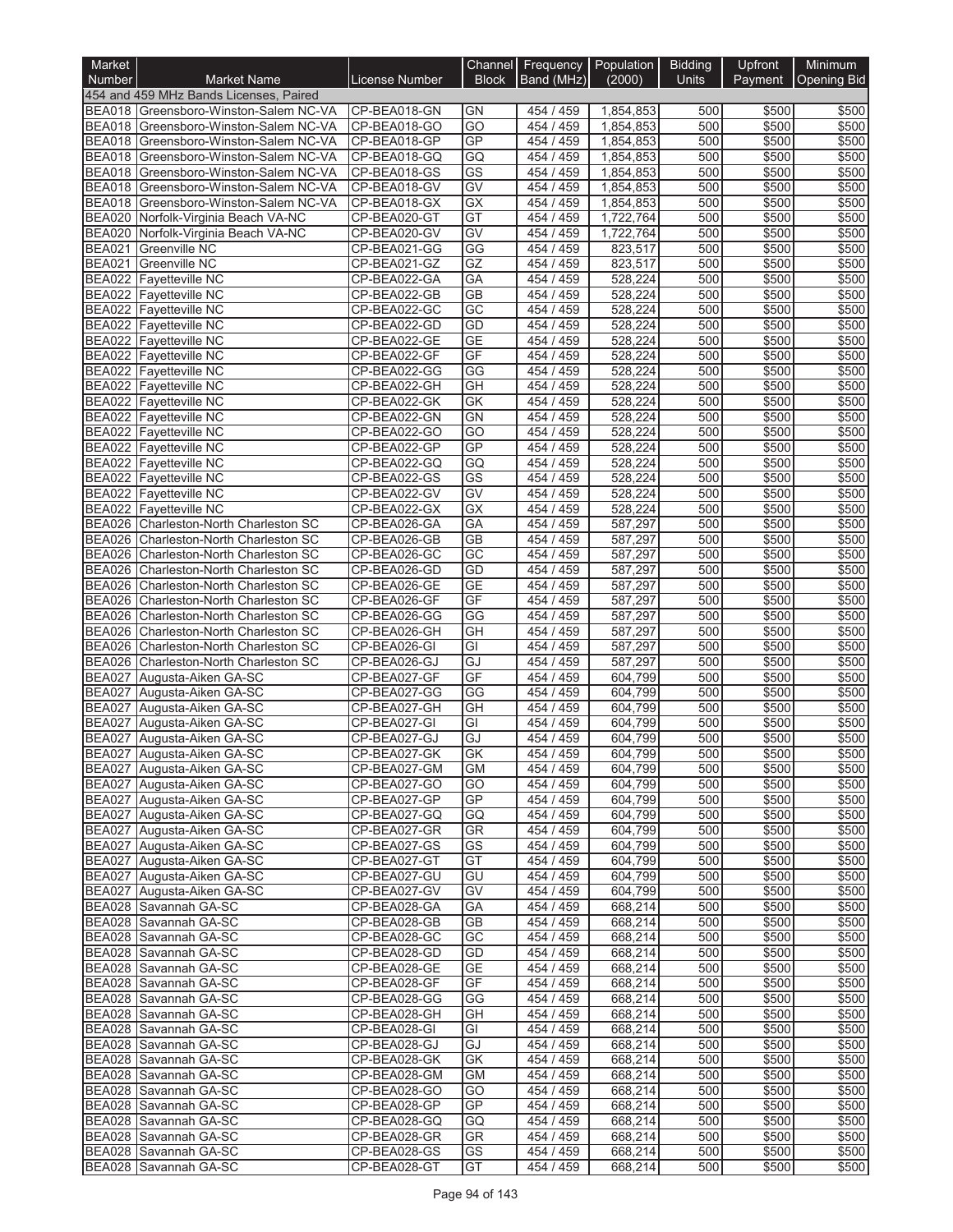| Market                         |                                                                    |                              | Channel                | Frequency              | Population             | <b>Bidding</b> | Upfront        | Minimum            |
|--------------------------------|--------------------------------------------------------------------|------------------------------|------------------------|------------------------|------------------------|----------------|----------------|--------------------|
| <b>Number</b>                  | <b>Market Name</b>                                                 | <b>License Number</b>        | <b>Block</b>           | Band (MHz)             | (2000)                 | <b>Units</b>   | Payment        | <b>Opening Bid</b> |
|                                | 454 and 459 MHz Bands Licenses, Paired                             |                              |                        |                        |                        |                |                |                    |
|                                | BEA028 Savannah GA-SC<br>BEA028 Savannah GA-SC                     | CP-BEA028-GU<br>CP-BEA028-GV | GU<br>GV               | 454 / 459<br>454 / 459 | 668,214<br>668,214     | 500<br>500     | \$500<br>\$500 | \$500<br>\$500     |
| <b>BEA029</b>                  | Jacksonville FL-GA                                                 | CP-BEA029-GO                 | GO                     | 454 / 459              | 1,885,190              | 500            | \$500          | \$500              |
| <b>BEA030</b>                  | Orlando FL                                                         | CP-BEA030-GK                 | $\overline{GK}$        | 454 / 459              | 3,642,540              | 500            | \$500          | \$500              |
| <b>BEA030</b>                  | <b>Orlando FL</b>                                                  | CP-BEA030-GM                 | <b>GM</b>              | 454 / 459              | 3,642,540              | 500            | \$500          | \$500              |
| <b>BEA030</b>                  | Orlando FL                                                         | CP-BEA030-GO                 | $\overline{GO}$        | 454 / 459              | 3,642,540              | 500            | \$500          | \$500              |
| <b>BEA030</b>                  | <b>Orlando FL</b>                                                  | CP-BEA030-GQ                 | GQ                     | 454 / 459              | 3,642,540              | 500            | \$500          | \$500              |
| <b>BEA030</b><br><b>BEA030</b> | <b>Orlando FL</b>                                                  | CP-BEA030-GV<br>CP-BEA030-GX | GV<br>$\overline{GX}$  | 454 / 459<br>454 / 459 | 3,642,540              | 500<br>500     | \$500<br>\$500 | \$500<br>\$500     |
|                                | Orlando FL<br>BEA032 Fort Myers-Cape Coral FL                      | CP-BEA032-GA                 | GA                     | 454 / 459              | 3,642,540<br>692,265   | 500            | \$500          | \$500              |
|                                | BEA032 Fort Myers-Cape Coral FL                                    | CP-BEA032-GB                 | $\overline{GB}$        | 454 / 459              | 692,265                | 500            | \$500          | \$500              |
| <b>BEA032</b>                  | Fort Myers-Cape Coral FL                                           | CP-BEA032-GC                 | $\overline{GC}$        | 454 / 459              | 692,265                | 500            | \$500          | \$500              |
| <b>BEA032</b>                  | Fort Myers-Cape Coral FL                                           | CP-BEA032-GD                 | GD                     | 454 / 459              | 692,265                | 500            | \$500          | \$500              |
| <b>BEA032</b>                  | Fort Myers-Cape Coral FL                                           | CP-BEA032-GE                 | <b>GE</b>              | 454 / 459              | 692,265                | 500            | \$500          | \$500              |
| BEA032                         | Fort Myers-Cape Coral FL                                           | CP-BEA032-GF                 | GF                     | 454 / 459              | 692,265                | 500            | \$500          | \$500              |
|                                | BEA032 Fort Myers-Cape Coral FL                                    | CP-BEA032-GG                 | G                      | 454 / 459<br>454 / 459 | 692,265                | 500<br>500     | \$500          | \$500              |
|                                | BEA032 Fort Myers-Cape Coral FL<br>BEA032 Fort Myers-Cape Coral FL | CP-BEA032-GH<br>CP-BEA032-GI | GH<br>GI               | 454 / 459              | 692,265<br>692,265     | 500            | \$500<br>\$500 | \$500<br>\$500     |
|                                | BEA032 Fort Myers-Cape Coral FL                                    | CP-BEA032-GJ                 | GJ                     | 454 / 459              | 692,265                | 500            | \$500          | \$500              |
|                                | BEA032 Fort Myers-Cape Coral FL                                    | CP-BEA032-GK                 | <b>GK</b>              | 454 / 459              | 692,265                | 500            | \$500          | \$500              |
|                                | BEA032 Fort Myers-Cape Coral FL                                    | CP-BEA032-GL                 | GL                     | 454 / 459              | 692,265                | 500            | \$500          | \$500              |
| <b>BEA032</b>                  | Fort Myers-Cape Coral FL                                           | CP-BEA032-GM                 | <b>GM</b>              | 454 / 459              | 692,265                | 500            | \$500          | \$500              |
| <b>BEA032</b>                  | Fort Myers-Cape Coral FL                                           | CP-BEA032-GN                 | <b>GN</b>              | 454 / 459              | 692,265                | 500            | \$500          | \$500              |
|                                | BEA032 Fort Myers-Cape Coral FL                                    | CP-BEA032-GO                 | GO                     | 454 / 459              | 692.265                | 500            | \$500          | \$500              |
|                                | BEA032 Fort Myers-Cape Coral FL                                    | CP-BEA032-GP                 | GP                     | 454 / 459<br>454 / 459 | 692,265                | 500            | \$500          | \$500              |
|                                | BEA032 Fort Myers-Cape Coral FL<br>BEA032 Fort Myers-Cape Coral FL | CP-BEA032-GQ<br>CP-BEA032-GR | GQ<br>GR               | 454 / 459              | 692,265<br>692,265     | 500<br>500     | \$500<br>\$500 | \$500<br>\$500     |
|                                | BEA032 Fort Myers-Cape Coral FL                                    | CP-BEA032-GS                 | $\overline{\text{GS}}$ | 454 / 459              | 692,265                | 500            | \$500          | \$500              |
|                                | BEA032 Fort Myers-Cape Coral FL                                    | CP-BEA032-GT                 | GT                     | 454 / 459              | 692,265                | 500            | \$500          | \$500              |
|                                | BEA032 Fort Myers-Cape Coral FL                                    | CP-BEA032-GU                 | GU                     | 454 /<br>459           | 692,265                | 500            | \$500          | \$500              |
| <b>BEA032</b>                  | Fort Myers-Cape Coral FL                                           | CP-BEA032-GV                 | GV                     | 454 / 459              | 692,265                | 500            | \$500          | \$500              |
|                                | BEA032 Fort Myers-Cape Coral FL                                    | CP-BEA032-GW                 | <b>GW</b>              | 454 / 459              | 692,265                | 500            | \$500          | \$500              |
|                                | BEA032 Fort Myers-Cape Coral FL                                    | CP-BEA032-GX                 | GX                     | 454 / 459              | 692,265                | 500            | \$500          | \$500              |
|                                | BEA032 Fort Myers-Cape Coral FL<br>BEA032 Fort Myers-Cape Coral FL | CP-BEA032-GY<br>CP-BEA032-GZ | $\overline{GY}$<br>GZ  | 454 / 459<br>454 / 459 | 692,265<br>692,265     | 500<br>500     | \$500<br>\$500 | \$500<br>\$500     |
| <b>BEA033</b>                  | Sarasota-Bradenton FL                                              | CP-BEA033-GB                 | <b>GB</b>              | 454 / 459              | 763,795                | 500            | \$500          | \$500              |
| <b>BEA033</b>                  | Sarasota-Bradenton FL                                              | CP-BEA033-GE                 | GE                     | 454 / 459              | 763,795                | 500            | \$500          | \$500              |
| BEA033                         | Sarasota-Bradenton FL                                              | CP-BEA033-GF                 | GF                     | 454 / 459              | 763.795                | 500            | \$500          | \$500              |
| <b>BEA033</b>                  | Sarasota-Bradenton FL                                              | CP-BEA033-GH                 | GH                     | 454 / 459              | 763,795                | 500            | \$500          | \$500              |
| <b>BEA033</b>                  | Sarasota-Bradenton FL                                              | CP-BEA033-GI                 | GI                     | 454 / 459              | 763,795                | 500            | \$500          | \$500              |
| <b>BEA033</b>                  | Sarasota-Bradenton FL                                              | CP-BEA033-GK                 | GK                     | 454 / 459              | 763,795                | 500            | \$500          | \$500              |
| <b>BEA033</b>                  | Sarasota-Bradenton FL                                              | CP-BEA033-GM                 | <b>GM</b>              | 454 / 459              | 763.795                | 500            | \$500          | \$500              |
|                                | BEA033 Sarasota-Bradenton FL<br>BEA033 Sarasota-Bradenton FL       | CP-BEA033-GO<br>CP-BEA033-GQ | GO<br>GQ               | 454 / 459<br>454 / 459 | 763,795 <br>763,795    | 500 <br>500    | \$500<br>\$500 | \$500<br>\$500     |
|                                | BEA034 Tampa-St. Petersburg FL                                     | CP-BEA034-GC                 | GC                     | 454 / 459              | 2,395,997              | 500            | \$500          | \$500              |
|                                | BEA034 Tampa-St. Petersburg FL                                     | CP-BEA034-GH                 | GH                     | 454 / 459              | 2,395,997              | 500            | \$500          | \$500              |
|                                | BEA034 Tampa-St. Petersburg FL                                     | CP-BEA034-GI                 | GI                     | 454 / 459              | 2,395,997              | 500            | \$500          | \$500              |
|                                | BEA034 Tampa-St. Petersburg FL                                     | CP-BEA034-GJ                 | GJ                     | 454 / 459              | 2,395,997              | 500            | \$500          | \$500              |
|                                | BEA034 Tampa-St. Petersburg FL                                     | CP-BEA034-GK                 | GK                     | 454 / 459              | 2,395,997              | 500            | \$500          | \$500              |
|                                | BEA034 Tampa-St. Petersburg FL                                     | CP-BEA034-GL                 | GL                     | 454 / 459              | 2,395,997              | 500            | \$500          | \$500              |
|                                | BEA034 Tampa-St. Petersburg FL<br>BEA034 Tampa-St. Petersburg FL   | CP-BEA034-GM<br>CP-BEA034-GN | <b>GM</b><br><b>GN</b> | 454 / 459<br>454 / 459 | 2,395,997<br>2,395,997 | 500<br>500     | \$500<br>\$500 | \$500<br>\$500     |
|                                | BEA034 Tampa-St. Petersburg FL                                     | CP-BEA034-GO                 | GO                     | 454 / 459              | 2,395,997              | 500            | \$500          | \$500              |
|                                | BEA034 Tampa-St. Petersburg FL                                     | CP-BEA034-GZ                 | GZ                     | 454 / 459              | 2,395,997              | 500            | \$500          | \$500              |
|                                | BEA035 Tallahassee FL-GA                                           | CP-BEA035-GA                 | GA                     | 454 / 459              | 720,434                | 500            | \$500          | \$500              |
|                                | BEA035 Tallahassee FL-GA                                           | CP-BEA035-GB                 | <b>GB</b>              | 454/459                | 720,434                | 500            | \$500          | \$500              |
|                                | BEA035 Tallahassee FL-GA                                           | CP-BEA035-GC                 | GC                     | 454 / 459              | 720,434                | 500            | \$500          | \$500              |
|                                | BEA035 Tallahassee FL-GA                                           | CP-BEA035-GD                 | GD                     | 454 / 459              | 720,434                | 500            | \$500          | \$500              |
|                                | BEA035 Tallahassee FL-GA                                           | CP-BEA035-GE                 | <b>GE</b>              | 454 / 459              | 720,434                | 500            | \$500          | \$500              |
|                                | BEA035 Tallahassee FL-GA<br>BEA035 Tallahassee FL-GA               | CP-BEA035-GF<br>CP-BEA035-GH | GF<br>GH               | 454 / 459<br>454 / 459 | 720,434<br>720,434     | 500<br>500     | \$500<br>\$500 | \$500<br>\$500     |
|                                | BEA035 Tallahassee FL-GA                                           | CP-BEA035-GI                 | GI                     | 454 / 459              | 720,434                | 500            | \$500          | \$500              |
|                                | BEA035 Tallahassee FL-GA                                           | CP-BEA035-GJ                 | GJ                     | 454 / 459              | 720,434                | 500            | \$500          | \$500              |
|                                | BEA035 Tallahassee FL-GA                                           | CP-BEA035-GK                 | GK                     | 454 / 459              | 720,434                | 500            | \$500          | \$500              |
|                                | BEA035 Tallahassee FL-GA                                           | CP-BEA035-GL                 | GL                     | 454 / 459              | 720,434                | 500            | \$500          | \$500              |
|                                | BEA035 Tallahassee FL-GA                                           | CP-BEA035-GM                 | <b>GM</b>              | 454 / 459              | 720,434                | 500            | \$500          | \$500              |
|                                | BEA035 Tallahassee FL-GA                                           | CP-BEA035-GN                 | <b>GN</b>              | 454 / 459              | 720,434                | 500            | \$500          | \$500              |
|                                | BEA035 Tallahassee FL-GA<br>BEA035 Tallahassee FL-GA               | CP-BEA035-GO<br>CP-BEA035-GV | GO<br>GV               | 454 / 459<br>454 / 459 | 720,434                | 500<br>500     | \$500          | \$500              |
|                                | BEA035 Tallahassee FL-GA                                           | CP-BEA035-GW                 | <b>GW</b>              | 454 / 459              | 720,434<br>720,434     | 500            | \$500<br>\$500 | \$500<br>\$500     |
|                                |                                                                    |                              |                        |                        |                        |                |                |                    |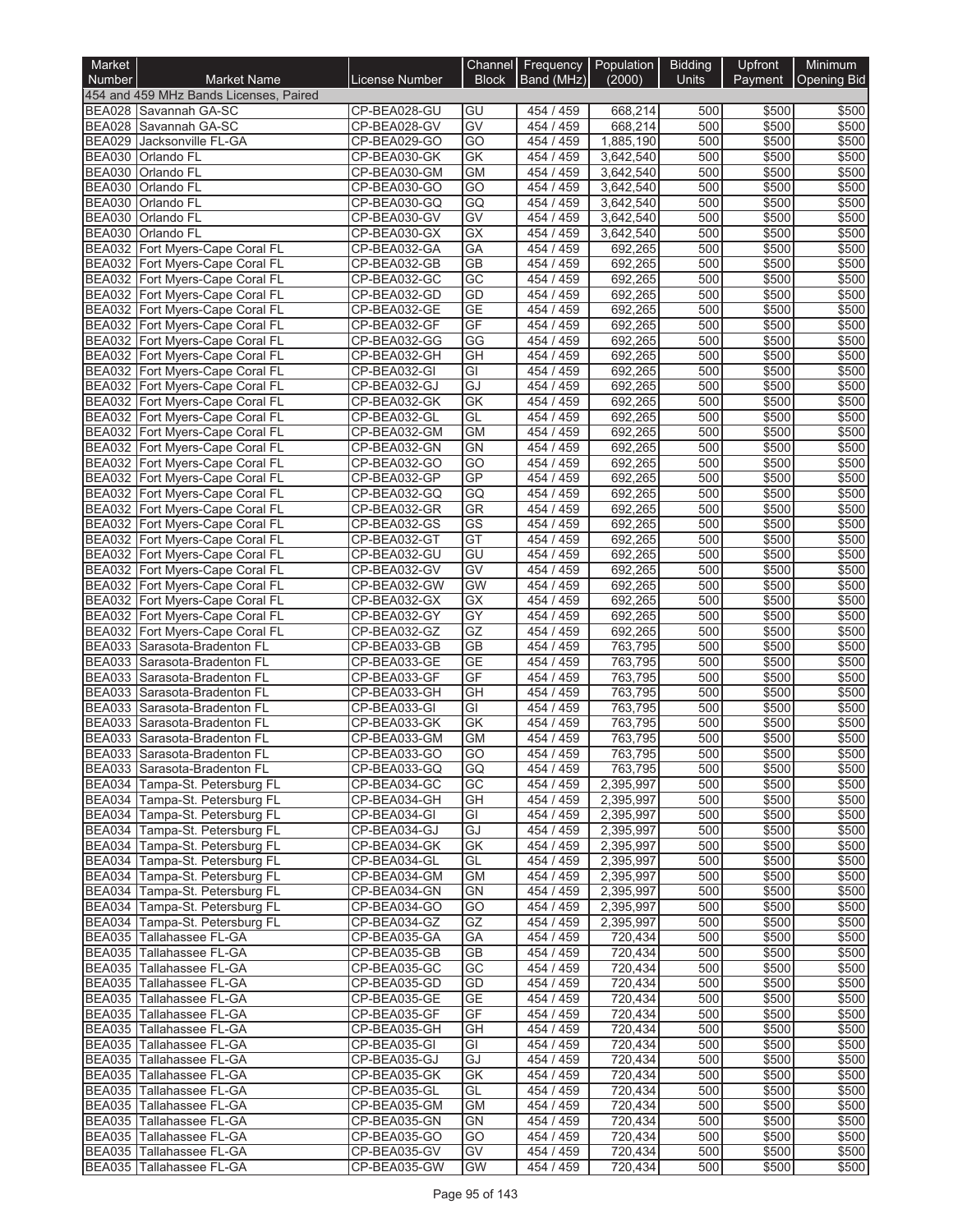| Market                         |                                                      |                              | <b>Channel</b>               | Frequency   Population |                    | <b>Bidding</b>   | Upfront        | <b>Minimum</b>     |
|--------------------------------|------------------------------------------------------|------------------------------|------------------------------|------------------------|--------------------|------------------|----------------|--------------------|
| <b>Number</b>                  | <b>Market Name</b>                                   | <b>License Number</b>        | <b>Block</b>                 | Band (MHz)             | (2000)             | <b>Units</b>     | Payment        | <b>Opening Bid</b> |
|                                | 454 and 459 MHz Bands Licenses, Paired               | CP-BEA035-GX                 |                              |                        |                    |                  |                |                    |
|                                | BEA035 Tallahassee FL-GA<br>BEA035 Tallahassee FL-GA | CP-BEA035-GY                 | GX<br>$\overline{GY}$        | 454 / 459<br>454 / 459 | 720,434<br>720,434 | 500<br>500       | \$500<br>\$500 | \$500<br>\$500     |
| <b>BEA035</b>                  | Tallahassee FL-GA                                    | CP-BEA035-GZ                 | GZ                           | 454 / 459              | 720,434            | 500              | \$500          | \$500              |
|                                | BEA036 Dothan AL-FL-GA                               | CP-BEA036-GD                 | GD                           | 454 / 459              | 332,409            | 500              | \$500          | \$500              |
|                                | BEA036 Dothan AL-FL-GA                               | CP-BEA036-GH                 | $\overline{GH}$              | 454 / 459              | 332,409            | 500              | \$500          | \$500              |
|                                | BEA036 Dothan AL-FL-GA                               | CP-BEA036-GJ                 | GJ                           | 454 / 459              | 332,409            | 500              | \$500          | \$500              |
|                                | BEA036 Dothan AL-FL-GA                               | CP-BEA036-GL                 | GL                           | 454 / 459              | 332,409            | 500              | \$500          | \$500              |
|                                | BEA036 Dothan AL-FL-GA                               | CP-BEA036-GO<br>CP-BEA036-GQ | $\overline{GO}$              | 454 / 459              | 332,409<br>332.409 | 500<br>500       | \$500          | \$500              |
| BEA036                         | Dothan AL-FL-GA<br>BEA036 Dothan AL-FL-GA            | CP-BEA036-GS                 | GQ<br>$\overline{\text{GS}}$ | 454 / 459<br>454 / 459 | 332,409            | 500              | \$500<br>\$500 | \$500<br>\$500     |
| <b>BEA036</b>                  | Dothan AL-FL-GA                                      | CP-BEA036-GW                 | GW                           | 454 / 459              | 332,409            | 500              | \$500          | \$500              |
|                                | BEA036 Dothan AL-FL-GA                               | CP-BEA036-GZ                 | GZ                           | 454 / 459              | 332,409            | 500              | \$500          | \$500              |
|                                | BEA037 Albany GA                                     | CP-BEA037-GA                 | <b>GA</b>                    | 454 / 459              | 468,178            | 500              | \$500          | \$500              |
|                                | BEA037 Albany GA                                     | CP-BEA037-GB                 | <b>GB</b>                    | 454 / 459              | 468,178            | 500              | \$500          | \$500              |
|                                | BEA037 Albany GA                                     | CP-BEA037-GC                 | GC                           | 454 / 459              | 468,178            | 500              | \$500          | \$500              |
| <b>BEA037</b>                  | Albany GA                                            | CP-BEA037-GD<br>CP-BEA037-GE | GD<br><b>GE</b>              | 454 / 459              | 468,178            | 500<br>500       | \$500<br>\$500 | \$500<br>\$500     |
| <b>BEA037</b><br><b>BEA037</b> | <b>Albany GA</b><br>Albany GA                        | CP-BEA037-GF                 | GF                           | 454 / 459<br>454 / 459 | 468,178<br>468,178 | 500              | \$500          | \$500              |
| BEA037                         | <b>Albany GA</b>                                     | CP-BEA037-GG                 | GG                           | 454 / 459              | 468,178            | 500              | \$500          | \$500              |
| <b>BEA037</b>                  | <b>Albany GA</b>                                     | CP-BEA037-GH                 | GH                           | 454 / 459              | 468,178            | 500              | \$500          | \$500              |
| <b>BEA037</b>                  | Albany GA                                            | CP-BEA037-GI                 | $\overline{\mathsf{G}}$      | 454 / 459              | 468,178            | $\overline{500}$ | \$500          | \$500              |
| <b>BEA037</b>                  | Albany GA                                            | CP-BEA037-GJ                 | GJ                           | 454 / 459              | 468,178            | 500              | \$500          | \$500              |
| <b>BEA037</b>                  | <b>Albany GA</b>                                     | CP-BEA037-GK                 | <b>GK</b>                    | 454 / 459              | 468.178            | 500              | \$500          | \$500              |
| <b>BEA037</b>                  | Albany GA<br><b>Albany GA</b>                        | CP-BEA037-GL<br>CP-BEA037-GM | GL                           | 454 / 459              | 468,178            | 500              | \$500          | \$500              |
| <b>BEA037</b><br><b>BEA037</b> | <b>Albany GA</b>                                     | CP-BEA037-GN                 | <b>GM</b><br><b>GN</b>       | 454 / 459<br>454 / 459 | 468,178<br>468,178 | 500<br>500       | \$500<br>\$500 | \$500<br>\$500     |
| <b>BEA037</b>                  | <b>Albany GA</b>                                     | CP-BEA037-GO                 | GO                           | 454 / 459              | 468,178            | 500              | \$500          | \$500              |
| <b>BEA037</b>                  | Albany GA                                            | CP-BEA037-GP                 | GP                           | 454 / 459              | 468,178            | 500              | \$500          | \$500              |
| <b>BEA037</b>                  | Albany GA                                            | CP-BEA037-GQ                 | GQ                           | 454 / 459              | 468,178            | 500              | \$500          | \$500              |
| BEA037                         | <b>Albany GA</b>                                     | CP-BEA037-GR                 | GR                           | 454 / 459              | 468,178            | 500              | \$500          | \$500              |
| <b>BEA037</b>                  | Albany GA                                            | CP-BEA037-GS                 | GS                           | 454 / 459              | 468,178            | 500              | \$500          | \$500              |
| <b>BEA037</b><br><b>BEA037</b> | Albany GA<br>Albany GA                               | CP-BEA037-GT<br>CP-BEA037-GU | GT<br>GU                     | 454 / 459<br>454 / 459 | 468,178<br>468,178 | 500<br>500       | \$500<br>\$500 | \$500<br>\$500     |
| <b>BEA037</b>                  | Albany GA                                            | CP-BEA037-GV                 | GV                           | 454 / 459              | 468,178            | 500              | \$500          | \$500              |
| <b>BEA037</b>                  | <b>Albany GA</b>                                     | CP-BEA037-GW                 | <b>GW</b>                    | 454 / 459              | 468,178            | 500              | \$500          | \$500              |
| <b>BEA037</b>                  | <b>Albany GA</b>                                     | CP-BEA037-GX                 | <b>GX</b>                    | 454 / 459              | 468,178            | 500              | \$500          | \$500              |
| <b>BEA037</b>                  | Albany GA                                            | CP-BEA037-GY                 | $\overline{GY}$              | 454 / 459              | 468,178            | 500              | \$500          | \$500              |
| <b>BEA037</b>                  | Albany GA                                            | CP-BEA037-GZ                 | GZ                           | 454 / 459              | 468,178            | 500              | \$500          | \$500              |
| <b>BEA038</b>                  | Macon GA                                             | CP-BEA038-GA                 | GA                           | 454 / 459              | 768,701            | 500              | \$500          | \$500              |
| BEA038                         | BEA038 Macon GA<br>Macon GA                          | CP-BEA038-GB<br>CP-BEA038-GC | <b>GB</b><br>$\overline{GC}$ | 454 / 459<br>454 / 459 | 768,701<br>768,701 | 500<br>500       | \$500<br>\$500 | \$500<br>\$500     |
|                                | BEA038 Macon GA                                      | CP-BEA038-GD                 | GD                           | 454 / 459              | 768,701            | 500              | \$500          | \$500              |
|                                | BEA038 Macon GA                                      | CP-BEA038-GE                 | GF                           | 454 / 459              | (68, 01]           | 500              | \$500          | \$500              |
|                                | BEA038 Macon GA                                      | CP-BEA038-GF                 | GF                           | 454 / 459              | 768,701            | 500              | \$500          | \$500              |
|                                | BEA038 Macon GA                                      | CP-BEA038-GG                 | GG                           | 454 / 459              | 768,701            | 500              | \$500          | \$500              |
|                                | BEA038 Macon GA                                      | CP-BEA038-GH                 | GH                           | 454 / 459              | 768,701            | 500              | \$500          | \$500              |
|                                | BEA038 Macon GA                                      | CP-BEA038-GI                 | GI                           | 454 / 459              | 768,701            | 500              | \$500          | \$500              |
|                                | BEA038 Macon GA<br>BEA038 Macon GA                   | CP-BEA038-GJ<br>CP-BEA038-GK | GJ<br>GK                     | 454 / 459<br>454 / 459 | 768.701<br>768,701 | 500<br>500       | \$500<br>\$500 | \$500<br>\$500     |
|                                | BEA038 Macon GA                                      | CP-BEA038-GL                 | GL                           | 454 / 459              | 768,701            | 500              | \$500          | \$500              |
|                                | BEA038 Macon GA                                      | CP-BEA038-GM                 | GM                           | 454 / 459              | 768,701            | 500              | \$500          | \$500              |
|                                | BEA038 Macon GA                                      | CP-BEA038-GN                 | <b>GN</b>                    | 454 / 459              | 768,701            | 500              | \$500          | \$500              |
|                                | BEA038 Macon GA                                      | CP-BEA038-GO                 | GO                           | 454 / 459              | 768,701            | 500              | \$500          | \$500              |
|                                | BEA038 Macon GA                                      | CP-BEA038-GP                 | GP                           | 454 / 459              | 768,701            | 500              | \$500          | \$500              |
|                                | BEA038 Macon GA                                      | CP-BEA038-GQ                 | GQ                           | 454 / 459              | 768,701            | 500              | \$500          | \$500              |
|                                | BEA038 Macon GA<br>BEA038 Macon GA                   | CP-BEA038-GR<br>CP-BEA038-GS | GR<br>GS                     | 454 / 459<br>454 / 459 | 768,701<br>768,701 | 500<br>500       | \$500<br>\$500 | \$500<br>\$500     |
|                                | BEA038 Macon GA                                      | CP-BEA038-GT                 | GT                           | 454 / 459              | 768,701            | 500              | \$500          | \$500              |
|                                | BEA038 Macon GA                                      | CP-BEA038-GU                 | GU                           | 454 / 459              | 768,701            | 500              | \$500          | \$500              |
|                                | BEA038 Macon GA                                      | CP-BEA038-GV                 | GV                           | 454 / 459              | 768,701            | 500              | \$500          | \$500              |
|                                | BEA038 Macon GA                                      | CP-BEA038-GW                 | <b>GW</b>                    | 454 / 459              | 768,701            | 500              | \$500          | \$500              |
|                                | BEA038 Macon GA                                      | CP-BEA038-GX                 | GX                           | 454 / 459              | 768,701            | 500              | \$500          | \$500              |
|                                | BEA038 Macon GA                                      | CP-BEA038-GY                 | GY                           | 454 / 459              | 768,701            | 500              | \$500          | \$500              |
|                                | BEA038 Macon GA<br>BEA039 Columbus GA-AL             | CP-BEA038-GZ<br>CP-BEA039-GA | GZ<br>GА                     | 454 / 459<br>454 / 459 | 768,701<br>496,538 | 500<br>500       | \$500<br>\$500 | \$500<br>\$500     |
|                                | BEA039 Columbus GA-AL                                | CP-BEA039-GB                 | GВ                           | 454 / 459              | 496,538            | 500              | \$500          | \$500              |
|                                | BEA039 Columbus GA-AL                                | CP-BEA039-GC                 | GC                           | 454 / 459              | 496,538            | 500              | \$500          | \$500              |
|                                | BEA039 Columbus GA-AL                                | CP-BEA039-GD                 | GD                           | 454 / 459              | 496,538            | 500              | \$500          | \$500              |
|                                | BEA039 Columbus GA-AL                                | CP-BEA039-GE                 | GE                           | 454 / 459              | 496,538            | 500              | \$500          | \$500              |
|                                | BEA039 Columbus GA-AL                                | CP-BEA039-GF                 | GF                           | 454 / 459              | 496,538            | 500              | \$500          | \$500              |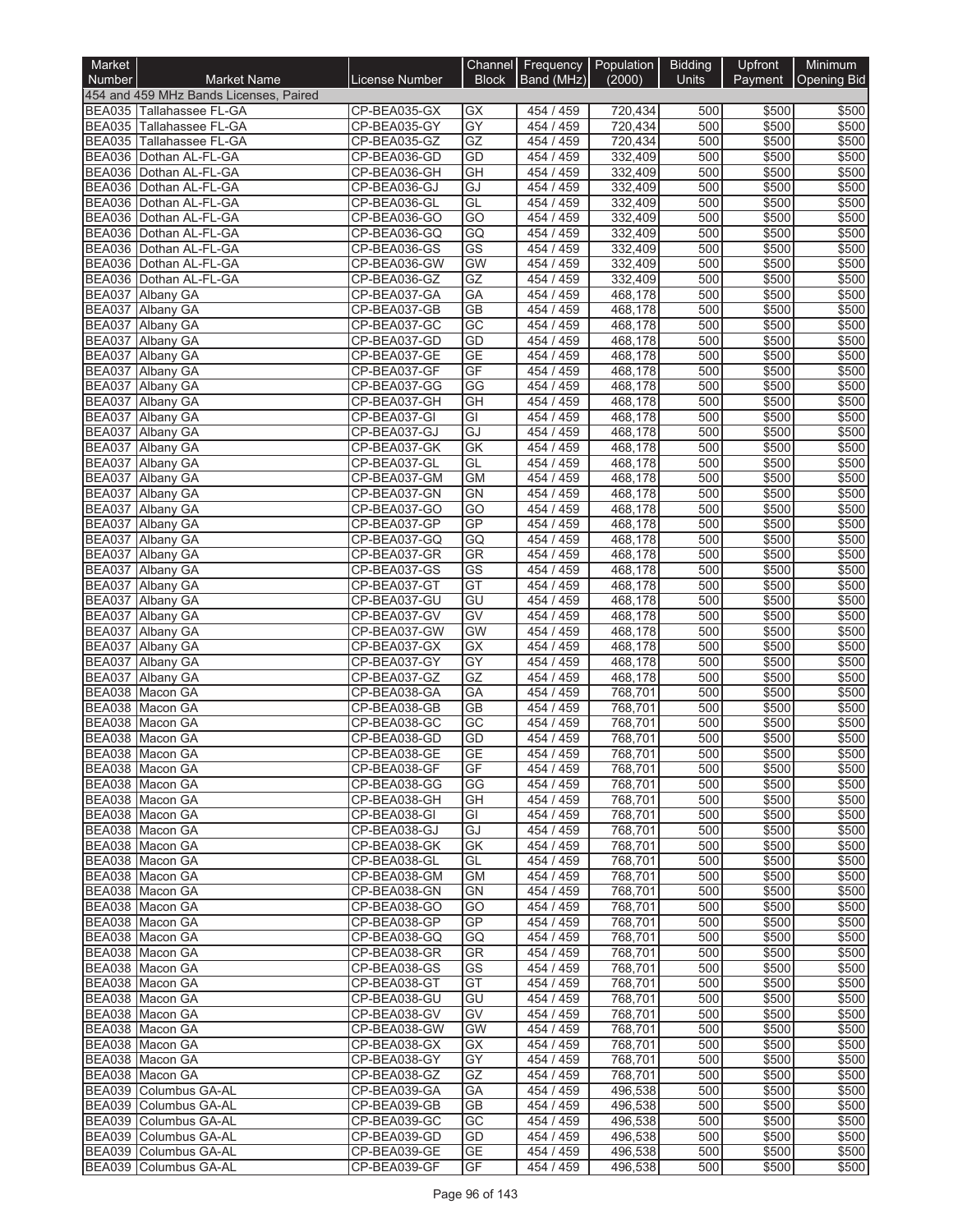| Market                         |                                                      |                              |                        | Channel Frequency Population |                         | <b>Bidding</b> | Upfront        | Minimum               |
|--------------------------------|------------------------------------------------------|------------------------------|------------------------|------------------------------|-------------------------|----------------|----------------|-----------------------|
| <b>Number</b>                  | <b>Market Name</b>                                   | <b>License Number</b>        | <b>Block</b>           | Band (MHz)                   | (2000)                  | <b>Units</b>   |                | Payment   Opening Bid |
|                                | 454 and 459 MHz Bands Licenses, Paired               |                              |                        |                              |                         |                |                |                       |
|                                | BEA039 Columbus GA-AL<br>BEA039 Columbus GA-AL       | CP-BEA039-GG<br>CP-BEA039-GH | GG<br>GH               | 454 / 459<br>454 / 459       | 496,538<br>496,538      | 500<br>500     | \$500<br>\$500 | \$500<br>\$500        |
| <b>BEA039</b>                  | Columbus GA-AL                                       | CP-BEA039-GI                 | GI                     | 454 / 459                    | 496,538                 | 500            | \$500          | \$500                 |
| BEA039                         | Columbus GA-AL                                       | CP-BEA039-GJ                 | GJ                     | 454 / 459                    | 496,538                 | 500            | \$500          | \$500                 |
| <b>BEA039</b>                  | Columbus GA-AL                                       | CP-BEA039-GK                 | <b>GK</b>              | 454 / 459                    | 496,538                 | 500            | \$500          | \$500                 |
| <b>BEA039</b>                  | Columbus GA-AL                                       | CP-BEA039-GL                 | GL                     | 454 / 459                    | 496,538                 | 500            | \$500          | \$500                 |
| <b>BEA039</b>                  | Columbus GA-AL                                       | CP-BEA039-GM                 | <b>GM</b>              | 454 / 459                    | 496,538                 | 500            | \$500          | \$500                 |
| <b>BEA039</b><br><b>BEA039</b> | Columbus GA-AL                                       | CP-BEA039-GN                 | GN<br>GO               | 454 / 459<br>454 / 459       | 496,538                 | 500<br>500     | \$500          | \$500                 |
| BEA039                         | Columbus GA-AL<br>Columbus GA-AL                     | CP-BEA039-GO<br>CP-BEA039-GP | GP                     | 454 / 459                    | 496,538<br>496,538      | 500            | \$500<br>\$500 | \$500<br>\$500        |
| <b>BEA039</b>                  | <b>Columbus GA-AL</b>                                | CP-BEA039-GQ                 | GQ                     | 454 / 459                    | 496,538                 | 500            | \$500          | \$500                 |
| <b>BEA039</b>                  | Columbus GA-AL                                       | CP-BEA039-GR                 | GR                     | 454 / 459                    | 496,538                 | 500            | \$500          | \$500                 |
| <b>BEA039</b>                  | Columbus GA-AL                                       | CP-BEA039-GS                 | $\overline{\text{GS}}$ | 454 / 459                    | 496,538                 | 500            | \$500          | \$500                 |
| <b>BEA039</b>                  | Columbus GA-AL                                       | CP-BEA039-GT                 | GT                     | 454 / 459                    | 496,538                 | 500            | \$500          | \$500                 |
| BEA039                         | Columbus GA-AL                                       | CP-BEA039-GU                 | GU                     | 454 / 459                    | 496,538                 | 500            | \$500          | \$500                 |
| <b>BEA039</b>                  | BEA039 Columbus GA-AL<br>Columbus GA-AL              | CP-BEA039-GV<br>CP-BEA039-GW | $\overline{GV}$<br>GW  | 454 / 459<br>454 / 459       | 496,538                 | 500<br>500     | \$500<br>\$500 | \$500<br>\$500        |
|                                | BEA039 Columbus GA-AL                                | CP-BEA039-GX                 | GX                     | 454 / 459                    | 496,538<br>496,538      | 500            | \$500          | \$500                 |
| <b>BEA039</b>                  | Columbus GA-AL                                       | CP-BEA039-GY                 | $\overline{GY}$        | 454 / 459                    | 496,538                 | 500            | \$500          | \$500                 |
| <b>BEA039</b>                  | Columbus GA-AL                                       | CP-BEA039-GZ                 | GZ                     | 454 / 459                    | 496,538                 | 500            | \$500          | \$500                 |
|                                | BEA040 Atlanta GA-AL-NC                              | CP-BEA040-GO                 | GO                     | 454 / 459                    | $\overline{5,471,4}$ 12 | 500            | \$500          | \$500                 |
| BEA040                         | Atlanta GA-AL-NC                                     | CP-BEA040-GU                 | GU                     | 454 / 459                    | 5,471,412               | 500            | \$500          | \$500                 |
| <b>BEA040</b>                  | Atlanta GA-AL-NC                                     | CP-BEA040-GV                 | GV                     | 454 / 459                    | 5,471,412               | 500            | \$500          | \$500                 |
| BEA040                         | Atlanta GA-AL-NC                                     | CP-BEA040-GW                 | <b>GW</b>              | 454 / 459                    | 5,471,412               | 500            | \$500          | \$500                 |
| <b>BEA040</b>                  | Atlanta GA-AL-NC<br>BEA040 Atlanta GA-AL-NC          | CP-BEA040-GX                 | $\overline{GX}$<br>GY  | 454 / 459<br>454 / 459       | $\overline{5,471,4}$ 12 | 500<br>500     | \$500<br>\$500 | \$500<br>\$500        |
|                                | BEA040 Atlanta GA-AL-NC                              | CP-BEA040-GY<br>CP-BEA040-GZ | GZ                     | 454 / 459                    | 5,471,412<br>5,471,412  | 500            | \$500          | \$500                 |
|                                | BEA042 Asheville NC                                  | CP-BEA042-GA                 | GA                     | 454 / 459                    | 444,594                 | 500            | \$500          | \$500                 |
|                                | BEA042 Asheville NC                                  | CP-BEA042-GB                 | $\overline{GB}$        | 454 / 459                    | 444,594                 | 500            | \$500          | \$500                 |
|                                | BEA042 Asheville NC                                  | CP-BEA042-GC                 | $\overline{GC}$        | 454 / 459                    | 444,594                 | 500            | \$500          | \$500                 |
|                                | <b>BEA042</b> Asheville NC                           | CP-BEA042-GD                 | GD                     | 454 / 459                    | 444,594                 | 500            | \$500          | \$500                 |
|                                | BEA042 Asheville NC                                  | CP-BEA042-GE                 | <b>GE</b>              | 454 / 459                    | 444,594                 | 500            | \$500          | \$500                 |
|                                | BEA042 Asheville NC                                  | CP-BEA042-GF                 | GF                     | 454 / 459                    | 444,594                 | 500            | \$500          | \$500                 |
|                                | <b>BEA042</b> Asheville NC<br>BEA042 Asheville NC    | CP-BEA042-GG<br>CP-BEA042-GH | GG<br>GH               | 454 / 459<br>454 / 459       | 444,594<br>444,594      | 500<br>500     | \$500<br>\$500 | \$500<br>\$500        |
|                                | BEA042 Asheville NC                                  | CP-BEA042-GI                 | GI                     | 454 / 459                    | 444,594                 | 500            | \$500          | \$500                 |
|                                | <b>BEA042 Asheville NC</b>                           | CP-BEA042-GJ                 | GJ                     | 454 / 459                    | 444,594                 | 500            | \$500          | \$500                 |
|                                | BEA042 Asheville NC                                  | CP-BEA042-GK                 | GK                     | 454 / 459                    | 444,594                 | 500            | \$500          | \$500                 |
|                                | <b>BEA042</b> Asheville NC                           | CP-BEA042-GL                 | GL                     | 454 / 459                    | 444.594                 | 500            | \$500          | \$500                 |
| BEA042                         | <b>Asheville NC</b>                                  | CP-BEA042-GN                 | <b>GN</b>              | 454 / 459                    | 444,594                 | 500            | \$500          | \$500                 |
|                                | <b>BEA042 Asheville NC</b>                           | CP-BEA042-GO                 | $\overline{GO}$        | 454 / 459                    | 444,594                 | 500            | \$500          | \$500                 |
|                                | <b>BEA042</b> Asheville NC                           | CP-BEA042-GP                 | GP                     | 454 / 459                    | 444,594                 | 500            | \$500          | \$500                 |
|                                | BEA042 Asheville NC<br><b>BEA042</b> Asheville NC    | CP-BEA042-GQ<br>CP-BEA042-GR | GQ<br><b>GR</b>        | 454 / 459<br>454 / 459       | 444,594<br>444,594      | 500 <br>500    | \$500<br>\$500 | \$500<br>\$500        |
|                                | BEA042 Asheville NC                                  | CP-BEA042-GS                 | GS                     | 454 / 459                    | 444,594                 | 500            | \$500          | \$500                 |
|                                | BEA042 Asheville NC                                  | CP-BEA042-GT                 | GT                     | 454 / 459                    | 444,594                 | 500            | \$500          | \$500                 |
|                                | BEA042 Asheville NC                                  | CP-BEA042-GU                 | GU                     | 454 / 459                    | 444,594                 | 500            | \$500          | \$500                 |
|                                | BEA042 Asheville NC                                  | CP-BEA042-GV                 | GV                     | 454 / 459                    | 444,594                 | 500            | \$500          | \$500                 |
|                                | BEA042 Asheville NC                                  | CP-BEA042-GW                 | <b>GW</b>              | 454 / 459                    | 444,594                 | 500            | \$500          | \$500                 |
|                                | BEA042 Asheville NC                                  | CP-BEA042-GX                 | GX                     | 454 / 459                    | 444,594                 | 500            | \$500          | \$500                 |
|                                | BEA042 Asheville NC<br>BEA042 Asheville NC           | CP-BEA042-GY<br>CP-BEA042-GZ | GY<br>GZ               | 454 / 459<br>454 / 459       | 444,594<br>444,594      | 500<br>500     | \$500<br>\$500 | \$500<br>\$500        |
|                                | BEA043 Chattanooga TN-GA                             | CP-BEA043-GA                 | GA                     | 454 / 459                    | 720,375                 | 500            | \$500          | \$500                 |
|                                | BEA043 Chattanooga TN-GA                             | CP-BEA043-GB                 | GB                     | 454 / 459                    | 720,375                 | 500            | \$500          | \$500                 |
|                                | BEA043 Chattanooga TN-GA                             | CP-BEA043-GC                 | GC                     | 454 / 459                    | 720,375                 | 500            | \$500          | \$500                 |
|                                | BEA043 Chattanooga TN-GA                             | CP-BEA043-GD                 | GD                     | 454 / 459                    | 720,375                 | 500            | \$500          | \$500                 |
|                                | BEA043 Chattanooga TN-GA                             | CP-BEA043-GE                 | <b>GE</b>              | 454 / 459                    | 720,375                 | 500            | \$500          | \$500                 |
|                                | BEA043 Chattanooga TN-GA                             | CP-BEA043-GF                 | GF                     | 454 / 459                    | 720,375                 | 500            | \$500          | \$500                 |
|                                | BEA043 Chattanooga TN-GA                             | CP-BEA043-GG                 | GG                     | 454 / 459                    | 720,375                 | 500<br>500     | \$500<br>\$500 | \$500                 |
|                                | BEA043 Chattanooga TN-GA<br>BEA043 Chattanooga TN-GA | CP-BEA043-GH<br>CP-BEA043-GI | GH<br>GI               | 454 / 459<br>454 / 459       | 720,375<br>720,375      | 500            | \$500          | \$500<br>\$500        |
|                                | BEA043 Chattanooga TN-GA                             | CP-BEA043-GJ                 | GJ                     | 454 / 459                    | 720,375                 | 500            | \$500          | \$500                 |
|                                | BEA043 Chattanooga TN-GA                             | CP-BEA043-GK                 | GK                     | 454 / 459                    | 720,375                 | 500            | \$500          | \$500                 |
|                                | BEA043 Chattanooga TN-GA                             | CP-BEA043-GL                 | GL                     | 454 / 459                    | 720,375                 | 500            | \$500          | \$500                 |
|                                | BEA043 Chattanooga TN-GA                             | CP-BEA043-GM                 | GM                     | 454 / 459                    | 720,375                 | 500            | \$500          | \$500                 |
|                                | BEA043 Chattanooga TN-GA                             | CP-BEA043-GN                 | GN                     | 454 / 459                    | 720,375                 | 500            | \$500          | \$500                 |
|                                | BEA043 Chattanooga TN-GA                             | CP-BEA043-GO                 | GO<br><b>GP</b>        | 454 / 459                    | 720,375                 | 500<br>500     | \$500          | \$500                 |
|                                | BEA043 Chattanooga TN-GA<br>BEA043 Chattanooga TN-GA | CP-BEA043-GP<br>CP-BEA043-GQ | GQ                     | 454 / 459<br>454 / 459       | 720,375<br>720,375      | 500            | \$500<br>\$500 | \$500<br>\$500        |
|                                | BEA043 Chattanooga TN-GA                             | CP-BEA043-GR                 | GR                     | 454 / 459                    | 720,375                 | 500            | \$500          | \$500                 |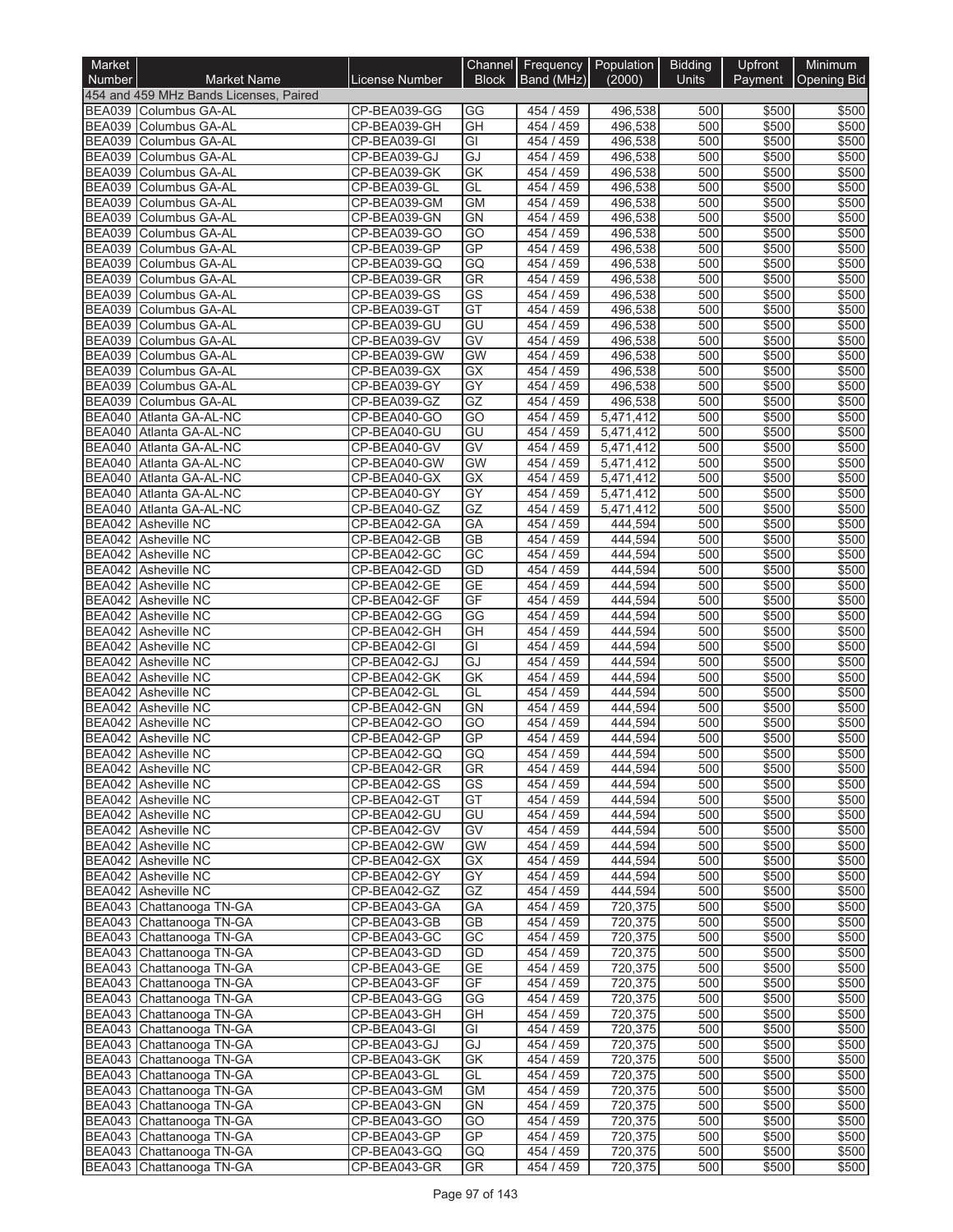| Market           |                                                                            |                              | Channel                  | Frequency              | Population             | <b>Bidding</b>          | Upfront        | Minimum            |
|------------------|----------------------------------------------------------------------------|------------------------------|--------------------------|------------------------|------------------------|-------------------------|----------------|--------------------|
| Number           | <b>Market Name</b>                                                         | License Number               | <b>Block</b>             | Band (MHz)             | (2000)                 | Units                   | Payment        | <b>Opening Bid</b> |
|                  | 454 and 459 MHz Bands Licenses, Paired<br>BEA043 Chattanooga TN-GA         | CP-BEA043-GS                 | GS                       | 454 / 459              | 720,375                | 500                     | \$500          | \$500              |
|                  | BEA043 Chattanooga TN-GA                                                   | CP-BEA043-GT                 | GT                       | 454 / 459              | 720,375                | 500                     | \$500          | \$500              |
|                  | BEA043 Chattanooga TN-GA                                                   | CP-BEA043-GU                 | GU                       | 454 / 459              | 720,375                | 500                     | \$500          | \$500              |
|                  | BEA043 Chattanooga TN-GA                                                   | CP-BEA043-GV                 | GV                       | 454 / 459              | 720,375                | 500                     | \$500          | \$500              |
|                  | BEA043 Chattanooga TN-GA                                                   | CP-BEA043-GW                 | <b>GW</b>                | 454 / 459              | 720,375                | 500                     | \$500          | \$500              |
|                  | BEA043 Chattanooga TN-GA                                                   | CP-BEA043-GX                 | GX                       | 454 / 459              | 720,375                | 500                     | \$500          | \$500              |
|                  | BEA043 Chattanooga TN-GA<br>BEA043 Chattanooga TN-GA                       | CP-BEA043-GY                 | GY<br>GZ                 | 454 / 459<br>454 / 459 | 720,375                | 500<br>500              | \$500<br>\$500 | \$500<br>\$500     |
|                  | BEA044 Knoxville TN                                                        | CP-BEA043-GZ<br>CP-BEA044-GA | GA                       | 454 / 459              | 720,375<br>983,329     | 500                     | \$500          | \$500              |
|                  | BEA044 Knoxville TN                                                        | CP-BEA044-GB                 | <b>GB</b>                | 454 / 459              | 983,329                | 500                     | \$500          | \$500              |
|                  | BEA044 Knoxville TN                                                        | CP-BEA044-GD                 | GD                       | 454 / 459              | 983,329                | 500                     | \$500          | \$500              |
| BEA044           | <b>Knoxville TN</b>                                                        | CP-BEA044-GE                 | <b>GE</b>                | 454 / 459              | 983,329                | 500                     | \$500          | \$500              |
|                  | BEA044 Knoxville TN                                                        | CP-BEA044-GF                 | $\overline{\mathsf{GF}}$ | 454 / 459              | 983,329                | 500                     | \$500          | \$500              |
|                  | BEA044 Knoxville TN                                                        | CP-BEA044-GG                 | $\overline{\text{GG}}$   | 454 / 459              | 983,329                | 500                     | \$500          | \$500              |
| BEA044<br>BEA044 | <b>Knoxville TN</b><br>Knoxville TN                                        | CP-BEA044-GH<br>CP-BEA044-GI | GH<br>GI                 | 454 / 459<br>454 / 459 | 983,329<br>983,329     | 500<br>500              | \$500<br>\$500 | \$500<br>\$500     |
|                  | BEA044 Knoxville TN                                                        | CP-BEA044-GJ                 | GJ                       | 454 / 459              | 983,329                | 500                     | \$500          | \$500              |
|                  | BEA044 Knoxville TN                                                        | CP-BEA044-GK                 | <b>GK</b>                | 454 / 459              | 983,329                | 500                     | \$500          | \$500              |
| <b>BEA044</b>    | Knoxville TN                                                               | CP-BEA044-GL                 | GL                       | 454 / 459              | 983,329                | 500                     | \$500          | \$500              |
|                  | BEA044 Knoxville TN                                                        | CP-BEA044-GM                 | <b>GM</b>                | 454 / 459              | 983,329                | 500                     | \$500          | \$500              |
|                  | BEA044 Knoxville TN                                                        | CP-BEA044-GN                 | <b>GN</b>                | 454 / 459              | 983,329                | 500                     | \$500          | \$500              |
|                  | BEA044 Knoxville TN<br>BEA044 Knoxville TN                                 | CP-BEA044-GO<br>CP-BEA044-GP | $\overline{GO}$<br>GP    | 454 / 459<br>454 / 459 | 983,329                | 500<br>500              | \$500          | \$500              |
|                  | BEA044 Knoxville TN                                                        | CP-BEA044-GQ                 | GQ                       | 454 / 459              | 983,329<br>983,329     | 500                     | \$500<br>\$500 | \$500<br>\$500     |
|                  | BEA044 Knoxville TN                                                        | CP-BEA044-GR                 | GR                       | 454 / 459              | 983,329                | 500                     | \$500          | \$500              |
| BEA044           | Knoxville TN                                                               | CP-BEA044-GS                 | GS                       | 454 / 459              | 983,329                | 500                     | \$500          | \$500              |
|                  | BEA044 Knoxville TN                                                        | CP-BEA044-GT                 | $\overline{GT}$          | 454 / 459              | 983,329                | 500                     | \$500          | \$500              |
|                  | BEA044 Knoxville TN                                                        | CP-BEA044-GU                 | $\overline{GU}$          | 454 / 459              | 983,329                | 500                     | \$500          | \$500              |
|                  | <b>BEA044 Knoxville TN</b>                                                 | CP-BEA044-GV                 | GV                       | 454 / 459              | 983,329                | 500                     | \$500          | \$500              |
|                  | BEA044 Knoxville TN<br>BEA044 Knoxville TN                                 | CP-BEA044-GW<br>CP-BEA044-GX | <b>GW</b><br>GX          | 454 / 459<br>454 / 459 | 983,329<br>983,329     | 500<br>500              | \$500<br>\$500 | \$500<br>\$500     |
|                  | BEA044 Knoxville TN                                                        | CP-BEA044-GY                 | GY                       | 454 / 459              | 983,329                | 500                     | \$500          | \$500              |
|                  | BEA044 Knoxville TN                                                        | CP-BEA044-GZ                 | GZ                       | 454 / 459              | 983,329                | 500                     | \$500          | \$500              |
|                  | BEA045 Johnson City-Kingsport TN-VA                                        | CP-BEA045-GA                 | GA                       | 454 / 459              | 576,081                | 500                     | \$500          | \$500              |
| <b>BEA045</b>    | Johnson City-Kingsport TN-VA                                               | CP-BEA045-GB                 | <b>GB</b>                | 454 / 459              | 576,081                | 500                     | \$500          | \$500              |
| <b>BEA045</b>    | Johnson City-Kingsport TN-VA                                               | CP-BEA045-GC                 | $\overline{GC}$          | 454 / 459              | 576,081                | 500                     | \$500          | \$500              |
|                  | BEA045 Johnson City-Kingsport TN-VA<br>BEA045 Johnson City-Kingsport TN-VA | CP-BEA045-GD<br>CP-BEA045-GE | GD<br><b>GE</b>          | 454 / 459<br>454 / 459 | 576,081                | 500<br>$\overline{500}$ | \$500<br>\$500 | \$500<br>\$500     |
|                  | BEA045 Johnson City-Kingsport TN-VA                                        | CP-BEA045-GF                 | GF                       | 454 / 459              | 576,081<br>576,081     | 500                     | \$500          | \$500              |
| <b>BEA045</b>    | Johnson City-Kingsport TN-VA                                               | CP-BEA045-GG                 | GG                       | 454 / 459              | 576,081                | 500                     | \$500          | \$500              |
| <b>BEA045</b>    | Johnson City-Kingsport TN-VA                                               | CP-BEA045-GH                 | $\overline{GH}$          | 454 / 459              | 576,081                | 500                     | \$500          | \$500              |
|                  | BEA045 Johnson City-Kingsport TN-VA                                        | CP-BEA045-GI                 | GI                       | 454 / 459              | 576,081                | 500                     | \$500          | \$500              |
|                  | BEA045 Johnson City-Kingsport TN-VA                                        | CP-BEA045-GJ                 | GJ                       | 454 / 459              | 576,081                | 500                     | \$500          | \$500              |
|                  | BEA045 Johnson City-Kingsport TN-VA                                        | CP-BEA045-GK                 | <b>GK</b>                | 454 / 459              | 576,081                | 500                     | \$500          | \$500              |
|                  | BEA045 Johnson City-Kingsport TN-VA                                        | CP-BEA045-GL                 | GL                       | 454/459                | 576,081                | 500<br>500              | \$500          | \$500              |
|                  | BEA045 Johnson City-Kingsport TN-VA<br>BEA045 Johnson City-Kingsport TN-VA | CP-BEA045-GM<br>CP-BEA045-GN | <b>GM</b><br><b>GN</b>   | 454 / 459<br>454 / 459 | 576,081<br>576,081     | 500                     | \$500<br>\$500 | \$500<br>\$500     |
|                  | BEA045 Johnson City-Kingsport TN-VA                                        | CP-BEA045-GO                 | GO                       | 454 / 459              | 576,081                | 500                     | \$500          | \$500              |
|                  | BEA045 Johnson City-Kingsport TN-VA                                        | CP-BEA045-GP                 | <b>GP</b>                | 454 / 459              | 576,081                | 500                     | \$500          | \$500              |
|                  | BEA045 Johnson City-Kingsport TN-VA                                        | CP-BEA045-GQ                 | GQ                       | 454 / 459              | 576,081                | 500                     | \$500          | \$500              |
|                  | BEA045 Johnson City-Kingsport TN-VA                                        | CP-BEA045-GR                 | GR                       | 454 / 459              | 576,081                | 500                     | \$500          | \$500              |
|                  | BEA045 Johnson City-Kingsport TN-VA                                        | CP-BEA045-GS                 | $\overline{\text{GS}}$   | 454 / 459              | 576,081                | 500                     | \$500          | \$500              |
|                  | BEA045 Johnson City-Kingsport TN-VA<br>BEA045 Johnson City-Kingsport TN-VA | CP-BEA045-GT<br>CP-BEA045-GU | GT<br>GU                 | 454 / 459<br>454 / 459 | 576,081<br>576,081     | 500<br>500              | \$500<br>\$500 | \$500<br>\$500     |
|                  | BEA045 Johnson City-Kingsport TN-VA                                        | CP-BEA045-GV                 | GV                       | 454 / 459              | 576,081                | 500                     | \$500          | \$500              |
|                  | BEA045 Johnson City-Kingsport TN-VA                                        | CP-BEA045-GW                 | <b>GW</b>                | 454 / 459              | $\overline{576,081}$   | 500                     | \$500          | \$500              |
|                  | BEA045 Johnson City-Kingsport TN-VA                                        | CP-BEA045-GX                 | GX                       | 454 / 459              | 576,081                | 500                     | \$500          | \$500              |
|                  | BEA045 Johnson City-Kingsport TN-VA                                        | CP-BEA045-GY                 | $\overline{GY}$          | 454 / 459              | 576,081                | 500                     | \$500          | \$500              |
|                  | BEA045 Johnson City-Kingsport TN-VA                                        | CP-BEA045-GZ                 | GZ                       | 454/459                | 576,081                | 500                     | \$500          | \$500              |
|                  | BEA046 Hickory-Morganton NC-TN                                             | CP-BEA046-GC                 | GC                       | 454 / 459              | 519,208                | 500                     | \$500          | \$500              |
|                  | BEA046 Hickory-Morganton NC-TN<br>BEA046 Hickory-Morganton NC-TN           | CP-BEA046-GE<br>CP-BEA046-GF | <b>GE</b><br>GF          | 454 / 459<br>454 / 459 | 519,208<br>519,208     | 500<br>500              | \$500<br>\$500 | \$500<br>\$500     |
|                  | BEA046 Hickory-Morganton NC-TN                                             | CP-BEA046-GG                 | GG                       | 454 / 459              | 519,208                | 500                     | \$500          | \$500              |
|                  | BEA046 Hickory-Morganton NC-TN                                             | CP-BEA046-GH                 | GH                       | 454 / 459              | 519,208                | 500                     | \$500          | \$500              |
|                  | BEA046 Hickory-Morganton NC-TN                                             | CP-BEA046-GI                 | GI                       | 454 / 459              | 519,208                | 500                     | \$500          | \$500              |
|                  | BEA046 Hickory-Morganton NC-TN                                             | CP-BEA046-GJ                 | GJ                       | 454 / 459              | 519,208                | 500                     | \$500          | \$500              |
|                  | BEA046 Hickory-Morganton NC-TN                                             | CP-BEA046-GQ                 | GQ                       | 454 / 459              | 519,208                | 500                     | \$500          | \$500              |
|                  | BEA046 Hickory-Morganton NC-TN                                             | CP-BEA046-GV                 | GV                       | 454 / 459              | 519,208                | 500                     | \$500          | \$500              |
|                  | BEA047 Lexington KY-TN-VA-WV<br>BEA047 Lexington KY-TN-VA-WV               | CP-BEA047-GA<br>CP-BEA047-GB | GA<br>GB                 | 454 / 459<br>454 / 459 | 1,851,367<br>1,851,367 | 500<br>500              | \$500<br>\$500 | \$500<br>\$500     |
|                  |                                                                            |                              |                          |                        |                        |                         |                |                    |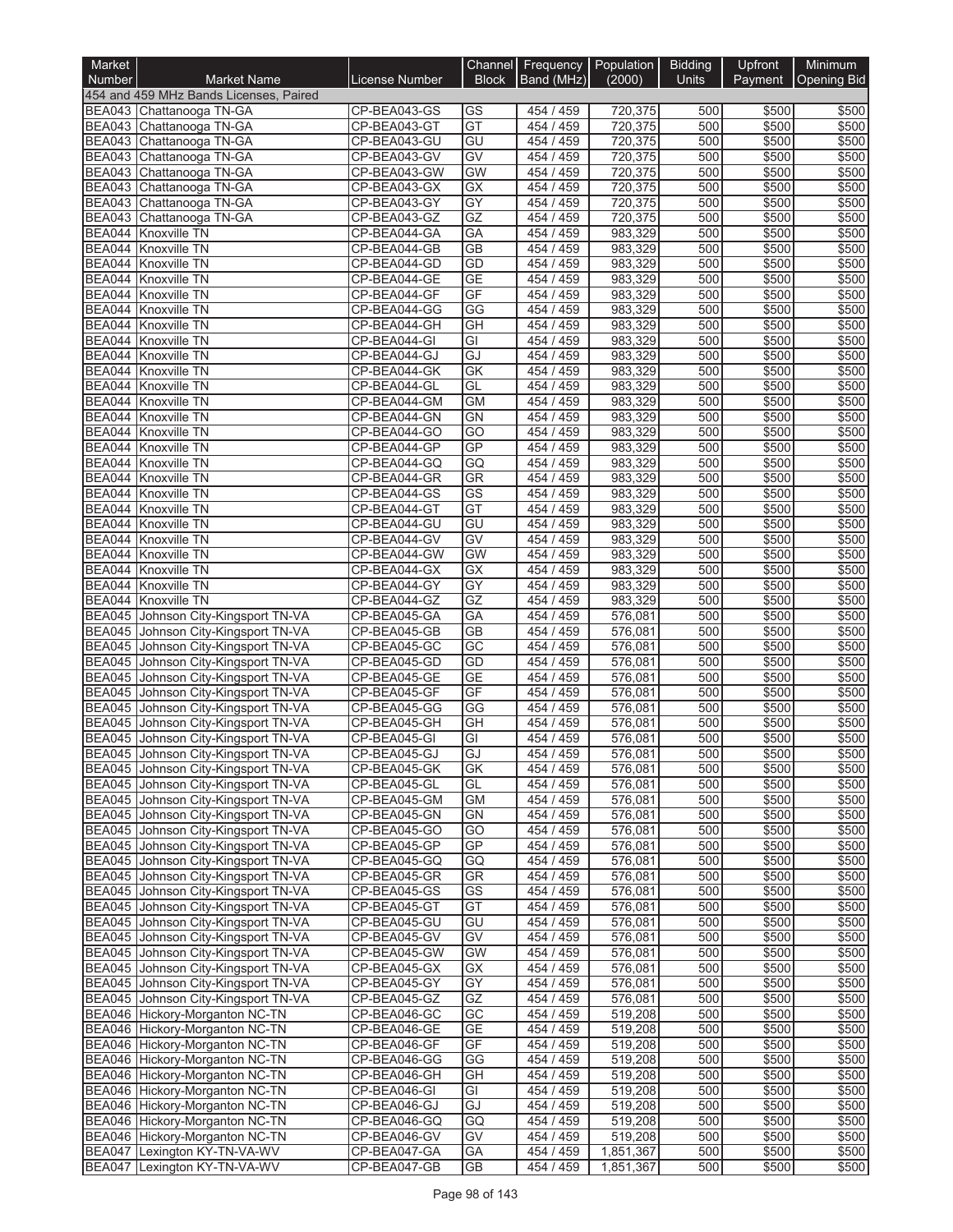| Market                         |                                                                     |                              | Channel         | Frequency                 | Population             | <b>Bidding</b> | Upfront        | Minimum            |
|--------------------------------|---------------------------------------------------------------------|------------------------------|-----------------|---------------------------|------------------------|----------------|----------------|--------------------|
| <b>Number</b>                  | <b>Market Name</b>                                                  | License Number               | <b>Block</b>    | Band (MHz)                | (2000)                 | <b>Units</b>   | Payment        | <b>Opening Bid</b> |
|                                | 454 and 459 MHz Bands Licenses, Paired                              |                              |                 |                           |                        |                |                |                    |
|                                | BEA047 Lexington KY-TN-VA-WV                                        | CP-BEA047-GC                 | GC              | 454 / 459                 | 1,851,367              | 500            | \$500          | \$500              |
| <b>BEA047</b><br><b>BEA047</b> | Lexington KY-TN-VA-WV<br>Lexington KY-TN-VA-WV                      | CP-BEA047-GD<br>CP-BEA047-GE | GD<br>GE        | 454 / 459<br>454 / 459    | 1,851,367<br>1.851.367 | 500<br>500     | \$500<br>\$500 | \$500<br>\$500     |
| <b>BEA047</b>                  | Lexington KY-TN-VA-WV                                               | CP-BEA047-GF                 | GF              | 454 / 459                 | 1,851,367              | 500            | \$500          | \$500              |
| <b>BEA047</b>                  | Lexington KY-TN-VA-WV                                               | CP-BEA047-GG                 | GG              | 454 / 459                 | 1,851,367              | 500            | \$500          | \$500              |
| <b>BEA047</b>                  | Lexington KY-TN-VA-WV                                               | CP-BEA047-GH                 | GH              | 454 / 459                 | 1,851,367              | 500            | \$500          | \$500              |
| <b>BEA047</b>                  | Lexington KY-TN-VA-WV                                               | CP-BEA047-GI                 | GI              | 454 / 459                 | 1,851,367              | 500            | \$500          | \$500              |
| <b>BEA047</b>                  | Lexington KY-TN-VA-WV                                               | CP-BEA047-GJ                 | GJ              | 454 / 459                 | 1.851.367              | 500            | \$500          | \$500              |
| <b>BEA047</b>                  | Lexington KY-TN-VA-WV                                               | CP-BEA047-GK                 | <b>GK</b>       | 454 / 459                 | 1,851,367              | 500            | \$500          | \$500              |
| <b>BEA047</b><br><b>BEA047</b> | Lexington KY-TN-VA-WV                                               | CP-BEA047-GL<br>CP-BEA047-GN | GL<br><b>GN</b> | 454 / 459<br>454 / 459    | 1,851,367              | 500<br>500     | \$500<br>\$500 | \$500<br>\$500     |
| <b>BEA047</b>                  | Lexington KY-TN-VA-WV<br>Lexington KY-TN-VA-WV                      | CP-BEA047-GO                 | GO              | 454 / 459                 | 1,851,367<br>1,851,367 | 500            | \$500          | \$500              |
| <b>BEA047</b>                  | Lexington KY-TN-VA-WV                                               | CP-BEA047-GP                 | GP              | 454 / 459                 | 1,851,367              | 500            | \$500          | \$500              |
| <b>BEA047</b>                  | Lexington KY-TN-VA-WV                                               | CP-BEA047-GQ                 | GQ              | 454 / 459                 | 1,851,367              | 500            | \$500          | \$500              |
| <b>BEA047</b>                  | Lexington KY-TN-VA-WV                                               | CP-BEA047-GR                 | GR              | 454 / 459                 | 1,851,367              | 500            | \$500          | \$500              |
| <b>BEA047</b>                  | Lexington KY-TN-VA-WV                                               | CP-BEA047-GT                 | GT              | 454 / 459                 | 1,851,367              | 500            | \$500          | \$500              |
| <b>BEA047</b>                  | Lexington KY-TN-VA-WV                                               | CP-BEA047-GU                 | GU              | 454 / 459                 | 1,851,367              | 500            | \$500          | \$500              |
| <b>BEA047</b>                  | Lexington KY-TN-VA-WV                                               | CP-BEA047-GV                 | GV              | 454 / 459                 | 1,851,367              | 500            | \$500          | \$500              |
| <b>BEA047</b>                  | Lexington KY-TN-VA-WV                                               | CP-BEA047-GW                 | GW              | 454 / 459                 | 1.851.367              | 500            | \$500          | \$500              |
| BEA047                         | Lexington KY-TN-VA-WV                                               | CP-BEA047-GX<br>CP-BEA047-GY | GX<br>GY        | 454 / 459<br>454 / 459    | 1,851,367<br>1,851,367 | 500<br>500     | \$500<br>\$500 | \$500              |
| <b>BEA047</b><br><b>BEA047</b> | Lexington KY-TN-VA-WV<br>Lexington KY-TN-VA-WV                      | CP-BEA047-GZ                 | GZ              | 454 / 459                 | 1,851,367              | 500            | \$500          | \$500<br>\$500     |
| <b>BEA048</b>                  | Charleston WV-KY-OH **                                              | CP-BEA048-GA                 | GA              | 454 / 459                 | 1.199.373              | 500            | \$500          | \$500              |
| <b>BEA048</b>                  | Charleston WV-KY-OH                                                 | CP-BEA048-GB                 | <b>GB</b>       | 454 / 459                 | 1,199,373              | 500            | \$500          | \$500              |
| <b>BEA048</b>                  | Charleston WV-KY-OH                                                 | CP-BEA048-GC                 | $\overline{GC}$ | 454 / 459                 | 1.199.373              | 500            | \$500          | \$500              |
| <b>BEA048</b>                  | Charleston WV-KY-OH                                                 | CP-BEA048-GD                 | GD              | 454 / 459                 | 1,199,373              | 500            | \$500          | \$500              |
| BEA048                         | Charleston WV-KY-OH                                                 | CP-BEA048-GE                 | <b>GE</b>       | 454 / 459                 | 1,199,373              | 500            | \$500          | \$500              |
| <b>BEA048</b>                  | Charleston WV-KY-OH                                                 | CP-BEA048-GF                 | GF              | 454 / 459                 | 1,199,373              | 500            | \$500          | \$500              |
| <b>BEA048</b>                  | Charleston WV-KY-OH                                                 | CP-BEA048-GG                 | GG              | 454 / 459                 | 1,199,373              | 500            | \$500          | \$500              |
| <b>BEA048</b><br><b>BEA048</b> | Charleston WV-KY-OH<br>Charleston WV-KY-OH                          | CP-BEA048-GH<br>CP-BEA048-GI | GH<br>GI        | 459<br>454 /<br>454 / 459 | 1,199,373<br>1,199,373 | 500<br>500     | \$500<br>\$500 | \$500<br>\$500     |
| <b>BEA048</b>                  | Charleston WV-KY-OH                                                 | CP-BEA048-GJ                 | GJ              | 454 / 459                 | 1,199,373              | 500            | \$500          | \$500              |
| BEA048                         | Charleston WV-KY-OH                                                 | CP-BEA048-GK                 | GK              | 454 / 459                 | 1,199,373              | 500            | \$500          | \$500              |
| <b>BEA048</b>                  | Charleston WV-KY-OH                                                 | CP-BEA048-GL                 | GL              | 454 / 459                 | 1,199,373              | 500            | \$500          | \$500              |
| BEA048                         | Charleston WV-KY-OH                                                 | CP-BEA048-GM                 | <b>GM</b>       | 454 / 459                 | 1,199,373              | 500            | \$500          | \$500              |
| BEA048                         | Charleston WV-KY-OH                                                 | CP-BEA048-GN                 | GN              | 454 / 459                 | 1,199,373              | 500            | \$500          | \$500              |
| BEA048                         | Charleston WV-KY-OH                                                 | CP-BEA048-GO                 | GO              | 454 / 459                 | 1,199,373              | 500            | \$500          | \$500              |
| <b>BEA048</b>                  | Charleston WV-KY-OH                                                 | CP-BEA048-GP                 | GP              | 454 / 459                 | 1,199,373              | 500            | \$500          | \$500              |
| BEA048                         | Charleston WV-KY-OH                                                 | CP-BEA048-GQ                 | GQ              | 454 / 459                 | 1,199,373              | 500            | \$500          | \$500              |
| BEA048<br><b>BEA048</b>        | Charleston WV-KY-OH<br>Charleston WV-KY-OH                          | CP-BEA048-GS<br>CP-BEA048-GT | GS<br>$G$ T     | 454 / 459<br>454 / 459    | 1,199,373<br>1,199,373 | 500<br>500     | \$500<br>\$500 | \$500<br>\$500     |
| BEA048                         | Charleston WV-KY-OH                                                 | CP-BEA048-GU                 | GU              | 454 / 459                 | 1.199.373              | 500            | \$500          | \$500              |
|                                | BEA048 Charleston WV-KY-OH                                          | CP-BEA048-GV                 | GV              | 454 / 459                 | 1,199,373              | 500            | \$500          | \$500              |
|                                | BEA048 Charleston WV-KY-OH                                          | CP-BEA048-GW                 | <b>GW</b>       | 454 / 459                 | 1,199,373              | 500            | \$500          | \$500              |
|                                | BEA048 Charleston WV-KY-OH                                          | CP-BEA048-GX                 | GX              | 454 / 459                 | 1,199,373              | 500            | \$500          | \$500              |
|                                | BEA048 Charleston WV-KY-OH                                          | CP-BEA048-GZ                 | GZ              | 454 / 459                 | 1,199,373              | 500            | \$500          | \$500              |
|                                | BEA049 Cincinnati-Hamilton OH-KY-IN                                 | CP-BEA049-GA                 | GA              | 454 / 459                 | 2,184,860              | 500            | \$500          | \$500              |
|                                | BEA049 Cincinnati-Hamilton OH-KY-IN                                 | CP-BEA049-GB                 | GB              | 454 / 459                 | 2,184,860              | 500            | \$500          | \$500              |
| <b>BEA049</b>                  | Cincinnati-Hamilton OH-KY-IN<br>BEA049 Cincinnati-Hamilton OH-KY-IN | CP-BEA049-GC<br>CP-BEA049-GE | GC<br><b>GE</b> | 454 / 459<br>454 / 459    | 2,184,860              | 500<br>500     | \$500<br>\$500 | \$500<br>\$500     |
|                                | BEA049 Cincinnati-Hamilton OH-KY-IN                                 | CP-BEA049-GN                 | <b>GN</b>       | 454 / 459                 | 2,184,860<br>2,184,860 | 500            | \$500          | \$500              |
|                                | BEA049 Cincinnati-Hamilton OH-KY-IN                                 | CP-BEA049-GQ                 | GQ              | 454 / 459                 | 2,184,860              | 500            | \$500          | \$500              |
|                                | BEA049 Cincinnati-Hamilton OH-KY-IN                                 | CP-BEA049-GS                 | GS              | 454 / 459                 | 2,184,860              | 500            | \$500          | \$500              |
|                                | BEA049 Cincinnati-Hamilton OH-KY-IN                                 | CP-BEA049-GU                 | GU              | 454 / 459                 | 2,184,860              | 500            | \$500          | \$500              |
|                                | BEA050 Dayton-Springfield OH                                        | CP-BEA050-GA                 | GA              | 454 / 459                 | 1,133,004              | 500            | \$500          | \$500              |
|                                | BEA050 Dayton-Springfield OH                                        | CP-BEA050-GB                 | <b>GB</b>       | 454/459                   | 1,133,004              | 500            | \$500          | \$500              |
|                                | BEA050 Dayton-Springfield OH                                        | CP-BEA050-GC                 | GC              | 454 / 459                 | 1,133,004              | 500            | \$500          | \$500              |
|                                | BEA050 Dayton-Springfield OH                                        | CP-BEA050-GE                 | GE              | 454 / 459                 | 1,133,004              | 500            | \$500          | \$500              |
|                                | BEA050 Dayton-Springfield OH<br>BEA050 Dayton-Springfield OH        | CP-BEA050-GN<br>CP-BEA050-GQ | <b>GN</b><br>GQ | 454 / 459<br>454 / 459    | 1,133,004<br>1,133,004 | 500<br>500     | \$500<br>\$500 | \$500<br>\$500     |
|                                | BEA050 Dayton-Springfield OH                                        | CP-BEA050-GS                 | GS              | 454 / 459                 | 1,133,004              | 500            | \$500          | \$500              |
|                                | BEA050 Dayton-Springfield OH                                        | CP-BEA050-GU                 | GU              | 454 / 459                 | 1,133,004              | 500            | \$500          | \$500              |
|                                | BEA052 Wheeling WV-OH                                               | CP-BEA052-GK                 | GK              | 454 / 459                 | 327,645                | 500            | \$500          | \$500              |
|                                | BEA052 Wheeling WV-OH                                               | CP-BEA052-GT                 | GT              | 454 / 459                 | 327,645                | 500            | \$500          | \$500              |
|                                | BEA052 Wheeling WV-OH                                               | CP-BEA052-GX                 | GX              | 454 / 459                 | 327,645                | 500            | \$500          | \$500              |
|                                | BEA053 Pittsburgh PA-WV                                             | CP-BEA053-GV                 | GV              | 454 / 459                 | 2,971,829              | 500            | \$500          | \$500              |
|                                | BEA053 Pittsburgh PA-WV                                             | CP-BEA053-GW                 | <b>GW</b>       | 454 / 459                 | 2,971,829              | 500            | \$500          | \$500              |
| BEA054 Erie PA                 | BEA058 Northern Michigan MI                                         | CP-BEA054-GZ<br>CP-BEA058-GF | GZ<br>GF        | 454 / 459<br>454 / 459    | 519,348<br>269,986     | 500<br>500     | \$500<br>\$500 | \$500<br>\$500     |
|                                | BEA058 Northern Michigan MI                                         | CP-BEA058-GG                 | GG              | 454 / 459                 | 269,986                | 500            | \$500          | \$500              |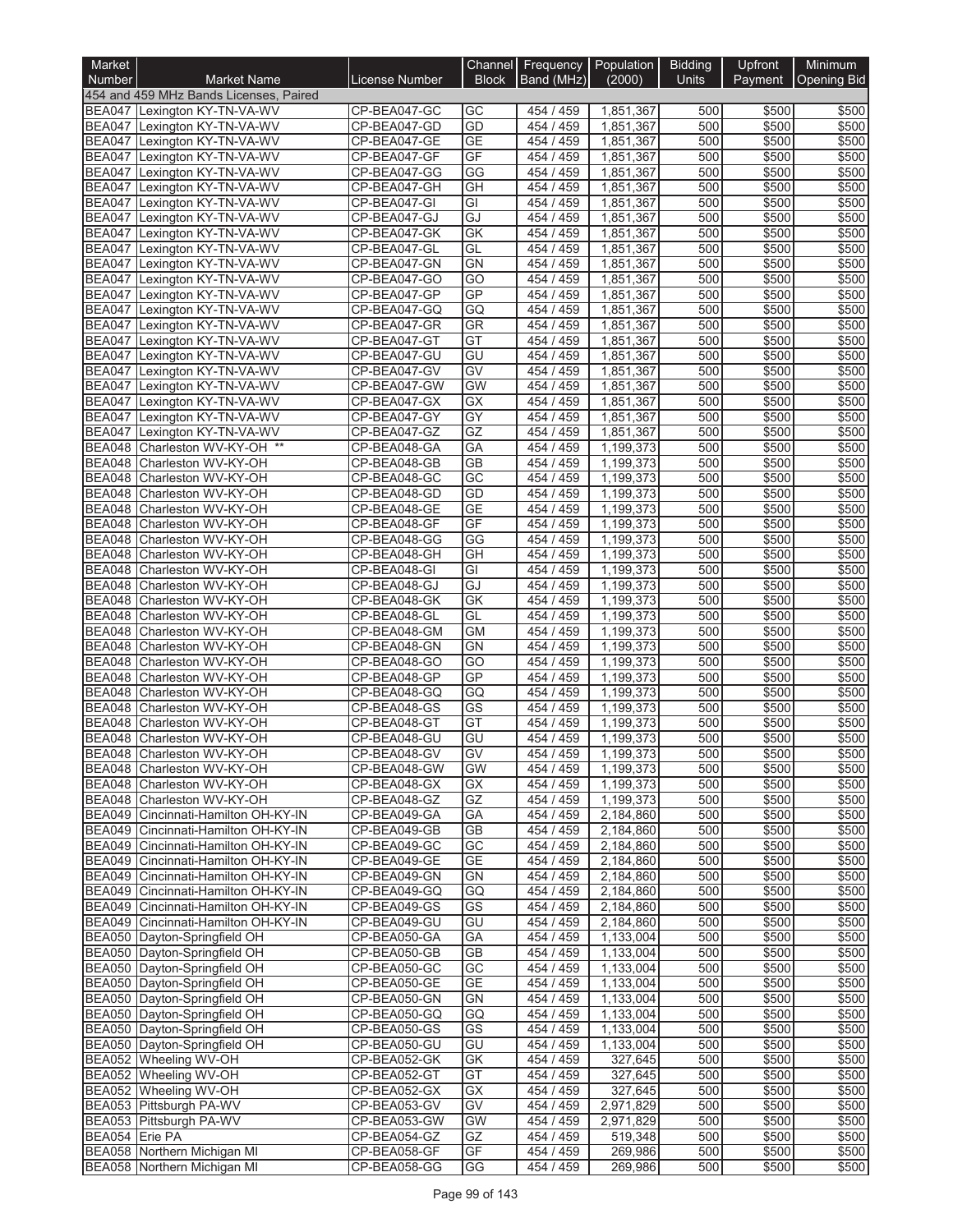| Market                         |                                                                              |                              | Channel                | Frequency              | Population             | <b>Bidding</b> | Upfront        | Minimum            |
|--------------------------------|------------------------------------------------------------------------------|------------------------------|------------------------|------------------------|------------------------|----------------|----------------|--------------------|
| Number                         | <b>Market Name</b>                                                           | <b>License Number</b>        | <b>Block</b>           | Band (MHz)             | (2000)                 | Units          | Payment        | <b>Opening Bid</b> |
|                                | 454 and 459 MHz Bands Licenses, Paired                                       |                              |                        |                        |                        |                |                |                    |
|                                | BEA058 Northern Michigan MI<br>BEA058 Northern Michigan MI                   | CP-BEA058-GH<br>CP-BEA058-GI | GH<br>GI               | 454 / 459<br>454 / 459 | 269,986<br>269,986     | 500<br>500     | \$500<br>\$500 | \$500<br>\$500     |
|                                | BEA058 Northern Michigan MI                                                  | CP-BEA058-GK                 | GK                     | 454 / 459              | 269,986                | 500            | \$500          | \$500              |
| <b>BEA059</b>                  | Green Bay WI-MI                                                              | CP-BEA059-GC                 | $\overline{GC}$        | 454 / 459              | 671,225                | 500            | \$500          | \$500              |
| <b>BEA059</b>                  | Green Bay WI-MI                                                              | CP-BEA059-GK                 | $\overline{GK}$        | 454 / 459              | 671,225                | 500            | \$500          | \$500              |
| <b>BEA059</b>                  | Green Bay WI-MI                                                              | CP-BEA059-GN                 | <b>GN</b>              | 454 / 459              | 671,225                | 500            | \$500          | \$500              |
| <b>BEA059</b>                  | Green Bay WI-MI                                                              | CP-BEA059-GU                 | $\overline{GU}$        | 454 / 459              | 671,225                | 500            | \$500          | \$500              |
| <b>BEA059</b><br><b>BEA060</b> | Green Bay WI-MI<br>Appleton-Oshkosh-Neenah WI                                | CP-BEA059-GZ<br>CP-BEA060-GC | GZ<br>$\overline{GC}$  | 454 / 459<br>454 / 459 | 671,225<br>433,250     | 500<br>500     | \$500<br>\$500 | \$500<br>\$500     |
| <b>BEA060</b>                  | Appleton-Oshkosh-Neenah WI                                                   | CP-BEA060-GU                 | GU                     | 454 / 459              | 433,250                | 500            | \$500          | \$500              |
|                                | BEA063 Milwaukee-Racine WI                                                   | CP-BEA063-GC                 | $\overline{GC}$        | 454 / 459              | 2,255,183              | 500            | \$500          | \$500              |
| <b>BEA064</b>                  | Chicago-Gary-Kenosha IL-IN-WI                                                | CP-BEA064-GP                 | <b>GP</b>              | 454 / 459              | 10,328,854             | 500            | \$500          | \$500              |
| <b>BEA064</b>                  | Chicago-Gary-Kenosha IL-IN-WI                                                | CP-BEA064-GQ                 | GQ                     | 454 / 459              | 10,328,854             | 500            | \$500          | \$500              |
| <b>BEA064</b>                  | Chicago-Gary-Kenosha IL-IN-WI                                                | CP-BEA064-GS                 | $\overline{\text{GS}}$ | 454 / 459              | 10,328,854             | 500            | \$500          | \$500              |
|                                | BEA065 Elkhart-Goshen IN-MI                                                  | CP-BEA065-GH                 | GH                     | 454 / 459              | 936,245                | 500            | \$500          | \$500              |
| BEA065<br><b>BEA068</b>        | Elkhart-Goshen IN-MI<br>Champaign-Urbana IL                                  | CP-BEA065-GV<br>CP-BEA068-GA | $\overline{GV}$<br>GA  | 454 / 459<br>454 / 459 | 936,245<br>630,898     | 500<br>500     | \$500<br>\$500 | \$500<br>\$500     |
| <b>BEA068</b>                  | Champaign-Urbana IL                                                          | CP-BEA068-GC                 | GC                     | 454 / 459              | 630.898                | 500            | \$500          | \$500              |
| <b>BEA068</b>                  | Champaign-Urbana IL                                                          | CP-BEA068-GD                 | GD                     | 454 / 459              | 630,898                | 500            | \$500          | \$500              |
| <b>BEA068</b>                  | Champaign-Urbana IL                                                          | CP-BEA068-GE                 | <b>GE</b>              | 454 / 459              | 630,898                | 500            | \$500          | \$500              |
| <b>BEA068</b>                  | Champaign-Urbana IL                                                          | CP-BEA068-GF                 | GF                     | 454 / 459              | 630,898                | 500            | \$500          | \$500              |
| <b>BEA068</b>                  | Champaign-Urbana IL                                                          | CP-BEA068-GH                 | GH                     | 454 / 459              | 630.898                | 500            | \$500          | \$500              |
| <b>BEA068</b>                  | Champaign-Urbana IL                                                          | CP-BEA068-GI                 | $\overline{G}$         | 454 / 459              | 630.898                | 500            | \$500          | \$500              |
| <b>BEA068</b><br><b>BEA068</b> | Champaign-Urbana IL<br>Champaign-Urbana IL                                   | CP-BEA068-GJ<br>CP-BEA068-GK | GJ<br>$\overline{GK}$  | 454 / 459<br>454 / 459 | 630.898<br>630,898     | 500<br>500     | \$500<br>\$500 | \$500<br>\$500     |
| <b>BEA068</b>                  | Champaign-Urbana IL                                                          | CP-BEA068-GL                 | GL                     | 454 / 459              | 630,898                | 500            | \$500          | \$500              |
| BEA068                         | Champaign-Urbana IL                                                          | CP-BEA068-GN                 | GN                     | 454 /<br>459           | 630,898                | 500            | \$500          | \$500              |
| <b>BEA068</b>                  | Champaign-Urbana IL                                                          | CP-BEA068-GO                 | GO                     | 454 / 459              | 630,898                | 500            | \$500          | \$500              |
| <b>BEA068</b>                  | Champaign-Urbana IL                                                          | CP-BEA068-GP                 | <b>GP</b>              | 454 / 459              | 630,898                | 500            | \$500          | \$500              |
| <b>BEA068</b>                  | Champaign-Urbana IL                                                          | CP-BEA068-GQ                 | GQ                     | 454 / 459              | 630,898                | 500            | \$500          | \$500              |
| <b>BEA068</b>                  | Champaign-Urbana IL                                                          | CP-BEA068-GR                 | <b>GR</b>              | 454 / 459              | 630,898                | 500            | \$500          | \$500              |
| <b>BEA068</b>                  | Champaign-Urbana IL                                                          | CP-BEA068-GS                 | $\overline{\text{GS}}$ | 454 / 459              | 630,898                | 500            | \$500          | \$500              |
| <b>BEA068</b><br><b>BEA068</b> | Champaign-Urbana IL                                                          | CP-BEA068-GT<br>CP-BEA068-GV | GT<br>GV               | 454 / 459<br>454 / 459 | 630,898<br>630,898     | 500<br>500     | \$500          | \$500              |
| <b>BEA068</b>                  | Champaign-Urbana IL<br>Champaign-Urbana IL                                   | CP-BEA068-GW                 | <b>GW</b>              | 454 / 459              | 630,898                | 500            | \$500<br>\$500 | \$500<br>\$500     |
| <b>BEA068</b>                  | Champaign-Urbana IL                                                          | CP-BEA068-GX                 | <b>GX</b>              | 454 / 459              | 630,898                | 500            | \$500          | \$500              |
| <b>BEA068</b>                  | Champaign-Urbana IL                                                          | CP-BEA068-GY                 | GY                     | 454 / 459              | 630,898                | 500            | \$500          | \$500              |
| <b>BEA068</b>                  | Champaign-Urbana IL                                                          | CP-BEA068-GZ                 | GZ                     | 454 / 459              | 630,898                | 500            | \$500          | \$500              |
| <b>BEA069</b>                  | Evansville-Henderson IN-KY-IL                                                | CP-BEA069-GA                 | GA                     | 454 / 459              | 854,714                | 500            | \$500          | \$500              |
| <b>BEA069</b>                  | Evansville-Henderson IN-KY-IL                                                | CP-BEA069-GC                 | $\overline{GC}$        | 454 / 459              | 854,714                | 500            | \$500          | \$500              |
| <b>BEA069</b>                  | Evansville-Henderson IN-KY-IL                                                | CP-BEA069-GD                 | GD                     | 459<br>454 /           | 854,714                | 500            | \$500          | \$500              |
| <b>BEA069</b>                  | Evansville-Henderson IN-KY-IL                                                | CP-BEA069-GE<br>CP-BEA069-GF | <b>GE</b>              | 454 / 459<br>454 / 459 | 854,714<br>854,714     | 500<br>500     | \$500<br>\$500 | \$500<br>\$500     |
|                                | BEA069 Evansville-Henderson IN-KY-IL<br>BEA069 Evansville-Henderson IN-KY-IL | CP-BEA069-GG                 | G⊦<br>GG               | 454 / 459              | 854,714                | 500            | \$500          | \$500              |
|                                | BEA069 Evansville-Henderson IN-KY-IL                                         | CP-BEA069-GH                 | GH                     | 454 / 459              | 854,714                | 500            | \$500          | \$500              |
|                                | BEA069 Evansville-Henderson IN-KY-IL                                         | CP-BEA069-GI                 | GI                     | 454 / 459              | 854,714                | 500            | \$500          | \$500              |
|                                | BEA069 Evansville-Henderson IN-KY-IL                                         | CP-BEA069-GJ                 | GJ                     | 454 / 459              | 854,714                | 500            | \$500          | \$500              |
|                                | BEA069 Evansville-Henderson IN-KY-IL                                         | CP-BEA069-GK                 | GK                     | 454 / 459              | 854,714                | 500            | \$500          | \$500              |
|                                | BEA069 Evansville-Henderson IN-KY-IL                                         | CP-BEA069-GL                 | GL                     | 454 / 459              | 854,714                | 500            | \$500          | \$500              |
|                                | BEA069 Evansville-Henderson IN-KY-IL<br>BEA069 Evansville-Henderson IN-KY-IL | CP-BEA069-GN<br>CP-BEA069-GO | <b>GN</b><br>GO        | 454 / 459<br>454 / 459 | 854,714<br>854,714     | 500<br>500     | \$500<br>\$500 | \$500<br>\$500     |
|                                | BEA069 Evansville-Henderson IN-KY-IL                                         | CP-BEA069-GP                 | <b>GP</b>              | 454 / 459              | 854,714                | 500            | \$500          | \$500              |
|                                | BEA069 Evansville-Henderson IN-KY-IL                                         | CP-BEA069-GQ                 | GQ                     | 454 / 459              | 854,714                | 500            | \$500          | \$500              |
|                                | BEA069 Evansville-Henderson IN-KY-IL                                         | CP-BEA069-GR                 | <b>GR</b>              | 454 / 459              | 854,714                | 500            | \$500          | \$500              |
|                                | BEA069 Evansville-Henderson IN-KY-IL                                         | CP-BEA069-GS                 | GS                     | 454 / 459              | 854.714                | 500            | \$500          | \$500              |
|                                | BEA069 Evansville-Henderson IN-KY-IL                                         | CP-BEA069-GT                 | GT                     | 454 / 459              | 854,714                | 500            | \$500          | \$500              |
|                                | BEA069 Evansville-Henderson IN-KY-IL                                         | CP-BEA069-GV                 | GV                     | 454 / 459              | 854,714                | 500            | \$500          | \$500              |
|                                | BEA069 Evansville-Henderson IN-KY-IL                                         | CP-BEA069-GW                 | GW                     | 454 / 459              | 854,714                | 500            | \$500          | \$500              |
|                                | BEA069 Evansville-Henderson IN-KY-IL<br>BEA069 Evansville-Henderson IN-KY-IL | CP-BEA069-GX<br>CP-BEA069-GY | GX<br>GY               | 454 / 459<br>454 / 459 | 854,714<br>854,714     | 500<br>500     | \$500<br>\$500 | \$500<br>\$500     |
|                                | BEA069 Evansville-Henderson IN-KY-IL                                         | CP-BEA069-GZ                 | GZ                     | 454 / 459              | 854,714                | 500            | \$500          | \$500              |
|                                | BEA071 Nashville TN-KY                                                       | CP-BEA071-GA                 | GА                     | 454 / 459              | 2,444,643              | 500            | \$500          | \$500              |
|                                | BEA071 Nashville TN-KY                                                       | CP-BEA071-GC                 | GC                     | 454 / 459              | 2,444,643              | 500            | \$500          | \$500              |
|                                | BEA071 Nashville TN-KY                                                       | CP-BEA071-GE                 | <b>GE</b>              | 454/459                | 2,444,643              | 500            | \$500          | \$500              |
|                                | BEA071 Nashville TN-KY                                                       | CP-BEA071-GF                 | GF                     | 454 / 459              | 2,444,643              | 500            | \$500          | \$500              |
|                                | BEA071 Nashville TN-KY                                                       | CP-BEA071-GG                 | GG                     | 454 / 459              | 2,444,643              | 500            | \$500          | \$500              |
|                                | BEA071 Nashville TN-KY<br>BEA071 Nashville TN-KY                             | CP-BEA071-GH<br>CP-BEA071-GI | GH<br>GI               | 454 / 459<br>454 / 459 | 2,444,643<br>2,444,643 | 500<br>500     | \$500<br>\$500 | \$500<br>\$500     |
|                                | BEA071 Nashville TN-KY                                                       | CP-BEA071-GJ                 | GJ                     | 454 / 459              | 2,444,643              | 500            | \$500          | \$500              |
|                                | BEA071 Nashville TN-KY                                                       | CP-BEA071-GL                 | GL                     | 454 / 459              | 2,444,643              | 500            | \$500          | \$500              |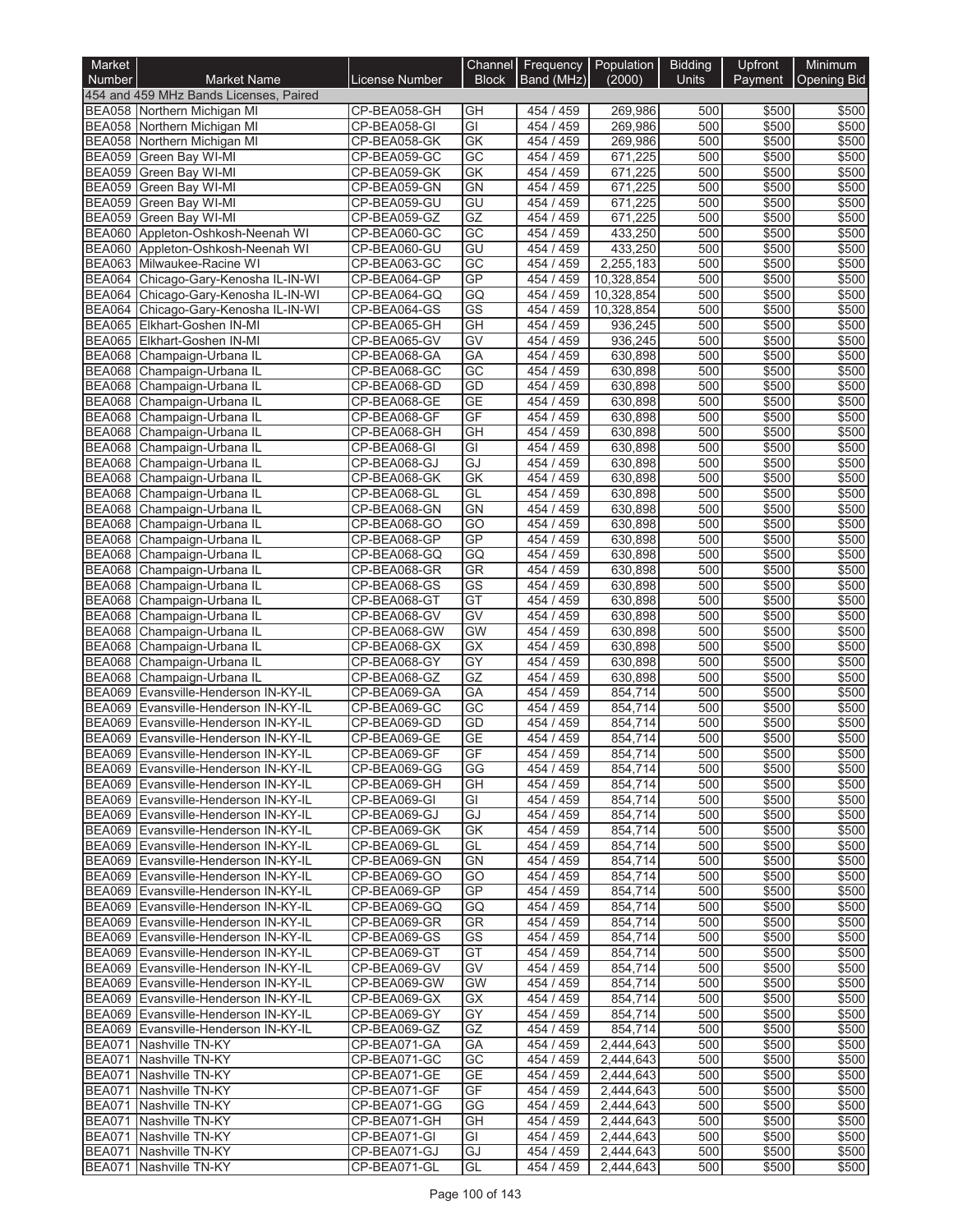| Market        |                                                    |                              |                              | Channel Frequency Population |                        | <b>Bidding</b> | Upfront        | Minimum               |
|---------------|----------------------------------------------------|------------------------------|------------------------------|------------------------------|------------------------|----------------|----------------|-----------------------|
| <b>Number</b> | <b>Market Name</b>                                 | <b>License Number</b>        | <b>Block</b>                 | Band (MHz)                   | (2000)                 | <b>Units</b>   |                | Payment   Opening Bid |
|               | 454 and 459 MHz Bands Licenses, Paired             |                              |                              |                              |                        |                |                |                       |
|               | BEA071 Nashville TN-KY<br>BEA071 Nashville TN-KY   | CP-BEA071-GM<br>CP-BEA071-GO | <b>GM</b><br>$\overline{GO}$ | 454 / 459<br>454 / 459       | 2,444,643<br>2,444,643 | 500<br>500     | \$500<br>\$500 | \$500<br>\$500        |
|               | BEA071 Nashville TN-KY                             | CP-BEA071-GP                 | GP                           | 454 / 459                    | 2,444,643              | 500            | \$500          | \$500                 |
|               | BEA071 Nashville TN-KY                             | CP-BEA071-GQ                 | GQ                           | 454 / 459                    | 2,444,643              | 500            | \$500          | \$500                 |
|               | BEA071 Nashville TN-KY                             | CP-BEA071-GR                 | <b>GR</b>                    | 454 / 459                    | 2,444,643              | 500            | \$500          | \$500                 |
|               | BEA071 Nashville TN-KY                             | CP-BEA071-GS                 | $\overline{\text{GS}}$       | 454 / 459                    | 2,444,643              | 500            | \$500          | \$500                 |
|               | BEA071 Nashville TN-KY                             | CP-BEA071-GT                 | GT                           | 454 / 459                    | 2,444,643              | 500            | \$500          | \$500                 |
|               | BEA071 Nashville TN-KY<br>BEA071 Nashville TN-KY   | CP-BEA071-GU                 | GU<br><b>GW</b>              | 454 / 459<br>454 / 459       | 2,444,643              | 500<br>500     | \$500          | \$500                 |
|               | BEA071 Nashville TN-KY                             | CP-BEA071-GW<br>CP-BEA071-GX | GX                           | 454 / 459                    | 2,444,643<br>2,444,643 | 500            | \$500<br>\$500 | \$500<br>\$500        |
| <b>BEA071</b> | Nashville TN-KY                                    | CP-BEA071-GY                 | $\overline{GY}$              | 454 / 459                    | 2,444,643              | 500            | \$500          | \$500                 |
| <b>BEA071</b> | Nashville TN-KY                                    | CP-BEA071-GZ                 | GZ                           | 454 / 459                    | 2,444,643              | 500            | \$500          | \$500                 |
|               | BEA072 Paducah KY-IL                               | CP-BEA072-GA                 | GA                           | 454 / 459                    | 226,586                | 500            | \$500          | \$500                 |
|               | BEA072 Paducah KY-IL                               | CP-BEA072-GB                 | <b>GB</b>                    | 454 / 459                    | 226,586                | 500            | \$500          | \$500                 |
|               | BEA072 Paducah KY-IL                               | CP-BEA072-GC                 | GC                           | 454 / 459                    | 226,586                | 500            | \$500          | \$500                 |
|               | BEA072 Paducah KY-IL<br>BEA072 Paducah KY-IL       | CP-BEA072-GD<br>CP-BEA072-GE | GD<br><b>GE</b>              | 454 / 459<br>454 / 459       | 226,586<br>226,586     | 500<br>500     | \$500<br>\$500 | \$500<br>\$500        |
|               | BEA072 Paducah KY-IL                               | CP-BEA072-GF                 | GF                           | 454 / 459                    | 226,586                | 500            | \$500          | \$500                 |
|               | BEA072 Paducah KY-IL                               | CP-BEA072-GG                 | GG                           | 454 / 459                    | 226,586                | 500            | \$500          | \$500                 |
|               | BEA072 Paducah KY-IL                               | CP-BEA072-GH                 | GH                           | 454 / 459                    | 226,586                | 500            | \$500          | \$500                 |
|               | BEA072 Paducah KY-IL                               | CP-BEA072-GI                 | GI                           | 454 / 459                    | 226,586                | 500            | \$500          | \$500                 |
|               | BEA072 Paducah KY-IL                               | CP-BEA072-GJ                 | GJ                           | 454 / 459                    | 226,586                | 500            | \$500          | \$500                 |
|               | BEA072 Paducah KY-IL                               | CP-BEA072-GK                 | <b>GK</b>                    | 454 / 459                    | 226,586                | 500            | \$500          | \$500                 |
|               | BEA072 Paducah KY-IL                               | CP-BEA072-GL                 | GL                           | 454 / 459                    | 226,586                | 500            | \$500          | \$500                 |
|               | BEA072 Paducah KY-IL                               | CP-BEA072-GN                 | GN<br>GO                     | 454 / 459<br>454 / 459       | 226,586<br>226,586     | 500<br>500     | \$500<br>\$500 | \$500                 |
|               | BEA072 Paducah KY-IL<br>BEA072 Paducah KY-IL       | CP-BEA072-GO<br>CP-BEA072-GP | GP                           | 454 / 459                    | 226,586                | 500            | \$500          | \$500<br>\$500        |
|               | BEA072 Paducah KY-IL                               | CP-BEA072-GQ                 | GQ                           | 454 / 459                    | 226,586                | 500            | \$500          | \$500                 |
|               | BEA072 Paducah KY-IL                               | CP-BEA072-GR                 | GR                           | 454 / 459                    | 226,586                | 500            | \$500          | \$500                 |
|               | BEA072 Paducah KY-IL                               | CP-BEA072-GS                 | GS                           | 454 / 459                    | 226,586                | 500            | \$500          | \$500                 |
|               | BEA072 Paducah KY-IL                               | CP-BEA072-GT                 | GT                           | 454 / 459                    | 226,586                | 500            | \$500          | \$500                 |
|               | BEA072 Paducah KY-IL                               | CP-BEA072-GV                 | GV                           | 454 / 459                    | 226,586                | 500            | \$500          | \$500                 |
|               | BEA072 Paducah KY-IL                               | CP-BEA072-GW                 | <b>GW</b>                    | 454 / 459                    | 226,586                | 500            | \$500          | \$500                 |
|               | BEA072 Paducah KY-IL<br>BEA072 Paducah KY-IL       | CP-BEA072-GX<br>CP-BEA072-GY | GX<br>GY                     | 454 / 459<br>454 / 459       | 226,586<br>226,586     | 500<br>500     | \$500<br>\$500 | \$500<br>\$500        |
|               | BEA072 Paducah KY-IL                               | CP-BEA072-GZ                 | GZ                           | 454 / 459                    | 226,586                | 500            | \$500          | \$500                 |
|               | BEA073 Memphis TN-AR-MS-KY                         | CP-BEA073-GS                 | GS                           | 454 / 459                    | 1,882,332              | 500            | \$500          | \$500                 |
|               | BEA073 Memphis TN-AR-MS-KY                         | CP-BEA073-GT                 | GT                           | 454 / 459                    | 1,882,332              | 500            | \$500          | \$500                 |
|               | BEA073 Memphis TN-AR-MS-KY                         | CP-BEA073-GZ                 | GZ                           | 454 / 459                    | 1,882,332              | 500            | \$500          | \$500                 |
|               | BEA074 Huntsville AL-TN                            | CP-BEA074-GA                 | GA                           | 454 / 459                    | 997,824                | 500            | \$500          | \$500                 |
|               | BEA074 Huntsville AL-TN                            | CP-BEA074-GB                 | $\overline{GB}$              | 454 / 459                    | 997,824                | 500            | \$500          | \$500                 |
|               | BEA074 Huntsville AL-TN                            | CP-BEA074-GC                 | $\overline{GC}$              | 454 / 459                    | 997,824                | 500            | \$500          | \$500                 |
|               | BEA074 Huntsville AL-TN<br>BEA074 Huntsville AL-TN | CP-BEA074-GD<br>CP-BEA074-GE | GD<br><b>GE</b>              | 454 / 459<br>454 / 459       | 997,824<br>997,824     | 500 <br>500    | \$500<br>\$500 | \$500<br>\$500        |
|               | BEA074 Huntsville AL-TN                            | CP-BEA074-GG                 | GG                           | 454/459                      | 997,824                | 500            | \$500          | \$500                 |
|               | BEA074 Huntsville AL-TN                            | CP-BEA074-GH                 | GH                           | 454 / 459                    | 997,824                | 500            | \$500          | \$500                 |
|               | BEA074 Huntsville AL-TN                            | CP-BEA074-GI                 | GI                           | 454 / 459                    | 997,824                | 500            | \$500          | \$500                 |
|               | BEA074 Huntsville AL-TN                            | CP-BEA074-GJ                 | GJ                           | 454 / 459                    | 997,824                | 500            | \$500          | \$500                 |
|               | BEA074 Huntsville AL-TN                            | CP-BEA074-GK                 | GK                           | 454 / 459                    | 997,824                | 500            | \$500          | \$500                 |
|               | BEA074 Huntsville AL-TN                            | CP-BEA074-GL<br>CP-BEA074-GN | GL                           | 454 / 459                    | 997,824                | 500            | \$500          | \$500                 |
|               | BEA074 Huntsville AL-TN<br>BEA074 Huntsville AL-TN | CP-BEA074-GO                 | GN<br>GO                     | 454 / 459<br>454 / 459       | 997,824<br>997,824     | 500<br>500     | \$500<br>\$500 | \$500<br>\$500        |
|               | BEA074 Huntsville AL-TN                            | CP-BEA074-GP                 | <b>GP</b>                    | 454 / 459                    | 997,824                | 500            | \$500          | \$500                 |
|               | BEA074 Huntsville AL-TN                            | CP-BEA074-GR                 | GR                           | 454 / 459                    | 997,824                | 500            | \$500          | \$500                 |
|               | BEA074 Huntsville AL-TN                            | CP-BEA074-GS                 | GS                           | 454 / 459                    | 997,824                | 500            | \$500          | \$500                 |
|               | BEA074 Huntsville AL-TN                            | CP-BEA074-GT                 | GT                           | 454 / 459                    | 997,824                | 500            | \$500          | \$500                 |
|               | BEA074 Huntsville AL-TN                            | CP-BEA074-GU                 | GU                           | 454 / 459                    | 997,824                | 500            | \$500          | \$500                 |
|               | BEA074 Huntsville AL-TN                            | CP-BEA074-GV                 | GV                           | 454 / 459                    | 997,824                | 500            | \$500          | \$500                 |
|               | BEA074 Huntsville AL-TN<br>BEA074 Huntsville AL-TN | CP-BEA074-GX<br>CP-BEA074-GY | GX<br>GY                     | 454 / 459<br>454 / 459       | 997,824<br>997,824     | 500<br>500     | \$500<br>\$500 | \$500<br>\$500        |
|               | BEA075 Tupelo MS-AL-TN                             | CP-BEA075-GF                 | GF                           | 454 / 459                    | 625,002                | 500            | \$500          | \$500                 |
|               | BEA076 Greenville MS                               | CP-BEA076-GA                 | GA                           | 454 / 459                    | 252,280                | 500            | \$500          | \$500                 |
|               | BEA076 Greenville MS                               | CP-BEA076-GB                 | <b>GB</b>                    | 454 / 459                    | 252,280                | 500            | \$500          | \$500                 |
|               | BEA076 Greenville MS                               | CP-BEA076-GC                 | GC                           | 454 / 459                    | 252,280                | 500            | \$500          | \$500                 |
|               | BEA076 Greenville MS                               | CP-BEA076-GD                 | GD                           | 454 / 459                    | 252,280                | 500            | \$500          | \$500                 |
|               | BEA076 Greenville MS                               | CP-BEA076-GE                 | <b>GE</b>                    | 454 / 459                    | 252,280                | 500            | \$500          | \$500                 |
|               | BEA076 Greenville MS                               | CP-BEA076-GF                 | GF                           | 454 / 459                    | 252,280                | 500            | \$500          | \$500                 |
|               | BEA076 Greenville MS<br>BEA076 Greenville MS       | CP-BEA076-GG<br>CP-BEA076-GH | GG<br>GH                     | 454 / 459<br>454 / 459       | 252,280<br>252,280     | 500<br>500     | \$500<br>\$500 | \$500<br>\$500        |
|               | <b>BEA076</b> Greenville MS                        | CP-BEA076-GI                 | GI                           | 454 / 459                    | 252,280                | 500            | \$500          | \$500                 |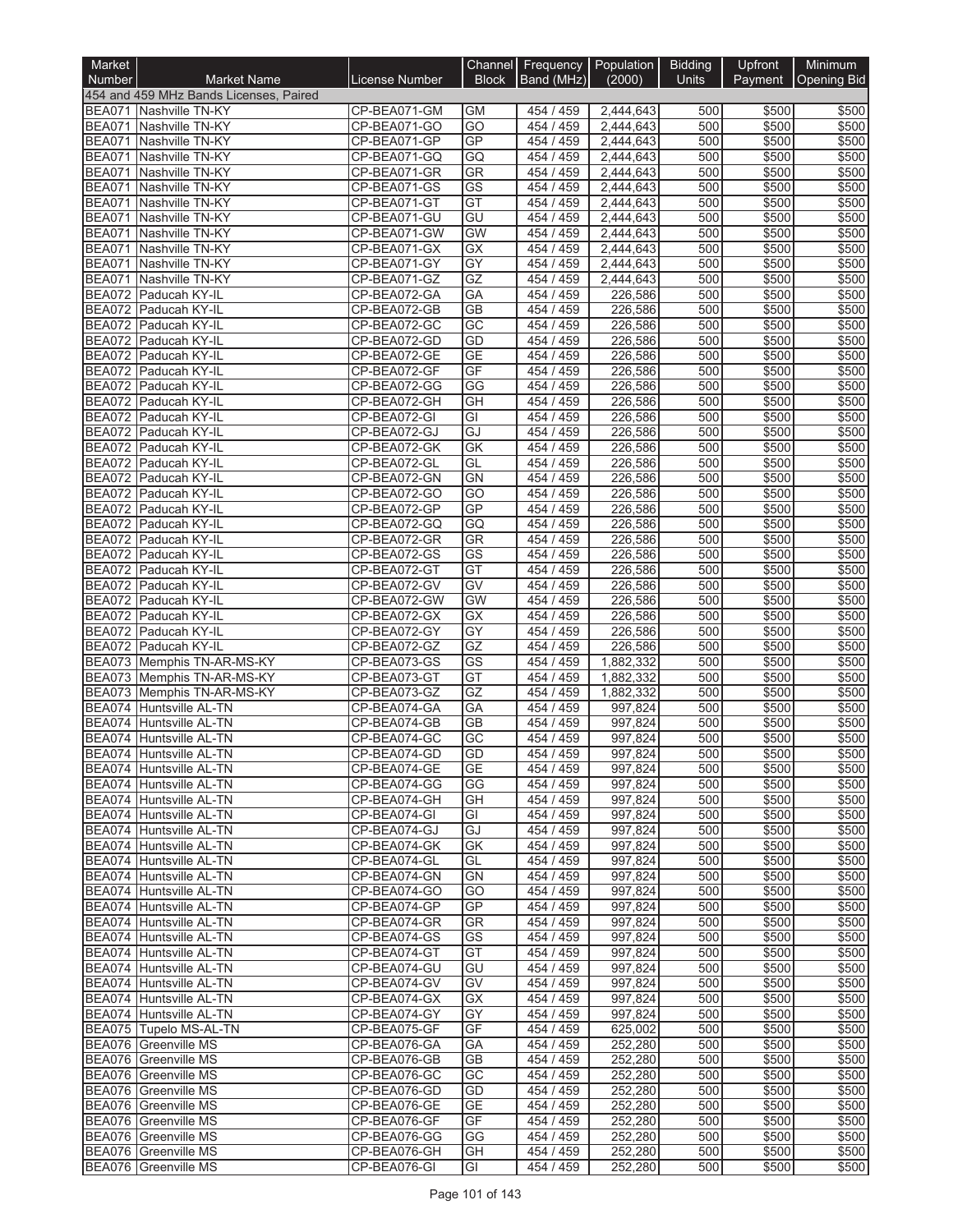| Market                         |                                                     |                              |                         | Channel Frequency Population |                        | <b>Bidding</b> | Upfront        | Minimum            |
|--------------------------------|-----------------------------------------------------|------------------------------|-------------------------|------------------------------|------------------------|----------------|----------------|--------------------|
| <b>Number</b>                  | <b>Market Name</b>                                  | <b>License Number</b>        | <b>Block</b>            | Band (MHz)                   | (2000)                 | <b>Units</b>   | Payment        | <b>Opening Bid</b> |
|                                | 454 and 459 MHz Bands Licenses, Paired              |                              |                         |                              |                        |                |                |                    |
|                                | BEA076 Greenville MS<br>BEA076 Greenville MS        | CP-BEA076-GJ<br>CP-BEA076-GK | GJ<br>GK                | 454 / 459<br>454 / 459       | 252,280<br>252,280     | 500<br>500     | \$500<br>\$500 | \$500<br>\$500     |
| <b>BEA076</b>                  | Greenville MS                                       | CP-BEA076-GL                 | GL                      | 454 / 459                    | 252,280                | 500            | \$500          | \$500              |
| <b>BEA076</b>                  | <b>Greenville MS</b>                                | CP-BEA076-GM                 | <b>GM</b>               | 454 / 459                    | 252,280                | 500            | \$500          | \$500              |
|                                | BEA076 Greenville MS                                | CP-BEA076-GN                 | <b>GN</b>               | 454 / 459                    | 252,280                | 500            | \$500          | \$500              |
| <b>BEA076</b>                  | <b>Greenville MS</b>                                | CP-BEA076-GO                 | $\overline{GO}$         | 454 / 459                    | 252,280                | 500            | \$500          | \$500              |
|                                | <b>BEA076</b> Greenville MS                         | CP-BEA076-GP                 | GP                      | 454 / 459                    | 252,280                | 500            | \$500          | \$500              |
|                                | <b>BEA076</b> Greenville MS<br>BEA076 Greenville MS | CP-BEA076-GQ                 | GQ<br><b>GR</b>         | 454 / 459                    | 252,280<br>252,280     | 500<br>500     | \$500          | \$500              |
| <b>BEA076</b>                  | Greenville MS                                       | CP-BEA076-GR<br>CP-BEA076-GS | $\overline{\text{GS}}$  | 454 / 459<br>454 / 459       | 252.280                | 500            | \$500<br>\$500 | \$500<br>\$500     |
| <b>BEA076</b>                  | <b>Greenville MS</b>                                | CP-BEA076-GT                 | GT                      | 454 / 459                    | 252,280                | 500            | \$500          | \$500              |
| BEA076                         | <b>Greenville MS</b>                                | CP-BEA076-GU                 | GU                      | 454 / 459                    | 252,280                | 500            | \$500          | \$500              |
|                                | <b>BEA076</b> Greenville MS                         | CP-BEA076-GV                 | GV                      | 454 / 459                    | 252,280                | 500            | \$500          | \$500              |
| <b>BEA076</b>                  | Greenville MS                                       | CP-BEA076-GW                 | <b>GW</b>               | 454 / 459                    | 252,280                | 500            | \$500          | \$500              |
|                                | BEA076 Greenville MS                                | CP-BEA076-GX                 | GX                      | 454 / 459                    | 252,280                | 500            | \$500          | \$500              |
| <b>BEA076</b>                  | BEA076 Greenville MS                                | CP-BEA076-GY                 | GY                      | 454 / 459                    | 252,280                | 500            | \$500          | \$500              |
| <b>BEA077</b>                  | <b>Greenville MS</b><br>Jackson MS-AL-LA            | CP-BEA076-GZ<br>CP-BEA077-GD | GZ<br>GD                | 454 / 459<br>454 / 459       | 252,280<br>1,432,518   | 500<br>500     | \$500<br>\$500 | \$500<br>\$500     |
| <b>BEA077</b>                  | Jackson MS-AL-LA                                    | CP-BEA077-GG                 | $\overline{\text{GG}}$  | 454 / 459                    | 1,432,518              | 500            | \$500          | \$500              |
| <b>BEA077</b>                  | Jackson MS-AL-LA                                    | CP-BEA077-GH                 | GH                      | 454 / 459                    | 1,432,518              | 500            | \$500          | \$500              |
| <b>BEA077</b>                  | Jackson MS-AL-LA                                    | CP-BEA077-GI                 | $\overline{\mathsf{G}}$ | 454 / 459                    | 1,432,518              | 500            | \$500          | \$500              |
| <b>BEA077</b>                  | Jackson MS-AL-LA                                    | CP-BEA077-GN                 | GN                      | 454 / 459                    | 1,432,518              | 500            | \$500          | \$500              |
| <b>BEA077</b>                  | Jackson MS-AL-LA                                    | CP-BEA077-GU                 | GU                      | 454 / 459                    | 1,432,518              | 500            | \$500          | \$500              |
| <b>BEA077</b>                  | Jackson MS-AL-LA                                    | CP-BEA077-GV                 | GV                      | 454 / 459                    | 1,432,518              | 500            | \$500          | \$500              |
| <b>BEA077</b>                  | Jackson MS-AL-LA                                    | CP-BEA077-GW                 | <b>GW</b>               | 454 / 459                    | 1,432,518              | 500            | \$500          | \$500              |
| <b>BEA077</b><br><b>BEA077</b> | Jackson MS-AL-LA<br>Jackson MS-AL-LA                | CP-BEA077-GX<br>CP-BEA077-GY | GX<br>GY                | 454 / 459<br>454 / 459       | 1,432,518<br>1,432,518 | 500<br>500     | \$500<br>\$500 | \$500<br>\$500     |
| <b>BEA077</b>                  | Jackson MS-AL-LA                                    | CP-BEA077-GZ                 | GZ                      | 454 / 459                    | 1,432,518              | 500            | \$500          | \$500              |
|                                | BEA079 Montgomery AL                                | CP-BEA079-GB                 | $\overline{GB}$         | 454 / 459                    | 481,137                | 500            | \$500          | \$500              |
|                                | BEA079 Montgomery AL                                | CP-BEA079-GC                 | $\overline{GC}$         | 454 / 459                    | 481,137                | 500            | \$500          | \$500              |
|                                | BEA079 Montgomery AL                                | CP-BEA079-GE                 | <b>GE</b>               | 454 / 459                    | 481,137                | 500            | \$500          | \$500              |
|                                | BEA079 Montgomery AL                                | CP-BEA079-GF                 | GF                      | 454 / 459                    | 481,137                | 500            | \$500          | \$500              |
|                                | BEA079 Montgomery AL                                | CP-BEA079-GG                 | GG                      | 454 / 459                    | 481,137                | 500            | \$500          | \$500              |
|                                | BEA079 Montgomery AL                                | CP-BEA079-GI<br>CP-BEA079-GK | $\overline{G}$          | 454 / 459                    | 481,137                | 500            | \$500          | \$500              |
|                                | BEA079 Montgomery AL<br>BEA079 Montgomery AL        | CP-BEA079-GN                 | GK<br><b>GN</b>         | 454 / 459<br>454 / 459       | 481,137<br>481,137     | 500<br>500     | \$500<br>\$500 | \$500<br>\$500     |
|                                | BEA079 Montgomery AL                                | CP-BEA079-GP                 | <b>GP</b>               | 454 / 459                    | 481,137                | 500            | \$500          | \$500              |
|                                | BEA079 Montgomery AL                                | CP-BEA079-GU                 | GU                      | 454 / 459                    | 481,137                | 500            | \$500          | \$500              |
|                                | BEA079 Montgomery AL                                | CP-BEA079-GV                 | GV                      | 454 / 459                    | 481,137                | 500            | \$500          | \$500              |
|                                | BEA079 Montgomery AL                                | CP-BEA079-GX                 | GX                      | 454 / 459                    | 481,137                | 500            | \$500          | \$500              |
|                                | BEA080 Mobile AL                                    | CP-BEA080-GB                 | $\overline{GB}$         | 454 / 459                    | 676,258                | 500            | \$500          | \$500              |
|                                | BEA080 Mobile AL                                    | CP-BEA080-GC                 | $\overline{GC}$         | 454 / 459                    | 676,258                | 500            | \$500          | \$500              |
|                                | BEA080 Mobile AL<br>BEA080 Mobile AL                | CP-BEA080-GD<br>CP-BEA080-GE | GD<br><b>GE</b>         | 454 / 459<br>454 / 459       | 676,258<br>676,258     | 500 <br>500    | \$500<br>\$500 | \$500<br>\$500     |
|                                | BEA080 Mobile AL                                    | CP-BEA080-GF                 | GF                      | 454 / 459                    | 676,258                | 500            | \$500          | \$500              |
|                                | BEA080 Mobile AL                                    | CP-BEA080-GG                 | GG                      | 454 / 459                    | 676,258                | 500            | \$500          | \$500              |
|                                | BEA080 Mobile AL                                    | CP-BEA080-GH                 | GH                      | 454 / 459                    | 676,258                | 500            | \$500          | \$500              |
|                                | BEA080 Mobile AL                                    | CP-BEA080-GI                 | GI                      | 454 / 459                    | 676,258                | 500            | \$500          | \$500              |
|                                | BEA080 Mobile AL                                    | CP-BEA080-GK                 | GK                      | 454 / 459                    | 676,258                | 500            | \$500          | \$500              |
|                                | BEA080 Mobile AL                                    | CP-BEA080-GL                 | GL                      | 454 / 459                    | 676,258                | 500            | \$500          | \$500              |
|                                | BEA080 Mobile AL<br>BEA080 Mobile AL                | CP-BEA080-GM<br>CP-BEA080-GN | GM<br><b>GN</b>         | 454 / 459<br>454 / 459       | 676,258<br>676,258     | 500<br>500     | \$500<br>\$500 | \$500<br>\$500     |
|                                | BEA080 Mobile AL                                    | CP-BEA080-GQ                 | GQ                      | 454 / 459                    | 676,258                | 500            | \$500          | \$500              |
|                                | BEA080 Mobile AL                                    | CP-BEA080-GR                 | GR                      | 454 / 459                    | 676,258                | 500            | \$500          | \$500              |
|                                | BEA080 Mobile AL                                    | CP-BEA080-GT                 | GT                      | 454 / 459                    | 676,258                | 500            | \$500          | \$500              |
|                                | BEA080 Mobile AL                                    | CP-BEA080-GU                 | GU                      | 454 / 459                    | 676,258                | 500            | \$500          | \$500              |
|                                | BEA080 Mobile AL                                    | CP-BEA080-GV                 | GV                      | 454 / 459                    | 676,258                | 500            | \$500          | \$500              |
|                                | BEA080 Mobile AL                                    | CP-BEA080-GW                 | GW                      | 454 / 459                    | 676,258                | 500            | \$500          | \$500              |
|                                | BEA081 Pensacola FL                                 | CP-BEA081-GA                 | GA                      | 454 / 459                    | 623,252                | 500            | \$500          | \$500              |
|                                | BEA081 Pensacola FL<br>BEA081 Pensacola FL          | CP-BEA081-GB<br>CP-BEA081-GC | GB<br>GC                | 454 / 459<br>454 / 459       | 623,252<br>623,252     | 500<br>500     | \$500<br>\$500 | \$500<br>\$500     |
|                                | BEA081 Pensacola FL                                 | CP-BEA081-GD                 | GD                      | 454 / 459                    | 623,252                | 500            | \$500          | \$500              |
|                                | BEA081 Pensacola FL                                 | CP-BEA081-GE                 | <b>GE</b>               | 454 / 459                    | 623,252                | 500            | \$500          | \$500              |
|                                | BEA081 Pensacola FL                                 | CP-BEA081-GF                 | GF                      | 454 / 459                    | 623,252                | 500            | \$500          | \$500              |
|                                | BEA081 Pensacola FL                                 | CP-BEA081-GG                 | GG                      | 454 / 459                    | 623,252                | 500            | \$500          | \$500              |
|                                | BEA081 Pensacola FL                                 | CP-BEA081-GH                 | GH                      | 454 / 459                    | 623,252                | 500            | \$500          | \$500              |
|                                | BEA081 Pensacola FL                                 | CP-BEA081-GI                 | GI                      | 454 / 459                    | 623,252                | 500            | \$500          | \$500              |
|                                | BEA081 Pensacola FL<br>BEA081 Pensacola FL          | CP-BEA081-GJ<br>CP-BEA081-GK | GJ<br>GK                | 454 / 459<br>454 / 459       | 623,252<br>623,252     | 500<br>500     | \$500<br>\$500 | \$500<br>\$500     |
|                                | BEA081 Pensacola FL                                 | CP-BEA081-GL                 | GL                      | 454 / 459                    | 623,252                | 500            | \$500          | \$500              |
|                                |                                                     |                              |                         |                              |                        |                |                |                    |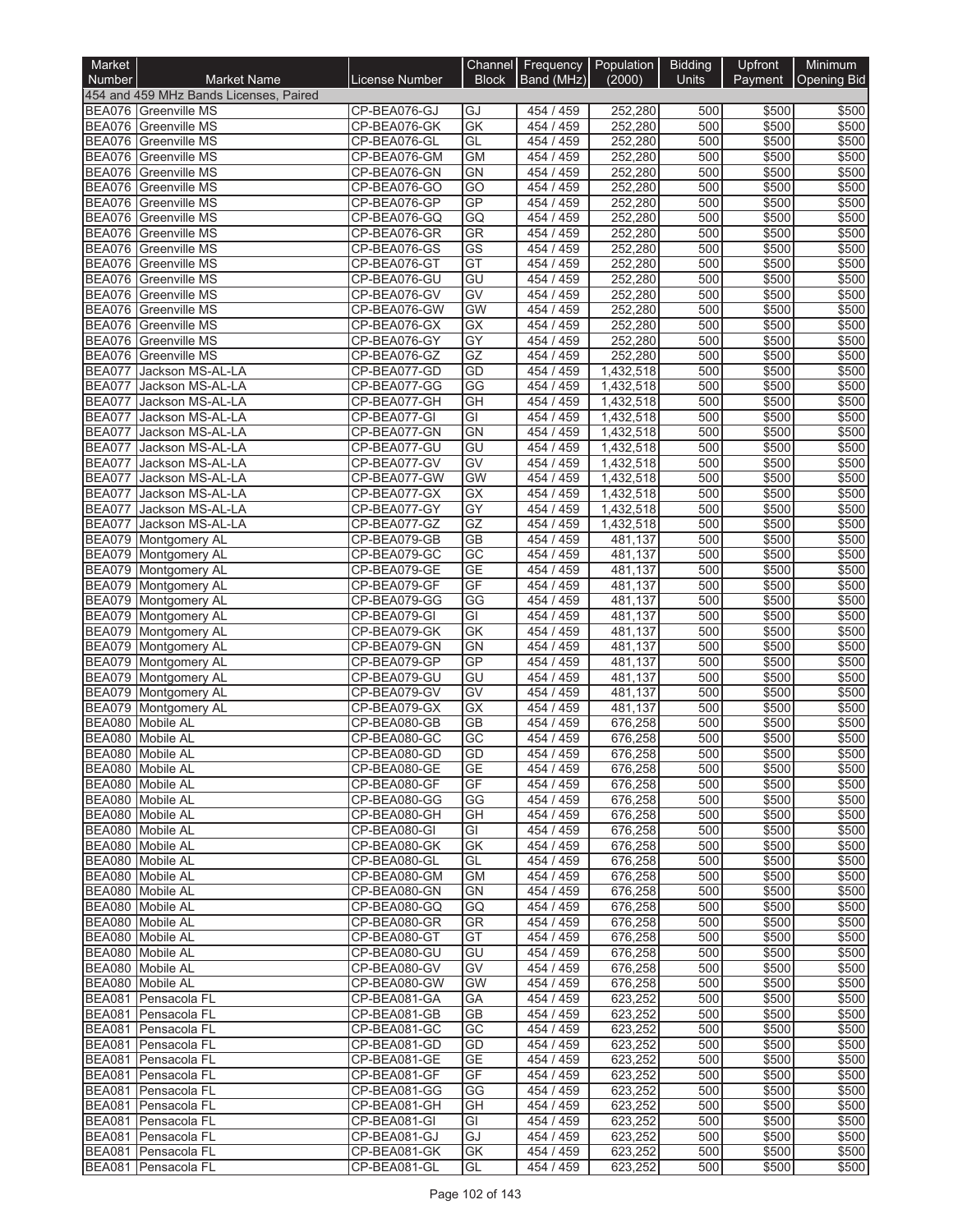| Market                         |                                                                              |                              | Channel                 | Frequency              | Population           | <b>Bidding</b> | Upfront        | Minimum            |
|--------------------------------|------------------------------------------------------------------------------|------------------------------|-------------------------|------------------------|----------------------|----------------|----------------|--------------------|
| <b>Number</b>                  | <b>Market Name</b>                                                           | <b>License Number</b>        | <b>Block</b>            | Band (MHz)             | (2000)               | Units          | Payment        | <b>Opening Bid</b> |
|                                | 454 and 459 MHz Bands Licenses, Paired                                       |                              |                         |                        |                      |                |                |                    |
|                                | BEA081 Pensacola FL<br>BEA081 Pensacola FL                                   | CP-BEA081-GM<br>CP-BEA081-GN | <b>GM</b><br><b>GN</b>  | 454 / 459<br>454 / 459 | 623,252<br>623,252   | 500<br>500     | \$500<br>\$500 | \$500<br>\$500     |
| <b>BEA081</b>                  | Pensacola FL                                                                 | CP-BEA081-GO                 | GO                      | 454 / 459              | 623,252              | 500            | \$500          | \$500              |
| <b>BEA081</b>                  | Pensacola FL                                                                 | CP-BEA081-GP                 | <b>GP</b>               | 454 / 459              | 623,252              | 500            | \$500          | \$500              |
|                                | BEA081 Pensacola FL                                                          | CP-BEA081-GQ                 | GQ                      | 454 / 459              | 623,252              | 500            | \$500          | \$500              |
| <b>BEA081</b>                  | Pensacola FL                                                                 | CP-BEA081-GR                 | GR                      | 454 / 459              | 623,252              | 500            | \$500          | \$500              |
| <b>BEA081</b>                  | Pensacola FL                                                                 | CP-BEA081-GS                 | $\overline{\text{GS}}$  | 454 / 459              | 623,252              | 500            | \$500          | \$500              |
| <b>BEA081</b><br><b>BEA081</b> | Pensacola FL<br>Pensacola FL                                                 | CP-BEA081-GT<br>CP-BEA081-GU | GT<br>GU                | 454 / 459<br>454 / 459 | 623,252<br>623,252   | 500<br>500     | \$500<br>\$500 | \$500<br>\$500     |
| <b>BEA081</b>                  | Pensacola FL                                                                 | CP-BEA081-GV                 | $\overline{GV}$         | 454 / 459              | 623,252              | 500            | \$500          | \$500              |
| <b>BEA081</b>                  | Pensacola FL                                                                 | CP-BEA081-GW                 | GW                      | 454 / 459              | 623,252              | 500            | \$500          | \$500              |
|                                | BEA081 Pensacola FL                                                          | CP-BEA081-GX                 | $\overline{GX}$         | 454 / 459              | 623,252              | 500            | \$500          | \$500              |
|                                | BEA081 Pensacola FL                                                          | CP-BEA081-GY                 | GY                      | 454 / 459              | 623,252              | 500            | \$500          | \$500              |
|                                | BEA081 Pensacola FL                                                          | CP-BEA081-GZ                 | GZ                      | 454 / 459              | 623,252              | 500            | \$500          | \$500              |
|                                | BEA082 Biloxi-Gulfport-Pascagoula MS                                         | CP-BEA082-GD                 | GD                      | 454 / 459              | 396,754              | 500            | \$500          | \$500              |
|                                | BEA082 Biloxi-Gulfport-Pascagoula MS<br>BEA082 Biloxi-Gulfport-Pascagoula MS | CP-BEA082-GH<br>CP-BEA082-GN | $\overline{GH}$<br>GN   | 454 / 459<br>454 / 459 | 396,754<br>396,754   | 500<br>500     | \$500<br>\$500 | \$500<br>\$500     |
|                                | BEA082 Biloxi-Gulfport-Pascagoula MS                                         | CP-BEA082-GU                 | GU                      | 454 / 459              | 396,754              | 500            | \$500          | \$500              |
|                                | BEA082 Biloxi-Gulfport-Pascagoula MS                                         | CP-BEA082-GV                 | GV                      | 454 / 459              | 396,754              | 500            | \$500          | \$500              |
| <b>BEA083</b>                  | New Orleans LA-MS                                                            | CP-BEA083-GD                 | GD                      | 454 / 459              | 1,725,338            | 500            | \$500          | \$500              |
|                                | <b>BEA083</b> New Orleans LA-MS                                              | CP-BEA083-GH                 | $\overline{GH}$         | 454 / 459              | 1,725,338            | 500            | \$500          | \$500              |
| <b>BEA083</b>                  | New Orleans LA-MS                                                            | CP-BEA083-GN                 | GN                      | 454 / 459              | 1,725,338            | 500            | \$500          | \$500              |
| <b>BEA083</b>                  | <b>New Orleans LA-MS</b>                                                     | CP-BEA083-GU                 | GU                      | 454 / 459              | 1,725,338            | 500            | \$500          | \$500              |
|                                | <b>BEA083</b> New Orleans LA-MS<br>BEA084 Baton Rouge LA-MS                  | CP-BEA083-GV<br>CP-BEA084-GD | GV                      | 454 / 459              | 1,725,338<br>739,673 | 500            | \$500          | \$500              |
|                                | BEA084 Baton Rouge LA-MS                                                     | CP-BEA084-GG                 | GD<br>GG                | 454 / 459<br>454 / 459 | 739,673              | 500<br>500     | \$500<br>\$500 | \$500<br>\$500     |
|                                | BEA084 Baton Rouge LA-MS                                                     | CP-BEA084-GH                 | GH                      | 454 / 459              | 739,673              | 500            | \$500          | \$500              |
|                                | BEA084 Baton Rouge LA-MS                                                     | CP-BEA084-GI                 | $\overline{G}$          | 454 / 459              | 739,673              | 500            | \$500          | \$500              |
|                                | BEA084 Baton Rouge LA-MS                                                     | CP-BEA084-GN                 | GN                      | 454 / 459              | 739,673              | 500            | \$500          | \$500              |
|                                | BEA084 Baton Rouge LA-MS                                                     | CP-BEA084-GQ                 | GQ                      | 454 / 459              | 739,673              | 500            | \$500          | \$500              |
|                                | BEA084 Baton Rouge LA-MS                                                     | CP-BEA084-GU                 | GU                      | 454 / 459              | 739,673              | 500            | \$500          | \$500              |
|                                | BEA084 Baton Rouge LA-MS                                                     | CP-BEA084-GV                 | $\overline{GV}$         | 454 / 459              | 739,673              | 500            | \$500          | \$500              |
| <b>BEA085</b><br><b>BEA085</b> | Lafayette LA                                                                 | CP-BEA085-GB<br>CP-BEA085-GC | $\overline{GB}$<br>GC   | 454 / 459              | 601,654              | 500<br>500     | \$500          | \$500              |
| <b>BEA085</b>                  | Lafayette LA<br>Lafayette LA                                                 | CP-BEA085-GD                 | GD                      | 454 / 459<br>454 / 459 | 601,654<br>601,654   | 500            | \$500<br>\$500 | \$500<br>\$500     |
| <b>BEA085</b>                  | Lafayette LA                                                                 | CP-BEA085-GE                 | $\overline{GE}$         | 454 / 459              | 601,654              | 500            | \$500          | \$500              |
| <b>BEA085</b>                  | Lafayette LA                                                                 | CP-BEA085-GG                 | G                       | 454 / 459              | 601,654              | 500            | \$500          | \$500              |
| <b>BEA085</b>                  | Lafayette LA                                                                 | CP-BEA085-GH                 | GH                      | 454 / 459              | 601,654              | 500            | \$500          | \$500              |
| <b>BEA085</b>                  | Lafayette LA                                                                 | CP-BEA085-GI                 | $\overline{\mathsf{G}}$ | 454 / 459              | 601,654              | 500            | \$500          | \$500              |
| <b>BEA085</b>                  | Lafayette LA                                                                 | CP-BEA085-GJ                 | GJ                      | 454 / 459              | 601,654              | 500            | \$500          | \$500              |
| <b>BEA085</b>                  | Lafayette LA                                                                 | CP-BEA085-GK                 | $\overline{GK}$         | 454 / 459              | 601,654              | 500            | \$500          | \$500              |
| <b>BEA085</b>                  | Lafayette LA                                                                 | CP-BEA085-GM                 | <b>GM</b>               | 454 / 459              | 601,654              | 500<br>500     | \$500          | \$500              |
|                                | BEA085 Latayette LA<br>BEA085 Lafayette LA                                   | CP-BEA085-GN<br>CP-BEA085-GP | GN<br><b>GP</b>         | 454 / 459<br>454 / 459 | 601,654<br>601,654   | 500            | \$500<br>\$500 | \$500<br>\$500     |
|                                | BEA085 Lafayette LA                                                          | CP-BEA085-GQ                 | GQ                      | 454 / 459              | 601,654              | 500            | \$500          | \$500              |
|                                | BEA085 Lafayette LA                                                          | CP-BEA085-GR                 | GR                      | 454 / 459              | 601,654              | 500            | \$500          | \$500              |
|                                | BEA085 Lafayette LA                                                          | CP-BEA085-GU                 | GU                      | 454 / 459              | 601,654              | 500            | \$500          | \$500              |
|                                | BEA085 Lafayette LA                                                          | CP-BEA085-GV                 | GV                      | 454 / 459              | 601,654              | 500            | \$500          | \$500              |
|                                | <b>BEA086</b> Lake Charles LA                                                | CP-BEA086-GA                 | GA                      | 454 / 459              | 536,758              | 500            | \$500          | \$500              |
|                                | <b>BEA086</b> Lake Charles LA                                                | CP-BEA086-GB                 | <b>GB</b>               | 454 / 459              | 536,758<br>536,758   | 500            | \$500          | \$500              |
|                                | BEA086 Lake Charles LA<br><b>BEA086</b> Lake Charles LA                      | CP-BEA086-GC<br>CP-BEA086-GD | GC<br>GD                | 454 / 459<br>454 / 459 | 536,758              | 500<br>500     | \$500<br>\$500 | \$500<br>\$500     |
| <b>BEA086</b>                  | Lake Charles LA                                                              | CP-BEA086-GE                 | GE                      | 454 / 459              | 536,758              | 500            | \$500          | \$500              |
|                                | BEA086 Lake Charles LA                                                       | CP-BEA086-GF                 | GF                      | 454 / 459              | 536,758              | 500            | \$500          | \$500              |
|                                | <b>BEA086</b> Lake Charles LA                                                | CP-BEA086-GG                 | GG                      | 454 / 459              | 536,758              | 500            | \$500          | \$500              |
|                                | <b>BEA086</b> Lake Charles LA                                                | CP-BEA086-GH                 | GH                      | 454 / 459              | 536,758              | 500            | \$500          | \$500              |
|                                | BEA086 Lake Charles LA                                                       | CP-BEA086-GI                 | GI                      | 454 / 459              | 536,758              | 500            | \$500          | \$500              |
| <b>BEA086</b>                  | Lake Charles LA                                                              | CP-BEA086-GJ                 | GJ                      | 454 / 459              | 536,758              | 500            | \$500          | \$500              |
| <b>BEA086</b>                  | Lake Charles LA                                                              | CP-BEA086-GK                 | GK                      | 454 / 459              | 536,758              | 500            | \$500          | \$500              |
| <b>BEA086</b>                  | Lake Charles LA<br><b>BEA086</b> Lake Charles LA                             | CP-BEA086-GL<br>CP-BEA086-GM | GL<br><b>GM</b>         | 454 / 459<br>454 / 459 | 536,758<br>536,758   | 500<br>500     | \$500<br>\$500 | \$500<br>\$500     |
|                                | BEA086 Lake Charles LA                                                       | CP-BEA086-GN                 | GN                      | 454 / 459              | 536,758              | 500            | \$500          | \$500              |
|                                | BEA086 Lake Charles LA                                                       | CP-BEA086-GO                 | GO                      | 454 / 459              | 536,758              | 500            | \$500          | \$500              |
| <b>BEA086</b>                  | Lake Charles LA                                                              | CP-BEA086-GP                 | <b>GP</b>               | 454 / 459              | 536,758              | 500            | \$500          | \$500              |
| <b>BEA086</b>                  | Lake Charles LA                                                              | CP-BEA086-GQ                 | GQ                      | 454 / 459              | 536,758              | 500            | \$500          | \$500              |
|                                | BEA086 Lake Charles LA                                                       | CP-BEA086-GR                 | GR                      | 454 / 459              | 536,758              | 500            | \$500          | \$500              |
| <b>BEA086</b>                  | Lake Charles LA                                                              | CP-BEA086-GS                 | GS                      | 454 / 459              | 536,758              | 500            | \$500          | \$500              |
| <b>BEA086</b>                  | Lake Charles LA<br>BEA086 Lake Charles LA                                    | CP-BEA086-GT<br>CP-BEA086-GU | GT<br>GU                | 454 / 459<br>454 / 459 | 536,758<br>536,758   | 500<br>500     | \$500<br>\$500 | \$500<br>\$500     |
|                                | <b>BEA086</b> Lake Charles LA                                                | CP-BEA086-GV                 | GV                      | 454 / 459              | 536,758              | 500            | \$500          | \$500              |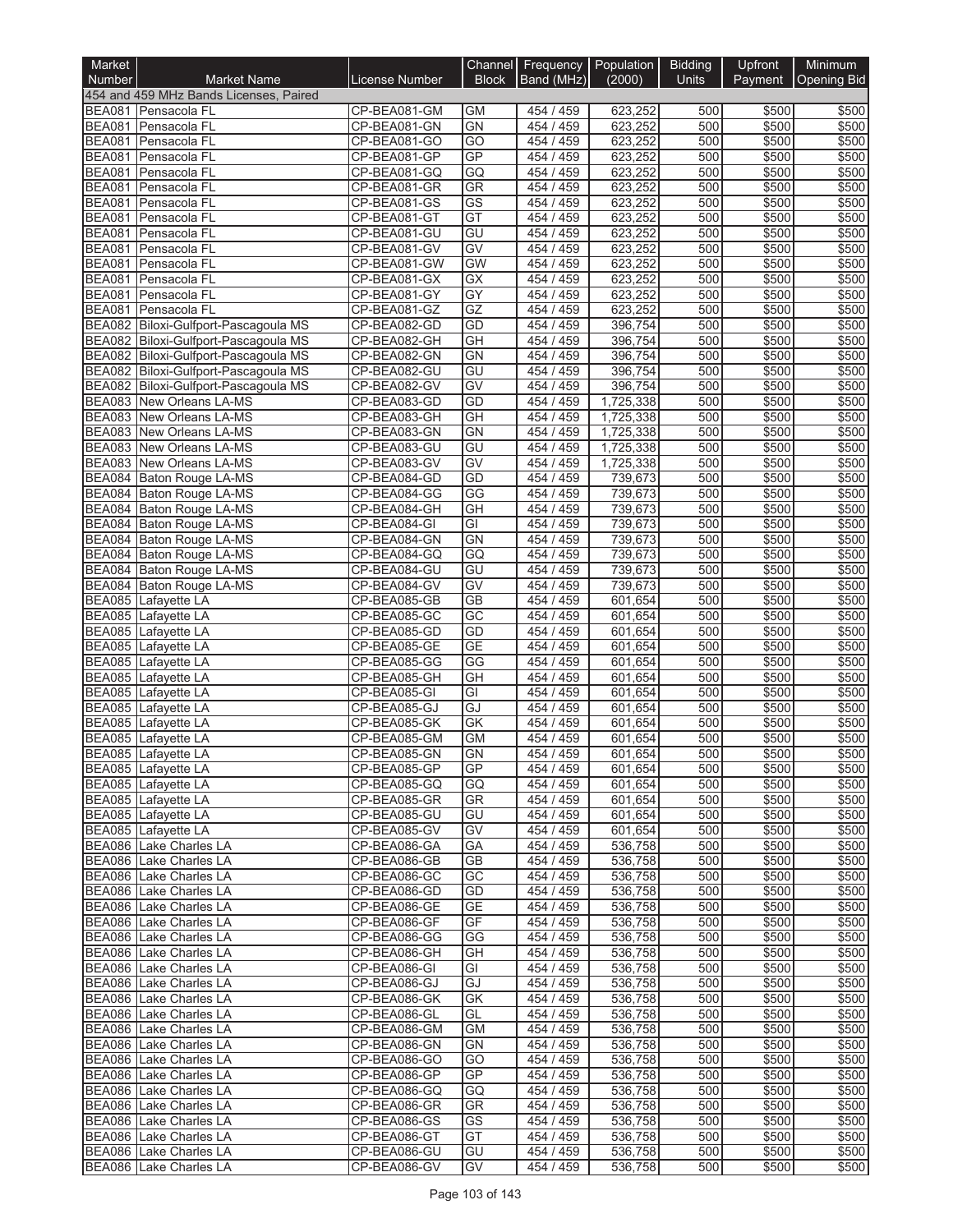| Market                         |                                                                |                              | Channel         |                        | Frequency   Population | <b>Bidding</b> | Upfront        | Minimum            |
|--------------------------------|----------------------------------------------------------------|------------------------------|-----------------|------------------------|------------------------|----------------|----------------|--------------------|
| Number                         | <b>Market Name</b>                                             | <b>License Number</b>        | <b>Block</b>    | Band (MHz)             | (2000)                 | Units          | Payment        | <b>Opening Bid</b> |
|                                | 454 and 459 MHz Bands Licenses, Paired                         |                              |                 |                        |                        |                |                |                    |
| <b>BEA086</b>                  | BEA086 Lake Charles LA<br><b>Lake Charles LA</b>               | CP-BEA086-GW<br>CP-BEA086-GX | GW<br>GX        | 454 / 459<br>454 / 459 | 536,758<br>536,758     | 500<br>500     | \$500<br>\$500 | \$500<br>\$500     |
| <b>BEA086</b>                  | Lake Charles LA                                                | CP-BEA086-GY                 | GY              | 454 / 459              | 536,758                | 500            | \$500          | \$500              |
| <b>BEA086</b>                  | Lake Charles LA                                                | CP-BEA086-GZ                 | GZ              | 454 / 459              | 536,758                | 500            | \$500          | \$500              |
| <b>BEA087</b>                  | Beaumont-Port Arthur TX                                        | CP-BEA087-GA                 | GA              | 454 / 459              | 456,637                | 500            | \$500          | \$500              |
| <b>BEA088</b>                  | Shreveport-Bossier City LA-AR                                  | CP-BEA088-GA                 | GA              | 454 / 459              | 573,616                | 500            | \$500          | \$500              |
| <b>BEA088</b>                  | Shreveport-Bossier City LA-AR                                  | CP-BEA088-GB                 | <b>GB</b>       | 454 / 459              | 573,616                | 500            | \$500          | \$500              |
| <b>BEA088</b>                  | Shreveport-Bossier City LA-AR                                  | CP-BEA088-GC                 | GC              | 454 / 459              | 573,616                | 500            | \$500          | \$500              |
| <b>BEA088</b>                  | Shreveport-Bossier City LA-AR                                  | CP-BEA088-GD                 | GD              | 454 / 459              | 573,616                | 500            | \$500          | \$500              |
| <b>BEA088</b><br><b>BEA088</b> | Shreveport-Bossier City LA-AR                                  | CP-BEA088-GE                 | <b>GE</b>       | 454 / 459              | 573,616                | 500            | \$500          | \$500              |
| <b>BEA088</b>                  | Shreveport-Bossier City LA-AR<br>Shreveport-Bossier City LA-AR | CP-BEA088-GF<br>CP-BEA088-GG | GF<br>GG        | 454 / 459<br>454 / 459 | 573,616<br>573,616     | 500<br>500     | \$500<br>\$500 | \$500<br>\$500     |
| <b>BEA088</b>                  | Shreveport-Bossier City LA-AR                                  | CP-BEA088-GH                 | GH              | 454 / 459              | 573,616                | 500            | \$500          | \$500              |
| <b>BEA088</b>                  | Shreveport-Bossier City LA-AR                                  | CP-BEA088-GI                 | GI              | 454 / 459              | 573,616                | 500            | \$500          | \$500              |
| <b>BEA088</b>                  | Shreveport-Bossier City LA-AR                                  | CP-BEA088-GJ                 | GJ              | 454 / 459              | 573,616                | 500            | \$500          | \$500              |
| <b>BEA088</b>                  | Shreveport-Bossier City LA-AR                                  | CP-BEA088-GK                 | <b>GK</b>       | 454 / 459              | 573,616                | 500            | \$500          | \$500              |
| <b>BEA088</b>                  | Shreveport-Bossier City LA-AR                                  | CP-BEA088-GL                 | GL              | 454 / 459              | 573,616                | 500            | \$500          | \$500              |
| <b>BEA088</b>                  | Shreveport-Bossier City LA-AR                                  | CP-BEA088-GM                 | <b>GM</b>       | 454 / 459              | 573,616                | 500            | \$500          | \$500              |
| <b>BEA088</b>                  | Shreveport-Bossier City LA-AR                                  | CP-BEA088-GN                 | <b>GN</b>       | 454 / 459              | 573,616                | 500            | \$500          | \$500              |
| <b>BEA088</b>                  | Shreveport-Bossier City LA-AR                                  | CP-BEA088-GO                 | GO              | 454 / 459              | 573,616                | 500            | \$500          | \$500              |
| <b>BEA088</b><br><b>BEA088</b> | Shreveport-Bossier City LA-AR<br>Shreveport-Bossier City LA-AR | CP-BEA088-GP<br>CP-BEA088-GQ | GP<br>GQ        | 454 / 459<br>454 / 459 | 573,616<br>573,616     | 500<br>500     | \$500<br>\$500 | \$500<br>\$500     |
| <b>BEA088</b>                  | Shreveport-Bossier City LA-AR                                  | CP-BEA088-GR                 | GR              | 454 / 459              | 573,616                | 500            | \$500          | \$500              |
| <b>BEA088</b>                  | Shreveport-Bossier City LA-AR                                  | CP-BEA088-GS                 | <b>GS</b>       | 454 / 459              | 573,616                | 500            | \$500          | \$500              |
| <b>BEA088</b>                  | Shreveport-Bossier City LA-AR                                  | CP-BEA088-GT                 | GT              | 454 / 459              | 573,616                | 500            | \$500          | \$500              |
| <b>BEA088</b>                  | Shreveport-Bossier City LA-AR                                  | CP-BEA088-GU                 | GU              | 454 / 459              | 573,616                | 500            | \$500          | \$500              |
| <b>BEA088</b>                  | Shreveport-Bossier City LA-AR                                  | CP-BEA088-GV                 | GV              | 454 / 459              | 573,616                | 500            | \$500          | \$500              |
| <b>BEA088</b>                  | Shreveport-Bossier City LA-AR                                  | CP-BEA088-GW                 | <b>GW</b>       | 454 / 459              | 573,616                | 500            | \$500          | \$500              |
| <b>BEA088</b>                  | Shreveport-Bossier City LA-AR                                  | CP-BEA088-GX                 | GX              | 454 / 459              | 573,616                | 500            | \$500          | \$500              |
| <b>BEA088</b>                  | Shreveport-Bossier City LA-AR                                  | CP-BEA088-GY                 | $\overline{GY}$ | 454 / 459              | 573,616                | 500            | \$500          | \$500              |
| <b>BEA088</b><br><b>BEA089</b> | Shreveport-Bossier City LA-AR                                  | CP-BEA088-GZ<br>CP-BEA089-GA | GZ<br>GA        | 454 / 459<br>454 / 459 | 573,616<br>333,519     | 500<br>500     | \$500<br>\$500 | \$500<br>\$500     |
| <b>BEA089</b>                  | Monroe LA<br>Monroe LA                                         | CP-BEA089-GB                 | $\overline{GB}$ | 454 / 459              | 333,519                | 500            | \$500          | \$500              |
| <b>BEA089</b>                  | Monroe LA                                                      | CP-BEA089-GC                 | GC              | 454 / 459              | 333,519                | 500            | \$500          | \$500              |
| <b>BEA089</b>                  | Monroe LA                                                      | CP-BEA089-GD                 | GD              | 454 / 459              | 333,519                | 500            | \$500          | \$500              |
| <b>BEA089</b>                  | Monroe LA                                                      | CP-BEA089-GE                 | $\overline{GE}$ | 454 / 459              | 333,519                | 500            | \$500          | \$500              |
| <b>BEA089</b>                  | Monroe LA                                                      | CP-BEA089-GF                 | GF              | 454 / 459              | 333,519                | 500            | \$500          | \$500              |
| <b>BEA089</b>                  | Monroe LA                                                      | CP-BEA089-GG                 | GG              | 454 / 459              | 333,519                | 500            | \$500          | \$500              |
| <b>BEA089</b>                  | Monroe LA                                                      | CP-BEA089-GH                 | GH              | 454 / 459              | 333,519                | 500            | \$500          | \$500              |
| <b>BEA089</b>                  | Monroe LA                                                      | CP-BEA089-GI                 | GI              | 454 / 459              | 333,519                | 500            | \$500          | \$500              |
| <b>BEA089</b><br><b>BEA089</b> | Monroe LA<br>Monroe LA                                         | CP-BEA089-GJ                 | GJ              | 454 / 459<br>454/459   | 333,519                | 500<br>500     | \$500          | \$500<br>\$500     |
|                                | BEA089 Monroe LA                                               | CP-BEA089-GK<br>CP-BEA089-GL | GK              | 454 / 459              | 333,519<br>333,519     | 500            | \$500<br>\$500 | \$500              |
|                                | BEA089 Monroe LA                                               | CP-BEA089-GM                 | GL<br><b>GM</b> | 454 / 459              | 333,519                | 500            | \$500          | \$500              |
|                                | BEA089 Monroe LA                                               | CP-BEA089-GN                 | GN              | 454 / 459              | 333,519                | 500            | \$500          | \$500              |
|                                | BEA089 Monroe LA                                               | CP-BEA089-GO                 | GO              | 454 / 459              | 333,519                | 500            | \$500          | \$500              |
|                                | BEA089 Monroe LA                                               | CP-BEA089-GP                 | <b>GP</b>       | 454 / 459              | 333,519                | 500            | \$500          | \$500              |
|                                | BEA089 Monroe LA                                               | CP-BEA089-GQ                 | GQ              | 454 / 459              | 333,519                | 500            | \$500          | \$500              |
|                                | BEA089 Monroe LA                                               | CP-BEA089-GR                 | GR              | 454 / 459              | 333,519                | 500            | \$500          | \$500              |
|                                | BEA089 Monroe LA                                               | CP-BEA089-GS                 | GS              | 454 / 459              | 333,519                | 500            | \$500          | \$500              |
|                                | BEA089 Monroe LA<br>BEA089 Monroe LA                           | CP-BEA089-GT<br>CP-BEA089-GU | GT<br>GU        | 454 / 459<br>454 / 459 | 333,519<br>333,519     | 500<br>500     | \$500<br>\$500 | \$500<br>\$500     |
|                                | BEA089 Monroe LA                                               | CP-BEA089-GV                 | GV              | 454 / 459              | 333,519                | 500            | \$500          | \$500              |
|                                | BEA089 Monroe LA                                               | CP-BEA089-GW                 | <b>GW</b>       | 454 / 459              | 333,519                | 500            | \$500          | \$500              |
|                                | BEA089 Monroe LA                                               | CP-BEA089-GX                 | GX              | 454 / 459              | 333.519                | 500            | \$500          | \$500              |
|                                | BEA089 Monroe LA                                               | CP-BEA089-GY                 | GY              | 454 / 459              | 333,519                | 500            | \$500          | \$500              |
|                                | BEA089 Monroe LA                                               | CP-BEA089-GZ                 | GZ              | 454 / 459              | 333,519                | 500            | \$500          | \$500              |
|                                | BEA090 Little Rock AR                                          | CP-BEA090-GA                 | GA              | 454 / 459              | 1,614,850              | 500            | \$500          | \$500              |
|                                | <b>BEA090</b> Little Rock AR                                   | CP-BEA090-GB                 | <b>GB</b>       | 454 / 459              | 1,614,850              | 500            | \$500          | \$500              |
|                                | <b>BEA090</b> Little Rock AR                                   | CP-BEA090-GC                 | GC              | 454 / 459              | 1,614,850              | 500            | \$500          | \$500              |
|                                | BEA090 Little Rock AR<br>BEA090 Little Rock AR                 | CP-BEA090-GD<br>CP-BEA090-GE | GD<br><b>GE</b> | 454 / 459<br>454 / 459 | 1,614,850<br>1,614,850 | 500<br>500     | \$500<br>\$500 | \$500<br>\$500     |
|                                | <b>BEA090</b> Little Rock AR                                   | CP-BEA090-GF                 | GF              | 454 / 459              | 1,614,850              | 500            | \$500          | \$500              |
| <b>BEA090</b>                  | Little Rock AR                                                 | CP-BEA090-GG                 | GG              | 454 / 459              | 1,614,850              | 500            | \$500          | \$500              |
|                                | <b>BEA090</b> Little Rock AR                                   | CP-BEA090-GH                 | GH              | 454 / 459              | 1,614,850              | 500            | \$500          | \$500              |
|                                | BEA090 Little Rock AR                                          | CP-BEA090-GI                 | GI              | 454 / 459              | 1,614,850              | 500            | \$500          | \$500              |
|                                | BEA090 Little Rock AR                                          | CP-BEA090-GJ                 | GJ              | 454 / 459              | 1,614,850              | 500            | \$500          | \$500              |
|                                | <b>BEA090</b> Little Rock AR                                   | CP-BEA090-GK                 | GK              | 454 / 459              | 1,614,850              | 500            | \$500          | \$500              |
| <b>BEA090</b>                  | Little Rock AR                                                 | CP-BEA090-GL                 | GL              | 454 / 459              | 1,614,850              | 500            | \$500          | \$500              |
| <b>BEA090</b>                  | Little Rock AR                                                 | CP-BEA090-GM                 | <b>GM</b>       | 454 / 459              | 1,614,850              | 500            | \$500          | \$500              |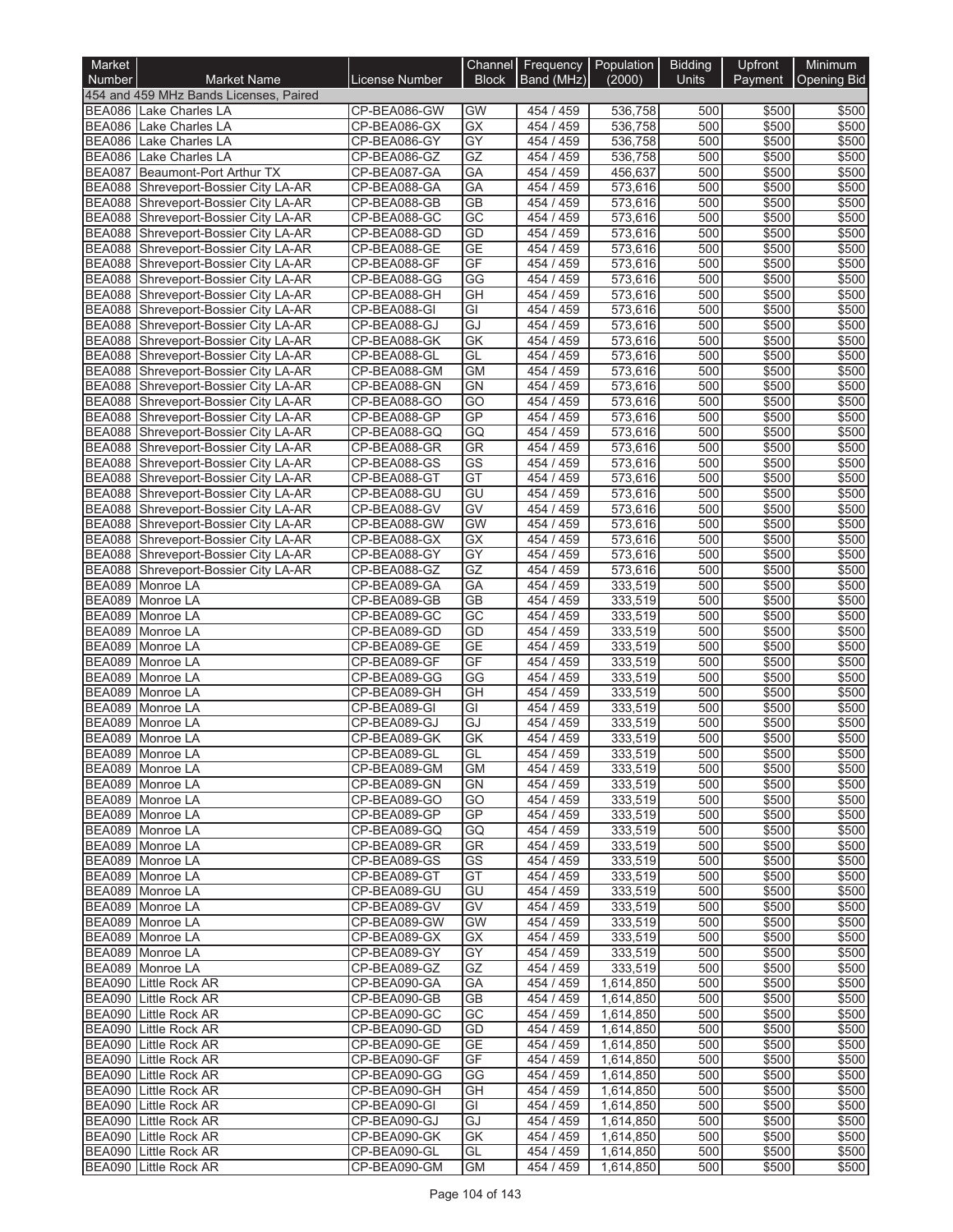| Market                         |                                                                 |                              | Channel                | Frequency   Population |                        | <b>Bidding</b> | Upfront        | Minimum            |
|--------------------------------|-----------------------------------------------------------------|------------------------------|------------------------|------------------------|------------------------|----------------|----------------|--------------------|
| <b>Number</b>                  | <b>Market Name</b>                                              | <b>License Number</b>        | <b>Block</b>           | Band (MHz)             | (2000)                 | <b>Units</b>   | Payment        | <b>Opening Bid</b> |
|                                | 454 and 459 MHz Bands Licenses, Paired<br>BEA090 Little Rock AR |                              | <b>GN</b>              |                        |                        |                |                | \$500              |
| <b>BEA090</b>                  | Little Rock AR                                                  | CP-BEA090-GN<br>CP-BEA090-GO | $\overline{GO}$        | 454 / 459<br>454 / 459 | 1,614,850<br>1,614,850 | 500<br>500     | \$500<br>\$500 | \$500              |
| <b>BEA090</b>                  | <b>Little Rock AR</b>                                           | CP-BEA090-GP                 | GP                     | 454 / 459              | 1,614,850              | 500            | \$500          | \$500              |
| <b>BEA090</b>                  | <b>Little Rock AR</b>                                           | CP-BEA090-GR                 | GR                     | 454 / 459              | 1,614,850              | 500            | \$500          | \$500              |
| <b>BEA090</b>                  | Little Rock AR                                                  | CP-BEA090-GS                 | GS                     | 454 / 459              | 1,614,850              | 500            | \$500          | \$500              |
| <b>BEA090</b>                  | Little Rock AR                                                  | CP-BEA090-GU                 | GU                     | 454 / 459              | 1,614,850              | 500            | \$500          | \$500              |
| <b>BEA090</b>                  | Little Rock AR                                                  | CP-BEA090-GV                 | GV                     | 454 / 459              | 1,614,850              | 500            | \$500          | \$500              |
| <b>BEA090</b><br><b>BEA090</b> | <b>Little Rock AR</b><br>Little Rock AR                         | CP-BEA090-GW<br>CP-BEA090-GY | <b>GW</b><br>GY        | 454 / 459<br>454 / 459 | 1,614,850<br>1,614,850 | 500<br>500     | \$500<br>\$500 | \$500<br>\$500     |
| <b>BEA090</b>                  | Little Rock AR                                                  | CP-BEA090-GZ                 | GZ                     | 454 / 459              | 1,614,850              | 500            | \$500          | \$500              |
| <b>BEA091</b>                  | Fort Smith AR-OK                                                | CP-BEA091-GA                 | GA                     | 454 / 459              | 329,136                | 500            | \$500          | \$500              |
| <b>BEA091</b>                  | Fort Smith AR-OK                                                | CP-BEA091-GB                 | $\overline{GB}$        | 454 / 459              | 329,136                | 500            | \$500          | \$500              |
| <b>BEA091</b>                  | Fort Smith AR-OK                                                | CP-BEA091-GC                 | $\overline{GC}$        | 454 / 459              | 329,136                | 500            | \$500          | \$500              |
| <b>BEA091</b>                  | Fort Smith AR-OK                                                | CP-BEA091-GD                 | GD                     | 454 / 459              | 329,136                | 500            | \$500          | \$500              |
| <b>BEA091</b>                  | Fort Smith AR-OK                                                | CP-BEA091-GE                 | <b>GE</b>              | 454 / 459              | 329,136                | 500            | \$500          | \$500              |
| <b>BEA091</b>                  | BEA091 Fort Smith AR-OK<br>Fort Smith AR-OK                     | CP-BEA091-GF<br>CP-BEA091-GG | GF<br>GG               | 454 / 459<br>454 / 459 | 329,136<br>329,136     | 500<br>500     | \$500<br>\$500 | \$500<br>\$500     |
| <b>BEA091</b>                  | Fort Smith AR-OK                                                | CP-BEA091-GH                 | GH                     | 454 / 459              | 329,136                | 500            | \$500          | \$500              |
|                                | BEA091 Fort Smith AR-OK                                         | CP-BEA091-GI                 | GI                     | 454 / 459              | 329,136                | 500            | \$500          | \$500              |
| <b>BEA091</b>                  | Fort Smith AR-OK                                                | CP-BEA091-GJ                 | GJ                     | 454 / 459              | 329.136                | 500            | \$500          | \$500              |
| <b>BEA091</b>                  | Fort Smith AR-OK                                                | CP-BEA091-GK                 | <b>GK</b>              | 454 / 459              | 329,136                | 500            | \$500          | \$500              |
| <b>BEA091</b>                  | Fort Smith AR-OK                                                | CP-BEA091-GN                 | <b>GN</b>              | 454 / 459              | 329,136                | 500            | \$500          | \$500              |
| <b>BEA091</b>                  | Fort Smith AR-OK                                                | CP-BEA091-GO                 | GO                     | 454 / 459              | 329.136                | 500            | \$500          | \$500              |
| <b>BEA091</b>                  | Fort Smith AR-OK                                                | CP-BEA091-GP                 | GP                     | 454 / 459              | 329,136                | 500            | \$500          | \$500              |
| <b>BEA091</b><br><b>BEA093</b> | Fort Smith AR-OK                                                | CP-BEA091-GQ                 | GQ<br><b>GB</b>        | 454 / 459              | 329,136                | 500<br>500     | \$500          | \$500              |
| <b>BEA093</b>                  | Joplin MO-KS-OK<br>Joplin MO-KS-OK                              | CP-BEA093-GB<br>CP-BEA093-GK | <b>GK</b>              | 454 / 459<br>454 / 459 | 263,904<br>263,904     | 500            | \$500<br>\$500 | \$500<br>\$500     |
| <b>BEA093</b>                  | Joplin MO-KS-OK                                                 | CP-BEA093-GL                 | GL                     | 454 / 459              | 263,904                | 500            | \$500          | \$500              |
| <b>BEA093</b>                  | Joplin MO-KS-OK                                                 | CP-BEA093-GX                 | GX                     | 454 / 459              | 263,904                | 500            | \$500          | \$500              |
| <b>BEA095</b>                  | Jonesboro AR-MO                                                 | CP-BEA095-GA                 | GA                     | 454 / 459              | 303,852                | 500            | \$500          | \$500              |
| <b>BEA095</b>                  | Jonesboro AR-MO                                                 | CP-BEA095-GC                 | GC                     | 454 / 459              | 303,852                | 500            | \$500          | \$500              |
| <b>BEA095</b>                  | Jonesboro AR-MO                                                 | CP-BEA095-GD                 | GD                     | 454 / 459              | 303,852                | 500            | \$500          | \$500              |
| <b>BEA095</b>                  | Jonesboro AR-MO                                                 | CP-BEA095-GE                 | <b>GE</b>              | 454 / 459              | 303,852                | 500            | \$500          | \$500              |
| <b>BEA095</b><br>BEA095        | Jonesboro AR-MO<br>Jonesboro AR-MO                              | CP-BEA095-GF<br>CP-BEA095-GG | GF<br>GG               | 454 / 459<br>454 / 459 | 303,852<br>303,852     | 500<br>500     | \$500<br>\$500 | \$500<br>\$500     |
| <b>BEA095</b>                  | Jonesboro AR-MO                                                 | CP-BEA095-GH                 | GH                     | 454 / 459              | 303,852                | 500            | \$500          | \$500              |
| <b>BEA095</b>                  | Jonesboro AR-MO                                                 | CP-BEA095-GI                 | GI                     | 454 / 459              | 303,852                | 500            | \$500          | \$500              |
| <b>BEA095</b>                  | Jonesboro AR-MO                                                 | CP-BEA095-GL                 | GL                     | 454 / 459              | 303,852                | 500            | \$500          | \$500              |
| <b>BEA095</b>                  | Jonesboro AR-MO                                                 | CP-BEA095-GN                 | <b>GN</b>              | 454 / 459              | 303,852                | 500            | \$500          | \$500              |
| <b>BEA095</b>                  | Jonesboro AR-MO                                                 | CP-BEA095-GP                 | GP                     | 454 / 459              | 303,852                | 500            | \$500          | \$500              |
| <b>BEA095</b>                  | Jonesboro AR-MO                                                 | CP-BEA095-GQ                 | GQ                     | 454 / 459              | 303,852                | 500            | \$500          | \$500              |
| <b>BEA095</b>                  | Jonesboro AR-MO                                                 | CP-BEA095-GR                 | <b>GR</b>              | 454 / 459              | 303,852                | 500            | \$500          | \$500              |
|                                | BEA095 Jonesboro AR-MO<br>BEA095 Jonesboro AR-MO                | CP-BEA095-GS<br>CP-BEA095-GT | GS<br>GT               | 454 / 459<br>454 / 459 | 303,8521<br>303,852    | 500 <br>500    | \$500<br>\$500 | \$500<br>\$500     |
|                                | BEA095 Jonesboro AR-MO                                          | CP-BEA095-GV                 | GV                     | 454 / 459              | 303,852                | 500            | \$500          | \$500              |
|                                | BEA095 Jonesboro AR-MO                                          | CP-BEA095-GX                 | GX                     | 454 / 459              | 303,852                | 500            | \$500          | \$500              |
|                                | BEA095 Jonesboro AR-MO                                          | CP-BEA095-GY                 | GY                     | 454 / 459              | 303,852                | 500            | \$500          | \$500              |
|                                | BEA095 Jonesboro AR-MO                                          | CP-BEA095-GZ                 | GZ                     | 454 / 459              | 303,852                | 500            | \$500          | \$500              |
|                                | BEA096 St. Louis MO-IL                                          | CP-BEA096-GC                 | GC                     | 454 / 459              | 3,558,651              | 500            | \$500          | \$500              |
|                                | BEA096 St. Louis MO-IL                                          | CP-BEA096-GG                 | GG                     | 454 / 459              | 3,558,651              | 500            | \$500          | \$500              |
|                                | BEA096 St. Louis MO-IL<br>BEA096 St. Louis MO-IL                | CP-BEA096-GI                 | GI                     | 454 / 459              | 3,558,651              | 500<br>500     | \$500          | \$500              |
|                                | BEA097 Springfield IL-MO                                        | CP-BEA096-GL<br>CP-BEA097-GC | GL<br>GC               | 454 / 459<br>454 / 459 | 3,558,651<br>517,462   | 500            | \$500<br>\$500 | \$500<br>\$500     |
|                                | BEA097 Springfield IL-MO                                        | CP-BEA097-GF                 | GF                     | 454 / 459              | 517,462                | 500            | \$500          | \$500              |
|                                | BEA097 Springfield IL-MO                                        | CP-BEA097-GJ                 | GJ                     | 454 / 459              | 517,462                | 500            | \$500          | \$500              |
|                                | BEA097 Springfield IL-MO                                        | CP-BEA097-GK                 | GK                     | 454/459                | 517,462                | 500            | \$500          | \$500              |
|                                | BEA097 Springfield IL-MO                                        | CP-BEA097-GL                 | GL                     | 454 / 459              | 517,462                | 500            | \$500          | \$500              |
|                                | BEA097 Springfield IL-MO                                        | CP-BEA097-GP                 | GP                     | 454 / 459              | 517,462                | 500            | \$500          | \$500              |
|                                | BEA097 Springfield IL-MO                                        | CP-BEA097-GR                 | GR                     | 454 / 459              | 517,462                | 500            | \$500          | \$500              |
|                                | BEA098 Columbia MO<br>BEA100 Des Moines IA-IL-MO                | CP-BEA098-GL<br>CP-BEA100-GG | GL<br>GG               | 454 / 459<br>454 / 459 | 369,014<br>1,683,257   | 500<br>500     | \$500<br>\$500 | \$500<br>\$500     |
|                                | BEA101 Peoria-Pekin IL                                          | CP-BEA101-GC                 | GC                     | 454 / 459              | 528,671                | 500            | \$500          | \$500              |
|                                | BEA101 Peoria-Pekin IL                                          | CP-BEA101-GE                 | <b>GE</b>              | 454 / 459              | 528,671                | 500            | \$500          | \$500              |
|                                | BEA101 Peoria-Pekin IL                                          | CP-BEA101-GR                 | <b>GR</b>              | 454 / 459              | 528,671                | 500            | \$500          | \$500              |
|                                | BEA102 Davenport-Moline IA-IL                                   | CP-BEA102-GC                 | GC                     | 454 / 459              | 558,913                | 500            | \$500          | \$500              |
|                                | BEA102 Davenport-Moline IA-IL                                   | CP-BEA102-GO                 | $\overline{GO}$        | 454 / 459              | 558,913                | 500            | \$500          | \$500              |
|                                | BEA102 Davenport-Moline IA-IL                                   | CP-BEA102-GS                 | $\overline{\text{GS}}$ | 454 / 459              | 558,913                | 500            | \$500          | \$500              |
|                                | BEA102 Davenport-Moline IA-IL                                   | CP-BEA102-GY                 | GY                     | 454 / 459              | 558,913                | 500            | \$500          | \$500              |
|                                | BEA103 Cedar Rapids IA<br>BEA103 Cedar Rapids IA                | CP-BEA103-GA                 | GA                     | 454 / 459              | 384,577                | 500            | \$500          | \$500<br>\$500     |
|                                |                                                                 | CP-BEA103-GB                 | GB                     | 454 / 459              | 384,577                | 500            | \$500          |                    |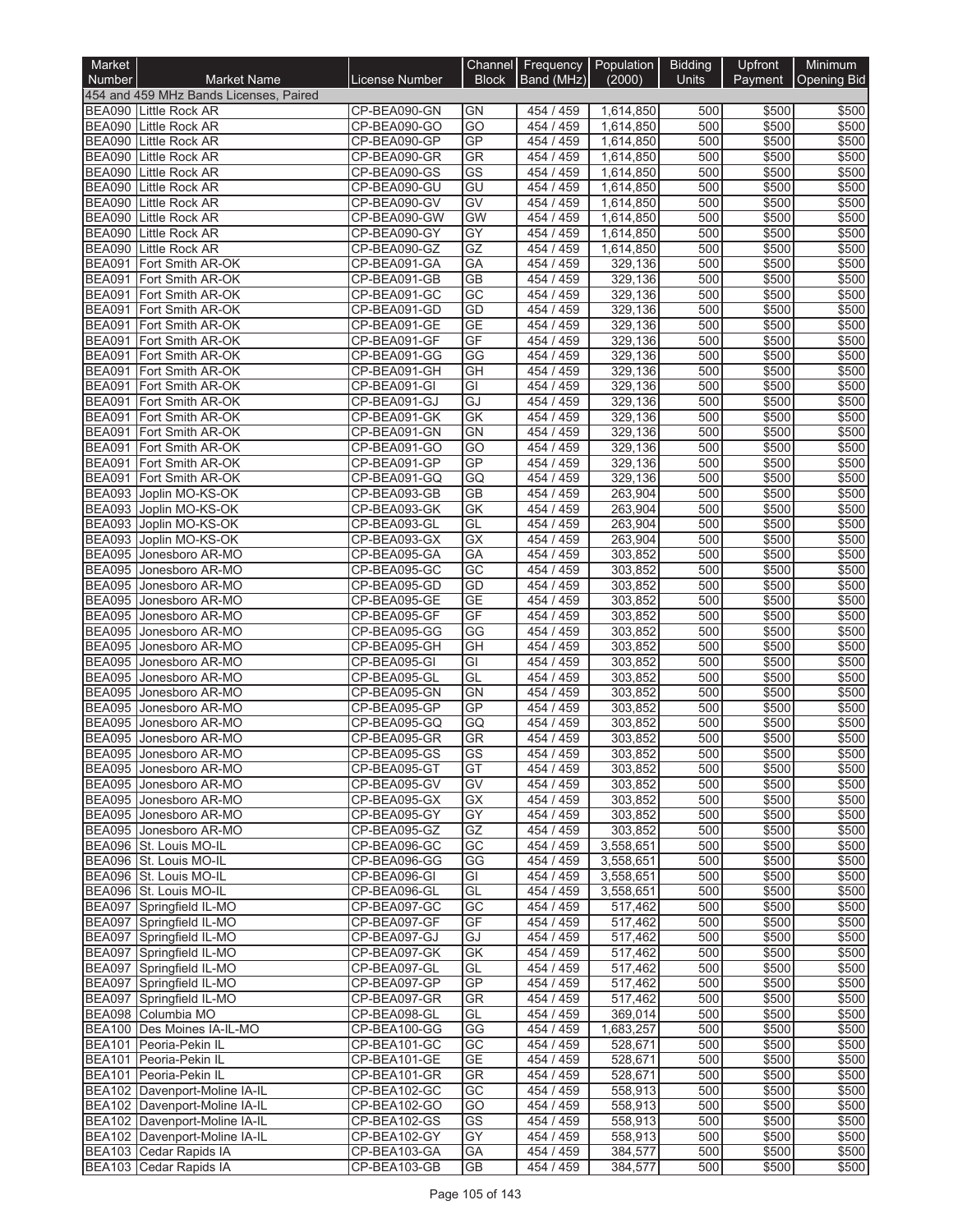| Market                         |                                                        |                              | <b>Channel</b>         | Frequency   Population |                    | <b>Bidding</b> | Upfront        | <b>Minimum</b>     |
|--------------------------------|--------------------------------------------------------|------------------------------|------------------------|------------------------|--------------------|----------------|----------------|--------------------|
| <b>Number</b>                  | <b>Market Name</b>                                     | <b>License Number</b>        | <b>Block</b>           | Band (MHz)             | (2000)             | <b>Units</b>   | Payment        | <b>Opening Bid</b> |
|                                | 454 and 459 MHz Bands Licenses, Paired                 |                              |                        |                        |                    |                |                |                    |
|                                | BEA103 Cedar Rapids IA                                 | CP-BEA103-GC                 | GC                     | 454 / 459              | 384,577            | 500            | \$500          | \$500              |
|                                | BEA103 Cedar Rapids IA<br>BEA103 Cedar Rapids IA       | CP-BEA103-GD                 | GD<br><b>GE</b>        | 454 / 459              | 384,577            | 500<br>500     | \$500<br>\$500 | \$500<br>\$500     |
|                                | BEA103 Cedar Rapids IA                                 | CP-BEA103-GE<br>CP-BEA103-GF | GF                     | 454 / 459<br>454 / 459 | 384,577<br>384,577 | 500            | \$500          | \$500              |
|                                | BEA103 Cedar Rapids IA                                 | CP-BEA103-GH                 | GH                     | 454 / 459              | 384,577            | 500            | \$500          | \$500              |
|                                | BEA103 Cedar Rapids IA                                 | CP-BEA103-GI                 | GI                     | 454 / 459              | 384,577            | 500            | \$500          | \$500              |
|                                | BEA103 Cedar Rapids IA                                 | CP-BEA103-GJ                 | GJ                     | 454 / 459              | 384,577            | 500            | \$500          | \$500              |
|                                | BEA103 Cedar Rapids IA                                 | CP-BEA103-GK                 | $\overline{GK}$        | 454 / 459              | 384,577            | 500            | \$500          | \$500              |
|                                | BEA103 Cedar Rapids IA                                 | CP-BEA103-GL                 | GL                     | 454 / 459              | 384,577            | 500            | \$500          | \$500              |
|                                | BEA103 Cedar Rapids IA                                 | CP-BEA103-GN                 | <b>GN</b>              | 454 / 459              | 384,577            | 500            | \$500          | \$500              |
|                                | BEA103 Cedar Rapids IA                                 | CP-BEA103-GO                 | GO                     | 454 / 459              | 384,577            | 500            | \$500          | \$500              |
|                                | BEA103 Cedar Rapids IA<br>BEA103 Cedar Rapids IA       | CP-BEA103-GP<br>CP-BEA103-GQ | <b>GP</b><br>GQ        | 454 / 459<br>454 / 459 | 384,577<br>384,577 | 500<br>500     | \$500<br>\$500 | \$500<br>\$500     |
|                                | BEA103 Cedar Rapids IA                                 | CP-BEA103-GR                 | <b>GR</b>              | 454 / 459              | 384,577            | 500            | \$500          | \$500              |
|                                | BEA103 Cedar Rapids IA                                 | CP-BEA103-GS                 | GS                     | 454 / 459              | 384,577            | 500            | \$500          | \$500              |
|                                | BEA103 Cedar Rapids IA                                 | CP-BEA103-GT                 | GT                     | 454 / 459              | 384,577            | 500            | \$500          | \$500              |
|                                | BEA103 Cedar Rapids IA                                 | CP-BEA103-GV                 | GV                     | 454 / 459              | 384,577            | 500            | \$500          | \$500              |
|                                | BEA103 Cedar Rapids IA                                 | CP-BEA103-GW                 | <b>GW</b>              | 454 / 459              | 384,577            | 500            | \$500          | \$500              |
|                                | BEA103 Cedar Rapids IA                                 | CP-BEA103-GX                 | GX                     | 454 / 459              | 384,577            | 500            | \$500          | \$500              |
|                                | BEA103 Cedar Rapids IA                                 | CP-BEA103-GY                 | GY                     | 454 / 459              | 384,577            | 500            | \$500          | \$500              |
|                                | BEA103 Cedar Rapids IA                                 | CP-BEA103-GZ                 | GZ                     | 454 / 459              | 384,577            | 500            | \$500          | \$500              |
|                                | BEA104 Madison WI-IL-IA<br>BEA105 La Crosse WI-MN      | CP-BEA104-GZ                 | GZ                     | 454 / 459<br>454 / 459 | 933,823            | 500<br>500     | \$500          | \$500              |
|                                | BEA105 La Crosse WI-MN                                 | CP-BEA105-GA<br>CP-BEA105-GB | GA<br>$\overline{GB}$  | 454 / 459              | 241,903<br>241,903 | 500            | \$500<br>\$500 | \$500<br>\$500     |
| <b>BEA105</b>                  | La Crosse WI-MN                                        | CP-BEA105-GC                 | $\overline{GC}$        | 454 / 459              | 241,903            | 500            | \$500          | \$500              |
|                                | BEA105 La Crosse WI-MN                                 | CP-BEA105-GE                 | <b>GE</b>              | 454 / 459              | 241,903            | 500            | \$500          | \$500              |
|                                | BEA105 La Crosse WI-MN                                 | CP-BEA105-GH                 | GH                     | 454 / 459              | 241,903            | 500            | \$500          | \$500              |
| <b>BEA105</b>                  | La Crosse WI-MN                                        | CP-BEA105-GI                 | GI                     | 454 / 459              | 241,903            | 500            | \$500          | \$500              |
|                                | BEA105 La Crosse WI-MN                                 | CP-BEA105-GJ                 | GJ                     | 454 / 459              | 241,903            | 500            | \$500          | \$500              |
|                                | BEA105 La Crosse WI-MN                                 | CP-BEA105-GK                 | GK                     | 454 / 459              | 241,903            | 500            | \$500          | \$500              |
|                                | BEA105 La Crosse WI-MN                                 | CP-BEA105-GL                 | GL                     | 454/459                | 241,903            | 500            | \$500          | \$500              |
|                                | BEA105 La Crosse WI-MN                                 | CP-BEA105-GM                 | <b>GM</b><br>GN        | 454 / 459<br>454 / 459 | 241,903            | 500<br>500     | \$500          | \$500<br>\$500     |
| <b>BEA105</b><br><b>BEA105</b> | La Crosse WI-MN<br>La Crosse WI-MN                     | CP-BEA105-GN<br>CP-BEA105-GO | GO                     | 454 / 459              | 241,903<br>241,903 | 500            | \$500<br>\$500 | \$500              |
| <b>BEA105</b>                  | La Crosse WI-MN                                        | CP-BEA105-GQ                 | GQ                     | 454 / 459              | 241,903            | 500            | \$500          | \$500              |
| <b>BEA105</b>                  | La Crosse WI-MN                                        | CP-BEA105-GR                 | <b>GR</b>              | 454 / 459              | 241,903            | 500            | \$500          | \$500              |
| <b>BEA105</b>                  | La Crosse WI-MN                                        | CP-BEA105-GS                 | $\overline{\text{GS}}$ | 454 / 459              | 241,903            | 500            | \$500          | \$500              |
|                                | BEA105 La Crosse WI-MN                                 | CP-BEA105-GT                 | GT                     | 454 / 459              | 241,903            | 500            | \$500          | \$500              |
| <b>BEA105</b>                  | La Crosse WI-MN                                        | CP-BEA105-GU                 | GU                     | 454 / 459              | 241,903            | 500            | \$500          | \$500              |
|                                | BEA105 La Crosse WI-MN                                 | CP-BEA105-GV                 | $\overline{GV}$        | 454 / 459              | 241,903            | 500            | \$500          | \$500              |
| BEA105                         | La Crosse WI-MN                                        | CP-BEA105-GW                 | <b>GW</b>              | 454 / 459              | 241.903            | 500            | \$500          | \$500              |
|                                | BEA105 La Crosse WI-MN                                 | CP-BEA105-GX                 | GX                     | 454 / 459              | 241.903            | 500            | \$500          | \$500              |
|                                | BEA105 La Crosse WI-MN<br>BEA106 Rochester MN-IA-WI    | CP-BEA105-GY<br>CP-BEA106-GA | GY<br>GA               | 454 / 459<br>454 / 459 | 241,903<br>318,374 | 500<br>500     | \$500<br>\$500 | \$500<br>\$500     |
|                                | BEA106 Rochester MN-IA-WI                              | CP-BEA106-GB                 | GB                     | 454 / 459              | 318,374            | 500            | \$500          | \$500              |
|                                | BEA106 Rochester MN-IA-WI                              | CP-BEA106-GC                 | GC                     | 454 / 459              | 318,374            | 500            | \$500          | \$500              |
|                                | BEA106 Rochester MN-IA-WI                              | CP-BEA106-GD                 | GD                     | 454 / 459              | 318,374            | 500            | \$500          | \$500              |
|                                | BEA106 Rochester MN-IA-WI                              | CP-BEA106-GE                 | <b>GE</b>              | 454 / 459              | 318,374            | 500            | \$500          | \$500              |
|                                | BEA106 Rochester MN-IA-WI                              | CP-BEA106-GF                 | GF                     | 454 / 459              | 318,374            | 500            | \$500          | \$500              |
|                                | BEA106 Rochester MN-IA-WI                              | CP-BEA106-GH                 | GH                     | 454 / 459              | 318,374            | 500            | \$500          | \$500              |
|                                | BEA106 Rochester MN-IA-WI                              | CP-BEA106-GI                 | GI                     | 454 / 459              | 318,374            | 500            | \$500          | \$500              |
|                                | BEA106 Rochester MN-IA-WI<br>BEA106 Rochester MN-IA-WI | CP-BEA106-GJ<br>CP-BEA106-GK | GJ<br>GK               | 454 / 459<br>454 / 459 | 318,374<br>318,374 | 500<br>500     | \$500<br>\$500 | \$500<br>\$500     |
|                                | BEA106 Rochester MN-IA-WI                              | CP-BEA106-GL                 | GL                     | 454 / 459              | 318,374            | 500            | \$500          | \$500              |
|                                | BEA106 Rochester MN-IA-WI                              | CP-BEA106-GM                 | <b>GM</b>              | 454 / 459              | 318,374            | 500            | \$500          | \$500              |
|                                | BEA106 Rochester MN-IA-WI                              | CP-BEA106-GN                 | GN                     | 454 / 459              | 318,374            | 500            | \$500          | \$500              |
|                                | BEA106 Rochester MN-IA-WI                              | CP-BEA106-GO                 | GO                     | 454 / 459              | 318,374            | 500            | \$500          | \$500              |
|                                | BEA106 Rochester MN-IA-WI                              | CP-BEA106-GP                 | GP                     | 454 / 459              | 318,374            | 500            | \$500          | \$500              |
|                                | BEA106 Rochester MN-IA-WI                              | CP-BEA106-GQ                 | GQ                     | 454 / 459              | 318,374            | 500            | \$500          | \$500              |
|                                | BEA106 Rochester MN-IA-WI                              | CP-BEA106-GR                 | GR                     | 454 / 459              | 318,374            | 500            | \$500          | \$500              |
|                                | BEA106 Rochester MN-IA-WI                              | CP-BEA106-GS                 | GS                     | 454 / 459              | 318,374            | 500            | \$500          | \$500              |
|                                | BEA106 Rochester MN-IA-WI                              | CP-BEA106-GT                 | GT                     | 454 / 459              | 318,374            | 500            | \$500          | \$500              |
|                                | BEA106 Rochester MN-IA-WI<br>BEA106 Rochester MN-IA-WI | CP-BEA106-GU<br>CP-BEA106-GV | GU<br>GV               | 454 / 459<br>454/459   | 318,374<br>318,374 | 500<br>500     | \$500<br>\$500 | \$500<br>\$500     |
|                                | BEA106 Rochester MN-IA-WI                              | CP-BEA106-GW                 | <b>GW</b>              | 454 / 459              | 318,374            | 500            | \$500          | \$500              |
|                                | BEA106 Rochester MN-IA-WI                              | CP-BEA106-GX                 | GX                     | 454 / 459              | 318,374            | 500            | \$500          | \$500              |
|                                | BEA106 Rochester MN-IA-WI                              | CP-BEA106-GY                 | GY                     | 454 / 459              | 318,374            | 500            | \$500          | \$500              |
|                                | BEA106 Rochester MN-IA-WI                              | CP-BEA106-GZ                 | GZ                     | 454 / 459              | 318,374            | 500            | \$500          | \$500              |
|                                | BEA107 Minneapolis-St. Paul MN-WI-IA                   | CP-BEA107-GI                 | GI                     | 454 / 459              | 4,498,286          | 500            | \$500          | \$500              |
|                                | BEA107 Minneapolis-St. Paul MN-WI-IA                   | CP-BEA107-GU                 | GU                     | 454 / 459              | 4,498,286          | 500            | \$500          | \$500              |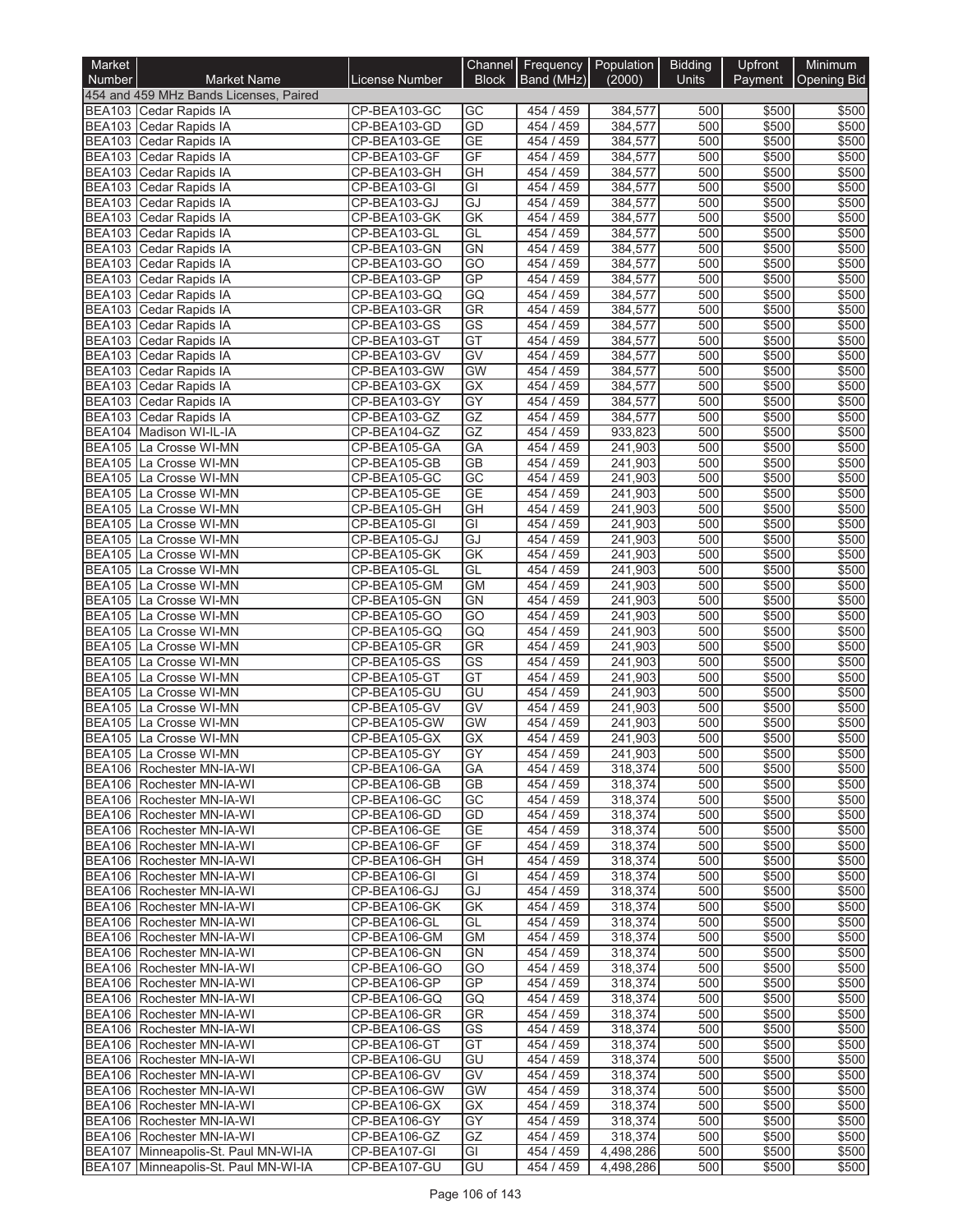| Market                         |                                                                  |                              | Channel                      | Frequency              | Population         | <b>Bidding</b> | Upfront        | Minimum            |
|--------------------------------|------------------------------------------------------------------|------------------------------|------------------------------|------------------------|--------------------|----------------|----------------|--------------------|
| Number                         | <b>Market Name</b>                                               | <b>License Number</b>        | <b>Block</b>                 | Band (MHz)             | (2000)             | Units          | Payment        | <b>Opening Bid</b> |
|                                | 454 and 459 MHz Bands Licenses, Paired                           |                              |                              |                        |                    |                |                |                    |
|                                | BEA108 Wausau WI<br>BEA108 Wausau WI                             | CP-BEA108-GC<br>CP-BEA108-GR | GC<br>GR                     | 454 / 459<br>454 / 459 | 487,723<br>487,723 | 500<br>500     | \$500<br>\$500 | \$500<br>\$500     |
| <b>BEA108</b>                  | Wausau WI                                                        | CP-BEA108-GZ                 | GZ                           | 454 / 459              | 487,723            | 500            | \$500          | \$500              |
|                                | BEA109 Duluth-Superior MN-WI                                     | CP-BEA109-GA                 | GA                           | 454 / 459              | 350,059            | 500            | \$500          | \$500              |
|                                | BEA109 Duluth-Superior MN-WI                                     | CP-BEA109-GB                 | $\overline{GB}$              | 454 / 459              | 350,059            | 500            | \$500          | \$500              |
|                                | BEA109 Duluth-Superior MN-WI                                     | CP-BEA109-GC                 | GC                           | 454 / 459              | 350,059            | 500            | \$500          | \$500              |
|                                | BEA109 Duluth-Superior MN-WI                                     | CP-BEA109-GD                 | GD                           | 454 / 459              | 350,059            | 500            | \$500          | \$500              |
| <b>BEA109</b>                  | BEA109   Duluth-Superior MN-WI<br>Duluth-Superior MN-WI          | CP-BEA109-GE<br>CP-BEA109-GF | <b>GE</b><br>GF              | 454 / 459<br>454 / 459 | 350,059<br>350,059 | 500<br>500     | \$500<br>\$500 | \$500<br>\$500     |
|                                | BEA109 Duluth-Superior MN-WI                                     | CP-BEA109-GG                 | GG                           | 454 / 459              | 350.059            | 500            | \$500          | \$500              |
|                                | BEA109 Duluth-Superior MN-WI                                     | CP-BEA109-GH                 | GH                           | 454 / 459              | 350,059            | 500            | \$500          | \$500              |
|                                | BEA109 Duluth-Superior MN-WI                                     | CP-BEA109-GI                 | $\overline{GI}$              | 454 / 459              | 350.059            | 500            | \$500          | \$500              |
|                                | BEA109 Duluth-Superior MN-WI                                     | CP-BEA109-GJ                 | GJ                           | 454 / 459              | 350,059            | 500            | \$500          | \$500              |
|                                | BEA109 Duluth-Superior MN-WI                                     | CP-BEA109-GK                 | GK                           | 454 / 459              | 350,059            | 500            | \$500          | \$500              |
|                                | BEA109 Duluth-Superior MN-WI                                     | CP-BEA109-GL                 | GL                           | 454 / 459              | 350,059            | 500            | \$500          | \$500              |
| <b>BEA109</b>                  | BEA109   Duluth-Superior MN-WI                                   | CP-BEA109-GM                 | <b>GM</b><br>GN              | 454 / 459<br>454 / 459 | 350,059<br>350,059 | 500<br>500     | \$500<br>\$500 | \$500<br>\$500     |
|                                | Duluth-Superior MN-WI<br>BEA109 Duluth-Superior MN-WI            | CP-BEA109-GN<br>CP-BEA109-GO | GO                           | 454 / 459              | 350.059            | 500            | \$500          | \$500              |
|                                | BEA109 Duluth-Superior MN-WI                                     | CP-BEA109-GP                 | GP                           | 454 / 459              | 350.059            | 500            | \$500          | \$500              |
| <b>BEA109</b>                  | Duluth-Superior MN-WI                                            | CP-BEA109-GQ                 | GQ                           | 454 / 459              | 350,059            | 500            | \$500          | \$500              |
|                                | BEA109 Duluth-Superior MN-WI                                     | CP-BEA109-GR                 | $\overline{\text{GR}}$       | 454 / 459              | 350,059            | 500            | \$500          | \$500              |
|                                | BEA109 Duluth-Superior MN-WI                                     | CP-BEA109-GS                 | $\overline{\text{GS}}$       | 454 / 459              | 350,059            | 500            | \$500          | \$500              |
|                                | BEA109 Duluth-Superior MN-WI                                     | CP-BEA109-GT                 | GT                           | 454 / 459              | 350,059            | 500            | \$500          | \$500              |
|                                | BEA109 Duluth-Superior MN-WI                                     | CP-BEA109-GU                 | GU                           | 454 / 459              | 350.059            | 500            | \$500          | \$500              |
|                                | BEA109 Duluth-Superior MN-WI                                     | CP-BEA109-GV                 | $\overline{GV}$<br><b>GW</b> | 454 / 459<br>454 / 459 | 350,059<br>350.059 | 500<br>500     | \$500          | \$500              |
|                                | BEA109   Duluth-Superior MN-WI<br>BEA109   Duluth-Superior MN-WI | CP-BEA109-GW<br>CP-BEA109-GX | <b>GX</b>                    | 454 / 459              | 350,059            | 500            | \$500<br>\$500 | \$500<br>\$500     |
|                                | BEA109 Duluth-Superior MN-WI                                     | CP-BEA109-GY                 | $\overline{GY}$              | 454 / 459              | 350,059            | 500            | \$500          | \$500              |
|                                | BEA109 Duluth-Superior MN-WI                                     | CP-BEA109-GZ                 | GZ                           | 454 / 459              | 350,059            | 500            | \$500          | \$500              |
|                                | <b>BEA110 Grand Forks ND-MN</b>                                  | CP-BEA110-GB                 | <b>GB</b>                    | 454 / 459              | 230,253            | 500            | \$500          | \$500              |
| <b>BEA110</b>                  | <b>Grand Forks ND-MN</b>                                         | CP-BEA110-GD                 | GD                           | 454 / 459              | 230,253            | 500            | \$500          | \$500              |
| <b>BEA110</b>                  | <b>Grand Forks ND-MN</b>                                         | CP-BEA110-GE                 | <b>GE</b>                    | 454 / 459              | 230,253            | 500            | \$500          | \$500              |
| <b>BEA110</b>                  | <b>Grand Forks ND-MN</b>                                         | CP-BEA110-GF                 | GF                           | 454 / 459              | 230,253            | 500            | \$500          | \$500              |
| <b>BEA110</b><br><b>BEA110</b> | Grand Forks ND-MN<br><b>Grand Forks ND-MN</b>                    | CP-BEA110-GG<br>CP-BEA110-GH | GG<br>GH                     | 454 / 459<br>454 / 459 | 230,253<br>230,253 | 500<br>500     | \$500<br>\$500 | \$500<br>\$500     |
| <b>BEA110</b>                  | <b>Grand Forks ND-MN</b>                                         | CP-BEA110-GI                 | GI                           | 454 / 459              | 230,253            | 500            | \$500          | \$500              |
| <b>BEA110</b>                  | <b>Grand Forks ND-MN</b>                                         | CP-BEA110-GK                 | GK                           | 454 / 459              | 230,253            | 500            | \$500          | \$500              |
| <b>BEA110</b>                  | <b>Grand Forks ND-MN</b>                                         | CP-BEA110-GL                 | GL                           | 454 / 459              | 230,253            | 500            | \$500          | \$500              |
| <b>BEA110</b>                  | <b>Grand Forks ND-MN</b>                                         | CP-BEA110-GM                 | <b>GM</b>                    | 454 / 459              | 230,253            | 500            | \$500          | \$500              |
| <b>BEA110</b>                  | <b>Grand Forks ND-MN</b>                                         | CP-BEA110-GN                 | <b>GN</b>                    | 454 / 459              | 230,253            | 500            | \$500          | \$500              |
| <b>BEA110</b>                  | <b>Grand Forks ND-MN</b>                                         | CP-BEA110-GO                 | GO                           | 459<br>454 /           | 230.253            | 500            | \$500          | \$500              |
| <b>BEA110</b>                  | <b>Grand Forks ND-MN</b>                                         | CP-BEA110-GP                 | GP                           | 454 / 459              | 230,253            | 500            | \$500          | \$500              |
|                                | BEA110 Grand Forks ND-MN<br>BEA110 Grand Forks ND-MN             | CP-BEA110-GQ<br>CP-BEA110-GR | GQ<br><b>GR</b>              | 454 / 459<br>454 / 459 | 230,253<br>230,253 | 500<br>500     | \$500<br>\$500 | \$500<br>\$500     |
|                                | BEA110 Grand Forks ND-MN                                         | CP-BEA110-GS                 | GS                           | 454 / 459              | 230,253            | 500            | \$500          | \$500              |
|                                | BEA110 Grand Forks ND-MN                                         | CP-BEA110-GT                 | GT                           | 454 / 459              | 230,253            | 500            | \$500          | \$500              |
|                                | BEA110 Grand Forks ND-MN                                         | CP-BEA110-GU                 | GU                           | 454 / 459              | 230,253            | 500            | \$500          | \$500              |
|                                | BEA110 Grand Forks ND-MN                                         | CP-BEA110-GV                 | GV                           | 454 / 459              | 230,253            | 500            | \$500          | \$500              |
|                                | <b>BEA110 Grand Forks ND-MN</b>                                  | CP-BEA110-GW                 | <b>GW</b>                    | 454 / 459              | 230,253            | 500            | \$500          | \$500              |
|                                | <b>BEA110 Grand Forks ND-MN</b>                                  | CP-BEA110-GX                 | GX                           | 454 / 459              | 230,253            | 500            | \$500          | \$500              |
|                                | BEA110 Grand Forks ND-MN<br><b>BEA110 Grand Forks ND-MN</b>      | CP-BEA110-GY<br>CP-BEA110-GZ | GY<br>GZ                     | 454 / 459<br>454 / 459 | 230,253<br>230,253 | 500<br>500     | \$500<br>\$500 | \$500<br>\$500     |
|                                | BEA111 Minot ND                                                  | CP-BEA111-GB                 | GВ                           | 454 / 459              | 111,195            | 500            | \$500          | \$500              |
|                                | BEA111 Minot ND                                                  | CP-BEA111-GD                 | GD                           | 454 / 459              | 111,195            | 500            | \$500          | \$500              |
|                                | BEA111 Minot ND                                                  | CP-BEA111-GE                 | <b>GE</b>                    | 454 / 459              | 111,195            | 500            | \$500          | \$500              |
|                                | BEA111 Minot ND                                                  | CP-BEA111-GF                 | GF                           | 454 / 459              | 111,195            | 500            | \$500          | \$500              |
|                                | BEA111 Minot ND                                                  | CP-BEA111-GG                 | GG                           | 454 / 459              | 111,195            | 500            | \$500          | \$500              |
|                                | BEA111 Minot ND                                                  | CP-BEA111-GH                 | GH                           | 454 / 459              | 111,195            | 500            | \$500          | \$500              |
|                                | BEA111 Minot ND                                                  | CP-BEA111-GI                 | GI                           | 454 / 459              | 111,195            | 500            | \$500          | \$500              |
|                                | BEA111 Minot ND<br>BEA111 Minot ND                               | CP-BEA111-GK<br>CP-BEA111-GL | GK<br>GL                     | 454 / 459<br>454 / 459 | 111,195<br>111,195 | 500<br>500     | \$500<br>\$500 | \$500<br>\$500     |
|                                | BEA111 Minot ND                                                  | CP-BEA111-GM                 | GM                           | 454 / 459              | 111,195            | 500            | \$500          | \$500              |
|                                | BEA111 Minot ND                                                  | CP-BEA111-GN                 | <b>GN</b>                    | 454 / 459              | 111,195            | 500            | \$500          | \$500              |
|                                | BEA111 Minot ND                                                  | CP-BEA111-GO                 | GO                           | 454 / 459              | 111,195            | 500            | \$500          | \$500              |
|                                | BEA111 Minot ND                                                  | CP-BEA111-GP                 | <b>GP</b>                    | 454 / 459              | 111,195            | 500            | \$500          | \$500              |
|                                | BEA111 Minot ND                                                  | CP-BEA111-GQ                 | GQ                           | 454 / 459              | 111,195            | 500            | \$500          | \$500              |
|                                | BEA111 Minot ND                                                  | CP-BEA111-GR                 | GR                           | 454 / 459              | 111,195            | 500            | \$500          | \$500              |
|                                | BEA111 Minot ND<br>BEA111 Minot ND                               | CP-BEA111-GS<br>CP-BEA111-GT | GS<br>GT                     | 454 / 459<br>454 / 459 | 111,195<br>111,195 | 500<br>500     | \$500<br>\$500 | \$500<br>\$500     |
|                                | BEA111 Minot ND                                                  | CP-BEA111-GU                 | GU                           | 454 / 459              | 111,195            | 500            | \$500          | \$500              |
|                                |                                                                  |                              |                              |                        |                    |                |                |                    |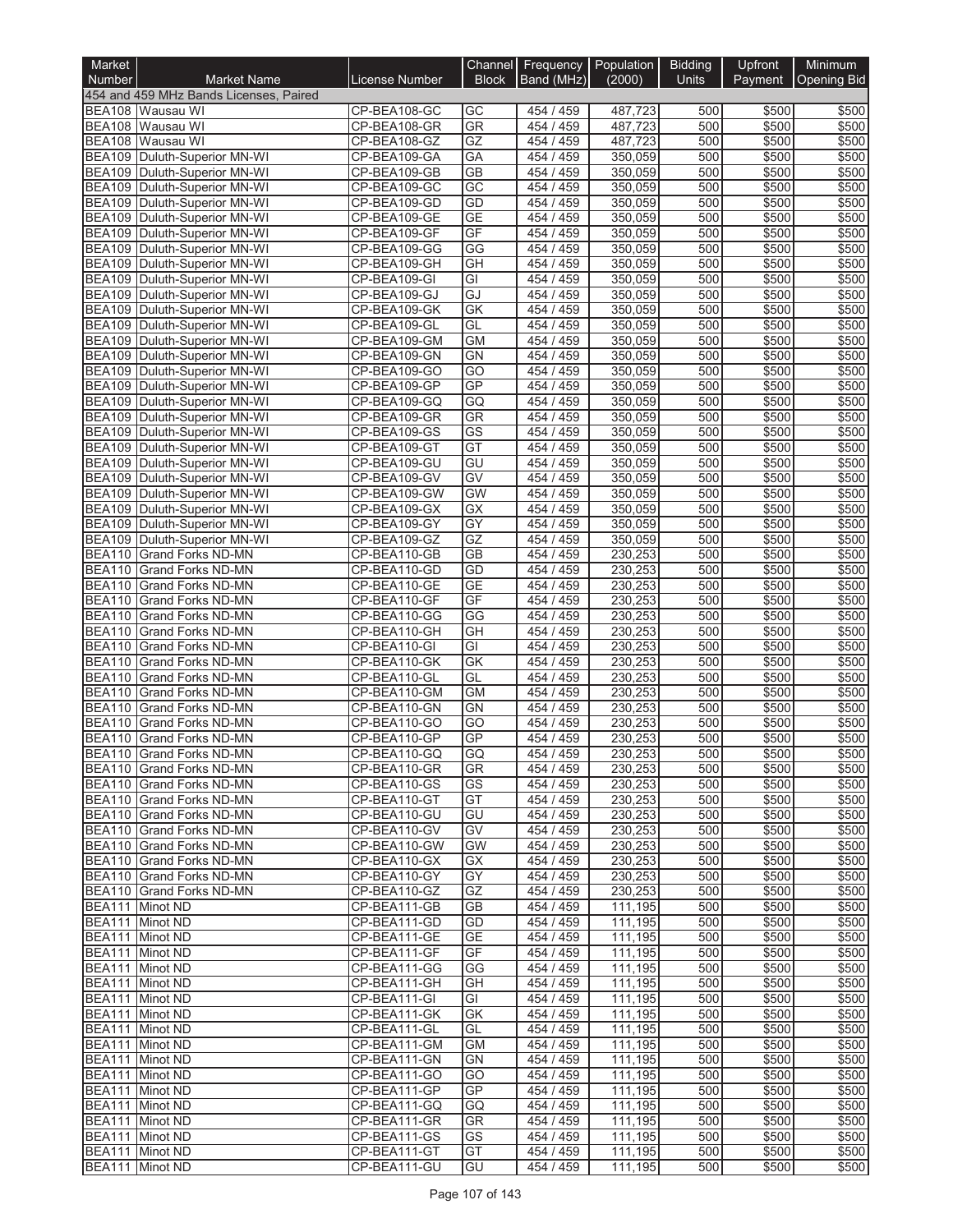| Market        |                                                           |                              | <b>Channel</b>         | Frequency   Population |                        | <b>Bidding</b> | Upfront        | <b>Minimum</b>     |
|---------------|-----------------------------------------------------------|------------------------------|------------------------|------------------------|------------------------|----------------|----------------|--------------------|
| <b>Number</b> | <b>Market Name</b>                                        | License Number               | <b>Block</b>           | Band (MHz)             | (2000)                 | <b>Units</b>   | Payment        | <b>Opening Bid</b> |
|               | 454 and 459 MHz Bands Licenses, Paired<br>BEA111 Minot ND | CP-BEA111-GV                 | GV                     | 454 / 459              | 111,195                | 500            | \$500          | \$500              |
|               | BEA111 Minot ND                                           | CP-BEA111-GW                 | <b>GW</b>              | 454 / 459              | 111,195                | 500            | \$500          | \$500              |
|               | BEA111 Minot ND                                           | CP-BEA111-GX                 | GX                     | 454 / 459              | 111,195                | 500            | \$500          | \$500              |
|               | BEA111 Minot ND                                           | CP-BEA111-GY                 | GY                     | 454 / 459              | 111,195                | 500            | \$500          | \$500              |
|               | BEA111 Minot ND                                           | CP-BEA111-GZ                 | GZ                     | 454 / 459              | 111,195                | 500            | \$500          | \$500              |
|               | BEA112 Bismarck ND-MT-SD<br>BEA112 Bismarck ND-MT-SD      | CP-BEA112-GB<br>CP-BEA112-GD | <b>GB</b><br>GD        | 454 / 459<br>454 / 459 | 175,427<br>175,427     | 500<br>500     | \$500<br>\$500 | \$500<br>\$500     |
|               | BEA112 Bismarck ND-MT-SD                                  | CP-BEA112-GH                 | $\overline{GH}$        | 454 / 459              | 175,427                | 500            | \$500          | \$500              |
|               | BEA112 Bismarck ND-MT-SD                                  | CP-BEA112-GI                 | GI                     | 454 / 459              | 175,427                | 500            | \$500          | \$500              |
|               | BEA112 Bismarck ND-MT-SD                                  | CP-BEA112-GK                 | GK                     | 454 / 459              | 175,427                | 500            | \$500          | \$500              |
|               | BEA112 Bismarck ND-MT-SD                                  | CP-BEA112-GL                 | GL                     | 454 / 459              | 175,427                | 500            | \$500          | \$500              |
|               | BEA112 Bismarck ND-MT-SD                                  | CP-BEA112-GM                 | <b>GM</b>              | 454 / 459              | 175,427                | 500            | \$500          | \$500              |
|               | BEA112 Bismarck ND-MT-SD<br>BEA112 Bismarck ND-MT-SD      | CP-BEA112-GP<br>CP-BEA112-GQ | GP<br>GQ               | 454 / 459<br>454 / 459 | 175,427<br>175,427     | 500<br>500     | \$500<br>\$500 | \$500<br>\$500     |
|               | BEA112 Bismarck ND-MT-SD                                  | CP-BEA112-GR                 | <b>GR</b>              | 454 / 459              | 175,427                | 500            | \$500          | \$500              |
|               | BEA112 Bismarck ND-MT-SD                                  | CP-BEA112-GS                 | $\overline{\text{GS}}$ | 454 / 459              | 175,427                | 500            | \$500          | \$500              |
|               | BEA112 Bismarck ND-MT-SD                                  | CP-BEA112-GT                 | GT                     | 454 / 459              | 175,427                | 500            | \$500          | \$500              |
|               | BEA112 Bismarck ND-MT-SD                                  | CP-BEA112-GU                 | GU                     | 454 / 459              | 175,427                | 500            | \$500          | \$500              |
|               | BEA112 Bismarck ND-MT-SD<br>BEA112 Bismarck ND-MT-SD      | CP-BEA112-GV<br>CP-BEA112-GW | GV<br><b>GW</b>        | 454 / 459              | 175.427                | 500            | \$500          | \$500              |
|               | BEA112 Bismarck ND-MT-SD                                  | CP-BEA112-GX                 | GX                     | 454 / 459<br>454 / 459 | 175,427<br>175,427     | 500<br>500     | \$500<br>\$500 | \$500<br>\$500     |
|               | <b>BEA112 Bismarck ND-MT-SD</b>                           | CP-BEA112-GY                 | $\overline{GY}$        | 454 / 459              | 175,427                | 500            | \$500          | \$500              |
|               | BEA112 Bismarck ND-MT-SD                                  | CP-BEA112-GZ                 | GZ                     | 454 / 459              | 175,427                | 500            | \$500          | \$500              |
|               | BEA114 Aberdeen SD                                        | CP-BEA114-GA                 | GA                     | 454 / 459              | 82,608                 | 500            | \$500          | \$500              |
|               | BEA114 Aberdeen SD                                        | CP-BEA114-GB                 | <b>GB</b>              | 454 / 459              | 82,608                 | 500            | \$500          | \$500              |
|               | BEA114 Aberdeen SD<br>BEA114 Aberdeen SD                  | CP-BEA114-GC                 | GC<br>GD               | 454 / 459<br>454 / 459 | 82,608<br>82,608       | 500<br>500     | \$500          | \$500              |
|               | BEA114 Aberdeen SD                                        | CP-BEA114-GD<br>CP-BEA114-GH | GH                     | 454 / 459              | 82,608                 | 500            | \$500<br>\$500 | \$500<br>\$500     |
|               | BEA114 Aberdeen SD                                        | CP-BEA114-GI                 | $\overline{GI}$        | 454 / 459              | 82,608                 | 500            | \$500          | \$500              |
|               | BEA114 Aberdeen SD                                        | CP-BEA114-GJ                 | GJ                     | 454 / 459              | 82,608                 | 500            | \$500          | \$500              |
|               | BEA114 Aberdeen SD                                        | CP-BEA114-GK                 | <b>GK</b>              | 454 / 459              | 82,608                 | 500            | \$500          | \$500              |
|               | BEA114 Aberdeen SD                                        | CP-BEA114-GL                 | GL                     | 454 / 459              | 82,608                 | 500            | \$500          | \$500              |
| BEA114        | BEA114 Aberdeen SD<br>Aberdeen SD                         | CP-BEA114-GM<br>CP-BEA114-GP | <b>GM</b><br>GP        | 454 / 459<br>454 / 459 | 82,608<br>82,608       | 500<br>500     | \$500<br>\$500 | \$500<br>\$500     |
|               | BEA114 Aberdeen SD                                        | CP-BEA114-GQ                 | GQ                     | 454 / 459              | 82,608                 | 500            | \$500          | \$500              |
|               | BEA114 Aberdeen SD                                        | CP-BEA114-GR                 | <b>GR</b>              | 454 / 459              | 82,608                 | 500            | \$500          | \$500              |
|               | BEA114 Aberdeen SD                                        | CP-BEA114-GS                 | $\overline{\text{GS}}$ | 454 / 459              | 82,608                 | 500            | \$500          | \$500              |
|               | BEA114 Aberdeen SD                                        | CP-BEA114-GT                 | GT                     | 454 / 459              | 82,608                 | 500            | \$500          | \$500              |
|               | BEA114 Aberdeen SD<br>BEA114 Aberdeen SD                  | CP-BEA114-GU<br>CP-BEA114-GV | GU<br>GV               | 454 / 459<br>454 / 459 | 82,608<br>82,608       | 500<br>500     | \$500<br>\$500 | \$500<br>\$500     |
|               | BEA114 Aberdeen SD                                        | CP-BEA114-GW                 | <b>GW</b>              | 454 / 459              | 82,608                 | 500            | \$500          | \$500              |
|               | BEA114 Aberdeen SD                                        | CP-BEA114-GX                 | GX                     | 454 / 459              | 82,608                 | 500            | \$500          | \$500              |
|               | BEA114 Aberdeen SD                                        | CP-BEA114-GY                 | GY                     | 454 / 459              | 82,608                 | 500            | \$500          | \$500              |
|               | BEA114 Aberdeen SD                                        | CP-BEA114-GZ                 | GZ                     | 454 / 459              | 82,608                 | 500            | \$500          | \$500              |
|               | BEA118 Omaha NE-IA-MO                                     | CP-BEA118-GA                 | GA                     | 454 / 459              | 1,044,156              | 500            | \$500          | \$500              |
|               | BEA118 Omaha NE-IA-MO<br>BEA118 Omaha NE-IA-MO            | CP-BEA118-GB<br>CP-BEA118-GC | <b>GB</b><br>GC        | 454 / 459<br>454 / 459 | 1,044,156<br>1,044,156 | 500<br>500     | \$500<br>\$500 | \$500<br>\$500     |
|               | BEA118 Omaha NE-IA-MO                                     | CP-BEA118-GD                 | GD                     | 454 / 459              | 1,044,156              | 500            | \$500          | \$500              |
|               | BEA118 Omaha NE-IA-MO                                     | CP-BEA118-GF                 | GF                     | 454 / 459              | 1,044,156              | 500            | \$500          | \$500              |
|               | BEA118 Omaha NE-IA-MO                                     | CP-BEA118-GG                 | GG                     | 454 / 459              | 1,044,156              | 500            | \$500          | \$500              |
|               | BEA118 Omaha NE-IA-MO                                     | CP-BEA118-GH                 | GH                     | 454 / 459              | 1,044,156              | 500            | \$500          | \$500              |
|               | BEA118 Omaha NE-IA-MO<br>BEA118 Omaha NE-IA-MO            | CP-BEA118-GI<br>CP-BEA118-GK | GI<br>GK               | 454 / 459<br>454 / 459 | 1,044,156<br>1,044,156 | 500<br>500     | \$500<br>\$500 | \$500<br>\$500     |
|               | BEA118 Omaha NE-IA-MO                                     | CP-BEA118-GL                 | GL                     | 454 / 459              | 1,044,156              | 500            | \$500          | \$500              |
|               | BEA118 Omaha NE-IA-MO                                     | CP-BEA118-GN                 | <b>GN</b>              | 454 / 459              | 1,044,156              | 500            | \$500          | \$500              |
|               | BEA118 Omaha NE-IA-MO                                     | CP-BEA118-GO                 | GO                     | 454 / 459              | 1,044,156              | 500            | \$500          | \$500              |
|               | BEA119 Lincoln NE                                         | CP-BEA119-GE                 | <b>GE</b>              | 454 / 459              | 379,321                | 500            | \$500          | \$500              |
|               | BEA119 Lincoln NE                                         | CP-BEA119-GG                 | GG                     | 454 / 459              | 379,321                | 500            | \$500          | \$500              |
|               | BEA119 Lincoln NE<br>BEA119 Lincoln NE                    | CP-BEA119-GH<br>CP-BEA119-GI | <b>GH</b><br>GI        | 454 / 459<br>454 / 459 | 379,321<br>379,321     | 500<br>500     | \$500<br>\$500 | \$500<br>\$500     |
|               | BEA119 Lincoln NE                                         | CP-BEA119-GJ                 | GJ                     | 454 / 459              | 379,321                | 500            | \$500          | \$500              |
|               | BEA119 Lincoln NE                                         | CP-BEA119-GK                 | GK                     | 454 / 459              | 379,321                | 500            | \$500          | \$500              |
|               | BEA119 Lincoln NE                                         | CP-BEA119-GL                 | GL                     | 454 / 459              | 379,321                | 500            | \$500          | \$500              |
|               | BEA119 Lincoln NE                                         | CP-BEA119-GN                 | <b>GN</b>              | 454 / 459              | 379,321                | 500            | \$500          | \$500              |
|               | BEA119 Lincoln NE<br>BEA119 Lincoln NE                    | CP-BEA119-GW<br>CP-BEA119-GX | <b>GW</b><br>GX        | 454 / 459<br>454 / 459 | 379,321<br>379,321     | 500<br>500     | \$500<br>\$500 | \$500<br>\$500     |
|               | BEA119 Lincoln NE                                         | CP-BEA119-GY                 | GY                     | 454 / 459              | 379,321                | 500            | \$500          | \$500              |
|               | BEA120 Grand Island NE                                    | CP-BEA120-GA                 | GA                     | 454 / 459              | 288,047                | 500            | \$500          | \$500              |
|               | BEA120 Grand Island NE                                    | CP-BEA120-GB                 | GВ                     | 454 / 459              | 288,047                | 500            | \$500          | \$500              |
|               | BEA120 Grand Island NE                                    | CP-BEA120-GC                 | GC                     | 454 / 459              | 288,047                | 500            | \$500          | \$500              |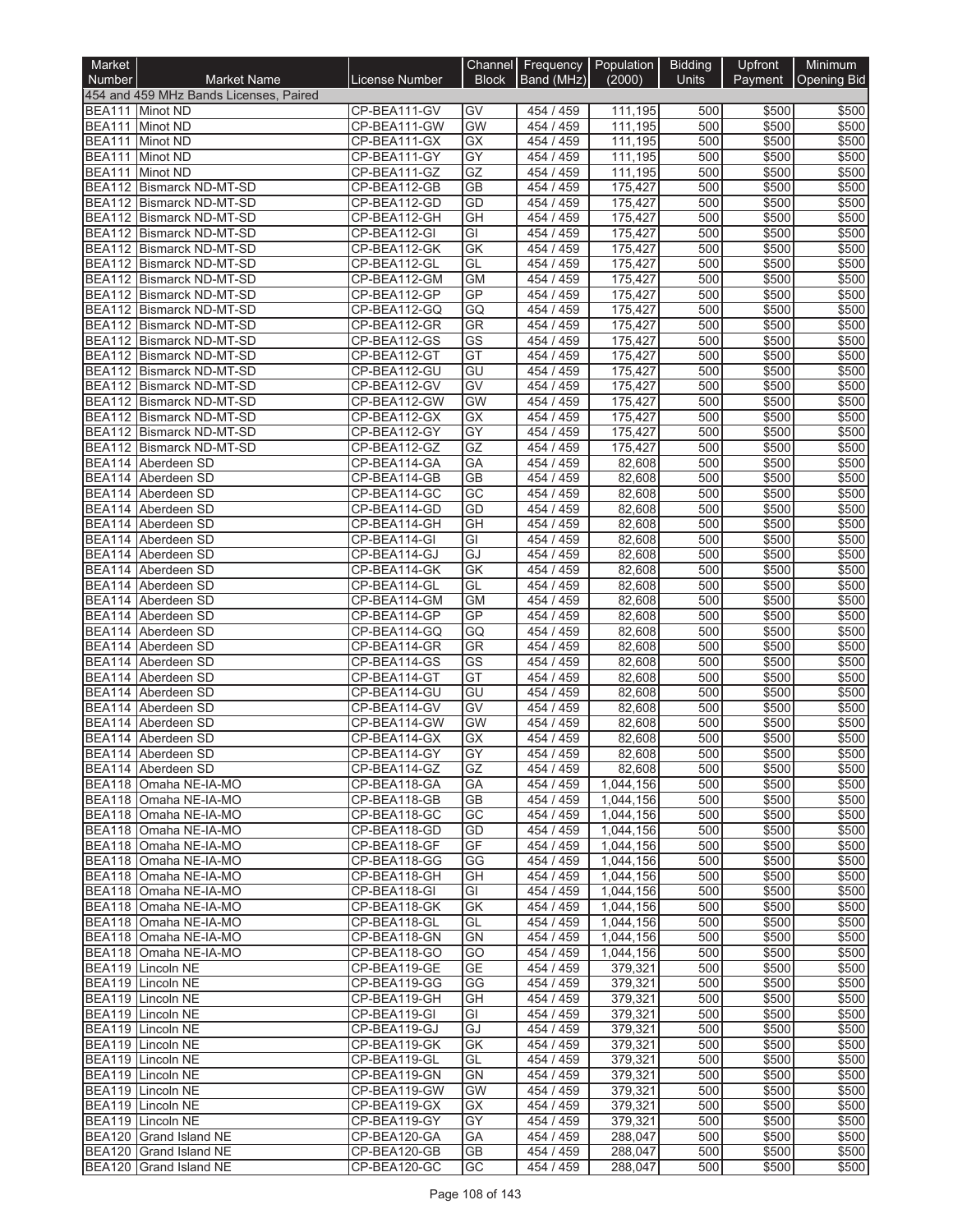| Market                         |                                                          |                              |                        | Channel Frequency Population |                    | <b>Bidding</b> | Upfront        | <b>Minimum</b>     |
|--------------------------------|----------------------------------------------------------|------------------------------|------------------------|------------------------------|--------------------|----------------|----------------|--------------------|
| <b>Number</b>                  | <b>Market Name</b>                                       | <b>License Number</b>        | <b>Block</b>           | Band (MHz)                   | (2000)             | <b>Units</b>   | <b>Payment</b> | <b>Opening Bid</b> |
|                                | 454 and 459 MHz Bands Licenses, Paired                   |                              |                        |                              |                    |                |                |                    |
|                                | BEA120 Grand Island NE<br>BEA120 Grand Island NE         | CP-BEA120-GD<br>CP-BEA120-GE | GD<br><b>GE</b>        | 454 / 459<br>454 / 459       | 288,047<br>288,047 | 500<br>500     | \$500<br>\$500 | \$500<br>\$500     |
| <b>BEA120</b>                  | Grand Island NE                                          | CP-BEA120-GF                 | GF                     | 454 / 459                    | 288,047            | 500            | \$500          | \$500              |
| <b>BEA120</b>                  | Grand Island NE                                          | CP-BEA120-GG                 | GG                     | 454 / 459                    | 288,047            | 500            | \$500          | \$500              |
| <b>BEA120</b>                  | Grand Island NE                                          | CP-BEA120-GH                 | GH                     | 454 / 459                    | 288,047            | 500            | \$500          | \$500              |
| <b>BEA120</b>                  | Grand Island NE                                          | CP-BEA120-GI                 | GI                     | 454 / 459                    | 288,047            | 500            | \$500          | \$500              |
| <b>BEA120</b>                  | <b>Grand Island NE</b>                                   | CP-BEA120-GJ                 | GJ                     | 454 / 459                    | 288,047            | 500            | \$500          | \$500              |
| <b>BEA120</b><br><b>BEA120</b> | <b>Grand Island NE</b>                                   | CP-BEA120-GK                 | GK<br>GL               | 454 / 459<br>454 / 459       | 288,047            | 500<br>500     | \$500          | \$500              |
| <b>BEA120</b>                  | Grand Island NE<br><b>Grand Island NE</b>                | CP-BEA120-GL<br>CP-BEA120-GM | <b>GM</b>              | 454 / 459                    | 288,047<br>288,047 | 500            | \$500<br>\$500 | \$500<br>\$500     |
| <b>BEA120</b>                  | Grand Island NE                                          | CP-BEA120-GN                 | <b>GN</b>              | 454 / 459                    | 288,047            | 500            | \$500          | \$500              |
| <b>BEA120</b>                  | Grand Island NE                                          | CP-BEA120-GO                 | GO                     | 454 / 459                    | 288,047            | 500            | \$500          | \$500              |
| <b>BEA120</b>                  | Grand Island NE                                          | CP-BEA120-GP                 | GP                     | 454 / 459                    | 288,047            | 500            | \$500          | \$500              |
| <b>BEA120</b>                  | Grand Island NE                                          | CP-BEA120-GQ                 | GQ                     | 454 / 459                    | 288,047            | 500            | \$500          | \$500              |
| <b>BEA120</b>                  | Grand Island NE                                          | CP-BEA120-GR                 | <b>GR</b>              | 454 / 459                    | 288,047            | 500            | \$500          | \$500              |
| <b>BEA120</b>                  | <b>Grand Island NE</b>                                   | CP-BEA120-GS                 | GS<br>$\overline{GT}$  | 454 / 459                    | 288,047            | 500            | \$500          | \$500              |
| <b>BEA120</b><br><b>BEA120</b> | Grand Island NE<br>Grand Island NE                       | CP-BEA120-GT<br>CP-BEA120-GU | GU                     | 454 / 459<br>454 / 459       | 288,047<br>288,047 | 500<br>500     | \$500<br>\$500 | \$500<br>\$500     |
| <b>BEA120</b>                  | <b>Grand Island NE</b>                                   | CP-BEA120-GV                 | $\overline{GV}$        | 454 / 459                    | 288,047            | 500            | \$500          | \$500              |
| <b>BEA120</b>                  | <b>Grand Island NE</b>                                   | CP-BEA120-GW                 | <b>GW</b>              | 454 / 459                    | 288,047            | 500            | \$500          | \$500              |
| <b>BEA120</b>                  | Grand Island NE                                          | CP-BEA120-GX                 | <b>GX</b>              | 454 / 459                    | 288,047            | 500            | \$500          | \$500              |
| <b>BEA120</b>                  | Grand Island NE                                          | CP-BEA120-GY                 | $\overline{GY}$        | 454 / 459                    | 288,047            | 500            | \$500          | \$500              |
| <b>BEA120</b>                  | <b>Grand Island NE</b>                                   | CP-BEA120-GZ                 | GZ                     | 454 / 459                    | 288,047            | 500            | \$500          | \$500              |
| <b>BEA121</b>                  | North Platte NE-CO                                       | CP-BEA121-GA                 | GA                     | 454 / 459                    | 61,758             | 500            | \$500          | \$500              |
| <b>BEA121</b>                  | North Platte NE-CO                                       | CP-BEA121-GB                 | $\overline{GB}$        | 454 / 459                    | 61,758             | 500            | \$500          | \$500              |
| <b>BEA121</b><br><b>BEA121</b> | North Platte NE-CO<br>North Platte NE-CO                 | CP-BEA121-GC<br>CP-BEA121-GD | GC<br>GD               | 454 / 459<br>454 / 459       | 61,758<br>61,758   | 500<br>500     | \$500<br>\$500 | \$500<br>\$500     |
| <b>BEA121</b>                  | North Platte NE-CO                                       | CP-BEA121-GE                 | GE                     | 454 / 459                    | 61,758             | 500            | \$500          | \$500              |
| <b>BEA121</b>                  | North Platte NE-CO                                       | CP-BEA121-GF                 | GF                     | 454 / 459                    | 61,758             | 500            | \$500          | \$500              |
| <b>BEA121</b>                  | North Platte NE-CO                                       | CP-BEA121-GG                 | GG                     | 454 / 459                    | 61,758             | 500            | \$500          | \$500              |
| <b>BEA121</b>                  | North Platte NE-CO                                       | CP-BEA121-GH                 | GH                     | 454 / 459                    | 61,758             | 500            | \$500          | \$500              |
| <b>BEA121</b>                  | North Platte NE-CO                                       | CP-BEA121-GI                 | GI                     | 454 / 459                    | 61,758             | 500            | \$500          | \$500              |
|                                | BEA121 North Platte NE-CO                                | CP-BEA121-GJ                 | GJ                     | 454 / 459                    | 61,758             | 500            | \$500          | \$500              |
| <b>BEA121</b>                  | North Platte NE-CO                                       | CP-BEA121-GK                 | <b>GK</b>              | 454 / 459                    | 61,758             | 500            | \$500          | \$500              |
| <b>BEA121</b><br><b>BEA121</b> | North Platte NE-CO<br>North Platte NE-CO                 | CP-BEA121-GL<br>CP-BEA121-GM | GL<br><b>GM</b>        | 454 / 459<br>454 / 459       | 61,758<br>61,758   | 500<br>500     | \$500<br>\$500 | \$500<br>\$500     |
| <b>BEA121</b>                  | North Platte NE-CO                                       | CP-BEA121-GN                 | GN                     | 454 / 459                    | 61,758             | 500            | \$500          | \$500              |
| <b>BEA121</b>                  | North Platte NE-CO                                       | CP-BEA121-GO                 | GO                     | 454 / 459                    | 61,758             | 500            | \$500          | \$500              |
| <b>BEA121</b>                  | North Platte NE-CO                                       | CP-BEA121-GP                 | GP                     | 454 / 459                    | 61,758             | 500            | \$500          | \$500              |
| <b>BEA121</b>                  | North Platte NE-CO                                       | CP-BEA121-GQ                 | GQ                     | 454 / 459                    | 61,758             | 500            | \$500          | \$500              |
| <b>BEA121</b>                  | North Platte NE-CO                                       | CP-BEA121-GR                 | GR                     | 454 / 459                    | 61,758             | 500            | \$500          | \$500              |
| <b>BEA121</b>                  | North Platte NE-CO                                       | CP-BEA121-GS                 | $\overline{\text{GS}}$ | 454 / 459                    | 61.758             | 500            | \$500          | \$500              |
|                                | BEA121 North Platte NE-CO                                | CP-BEA121-GT                 | GТ<br>GU               | 454 / 459                    | 61,758             | 500            | \$500          | \$500<br>\$500     |
|                                | BEA121 North Platte NE-CO<br>BEA121 North Platte NE-CO   | CP-BEA121-GU<br>CP-BEA121-GV | GV                     | 454 / 459<br>454 / 459       | 61,758<br>61,758   | 500<br>500     | \$500<br>\$500 | \$500              |
|                                | BEA121 North Platte NE-CO                                | CP-BEA121-GW                 | <b>GW</b>              | 454 / 459                    | 61,758             | 500            | \$500          | \$500              |
|                                | BEA121 North Platte NE-CO                                | CP-BEA121-GX                 | GX                     | 454 / 459                    | 61,758             | 500            | \$500          | \$500              |
|                                | BEA121 North Platte NE-CO                                | CP-BEA121-GY                 | GY                     | 454 / 459                    | 61,758             | 500            | \$500          | \$500              |
|                                | BEA121 North Platte NE-CO                                | CP-BEA121-GZ                 | GZ                     | 454 / 459                    | 61,758             | 500            | \$500          | \$500              |
|                                | BEA122 Wichita KS-OK                                     | CP-BEA122-GN                 | <b>GN</b>              | 454 / 459                    | 1,175,577          | 500            | \$500          | \$500              |
|                                | BEA126 Western Oklahoma OK                               | CP-BEA126-GA                 | GA                     | 454 / 459                    | 139,761            | 500            | \$500          | \$500              |
|                                | BEA126 Western Oklahoma OK<br>BEA126 Western Oklahoma OK | CP-BEA126-GB<br>CP-BEA126-GC | <b>GB</b><br>GC        | 454 / 459<br>454 / 459       | 139,761<br>139,761 | 500<br>500     | \$500<br>\$500 | \$500<br>\$500     |
|                                | BEA126 Western Oklahoma OK                               | CP-BEA126-GD                 | GD                     | 454 / 459                    | 139,761            | 500            | \$500          | \$500              |
|                                | BEA126 Western Oklahoma OK                               | CP-BEA126-GE                 | <b>GE</b>              | 454 / 459                    | 139,761            | 500            | \$500          | \$500              |
|                                | BEA126 Western Oklahoma OK                               | CP-BEA126-GF                 | GF                     | 454/459                      | 139,761            | 500            | \$500          | \$500              |
|                                | BEA126 Western Oklahoma OK                               | CP-BEA126-GG                 | GG                     | 454 / 459                    | 139,761            | 500            | \$500          | \$500              |
|                                | BEA126 Western Oklahoma OK                               | CP-BEA126-GH                 | GH                     | 454 / 459                    | 139,761            | 500            | \$500          | \$500              |
|                                | BEA126 Western Oklahoma OK                               | CP-BEA126-GI                 | GI                     | 454 / 459                    | 139,761            | 500            | \$500          | \$500              |
|                                | BEA126 Western Oklahoma OK                               | CP-BEA126-GJ                 | GJ                     | 454 / 459                    | 139,761            | 500            | \$500          | \$500              |
|                                | BEA126 Western Oklahoma OK<br>BEA126 Western Oklahoma OK | CP-BEA126-GK<br>CP-BEA126-GL | GK<br>GL               | 454 / 459<br>454 / 459       | 139,761<br>139,761 | 500<br>500     | \$500<br>\$500 | \$500<br>\$500     |
|                                | BEA126 Western Oklahoma OK                               | CP-BEA126-GM                 | <b>GM</b>              | 454 / 459                    | 139,761            | 500            | \$500          | \$500              |
|                                | BEA126 Western Oklahoma OK                               | CP-BEA126-GN                 | <b>GN</b>              | 454 / 459                    | 139,761            | 500            | \$500          | \$500              |
|                                | BEA126 Western Oklahoma OK                               | CP-BEA126-GO                 | GO                     | 454 / 459                    | 139,761            | 500            | \$500          | \$500              |
|                                | BEA126 Western Oklahoma OK                               | CP-BEA126-GP                 | GP                     | 454 / 459                    | 139,761            | 500            | \$500          | \$500              |
|                                | BEA126 Western Oklahoma OK                               | CP-BEA126-GQ                 | GQ                     | 454 / 459                    | 139,761            | 500            | \$500          | \$500              |
|                                | BEA126 Western Oklahoma OK                               | CP-BEA126-GR                 | GR                     | 454 / 459                    | 139,761            | 500            | \$500          | \$500              |
|                                | BEA126 Western Oklahoma OK<br>BEA126 Western Oklahoma OK | CP-BEA126-GS<br>CP-BEA126-GT | <b>GS</b><br>GT        | 454 / 459<br>454 / 459       | 139,761            | 500<br>500     | \$500<br>\$500 | \$500<br>\$500     |
|                                |                                                          |                              |                        |                              | 139,761            |                |                |                    |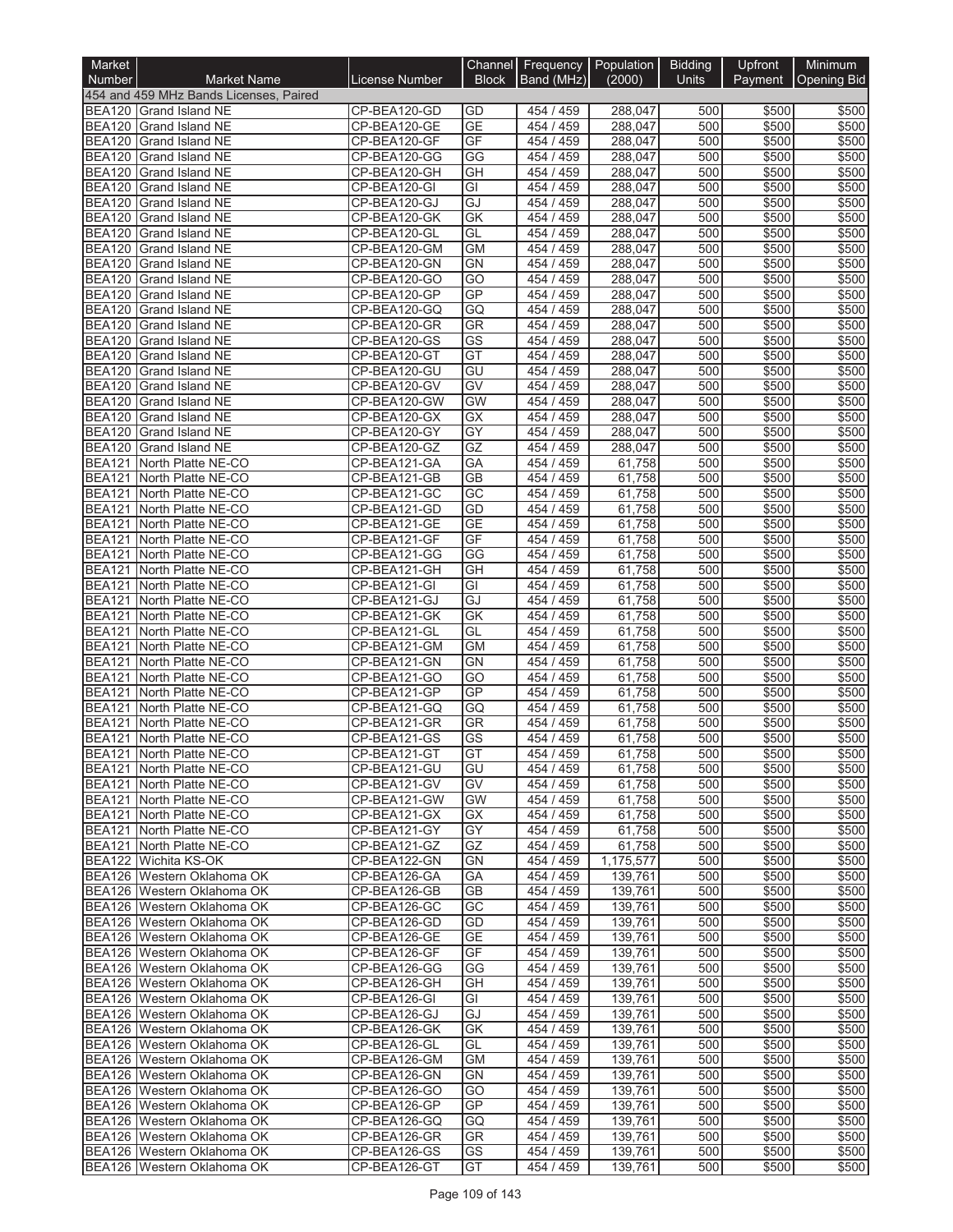| Market        |                                                                      |                              |                                    | Channel Frequency Population |                      | <b>Bidding</b> | Upfront        | Minimum               |
|---------------|----------------------------------------------------------------------|------------------------------|------------------------------------|------------------------------|----------------------|----------------|----------------|-----------------------|
| <b>Number</b> | <b>Market Name</b>                                                   | License Number               | <b>Block</b>                       | Band (MHz)                   | (2000)               | Units          |                | Payment   Opening Bid |
|               | 454 and 459 MHz Bands Licenses, Paired<br>BEA126 Western Oklahoma OK | CP-BEA126-GU                 | GU                                 | 454 / 459                    | 139,761              | 500            | \$500          | \$500                 |
|               | BEA126 Western Oklahoma OK                                           | CP-BEA126-GV                 | GV                                 | 454 / 459                    | 139,761              | 500            | \$500          | \$500                 |
|               | BEA126 Western Oklahoma OK                                           | CP-BEA126-GW                 | GW                                 | 454 / 459                    | 139,761              | 500            | \$500          | \$500                 |
|               | BEA126 Western Oklahoma OK                                           | CP-BEA126-GX                 | GX                                 | 454 / 459                    | 139,761              | 500            | \$500          | \$500                 |
|               | BEA126 Western Oklahoma OK                                           | CP-BEA126-GY                 | $\overline{GY}$                    | 454 / 459                    | 139,761              | 500            | \$500          | \$500                 |
|               | BEA126 Western Oklahoma OK<br>BEA128 Abilene TX                      | CP-BEA126-GZ<br>CP-BEA128-GA | GZ<br>GA                           | 454 / 459<br>454 / 459       | 139,761<br>222,147   | 500<br>500     | \$500<br>\$500 | \$500<br>\$500        |
|               | BEA128 Abilene TX                                                    | CP-BEA128-GB                 | <b>GB</b>                          | 454 / 459                    | 222,147              | 500            | \$500          | \$500                 |
|               | <b>BEA128</b> Abilene TX                                             | CP-BEA128-GC                 | GC                                 | 454 / 459                    | 222,147              | 500            | \$500          | \$500                 |
|               | <b>BEA128</b> Abilene TX                                             | CP-BEA128-GD                 | GD                                 | 454 / 459                    | 222,147              | 500            | \$500          | \$500                 |
|               | BEA128 Abilene TX                                                    | CP-BEA128-GE                 | <b>GE</b>                          | 454 / 459                    | 222,147              | 500            | \$500          | \$500                 |
| <b>BEA128</b> | Abilene TX                                                           | CP-BEA128-GF                 | GF                                 | 454 / 459                    | 222,147              | 500            | \$500          | \$500                 |
|               | BEA128 Abilene TX<br>BEA128 Abilene TX                               | CP-BEA128-GG<br>CP-BEA128-GH | GG<br>GH                           | 454 / 459<br>454 / 459       | 222,147<br>222,147   | 500<br>500     | \$500<br>\$500 | \$500<br>\$500        |
|               | BEA128 Abilene TX                                                    | CP-BEA128-GI                 | GI                                 | 454 / 459                    | 222,147              | 500            | \$500          | \$500                 |
|               | BEA128 Abilene TX                                                    | CP-BEA128-GJ                 | GJ                                 | 454 / 459                    | 222,147              | 500            | \$500          | \$500                 |
|               | BEA128 Abilene TX                                                    | CP-BEA128-GK                 | GK                                 | 454 / 459                    | 222,147              | 500            | \$500          | \$500                 |
|               | BEA128 Abilene TX                                                    | CP-BEA128-GL                 | GL                                 | 454 / 459                    | 222,147              | 500            | \$500          | \$500                 |
|               | BEA128 Abilene TX                                                    | CP-BEA128-GM                 | <b>GM</b>                          | 454 / 459                    | 222,147              | 500            | \$500          | \$500                 |
|               | BEA128 Abilene TX<br>BEA128 Abilene TX                               | CP-BEA128-GN<br>CP-BEA128-GO | <b>GN</b><br>$\overline{GO}$       | 454 / 459<br>454 / 459       | 222,147<br>222,147   | 500<br>500     | \$500<br>\$500 | \$500<br>\$500        |
|               | BEA128 Abilene TX                                                    | CP-BEA128-GP                 | GP                                 | 454 / 459                    | 222,147              | 500            | \$500          | \$500                 |
| <b>BEA128</b> | Abilene TX                                                           | CP-BEA128-GQ                 | GQ                                 | 454 / 459                    | 222,147              | 500            | \$500          | \$500                 |
|               | BEA128 Abilene TX                                                    | CP-BEA128-GR                 | <b>GR</b>                          | 454 / 459                    | 222,147              | 500            | \$500          | \$500                 |
|               | BEA128 Abilene TX                                                    | CP-BEA128-GS                 | $\overline{\text{GS}}$             | 454 / 459                    | 222,147              | 500            | \$500          | \$500                 |
|               | BEA128 Abilene TX                                                    | CP-BEA128-GT                 | GT                                 | 454 / 459                    | 222,147              | 500            | \$500          | \$500                 |
|               | <b>BEA128</b> Abilene TX<br>BEA128 Abilene TX                        | CP-BEA128-GU<br>CP-BEA128-GV | GU<br>$\overline{GV}$              | 454 / 459<br>454 / 459       | 222,147<br>222,147   | 500<br>500     | \$500<br>\$500 | \$500<br>\$500        |
|               | BEA128 Abilene TX                                                    | CP-BEA128-GW                 | <b>GW</b>                          | 454 / 459                    | 222,147              | 500            | \$500          | \$500                 |
|               | BEA128 Abilene TX                                                    | CP-BEA128-GX                 | GX                                 | 454 / 459                    | 222,147              | 500            | \$500          | \$500                 |
|               | BEA128 Abilene TX                                                    | CP-BEA128-GY                 | $\overline{GY}$                    | 454 / 459                    | 222,147              | 500            | \$500          | \$500                 |
|               | BEA128 Abilene TX                                                    | CP-BEA128-GZ                 | GZ                                 | 454 / 459                    | 222,147              | 500            | \$500          | \$500                 |
|               | BEA129 San Angelo TX                                                 | CP-BEA129-GA                 | <b>GA</b>                          | 454 / 459                    | 202,679              | 500            | \$500          | \$500                 |
|               | BEA129 San Angelo TX<br>BEA129 San Angelo TX                         | CP-BEA129-GB<br>CP-BEA129-GC | $\overline{GB}$<br>$\overline{GC}$ | 454 / 459<br>454 / 459       | 202,679<br>202,679   | 500<br>500     | \$500<br>\$500 | \$500<br>\$500        |
|               | BEA129 San Angelo TX                                                 | CP-BEA129-GD                 | GD                                 | 454 / 459                    | 202,679              | 500            | \$500          | \$500                 |
| <b>BEA129</b> | San Angelo TX                                                        | CP-BEA129-GE                 | <b>GE</b>                          | 454 / 459                    | 202,679              | 500            | \$500          | \$500                 |
|               | BEA129 San Angelo TX                                                 | CP-BEA129-GF                 | GF                                 | 454 / 459                    | 202,679              | 500            | \$500          | \$500                 |
| <b>BEA129</b> | San Angelo TX                                                        | CP-BEA129-GG                 | GG                                 | 454 / 459                    | 202,679              | 500            | \$500          | \$500                 |
| <b>BEA129</b> | San Angelo TX                                                        | CP-BEA129-GH                 | $\overline{GH}$                    | 454 / 459                    | 202,679              | 500            | \$500          | \$500                 |
|               | BEA129 San Angelo TX<br>BEA129 San Angelo TX                         | CP-BEA129-GI<br>CP-BEA129-GJ | $\overline{GI}$<br>GJ              | 454 / 459<br>454 / 459       | 202,679<br>202,679   | 500<br>500     | \$500<br>\$500 | \$500<br>\$500        |
|               | BEA129 San Angelo TX                                                 | CP-BEA129-GK                 | GK                                 | 454 / 459                    | 202,679              | 500            | \$500          | \$500                 |
|               | BEA129 San Angelo TX                                                 | CP-BEA129-GL                 | GL                                 | 454 / 459                    | 202,679              | 500            | \$500          | \$500                 |
|               | BEA129 San Angelo TX                                                 | CP-BEA129-GM                 | <b>GM</b>                          | 454/459                      | 202,679              | 500            | \$500          | \$500                 |
|               | BEA129 San Angelo TX                                                 | CP-BEA129-GN                 | <b>GN</b>                          | 454 / 459                    | 202,679              | 500            | \$500          | \$500                 |
|               | BEA129 San Angelo TX                                                 | CP-BEA129-GO                 | GO                                 | 454 / 459                    | 202.679              | 500            | \$500          | \$500                 |
|               | BEA129 San Angelo TX<br>BEA129 San Angelo TX                         | CP-BEA129-GP<br>CP-BEA129-GQ | <b>GP</b><br>GQ                    | 454 / 459<br>454 / 459       | 202,679<br>202,679   | 500<br>500     | \$500<br>\$500 | \$500<br>\$500        |
|               | BEA129 San Angelo TX                                                 | CP-BEA129-GR                 | <b>GR</b>                          | 454 / 459                    | 202,679              | 500            | \$500          | \$500                 |
|               | BEA129 San Angelo TX                                                 | CP-BEA129-GS                 | GS                                 | 454 / 459                    | 202,679              | 500            | \$500          | \$500                 |
|               | BEA129 San Angelo TX                                                 | CP-BEA129-GT                 | GT                                 | 454 / 459                    | 202,679              | 500            | \$500          | \$500                 |
|               | BEA129 San Angelo TX                                                 | CP-BEA129-GU                 | GU                                 | 454 / 459                    | 202,679              | 500            | \$500          | \$500                 |
|               | BEA129 San Angelo TX                                                 | CP-BEA129-GV                 | GV                                 | 454 / 459                    | 202,679              | 500            | \$500          | \$500                 |
|               | BEA129 San Angelo TX<br>BEA129 San Angelo TX                         | CP-BEA129-GW<br>CP-BEA129-GX | <b>GW</b><br>GX                    | 454 / 459<br>454 / 459       | 202,679<br>202,679   | 500<br>500     | \$500<br>\$500 | \$500<br>\$500        |
|               | BEA129 San Angelo TX                                                 | CP-BEA129-GY                 | GY                                 | 454 / 459                    | 202,679              | 500            | \$500          | \$500                 |
|               | BEA129 San Angelo TX                                                 | CP-BEA129-GZ                 | GZ                                 | 454 / 459                    | 202,679              | 500            | \$500          | \$500                 |
|               | BEA130 Austin-San Marcos TX                                          | CP-BEA130-GE                 | GE                                 | 454 / 459                    | 1,349,267            | 500            | \$500          | \$500                 |
|               | BEA132 Corpus Christi TX                                             | CP-BEA132-GE                 | <b>GE</b>                          | 454 / 459                    | 549,012              | 500            | \$500          | \$500                 |
|               | BEA134 San Antonio TX                                                | CP-BEA134-GB                 | GВ                                 | 454 / 459                    | 2,141,060            | 500            | \$500          | \$500                 |
|               | BEA134 San Antonio TX                                                | CP-BEA134-GD                 | GD<br>GH                           | 454 / 459<br>454/459         | 2,141,060            | 500<br>500     | \$500<br>\$500 | \$500                 |
|               | BEA134 San Antonio TX<br>BEA135 Odessa-Midland TX                    | CP-BEA134-GH<br>CP-BEA135-GA | GA                                 | 454 / 459                    | 2,141,060<br>388,007 | 500            | \$500          | \$500<br>\$500        |
|               | BEA135 Odessa-Midland TX                                             | CP-BEA135-GB                 | GВ                                 | 454 / 459                    | 388,007              | 500            | \$500          | \$500                 |
|               | BEA135 Odessa-Midland TX                                             | CP-BEA135-GC                 | GC                                 | 454 / 459                    | 388,007              | 500            | \$500          | \$500                 |
|               | BEA135 Odessa-Midland TX                                             | CP-BEA135-GD                 | GD                                 | 454 / 459                    | 388,007              | 500            | \$500          | \$500                 |
|               | BEA135 Odessa-Midland TX                                             | CP-BEA135-GE                 | <b>GE</b>                          | 454 / 459                    | 388,007              | 500            | \$500          | \$500                 |
|               | BEA135 Odessa-Midland TX<br>BEA135 Odessa-Midland TX                 | CP-BEA135-GF<br>CP-BEA135-GG | GF<br>GG                           | 454 / 459<br>454 / 459       | 388,007<br>388,007   | 500<br>500     | \$500<br>\$500 | \$500<br>\$500        |
|               |                                                                      |                              |                                    |                              |                      |                |                |                       |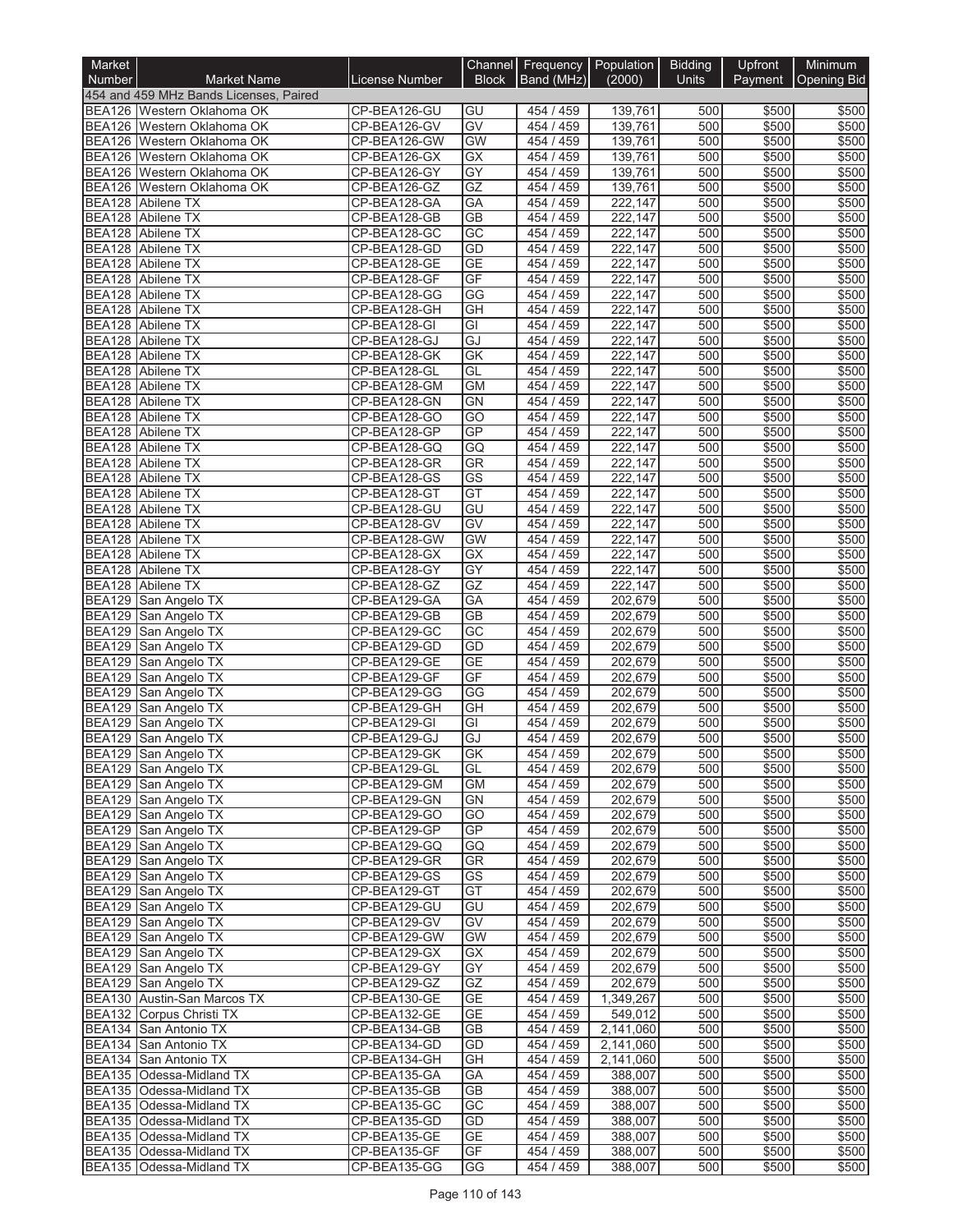| Market                         |                                                      |                              | Channel                | Frequency              | <b>Population</b>  | <b>Bidding</b> | Upfront        | Minimum            |
|--------------------------------|------------------------------------------------------|------------------------------|------------------------|------------------------|--------------------|----------------|----------------|--------------------|
| Number                         | <b>Market Name</b>                                   | <b>License Number</b>        | <b>Block</b>           | Band (MHz)             | (2000)             | Units          | Payment        | <b>Opening Bid</b> |
|                                | 454 and 459 MHz Bands Licenses, Paired               |                              |                        |                        |                    |                |                |                    |
|                                | BEA135 Odessa-Midland TX                             | CP-BEA135-GH                 | GH                     | 454 / 459              | 388,007            | 500            | \$500          | \$500              |
| <b>BEA135</b>                  | BEA135   Odessa-Midland TX                           | CP-BEA135-GI                 | GI<br>GJ               | 454 / 459              | 388,007            | 500<br>500     | \$500<br>\$500 | \$500<br>\$500     |
|                                | Odessa-Midland TX<br>BEA135 Odessa-Midland TX        | CP-BEA135-GJ<br>CP-BEA135-GK | GK                     | 454 / 459<br>454 / 459 | 388,007<br>388,007 | 500            | \$500          | \$500              |
| <b>BEA135</b>                  | Odessa-Midland TX                                    | CP-BEA135-GL                 | GL                     | 454 / 459              | 388,007            | 500            | \$500          | \$500              |
| <b>BEA135</b>                  | Odessa-Midland TX                                    | CP-BEA135-GM                 | <b>GM</b>              | 454 / 459              | 388,007            | 500            | \$500          | \$500              |
| <b>BEA135</b>                  | Odessa-Midland TX                                    | CP-BEA135-GN                 | GN                     | 454 / 459              | 388,007            | 500            | \$500          | \$500              |
| <b>BEA135</b>                  | Odessa-Midland TX                                    | CP-BEA135-GO                 | $\overline{GO}$        | 454 / 459              | 388,007            | 500            | \$500          | \$500              |
| <b>BEA135</b>                  | Odessa-Midland TX                                    | CP-BEA135-GP                 | GP                     | 454 / 459              | 388,007            | 500            | \$500          | \$500              |
| <b>BEA135</b>                  | Odessa-Midland TX                                    | CP-BEA135-GQ                 | GQ                     | 454 / 459              | 388,007            | 500            | \$500          | \$500              |
| <b>BEA135</b>                  | Odessa-Midland TX                                    | CP-BEA135-GR                 | GR                     | 454 / 459              | 388,007            | 500            | \$500          | \$500              |
| <b>BEA135</b>                  | Odessa-Midland TX                                    | CP-BEA135-GS                 | $\overline{\text{GS}}$ | 454 / 459              | 388,007            | 500            | \$500          | \$500              |
|                                | BEA135 Odessa-Midland TX                             | CP-BEA135-GT                 | GT                     | 454 / 459              | 388,007            | 500            | \$500          | \$500              |
| <b>BEA135</b><br><b>BEA135</b> | Odessa-Midland TX<br>Odessa-Midland TX               | CP-BEA135-GU<br>CP-BEA135-GV | GU<br>GV               | 454 / 459<br>454 / 459 | 388,007<br>388,007 | 500<br>500     | \$500<br>\$500 | \$500<br>\$500     |
| <b>BEA135</b>                  | Odessa-Midland TX                                    | CP-BEA135-GW                 | <b>GW</b>              | 454 / 459              | 388,007            | 500            | \$500          | \$500              |
| <b>BEA135</b>                  | Odessa-Midland TX                                    | CP-BEA135-GX                 | GX                     | 454 / 459              | 388,007            | 500            | \$500          | \$500              |
| <b>BEA135</b>                  | Odessa-Midland TX                                    | CP-BEA135-GY                 | GY                     | 454 / 459              | 388,007            | 500            | \$500          | \$500              |
| <b>BEA135</b>                  | Odessa-Midland TX                                    | CP-BEA135-GZ                 | GZ                     | 454 / 459              | 388,007            | 500            | \$500          | \$500              |
| <b>BEA137</b>                  | Lubbock TX                                           | CP-BEA137-GV                 | GV                     | 454 / 459              | 374,626            | 500            | \$500          | \$500              |
|                                | BEA138 Amarillo TX-NM                                | CP-BEA138-GA                 | GA                     | 454 / 459              | 481.633            | 500            | \$500          | \$500              |
|                                | BEA138 Amarillo TX-NM                                | CP-BEA138-GB                 | <b>GB</b>              | 454 / 459              | 481,633            | 500            | \$500          | \$500              |
| <b>BEA138</b>                  | Amarillo TX-NM                                       | CP-BEA138-GD                 | GD                     | 454 / 459              | 481,633            | 500            | \$500          | \$500              |
| <b>BEA138</b>                  | Amarillo TX-NM                                       | CP-BEA138-GE                 | <b>GE</b>              | 454 / 459              | 481,633            | 500            | \$500          | \$500              |
| <b>BEA138</b>                  | Amarillo TX-NM                                       | CP-BEA138-GF                 | GF                     | 454 / 459              | 481.633            | 500            | \$500          | \$500              |
| BEA138                         | Amarillo TX-NM                                       | CP-BEA138-GH                 | GH                     | 454 / 459              | 481,633            | 500            | \$500          | \$500              |
| <b>BEA138</b>                  | Amarillo TX-NM                                       | CP-BEA138-GI                 | GI                     | 454 / 459              | 481,633            | 500            | \$500          | \$500              |
| <b>BEA138</b>                  | Amarillo TX-NM                                       | CP-BEA138-GK                 | GK<br>GL               | 454 / 459<br>454 / 459 | 481,633            | 500<br>500     | \$500          | \$500              |
| <b>BEA138</b>                  | Amarillo TX-NM<br>BEA138 Amarillo TX-NM              | CP-BEA138-GL<br>CP-BEA138-GM | <b>GM</b>              | 454 / 459              | 481,633<br>481,633 | 500            | \$500<br>\$500 | \$500<br>\$500     |
| <b>BEA139</b>                  | Santa Fe NM                                          | CP-BEA139-GA                 | GA                     | 454 / 459              | 258,790            | 500            | \$500          | \$500              |
| <b>BEA139</b>                  | Santa Fe NM                                          | CP-BEA139-GJ                 | GJ                     | 454 / 459              | 258,790            | 500            | \$500          | \$500              |
| <b>BEA141</b>                  | Denver-Boulder CO-KS-NE                              | CP-BEA141-GD                 | GD                     | 454 / 459              | 3,984,105          | 500            | \$500          | \$500              |
| <b>BEA141</b>                  | Denver-Boulder CO-KS-NE                              | CP-BEA141-GH                 | GH                     | 454 / 459              | 3,984,105          | 500            | \$500          | \$500              |
| <b>BEA141</b>                  | Denver-Boulder CO-KS-NE                              | CP-BEA141-GK                 | GK                     | 454 / 459              | 3,984,105          | 500            | \$500          | \$500              |
| <b>BEA142</b>                  | Scottsbluff NE-WY                                    | CP-BEA142-GA                 | GA                     | 454 / 459              | 92,360             | 500            | \$500          | \$500              |
| <b>BEA142</b>                  | Scottsbluff NE-WY                                    | CP-BEA142-GB                 | $\overline{GB}$        | 454 / 459              | 92,360             | 500            | \$500          | \$500              |
|                                | BEA142 Scottsbluff NE-WY                             | CP-BEA142-GC                 | $\overline{GC}$        | 454 / 459              | 92,360             | 500            | \$500          | \$500              |
| <b>BEA142</b>                  | Scottsbluff NE-WY                                    | CP-BEA142-GD                 | GD                     | 454 / 459              | 92,360             | 500            | \$500          | \$500              |
| BEA142                         | Scottsbluff NE-WY                                    | CP-BEA142-GE                 | <b>GE</b>              | 454 / 459              | 92,360             | 500            | \$500          | \$500              |
| <b>BEA142</b>                  | Scottsbluff NE-WY                                    | CP-BEA142-GF                 | GF                     | 459<br>454 /           | 92,360<br>92.360   | 500            | \$500          | \$500              |
|                                | BEA142 Scottsbluff NE-WY                             | CP-BEA142-GG                 | GG                     | 454 / 459              |                    | 500<br>500     | \$500          | \$500              |
|                                | BEA142 Scottsbluff NE-WY<br>BEA142 Scottsbluff NE-WY | CP-BEA142-GH<br>CP-BEA142-GI | GH<br>GI               | 454 / 459<br>454 / 459 | 92,360<br>92,360   | 500            | \$500<br>\$500 | \$500<br>\$500     |
|                                | BEA142 Scottsbluff NE-WY                             | CP-BEA142-GJ                 | GJ                     | 454 / 459              | 92,360             | 500            | \$500          | \$500              |
|                                | BEA142 Scottsbluff NE-WY                             | CP-BEA142-GK                 | GK                     | 454 / 459              | 92,360             | 500            | \$500          | \$500              |
|                                | BEA142 Scottsbluff NE-WY                             | CP-BEA142-GL                 | GL                     | 454 / 459              | 92,360             | 500            | \$500          | \$500              |
|                                | BEA142 Scottsbluff NE-WY                             | CP-BEA142-GM                 | <b>GM</b>              | 454 / 459              | 92,360             | 500            | \$500          | \$500              |
|                                | BEA142 Scottsbluff NE-WY                             | CP-BEA142-GN                 | <b>GN</b>              | 454 / 459              | 92,360             | 500            | \$500          | \$500              |
|                                | BEA142 Scottsbluff NE-WY                             | CP-BEA142-GO                 | GO                     | 454 / 459              | 92,360             | 500            | \$500          | \$500              |
|                                | BEA142 Scottsbluff NE-WY                             | CP-BEA142-GP                 | <b>GP</b>              | 454 / 459              | 92,360             | 500            | \$500          | \$500              |
|                                | BEA142 Scottsbluff NE-WY                             | CP-BEA142-GQ                 | GQ                     | 454 / 459              | 92,360             | 500            | \$500          | \$500              |
|                                | BEA142 Scottsbluff NE-WY                             | CP-BEA142-GR                 | GR                     | 454 / 459              | 92,360             | 500            | \$500          | \$500              |
|                                | BEA142 Scottsbluff NE-WY<br>BEA142 Scottsbluff NE-WY | CP-BEA142-GS                 | GS<br>GT               | 454 / 459<br>454 / 459 | 92,360<br>92,360   | 500<br>500     | \$500<br>\$500 | \$500<br>\$500     |
|                                | BEA142 Scottsbluff NE-WY                             | CP-BEA142-GT<br>CP-BEA142-GU | GU                     | 454 / 459              | 92,360             | 500            | \$500          | \$500              |
|                                | BEA142 Scottsbluff NE-WY                             | CP-BEA142-GV                 | GV                     | 454 / 459              | 92,360             | 500            | \$500          | \$500              |
|                                | BEA142 Scottsbluff NE-WY                             | CP-BEA142-GW                 | GW                     | 454 / 459              | 92,360             | 500            | \$500          | \$500              |
|                                | BEA142 Scottsbluff NE-WY                             | CP-BEA142-GX                 | GX                     | 454 / 459              | 92,360             | 500            | \$500          | \$500              |
|                                | BEA142 Scottsbluff NE-WY                             | CP-BEA142-GY                 | GY                     | 454 / 459              | 92,360             | 500            | \$500          | \$500              |
|                                | BEA142 Scottsbluff NE-WY                             | CP-BEA142-GZ                 | GZ                     | 454 / 459              | 92,360             | 500            | \$500          | \$500              |
|                                | BEA143 Casper WY-ID-UT                               | CP-BEA143-GA                 | GA                     | 454 / 459              | 408,708            | 500            | \$500          | \$500              |
|                                | BEA143 Casper WY-ID-UT                               | CP-BEA143-GL                 | GL                     | 454 / 459              | 408,708            | 500            | \$500          | \$500              |
|                                | BEA143 Casper WY-ID-UT                               | CP-BEA143-GO                 | GO                     | 454 / 459              | 408,708            | 500            | \$500          | \$500              |
|                                | BEA143 Casper WY-ID-UT                               | CP-BEA143-GR                 | <b>GR</b>              | 454 / 459              | 408,708            | 500            | \$500          | \$500              |
|                                | BEA144 Billings MT-WY                                | CP-BEA144-GA                 | GA                     | 454 / 459              | 404,902            | 500            | \$500          | \$500              |
|                                | <b>BEA144 Billings MT-WY</b>                         | CP-BEA144-GB                 | <b>GB</b>              | 454 / 459              | 404,902            | 500            | \$500          | \$500              |
|                                | BEA144 Billings MT-WY                                | CP-BEA144-GC                 | GC                     | 454 / 459              | 404,902            | 500            | \$500          | \$500<br>\$500     |
|                                | BEA144 Billings MT-WY<br>BEA144 Billings MT-WY       | CP-BEA144-GD<br>CP-BEA144-GE | GD<br><b>GE</b>        | 454 / 459<br>454 / 459 | 404,902<br>404,902 | 500<br>500     | \$500<br>\$500 | \$500              |
|                                |                                                      |                              |                        |                        |                    |                |                |                    |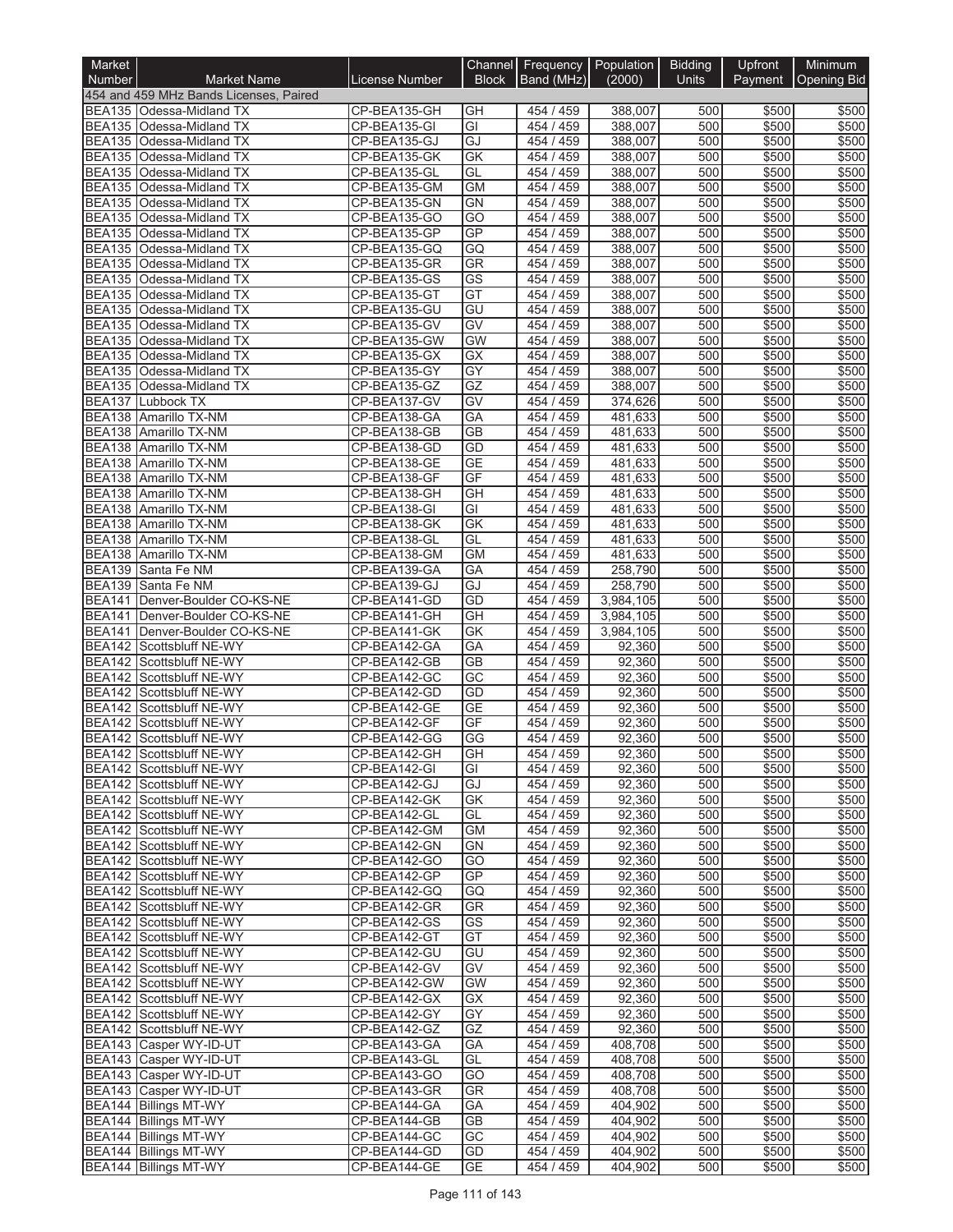| Market           |                                                       |                              | Channel                            | Frequency Population   |                    | <b>Bidding</b> | Upfront        | Minimum            |
|------------------|-------------------------------------------------------|------------------------------|------------------------------------|------------------------|--------------------|----------------|----------------|--------------------|
| <b>Number</b>    | <b>Market Name</b>                                    | License Number               | <b>Block</b>                       | Band (MHz)             | (2000)             | <b>Units</b>   | Payment        | <b>Opening Bid</b> |
|                  | 454 and 459 MHz Bands Licenses, Paired                |                              |                                    |                        |                    |                |                |                    |
|                  | BEA144 Billings MT-WY<br>BEA144 Billings MT-WY        | CP-BEA144-GF<br>CP-BEA144-GG | GF<br>$\overline{\text{GG}}$       | 454 / 459<br>454 / 459 | 404,902<br>404,902 | 500<br>500     | \$500<br>\$500 | \$500<br>\$500     |
|                  | <b>BEA144 Billings MT-WY</b>                          | CP-BEA144-GH                 | GH                                 | 454 / 459              | 404,902            | 500            | \$500          | \$500              |
|                  | BEA144 Billings MT-WY                                 | CP-BEA144-GI                 | $\overline{G}$                     | 454 / 459              | 404,902            | 500            | \$500          | \$500              |
|                  | BEA144 Billings MT-WY                                 | CP-BEA144-GJ                 | GJ                                 | 454 / 459              | 404,902            | 500            | \$500          | \$500              |
|                  | BEA144 Billings MT-WY                                 | CP-BEA144-GK                 | GK                                 | 454 / 459              | 404,902            | 500            | \$500          | \$500              |
|                  | BEA144 Billings MT-WY                                 | CP-BEA144-GL                 | GL                                 | 454 / 459              | 404,902            | 500            | \$500          | \$500              |
|                  | BEA144 Billings MT-WY<br>BEA144 Billings MT-WY        | CP-BEA144-GM<br>CP-BEA144-GN | <b>GM</b><br>GN                    | 454 / 459<br>454 / 459 | 404,902<br>404,902 | 500<br>500     | \$500<br>\$500 | \$500<br>\$500     |
|                  | BEA144 Billings MT-WY                                 | CP-BEA144-GO                 | $\overline{GO}$                    | 454 / 459              | 404,902            | 500            | \$500          | \$500              |
|                  | BEA144 Billings MT-WY                                 | CP-BEA144-GP                 | GP                                 | 454 / 459              | 404.902            | 500            | \$500          | \$500              |
|                  | <b>BEA144 Billings MT-WY</b>                          | CP-BEA144-GQ                 | GQ                                 | 454 / 459              | 404,902            | 500            | \$500          | \$500              |
|                  | BEA144 Billings MT-WY                                 | CP-BEA144-GR                 | <b>GR</b>                          | 454 / 459              | 404,902            | 500            | \$500          | \$500              |
|                  | <b>BEA144 Billings MT-WY</b>                          | CP-BEA144-GS                 | $\overline{\text{GS}}$             | 454 / 459              | 404,902            | 500            | \$500          | \$500              |
|                  | BEA144 Billings MT-WY                                 | CP-BEA144-GT                 | GT                                 | 454 / 459              | 404,902            | 500            | \$500          | \$500              |
|                  | BEA144 Billings MT-WY<br>BEA144 Billings MT-WY        | CP-BEA144-GU<br>CP-BEA144-GV | GU<br>GV                           | 454 / 459<br>454 / 459 | 404,902<br>404,902 | 500<br>500     | \$500<br>\$500 | \$500<br>\$500     |
|                  | BEA144 Billings MT-WY                                 | CP-BEA144-GW                 | <b>GW</b>                          | 454 / 459              | 404,902            | 500            | \$500          | \$500              |
|                  | BEA144 Billings MT-WY                                 | CP-BEA144-GX                 | $\overline{GX}$                    | 454 / 459              | 404,902            | 500            | \$500          | \$500              |
|                  | <b>BEA144 Billings MT-WY</b>                          | CP-BEA144-GY                 | GY                                 | 454 / 459              | 404,902            | 500            | \$500          | \$500              |
|                  | BEA144 Billings MT-WY                                 | CP-BEA144-GZ                 | $\overline{GZ}$                    | 454 / 459              | 404,902            | 500            | \$500          | \$500              |
|                  | <b>BEA145</b> Great Falls MT                          | CP-BEA145-GA                 | GA                                 | 454 / 459              | 166,564            | 500            | \$500          | \$500              |
|                  | <b>BEA145</b> Great Falls MT                          | CP-BEA145-GB                 | $\overline{GB}$                    | 454 / 459              | 166,564            | 500            | \$500          | \$500              |
| <b>BEA145</b>    | BEA145 Great Falls MT                                 | CP-BEA145-GC<br>CP-BEA145-GD | $\overline{GC}$<br>GD              | 454 / 459<br>454 / 459 | 166,564<br>166,564 | 500<br>500     | \$500<br>\$500 | \$500<br>\$500     |
|                  | <b>Great Falls MT</b><br>BEA145 Great Falls MT        | CP-BEA145-GE                 | <b>GE</b>                          | 454 / 459              | 166,564            | 500            | \$500          | \$500              |
|                  | BEA145 Great Falls MT                                 | CP-BEA145-GF                 | GF                                 | 454 / 459              | 166,564            | 500            | \$500          | \$500              |
|                  | <b>BEA145</b> Great Falls MT                          | CP-BEA145-GG                 | GG                                 | 454 / 459              | 166,564            | 500            | \$500          | \$500              |
|                  | BEA145 Great Falls MT                                 | CP-BEA145-GH                 | $\overline{GH}$                    | 454 / 459              | 166,564            | 500            | \$500          | \$500              |
|                  | <b>BEA145 Great Falls MT</b>                          | CP-BEA145-GI                 | $\overline{G}$                     | 454 / 459              | 166,564            | 500            | \$500          | \$500              |
|                  | <b>BEA145</b> Great Falls MT                          | CP-BEA145-GJ                 | GJ                                 | 454 / 459              | 166,564            | 500            | \$500          | \$500              |
| <b>BEA145</b>    | <b>Great Falls MT</b>                                 | CP-BEA145-GK                 | GK<br>GL                           | 454 / 459              | 166,564            | 500<br>500     | \$500          | \$500<br>\$500     |
| BEA145<br>BEA145 | <b>Great Falls MT</b><br><b>Great Falls MT</b>        | CP-BEA145-GL<br>CP-BEA145-GM | <b>GM</b>                          | 454 / 459<br>454 / 459 | 166,564<br>166,564 | 500            | \$500<br>\$500 | \$500              |
| <b>BEA145</b>    | <b>Great Falls MT</b>                                 | CP-BEA145-GN                 | <b>GN</b>                          | 454 / 459              | 166,564            | 500            | \$500          | \$500              |
| <b>BEA145</b>    | <b>Great Falls MT</b>                                 | CP-BEA145-GO                 | $\overline{GO}$                    | 454 / 459              | 166,564            | 500            | \$500          | \$500              |
| <b>BEA145</b>    | <b>Great Falls MT</b>                                 | CP-BEA145-GP                 | <b>GP</b>                          | 454 / 459              | 166,564            | 500            | \$500          | \$500              |
|                  | <b>BEA145</b> Great Falls MT                          | CP-BEA145-GQ                 | GQ                                 | 454 / 459              | 166,564            | 500            | \$500          | \$500              |
| <b>BEA145</b>    | <b>Great Falls MT</b>                                 | CP-BEA145-GR                 | $\overline{\text{GR}}$             | 454 / 459              | 166,564            | 500            | \$500          | \$500              |
| <b>BEA145</b>    | <b>Great Falls MT</b>                                 | CP-BEA145-GS                 | $\overline{\text{GS}}$             | 454 / 459              | 166,564            | 500            | \$500          | \$500              |
| BEA145           | <b>Great Falls MT</b><br><b>BEA145</b> Great Falls MT | CP-BEA145-GT<br>CP-BEA145-GU | $\overline{GT}$<br>$\overline{GU}$ | 454 / 459<br>454 / 459 | 166,564<br>166,564 | 500<br>500     | \$500<br>\$500 | \$500<br>\$500     |
|                  | BEA145 Great Falls MT                                 | CP-BEA145-GV                 | GV                                 | 454 / 459              | 166,564            | 500            | \$500          | \$500              |
|                  | BEA145 Great Falls MT                                 | CP-BEA145-GW                 | GW                                 | 454 / 459              | 166,564            | 500            | \$500          | \$500              |
|                  | <b>BEA145</b> Great Falls MT                          | CP-BEA145-GX                 | GX                                 | 454 / 459              | 166,564            | 500            | \$500          | \$500              |
|                  | BEA145 Great Falls MT                                 | CP-BEA145-GY                 | GY                                 | 454 / 459              | 166,564            | 500            | \$500          | \$500              |
|                  | BEA145 Great Falls MT                                 | CP-BEA145-GZ                 | GZ                                 | 454 / 459              | 166,564            | 500            | \$500          | \$500              |
|                  | BEA146 Missoula MT                                    | CP-BEA146-GA                 | GA                                 | 454 / 459              | 399,183            | 500            | \$500          | \$500              |
|                  | BEA146 Missoula MT<br>BEA146 Missoula MT              | CP-BEA146-GB<br>CP-BEA146-GC | <b>GB</b><br>GC                    | 454 / 459<br>454 / 459 | 399,183<br>399,183 | 500<br>500     | \$500<br>\$500 | \$500<br>\$500     |
|                  | BEA146 Missoula MT                                    | CP-BEA146-GD                 | GD                                 | 454 / 459              | 399,183            | 500            | \$500          | \$500              |
|                  | BEA146 Missoula MT                                    | CP-BEA146-GE                 | <b>GE</b>                          | 454 / 459              | 399,183            | 500            | \$500          | \$500              |
|                  | BEA146 Missoula MT                                    | CP-BEA146-GF                 | GF                                 | 454 / 459              | 399,183            | 500            | \$500          | \$500              |
|                  | BEA146 Missoula MT                                    | CP-BEA146-GG                 | GG                                 | 454 / 459              | 399,183            | 500            | \$500          | \$500              |
|                  | BEA146 Missoula MT                                    | CP-BEA146-GH                 | GH                                 | 454 / 459              | 399,183            | 500            | \$500          | \$500              |
|                  | BEA146 Missoula MT                                    | CP-BEA146-GI                 | GI                                 | 454 / 459              | 399,183            | 500            | \$500          | \$500              |
|                  | BEA146 Missoula MT<br><b>BEA146</b> Missoula MT       | CP-BEA146-GJ<br>CP-BEA146-GK | GJ<br>GK                           | 454 / 459<br>454 / 459 | 399,183<br>399,183 | 500<br>500     | \$500<br>\$500 | \$500<br>\$500     |
|                  | BEA146 Missoula MT                                    | CP-BEA146-GL                 | GL                                 | 454 / 459              | 399,183            | 500            | \$500          | \$500              |
|                  | BEA146 Missoula MT                                    | CP-BEA146-GM                 | <b>GM</b>                          | 454 / 459              | 399,183            | 500            | \$500          | \$500              |
|                  | BEA146 Missoula MT                                    | CP-BEA146-GN                 | <b>GN</b>                          | 454 / 459              | 399,183            | 500            | \$500          | \$500              |
|                  | BEA146 Missoula MT                                    | CP-BEA146-GO                 | GO                                 | 454 / 459              | 399,183            | 500            | \$500          | \$500              |
|                  | BEA146 Missoula MT                                    | CP-BEA146-GP                 | GP                                 | 454 / 459              | 399,183            | 500            | \$500          | \$500              |
|                  | BEA146 Missoula MT                                    | CP-BEA146-GQ                 | GQ                                 | 454 / 459              | 399,183            | 500            | \$500          | \$500              |
|                  | BEA146 Missoula MT<br>BEA146 Missoula MT              | CP-BEA146-GR<br>CP-BEA146-GS | <b>GR</b><br>GS                    | 454 / 459<br>454 / 459 | 399,183<br>399,183 | 500<br>500     | \$500<br>\$500 | \$500<br>\$500     |
|                  | BEA146 Missoula MT                                    | CP-BEA146-GT                 | GT                                 | 454 / 459              | 399,183            | 500            | \$500          | \$500              |
|                  | BEA146 Missoula MT                                    | CP-BEA146-GU                 | GU                                 | 454 / 459              | 399,183            | 500            | \$500          | \$500              |
|                  | BEA146 Missoula MT                                    | CP-BEA146-GV                 | GV                                 | 454 / 459              | 399,183            | 500            | \$500          | \$500              |
|                  | BEA146 Missoula MT                                    | CP-BEA146-GW                 | GW                                 | 454 / 459              | 399,183            | 500            | \$500          | \$500              |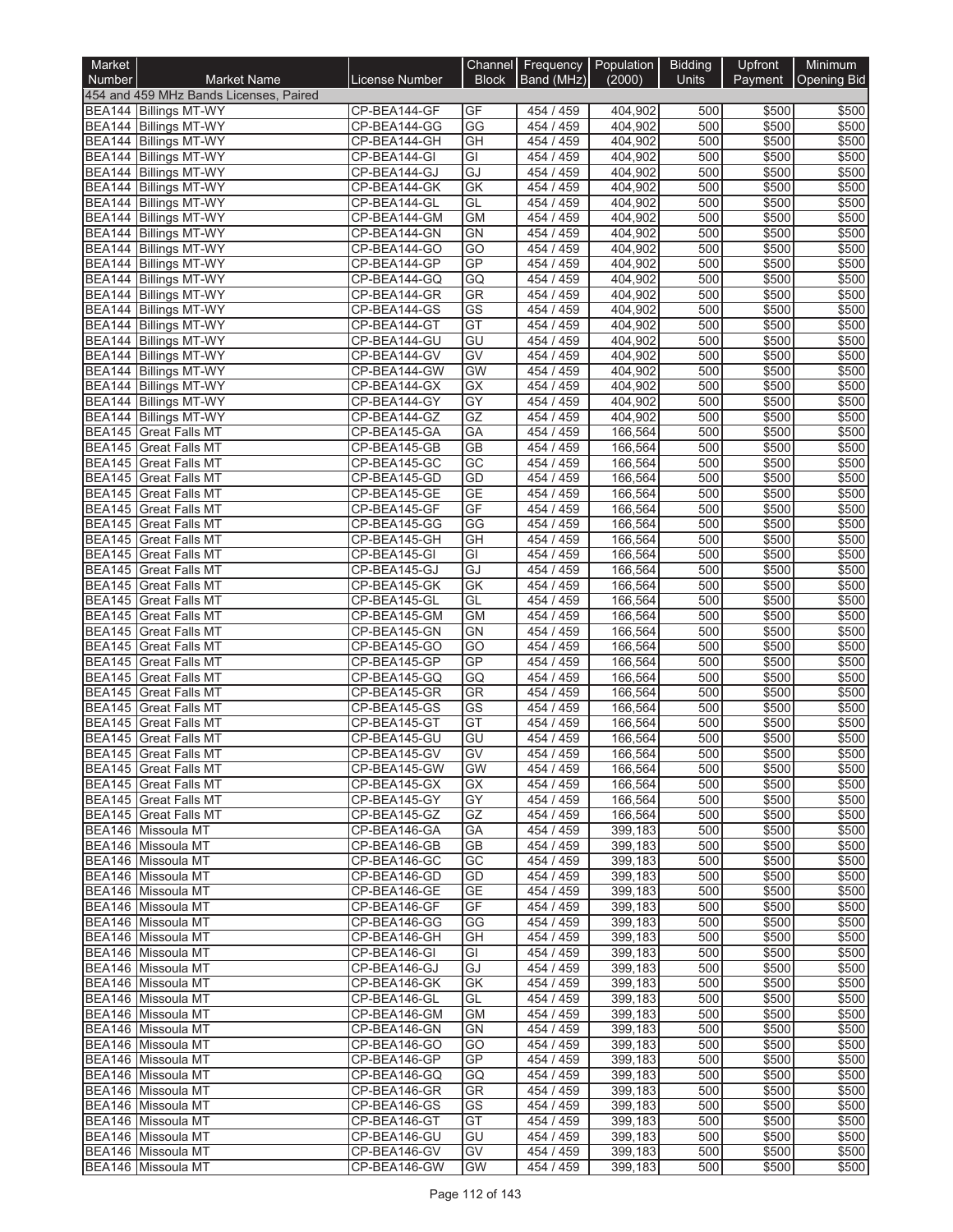| Market        |                                                                        |                              |                              | Channel Frequency Population |                        | <b>Bidding</b> | Upfront        | Minimum            |
|---------------|------------------------------------------------------------------------|------------------------------|------------------------------|------------------------------|------------------------|----------------|----------------|--------------------|
| <b>Number</b> | <b>Market Name</b>                                                     | <b>License Number</b>        | <b>Block</b>                 | Band (MHz)                   | (2000)                 | <b>Units</b>   | Payment        | <b>Opening Bid</b> |
|               | 454 and 459 MHz Bands Licenses, Paired                                 |                              |                              |                              |                        |                |                |                    |
|               | BEA146 Missoula MT<br>BEA146 Missoula MT                               | CP-BEA146-GX<br>CP-BEA146-GY | GX<br>$\overline{GY}$        | 454 / 459<br>454 / 459       | 399,183<br>399,183     | 500<br>500     | \$500<br>\$500 | \$500<br>\$500     |
|               | <b>BEA146</b> Missoula MT                                              | CP-BEA146-GZ                 | GZ                           | 454 / 459                    | 399,183                | 500            | \$500          | \$500              |
|               | BEA147 Spokane WA-ID                                                   | CP-BEA147-GA                 | <b>GA</b>                    | 454 / 459                    | 829,735                | 500            | \$500          | \$500              |
|               | BEA147 Spokane WA-ID                                                   | CP-BEA147-GB                 | $\overline{GB}$              | 454 / 459                    | 829,735                | 500            | \$500          | \$500              |
|               | BEA147 Spokane WA-ID                                                   | CP-BEA147-GC                 | GC                           | 454 / 459                    | 829,735                | 500            | \$500          | \$500              |
|               | BEA147 Spokane WA-ID                                                   | CP-BEA147-GF                 | GF                           | 454 / 459                    | 829,735                | 500            | \$500          | \$500              |
|               | BEA147 Spokane WA-ID                                                   | CP-BEA147-GG                 | GG                           | 454 / 459                    | 829,735                | 500<br>500     | \$500          | \$500              |
|               | BEA147 Spokane WA-ID<br>BEA147 Spokane WA-ID                           | CP-BEA147-GH<br>CP-BEA147-GI | GH<br>GI                     | 454 / 459<br>454 / 459       | 829,735<br>829,735     | 500            | \$500<br>\$500 | \$500<br>\$500     |
|               | BEA147 Spokane WA-ID                                                   | CP-BEA147-GJ                 | GJ                           | 454 / 459                    | 829,735                | 500            | \$500          | \$500              |
|               | BEA147 Spokane WA-ID                                                   | CP-BEA147-GK                 | GK                           | 454 / 459                    | 829,735                | 500            | \$500          | \$500              |
|               | BEA147 Spokane WA-ID                                                   | CP-BEA147-GL                 | GL                           | 454 / 459                    | 829,735                | 500            | \$500          | \$500              |
|               | BEA147 Spokane WA-ID                                                   | CP-BEA147-GM                 | <b>GM</b>                    | 454 / 459                    | 829,735                | 500            | \$500          | \$500              |
|               | BEA147 Spokane WA-ID                                                   | CP-BEA147-GP                 | GP                           | 454 / 459                    | 829,735                | 500            | \$500          | \$500              |
|               | BEA147 Spokane WA-ID<br>BEA147 Spokane WA-ID                           | CP-BEA147-GS                 | $\overline{\text{GS}}$<br>GT | 454 / 459                    | 829,735                | 500<br>500     | \$500<br>\$500 | \$500<br>\$500     |
|               | BEA147 Spokane WA-ID                                                   | CP-BEA147-GT<br>CP-BEA147-GU | GU                           | 454 / 459<br>454 / 459       | 829,735<br>829,735     | 500            | \$500          | \$500              |
|               | BEA147 Spokane WA-ID                                                   | CP-BEA147-GV                 | GV                           | 454 / 459                    | 829,735                | 500            | \$500          | \$500              |
|               | BEA147 Spokane WA-ID                                                   | CP-BEA147-GW                 | <b>GW</b>                    | 454 / 459                    | 829,735                | 500            | \$500          | \$500              |
|               | BEA147 Spokane WA-ID                                                   | CP-BEA147-GX                 | GX                           | 454 / 459                    | 829,735                | 500            | \$500          | \$500              |
|               | BEA147 Spokane WA-ID                                                   | CP-BEA147-GZ                 | GZ                           | 454 / 459                    | 829,735                | 500            | \$500          | \$500              |
|               | BEA148 Idaho Falls ID-WY                                               | CP-BEA148-GG                 | GG                           | 454 / 459                    | 306,120                | 500            | \$500          | \$500              |
|               | BEA149 Twin Falls ID                                                   | CP-BEA149-GB                 | <b>GB</b>                    | 454 / 459                    | 162,397                | 500            | \$500          | \$500              |
| <b>BEA149</b> | Twin Falls ID                                                          | CP-BEA149-GC                 | $\overline{GC}$              | 454 / 459                    | 162,397                | 500            | \$500          | \$500              |
| <b>BEA149</b> | BEA149 Twin Falls ID<br>Twin Falls ID                                  | CP-BEA149-GD<br>CP-BEA149-GF | GD<br>GF                     | 454 / 459<br>454 / 459       | 162,397<br>162,397     | 500<br>500     | \$500<br>\$500 | \$500<br>\$500     |
| <b>BEA149</b> | Twin Falls ID                                                          | CP-BEA149-GG                 | GG                           | 454 / 459                    | 162,397                | 500            | \$500          | \$500              |
| <b>BEA149</b> | Twin Falls ID                                                          | CP-BEA149-GM                 | <b>GM</b>                    | 454 / 459                    | 162,397                | 500            | \$500          | \$500              |
|               | BEA149 Twin Falls ID                                                   | CP-BEA149-GO                 | GO                           | 454 / 459                    | 162,397                | 500            | \$500          | \$500              |
| <b>BEA149</b> | Twin Falls ID                                                          | CP-BEA149-GQ                 | GQ                           | 454 / 459                    | 162,397                | 500            | \$500          | \$500              |
| <b>BEA149</b> | Twin Falls ID                                                          | CP-BEA149-GT                 | GT                           | 454 / 459                    | 162,397                | 500            | \$500          | \$500              |
| BEA149        | Twin Falls ID                                                          | CP-BEA149-GX                 | $\overline{GX}$              | 454 / 459                    | 162,397                | 500            | \$500          | \$500              |
| BEA149        | Twin Falls ID<br>BEA150 Boise City ID-OR                               | CP-BEA149-GZ<br>CP-BEA150-GA | GZ<br>GA                     | 454 / 459<br>454 / 459       | 162,397<br>574,876     | 500<br>500     | \$500<br>\$500 | \$500<br>\$500     |
|               | BEA150 Boise City ID-OR                                                | CP-BEA150-GB                 | <b>GB</b>                    | 454 / 459                    | 574,876                | 500            | \$500          | \$500              |
|               | BEA150 Boise City ID-OR                                                | CP-BEA150-GM                 | <b>GM</b>                    | 454 / 459                    | 574,876                | 500            | \$500          | \$500              |
|               | BEA150 Boise City ID-OR                                                | CP-BEA150-GN                 | <b>GN</b>                    | 454 / 459                    | 574,876                | 500            | \$500          | \$500              |
|               | BEA150 Boise City ID-OR                                                | CP-BEA150-GO                 | $\overline{GO}$              | 454 / 459                    | 574,876                | 500            | \$500          | \$500              |
|               | BEA150 Boise City ID-OR                                                | CP-BEA150-GP                 | GP                           | 454 / 459                    | 574,876                | 500            | \$500          | \$500              |
|               | BEA150 Boise City ID-OR                                                | CP-BEA150-GQ                 | GQ                           | 454 / 459                    | 574,876                | 500            | \$500          | \$500              |
|               | BEA150 Boise City ID-OR                                                | CP-BEA150-GR                 | <b>GR</b>                    | 454 / 459                    | 574,876                | 500            | \$500          | \$500              |
|               | BEA150 Boise City ID-OR<br>BEA150 Boise City ID-OR                     | CP-BEA150-GS<br>CP-BEA150-GV | GS<br>GV                     | 454 / 459<br>454 / 459       | 5/4,8/6<br>574,876     | 500<br>500     | \$500<br>\$500 | \$500<br>\$500     |
|               | BEA150 Boise City ID-OR                                                | CP-BEA150-GX                 | GX                           | 454 / 459                    | 574,876                | 500            | \$500          | \$500              |
|               | BEA150 Boise City ID-OR                                                | CP-BEA150-GY                 | GY                           | 454 / 459                    | 574,876                | 500            | \$500          | \$500              |
|               | BEA150 Boise City ID-OR                                                | CP-BEA150-GZ                 | GZ                           | 454 / 459                    | 574,876                | 500            | \$500          | \$500              |
|               | BEA152 Salt Lake City-Ogden UT-ID                                      | CP-BEA152-GE                 | GE                           | 454 / 459                    | 2,088,974              | 500            | \$500          | \$500              |
|               | BEA152 Salt Lake City-Ogden UT-ID                                      | CP-BEA152-GO                 | GO                           | 454 / 459                    | 2,088,974              | 500            | \$500          | \$500              |
|               | BEA152 Salt Lake City-Ogden UT-ID<br>BEA152 Salt Lake City-Ogden UT-ID | CP-BEA152-GP                 | GP<br>GT                     | 454 / 459                    | 2,088,974              | 500            | \$500          | \$500              |
|               | BEA152 Salt Lake City-Ogden UT-ID                                      | CP-BEA152-GT<br>CP-BEA152-GU | GU                           | 454 / 459<br>454 / 459       | 2,088,974<br>2,088,974 | 500<br>500     | \$500<br>\$500 | \$500<br>\$500     |
|               | BEA153 Las Vegas NV-AZ-UT **                                           | CP-BEA153-GS                 | GS                           | 454 / 459                    | 1,709,797              | 500            | \$500          | \$500              |
|               | BEA153 Las Vegas NV-AZ-UT **                                           | CP-BEA153-GT                 | GT                           | 454 / 459                    | 1,709,797              | 500            | \$500          | \$500              |
|               | BEA156 Albuquerque NM-AZ                                               | CP-BEA156-GA                 | GA                           | 454 / 459                    | 921,086                | 500            | \$500          | \$500              |
|               | BEA157 El Paso TX-NM                                                   | CP-BEA157-GA                 | GA                           | 454 / 459                    | 955,602                | 500            | \$500          | \$500              |
|               | BEA159 Tucson AZ                                                       | CP-BEA159-GB                 | GВ                           | 454 / 459                    | 999,882                | 500            | \$500          | \$500              |
|               | BEA159 Tucson AZ                                                       | CP-BEA159-GC                 | GC                           | 454 / 459                    | 999,882                | 500            | \$500          | \$500              |
|               | BEA159 Tucson AZ<br>BEA159 Tucson AZ                                   | CP-BEA159-GE<br>CP-BEA159-GG | <b>GE</b><br>GG              | 454 / 459<br>454 / 459       | 999,882<br>999,882     | 500<br>500     | \$500<br>\$500 | \$500<br>\$500     |
|               | BEA159 Tucson AZ                                                       | CP-BEA159-GI                 | GI                           | 454 / 459                    | 999,882                | 500            | \$500          | \$500              |
|               | BEA159 Tucson AZ                                                       | CP-BEA159-GJ                 | GJ                           | 454 / 459                    | 999,882                | 500            | \$500          | \$500              |
|               | BEA159 Tucson AZ                                                       | CP-BEA159-GK                 | GK                           | 454 / 459                    | 999,882                | 500            | \$500          | \$500              |
|               | BEA168 Pendleton OR-WA                                                 | CP-BEA168-GB                 | <b>GB</b>                    | 454 / 459                    | 200,681                | 500            | \$500          | \$500              |
|               | BEA168 Pendleton OR-WA                                                 | CP-BEA168-GC                 | GC                           | 454 / 459                    | 200,681                | 500            | \$500          | \$500              |
|               | BEA168 Pendleton OR-WA                                                 | CP-BEA168-GD                 | GD                           | 454 / 459                    | 200,681                | 500            | \$500          | \$500              |
|               | BEA168 Pendleton OR-WA<br>BEA168 Pendleton OR-WA                       | CP-BEA168-GE<br>CP-BEA168-GF | <b>GE</b><br>GF              | 454 / 459<br>454 / 459       | 200,681<br>200,681     | 500<br>500     | \$500<br>\$500 | \$500<br>\$500     |
|               | BEA168 Pendleton OR-WA                                                 | CP-BEA168-GG                 | GG                           | 454 / 459                    | 200,681                | 500            | \$500          | \$500              |
|               | BEA168 Pendleton OR-WA                                                 | CP-BEA168-GH                 | GH                           | 454 / 459                    | 200,681                | 500            | \$500          | \$500              |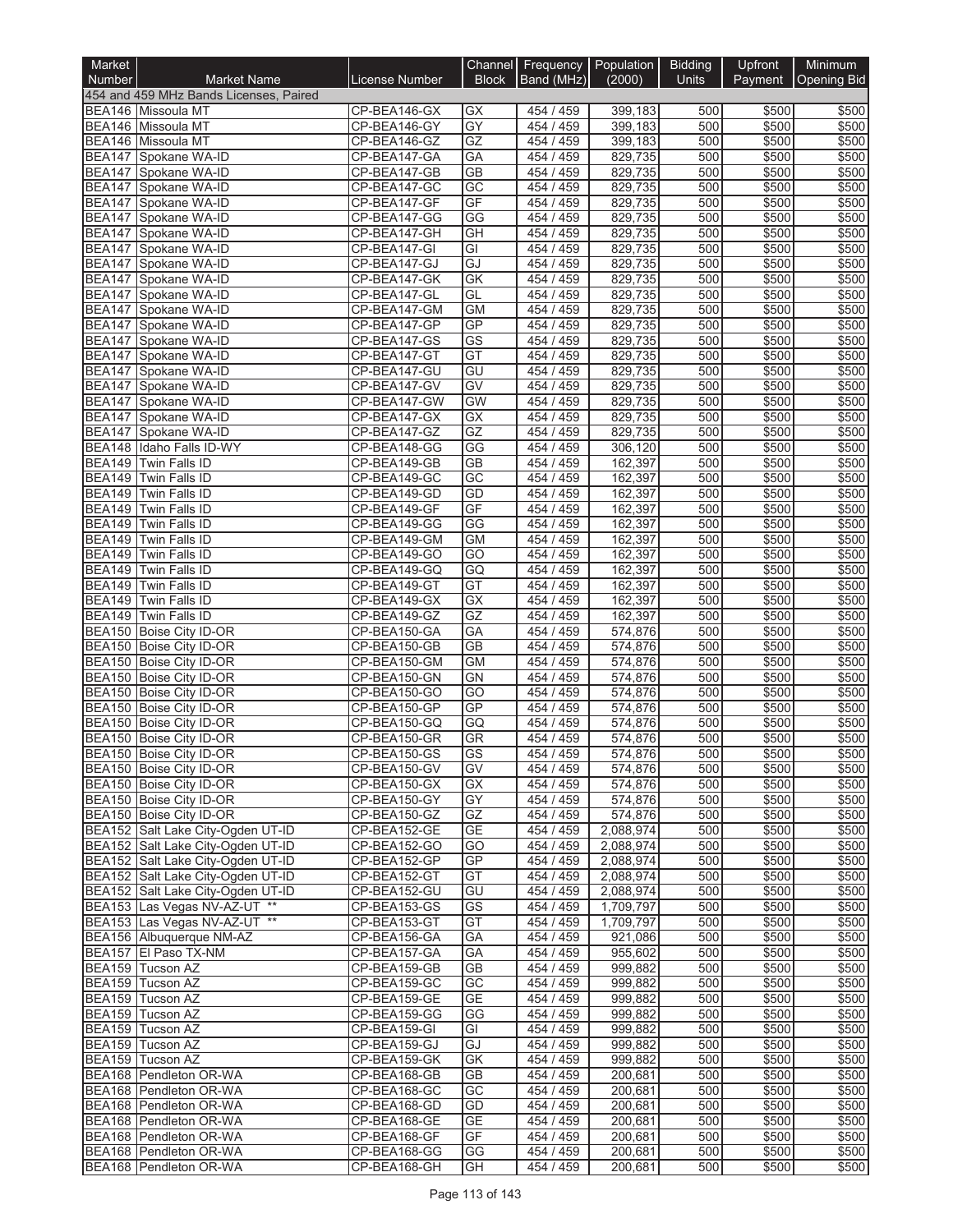| Market        |                                                                              |                              | <b>Channel</b>         | Frequency   Population |                      | <b>Bidding</b> | Upfront        | Minimum        |
|---------------|------------------------------------------------------------------------------|------------------------------|------------------------|------------------------|----------------------|----------------|----------------|----------------|
| <b>Number</b> | <b>Market Name</b>                                                           | <b>License Number</b>        | <b>Block</b>           | Band (MHz)             | (2000)               | <b>Units</b>   | Payment        | Opening Bid    |
|               | 454 and 459 MHz Bands Licenses, Paired                                       |                              |                        |                        |                      |                |                |                |
|               | BEA168 Pendleton OR-WA<br>BEA168 Pendleton OR-WA                             | CP-BEA168-GI<br>CP-BEA168-GJ | GI<br>GJ               | 454/459<br>454 / 459   | 200,681<br>200,681   | 500<br>500     | \$500<br>\$500 | \$500<br>\$500 |
|               | BEA168 Pendleton OR-WA                                                       | CP-BEA168-GK                 | GK                     | 454 / 459              | 200,681              | 500            | \$500          | \$500          |
|               | BEA168 Pendleton OR-WA                                                       | CP-BEA168-GL                 | GL                     | 454 / 459              | 200,681              | 500            | \$500          | \$500          |
|               | BEA168 Pendleton OR-WA                                                       | CP-BEA168-GM                 | <b>GM</b>              | 454 / 459              | 200,681              | 500            | \$500          | \$500          |
|               | BEA168 Pendleton OR-WA                                                       | CP-BEA168-GN                 | <b>GN</b>              | 454 / 459              | 200,681              | 500            | \$500          | \$500          |
|               | BEA168 Pendleton OR-WA<br><b>BEA168</b> Pendleton OR-WA                      | CP-BEA168-GP<br>CP-BEA168-GQ | GP<br>GQ               | 454 / 459<br>454 / 459 | 200,681<br>200,681   | 500<br>500     | \$500<br>\$500 | \$500<br>\$500 |
|               | BEA168 Pendleton OR-WA                                                       | CP-BEA168-GR                 | <b>GR</b>              | 454 / 459              | 200,681              | 500            | \$500          | \$500          |
|               | BEA168 Pendleton OR-WA                                                       | CP-BEA168-GS                 | $\overline{\text{GS}}$ | 454 / 459              | 200,681              | 500            | \$500          | \$500          |
|               | BEA168 Pendleton OR-WA                                                       | CP-BEA168-GT                 | GT                     | 454 / 459              | 200.681              | 500            | \$500          | \$500          |
|               | BEA168 Pendleton OR-WA                                                       | CP-BEA168-GU                 | GU                     | 454 / 459              | 200,681              | 500            | \$500          | \$500          |
|               | BEA168 Pendleton OR-WA                                                       | CP-BEA168-GV                 | GV                     | 454 / 459              | 200,681              | 500            | \$500          | \$500          |
|               | BEA168 Pendleton OR-WA<br>BEA168 Pendleton OR-WA                             | CP-BEA168-GX<br>CP-BEA168-GY | $\overline{GX}$<br>GY  | 454 / 459<br>454 / 459 | 200,681<br>200,681   | 500<br>500     | \$500<br>\$500 | \$500<br>\$500 |
|               | BEA168 Pendleton OR-WA                                                       | CP-BEA168-GZ                 | GZ                     | 454 / 459              | 200,681              | 500            | \$500          | \$500          |
|               | BEA169 Richland-Kennewick-Pasco WA                                           | CP-BEA169-GA                 | GA                     | 454 / 459              | 677,674              | 500            | \$500          | \$500          |
|               | BEA169 Richland-Kennewick-Pasco WA                                           | CP-BEA169-GC                 | GC                     | 454 / 459              | 677,674              | 500            | \$500          | \$500          |
|               | BEA169 Richland-Kennewick-Pasco WA                                           | CP-BEA169-GD                 | GD                     | 454 / 459              | 677,674              | 500            | \$500          | \$500          |
|               | BEA169 Richland-Kennewick-Pasco WA                                           | CP-BEA169-GE                 | <b>GE</b>              | 454 / 459              | 677,674              | 500            | \$500          | \$500          |
|               | BEA169 Richland-Kennewick-Pasco WA<br>BEA169 Richland-Kennewick-Pasco WA     | CP-BEA169-GH<br>CP-BEA169-GJ | GH<br>GJ               | 454 / 459<br>454 / 459 | 677,674<br>677,674   | 500<br>500     | \$500<br>\$500 | \$500<br>\$500 |
|               | BEA169 Richland-Kennewick-Pasco WA                                           | CP-BEA169-GL                 | GL                     | 454 / 459              | 677,674              | 500            | \$500          | \$500          |
|               | BEA169 Richland-Kennewick-Pasco WA                                           | CP-BEA169-GP                 | GP                     | 454 / 459              | 677,674              | 500            | \$500          | \$500          |
|               | BEA169 Richland-Kennewick-Pasco WA                                           | CP-BEA169-GQ                 | GQ                     | 454 / 459              | 677,674              | 500            | \$500          | \$500          |
|               | BEA169 Richland-Kennewick-Pasco WA                                           | CP-BEA169-GS                 | $\overline{\text{GS}}$ | 454 / 459              | 677,674              | 500            | \$500          | \$500          |
|               | BEA169 Richland-Kennewick-Pasco WA                                           | CP-BEA169-GV                 | GV                     | 454 / 459              | 677,674              | 500            | \$500          | \$500          |
|               | BEA169 Richland-Kennewick-Pasco WA<br>BEA169 Richland-Kennewick-Pasco WA     | CP-BEA169-GW<br>CP-BEA169-GZ | GW<br>GZ               | 454 / 459<br>454 / 459 | 677,674<br>677,674   | 500<br>500     | \$500<br>\$500 | \$500<br>\$500 |
|               | BEA171 Anchorage AK                                                          | CP-BEA171-GA                 | GA                     | 454 / 459              | 626,932              | 500            | \$500          | \$500          |
| <b>BEA171</b> | Anchorage AK                                                                 | CP-BEA171-GB                 | <b>GB</b>              | 454 / 459              | 626,932              | 500            | \$500          | \$500          |
| <b>BEA171</b> | Anchorage AK                                                                 | CP-BEA171-GC                 | $\overline{GC}$        | 454 / 459              | 626,932              | 500            | \$500          | \$500          |
|               | BEA171 Anchorage AK                                                          | CP-BEA171-GD                 | GD                     | 454 / 459              | 626,932              | 500            | \$500          | \$500          |
| <b>BEA171</b> | Anchorage AK                                                                 | CP-BEA171-GE                 | <b>GE</b>              | 454 / 459              | 626,932              | 500            | \$500          | \$500          |
| <b>BEA171</b> | Anchorage AK<br>BEA171 Anchorage AK                                          | CP-BEA171-GF<br>CP-BEA171-GG | GF<br>GG               | 454 / 459<br>454 / 459 | 626,932<br>626,932   | 500<br>500     | \$500<br>\$500 | \$500<br>\$500 |
| <b>BEA171</b> | Anchorage AK                                                                 | CP-BEA171-GH                 | $\overline{GH}$        | 454 / 459              | 626,932              | 500            | \$500          | \$500          |
| <b>BEA171</b> | Anchorage AK                                                                 | CP-BEA171-GI                 | $\overline{G}$         | 454 / 459              | 626,932              | 500            | \$500          | \$500          |
| <b>BEA171</b> | Anchorage AK                                                                 | CP-BEA171-GJ                 | GJ                     | 454 / 459              | 626,932              | 500            | \$500          | \$500          |
|               | BEA171 Anchorage AK                                                          | CP-BEA171-GK                 | GK                     | 454 / 459              | 626,932              | 500            | \$500          | \$500          |
| <b>BEA171</b> | Anchorage AK                                                                 | CP-BEA171-GL<br>CP-BEA171-GM | GL                     | 454 / 459<br>454 / 459 | 626,932<br>626,932   | 500<br>500     | \$500          | \$500          |
|               | BEA171 Anchorage AK<br>BEA171 Anchorage AK                                   | CP-BEA171-GN                 | <b>GM</b><br>GN        | 454 / 459              | 626,932              | 500            | \$500<br>\$500 | \$500<br>\$500 |
|               | BEA171 Anchorage AK                                                          | CP-BEA171-GO                 | GO                     | 454 / 459              | 626,932              | 500            | \$500          | \$500          |
|               | BEA171 Anchorage AK                                                          | CP-BEA171-GP                 | <b>GP</b>              | 454 / 459              | 626,932              | 500            | \$500          | \$500          |
|               | BEA171 Anchorage AK                                                          | CP-BEA171-GQ                 | GQ                     | 454 / 459              | 626,932              | 500            | \$500          | \$500          |
|               | BEA171 Anchorage AK                                                          | CP-BEA171-GR                 | <b>GR</b>              | 454 / 459              | 626,932              | 500            | \$500          | \$500          |
|               | BEA171 Anchorage AK<br>BEA171 Anchorage AK                                   | CP-BEA171-GS<br>CP-BEA171-GT | GS<br>GT               | 454 / 459<br>454 / 459 | 626,932<br>626,932   | 500<br>500     | \$500<br>\$500 | \$500<br>\$500 |
|               | BEA171 Anchorage AK                                                          | CP-BEA171-GU                 | GU                     | 454 / 459              | 626,932              | 500            | \$500          | \$500          |
|               | BEA171 Anchorage AK                                                          | CP-BEA171-GV                 | GV                     | 454 / 459              | 626,932              | 500            | \$500          | \$500          |
|               | BEA171 Anchorage AK                                                          | CP-BEA171-GW                 | <b>GW</b>              | 454 / 459              | 626,932              | 500            | \$500          | \$500          |
|               | BEA171 Anchorage AK                                                          | CP-BEA171-GX                 | GX                     | 454 / 459              | 626,932              | 500            | \$500          | \$500          |
|               | BEA171 Anchorage AK                                                          | CP-BEA171-GY                 | GY                     | 454 / 459              | 626,932              | 500            | \$500          | \$500          |
|               | BEA171 Anchorage AK<br>BEA172 Honolulu HI                                    | CP-BEA171-GZ<br>CP-BEA172-GZ | GZ<br>GZ               | 454 / 459<br>454/459   | 626,932<br>1,211,537 | 500<br>500     | \$500<br>\$500 | \$500<br>\$500 |
|               | BEA173 Guam-Northern Mariana Islands                                         | CP-BEA173-GA                 | GA                     | 454 / 459              | 224,026              | 500            | \$500          | \$500          |
|               | BEA173 Guam-Northern Mariana Islands                                         | CP-BEA173-GB                 | GВ                     | 454 / 459              | 224,026              | 500            | \$500          | \$500          |
|               | BEA173 Guam-Northern Mariana Islands                                         | CP-BEA173-GC                 | GC                     | 454 / 459              | 224,026              | 500            | \$500          | \$500          |
|               | BEA173 Guam-Northern Mariana Islands                                         | CP-BEA173-GD                 | GD                     | 454 / 459              | 224,026              | 500            | \$500          | \$500          |
|               | BEA173 Guam-Northern Mariana Islands                                         | CP-BEA173-GE                 | <b>GE</b>              | 454 / 459              | 224,026              | 500            | \$500          | \$500          |
|               | BEA173 Guam-Northern Mariana Islands                                         | CP-BEA173-GF                 | GF                     | 454 / 459              | 224,026              | 500<br>500     | \$500<br>\$500 | \$500          |
|               | BEA173 Guam-Northern Mariana Islands<br>BEA173 Guam-Northern Mariana Islands | CP-BEA173-GG<br>CP-BEA173-GH | GG<br>GH               | 454 / 459<br>454 / 459 | 224,026<br>224,026   | 500            | \$500          | \$500<br>\$500 |
|               | BEA173 Guam-Northern Mariana Islands                                         | CP-BEA173-GI                 | GI                     | 454 / 459              | 224,026              | 500            | \$500          | \$500          |
|               | BEA173 Guam-Northern Mariana Islands                                         | CP-BEA173-GJ                 | GJ                     | 454 / 459              | 224,026              | 500            | \$500          | \$500          |
|               | BEA173 Guam-Northern Mariana Islands                                         | CP-BEA173-GK                 | GK                     | 454 / 459              | 224,026              | 500            | \$500          | \$500          |
|               | BEA173 Guam-Northern Mariana Islands                                         | CP-BEA173-GL                 | GL                     | 454 / 459              | 224,026              | 500            | \$500          | \$500          |
|               | BEA173 Guam-Northern Mariana Islands<br>BEA173 Guam-Northern Mariana Islands | CP-BEA173-GM<br>CP-BEA173-GN | <b>GM</b><br>GN        | 454 / 459<br>454 / 459 | 224,026<br>224,026   | 500<br>500     | \$500<br>\$500 | \$500<br>\$500 |
|               |                                                                              |                              |                        |                        |                      |                |                |                |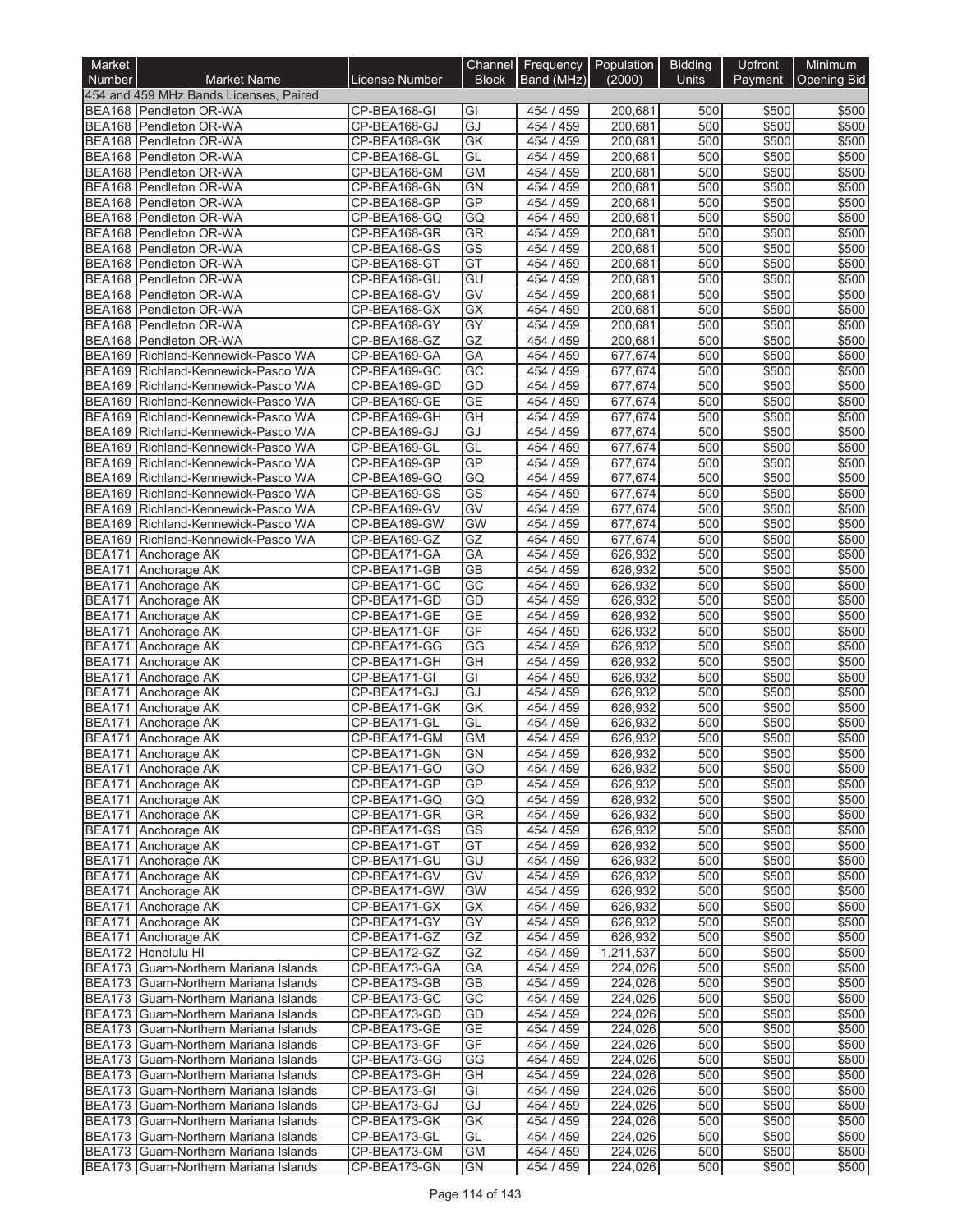| Market                         |                                                                       |                              | Channel                | Frequency Population   |                        | <b>Bidding</b> | Upfront        | Minimum            |
|--------------------------------|-----------------------------------------------------------------------|------------------------------|------------------------|------------------------|------------------------|----------------|----------------|--------------------|
| Number                         | <b>Market Name</b><br>454 and 459 MHz Bands Licenses, Paired          | License Number               | <b>Block</b>           | Band (MHz)             | (2000)                 | Units          | Payment        | <b>Opening Bid</b> |
|                                | BEA173 Guam-Northern Mariana Islands                                  | CP-BEA173-GO                 | GO                     | 454 / 459              | 224,026                | 500            | \$500          | \$500              |
| <b>BEA173</b>                  | Guam-Northern Mariana Islands                                         | CP-BEA173-GP                 | GP                     | 454 / 459              | 224,026                | 500            | \$500          | \$500              |
| <b>BEA173</b>                  | Guam-Northern Mariana Islands                                         | CP-BEA173-GQ                 | GQ                     | 454 / 459              | 224,026                | 500            | \$500          | \$500              |
| <b>BEA173</b>                  | Guam-Northern Mariana Islands                                         | CP-BEA173-GR                 | <b>GR</b>              | 454 / 459              | 224,026                | 500            | \$500          | \$500              |
| <b>BEA173</b>                  | Guam-Northern Mariana Islands                                         | CP-BEA173-GS                 | $\overline{\text{GS}}$ | 454 / 459              | 224,026                | 500            | \$500          | \$500              |
| <b>BEA173</b>                  | Guam-Northern Mariana Islands                                         | CP-BEA173-GT                 | GT                     | 454 / 459              | 224,026                | 500            | \$500          | \$500              |
| <b>BEA173</b>                  | Guam-Northern Mariana Islands                                         | CP-BEA173-GU                 | GU                     | 454 / 459              | 224,026                | 500            | \$500          | \$500              |
| <b>BEA173</b>                  | Guam-Northern Mariana Islands                                         | CP-BEA173-GV                 | $\overline{GV}$        | 454 / 459              | 224,026                | 500            | \$500          | \$500              |
| <b>BEA173</b>                  | Guam-Northern Mariana Islands                                         | CP-BEA173-GW                 | <b>GW</b>              | 454 / 459              | 224,026                | 500            | \$500          | \$500              |
| <b>BEA173</b>                  | Guam-Northern Mariana Islands                                         | CP-BEA173-GX                 | <b>GX</b>              | 454 / 459              | 224.026                | 500            | \$500          | \$500              |
| <b>BEA173</b><br><b>BEA173</b> | Guam-Northern Mariana Islands<br>Guam-Northern Mariana Islands        | CP-BEA173-GY                 | GY<br>GZ               | 454 / 459<br>454 / 459 | 224,026                | 500<br>500     | \$500<br>\$500 | \$500              |
|                                | BEA174 Puerto Rico-US Virgin Islands                                  | CP-BEA173-GZ<br>CP-BEA174-GA | GA                     | 454 / 459              | 224,026<br>3,917,222   | 500            | \$500          | \$500<br>\$500     |
| <b>BEA174</b>                  | Puerto Rico-US Virgin Islands                                         | CP-BEA174-GB                 | <b>GB</b>              | 454 / 459              | 3,917,222              | 500            | \$500          | \$500              |
|                                | BEA174 Puerto Rico-US Virgin Islands                                  | CP-BEA174-GC                 | $\overline{GC}$        | 454 / 459              | 3,917,222              | 500            | \$500          | \$500              |
|                                | BEA174 Puerto Rico-US Virgin Islands                                  | CP-BEA174-GD                 | GD                     | 454 / 459              | 3,917,222              | 500            | \$500          | \$500              |
| <b>BEA174</b>                  | Puerto Rico-US Virgin Islands                                         | CP-BEA174-GE                 | <b>GE</b>              | 454 / 459              | 3,917,222              | 500            | \$500          | \$500              |
| <b>BEA174</b>                  | Puerto Rico-US Virgin Islands                                         | CP-BEA174-GF                 | GF                     | 454 / 459              | 3,917,222              | 500            | \$500          | \$500              |
| <b>BEA174</b>                  | Puerto Rico-US Virgin Islands                                         | CP-BEA174-GG                 | GG                     | 454 / 459              | 3,917,222              | 500            | \$500          | \$500              |
|                                | BEA174 Puerto Rico-US Virgin Islands                                  | CP-BEA174-GH                 | GH                     | 454 / 459              | 3,917,222              | 500            | \$500          | \$500              |
|                                | BEA174 Puerto Rico-US Virgin Islands                                  | CP-BEA174-GI                 | GI                     | 454 / 459              | 3,917,222              | 500            | \$500          | \$500              |
|                                | BEA174 Puerto Rico-US Virgin Islands                                  | CP-BEA174-GJ                 | GJ                     | 454 / 459              | 3,917,222              | 500            | \$500          | \$500              |
|                                | BEA174 Puerto Rico-US Virgin Islands                                  | CP-BEA174-GK                 | GK                     | 454 / 459              | 3,917,222              | 500            | \$500          | \$500              |
|                                | BEA174 Puerto Rico-US Virgin Islands                                  | CP-BEA174-GL                 | GL                     | 454 / 459              | 3,917,222              | 500            | \$500          | \$500              |
| <b>BEA174</b>                  | Puerto Rico-US Virgin Islands                                         | CP-BEA174-GM                 | <b>GM</b>              | 454 / 459              | 3,917,222              | 500            | \$500          | \$500              |
|                                | BEA174 Puerto Rico-US Virgin Islands                                  | CP-BEA174-GN                 | <b>GN</b>              | 454 / 459              | 3,917,222              | 500            | \$500          | \$500              |
| <b>BEA174</b>                  | BEA174 Puerto Rico-US Virgin Islands<br>Puerto Rico-US Virgin Islands | CP-BEA174-GO<br>CP-BEA174-GP | GO<br><b>GP</b>        | 454 / 459<br>454 / 459 | 3,917,222<br>3,917,222 | 500<br>500     | \$500<br>\$500 | \$500<br>\$500     |
|                                | BEA174 Puerto Rico-US Virgin Islands                                  | CP-BEA174-GQ                 | GQ                     | 454 / 459              | 3,917,222              | 500            | \$500          | \$500              |
|                                | BEA174 Puerto Rico-US Virgin Islands                                  | CP-BEA174-GR                 | <b>GR</b>              | 454 / 459              | 3,917,222              | 500            | \$500          | \$500              |
|                                | BEA174 Puerto Rico-US Virgin Islands                                  | CP-BEA174-GS                 | <b>GS</b>              | 454 / 459              | 3,917,222              | 500            | \$500          | \$500              |
|                                | BEA174 Puerto Rico-US Virgin Islands                                  | CP-BEA174-GT                 | GT                     | 454 / 459              | 3,917,222              | 500            | \$500          | \$500              |
|                                | BEA174 Puerto Rico-US Virgin Islands                                  | CP-BEA174-GU                 | GU                     | 454 / 459              | 3,917,222              | 500            | \$500          | \$500              |
|                                | BEA174 Puerto Rico-US Virgin Islands                                  | CP-BEA174-GV                 | GV                     | 454 / 459              | 3,917,222              | 500            | \$500          | \$500              |
|                                | BEA174 Puerto Rico-US Virgin Islands                                  | CP-BEA174-GW                 | <b>GW</b>              | 454 / 459              | 3,917,222              | 500            | \$500          | \$500              |
| <b>BEA174</b>                  | Puerto Rico-US Virgin Islands                                         | CP-BEA174-GX                 | GX                     | 454 / 459              | 3,917,222              | 500            | \$500          | \$500              |
|                                | BEA174 Puerto Rico-US Virgin Islands                                  | CP-BEA174-GY                 | GY                     | 454 / 459              | 3,917,222              | 500            | \$500          | \$500              |
|                                | BEA174 Puerto Rico-US Virgin Islands                                  | CP-BEA174-GZ                 | GZ                     | 454 / 459              | 3,917,222              | 500            | \$500          | \$500              |
| <b>BEA175</b>                  | American Samoa                                                        | CP-BEA175-GA                 | GA                     | 454 / 459              | 57,291                 | 500            | \$500          | \$500              |
|                                | BEA175 American Samoa                                                 | CP-BEA175-GB                 | <b>GB</b>              | 454 / 459              | 57,291                 | 500            | \$500          | \$500              |
| <b>BEA175</b><br><b>BEA175</b> | American Samoa                                                        | CP-BEA175-GC<br>CP-BEA175-GD | $\overline{GC}$<br>GD  | 454 / 459              | 57,291                 | 500<br>500     | \$500          | \$500              |
|                                | American Samoa<br>BEA175 American Samoa                               | CP-BEA175-GE                 | <b>GE</b>              | 454 / 459<br>454 / 459 | 57,291<br>57,291       | 500            | \$500<br>\$500 | \$500<br>\$500     |
|                                | BEA175 American Samoa                                                 | CP-BEA175-GF                 | GF                     | 454/459                | 57,291                 | 500            | \$500          | \$500              |
|                                | BEA175 American Samoa                                                 | CP-BEA175-GG                 | GG                     | 454 / 459              | 57,291                 | 500            | \$500          | \$500              |
|                                | BEA175 American Samoa                                                 | CP-BEA175-GH                 | GH                     | 454 / 459              | 57,291                 | 500            | \$500          | \$500              |
|                                | BEA175 American Samoa                                                 | CP-BEA175-GI                 | GI                     | 454 / 459              | 57,291                 | 500            | \$500          | \$500              |
|                                | BEA175 American Samoa                                                 | CP-BEA175-GJ                 | GJ                     | 454 / 459              | 57,291                 | 500            | \$500          | \$500              |
|                                | BEA175 American Samoa                                                 | CP-BEA175-GK                 | <b>GK</b>              | 454 / 459              | 57,291                 | 500            | \$500          | \$500              |
|                                | BEA175 American Samoa                                                 | CP-BEA175-GL                 | GL                     | 454/459                | 57,291                 | 500            | \$500          | \$500              |
|                                | BEA175 American Samoa                                                 | CP-BEA175-GM                 | <b>GM</b>              | 454 / 459              | 57,291                 | 500            | \$500          | \$500              |
|                                | BEA175 American Samoa                                                 | CP-BEA175-GN                 | GN                     | 454 / 459              | 57,291                 | 500            | \$500          | \$500              |
|                                | BEA175 American Samoa                                                 | CP-BEA175-GO                 | GO                     | 454 / 459              | 57,291                 | 500            | \$500          | \$500              |
|                                | BEA175 American Samoa                                                 | CP-BEA175-GP                 | GP                     | 454 / 459              | 57,291                 | 500            | \$500          | \$500              |
|                                | BEA175 American Samoa                                                 | CP-BEA175-GQ                 | GQ                     | 454 / 459              | $\overline{57,291}$    | 500            | \$500          | \$500              |
|                                | BEA175 American Samoa<br>BEA175 American Samoa                        | CP-BEA175-GR<br>CP-BEA175-GS | <b>GR</b><br>GS        | 454 / 459<br>454 / 459 | 57,291<br>57,291       | 500<br>500     | \$500<br>\$500 | \$500<br>\$500     |
|                                | BEA175 American Samoa                                                 | CP-BEA175-GT                 | GT                     | 454 / 459              | 57,291                 | 500            | \$500          | \$500              |
|                                | BEA175 American Samoa                                                 | CP-BEA175-GU                 | GU                     | 454 / 459              | 57,291                 | 500            | \$500          | \$500              |
|                                | BEA175 American Samoa                                                 | CP-BEA175-GV                 | GV                     | 454 / 459              | 57,291                 | 500            | \$500          | \$500              |
|                                | BEA175 American Samoa                                                 | CP-BEA175-GW                 | <b>GW</b>              | 454 / 459              | 57,291                 | 500            | \$500          | \$500              |
|                                | BEA175 American Samoa                                                 | CP-BEA175-GX                 | GX                     | 454 / 459              | 57,291                 | 500            | \$500          | \$500              |
|                                | <b>BEA175</b> American Samoa                                          | CP-BEA175-GY                 | GY                     | 454 / 459              | 57,291                 | 500            | \$500          | \$500              |
|                                | BEA175 American Samoa                                                 | CP-BEA175-GZ                 | GZ                     | 454 / 459              | 57,291                 | 500            | \$500          | \$500              |

**1,599 Licenses 454 and 459 MHz Paired Bands 799,500 \$799,500 \$799,500**

\*\* Indicates licenses covering partial markets. For more information about these licenses, please refer to Attachment A Parts 2, 3, and 4, which are available as separate files at http://wireless.fcc.gov/auctions/87/.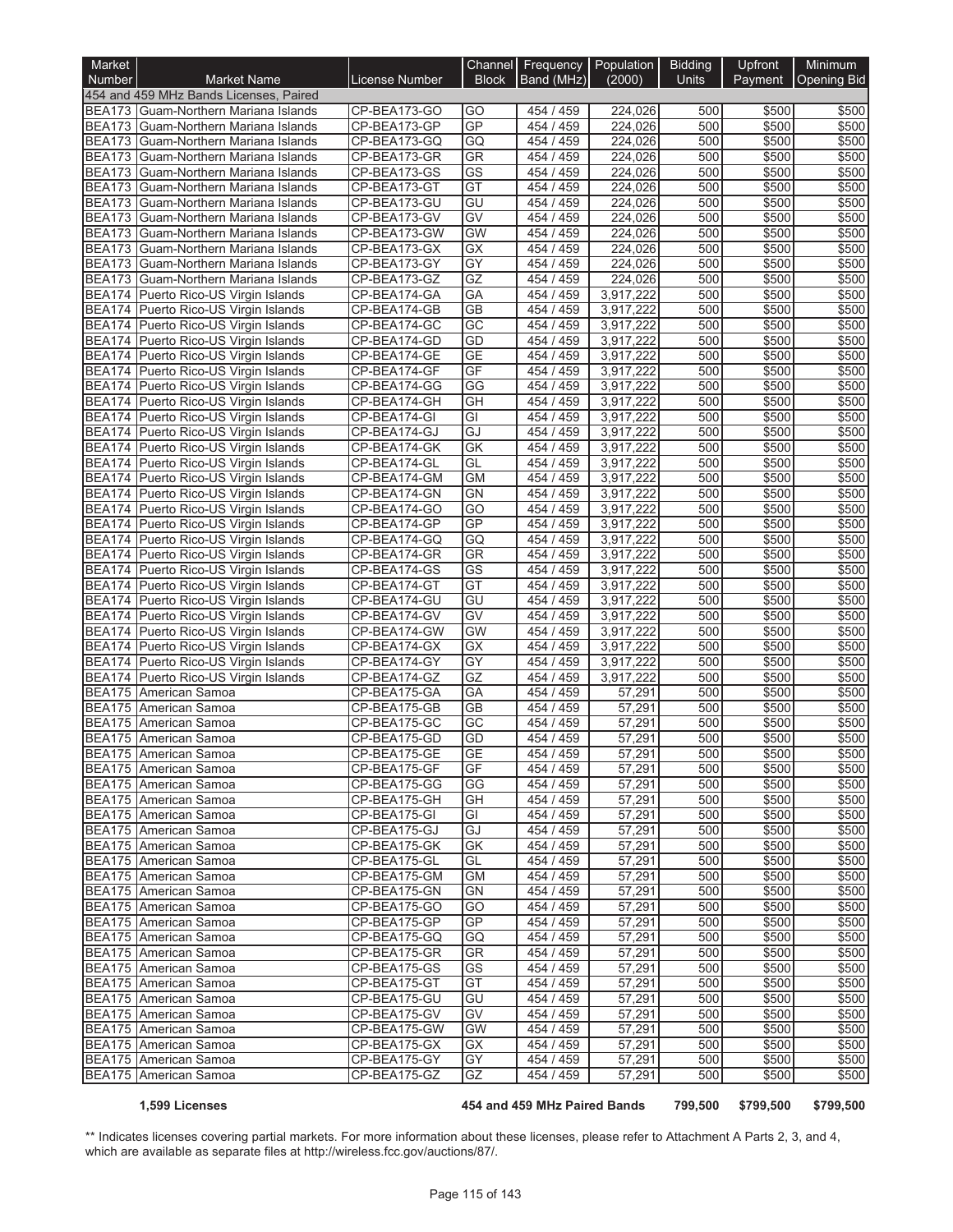## Auction 87 - Auction of Lower and Upper Paging Bands Licenses DA 09-2416 Attachment A - Part 1

|                |                                            |                | $A$ lla $U$ IIIII $U \cap A - \Gamma$ dil I |            |            |                |                |                       |
|----------------|--------------------------------------------|----------------|---------------------------------------------|------------|------------|----------------|----------------|-----------------------|
| Market         |                                            |                | Channel                                     | Frequency  | Population | <b>Bidding</b> | Upfront        | <b>Minimum</b>        |
| Number         | <b>Market Name</b>                         | License Number | <b>Block</b>                                | Band (MHz) | (2000)     | <b>Units</b>   |                | Payment   Opening Bid |
|                | 929 MHz Band Licenses                      |                |                                             |            |            |                |                |                       |
| MEA001 Boston  |                                            | GC-MEA001-A    | ΙA                                          | 929        | 9,229,477  | 500            | \$500          | \$500                 |
| MEA001 Boston  |                                            | GC-MEA001-B    | B                                           | 929        | 9,229,477  | 500            | \$500          | \$500                 |
| MEA001 Boston  |                                            | GC-MEA001-C    | C                                           | 929        | 9,229,477  | 500            | \$500          | \$500                 |
| MEA001 Boston  |                                            | GC-MEA001-D    | D                                           | 929        | 9,229,477  | 500            | \$500          | \$500                 |
| MEA001 Boston  |                                            | GC-MEA001-F    | F                                           | 929        | 9,229,477  | 500            | \$500          | \$500                 |
| MEA001 Boston  |                                            | GC-MEA001-G    | G                                           | 929        | 9,229,477  | 500            | \$500          | \$500                 |
| MEA001 Boston  |                                            | GC-MEA001-I    |                                             | 929        | 9,229,477  | 500            | \$500          | \$500                 |
| MEA001 Boston  |                                            | GC-MEA001-J    |                                             | 929        | 9,229,477  | 500            | \$500          | \$500                 |
| MEA001 Boston  |                                            | GC-MEA001-K    | Κ                                           | 929        | 9,229,477  | 500            | \$500          | \$500                 |
| MEA001 Boston  |                                            | GC-MEA001-L    |                                             | 929        | 9,229,477  | 500            | \$500          | \$500                 |
|                | MEA002 New York City                       | GC-MEA002-B    | B                                           | 929        | 30,885,797 | 500            | \$500          | \$500                 |
|                | MEA002 New York City                       | GC-MEA002-C    | C                                           | 929        | 30,885,797 | 500            | \$500          | \$500                 |
|                | MEA002 New York City                       | GC-MEA002-D    | D                                           | 929        | 30,885,797 | 500            | \$500          | \$500                 |
|                | MEA002 New York City                       | GC-MEA002-F    | F                                           | 929        | 30,885,797 | 500            | \$500          | \$500                 |
|                | MEA002 New York City                       | GC-MEA002-I    |                                             | 929        | 30,885,797 | 500            | \$500          | \$500                 |
|                | MEA002 New York City                       | GC-MEA002-K    | Κ                                           | 929        | 30,885,797 | 500            | \$500          | \$500                 |
|                | MEA002 New York City                       | GC-MEA002-L    |                                             | 929        | 30,885,797 | 500            | \$500          | \$500                 |
| MEA003 Buffalo |                                            | GC-MEA003-A    | A                                           | 929        | 1,507,759  | 500            | \$500          | \$500                 |
| MEA003 Buffalo |                                            | GC-MEA003-B    | B                                           | 929        | 1,507,759  | 500            | \$500          | \$500                 |
| MEA003 Buffalo |                                            | GC-MEA003-C    | C                                           | 929        | 1,507,759  | 500            | \$500          | \$500                 |
| MEA003 Buffalo |                                            | GC-MEA003-D    | D                                           | 929        | 1,507,759  | 500            | \$500          | \$500                 |
| MEA003 Buffalo |                                            | GC-MEA003-F    | F                                           | 929        | 1,507,759  | 500            | \$500          | \$500                 |
| MEA003 Buffalo |                                            | GC-MEA003-G    | G                                           | 929        | 1,507,759  | 500            | \$500          | \$500                 |
| MEA003 Buffalo |                                            | GC-MEA003-H    | Η                                           | 929        | 1,507,759  | 500            | \$500          | \$500                 |
| MEA003 Buffalo |                                            | GC-MEA003-I    |                                             | 929        | 1,507,759  | 500            | \$500          | \$500                 |
| MEA003 Buffalo |                                            | GC-MEA003-J    |                                             | 929        | 1,507,759  | 500            | \$500          | \$500                 |
| MEA003 Buffalo |                                            | GC-MEA003-K    | Κ                                           | 929        | 1,507,759  | 500            | \$500          | \$500                 |
| MEA003 Buffalo |                                            | GC-MEA003-L    |                                             | 929        | 1,507,759  | 500            | \$500          | \$500                 |
|                | MEA004 Philadelphia                        | GC-MEA004-A    | A                                           | 929        | 8,435,057  | 500            | \$500          | \$500                 |
|                | MEA004 Philadelphia                        | GC-MEA004-B    | B                                           | 929        | 8,435,057  | 500            | \$500          | \$500                 |
|                | MEA004 Philadelphia                        | GC-MEA004-C    | С                                           | 929        | 8,435,057  | 500            | \$500          | \$500                 |
|                | MEA004 Philadelphia                        | GC-MEA004-D    | D                                           | 929        | 8,435,057  | 500            | \$500          | \$500                 |
|                |                                            |                | F                                           | 929        |            |                |                |                       |
|                | MEA004 Philadelphia<br>MEA004 Philadelphia | GC-MEA004-F    |                                             | 929        | 8,435,057  | 500<br>500     | \$500          | \$500                 |
|                |                                            | GC-MEA004-I    |                                             | 929        | 8,435,057  | 500            | \$500<br>\$500 | \$500                 |
|                | MEA004 Philadelphia                        | GC-MEA004-K    | Κ                                           |            | 8,435,057  |                |                | \$500                 |
|                | MEA004 Philadelphia                        | GC-MEA004-L    |                                             | 929        | 8,435,057  | 500<br>500     | \$500          | \$500                 |
|                | MEA005 Washington                          | GC-MEA005-A    | A                                           | 929        | 8,767,100  |                | \$500          | \$500                 |
|                | MEA005 Washington                          | GC-MEA005-B    | B                                           | 929        | 8,767,100  | 500            | \$500          | \$500                 |
|                | MEA005 Washington                          | GC-MEA005-C    | C<br>D                                      | 929        | 8,767,100  | 500            | \$500          | \$500                 |
|                | MEA005 Washington                          | GC-MEA005-D    |                                             | 929        | 8,767,100  | 500            | \$500          | \$500                 |
|                | MEA005 Washington                          | GC-MEA005-F    | F                                           | 929        | 8,767,100  | 500            | \$500          | \$500                 |
|                | MEA005 Washington                          | GC-MEA005-G    | G                                           | 929        | 8,767,100  | 500            | \$500          | \$500                 |
|                | MEA005 Washington                          | GC-MEA005-I    |                                             | 929        | 8,767,100  | 500            | \$500          | \$500                 |
|                | MEA005 Washington                          | GC-MEA005-J    | J                                           | 929        | 8,767,100  | 500            | \$500          | \$500                 |
|                | MEA005 Washington                          | GC-MEA005-K    | Κ                                           | 929        | 8,767,100  | 500            | \$500          | \$500                 |
|                | MEA005 Washington                          | GC-MEA005-L    |                                             | 929        | 8,767,100  | 500            | \$500          | \$500                 |
|                | MEA006 Richmond                            | GC-MEA006-B    | В                                           | 929        | 4,329,258  | 500            | \$500          | \$500                 |
|                | MEA006 Richmond                            | GC-MEA006-C    | С                                           | 929        | 4,329,258  | 500            | \$500          | \$500                 |
|                | MEA006 Richmond                            | GC-MEA006-D    | D                                           | 929        | 4,329,258  | 500            | \$500          | \$500                 |
|                | MEA006 Richmond                            | GC-MEA006-F    | F                                           | 929        | 4,329,258  | 500            | \$500          | \$500                 |
|                | MEA006 Richmond                            | GC-MEA006-G    | G                                           | 929        | 4,329,258  | 500            | \$500          | \$500                 |
|                | MEA006 Richmond                            | GC-MEA006-J    | J                                           | 929        | 4,329,258  | 500            | \$500          | \$500                 |
|                | MEA006 Richmond                            | GC-MEA006-K    | Κ                                           | 929        | 4,329,258  | 500            | \$500          | \$500                 |
|                | MEA006 Richmond                            | GC-MEA006-L    |                                             | 929        | 4,329,258  | 500            | \$500          | \$500                 |
|                | MEA007 Charlotte-Greensboro-Raleigh        | GC-MEA007-B    | В                                           | 929        | 11,679,928 | 500            | \$500          | \$500                 |
|                | MEA007 Charlotte-Greensboro-Raleigh        | GC-MEA007-C    | С                                           | 929        | 11,679,928 | 500            | \$500          | \$500                 |
|                | MEA007 Charlotte-Greensboro-Raleigh        | GC-MEA007-D    | D                                           | 929        | 11,679,928 | 500            | \$500          | \$500                 |
|                | MEA007 Charlotte-Greensboro-Raleigh        | GC-MEA007-F    | F                                           | 929        | 11,679,928 | 500            | \$500          | \$500                 |
|                | MEA007 Charlotte-Greensboro-Raleigh        | GC-MEA007-G    | G                                           | 929        | 11,679,928 | 500            | \$500          | \$500                 |
|                | MEA007 Charlotte-Greensboro-Raleigh        | GC-MEA007-J    | J                                           | 929        | 11,679,928 | 500            | \$500          | \$500                 |
|                | MEA007 Charlotte-Greensboro-Raleigh        | GC-MEA007-L    |                                             | 929        | 11,679,928 | 500            | \$500          | \$500                 |
| MEA008 Atlanta |                                            | GC-MEA008-B    | B                                           | 929        | 9,198,217  | 500            | \$500          | \$500                 |
| MEA008 Atlanta |                                            | GC-MEA008-C    | С                                           | 929        | 9,198,217  | 500            | \$500          | \$500                 |
| MEA008 Atlanta |                                            | GC-MEA008-D    | D                                           | 929        | 9,198,217  | 500            | \$500          | \$500                 |
| MEA008 Atlanta |                                            | GC-MEA008-E    | E                                           | 929        | 9,198,217  | 500            | \$500          | \$500                 |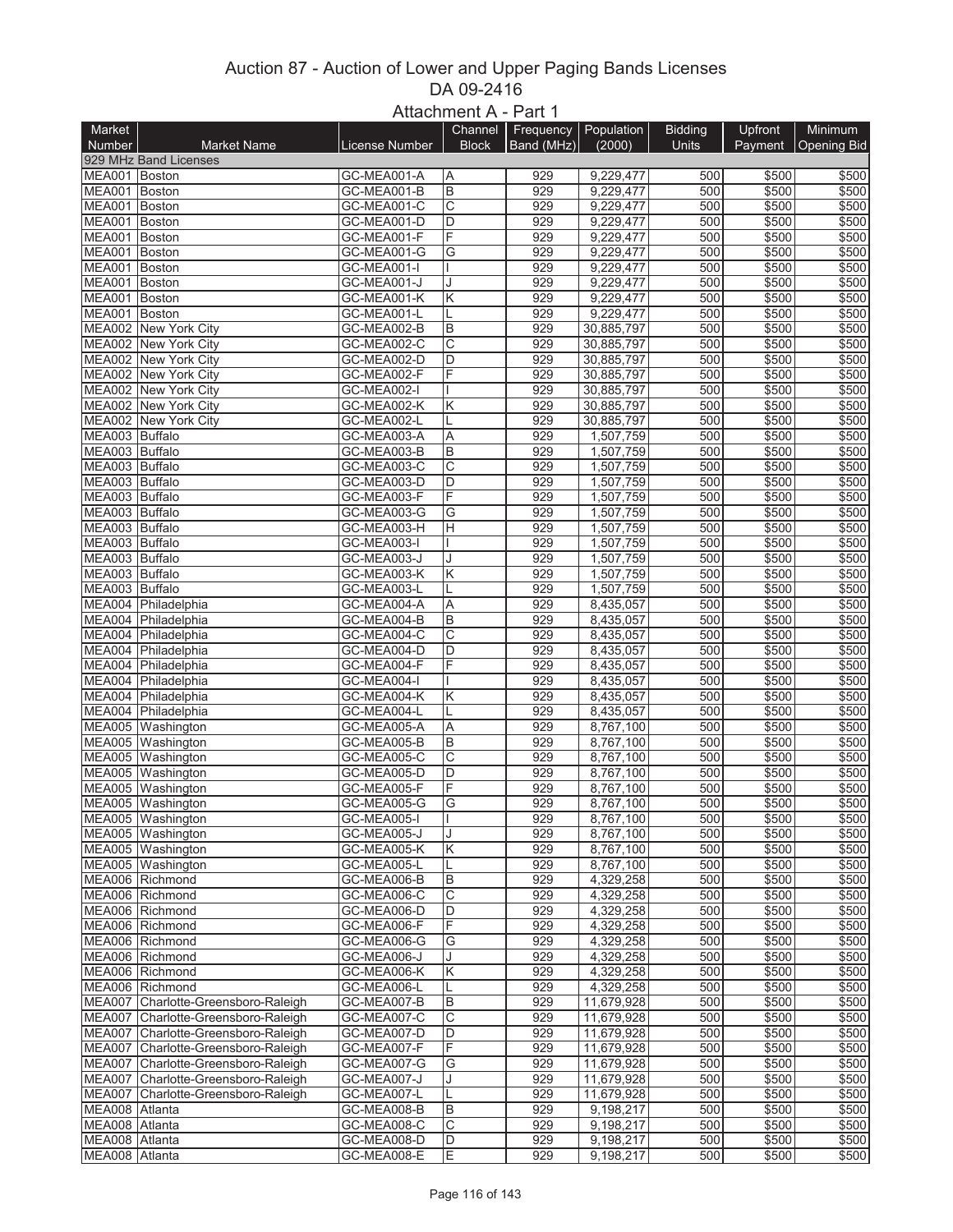| Market                        |                                                                            |                            | Channel                    | Frequency Population |                         | <b>Bidding</b> | Upfront        | Minimum        |
|-------------------------------|----------------------------------------------------------------------------|----------------------------|----------------------------|----------------------|-------------------------|----------------|----------------|----------------|
| <b>Number</b>                 | <b>Market Name</b>                                                         | License Number             | <b>Block</b>               | Band (MHz)           | (2000)                  | Units          | Payment        | Opening Bid    |
| MEA008 Atlanta                | 929 MHz Band Licenses                                                      | GC-MEA008-J                |                            | 929                  | 9,198,217               | 500            | \$500          | \$500          |
| MEA008 Atlanta                |                                                                            | GC-MEA008-L                |                            | 929                  | 9,198,217               | 500            | \$500          | \$500          |
| <b>MEA009</b>                 | Jacksonville                                                               | GC-MEA009-B                | B                          | 929                  | 2,605,624               | 500            | \$500          | \$500          |
|                               | MEA009 Jacksonville                                                        | GC-MEA009-C                | С                          | 929                  | 2,605,624               | 500            | \$500          | \$500          |
| MEA009                        | Jacksonville                                                               | GC-MEA009-D                | D                          | 929                  | 2,605,624               | 500            | \$500          | \$500          |
| <b>MEA009</b>                 | Jacksonville<br>MEA009 Jacksonville                                        | GC-MEA009-E<br>GC-MEA009-F | E<br>F                     | 929<br>929           | 2,605,624<br>2,605,624  | 500<br>500     | \$500<br>\$500 | \$500<br>\$500 |
| <b>MEA009</b>                 | Jacksonville                                                               | GC-MEA009-G                | $\overline{\mathsf{G}}$    | 929                  | 2,605,624               | 500            | \$500          | \$500          |
| <b>MEA009</b>                 | Jacksonville                                                               | GC-MEA009-J                |                            | 929                  | 2,605,624               | 500            | \$500          | \$500          |
|                               | MEA009 Jacksonville                                                        | GC-MEA009-K                | Κ                          | 929                  | 2,605,624               | 500            | \$500          | \$500          |
|                               | MEA009 Jacksonville                                                        | GC-MEA009-L                |                            | 929                  | 2,605,624               | 500            | \$500          | \$500          |
| <b>MEA010</b>                 | Tampa-St. Petersburg-Orlando                                               | GC-MEA010-B                | В                          | 929                  | 6,802,332               | 500            | \$500          | \$500          |
|                               | MEA010 Tampa-St. Petersburg-Orlando<br>MEA010 Tampa-St. Petersburg-Orlando | GC-MEA010-C<br>GC-MEA010-D | $\overline{\text{c}}$<br>D | 929<br>929           | 6,802,332<br>6,802,332  | 500<br>500     | \$500<br>\$500 | \$500<br>\$500 |
|                               | MEA010 Tampa-St. Petersburg-Orlando                                        | GC-MEA010-E                | E                          | 929                  | 6,802,332               | 500            | \$500          | \$500          |
|                               | MEA010 Tampa-St. Petersburg-Orlando                                        | GC-MEA010-F                | F                          | 929                  | 6,802,332               | 500            | \$500          | \$500          |
|                               | MEA010 Tampa-St. Petersburg-Orlando                                        | GC-MEA010-G                | G                          | 929                  | 6,802,332               | 500            | \$500          | \$500          |
|                               | MEA010 Tampa-St. Petersburg-Orlando                                        | GC-MEA010-K                | Κ                          | 929                  | 6,802,332               | 500            | \$500          | \$500          |
|                               | MEA010 Tampa-St. Petersburg-Orlando                                        | GC-MEA010-L                |                            | 929                  | 6,802,332               | 500            | \$500          | \$500          |
| <b>MEA011</b>                 | Miami                                                                      | GC-MEA011-B                | B                          | 929                  | 6,294,487               | 500            | \$500          | \$500          |
| <b>MEA011</b><br>MEA011 Miami | Miami                                                                      | GC-MEA011-C<br>GC-MEA011-E | C<br>E                     | 929<br>929           | 6,294,487<br>6,294,487  | 500<br>500     | \$500<br>\$500 | \$500<br>\$500 |
| <b>MEA011</b>                 | Miami                                                                      | GC-MEA011-F                | F                          | 929                  | 6,294,487               | 500            | \$500          | \$500          |
| MEA011                        | Miami                                                                      | GC-MEA011-H                | Н                          | 929                  | 6,294,487               | 500            | \$500          | \$500          |
| <b>MEA011</b>                 | Miami                                                                      | GC-MEA011-I                |                            | 929                  | 6,294,487               | 500            | \$500          | \$500          |
| <b>MEA011</b>                 | Miami                                                                      | GC-MEA011-J                |                            | 929                  | 6,294,487               | 500            | \$500          | \$500          |
| MEA011 Miami                  |                                                                            | GC-MEA011-K                | Κ                          | 929                  | 6,294,487               | 500            | \$500          | \$500          |
| MEA011                        | Miami                                                                      | GC-MEA011-L                |                            | 929                  | 6,294,487               | 500            | \$500          | \$500          |
|                               | MEA012 Pittsburgh<br>MEA012 Pittsburgh                                     | GC-MEA012-B<br>GC-MEA012-C | В<br>C                     | 929<br>929           | 4,109,453<br>4,109,453  | 500<br>500     | \$500<br>\$500 | \$500<br>\$500 |
|                               | MEA012 Pittsburgh                                                          | GC-MEA012-D                | D                          | 929                  | 4,109,453               | 500            | \$500          | \$500          |
|                               | MEA012 Pittsburgh                                                          | GC-MEA012-F                | F                          | 929                  | 4,109,453               | 500            | \$500          | \$500          |
|                               | MEA012 Pittsburgh                                                          | GC-MEA012-G                | $\overline{\mathsf{G}}$    | 929                  | 4,109,453               | 500            | \$500          | \$500          |
|                               | MEA012 Pittsburgh                                                          | GC-MEA012-H                | Н                          | 929                  | 4,109,453               | 500            | \$500          | \$500          |
|                               | MEA012 Pittsburgh                                                          | GC-MEA012-I                |                            | 929                  | 4,109,453               | 500            | \$500          | \$500          |
|                               | MEA012 Pittsburgh                                                          | GC-MEA012-J                |                            | 929<br>929           | 4,109,453               | 500<br>500     | \$500          | \$500          |
|                               | MEA012 Pittsburgh<br>MEA013 Cincinnati-Dayton                              | GC-MEA012-L<br>GC-MEA013-A | A                          | 929                  | 4,109,453<br>4,517,237  | 500            | \$500<br>\$500 | \$500<br>\$500 |
|                               | MEA013 Cincinnati-Dayton                                                   | GC-MEA013-B                | B                          | 929                  | 4,517,237               | 500            | \$500          | \$500          |
|                               | MEA013 Cincinnati-Dayton                                                   | GC-MEA013-C                | C                          | 929                  | 4,517,237               | 500            | \$500          | \$500          |
|                               | MEA013 Cincinnati-Dayton                                                   | GC-MEA013-F                | F                          | 929                  | 4,517,237               | 500            | \$500          | \$500          |
|                               | MEA013 Cincinnati-Dayton                                                   | GC-MEA013-G                | G                          | 929                  | 4.517.237               | 500            | \$500          | \$500          |
|                               | MEA013 Cincinnati-Dayton                                                   | GC-MEA013-H                | ΙH                         | 929                  | 4,517,237               | 500            | \$500          | \$500          |
|                               | MEA013 Cincinnati-Dayton<br>MEA013 Cincinnati-Dayton                       | GC-MEA013-I<br>GC-MEA013-J |                            | 929<br>929           | 4,517,237<br>4,517,237  | 500<br>500     | \$500<br>\$500 | \$500<br>\$500 |
|                               | MEA013 Cincinnati-Dayton                                                   | GC-MEA013-K                | Κ                          | 929                  | 4,517,237               | 500            | \$500          | \$500          |
|                               | MEA013 Cincinnati-Dayton                                                   | GC-MEA013-L                |                            | 929                  | 4,517,237               | 500            | \$500          | \$500          |
|                               | MEA014 Columbus                                                            | GC-MEA014-A                | Α                          | 929                  | 2,349,060               | 500            | \$500          | \$500          |
|                               | MEA014 Columbus                                                            | GC-MEA014-B                | В                          | 929                  | 2,349,060               | 500            | \$500          | \$500          |
|                               | MEA014 Columbus                                                            | GC-MEA014-C                | $\overline{\mathrm{c}}$    | 929                  | 2,349,060               | 500            | \$500          | \$500          |
|                               | MEA014 Columbus                                                            | GC-MEA014-D                | D                          | 929                  | 2,349,060               | 500            | \$500          | \$500          |
|                               | MEA014 Columbus<br>MEA014 Columbus                                         | GC-MEA014-F<br>GC-MEA014-G | F<br>G                     | 929<br>929           | 2,349,060<br>2,349,060  | 500<br>500     | \$500<br>\$500 | \$500<br>\$500 |
|                               | MEA014 Columbus                                                            | GC-MEA014-H                | H.                         | 929                  | 2,349,060               | 500            | \$500          | \$500          |
|                               | MEA014 Columbus                                                            | GC-MEA014-I                |                            | 929                  | 2,349,060               | 500            | \$500          | \$500          |
|                               | MEA014 Columbus                                                            | GC-MEA014-J                |                            | 929                  | 2,349,060               | 500            | \$500          | \$500          |
|                               | MEA014 Columbus                                                            | GC-MEA014-K                | Κ                          | 929                  | 2,349,060               | 500            | \$500          | \$500          |
|                               | MEA014 Columbus                                                            | GC-MEA014-L                |                            | 929                  | 2,349,060               | 500            | \$500          | \$500          |
|                               | MEA015 Cleveland                                                           | GC-MEA015-A                | A                          | 929                  | 5,211,808               | 500            | \$500          | \$500          |
|                               | MEA015 Cleveland<br>MEA015 Cleveland                                       | GC-MEA015-B<br>GC-MEA015-C | B<br>C                     | 929<br>929           | 5,211,808<br>5,211,808  | 500<br>500     | \$500<br>\$500 | \$500<br>\$500 |
|                               | MEA015 Cleveland                                                           | GC-MEA015-D                | D                          | 929                  | 5,211,808               | 500            | \$500          | \$500          |
|                               | MEA015 Cleveland                                                           | GC-MEA015-F                | F                          | 929                  | 5,211,808               | 500            | \$500          | \$500          |
|                               | MEA015 Cleveland                                                           | GC-MEA015-G                | G                          | 929                  | 5,211,808               | 500            | \$500          | \$500          |
|                               | MEA015 Cleveland                                                           | GC-MEA015-H                | H.                         | 929                  | 5,211,808               | 500            | \$500          | \$500          |
|                               | MEA015 Cleveland                                                           | GC-MEA015-I                |                            | 929                  | 5,211,808               | 500            | \$500          | \$500          |
|                               | MEA015 Cleveland                                                           | GC-MEA015-J                | J                          | 929                  | 5,211,808               | 500            | \$500          | \$500          |
| MEA016 Detroit                | MEA015 Cleveland                                                           | GC-MEA015-K<br>GC-MEA016-A | Κ<br>A                     | 929<br>929           | 5,211,808<br>10,696,754 | 500<br>500     | \$500<br>\$500 | \$500<br>\$500 |
| MEA016 Detroit                |                                                                            | GC-MEA016-B                | B                          | 929                  | 10,696,754              | 500            | \$500          | \$500          |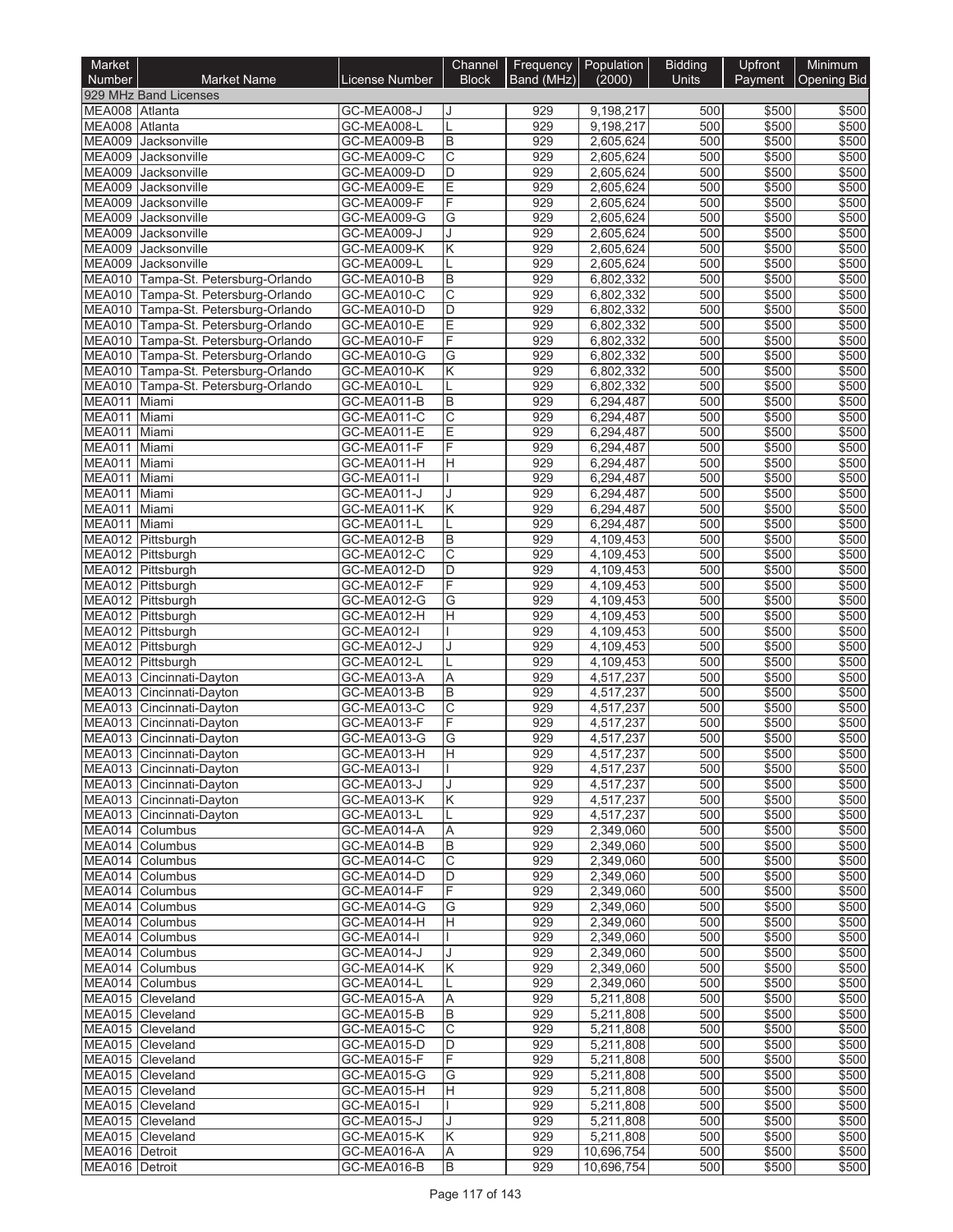| Market                           |                                                            |                            | Channel            | Frequency  | Population               | <b>Bidding</b> | <b>Upfront</b> | Minimum            |
|----------------------------------|------------------------------------------------------------|----------------------------|--------------------|------------|--------------------------|----------------|----------------|--------------------|
| <b>Number</b>                    | <b>Market Name</b>                                         | License Number             | <b>Block</b>       | Band (MHz) | (2000)                   | <b>Units</b>   | Payment        | <b>Opening Bid</b> |
| MEA016 Detroit                   | 929 MHz Band Licenses                                      | GC-MEA016-C                | С                  | 929        | 10,696,754               | 500            | \$500          | \$500              |
| MEA016 Detroit                   |                                                            | GC-MEA016-D                | D                  | 929        | 10,696,754               | 500            | \$500          | \$500              |
| MEA016 Detroit                   |                                                            | GC-MEA016-E                | E                  | 929        | 10.696.754               | 500            | \$500          | \$500              |
| MEA016 Detroit                   |                                                            | GC-MEA016-F                | F                  | 929        | 10,696,754               | 500            | \$500          | \$500              |
| MEA016 Detroit<br>MEA016 Detroit |                                                            | GC-MEA016-G<br>GC-MEA016-H | G<br>Η             | 929<br>929 | 10,696,754<br>10,696,754 | 500<br>500     | \$500<br>\$500 | \$500<br>\$500     |
| MEA016 Detroit                   |                                                            | GC-MEA016-I                |                    | 929        | 10,696,754               | 500            | \$500          | \$500              |
| MEA016 Detroit                   |                                                            | GC-MEA016-J                |                    | 929        | 10,696,754               | 500            | \$500          | \$500              |
| MEA016 Detroit                   |                                                            | GC-MEA016-K                | Κ                  | 929        | 10,696,754               | 500            | \$500          | \$500              |
| MEA016 Detroit                   |                                                            | GC-MEA016-L                |                    | 929        | 10,696,754               | 500            | \$500          | \$500              |
| MEA017                           | MEA017 Milwaukee<br>Milwaukee                              | GC-MEA017-A<br>GC-MEA017-B | Α<br>B             | 929<br>929 | 5,023,107<br>5,023,107   | 500<br>500     | \$500<br>\$500 | \$500<br>\$500     |
|                                  | MEA017 Milwaukee                                           | GC-MEA017-C                | $\overline{\rm c}$ | 929        | 5,023,107                | 500            | \$500          | \$500              |
|                                  | MEA017 Milwaukee                                           | GC-MEA017-D                | D                  | 929        | 5,023,107                | 500            | \$500          | \$500              |
| MEA017                           | Milwaukee                                                  | GC-MEA017-E                | Е                  | 929        | 5,023,107                | 500            | \$500          | \$500              |
|                                  | MEA017 Milwaukee                                           | GC-MEA017-F                | F                  | 929        | 5,023,107                | 500            | \$500          | \$500              |
| MEA017                           | Milwaukee                                                  | GC-MEA017-G                | G                  | 929<br>929 | 5,023,107                | 500<br>500     | \$500          | \$500              |
|                                  | MEA017 Milwaukee<br>MEA017 Milwaukee                       | GC-MEA017-I<br>GC-MEA017-J |                    | 929        | 5,023,107<br>5,023,107   | 500            | \$500<br>\$500 | \$500<br>\$500     |
| MEA017                           | Milwaukee                                                  | GC-MEA017-K                | Κ                  | 929        | 5,023,107                | 500            | \$500          | \$500              |
|                                  | MEA017 Milwaukee                                           | GC-MEA017-L                |                    | 929        | 5,023,107                | 500            | \$500          | \$500              |
| MEA018 Chicago                   |                                                            | GC-MEA018-A                | Α                  | 929        | 13,667,977               | 500            | \$500          | \$500              |
| MEA018 Chicago                   |                                                            | GC-MEA018-B                | B                  | 929        | 13,667,977               | 500            | \$500          | \$500              |
| MEA018 Chicago<br>MEA018 Chicago |                                                            | GC-MEA018-C<br>GC-MEA018-D | C<br>D             | 929<br>929 | 13,667,977<br>13,667,977 | 500<br>500     | \$500<br>\$500 | \$500<br>\$500     |
| MEA018 Chicago                   |                                                            | GC-MEA018-F                | F                  | 929        | 13,667,977               | 500            | \$500          | \$500              |
| MEA018 Chicago                   |                                                            | GC-MEA018-G                | G                  | 929        | 13,667,977               | 500            | \$500          | \$500              |
| MEA018 Chicago                   |                                                            | GC-MEA018-I                |                    | 929        | 13,667,977               | 500            | \$500          | \$500              |
| MEA018 Chicago                   |                                                            | GC-MEA018-J                |                    | 929        | 13,667,977               | 500            | \$500          | \$500              |
| MEA018 Chicago<br>MEA018 Chicago |                                                            | GC-MEA018-K<br>GC-MEA018-L | Κ                  | 929<br>929 | 13,667,977<br>13,667,977 | 500<br>500     | \$500<br>\$500 | \$500<br>\$500     |
|                                  | MEA019 Indianapolis                                        | GC-MEA019-A                | Α                  | 929        | 3,066,469                | 500            | \$500          | \$500              |
|                                  | MEA019 Indianapolis                                        | GC-MEA019-B                | B                  | 929        | 3,066,469                | 500            | \$500          | \$500              |
|                                  | MEA019 Indianapolis                                        | GC-MEA019-C                | C                  | 929        | 3,066,469                | 500            | \$500          | \$500              |
|                                  | MEA019 Indianapolis                                        | GC-MEA019-D                | D                  | 929        | 3,066,469                | 500            | \$500          | \$500              |
|                                  | MEA019 Indianapolis                                        | GC-MEA019-E                | E<br>F             | 929<br>929 | 3,066,469                | 500<br>500     | \$500          | \$500              |
|                                  | MEA019 Indianapolis<br>MEA019 Indianapolis                 | GC-MEA019-F<br>GC-MEA019-G | G                  | 929        | 3,066,469<br>3,066,469   | 500            | \$500<br>\$500 | \$500<br>\$500     |
|                                  | MEA019 Indianapolis                                        | GC-MEA019-H                | $\overline{H}$     | 929        | 3,066,469                | 500            | \$500          | \$500              |
|                                  | MEA019 Indianapolis                                        | GC-MEA019-I                |                    | 929        | 3,066,469                | 500            | \$500          | \$500              |
|                                  | MEA019 Indianapolis                                        | GC-MEA019-J                |                    | 929        | 3,066,469                | 500            | \$500          | \$500              |
|                                  | MEA019 Indianapolis                                        | GC-MEA019-K                | Κ                  | 929        | 3,066,469                | 500            | \$500          | \$500              |
|                                  | MEA019 Indianapolis<br>MEA020 Minneapolis-St. Paul         | GC-MEA019-L<br>GC-MEA020-A | A                  | 929<br>929 | 3,066,469<br>6,657,036   | 500<br>500     | \$500<br>\$500 | \$500<br>\$500     |
|                                  | MEA020 Minneapolis-St. Paul                                | GC-MEA020-B                | В                  | 929        | 6,657,036                | 500            | \$500          | \$500              |
|                                  | MEA020 Minneapolis-St. Paul                                | GC-MEA020-C                | C                  | 929        | 6,657,036                | 500            | \$500          | \$500              |
|                                  | MEA020 Minneapolis-St. Paul                                | GC-MEA020-D                | D                  | 929        | 6,657,036                | 500            | \$500          | \$500              |
|                                  | MEA020 Minneapolis-St. Paul                                | GC-MEA020-E                | Е                  | 929        | 6,657,036                | 500            | \$500          | \$500              |
|                                  | MEA020 Minneapolis-St. Paul<br>MEA020 Minneapolis-St. Paul | GC-MEA020-F<br>GC-MEA020-G | F<br>G             | 929<br>929 | 6,657,036<br>6,657,036   | 500<br>500     | \$500<br>\$500 | \$500<br>\$500     |
|                                  | MEA020 Minneapolis-St. Paul                                | GC-MEA020-H                | н                  | 929        | 6,657,036                | 500            | \$500          | \$500              |
|                                  | MEA020 Minneapolis-St. Paul                                | GC-MEA020-I                |                    | 929        | 6,657,036                | 500            | \$500          | \$500              |
|                                  | MEA020 Minneapolis-St. Paul                                | GC-MEA020-K                | Κ                  | 929        | 6,657,036                | 500            | \$500          | \$500              |
|                                  | MEA020 Minneapolis-St. Paul                                | GC-MEA020-L                |                    | 929        | 6,657,036                | 500            | \$500          | \$500              |
|                                  | MEA021 Des Moines-Quad Cities                              | GC-MEA021-A                | Α                  | 929        | 2,879,403                | 500            | \$500          | \$500              |
| <b>MEA021</b>                    | Des Moines-Quad Cities<br>MEA021 Des Moines-Quad Cities    | GC-MEA021-B<br>GC-MEA021-C | B<br>C             | 929<br>929 | 2,879,403<br>2,879,403   | 500<br>500     | \$500<br>\$500 | \$500<br>\$500     |
|                                  | MEA021 Des Moines-Quad Cities                              | GC-MEA021-D                | D                  | 929        | 2,879,403                | 500            | \$500          | \$500              |
| <b>MEA021</b>                    | Des Moines-Quad Cities                                     | GC-MEA021-E                | Е                  | 929        | 2,879,403                | 500            | \$500          | \$500              |
|                                  | MEA021 Des Moines-Quad Cities                              | GC-MEA021-F                | F                  | 929        | 2,879,403                | 500            | \$500          | \$500              |
|                                  | MEA021   Des Moines-Quad Cities                            | GC-MEA021-G                | G                  | 929        | 2,879,403                | 500            | \$500          | \$500              |
| <b>MEA021</b>                    | Des Moines-Quad Cities<br>MEA021 Des Moines-Quad Cities    | GC-MEA021-H                | H                  | 929<br>929 | 2,879,403                | 500<br>500     | \$500<br>\$500 | \$500<br>\$500     |
| MEA021                           | Des Moines-Quad Cities                                     | GC-MEA021-I<br>GC-MEA021-J |                    | 929        | 2,879,403<br>2,879,403   | 500            | \$500          | \$500              |
|                                  | MEA021 Des Moines-Quad Cities                              | GC-MEA021-K                | Κ                  | 929        | 2,879,403                | 500            | \$500          | \$500              |
|                                  | MEA021 Des Moines-Quad Cities                              | GC-MEA021-L                |                    | 929        | 2,879,403                | 500            | \$500          | \$500              |
|                                  | MEA022 Knoxville                                           | GC-MEA022-B                | B                  | 929        | 1,559,410                | 500            | \$500          | \$500              |
| MEA022 Knoxville                 | MEA022 Knoxville                                           | GC-MEA022-C<br>GC-MEA022-D | С<br>D             | 929<br>929 | 1,559,410<br>1,559,410   | 500<br>500     | \$500<br>\$500 | \$500<br>\$500     |
|                                  | MEA022 Knoxville                                           | GC-MEA022-F                | F                  | 929        | 1,559,410                | 500            | \$500          | \$500              |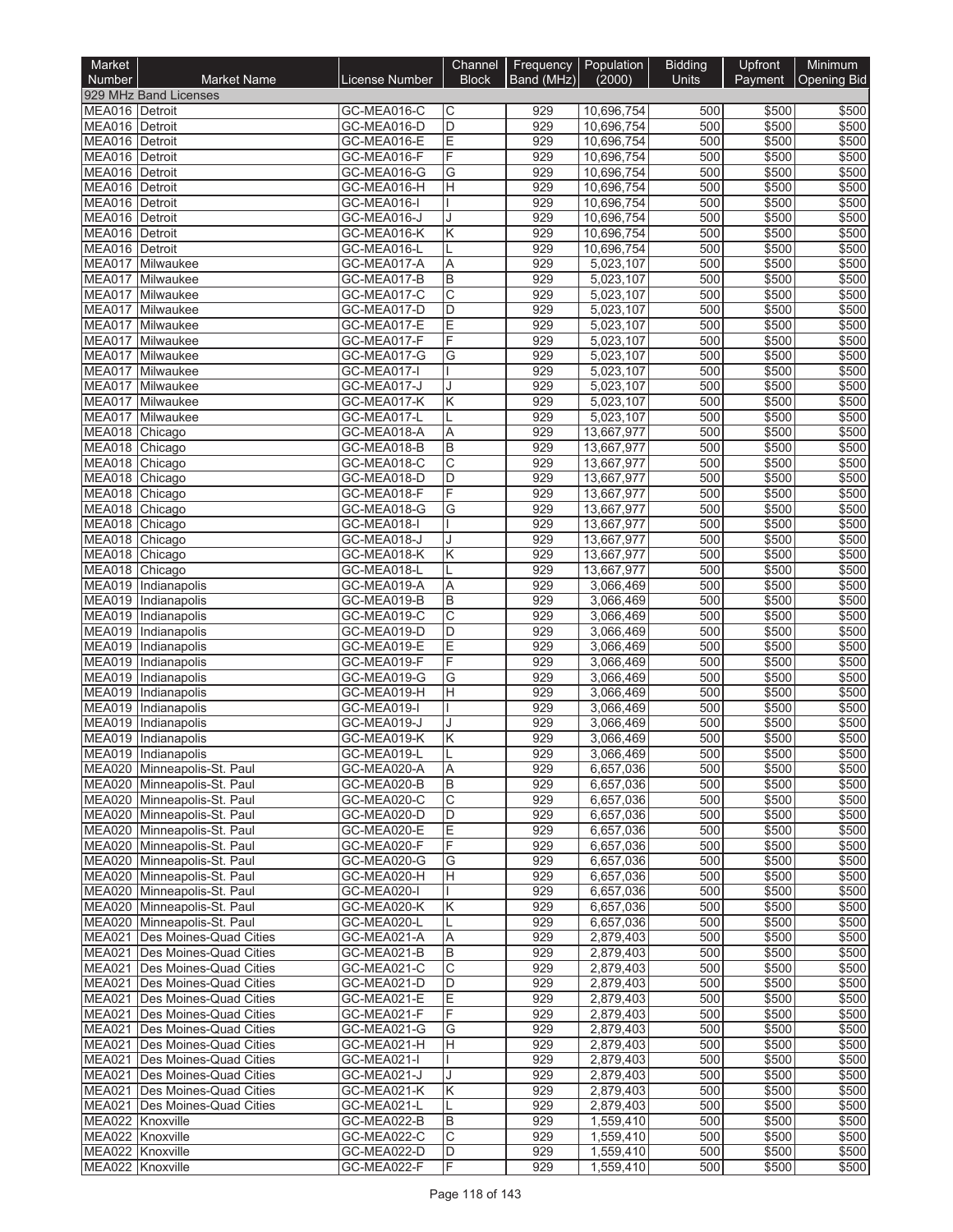| Market                               |                                                                    |                            | Channel               | Frequency  | Population             | <b>Bidding</b> | Upfront        | Minimum            |
|--------------------------------------|--------------------------------------------------------------------|----------------------------|-----------------------|------------|------------------------|----------------|----------------|--------------------|
| <b>Number</b>                        | <b>Market Name</b><br>929 MHz Band Licenses                        | License Number             | <b>Block</b>          | Band (MHz) | (2000)                 | <b>Units</b>   | Payment        | <b>Opening Bid</b> |
| MEA022 Knoxville                     |                                                                    | GC-MEA022-G                | G                     | 929        | 1,559,410              | 500            | \$500          | \$500              |
| MEA022 Knoxville                     |                                                                    | GC-MEA022-J                |                       | 929        | 1,559,410              | 500            | \$500          | \$500              |
| MEA022 Knoxville                     |                                                                    | GC-MEA022-K                | Κ                     | 929        | 1,559,410              | 500            | \$500          | \$500              |
| <b>MEA022</b>                        | Knoxville                                                          | GC-MEA022-L                |                       | 929        | 1,559,410              | 500            | \$500          | \$500              |
|                                      | MEA023 Louisville-Lexington                                        | GC-MEA023-A                | A                     | 929        | 4,349,581              | 500            | \$500          | \$500              |
| <b>MEA023</b>                        | Louisville-Lexington<br>MEA023 Louisville-Lexington                | GC-MEA023-B<br>GC-MEA023-C | B<br>C                | 929<br>929 | 4,349,581<br>4,349,581 | 500<br>500     | \$500<br>\$500 | \$500<br>\$500     |
|                                      | MEA023 Louisville-Lexington                                        | GC-MEA023-D                | D                     | 929        | 4,349,581              | 500            | \$500          | \$500              |
|                                      | MEA023 Louisville-Lexington                                        | GC-MEA023-F                | F                     | 929        | 4,349,581              | 500            | \$500          | \$500              |
|                                      | MEA023 Louisville-Lexington                                        | GC-MEA023-G                | G                     | 929        | 4,349,581              | 500            | \$500          | \$500              |
|                                      | MEA023 Louisville-Lexington                                        | GC-MEA023-H                | Η                     | 929        | 4,349,581              | 500            | \$500          | \$500              |
| MEA023                               | Louisville-Lexington                                               | GC-MEA023-I                |                       | 929        | 4,349,581              | 500            | \$500          | \$500              |
|                                      | MEA023 Louisville-Lexington<br>MEA023 Louisville-Lexington         | GC-MEA023-J<br>GC-MEA023-K | Κ                     | 929<br>929 | 4,349,581<br>4,349,581 | 500<br>500     | \$500<br>\$500 | \$500<br>\$500     |
| <b>MEA023</b>                        | Louisville-Lexington                                               | GC-MEA023-L                |                       | 929        | 4,349,581              | 500            | \$500          | \$500              |
|                                      | MEA024 Birmingham                                                  | GC-MEA024-B                | B                     | 929        | 3,390,273              | 500            | \$500          | \$500              |
|                                      | MEA024 Birmingham                                                  | GC-MEA024-C                | Ć                     | 929        | 3,390,273              | 500            | \$500          | \$500              |
|                                      | MEA024 Birmingham                                                  | GC-MEA024-D                | D                     | 929        | 3,390,273              | 500            | \$500          | \$500              |
|                                      | MEA024 Birmingham                                                  | GC-MEA024-E                | E                     | 929        | 3,390,273              | 500            | \$500          | \$500              |
|                                      | MEA024 Birmingham<br>MEA024 Birmingham                             | GC-MEA024-F                | F<br>G                | 929<br>929 | 3,390,273              | 500<br>500     | \$500<br>\$500 | \$500              |
|                                      | MEA024 Birmingham                                                  | GC-MEA024-G<br>GC-MEA024-J |                       | 929        | 3,390,273<br>3,390,273 | 500            | \$500          | \$500<br>\$500     |
|                                      | MEA024 Birmingham                                                  | GC-MEA024-K                | Κ                     | 929        | 3,390,273              | 500            | \$500          | \$500              |
|                                      | MEA024 Birmingham                                                  | GC-MEA024-L                |                       | 929        | 3,390,273              | 500            | \$500          | \$500              |
| MEA025 Nashville                     |                                                                    | GC-MEA025-B                | B                     | 929        | 2,444,643              | 500            | \$500          | \$500              |
| MEA025 Nashville                     |                                                                    | GC-MEA025-C                | С                     | 929        | 2,444,643              | 500            | \$500          | \$500              |
| MEA025 Nashville                     |                                                                    | GC-MEA025-D                | D                     | 929        | 2,444,643              | 500            | \$500          | \$500              |
| MEA025 Nashville<br>MEA025 Nashville |                                                                    | GC-MEA025-G<br>GC-MEA025-J | G                     | 929<br>929 | 2,444,643<br>2,444,643 | 500<br>500     | \$500<br>\$500 | \$500<br>\$500     |
| MEA025 Nashville                     |                                                                    | GC-MEA025-K                | Κ                     | 929        | 2,444,643              | 500            | \$500          | \$500              |
| <b>MEA025</b>                        | Nashville                                                          | GC-MEA025-L                |                       | 929        | 2,444,643              | 500            | \$500          | \$500              |
|                                      | MEA026 Memphis-Jackson                                             | GC-MEA026-B                | B                     | 929        | 4,192,132              | 500            | \$500          | \$500              |
|                                      | MEA026 Memphis-Jackson                                             | GC-MEA026-C                | $\overline{\text{c}}$ | 929        | 4,192,132              | 500            | \$500          | \$500              |
|                                      | MEA026 Memphis-Jackson                                             | GC-MEA026-D                | D                     | 929        | 4,192,132              | 500            | \$500          | \$500              |
|                                      | MEA026 Memphis-Jackson                                             | GC-MEA026-F                | F                     | 929        | 4,192,132              | 500            | \$500          | \$500              |
|                                      | MEA026 Memphis-Jackson<br>MEA026 Memphis-Jackson                   | GC-MEA026-G<br>GC-MEA026-J | G                     | 929<br>929 | 4,192,132<br>4,192,132 | 500<br>500     | \$500<br>\$500 | \$500<br>\$500     |
|                                      | MEA026 Memphis-Jackson                                             | GC-MEA026-K                | Κ                     | 929        | 4,192,132              | 500            | \$500          | \$500              |
|                                      | MEA026 Memphis-Jackson                                             | GC-MEA026-L                |                       | 929        | 4,192,132              | 500            | \$500          | \$500              |
| MEA027                               | New Orleans-Baton Rouge                                            | GC-MEA027-B                | B                     | 929        | 4,762,929              | 500            | \$500          | \$500              |
| MEA027                               | New Orleans-Baton Rouge                                            | GC-MEA027-C                | $\overline{\text{c}}$ | 929        | 4,762,929              | 500            | \$500          | \$500              |
|                                      | MEA027 New Orleans-Baton Rouge                                     | GC-MEA027-D                | D                     | 929        | 4,762,929              | 500            | \$500          | \$500              |
|                                      | MEA027   New Orleans-Baton Rouge<br>MEA027 New Orleans-Baton Rouge | GC-MEA027-E<br>GC-MEA027-F | Е<br>F                | 929<br>929 | 4,762,929<br>4,762,929 | 500<br>500     | \$500<br>\$500 | \$500<br>\$500     |
|                                      | MEA027 New Orleans-Baton Rouge                                     | GC-MEA027-J                |                       | 929        | 4,762,929              | 500            | \$500          | \$500              |
|                                      | MEA027 New Orleans-Baton Rouge                                     | GC-MEA027-L                |                       | 929        | 4,762,929              | 500            | \$500          | \$500              |
|                                      | MEA028 Little Rock                                                 | GC-MEA028-B                | B                     | 929        | 2,652,998              | 500            | \$500          | \$500              |
|                                      | MEA028 Little Rock                                                 | GC-MEA028-C                | С                     | 929        | 2,652,998              | 500            | \$500          | \$500              |
|                                      | MEA028 Little Rock                                                 | GC-MEA028-D                | D                     | 929        | 2,652,998              | 500            | \$500          | \$500              |
|                                      | MEA028 Little Rock                                                 | GC-MEA028-E                | Е                     | 929        | 2,652,998              | 500            | \$500          | \$500              |
|                                      | MEA028 Little Rock<br>MEA028 Little Rock                           | GC-MEA028-F<br>GC-MEA028-G | F<br>G                | 929<br>929 | 2,652,998<br>2,652,998 | 500<br>500     | \$500<br>\$500 | \$500<br>\$500     |
|                                      | MEA028 Little Rock                                                 | GC-MEA028-J                |                       | 929        | 2,652,998              | 500            | \$500          | \$500              |
|                                      | MEA028 Little Rock                                                 | GC-MEA028-K                | Κ                     | 929        | 2,652,998              | 500            | \$500          | \$500              |
|                                      | MEA028 Little Rock                                                 | GC-MEA028-L                |                       | 929        | 2,652,998              | 500            | \$500          | \$500              |
|                                      | MEA029 Kansas City                                                 | GC-MEA029-B                | B                     | 929        | 3,187,783              | 500            | \$500          | \$500              |
|                                      | MEA029 Kansas City                                                 | GC-MEA029-C                | C                     | 929        | 3,187,783              | 500            | \$500          | \$500              |
|                                      | MEA029 Kansas City                                                 | GC-MEA029-D                | D                     | 929        | 3,187,783              | 500            | \$500          | \$500              |
|                                      | MEA029 Kansas City<br>MEA029 Kansas City                           | GC-MEA029-F<br>GC-MEA029-G | F<br>G                | 929<br>929 | 3,187,783<br>3,187,783 | 500<br>500     | \$500<br>\$500 | \$500<br>\$500     |
|                                      | MEA029 Kansas City                                                 | GC-MEA029-H                | Н.                    | 929        | 3,187,783              | 500            | \$500          | \$500              |
|                                      | MEA029 Kansas City                                                 | GC-MEA029-I                |                       | 929        | 3,187,783              | 500            | \$500          | \$500              |
|                                      | MEA029 Kansas City                                                 | GC-MEA029-J                |                       | 929        | 3,187,783              | 500            | \$500          | \$500              |
|                                      | MEA029 Kansas City                                                 | GC-MEA029-K                | ΙK                    | 929        | 3,187,783              | 500            | \$500          | \$500              |
|                                      | MEA029 Kansas City                                                 | GC-MEA029-L                |                       | 929        | 3,187,783              | 500            | \$500          | \$500              |
| MEA030 St. Louis<br>MEA030 St. Louis |                                                                    | GC-MEA030-B<br>GC-MEA030-C | B<br>C                | 929<br>929 | 4,787,224<br>4,787,224 | 500<br>500     | \$500<br>\$500 | \$500<br>\$500     |
| MEA030 St. Louis                     |                                                                    | GC-MEA030-D                | D                     | 929        | 4,787,224              | 500            | \$500          | \$500              |
| MEA030 St. Louis                     |                                                                    | GC-MEA030-F                | F                     | 929        | 4,787,224              | 500            | \$500          | \$500              |
| MEA030 St. Louis                     |                                                                    | GC-MEA030-G                | G                     | 929        | 4,787,224              | 500            | \$500          | \$500              |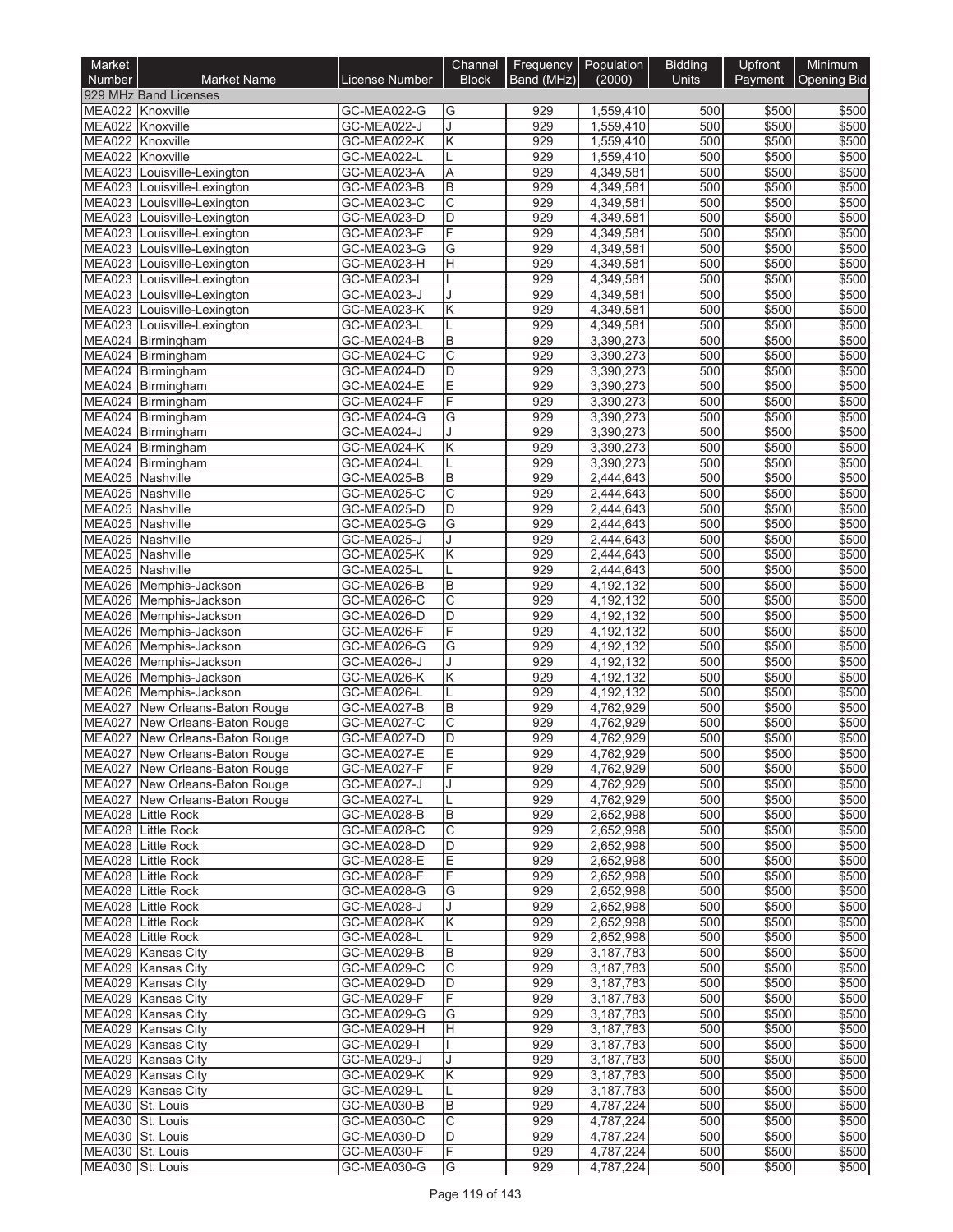| Market                          |                                              |                            | Channel                 |            | Frequency Population   | <b>Bidding</b> | Upfront         | Minimum               |
|---------------------------------|----------------------------------------------|----------------------------|-------------------------|------------|------------------------|----------------|-----------------|-----------------------|
| <b>Number</b>                   | <b>Market Name</b>                           | License Number             | <b>Block</b>            | Band (MHz) | (2000)                 | Units          |                 | Payment   Opening Bid |
| MEA030 St. Louis                | 929 MHz Band Licenses                        | GC-MEA030-H                | Η                       | 929        | 4,787,224              | 500            | \$500           | \$500                 |
| MEA030 St. Louis                |                                              | GC-MEA030-I                |                         | 929        | 4,787,224              | 500            | \$500           | \$500                 |
| <b>MEA030</b>                   | St. Louis                                    | GC-MEA030-J                |                         | 929        | 4.787.224              | 500            | \$500           | \$500                 |
| <b>MEA030</b>                   | St. Louis                                    | GC-MEA030-K                | Κ                       | 929        | 4,787,224              | 500            | \$500           | \$500                 |
| <b>MEA030</b>                   | St. Louis                                    | GC-MEA030-L                |                         | 929        | 4,787,224              | 500            | \$500           | \$500                 |
| <b>MEA031</b><br><b>MEA031</b>  | Houston<br>Houston                           | GC-MEA031-B<br>GC-MEA031-C | B<br>С                  | 929<br>929 | 6,626,248<br>6,626,248 | 500<br>500     | \$500<br>\$500  | \$500<br>\$500        |
| MEA031                          | Houston                                      | GC-MEA031-D                | D                       | 929        | 6,626,248              | 500            | \$500           | \$500                 |
| <b>MEA031</b>                   | Houston                                      | GC-MEA031-E                | E                       | 929        | 6,626,248              | 500            | \$500           | \$500                 |
| <b>MEA031</b>                   | Houston                                      | GC-MEA031-J                |                         | 929        | 6,626,248              | 500            | \$500           | \$500                 |
| <b>MEA032</b>                   | Dallas-Fort Worth                            | GC-MEA032-B                | B                       | 929        | 11,571,024             | 500            | \$500           | \$500                 |
| <b>MEA032</b>                   | Dallas-Fort Worth                            | GC-MEA032-C                | С                       | 929<br>929 | 11,571,024             | 500<br>500     | \$500<br>\$500  | \$500                 |
| MEA033 Denver<br><b>MEA033</b>  | Denver                                       | GC-MEA033-B<br>GC-MEA033-H | B<br>Η                  | 929        | 4,978,469<br>4,978,469 | 500            | \$500           | \$500<br>\$500        |
| MEA033                          | Denver                                       | GC-MEA033-I                |                         | 929        | 4,978,469              | 500            | \$500           | \$500                 |
| MEA034                          | <b>Omaha</b>                                 | GC-MEA034-A                | Α                       | 929        | 1,773,282              | 500            | \$500           | \$500                 |
| MEA034                          | Omaha                                        | GC-MEA034-B                | B                       | 929        | 1,773,282              | 500            | \$500           | \$500                 |
| MEA034 Omaha                    |                                              | GC-MEA034-C                | С                       | 929        | 1,773,282              | 500            | \$500           | \$500                 |
| MEA034<br>MEA034                | Omaha                                        | GC-MEA034-D                | D                       | 929<br>929 | 1,773,282              | 500<br>500     | \$500<br>\$500  | \$500<br>\$500        |
| MEA034                          | Omaha<br><b>Omaha</b>                        | GC-MEA034-E<br>GC-MEA034-F | E<br>F                  | 929        | 1,773,282<br>1,773,282 | 500            | \$500           | \$500                 |
| MEA034 Omaha                    |                                              | GC-MEA034-G                | G                       | 929        | 1,773,282              | 500            | \$500           | \$500                 |
| MEA034                          | Omaha                                        | GC-MEA034-H                | Η                       | 929        | 1,773,282              | 500            | \$500           | \$500                 |
| MEA034                          | Omaha                                        | GC-MEA034-I                |                         | 929        | 1,773,282              | 500            | \$500           | \$500                 |
| MEA034                          | <b>Omaha</b>                                 | GC-MEA034-K                | Κ                       | 929        | 1,773,282              | 500            | \$500           | \$500                 |
| MEA034                          | <b>Omaha</b>                                 | GC-MEA034-L                |                         | 929        | 1,773,282              | 500            | \$500           | \$500                 |
| MEA035 Wichita<br><b>MEA035</b> | Wichita                                      | GC-MEA035-A<br>GC-MEA035-B | Α<br>B                  | 929<br>929 | 1,175,577              | 500<br>500     | \$500<br>\$500  | \$500<br>\$500        |
| MEA035 Wichita                  |                                              | GC-MEA035-C                | С                       | 929        | 1,175,577<br>1,175,577 | 500            | \$500           | \$500                 |
| MEA035 Wichita                  |                                              | GC-MEA035-D                | D                       | 929        | 1,175,577              | 500            | \$500           | \$500                 |
| MEA035 Wichita                  |                                              | GC-MEA035-E                | E                       | 929        | 1,175,577              | 500            | \$500           | \$500                 |
| MEA035 Wichita                  |                                              | GC-MEA035-F                | F                       | 929        | 1,175,577              | 500            | \$500           | \$500                 |
| <b>MEA035</b>                   | Wichita                                      | GC-MEA035-G                | G                       | 929        | 1,175,577              | 500            | \$500           | \$500                 |
| <b>MEA035</b>                   | Wichita                                      | GC-MEA035-H                | Η                       | 929        | 1,175,577              | 500            | \$500           | \$500                 |
| MEA035<br><b>MEA035</b>         | Wichita<br>Wichita                           | GC-MEA035-I<br>GC-MEA035-J |                         | 929<br>929 | 1,175,577<br>1,175,577 | 500<br>500     | \$500<br>\$500  | \$500<br>\$500        |
| <b>MEA035</b>                   | Wichita                                      | GC-MEA035-K                | Κ                       | 929        | 1,175,577              | 500            | \$500           | \$500                 |
| MEA035 Wichita                  |                                              | GC-MEA035-L                |                         | 929        | 1,175,577              | 500            | \$500           | \$500                 |
| <b>MEA036</b>                   | Tulsa                                        | GC-MEA036-A                | A                       | 929        | 1,384,426              | 500            | \$500           | \$500                 |
| MEA036                          | Tulsa                                        | GC-MEA036-B                | B                       | 929        | 1,384,426              | 500            | \$500           | \$500                 |
| MEA036                          | Tulsa                                        | GC-MEA036-C                | С                       | 929        | 1,384,426              | 500            | \$500           | \$500                 |
| <b>MEA036</b>                   | Tulsa                                        | GC-MEA036-D                | D                       | 929        | 1.384.426              | 500            | \$500           | \$500                 |
| MEA036 Tulsa<br>MEA036 Tulsa    |                                              | GC-MEA036-E<br>GC-MEA036-F | E<br>F                  | 929<br>929 | 1,384,426<br>1,384,426 | 500<br>500     | \$500 <br>\$500 | \$500<br>\$500        |
| MEA036 Tulsa                    |                                              | GC-MEA036-G                | G                       | 929        | 1,384,426              | 500            | \$500           | \$500                 |
| MEA036 Tulsa                    |                                              | GC-MEA036-I                |                         | 929        | 1,384,426              | 500            | \$500           | \$500                 |
| MEA036 Tulsa                    |                                              | GC-MEA036-J                |                         | 929        | 1,384,426              | 500            | \$500           | \$500                 |
| MEA036 Tulsa                    |                                              | GC-MEA036-K                | Κ                       | 929        | 1,384,426              | 500            | \$500           | \$500                 |
| MEA036 Tulsa                    | MEA037 Oklahoma City                         | GC-MEA036-L<br>GC-MEA037-A | Α                       | 929<br>929 | 1,384,426<br>1,837,958 | 500<br>500     | \$500<br>\$500  | \$500<br>\$500        |
|                                 | MEA037 Oklahoma City                         | GC-MEA037-B                | В                       | 929        | 1,837,958              | 500            | \$500           | \$500                 |
|                                 | MEA037 Oklahoma City                         | GC-MEA037-C                | $\overline{\mathsf{C}}$ | 929        | 1,837,958              | 500            | \$500           | \$500                 |
|                                 | MEA037 Oklahoma City                         | GC-MEA037-D                | D                       | 929        | 1,837,958              | 500            | \$500           | \$500                 |
|                                 | MEA037 Oklahoma City                         | GC-MEA037-E                | Е                       | 929        | 1,837,958              | 500            | \$500           | \$500                 |
|                                 | MEA037 Oklahoma City                         | GC-MEA037-F                | F                       | 929        | 1,837,958              | 500            | \$500           | \$500                 |
|                                 | MEA037 Oklahoma City                         | GC-MEA037-G                | G                       | 929        | 1,837,958              | 500            | \$500           | \$500                 |
|                                 | MEA037 Oklahoma City<br>MEA037 Oklahoma City | GC-MEA037-I<br>GC-MEA037-J |                         | 929<br>929 | 1,837,958<br>1,837,958 | 500<br>500     | \$500<br>\$500  | \$500<br>\$500        |
| MEA037                          | Oklahoma City                                | GC-MEA037-K                | Κ                       | 929        | 1,837,958              | 500            | \$500           | \$500                 |
|                                 | MEA037 Oklahoma City                         | GC-MEA037-L                |                         | 929        | 1,837,958              | 500            | \$500           | \$500                 |
|                                 | MEA038 San Antonio                           | GC-MEA038-A                | Α                       | 929        | 3,668,441              | 500            | \$500           | \$500                 |
|                                 | MEA038 San Antonio                           | GC-MEA038-B                | В                       | 929        | 3,668,441              | 500            | \$500           | \$500                 |
|                                 | MEA038 San Antonio                           | GC-MEA038-C                | $\overline{\mathrm{c}}$ | 929        | 3,668,441              | 500            | \$500           | \$500                 |
|                                 | MEA038 San Antonio                           | GC-MEA038-D                | D                       | 929        | 3,668,441              | 500            | \$500           | \$500                 |
|                                 | MEA038 San Antonio<br>MEA038 San Antonio     | GC-MEA038-F<br>GC-MEA038-G | F<br>G                  | 929<br>929 | 3,668,441<br>3,668,441 | 500<br>500     | \$500<br>\$500  | \$500<br>\$500        |
|                                 | MEA038 San Antonio                           | GC-MEA038-J                | J                       | 929        | 3,668,441              | 500            | \$500           | \$500                 |
|                                 | MEA038 San Antonio                           | GC-MEA038-K                | Κ                       | 929        | 3,668,441              | 500            | \$500           | \$500                 |
|                                 | MEA039 El Paso-Albuquerque                   | GC-MEA039-B                | B                       | 929        | 2,519,690              | 500            | \$500           | \$500                 |
| MEA040 Phoenix                  |                                              | GC-MEA040-B                | B                       | 929        | 4,808,845              | 500            | \$500           | \$500                 |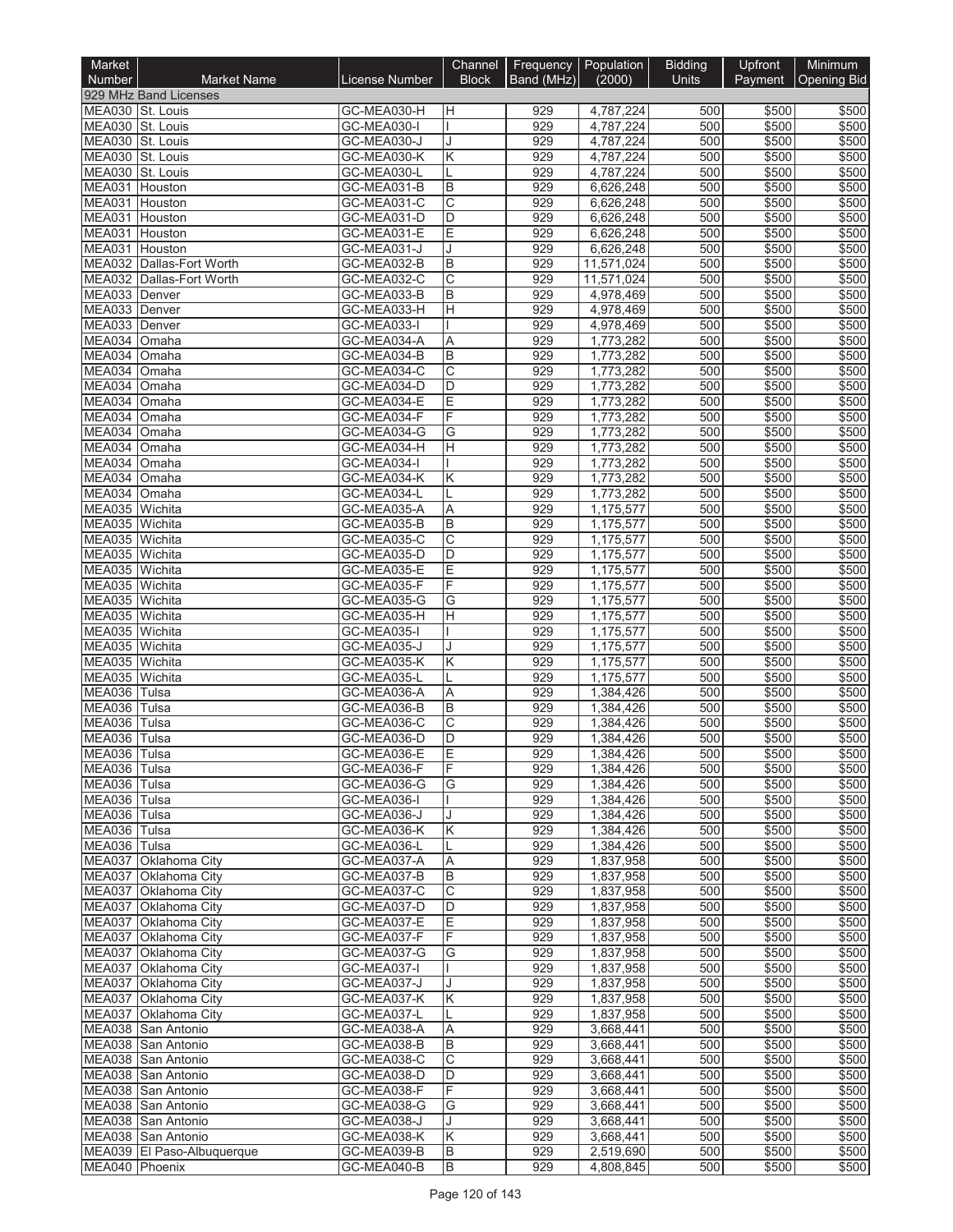| Market                           |                                                                         |                            | Channel                    |            | Frequency Population     | <b>Bidding</b> | Upfront        | Minimum        |
|----------------------------------|-------------------------------------------------------------------------|----------------------------|----------------------------|------------|--------------------------|----------------|----------------|----------------|
| <b>Number</b>                    | <b>Market Name</b>                                                      | <b>License Number</b>      | <b>Block</b>               | Band (MHz) | (2000)                   | Units          | Payment        | Opening Bid    |
| MEA040 Phoenix                   | 929 MHz Band Licenses                                                   | GC-MEA040-C                | C                          | 929        | 4,808,845                | 500            | \$500          | \$500          |
| MEA040 Phoenix                   |                                                                         | GC-MEA040-D                | D                          | 929        | 4,808,845                | 500            | \$500          | \$500          |
| <b>MEA040</b>                    | Phoenix                                                                 | GC-MEA040-F                | F                          | 929        | 4,808,845                | 500            | \$500          | \$500          |
| MEA040 Phoenix                   |                                                                         | GC-MEA040-G                | G                          | 929        | 4,808,845                | 500            | \$500          | \$500          |
| MEA040 Phoenix<br>MEA040 Phoenix |                                                                         | GC-MEA040-I<br>GC-MEA040-L |                            | 929<br>929 | 4,808,845<br>4,808,845   | 500<br>500     | \$500<br>\$500 | \$500<br>\$500 |
|                                  | MEA041 Spokane-Billings                                                 | GC-MEA041-A                | Α                          | 929        | 2,001,065                | 500            | \$500          | \$500          |
|                                  | MEA041 Spokane-Billings                                                 | GC-MEA041-B                | B                          | 929        | 2,001,065                | 500            | \$500          | \$500          |
| MEA041                           | Spokane-Billings                                                        | GC-MEA041-C                | C                          | 929        | 2,001,065                | 500            | \$500          | \$500          |
|                                  | MEA041 Spokane-Billings                                                 | GC-MEA041-D                | D                          | 929        | 2,001,065                | 500            | \$500          | \$500          |
| <b>MEA041</b>                    | MEA041 Spokane-Billings<br>Spokane-Billings                             | GC-MEA041-E<br>GC-MEA041-F | Ē<br>F                     | 929<br>929 | 2,001,065<br>2,001,065   | 500<br>500     | \$500<br>\$500 | \$500<br>\$500 |
| MEA041                           | Spokane-Billings                                                        | GC-MEA041-H                | Н                          | 929        | 2,001,065                | 500            | \$500          | \$500          |
|                                  | MEA041 Spokane-Billings                                                 | GC-MEA041-I                |                            | 929        | 2,001,065                | 500            | \$500          | \$500          |
|                                  | MEA041 Spokane-Billings                                                 | GC-MEA041-J                |                            | 929        | 2,001,065                | 500            | \$500          | \$500          |
|                                  | MEA041 Spokane-Billings                                                 | GC-MEA041-K                | Κ                          | 929        | 2,001,065                | 500            | \$500          | \$500          |
|                                  | MEA041 Spokane-Billings<br>MEA042 Salt Lake City                        | GC-MEA041-L                | B                          | 929        | 2,001,065<br>3,132,367   | 500<br>500     | \$500          | \$500          |
|                                  | MEA042 Salt Lake City                                                   | GC-MEA042-B<br>GC-MEA042-D | D                          | 929<br>929 | 3,132,367                | 500            | \$500<br>\$500 | \$500<br>\$500 |
|                                  | MEA042 Salt Lake City                                                   | GC-MEA042-I                |                            | 929        | 3,132,367                | 500            | \$500          | \$500          |
|                                  | MEA042 Salt Lake City                                                   | GC-MEA042-J                |                            | 929        | 3,132,367                | 500            | \$500          | \$500          |
| <b>MEA042</b>                    | Salt Lake City                                                          | GC-MEA042-L                |                            | 929        | 3,132,367                | 500            | \$500          | \$500          |
| MEA043                           | San Francisco-Oakland-San Jose                                          | GC-MEA043-B                | B                          | 929        | 13,850,204               | 500            | \$500          | \$500          |
| <b>MEA043</b>                    | MEA043 San Francisco-Oakland-San Jose<br>San Francisco-Oakland-San Jose | GC-MEA043-C<br>GC-MEA043-D | $\overline{\text{c}}$<br>D | 929<br>929 | 13,850,204<br>13,850,204 | 500<br>500     | \$500<br>\$500 | \$500<br>\$500 |
| <b>MEA043</b>                    | San Francisco-Oakland-San Jose                                          | GC-MEA043-I                |                            | 929        | 13,850,204               | 500            | \$500          | \$500          |
|                                  | MEA043 San Francisco-Oakland-San Jose                                   | GC-MEA043-J                |                            | 929        | 13,850,204               | 500            | \$500          | \$500          |
| MEA044                           | Los Angeles-San Diego                                                   | GC-MEA044-B                | B                          | 929        | 22,527,050               | 500            | \$500          | \$500          |
|                                  | MEA044 Los Angeles-San Diego                                            | GC-MEA044-C                | $\overline{\mathrm{C}}$    | 929        | 22,527,050               | 500            | \$500          | \$500          |
|                                  | MEA044 Los Angeles-San Diego                                            | GC-MEA044-D                | D                          | 929        | 22,527,050               | 500            | \$500          | \$500          |
|                                  | MEA044 Los Angeles-San Diego<br>MEA044 Los Angeles-San Diego            | GC-MEA044-G<br>GC-MEA044-I | G                          | 929<br>929 | 22,527,050<br>22,527,050 | 500<br>500     | \$500<br>\$500 | \$500<br>\$500 |
| MEA045 Portland                  |                                                                         | GC-MEA045-A                | A                          | 929        | 3,675,513                | 500            | \$500          | \$500          |
| MEA045                           | Portland                                                                | GC-MEA045-B                | B                          | 929        | 3,675,513                | 500            | \$500          | \$500          |
| MEA045 Portland                  |                                                                         | GC-MEA045-C                | $\overline{\rm c}$         | 929        | 3,675,513                | 500            | \$500          | \$500          |
| MEA045 Portland                  |                                                                         | GC-MEA045-D                | D                          | 929        | 3,675,513                | 500            | \$500          | \$500          |
| MEA045<br>MEA045 Portland        | Portland                                                                | GC-MEA045-E<br>GC-MEA045-F | Е<br>F                     | 929<br>929 | 3,675,513<br>3,675,513   | 500<br>500     | \$500<br>\$500 | \$500<br>\$500 |
| MEA045 Portland                  |                                                                         | GC-MEA045-H                | Η                          | 929        | 3,675,513                | 500            | \$500          | \$500          |
| MEA045 Portland                  |                                                                         | GC-MEA045-I                |                            | 929        | 3,675,513                | 500            | \$500          | \$500          |
| MEA045 Portland                  |                                                                         | GC-MEA045-J                |                            | 929        | 3,675,513                | 500            | \$500          | \$500          |
| MEA045 Portland                  |                                                                         | GC-MEA045-K                | K                          | 929        | 3,675,513                | 500            | \$500          | \$500          |
| MEA045 Portland                  |                                                                         | GC-MEA045-L                |                            | 929        | 3,675,513                | 500            | \$500 I        | \$500          |
| MEA046 Seattle<br>MEA046 Seattle |                                                                         | GC-MEA046-A<br>GC-MEA046-B | ΙA<br>В                    | 929<br>929 | 4,812,965<br>4,812,965   | 500<br>500     | \$500<br>\$500 | \$500<br>\$500 |
| MEA046 Seattle                   |                                                                         | GC-MEA046-C                | C                          | 929        | 4,812,965                | 500            | \$500          | \$500          |
| MEA046 Seattle                   |                                                                         | GC-MEA046-D                | D                          | 929        | 4,812,965                | 500            | \$500          | \$500          |
| MEA046 Seattle                   |                                                                         | GC-MEA046-E                | Ε                          | 929        | 4,812,965                | 500            | \$500          | \$500          |
| MEA046 Seattle                   |                                                                         | GC-MEA046-F                | F                          | 929        | 4,812,965                | 500            | \$500          | \$500          |
| MEA046 Seattle<br>MEA046 Seattle |                                                                         | GC-MEA046-H<br>GC-MEA046-I | H                          | 929<br>929 | 4,812,965<br>4,812,965   | 500<br>500     | \$500<br>\$500 | \$500<br>\$500 |
| MEA046 Seattle                   |                                                                         | GC-MEA046-J                |                            | 929        | 4,812,965                | 500            | \$500          | \$500          |
| MEA046 Seattle                   |                                                                         | GC-MEA046-K                | Κ                          | 929        | 4,812,965                | 500            | \$500          | \$500          |
| MEA046 Seattle                   |                                                                         | GC-MEA046-L                |                            | 929        | 4,812,965                | 500            | \$500          | \$500          |
| MEA047 Alaska                    |                                                                         | GC-MEA047-A                | Α                          | 929        | 626,932                  | 500            | \$500          | \$500          |
| MEA047 Alaska                    |                                                                         | GC-MEA047-B                | B                          | 929        | 626,932                  | 500            | \$500          | \$500          |
| MEA047 Alaska<br>MEA047 Alaska   |                                                                         | GC-MEA047-C<br>GC-MEA047-D | С<br>D                     | 929<br>929 | 626,932<br>626,932       | 500<br>500     | \$500<br>\$500 | \$500<br>\$500 |
| MEA047 Alaska                    |                                                                         | GC-MEA047-E                | Е                          | 929        | 626,932                  | 500            | \$500          | \$500          |
| MEA047 Alaska                    |                                                                         | GC-MEA047-F                | F.                         | 929        | 626,932                  | 500            | \$500          | \$500          |
| MEA047 Alaska                    |                                                                         | GC-MEA047-G                | G                          | 929        | 626,932                  | 500            | \$500          | \$500          |
| MEA047 Alaska                    |                                                                         | GC-MEA047-H                | H.                         | 929        | 626,932                  | 500            | \$500          | \$500          |
| MEA047 Alaska<br>MEA047 Alaska   |                                                                         | GC-MEA047-I<br>GC-MEA047-J |                            | 929<br>929 | 626,932<br>626,932       | 500<br>500     | \$500<br>\$500 | \$500<br>\$500 |
| MEA047 Alaska                    |                                                                         | GC-MEA047-K                | Κ                          | 929        | 626,932                  | 500            | \$500          | \$500          |
| MEA047 Alaska                    |                                                                         | GC-MEA047-L                |                            | 929        | 626,932                  | 500            | \$500          | \$500          |
| MEA048 Hawaii                    |                                                                         | GC-MEA048-A                | Α                          | 929        | 1,211,537                | 500            | \$500          | \$500          |
| MEA048 Hawaii                    |                                                                         | GC-MEA048-B                | B                          | 929        | 1,211,537                | 500            | \$500          | \$500          |
| MEA048 Hawaii                    |                                                                         | GC-MEA048-J                | J                          | 929<br>929 | 1,211,537                | 500            | \$500          | \$500          |
|                                  | MEA049 Guam-Northern Mariana Islands                                    | GC-MEA049-B                | B                          |            | 224,026                  | 500            | \$500          | \$500          |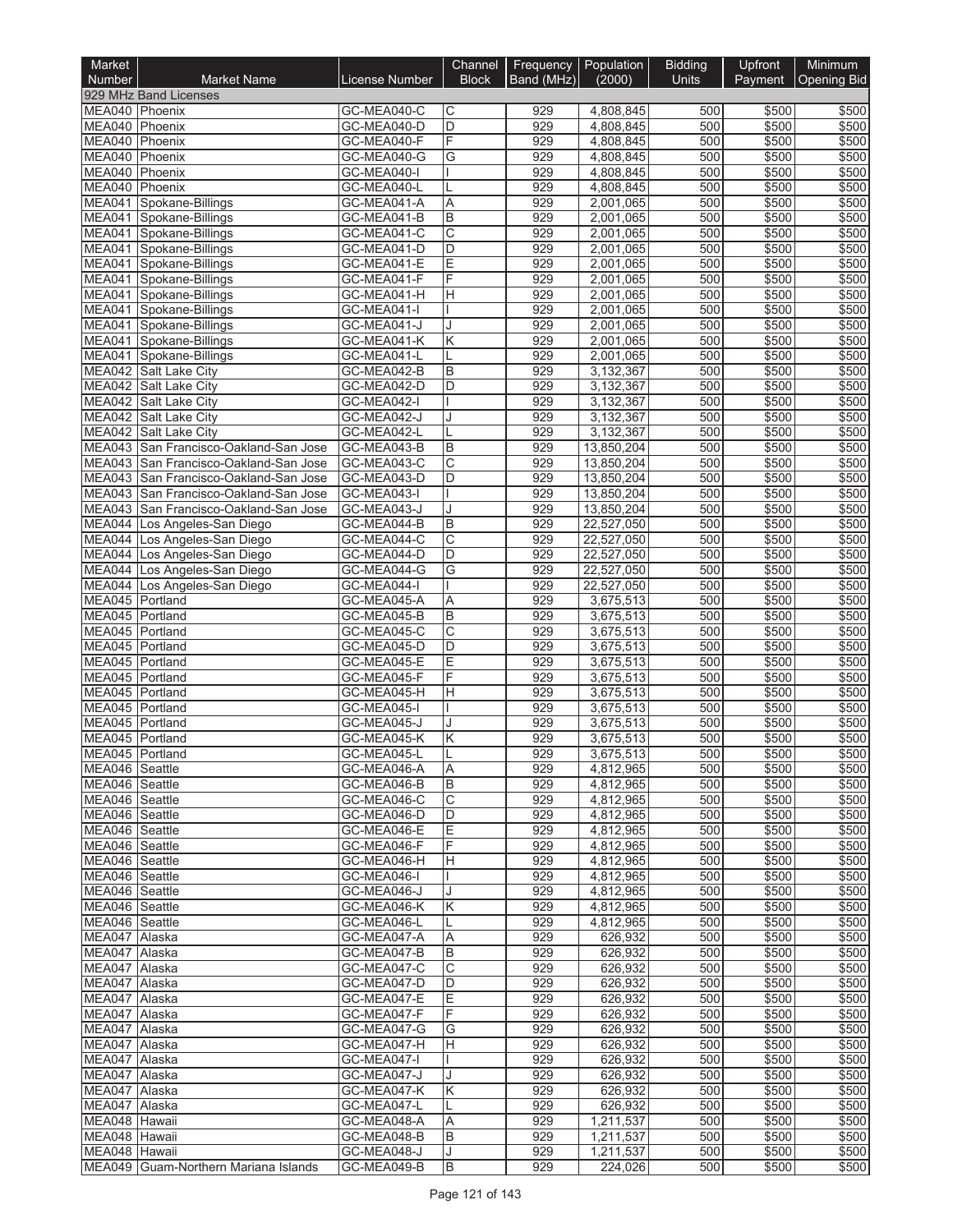| Market        |                                        |                | Channel                 | Frequency  | Population | <b>Bidding</b> | Upfront | <b>Minimum</b>     |
|---------------|----------------------------------------|----------------|-------------------------|------------|------------|----------------|---------|--------------------|
| <b>Number</b> | <b>Market Name</b>                     | License Number | <b>Block</b>            | Band (MHz) | (2000)     | <b>Units</b>   | Payment | <b>Opening Bid</b> |
|               | 929 MHz Band Licenses                  |                |                         |            |            |                |         |                    |
|               | MEA049 Guam-Northern Mariana Islands   | GC-MEA049-C    | C                       | 929        | 224,026    | 500            | \$500   | \$500              |
| <b>MEA049</b> | <b>I</b> Guam-Northern Mariana Islands | GC-MEA049-D    | $\overline{D}$          | 929        | 224.026    | 500            | \$500   | \$500              |
| <b>MEA049</b> | Guam-Northern Mariana Islands          | GC-MEA049-E    | Ē                       | 929        | 224,026    | 500            | \$500   | \$500              |
| <b>MEA049</b> | Guam-Northern Mariana Islands          | GC-MEA049-F    | F                       | 929        | 224,026    | 500            | \$500   | \$500              |
|               | MEA049 Guam-Northern Mariana Islands   | GC-MEA049-G    | G                       | 929        | 224,026    | 500            | \$500   | \$500              |
| <b>MEA049</b> | Guam-Northern Mariana Islands          | GC-MEA049-H    | $\overline{\mathsf{H}}$ | 929        | 224,026    | 500            | \$500   | \$500              |
| <b>MEA049</b> | Guam-Northern Mariana Islands          | GC-MEA049-I    |                         | 929        | 224,026    | 500            | \$500   | \$500              |
| MEA049        | Guam-Northern Mariana Islands          | GC-MEA049-J    |                         | 929        | 224,026    | 500            | \$500   | \$500              |
| <b>MEA049</b> | Guam-Northern Mariana Islands          | GC-MEA049-K    | Κ                       | 929        | 224,026    | 500            | \$500   | \$500              |
| <b>MEA049</b> | Guam-Northern Mariana Islands          | GC-MEA049-L    |                         | 929        | 224.026    | 500            | \$500   | \$500              |
|               | MEA050 Puerto Rico-US Virgin Islands   | GC-MEA050-A    | A                       | 929        | 3,917,222  | 500            | \$500   | \$500              |
|               | MEA050 Puerto Rico-US Virgin Islands   | GC-MEA050-B    | B                       | 929        | 3,917,222  | 500            | \$500   | \$500              |
|               | MEA050 Puerto Rico-US Virgin Islands   | GC-MEA050-C    | Ć                       | 929        | 3,917,222  | 500            | \$500   | \$500              |
|               | MEA050 Puerto Rico-US Virgin Islands   | GC-MEA050-D    | D                       | 929        | 3,917,222  | 500            | \$500   | \$500              |
|               | MEA050 Puerto Rico-US Virgin Islands   | GC-MEA050-E    | E                       | 929        | 3,917,222  | 500            | \$500   | \$500              |
|               | MEA050 Puerto Rico-US Virgin Islands   | GC-MEA050-F    | F                       | 929        | 3,917,222  | 500            | \$500   | \$500              |
|               | MEA050 Puerto Rico-US Virgin Islands   | GC-MEA050-G    | G                       | 929        | 3,917,222  | 500            | \$500   | \$500              |
|               | MEA050 Puerto Rico-US Virgin Islands   | GC-MEA050-H    | H                       | 929        | 3.917.222  | 500            | \$500   | \$500              |
|               | MEA050 Puerto Rico-US Virgin Islands   | GC-MEA050-I    |                         | 929        | 3,917,222  | 500            | \$500   | \$500              |
|               | MEA050 Puerto Rico-US Virgin Islands   | GC-MEA050-J    |                         | 929        | 3,917,222  | 500            | \$500   | \$500              |
|               | MEA050 Puerto Rico-US Virgin Islands   | GC-MEA050-K    | Κ                       | 929        | 3,917,222  | 500            | \$500   | \$500              |
|               | MEA050 Puerto Rico-US Virgin Islands   | GC-MEA050-L    |                         | 929        | 3,917,222  | 500            | \$500   | \$500              |
| <b>MEA051</b> | American Samoa                         | GC-MEA051-A    | A                       | 929        | 57,291     | 500            | \$500   | \$500              |
| <b>MEA051</b> | American Samoa                         | GC-MEA051-B    | B                       | 929        | 57,291     | 500            | \$500   | \$500              |
| <b>MEA051</b> | American Samoa                         | GC-MEA051-C    | $\overline{\mathrm{c}}$ | 929        | 57,291     | 500            | \$500   | \$500              |
| <b>MEA051</b> | American Samoa                         | GC-MEA051-D    | D                       | 929        | 57,291     | 500            | \$500   | \$500              |
| MEA051        | American Samoa                         | GC-MEA051-E    | E                       | 929        | 57,291     | 500            | \$500   | \$500              |
| MEA051        | American Samoa                         | GC-MEA051-F    | F                       | 929        | 57,291     | 500            | \$500   | \$500              |
| <b>MEA051</b> | American Samoa                         | GC-MEA051-G    | G                       | 929        | 57,291     | 500            | \$500   | \$500              |
| <b>MEA051</b> | American Samoa                         | GC-MEA051-H    | H                       | 929        | 57.291     | 500            | \$500   | \$500              |
| <b>MEA051</b> | American Samoa                         | GC-MEA051-I    |                         | 929        | 57,291     | 500            | \$500   | \$500              |
| <b>MEA051</b> | American Samoa                         | GC-MEA051-J    |                         | 929        | 57,291     | 500            | \$500   | \$500              |
| <b>MEA051</b> | American Samoa                         | GC-MEA051-K    | Κ                       | 929        | 57,291     | 500            | \$500   | \$500              |
|               | MEA051 American Samoa                  | GC-MEA051-L    |                         | 929        | 57.291     | 500            | \$500   | \$500              |

**449 Licenses 929 MHz Band 224,500 \$224,500 \$224,500**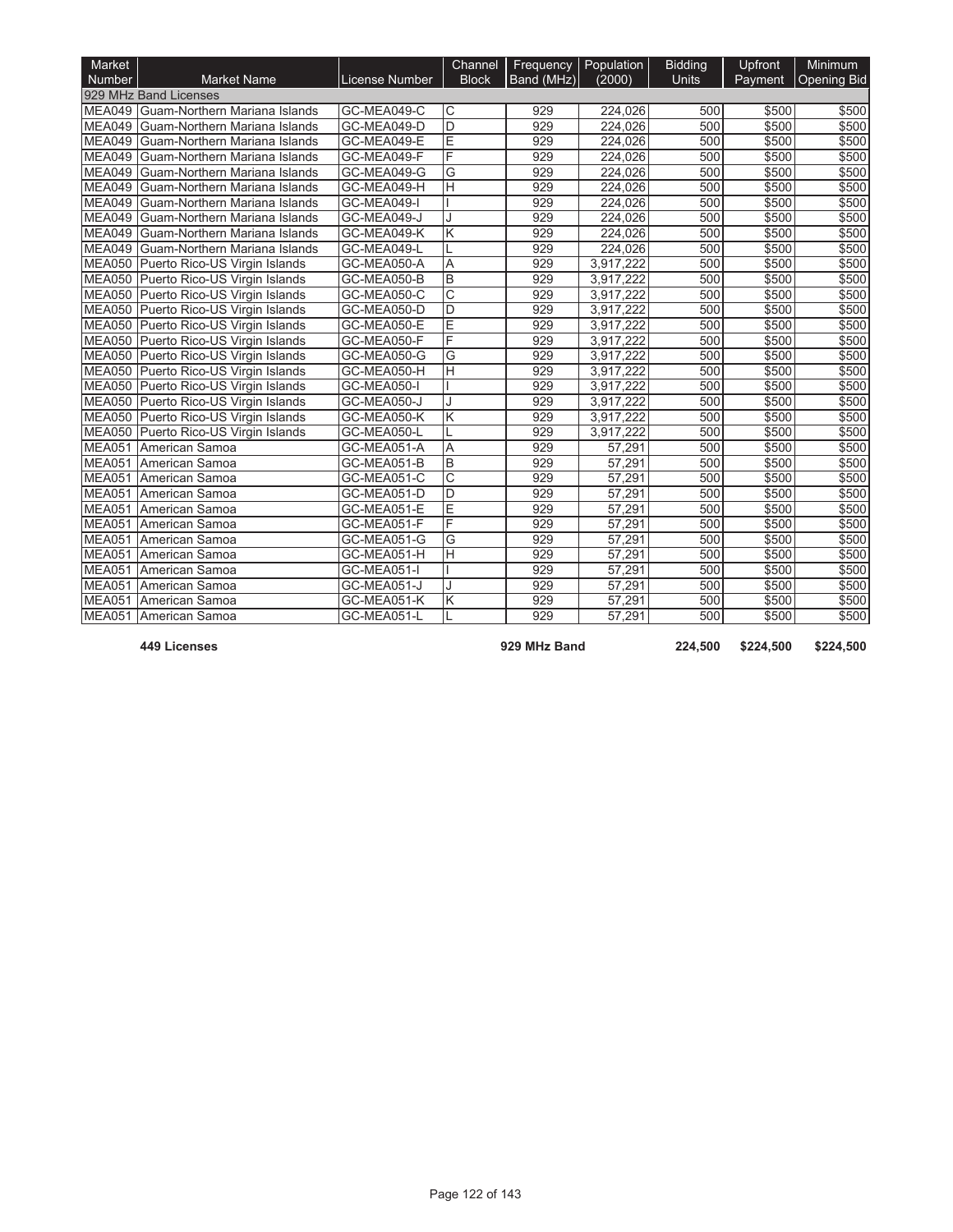## Auction 87 - Auction of Lower and Upper Paging Bands Licenses DA 09-2416 Attachment A - Part 1

| Market                         |                                |                              | Channel                | Frequency  | Population               | <b>Bidding</b> | Upfront        | <b>Minimum</b> |
|--------------------------------|--------------------------------|------------------------------|------------------------|------------|--------------------------|----------------|----------------|----------------|
| Number                         | <b>Market Name</b>             | License Number               | <b>Block</b>           | Band (MHz) | (2000)                   | Units          | Payment        | Opening Bid    |
|                                | 931 MHz Band Licenses          |                              |                        |            |                          |                |                |                |
| <b>MEA001</b>                  | <b>Boston</b>                  | CZ-MEA001-AC                 | <b>AC</b>              | 931        | 9,229,477                | 500            | \$500          | \$500          |
| <b>MEA001</b>                  | <b>Boston</b>                  | CZ-MEA001-AD                 | <b>AD</b>              | 931        | 9,229,477                | 500            | \$500          | \$500          |
| <b>MEA001</b><br><b>MEA001</b> | <b>Boston</b><br><b>Boston</b> | CZ-MEA001-AE<br>CZ-MEA001-AF | <b>AE</b><br>AF        | 931<br>931 | 9,229,477<br>9,229,477   | 500<br>500     | \$500<br>\$500 | \$500<br>\$500 |
| <b>MEA001</b>                  | <b>Boston</b>                  | CZ-MEA001-AG                 | AG                     | 931        | 9,229,477                | 500            | \$500          | \$500          |
| <b>MEA001</b>                  | <b>Boston</b>                  | CZ-MEA001-AH                 | <b>AH</b>              | 931        | 9,229,477                | 500            | \$500          | \$500          |
| <b>MEA001</b>                  | <b>Boston</b>                  | CZ-MEA001-AJ                 | AJ                     | 931        | 9,229,477                | 500            | \$500          | \$500          |
| <b>MEA001</b>                  | <b>Boston</b>                  | CZ-MEA001-AK                 | <b>AK</b>              | 931        | 9,229,477                | 500            | \$500          | \$500          |
| <b>MEA001</b>                  | <b>Boston</b>                  | CZ-MEA001-AL                 | <b>AL</b>              | 931        | 9,229,477                | 500            | \$500          | \$500          |
| <b>MEA001</b>                  | <b>Boston</b>                  | CZ-MEA001-AM                 | AM                     | 931        | 9,229,477                | 500            | \$500          | \$500          |
| <b>MEA001</b>                  | <b>Boston</b>                  | CZ-MEA001-AN                 | AN                     | 931        | 9,229,477                | 500            | \$500          | \$500          |
| <b>MEA001</b><br><b>MEA001</b> | <b>Boston</b>                  | CZ-MEA001-AP                 | <b>AP</b>              | 931<br>931 | 9,229,477                | 500<br>500     | \$500<br>\$500 | \$500<br>\$500 |
| <b>MEA001</b>                  | Boston<br><b>Boston</b>        | CZ-MEA001-AQ<br>CZ-MEA001-AR | AQ<br><b>AR</b>        | 931        | 9,229,477<br>9,229,477   | 500            | \$500          | \$500          |
| <b>MEA001</b>                  | <b>Boston</b>                  | CZ-MEA001-AS                 | <b>AS</b>              | 931        | 9,229,477                | 500            | \$500          | \$500          |
| <b>MEA001</b>                  | <b>Boston</b>                  | CZ-MEA001-AT                 | <b>AT</b>              | 931        | 9,229,477                | 500            | \$500          | \$500          |
| <b>MEA001</b>                  | Boston                         | CZ-MEA001-AU                 | AU                     | 931        | 9,229,477                | 500            | \$500          | \$500          |
| <b>MEA001</b>                  | <b>Boston</b>                  | CZ-MEA001-AV                 | <b>AV</b>              | 931        | 9,229,477                | 500            | \$500          | \$500          |
| <b>MEA001</b>                  | <b>Boston</b>                  | CZ-MEA001-AW                 | AW                     | 931        | 9,229,477                | 500            | \$500          | \$500          |
| <b>MEA001</b>                  | <b>Boston</b>                  | CZ-MEA001-AX                 | <b>AX</b>              | 931        | 9,229,477                | 500            | \$500          | \$500          |
| <b>MEA001</b>                  | <b>Boston</b>                  | CZ-MEA001-AZ                 | <b>AZ</b>              | 931        | 9,229,477                | 500            | \$500          | \$500          |
| <b>MEA001</b>                  | Boston                         | CZ-MEA001-BB                 | <b>BB</b>              | 931        | 9,229,477                | 500            | \$500          | \$500          |
| <b>MEA001</b><br><b>MEA001</b> | <b>Boston</b><br>Boston        | CZ-MEA001-BD<br>CZ-MEA001-BE | <b>BD</b><br><b>BE</b> | 931<br>931 | 9,229,477<br>9,229,477   | 500<br>500     | \$500<br>\$500 | \$500<br>\$500 |
| <b>MEA001</b>                  | <b>Boston</b>                  | CZ-MEA001-BF                 | <b>BF</b>              | 931        | 9,229,477                | 500            | \$500          | \$500          |
| <b>MEA001</b>                  | <b>Boston</b>                  | CZ-MEA001-BG                 | BG                     | 931        | 9,229,477                | 500            | \$500          | \$500          |
| <b>MEA001</b>                  | <b>Boston</b>                  | CZ-MEA001-BH                 | <b>BH</b>              | 931        | 9,229,477                | 500            | \$500          | \$500          |
| <b>MEA001</b>                  | <b>Boston</b>                  | CZ-MEA001-BI                 | ΙBΙ                    | 931        | 9,229,477                | 500            | \$500          | \$500          |
| <b>MEA001</b>                  | <b>Boston</b>                  | CZ-MEA001-BK                 | B <sub>K</sub>         | 931        | 9,229,477                | 500            | \$500          | \$500          |
| <b>MEA002</b>                  | New York City                  | CZ-MEA002-AD                 | <b>AD</b>              | 931        | 30,885,797               | 500            | \$500          | \$500          |
| <b>MEA002</b>                  | New York City                  | CZ-MEA002-AE                 | <b>AE</b>              | 931        | 30,885,797               | 500            | \$500          | \$500          |
| <b>MEA002</b>                  | New York City                  | CZ-MEA002-AF                 | AF                     | 931        | 30,885,797               | 500            | \$500          | \$500          |
| <b>MEA002</b>                  | New York City                  | CZ-MEA002-AH                 | AH                     | 931        | 30,885,797               | 500            | \$500          | \$500          |
| <b>MEA002</b><br><b>MEA002</b> | New York City<br>New York City | CZ-MEA002-AJ<br>CZ-MEA002-AK | AJ<br>AK               | 931<br>931 | 30,885,797<br>30,885,797 | 500<br>500     | \$500<br>\$500 | \$500<br>\$500 |
| <b>MEA002</b>                  | New York City                  | CZ-MEA002-AL                 | <b>AL</b>              | 931        | 30,885,797               | 500            | \$500          | \$500          |
| <b>MEA002</b>                  | New York City                  | CZ-MEA002-AM                 | <b>AM</b>              | 931        | 30,885,797               | 500            | \$500          | \$500          |
| <b>MEA002</b>                  | New York City                  | CZ-MEA002-AN                 | AN                     | 931        | 30,885,797               | 500            | \$500          | \$500          |
| <b>MEA002</b>                  | New York City                  | CZ-MEA002-AP                 | <b>AP</b>              | 931        | 30,885,797               | 500            | \$500          | \$500          |
| <b>MEA002</b>                  | New York City                  | CZ-MEA002-AQ                 | AQ                     | 931        | 30,885,797               | 500            | \$500          | \$500          |
| <b>MEA002</b>                  | New York City                  | CZ-MEA002-AS                 | AS                     | 931        | 30,885,797               | 500            | \$500          | \$500          |
| <b>MEA002</b>                  | <b>New York City</b>           | CZ-MEA002-AT                 | <b>AT</b>              | 931        | 30,885,797               | 500            | \$500          | \$500          |
| <b>MEA002</b>                  | New York City                  | CZ-MEA002-AU                 | <b>AU</b>              | 931        | 30,885,797               | 500            | \$500          | \$500          |
| <b>MEA002</b><br><b>MEA002</b> | New York City<br>New York City | CZ-MEA002-AV<br>CZ-MEA002-AW | AV<br>AW               | 931<br>931 | 30,885,797<br>30,885,797 | 500<br>500     | \$500<br>\$500 | \$500<br>\$500 |
| <b>MEA002</b>                  | New York City                  | CZ-MEA002-AX                 | <b>AX</b>              | 931        | 30,885,797               | 500            | \$500          | \$500          |
| <b>MEA002</b>                  | New York City                  | CZ-MEA002-AZ                 | <b>AZ</b>              | 931        | 30,885,797               | 500            | \$500          | \$500          |
| <b>MEA002</b>                  | New York City                  | CZ-MEA002-BB                 | <b>BB</b>              | 931        | 30,885,797               | 500            | \$500          | \$500          |
| MEA002                         | New York City                  | CZ-MEA002-BD                 | BD                     | 931        | 30,885,797               | 500            | \$500          | \$500          |
| <b>MEA002</b>                  | New York City                  | CZ-MEA002-BE                 | <b>BE</b>              | 931        | 30,885,797               | 500            | \$500          | \$500          |
| <b>MEA002</b>                  | New York City                  | CZ-MEA002-BF                 | BF                     | 931        | 30,885,797               | 500            | \$500          | \$500          |
| <b>MEA002</b>                  | New York City                  | CZ-MEA002-BG                 | BG                     | 931        | 30,885,797               | 500            | \$500          | \$500          |
| <b>MEA002</b>                  | New York City                  | CZ-MEA002-BH                 | BH                     | 931        | 30,885,797               | 500            | \$500          | \$500          |
| <b>MEA002</b>                  | New York City                  | CZ-MEA002-BI                 | BI                     | 931        | 30,885,797               | 500<br>500     | \$500<br>\$500 | \$500          |
| <b>MEA002</b><br><b>MEA003</b> | New York City<br>Buffalo       | CZ-MEA002-BK<br>CZ-MEA003-AC | BK<br><b>AC</b>        | 931<br>931 | 30,885,797<br>1,507,759  | 500            | \$500          | \$500<br>\$500 |
| <b>MEA003</b>                  | Buffalo                        | CZ-MEA003-AD                 | <b>AD</b>              | 931        | 1,507,759                | 500            | \$500          | \$500          |
| <b>MEA003</b>                  | <b>Buffalo</b>                 | CZ-MEA003-AE                 | AE                     | 931        | 1,507,759                | 500            | \$500          | \$500          |
| <b>MEA003</b>                  | <b>Buffalo</b>                 | CZ-MEA003-AF                 | <b>AF</b>              | 931        | 1,507,759                | 500            | \$500          | \$500          |
| MEA003                         | <b>Buffalo</b>                 | CZ-MEA003-AG                 | AG                     | 931        | 1,507,759                | 500            | \$500          | \$500          |
| MEA003                         | <b>Buffalo</b>                 | CZ-MEA003-AH                 | AH                     | 931        | 1,507,759                | 500            | \$500          | \$500          |
| <b>MEA003</b>                  | <b>Buffalo</b>                 | CZ-MEA003-AI                 | Al                     | 931        | 1,507,759                | 500            | \$500          | \$500          |
| <b>MEA003</b>                  | <b>Buffalo</b>                 | CZ-MEA003-AJ                 | AJ                     | 931        | 1,507,759                | 500            | \$500          | \$500          |
| MEA003                         | <b>Buffalo</b>                 | CZ-MEA003-AK                 | AK                     | 931        | 1,507,759                | 500            | \$500          | \$500          |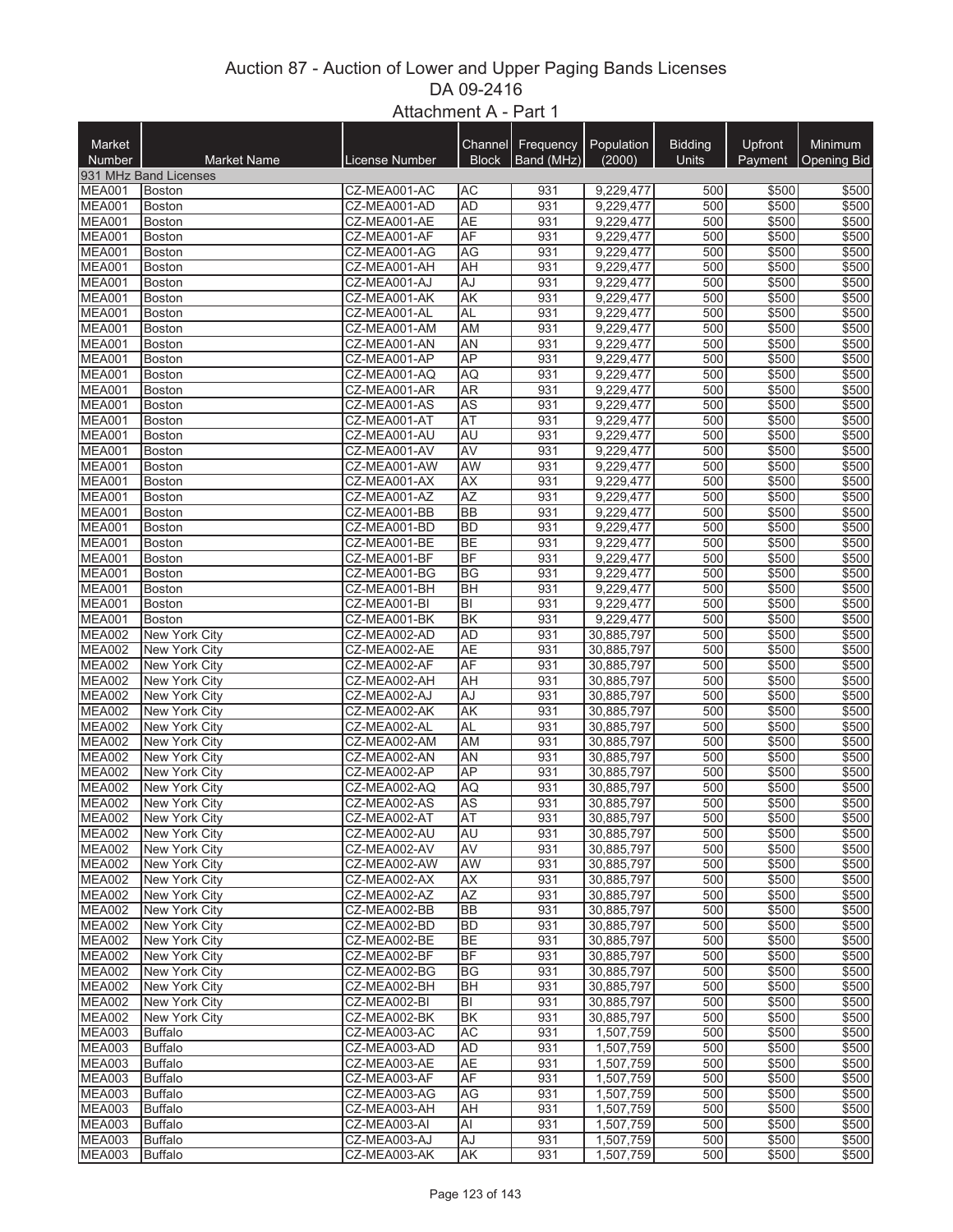| Market<br>Number               | <b>Market Name</b>           | License Number               | Channel<br><b>Block</b> | Frequency<br>Band (MHz) | Population<br>(2000)   | <b>Bidding</b><br>Units | Upfront<br>Payment | Minimum<br><b>Opening Bid</b> |
|--------------------------------|------------------------------|------------------------------|-------------------------|-------------------------|------------------------|-------------------------|--------------------|-------------------------------|
|                                | 931 MHz Band Licenses        |                              |                         |                         |                        |                         |                    |                               |
| <b>MEA003</b>                  | <b>Buffalo</b>               | CZ-MEA003-AL                 | AL                      | 931                     | 1,507,759              | 500                     | \$500              | \$500                         |
| <b>MEA003</b>                  | Buffalo                      | CZ-MEA003-AM                 | <b>AM</b>               | 931                     | 1,507,759              | 500                     | \$500              | \$500                         |
| <b>MEA003</b>                  | Buffalo                      | CZ-MEA003-AN                 | AN                      | 931                     | 1,507,759              | 500                     | \$500              | \$500                         |
| <b>MEA003</b>                  | <b>Buffalo</b>               | CZ-MEA003-AO                 | A <sub>O</sub>          | 931                     | 1,507,759              | 500                     | \$500              | \$500                         |
| MEA003<br><b>MEA003</b>        | Buffalo<br><b>Buffalo</b>    | CZ-MEA003-AP<br>CZ-MEA003-AQ | <b>AP</b><br>AQ         | 931<br>931              | 1,507,759<br>1,507,759 | 500<br>500              | \$500<br>\$500     | \$500<br>\$500                |
| <b>MEA003</b>                  | <b>Buffalo</b>               | CZ-MEA003-AS                 | <b>AS</b>               | 931                     | 1,507,759              | 500                     | \$500              | \$500                         |
| <b>MEA003</b>                  | <b>Buffalo</b>               | CZ-MEA003-AT                 | AT                      | 931                     | 1,507,759              | 500                     | \$500              | \$500                         |
| <b>MEA003</b>                  | <b>Buffalo</b>               | CZ-MEA003-AU                 | AU                      | 931                     | 1,507,759              | 500                     | \$500              | \$500                         |
| <b>MEA003</b>                  | <b>Buffalo</b>               | CZ-MEA003-AV                 | <b>AV</b>               | 931                     | 1,507,759              | 500                     | \$500              | \$500                         |
| <b>MEA003</b>                  | <b>Buffalo</b>               | CZ-MEA003-AW                 | AW                      | 931                     | 1,507,759              | 500                     | \$500              | \$500                         |
| MEA003                         | Buffalo                      | CZ-MEA003-AX                 | AX                      | 931                     | 1,507,759              | 500                     | \$500              | \$500                         |
| <b>MEA003</b>                  | <b>Buffalo</b>               | CZ-MEA003-AY                 | AY                      | 931                     | 1,507,759              | 500                     | \$500              | \$500                         |
| <b>MEA003</b>                  | <b>Buffalo</b>               | CZ-MEA003-AZ                 | AZ                      | 931                     | 1,507,759              | 500                     | \$500              | \$500                         |
| <b>MEA003</b><br><b>MEA003</b> | <b>Buffalo</b>               | CZ-MEA003-BB<br>CZ-MEA003-BC | <b>BB</b><br><b>BC</b>  | 931<br>931              | 1,507,759<br>1,507,759 | 500<br>500              | \$500<br>\$500     | \$500<br>\$500                |
| <b>MEA003</b>                  | Buffalo<br><b>Buffalo</b>    | CZ-MEA003-BD                 | <b>BD</b>               | 931                     | 1,507,759              | 500                     | \$500              | \$500                         |
| <b>MEA003</b>                  | <b>Buffalo</b>               | CZ-MEA003-BE                 | <b>BE</b>               | 931                     | 1,507,759              | 500                     | \$500              | \$500                         |
| <b>MEA003</b>                  | <b>Buffalo</b>               | CZ-MEA003-BF                 | BF                      | 931                     | 1,507,759              | 500                     | \$500              | \$500                         |
| <b>MEA003</b>                  | <b>Buffalo</b>               | CZ-MEA003-BG                 | BG                      | 931                     | 1,507,759              | 500                     | \$500              | \$500                         |
| <b>MEA003</b>                  | <b>Buffalo</b>               | CZ-MEA003-BH                 | <b>BH</b>               | 931                     | 1,507,759              | 500                     | \$500              | \$500                         |
| <b>MEA003</b>                  | <b>Buffalo</b>               | CZ-MEA003-BI                 | $ \mathsf{B} $          | 931                     | 1,507,759              | 500                     | \$500              | \$500                         |
| <b>MEA003</b>                  | <b>Buffalo</b>               | CZ-MEA003-BK                 | <b>BK</b>               | 931                     | 1,507,759              | 500                     | \$500              | \$500                         |
| MEA004                         | Philadelphia                 | CZ-MEA004-AD                 | <b>AD</b>               | 931                     | 8,435,057              | 500                     | \$500              | \$500                         |
| MEA004                         | Philadelphia                 | CZ-MEA004-AE                 | <b>AE</b>               | 931                     | 8,435,057              | 500                     | \$500              | \$500                         |
| MEA004<br>MEA004               | Philadelphia                 | CZ-MEA004-AF<br>CZ-MEA004-AH | AF                      | 931<br>931              | 8,435,057              | 500                     | \$500              | \$500                         |
| MEA004                         | Philadelphia<br>Philadelphia | CZ-MEA004-AI                 | <b>AH</b><br>Al         | 931                     | 8,435,057<br>8,435,057 | 500<br>500              | \$500<br>\$500     | \$500<br>\$500                |
| MEA004                         | Philadelphia                 | CZ-MEA004-AJ                 | AJ                      | 931                     | 8,435,057              | 500                     | \$500              | \$500                         |
| MEA004                         | Philadelphia                 | CZ-MEA004-AK                 | <b>AK</b>               | 931                     | 8,435,057              | 500                     | \$500              | \$500                         |
| MEA004                         | Philadelphia                 | CZ-MEA004-AL                 | <b>AL</b>               | 931                     | 8,435,057              | 500                     | \$500              | \$500                         |
| MEA004                         | Philadelphia                 | CZ-MEA004-AM                 | AM                      | 931                     | 8,435,057              | 500                     | \$500              | \$500                         |
| MEA004                         | Philadelphia                 | CZ-MEA004-AN                 | AN                      | 931                     | 8,435,057              | 500                     | \$500              | \$500                         |
| MEA004                         | Philadelphia                 | CZ-MEA004-AP                 | AP                      | 931                     | 8,435,057              | 500                     | \$500              | \$500                         |
| MEA004                         | Philadelphia                 | CZ-MEA004-AS                 | AS                      | 931                     | 8,435,057              | 500                     | \$500              | \$500                         |
| MEA004<br>MEA004               | Philadelphia                 | CZ-MEA004-AT                 | AT                      | 931                     | 8,435,057              | 500                     | \$500              | \$500                         |
| MEA004                         | Philadelphia<br>Philadelphia | CZ-MEA004-AU<br>CZ-MEA004-AV | AU<br>AV                | 931<br>931              | 8,435,057<br>8,435,057 | 500<br>500              | \$500<br>\$500     | \$500<br>\$500                |
| MEA004                         | Philadelphia                 | CZ-MEA004-AW                 | <b>AW</b>               | 931                     | 8,435,057              | 500                     | \$500              | \$500                         |
| MEA004                         | Philadelphia                 | CZ-MEA004-AX                 | <b>AX</b>               | 931                     | 8,435,057              | 500                     | \$500              | \$500                         |
| <b>MEA004</b>                  | Philadelphia                 | CZ-MEA004-AZ                 | <b>AZ</b>               | 931                     | 8.435.057              | 500                     | \$500              | \$500                         |
| <b>MEA004</b>                  | Philadelphia                 | CZ-MEA004-BB                 | <b>BB</b>               | 931                     | 8,435,057              | 500                     | \$500              | \$500                         |
| <b>MEA004</b>                  | Philadelphia                 | CZ-MEA004-BD                 | <b>BD</b>               | 931                     | 8,435,057              | 500                     | \$500              | \$500                         |
| MEA004                         | Philadelphia                 | CZ-MEA004-BE                 | <b>BE</b>               | 931                     | 8,435,057              | 500                     | \$500              | \$500                         |
| MEA004                         | Philadelphia                 | CZ-MEA004-BG                 | <b>BG</b>               | 931                     | 8,435,057              | 500                     | \$500              | \$500                         |
| <b>MEA004</b>                  | Philadelphia                 | CZ-MEA004-BH                 | <b>BH</b>               | 931                     | 8,435,057              | 500                     | \$500              | \$500                         |
| MEA004<br><b>MEA004</b>        | Philadelphia                 | CZ-MEA004-BI<br>CZ-MEA004-BK | B <br><b>BK</b>         | 931<br>931              | 8,435,057              | 500<br>500              | \$500              | \$500                         |
| <b>MEA005</b>                  | Philadelphia<br>Washington   | CZ-MEA005-AD                 | <b>AD</b>               | 931                     | 8,435,057<br>8,767,100 | 500                     | \$500<br>\$500     | \$500<br>\$500                |
| <b>MEA005</b>                  | Washington                   | CZ-MEA005-AE                 | <b>AE</b>               | 931                     | 8,767,100              | 500                     | \$500              | \$500                         |
| <b>MEA005</b>                  | Washington                   | CZ-MEA005-AF                 | AF                      | 931                     | 8,767,100              | 500                     | \$500              | \$500                         |
| <b>MEA005</b>                  | Washington                   | CZ-MEA005-AG                 | AG                      | 931                     | 8,767,100              | 500                     | \$500              | \$500                         |
| <b>MEA005</b>                  | Washington                   | CZ-MEA005-AH                 | AH                      | 931                     | 8,767,100              | 500                     | \$500              | \$500                         |
| <b>MEA005</b>                  | Washington                   | CZ-MEA005-AJ                 | AJ                      | 931                     | 8,767,100              | 500                     | \$500              | \$500                         |
| <b>MEA005</b>                  | Washington                   | CZ-MEA005-AK                 | AK                      | 931                     | 8,767,100              | 500                     | \$500              | \$500                         |
| <b>MEA005</b>                  | Washington                   | CZ-MEA005-AL                 | <b>AL</b>               | 931                     | 8,767,100              | 500                     | \$500              | \$500                         |
| <b>MEA005</b>                  | Washington                   | CZ-MEA005-AM                 | <b>AM</b>               | 931                     | 8,767,100              | 500                     | \$500              | \$500                         |
| MEA005<br><b>MEA005</b>        | Washington<br>Washington     | CZ-MEA005-AN<br>CZ-MEA005-AP | AN<br><b>AP</b>         | 931<br>931              | 8,767,100<br>8,767,100 | 500<br>500              | \$500<br>\$500     | \$500<br>\$500                |
| <b>MEA005</b>                  | Washington                   | CZ-MEA005-AR                 | AR                      | 931                     | 8,767,100              | 500                     | \$500              | \$500                         |
| <b>MEA005</b>                  | Washington                   | CZ-MEA005-AS                 | <b>AS</b>               | 931                     | 8,767,100              | 500                     | \$500              | \$500                         |
| <b>MEA005</b>                  | Washington                   | CZ-MEA005-AT                 | <b>AT</b>               | 931                     | 8,767,100              | 500                     | \$500              | \$500                         |
| <b>MEA005</b>                  | Washington                   | CZ-MEA005-AU                 | AU                      | 931                     | 8,767,100              | 500                     | \$500              | \$500                         |
| <b>MEA005</b>                  | Washington                   | CZ-MEA005-AV                 | <b>AV</b>               | 931                     | 8,767,100              | 500                     | \$500              | \$500                         |
| <b>MEA005</b>                  | Washington                   | CZ-MEA005-AW                 | AW                      | 931                     | 8,767,100              | 500                     | \$500              | \$500                         |
| <b>MEA005</b>                  | Washington                   | CZ-MEA005-AX                 | <b>AX</b>               | 931                     | 8,767,100              | 500                     | \$500              | \$500                         |
| <b>MEA005</b>                  | Washington                   | CZ-MEA005-AY                 | <b>AY</b>               | 931                     | 8,767,100              | 500                     | \$500              | \$500                         |
| <b>MEA005</b><br><b>MEA005</b> | Washington<br>Washington     | CZ-MEA005-AZ<br>CZ-MEA005-BB | <b>AZ</b><br><b>BB</b>  | 931<br>931              | 8,767,100<br>8,767,100 | 500<br>500              | \$500<br>\$500     | \$500<br>\$500                |
|                                |                              |                              |                         |                         |                        |                         |                    |                               |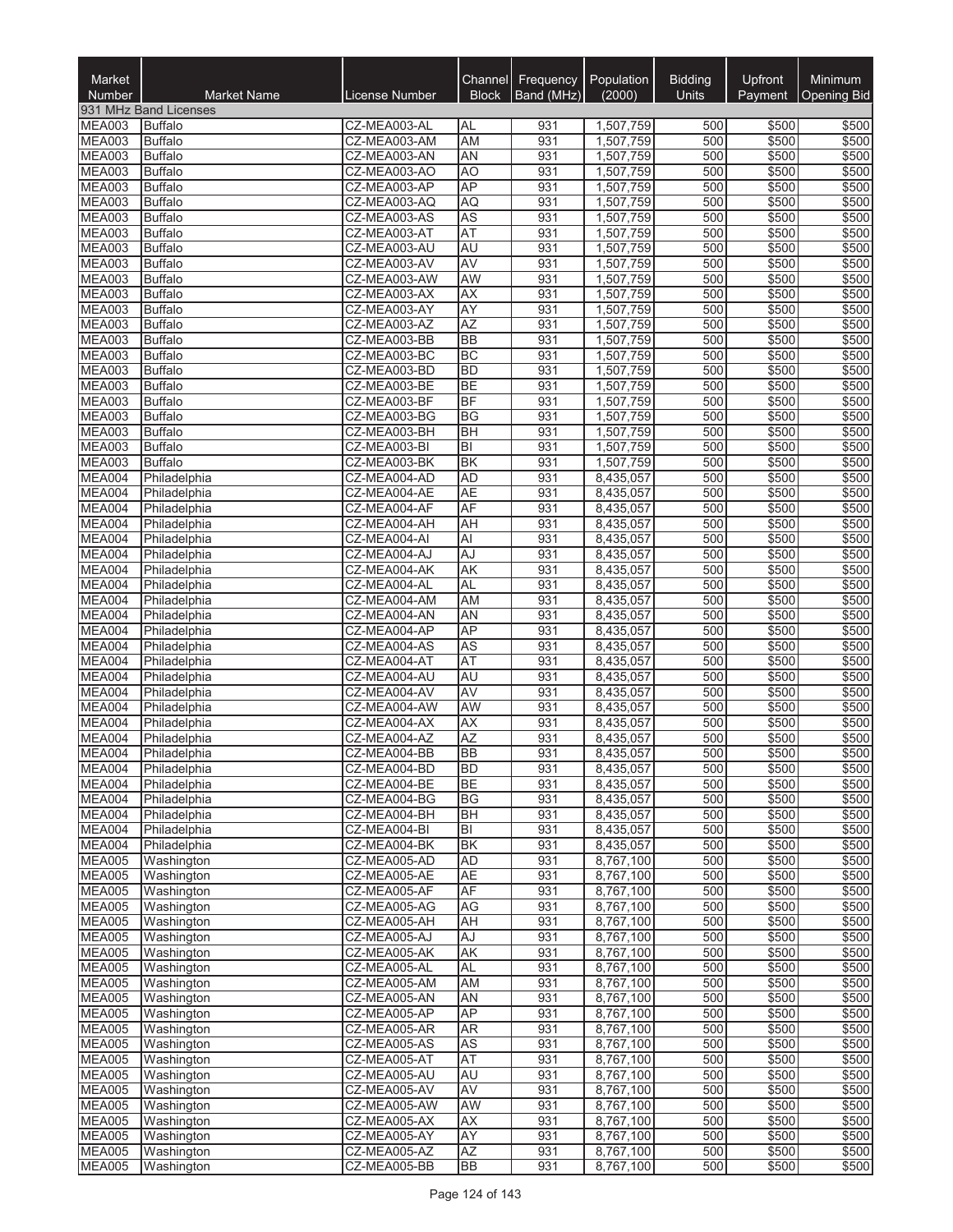| Market<br>Number               | <b>Market Name</b>                                           | License Number               | Channel<br><b>Block</b> | Frequency<br>Band (MHz) | Population<br>(2000)     | <b>Bidding</b><br>Units | Upfront<br>Payment | <b>Minimum</b><br><b>Opening Bid</b> |
|--------------------------------|--------------------------------------------------------------|------------------------------|-------------------------|-------------------------|--------------------------|-------------------------|--------------------|--------------------------------------|
|                                | 931 MHz Band Licenses                                        |                              |                         |                         |                          |                         |                    |                                      |
| <b>MEA005</b>                  | Washington                                                   | CZ-MEA005-BD                 | <b>BD</b>               | 931                     | 8,767,100                | 500                     | \$500              | \$500                                |
| <b>MEA005</b>                  | Washington                                                   | CZ-MEA005-BE                 | <b>BE</b>               | 931                     | 8,767,100                | 500                     | \$500              | \$500                                |
| MEA005                         | Washington                                                   | CZ-MEA005-BG                 | BG                      | 931                     | 8,767,100                | 500                     | \$500              | \$500                                |
| <b>MEA005</b>                  | Washington                                                   | CZ-MEA005-BH                 | <b>BH</b>               | 931                     | 8,767,100                | 500                     | \$500              | \$500                                |
| <b>MEA005</b><br><b>MEA005</b> | Washington                                                   | CZ-MEA005-BI                 | BI<br><b>BK</b>         | 931<br>931              | 8,767,100                | 500<br>500              | \$500              | \$500                                |
| <b>MEA006</b>                  | Washington<br>Richmond                                       | CZ-MEA005-BK<br>CZ-MEA006-AA | AA                      | 931                     | 8,767,100<br>4,329,258   | 500                     | \$500<br>\$500     | \$500<br>\$500                       |
| <b>MEA006</b>                  | Richmond                                                     | CZ-MEA006-AB                 | <b>AB</b>               | 931                     | 4,329,258                | 500                     | \$500              | \$500                                |
| MEA006                         | Richmond                                                     | CZ-MEA006-AC                 | <b>AC</b>               | 931                     | 4,329,258                | 500                     | \$500              | \$500                                |
| <b>MEA006</b>                  | Richmond                                                     | CZ-MEA006-AD                 | <b>AD</b>               | 931                     | 4,329,258                | 500                     | \$500              | \$500                                |
| MEA006                         | Richmond                                                     | CZ-MEA006-AE                 | <b>AE</b>               | 931                     | 4,329,258                | 500                     | \$500              | \$500                                |
| <b>MEA006</b>                  | Richmond                                                     | CZ-MEA006-AF                 | AF                      | 931                     | 4,329,258                | 500                     | \$500              | \$500                                |
| <b>MEA006</b>                  | Richmond                                                     | CZ-MEA006-AG                 | AG                      | 931                     | 4,329,258                | 500                     | \$500              | \$500                                |
| <b>MEA006</b><br><b>MEA006</b> | Richmond<br>Richmond                                         | CZ-MEA006-AH<br>CZ-MEA006-AI | <b>AH</b><br><b>Al</b>  | 931<br>931              | 4,329,258<br>4,329,258   | 500<br>500              | \$500<br>\$500     | \$500<br>\$500                       |
| <b>MEA006</b>                  | Richmond                                                     | CZ-MEA006-AJ                 | AJ                      | 931                     | 4,329,258                | 500                     | \$500              | \$500                                |
| <b>MEA006</b>                  | Richmond                                                     | CZ-MEA006-AK                 | <b>AK</b>               | 931                     | 4,329,258                | 500                     | \$500              | \$500                                |
| MEA006                         | Richmond                                                     | CZ-MEA006-AL                 | <b>AL</b>               | 931                     | 4,329,258                | 500                     | \$500              | \$500                                |
| <b>MEA006</b>                  | Richmond                                                     | CZ-MEA006-AM                 | AM                      | 931                     | 4,329,258                | 500                     | \$500              | \$500                                |
| <b>MEA006</b>                  | Richmond                                                     | CZ-MEA006-AN                 | <b>AN</b>               | 931                     | 4,329,258                | 500                     | \$500              | \$500                                |
| <b>MEA006</b>                  | Richmond                                                     | CZ-MEA006-AP                 | AP                      | 931                     | 4,329,258                | 500                     | \$500              | \$500                                |
| <b>MEA006</b>                  | Richmond                                                     | CZ-MEA006-AQ                 | <b>AQ</b>               | 931                     | 4,329,258                | 500                     | \$500              | \$500                                |
| <b>MEA006</b><br><b>MEA006</b> | Richmond                                                     | CZ-MEA006-AS                 | <b>AS</b><br>AT         | 931<br>931              | 4,329,258<br>4,329,258   | 500<br>500              | \$500<br>\$500     | \$500<br>\$500                       |
| MEA006                         | Richmond<br>Richmond                                         | CZ-MEA006-AT<br>CZ-MEA006-AU | AU                      | 931                     | 4,329,258                | 500                     | \$500              | \$500                                |
| MEA006                         | Richmond                                                     | CZ-MEA006-AV                 | AV                      | 931                     | 4,329,258                | 500                     | \$500              | \$500                                |
| <b>MEA006</b>                  | Richmond                                                     | CZ-MEA006-AW                 | <b>AW</b>               | 931                     | 4,329,258                | 500                     | \$500              | \$500                                |
| MEA006                         | Richmond                                                     | CZ-MEA006-AX                 | AX                      | 931                     | 4,329,258                | 500                     | \$500              | \$500                                |
| <b>MEA006</b>                  | Richmond                                                     | CZ-MEA006-AY                 | <b>AY</b>               | 931                     | 4,329,258                | 500                     | \$500              | \$500                                |
| <b>MEA006</b>                  | Richmond                                                     | CZ-MEA006-AZ                 | AZ                      | 931                     | 4,329,258                | 500                     | \$500              | \$500                                |
| <b>MEA006</b>                  | Richmond                                                     | CZ-MEA006-BB                 | <b>BB</b>               | 931                     | 4,329,258                | 500                     | \$500              | \$500                                |
| <b>MEA006</b><br><b>MEA006</b> | Richmond                                                     | CZ-MEA006-BC                 | <b>BC</b><br><b>BD</b>  | 931<br>931              | 4,329,258                | 500<br>500              | \$500              | \$500                                |
| MEA006                         | Richmond<br>Richmond                                         | CZ-MEA006-BD<br>CZ-MEA006-BE | <b>BE</b>               | 931                     | 4,329,258<br>4,329,258   | 500                     | \$500<br>\$500     | \$500<br>\$500                       |
| <b>MEA006</b>                  | Richmond                                                     | CZ-MEA006-BF                 | <b>BF</b>               | 931                     | 4,329,258                | 500                     | \$500              | \$500                                |
| MEA006                         | Richmond                                                     | CZ-MEA006-BG                 | <b>BG</b>               | 931                     | 4,329,258                | 500                     | \$500              | \$500                                |
| <b>MEA006</b>                  | Richmond                                                     | CZ-MEA006-BH                 | <b>BH</b>               | 931                     | 4,329,258                | 500                     | \$500              | \$500                                |
| <b>MEA006</b>                  | Richmond                                                     | CZ-MEA006-BI                 | B                       | 931                     | 4,329,258                | 500                     | \$500              | \$500                                |
| <b>MEA006</b>                  | Richmond                                                     | CZ-MEA006-BJ                 | <b>BJ</b>               | 931                     | 4,329,258                | 500                     | \$500              | \$500                                |
| <b>MEA006</b><br>MEA007        | Richmond<br>Charlotte-Greensboro-Raleigh                     | CZ-MEA006-BK                 | <b>BK</b>               | 931                     | 4,329,258<br>11,679,928  | 500<br>500              | \$500              | \$500<br>\$500                       |
| MEA007                         |                                                              | CZ-MEA007-AC<br>CZ-MEA007-AD | <b>AC</b>               | 931<br>931              | 11,679,928               | 500                     | \$500<br>\$500     | \$500                                |
| MEA007                         | Charlotte-Greensboro-Raleigh<br>Charlotte-Greensboro-Raleigh | CZ-MEA007-AE                 | AD<br><b>AE</b>         | 931                     | 11,679,928               | 500                     | \$500              | \$500                                |
| <b>MEA007</b>                  | Charlotte-Greensboro-Raleigh                                 | CZ-MEA007-AF                 | AF                      | 931                     | 11,679,928               | 500                     | \$500              | \$500                                |
| <b>MEA007</b>                  | Charlotte-Greensboro-Raleigh                                 | CZ-MEA007-AG                 | AG                      | 931                     | 11,679,928               | 500                     | \$500              | \$500                                |
| <b>MEA007</b>                  | Charlotte-Greensboro-Raleigh                                 | CZ-MEA007-AH                 | AH                      | 931                     | 11,679,928               | 500                     | \$500              | \$500                                |
| <b>MEA007</b>                  | Charlotte-Greensboro-Raleigh                                 | CZ-MEA007-AI                 | Al                      | 931                     | 11,679,928               | 500                     | \$500              | \$500                                |
| MEA007                         | Charlotte-Greensboro-Raleigh                                 | CZ-MEA007-AJ                 | AJ                      | 931                     | 11,679,928               | 500                     | \$500              | \$500                                |
| <b>MEA007</b><br>MEA007        | Charlotte-Greensboro-Raleigh<br>Charlotte-Greensboro-Raleigh | CZ-MEA007-AK<br>CZ-MEA007-AL | <b>AK</b><br><b>AL</b>  | 931<br>931              | 11,679,928<br>11,679,928 | 500<br>500              | \$500<br>\$500     | \$500<br>\$500                       |
| MEA007                         | Charlotte-Greensboro-Raleigh                                 | CZ-MEA007-AM                 | <b>AM</b>               | 931                     | 11,679,928               | 500                     | \$500              | \$500                                |
| <b>MEA007</b>                  | Charlotte-Greensboro-Raleigh                                 | CZ-MEA007-AN                 | <b>AN</b>               | 931                     | 11,679,928               | 500                     | \$500              | \$500                                |
| MEA007                         | Charlotte-Greensboro-Raleigh                                 | CZ-MEA007-AO                 | AO                      | 931                     | 11,679,928               | 500                     | \$500              | \$500                                |
| <b>MEA007</b>                  | Charlotte-Greensboro-Raleigh                                 | CZ-MEA007-AP                 | <b>AP</b>               | 931                     | 11,679,928               | 500                     | \$500              | \$500                                |
| <b>MEA007</b>                  | Charlotte-Greensboro-Raleigh                                 | CZ-MEA007-AQ                 | AQ                      | 931                     | 11,679,928               | 500                     | \$500              | \$500                                |
| MEA007                         | Charlotte-Greensboro-Raleigh                                 | CZ-MEA007-AS                 | <b>AS</b>               | 931                     | 11,679,928               | 500                     | \$500              | \$500                                |
| MEA007<br>MEA007               | Charlotte-Greensboro-Raleigh                                 | CZ-MEA007-AT                 | <b>AT</b>               | 931                     | 11,679,928               | 500                     | \$500              | \$500                                |
| MEA007                         | Charlotte-Greensboro-Raleigh<br>Charlotte-Greensboro-Raleigh | CZ-MEA007-AU<br>CZ-MEA007-AV | AU<br><b>AV</b>         | 931<br>931              | 11,679,928<br>11,679,928 | 500<br>500              | \$500<br>\$500     | \$500<br>\$500                       |
| <b>MEA007</b>                  | Charlotte-Greensboro-Raleigh                                 | CZ-MEA007-AW                 | AW                      | 931                     | 11,679,928               | 500                     | \$500              | \$500                                |
| MEA007                         | Charlotte-Greensboro-Raleigh                                 | CZ-MEA007-AX                 | <b>AX</b>               | 931                     | 11,679,928               | 500                     | \$500              | \$500                                |
| MEA007                         | Charlotte-Greensboro-Raleigh                                 | CZ-MEA007-AY                 | AY                      | 931                     | 11,679,928               | 500                     | \$500              | \$500                                |
| <b>MEA007</b>                  | Charlotte-Greensboro-Raleigh                                 | CZ-MEA007-AZ                 | <b>AZ</b>               | 931                     | 11,679,928               | 500                     | \$500              | \$500                                |
| <b>MEA007</b>                  | Charlotte-Greensboro-Raleigh                                 | CZ-MEA007-BB                 | <b>BB</b>               | 931                     | 11,679,928               | 500                     | \$500              | \$500                                |
| <b>MEA007</b>                  | Charlotte-Greensboro-Raleigh                                 | CZ-MEA007-BC                 | <b>BC</b>               | 931                     | 11,679,928               | 500                     | \$500              | \$500                                |
| MEA007<br>MEA007               | Charlotte-Greensboro-Raleigh<br>Charlotte-Greensboro-Raleigh | CZ-MEA007-BD<br>CZ-MEA007-BE | <b>BD</b><br><b>BE</b>  | 931<br>931              | 11,679,928<br>11,679,928 | 500<br>500              | \$500<br>\$500     | \$500<br>\$500                       |
| <b>MEA007</b>                  | Charlotte-Greensboro-Raleigh                                 | CZ-MEA007-BF                 | <b>BF</b>               | 931                     | 11,679,928               | 500                     | \$500              | \$500                                |
| MEA007                         | Charlotte-Greensboro-Raleigh                                 | CZ-MEA007-BG                 | <b>BG</b>               | 931                     | 11,679,928               | 500                     | \$500              | \$500                                |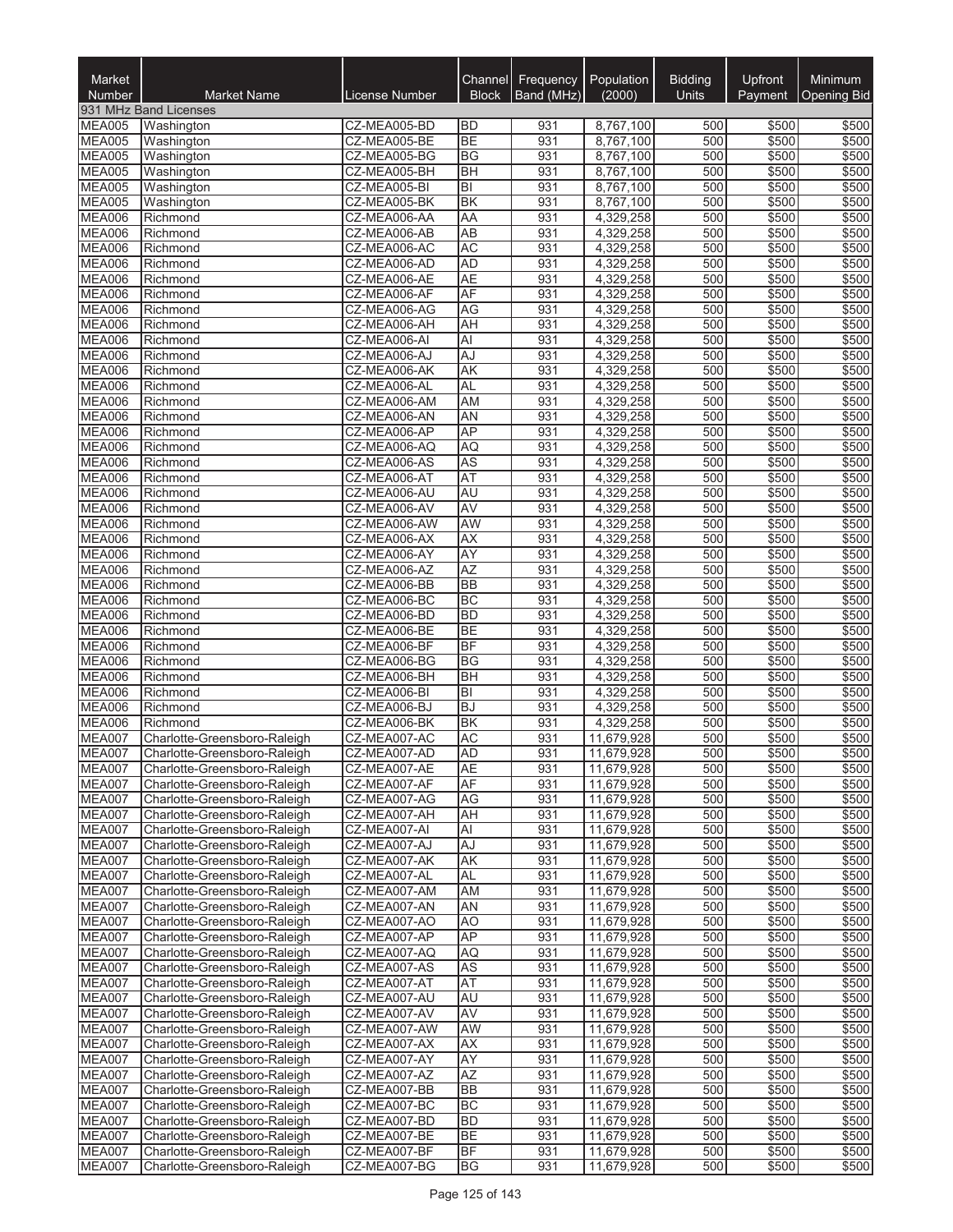| Market<br>Number               | <b>Market Name</b>           | License Number               | <b>Block</b>              | Channel Frequency<br>Band (MHz) | Population<br>(2000)   | <b>Bidding</b><br>Units | Upfront<br>Payment | <b>Minimum</b><br><b>Opening Bid</b> |
|--------------------------------|------------------------------|------------------------------|---------------------------|---------------------------------|------------------------|-------------------------|--------------------|--------------------------------------|
|                                | 931 MHz Band Licenses        |                              |                           |                                 |                        |                         |                    |                                      |
| MEA007                         | Charlotte-Greensboro-Raleigh | CZ-MEA007-BH                 | BH                        | 931                             | 11,679,928             | 500                     | \$500              | \$500                                |
| MEA007                         | Charlotte-Greensboro-Raleigh | CZ-MEA007-BI                 | $ \overline{\mathsf{B}} $ | 931                             | 11,679,928             | 500                     | \$500              | \$500                                |
| MEA007                         | Charlotte-Greensboro-Raleigh | CZ-MEA007-BJ                 | <b>BJ</b>                 | 931                             | 11,679,928             | 500                     | \$500              | \$500                                |
| <b>MEA007</b>                  | Charlotte-Greensboro-Raleigh | CZ-MEA007-BK                 | <b>BK</b>                 | 931                             | 11,679,928             | 500                     | \$500              | \$500                                |
| <b>MEA008</b><br><b>MEA008</b> | Atlanta<br>Atlanta           | CZ-MEA008-AC<br>CZ-MEA008-AE | <b>AC</b><br><b>AE</b>    | 931<br>931                      | 9,198,217<br>9,198,217 | 500<br>500              | \$500<br>\$500     | \$500<br>\$500                       |
| <b>MEA008</b>                  | Atlanta                      | CZ-MEA008-AF                 | AF                        | 931                             | 9,198,217              | 500                     | \$500              | \$500                                |
| <b>MEA008</b>                  | Atlanta                      | CZ-MEA008-AG                 | <b>AG</b>                 | 931                             | 9,198,217              | 500                     | \$500              | \$500                                |
| <b>MEA008</b>                  | Atlanta                      | CZ-MEA008-AH                 | AH                        | 931                             | 9,198,217              | 500                     | \$500              | \$500                                |
| <b>MEA008</b>                  | Atlanta                      | CZ-MEA008-AK                 | AK                        | 931                             | 9,198,217              | 500                     | \$500              | \$500                                |
| <b>MEA008</b>                  | Atlanta                      | CZ-MEA008-AL                 | <b>AL</b>                 | 931                             | 9,198,217              | 500                     | \$500              | \$500                                |
| <b>MEA008</b>                  | Atlanta                      | CZ-MEA008-AM                 | AM                        | 931                             | 9,198,217              | 500                     | \$500              | \$500                                |
| <b>MEA008</b>                  | Atlanta                      | CZ-MEA008-AN                 | AN                        | 931                             | 9,198,217              | 500                     | \$500              | \$500                                |
| <b>MEA008</b>                  | Atlanta                      | CZ-MEA008-AO                 | A <sub>O</sub>            | 931                             | 9,198,217              | 500                     | \$500              | \$500                                |
| <b>MEA008</b><br><b>MEA008</b> | Atlanta<br>Atlanta           | CZ-MEA008-AP                 | AP                        | 931<br>931                      | 9,198,217              | 500<br>500              | \$500              | \$500                                |
| <b>MEA008</b>                  | Atlanta                      | CZ-MEA008-AQ<br>CZ-MEA008-AS | AQ<br><b>AS</b>           | 931                             | 9,198,217<br>9,198,217 | 500                     | \$500<br>\$500     | \$500<br>\$500                       |
| <b>MEA008</b>                  | Atlanta                      | CZ-MEA008-AT                 | AT                        | 931                             | 9,198,217              | 500                     | \$500              | \$500                                |
| <b>MEA008</b>                  | Atlanta                      | CZ-MEA008-AU                 | AU                        | 931                             | 9,198,217              | 500                     | \$500              | \$500                                |
| <b>MEA008</b>                  | Atlanta                      | CZ-MEA008-AV                 | <b>AV</b>                 | 931                             | 9,198,217              | 500                     | \$500              | \$500                                |
| <b>MEA008</b>                  | Atlanta                      | CZ-MEA008-AW                 | <b>AW</b>                 | 931                             | 9,198,217              | 500                     | \$500              | \$500                                |
| <b>MEA008</b>                  | Atlanta                      | CZ-MEA008-AY                 | <b>AY</b>                 | 931                             | 9,198,217              | 500                     | \$500              | \$500                                |
| <b>MEA008</b>                  | Atlanta                      | CZ-MEA008-AZ                 | <b>AZ</b>                 | 931                             | 9,198,217              | 500                     | \$500              | \$500                                |
| <b>MEA008</b>                  | Atlanta                      | CZ-MEA008-BB                 | <b>BB</b>                 | 931                             | 9,198,217              | 500                     | \$500              | \$500                                |
| <b>MEA008</b>                  | Atlanta                      | CZ-MEA008-BC                 | <b>BC</b>                 | 931                             | 9,198,217              | 500                     | \$500              | \$500                                |
| <b>MEA008</b>                  | Atlanta                      | CZ-MEA008-BD                 | <b>BD</b>                 | 931                             | 9,198,217              | 500                     | \$500              | \$500                                |
| <b>MEA008</b>                  | Atlanta                      | CZ-MEA008-BE                 | <b>BE</b><br>BF           | 931<br>931                      | 9,198,217              | 500<br>500              | \$500              | \$500                                |
| <b>MEA008</b><br><b>MEA008</b> | Atlanta<br>Atlanta           | CZ-MEA008-BF<br>CZ-MEA008-BG | BG                        | 931                             | 9,198,217<br>9,198,217 | 500                     | \$500<br>\$500     | \$500<br>\$500                       |
| <b>MEA008</b>                  | Atlanta                      | CZ-MEA008-BH                 | <b>BH</b>                 | 931                             | 9,198,217              | 500                     | \$500              | \$500                                |
| <b>MEA008</b>                  | Atlanta                      | CZ-MEA008-BI                 | $ \overline{\mathsf{B}} $ | 931                             | 9,198,217              | 500                     | \$500              | \$500                                |
| <b>MEA008</b>                  | Atlanta                      | CZ-MEA008-BJ                 | <b>BJ</b>                 | 931                             | 9,198,217              | 500                     | \$500              | \$500                                |
| <b>MEA008</b>                  | Atlanta                      | CZ-MEA008-BK                 | <b>BK</b>                 | 931                             | 9,198,217              | 500                     | \$500              | \$500                                |
| MEA009                         | Jacksonville                 | CZ-MEA009-AA                 | AA                        | 931                             | 2,605,624              | 500                     | \$500              | \$500                                |
| <b>MEA009</b>                  | Jacksonville                 | CZ-MEA009-AB                 | AB                        | 931                             | 2,605,624              | 500                     | \$500              | \$500                                |
| MEA009                         | Jacksonville                 | CZ-MEA009-AC                 | <b>AC</b>                 | 931                             | 2,605,624              | 500                     | \$500              | \$500                                |
| <b>MEA009</b>                  | Jacksonville                 | CZ-MEA009-AE                 | <b>AE</b>                 | 931                             | 2,605,624              | 500                     | \$500              | \$500                                |
| <b>MEA009</b><br><b>MEA009</b> | Jacksonville<br>Jacksonville | CZ-MEA009-AF<br>CZ-MEA009-AG | AF<br>AG                  | 931<br>931                      | 2,605,624<br>2,605,624 | 500<br>500              | \$500<br>\$500     | \$500<br>\$500                       |
| <b>MEA009</b>                  | Jacksonville                 | CZ-MEA009-AH                 | <b>AH</b>                 | 931                             | 2,605,624              | 500                     | \$500              | \$500                                |
| <b>MEA009</b>                  | Jacksonville                 | CZ-MEA009-AK                 | AK                        | 931                             | 2,605,624              | 500                     | \$500              | \$500                                |
| MEA009                         | Jacksonville                 | CZ-MEA009-AL                 | AL                        | 931                             | 2,605,624              | 500                     | \$500              | \$500                                |
| <b>MEA009</b>                  | Jacksonville                 | CZ-MEA009-AM                 | AM                        | 931                             | 2,605,624              | 500                     | \$500              | \$500                                |
| <b>MEA009</b>                  | Jacksonville                 | CZ-MEA009-AN                 | <b>AN</b>                 | 931                             | 2,605,624              | 500                     | \$500              | \$500                                |
| MEA009                         | Jacksonville                 | CZ-MEA009-AO                 | A <sub>O</sub>            | 931                             | 2,605,624              | 500                     | \$500              | \$500                                |
| <b>MEA009</b>                  | Jacksonville                 | CZ-MEA009-AP                 | <b>AP</b>                 | 931                             | 2,605,624              | 500                     | \$500              | \$500                                |
| <b>MEA009</b>                  | Jacksonville                 | CZ-MEA009-AQ                 | <b>AQ</b>                 | 931                             | 2,605,624              | 500                     | \$500              | \$500                                |
| <b>MEA009</b>                  | Jacksonville                 | CZ-MEA009-AS                 | <b>AS</b>                 | 931                             | 2,605,624              | 500                     | \$500              | \$500                                |
| <b>MEA009</b><br><b>MEA009</b> | Jacksonville<br>Jacksonville | CZ-MEA009-AT<br>CZ-MEA009-AU | <b>AT</b><br>AU           | 931<br>931                      | 2,605,624              | 500<br>500              | \$500<br>\$500     | \$500<br>\$500                       |
| <b>MEA009</b>                  | Jacksonville                 | CZ-MEA009-AV                 | AV                        | 931                             | 2,605,624<br>2,605,624 | 500                     | \$500              | \$500                                |
| <b>MEA009</b>                  | Jacksonville                 | CZ-MEA009-AW                 | AW                        | 931                             | 2,605,624              | 500                     | \$500              | \$500                                |
| MEA009                         | Jacksonville                 | CZ-MEA009-AY                 | AY                        | 931                             | 2,605,624              | 500                     | \$500              | \$500                                |
| <b>MEA009</b>                  | Jacksonville                 | CZ-MEA009-AZ                 | <b>AZ</b>                 | 931                             | 2,605,624              | 500                     | \$500              | \$500                                |
| <b>MEA009</b>                  | Jacksonville                 | CZ-MEA009-BB                 | <b>BB</b>                 | 931                             | 2,605,624              | 500                     | \$500              | \$500                                |
| <b>MEA009</b>                  | Jacksonville                 | CZ-MEA009-BC                 | <b>BC</b>                 | 931                             | 2,605,624              | 500                     | \$500              | \$500                                |
| <b>MEA009</b>                  | Jacksonville                 | CZ-MEA009-BD                 | <b>BD</b>                 | 931                             | 2,605,624              | 500                     | \$500              | \$500                                |
| <b>MEA009</b>                  | Jacksonville                 | CZ-MEA009-BE                 | <b>BE</b>                 | 931                             | 2,605,624              | 500                     | \$500              | \$500                                |
| <b>MEA009</b>                  | Jacksonville                 | CZ-MEA009-BF                 | <b>BF</b>                 | 931                             | 2,605,624              | 500                     | \$500              | \$500                                |
| <b>MEA009</b>                  | Jacksonville                 | CZ-MEA009-BG                 | <b>BG</b>                 | 931                             | 2,605,624              | 500                     | \$500              | \$500                                |
| MEA009<br><b>MEA009</b>        | Jacksonville<br>Jacksonville | CZ-MEA009-BI<br>CZ-MEA009-BJ | BI<br><b>BJ</b>           | 931<br>931                      | 2,605,624<br>2,605,624 | 500<br>500              | \$500<br>\$500     | \$500<br>\$500                       |
| <b>MEA009</b>                  | Jacksonville                 | CZ-MEA009-BK                 | <b>BK</b>                 | 931                             | 2,605,624              | 500                     | \$500              | \$500                                |
| <b>MEA010</b>                  | Tampa-St. Petersburg-Orlando | CZ-MEA010-AA                 | AA                        | 931                             | 6,802,332              | 500                     | \$500              | \$500                                |
| <b>MEA010</b>                  | Tampa-St. Petersburg-Orlando | CZ-MEA010-AB                 | <b>AB</b>                 | 931                             | 6,802,332              | 500                     | \$500              | \$500                                |
| MEA010                         | Tampa-St. Petersburg-Orlando | CZ-MEA010-AC                 | <b>AC</b>                 | 931                             | 6,802,332              | 500                     | \$500              | \$500                                |
| MEA010                         | Tampa-St. Petersburg-Orlando | CZ-MEA010-AE                 | <b>AE</b>                 | 931                             | 6,802,332              | 500                     | \$500              | \$500                                |
| MEA010                         | Tampa-St. Petersburg-Orlando | CZ-MEA010-AF                 | AF                        | 931                             | 6,802,332              | 500                     | \$500              | \$500                                |
| <b>MEA010</b>                  | Tampa-St. Petersburg-Orlando | CZ-MEA010-AG                 | AG                        | 931                             | 6,802,332              | 500                     | \$500              | \$500                                |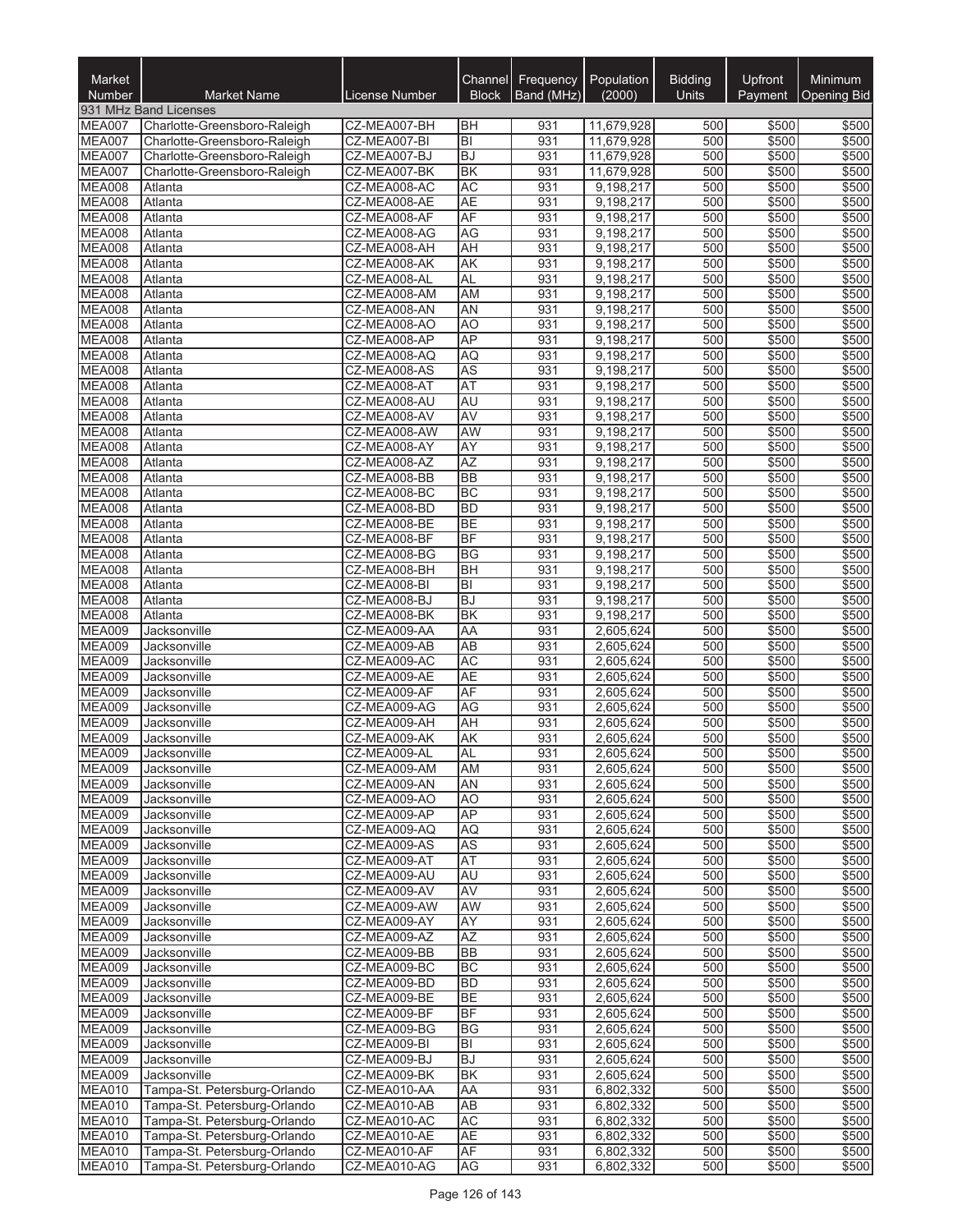| Market<br>Number               | <b>Market Name</b>                                           | License Number               | <b>Block</b>           | Channel Frequency<br>Band (MHz) | Population<br>(2000)   | <b>Bidding</b><br>Units | Upfront<br>Payment | <b>Minimum</b><br><b>Opening Bid</b> |
|--------------------------------|--------------------------------------------------------------|------------------------------|------------------------|---------------------------------|------------------------|-------------------------|--------------------|--------------------------------------|
|                                | 931 MHz Band Licenses                                        |                              |                        |                                 |                        |                         |                    |                                      |
| <b>MEA010</b>                  | Tampa-St. Petersburg-Orlando                                 | CZ-MEA010-AH                 | <b>AH</b>              | 931                             | 6,802,332              | 500                     | \$500              | \$500                                |
| MEA010                         | Tampa-St. Petersburg-Orlando                                 | CZ-MEA010-AK                 | <b>AK</b>              | 931                             | 6,802,332              | 500                     | \$500              | \$500                                |
| <b>MEA010</b>                  | Tampa-St. Petersburg-Orlando                                 | CZ-MEA010-AL                 | <b>AL</b>              | 931                             | 6,802,332              | 500                     | \$500              | \$500                                |
| MEA010<br>MEA010               | Tampa-St. Petersburg-Orlando<br>Tampa-St. Petersburg-Orlando | CZ-MEA010-AM<br>CZ-MEA010-AN | <b>AM</b><br><b>AN</b> | 931<br>931                      | 6,802,332              | 500<br>500              | \$500<br>\$500     | \$500<br>\$500                       |
| MEA010                         | Tampa-St. Petersburg-Orlando                                 | CZ-MEA010-AO                 | A <sub>O</sub>         | 931                             | 6,802,332<br>6,802,332 | 500                     | \$500              | \$500                                |
| <b>MEA010</b>                  | Tampa-St. Petersburg-Orlando                                 | CZ-MEA010-AP                 | <b>AP</b>              | 931                             | 6,802,332              | 500                     | \$500              | \$500                                |
| <b>MEA010</b>                  | Tampa-St. Petersburg-Orlando                                 | CZ-MEA010-AQ                 | <b>AQ</b>              | 931                             | 6,802,332              | 500                     | \$500              | \$500                                |
| MEA010                         | Tampa-St. Petersburg-Orlando                                 | CZ-MEA010-AS                 | <b>AS</b>              | 931                             | 6,802,332              | 500                     | \$500              | \$500                                |
| MEA010                         | Tampa-St. Petersburg-Orlando                                 | CZ-MEA010-AT                 | <b>AT</b>              | 931                             | 6,802,332              | 500                     | \$500              | \$500                                |
| <b>MEA010</b>                  | Tampa-St. Petersburg-Orlando                                 | CZ-MEA010-AU                 | AU                     | 931                             | 6,802,332              | 500                     | \$500              | \$500                                |
| MEA010                         | Tampa-St. Petersburg-Orlando                                 | CZ-MEA010-AV                 | <b>AV</b>              | 931                             | 6,802,332              | 500                     | \$500              | \$500                                |
| MEA010                         | Tampa-St. Petersburg-Orlando                                 | CZ-MEA010-AW                 | <b>AW</b>              | 931<br>931                      | 6,802,332              | 500<br>500              | \$500<br>\$500     | \$500                                |
| <b>MEA010</b><br>MEA010        | Tampa-St. Petersburg-Orlando<br>Tampa-St. Petersburg-Orlando | CZ-MEA010-AY<br>CZ-MEA010-AZ | <b>AY</b><br><b>AZ</b> | 931                             | 6,802,332<br>6,802,332 | 500                     | \$500              | \$500<br>\$500                       |
| MEA010                         | Tampa-St. Petersburg-Orlando                                 | CZ-MEA010-BB                 | <b>BB</b>              | 931                             | 6,802,332              | 500                     | \$500              | \$500                                |
| MEA010                         | Tampa-St. Petersburg-Orlando                                 | CZ-MEA010-BC                 | <b>BC</b>              | 931                             | 6,802,332              | 500                     | \$500              | \$500                                |
| MEA010                         | Tampa-St. Petersburg-Orlando                                 | CZ-MEA010-BD                 | <b>BD</b>              | 931                             | 6,802,332              | 500                     | \$500              | \$500                                |
| <b>MEA010</b>                  | Tampa-St. Petersburg-Orlando                                 | CZ-MEA010-BE                 | BE                     | 931                             | 6,802,332              | 500                     | \$500              | \$500                                |
| MEA010                         | Tampa-St. Petersburg-Orlando                                 | CZ-MEA010-BF                 | BF                     | 931                             | 6,802,332              | 500                     | \$500              | \$500                                |
| MEA010                         | Tampa-St. Petersburg-Orlando                                 | CZ-MEA010-BG                 | <b>BG</b>              | 931                             | 6,802,332              | 500                     | \$500              | \$500                                |
| <b>MEA010</b>                  | Tampa-St. Petersburg-Orlando                                 | CZ-MEA010-BI                 | B                      | 931                             | 6,802,332              | 500                     | \$500              | \$500                                |
| MEA010                         | Tampa-St. Petersburg-Orlando                                 | CZ-MEA010-BJ                 | <b>BJ</b>              | 931                             | 6,802,332              | 500                     | \$500              | \$500                                |
| <b>MEA010</b><br>MEA011        | Tampa-St. Petersburg-Orlando<br>Miami                        | CZ-MEA010-BK<br>CZ-MEA011-AA | <b>BK</b><br>AA        | 931<br>931                      | 6,802,332<br>6,294,487 | 500<br>500              | \$500<br>\$500     | \$500<br>\$500                       |
| <b>MEA011</b>                  | Miami                                                        | CZ-MEA011-AB                 | $\overline{AB}$        | 931                             | 6,294,487              | 500                     | \$500              | \$500                                |
| MEA011                         | Miami                                                        | CZ-MEA011-AC                 | <b>AC</b>              | 931                             | 6,294,487              | 500                     | \$500              | \$500                                |
| MEA011                         | Miami                                                        | CZ-MEA011-AE                 | <b>AE</b>              | 931                             | 6,294,487              | 500                     | \$500              | \$500                                |
| MEA011                         | Miami                                                        | CZ-MEA011-AF                 | AF                     | 931                             | 6,294,487              | 500                     | \$500              | \$500                                |
| <b>MEA011</b>                  | Miami                                                        | CZ-MEA011-AG                 | <b>AG</b>              | 931                             | 6,294,487              | 500                     | \$500              | \$500                                |
| <b>MEA011</b>                  | Miami                                                        | CZ-MEA011-AH                 | AH                     | 931                             | 6,294,487              | 500                     | \$500              | \$500                                |
| MEA011                         | Miami                                                        | CZ-MEA011-AK                 | <b>AK</b>              | 931                             | 6,294,487              | 500                     | \$500              | \$500                                |
| MEA011<br><b>MEA011</b>        | Miami<br>Miami                                               | CZ-MEA011-AL                 | <b>AL</b>              | 931<br>931                      | 6,294,487              | 500<br>500              | \$500              | \$500                                |
| <b>MEA011</b>                  | Miami                                                        | CZ-MEA011-AM<br>CZ-MEA011-AN | AM<br><b>AN</b>        | 931                             | 6,294,487<br>6,294,487 | 500                     | \$500<br>\$500     | \$500<br>\$500                       |
| MEA011                         | Miami                                                        | CZ-MEA011-AO                 | AO                     | 931                             | 6,294,487              | 500                     | \$500              | \$500                                |
| <b>MEA011</b>                  | Miami                                                        | CZ-MEA011-AP                 | <b>AP</b>              | 931                             | 6,294,487              | 500                     | \$500              | \$500                                |
| MEA011                         | Miami                                                        | CZ-MEA011-AQ                 | <b>AQ</b>              | 931                             | 6,294,487              | 500                     | \$500              | \$500                                |
| <b>MEA011</b>                  | Miami                                                        | CZ-MEA011-AR                 | <b>AR</b>              | 931                             | 6,294,487              | 500                     | \$500              | \$500                                |
| <b>MEA011</b>                  | Miami                                                        | CZ-MEA011-AS                 | <b>AS</b>              | 931                             | 6,294,487              | 500                     | \$500              | \$500                                |
| <b>MEA011</b>                  | Miami                                                        | CZ-MEA011-AT                 | <b>AT</b>              | 931                             | 6,294,487              | 500                     | \$500              | \$500                                |
| <b>MEA011</b>                  | Miami                                                        | CZ-MEA011-AU                 | <b>AU</b>              | 931                             | 6,294,487              | 500                     | \$500              | \$500                                |
| <b>MEA011</b><br><b>MEA011</b> | Miami<br>Miami                                               | CZ-MEA011-AW<br>CZ-MEA011-AY | <b>AW</b><br>AY        | 931<br>931                      | 6,294,487<br>6,294,487 | 500<br>500              | \$500<br>\$500     | \$500<br>\$500                       |
| MEA011                         | Miami                                                        | CZ-MEA011-AZ                 | <b>AZ</b>              | 931                             | 6,294,487              | 500                     | \$500              | \$500                                |
| MEA011                         | Miami                                                        | CZ-MEA011-BB                 | <b>BB</b>              | 931                             | 6,294,487              | 500                     | \$500              | \$500                                |
| <b>MEA011</b>                  | Miami                                                        | CZ-MEA011-BC                 | BC                     | 931                             | 6,294,487              | 500                     | \$500              | \$500                                |
| MEA011                         | Miami                                                        | CZ-MEA011-BD                 | <b>BD</b>              | 931                             | 6,294,487              | 500                     | \$500              | \$500                                |
| <b>MEA011</b>                  | Miami                                                        | CZ-MEA011-BE                 | <b>BE</b>              | 931                             | 6,294,487              | 500                     | \$500              | \$500                                |
| <b>MEA011</b>                  | Miami                                                        | CZ-MEA011-BF                 | <b>BF</b>              | 931                             | 6,294,487              | 500                     | \$500              | \$500                                |
| <b>MEA011</b>                  | Miami                                                        | CZ-MEA011-BG                 | <b>BG</b>              | 931                             | 6,294,487              | 500                     | \$500              | \$500                                |
| MEA011                         | Miami                                                        | CZ-MEA011-BI                 | ΙBΙ                    | 931                             | 6,294,487              | 500                     | \$500              | \$500                                |
| MEA011<br>MEA011               | Miami<br>Miami                                               | CZ-MEA011-BJ<br>CZ-MEA011-BK | <b>BJ</b><br><b>BK</b> | 931<br>931                      | 6,294,487<br>6,294,487 | 500<br>500              | \$500<br>\$500     | \$500<br>\$500                       |
| <b>MEA012</b>                  | Pittsburgh                                                   | CZ-MEA012-AC                 | <b>AC</b>              | 931                             | 4,109,453              | 500                     | \$500              | \$500                                |
| MEA012                         | Pittsburgh                                                   | CZ-MEA012-AD                 | AD                     | 931                             | 4,109,453              | 500                     | \$500              | \$500                                |
| <b>MEA012</b>                  | Pittsburgh                                                   | CZ-MEA012-AE                 | <b>AE</b>              | 931                             | 4,109,453              | 500                     | \$500              | \$500                                |
| <b>MEA012</b>                  | Pittsburgh                                                   | CZ-MEA012-AF                 | AF                     | 931                             | 4,109,453              | 500                     | \$500              | \$500                                |
| MEA012                         | Pittsburgh                                                   | CZ-MEA012-AG                 | AG                     | 931                             | 4,109,453              | 500                     | \$500              | \$500                                |
| <b>MEA012</b>                  | Pittsburgh                                                   | CZ-MEA012-AH                 | <b>AH</b>              | 931                             | 4,109,453              | 500                     | \$500              | \$500                                |
| <b>MEA012</b>                  | Pittsburgh                                                   | CZ-MEA012-AI                 | Al                     | 931                             | 4,109,453              | 500                     | \$500              | \$500                                |
| <b>MEA012</b>                  | Pittsburgh                                                   | CZ-MEA012-AJ                 | AJ                     | 931                             | 4,109,453              | 500                     | \$500              | \$500                                |
| MEA012<br>MEA012               | Pittsburgh                                                   | CZ-MEA012-AK                 | AK                     | 931<br>931                      | 4,109,453              | 500                     | \$500              | \$500                                |
| <b>MEA012</b>                  | Pittsburgh<br>Pittsburgh                                     | CZ-MEA012-AL<br>CZ-MEA012-AN | AL<br>AN               | 931                             | 4,109,453<br>4,109,453 | 500<br>500              | \$500<br>\$500     | \$500<br>\$500                       |
| MEA012                         | Pittsburgh                                                   | CZ-MEA012-AO                 | AO                     | 931                             | 4,109,453              | 500                     | \$500              | \$500                                |
| <b>MEA012</b>                  | Pittsburgh                                                   | CZ-MEA012-AP                 | AP                     | 931                             | 4,109,453              | 500                     | \$500              | \$500                                |
| <b>MEA012</b>                  | Pittsburgh                                                   | CZ-MEA012-AS                 | <b>AS</b>              | 931                             | 4,109,453              | 500                     | \$500              | \$500                                |
| <b>MEA012</b>                  | Pittsburgh                                                   | CZ-MEA012-AT                 | AT                     | 931                             | 4,109,453              | 500                     | \$500              | \$500                                |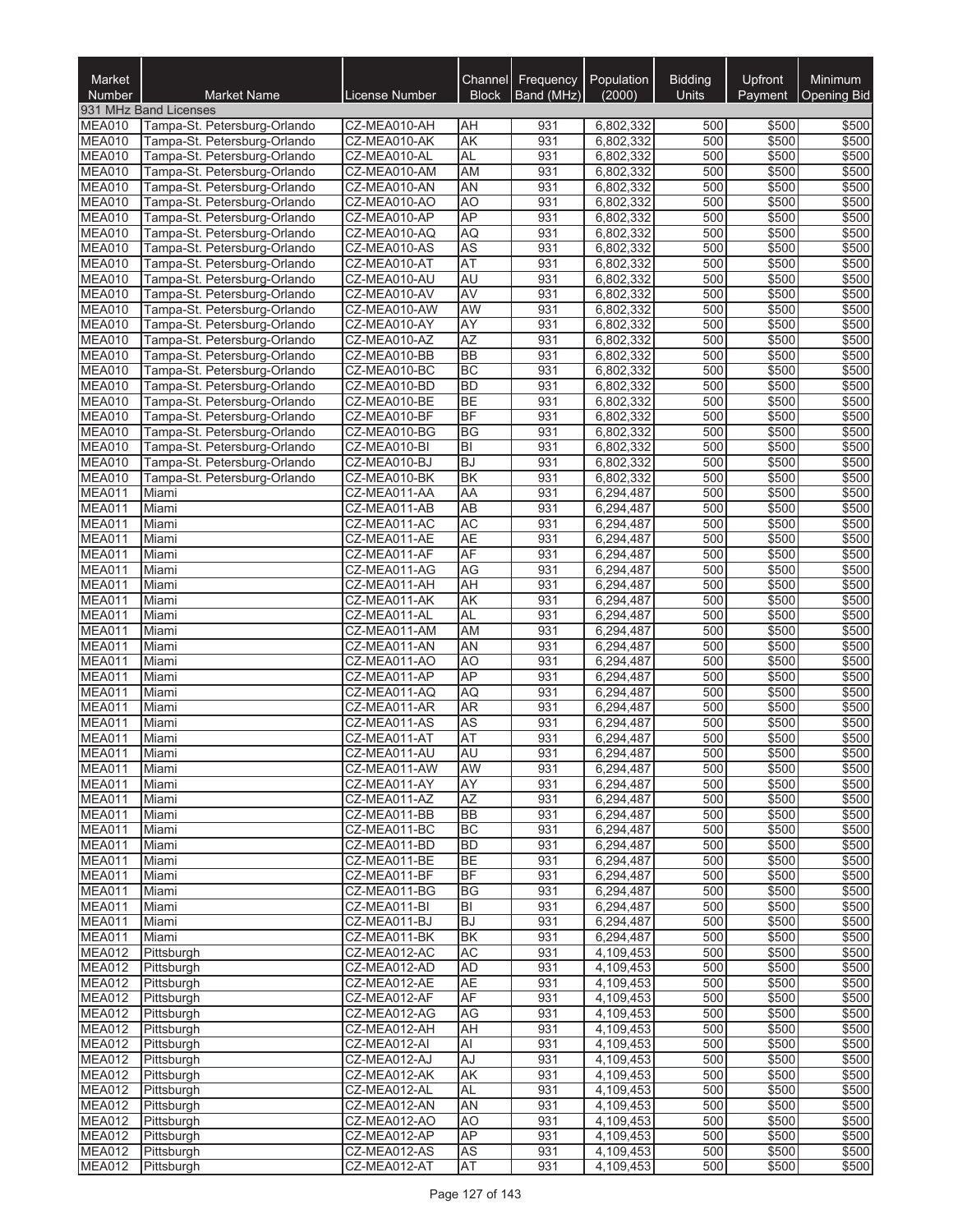| Market<br>Number               | <b>Market Name</b>                     | License Number               | <b>Block</b>                | Channel Frequency<br>Band (MHz) | Population<br>(2000)   | <b>Bidding</b><br>Units | Upfront<br>Payment | <b>Minimum</b><br><b>Opening Bid</b> |
|--------------------------------|----------------------------------------|------------------------------|-----------------------------|---------------------------------|------------------------|-------------------------|--------------------|--------------------------------------|
|                                | 931 MHz Band Licenses                  |                              |                             |                                 |                        |                         |                    |                                      |
| <b>MEA012</b>                  | Pittsburgh                             | CZ-MEA012-AU                 | AU                          | 931                             | 4,109,453              | 500                     | \$500              | \$500                                |
| <b>MEA012</b>                  | Pittsburgh                             | CZ-MEA012-AW                 | <b>AW</b>                   | 931                             | 4,109,453              | 500                     | \$500              | \$500                                |
| <b>MEA012</b>                  | Pittsburgh                             | CZ-MEA012-AX                 | <b>AX</b><br><b>AY</b>      | 931<br>931                      | 4,109,453              | 500<br>500              | \$500              | \$500                                |
| <b>MEA012</b><br><b>MEA012</b> | Pittsburgh<br>Pittsburgh               | CZ-MEA012-AY<br>CZ-MEA012-AZ | AZ                          | 931                             | 4,109,453<br>4,109,453 | 500                     | \$500<br>\$500     | \$500<br>\$500                       |
| <b>MEA012</b>                  | Pittsburgh                             | CZ-MEA012-BB                 | <b>BB</b>                   | 931                             | 4,109,453              | 500                     | \$500              | \$500                                |
| MEA012                         | Pittsburgh                             | CZ-MEA012-BC                 | <b>BC</b>                   | 931                             | 4,109,453              | 500                     | \$500              | \$500                                |
| <b>MEA012</b>                  | Pittsburgh                             | CZ-MEA012-BD                 | <b>BD</b>                   | 931                             | 4,109,453              | 500                     | \$500              | \$500                                |
| <b>MEA012</b>                  | Pittsburgh                             | CZ-MEA012-BF                 | BF                          | 931                             | 4,109,453              | 500                     | \$500              | \$500                                |
| <b>MEA012</b>                  | Pittsburgh                             | CZ-MEA012-BG                 | <b>BG</b>                   | 931                             | 4,109,453              | 500                     | \$500              | \$500                                |
| <b>MEA012</b><br>MEA012        | Pittsburgh<br>Pittsburgh               | CZ-MEA012-BH<br>CZ-MEA012-BI | <b>BH</b><br>B <sub>l</sub> | 931<br>931                      | 4,109,453<br>4,109,453 | 500<br>500              | \$500<br>\$500     | \$500<br>\$500                       |
| <b>MEA012</b>                  | Pittsburgh                             | CZ-MEA012-BJ                 | <b>BJ</b>                   | 931                             | 4,109,453              | 500                     | \$500              | \$500                                |
| <b>MEA012</b>                  | Pittsburgh                             | CZ-MEA012-BK                 | <b>BK</b>                   | 931                             | 4,109,453              | 500                     | \$500              | \$500                                |
| MEA013                         | Cincinnati-Dayton                      | CZ-MEA013-AB                 | <b>AB</b>                   | 931                             | 4,517,237              | 500                     | \$500              | \$500                                |
| MEA013                         | Cincinnati-Dayton                      | CZ-MEA013-AC                 | AC                          | 931                             | 4,517,237              | 500                     | \$500              | \$500                                |
| MEA013                         | Cincinnati-Dayton                      | CZ-MEA013-AD                 | <b>AD</b>                   | 931                             | 4,517,237              | 500                     | \$500              | \$500                                |
| <b>MEA013</b>                  | Cincinnati-Dayton                      | CZ-MEA013-AE                 | <b>AE</b>                   | 931                             | 4,517,237              | 500                     | \$500              | \$500                                |
| MEA013<br>MEA013               | Cincinnati-Dayton<br>Cincinnati-Dayton | CZ-MEA013-AF<br>CZ-MEA013-AG | AF<br>AG                    | 931<br>931                      | 4,517,237<br>4,517,237 | 500<br>500              | \$500<br>\$500     | \$500<br>\$500                       |
| <b>MEA013</b>                  | Cincinnati-Dayton                      | CZ-MEA013-AH                 | AH                          | 931                             | 4,517,237              | 500                     | \$500              | \$500                                |
| <b>MEA013</b>                  | Cincinnati-Dayton                      | CZ-MEA013-AI                 | Al                          | 931                             | 4,517,237              | 500                     | \$500              | \$500                                |
| MEA013                         | Cincinnati-Dayton                      | CZ-MEA013-AJ                 | AJ                          | 931                             | 4,517,237              | 500                     | \$500              | \$500                                |
| MEA013                         | Cincinnati-Dayton                      | CZ-MEA013-AK                 | AK                          | 931                             | 4,517,237              | 500                     | \$500              | \$500                                |
| <b>MEA013</b>                  | Cincinnati-Dayton                      | CZ-MEA013-AL                 | <b>AL</b>                   | 931                             | 4,517,237              | 500                     | \$500              | \$500                                |
| MEA013                         | Cincinnati-Dayton                      | CZ-MEA013-AM                 | <b>AM</b>                   | 931                             | 4,517,237              | 500                     | \$500              | \$500                                |
| MEA013<br>MEA013               | Cincinnati-Dayton<br>Cincinnati-Dayton | CZ-MEA013-AO<br>CZ-MEA013-AP | AO<br><b>AP</b>             | 931<br>931                      | 4,517,237<br>4,517,237 | 500<br>500              | \$500<br>\$500     | \$500<br>\$500                       |
| MEA013                         | Cincinnati-Dayton                      | CZ-MEA013-AS                 | <b>AS</b>                   | 931                             | 4,517,237              | 500                     | \$500              | \$500                                |
| MEA013                         | Cincinnati-Dayton                      | CZ-MEA013-AT                 | <b>AT</b>                   | 931                             | 4,517,237              | 500                     | \$500              | \$500                                |
| MEA013                         | Cincinnati-Dayton                      | CZ-MEA013-AU                 | <b>AU</b>                   | 931                             | 4,517,237              | 500                     | \$500              | \$500                                |
| <b>MEA013</b>                  | Cincinnati-Dayton                      | CZ-MEA013-AV                 | <b>AV</b>                   | 931                             | 4,517,237              | 500                     | \$500              | \$500                                |
| MEA013                         | Cincinnati-Dayton                      | CZ-MEA013-AW                 | AW                          | 931                             | 4,517,237              | 500                     | \$500              | \$500                                |
| MEA013<br>MEA013               | Cincinnati-Dayton<br>Cincinnati-Dayton | CZ-MEA013-AX<br>CZ-MEA013-AY | AX<br><b>AY</b>             | 931<br>931                      | 4,517,237<br>4,517,237 | 500<br>500              | \$500<br>\$500     | \$500<br>\$500                       |
| <b>MEA013</b>                  | Cincinnati-Dayton                      | CZ-MEA013-AZ                 | AZ                          | 931                             | 4,517,237              | 500                     | \$500              | \$500                                |
| MEA013                         | Cincinnati-Dayton                      | CZ-MEA013-BB                 | <b>BB</b>                   | 931                             | 4,517,237              | 500                     | \$500              | \$500                                |
| MEA013                         | Cincinnati-Dayton                      | CZ-MEA013-BD                 | <b>BD</b>                   | 931                             | 4,517,237              | 500                     | \$500              | \$500                                |
| <b>MEA013</b>                  | Cincinnati-Dayton                      | CZ-MEA013-BE                 | <b>BE</b>                   | 931                             | 4,517,237              | 500                     | \$500              | \$500                                |
| MEA013                         | Cincinnati-Dayton                      | CZ-MEA013-BF                 | <b>BF</b>                   | 931                             | 4,517,237              | 500                     | \$500              | \$500                                |
| MEA013                         | Cincinnati-Dayton                      | CZ-MEA013-BG                 | <b>BG</b>                   | 931                             | 4,517,237              | 500                     | \$500              | \$500                                |
| <b>MEA013</b><br><b>MEA013</b> | Cincinnati-Dayton<br>Cincinnati-Dayton | CZ-MEA013-BH<br>CZ-MEA013-BI | <b>BH</b><br>BI             | 931<br>931                      | 4,517,237<br>4,517,237 | 500<br>500              | \$500<br>\$500     | \$500<br>\$500                       |
| <b>MEA013</b>                  | Cincinnati-Davton                      | CZ-MEA013-BJ                 | BJ                          | 931                             | 4,517,237              | 500                     | \$500              | \$500                                |
| MEA013                         | Cincinnati-Dayton                      | CZ-MEA013-BK                 | <b>BK</b>                   | 931                             | 4,517,237              | 500                     | \$500              | \$500                                |
| MEA014                         | Columbus                               | CZ-MEA014-AB                 | AB                          | 931                             | 2,349,060              | 500                     | \$500              | \$500                                |
| MEA014                         | Columbus                               | CZ-MEA014-AC                 | <b>AC</b>                   | 931                             | 2,349,060              | 500                     | \$500              | \$500                                |
| MEA014                         | Columbus                               | CZ-MEA014-AD                 | <b>AD</b>                   | 931                             | 2,349,060              | 500                     | \$500              | \$500                                |
| MEA014                         | Columbus                               | CZ-MEA014-AE                 | AE                          | 931                             | 2,349,060              | 500                     | \$500              | \$500                                |
| MEA014<br>MEA014               | Columbus<br>Columbus                   | CZ-MEA014-AF<br>CZ-MEA014-AG | AF<br>AG                    | 931<br>931                      | 2,349,060<br>2,349,060 | 500<br>500              | \$500<br>\$500     | \$500<br>\$500                       |
| MEA014                         | Columbus                               | CZ-MEA014-AH                 | AH                          | 931                             | 2,349,060              | 500                     | \$500              | \$500                                |
| MEA014                         | Columbus                               | CZ-MEA014-AI                 | Al                          | 931                             | 2,349,060              | 500                     | \$500              | \$500                                |
| MEA014                         | Columbus                               | CZ-MEA014-AJ                 | AJ                          | 931                             | 2,349,060              | 500                     | \$500              | \$500                                |
| MEA014                         | Columbus                               | CZ-MEA014-AK                 | AK                          | 931                             | 2,349,060              | 500                     | \$500              | \$500                                |
| MEA014                         | Columbus                               | CZ-MEA014-AL                 | AL                          | 931                             | 2,349,060              | 500                     | \$500              | \$500                                |
| <b>MEA014</b>                  | Columbus                               | CZ-MEA014-AM                 | AM                          | 931                             | 2,349,060              | 500                     | \$500              | \$500                                |
| MEA014<br>MEA014               | Columbus<br>Columbus                   | CZ-MEA014-AO<br>CZ-MEA014-AP | AO<br>AP                    | 931<br>931                      | 2,349,060<br>2,349,060 | 500<br>500              | \$500<br>\$500     | \$500<br>\$500                       |
| MEA014                         | Columbus                               | CZ-MEA014-AS                 | AS                          | 931                             | 2,349,060              | 500                     | \$500              | \$500                                |
| MEA014                         | Columbus                               | CZ-MEA014-AT                 | AT                          | 931                             | 2,349,060              | 500                     | \$500              | \$500                                |
| MEA014                         | Columbus                               | CZ-MEA014-AU                 | AU                          | 931                             | 2,349,060              | 500                     | \$500              | \$500                                |
| MEA014                         | Columbus                               | CZ-MEA014-AV                 | AV                          | 931                             | 2,349,060              | 500                     | \$500              | \$500                                |
| MEA014                         | Columbus                               | CZ-MEA014-AW                 | AW                          | 931                             | 2,349,060              | 500                     | \$500              | \$500                                |
| MEA014                         | Columbus                               | CZ-MEA014-AX                 | AX                          | 931                             | 2,349,060              | 500                     | \$500              | \$500                                |
| MEA014<br>MEA014               | Columbus<br>Columbus                   | CZ-MEA014-AY<br>CZ-MEA014-AZ | AY<br>AZ                    | 931<br>931                      | 2,349,060<br>2,349,060 | 500<br>500              | \$500<br>\$500     | \$500<br>\$500                       |
| MEA014                         | Columbus                               | CZ-MEA014-BB                 | <b>BB</b>                   | 931                             | 2,349,060              | 500                     | \$500              | \$500                                |
| MEA014                         | Columbus                               | CZ-MEA014-BC                 | BC                          | 931                             | 2,349,060              | 500                     | \$500              | \$500                                |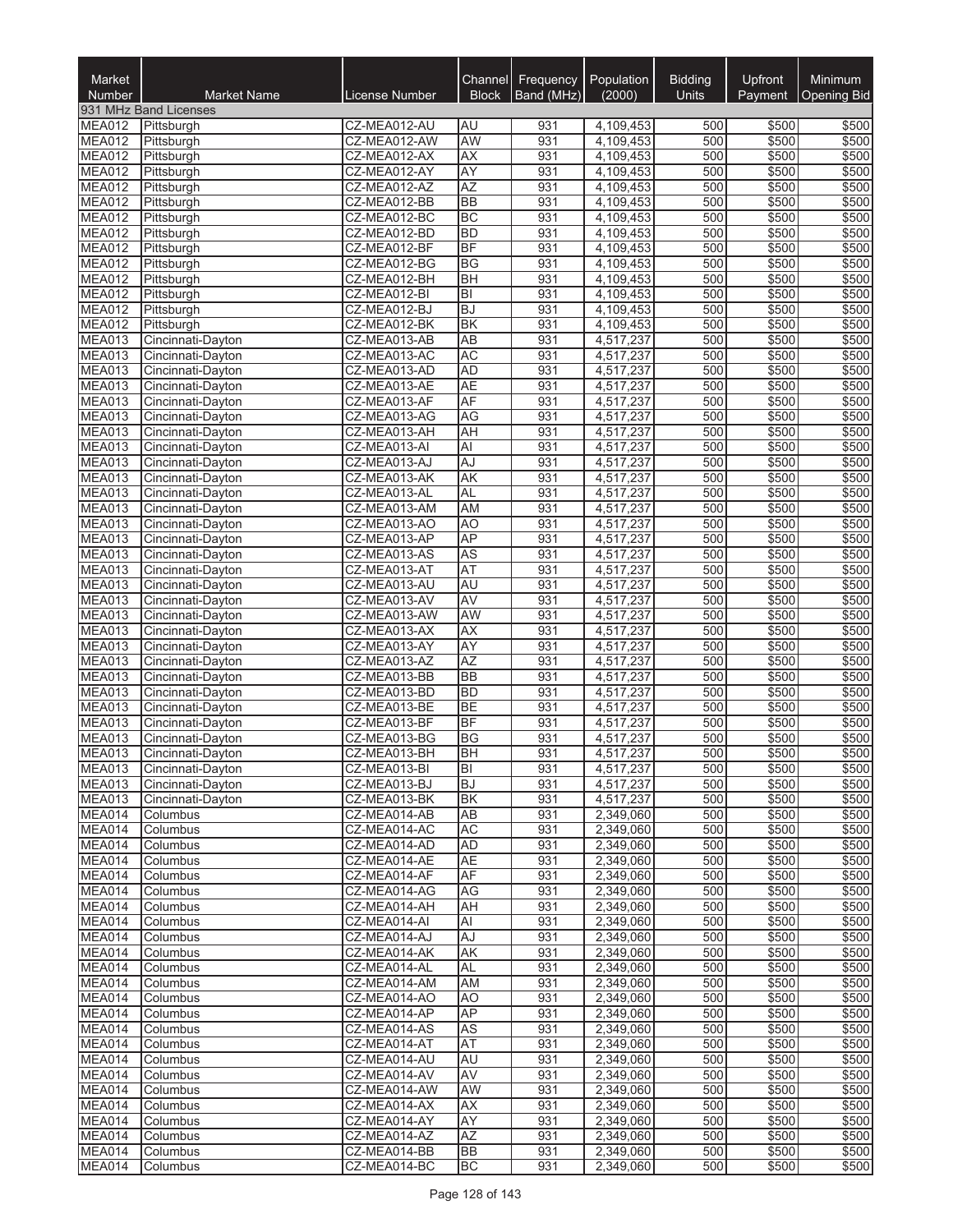| Market<br>Number               | <b>Market Name</b>     | <b>License Number</b>        | <b>Block</b>                           | Channel Frequency<br>Band (MHz) | Population<br>(2000)     | <b>Bidding</b><br>Units | Upfront<br>Payment | Minimum<br><b>Opening Bid</b> |
|--------------------------------|------------------------|------------------------------|----------------------------------------|---------------------------------|--------------------------|-------------------------|--------------------|-------------------------------|
|                                | 931 MHz Band Licenses  |                              |                                        |                                 |                          |                         |                    |                               |
| MEA014                         | Columbus               | CZ-MEA014-BD                 | <b>BD</b>                              | 931                             | 2,349,060                | 500                     | \$500              | \$500                         |
| MEA014                         | Columbus               | CZ-MEA014-BE                 | <b>BE</b>                              | 931                             | 2,349,060                | 500                     | \$500              | \$500                         |
| MEA014                         | Columbus               | CZ-MEA014-BF                 | BF                                     | 931                             | 2,349,060                | 500                     | \$500              | \$500                         |
| MEA014                         | Columbus               | CZ-MEA014-BG                 | BG                                     | 931                             | 2,349,060                | 500                     | \$500              | \$500                         |
| MEA014<br>MEA014               | Columbus               | CZ-MEA014-BH<br>CZ-MEA014-BI | <b>BH</b><br>$ \overline{\mathsf{B}} $ | 931<br>931                      | 2,349,060<br>2,349,060   | 500<br>500              | \$500<br>\$500     | \$500<br>\$500                |
| MEA014                         | Columbus<br>Columbus   | CZ-MEA014-BJ                 | <b>BJ</b>                              | 931                             | 2.349.060                | 500                     | \$500              | \$500                         |
| MEA014                         | Columbus               | CZ-MEA014-BK                 | <b>BK</b>                              | 931                             | 2,349,060                | 500                     | \$500              | \$500                         |
| MEA015                         | Cleveland              | CZ-MEA015-AC                 | <b>AC</b>                              | 931                             | 5,211,808                | 500                     | \$500              | \$500                         |
| MEA015                         | Cleveland              | CZ-MEA015-AD                 | <b>AD</b>                              | 931                             | 5,211,808                | 500                     | \$500              | \$500                         |
| MEA015                         | Cleveland              | CZ-MEA015-AE                 | <b>AE</b>                              | 931                             | 5,211,808                | 500                     | \$500              | \$500                         |
| MEA015                         | Cleveland              | CZ-MEA015-AF                 | AF                                     | 931                             | 5,211,808                | 500                     | \$500              | \$500                         |
| MEA015<br>MEA015               | Cleveland              | CZ-MEA015-AG<br>CZ-MEA015-AH | AG<br>AH                               | 931<br>931                      | 5,211,808<br>5,211,808   | 500<br>500              | \$500<br>\$500     | \$500<br>\$500                |
| MEA015                         | Cleveland<br>Cleveland | CZ-MEA015-AI                 | Al                                     | 931                             | 5,211,808                | 500                     | \$500              | \$500                         |
| MEA015                         | Cleveland              | CZ-MEA015-AJ                 | AJ                                     | 931                             | 5,211,808                | 500                     | \$500              | \$500                         |
| MEA015                         | Cleveland              | CZ-MEA015-AK                 | <b>AK</b>                              | 931                             | 5,211,808                | 500                     | \$500              | \$500                         |
| MEA015                         | Cleveland              | CZ-MEA015-AL                 | <b>AL</b>                              | 931                             | 5,211,808                | 500                     | \$500              | \$500                         |
| MEA015                         | Cleveland              | CZ-MEA015-AM                 | AM                                     | 931                             | 5,211,808                | 500                     | \$500              | \$500                         |
| MEA015                         | Cleveland              | CZ-MEA015-AO                 | AO                                     | 931                             | 5,211,808                | 500                     | \$500              | \$500                         |
| <b>MEA015</b>                  | Cleveland              | CZ-MEA015-AP                 | AP                                     | 931                             | 5,211,808                | 500                     | \$500              | \$500                         |
| MEA015<br>MEA015               | Cleveland<br>Cleveland | CZ-MEA015-AS<br>CZ-MEA015-AT | <b>AS</b><br>AT                        | 931<br>931                      | 5,211,808<br>5,211,808   | 500<br>500              | \$500<br>\$500     | \$500<br>\$500                |
| MEA015                         | Cleveland              | CZ-MEA015-AU                 | AU                                     | 931                             | 5,211,808                | 500                     | \$500              | \$500                         |
| MEA015                         | Cleveland              | CZ-MEA015-AV                 | AV                                     | 931                             | 5,211,808                | 500                     | \$500              | \$500                         |
| MEA015                         | Cleveland              | CZ-MEA015-AW                 | <b>AW</b>                              | 931                             | 5,211,808                | 500                     | \$500              | \$500                         |
| MEA015                         | Cleveland              | CZ-MEA015-AX                 | <b>AX</b>                              | 931                             | 5,211,808                | 500                     | \$500              | \$500                         |
| MEA015                         | Cleveland              | CZ-MEA015-AY                 | <b>AY</b>                              | 931                             | 5,211,808                | 500                     | \$500              | \$500                         |
| MEA015                         | Cleveland              | CZ-MEA015-AZ                 | <b>AZ</b>                              | 931                             | 5,211,808                | 500                     | \$500              | \$500                         |
| <b>MEA015</b>                  | Cleveland              | CZ-MEA015-BB                 | BB<br><b>BC</b>                        | 931<br>931                      | 5,211,808                | 500<br>500              | \$500<br>\$500     | \$500                         |
| MEA015<br>MEA015               | Cleveland<br>Cleveland | CZ-MEA015-BC<br>CZ-MEA015-BD | <b>BD</b>                              | 931                             | 5,211,808<br>5,211,808   | 500                     | \$500              | \$500<br>\$500                |
| MEA015                         | Cleveland              | CZ-MEA015-BE                 | <b>BE</b>                              | 931                             | 5,211,808                | 500                     | \$500              | \$500                         |
| MEA015                         | Cleveland              | CZ-MEA015-BF                 | <b>BF</b>                              | 931                             | 5,211,808                | 500                     | \$500              | \$500                         |
| <b>MEA015</b>                  | Cleveland              | CZ-MEA015-BG                 | <b>BG</b>                              | 931                             | 5,211,808                | 500                     | \$500              | \$500                         |
| MEA015                         | Cleveland              | CZ-MEA015-BH                 | <b>BH</b>                              | 931                             | 5,211,808                | 500                     | \$500              | \$500                         |
| <b>MEA015</b>                  | Cleveland              | CZ-MEA015-BI                 | $ \overline{\mathsf{B}} $              | 931                             | 5,211,808                | 500                     | \$500              | \$500                         |
| MEA015<br>MEA015               | Cleveland<br>Cleveland | CZ-MEA015-BJ<br>CZ-MEA015-BK | <b>BJ</b><br>B <sub>K</sub>            | 931<br>931                      | 5,211,808<br>5,211,808   | 500<br>500              | \$500<br>\$500     | \$500<br>\$500                |
| MEA016                         | Detroit                | CZ-MEA016-AB                 | AB                                     | 931                             | 10,696,754               | 500                     | \$500              | \$500                         |
| <b>MEA016</b>                  | Detroit                | CZ-MEA016-AD                 | <b>AD</b>                              | 931                             | 10,696,754               | 500                     | \$500              | \$500                         |
| <b>MEA016</b>                  | Detroit                | CZ-MEA016-AE                 | AE                                     | 931                             | 10,696,754               | 500                     | \$500              | \$500                         |
| MEA016                         | Detroit                | CZ-MEA016-AF                 | AF                                     | 931                             | 10,696,754               | 500                     | \$500              | \$500                         |
| <b>MEA016</b>                  | Detroit                | CZ-MEA016-AG                 | AG                                     | 931                             | 10,696,754               | 500                     | \$500              | \$500                         |
| MEA016                         | Detroit                | CZ-MEA016-AH                 | AH                                     | 931                             | 10,696,754               | 500                     | \$500              | \$500                         |
| <b>MEA016</b><br><b>MEA016</b> | Detroit                | CZ-MEA016-AI                 | Al                                     | 931                             | 10,696,754<br>10,696,754 | 500                     | \$500              | \$500                         |
| MEA016                         | Detroit<br>Detroit     | CZ-MEA016-AJ<br>CZ-MEA016-AK | AJ<br>AK                               | 931<br>931                      | 10,696,754               | 500<br>500              | \$500<br>\$500     | \$500<br>\$500                |
| MEA016                         | Detroit                | CZ-MEA016-AL                 | AL                                     | 931                             | 10,696,754               | 500                     | \$500              | \$500                         |
| MEA016                         | Detroit                | CZ-MEA016-AM                 | <b>AM</b>                              | 931                             | 10,696,754               | 500                     | \$500              | \$500                         |
| <b>MEA016</b>                  | Detroit                | CZ-MEA016-AO                 | A <sub>O</sub>                         | 931                             | 10,696,754               | 500                     | \$500              | \$500                         |
| MEA016                         | Detroit                | CZ-MEA016-AP                 | <b>AP</b>                              | 931                             | 10,696,754               | 500                     | \$500              | \$500                         |
| MEA016                         | Detroit                | CZ-MEA016-AS                 | AS                                     | 931                             | 10,696,754               | 500                     | \$500              | \$500                         |
| MEA016<br><b>MEA016</b>        | Detroit<br>Detroit     | CZ-MEA016-AT<br>CZ-MEA016-AU | <b>AT</b><br>AU                        | 931<br>931                      | 10,696,754<br>10,696,754 | 500<br>500              | \$500<br>\$500     | \$500<br>\$500                |
| MEA016                         | Detroit                | CZ-MEA016-AV                 | AV                                     | 931                             | 10,696,754               | 500                     | \$500              | \$500                         |
| <b>MEA016</b>                  | Detroit                | CZ-MEA016-AW                 | AW                                     | 931                             | 10,696,754               | 500                     | \$500              | \$500                         |
| MEA016                         | Detroit                | CZ-MEA016-AY                 | AY                                     | 931                             | 10,696,754               | 500                     | \$500              | \$500                         |
| MEA016                         | Detroit                | CZ-MEA016-AZ                 | AZ                                     | 931                             | 10,696,754               | 500                     | \$500              | \$500                         |
| MEA016                         | Detroit                | CZ-MEA016-BB                 | <b>BB</b>                              | 931                             | 10,696,754               | 500                     | \$500              | \$500                         |
| MEA016                         | Detroit                | CZ-MEA016-BC                 | <b>BC</b>                              | 931                             | 10,696,754               | 500                     | \$500              | \$500                         |
| MEA016<br>MEA016               | Detroit                | CZ-MEA016-BD                 | <b>BD</b><br><b>BE</b>                 | 931                             | 10,696,754               | 500                     | \$500              | \$500                         |
| MEA016                         | Detroit<br>Detroit     | CZ-MEA016-BE<br>CZ-MEA016-BF | <b>BF</b>                              | 931<br>931                      | 10,696,754<br>10,696,754 | 500<br>500              | \$500<br>\$500     | \$500<br>\$500                |
| MEA016                         | Detroit                | CZ-MEA016-BG                 | BG                                     | 931                             | 10,696,754               | 500                     | \$500              | \$500                         |
| MEA016                         | Detroit                | CZ-MEA016-BH                 | BH                                     | 931                             | 10,696,754               | 500                     | \$500              | \$500                         |
| MEA016                         | Detroit                | CZ-MEA016-BI                 | BI                                     | 931                             | 10,696,754               | 500                     | \$500              | \$500                         |
| MEA016                         | Detroit                | CZ-MEA016-BJ                 | <b>BJ</b>                              | 931                             | 10,696,754               | 500                     | \$500              | \$500                         |
| MEA016                         | Detroit                | CZ-MEA016-BK                 | BK                                     | 931                             | 10,696,754               | 500                     | \$500              | \$500                         |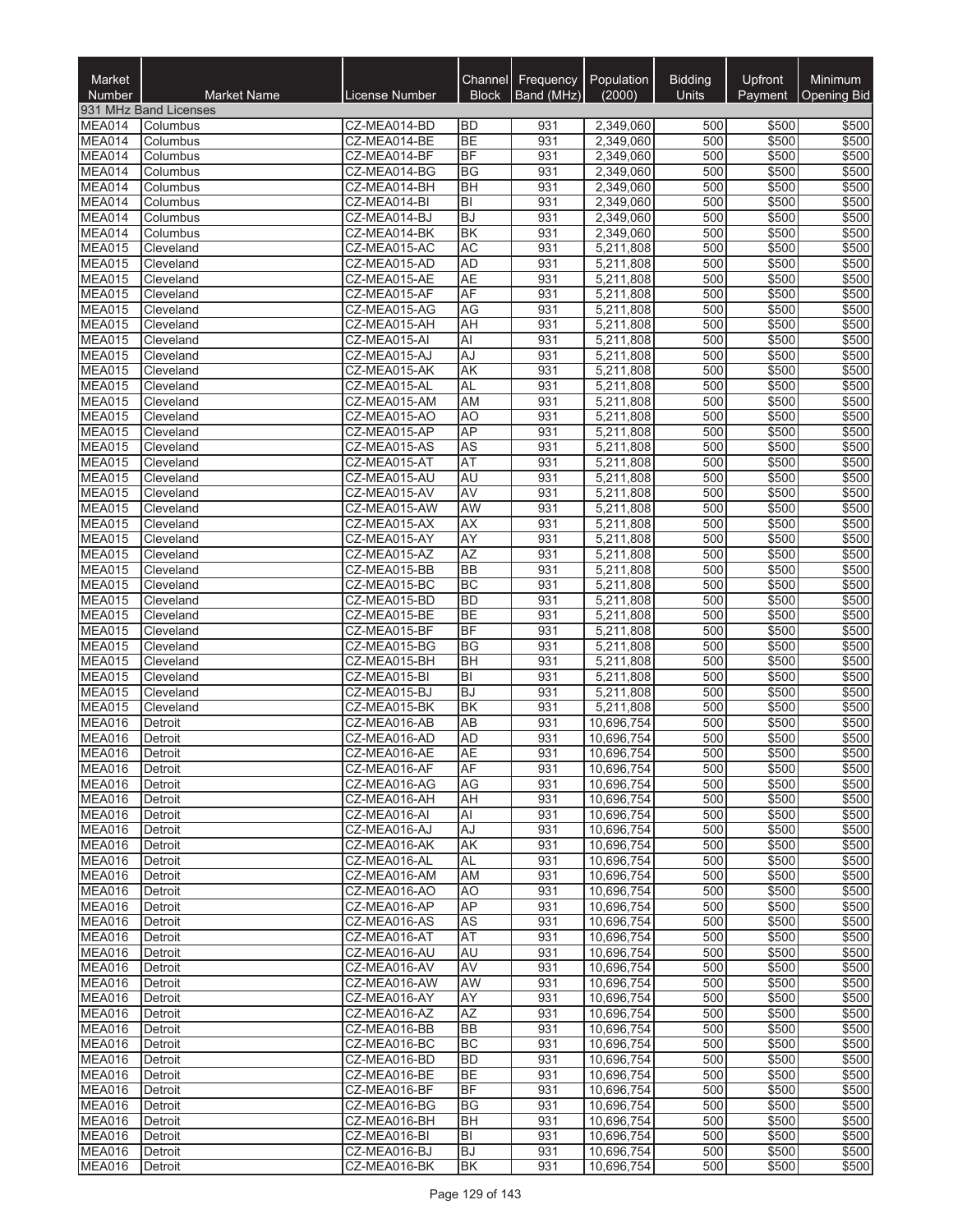| Market<br>Number               | <b>Market Name</b>           | License Number               | <b>Block</b>           | Channel Frequency<br>Band (MHz) | Population<br>(2000)     | <b>Bidding</b><br>Units | Upfront<br>Payment | Minimum<br><b>Opening Bid</b> |
|--------------------------------|------------------------------|------------------------------|------------------------|---------------------------------|--------------------------|-------------------------|--------------------|-------------------------------|
|                                | 931 MHz Band Licenses        |                              |                        |                                 |                          |                         |                    |                               |
| MEA017                         | Milwaukee                    | CZ-MEA017-AA                 | ΑA                     | 931                             | 5,023,107                | 500                     | \$500              | \$500                         |
| MEA017                         | Milwaukee                    | CZ-MEA017-AB                 | <b>AB</b>              | 931                             | 5,023,107                | 500                     | \$500              | \$500                         |
| MEA017<br>MEA017               | Milwaukee                    | CZ-MEA017-AC                 | <b>AC</b>              | 931                             | 5,023,107                | 500                     | \$500              | \$500                         |
| MEA017                         | Milwaukee<br>Milwaukee       | CZ-MEA017-AD<br>CZ-MEA017-AE | <b>AD</b><br><b>AE</b> | 931<br>931                      | 5,023,107<br>5,023,107   | 500<br>500              | \$500<br>\$500     | \$500<br>\$500                |
| MEA017                         | Milwaukee                    | CZ-MEA017-AG                 | AG                     | 931                             | 5,023,107                | 500                     | \$500              | \$500                         |
| MEA017                         | Milwaukee                    | CZ-MEA017-AH                 | AH                     | 931                             | 5,023,107                | 500                     | \$500              | \$500                         |
| MEA017                         | Milwaukee                    | CZ-MEA017-AI                 | AI                     | 931                             | 5,023,107                | 500                     | \$500              | \$500                         |
| MEA017                         | Milwaukee                    | CZ-MEA017-AJ                 | AJ                     | 931                             | 5,023,107                | 500                     | \$500              | \$500                         |
| MEA017                         | Milwaukee                    | CZ-MEA017-AK                 | <b>AK</b>              | 931                             | 5,023,107                | 500                     | \$500              | \$500                         |
| MEA017<br>MEA017               | Milwaukee<br>Milwaukee       | CZ-MEA017-AL<br>CZ-MEA017-AM | <b>AL</b><br><b>AM</b> | 931<br>931                      | 5,023,107<br>5,023,107   | 500<br>500              | \$500<br>\$500     | \$500<br>\$500                |
| MEA017                         | Milwaukee                    | CZ-MEA017-AP                 | <b>AP</b>              | 931                             | 5,023,107                | 500                     | \$500              | \$500                         |
| MEA017                         | Milwaukee                    | CZ-MEA017-AQ                 | <b>AQ</b>              | 931                             | 5,023,107                | 500                     | \$500              | \$500                         |
| MEA017                         | Milwaukee                    | CZ-MEA017-AS                 | <b>AS</b>              | 931                             | 5,023,107                | 500                     | \$500              | \$500                         |
| MEA017                         | Milwaukee                    | CZ-MEA017-AT                 | <b>AT</b>              | 931                             | 5,023,107                | 500                     | \$500              | \$500                         |
| MEA017                         | Milwaukee                    | CZ-MEA017-AU                 | AU                     | 931                             | 5,023,107                | 500                     | \$500              | \$500                         |
| MEA017                         | Milwaukee                    | CZ-MEA017-AV                 | AV                     | 931                             | 5,023,107                | 500                     | \$500              | \$500                         |
| MEA017<br>MEA017               | Milwaukee<br>Milwaukee       | CZ-MEA017-AX<br>CZ-MEA017-AY | AX<br><b>AY</b>        | 931<br>931                      | 5,023,107<br>5,023,107   | 500<br>500              | \$500<br>\$500     | \$500<br>\$500                |
| MEA017                         | Milwaukee                    | CZ-MEA017-AZ                 | <b>AZ</b>              | 931                             | 5,023,107                | 500                     | \$500              | \$500                         |
| MEA017                         | Milwaukee                    | CZ-MEA017-BB                 | <b>BB</b>              | 931                             | 5,023,107                | 500                     | \$500              | \$500                         |
| MEA017                         | Milwaukee                    | CZ-MEA017-BC                 | <b>BC</b>              | 931                             | 5,023,107                | 500                     | \$500              | \$500                         |
| MEA017                         | Milwaukee                    | CZ-MEA017-BD                 | <b>BD</b>              | 931                             | 5,023,107                | 500                     | \$500              | \$500                         |
| MEA017                         | Milwaukee                    | CZ-MEA017-BE                 | <b>BE</b>              | 931                             | 5,023,107                | 500                     | \$500              | \$500                         |
| MEA017                         | Milwaukee                    | CZ-MEA017-BF                 | <b>BF</b>              | 931                             | 5,023,107                | 500                     | \$500              | \$500                         |
| MEA017<br>MEA017               | Milwaukee<br>Milwaukee       | CZ-MEA017-BG<br>CZ-MEA017-BH | BG<br><b>BH</b>        | 931<br>931                      | 5,023,107<br>5,023,107   | 500<br>500              | \$500<br>\$500     | \$500<br>\$500                |
| MEA017                         | Milwaukee                    | CZ-MEA017-BI                 | lвı                    | 931                             | 5,023,107                | 500                     | \$500              | \$500                         |
| MEA017                         | Milwaukee                    | CZ-MEA017-BJ                 | <b>BJ</b>              | 931                             | 5,023,107                | 500                     | \$500              | \$500                         |
| MEA017                         | Milwaukee                    | CZ-MEA017-BK                 | <b>BK</b>              | 931                             | 5,023,107                | 500                     | \$500              | \$500                         |
| MEA018                         | Chicago                      | CZ-MEA018-AA                 | AA                     | 931                             | 13,667,977               | 500                     | \$500              | \$500                         |
| MEA018                         | Chicago                      | CZ-MEA018-AB                 | $\overline{AB}$        | 931                             | 13,667,977               | 500                     | \$500              | \$500                         |
| MEA018<br>MEA018               | Chicago<br>Chicago           | CZ-MEA018-AC<br>CZ-MEA018-AD | <b>AC</b><br><b>AD</b> | 931<br>931                      | 13,667,977<br>13,667,977 | 500<br>500              | \$500<br>\$500     | \$500<br>\$500                |
| MEA018                         | Chicago                      | CZ-MEA018-AE                 | <b>AE</b>              | 931                             | 13,667,977               | 500                     | \$500              | \$500                         |
| <b>MEA018</b>                  | Chicago                      | CZ-MEA018-AG                 | <b>AG</b>              | 931                             | 13,667,977               | 500                     | \$500              | \$500                         |
| MEA018                         | Chicago                      | CZ-MEA018-AH                 | AH                     | 931                             | 13,667,977               | 500                     | \$500              | \$500                         |
| MEA018                         | Chicago                      | CZ-MEA018-AI                 | Al                     | 931                             | 13,667,977               | 500                     | \$500              | \$500                         |
| MEA018                         | Chicago                      | CZ-MEA018-AJ                 | AJ                     | 931                             | 13,667,977               | 500                     | \$500              | \$500                         |
| MEA018                         | Chicago                      | CZ-MEA018-AK                 | AK                     | 931                             | 13,667,977               | 500                     | \$500              | \$500                         |
| MEA018<br><b>MEA018</b>        | <b>L</b> onicago<br>Chicago  | CZ-MEA018-AL<br>CZ-MEA018-AM | AL<br>AM               | 931<br>931                      | 13,667,977<br>13,667,977 | 500<br>500              | \$500<br>\$500     | \$500<br>\$500                |
| MEA018                         | Chicago                      | CZ-MEA018-AQ                 | AQ                     | 931                             | 13,667,977               | 500                     | \$500              | \$500                         |
| MEA018                         | Chicago                      | CZ-MEA018-AS                 | <b>AS</b>              | 931                             | 13,667,977               | 500                     | \$500              | \$500                         |
| <b>MEA018</b>                  | Chicago                      | CZ-MEA018-AT                 | <b>AT</b>              | 931                             | 13,667,977               | 500                     | \$500              | \$500                         |
| <b>MEA018</b>                  | Chicago                      | CZ-MEA018-AU                 | <b>AU</b>              | 931                             | 13,667,977               | 500                     | \$500              | \$500                         |
| MEA018                         | Chicago                      | CZ-MEA018-AV                 | AV                     | 931                             | 13,667,977               | 500                     | \$500              | \$500                         |
| <b>MEA018</b>                  | Chicago                      | CZ-MEA018-AX                 | <b>AX</b>              | 931<br>931                      | 13,667,977               | 500<br>500              | \$500<br>\$500     | \$500                         |
| MEA018<br><b>MEA018</b>        | Chicago<br>Chicago           | CZ-MEA018-AY<br>CZ-MEA018-AZ | AY<br><b>AZ</b>        | 931                             | 13,667,977<br>13,667,977 | 500                     | \$500              | \$500<br>\$500                |
| MEA018                         | Chicago                      | CZ-MEA018-BB                 | <b>BB</b>              | 931                             | 13,667,977               | 500                     | \$500              | \$500                         |
| MEA018                         | Chicago                      | CZ-MEA018-BD                 | <b>BD</b>              | 931                             | 13,667,977               | 500                     | \$500              | \$500                         |
| MEA018                         | Chicago                      | CZ-MEA018-BE                 | <b>BE</b>              | 931                             | 13,667,977               | 500                     | \$500              | \$500                         |
| MEA018                         | Chicago                      | CZ-MEA018-BG                 | <b>BG</b>              | 931                             | 13,667,977               | 500                     | \$500              | \$500                         |
| MEA018                         | Chicago                      | CZ-MEA018-BH                 | <b>BH</b>              | 931                             | 13,667,977               | 500                     | \$500              | \$500                         |
| <b>MEA018</b><br>MEA018        | Chicago                      | CZ-MEA018-BI<br>CZ-MEA018-BK | BI<br><b>BK</b>        | 931<br>931                      | 13,667,977<br>13,667,977 | 500<br>500              | \$500              | \$500                         |
| MEA019                         | Chicago<br>Indianapolis      | CZ-MEA019-AA                 | AA                     | 931                             | 3,066,469                | 500                     | \$500<br>\$500     | \$500<br>\$500                |
| <b>MEA019</b>                  | Indianapolis                 | CZ-MEA019-AB                 | AB                     | 931                             | 3,066,469                | 500                     | \$500              | \$500                         |
| MEA019                         | Indianapolis                 | CZ-MEA019-AC                 | <b>AC</b>              | 931                             | 3,066,469                | 500                     | \$500              | \$500                         |
| <b>MEA019</b>                  | Indianapolis                 | CZ-MEA019-AD                 | <b>AD</b>              | 931                             | 3,066,469                | 500                     | \$500              | \$500                         |
| <b>MEA019</b>                  | Indianapolis                 | CZ-MEA019-AE                 | <b>AE</b>              | 931                             | 3,066,469                | 500                     | \$500              | \$500                         |
| <b>MEA019</b>                  | Indianapolis                 | CZ-MEA019-AF                 | AF                     | 931                             | 3,066,469                | 500                     | \$500              | \$500                         |
| <b>MEA019</b><br><b>MEA019</b> | Indianapolis<br>Indianapolis | CZ-MEA019-AG<br>CZ-MEA019-AH | AG<br>AH               | 931<br>931                      | 3,066,469<br>3,066,469   | 500<br>500              | \$500<br>\$500     | \$500<br>\$500                |
| MEA019                         | Indianapolis                 | CZ-MEA019-AI                 | Al                     | 931                             | 3,066,469                | 500                     | \$500              | \$500                         |
| <b>MEA019</b>                  | Indianapolis                 | CZ-MEA019-AJ                 | AJ                     | 931                             | 3,066,469                | 500                     | \$500              | \$500                         |
| <b>MEA019</b>                  | Indianapolis                 | CZ-MEA019-AK                 | AK                     | 931                             | 3,066,469                | 500                     | \$500              | \$500                         |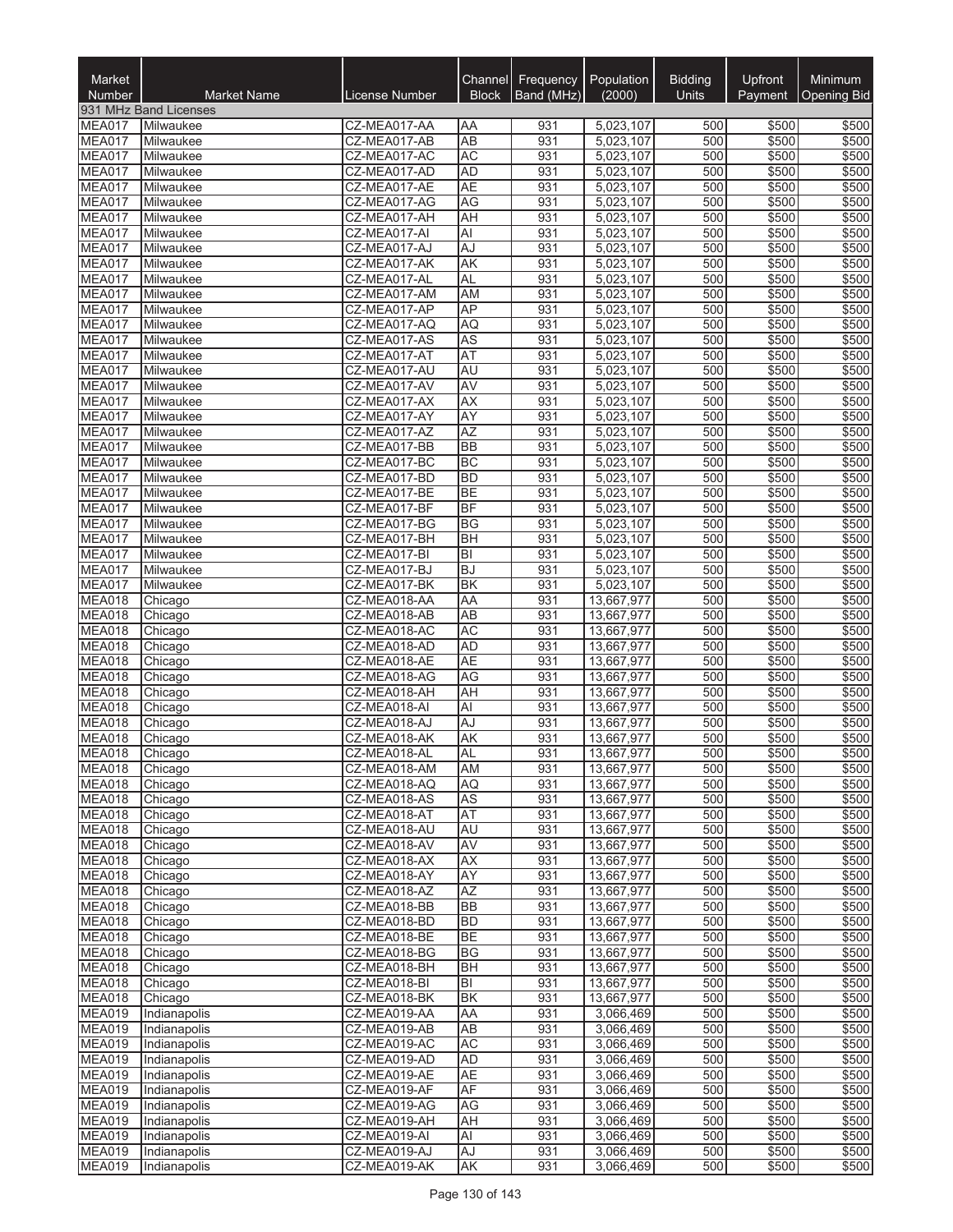| Market                         |                                                  |                              | <b>Channel</b>         | Frequency  | Population<br>(2000)   | <b>Bidding</b> | Upfront        | <b>Minimum</b>     |
|--------------------------------|--------------------------------------------------|------------------------------|------------------------|------------|------------------------|----------------|----------------|--------------------|
| <b>Number</b>                  | <b>Market Name</b><br>931 MHz Band Licenses      | <b>License Number</b>        | <b>Block</b>           | Band (MHz) |                        | Units          | Payment        | <b>Opening Bid</b> |
| <b>MEA019</b>                  | Indianapolis                                     | CZ-MEA019-AL                 | AL                     | 931        | 3,066,469              | 500            | \$500          | \$500              |
| <b>MEA019</b>                  | Indianapolis                                     | CZ-MEA019-AM                 | AM                     | 931        | 3,066,469              | 500            | \$500          | \$500              |
| <b>MEA019</b>                  | Indianapolis                                     | CZ-MEA019-AP                 | AP                     | 931        | 3,066,469              | 500            | \$500          | \$500              |
| <b>MEA019</b>                  | Indianapolis                                     | CZ-MEA019-AS                 | AS                     | 931        | 3,066,469              | 500            | \$500          | \$500              |
| MEA019                         | Indianapolis                                     | CZ-MEA019-AT                 | AT                     | 931        | 3,066,469              | 500            | \$500          | \$500              |
| <b>MEA019</b>                  | Indianapolis                                     | CZ-MEA019-AU                 | AU                     | 931        | 3,066,469              | 500            | \$500          | \$500              |
| <b>MEA019</b><br><b>MEA019</b> | Indianapolis<br>Indianapolis                     | CZ-MEA019-AV<br>CZ-MEA019-AW | <b>AV</b><br>AW        | 931<br>931 | 3,066,469<br>3,066,469 | 500<br>500     | \$500<br>\$500 | \$500<br>\$500     |
| MEA019                         | Indianapolis                                     | CZ-MEA019-AX                 | <b>AX</b>              | 931        | 3,066,469              | 500            | \$500          | \$500              |
| MEA019                         | Indianapolis                                     | CZ-MEA019-AY                 | AY                     | 931        | 3,066,469              | 500            | \$500          | \$500              |
| <b>MEA019</b>                  | Indianapolis                                     | CZ-MEA019-AZ                 | AZ                     | 931        | 3,066,469              | 500            | \$500          | \$500              |
| MEA019                         | Indianapolis                                     | CZ-MEA019-BB                 | <b>BB</b>              | 931        | 3,066,469              | 500            | \$500          | \$500              |
| <b>MEA019</b>                  | Indianapolis                                     | CZ-MEA019-BC                 | <b>BC</b>              | 931        | 3,066,469              | 500            | \$500          | \$500              |
| <b>MEA019</b>                  | Indianapolis                                     | CZ-MEA019-BD                 | <b>BD</b>              | 931        | 3,066,469              | 500            | \$500          | \$500              |
| MEA019                         | Indianapolis                                     | CZ-MEA019-BE                 | <b>BE</b>              | 931        | 3,066,469              | 500            | \$500          | \$500              |
| <b>MEA019</b><br><b>MEA019</b> | Indianapolis<br>Indianapolis                     | CZ-MEA019-BG<br>CZ-MEA019-BH | <b>BG</b><br><b>BH</b> | 931<br>931 | 3,066,469<br>3,066,469 | 500<br>500     | \$500<br>\$500 | \$500<br>\$500     |
| <b>MEA019</b>                  | Indianapolis                                     | CZ-MEA019-BI                 | BI                     | 931        | 3,066,469              | 500            | \$500          | \$500              |
| <b>MEA019</b>                  | Indianapolis                                     | CZ-MEA019-BK                 | <b>BK</b>              | 931        | 3,066,469              | 500            | \$500          | \$500              |
| MEA020                         | Minneapolis-St. Paul                             | CZ-MEA020-AA                 | AA                     | 931        | 6,657,036              | 500            | \$500          | \$500              |
| <b>MEA020</b>                  | Minneapolis-St. Paul                             | CZ-MEA020-AC                 | <b>AC</b>              | 931        | 6,657,036              | 500            | \$500          | \$500              |
| <b>MEA020</b>                  | Minneapolis-St. Paul                             | CZ-MEA020-AD                 | <b>AD</b>              | 931        | 6,657,036              | 500            | \$500          | \$500              |
| <b>MEA020</b>                  | Minneapolis-St. Paul                             | CZ-MEA020-AE                 | <b>AE</b>              | 931        | 6,657,036              | 500            | \$500          | \$500              |
| <b>MEA020</b>                  | Minneapolis-St. Paul                             | CZ-MEA020-AF                 | AF                     | 931        | 6,657,036              | 500            | \$500          | \$500              |
| <b>MEA020</b>                  | Minneapolis-St. Paul                             | CZ-MEA020-AG                 | AG                     | 931        | 6,657,036              | 500            | \$500          | \$500              |
| <b>MEA020</b>                  | Minneapolis-St. Paul                             | CZ-MEA020-AH                 | AH                     | 931        | 6,657,036              | 500            | \$500          | \$500              |
| MEA020<br><b>MEA020</b>        | Minneapolis-St. Paul<br>Minneapolis-St. Paul     | CZ-MEA020-AI<br>CZ-MEA020-AJ | Al<br>AJ               | 931<br>931 | 6,657,036<br>6,657,036 | 500<br>500     | \$500<br>\$500 | \$500<br>\$500     |
| <b>MEA020</b>                  | Minneapolis-St. Paul                             | CZ-MEA020-AK                 | AK                     | 931        | 6,657,036              | 500            | \$500          | \$500              |
| MEA020                         | Minneapolis-St. Paul                             | CZ-MEA020-AL                 | AL                     | 931        | 6,657,036              | 500            | \$500          | \$500              |
| MEA020                         | Minneapolis-St. Paul                             | CZ-MEA020-AM                 | AM                     | 931        | 6,657,036              | 500            | \$500          | \$500              |
| <b>MEA020</b>                  | Minneapolis-St. Paul                             | CZ-MEA020-AO                 | AO                     | 931        | 6,657,036              | 500            | \$500          | \$500              |
| MEA020                         | Minneapolis-St. Paul                             | CZ-MEA020-AP                 | <b>AP</b>              | 931        | 6,657,036              | 500            | \$500          | \$500              |
| <b>MEA020</b>                  | Minneapolis-St. Paul                             | CZ-MEA020-AQ                 | <b>AQ</b>              | 931        | 6,657,036              | 500            | \$500          | \$500              |
| <b>MEA020</b>                  | Minneapolis-St. Paul                             | CZ-MEA020-AS                 | AS                     | 931        | 6,657,036              | 500            | \$500          | \$500              |
| MEA020<br>MEA020               | Minneapolis-St. Paul                             | CZ-MEA020-AT<br>CZ-MEA020-AU | AT<br>AU               | 931<br>931 | 6,657,036<br>6,657,036 | 500<br>500     | \$500<br>\$500 | \$500<br>\$500     |
| <b>MEA020</b>                  | Minneapolis-St. Paul<br>Minneapolis-St. Paul     | CZ-MEA020-AV                 | AV                     | 931        | 6,657,036              | 500            | \$500          | \$500              |
| <b>MEA020</b>                  | Minneapolis-St. Paul                             | CZ-MEA020-AW                 | <b>AW</b>              | 931        | 6,657,036              | 500            | \$500          | \$500              |
| <b>MEA020</b>                  | Minneapolis-St. Paul                             | CZ-MEA020-AX                 | <b>AX</b>              | 931        | 6,657,036              | 500            | \$500          | \$500              |
| <b>MEA020</b>                  | Minneapolis-St. Paul                             | CZ-MEA020-AY                 | AY                     | 931        | 6.657.036              | 500            | \$500          | \$500              |
| <b>MEA020</b>                  | Minneapolis-St. Paul                             | CZ-MEA020-AZ                 | <b>AZ</b>              | 931        | 6,657,036              | 500            | \$500          | \$500              |
| <b>MEA020</b>                  | Minneapolis-St. Paul                             | CZ-MEA020-BC                 | BC                     | 931        | 6,657,036              | 500            | \$500          | \$500              |
| <b>MEA020</b>                  | Minneapolis-St. Paul                             | CZ-MEA020-BD                 | BD                     | 931        | 6,657,036              | 500            | \$500          | \$500              |
| <b>MEA020</b><br><b>MEA020</b> | Minneapolis-St. Paul                             | CZ-MEA020-BE                 | <b>BE</b>              | 931        | 6,657,036              | 500            | \$500          | \$500              |
| <b>MEA020</b>                  | Minneapolis-St. Paul<br>Minneapolis-St. Paul     | CZ-MEA020-BF<br>CZ-MEA020-BG | BF<br><b>BG</b>        | 931<br>931 | 6,657,036<br>6,657,036 | 500<br>500     | \$500<br>\$500 | \$500<br>\$500     |
| <b>MEA020</b>                  | Minneapolis-St. Paul                             | CZ-MEA020-BH                 | <b>BH</b>              | 931        | 6,657,036              | 500            | \$500          | \$500              |
| <b>MEA020</b>                  | Minneapolis-St. Paul                             | CZ-MEA020-BI                 | ΙBΙ                    | 931        | 6,657,036              | 500            | \$500          | \$500              |
| <b>MEA020</b>                  | Minneapolis-St. Paul                             | CZ-MEA020-BJ                 | <b>BJ</b>              | 931        | 6,657,036              | 500            | \$500          | \$500              |
| <b>MEA020</b>                  | Minneapolis-St. Paul                             | CZ-MEA020-BK                 | <b>BK</b>              | 931        | 6,657,036              | 500            | \$500          | \$500              |
| MEA021                         | Des Moines-Quad Cities                           | CZ-MEA021-AA                 | AA                     | 931        | 2,879,403              | 500            | \$500          | \$500              |
| MEA021                         | Des Moines-Quad Cities                           | CZ-MEA021-AB                 | AB                     | 931        | 2,879,403              | 500            | \$500          | \$500              |
| <b>MEA021</b>                  | Des Moines-Quad Cities                           | CZ-MEA021-AC                 | <b>AC</b>              | 931        | 2,879,403              | 500            | \$500          | \$500              |
| <b>MEA021</b><br><b>MEA021</b> | Des Moines-Quad Cities                           | CZ-MEA021-AD                 | <b>AD</b><br><b>AE</b> | 931<br>931 | 2,879,403              | 500<br>500     | \$500<br>\$500 | \$500              |
| <b>MEA021</b>                  | Des Moines-Quad Cities<br>Des Moines-Quad Cities | CZ-MEA021-AE<br>CZ-MEA021-AF | AF                     | 931        | 2,879,403<br>2,879,403 | 500            | \$500          | \$500<br>\$500     |
| <b>MEA021</b>                  | Des Moines-Quad Cities                           | CZ-MEA021-AH                 | AH                     | 931        | 2,879,403              | 500            | \$500          | \$500              |
| <b>MEA021</b>                  | Des Moines-Quad Cities                           | CZ-MEA021-AI                 | ΙAΙ                    | 931        | 2,879,403              | 500            | \$500          | \$500              |
| <b>MEA021</b>                  | Des Moines-Quad Cities                           | CZ-MEA021-AJ                 | AJ                     | 931        | 2,879,403              | 500            | \$500          | \$500              |
| MEA021                         | Des Moines-Quad Cities                           | CZ-MEA021-AL                 | AL                     | 931        | 2,879,403              | 500            | \$500          | \$500              |
| <b>MEA021</b>                  | Des Moines-Quad Cities                           | CZ-MEA021-AM                 | AM                     | 931        | 2,879,403              | 500            | \$500          | \$500              |
| <b>MEA021</b>                  | Des Moines-Quad Cities                           | CZ-MEA021-AN                 | AN                     | 931        | 2,879,403              | 500            | \$500          | \$500              |
| <b>MEA021</b>                  | Des Moines-Quad Cities                           | CZ-MEA021-AO                 | A <sub>O</sub>         | 931        | 2,879,403              | 500            | \$500          | \$500              |
| <b>MEA021</b><br><b>MEA021</b> | Des Moines-Quad Cities<br>Des Moines-Quad Cities | CZ-MEA021-AP<br>CZ-MEA021-AQ | AP<br>AQ               | 931<br>931 | 2,879,403<br>2,879,403 | 500<br>500     | \$500<br>\$500 | \$500<br>\$500     |
| MEA021                         | Des Moines-Quad Cities                           | CZ-MEA021-AS                 | AS                     | 931        | 2,879,403              | 500            | \$500          | \$500              |
| <b>MEA021</b>                  | Des Moines-Quad Cities                           | CZ-MEA021-AT                 | AT                     | 931        | 2,879,403              | 500            | \$500          | \$500              |
| MEA021                         | Des Moines-Quad Cities                           | CZ-MEA021-AU                 | AU                     | 931        | 2,879,403              | 500            | \$500          | \$500              |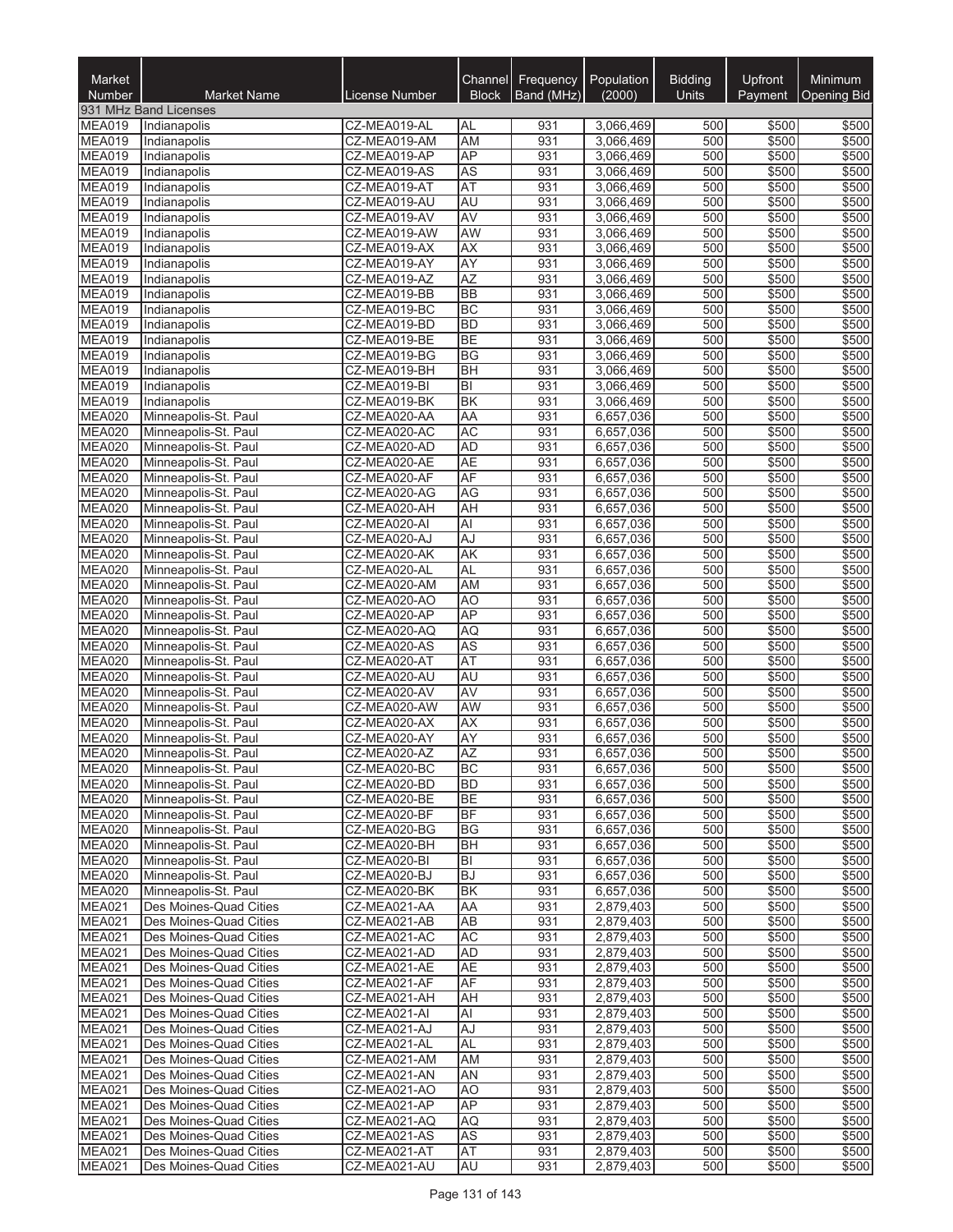| Market<br>Number               | <b>Market Name</b>                               | License Number               | <b>Block</b>           | Channel Frequency<br>Band (MHz) | Population<br>(2000)   | <b>Bidding</b><br>Units | Upfront<br>Payment | Minimum<br><b>Opening Bid</b> |
|--------------------------------|--------------------------------------------------|------------------------------|------------------------|---------------------------------|------------------------|-------------------------|--------------------|-------------------------------|
|                                | 931 MHz Band Licenses                            |                              |                        |                                 |                        |                         |                    |                               |
| MEA021                         | Des Moines-Quad Cities                           | CZ-MEA021-AV                 | <b>AV</b>              | 931                             | 2,879,403              | 500                     | \$500              | \$500                         |
| <b>MEA021</b>                  | Des Moines-Quad Cities                           | CZ-MEA021-AW                 | <b>AW</b>              | 931                             | 2,879,403              | 500                     | \$500              | \$500                         |
| <b>MEA021</b>                  | Des Moines-Quad Cities                           | CZ-MEA021-AX                 | AX                     | 931                             | 2,879,403              | 500                     | \$500              | \$500                         |
| <b>MEA021</b><br><b>MEA021</b> | Des Moines-Quad Cities                           | CZ-MEA021-AY                 | <b>AY</b><br><b>AZ</b> | 931<br>931                      | 2,879,403              | 500<br>500              | \$500              | \$500<br>\$500                |
| <b>MEA021</b>                  | Des Moines-Quad Cities<br>Des Moines-Quad Cities | CZ-MEA021-AZ<br>CZ-MEA021-BB | <b>BB</b>              | 931                             | 2,879,403<br>2,879,403 | 500                     | \$500<br>\$500     | \$500                         |
| MEA021                         | Des Moines-Quad Cities                           | CZ-MEA021-BC                 | <b>BC</b>              | 931                             | 2,879,403              | 500                     | \$500              | \$500                         |
| <b>MEA021</b>                  | Des Moines-Quad Cities                           | CZ-MEA021-BD                 | <b>BD</b>              | 931                             | 2,879,403              | 500                     | \$500              | \$500                         |
| <b>MEA021</b>                  | Des Moines-Quad Cities                           | CZ-MEA021-BE                 | <b>BE</b>              | 931                             | 2,879,403              | 500                     | \$500              | \$500                         |
| MEA021                         | Des Moines-Quad Cities                           | CZ-MEA021-BF                 | <b>BF</b>              | 931                             | 2,879,403              | 500                     | \$500              | \$500                         |
| <b>MEA021</b>                  | Des Moines-Quad Cities                           | CZ-MEA021-BG                 | <b>BG</b>              | 931                             | 2,879,403              | 500                     | \$500              | \$500                         |
| <b>MEA021</b><br><b>MEA021</b> | Des Moines-Quad Cities<br>Des Moines-Quad Cities | CZ-MEA021-BH<br>CZ-MEA021-BI | <b>BH</b><br>lвı       | 931<br>931                      | 2,879,403<br>2,879,403 | 500<br>500              | \$500<br>\$500     | \$500<br>\$500                |
| <b>MEA021</b>                  | Des Moines-Quad Cities                           | CZ-MEA021-BK                 | <b>BK</b>              | 931                             | 2,879,403              | 500                     | \$500              | \$500                         |
| <b>MEA022</b>                  | Knoxville                                        | CZ-MEA022-AA                 | AA                     | 931                             | 1,559,410              | 500                     | \$500              | \$500                         |
| <b>MEA022</b>                  | Knoxville                                        | CZ-MEA022-AB                 | AB                     | 931                             | 1,559,410              | 500                     | \$500              | \$500                         |
| MEA022                         | Knoxville                                        | CZ-MEA022-AC                 | <b>AC</b>              | 931                             | 1,559,410              | 500                     | \$500              | \$500                         |
| <b>MEA022</b>                  | Knoxville                                        | CZ-MEA022-AE                 | <b>AE</b>              | 931                             | 1,559,410              | 500                     | \$500              | \$500                         |
| <b>MEA022</b>                  | Knoxville                                        | CZ-MEA022-AF                 | AF                     | 931                             | 1,559,410              | 500                     | \$500              | \$500                         |
| <b>MEA022</b><br><b>MEA022</b> | Knoxville                                        | CZ-MEA022-AG<br>CZ-MEA022-AH | <b>AG</b><br><b>AH</b> | 931<br>931                      | 1,559,410              | 500<br>500              | \$500<br>\$500     | \$500<br>\$500                |
| <b>MEA022</b>                  | Knoxville<br>Knoxville                           | CZ-MEA022-AI                 | Al                     | 931                             | 1,559,410<br>1,559,410 | 500                     | \$500              | \$500                         |
| <b>MEA022</b>                  | Knoxville                                        | CZ-MEA022-AJ                 | AJ                     | 931                             | 1,559,410              | 500                     | \$500              | \$500                         |
| <b>MEA022</b>                  | Knoxville                                        | CZ-MEA022-AK                 | AK                     | 931                             | 1,559,410              | 500                     | \$500              | \$500                         |
| MEA022                         | Knoxville                                        | CZ-MEA022-AL                 | <b>AL</b>              | 931                             | 1,559,410              | 500                     | \$500              | \$500                         |
| MEA022                         | Knoxville                                        | CZ-MEA022-AM                 | <b>AM</b>              | 931                             | 1,559,410              | 500                     | \$500              | \$500                         |
| <b>MEA022</b>                  | Knoxville                                        | CZ-MEA022-AN                 | <b>AN</b>              | 931                             | 1,559,410              | 500                     | \$500              | \$500                         |
| <b>MEA022</b><br><b>MEA022</b> | Knoxville<br>Knoxville                           | CZ-MEA022-AO<br>CZ-MEA022-AP | A <sub>O</sub><br>AP   | 931<br>931                      | 1,559,410<br>1,559,410 | 500<br>500              | \$500<br>\$500     | \$500<br>\$500                |
| <b>MEA022</b>                  | Knoxville                                        | CZ-MEA022-AQ                 | AQ                     | 931                             | 1,559,410              | 500                     | \$500              | \$500                         |
| MEA022                         | Knoxville                                        | CZ-MEA022-AS                 | <b>AS</b>              | 931                             | 1,559,410              | 500                     | \$500              | \$500                         |
| <b>MEA022</b>                  | Knoxville                                        | CZ-MEA022-AT                 | AT                     | 931                             | 1,559,410              | 500                     | \$500              | \$500                         |
| MEA022                         | Knoxville                                        | CZ-MEA022-AU                 | <b>AU</b>              | 931                             | 1,559,410              | 500                     | \$500              | \$500                         |
| <b>MEA022</b>                  | Knoxville                                        | CZ-MEA022-AV                 | AV                     | 931                             | 1,559,410              | 500                     | \$500              | \$500                         |
| <b>MEA022</b>                  | Knoxville                                        | CZ-MEA022-AW                 | AW                     | 931                             | 1,559,410              | 500                     | \$500              | \$500                         |
| <b>MEA022</b><br><b>MEA022</b> | Knoxville<br>Knoxville                           | CZ-MEA022-AX<br>CZ-MEA022-AY | AX<br><b>AY</b>        | 931<br>931                      | 1,559,410<br>1,559,410 | 500<br>500              | \$500<br>\$500     | \$500<br>\$500                |
| MEA022                         | Knoxville                                        | CZ-MEA022-AZ                 | <b>AZ</b>              | 931                             | 1,559,410              | 500                     | \$500              | \$500                         |
| <b>MEA022</b>                  | Knoxville                                        | CZ-MEA022-BB                 | <b>BB</b>              | 931                             | 1,559,410              | 500                     | \$500              | \$500                         |
| <b>MEA022</b>                  | Knoxville                                        | CZ-MEA022-BC                 | <b>BC</b>              | 931                             | 1,559,410              | 500                     | \$500              | \$500                         |
| <b>MEA022</b>                  | Knoxville                                        | CZ-MEA022-BD                 | <b>BD</b>              | 931                             | 1,559,410              | 500                     | \$500              | \$500                         |
| <b>MEA022</b>                  | Knoxville                                        | CZ-MEA022-BE                 | <b>BE</b>              | 931                             | 1,559,410              | 500                     | \$500              | \$500                         |
| <b>MEA022</b><br><b>MEA022</b> | Knoxville                                        | CZ-MEA022-BF                 | <b>BF</b>              | 931                             | 1,559,410              | 500<br>500              | \$500              | \$500                         |
| <b>MEA022</b>                  | Knoxville<br>Knoxville                           | CZ-MEA022-BG<br>CZ-MEA022-BH | <b>BG</b><br><b>BH</b> | 931<br>931                      | 1,559,410<br>1,559,410 | 500                     | \$500<br>\$500     | \$500<br>\$500                |
| <b>MEA022</b>                  | Knoxville                                        | CZ-MEA022-BI                 | ΙBΙ                    | 931                             | 1,559,410              | 500                     | \$500              | \$500                         |
| <b>MEA022</b>                  | Knoxville                                        | CZ-MEA022-BJ                 | <b>BJ</b>              | 931                             | 1,559,410              | 500                     | \$500              | \$500                         |
| <b>MEA022</b>                  | Knoxville                                        | CZ-MEA022-BK                 | <b>BK</b>              | 931                             | 1,559,410              | 500                     | \$500              | \$500                         |
| <b>MEA023</b>                  | Louisville-Lexington                             | CZ-MEA023-AA                 | AA                     | 931                             | 4,349,581              | 500                     | \$500              | \$500                         |
| MEA023                         | Louisville-Lexington                             | CZ-MEA023-AB                 | AB                     | 931                             | 4,349,581              | 500                     | \$500              | \$500                         |
| MEA023<br><b>MEA023</b>        | Louisville-Lexington<br>Louisville-Lexington     | CZ-MEA023-AC<br>CZ-MEA023-AD | <b>AC</b><br><b>AD</b> | 931<br>931                      | 4,349,581<br>4,349,581 | 500<br>500              | \$500<br>\$500     | \$500<br>\$500                |
| <b>MEA023</b>                  | Louisville-Lexington                             | CZ-MEA023-AE                 | <b>AE</b>              | 931                             | 4,349,581              | 500                     | \$500              | \$500                         |
| <b>MEA023</b>                  | Louisville-Lexington                             | CZ-MEA023-AF                 | <b>AF</b>              | 931                             | 4,349,581              | 500                     | \$500              | \$500                         |
| MEA023                         | Louisville-Lexington                             | CZ-MEA023-AG                 | AG                     | 931                             | 4,349,581              | 500                     | \$500              | \$500                         |
| MEA023                         | Louisville-Lexington                             | CZ-MEA023-AH                 | AH                     | 931                             | 4,349,581              | 500                     | \$500              | \$500                         |
| <b>MEA023</b>                  | Louisville-Lexington                             | CZ-MEA023-AI                 | ΙAΙ                    | 931                             | 4,349,581              | 500                     | \$500              | \$500                         |
| MEA023                         | Louisville-Lexington                             | CZ-MEA023-AJ                 | AJ                     | 931                             | 4,349,581              | 500                     | \$500              | \$500                         |
| <b>MEA023</b><br><b>MEA023</b> | Louisville-Lexington                             | CZ-MEA023-AK                 | AK<br><b>AL</b>        | 931<br>931                      | 4,349,581              | 500<br>500              | \$500              | \$500<br>\$500                |
| MEA023                         | Louisville-Lexington<br>Louisville-Lexington     | CZ-MEA023-AL<br>CZ-MEA023-AM | AM                     | 931                             | 4,349,581<br>4,349,581 | 500                     | \$500<br>\$500     | \$500                         |
| <b>MEA023</b>                  | Louisville-Lexington                             | CZ-MEA023-AN                 | <b>AN</b>              | 931                             | 4,349,581              | 500                     | \$500              | \$500                         |
| <b>MEA023</b>                  | Louisville-Lexington                             | CZ-MEA023-AO                 | AO                     | 931                             | 4,349,581              | 500                     | \$500              | \$500                         |
| <b>MEA023</b>                  | Louisville-Lexington                             | CZ-MEA023-AP                 | <b>AP</b>              | 931                             | 4,349,581              | 500                     | \$500              | \$500                         |
| <b>MEA023</b>                  | Louisville-Lexington                             | CZ-MEA023-AQ                 | AQ                     | 931                             | 4,349,581              | 500                     | \$500              | \$500                         |
| <b>MEA023</b>                  | Louisville-Lexington                             | CZ-MEA023-AS                 | <b>AS</b>              | 931                             | 4,349,581              | 500                     | \$500              | \$500                         |
| MEA023<br><b>MEA023</b>        | Louisville-Lexington<br>Louisville-Lexington     | CZ-MEA023-AT<br>CZ-MEA023-AU | AT<br><b>AU</b>        | 931<br>931                      | 4,349,581<br>4,349,581 | 500<br>500              | \$500<br>\$500     | \$500<br>\$500                |
| <b>MEA023</b>                  | Louisville-Lexington                             | CZ-MEA023-AV                 | AV                     | 931                             | 4,349,581              | 500                     | \$500              | \$500                         |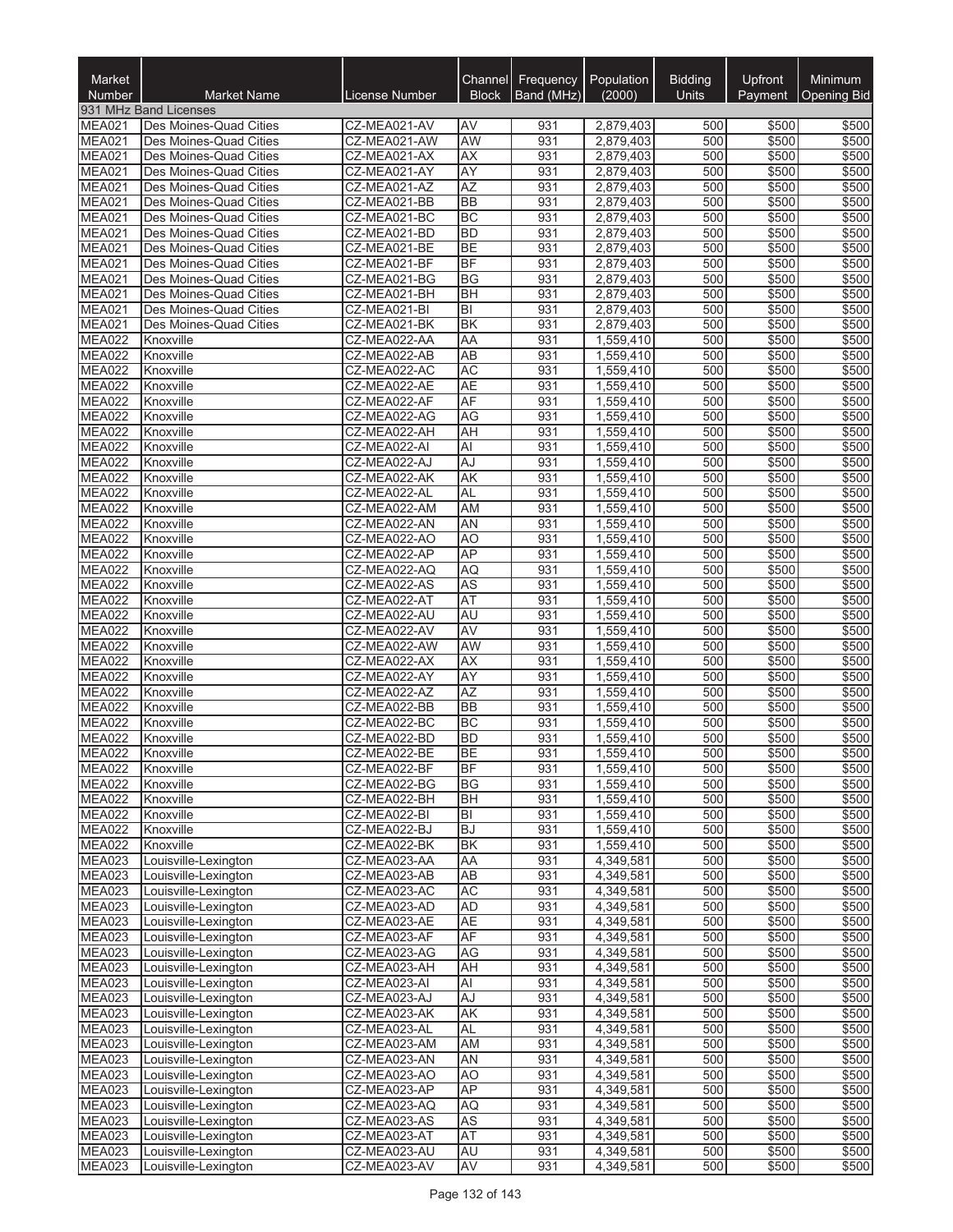| Market<br>Number               | <b>Market Name</b>                           | <b>License Number</b>        | Channel<br><b>Block</b>   | Frequency<br>Band (MHz) | Population<br>(2000)   | <b>Bidding</b><br><b>Units</b> | Upfront<br>Payment | Minimum<br><b>Opening Bid</b> |
|--------------------------------|----------------------------------------------|------------------------------|---------------------------|-------------------------|------------------------|--------------------------------|--------------------|-------------------------------|
|                                | 931 MHz Band Licenses                        |                              |                           |                         |                        |                                |                    |                               |
| <b>MEA023</b>                  | Louisville-Lexington                         | CZ-MEA023-AW                 | AW                        | 931                     | 4,349,581              | 500                            | \$500              | \$500                         |
| <b>MEA023</b>                  | Louisville-Lexington                         | CZ-MEA023-AX                 | <b>AX</b>                 | 931                     | 4,349,581              | 500                            | \$500              | \$500                         |
| <b>MEA023</b>                  | Louisville-Lexington                         | CZ-MEA023-AY                 | <b>AY</b>                 | 931                     | 4,349,581              | 500                            | \$500              | \$500                         |
| <b>MEA023</b>                  | Louisville-Lexington                         | CZ-MEA023-AZ                 | <b>AZ</b>                 | 931                     | 4,349,581              | 500                            | \$500              | \$500                         |
| <b>MEA023</b>                  | Louisville-Lexington                         | CZ-MEA023-BB                 | <b>BB</b>                 | 931                     | 4,349,581              | 500                            | \$500              | \$500                         |
| MEA023                         | Louisville-Lexington                         | CZ-MEA023-BC                 | <b>BC</b>                 | 931                     | 4,349,581              | 500                            | \$500              | \$500                         |
| MEA023<br>MEA023               | Louisville-Lexington<br>Louisville-Lexington | CZ-MEA023-BD<br>CZ-MEA023-BE | <b>BD</b><br><b>BE</b>    | 931<br>931              | 4,349,581              | 500<br>500                     | \$500<br>\$500     | \$500<br>\$500                |
| <b>MEA023</b>                  | Louisville-Lexington                         | CZ-MEA023-BF                 | BF                        | 931                     | 4,349,581<br>4,349,581 | 500                            | \$500              | \$500                         |
| MEA023                         | Louisville-Lexington                         | CZ-MEA023-BG                 | <b>BG</b>                 | 931                     | 4,349,581              | 500                            | \$500              | \$500                         |
| MEA023                         | Louisville-Lexington                         | CZ-MEA023-BH                 | <b>BH</b>                 | 931                     | 4,349,581              | 500                            | \$500              | \$500                         |
| MEA023                         | Louisville-Lexington                         | CZ-MEA023-BI                 | $ \overline{\mathsf{B}} $ | 931                     | 4,349,581              | 500                            | \$500              | \$500                         |
| <b>MEA023</b>                  | Louisville-Lexington                         | CZ-MEA023-BK                 | <b>BK</b>                 | 931                     | 4,349,581              | 500                            | \$500              | \$500                         |
| MEA024                         | Birmingham                                   | CZ-MEA024-AA                 | AA                        | 931                     | 3,390,273              | 500                            | \$500              | \$500                         |
| MEA024                         | Birmingham                                   | CZ-MEA024-AB                 | <b>AB</b>                 | 931                     | 3,390,273              | 500                            | \$500              | \$500                         |
| MEA024                         | Birmingham                                   | CZ-MEA024-AC                 | <b>AC</b>                 | 931                     | 3,390,273              | 500                            | \$500              | \$500                         |
| MEA024<br>MEA024               | Birmingham<br>Birmingham                     | CZ-MEA024-AE<br>CZ-MEA024-AF | <b>AE</b><br>AF           | 931<br>931              | 3,390,273<br>3,390,273 | 500<br>500                     | \$500<br>\$500     | \$500<br>\$500                |
| MEA024                         | Birmingham                                   | CZ-MEA024-AG                 | <b>AG</b>                 | 931                     | 3,390,273              | 500                            | \$500              | \$500                         |
| MEA024                         | Birmingham                                   | CZ-MEA024-AH                 | AH                        | 931                     | 3,390,273              | 500                            | \$500              | \$500                         |
| MEA024                         | Birmingham                                   | CZ-MEA024-AJ                 | AJ                        | 931                     | 3,390,273              | 500                            | \$500              | \$500                         |
| MEA024                         | Birmingham                                   | CZ-MEA024-AK                 | <b>AK</b>                 | 931                     | 3,390,273              | 500                            | \$500              | \$500                         |
| MEA024                         | Birmingham                                   | CZ-MEA024-AL                 | AL                        | 931                     | 3,390,273              | 500                            | \$500              | \$500                         |
| MEA024                         | Birmingham                                   | CZ-MEA024-AM                 | AM                        | 931                     | 3,390,273              | 500                            | \$500              | \$500                         |
| MEA024                         | Birmingham                                   | CZ-MEA024-AN                 | AN                        | 931                     | 3,390,273              | 500                            | \$500              | \$500                         |
| MEA024                         | Birmingham                                   | CZ-MEA024-AO                 | <b>AO</b>                 | 931                     | 3,390,273              | 500                            | \$500              | \$500                         |
| MEA024                         | Birmingham                                   | CZ-MEA024-AP                 | <b>AP</b>                 | 931                     | 3,390,273              | 500                            | \$500              | \$500                         |
| MEA024<br>MEA024               | Birmingham                                   | CZ-MEA024-AS<br>CZ-MEA024-AT | <b>AS</b><br>AT           | 931<br>931              | 3,390,273<br>3,390,273 | 500<br>500                     | \$500<br>\$500     | \$500<br>\$500                |
| MEA024                         | Birmingham<br>Birmingham                     | CZ-MEA024-AU                 | AU                        | 931                     | 3,390,273              | 500                            | \$500              | \$500                         |
| MEA024                         | Birmingham                                   | CZ-MEA024-AV                 | <b>AV</b>                 | 931                     | 3,390,273              | 500                            | \$500              | \$500                         |
| MEA024                         | Birmingham                                   | CZ-MEA024-AW                 | <b>AW</b>                 | 931                     | 3,390,273              | 500                            | \$500              | \$500                         |
| MEA024                         | Birmingham                                   | CZ-MEA024-AX                 | AX                        | 931                     | 3,390,273              | 500                            | \$500              | \$500                         |
| MEA024                         | Birmingham                                   | CZ-MEA024-AY                 | <b>AY</b>                 | 931                     | 3,390,273              | 500                            | \$500              | \$500                         |
| MEA024                         | Birmingham                                   | CZ-MEA024-AZ                 | <b>AZ</b>                 | 931                     | 3,390,273              | 500                            | \$500              | \$500                         |
| MEA024                         | Birmingham                                   | CZ-MEA024-BB                 | <b>BB</b>                 | 931                     | 3,390,273              | 500                            | \$500              | \$500                         |
| MEA024                         | Birmingham                                   | CZ-MEA024-BC                 | <b>BC</b>                 | 931                     | 3,390,273              | 500                            | \$500              | \$500                         |
| MEA024<br>MEA024               | Birmingham                                   | CZ-MEA024-BD<br>CZ-MEA024-BE | <b>BD</b><br><b>BE</b>    | 931<br>931              | 3,390,273<br>3,390,273 | 500<br>500                     | \$500<br>\$500     | \$500<br>\$500                |
| MEA024                         | Birmingham<br>Birmingham                     | CZ-MEA024-BF                 | <b>BF</b>                 | 931                     | 3,390,273              | 500                            | \$500              | \$500                         |
| MEA024                         | Birmingham                                   | CZ-MEA024-BG                 | <b>BG</b>                 | 931                     | 3,390,273              | 500                            | \$500              | \$500                         |
| MEA024                         | Birmingham                                   | CZ-MEA024-BH                 | BН                        | 931                     | 3,390,273              | 500                            | \$500              | \$500                         |
| MEA024                         | Birmingham                                   | CZ-MEA024-BI                 | BI                        | 931                     | 3,390,273              | 500                            | \$500              | \$500                         |
| MEA024                         | Birmingham                                   | CZ-MEA024-BJ                 | <b>BJ</b>                 | 931                     | 3,390,273              | 500                            | \$500              | \$500                         |
| MEA024                         | Birmingham                                   | CZ-MEA024-BK                 | <b>BK</b>                 | 931                     | 3,390,273              | 500                            | \$500              | \$500                         |
| <b>MEA025</b>                  | Nashville                                    | CZ-MEA025-AA                 | <b>AA</b>                 | 931                     | 2,444,643              | 500                            | \$500              | \$500                         |
| <b>MEA025</b>                  | Nashville                                    | CZ-MEA025-AB                 | AB                        | 931                     | 2,444,643              | 500                            | \$500              | \$500                         |
| <b>MEA025</b><br><b>MEA025</b> | Nashville<br>Nashville                       | CZ-MEA025-AC                 | AC                        | 931                     | 2,444,643              | 500                            | \$500              | \$500<br>\$500                |
| MEA025                         | Nashville                                    | CZ-MEA025-AD<br>CZ-MEA025-AE | AD<br>AE                  | 931<br>931              | 2,444,643<br>2,444,643 | 500<br>500                     | \$500<br>\$500     | \$500                         |
| MEA025                         | Nashville                                    | CZ-MEA025-AF                 | AF                        | 931                     | 2,444,643              | 500                            | \$500              | \$500                         |
| <b>MEA025</b>                  | Nashville                                    | CZ-MEA025-AG                 | AG                        | 931                     | 2,444,643              | 500                            | \$500              | \$500                         |
| <b>MEA025</b>                  | Nashville                                    | CZ-MEA025-AH                 | AH                        | 931                     | 2,444,643              | 500                            | \$500              | \$500                         |
| <b>MEA025</b>                  | Nashville                                    | CZ-MEA025-AI                 | Al                        | 931                     | 2,444,643              | 500                            | \$500              | \$500                         |
| <b>MEA025</b>                  | Nashville                                    | CZ-MEA025-AJ                 | AJ                        | 931                     | 2,444,643              | 500                            | \$500              | \$500                         |
| <b>MEA025</b>                  | Nashville                                    | CZ-MEA025-AK                 | AK                        | 931                     | 2,444,643              | 500                            | \$500              | \$500                         |
| <b>MEA025</b>                  | Nashville                                    | CZ-MEA025-AL                 | AL                        | 931                     | 2,444,643              | 500                            | \$500              | \$500                         |
| MEA025                         | Nashville                                    | CZ-MEA025-AM                 | AM                        | 931                     | 2,444,643              | 500                            | \$500              | \$500                         |
| <b>MEA025</b><br><b>MEA025</b> | Nashville<br>Nashville                       | CZ-MEA025-AN<br>CZ-MEA025-AO | <b>AN</b><br>AO           | 931<br>931              | 2,444,643<br>2,444,643 | 500<br>500                     | \$500<br>\$500     | \$500<br>\$500                |
| MEA025                         | Nashville                                    | CZ-MEA025-AP                 | AP                        | 931                     | 2,444,643              | 500                            | \$500              | \$500                         |
| <b>MEA025</b>                  | Nashville                                    | CZ-MEA025-AQ                 | AQ                        | 931                     | 2,444,643              | 500                            | \$500              | \$500                         |
| <b>MEA025</b>                  | Nashville                                    | CZ-MEA025-AS                 | AS                        | 931                     | 2,444,643              | 500                            | \$500              | \$500                         |
| <b>MEA025</b>                  | Nashville                                    | CZ-MEA025-AT                 | <b>AT</b>                 | 931                     | 2,444,643              | 500                            | \$500              | \$500                         |
| <b>MEA025</b>                  | Nashville                                    | CZ-MEA025-AU                 | AU                        | 931                     | 2,444,643              | 500                            | \$500              | \$500                         |
| <b>MEA025</b>                  | Nashville                                    | CZ-MEA025-AV                 | AV                        | 931                     | 2,444,643              | 500                            | \$500              | \$500                         |
| <b>MEA025</b>                  | Nashville                                    | CZ-MEA025-AW                 | AW                        | 931                     | 2,444,643              | 500                            | \$500              | \$500                         |
| <b>MEA025</b>                  | Nashville                                    | CZ-MEA025-AX                 | <b>AX</b>                 | 931                     | 2,444,643              | 500<br>500                     | \$500              | \$500                         |
| <b>MEA025</b>                  | Nashville                                    | CZ-MEA025-AY                 | AY                        | 931                     | 2,444,643              |                                | \$500              | \$500                         |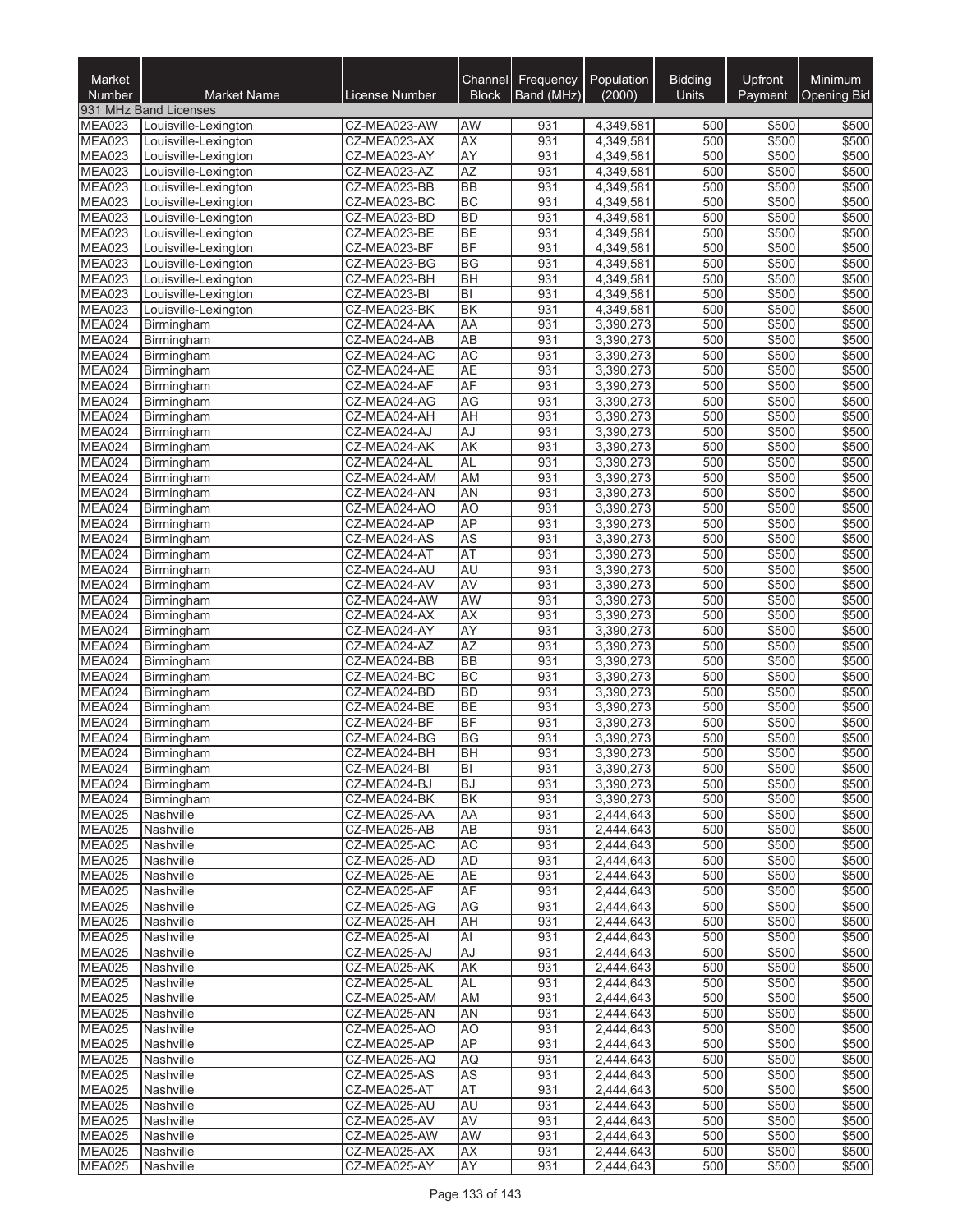| Market<br>Number        | <b>Market Name</b>                                 | <b>License Number</b>        | Channel<br><b>Block</b> | Frequency<br>Band (MHz) | Population<br>(2000)   | <b>Bidding</b><br>Units | Upfront<br>Payment | <b>Minimum</b><br><b>Opening Bid</b> |
|-------------------------|----------------------------------------------------|------------------------------|-------------------------|-------------------------|------------------------|-------------------------|--------------------|--------------------------------------|
|                         | 931 MHz Band Licenses                              |                              |                         |                         |                        |                         |                    |                                      |
| <b>MEA025</b>           | Nashville                                          | CZ-MEA025-AZ                 | AZ                      | 931                     | 2,444,643              | 500                     | \$500              | \$500                                |
| <b>MEA025</b>           | Nashville                                          | CZ-MEA025-BB                 | <b>BB</b>               | 931                     | 2,444,643              | 500                     | \$500              | \$500                                |
| <b>MEA025</b>           | Nashville                                          | CZ-MEA025-BC                 | <b>BC</b>               | 931                     | 2,444,643              | 500                     | \$500              | \$500                                |
| <b>MEA025</b>           | Nashville                                          | CZ-MEA025-BD                 | <b>BD</b>               | 931                     | 2,444,643              | 500                     | \$500              | \$500                                |
| MEA025<br><b>MEA025</b> | Nashville                                          | CZ-MEA025-BE<br>CZ-MEA025-BF | <b>BE</b><br><b>BF</b>  | 931<br>931              | 2,444,643<br>2,444,643 | 500<br>500              | \$500<br>\$500     | \$500<br>\$500                       |
| <b>MEA025</b>           | Nashville<br>Nashville                             | CZ-MEA025-BG                 | <b>BG</b>               | 931                     | 2,444,643              | 500                     | \$500              | \$500                                |
| MEA025                  | Nashville                                          | CZ-MEA025-BH                 | <b>BH</b>               | 931                     | 2,444,643              | 500                     | \$500              | \$500                                |
| MEA025                  | Nashville                                          | CZ-MEA025-BI                 | BI                      | 931                     | 2,444,643              | 500                     | \$500              | \$500                                |
| MEA025                  | Nashville                                          | CZ-MEA025-BK                 | <b>BK</b>               | 931                     | 2,444,643              | 500                     | \$500              | \$500                                |
| MEA026                  | Memphis-Jackson                                    | CZ-MEA026-AA                 | AA                      | 931                     | 4,192,132              | 500                     | \$500              | \$500                                |
| <b>MEA026</b>           | Memphis-Jackson                                    | CZ-MEA026-AB                 | AB                      | 931                     | 4,192,132              | 500                     | \$500              | \$500                                |
| MEA026                  | Memphis-Jackson                                    | CZ-MEA026-AD                 | <b>AD</b>               | 931                     | 4,192,132              | 500                     | \$500              | \$500                                |
| <b>MEA026</b>           | Memphis-Jackson                                    | CZ-MEA026-AE                 | <b>AE</b>               | 931                     | 4,192,132              | 500                     | \$500              | \$500                                |
| MEA026<br>MEA026        | Memphis-Jackson                                    | CZ-MEA026-AF<br>CZ-MEA026-AG | AF<br>AG                | 931<br>931              | 4,192,132<br>4,192,132 | 500<br>500              | \$500<br>\$500     | \$500<br>\$500                       |
| MEA026                  | Memphis-Jackson<br>Memphis-Jackson                 | CZ-MEA026-AH                 | AH                      | 931                     | 4,192,132              | 500                     | \$500              | \$500                                |
| MEA026                  | Memphis-Jackson                                    | CZ-MEA026-AI                 | <b>Al</b>               | 931                     | 4,192,132              | 500                     | \$500              | \$500                                |
| <b>MEA026</b>           | Memphis-Jackson                                    | CZ-MEA026-AJ                 | AJ                      | 931                     | 4,192,132              | 500                     | \$500              | \$500                                |
| MEA026                  | Memphis-Jackson                                    | CZ-MEA026-AK                 | <b>AK</b>               | 931                     | 4,192,132              | 500                     | \$500              | \$500                                |
| MEA026                  | Memphis-Jackson                                    | CZ-MEA026-AL                 | <b>AL</b>               | 931                     | 4,192,132              | 500                     | \$500              | \$500                                |
| MEA026                  | Memphis-Jackson                                    | CZ-MEA026-AM                 | <b>AM</b>               | 931                     | 4,192,132              | 500                     | \$500              | \$500                                |
| MEA026                  | Memphis-Jackson                                    | CZ-MEA026-AN                 | AN                      | 931                     | 4.192.132              | 500                     | \$500              | \$500                                |
| MEA026                  | Memphis-Jackson                                    | CZ-MEA026-AO                 | AO                      | 931                     | 4,192,132              | 500                     | \$500              | \$500                                |
| MEA026                  | Memphis-Jackson                                    | CZ-MEA026-AP                 | <b>AP</b>               | 931                     | 4,192,132              | 500                     | \$500              | \$500                                |
| MEA026<br>MEA026        | Memphis-Jackson<br>Memphis-Jackson                 | CZ-MEA026-AQ<br>CZ-MEA026-AS | <b>AQ</b><br>AS         | 931<br>931              | 4,192,132<br>4,192,132 | 500<br>500              | \$500<br>\$500     | \$500<br>\$500                       |
| MEA026                  | Memphis-Jackson                                    | CZ-MEA026-AT                 | AT                      | 931                     | 4,192,132              | 500                     | \$500              | \$500                                |
| MEA026                  | Memphis-Jackson                                    | CZ-MEA026-AU                 | AU                      | 931                     | 4,192,132              | 500                     | \$500              | \$500                                |
| MEA026                  | Memphis-Jackson                                    | CZ-MEA026-AV                 | AV                      | 931                     | 4,192,132              | 500                     | \$500              | \$500                                |
| <b>MEA026</b>           | Memphis-Jackson                                    | CZ-MEA026-AW                 | AW                      | 931                     | 4,192,132              | 500                     | \$500              | \$500                                |
| MEA026                  | Memphis-Jackson                                    | CZ-MEA026-AX                 | <b>AX</b>               | 931                     | 4,192,132              | 500                     | \$500              | \$500                                |
| MEA026                  | Memphis-Jackson                                    | CZ-MEA026-AY                 | AY                      | 931                     | 4,192,132              | 500                     | \$500              | \$500                                |
| MEA026                  | Memphis-Jackson                                    | CZ-MEA026-AZ                 | <b>AZ</b>               | 931                     | 4,192,132              | 500                     | \$500              | \$500                                |
| MEA026                  | Memphis-Jackson                                    | CZ-MEA026-BB                 | <b>BB</b>               | 931                     | 4,192,132              | 500                     | \$500              | \$500                                |
| MEA026<br>MEA026        | Memphis-Jackson<br>Memphis-Jackson                 | CZ-MEA026-BC<br>CZ-MEA026-BD | <b>BC</b><br><b>BD</b>  | 931<br>931              | 4,192,132<br>4,192,132 | 500<br>500              | \$500<br>\$500     | \$500<br>\$500                       |
| MEA026                  | Memphis-Jackson                                    | CZ-MEA026-BE                 | BE                      | 931                     | 4,192,132              | 500                     | \$500              | \$500                                |
| <b>MEA026</b>           | Memphis-Jackson                                    | CZ-MEA026-BF                 | <b>BF</b>               | 931                     | 4,192,132              | 500                     | \$500              | \$500                                |
| MEA026                  | Memphis-Jackson                                    | CZ-MEA026-BG                 | BG                      | 931                     | 4,192,132              | 500                     | \$500              | \$500                                |
| MEA026                  | Memphis-Jackson                                    | CZ-MEA026-BH                 | <b>BH</b>               | 931                     | 4,192,132              | 500                     | \$500              | \$500                                |
| MEA026                  | Memphis-Jackson                                    | CZ-MEA026-BI                 | BI                      | 931                     | 4,192,132              | 500                     | \$500              | \$500                                |
| MEA026                  | Memphis-Jackson                                    | CZ-MEA026-BJ                 | <b>BJ</b>               | 931                     | 4,192,132              | 500                     | \$500              | \$500                                |
| MEA026                  | Memphis-Jackson                                    | CZ-MEA026-BK                 | BK                      | 931                     | 4,192,132              | 500                     | \$500              | \$500                                |
| MEA027                  | New Orleans-Baton Rouge                            | CZ-MEA027-AA                 | AA                      | 931                     | 4,762,929              | 500                     | \$500              | \$500                                |
| MEA027<br>MEA027        | New Orleans-Baton Rouge<br>New Orleans-Baton Rouge | CZ-MEA027-AC<br>CZ-MEA027-AE | <b>AC</b><br><b>AE</b>  | 931<br>931              | 4,762,929<br>4,762,929 | 500<br>500              | \$500<br>\$500     | \$500<br>\$500                       |
| MEA027                  | New Orleans-Baton Rouge                            | CZ-MEA027-AF                 | AF                      | 931                     | 4,762,929              | 500                     | \$500              | \$500                                |
| <b>MEA027</b>           | New Orleans-Baton Rouge                            | CZ-MEA027-AG                 | AG                      | 931                     | 4,762,929              | 500                     | \$500              | \$500                                |
| MEA027                  | New Orleans-Baton Rouge                            | CZ-MEA027-AH                 | <b>AH</b>               | 931                     | 4,762,929              | 500                     | \$500              | \$500                                |
| <b>MEA027</b>           | New Orleans-Baton Rouge                            | CZ-MEA027-AI                 | $\overline{AI}$         | 931                     | 4,762,929              | 500                     | \$500              | \$500                                |
| MEA027                  | New Orleans-Baton Rouge                            | CZ-MEA027-AJ                 | AJ                      | 931                     | 4,762,929              | 500                     | \$500              | \$500                                |
| MEA027                  | New Orleans-Baton Rouge                            | CZ-MEA027-AK                 | AK                      | 931                     | 4,762,929              | 500                     | \$500              | \$500                                |
| <b>MEA027</b>           | New Orleans-Baton Rouge                            | CZ-MEA027-AL                 | <b>AL</b>               | 931                     | 4,762,929              | 500                     | \$500              | \$500                                |
| MEA027                  | New Orleans-Baton Rouge                            | CZ-MEA027-AN                 | <b>AN</b>               | 931                     | 4,762,929              | 500                     | \$500              | \$500                                |
| MEA027<br>MEA027        | New Orleans-Baton Rouge<br>New Orleans-Baton Rouge | CZ-MEA027-AO<br>CZ-MEA027-AP | AO<br>AP                | 931<br>931              | 4,762,929<br>4,762,929 | 500<br>500              | \$500<br>\$500     | \$500<br>\$500                       |
| MEA027                  | New Orleans-Baton Rouge                            | CZ-MEA027-AQ                 | AQ                      | 931                     | 4,762,929              | 500                     | \$500              | \$500                                |
| MEA027                  | New Orleans-Baton Rouge                            | CZ-MEA027-AS                 | AS                      | 931                     | 4,762,929              | 500                     | \$500              | \$500                                |
| <b>MEA027</b>           | New Orleans-Baton Rouge                            | CZ-MEA027-AT                 | <b>AT</b>               | 931                     | 4,762,929              | 500                     | \$500              | \$500                                |
| MEA027                  | New Orleans-Baton Rouge                            | CZ-MEA027-AU                 | <b>AU</b>               | 931                     | 4,762,929              | 500                     | \$500              | \$500                                |
| MEA027                  | New Orleans-Baton Rouge                            | CZ-MEA027-AV                 | <b>AV</b>               | 931                     | 4,762,929              | 500                     | \$500              | \$500                                |
| <b>MEA027</b>           | New Orleans-Baton Rouge                            | CZ-MEA027-AW                 | AW                      | 931                     | 4,762,929              | 500                     | \$500              | \$500                                |
| MEA027                  | New Orleans-Baton Rouge                            | CZ-MEA027-AX                 | AX                      | 931                     | 4,762,929              | 500                     | \$500              | \$500                                |
| MEA027                  | New Orleans-Baton Rouge                            | CZ-MEA027-AY                 | AY                      | 931                     | 4,762,929              | 500                     | \$500              | \$500                                |
| MEA027<br>MEA027        | New Orleans-Baton Rouge<br>New Orleans-Baton Rouge | CZ-MEA027-AZ<br>CZ-MEA027-BB | <b>AZ</b><br><b>BB</b>  | 931<br>931              | 4,762,929<br>4,762,929 | 500<br>500              | \$500<br>\$500     | \$500<br>\$500                       |
| MEA027                  | New Orleans-Baton Rouge                            | CZ-MEA027-BC                 | BC                      | 931                     | 4,762,929              | 500                     | \$500              | \$500                                |
| MEA027                  | New Orleans-Baton Rouge                            | CZ-MEA027-BD                 | <b>BD</b>               | 931                     | 4,762,929              | 500                     | \$500              | \$500                                |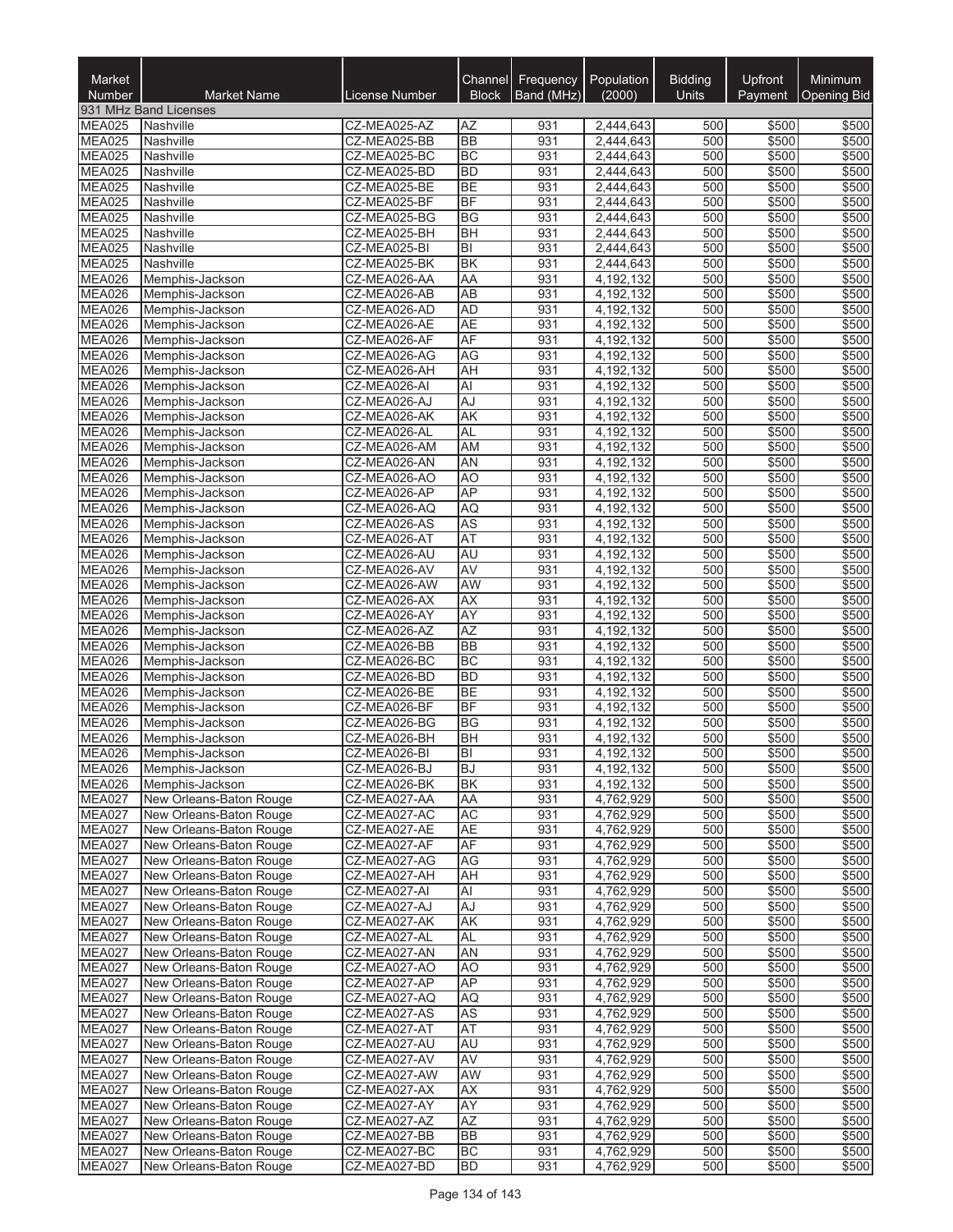| Market                         |                                                    |                              |                        | Channel Frequency | Population             | <b>Bidding</b> | Upfront        | <b>Minimum</b>     |
|--------------------------------|----------------------------------------------------|------------------------------|------------------------|-------------------|------------------------|----------------|----------------|--------------------|
| Number                         | <b>Market Name</b>                                 | License Number               | <b>Block</b>           | Band (MHz)        | (2000)                 | Units          | Payment        | <b>Opening Bid</b> |
| MEA027                         | 931 MHz Band Licenses                              |                              |                        |                   |                        |                |                |                    |
| MEA027                         | New Orleans-Baton Rouge<br>New Orleans-Baton Rouge | CZ-MEA027-BE<br>CZ-MEA027-BF | BE<br><b>BF</b>        | 931<br>931        | 4,762,929<br>4,762,929 | 500<br>500     | \$500<br>\$500 | \$500<br>\$500     |
| MEA027                         | New Orleans-Baton Rouge                            | CZ-MEA027-BG                 | <b>BG</b>              | 931               | 4,762,929              | 500            | \$500          | \$500              |
| MEA027                         | New Orleans-Baton Rouge                            | CZ-MEA027-BH                 | <b>BH</b>              | 931               | 4,762,929              | 500            | \$500          | \$500              |
| MEA027                         | New Orleans-Baton Rouge                            | CZ-MEA027-BI                 | BI                     | 931               | 4,762,929              | 500            | \$500          | \$500              |
| MEA027                         | New Orleans-Baton Rouge                            | CZ-MEA027-BJ                 | BJ                     | 931               | 4,762,929              | 500            | \$500          | \$500              |
| MEA027<br><b>MEA028</b>        | New Orleans-Baton Rouge                            | CZ-MEA027-BK                 | <b>BK</b>              | 931<br>931        | 4,762,929              | 500<br>500     | \$500          | \$500              |
| MEA028                         | Little Rock<br>Little Rock                         | CZ-MEA028-AA<br>CZ-MEA028-AB | AA<br><b>AB</b>        | 931               | 2,652,998<br>2,652,998 | 500            | \$500<br>\$500 | \$500<br>\$500     |
| MEA028                         | <b>Little Rock</b>                                 | CZ-MEA028-AC                 | <b>AC</b>              | 931               | 2,652,998              | 500            | \$500          | \$500              |
| MEA028                         | Little Rock                                        | CZ-MEA028-AD                 | <b>AD</b>              | 931               | 2,652,998              | 500            | \$500          | \$500              |
| MEA028                         | <b>Little Rock</b>                                 | CZ-MEA028-AE                 | <b>AE</b>              | 931               | 2,652,998              | 500            | \$500          | \$500              |
| <b>MEA028</b>                  | <b>Little Rock</b>                                 | CZ-MEA028-AF                 | AF                     | 931               | 2,652,998              | 500            | \$500          | \$500              |
| <b>MEA028</b><br><b>MEA028</b> | <b>Little Rock</b>                                 | CZ-MEA028-AG                 | AG                     | 931               | 2,652,998              | 500<br>500     | \$500          | \$500              |
| <b>MEA028</b>                  | <b>Little Rock</b><br><b>Little Rock</b>           | CZ-MEA028-AH<br>CZ-MEA028-AJ | AH<br>AJ               | 931<br>931        | 2,652,998<br>2,652,998 | 500            | \$500<br>\$500 | \$500<br>\$500     |
| <b>MEA028</b>                  | Little Rock                                        | CZ-MEA028-AK                 | <b>AK</b>              | 931               | 2,652,998              | 500            | \$500          | \$500              |
| MEA028                         | <b>Little Rock</b>                                 | CZ-MEA028-AL                 | <b>AL</b>              | 931               | 2,652,998              | 500            | \$500          | \$500              |
| <b>MEA028</b>                  | Little Rock                                        | CZ-MEA028-AM                 | AM                     | 931               | 2,652,998              | 500            | \$500          | \$500              |
| <b>MEA028</b>                  | Little Rock                                        | CZ-MEA028-AN                 | <b>AN</b>              | 931               | 2,652,998              | 500            | \$500          | \$500              |
| MEA028                         | Little Rock                                        | CZ-MEA028-AO                 | A <sub>O</sub>         | 931               | 2,652,998              | 500            | \$500          | \$500              |
| MEA028<br>MEA028               | Little Rock                                        | CZ-MEA028-AP<br>CZ-MEA028-AQ | <b>AP</b><br><b>AQ</b> | 931<br>931        | 2,652,998              | 500<br>500     | \$500<br>\$500 | \$500<br>\$500     |
| MEA028                         | Little Rock<br><b>Little Rock</b>                  | CZ-MEA028-AS                 | <b>AS</b>              | 931               | 2,652,998<br>2,652,998 | 500            | \$500          | \$500              |
| MEA028                         | <b>Little Rock</b>                                 | CZ-MEA028-AT                 | AT                     | 931               | 2,652,998              | 500            | \$500          | \$500              |
| MEA028                         | Little Rock                                        | CZ-MEA028-AU                 | <b>AU</b>              | 931               | 2,652,998              | 500            | \$500          | \$500              |
| <b>MEA028</b>                  | <b>Little Rock</b>                                 | CZ-MEA028-AV                 | AV                     | 931               | 2,652,998              | 500            | \$500          | \$500              |
| MEA028                         | <b>Little Rock</b>                                 | CZ-MEA028-AW                 | AW                     | 931               | 2,652,998              | 500            | \$500          | \$500              |
| <b>MEA028</b>                  | <b>Little Rock</b>                                 | CZ-MEA028-AX                 | AX                     | 931               | 2,652,998              | 500            | \$500          | \$500              |
| <b>MEA028</b><br><b>MEA028</b> | Little Rock<br><b>Little Rock</b>                  | CZ-MEA028-AY<br>CZ-MEA028-AZ | AY<br><b>AZ</b>        | 931<br>931        | 2,652,998<br>2,652,998 | 500<br>500     | \$500<br>\$500 | \$500<br>\$500     |
| <b>MEA028</b>                  | Little Rock                                        | CZ-MEA028-BB                 | <b>BB</b>              | 931               | 2,652,998              | 500            | \$500          | \$500              |
| <b>MEA028</b>                  | Little Rock                                        | CZ-MEA028-BC                 | <b>BC</b>              | 931               | 2,652,998              | 500            | \$500          | \$500              |
| MEA028                         | Little Rock                                        | CZ-MEA028-BD                 | <b>BD</b>              | 931               | 2,652,998              | 500            | \$500          | \$500              |
| MEA028                         | Little Rock                                        | CZ-MEA028-BE                 | <b>BE</b>              | 931               | 2,652,998              | 500            | \$500          | \$500              |
| MEA028                         | Little Rock                                        | CZ-MEA028-BG                 | <b>BG</b>              | 931               | 2,652,998              | 500            | \$500          | \$500              |
| MEA028                         | <b>Little Rock</b>                                 | CZ-MEA028-BH                 | <b>BH</b>              | 931               | 2,652,998              | 500            | \$500          | \$500              |
| <b>MEA028</b><br><b>MEA028</b> | <b>Little Rock</b><br><b>Little Rock</b>           | CZ-MEA028-BI<br>CZ-MEA028-BK | B <br>BK               | 931<br>931        | 2,652,998<br>2,652,998 | 500<br>500     | \$500<br>\$500 | \$500<br>\$500     |
| <b>MEA029</b>                  | <b>Kansas City</b>                                 | CZ-MEA029-AA                 | AA                     | 931               | 3,187,783              | 500            | \$500          | \$500              |
| <b>MEA029</b>                  | <b>Kansas City</b>                                 | CZ-MEA029-AB                 | <b>AB</b>              | 931               | 3,187,783              | 500            | \$500          | \$500              |
| MEA029                         | Kansas City                                        | CZ-MEA029-AD                 | AD                     | 931               | 3,187,783              | 500            | \$500          | \$500              |
| <b>MEA029</b>                  | <b>Kansas City</b>                                 | CZ-MEA029-AE                 | <b>AE</b>              | 931               | 3,187,783              | 500            | \$500          | \$500              |
| <b>MEA029</b>                  | <b>Kansas City</b>                                 | CZ-MEA029-AF                 | AF                     | 931               | 3,187,783              | 500            | \$500          | \$500              |
| <b>MEA029</b>                  | <b>Kansas City</b>                                 | CZ-MEA029-AG                 | AG                     | 931               | 3,187,783              | 500            | \$500          | \$500              |
| <b>MEA029</b><br><b>MEA029</b> | <b>Kansas City</b><br><b>Kansas City</b>           | CZ-MEA029-AH<br>CZ-MEA029-AJ | <b>AH</b><br>AJ        | 931<br>931        | 3,187,783<br>3,187,783 | 500<br>500     | \$500<br>\$500 | \$500<br>\$500     |
| <b>MEA029</b>                  | <b>Kansas City</b>                                 | CZ-MEA029-AK                 | <b>AK</b>              | 931               | 3,187,783              | 500            | \$500          | \$500              |
| <b>MEA029</b>                  | <b>Kansas City</b>                                 | CZ-MEA029-AL                 | AL                     | 931               | 3,187,783              | 500            | \$500          | \$500              |
| <b>MEA029</b>                  | <b>Kansas City</b>                                 | CZ-MEA029-AM                 | AM                     | 931               | 3,187,783              | 500            | \$500          | \$500              |
| <b>MEA029</b>                  | <b>Kansas City</b>                                 | CZ-MEA029-AN                 | AN                     | 931               | 3,187,783              | 500            | \$500          | \$500              |
| <b>MEA029</b>                  | <b>Kansas City</b>                                 | CZ-MEA029-AO                 | AO                     | 931               | 3,187,783              | 500            | \$500          | \$500              |
| <b>MEA029</b>                  | Kansas City                                        | CZ-MEA029-AP                 | AP                     | 931               | 3,187,783              | 500            | \$500          | \$500              |
| <b>MEA029</b><br><b>MEA029</b> | <b>Kansas City</b><br><b>Kansas City</b>           | CZ-MEA029-AQ<br>CZ-MEA029-AS | AQ<br><b>AS</b>        | 931<br>931        | 3,187,783<br>3,187,783 | 500<br>500     | \$500<br>\$500 | \$500<br>\$500     |
| <b>MEA029</b>                  | Kansas City                                        | CZ-MEA029-AT                 | <b>AT</b>              | 931               | 3,187,783              | 500            | \$500          | \$500              |
| <b>MEA029</b>                  | <b>Kansas City</b>                                 | CZ-MEA029-AU                 | <b>AU</b>              | 931               | 3,187,783              | 500            | \$500          | \$500              |
| <b>MEA029</b>                  | <b>Kansas City</b>                                 | CZ-MEA029-AV                 | <b>AV</b>              | 931               | 3,187,783              | 500            | \$500          | \$500              |
| <b>MEA029</b>                  | <b>Kansas City</b>                                 | CZ-MEA029-AW                 | AW                     | 931               | 3,187,783              | 500            | \$500          | \$500              |
| <b>MEA029</b>                  | Kansas City                                        | CZ-MEA029-AX                 | <b>AX</b>              | 931               | 3,187,783              | 500            | \$500          | \$500              |
| <b>MEA029</b>                  | <b>Kansas City</b>                                 | CZ-MEA029-AY                 | AY                     | 931               | 3,187,783              | 500            | \$500          | \$500              |
| <b>MEA029</b><br><b>MEA029</b> | <b>Kansas City</b><br><b>Kansas City</b>           | CZ-MEA029-AZ<br>CZ-MEA029-BC | AZ<br><b>BC</b>        | 931<br>931        | 3,187,783<br>3,187,783 | 500<br>500     | \$500<br>\$500 | \$500<br>\$500     |
| <b>MEA029</b>                  | <b>Kansas City</b>                                 | CZ-MEA029-BD                 | <b>BD</b>              | 931               | 3,187,783              | 500            | \$500          | \$500              |
| <b>MEA029</b>                  | <b>Kansas City</b>                                 | CZ-MEA029-BE                 | <b>BE</b>              | 931               | 3,187,783              | 500            | \$500          | \$500              |
| <b>MEA029</b>                  | <b>Kansas City</b>                                 | CZ-MEA029-BF                 | BF                     | 931               | 3,187,783              | 500            | \$500          | \$500              |
| <b>MEA029</b>                  | <b>Kansas City</b>                                 | CZ-MEA029-BG                 | <b>BG</b>              | 931               | 3,187,783              | 500            | \$500          | \$500              |
| <b>MEA029</b>                  | <b>Kansas City</b>                                 | CZ-MEA029-BI                 | BI                     | 931               | 3,187,783              | 500            | \$500          | \$500              |
| <b>MEA029</b>                  | <b>Kansas City</b>                                 | CZ-MEA029-BK                 | BK                     | 931               | 3,187,783              | 500            | \$500          | \$500              |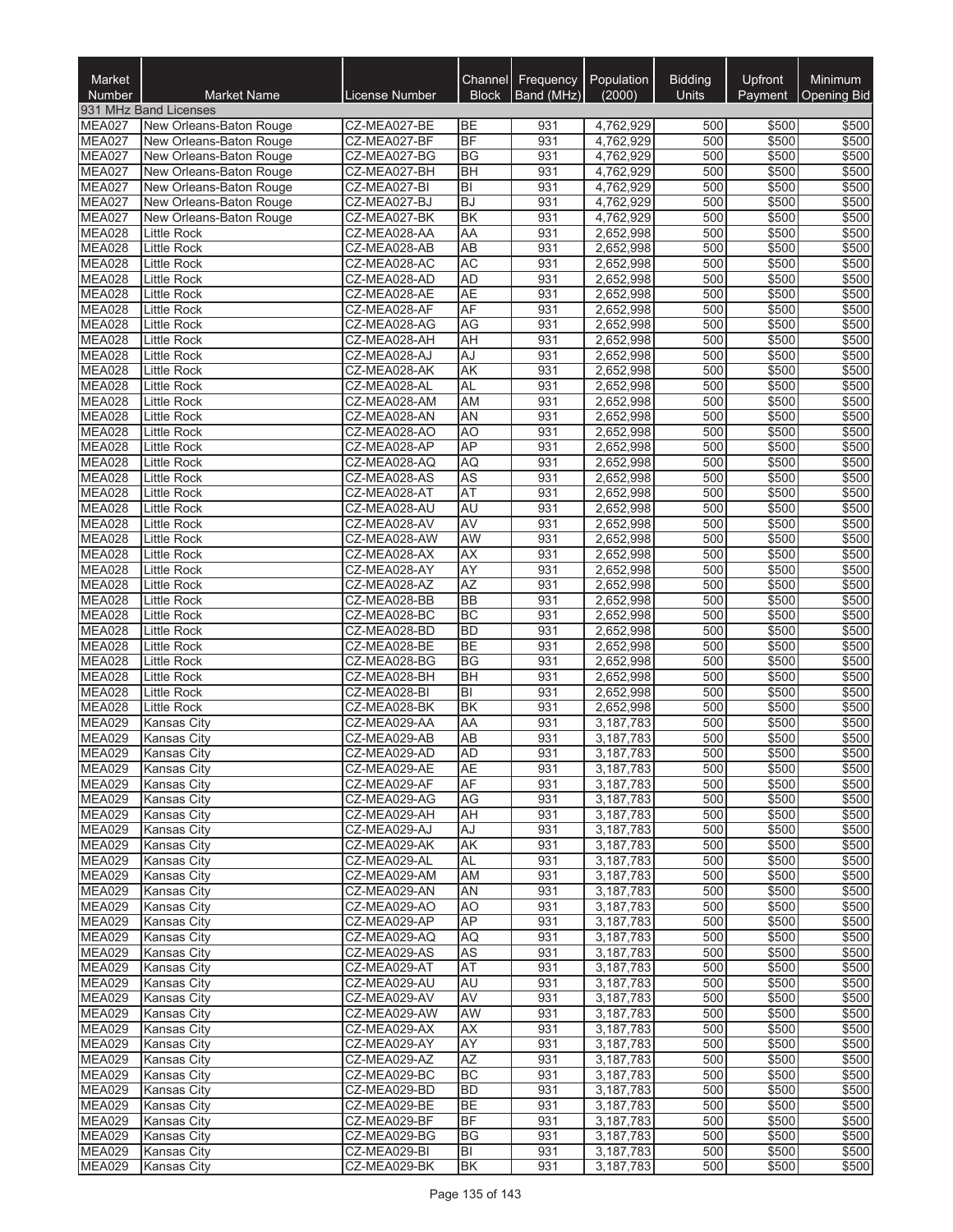| Market<br>Number               | <b>Market Name</b>                     | License Number               | <b>Block</b>           | Channel Frequency<br>Band (MHz) | Population<br>(2000)     | <b>Bidding</b><br>Units | Upfront<br>Payment | Minimum<br><b>Opening Bid</b> |
|--------------------------------|----------------------------------------|------------------------------|------------------------|---------------------------------|--------------------------|-------------------------|--------------------|-------------------------------|
|                                | 931 MHz Band Licenses                  |                              |                        |                                 |                          |                         |                    |                               |
| <b>MEA030</b>                  | St. Louis                              | CZ-MEA030-AA                 | ΑA                     | 931                             | 4,787,224                | 500                     | \$500              | \$500                         |
| <b>MEA030</b>                  | St. Louis                              | CZ-MEA030-AB                 | <b>AB</b>              | 931                             | 4,787,224                | 500                     | \$500              | \$500                         |
| <b>MEA030</b>                  | St. Louis                              | CZ-MEA030-AD                 | <b>AD</b>              | 931                             | 4,787,224                | 500                     | \$500              | \$500                         |
| <b>MEA030</b><br><b>MEA030</b> | St. Louis<br>St. Louis                 | CZ-MEA030-AE<br>CZ-MEA030-AF | <b>AE</b><br>AF        | 931<br>931                      | 4,787,224<br>4,787,224   | 500<br>500              | \$500<br>\$500     | \$500<br>\$500                |
| <b>MEA030</b>                  | St. Louis                              | CZ-MEA030-AG                 | AG                     | 931                             | 4,787,224                | 500                     | \$500              | \$500                         |
| <b>MEA030</b>                  | St. Louis                              | CZ-MEA030-AH                 | AH                     | 931                             | 4,787,224                | 500                     | \$500              | \$500                         |
| <b>MEA030</b>                  | St. Louis                              | CZ-MEA030-AJ                 | AJ                     | 931                             | 4,787,224                | 500                     | \$500              | \$500                         |
| <b>MEA030</b>                  | St. Louis                              | CZ-MEA030-AK                 | AK                     | 931                             | 4,787,224                | 500                     | \$500              | \$500                         |
| <b>MEA030</b>                  | St. Louis                              | CZ-MEA030-AL                 | <b>AL</b>              | 931                             | 4,787,224                | 500                     | \$500              | \$500                         |
| <b>MEA030</b><br><b>MEA030</b> | St. Louis                              | CZ-MEA030-AM                 | AM                     | 931<br>931                      | 4,787,224                | 500<br>500              | \$500              | \$500                         |
| <b>MEA030</b>                  | St. Louis<br>St. Louis                 | CZ-MEA030-AO<br>CZ-MEA030-AP | A <sub>O</sub><br>AP   | 931                             | 4,787,224<br>4,787,224   | 500                     | \$500<br>\$500     | \$500<br>\$500                |
| <b>MEA030</b>                  | St. Louis                              | CZ-MEA030-AQ                 | AQ                     | 931                             | 4,787,224                | 500                     | \$500              | \$500                         |
| <b>MEA030</b>                  | St. Louis                              | CZ-MEA030-AS                 | <b>AS</b>              | 931                             | 4,787,224                | 500                     | \$500              | \$500                         |
| <b>MEA030</b>                  | St. Louis                              | CZ-MEA030-AT                 | AT                     | 931                             | 4,787,224                | 500                     | \$500              | \$500                         |
| <b>MEA030</b>                  | St. Louis                              | CZ-MEA030-AU                 | AU                     | 931                             | 4,787,224                | 500                     | \$500              | \$500                         |
| <b>MEA030</b>                  | St. Louis                              | CZ-MEA030-AV                 | AV                     | 931                             | 4,787,224                | 500                     | \$500              | \$500                         |
| <b>MEA030</b>                  | St. Louis                              | CZ-MEA030-AW                 | AW                     | 931                             | 4,787,224                | 500                     | \$500              | \$500                         |
| MEA030<br><b>MEA030</b>        | St. Louis<br>St. Louis                 | CZ-MEA030-AX<br>CZ-MEA030-AY | <b>AX</b><br>AY        | 931<br>931                      | 4,787,224<br>4,787,224   | 500<br>500              | \$500<br>\$500     | \$500<br>\$500                |
| <b>MEA030</b>                  | St. Louis                              | CZ-MEA030-AZ                 | <b>AZ</b>              | 931                             | 4,787,224                | 500                     | \$500              | \$500                         |
| <b>MEA030</b>                  | St. Louis                              | CZ-MEA030-BB                 | <b>BB</b>              | 931                             | 4,787,224                | 500                     | \$500              | \$500                         |
| <b>MEA030</b>                  | St. Louis                              | CZ-MEA030-BC                 | <b>BC</b>              | 931                             | 4,787,224                | 500                     | \$500              | \$500                         |
| MEA030                         | St. Louis                              | CZ-MEA030-BD                 | <b>BD</b>              | 931                             | 4,787,224                | 500                     | \$500              | \$500                         |
| <b>MEA030</b>                  | St. Louis                              | CZ-MEA030-BE                 | <b>BE</b>              | 931                             | 4,787,224                | 500                     | \$500              | \$500                         |
| <b>MEA030</b>                  | St. Louis                              | CZ-MEA030-BF                 | <b>BF</b>              | 931                             | 4,787,224                | 500<br>500              | \$500              | \$500                         |
| <b>MEA030</b><br><b>MEA030</b> | St. Louis<br>St. Louis                 | CZ-MEA030-BG<br>CZ-MEA030-BH | <b>BG</b><br><b>BH</b> | 931<br>931                      | 4,787,224<br>4,787,224   | 500                     | \$500<br>\$500     | \$500<br>\$500                |
| <b>MEA030</b>                  | St. Louis                              | CZ-MEA030-BI                 | lвı                    | 931                             | 4,787,224                | 500                     | \$500              | \$500                         |
| <b>MEA030</b>                  | St. Louis                              | CZ-MEA030-BK                 | <b>BK</b>              | 931                             | 4,787,224                | 500                     | \$500              | \$500                         |
| <b>MEA031</b>                  | Houston                                | CZ-MEA031-AA                 | AA                     | 931                             | 6,626,248                | 500                     | \$500              | \$500                         |
| <b>MEA031</b>                  | Houston                                | CZ-MEA031-AE                 | <b>AE</b>              | 931                             | 6,626,248                | 500                     | \$500              | \$500                         |
| <b>MEA031</b>                  | Houston                                | CZ-MEA031-AJ                 | AJ                     | 931                             | 6,626,248                | 500                     | \$500              | \$500                         |
| <b>MEA031</b><br>MEA031        | Houston                                | CZ-MEA031-AK<br>CZ-MEA031-AL | <b>AK</b><br><b>AL</b> | 931<br>931                      | 6,626,248<br>6,626,248   | 500<br>500              | \$500<br>\$500     | \$500<br>\$500                |
| <b>MEA031</b>                  | Houston<br>Houston                     | CZ-MEA031-AN                 | <b>AN</b>              | 931                             | 6,626,248                | 500                     | \$500              | \$500                         |
| <b>MEA031</b>                  | Houston                                | CZ-MEA031-AP                 | <b>AP</b>              | 931                             | 6,626,248                | 500                     | \$500              | \$500                         |
| <b>MEA031</b>                  | Houston                                | CZ-MEA031-AQ                 | AQ                     | 931                             | 6,626,248                | 500                     | \$500              | \$500                         |
| <b>MEA031</b>                  | Houston                                | CZ-MEA031-AV                 | AV                     | 931                             | 6,626,248                | 500                     | \$500              | \$500                         |
| <b>MEA031</b>                  | Houston                                | CZ-MEA031-AW                 | AW                     | 931                             | 6,626,248                | 500                     | \$500              | \$500                         |
| <b>MEA031</b>                  | Houston                                | CZ-MEA031-AX                 | JΑΧ                    | 931                             | 6,626,248                | 500                     | \$500              | \$500                         |
| <b>MEA031</b><br><b>MEA031</b> | Houston<br>Houston                     | CZ-MEA031-AY<br>CZ-MEA031-AZ | AY<br>AZ               | 931<br>931                      | 6,626,248<br>6,626,248   | 500<br>500              | \$500<br>\$500     | \$500<br>\$500                |
| <b>MEA031</b>                  | Houston                                | CZ-MEA031-BB                 | <b>BB</b>              | 931                             | 6,626,248                | 500                     | \$500              | \$500                         |
| <b>MEA031</b>                  | Houston                                | CZ-MEA031-BF                 | <b>BF</b>              | 931                             | 6,626,248                | 500                     | \$500              | \$500                         |
| <b>MEA031</b>                  | Houston                                | CZ-MEA031-BG                 | <b>BG</b>              | 931                             | 6,626,248                | 500                     | \$500              | \$500                         |
| <b>MEA031</b>                  | Houston                                | CZ-MEA031-BH                 | <b>BH</b>              | 931                             | 6,626,248                | 500                     | \$500              | \$500                         |
| <b>MEA031</b>                  | Houston                                | CZ-MEA031-BI                 | ΙBΙ                    | 931                             | 6,626,248                | 500                     | \$500              | \$500                         |
| <b>MEA031</b><br><b>MEA032</b> | Houston                                | CZ-MEA031-BJ                 | <b>BJ</b>              | 931                             | 6,626,248                | 500                     | \$500              | \$500                         |
| <b>MEA032</b>                  | Dallas-Fort Worth<br>Dallas-Fort Worth | CZ-MEA032-AE<br>CZ-MEA032-AG | AE<br>AG               | 931<br>931                      | 11,571,024<br>11,571,024 | 500<br>500              | \$500<br>\$500     | \$500<br>\$500                |
| <b>MEA032</b>                  | Dallas-Fort Worth                      | CZ-MEA032-AW                 | AW                     | 931                             | 11,571,024               | 500                     | \$500              | \$500                         |
| <b>MEA032</b>                  | Dallas-Fort Worth                      | CZ-MEA032-AX                 | <b>AX</b>              | 931                             | 11,571,024               | 500                     | \$500              | \$500                         |
| <b>MEA032</b>                  | Dallas-Fort Worth                      | CZ-MEA032-AY                 | AY                     | 931                             | 11,571,024               | 500                     | \$500              | \$500                         |
| <b>MEA032</b>                  | Dallas-Fort Worth                      | CZ-MEA032-AZ                 | AZ                     | 931                             | 11,571,024               | 500                     | \$500              | \$500                         |
| <b>MEA033</b>                  | Denver                                 | CZ-MEA033-AD                 | AD                     | 931                             | 4,978,469                | 500                     | \$500              | \$500                         |
| MEA033                         | Denver                                 | CZ-MEA033-AE                 | <b>AE</b>              | 931                             | 4,978,469                | 500                     | \$500              | \$500                         |
| <b>MEA033</b><br><b>MEA033</b> | Denver                                 | CZ-MEA033-AF<br>CZ-MEA033-AI | AF                     | 931<br>931                      | 4,978,469                | 500                     | \$500              | \$500<br>\$500                |
| MEA033                         | Denver<br>Denver                       | CZ-MEA033-AZ                 | Al<br><b>AZ</b>        | 931                             | 4,978,469<br>4,978,469   | 500<br>500              | \$500<br>\$500     | \$500                         |
| <b>MEA033</b>                  | Denver                                 | CZ-MEA033-BB                 | <b>BB</b>              | 931                             | 4,978,469                | 500                     | \$500              | \$500                         |
| <b>MEA033</b>                  | Denver                                 | CZ-MEA033-BI                 | BI                     | 931                             | 4,978,469                | 500                     | \$500              | \$500                         |
| MEA034                         | Omaha                                  | CZ-MEA034-AA                 | AA                     | 931                             | 1,773,282                | 500                     | \$500              | \$500                         |
| <b>MEA034</b>                  | Omaha                                  | CZ-MEA034-AB                 | AB                     | 931                             | 1,773,282                | 500                     | \$500              | \$500                         |
| <b>MEA034</b>                  | Omaha                                  | CZ-MEA034-AC                 | <b>AC</b>              | 931                             | 1,773,282                | 500                     | \$500              | \$500                         |
| MEA034<br>MEA034               | Omaha                                  | CZ-MEA034-AD                 | AD<br>AF               | 931                             | 1,773,282                | 500<br>500              | \$500              | \$500<br>\$500                |
| MEA034                         | Omaha<br>Omaha                         | CZ-MEA034-AF<br>CZ-MEA034-AG | AG                     | 931<br>931                      | 1,773,282<br>1,773,282   | 500                     | \$500<br>\$500     | \$500                         |
|                                |                                        |                              |                        |                                 |                          |                         |                    |                               |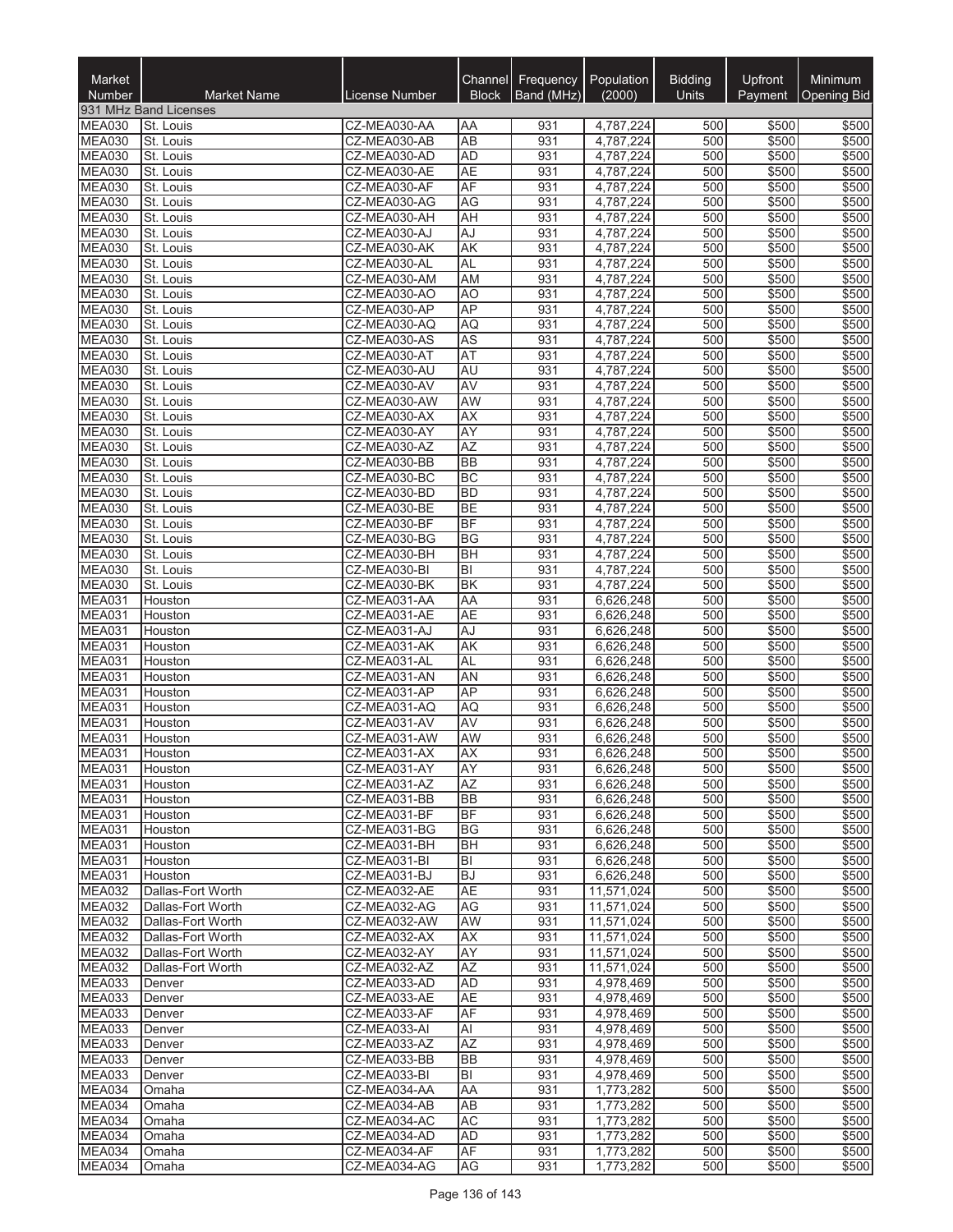| Market<br>Number               | <b>Market Name</b>    | License Number               | <b>Block</b>           | Channel Frequency<br>Band (MHz) | Population<br>(2000)   | <b>Bidding</b><br>Units | Upfront<br>Payment | Minimum<br><b>Opening Bid</b> |
|--------------------------------|-----------------------|------------------------------|------------------------|---------------------------------|------------------------|-------------------------|--------------------|-------------------------------|
|                                | 931 MHz Band Licenses |                              |                        |                                 |                        |                         |                    |                               |
| MEA034                         | Omaha                 | CZ-MEA034-AH                 | <b>AH</b>              | 931                             | 1,773,282              | 500                     | \$500              | \$500                         |
| MEA034                         | Omaha                 | CZ-MEA034-AI                 | Al                     | 931                             | 1,773,282              | 500                     | \$500              | \$500                         |
| MEA034                         | Omaha                 | CZ-MEA034-AJ                 | AJ                     | 931                             | 1,773,282              | 500                     | \$500              | \$500                         |
| MEA034<br>MEA034               | Omaha<br>Omaha        | CZ-MEA034-AK<br>CZ-MEA034-AL | AK<br><b>AL</b>        | 931<br>931                      | 1,773,282<br>1,773,282 | 500<br>500              | \$500<br>\$500     | \$500<br>\$500                |
| MEA034                         | Omaha                 | CZ-MEA034-AM                 | AM                     | 931                             | 1,773,282              | 500                     | \$500              | \$500                         |
| MEA034                         | Omaha                 | CZ-MEA034-AN                 | AN                     | 931                             | 1,773,282              | 500                     | \$500              | \$500                         |
| MEA034                         | Omaha                 | CZ-MEA034-AO                 | AO                     | 931                             | 1,773,282              | 500                     | \$500              | \$500                         |
| MEA034                         | Omaha                 | CZ-MEA034-AQ                 | AQ                     | 931                             | 1,773,282              | 500                     | \$500              | \$500                         |
| MEA034                         | Omaha                 | CZ-MEA034-AS                 | <b>AS</b>              | 931                             | 1,773,282              | 500                     | \$500              | \$500                         |
| MEA034<br>MEA034               | Omaha                 | CZ-MEA034-AT                 | AT                     | 931<br>931                      | 1,773,282              | 500                     | \$500              | \$500                         |
| MEA034                         | Omaha<br>Omaha        | CZ-MEA034-AU<br>CZ-MEA034-AV | AU<br>AV               | 931                             | 1,773,282<br>1,773,282 | 500<br>500              | \$500<br>\$500     | \$500<br>\$500                |
| MEA034                         | Omaha                 | CZ-MEA034-AW                 | <b>AW</b>              | 931                             | 1,773,282              | 500                     | \$500              | \$500                         |
| MEA034                         | Omaha                 | CZ-MEA034-AX                 | <b>AX</b>              | 931                             | 1,773,282              | 500                     | \$500              | \$500                         |
| MEA034                         | Omaha                 | CZ-MEA034-AY                 | AY                     | 931                             | 1,773,282              | 500                     | \$500              | \$500                         |
| MEA034                         | Omaha                 | CZ-MEA034-AZ                 | $\overline{AZ}$        | 931                             | 1,773,282              | 500                     | \$500              | \$500                         |
| MEA034                         | Omaha                 | CZ-MEA034-BB                 | <b>BB</b>              | 931                             | 1,773,282              | 500                     | \$500              | \$500                         |
| MEA034                         | Omaha                 | CZ-MEA034-BC                 | <b>BC</b>              | 931                             | 1,773,282              | 500                     | \$500              | \$500                         |
| MEA034<br>MEA034               | Omaha<br>Omaha        | CZ-MEA034-BD<br>CZ-MEA034-BE | <b>BD</b><br><b>BE</b> | 931<br>931                      | 1,773,282<br>1,773,282 | 500<br>500              | \$500<br>\$500     | \$500<br>\$500                |
| MEA034                         | Omaha                 | CZ-MEA034-BF                 | <b>BF</b>              | 931                             | 1,773,282              | 500                     | \$500              | \$500                         |
| MEA034                         | Omaha                 | CZ-MEA034-BG                 | BG                     | 931                             | 1,773,282              | 500                     | \$500              | \$500                         |
| MEA034                         | Omaha                 | CZ-MEA034-BH                 | <b>BH</b>              | 931                             | 1,773,282              | 500                     | \$500              | \$500                         |
| MEA034                         | Omaha                 | CZ-MEA034-BI                 | lвı                    | 931                             | 1,773,282              | 500                     | \$500              | \$500                         |
| MEA034                         | Omaha                 | CZ-MEA034-BJ                 | <b>BJ</b>              | 931                             | 1,773,282              | 500                     | \$500              | \$500                         |
| MEA034                         | Omaha                 | CZ-MEA034-BK                 | <b>BK</b>              | 931                             | 1,773,282              | 500<br>500              | \$500              | \$500                         |
| <b>MEA035</b><br><b>MEA035</b> | Wichita<br>Wichita    | CZ-MEA035-AA<br>CZ-MEA035-AB | AA<br>AB               | 931<br>931                      | 1,175,577<br>1,175,577 | 500                     | \$500<br>\$500     | \$500<br>\$500                |
| <b>MEA035</b>                  | Wichita               | CZ-MEA035-AC                 | <b>AC</b>              | 931                             | 1,175,577              | 500                     | \$500              | \$500                         |
| MEA035                         | Wichita               | CZ-MEA035-AD                 | <b>AD</b>              | 931                             | 1,175,577              | 500                     | \$500              | \$500                         |
| <b>MEA035</b>                  | Wichita               | CZ-MEA035-AE                 | <b>AE</b>              | 931                             | 1,175,577              | 500                     | \$500              | \$500                         |
| <b>MEA035</b>                  | Wichita               | CZ-MEA035-AF                 | <b>AF</b>              | 931                             | 1,175,577              | 500                     | \$500              | \$500                         |
| MEA035                         | Wichita               | CZ-MEA035-AG                 | AG                     | 931                             | 1,175,577              | 500                     | \$500              | \$500                         |
| <b>MEA035</b><br>MEA035        | Wichita<br>Wichita    | CZ-MEA035-AH<br>CZ-MEA035-AJ | AH<br>AJ               | 931<br>931                      | 1,175,577              | 500<br>500              | \$500<br>\$500     | \$500<br>\$500                |
| <b>MEA035</b>                  | Wichita               | CZ-MEA035-AK                 | <b>AK</b>              | 931                             | 1,175,577<br>1,175,577 | 500                     | \$500              | \$500                         |
| <b>MEA035</b>                  | Wichita               | CZ-MEA035-AL                 | <b>AL</b>              | 931                             | 1,175,577              | 500                     | \$500              | \$500                         |
| <b>MEA035</b>                  | Wichita               | CZ-MEA035-AM                 | <b>AM</b>              | 931                             | 1,175,577              | 500                     | \$500              | \$500                         |
| <b>MEA035</b>                  | Wichita               | CZ-MEA035-AN                 | AN                     | 931                             | 1,175,577              | 500                     | \$500              | \$500                         |
| <b>MEA035</b>                  | Wichita               | CZ-MEA035-AO                 | A <sub>O</sub>         | 931                             | 1,175,577              | 500                     | \$500              | \$500                         |
| <b>MEA035</b>                  | Wichita               | CZ-MEA035-AP                 | <b>AP</b>              | 931                             | 1,175,577              | 500                     | \$500              | \$500                         |
| <b>MEA035</b><br><b>MEA035</b> | Wichita<br>Wichita    | CZ-MEA035-AQ<br>CZ-MEA035-AS | AQ<br>AS               | 931<br>931                      | 1,175,577<br>1,175,577 | 500<br>500              | \$500<br>\$500     | \$500<br>\$500                |
| <b>MEA035</b>                  | Wichita               | CZ-MEA035-AT                 | <b>AT</b>              | 931                             | 1,175,577              | 500                     | \$500              | \$500                         |
| <b>MEA035</b>                  | Wichita               | CZ-MEA035-AU                 | AU                     | 931                             | 1,175,577              | 500                     | \$500              | \$500                         |
| <b>MEA035</b>                  | Wichita               | CZ-MEA035-AV                 | <b>AV</b>              | 931                             | 1,175,577              | 500                     | \$500              | \$500                         |
| <b>MEA035</b>                  | Wichita               | CZ-MEA035-AW                 | AW                     | 931                             | 1,175,577              | 500                     | \$500              | \$500                         |
| <b>MEA035</b>                  | Wichita               | CZ-MEA035-AX                 | <b>AX</b>              | 931                             | 1,175,577              | 500                     | \$500              | \$500                         |
| MEA035                         | Wichita               | CZ-MEA035-AY                 | AY                     | 931                             | 1,175,577              | 500                     | \$500              | \$500                         |
| <b>MEA035</b><br><b>MEA035</b> | Wichita<br>Wichita    | CZ-MEA035-AZ<br>CZ-MEA035-BC | <b>AZ</b><br>BC        | 931<br>931                      | 1,175,577<br>1,175,577 | 500<br>500              | \$500<br>\$500     | \$500<br>\$500                |
| <b>MEA035</b>                  | Wichita               | CZ-MEA035-BD                 | <b>BD</b>              | 931                             | 1,175,577              | 500                     | \$500              | \$500                         |
| <b>MEA035</b>                  | Wichita               | CZ-MEA035-BE                 | <b>BE</b>              | 931                             | 1,175,577              | 500                     | \$500              | \$500                         |
| <b>MEA035</b>                  | Wichita               | CZ-MEA035-BF                 | BF                     | 931                             | 1,175,577              | 500                     | \$500              | \$500                         |
| <b>MEA035</b>                  | Wichita               | CZ-MEA035-BG                 | <b>BG</b>              | 931                             | 1,175,577              | 500                     | \$500              | \$500                         |
| <b>MEA035</b>                  | Wichita               | CZ-MEA035-BH                 | BH                     | 931                             | 1,175,577              | 500                     | \$500              | \$500                         |
| MEA035                         | Wichita               | CZ-MEA035-BI                 | BI                     | 931                             | 1,175,577              | 500                     | \$500              | \$500                         |
| <b>MEA035</b><br><b>MEA036</b> | Wichita<br>Tulsa      | CZ-MEA035-BK<br>CZ-MEA036-AA | <b>BK</b><br><b>AA</b> | 931<br>931                      | 1,175,577<br>1,384,426 | 500<br>500              | \$500<br>\$500     | \$500<br>\$500                |
| MEA036                         | Tulsa                 | CZ-MEA036-AB                 | AB                     | 931                             | 1,384,426              | 500                     | \$500              | \$500                         |
| MEA036                         | Tulsa                 | CZ-MEA036-AC                 | <b>AC</b>              | 931                             | 1,384,426              | 500                     | \$500              | \$500                         |
| MEA036                         | Tulsa                 | CZ-MEA036-AD                 | AD                     | 931                             | 1,384,426              | 500                     | \$500              | \$500                         |
| MEA036                         | Tulsa                 | CZ-MEA036-AE                 | <b>AE</b>              | 931                             | 1,384,426              | 500                     | \$500              | \$500                         |
| <b>MEA036</b>                  | Tulsa                 | CZ-MEA036-AF                 | AF                     | 931                             | 1,384,426              | 500                     | \$500              | \$500                         |
| <b>MEA036</b>                  | Tulsa                 | CZ-MEA036-AG                 | AG                     | 931                             | 1,384,426              | 500                     | \$500              | \$500                         |
| <b>MEA036</b><br>MEA036        | Tulsa<br>Tulsa        | CZ-MEA036-AH<br>CZ-MEA036-AJ | AH<br>AJ               | 931<br>931                      | 1,384,426<br>1,384,426 | 500<br>500              | \$500<br>\$500     | \$500<br>\$500                |
| <b>MEA036</b>                  | Tulsa                 | CZ-MEA036-AK                 | AK                     | 931                             | 1,384,426              | 500                     | \$500              | \$500                         |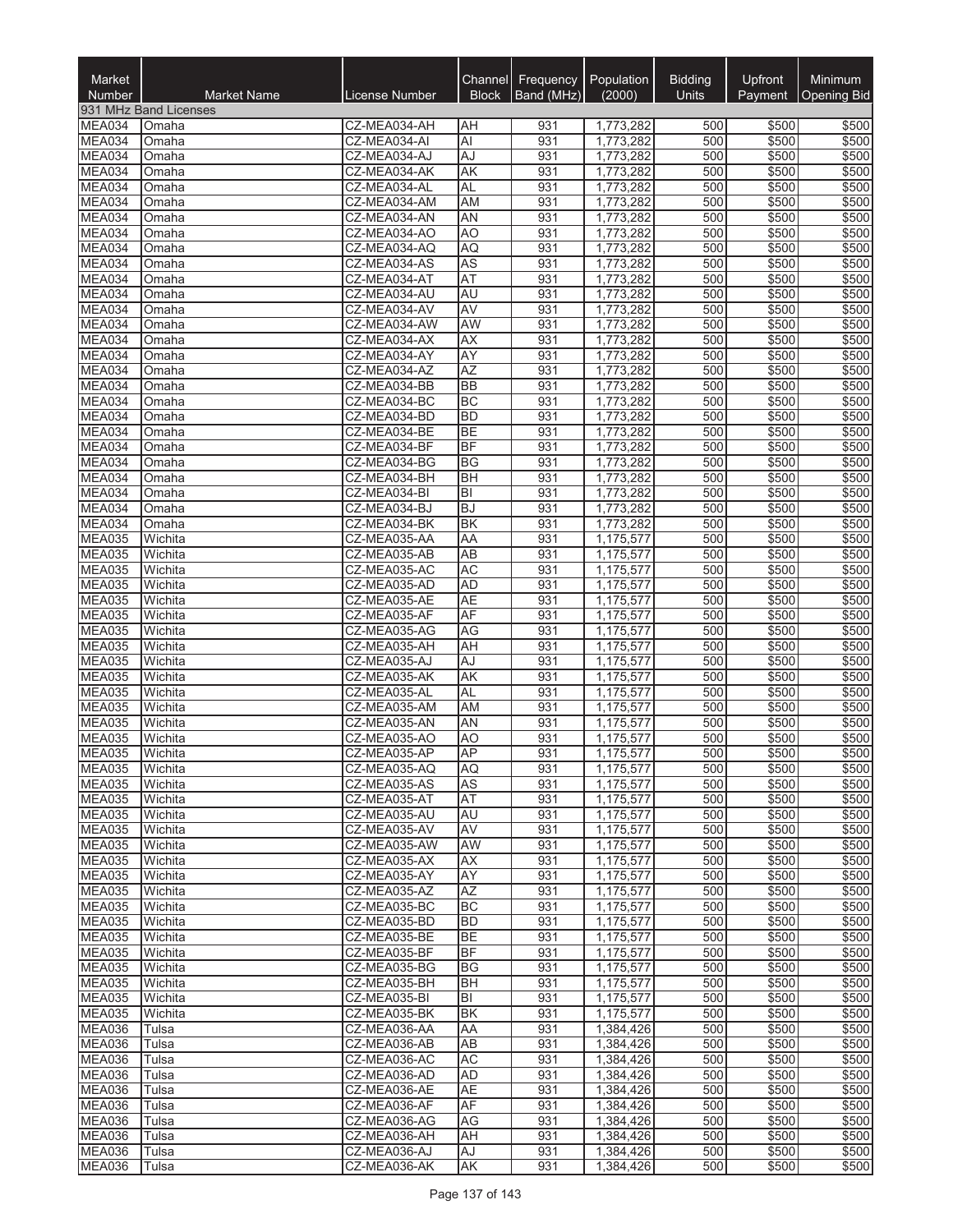| Market                         |                                             |                              |                        | Channel Frequency | Population             | <b>Bidding</b> | Upfront        | Minimum            |
|--------------------------------|---------------------------------------------|------------------------------|------------------------|-------------------|------------------------|----------------|----------------|--------------------|
| Number                         | <b>Market Name</b><br>931 MHz Band Licenses | License Number               | <b>Block</b>           | Band (MHz)        | (2000)                 | Units          | Payment        | <b>Opening Bid</b> |
| <b>MEA036</b>                  | Tulsa                                       | CZ-MEA036-AL                 | AL                     | 931               | 1,384,426              | 500            | \$500          | \$500              |
| <b>MEA036</b>                  | Tulsa                                       | CZ-MEA036-AM                 | <b>AM</b>              | 931               | 1,384,426              | 500            | \$500          | \$500              |
| <b>MEA036</b>                  | Tulsa                                       | CZ-MEA036-AN                 | AN                     | 931               | 1,384,426              | 500            | \$500          | \$500              |
| <b>MEA036</b>                  | Tulsa                                       | CZ-MEA036-AO                 | A <sub>O</sub>         | 931               | 1,384,426              | 500            | \$500          | \$500              |
| MEA036                         | Tulsa                                       | CZ-MEA036-AP                 | <b>AP</b>              | 931               | 1,384,426              | 500            | \$500          | \$500              |
| <b>MEA036</b><br><b>MEA036</b> | Tulsa<br>Tulsa                              | CZ-MEA036-AQ<br>CZ-MEA036-AS | AQ<br><b>AS</b>        | 931<br>931        | 1,384,426<br>1,384,426 | 500<br>500     | \$500<br>\$500 | \$500<br>\$500     |
| MEA036                         | Tulsa                                       | CZ-MEA036-AT                 | AT                     | 931               | 1,384,426              | 500            | \$500          | \$500              |
| MEA036                         | Tulsa                                       | CZ-MEA036-AU                 | AU                     | 931               | 1,384,426              | 500            | \$500          | \$500              |
| MEA036                         | Tulsa                                       | CZ-MEA036-AV                 | <b>AV</b>              | 931               | 1,384,426              | 500            | \$500          | \$500              |
| MEA036                         | Tulsa                                       | CZ-MEA036-AW                 | AW                     | 931               | 1,384,426              | 500            | \$500          | \$500              |
| MEA036                         | Tulsa                                       | CZ-MEA036-AX                 | <b>AX</b>              | 931               | 1,384,426              | 500            | \$500          | \$500              |
| MEA036                         | Tulsa                                       | CZ-MEA036-AY                 | AY                     | 931<br>931        | 1,384,426              | 500<br>500     | \$500<br>\$500 | \$500              |
| MEA036<br>MEA036               | Tulsa<br>Tulsa                              | CZ-MEA036-AZ<br>CZ-MEA036-BC | AZ<br><b>BC</b>        | 931               | 1,384,426<br>1,384,426 | 500            | \$500          | \$500<br>\$500     |
| <b>MEA036</b>                  | Tulsa                                       | CZ-MEA036-BD                 | <b>BD</b>              | 931               | 1,384,426              | 500            | \$500          | \$500              |
| <b>MEA036</b>                  | Tulsa                                       | CZ-MEA036-BE                 | <b>BE</b>              | 931               | 1,384,426              | 500            | \$500          | \$500              |
| MEA036                         | Tulsa                                       | CZ-MEA036-BG                 | BG                     | 931               | 1,384,426              | 500            | \$500          | \$500              |
| MEA036                         | Tulsa                                       | CZ-MEA036-BH                 | <b>BH</b>              | 931               | 1,384,426              | 500            | \$500          | \$500              |
| MEA036                         | Tulsa                                       | CZ-MEA036-BI                 | BI                     | 931               | 1,384,426              | 500            | \$500          | \$500              |
| MEA036                         | Tulsa                                       | CZ-MEA036-BJ                 | <b>BJ</b>              | 931               | 1,384,426              | 500            | \$500          | \$500              |
| MEA036                         | Tulsa                                       | CZ-MEA036-BK                 | BK                     | 931               | 1,384,426              | 500            | \$500          | \$500              |
| MEA037<br>MEA037               | Oklahoma City<br>Oklahoma City              | CZ-MEA037-AA<br>CZ-MEA037-AB | AA<br><b>AB</b>        | 931<br>931        | 1,837,958<br>1,837,958 | 500<br>500     | \$500<br>\$500 | \$500<br>\$500     |
| MEA037                         | Oklahoma City                               | CZ-MEA037-AC                 | <b>AC</b>              | 931               | 1,837,958              | 500            | \$500          | \$500              |
| MEA037                         | Oklahoma City                               | CZ-MEA037-AD                 | <b>AD</b>              | 931               | 1,837,958              | 500            | \$500          | \$500              |
| MEA037                         | Oklahoma City                               | CZ-MEA037-AE                 | <b>AE</b>              | 931               | 1,837,958              | 500            | \$500          | \$500              |
| MEA037                         | Oklahoma City                               | CZ-MEA037-AG                 | AG                     | 931               | 1,837,958              | 500            | \$500          | \$500              |
| MEA037                         | Oklahoma City                               | CZ-MEA037-AH                 | AH                     | 931               | 1,837,958              | 500            | \$500          | \$500              |
| MEA037                         | Oklahoma City                               | CZ-MEA037-AJ                 | AJ                     | 931               | 1,837,958              | 500            | \$500          | \$500              |
| MEA037<br>MEA037               | Oklahoma City                               | CZ-MEA037-AK                 | AK                     | 931               | 1,837,958              | 500            | \$500          | \$500              |
| MEA037                         | Oklahoma City<br>Oklahoma City              | CZ-MEA037-AL<br>CZ-MEA037-AM | <b>AL</b><br>AM        | 931<br>931        | 1,837,958<br>1,837,958 | 500<br>500     | \$500<br>\$500 | \$500<br>\$500     |
| MEA037                         | Oklahoma City                               | CZ-MEA037-AN                 | AN                     | 931               | 1,837,958              | 500            | \$500          | \$500              |
| MEA037                         | Oklahoma City                               | CZ-MEA037-AO                 | AO                     | 931               | 1,837,958              | 500            | \$500          | \$500              |
| MEA037                         | Oklahoma City                               | CZ-MEA037-AP                 | AP                     | 931               | 1,837,958              | 500            | \$500          | \$500              |
| <b>MEA037</b>                  | Oklahoma City                               | CZ-MEA037-AQ                 | AQ                     | 931               | 1,837,958              | 500            | \$500          | \$500              |
| MEA037                         | Oklahoma City                               | CZ-MEA037-AS                 | <b>AS</b>              | 931               | 1,837,958              | 500            | \$500          | \$500              |
| MEA037                         | Oklahoma City                               | CZ-MEA037-AT                 | <b>AT</b>              | 931               | 1,837,958              | 500            | \$500          | \$500              |
| MEA037<br>MEA037               | Oklahoma City<br>Oklahoma City              | CZ-MEA037-AU<br>CZ-MEA037-AV | AU<br>AV               | 931<br>931        | 1,837,958<br>1,837,958 | 500<br>500     | \$500<br>\$500 | \$500<br>\$500     |
| MEA037                         | Oklahoma City                               | CZ-MEA037-AW                 | <b>AW</b>              | 931               | 1,837,958              | 500            | \$500          | \$500              |
| <b>MEA037</b>                  | Oklahoma City                               | CZ-MEA037-AX                 | AX                     | 931               | 1,837,958              | 500            | \$500          | \$500              |
| MEA037                         | Oklahoma City                               | CZ-MEA037-AY                 | AY                     | 931               | 1,837,958              | 500            | \$500          | \$500              |
| <b>MEA037</b>                  | Oklahoma City                               | CZ-MEA037-AZ                 | AZ                     | 931               | 1,837,958              | 500            | \$500          | \$500              |
| <b>MEA037</b>                  | Oklahoma City                               | CZ-MEA037-BC                 | <b>BC</b>              | 931               | 1,837,958              | 500            | \$500          | \$500              |
| <b>MEA037</b><br>MEA037        | Oklahoma City                               | CZ-MEA037-BD                 | <b>BD</b>              | 931               | 1,837,958              | 500            | \$500          | \$500              |
| MEA037                         | Oklahoma City<br>Oklahoma City              | CZ-MEA037-BE<br>CZ-MEA037-BG | <b>BE</b><br><b>BG</b> | 931<br>931        | 1,837,958<br>1,837,958 | 500<br>500     | \$500<br>\$500 | \$500<br>\$500     |
| MEA037                         | Oklahoma City                               | CZ-MEA037-BH                 | BH                     | 931               | 1,837,958              | 500            | \$500          | \$500              |
| <b>MEA037</b>                  | Oklahoma City                               | CZ-MEA037-BI                 | BI                     | 931               | 1,837,958              | 500            | \$500          | \$500              |
| MEA037                         | Oklahoma City                               | CZ-MEA037-BJ                 | <b>BJ</b>              | 931               | 1,837,958              | 500            | \$500          | \$500              |
| MEA037                         | Oklahoma City                               | CZ-MEA037-BK                 | <b>BK</b>              | 931               | 1,837,958              | 500            | \$500          | \$500              |
| <b>MEA038</b>                  | San Antonio                                 | CZ-MEA038-AD                 | AD                     | 931               | 3,668,441              | 500            | \$500          | \$500              |
| MEA038                         | San Antonio                                 | CZ-MEA038-AE                 | <b>AE</b>              | 931               | 3,668,441              | 500            | \$500          | \$500              |
| <b>MEA038</b><br><b>MEA038</b> | San Antonio<br>San Antonio                  | CZ-MEA038-AH<br>CZ-MEA038-AK | AH<br>AK               | 931<br>931        | 3,668,441<br>3,668,441 | 500<br>500     | \$500<br>\$500 | \$500<br>\$500     |
| MEA038                         | San Antonio                                 | CZ-MEA038-AL                 | AL                     | 931               | 3,668,441              | 500            | \$500          | \$500              |
| MEA038                         | San Antonio                                 | CZ-MEA038-AN                 | AN                     | 931               | 3,668,441              | 500            | \$500          | \$500              |
| <b>MEA038</b>                  | San Antonio                                 | CZ-MEA038-AO                 | AO                     | 931               | 3,668,441              | 500            | \$500          | \$500              |
| <b>MEA038</b>                  | San Antonio                                 | CZ-MEA038-AP                 | AP                     | 931               | 3,668,441              | 500            | \$500          | \$500              |
| <b>MEA038</b>                  | San Antonio                                 | CZ-MEA038-AQ                 | AQ                     | 931               | 3,668,441              | 500            | \$500          | \$500              |
| <b>MEA038</b>                  | San Antonio                                 | CZ-MEA038-AV                 | AV                     | 931               | 3,668,441              | 500            | \$500          | \$500              |
| <b>MEA038</b>                  | San Antonio                                 | CZ-MEA038-AW                 | AW                     | 931               | 3,668,441              | 500            | \$500          | \$500              |
| <b>MEA038</b><br><b>MEA038</b> | San Antonio                                 | CZ-MEA038-AX                 | AX                     | 931               | 3,668,441              | 500            | \$500          | \$500              |
| MEA038                         | San Antonio<br>San Antonio                  | CZ-MEA038-AY<br>CZ-MEA038-AZ | AY<br>AZ               | 931<br>931        | 3,668,441<br>3,668,441 | 500<br>500     | \$500<br>\$500 | \$500<br>\$500     |
| MEA038                         | San Antonio                                 | CZ-MEA038-BB                 | BB                     | 931               | 3,668,441              | 500            | \$500          | \$500              |
| <b>MEA038</b>                  | San Antonio                                 | CZ-MEA038-BD                 | <b>BD</b>              | 931               | 3,668,441              | 500            | \$500          | \$500              |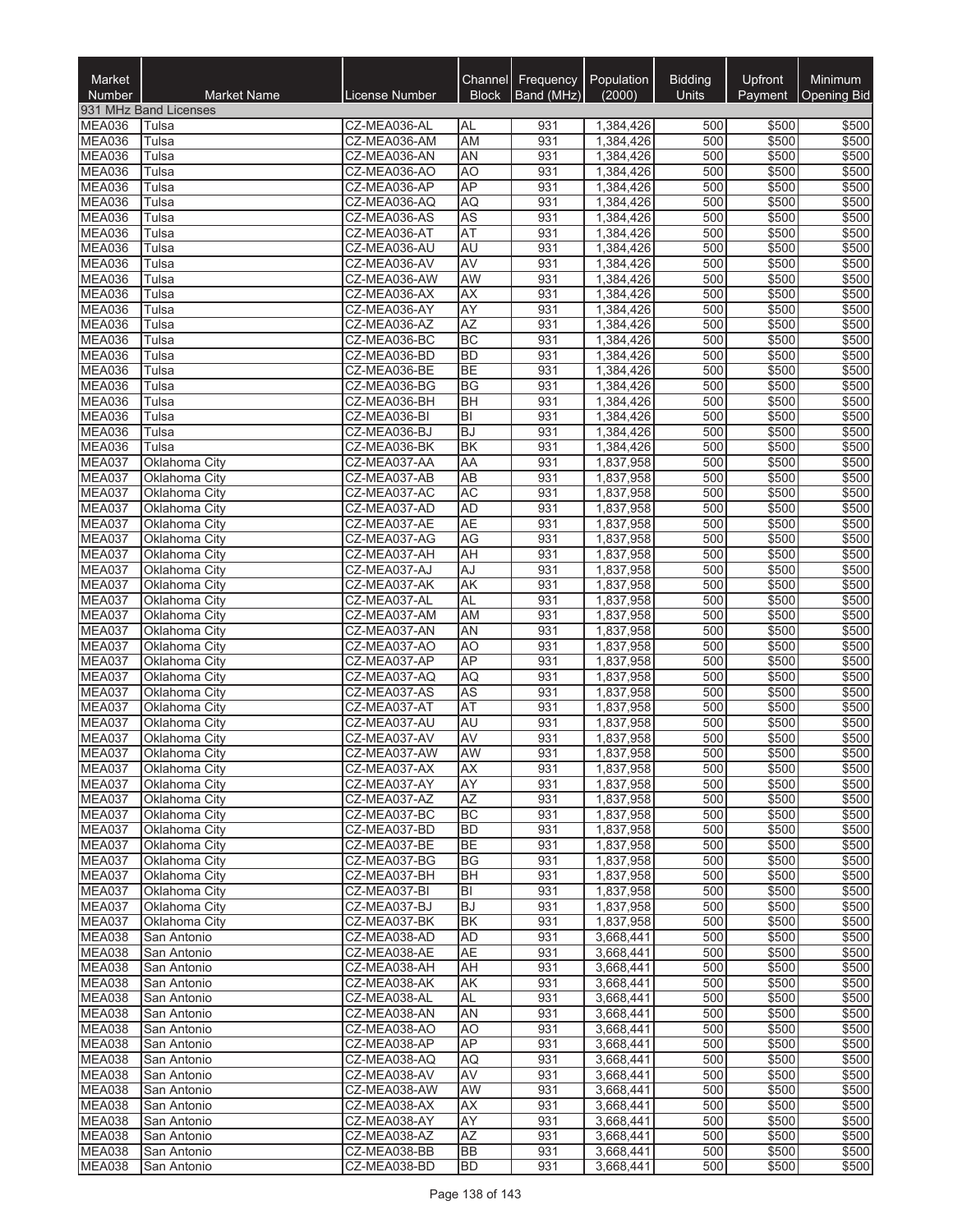| Market                         |                                             |                              |                           | Channel Frequency | Population<br>(2000)   | <b>Bidding</b><br>Units | Upfront        | Minimum            |
|--------------------------------|---------------------------------------------|------------------------------|---------------------------|-------------------|------------------------|-------------------------|----------------|--------------------|
| Number                         | <b>Market Name</b><br>931 MHz Band Licenses | <b>License Number</b>        | <b>Block</b>              | Band (MHz)        |                        |                         | Payment        | <b>Opening Bid</b> |
| <b>MEA038</b>                  | San Antonio                                 | CZ-MEA038-BF                 | <b>BF</b>                 | 931               | 3,668,441              | 500                     | \$500          | \$500              |
| <b>MEA038</b>                  | San Antonio                                 | CZ-MEA038-BG                 | <b>BG</b>                 | 931               | 3,668,441              | 500                     | \$500          | \$500              |
| MEA038                         | San Antonio                                 | CZ-MEA038-BH                 | <b>BH</b>                 | 931               | 3,668,441              | 500                     | \$500          | \$500              |
| MEA038                         | San Antonio                                 | CZ-MEA038-BI                 | $ \overline{\mathsf{B}} $ | 931               | 3,668,441              | 500                     | \$500          | \$500              |
| MEA038                         | San Antonio                                 | CZ-MEA038-BJ                 | <b>BJ</b>                 | 931               | 3,668,441              | 500                     | \$500          | \$500              |
| MEA038                         | San Antonio                                 | CZ-MEA038-BK                 | <b>BK</b>                 | 931               | 3,668,441              | 500                     | \$500          | \$500              |
| <b>MEA039</b><br>MEA039        | El Paso-Albuquerque<br>El Paso-Albuquerque  | CZ-MEA039-AD<br>CZ-MEA039-AE | <b>AD</b><br><b>AE</b>    | 931<br>931        | 2,519,690<br>2,519,690 | 500<br>500              | \$500<br>\$500 | \$500<br>\$500     |
| <b>MEA039</b>                  | El Paso-Albuquerque                         | CZ-MEA039-AI                 | $\overline{AI}$           | 931               | 2,519,690              | 500                     | \$500          | \$500              |
| MEA040                         | Phoenix                                     | CZ-MEA040-AD                 | <b>AD</b>                 | 931               | 4,808,845              | 500                     | \$500          | \$500              |
| MEA040                         | Phoenix                                     | CZ-MEA040-AF                 | AF                        | 931               | 4,808,845              | 500                     | \$500          | \$500              |
| MEA040                         | Phoenix                                     | CZ-MEA040-AH                 | AH                        | 931               | 4,808,845              | 500                     | \$500          | \$500              |
| MEA040                         | Phoenix                                     | CZ-MEA040-AI                 | <b>AI</b>                 | 931               | 4,808,845              | 500                     | \$500          | \$500              |
| MEA040                         | Phoenix                                     | CZ-MEA040-AL                 | <b>AL</b>                 | 931               | 4,808,845              | 500                     | \$500          | \$500              |
| MEA040                         | Phoenix                                     | CZ-MEA040-AN                 | <b>AN</b>                 | 931               | 4,808,845              | 500                     | \$500          | \$500              |
| MEA040                         | Phoenix                                     | CZ-MEA040-AO                 | <b>AO</b>                 | 931               | 4,808,845              | 500                     | \$500          | \$500              |
| MEA040<br>MEA040               | Phoenix<br>Phoenix                          | CZ-MEA040-AP<br>CZ-MEA040-AQ | AP<br><b>AQ</b>           | 931<br>931        | 4,808,845<br>4,808,845 | 500<br>500              | \$500<br>\$500 | \$500<br>\$500     |
| MEA040                         | Phoenix                                     | CZ-MEA040-AT                 | <b>AT</b>                 | 931               | 4,808,845              | 500                     | \$500          | \$500              |
| MEA040                         | Phoenix                                     | CZ-MEA040-AU                 | AU                        | 931               | 4,808,845              | 500                     | \$500          | \$500              |
| MEA040                         | Phoenix                                     | CZ-MEA040-AY                 | <b>AY</b>                 | 931               | 4,808,845              | 500                     | \$500          | \$500              |
| MEA040                         | Phoenix                                     | CZ-MEA040-BB                 | <b>BB</b>                 | 931               | 4,808,845              | 500                     | \$500          | \$500              |
| MEA040                         | Phoenix                                     | CZ-MEA040-BC                 | <b>BC</b>                 | 931               | 4,808,845              | 500                     | \$500          | \$500              |
| MEA040                         | Phoenix                                     | CZ-MEA040-BF                 | BF                        | 931               | 4,808,845              | 500                     | \$500          | \$500              |
| MEA040                         | Phoenix                                     | CZ-MEA040-BJ                 | <b>BJ</b>                 | 931               | 4,808,845              | 500                     | \$500          | \$500              |
| MEA040                         | Phoenix                                     | CZ-MEA040-BK                 | <b>BK</b>                 | 931               | 4,808,845              | 500                     | \$500          | \$500              |
| MEA041                         | Spokane-Billings                            | CZ-MEA041-AC                 | <b>AC</b>                 | 931               | 2,001,065              | 500                     | \$500          | \$500              |
| MEA041<br>MEA041               | Spokane-Billings                            | CZ-MEA041-AD                 | <b>AD</b><br><b>AE</b>    | 931<br>931        | 2,001,065              | 500<br>500              | \$500          | \$500<br>\$500     |
| MEA041                         | Spokane-Billings<br>Spokane-Billings        | CZ-MEA041-AE<br>CZ-MEA041-AF | AF                        | 931               | 2,001,065<br>2,001,065 | 500                     | \$500<br>\$500 | \$500              |
| MEA041                         | Spokane-Billings                            | CZ-MEA041-AG                 | <b>AG</b>                 | 931               | 2,001,065              | 500                     | \$500          | \$500              |
| MEA041                         | Spokane-Billings                            | CZ-MEA041-AH                 | <b>AH</b>                 | 931               | 2,001,065              | 500                     | \$500          | \$500              |
| MEA041                         | Spokane-Billings                            | CZ-MEA041-AI                 | Al                        | 931               | 2,001,065              | 500                     | \$500          | \$500              |
| MEA041                         | Spokane-Billings                            | CZ-MEA041-AJ                 | AJ                        | 931               | 2,001,065              | 500                     | \$500          | \$500              |
| MEA041                         | Spokane-Billings                            | CZ-MEA041-AK                 | <b>AK</b>                 | 931               | 2,001,065              | 500                     | \$500          | \$500              |
| MEA041                         | Spokane-Billings                            | CZ-MEA041-AL                 | <b>AL</b>                 | 931               | 2,001,065              | 500                     | \$500          | \$500              |
| MEA041                         | Spokane-Billings                            | CZ-MEA041-AM                 | AM                        | 931               | 2,001,065              | 500                     | \$500          | \$500              |
| MEA041                         | Spokane-Billings **                         | CZ-MEA041-AN                 | <b>AN</b>                 | 931               | 2,001,065              | 500                     | \$500          | \$500              |
| MEA041<br>MEA041               | Spokane-Billings<br>Spokane-Billings        | CZ-MEA041-AO<br>CZ-MEA041-AP | A <sub>O</sub><br>AP      | 931<br>931        | 2,001,065<br>2,001,065 | 500<br>500              | \$500<br>\$500 | \$500<br>\$500     |
| MEA041                         | Spokane-Billings                            | CZ-MEA041-AQ                 | AQ                        | 931               | 2,001,065              | 500                     | \$500          | \$500              |
| MEA041                         | Spokane-Billings                            | CZ-MEA041-AT                 | <b>AT</b>                 | 931               | 2,001,065              | 500                     | \$500          | \$500              |
| <b>MEA041</b>                  | Spokane-Billings                            | CZ-MEA041-AV                 | AV                        | 931               | 2,001,065              | 500                     | \$500          | \$500              |
| <b>MEA041</b>                  | Spokane-Billings                            | CZ-MEA041-AW                 | AW                        | 931               | 2,001,065              | 500                     | \$500          | \$500              |
| <b>MEA041</b>                  | Spokane-Billings                            | CZ-MEA041-AX                 | <b>AX</b>                 | 931               | 2.001.065              | 500                     | \$500          | \$500              |
| <b>MEA041</b>                  | Spokane-Billings                            | CZ-MEA041-AY                 | AY                        | 931               | 2,001,065              | 500                     | \$500          | \$500              |
| MEA041                         | Spokane-Billings                            | CZ-MEA041-AZ                 | AZ                        | 931               | 2,001,065              | 500                     | \$500          | \$500              |
| <b>MEA041</b>                  | Spokane-Billings                            | CZ-MEA041-BB                 | <b>BB</b>                 | 931               | 2,001,065              | 500                     | \$500          | \$500              |
| MEA041<br>MEA041               | Spokane-Billings                            | CZ-MEA041-BC<br>CZ-MEA041-BD | BC<br><b>BD</b>           | 931<br>931        | 2,001,065              | 500<br>500              | \$500<br>\$500 | \$500              |
| <b>MEA041</b>                  | Spokane-Billings<br>Spokane-Billings **     | CZ-MEA041-BE                 | <b>BE</b>                 | 931               | 2,001,065<br>2,001,065 | 500                     | \$500          | \$500<br>\$500     |
| <b>MEA041</b>                  | Spokane-Billings                            | CZ-MEA041-BF                 | <b>BF</b>                 | 931               | 2,001,065              | 500                     | \$500          | \$500              |
| MEA041                         | Spokane-Billings                            | CZ-MEA041-BG                 | <b>BG</b>                 | 931               | 2,001,065              | 500                     | \$500          | \$500              |
| <b>MEA041</b>                  | Spokane-Billings                            | CZ-MEA041-BH                 | BH                        | 931               | 2,001,065              | 500                     | \$500          | \$500              |
| <b>MEA041</b>                  | Spokane-Billings                            | CZ-MEA041-BJ                 | <b>BJ</b>                 | 931               | 2,001,065              | 500                     | \$500          | \$500              |
| MEA041                         | Spokane-Billings                            | CZ-MEA041-BK                 | <b>BK</b>                 | 931               | 2,001,065              | 500                     | \$500          | \$500              |
| MEA042                         | Salt Lake City                              | CZ-MEA042-AE                 | <b>AE</b>                 | 931               | 3,132,367              | 500                     | \$500          | \$500              |
| MEA042                         | Salt Lake City                              | CZ-MEA042-AF                 | <b>AF</b>                 | 931               | 3,132,367              | 500                     | \$500          | \$500              |
| MEA042                         | Salt Lake City **                           | CZ-MEA042-AI                 | $\overline{AI}$           | 931               | 3,132,367              | 500                     | \$500          | \$500              |
| MEA042                         | Salt Lake City                              | CZ-MEA042-AJ                 | AJ                        | 931               | 3,132,367              | 500                     | \$500          | \$500              |
| <b>MEA042</b><br><b>MEA042</b> | Salt Lake City<br>Salt Lake City            | CZ-MEA042-AM<br>CZ-MEA042-AS | AM<br>AS                  | 931<br>931        | 3,132,367<br>3,132,367 | 500<br>500              | \$500<br>\$500 | \$500<br>\$500     |
| <b>MEA042</b>                  | Salt Lake City                              | CZ-MEA042-AT                 | AT                        | 931               | 3,132,367              | 500                     | \$500          | \$500              |
| <b>MEA042</b>                  | Salt Lake City                              | CZ-MEA042-AU                 | <b>AU</b>                 | 931               | 3,132,367              | 500                     | \$500          | \$500              |
| MEA042                         | Salt Lake City                              | CZ-MEA042-BD                 | <b>BD</b>                 | 931               | 3,132,367              | 500                     | \$500          | \$500              |
| <b>MEA042</b>                  | Salt Lake City                              | CZ-MEA042-BE                 | <b>BE</b>                 | 931               | 3,132,367              | 500                     | \$500          | \$500              |
| MEA042                         | Salt Lake City                              | CZ-MEA042-BK                 | <b>BK</b>                 | 931               | 3,132,367              | 500                     | \$500          | \$500              |
| MEA043                         | San Francisco-Oakland-San Jose              | CZ-MEA043-AF                 | AF                        | 931               | 13,850,204             | 500                     | \$500          | \$500              |
| MEA043                         | San Francisco-Oakland-San Jose              | CZ-MEA043-AI                 | Al                        | 931               | 13,850,204             | 500                     | \$500          | \$500              |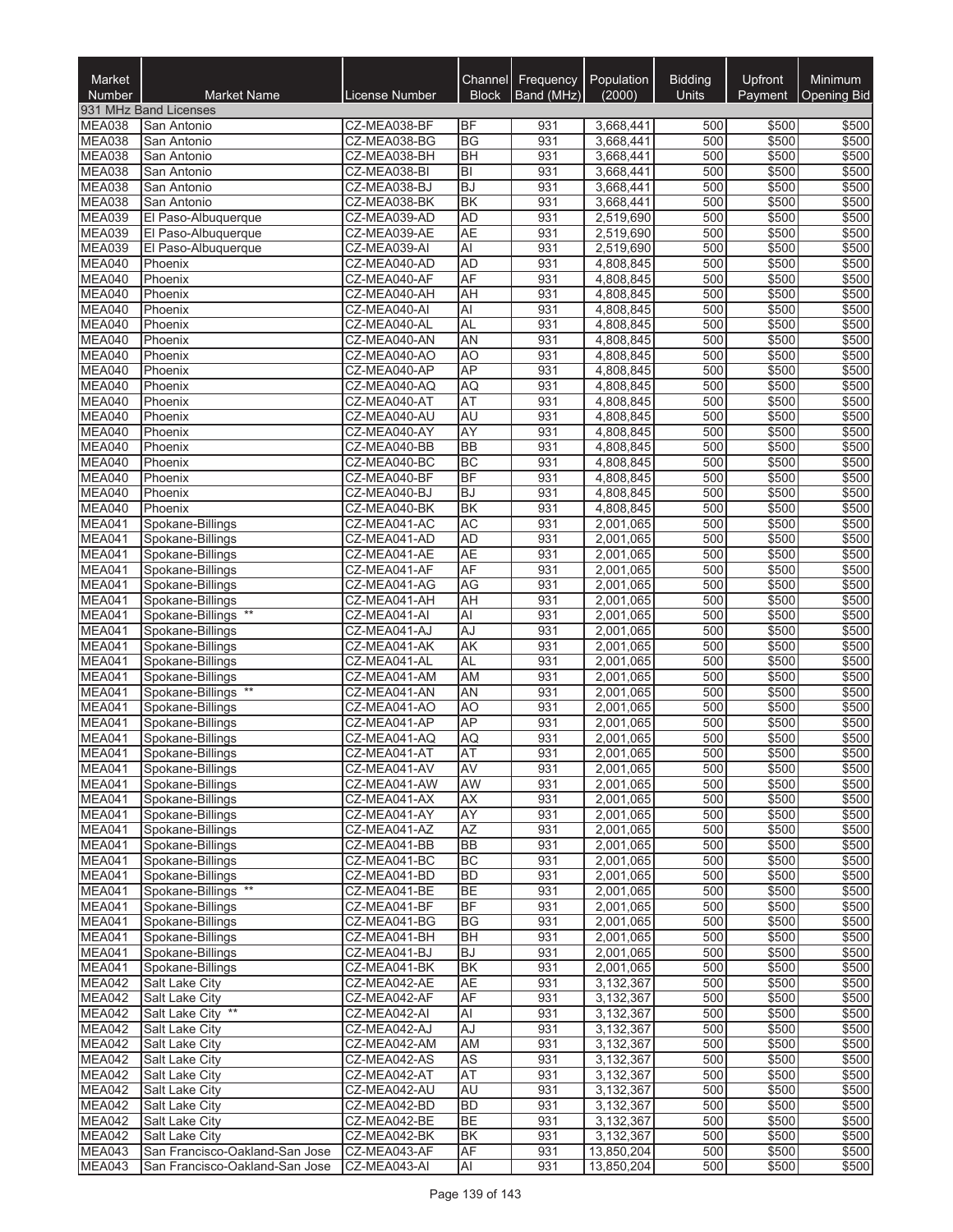| Market<br>Number | <b>Market Name</b>                                               | License Number               | <b>Block</b>                | Channel Frequency<br>Band (MHz) | Population<br>(2000)     | <b>Bidding</b><br>Units | Upfront<br>Payment | <b>Minimum</b><br><b>Opening Bid</b> |
|------------------|------------------------------------------------------------------|------------------------------|-----------------------------|---------------------------------|--------------------------|-------------------------|--------------------|--------------------------------------|
|                  | 931 MHz Band Licenses                                            |                              |                             |                                 |                          |                         |                    |                                      |
| MEA043           | San Francisco-Oakland-San Jose                                   | CZ-MEA043-AJ                 | AJ                          | 931                             | 13,850,204               | 500                     | \$500              | \$500                                |
| MEA043           | San Francisco-Oakland-San Jose                                   | CZ-MEA043-AM                 | <b>AM</b>                   | 931                             | 13,850,204               | 500                     | \$500              | \$500                                |
| <b>MEA043</b>    | San Francisco-Oakland-San Jose                                   | CZ-MEA043-AN                 | <b>AN</b>                   | 931                             | 13,850,204               | 500                     | \$500              | \$500                                |
| MEA043<br>MEA043 | San Francisco-Oakland-San Jose                                   | CZ-MEA043-AS                 | <b>AS</b>                   | 931                             | 13,850,204               | 500                     | \$500              | \$500                                |
| MEA043           | San Francisco-Oakland-San Jose<br>San Francisco-Oakland-San Jose | CZ-MEA043-AT<br>CZ-MEA043-AW | AT<br>AW                    | 931<br>931                      | 13,850,204<br>13,850,204 | 500<br>500              | \$500<br>\$500     | \$500<br>\$500                       |
| MEA043           | San Francisco-Oakland-San Jose                                   | CZ-MEA043-BJ                 | <b>BJ</b>                   | 931                             | 13,850,204               | 500                     | \$500              | \$500                                |
| MEA044           | Los Angeles-San Diego                                            | CZ-MEA044-AD                 | <b>AD</b>                   | 931                             | 22,527,050               | 500                     | \$500              | \$500                                |
| MEA044           | Los Angeles-San Diego                                            | CZ-MEA044-AF                 | <b>AF</b>                   | 931                             | 22,527,050               | 500                     | \$500              | \$500                                |
| MEA044           | Los Angeles-San Diego                                            | CZ-MEA044-AH                 | <b>AH</b>                   | 931                             | 22,527,050               | 500                     | \$500              | \$500                                |
| MEA044           | Los Angeles-San Diego                                            | CZ-MEA044-AI                 | Al                          | 931                             | 22,527,050               | 500                     | \$500              | \$500                                |
| MEA044           | Los Angeles-San Diego                                            | CZ-MEA044-AJ                 | AJ                          | 931                             | 22,527,050               | 500                     | \$500              | \$500                                |
| MEA044           | Los Angeles-San Diego                                            | CZ-MEA044-AK                 | AK                          | 931                             | 22,527,050               | 500                     | \$500              | \$500                                |
| MEA044           | Los Angeles-San Diego                                            | CZ-MEA044-AO                 | A <sub>O</sub>              | 931                             | 22,527,050               | 500                     | \$500              | \$500                                |
| MEA044<br>MEA045 | Los Angeles-San Diego<br>Portland                                | CZ-MEA044-AW<br>CZ-MEA045-AA | <b>AW</b><br>AA             | 931<br>931                      | 22,527,050<br>3,675,513  | 500<br>500              | \$500<br>\$500     | \$500<br>\$500                       |
| MEA045           | Portland                                                         | CZ-MEA045-AB                 | $\overline{AB}$             | 931                             | 3,675,513                | 500                     | \$500              | \$500                                |
| MEA045           | Portland                                                         | CZ-MEA045-AD                 | <b>AD</b>                   | 931                             | 3,675,513                | 500                     | \$500              | \$500                                |
| MEA045           | Portland                                                         | CZ-MEA045-AE                 | <b>AE</b>                   | 931                             | 3,675,513                | 500                     | \$500              | \$500                                |
| MEA045           | Portland                                                         | CZ-MEA045-AF                 | AF                          | 931                             | 3,675,513                | 500                     | \$500              | \$500                                |
| <b>MEA045</b>    | Portland                                                         | CZ-MEA045-AG                 | <b>AG</b>                   | 931                             | 3,675,513                | 500                     | \$500              | \$500                                |
| MEA045           | Portland                                                         | CZ-MEA045-AH                 | <b>AH</b>                   | 931                             | 3,675,513                | 500                     | \$500              | \$500                                |
| MEA045           | Portland                                                         | CZ-MEA045-AJ                 | AJ                          | 931                             | 3,675,513                | 500                     | \$500              | \$500                                |
| MEA045           | Portland                                                         | CZ-MEA045-AL                 | <b>AL</b>                   | 931                             | 3,675,513                | 500                     | \$500              | \$500                                |
| MEA045           | Portland                                                         | CZ-MEA045-AM                 | AM                          | 931                             | 3,675,513                | 500                     | \$500              | \$500                                |
| MEA045<br>MEA045 | Portland                                                         | CZ-MEA045-AO                 | A <sub>O</sub><br><b>AP</b> | 931<br>931                      | 3,675,513                | 500<br>500              | \$500              | \$500                                |
| MEA045           | Portland<br>Portland                                             | CZ-MEA045-AP<br>CZ-MEA045-AQ | AQ                          | 931                             | 3,675,513<br>3,675,513   | 500                     | \$500<br>\$500     | \$500<br>\$500                       |
| MEA045           | Portland                                                         | CZ-MEA045-AS                 | <b>AS</b>                   | 931                             | 3,675,513                | 500                     | \$500              | \$500                                |
| MEA045           | Portland                                                         | CZ-MEA045-AT                 | AT                          | 931                             | 3,675,513                | 500                     | \$500              | \$500                                |
| MEA045           | Portland                                                         | CZ-MEA045-AU                 | <b>AU</b>                   | 931                             | 3,675,513                | 500                     | \$500              | \$500                                |
| <b>MEA045</b>    | Portland                                                         | CZ-MEA045-AV                 | <b>AV</b>                   | 931                             | 3,675,513                | 500                     | \$500              | \$500                                |
| MEA045           | Portland                                                         | CZ-MEA045-AW                 | AW                          | 931                             | 3,675,513                | 500                     | \$500              | \$500                                |
| MEA045           | Portland                                                         | CZ-MEA045-AX                 | <b>AX</b>                   | 931                             | 3,675,513                | 500                     | \$500              | \$500                                |
| <b>MEA045</b>    | Portland                                                         | CZ-MEA045-AZ                 | AZ                          | 931                             | 3,675,513                | 500                     | \$500              | \$500                                |
| MEA045<br>MEA045 | Portland                                                         | CZ-MEA045-BB<br>CZ-MEA045-BC | <b>BB</b><br><b>BC</b>      | 931<br>931                      | 3,675,513                | 500<br>500              | \$500<br>\$500     | \$500<br>\$500                       |
| MEA045           | Portland<br>Portland                                             | CZ-MEA045-BD                 | <b>BD</b>                   | 931                             | 3,675,513<br>3,675,513   | 500                     | \$500              | \$500                                |
| MEA045           | Portland                                                         | CZ-MEA045-BF                 | <b>BF</b>                   | 931                             | 3,675,513                | 500                     | \$500              | \$500                                |
| MEA045           | Portland                                                         | CZ-MEA045-BG                 | BG                          | 931                             | 3,675,513                | 500                     | \$500              | \$500                                |
| MEA045           | Portland                                                         | CZ-MEA045-BJ                 | <b>BJ</b>                   | 931                             | 3,675,513                | 500                     | \$500              | \$500                                |
| MEA045           | Portland                                                         | CZ-MEA045-BK                 | <b>BK</b>                   | 931                             | 3,675,513                | 500                     | \$500              | \$500                                |
| MEA046           | <b>Seattle</b>                                                   | CZ-MEA046-AB                 | AB                          | 931                             | 4,812,965                | 500                     | \$500              | \$500                                |
| MEA046           | Seattle                                                          | CZ-MEA046-AD                 | AD                          | 931                             | 4,812,965                | 500                     | \$500              | \$500                                |
| MEA046           | Seattle                                                          | CZ-MEA046-AE                 | <b>AE</b>                   | 931                             | 4,812,965                | 500                     | \$500              | \$500                                |
| MEA046           | Seattle                                                          | CZ-MEA046-AF                 | AF                          | 931                             | 4,812,965                | 500                     | \$500              | \$500                                |
| MEA046<br>MEA046 | Seattle<br>Seattle                                               | CZ-MEA046-AG<br>CZ-MEA046-AH | AG<br><b>AH</b>             | 931<br>931                      | 4,812,965<br>4,812,965   | 500<br>500              | \$500<br>\$500     | \$500<br>\$500                       |
| <b>MEA046</b>    | Seattle                                                          | CZ-MEA046-AJ                 | AJ                          | 931                             | 4,812,965                | 500                     | \$500              | \$500                                |
| MEA046           | Seattle                                                          | CZ-MEA046-AL                 | <b>AL</b>                   | 931                             | 4,812,965                | 500                     | \$500              | \$500                                |
| MEA046           | Seattle                                                          | CZ-MEA046-AM                 | AM                          | 931                             | 4,812,965                | 500                     | \$500              | \$500                                |
| MEA046           | Seattle                                                          | CZ-MEA046-AO                 | AO                          | 931                             | 4,812,965                | 500                     | \$500              | \$500                                |
| MEA046           | Seattle                                                          | CZ-MEA046-AP                 | <b>AP</b>                   | 931                             | 4,812,965                | 500                     | \$500              | \$500                                |
| MEA046           | Seattle                                                          | CZ-MEA046-AQ                 | AQ                          | 931                             | 4,812,965                | 500                     | \$500              | \$500                                |
| MEA046           | Seattle                                                          | CZ-MEA046-AS                 | AS                          | 931                             | 4,812,965                | 500                     | \$500              | \$500                                |
| MEA046           | Seattle                                                          | CZ-MEA046-AT                 | AT                          | 931                             | 4,812,965                | 500                     | \$500              | \$500                                |
| <b>MEA046</b>    | Seattle                                                          | CZ-MEA046-AU                 | <b>AU</b>                   | 931                             | 4,812,965                | 500                     | \$500              | \$500                                |
| MEA046<br>MEA046 | Seattle<br>Seattle                                               | CZ-MEA046-AV<br>CZ-MEA046-AW | AV<br>AW                    | 931<br>931                      | 4,812,965<br>4,812,965   | 500<br>500              | \$500<br>\$500     | \$500<br>\$500                       |
| MEA046           | Seattle                                                          | CZ-MEA046-AX                 | <b>AX</b>                   | 931                             | 4,812,965                | 500                     | \$500              | \$500                                |
| MEA046           | Seattle                                                          | CZ-MEA046-AZ                 | AZ                          | 931                             | 4,812,965                | 500                     | \$500              | \$500                                |
| MEA046           | Seattle                                                          | CZ-MEA046-BB                 | <b>BB</b>                   | 931                             | 4,812,965                | 500                     | \$500              | \$500                                |
| MEA046           | Seattle                                                          | CZ-MEA046-BC                 | <b>BC</b>                   | 931                             | 4,812,965                | 500                     | \$500              | \$500                                |
| MEA046           | Seattle                                                          | CZ-MEA046-BD                 | BD                          | 931                             | 4,812,965                | 500                     | \$500              | \$500                                |
| <b>MEA046</b>    | Seattle                                                          | CZ-MEA046-BF                 | <b>BF</b>                   | 931                             | 4,812,965                | 500                     | \$500              | \$500                                |
| MEA046           | Seattle                                                          | CZ-MEA046-BG                 | BG                          | 931                             | 4,812,965                | 500                     | \$500              | \$500                                |
| MEA046<br>MEA046 | Seattle                                                          | CZ-MEA046-BJ                 | <b>BJ</b>                   | 931                             | 4,812,965                | 500                     | \$500              | \$500                                |
| MEA047           | Seattle<br>Alaska                                                | CZ-MEA046-BK<br>CZ-MEA047-AA | B <sub>K</sub><br>AA        | 931<br>931                      | 4,812,965<br>626,932     | 500<br>500              | \$500<br>\$500     | \$500<br>\$500                       |
|                  |                                                                  |                              |                             |                                 |                          |                         |                    |                                      |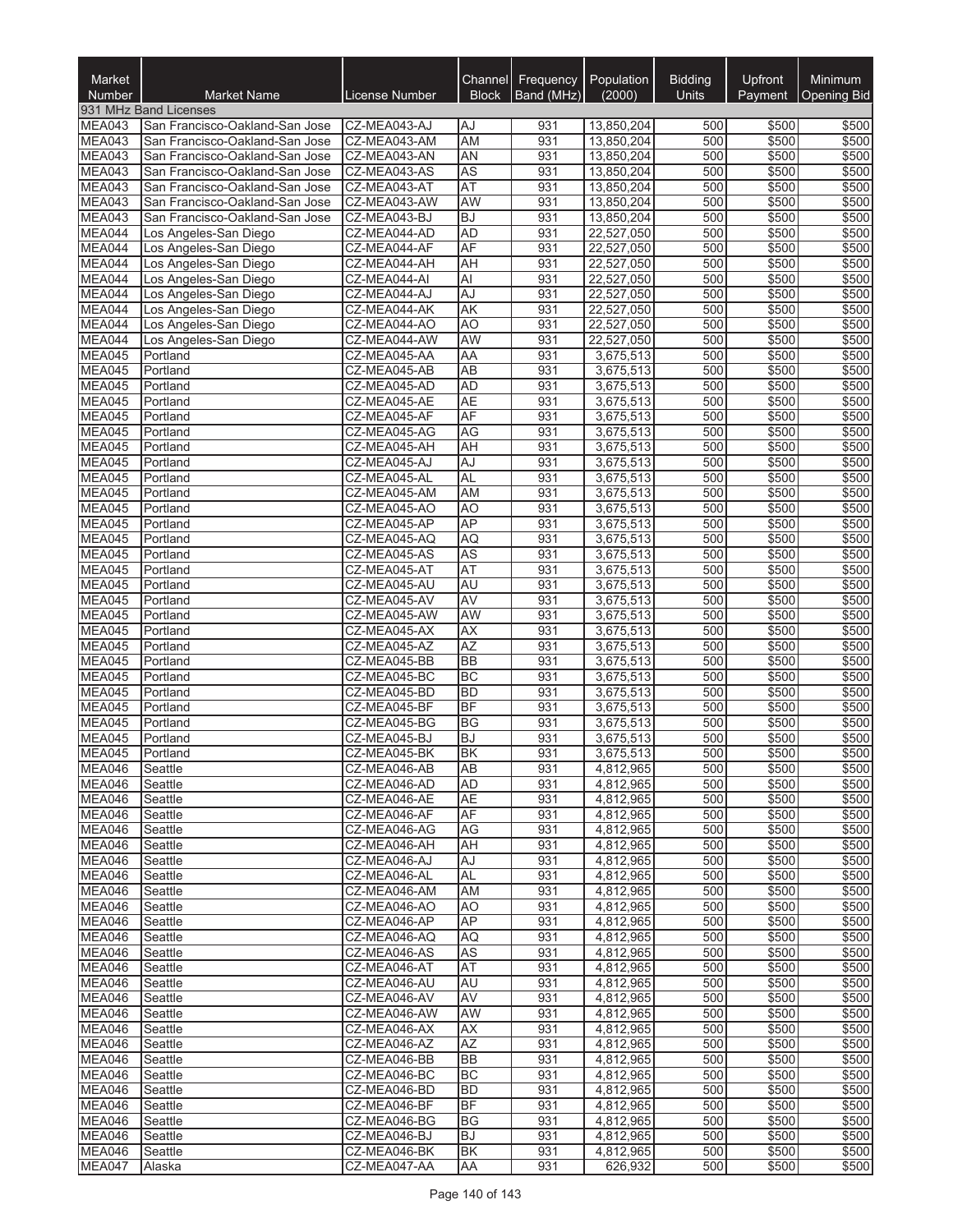| Market<br><b>Number</b> | <b>Market Name</b>                                             | License Number               | <b>Block</b>           | Channel Frequency<br>Band (MHz) | Population<br>(2000)   | <b>Bidding</b><br>Units | Upfront<br>Payment | <b>Minimum</b><br><b>Opening Bid</b> |
|-------------------------|----------------------------------------------------------------|------------------------------|------------------------|---------------------------------|------------------------|-------------------------|--------------------|--------------------------------------|
|                         | 931 MHz Band Licenses                                          |                              |                        |                                 |                        |                         |                    |                                      |
| MEA047                  | Alaska                                                         | CZ-MEA047-AB                 | AB                     | 931                             | 626,932                | 500                     | \$500              | \$500                                |
| MEA047                  | Alaska                                                         | CZ-MEA047-AC                 | <b>AC</b>              | 931                             | 626,932                | 500                     | \$500              | \$500                                |
| MEA047                  | Alaska                                                         | CZ-MEA047-AD                 | <b>AD</b>              | 931                             | 626,932                | 500                     | \$500              | \$500                                |
| MEA047<br>MEA047        | Alaska<br>Alaska                                               | CZ-MEA047-AE<br>CZ-MEA047-AF | <b>AE</b><br>AF        | 931<br>931                      | 626,932<br>626,932     | 500<br>500              | \$500<br>\$500     | \$500<br>\$500                       |
| MEA047                  | Alaska                                                         | CZ-MEA047-AG                 | AG                     | 931                             | 626,932                | 500                     | \$500              | \$500                                |
| MEA047                  | Alaska                                                         | CZ-MEA047-AH                 | AH                     | 931                             | 626,932                | 500                     | \$500              | \$500                                |
| MEA047                  | Alaska                                                         | CZ-MEA047-AJ                 | AJ                     | 931                             | 626,932                | 500                     | \$500              | \$500                                |
| MEA047                  | Alaska                                                         | CZ-MEA047-AK                 | AK                     | 931                             | 626,932                | 500                     | \$500              | \$500                                |
| MEA047                  | Alaska                                                         | CZ-MEA047-AL                 | <b>AL</b>              | 931                             | 626,932                | 500                     | \$500              | \$500                                |
| MEA047                  | Alaska                                                         | CZ-MEA047-AM                 | AM                     | 931                             | 626,932                | 500                     | \$500              | \$500                                |
| MEA047                  | Alaska                                                         | CZ-MEA047-AN                 | AN                     | 931                             | 626,932                | 500                     | \$500              | \$500                                |
| MEA047                  | Alaska                                                         | CZ-MEA047-AO                 | A <sub>O</sub>         | 931                             | 626,932                | 500                     | \$500              | \$500                                |
| MEA047<br>MEA047        | Alaska<br>Alaska                                               | CZ-MEA047-AP<br>CZ-MEA047-AQ | AP<br>AQ               | 931<br>931                      | 626,932<br>626,932     | 500<br>500              | \$500<br>\$500     | \$500<br>\$500                       |
| MEA047                  | Alaska                                                         | CZ-MEA047-AS                 | <b>AS</b>              | 931                             | 626,932                | 500                     | \$500              | \$500                                |
| MEA047                  | Alaska                                                         | CZ-MEA047-AT                 | AT                     | 931                             | 626,932                | 500                     | \$500              | \$500                                |
| MEA047                  | Alaska                                                         | CZ-MEA047-AU                 | <b>AU</b>              | 931                             | 626,932                | 500                     | \$500              | \$500                                |
| MEA047                  | Alaska                                                         | CZ-MEA047-AV                 | AV                     | 931                             | 626,932                | 500                     | \$500              | \$500                                |
| MEA047                  | Alaska                                                         | CZ-MEA047-AW                 | AW                     | 931                             | 626,932                | 500                     | \$500              | \$500                                |
| MEA047                  | Alaska                                                         | CZ-MEA047-AX                 | AX                     | 931                             | 626,932                | 500                     | \$500              | \$500                                |
| MEA047                  | Alaska                                                         | CZ-MEA047-AY                 | AY                     | 931                             | 626,932                | 500                     | \$500              | \$500                                |
| MEA047                  | Alaska                                                         | CZ-MEA047-AZ                 | <b>AZ</b>              | 931                             | 626,932                | 500                     | \$500              | \$500                                |
| MEA047                  | Alaska                                                         | CZ-MEA047-BA                 | <b>BA</b>              | 931                             | 626,932                | 500                     | \$500              | \$500                                |
| MEA047<br>MEA047        | Alaska<br>Alaska                                               | CZ-MEA047-BB<br>CZ-MEA047-BC | <b>BB</b><br><b>BC</b> | 931<br>931                      | 626,932<br>626,932     | 500<br>500              | \$500<br>\$500     | \$500<br>\$500                       |
| MEA047                  | Alaska                                                         | CZ-MEA047-BD                 | <b>BD</b>              | 931                             | 626,932                | 500                     | \$500              | \$500                                |
| MEA047                  | Alaska                                                         | CZ-MEA047-BE                 | <b>BE</b>              | 931                             | 626,932                | 500                     | \$500              | \$500                                |
| MEA047                  | Alaska                                                         | CZ-MEA047-BF                 | <b>BF</b>              | 931                             | 626,932                | 500                     | \$500              | \$500                                |
| MEA047                  | Alaska                                                         | CZ-MEA047-BG                 | BG                     | 931                             | 626,932                | 500                     | \$500              | \$500                                |
| MEA047                  | Alaska                                                         | CZ-MEA047-BH                 | <b>BH</b>              | 931                             | 626,932                | 500                     | \$500              | \$500                                |
| MEA047                  | Alaska                                                         | CZ-MEA047-BI                 | BI                     | 931                             | 626,932                | 500                     | \$500              | \$500                                |
| MEA047                  | Alaska                                                         | CZ-MEA047-BJ                 | <b>BJ</b>              | 931                             | 626,932                | 500                     | \$500              | \$500                                |
| MEA047                  | Alaska                                                         | CZ-MEA047-BK                 | <b>BK</b>              | 931                             | 626,932                | 500                     | \$500              | \$500                                |
| MEA048<br>MEA048        | Hawaii<br>Hawaii                                               | CZ-MEA048-AA<br>CZ-MEA048-AD | AA<br><b>AD</b>        | 931<br>931                      | 1,211,537<br>1,211,537 | 500<br>500              | \$500<br>\$500     | \$500<br>\$500                       |
| MEA048                  | Hawaii                                                         | CZ-MEA048-AE                 | <b>AE</b>              | 931                             | 1,211,537              | 500                     | \$500              | \$500                                |
| MEA048                  | Hawaii                                                         | CZ-MEA048-AF                 | AF                     | 931                             | 1,211,537              | 500                     | \$500              | \$500                                |
| MEA048                  | Hawaii                                                         | CZ-MEA048-AG                 | AG                     | 931                             | 1,211,537              | 500                     | \$500              | \$500                                |
| MEA048                  | Hawaii                                                         | CZ-MEA048-AH                 | AH                     | 931                             | 1,211,537              | 500                     | \$500              | \$500                                |
| MEA048                  | Hawaii                                                         | CZ-MEA048-AI                 | Al                     | 931                             | 1,211,537              | 500                     | \$500              | \$500                                |
| <b>MEA048</b>           | Hawaii                                                         | CZ-MEA048-AJ                 | AJ                     | 931                             | 1,211,537              | 500                     | \$500              | \$500                                |
| MEA048                  | Hawaii                                                         | CZ-MEA048-AS                 | <b>AS</b>              | 931                             | 1,211,537              | 500                     | \$500              | \$500                                |
| MEA048                  | Hawaii                                                         | CZ-MEA048-AT                 | AT                     | 931                             | 1,211,537              | 500                     | \$500              | \$500                                |
| MEA048<br>MEA048        | Hawaii<br>Hawaii                                               | CZ-MEA048-AU<br>CZ-MEA048-AV | AU<br>AV               | 931<br>931                      | 1,211,537<br>1,211,537 | 500<br>500              | \$500<br>\$500     | \$500<br>\$500                       |
| MEA048                  | Hawaii                                                         | CZ-MEA048-AW                 | AW                     | 931                             | 1,211,537              | 500                     | \$500              | \$500                                |
| MEA048                  | Hawaii                                                         | CZ-MEA048-AX                 | АX                     | 931                             | 1,211,537              | 500                     | \$500              | \$500                                |
| MEA048                  | Hawaii                                                         | CZ-MEA048-AY                 | <b>AY</b>              | 931                             | 1,211,537              | 500                     | \$500              | \$500                                |
| MEA048                  | Hawaii                                                         | CZ-MEA048-AZ                 | AZ                     | 931                             | 1,211,537              | 500                     | \$500              | \$500                                |
| MEA048                  | Hawaii                                                         | CZ-MEA048-BA                 | BA                     | 931                             | 1,211,537              | 500                     | \$500              | \$500                                |
| MEA048                  | Hawaii                                                         | CZ-MEA048-BB                 | <b>BB</b>              | 931                             | 1,211,537              | 500                     | \$500              | \$500                                |
| MEA048                  | Hawaii                                                         | CZ-MEA048-BC                 | BC                     | 931                             | 1,211,537              | 500                     | \$500              | \$500                                |
| MEA048<br>MEA048        | Hawaii                                                         | CZ-MEA048-BD<br>CZ-MEA048-BF | <b>BD</b><br>BF        | 931                             | 1,211,537              | 500                     | \$500              | \$500                                |
| MEA048                  | Hawaii                                                         |                              | <b>BG</b>              | 931                             | 1,211,537              | 500                     | \$500              | \$500<br>\$500                       |
| <b>MEA048</b>           | Hawaii<br>Hawaii                                               | CZ-MEA048-BG<br>CZ-MEA048-BH | BH                     | 931<br>931                      | 1,211,537<br>1,211,537 | 500<br>500              | \$500<br>\$500     | \$500                                |
| MEA048                  | Hawaii                                                         | CZ-MEA048-BK                 | BK                     | 931                             | 1,211,537              | 500                     | \$500              | \$500                                |
| MEA049                  | Guam-Northern Mariana Islands                                  | CZ-MEA049-AA                 | AA                     | 931                             | 224,026                | 500                     | \$500              | \$500                                |
| <b>MEA049</b>           | Guam-Northern Mariana Islands                                  | CZ-MEA049-AC                 | <b>AC</b>              | 931                             | 224,026                | 500                     | \$500              | \$500                                |
| MEA049                  | Guam-Northern Mariana Islands                                  | CZ-MEA049-AD                 | AD                     | 931                             | 224,026                | 500                     | \$500              | \$500                                |
| <b>MEA049</b>           | Guam-Northern Mariana Islands                                  | CZ-MEA049-AE                 | <b>AE</b>              | 931                             | 224,026                | 500                     | \$500              | \$500                                |
| <b>MEA049</b>           | Guam-Northern Mariana Islands                                  | CZ-MEA049-AF                 | AF                     | 931                             | 224,026                | 500                     | \$500              | \$500                                |
| <b>MEA049</b>           | Guam-Northern Mariana Islands                                  | CZ-MEA049-AG                 | AG                     | 931                             | 224,026                | 500                     | \$500              | \$500                                |
| MEA049                  | Guam-Northern Mariana Islands                                  | CZ-MEA049-AH                 | AH                     | 931                             | 224,026                | 500                     | \$500              | \$500                                |
| MEA049<br><b>MEA049</b> | Guam-Northern Mariana Islands<br>Guam-Northern Mariana Islands | CZ-MEA049-AI<br>CZ-MEA049-AJ | Al<br>AJ               | 931<br>931                      | 224,026<br>224,026     | 500<br>500              | \$500<br>\$500     | \$500<br>\$500                       |
| <b>MEA049</b>           | Guam-Northern Mariana Islands                                  | CZ-MEA049-AK                 | <b>AK</b>              | 931                             | 224,026                | 500                     | \$500              | \$500                                |
| <b>MEA049</b>           | Guam-Northern Mariana Islands                                  | CZ-MEA049-AL                 | AL                     | 931                             | 224,026                | 500                     | \$500              | \$500                                |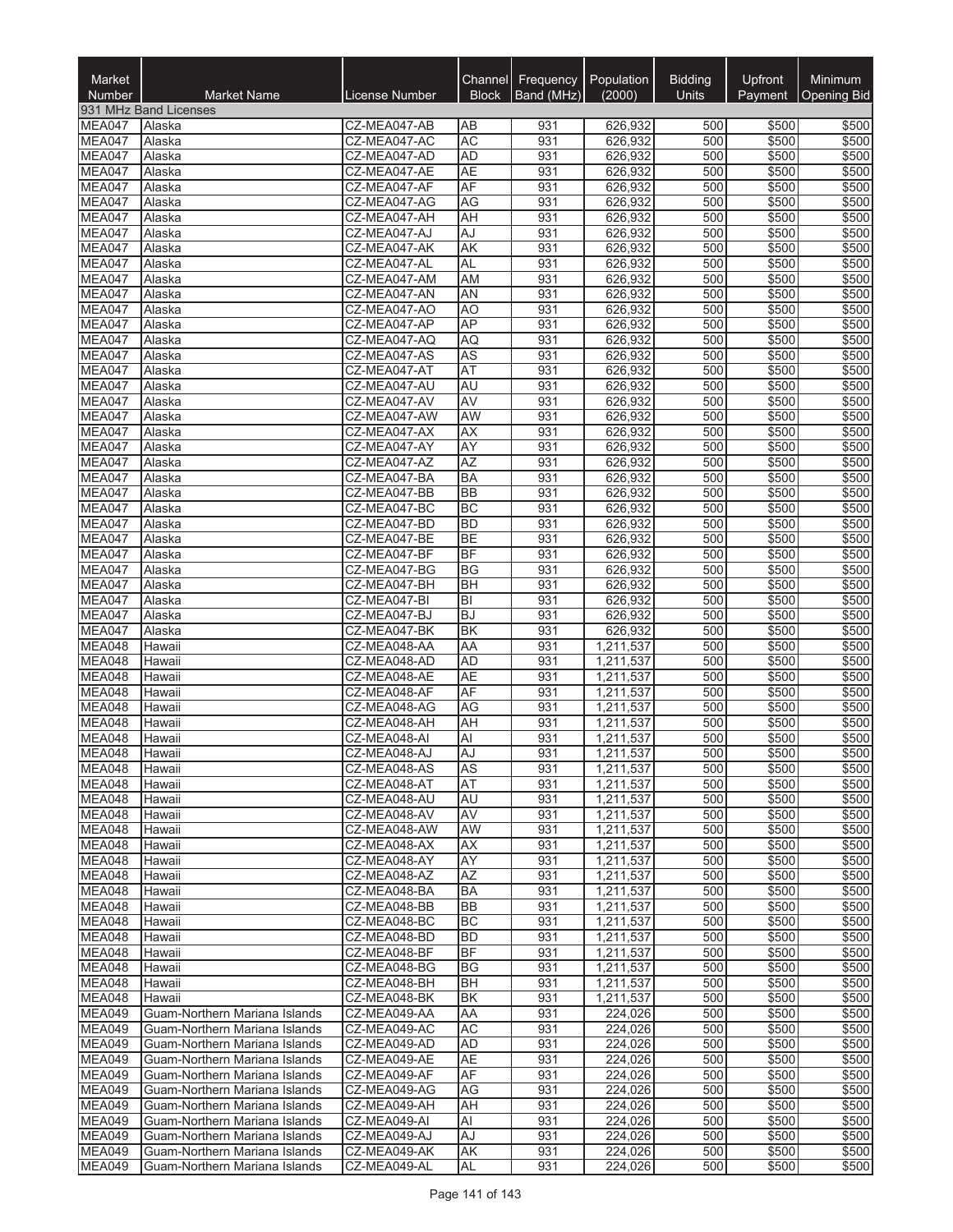| Market<br>Number               | <b>Market Name</b>                                             | License Number               | <b>Block</b>    | Channel Frequency<br>Band (MHz) | Population<br>(2000)   | <b>Bidding</b><br><b>Units</b> | Upfront<br>Payment | <b>Minimum</b><br><b>Opening Bid</b> |
|--------------------------------|----------------------------------------------------------------|------------------------------|-----------------|---------------------------------|------------------------|--------------------------------|--------------------|--------------------------------------|
|                                | 931 MHz Band Licenses                                          |                              |                 |                                 |                        |                                |                    |                                      |
| MEA049                         | Guam-Northern Mariana Islands                                  | CZ-MEA049-AM                 | ΑM              | 931                             | 224,026                | 500                            | \$500              | \$500                                |
| MEA049                         | Guam-Northern Mariana Islands                                  | CZ-MEA049-AN                 | <b>AN</b>       | 931                             | 224,026                | 500                            | \$500              | \$500                                |
| MEA049                         | Guam-Northern Mariana Islands                                  | CZ-MEA049-AO                 | A <sub>O</sub>  | 931                             | 224,026                | 500                            | \$500              | \$500                                |
| MEA049<br>MEA049               | Guam-Northern Mariana Islands<br>Guam-Northern Mariana Islands | CZ-MEA049-AP<br>CZ-MEA049-AQ | AP<br>AQ        | 931<br>931                      | 224,026<br>224,026     | 500<br>500                     | \$500<br>\$500     | \$500<br>\$500                       |
| MEA049                         | Guam-Northern Mariana Islands                                  | CZ-MEA049-AR                 | <b>AR</b>       | 931                             | 224,026                | 500                            | \$500              | \$500                                |
| <b>MEA049</b>                  | Guam-Northern Mariana Islands                                  | CZ-MEA049-AS                 | AS              | 931                             | 224,026                | 500                            | \$500              | \$500                                |
| MEA049                         | Guam-Northern Mariana Islands                                  | CZ-MEA049-AT                 | <b>AT</b>       | 931                             | 224,026                | 500                            | \$500              | \$500                                |
| MEA049                         | Guam-Northern Mariana Islands                                  | CZ-MEA049-AU                 | AU              | 931                             | 224,026                | 500                            | \$500              | \$500                                |
| <b>MEA049</b>                  | Guam-Northern Mariana Islands                                  | CZ-MEA049-AV                 | <b>AV</b>       | 931                             | 224,026                | 500                            | \$500              | \$500                                |
| MEA049                         | Guam-Northern Mariana Islands                                  | CZ-MEA049-AW                 | AW              | 931                             | 224,026                | 500                            | \$500              | \$500                                |
| MEA049                         | Guam-Northern Mariana Islands                                  | CZ-MEA049-AX                 | <b>AX</b>       | 931                             | 224,026                | 500                            | \$500              | \$500                                |
| MEA049                         | Guam-Northern Mariana Islands                                  | CZ-MEA049-AY                 | AY              | 931                             | 224,026                | 500                            | \$500              | \$500                                |
| <b>MEA049</b><br>MEA049        | Guam-Northern Mariana Islands                                  | CZ-MEA049-AZ                 | AZ<br><b>BA</b> | 931                             | 224,026                | 500<br>500                     | \$500              | \$500                                |
| MEA049                         | Guam-Northern Mariana Islands<br>Guam-Northern Mariana Islands | CZ-MEA049-BA<br>CZ-MEA049-BB | <b>BB</b>       | 931<br>931                      | 224,026<br>224,026     | 500                            | \$500<br>\$500     | \$500<br>\$500                       |
| MEA049                         | Guam-Northern Mariana Islands                                  | CZ-MEA049-BC                 | BC              | 931                             | 224,026                | 500                            | \$500              | \$500                                |
| MEA049                         | Guam-Northern Mariana Islands                                  | CZ-MEA049-BD                 | <b>BD</b>       | 931                             | 224,026                | 500                            | \$500              | \$500                                |
| <b>MEA049</b>                  | Guam-Northern Mariana Islands                                  | CZ-MEA049-BE                 | <b>BE</b>       | 931                             | 224,026                | 500                            | \$500              | \$500                                |
| MEA049                         | Guam-Northern Mariana Islands                                  | CZ-MEA049-BF                 | <b>BF</b>       | 931                             | 224,026                | 500                            | \$500              | \$500                                |
| <b>MEA049</b>                  | Guam-Northern Mariana Islands                                  | CZ-MEA049-BG                 | <b>BG</b>       | 931                             | 224.026                | 500                            | \$500              | \$500                                |
| <b>MEA049</b>                  | Guam-Northern Mariana Islands                                  | CZ-MEA049-BH                 | <b>BH</b>       | 931                             | 224,026                | 500                            | \$500              | \$500                                |
| MEA049                         | Guam-Northern Mariana Islands                                  | CZ-MEA049-BI                 | lвı             | 931                             | 224,026                | 500                            | \$500              | \$500                                |
| MEA049                         | Guam-Northern Mariana Islands                                  | CZ-MEA049-BJ                 | <b>BJ</b>       | 931                             | 224,026                | 500                            | \$500              | \$500                                |
| MEA049<br><b>MEA050</b>        | Guam-Northern Mariana Islands                                  | CZ-MEA049-BK                 | <b>BK</b>       | 931<br>931                      | 224,026                | 500<br>500                     | \$500              | \$500                                |
| <b>MEA050</b>                  | Puerto Rico-US Virgin Islands<br>Puerto Rico-US Virgin Islands | CZ-MEA050-AA<br>CZ-MEA050-AB | AA<br><b>AB</b> | 931                             | 3,917,222<br>3,917,222 | 500                            | \$500<br>\$500     | \$500<br>\$500                       |
| <b>MEA050</b>                  | Puerto Rico-US Virgin Islands                                  | CZ-MEA050-AC                 | <b>AC</b>       | 931                             | 3,917,222              | 500                            | \$500              | \$500                                |
| <b>MEA050</b>                  | Puerto Rico-US Virgin Islands                                  | CZ-MEA050-AD                 | <b>AD</b>       | 931                             | 3,917,222              | 500                            | \$500              | \$500                                |
| <b>MEA050</b>                  | Puerto Rico-US Virgin Islands                                  | CZ-MEA050-AE                 | AE              | 931                             | 3,917,222              | 500                            | \$500              | \$500                                |
| <b>MEA050</b>                  | Puerto Rico-US Virgin Islands                                  | CZ-MEA050-AF                 | AF              | 931                             | 3,917,222              | 500                            | \$500              | \$500                                |
| <b>MEA050</b>                  | Puerto Rico-US Virgin Islands                                  | CZ-MEA050-AG                 | AG              | 931                             | 3,917,222              | 500                            | \$500              | \$500                                |
| MEA050                         | Puerto Rico-US Virgin Islands                                  | CZ-MEA050-AI                 | $\overline{AI}$ | 931                             | 3,917,222              | 500                            | \$500              | \$500                                |
| <b>MEA050</b>                  | Puerto Rico-US Virgin Islands                                  | CZ-MEA050-AJ                 | AJ              | 931                             | 3,917,222              | 500                            | \$500              | \$500                                |
| <b>MEA050</b><br><b>MEA050</b> | Puerto Rico-US Virgin Islands                                  | CZ-MEA050-AK<br>CZ-MEA050-AL | <b>AK</b>       | 931                             | 3,917,222              | 500<br>500                     | \$500              | \$500                                |
| <b>MEA050</b>                  | Puerto Rico-US Virgin Islands<br>Puerto Rico-US Virgin Islands | CZ-MEA050-AM                 | <b>AL</b><br>AM | 931<br>931                      | 3,917,222<br>3,917,222 | 500                            | \$500<br>\$500     | \$500<br>\$500                       |
| <b>MEA050</b>                  | Puerto Rico-US Virgin Islands                                  | CZ-MEA050-AN                 | <b>AN</b>       | 931                             | 3,917,222              | 500                            | \$500              | \$500                                |
| <b>MEA050</b>                  | Puerto Rico-US Virgin Islands                                  | CZ-MEA050-AO                 | A <sub>O</sub>  | 931                             | 3,917,222              | 500                            | \$500              | \$500                                |
| <b>MEA050</b>                  | Puerto Rico-US Virgin Islands                                  | CZ-MEA050-AP                 | AP              | 931                             | 3,917,222              | 500                            | \$500              | \$500                                |
| <b>MEA050</b>                  | Puerto Rico-US Virgin Islands                                  | CZ-MEA050-AQ                 | AQ              | 931                             | 3,917,222              | 500                            | \$500              | \$500                                |
| <b>MEA050</b>                  | Puerto Rico-US Virgin Islands                                  | CZ-MEA050-AS                 | <b>AS</b>       | 931                             | 3,917,222              | 500                            | \$500              | \$500                                |
| <b>MEA050</b>                  | Puerto Rico-US Virgin Islands                                  | CZ-MEA050-AT                 | <b>AT</b>       | 931                             | 3,917,222              | 500                            | \$500              | \$500                                |
| <b>MEA050</b>                  | Puerto Rico-US Virgin Islands                                  | CZ-MEA050-AU                 | AU              | 931                             | 3,917,222              | 500                            | \$500              | \$500                                |
| <b>MEA050</b><br><b>MEA050</b> | Puerto Rico-US Virgin Islands<br>Puerto Rico-US Virgin Islands | CZ-MEA050-AV<br>CZ-MEA050-AW | AV<br>AW        | 931<br>931                      | 3,917,222              | 500<br>500                     | \$500              | \$500<br>\$500                       |
| <b>MEA050</b>                  | Puerto Rico-US Virgin Islands                                  | CZ-MEA050-AX                 | AX              | 931                             | 3,917,222<br>3,917,222 | 500                            | \$500<br>\$500     | \$500                                |
| <b>MEA050</b>                  | Puerto Rico-US Virgin Islands                                  | CZ-MEA050-AY                 | <b>AY</b>       | 931                             | 3,917,222              | 500                            | \$500              | \$500                                |
| <b>MEA050</b>                  | Puerto Rico-US Virgin Islands                                  | CZ-MEA050-AZ                 | <b>AZ</b>       | 931                             | 3,917,222              | 500                            | \$500              | \$500                                |
| <b>MEA050</b>                  | Puerto Rico-US Virgin Islands                                  | CZ-MEA050-BA                 | <b>BA</b>       | 931                             | 3,917,222              | 500                            | \$500              | \$500                                |
| <b>MEA050</b>                  | Puerto Rico-US Virgin Islands                                  | CZ-MEA050-BB                 | <b>BB</b>       | 931                             | 3,917,222              | 500                            | \$500              | \$500                                |
| <b>MEA050</b>                  | Puerto Rico-US Virgin Islands                                  | CZ-MEA050-BC                 | <b>BC</b>       | 931                             | 3,917,222              | 500                            | \$500              | \$500                                |
| <b>MEA050</b>                  | Puerto Rico-US Virgin Islands                                  | CZ-MEA050-BD                 | <b>BD</b>       | 931                             | 3,917,222              | 500                            | \$500              | \$500                                |
| <b>MEA050</b>                  | Puerto Rico-US Virgin Islands                                  | CZ-MEA050-BE                 | <b>BE</b>       | 931                             | 3,917,222              | 500                            | \$500              | \$500                                |
| <b>MEA050</b>                  | Puerto Rico-US Virgin Islands                                  | CZ-MEA050-BF                 | <b>BF</b>       | 931                             | 3,917,222              | 500                            | \$500              | \$500                                |
| <b>MEA050</b><br><b>MEA050</b> | Puerto Rico-US Virgin Islands<br>Puerto Rico-US Virgin Islands | CZ-MEA050-BG<br>CZ-MEA050-BH | <b>BG</b><br>BH | 931<br>931                      | 3,917,222<br>3,917,222 | 500<br>500                     | \$500<br>\$500     | \$500<br>\$500                       |
| <b>MEA050</b>                  | Puerto Rico-US Virgin Islands                                  | CZ-MEA050-BI                 | BI              | 931                             | 3,917,222              | 500                            | \$500              | \$500                                |
| <b>MEA050</b>                  | Puerto Rico-US Virgin Islands                                  | CZ-MEA050-BK                 | <b>BK</b>       | 931                             | 3,917,222              | 500                            | \$500              | \$500                                |
| <b>MEA051</b>                  | American Samoa                                                 | CZ-MEA051-AA                 | <b>AA</b>       | 931                             | 57,291                 | 500                            | \$500              | \$500                                |
| <b>MEA051</b>                  | American Samoa                                                 | CZ-MEA051-AB                 | AB              | 931                             | 57,291                 | 500                            | \$500              | \$500                                |
| <b>MEA051</b>                  | American Samoa                                                 | CZ-MEA051-AC                 | <b>AC</b>       | 931                             | 57,291                 | 500                            | \$500              | \$500                                |
| <b>MEA051</b>                  | American Samoa                                                 | CZ-MEA051-AD                 | AD              | 931                             | 57,291                 | 500                            | \$500              | \$500                                |
| <b>MEA051</b>                  | American Samoa                                                 | CZ-MEA051-AE                 | <b>AE</b>       | 931                             | 57,291                 | 500                            | \$500              | \$500                                |
| <b>MEA051</b>                  | American Samoa                                                 | CZ-MEA051-AF                 | <b>AF</b>       | 931                             | 57,291                 | 500                            | \$500              | \$500                                |
| <b>MEA051</b><br><b>MEA051</b> | American Samoa<br>American Samoa                               | CZ-MEA051-AG<br>CZ-MEA051-AH | AG<br>AH        | 931<br>931                      | 57,291<br>57,291       | 500<br>500                     | \$500<br>\$500     | \$500<br>\$500                       |
| <b>MEA051</b>                  | American Samoa                                                 | CZ-MEA051-AI                 | AI              | 931                             | 57,291                 | 500                            | \$500              | \$500                                |
| <b>MEA051</b>                  | American Samoa                                                 | CZ-MEA051-AJ                 | AJ              | 931                             | 57,291                 | 500                            | \$500              | \$500                                |